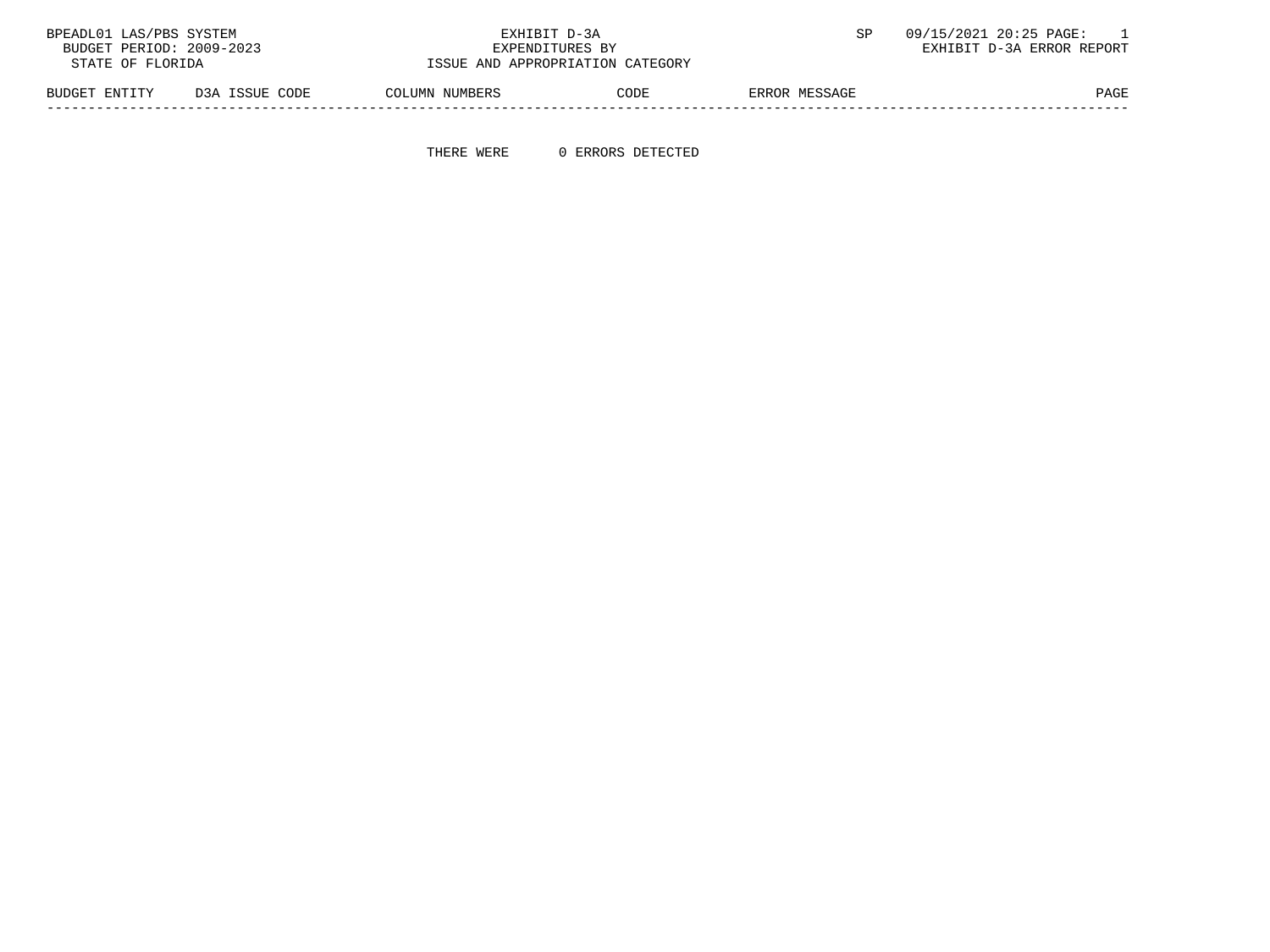| BPEADL01 LAS/PBS SYSTEM<br>BUDGET PERIOD: 2009-2023<br>STATE OF FLORIDA                                                                                                                                                                                        |                                                       | EXHIBIT D-3A<br>EXPENDITURES BY<br>ISSUE AND APPROPRIATION CATEGORY                                                                  | SP | 09/15/2021 20:25 PAGE: 1<br>EXHIBIT D-3A<br>DETAIL OF EXPENDITURES                      |
|----------------------------------------------------------------------------------------------------------------------------------------------------------------------------------------------------------------------------------------------------------------|-------------------------------------------------------|--------------------------------------------------------------------------------------------------------------------------------------|----|-----------------------------------------------------------------------------------------|
|                                                                                                                                                                                                                                                                | POS                                                   | COL A03 COL A04 COL A05<br>AGY REQUEST AGY REQ N/R AG REQ ANZ<br>FY 2022-23 FY 2022-23 FY 2022-23<br>AMOUNT POS AMOUNT POS<br>AMOUNT |    | CODES                                                                                   |
| ENVIR PROTECTION, DEPT OF<br><b>PGM: ADMIN SERVICES</b><br>EXECUTIVE DIR/SUPPORT SVCS<br><b>GOV OPERATIONS/SUPPORT</b><br>EXEC LEADERSHIP/SUPPRT SVC<br>ESTIMATED EXPENDITURES<br>ESTIMATED EXPENDITURES - OPERATIONS<br>SALARY RATE<br>SALARY RATE 12,986,084 |                                                       |                                                                                                                                      |    | 37000000<br>37010000<br>37010100<br>16<br>1602.00.00.00<br>1000000<br>1001000<br>000000 |
| SALARIES AND BENEFITS                                                                                                                                                                                                                                          |                                                       |                                                                                                                                      |    | 010000                                                                                  |
| ADMINISTRATIVE TRUST FUND -STATE 8,159,205<br>-MATCH                                                                                                                                                                                                           | 178,298                                               |                                                                                                                                      |    | 2021 1<br>2021 2                                                                        |
| TOTAL ADMINISTRATIVE TRUST FUND                                                                                                                                                                                                                                | 8,337,503                                             |                                                                                                                                      |    | 2021                                                                                    |
| INLAND PROTECTION TF -STATE 219,840                                                                                                                                                                                                                            |                                                       |                                                                                                                                      |    | 2212 1                                                                                  |
| FEDERAL GRANTS TRUST FUND -FEDERL 82,549                                                                                                                                                                                                                       |                                                       |                                                                                                                                      |    | 2261 3                                                                                  |
| LAND ACQUISITION TF -STATE 10,403,367                                                                                                                                                                                                                          |                                                       |                                                                                                                                      |    | 2423 1                                                                                  |
| PERMIT FEE TRUST FUND -STATE 123,454                                                                                                                                                                                                                           |                                                       |                                                                                                                                      |    | 2526 1                                                                                  |
| TOTAL POSITIONS 220.00<br>TOTAL APPRO 19,166,713                                                                                                                                                                                                               |                                                       |                                                                                                                                      |    |                                                                                         |
| OTHER PERSONAL SERVICES                                                                                                                                                                                                                                        |                                                       |                                                                                                                                      |    | 030000                                                                                  |
| ADMINISTRATIVE TRUST FUND -STATE<br>$-$ STATE<br>INLAND PROTECTION TF<br>FEDERAL GRANTS TRUST FUND -FEDERL<br>INTERNAL IMPROVEMENT TF -STATE<br>$TOTAL$ $APPRO$                                                                                                | 488,341<br>205,344<br>389,645<br>499,619<br>1,582,949 |                                                                                                                                      |    | 2021 1<br>2212 1<br>2261 3<br>2408 1                                                    |
| EXPENSES                                                                                                                                                                                                                                                       |                                                       |                                                                                                                                      |    | 040000                                                                                  |
| ADMINISTRATIVE TRUST FUND -STATE<br>INLAND PROTECTION TF<br>-STATE<br>FEDERAL GRANTS TRUST FUND -FEDERL<br>PERMIT FEE TRUST FUND<br>$-$ STATE                                                                                                                  | 2,531,569<br>32,559<br>151,455<br>12,012              |                                                                                                                                      |    | 2021 1<br>2212 1<br>2261 3<br>2526 1                                                    |

--------------- --------------- ---------------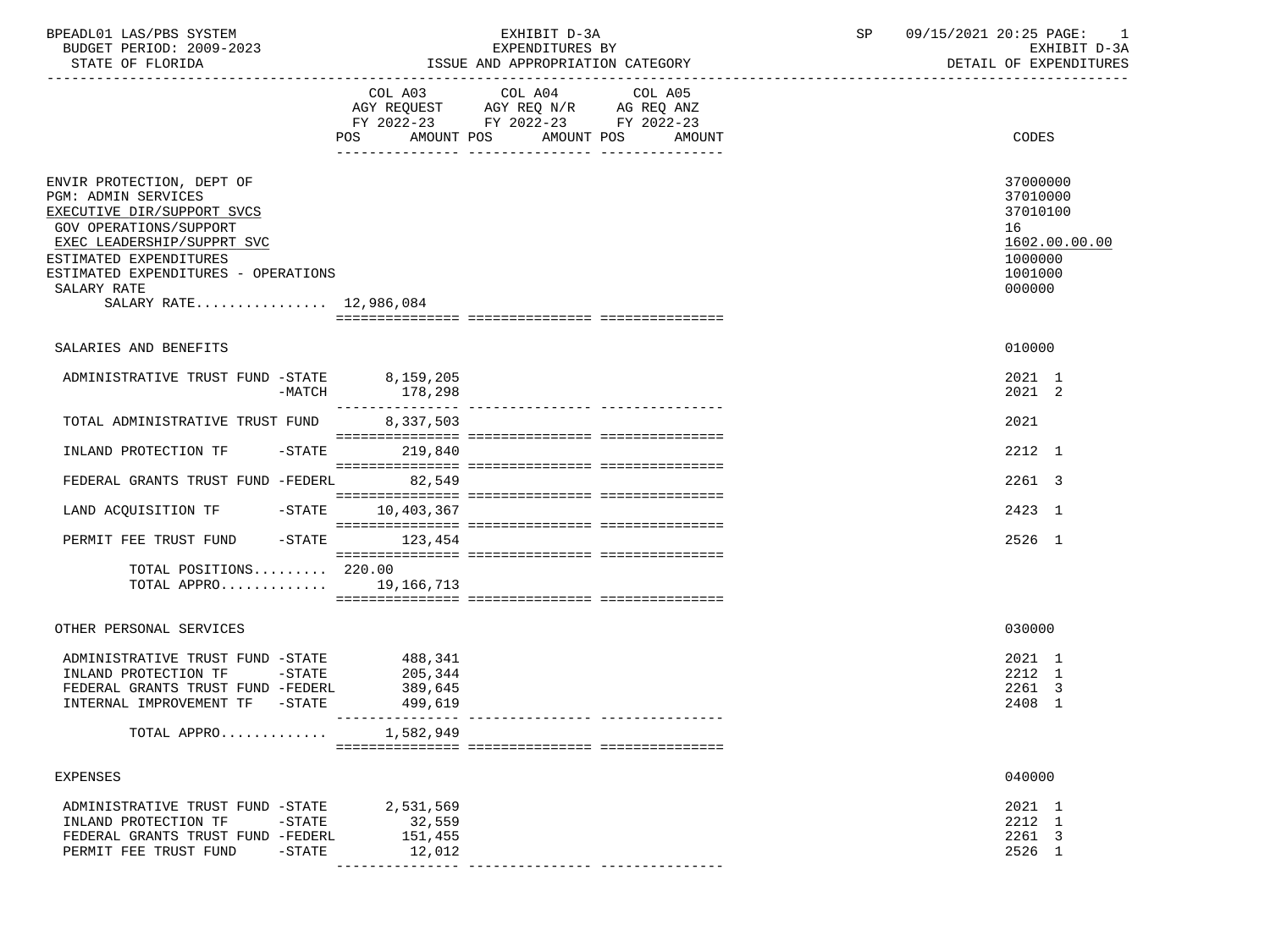| BPEADL01 LAS/PBS SYSTEM<br>BUDGET PERIOD: 2009-2023                                                                                                                                                                                                 |                                                                                                                                       | EXHIBIT D-3A<br>EXPENDITURES BY | SP 09/15/2021 20:25 PAGE: 2<br>EXHIBIT D-3A |                                                                                         |
|-----------------------------------------------------------------------------------------------------------------------------------------------------------------------------------------------------------------------------------------------------|---------------------------------------------------------------------------------------------------------------------------------------|---------------------------------|---------------------------------------------|-----------------------------------------------------------------------------------------|
| STATE OF FLORIDA                                                                                                                                                                                                                                    | ISSUE AND APPROPRIATION CATEGORY                                                                                                      |                                 | DETAIL OF EXPENDITURES                      |                                                                                         |
|                                                                                                                                                                                                                                                     | COL A03 COL A04 COL A05<br>AGY REQUEST AGY REQ N/R AG REQ ANZ<br>FY 2022-23 FY 2022-23 FY 2022-23<br>POS AMOUNT POS AMOUNT POS AMOUNT |                                 |                                             | CODES                                                                                   |
| ENVIR PROTECTION, DEPT OF<br><b>PGM: ADMIN SERVICES</b><br>EXECUTIVE DIR/SUPPORT SVCS<br>GOV OPERATIONS/SUPPORT<br>EXEC LEADERSHIP/SUPPRT SVC<br>ESTIMATED EXPENDITURES<br>ESTIMATED EXPENDITURES - OPERATIONS<br>EXPENSES<br>TOTAL APPRO 2,727,595 |                                                                                                                                       |                                 |                                             | 37000000<br>37010000<br>37010100<br>16<br>1602.00.00.00<br>1000000<br>1001000<br>040000 |
| OPERATING CAPITAL OUTLAY                                                                                                                                                                                                                            |                                                                                                                                       |                                 |                                             | 060000                                                                                  |
| ADMINISTRATIVE TRUST FUND -STATE 16,275                                                                                                                                                                                                             |                                                                                                                                       |                                 |                                             | 2021 1                                                                                  |
| SPECIAL CATEGORIES<br>TRANS TO DIV ADM HEARINGS                                                                                                                                                                                                     |                                                                                                                                       |                                 |                                             | 100000<br>100565                                                                        |
| ADMINISTRATIVE TRUST FUND -STATE 262,671                                                                                                                                                                                                            |                                                                                                                                       |                                 |                                             | 2021 1                                                                                  |
| CONTRACTED SERVICES                                                                                                                                                                                                                                 |                                                                                                                                       |                                 |                                             | 100777                                                                                  |
| ADMINISTRATIVE TRUST FUND -STATE 340,149<br>FEDERAL GRANTS TRUST FUND -FEDERL 333,794                                                                                                                                                               |                                                                                                                                       |                                 |                                             | 2021 1<br>2261 3<br>2408 1                                                              |
| TOTAL APPRO                                                                                                                                                                                                                                         | 3,533,131                                                                                                                             |                                 |                                             |                                                                                         |
| FLAIR SYSTEM REPLACEMENT                                                                                                                                                                                                                            |                                                                                                                                       |                                 |                                             | 100781                                                                                  |
| ADMINISTRATIVE TRUST FUND -STATE 792,034                                                                                                                                                                                                            |                                                                                                                                       |                                 |                                             | 2021 1                                                                                  |
| OUTSOURCING                                                                                                                                                                                                                                         |                                                                                                                                       |                                 |                                             | 101198                                                                                  |
| ADMINISTRATIVE TRUST FUND -STATE                                                                                                                                                                                                                    | 250,000                                                                                                                               |                                 |                                             | 2021 1                                                                                  |
| RISK MANAGEMENT INSURANCE                                                                                                                                                                                                                           |                                                                                                                                       |                                 |                                             | 103241                                                                                  |
| ADMINISTRATIVE TRUST FUND -STATE<br>INLAND PROTECTION TF<br>$-$ STATE<br>FEDERAL GRANTS TRUST FUND -FEDERL<br>INTERNAL IMPROVEMENT TF<br>$-$ STATE<br>LAND ACQUISITION TF<br>$-$ STATE                                                              | 26,588<br>702<br>264<br>6<br>33,235                                                                                                   |                                 |                                             | 2021 1<br>2212 1<br>2261 3<br>2408 1<br>2423 1                                          |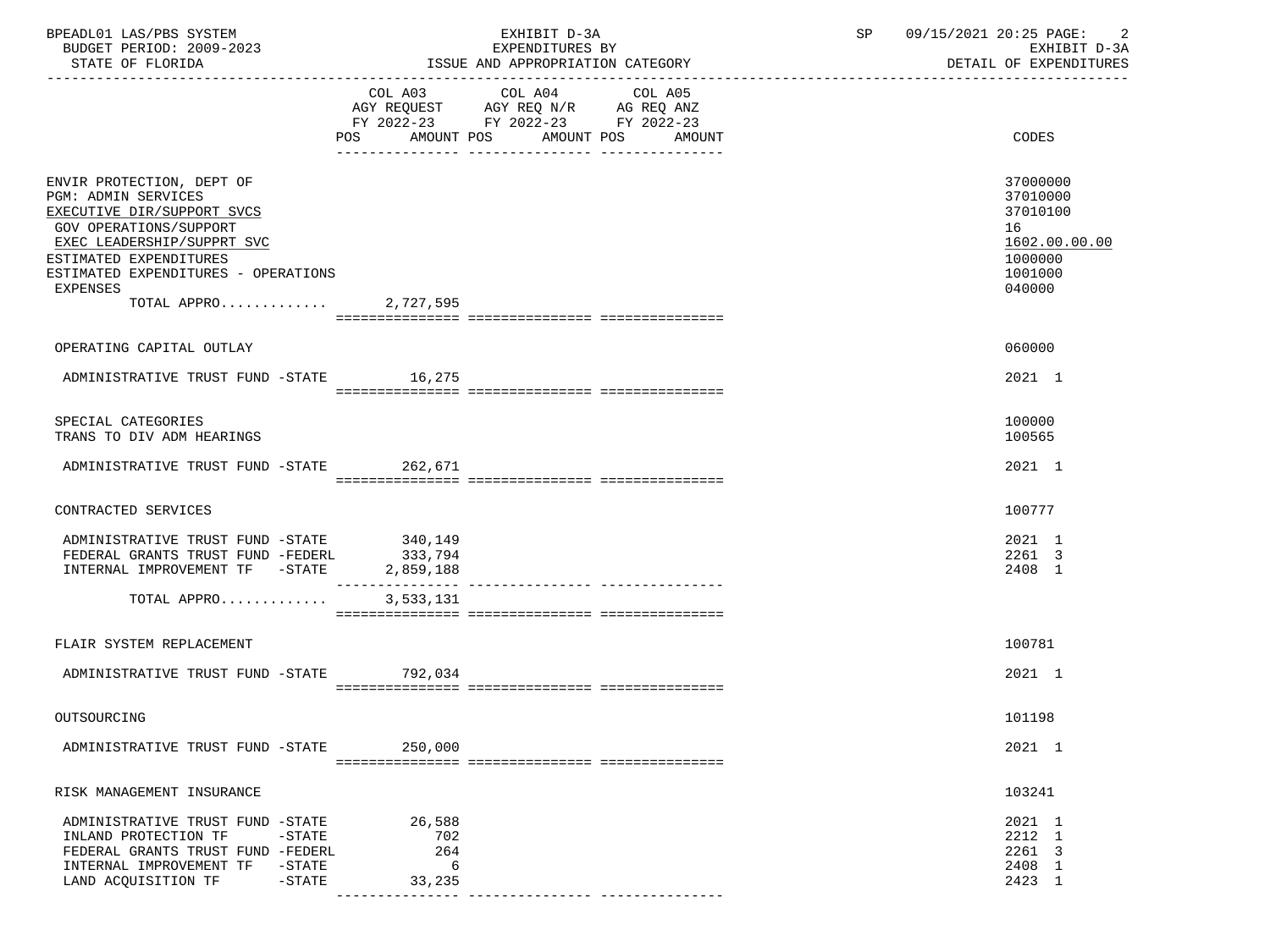| BPEADL01 LAS/PBS SYSTEM<br>BUDGET PERIOD: 2009-2023<br>STATE OF FLORIDA                                                                                                                                                                                                            |                                              | EXHIBIT D-3A<br>EXPENDITURES BY<br>ISSUE AND APPROPRIATION CATEGORY                         | SP | 09/15/2021 20:25 PAGE: 3<br>EXHIBIT D-3A<br>DETAIL OF EXPENDITURES                                |
|------------------------------------------------------------------------------------------------------------------------------------------------------------------------------------------------------------------------------------------------------------------------------------|----------------------------------------------|---------------------------------------------------------------------------------------------|----|---------------------------------------------------------------------------------------------------|
|                                                                                                                                                                                                                                                                                    | COL A03 COL A04<br>POS AMOUNT POS AMOUNT POS | COL A05<br>AGY REQUEST AGY REQ N/R AG REQ ANZ<br>FY 2022-23 FY 2022-23 FY 2022-23<br>AMOUNT |    | CODES                                                                                             |
| ENVIR PROTECTION, DEPT OF<br>PGM: ADMIN SERVICES<br>EXECUTIVE DIR/SUPPORT SVCS<br>GOV OPERATIONS/SUPPORT<br>EXEC LEADERSHIP/SUPPRT SVC<br>ESTIMATED EXPENDITURES<br>ESTIMATED EXPENDITURES - OPERATIONS<br>SPECIAL CATEGORIES<br>RISK MANAGEMENT INSURANCE<br>TOTAL APPRO $60,795$ |                                              |                                                                                             |    | 37000000<br>37010000<br>37010100<br>16<br>1602.00.00.00<br>1000000<br>1001000<br>100000<br>103241 |
| TENANT BROKER COMMISSIONS                                                                                                                                                                                                                                                          |                                              |                                                                                             |    | 105084                                                                                            |
| GRANTS AND DONATIONS TF -STATE 100,000                                                                                                                                                                                                                                             |                                              |                                                                                             |    | 2339 1                                                                                            |
| TR/DMS/HR SVCS/STW CONTRCT                                                                                                                                                                                                                                                         |                                              |                                                                                             |    | 107040                                                                                            |
| ADMINISTRATIVE TRUST FUND -STATE 38,156<br>GRANTS AND DONATIONS TF -STATE<br>LAND ACQUISITION TF - STATE<br>PERMIT FEE TRUST FUND - STATE                                                                                                                                          | 1,231<br>45,613<br>331                       |                                                                                             |    | 2021 1<br>2339 1<br>2423 1<br>2526 1                                                              |
| TOTAL APPRO 85,331                                                                                                                                                                                                                                                                 |                                              |                                                                                             |    |                                                                                                   |
| TOTAL: ESTIMATED EXPENDITURES - OPERATIONS<br>TOTAL POSITIONS 220.00<br>TOTAL ISSUE 28,577,494<br>TOTAL SALARY RATE 12,986,084                                                                                                                                                     |                                              |                                                                                             |    | 1001000                                                                                           |
| SALARY INCREASES FOR FY 2021-22 -<br>STATE EMPLOYEE MINIMUM WAGE<br>INCREASE - EFFECTIVE 7/1/2021<br>SALARY RATE<br>SALARY RATE $5,118$                                                                                                                                            |                                              |                                                                                             |    | 1001030<br>000000                                                                                 |
| SALARIES AND BENEFITS                                                                                                                                                                                                                                                              |                                              |                                                                                             |    | 010000                                                                                            |
| ADMINISTRATIVE TRUST FUND -STATE<br>-MATCH                                                                                                                                                                                                                                         | 2,582<br>56<br>---------------               |                                                                                             |    | 2021 1<br>2021 2                                                                                  |
| TOTAL ADMINISTRATIVE TRUST FUND                                                                                                                                                                                                                                                    | 2,638                                        |                                                                                             |    | 2021                                                                                              |
| INLAND PROTECTION TF<br>-STATE                                                                                                                                                                                                                                                     | 70                                           |                                                                                             |    | 2212 1                                                                                            |
| FEDERAL GRANTS TRUST FUND -FEDERL                                                                                                                                                                                                                                                  | 26                                           |                                                                                             |    | 2261 3                                                                                            |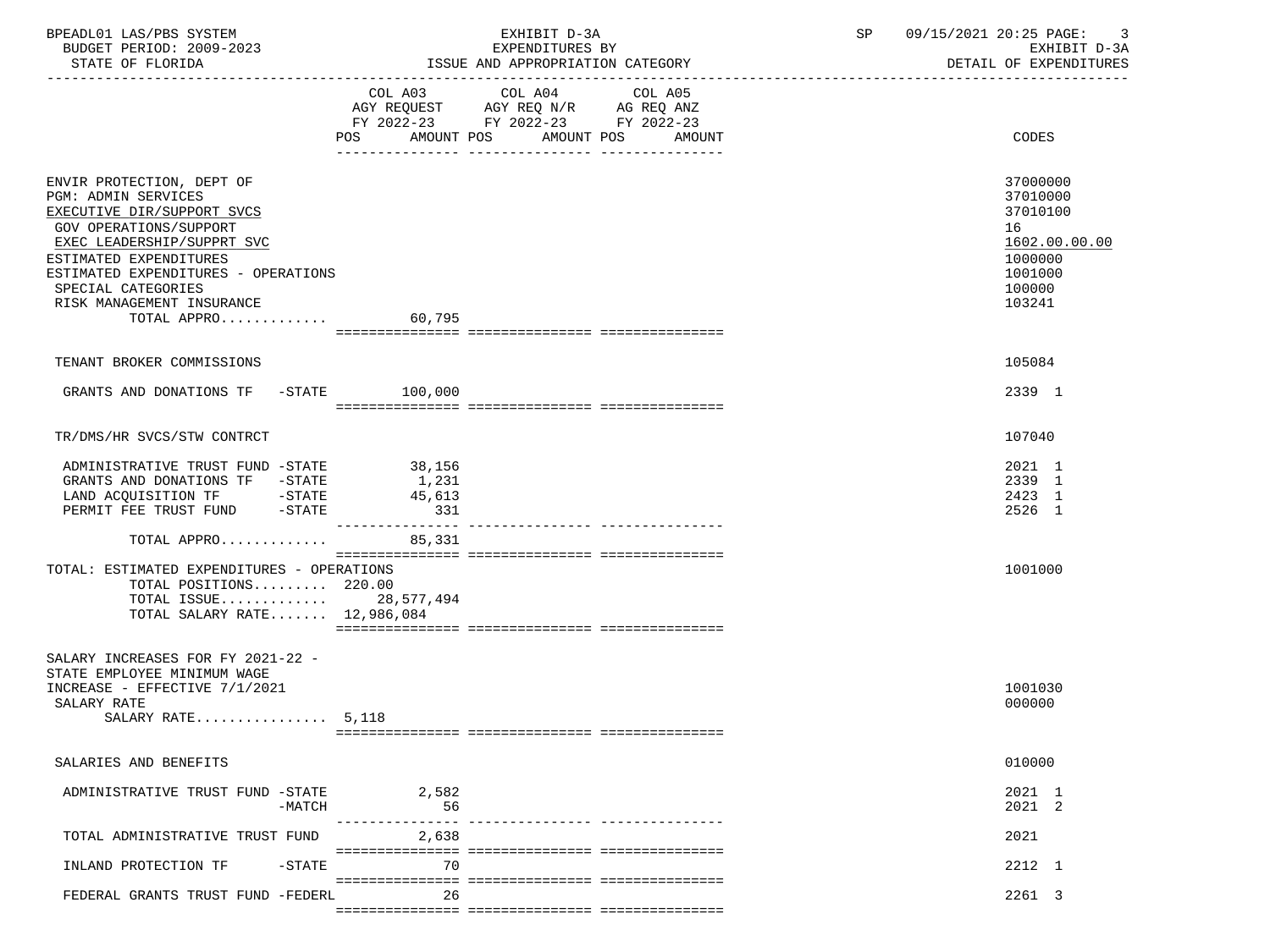| BPEADL01 LAS/PBS SYSTEM<br>BUDGET PERIOD: 2009-2023                                                                                                                                                                                                                          |                            | EXHIBIT D-3A<br>EXPENDITURES BY                                                                                                          | 09/15/2021 20:25 PAGE:<br>SP<br>EXHIBIT D-3A                                  |
|------------------------------------------------------------------------------------------------------------------------------------------------------------------------------------------------------------------------------------------------------------------------------|----------------------------|------------------------------------------------------------------------------------------------------------------------------------------|-------------------------------------------------------------------------------|
| STATE OF FLORIDA                                                                                                                                                                                                                                                             |                            | ISSUE AND APPROPRIATION CATEGORY                                                                                                         | DETAIL OF EXPENDITURES                                                        |
|                                                                                                                                                                                                                                                                              |                            | COL A03 COL A04<br>COL A05<br>AGY REQUEST AGY REQ N/R AG REQ ANZ<br>FY 2022-23 FY 2022-23 FY 2022-23<br>POS AMOUNT POS AMOUNT POS AMOUNT | CODES                                                                         |
| ENVIR PROTECTION, DEPT OF<br><b>PGM: ADMIN SERVICES</b><br>EXECUTIVE DIR/SUPPORT SVCS<br>GOV OPERATIONS/SUPPORT<br>EXEC LEADERSHIP/SUPPRT SVC<br>ESTIMATED EXPENDITURES<br>SALARY INCREASES FOR FY 2021-22 -<br>STATE EMPLOYEE MINIMUM WAGE<br>INCREASE - EFFECTIVE 7/1/2021 |                            |                                                                                                                                          | 37000000<br>37010000<br>37010100<br>16<br>1602.00.00.00<br>1000000<br>1001030 |
| SALARIES AND BENEFITS                                                                                                                                                                                                                                                        |                            |                                                                                                                                          | 010000                                                                        |
| LAND ACQUISITION TF -STATE 3,292                                                                                                                                                                                                                                             |                            |                                                                                                                                          | 2423 1                                                                        |
|                                                                                                                                                                                                                                                                              |                            |                                                                                                                                          |                                                                               |
| PERMIT FEE TRUST FUND -STATE<br>TOTAL APPRO $6,065$                                                                                                                                                                                                                          | 39                         |                                                                                                                                          | 2526 1                                                                        |
|                                                                                                                                                                                                                                                                              |                            |                                                                                                                                          |                                                                               |
| OTHER PERSONAL SERVICES                                                                                                                                                                                                                                                      |                            |                                                                                                                                          | 030000                                                                        |
| ADMINISTRATIVE TRUST FUND -STATE 44,994<br>$-STATE$<br>INLAND PROTECTION TF<br>FEDERAL GRANTS TRUST FUND -FEDERL<br>INTERNAL IMPROVEMENT TF -STATE                                                                                                                           | 18,919<br>35,900<br>46,033 |                                                                                                                                          | 2021 1<br>2212 1<br>2261 3<br>2408 1                                          |
| TOTAL APPRO                                                                                                                                                                                                                                                                  | 145,846                    |                                                                                                                                          |                                                                               |
| TOTAL: SALARY INCREASES FOR FY 2021-22 -<br>STATE EMPLOYEE MINIMUM WAGE<br>INCREASE - EFFECTIVE 7/1/2021<br>TOTAL ISSUE $151,911$<br>TOTAL SALARY RATE 5,118                                                                                                                 |                            |                                                                                                                                          | 1001030                                                                       |
|                                                                                                                                                                                                                                                                              |                            |                                                                                                                                          |                                                                               |
| SALARY INCREASE FOR FY 2021-22 -<br>AGENCY HEADS PAY INCREASE -<br>EFFECTIVE 7/1/2021<br>SALARY RATE<br>SALARY RATE 34,000                                                                                                                                                   |                            |                                                                                                                                          | 1001050<br>000000                                                             |
| SALARIES AND BENEFITS                                                                                                                                                                                                                                                        |                            |                                                                                                                                          | 010000                                                                        |
| ADMINISTRATIVE TRUST FUND -STATE<br>$-MATCH$                                                                                                                                                                                                                                 | 18,888<br>413              |                                                                                                                                          | 2021 1<br>2021 2                                                              |
| TOTAL ADMINISTRATIVE TRUST FUND                                                                                                                                                                                                                                              | 19,301                     | ---------------- ----------------                                                                                                        | 2021                                                                          |
| INLAND PROTECTION TF<br>$-STATE$                                                                                                                                                                                                                                             | 510                        |                                                                                                                                          | 2212 1                                                                        |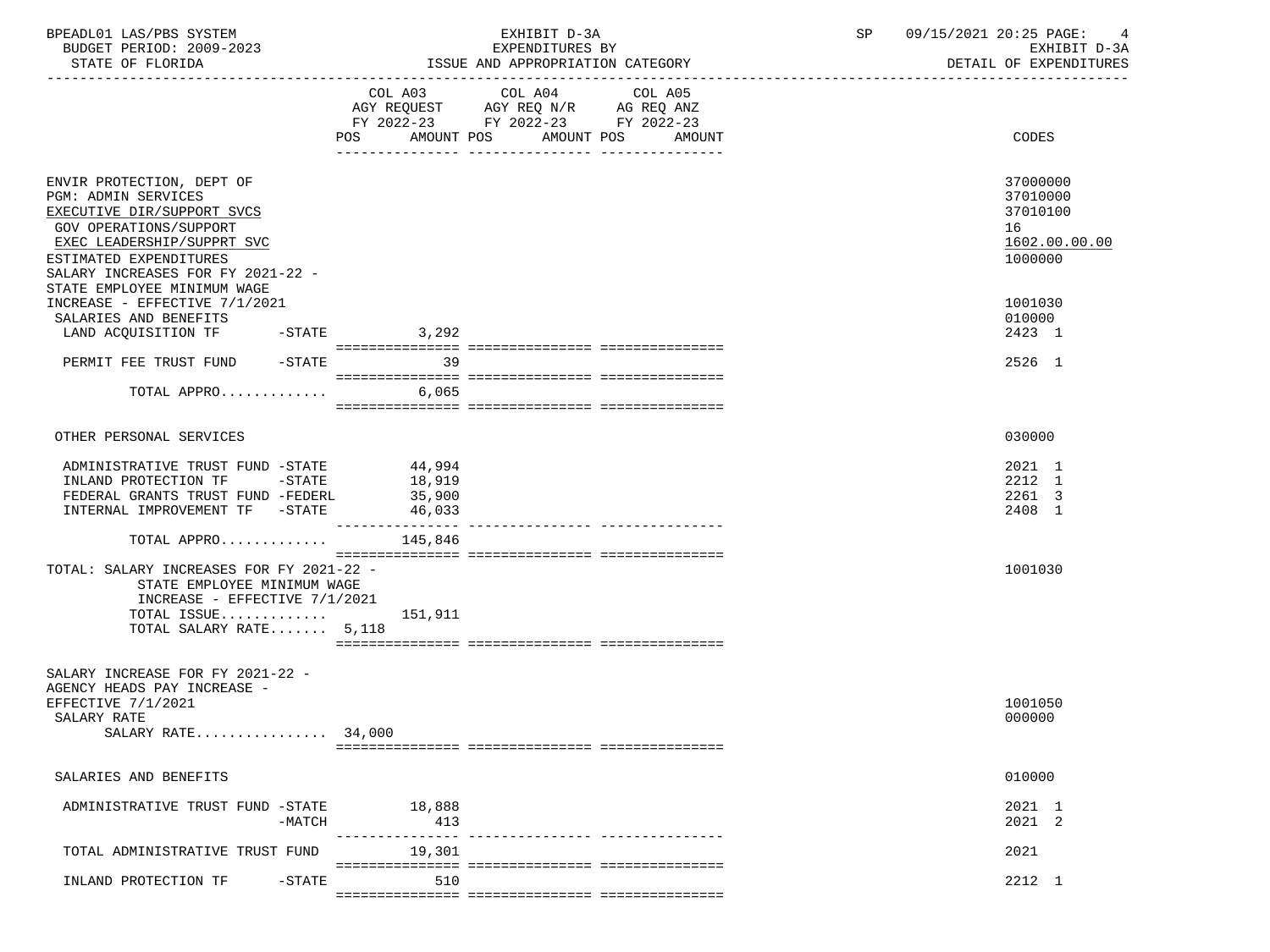| BPEADL01 LAS/PBS SYSTEM<br>BUDGET PERIOD: 2009-2023<br>STATE OF FLORIDA                                                                                                                                                                    |           |                   | EXHIBIT D-3A<br>EXPENDITURES BY<br>ISSUE AND APPROPRIATION CATEGORY                                                                         | SP | 09/15/2021 20:25 PAGE:<br>5<br>EXHIBIT D-3A<br>DETAIL OF EXPENDITURES |  |
|--------------------------------------------------------------------------------------------------------------------------------------------------------------------------------------------------------------------------------------------|-----------|-------------------|---------------------------------------------------------------------------------------------------------------------------------------------|----|-----------------------------------------------------------------------|--|
|                                                                                                                                                                                                                                            |           |                   | COL A03 COL A04<br>COL A05<br>AGY REQUEST AGY REQ N/R AG REQ ANZ<br>FY 2022-23 FY 2022-23 FY 2022-23<br>POS AMOUNT POS AMOUNT POS<br>AMOUNT |    | CODES                                                                 |  |
| ENVIR PROTECTION, DEPT OF<br><b>PGM: ADMIN SERVICES</b><br>EXECUTIVE DIR/SUPPORT SVCS<br>GOV OPERATIONS/SUPPORT<br>EXEC LEADERSHIP/SUPPRT SVC<br>ESTIMATED EXPENDITURES<br>SALARY INCREASE FOR FY 2021-22 -<br>AGENCY HEADS PAY INCREASE - |           |                   |                                                                                                                                             |    | 37000000<br>37010000<br>37010100<br>16<br>1602.00.00.00<br>1000000    |  |
| EFFECTIVE 7/1/2021<br>SALARIES AND BENEFITS<br>FEDERAL GRANTS TRUST FUND -FEDERL                                                                                                                                                           |           | 191               |                                                                                                                                             |    | 1001050<br>010000<br>2261 3                                           |  |
| LAND ACQUISITION TF -STATE 24,084                                                                                                                                                                                                          |           |                   |                                                                                                                                             |    | 2423 1                                                                |  |
| PERMIT FEE TRUST FUND -STATE 284                                                                                                                                                                                                           |           |                   |                                                                                                                                             |    | 2526 1                                                                |  |
| TOTAL APPRO $44,370$                                                                                                                                                                                                                       |           |                   |                                                                                                                                             |    |                                                                       |  |
| TOTAL: SALARY INCREASE FOR FY 2021-22 -<br>AGENCY HEADS PAY INCREASE -<br>EFFECTIVE 7/1/2021<br>TOTAL ISSUE $44,370$<br>TOTAL SALARY RATE 34,000                                                                                           |           |                   |                                                                                                                                             |    | 1001050                                                               |  |
| FLORIDA RETIREMENT SYSTEM<br>ADJUSTMENT - FY 2021-22 - NORMAL<br>COST AND UNFUNDED ACTUARIAL<br>LIABILITY<br>SALARIES AND BENEFITS                                                                                                         |           |                   |                                                                                                                                             |    | 1001070<br>010000                                                     |  |
| ADMINISTRATIVE TRUST FUND -STATE                                                                                                                                                                                                           | -MATCH    | 49,989<br>1,093   |                                                                                                                                             |    | 2021 1<br>2021 2                                                      |  |
| TOTAL ADMINISTRATIVE TRUST FUND                                                                                                                                                                                                            |           | 51,082            |                                                                                                                                             |    | 2021                                                                  |  |
| INLAND PROTECTION TF                                                                                                                                                                                                                       |           | $-STATE$<br>1,350 |                                                                                                                                             |    | 2212 1                                                                |  |
| FEDERAL GRANTS TRUST FUND -FEDERL                                                                                                                                                                                                          |           | 505               |                                                                                                                                             |    | 2261 3                                                                |  |
| LAND ACQUISITION TF                                                                                                                                                                                                                        | $-$ STATE | 63,740            |                                                                                                                                             |    | 2423 1                                                                |  |
| PERMIT FEE TRUST FUND                                                                                                                                                                                                                      | $-$ STATE | 752               |                                                                                                                                             |    | 2526 1                                                                |  |
| TOTAL APPRO                                                                                                                                                                                                                                |           | 117,429           |                                                                                                                                             |    |                                                                       |  |
|                                                                                                                                                                                                                                            |           |                   |                                                                                                                                             |    |                                                                       |  |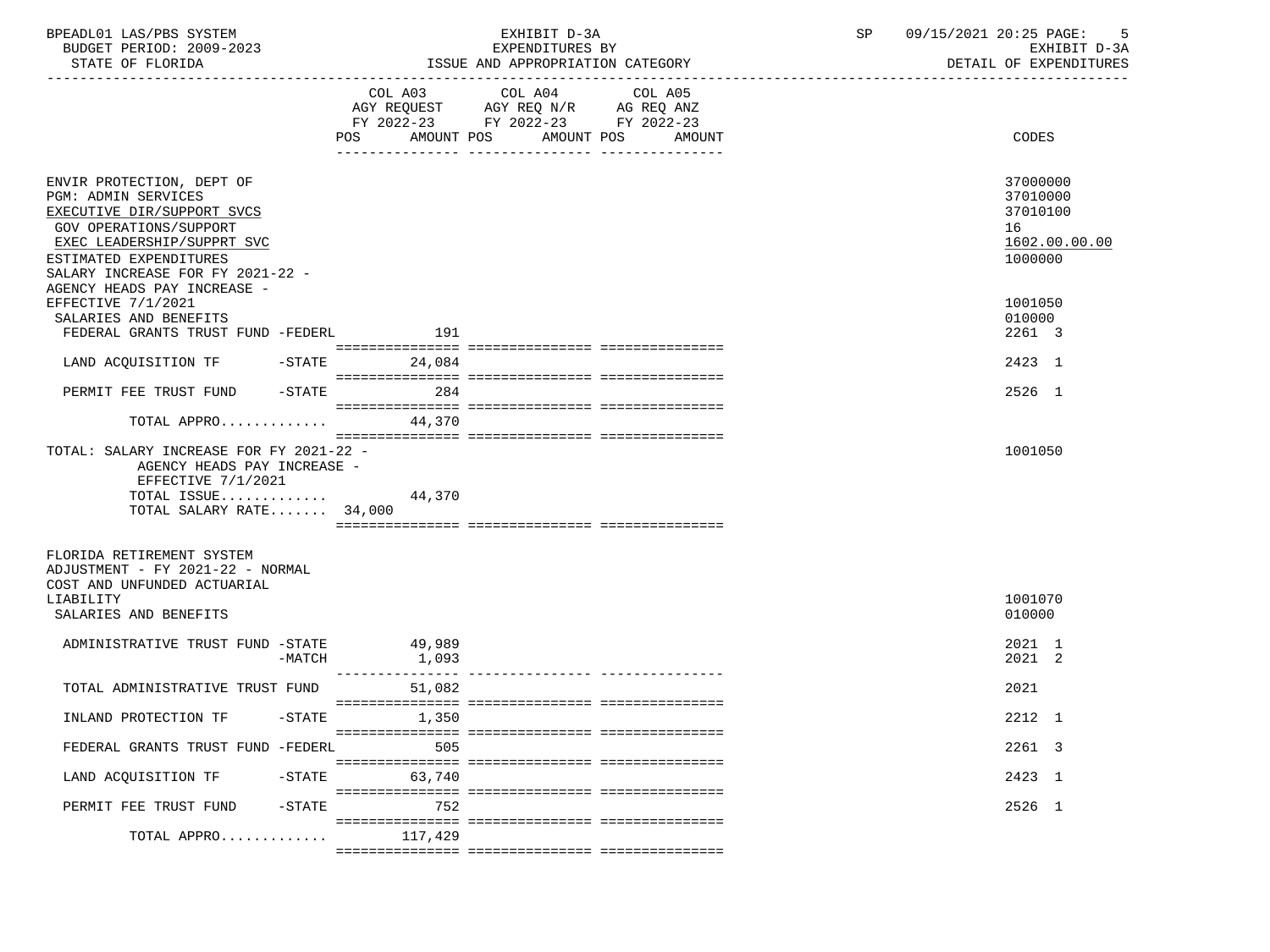| BPEADL01 LAS/PBS SYSTEM  | EXHIBIT D-3A    |  | 09/15/2021 20:25 PAGE: |  |
|--------------------------|-----------------|--|------------------------|--|
| BUDGET PERIOD: 2009-2023 | EXPENDITURES BY |  | EXHIBIT D-3A           |  |

STATE OF FLORIDA **ISSUE AND APPROPRIATION CATEGORY ISSUE AND APPROPRIATION** CATEGORY

|                                                                                                                                                                                                      |                                                                                                                |                                              | COL A03 COL A04 COL A05                                                |                  |                                                                    |
|------------------------------------------------------------------------------------------------------------------------------------------------------------------------------------------------------|----------------------------------------------------------------------------------------------------------------|----------------------------------------------|------------------------------------------------------------------------|------------------|--------------------------------------------------------------------|
|                                                                                                                                                                                                      |                                                                                                                |                                              | AGY REQUEST AGY REQ N/R AG REQ ANZ<br>FY 2022-23 FY 2022-23 FY 2022-23 |                  |                                                                    |
|                                                                                                                                                                                                      | POS FOR THE POST OF THE STATE STATE STATE STATE STATE STATE STATE STATE STATE STATE STATE STATE STATE STATE ST | AMOUNT POS                                   | AMOUNT POS                                                             | AMOUNT           | CODES                                                              |
|                                                                                                                                                                                                      |                                                                                                                |                                              |                                                                        |                  |                                                                    |
| ENVIR PROTECTION, DEPT OF<br>PGM: ADMIN SERVICES<br>EXECUTIVE DIR/SUPPORT SVCS<br>GOV OPERATIONS/SUPPORT<br>EXEC LEADERSHIP/SUPPRT SVC<br>ESTIMATED EXPENDITURES<br>CASUALTY INSURANCE PREMIUM       |                                                                                                                |                                              |                                                                        |                  | 37000000<br>37010000<br>37010100<br>16<br>1602.00.00.00<br>1000000 |
| ADJUSTMENT<br>SPECIAL CATEGORIES<br>RISK MANAGEMENT INSURANCE                                                                                                                                        |                                                                                                                |                                              |                                                                        |                  | 1001090<br>100000<br>103241                                        |
| ADMINISTRATIVE TRUST FUND -STATE<br>INLAND PROTECTION TF -STATE<br>FEDERAL GRANTS TRUST FUND -FEDERL<br>INTERNAL IMPROVEMENT TF -STATE<br>LAND ACQUISITION TF -STATE<br>PERMIT FEE TRUST FUND -STATE |                                                                                                                | 6,913<br>181<br>68<br>$6 -$<br>8,567<br>-496 |                                                                        |                  | 2021 1<br>2212 1<br>2261 3<br>2408 1<br>2423 1<br>2526 1           |
| TOTAL APPRO                                                                                                                                                                                          |                                                                                                                | 16,219                                       |                                                                        |                  |                                                                    |
|                                                                                                                                                                                                      |                                                                                                                |                                              |                                                                        |                  |                                                                    |
| REALLOCATION OF HUMAN RESOURCES<br>OUTSOURCING<br>SPECIAL CATEGORIES<br>TR/DMS/HR SVCS/STW CONTRCT                                                                                                   |                                                                                                                |                                              |                                                                        |                  | 1005900<br>100000<br>107040                                        |
| ADMINISTRATIVE TRUST FUND -STATE<br>GRANTS AND DONATIONS TF -STATE                                                                                                                                   |                                                                                                                | $3,103-$<br>$100-$<br>$3,710-$<br>$27 -$     |                                                                        |                  | 2021 1<br>2339 1<br>2423 1<br>2526 1                               |
| TOTAL APPRO                                                                                                                                                                                          |                                                                                                                | 6,940-                                       |                                                                        |                  |                                                                    |
|                                                                                                                                                                                                      |                                                                                                                |                                              |                                                                        |                  |                                                                    |
| ESTIMATED EXPENDITURES REALIGNMENT<br>REALIGN RENT - ADD<br><b>EXPENSES</b>                                                                                                                          |                                                                                                                |                                              |                                                                        |                  | 2000000<br>2000720<br>040000                                       |
| ADMINISTRATIVE TRUST FUND -STATE                                                                                                                                                                     |                                                                                                                | 81,038                                       |                                                                        |                  | 2021 1                                                             |
|                                                                                                                                                                                                      |                                                                                                                |                                              |                                                                        |                  |                                                                    |
| AGENCY ISSUE NARRATIVE:<br>2022-2023 BUDGET YEAR NARRATIVE:<br>Issue Description:                                                                                                                    |                                                                                                                |                                              |                                                                        | IT COMPONENT? NO |                                                                    |

 This issue requests to realign budget in the Expenses category within certain areas of the Department to ensure the cost of rent is allocated to the appropriate Divisions.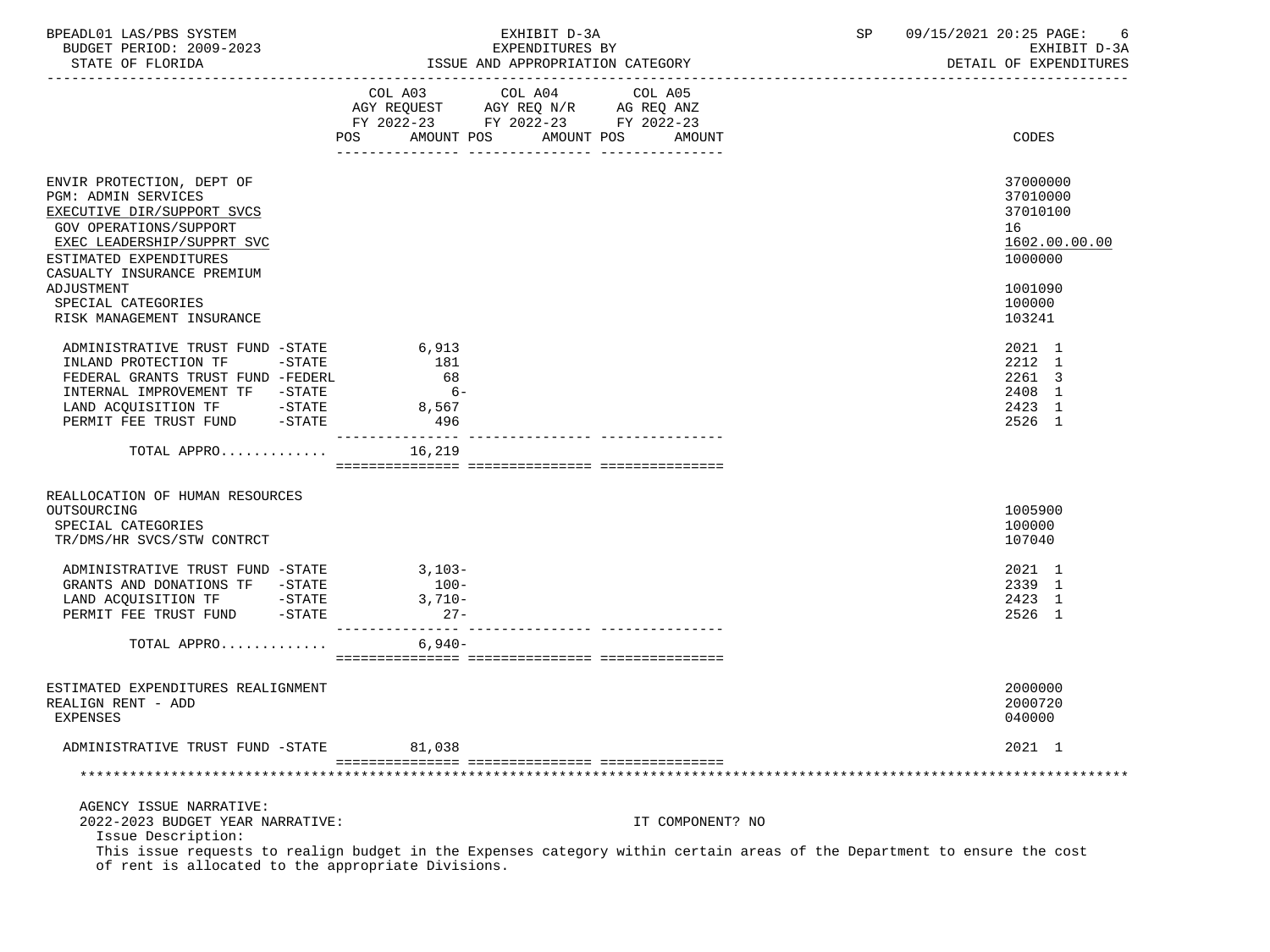| BPEADL01 LAS/PBS SYSTEM |                  |                          |
|-------------------------|------------------|--------------------------|
|                         |                  | BUDGET PERIOD: 2009-2023 |
|                         | STATE OF FLORIDA |                          |

|                                                                                                                                                                                                    | COL A03<br>AGY REOUEST<br>FY 2022-23<br>AMOUNT POS<br>POS | COL A04<br>AGY REQ N/R<br>FY 2022-23 FY 2022-23<br>AMOUNT POS | COL A05<br>AG REQ ANZ<br>AMOUNT | CODES                                                                         |
|----------------------------------------------------------------------------------------------------------------------------------------------------------------------------------------------------|-----------------------------------------------------------|---------------------------------------------------------------|---------------------------------|-------------------------------------------------------------------------------|
| ENVIR PROTECTION, DEPT OF<br>PGM: ADMIN SERVICES<br>EXECUTIVE DIR/SUPPORT SVCS<br>GOV OPERATIONS/SUPPORT<br>EXEC LEADERSHIP/SUPPRT SVC<br>ESTIMATED EXPENDITURES REALIGNMENT<br>REALIGN RENT - ADD |                                                           |                                                               |                                 | 37000000<br>37010000<br>37010100<br>16<br>1602.00.00.00<br>2000000<br>2000720 |

Issue Background:

 The Division of Administrative Services conducts an annual comprehensive evaluation of leased space to determine the ideal layout and use of office space. The goal of this study is to identify optimum space efficiency and to systematically update space and cost information as changes occur.

Benefit and/or Impact:

 The annual evaluation of leased space provided the updated square footage utilized by each Division. Realignment of the Expenses budget reflected below will better align the Department's resources with the actual allocation of space for the specified areas.

Cost Summary:

| Budget Entity                            | Amount       |
|------------------------------------------|--------------|
| Executive Direction and Support Services | \$81,038     |
| Water Policy and Ecosystems Restoration  | \$9.827      |
| Water Restoration Assistance             | \$12,902     |
| Coastal and Aquatic Managed Areas        | \$287,318    |
| Technology and Information Services      | ( \$38, 981) |
| Water Resource Management                | (\$245,198)  |
| Waste Management                         | (\$100,904)  |
| Air Resource Management                  | (\$6,001)    |
| Total:                                   |              |
|                                          |              |

 Also see issue code 2000710. \*\*\*\*\*\*\*\*\*\*\*\*\*\*\*\*\*\*\*\*\*\*\*\*\*\*\*\*\*\*\*\*\*\*\*\*\*\*\*\*\*\*\*\*\*\*\*\*\*\*\*\*\*\*\*\*\*\*\*\*\*\*\*\*\*\*\*\*\*\*\*\*\*\*\*\*\*\*\*\*\*\*\*\*\*\*\*\*\*\*\*\*\*\*\*\*\*\*\*\*\*\*\*\*\*\*\*\*\*\*\*\*\*\*\*\*\*\*\*\*\*\*\*\*\*\*\*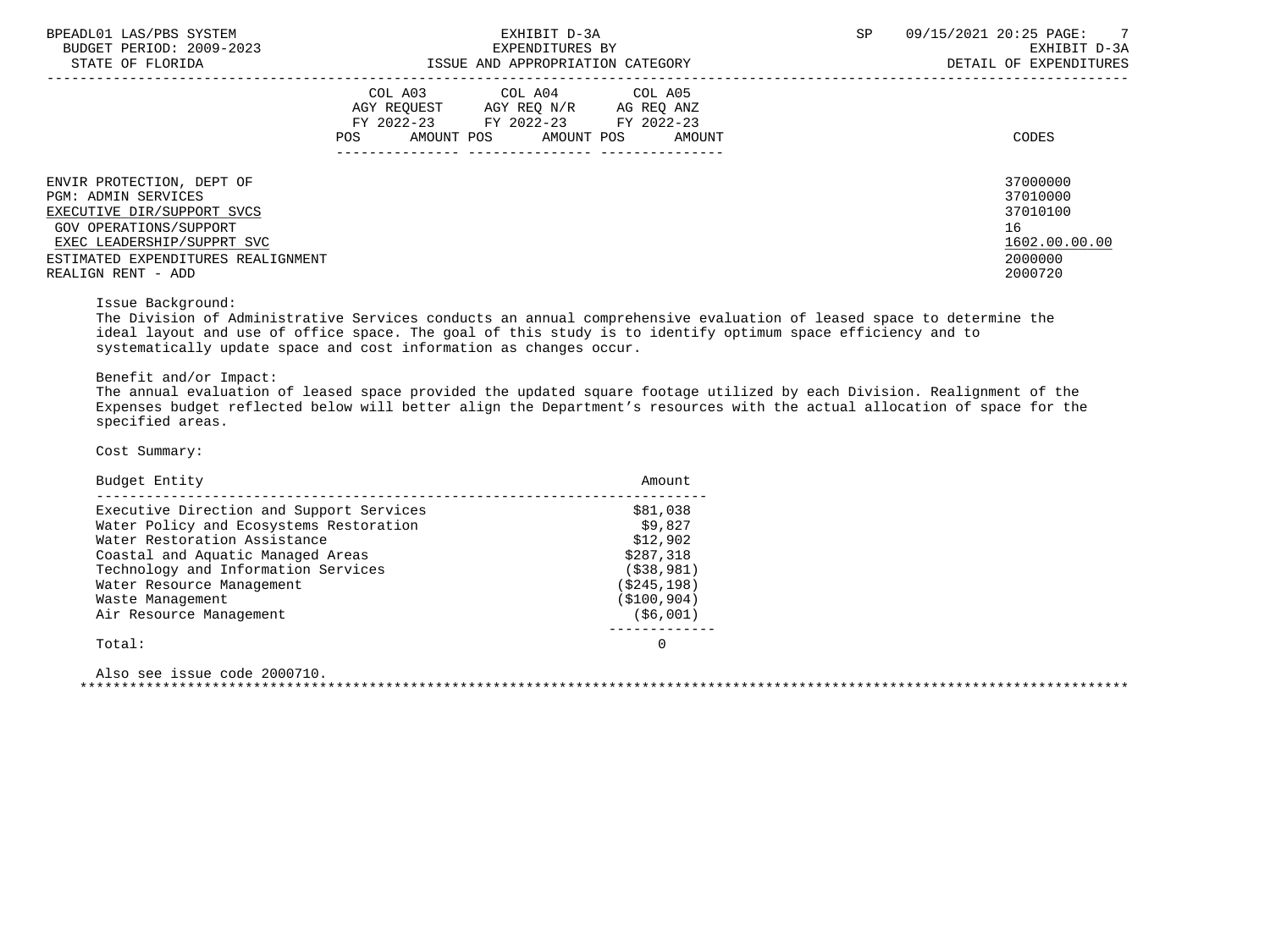| BPEADL01 LAS/PBS SYSTEM<br>BUDGET PERIOD: 2009-2023                                                                                                                                                                                                                            | EXHIBIT D-3A<br>EXPENDITURES BY                                                                                                                                                                                                                       |                  | 09/15/2021 20:25 PAGE:<br>SP |                                                                               |  |
|--------------------------------------------------------------------------------------------------------------------------------------------------------------------------------------------------------------------------------------------------------------------------------|-------------------------------------------------------------------------------------------------------------------------------------------------------------------------------------------------------------------------------------------------------|------------------|------------------------------|-------------------------------------------------------------------------------|--|
| STATE OF FLORIDA                                                                                                                                                                                                                                                               | ISSUE AND APPROPRIATION CATEGORY                                                                                                                                                                                                                      |                  |                              | EXHIBIT D-3A<br>DETAIL OF EXPENDITURES                                        |  |
|                                                                                                                                                                                                                                                                                | COL A03 COL A04<br>AGY REQUEST AGY REQ N/R AG REQ ANZ<br>FY 2022-23 FY 2022-23 FY 2022-23<br>POS AMOUNT POS AMOUNT POS AMOUNT                                                                                                                         | COL A05          |                              | CODES                                                                         |  |
| ENVIR PROTECTION, DEPT OF<br><b>PGM: ADMIN SERVICES</b><br>EXECUTIVE DIR/SUPPORT SVCS<br>GOV OPERATIONS/SUPPORT<br>EXEC LEADERSHIP/SUPPRT SVC<br>NONRECURRING EXPENDITURES<br>TRANSFER ENVIRONMENTAL HEALTH<br>PROGRAMS TO THE DEPARTMENT OF<br>ENVIRONMENTAL PROTECTION - ADD |                                                                                                                                                                                                                                                       |                  |                              | 37000000<br>37010000<br>37010100<br>16<br>1602.00.00.00<br>2100000<br>2103046 |  |
| EXPENSES<br>PERMIT FEE TRUST FUND -STATE 2,012-                                                                                                                                                                                                                                |                                                                                                                                                                                                                                                       |                  |                              | 040000<br>2526 1                                                              |  |
| FLORIDA PLANNING, ACCOUNTING, AND<br>LEDGER MANAGEMENT (PALM) READINESS<br>SPECIAL CATEGORIES<br>FLAIR SYSTEM REPLACEMENT<br>ADMINISTRATIVE TRUST FUND -STATE 792,034-                                                                                                         |                                                                                                                                                                                                                                                       |                  |                              | 2103074<br>100000<br>100781<br>2021 1                                         |  |
|                                                                                                                                                                                                                                                                                |                                                                                                                                                                                                                                                       |                  |                              |                                                                               |  |
| FUND SHIFT<br>FUND SHIFT FROM INTERNAL<br>IMPROVEMENT TRUST FUND TO<br>ADMINISTRATIVE TRUST FUND - DEDUCT<br>OTHER PERSONAL SERVICES                                                                                                                                           |                                                                                                                                                                                                                                                       |                  |                              | 3400000<br>3400440<br>030000                                                  |  |
| INTERNAL IMPROVEMENT TF -STATE 298,988-                                                                                                                                                                                                                                        |                                                                                                                                                                                                                                                       |                  |                              | 2408 1                                                                        |  |
| SPECIAL CATEGORIES<br>CONTRACTED SERVICES                                                                                                                                                                                                                                      |                                                                                                                                                                                                                                                       |                  |                              | 100000<br>100777                                                              |  |
| INTERNAL IMPROVEMENT TF -STATE                                                                                                                                                                                                                                                 | 2,559,188-                                                                                                                                                                                                                                            |                  |                              | 2408 1                                                                        |  |
| TOTAL: FUND SHIFT FROM INTERNAL<br>IMPROVEMENT TRUST FUND TO<br>ADMINISTRATIVE TRUST FUND - DEDUCT<br>TOTAL ISSUE                                                                                                                                                              | 2,858,176-                                                                                                                                                                                                                                            |                  |                              | 3400440                                                                       |  |
|                                                                                                                                                                                                                                                                                |                                                                                                                                                                                                                                                       |                  |                              |                                                                               |  |
| AGENCY ISSUE NARRATIVE:<br>2022-2023 BUDGET YEAR NARRATIVE:<br>Issue Description                                                                                                                                                                                               | This issue proposes a fund shift of \$2,858,176 from the Internal Improvement Trust Fund to the Administrative Trust Fund.<br>This issue will more appropriately align the Office of General Counsel's (OGC) budget needs to the appropriate funding. | IT COMPONENT? NO |                              |                                                                               |  |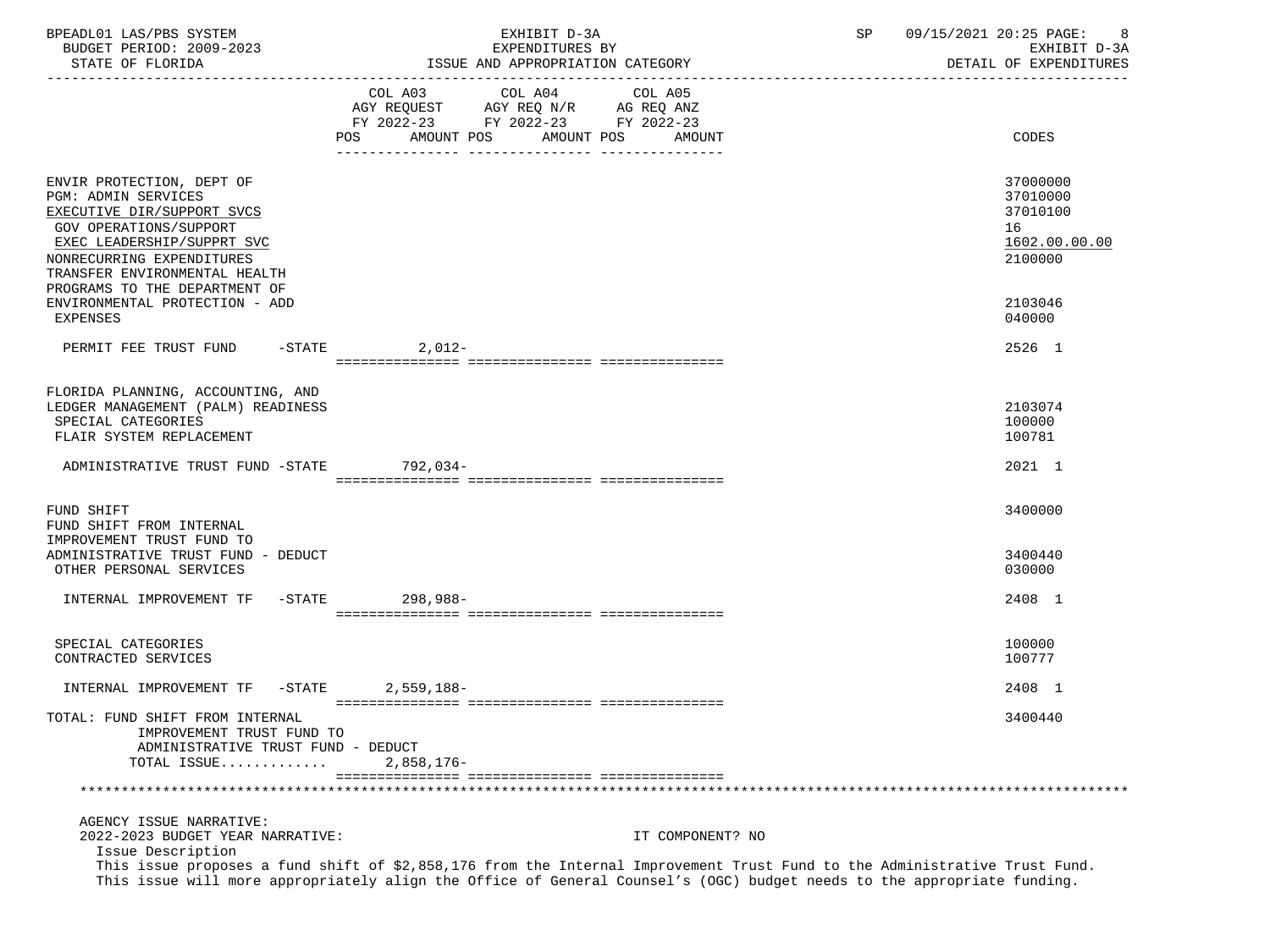| BPEADL01 LAS/PBS SYSTEM                  | EXHIBIT D-3A                                                                                                               | 09/15/2021 20:25 PAGE:<br>SP |
|------------------------------------------|----------------------------------------------------------------------------------------------------------------------------|------------------------------|
| BUDGET PERIOD: 2009-2023                 | EXPENDITURES BY                                                                                                            | EXHIBIT D-3A                 |
|                                          | ISSUE AND APPROPRIATION CATEGORY                                                                                           | DETAIL OF EXPENDITURES       |
|                                          |                                                                                                                            |                              |
|                                          |                                                                                                                            |                              |
|                                          | FY 2022-23 FY 2022-23 FY 2022-23                                                                                           |                              |
|                                          | AMOUNT POS AMOUNT POS<br>POS<br>AMOUNT                                                                                     | CODES                        |
|                                          |                                                                                                                            |                              |
|                                          |                                                                                                                            |                              |
| ENVIR PROTECTION, DEPT OF                |                                                                                                                            | 37000000                     |
| PGM: ADMIN SERVICES                      |                                                                                                                            | 37010000                     |
| EXECUTIVE DIR/SUPPORT SVCS               |                                                                                                                            | 37010100                     |
| GOV OPERATIONS/SUPPORT                   |                                                                                                                            | 16                           |
| EXEC LEADERSHIP/SUPPRT SVC               |                                                                                                                            | 1602.00.00.00                |
| FUND SHIFT                               |                                                                                                                            | 3400000                      |
| FUND SHIFT FROM INTERNAL                 |                                                                                                                            |                              |
| IMPROVEMENT TRUST FUND TO                |                                                                                                                            |                              |
| ADMINISTRATIVE TRUST FUND - DEDUCT       |                                                                                                                            | 3400440                      |
|                                          |                                                                                                                            |                              |
|                                          |                                                                                                                            |                              |
| Issue Background                         |                                                                                                                            |                              |
|                                          | Operating appropriations in the Internal Improvement Trust Fund have historically been used for the Apalachicola           |                              |
|                                          | -Chattahoochee-Flint River (ACF) lawsuit. The ACF case has ended and the budget is requested to be shifted to the          |                              |
|                                          | Administrative Trust Fund to allow OGC more flexibility in using the appropriation for other legal matters.                |                              |
|                                          |                                                                                                                            |                              |
| Benefit and/or Impact                    |                                                                                                                            |                              |
|                                          | This realignment will provide an appropriate funding source for legal issues, including contracting with legal counsel.    |                              |
| This issue has a net zero impact.        |                                                                                                                            |                              |
| Also, see issue 3400450.                 |                                                                                                                            |                              |
|                                          |                                                                                                                            |                              |
|                                          |                                                                                                                            |                              |
|                                          |                                                                                                                            |                              |
| FUND SHIFT FROM INTERNAL                 |                                                                                                                            |                              |
| IMPROVEMENT TRUST FUND TO                |                                                                                                                            |                              |
| ADMINISTRATIVE TRUST FUND - ADD          |                                                                                                                            | 3400450                      |
| OTHER PERSONAL SERVICES                  |                                                                                                                            | 030000                       |
|                                          |                                                                                                                            |                              |
| ADMINISTRATIVE TRUST FUND -STATE 298,988 |                                                                                                                            | 2021 1                       |
|                                          |                                                                                                                            |                              |
| SPECIAL CATEGORIES                       |                                                                                                                            | 100000                       |
| CONTRACTED SERVICES                      |                                                                                                                            | 100777                       |
|                                          |                                                                                                                            |                              |
| ADMINISTRATIVE TRUST FUND -STATE         | 2,559,188                                                                                                                  | 2021 1                       |
|                                          |                                                                                                                            |                              |
| TOTAL: FUND SHIFT FROM INTERNAL          |                                                                                                                            | 3400450                      |
| IMPROVEMENT TRUST FUND TO                |                                                                                                                            |                              |
| ADMINISTRATIVE TRUST FUND - ADD          |                                                                                                                            |                              |
| TOTAL ISSUE                              | 2,858,176                                                                                                                  |                              |
|                                          |                                                                                                                            |                              |
|                                          |                                                                                                                            |                              |
| AGENCY ISSUE NARRATIVE:                  |                                                                                                                            |                              |
| 2022-2023 BUDGET YEAR NARRATIVE:         | IT COMPONENT? NO                                                                                                           |                              |
| Issue Description                        |                                                                                                                            |                              |
|                                          | This issue proposes a fund shift of \$2,858,176 from the Internal Improvement Trust Fund to the Administrative Trust Fund. |                              |
|                                          |                                                                                                                            |                              |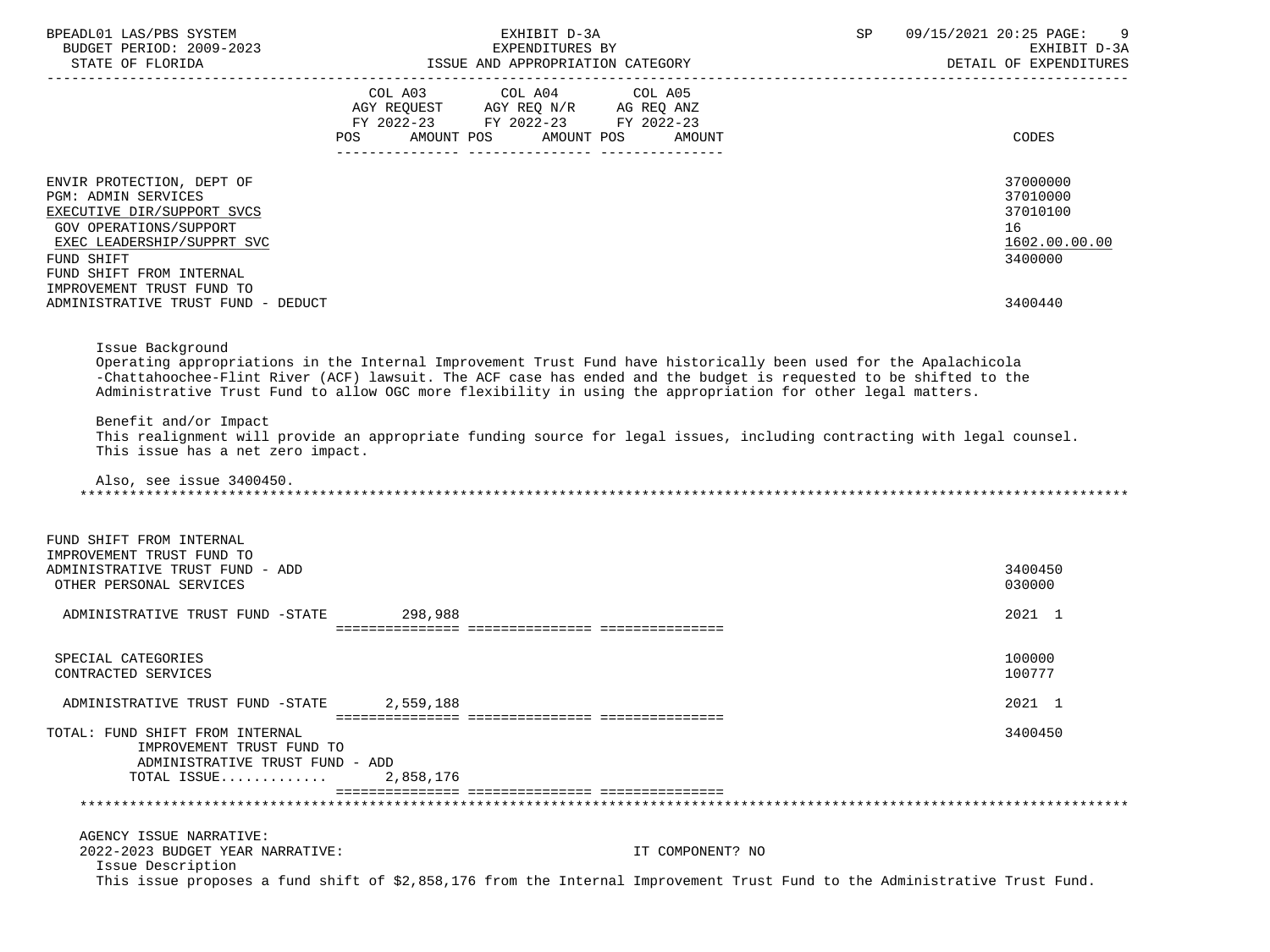| BPEADL01 LAS/PBS SYSTEM<br>BUDGET PERIOD: 2009-2023                                                                                                                                                     |                                         | EXHIBIT D-3A<br>EXPENDITURES BY |                  | SP | 09/15/2021 20:25 PAGE: 10<br>EXHIBIT D-3A |
|---------------------------------------------------------------------------------------------------------------------------------------------------------------------------------------------------------|-----------------------------------------|---------------------------------|------------------|----|-------------------------------------------|
|                                                                                                                                                                                                         |                                         |                                 |                  |    | DETAIL OF EXPENDITURES                    |
|                                                                                                                                                                                                         | COL A03 COL A04 COL A05                 |                                 |                  |    |                                           |
|                                                                                                                                                                                                         | AGY REQUEST AGY REQ N/R AG REQ ANZ      |                                 |                  |    |                                           |
|                                                                                                                                                                                                         | FY 2022-23 FY 2022-23 FY 2022-23<br>POS | AMOUNT POS AMOUNT POS           | AMOUNT           |    | CODES                                     |
|                                                                                                                                                                                                         |                                         |                                 |                  |    |                                           |
|                                                                                                                                                                                                         |                                         |                                 |                  |    | 37000000                                  |
| ENVIR PROTECTION, DEPT OF<br><b>PGM: ADMIN SERVICES</b>                                                                                                                                                 |                                         |                                 |                  |    | 37010000                                  |
| EXECUTIVE DIR/SUPPORT SVCS                                                                                                                                                                              |                                         |                                 |                  |    | 37010100                                  |
| GOV OPERATIONS/SUPPORT                                                                                                                                                                                  |                                         |                                 |                  |    | 16                                        |
| EXEC LEADERSHIP/SUPPRT SVC                                                                                                                                                                              |                                         |                                 |                  |    | 1602.00.00.00                             |
| FUND SHIFT                                                                                                                                                                                              |                                         |                                 |                  |    | 3400000                                   |
| FUND SHIFT FROM INTERNAL                                                                                                                                                                                |                                         |                                 |                  |    |                                           |
| IMPROVEMENT TRUST FUND TO                                                                                                                                                                               |                                         |                                 |                  |    |                                           |
| ADMINISTRATIVE TRUST FUND - ADD                                                                                                                                                                         |                                         |                                 |                  |    | 3400450                                   |
| This issue will more appropriately align the Office of General Counsel's (OGC) budget needs to the appropriate funding.                                                                                 |                                         |                                 |                  |    |                                           |
| Issue Background                                                                                                                                                                                        |                                         |                                 |                  |    |                                           |
| Operating appropriations in the Internal Improvement Trust Fund have historically been used for the Apalachicola                                                                                        |                                         |                                 |                  |    |                                           |
| -Chattahoochee-Flint River (ACF) lawsuit. The ACF case has ended and the budget is requested to be shifted to the                                                                                       |                                         |                                 |                  |    |                                           |
| Administrative Trust Fund to allow OGC more flexibility in using the appropriation for other legal matters.                                                                                             |                                         |                                 |                  |    |                                           |
| Benefit and/or Impact                                                                                                                                                                                   |                                         |                                 |                  |    |                                           |
| This realignment will provide an appropriate funding source for legal issues, including contracting with legal counsel.                                                                                 |                                         |                                 |                  |    |                                           |
| This issue has a net zero impact.                                                                                                                                                                       |                                         |                                 |                  |    |                                           |
|                                                                                                                                                                                                         |                                         |                                 |                  |    |                                           |
| Also, see issue 3400440.                                                                                                                                                                                |                                         |                                 |                  |    |                                           |
|                                                                                                                                                                                                         |                                         |                                 |                  |    |                                           |
| FUND SHIFT TO ADMINISTRATIVE TRUST                                                                                                                                                                      |                                         |                                 |                  |    |                                           |
| FUND FROM INLAND PROTECTION TRUST                                                                                                                                                                       |                                         |                                 |                  |    |                                           |
| FUND - ADD                                                                                                                                                                                              |                                         |                                 |                  |    | 3400880                                   |
| SALARIES AND BENEFITS                                                                                                                                                                                   |                                         |                                 |                  |    | 010000                                    |
| ADMINISTRATIVE TRUST FUND -STATE 123,418                                                                                                                                                                |                                         |                                 |                  |    | 2021 1                                    |
|                                                                                                                                                                                                         |                                         |                                 |                  |    |                                           |
|                                                                                                                                                                                                         |                                         |                                 |                  |    |                                           |
| AGENCY ISSUE NARRATIVE:                                                                                                                                                                                 |                                         |                                 |                  |    |                                           |
| 2022-2023 BUDGET YEAR NARRATIVE:                                                                                                                                                                        |                                         |                                 | IT COMPONENT? NO |    |                                           |
| Issue Description                                                                                                                                                                                       |                                         |                                 |                  |    |                                           |
| This issue requests a realignment of \$123,418 from the Inland Protection Trust Fund in the Other Personal Services                                                                                     |                                         |                                 |                  |    |                                           |
| category to the Salaries and Benefits category in the Administrative Trust Fund for the Office of the Secretary.                                                                                        |                                         |                                 |                  |    |                                           |
| Issue Background                                                                                                                                                                                        |                                         |                                 |                  |    |                                           |
| Due to recent organizational changes within the Executive Direction Program, minimal balances remain in various trust                                                                                   |                                         |                                 |                  |    |                                           |
| funds in operating categories. This issue will transfer current appropriations into the Administrative Trust Fund to<br>allow the Executive Direction Program to fully utilize existing appropriations. |                                         |                                 |                  |    |                                           |
|                                                                                                                                                                                                         |                                         |                                 |                  |    |                                           |
| Benefit and/or Impact                                                                                                                                                                                   |                                         |                                 |                  |    |                                           |
| This issue will allow the Executive Direction Program to better manage limited resources for staffing needs. This issue<br>has a net zero impact.                                                       |                                         |                                 |                  |    |                                           |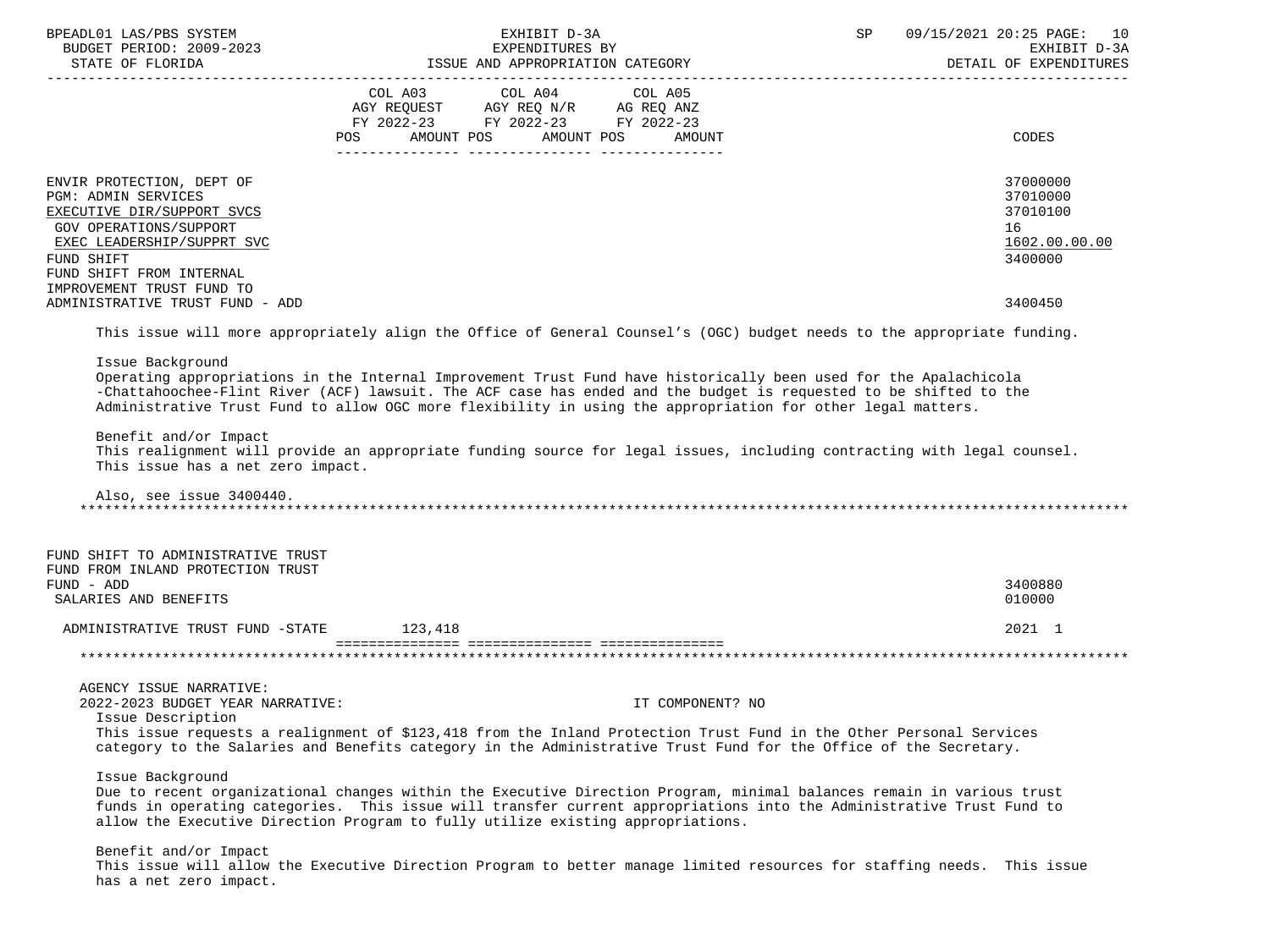| BPEADL01 LAS/PBS SYSTEM<br>BUDGET PERIOD: 2009-2023<br>STATE OF FLORIDA                                                                                                                                                                       |                | EXHIBIT D-3A<br>EXPENDITURES BY<br>ISSUE AND APPROPRIATION CATEGORY                             |                       |                  | SP       |    | 09/15/2021 20:25 PAGE: 11<br>EXHIBIT D-3A<br>DETAIL OF EXPENDITURES |
|-----------------------------------------------------------------------------------------------------------------------------------------------------------------------------------------------------------------------------------------------|----------------|-------------------------------------------------------------------------------------------------|-----------------------|------------------|----------|----|---------------------------------------------------------------------|
|                                                                                                                                                                                                                                               | COL A03<br>POS | COL A04<br>AGY REQUEST AGY REQ N/R AG REQ ANZ<br>FY 2022-23 FY 2022-23 FY 2022-23<br>AMOUNT POS | COL A05<br>AMOUNT POS | AMOUNT           |          |    | ----------------<br>CODES                                           |
|                                                                                                                                                                                                                                               |                |                                                                                                 |                       |                  |          |    |                                                                     |
| ENVIR PROTECTION, DEPT OF<br><b>PGM: ADMIN SERVICES</b><br>EXECUTIVE DIR/SUPPORT SVCS<br><b>GOV OPERATIONS/SUPPORT</b><br>EXEC LEADERSHIP/SUPPRT SVC<br>FUND SHIFT<br>FUND SHIFT TO ADMINISTRATIVE TRUST<br>FUND FROM INLAND PROTECTION TRUST |                |                                                                                                 |                       |                  |          |    | 37000000<br>37010000<br>37010100<br>16<br>1602.00.00.00<br>3400000  |
| FUND - ADD                                                                                                                                                                                                                                    |                |                                                                                                 |                       |                  |          |    | 3400880                                                             |
| Also, see issue 3400890.<br>POSITION DETAIL OF SALARIES AND BENEFITS:                                                                                                                                                                         |                |                                                                                                 |                       |                  |          |    | LAPSE LAPSED SALARIES                                               |
|                                                                                                                                                                                                                                               | FTE            | BASE RATE                                                                                       | ADDITIVES             | BENEFITS         | SUBTOTAL | °້ | AND BENEFITS                                                        |
| A03 - AGY REQUEST FY 2022-23<br>CHANGES TO CURRENTLY AUTHORIZED POSITIONS<br>OTHER SALARY AMOUNT<br>2021 ADMINISTRATIVE TRUST FUND                                                                                                            |                |                                                                                                 |                       |                  |          |    | 123,418                                                             |
|                                                                                                                                                                                                                                               |                |                                                                                                 |                       |                  |          |    | ______________                                                      |
|                                                                                                                                                                                                                                               |                |                                                                                                 |                       |                  |          |    | 123,418<br>==============                                           |
|                                                                                                                                                                                                                                               |                |                                                                                                 |                       |                  |          |    |                                                                     |
|                                                                                                                                                                                                                                               |                |                                                                                                 |                       |                  |          |    |                                                                     |
| FUND SHIFT FROM INLAND PROTECTION                                                                                                                                                                                                             |                |                                                                                                 |                       |                  |          |    |                                                                     |
| TO ADMINISTRATIVE TRUST FUND -<br><b>DEDUCT</b>                                                                                                                                                                                               |                |                                                                                                 |                       |                  |          |    | 3400890                                                             |
| OTHER PERSONAL SERVICES                                                                                                                                                                                                                       |                |                                                                                                 |                       |                  |          |    | 030000                                                              |
| INLAND PROTECTION TF<br>$-STATE$                                                                                                                                                                                                              | $123,418-$     |                                                                                                 |                       |                  |          |    | 2212 1                                                              |
|                                                                                                                                                                                                                                               |                |                                                                                                 |                       |                  |          |    |                                                                     |
|                                                                                                                                                                                                                                               |                |                                                                                                 |                       |                  |          |    |                                                                     |
| AGENCY ISSUE NARRATIVE:<br>2022-2023 BUDGET YEAR NARRATIVE:<br>Issue Description<br>This issue requests a realignment of \$123,418 from the Inland Protection Trust Fund in the Other Personal Services                                       |                |                                                                                                 |                       | IT COMPONENT? NO |          |    |                                                                     |
| category to Salaries and Benefits category in the the Administrative Trust Fund for the Office of the Secretary.                                                                                                                              |                |                                                                                                 |                       |                  |          |    |                                                                     |
| Issue Background                                                                                                                                                                                                                              |                |                                                                                                 |                       |                  |          |    |                                                                     |

Due to recent organizational changes within the Executive Direction Program, minimal balances remain in various trust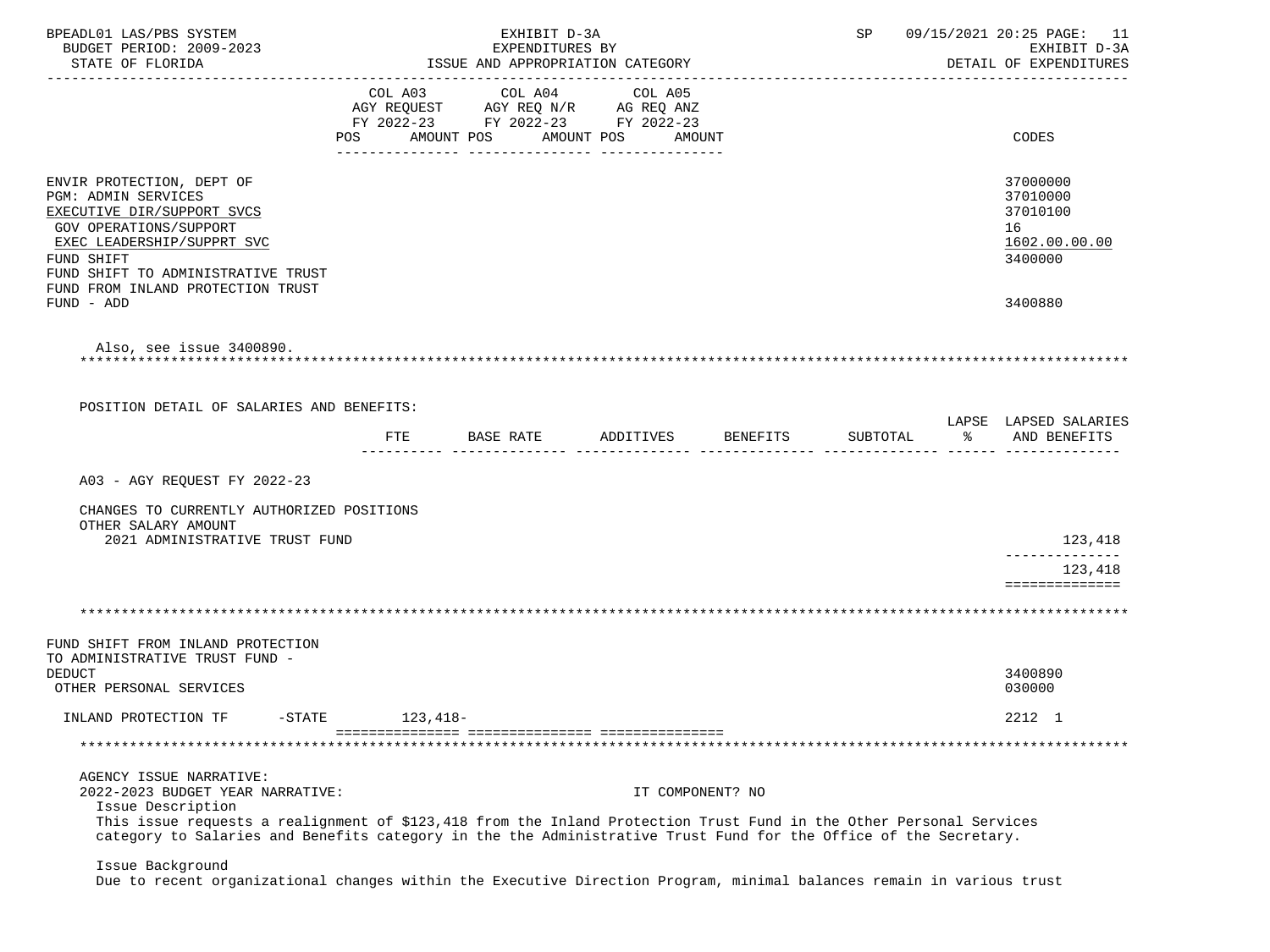| BPEADL01 LAS/PBS SYSTEM<br>BUDGET PERIOD: 2009-2023<br>STATE OF FLORIDA                                                                                                                                                                                                                                                                                                                                                                                                                                                                                                                                                                                                                                                               | ISSUE AND APPROPRIATION CATEGORY                                                                                       | EXHIBIT D-3A<br>EXPENDITURES BY |                      | SP | _____________________________ | 09/15/2021 20:25 PAGE:<br>12<br>EXHIBIT D-3A<br>DETAIL OF EXPENDITURES |
|---------------------------------------------------------------------------------------------------------------------------------------------------------------------------------------------------------------------------------------------------------------------------------------------------------------------------------------------------------------------------------------------------------------------------------------------------------------------------------------------------------------------------------------------------------------------------------------------------------------------------------------------------------------------------------------------------------------------------------------|------------------------------------------------------------------------------------------------------------------------|---------------------------------|----------------------|----|-------------------------------|------------------------------------------------------------------------|
|                                                                                                                                                                                                                                                                                                                                                                                                                                                                                                                                                                                                                                                                                                                                       | COL A03 COL A04 COL A05<br>AGY REQUEST AGY REQ N/R AG REQ ANZ<br>FY 2022-23 FY 2022-23 FY 2022-23<br>POS<br>AMOUNT POS |                                 | AMOUNT POS<br>AMOUNT |    |                               | CODES                                                                  |
| ENVIR PROTECTION, DEPT OF<br><b>PGM: ADMIN SERVICES</b><br>EXECUTIVE DIR/SUPPORT SVCS<br><b>GOV OPERATIONS/SUPPORT</b><br>EXEC LEADERSHIP/SUPPRT SVC<br>FUND SHIFT<br>FUND SHIFT FROM INLAND PROTECTION<br>TO ADMINISTRATIVE TRUST FUND -                                                                                                                                                                                                                                                                                                                                                                                                                                                                                             |                                                                                                                        |                                 |                      |    |                               | 37000000<br>37010000<br>37010100<br>16<br>1602.00.00.00<br>3400000     |
| <b>DEDUCT</b>                                                                                                                                                                                                                                                                                                                                                                                                                                                                                                                                                                                                                                                                                                                         |                                                                                                                        |                                 |                      |    |                               | 3400890                                                                |
| funds in operating categories. This issue will transfer current appropriations into the Administrative Trust Fund to<br>allow the Executive Direction Program to fully utilize existing appropriations.                                                                                                                                                                                                                                                                                                                                                                                                                                                                                                                               |                                                                                                                        |                                 |                      |    |                               |                                                                        |
| Benefit and/or Impact<br>This issue will allow the Executive Direction Program to better manage limited resources for staffing needs. This issue<br>has a net zero impact.                                                                                                                                                                                                                                                                                                                                                                                                                                                                                                                                                            |                                                                                                                        |                                 |                      |    |                               |                                                                        |
| Also, see issue 3400880.                                                                                                                                                                                                                                                                                                                                                                                                                                                                                                                                                                                                                                                                                                              |                                                                                                                        |                                 |                      |    |                               |                                                                        |
| NEW INFORMATION RESOURCE MANAGEMENT<br>INFRASTRUCTURE PROJECT                                                                                                                                                                                                                                                                                                                                                                                                                                                                                                                                                                                                                                                                         |                                                                                                                        |                                 |                      |    |                               | 3600000                                                                |
| FLORIDA PLANNING, ACCOUNTING, AND<br>LEDGER MANAGEMENT (PALM) READINESS                                                                                                                                                                                                                                                                                                                                                                                                                                                                                                                                                                                                                                                               |                                                                                                                        |                                 |                      |    |                               | 3600PC0                                                                |
| SPECIAL CATEGORIES<br>FLAIR SYSTEM REPLACEMENT                                                                                                                                                                                                                                                                                                                                                                                                                                                                                                                                                                                                                                                                                        |                                                                                                                        |                                 |                      |    |                               | 100000<br>100781                                                       |
| ADMINISTRATIVE TRUST FUND -STATE 792,034 792,034                                                                                                                                                                                                                                                                                                                                                                                                                                                                                                                                                                                                                                                                                      |                                                                                                                        |                                 |                      |    |                               | 2021 1                                                                 |
|                                                                                                                                                                                                                                                                                                                                                                                                                                                                                                                                                                                                                                                                                                                                       |                                                                                                                        |                                 |                      |    |                               |                                                                        |
| AGENCY ISSUE NARRATIVE:                                                                                                                                                                                                                                                                                                                                                                                                                                                                                                                                                                                                                                                                                                               |                                                                                                                        |                                 |                      |    |                               |                                                                        |
| 2022-2023 BUDGET YEAR NARRATIVE:                                                                                                                                                                                                                                                                                                                                                                                                                                                                                                                                                                                                                                                                                                      |                                                                                                                        |                                 | IT COMPONENT? YES    |    |                               |                                                                        |
| Issue Description<br>This issue requests \$792,034 in Information Technology (IT) staff augmentation contracting services to support the<br>Department of Environmental Protection's (Department) transition from the Department of Financial Services (DFS) Florida<br>Accounting Information Resource (FLAIR) system to the DFS Planning, Accounting and Ledger Management (PALM) system. This<br>request will support procurement of IT consulting staff to augment the existing PALM team resources. These resources<br>will provide planning and project management, as well as software development support, needed to address internal<br>Department financial systems remediation work in response to the transition to PALM. |                                                                                                                        |                                 |                      |    |                               |                                                                        |
| Issue Background                                                                                                                                                                                                                                                                                                                                                                                                                                                                                                                                                                                                                                                                                                                      |                                                                                                                        |                                 |                      |    |                               |                                                                        |

 The Florida PALM project is proceeding in multiple phases (waves). The PALM Cash Management System Wave is scheduled to be completed in July 2021. The Central and Departmental FLAIR Replacement Wave is tentatively scheduled to go-live in July 2024. The final wave, PALM Payroll, is scheduled for completion January 2025. This request focuses on additional consulting services required to support the following PALM Central and Departmental work in FY 2022-2023: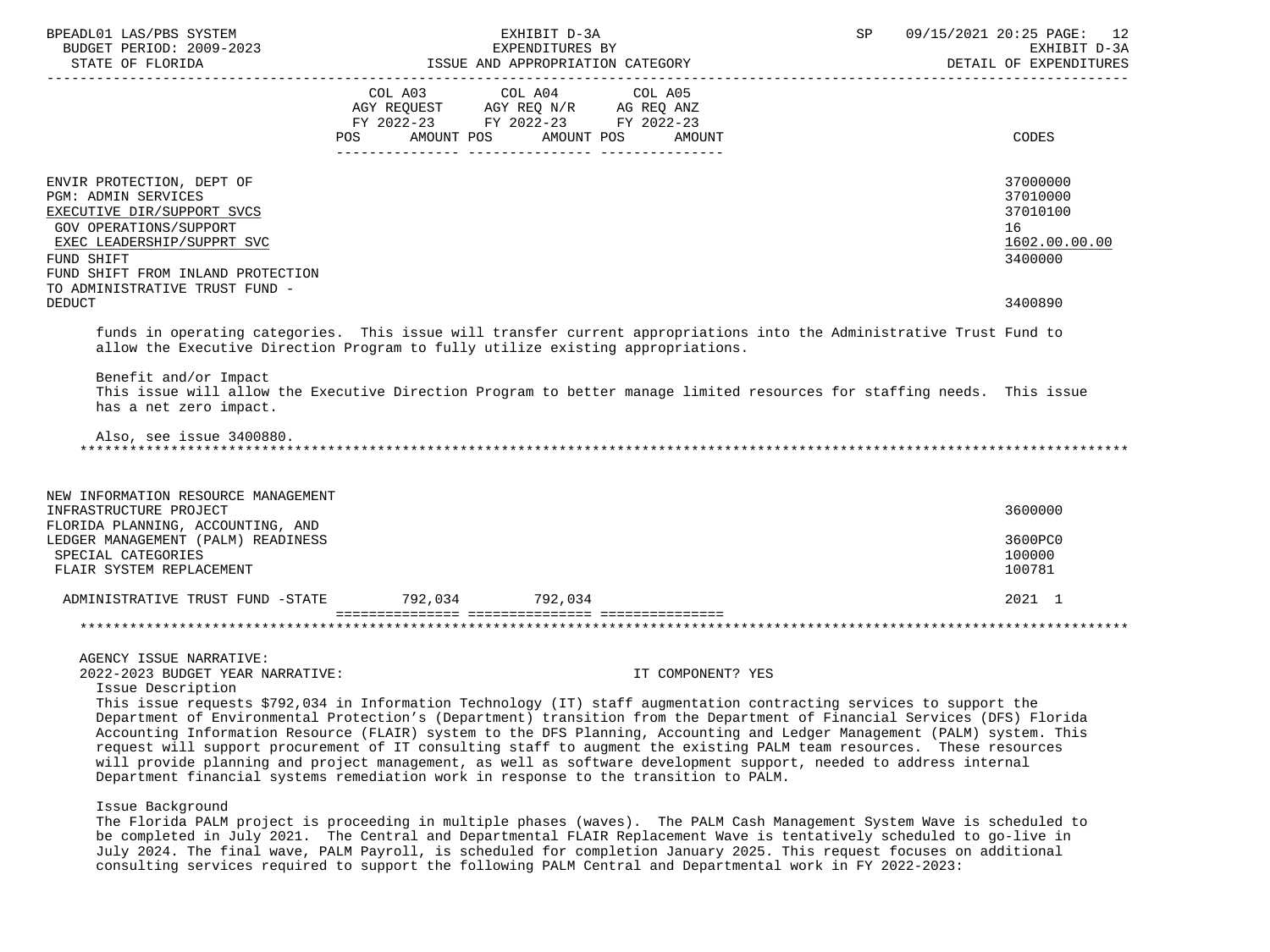| BPEADL01 LAS/PBS SYSTEM<br>BUDGET PERIOD: 2009-2023<br>STATE OF FLORIDA                                                                       | EXHIBIT D-3A<br>EXPENDITURES BY<br>ISSUE AND APPROPRIATION CATEGORY |                                                                                                   |                              |  | 09/15/2021 20:25 PAGE: 13<br>EXHIBIT D-3A<br>DETAIL OF EXPENDITURES |
|-----------------------------------------------------------------------------------------------------------------------------------------------|---------------------------------------------------------------------|---------------------------------------------------------------------------------------------------|------------------------------|--|---------------------------------------------------------------------|
|                                                                                                                                               | POS                                                                 | COL A03 COL A04 COL A05<br>AGY REQUEST AGY REQ N/R AG REQ ANZ<br>FY 2022-23 FY 2022-23 FY 2022-23 | AMOUNT POS AMOUNT POS AMOUNT |  | CODES                                                               |
| ENVIR PROTECTION, DEPT OF<br><b>PGM: ADMIN SERVICES</b><br>EXECUTIVE DIR/SUPPORT SVCS<br>GOV OPERATIONS/SUPPORT<br>EXEC LEADERSHIP/SUPPRT SVC |                                                                     |                                                                                                   |                              |  | 37000000<br>37010000<br>37010100<br>16<br>1602.00.00.00             |
| NEW INFORMATION RESOURCE MANAGEMENT<br>INFRASTRUCTURE PROJECT<br>FLORIDA PLANNING, ACCOUNTING, AND<br>LEDGER MANAGEMENT (PALM) READINESS      |                                                                     |                                                                                                   |                              |  | 3600000<br>3600PC0                                                  |

 Agency Liaison, Planning and Project Management Activities: Ongoing project management and coordination associated with all DEP PALM Agency Liaison support work. Analysis, Design, Development and Testing activities associated with the Central and Department Wave.

 Based on FY 2021-2022 progress and outcomes of the DFS PALM project, the Department may request continuation of these resources in subsequent fiscal years through the end of the PALM project, currently scheduled for January 2025.

Planning, Project Management and Agency Liaison Activities

 DFS's Florida PALM implementation approach includes the role of an Agency Liaison for each organization. This individual serves as the primary point of contact between Department and Florida PALM. The Agency Liaison attends multiple meetings per week, helps break down Department tasks to a lower level of detail, monitors progress of Department's readiness activities, and reports on status of our business system remediation and interface development work. This individual requires advanced planning, communications and project management skills.

Internal Department Financial Systems System Remediation and PALM Interface Adoption Activities

 The Florida PALM Central and Departmental wave will impact multiple internal Department financial systems and processes. The Office of Technology and Information Services (OTIS) Application Maintenance Support (AMS) team provides ongoing system maintenance and technical support services to ensure these department systems and financial processes continue to function. This team has also been responsible for remediation and enhancements to Department's systems required to support the DFS PALM project.

 The AMS team provides basic break/fix support and minor enhancements for a portfolio of 100+ department applications. The team is not sufficiently staffed to also address the expected number of systems changes that must be addressed within the timeframe required by the PALM project. While adequate to manage the relatively small changes needed to respond to PALM's Cash Management System Replacement and Payroll Transition Waves, the team will need to continue to be augmented with contract staff to ensure it can adequately address the larger and more complex system modifications associated with the Central and Departmental Wave work.

 In addition to modifications to current direct data exchange interfaces with FLAIR, the Department expects changes will be needed to internal Department financial systems to respond to the scheduled PALM roll-out waves in FY2022/2023. Support activities involved with the PALM transition include (and are not limited to): Interface analysis, evaluation of Department's financial system impact points for Tier 1 and Tier 2 systems, coordination with program area users for system partial/full retirement determination, code remediation (for user interfaces, reports, database objects, and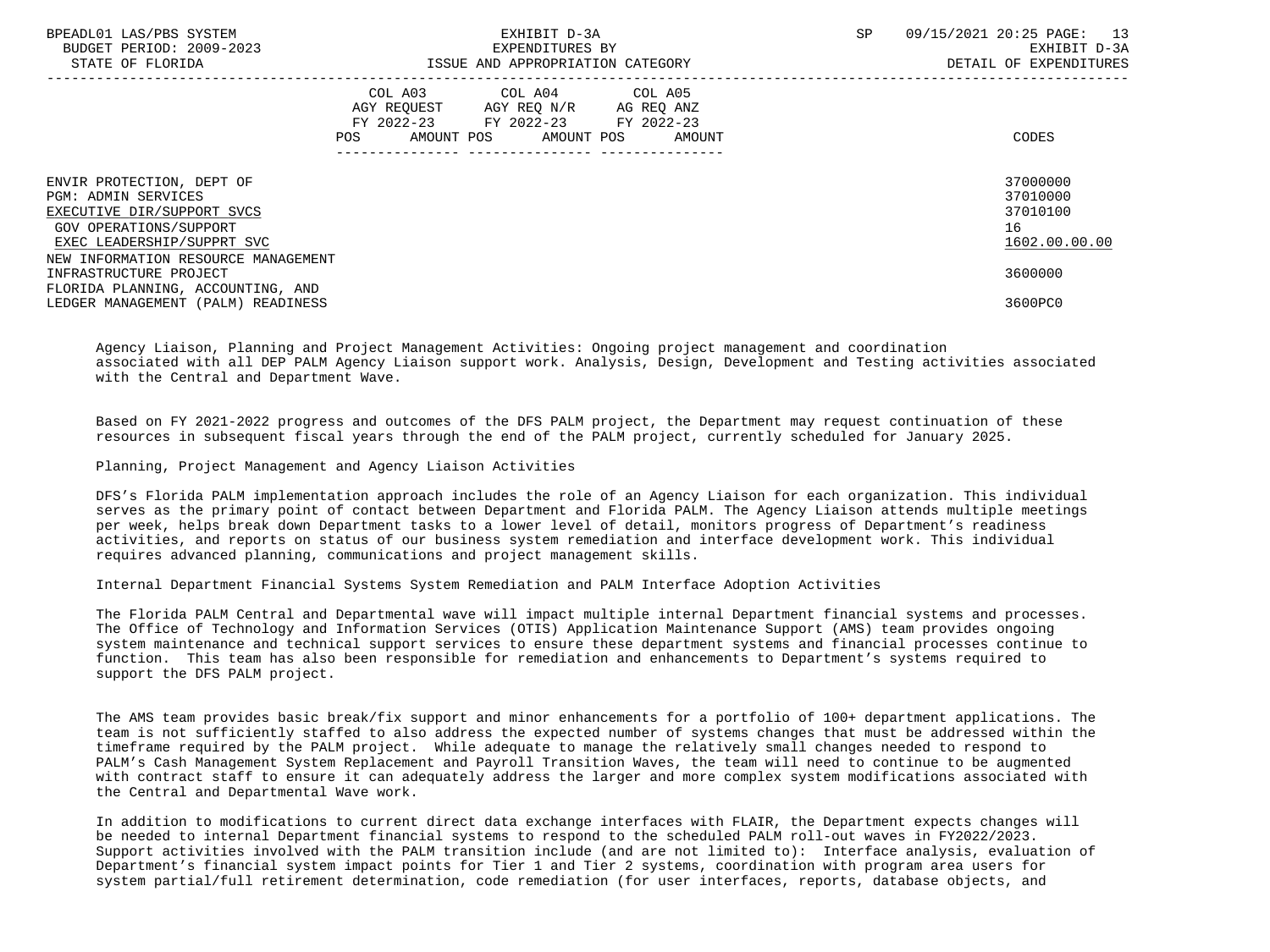| BPEADL01 LAS/PBS SYSTEM<br>BUDGET PERIOD: 2009-2023<br>STATE OF FLORIDA                                                                                                              |                                                                                                                | EXHIBIT D-3A<br>EXPENDITURES BY<br>ISSUE AND APPROPRIATION CATEGORY                                                               | SP | 09/15/2021 20:25 PAGE: 14<br>EXHIBIT D-3A<br>DETAIL OF EXPENDITURES |                                                         |
|--------------------------------------------------------------------------------------------------------------------------------------------------------------------------------------|----------------------------------------------------------------------------------------------------------------|-----------------------------------------------------------------------------------------------------------------------------------|----|---------------------------------------------------------------------|---------------------------------------------------------|
|                                                                                                                                                                                      | POS FOR THE POST OF THE STATE STATE STATE STATE STATE STATE STATE STATE STATE STATE STATE STATE STATE STATE ST | COL A03 COL A04 COL A05<br>AGY REQUEST AGY REQ N/R AG REQ ANZ<br>FY 2022-23 FY 2022-23 FY 2022-23<br>AMOUNT POS AMOUNT POS AMOUNT |    |                                                                     | CODES                                                   |
| ENVIR PROTECTION, DEPT OF<br><b>PGM: ADMIN SERVICES</b><br>EXECUTIVE DIR/SUPPORT SVCS<br>GOV OPERATIONS/SUPPORT<br>EXEC LEADERSHIP/SUPPRT SVC<br>NEW INFORMATION RESOURCE MANAGEMENT |                                                                                                                |                                                                                                                                   |    |                                                                     | 37000000<br>37010000<br>37010100<br>16<br>1602.00.00.00 |
| INFRASTRUCTURE PROJECT<br>FLORIDA PLANNING, ACCOUNTING, AND<br>LEDGER MANAGEMENT (PALM) READINESS                                                                                    |                                                                                                                |                                                                                                                                   |    |                                                                     | 3600000<br>3600PC0                                      |

 scheduled tasks), test environment set up, PALM interface testing, PALM production rollout implementation, application retirement, code consolidation for partially retired applications, program area coordination, post-Production implementation support and closeout activities. Operational Support

 The Department does not expect any cost impacts to existing operations and maintenance costs after implementation of these system modifications.

 Implementation Approach: DEP plans to integrate the requested resources into its existing Finance and Accounting and Application Maintenance teams. The application maintenance resources will use that team's standardized agile development approach to address these modifications as adaptive maintenance activities. These modifications will be estimated, assigned, and managed according to the team's agile project management processes, and will be addressed in response to the activities scheduled in the current DFS PALM project timeline for FY2022-2023.

Assumptions in this request include:

 Current DFS PALM project scope and implementation approach does not change Current DFS PALM timeline does not change substantially Additional PALM system requirements are not uncovered that require additional changes to DEP internal financial systems The current DMS staff augmentation consultant services contract remains in place, with minimal hourly rate cost increases

Benefit and/or Impact

 Adding additional project management and technical staff to the Department's PALM team will significantly reduce the likelihood that the Department cannot make the necessary business process and system modifications required to support the roll-out of the state's new enterprise financial system.

 Without this additional funding, the Department will be unable to manage and complete system changes to internal finance application and interfaces required for its successful transition to PALM as currently scheduled in the DFS PALM project timeline.

 Estimated Cost Breakdown (annualized): The Department estimates a need for five (5) part-time to full-time staff augmentation consultants to supplement the existing PALM transition team. Details on resource types, job titles, work hours and cost estimates are as follows:

| Resource Type/Job Titlel # of Resources Hours |      |       |          | Hourly Rate Contracted Services Non-Recurring Expense Total Cost |           |
|-----------------------------------------------|------|-------|----------|------------------------------------------------------------------|-----------|
| 8220: Project Manager                         | 940. | \$106 | \$99,640 | \$2,003                                                          | \$101,643 |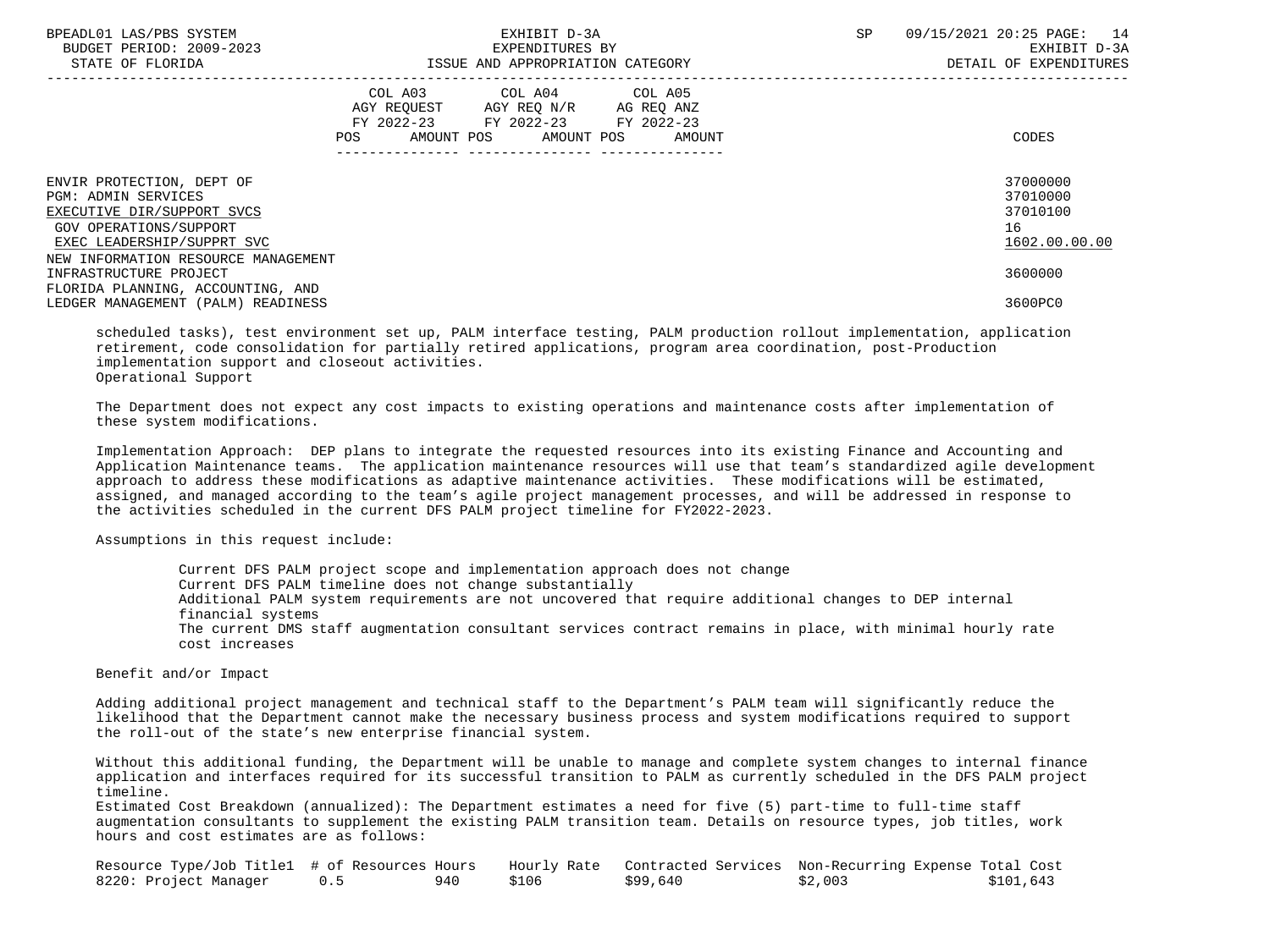| BPEADL01 LAS/PBS SYSTEM<br>BUDGET PERIOD: 2009-2023<br>STATE OF FLORIDA                                                                                                                                                                                                                                         |            |            | EXHIBIT D-3A<br>EXPENDITURES BY                                                                                 | ISSUE AND APPROPRIATION CATEGORY | SP              | 09/15/2021 20:25 PAGE: 15<br>EXHIBIT D-3A<br>DETAIL OF EXPENDITURES           |
|-----------------------------------------------------------------------------------------------------------------------------------------------------------------------------------------------------------------------------------------------------------------------------------------------------------------|------------|------------|-----------------------------------------------------------------------------------------------------------------|----------------------------------|-----------------|-------------------------------------------------------------------------------|
|                                                                                                                                                                                                                                                                                                                 | <b>POS</b> | AMOUNT POS | COL A03 COL A04 COL A05<br>AGY REQUEST AGY REQ N/R AG REQ ANZ<br>FY 2022-23 FY 2022-23 FY 2022-23<br>AMOUNT POS | AMOUNT                           |                 | CODES                                                                         |
| ENVIR PROTECTION, DEPT OF<br><b>PGM: ADMIN SERVICES</b><br>EXECUTIVE DIR/SUPPORT SVCS<br><b>GOV OPERATIONS/SUPPORT</b><br>EXEC LEADERSHIP/SUPPRT SVC<br>NEW INFORMATION RESOURCE MANAGEMENT<br>INFRASTRUCTURE PROJECT<br>FLORIDA PLANNING, ACCOUNTING, AND<br>LEDGER MANAGEMENT (PALM) READINESS<br>2. Manager) |            |            |                                                                                                                 |                                  |                 | 37000000<br>37010000<br>37010100<br>16<br>1602.00.00.00<br>3600000<br>3600PC0 |
| Team Technical Lead<br>1210: Mgmt. Applications Development<br>(1. Team Leader                                                                                                                                                                                                                                  |            |            | $1$ 1,880 \$103 \$193,640                                                                                       |                                  | \$4,005         | \$197,645                                                                     |
| 1250: Applications 1.75 1,880<br>Development Analyst (C. Advanced)                                                                                                                                                                                                                                              |            |            | \$97                                                                                                            | \$319,130                        | \$7,009         | \$326,139                                                                     |
| 7620: Business<br>Process Consultant (C. Advanced)                                                                                                                                                                                                                                                              | 0.75       | 1,880      | \$100                                                                                                           | \$141,000                        | \$3,004         | \$144,004                                                                     |
| Total Summary:<br>3% Contingency Buffer:                                                                                                                                                                                                                                                                        |            |            |                                                                                                                 | \$753,410<br>\$22,603            | \$16,021<br>\$0 | \$769,431<br>\$22,603                                                         |
| Total Summary:<br>Notes:                                                                                                                                                                                                                                                                                        |            |            |                                                                                                                 | \$776,013                        | \$16,021        | \$792,034                                                                     |

 1. Job titles and their associated average hourly rates are from the current Department of Management Services (DMS) state term contract for Information Technology Staff Augmentation Services (80101507-SA-15-01). Noted job titles map to the skills sets and experience levels expected to conduct the planned work. Actual job titles may be modified at the time of procurement, based on the specific individual(s) hired.

 2. A 3 percent contingency buffer is included to account for a possible increase in state term contract hourly rates between the time of this request and the actual procurement of resources in FY 2022-2023.

 3. Non-recurring expense of \$4005 per consultant was estimated using the Office of Planning and Budget FY 2022-2023 instructions for determining standard expense packages.

 Florida Strategic Plan for Economic Development: #5.2 - Improve the efficiency and effectiveness of government agencies at all levels. \*\*\*\*\*\*\*\*\*\*\*\*\*\*\*\*\*\*\*\*\*\*\*\*\*\*\*\*\*\*\*\*\*\*\*\*\*\*\*\*\*\*\*\*\*\*\*\*\*\*\*\*\*\*\*\*\*\*\*\*\*\*\*\*\*\*\*\*\*\*\*\*\*\*\*\*\*\*\*\*\*\*\*\*\*\*\*\*\*\*\*\*\*\*\*\*\*\*\*\*\*\*\*\*\*\*\*\*\*\*\*\*\*\*\*\*\*\*\*\*\*\*\*\*\*\*\*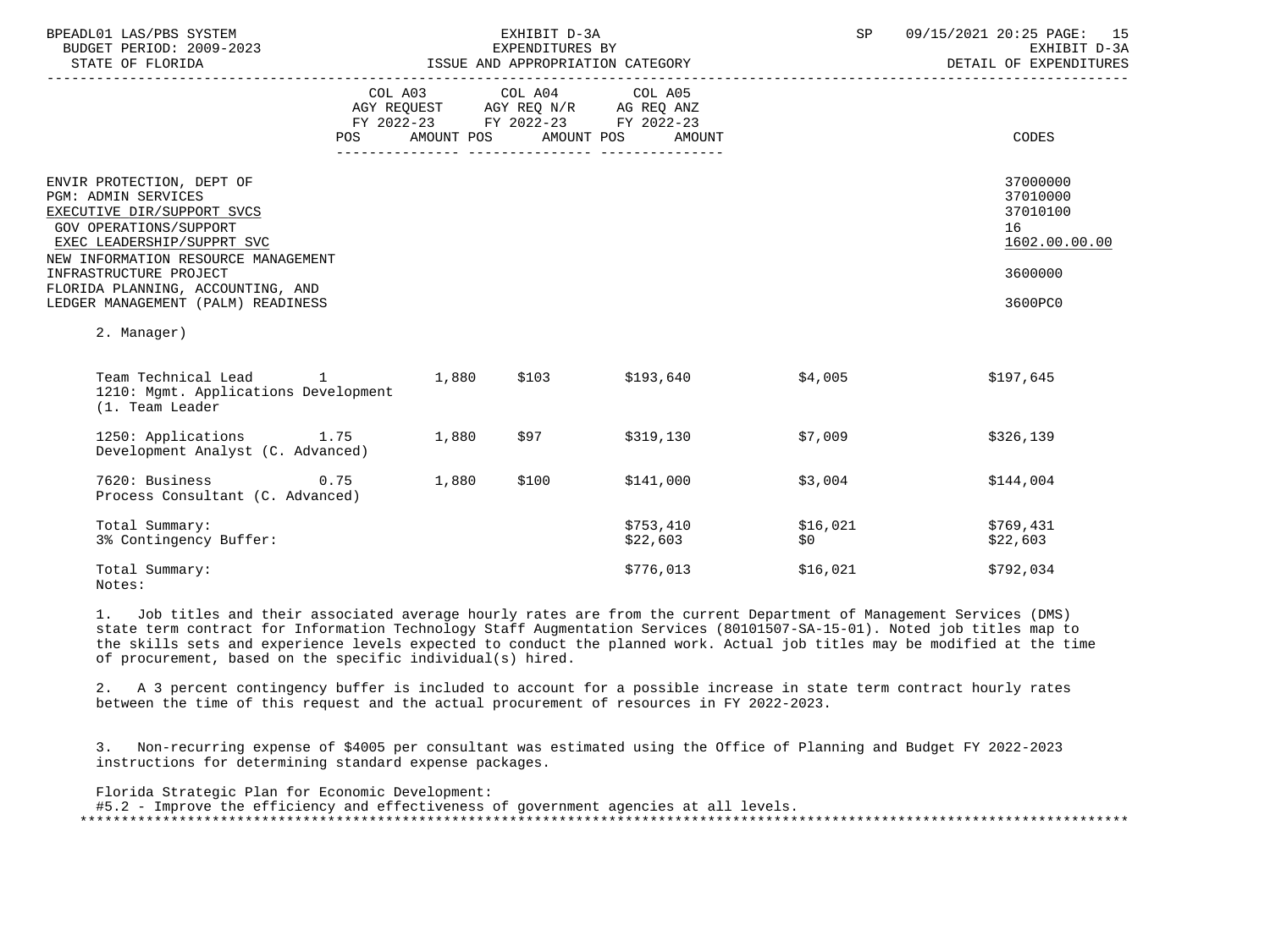| BPEADL01 LAS/PBS SYSTEM<br>BUDGET PERIOD: 2009-2023<br>STATE OF FLORIDA                                                                       |        | EXHIBIT D-3A<br>EXPENDITURES BY<br>ISSUE AND APPROPRIATION CATEGORY                                                               | SP | 09/15/2021 20:25 PAGE: 16<br>EXHIBIT D-3A<br>DETAIL OF EXPENDITURES |
|-----------------------------------------------------------------------------------------------------------------------------------------------|--------|-----------------------------------------------------------------------------------------------------------------------------------|----|---------------------------------------------------------------------|
|                                                                                                                                               | POS    | COL A03 COL A04 COL A05<br>AGY REQUEST AGY REQ N/R AG REQ ANZ<br>FY 2022-23 FY 2022-23 FY 2022-23<br>AMOUNT POS AMOUNT POS AMOUNT |    | CODES                                                               |
| ENVIR PROTECTION, DEPT OF<br><b>PGM: ADMIN SERVICES</b><br>EXECUTIVE DIR/SUPPORT SVCS<br>GOV OPERATIONS/SUPPORT<br>EXEC LEADERSHIP/SUPPRT SVC |        |                                                                                                                                   |    | 37000000<br>37010000<br>37010100<br>16<br>1602.00.00.00             |
| TOTAL: EXEC LEADERSHIP/SUPPRT SVC<br>BY FUND TYPE                                                                                             |        |                                                                                                                                   |    | 1602.00.00.00                                                       |
| SALARY RATE $13,025,202$                                                                                                                      | 220.00 | 792,034                                                                                                                           |    | 2000                                                                |
|                                                                                                                                               |        |                                                                                                                                   |    |                                                                     |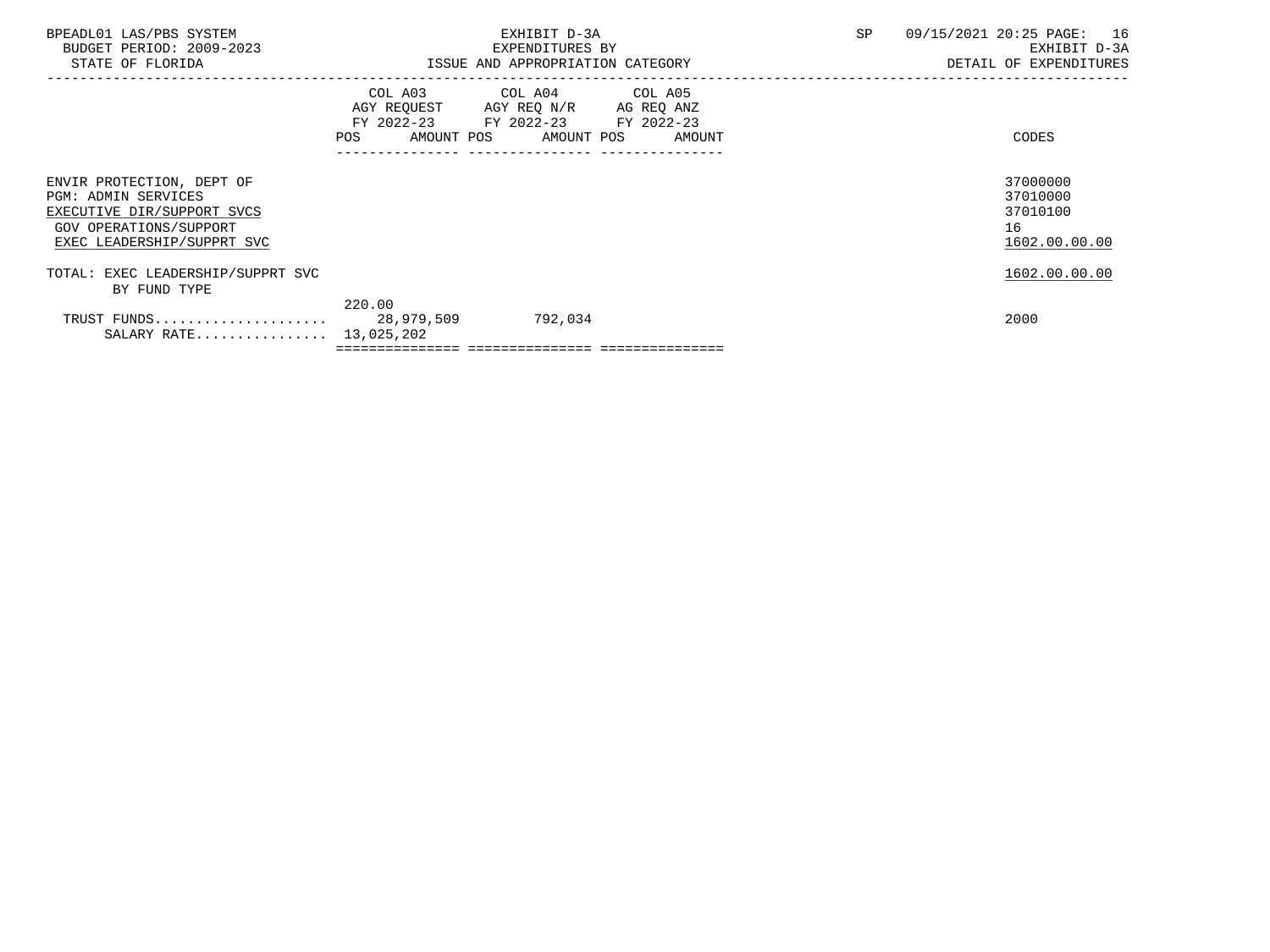| BPEADL01 LAS/PBS SYSTEM<br>BUDGET PERIOD: 2009-2023<br>STATE OF FLORIDA                                                                                                                                                                               |                    |                         | EXHIBIT D-3A<br>EXPENDITURES BY<br>ISSUE AND APPROPRIATION CATEGORY                                                                     | SP | 09/15/2021 20:25 PAGE: 17<br>EXHIBIT D-3A<br>DETAIL OF EXPENDITURES                     |
|-------------------------------------------------------------------------------------------------------------------------------------------------------------------------------------------------------------------------------------------------------|--------------------|-------------------------|-----------------------------------------------------------------------------------------------------------------------------------------|----|-----------------------------------------------------------------------------------------|
|                                                                                                                                                                                                                                                       |                    | POS                     | COL A03 COL A04<br>COL A05<br>AGY REQUEST AGY REQ N/R AG REQ ANZ<br>FY 2022-23 FY 2022-23 FY 2022-23<br>AMOUNT POS AMOUNT POS<br>AMOUNT |    | CODES                                                                                   |
| ENVIR PROTECTION, DEPT OF<br><b>PGM: ADMIN SERVICES</b><br>FLORIDA GEOLOGICAL SURVEY<br>GOV OPERATIONS/SUPPORT<br>EXEC LEADERSHIP/SUPPRT SVC<br>ESTIMATED EXPENDITURES<br>ESTIMATED EXPENDITURES - OPERATIONS<br>SALARY RATE<br>SALARY RATE 1,574,755 |                    |                         |                                                                                                                                         |    | 37000000<br>37010000<br>37010200<br>16<br>1602.00.00.00<br>1000000<br>1001000<br>000000 |
| SALARIES AND BENEFITS                                                                                                                                                                                                                                 |                    |                         |                                                                                                                                         |    | 010000                                                                                  |
| FEDERAL GRANTS TRUST FUND -FEDERL 144,162                                                                                                                                                                                                             |                    |                         |                                                                                                                                         |    | 2261 3                                                                                  |
| INTERNAL IMPROVEMENT TF                                                                                                                                                                                                                               | -STATE<br>$-MATCH$ | 672,057<br>49,711       |                                                                                                                                         |    | 2408 1<br>2408 2                                                                        |
| TOTAL INTERNAL IMPROVEMENT TF                                                                                                                                                                                                                         |                    | 721,768                 |                                                                                                                                         |    | 2408                                                                                    |
| LAND ACQUISITION TF -STATE 640,434                                                                                                                                                                                                                    | -MATCH             | 50,813                  |                                                                                                                                         |    | 2423 1<br>2423 2                                                                        |
| TOTAL LAND ACQUISITION TF                                                                                                                                                                                                                             |                    | 691,247                 |                                                                                                                                         |    | 2423                                                                                    |
| MINERALS TRUST FUND                                                                                                                                                                                                                                   | -STATE<br>$-MATCH$ | 406,805<br>79,880       |                                                                                                                                         |    | 2499 1<br>2499 2                                                                        |
| TOTAL MINERALS TRUST FUND                                                                                                                                                                                                                             |                    | 486,685                 |                                                                                                                                         |    | 2499                                                                                    |
| WATER QUALITY ASSURANCE TF-STATE                                                                                                                                                                                                                      | -MATCH             | 445,186<br>59,162       |                                                                                                                                         |    | 2780 1<br>2780 2                                                                        |
| TOTAL WATER QUALITY ASSURANCE TF                                                                                                                                                                                                                      |                    | 504,348                 |                                                                                                                                         |    | 2780                                                                                    |
| TOTAL POSITIONS 33.00<br>TOTAL APPRO                                                                                                                                                                                                                  |                    | 2,548,210               |                                                                                                                                         |    |                                                                                         |
| OTHER PERSONAL SERVICES                                                                                                                                                                                                                               |                    |                         |                                                                                                                                         |    | 030000                                                                                  |
| INTERNAL IMPROVEMENT TF -STATE<br>WATER QUALITY ASSURANCE TF-STATE                                                                                                                                                                                    |                    | 61,257<br>8,508         |                                                                                                                                         |    | 2408 1<br>2780 1                                                                        |
| TOTAL APPRO                                                                                                                                                                                                                                           |                    | -------------<br>69,765 | ------------- ----------------                                                                                                          |    |                                                                                         |
|                                                                                                                                                                                                                                                       |                    |                         |                                                                                                                                         |    |                                                                                         |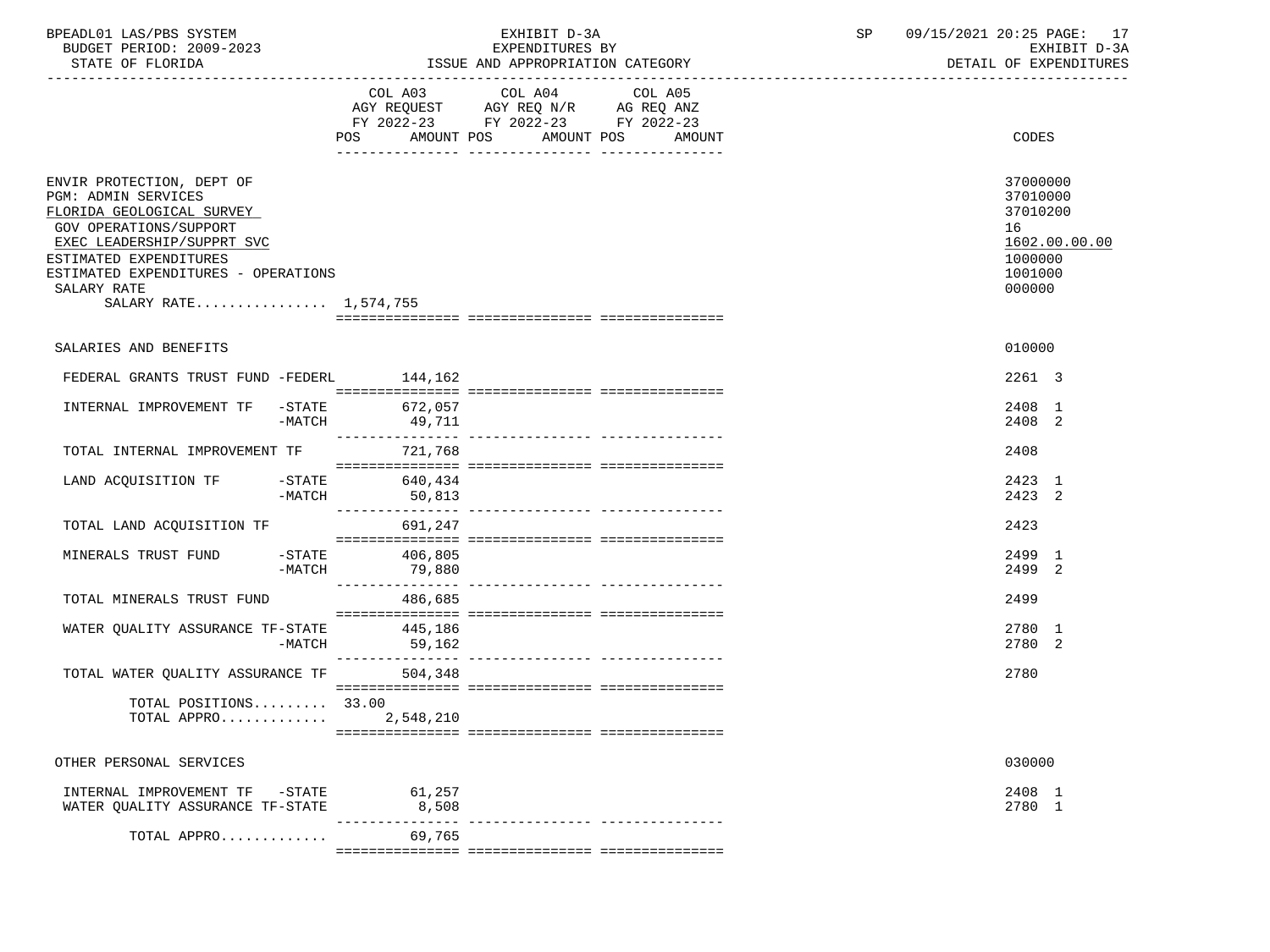| BPEADL01 LAS/PBS SYSTEM<br>BUDGET PERIOD: 2009-2023<br>STATE OF FLORIDA                                                                                                                                                   |                          | EXHIBIT D-3A<br>EXPENDITURES BY<br>ISSUE AND APPROPRIATION CATEGORY                                                                   | 09/15/2021 20:25 PAGE: 18<br>SP<br>EXHIBIT D-3A<br>DETAIL OF EXPENDITURES               |
|---------------------------------------------------------------------------------------------------------------------------------------------------------------------------------------------------------------------------|--------------------------|---------------------------------------------------------------------------------------------------------------------------------------|-----------------------------------------------------------------------------------------|
|                                                                                                                                                                                                                           |                          | COL A03 COL A04 COL A05<br>AGY REQUEST AGY REQ N/R AG REQ ANZ<br>FY 2022-23 FY 2022-23 FY 2022-23<br>POS AMOUNT POS AMOUNT POS AMOUNT | CODES                                                                                   |
| ENVIR PROTECTION, DEPT OF<br>PGM: ADMIN SERVICES<br>FLORIDA GEOLOGICAL SURVEY<br>GOV OPERATIONS/SUPPORT<br>EXEC LEADERSHIP/SUPPRT SVC<br>ESTIMATED EXPENDITURES<br>ESTIMATED EXPENDITURES - OPERATIONS<br><b>EXPENSES</b> |                          |                                                                                                                                       | 37000000<br>37010000<br>37010200<br>16<br>1602.00.00.00<br>1000000<br>1001000<br>040000 |
| MINERALS TRUST FUND -STATE<br>WATER QUALITY ASSURANCE TF-STATE 370,810                                                                                                                                                    | 24,010                   |                                                                                                                                       | 2499 1<br>2780 1                                                                        |
| TOTAL APPRO 394,820                                                                                                                                                                                                       |                          |                                                                                                                                       |                                                                                         |
| OPERATING CAPITAL OUTLAY                                                                                                                                                                                                  |                          |                                                                                                                                       | 060000                                                                                  |
| MINERALS TRUST FUND<br>$ STATE$                                                                                                                                                                                           | 2,695<br>$-MATCH$ 34,500 |                                                                                                                                       | 2499 1<br>2499 2                                                                        |
| TOTAL MINERALS TRUST FUND                                                                                                                                                                                                 | 37,195                   |                                                                                                                                       | 2499                                                                                    |
| WATER QUALITY ASSURANCE TF-STATE 19,838                                                                                                                                                                                   |                          |                                                                                                                                       | 2780 1                                                                                  |
| TOTAL APPRO                                                                                                                                                                                                               | 57,033                   |                                                                                                                                       |                                                                                         |
| SPECIAL CATEGORIES<br>FL GEOLOGICAL SURVEY GRNTS                                                                                                                                                                          |                          |                                                                                                                                       | 100000<br>100750                                                                        |
| FEDERAL GRANTS TRUST FUND -FEDERL 573,844<br>GRANTS AND DONATIONS TF -STATE 292,907                                                                                                                                       |                          |                                                                                                                                       | 2261 3<br>2339 1                                                                        |
| TOTAL APPRO                                                                                                                                                                                                               | 866,751                  |                                                                                                                                       |                                                                                         |
| CONTRACTED SERVICES                                                                                                                                                                                                       |                          |                                                                                                                                       | 100777                                                                                  |
| INTERNAL IMPROVEMENT TF -STATE<br>MINERALS TRUST FUND -STATE<br>WATER QUALITY ASSURANCE TF-STATE 80,000                                                                                                                   | 60,000<br>5,700          |                                                                                                                                       | 2408 1<br>2499 1<br>2780 1                                                              |
| TOTAL APPRO                                                                                                                                                                                                               | 145,700                  |                                                                                                                                       |                                                                                         |
|                                                                                                                                                                                                                           |                          |                                                                                                                                       |                                                                                         |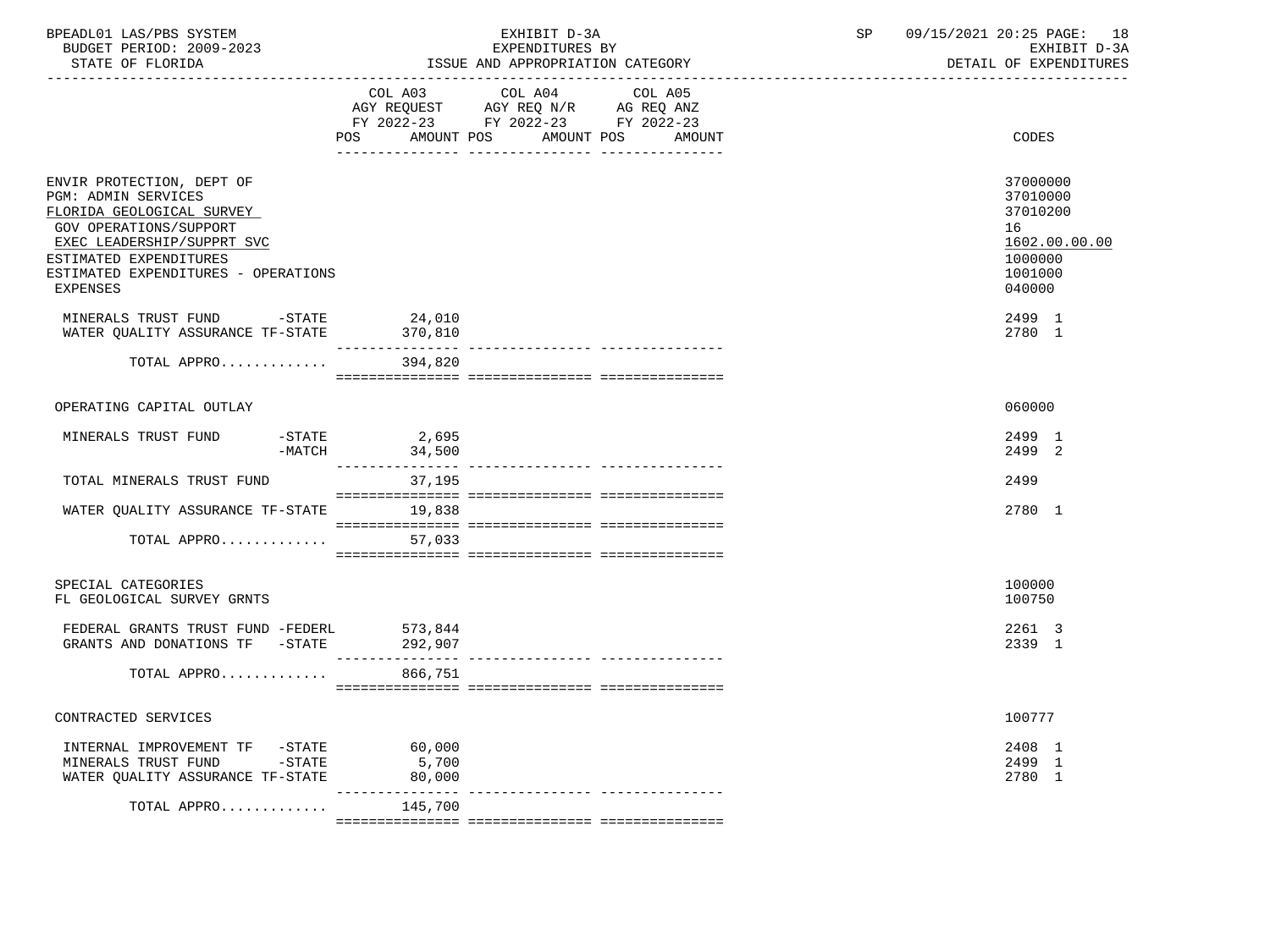| BPEADL01 LAS/PBS SYSTEM  | EXHIBIT D-3A                     | 09/15/2021 20:25 PAGE:<br>19 |
|--------------------------|----------------------------------|------------------------------|
| BUDGET PERIOD: 2009-2023 | EXPENDITURES BY                  | EXHIBIT D-3A                 |
| STATE OF FLORIDA         | ISSUE AND APPROPRIATION CATEGORY | DETAIL OF EXPENDITURES       |

|                                                                                                                                                                                                                                                                  |                                           | $\begin{tabular}{lllllllllll} \multicolumn{4}{l} \multicolumn{4}{c}{} & \multicolumn{4}{c}{} & \multicolumn{4}{c}{} & \multicolumn{4}{c}{} & \multicolumn{4}{c}{} & \multicolumn{4}{c}{} & \multicolumn{4}{c}{} & \multicolumn{4}{c}{} & \multicolumn{4}{c}{} & \multicolumn{4}{c}{} & \multicolumn{4}{c}{} & \multicolumn{4}{c}{} & \multicolumn{4}{c}{} & \multicolumn{4}{c}{} & \multicolumn{4}{c}{} & \multicolumn{4}{c}{} & \multicolumn{4}{c}{} & \multicolumn{4}{c}{} &$<br>FY 2022-23 FY 2022-23 FY 2022-23 |                           |                                                                                                   |
|------------------------------------------------------------------------------------------------------------------------------------------------------------------------------------------------------------------------------------------------------------------|-------------------------------------------|---------------------------------------------------------------------------------------------------------------------------------------------------------------------------------------------------------------------------------------------------------------------------------------------------------------------------------------------------------------------------------------------------------------------------------------------------------------------------------------------------------------------|---------------------------|---------------------------------------------------------------------------------------------------|
|                                                                                                                                                                                                                                                                  | POS<br>AMOUNT POS                         | AMOUNT POS<br>____________                                                                                                                                                                                                                                                                                                                                                                                                                                                                                          | AMOUNT<br>_______________ | CODES                                                                                             |
| ENVIR PROTECTION, DEPT OF<br>PGM: ADMIN SERVICES<br>FLORIDA GEOLOGICAL SURVEY<br><b>GOV OPERATIONS/SUPPORT</b><br>EXEC LEADERSHIP/SUPPRT SVC<br>ESTIMATED EXPENDITURES<br>ESTIMATED EXPENDITURES - OPERATIONS<br>SPECIAL CATEGORIES<br>RISK MANAGEMENT INSURANCE |                                           |                                                                                                                                                                                                                                                                                                                                                                                                                                                                                                                     |                           | 37000000<br>37010000<br>37010200<br>16<br>1602.00.00.00<br>1000000<br>1001000<br>100000<br>103241 |
| FEDERAL GRANTS TRUST FUND -FEDERL<br>INTERNAL IMPROVEMENT TF -STATE<br>LAND ACQUISITION TF -STATE<br>MINERALS TRUST FUND -STATE<br>WATER OUALITY ASSURANCE TF-STATE                                                                                              | 1,607<br>8,046<br>7,706<br>5,425<br>5,622 |                                                                                                                                                                                                                                                                                                                                                                                                                                                                                                                     |                           | 2261 3<br>2408 1<br>2423 1<br>2499 1<br>2780 1                                                    |
| TOTAL APPRO                                                                                                                                                                                                                                                      | ---------------<br>28,406                 |                                                                                                                                                                                                                                                                                                                                                                                                                                                                                                                     |                           |                                                                                                   |
|                                                                                                                                                                                                                                                                  |                                           |                                                                                                                                                                                                                                                                                                                                                                                                                                                                                                                     |                           |                                                                                                   |
| TR/DMS/HR SVCS/STW CONTRCT                                                                                                                                                                                                                                       |                                           |                                                                                                                                                                                                                                                                                                                                                                                                                                                                                                                     |                           | 107040                                                                                            |
| INTERNAL IMPROVEMENT TF -STATE<br>LAND ACQUISITION TF -STATE                                                                                                                                                                                                     | 2,139                                     |                                                                                                                                                                                                                                                                                                                                                                                                                                                                                                                     |                           | 2408 1                                                                                            |
| $-STATE$<br>MINERALS TRUST FUND                                                                                                                                                                                                                                  | 2,541<br>4,363                            |                                                                                                                                                                                                                                                                                                                                                                                                                                                                                                                     |                           | 2423 1<br>2499 1                                                                                  |
| TOTAL APPRO                                                                                                                                                                                                                                                      | ------------<br>9,043                     |                                                                                                                                                                                                                                                                                                                                                                                                                                                                                                                     |                           |                                                                                                   |
| TOTAL: ESTIMATED EXPENDITURES - OPERATIONS<br>TOTAL POSITIONS 33.00<br>TOTAL ISSUE $4,119,728$<br>TOTAL SALARY RATE 1,574,755                                                                                                                                    |                                           |                                                                                                                                                                                                                                                                                                                                                                                                                                                                                                                     |                           | 1001000                                                                                           |
| SALARY INCREASES FOR FY 2021-22 -<br>STATE EMPLOYEE MINIMUM WAGE<br>INCREASE - EFFECTIVE 7/1/2021<br>SALARY RATE<br>SALARY RATE $1,561$                                                                                                                          |                                           |                                                                                                                                                                                                                                                                                                                                                                                                                                                                                                                     |                           | 1001030<br>000000                                                                                 |
| SALARIES AND BENEFITS                                                                                                                                                                                                                                            |                                           |                                                                                                                                                                                                                                                                                                                                                                                                                                                                                                                     |                           | 010000                                                                                            |
| FEDERAL GRANTS TRUST FUND -FEDERL                                                                                                                                                                                                                                | 105                                       |                                                                                                                                                                                                                                                                                                                                                                                                                                                                                                                     |                           | 2261 3                                                                                            |
| -STATE<br>INTERNAL IMPROVEMENT TF<br>-MATCH                                                                                                                                                                                                                      | 488<br>36                                 |                                                                                                                                                                                                                                                                                                                                                                                                                                                                                                                     |                           | 2408 1<br>2408 2                                                                                  |
| TOTAL INTERNAL IMPROVEMENT TF                                                                                                                                                                                                                                    | 524                                       |                                                                                                                                                                                                                                                                                                                                                                                                                                                                                                                     |                           | 2408                                                                                              |

=============== =============== ===============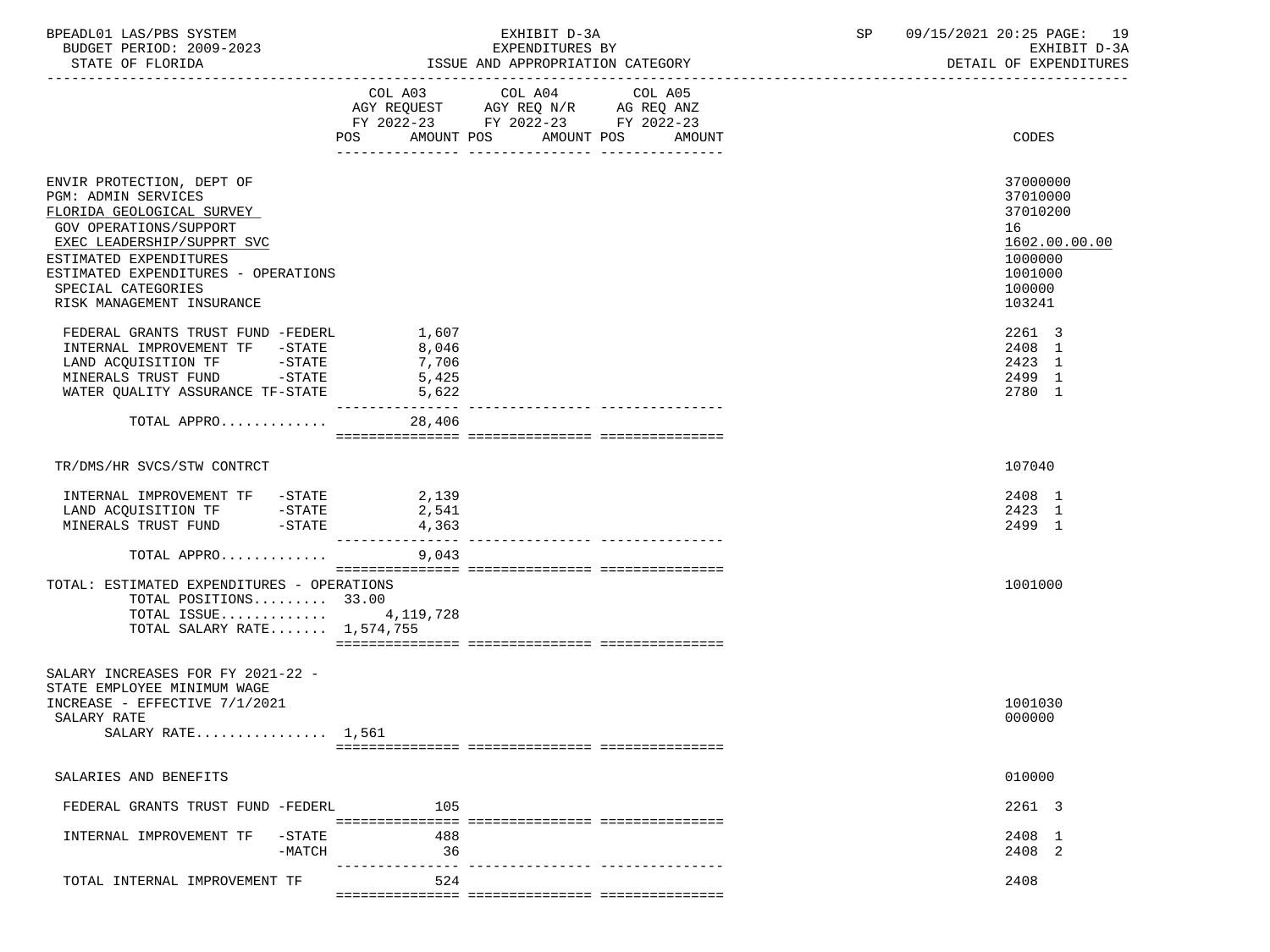| BPEADL01 LAS/PBS SYSTEM<br>BUDGET PERIOD: 2009-2023<br>STATE OF FLORIDA                                                                                                                                                                           | EXHIBIT D-3A<br>EXPENDITURES BY<br>ISSUE AND APPROPRIATION CATEGORY                                                                         | 09/15/2021 20:25 PAGE:<br>SP<br>-20<br>EXHIBIT D-3A<br>DETAIL OF EXPENDITURES |
|---------------------------------------------------------------------------------------------------------------------------------------------------------------------------------------------------------------------------------------------------|---------------------------------------------------------------------------------------------------------------------------------------------|-------------------------------------------------------------------------------|
|                                                                                                                                                                                                                                                   | COL A03 COL A04<br>COL A05<br>AGY REQUEST AGY REQ N/R AG REQ ANZ<br>FY 2022-23 FY 2022-23 FY 2022-23<br>POS AMOUNT POS AMOUNT POS<br>AMOUNT | CODES                                                                         |
| ENVIR PROTECTION, DEPT OF<br><b>PGM: ADMIN SERVICES</b><br>FLORIDA GEOLOGICAL SURVEY<br><b>GOV OPERATIONS/SUPPORT</b><br>EXEC LEADERSHIP/SUPPRT SVC<br>ESTIMATED EXPENDITURES<br>SALARY INCREASES FOR FY 2021-22 -<br>STATE EMPLOYEE MINIMUM WAGE |                                                                                                                                             | 37000000<br>37010000<br>37010200<br>16<br>1602.00.00.00<br>1000000            |
| INCREASE - EFFECTIVE 7/1/2021<br>SALARIES AND BENEFITS<br>LAND ACQUISITION TF<br>$-STATE$<br>-MATCH                                                                                                                                               | 465<br>37                                                                                                                                   | 1001030<br>010000<br>2423 1<br>2423 2                                         |
| TOTAL LAND ACQUISITION TF                                                                                                                                                                                                                         | 502                                                                                                                                         | 2423                                                                          |
| $-STATE$<br>MINERALS TRUST FUND<br>-MATCH                                                                                                                                                                                                         | 295<br>58                                                                                                                                   | 2499 1<br>2499 2                                                              |
| TOTAL MINERALS TRUST FUND                                                                                                                                                                                                                         | 353                                                                                                                                         | 2499                                                                          |
| WATER QUALITY ASSURANCE TF-STATE<br>$-MATCH$                                                                                                                                                                                                      | 323<br>43                                                                                                                                   | 2780 1<br>2780 2                                                              |
| TOTAL WATER QUALITY ASSURANCE TF                                                                                                                                                                                                                  | 366                                                                                                                                         | 2780                                                                          |
| TOTAL APPRO $1,850$                                                                                                                                                                                                                               |                                                                                                                                             |                                                                               |
| OTHER PERSONAL SERVICES                                                                                                                                                                                                                           |                                                                                                                                             | 030000                                                                        |
| INTERNAL IMPROVEMENT TF -STATE<br>WATER QUALITY ASSURANCE TF-STATE                                                                                                                                                                                | 5,644<br>783                                                                                                                                | 2408 1<br>2780 1                                                              |
| TOTAL APPRO                                                                                                                                                                                                                                       | 6,427                                                                                                                                       |                                                                               |
| TOTAL: SALARY INCREASES FOR FY 2021-22 -<br>STATE EMPLOYEE MINIMUM WAGE<br>INCREASE - EFFECTIVE $7/1/2021$<br>TOTAL ISSUE                                                                                                                         | 8,277                                                                                                                                       | 1001030                                                                       |
| TOTAL SALARY RATE 1,561                                                                                                                                                                                                                           |                                                                                                                                             |                                                                               |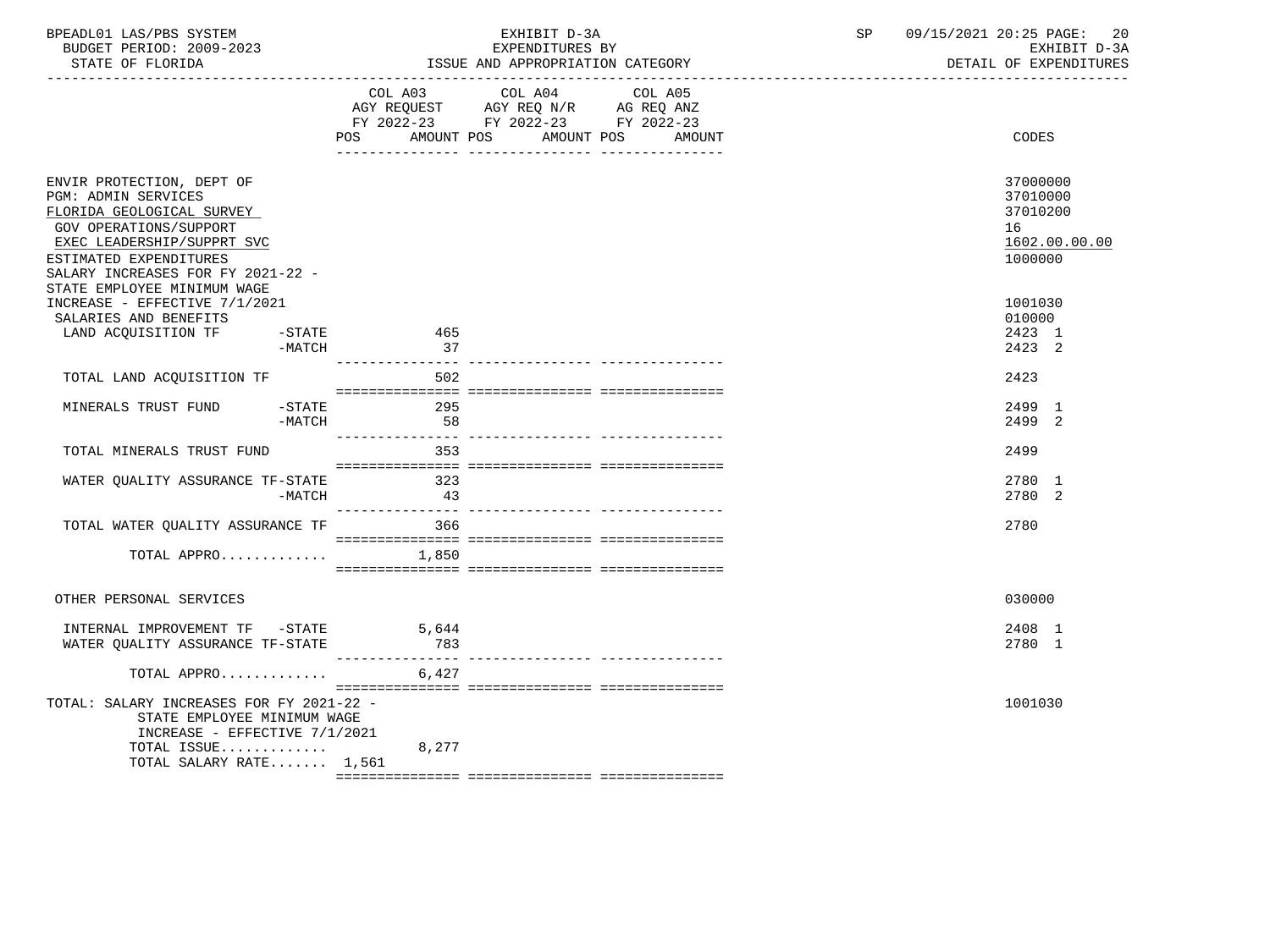| BPEADL01 LAS/PBS SYSTEM<br>BUDGET PERIOD: 2009-2023<br>STATE OF FLORIDA                                                                                                                                                                                                |                                       |                                                     | EXHIBIT D-3A<br>EXPENDITURES BY<br>ISSUE AND APPROPRIATION CATEGORY                       | 09/15/2021 20:25 PAGE: 21<br>SP<br>EXHIBIT D-3A<br>DETAIL OF EXPENDITURES |  |                                                                    |
|------------------------------------------------------------------------------------------------------------------------------------------------------------------------------------------------------------------------------------------------------------------------|---------------------------------------|-----------------------------------------------------|-------------------------------------------------------------------------------------------|---------------------------------------------------------------------------|--|--------------------------------------------------------------------|
|                                                                                                                                                                                                                                                                        |                                       |                                                     | COL A03 COL A04<br>AGY REQUEST AGY REQ N/R AG REQ ANZ<br>FY 2022-23 FY 2022-23 FY 2022-23 | COL A05<br>POS AMOUNT POS AMOUNT POS AMOUNT                               |  | CODES                                                              |
|                                                                                                                                                                                                                                                                        |                                       |                                                     |                                                                                           |                                                                           |  |                                                                    |
| ENVIR PROTECTION, DEPT OF<br><b>PGM: ADMIN SERVICES</b><br>FLORIDA GEOLOGICAL SURVEY<br>GOV OPERATIONS/SUPPORT<br>EXEC LEADERSHIP/SUPPRT SVC<br>ESTIMATED EXPENDITURES<br>FLORIDA RETIREMENT SYSTEM<br>ADJUSTMENT - FY 2021-22 - NORMAL<br>COST AND UNFUNDED ACTUARIAL |                                       |                                                     |                                                                                           |                                                                           |  | 37000000<br>37010000<br>37010200<br>16<br>1602.00.00.00<br>1000000 |
| LIABILITY<br>SALARIES AND BENEFITS                                                                                                                                                                                                                                     |                                       |                                                     |                                                                                           |                                                                           |  | 1001070<br>010000                                                  |
| FEDERAL GRANTS TRUST FUND -FEDERL                                                                                                                                                                                                                                      |                                       | 822                                                 |                                                                                           |                                                                           |  | 2261 3                                                             |
| INTERNAL IMPROVEMENT TF -STATE 3,829                                                                                                                                                                                                                                   |                                       | -MATCH 283                                          |                                                                                           |                                                                           |  | 2408 1<br>2408 2                                                   |
| TOTAL INTERNAL IMPROVEMENT TF 4,112                                                                                                                                                                                                                                    |                                       |                                                     |                                                                                           |                                                                           |  | 2408                                                               |
| LAND ACQUISITION TF -STATE 3,649                                                                                                                                                                                                                                       | $-MATCH$                              | 290                                                 |                                                                                           |                                                                           |  | 2423 1<br>2423 2                                                   |
| TOTAL LAND ACQUISITION TF 3,939                                                                                                                                                                                                                                        |                                       |                                                     |                                                                                           |                                                                           |  | 2423                                                               |
| MINERALS TRUST FUND                                                                                                                                                                                                                                                    |                                       | $-STATE$ 2,318<br>$-MATCH$ 455                      |                                                                                           |                                                                           |  | 2499 1<br>2499 2                                                   |
| TOTAL MINERALS TRUST FUND                                                                                                                                                                                                                                              |                                       | 2,773                                               |                                                                                           |                                                                           |  | 2499                                                               |
| WATER QUALITY ASSURANCE TF-STATE 2,537                                                                                                                                                                                                                                 | -MATCH                                | 337                                                 |                                                                                           |                                                                           |  | 2780 1<br>2780 2                                                   |
| TOTAL WATER QUALITY ASSURANCE TF 2,874                                                                                                                                                                                                                                 |                                       |                                                     |                                                                                           |                                                                           |  | 2780                                                               |
| TOTAL APPRO $14,520$                                                                                                                                                                                                                                                   |                                       |                                                     |                                                                                           |                                                                           |  |                                                                    |
| CASUALTY INSURANCE PREMIUM<br>ADJUSTMENT<br>SPECIAL CATEGORIES<br>RISK MANAGEMENT INSURANCE                                                                                                                                                                            |                                       |                                                     |                                                                                           |                                                                           |  | 1001090<br>100000<br>103241                                        |
| FEDERAL GRANTS TRUST FUND -FEDERL<br>INTERNAL IMPROVEMENT TF<br>LAND ACOUISITION TF<br>MINERALS TRUST FUND<br>WATER QUALITY ASSURANCE TF-STATE                                                                                                                         | -STATE<br>-STATE<br>$-\mathtt{STATE}$ | $326 -$<br>$1,630-$<br>1,561–<br>1,098-<br>$1,138-$ |                                                                                           |                                                                           |  | 2261 3<br>2408 1<br>2423 1<br>2499 1<br>2780 1                     |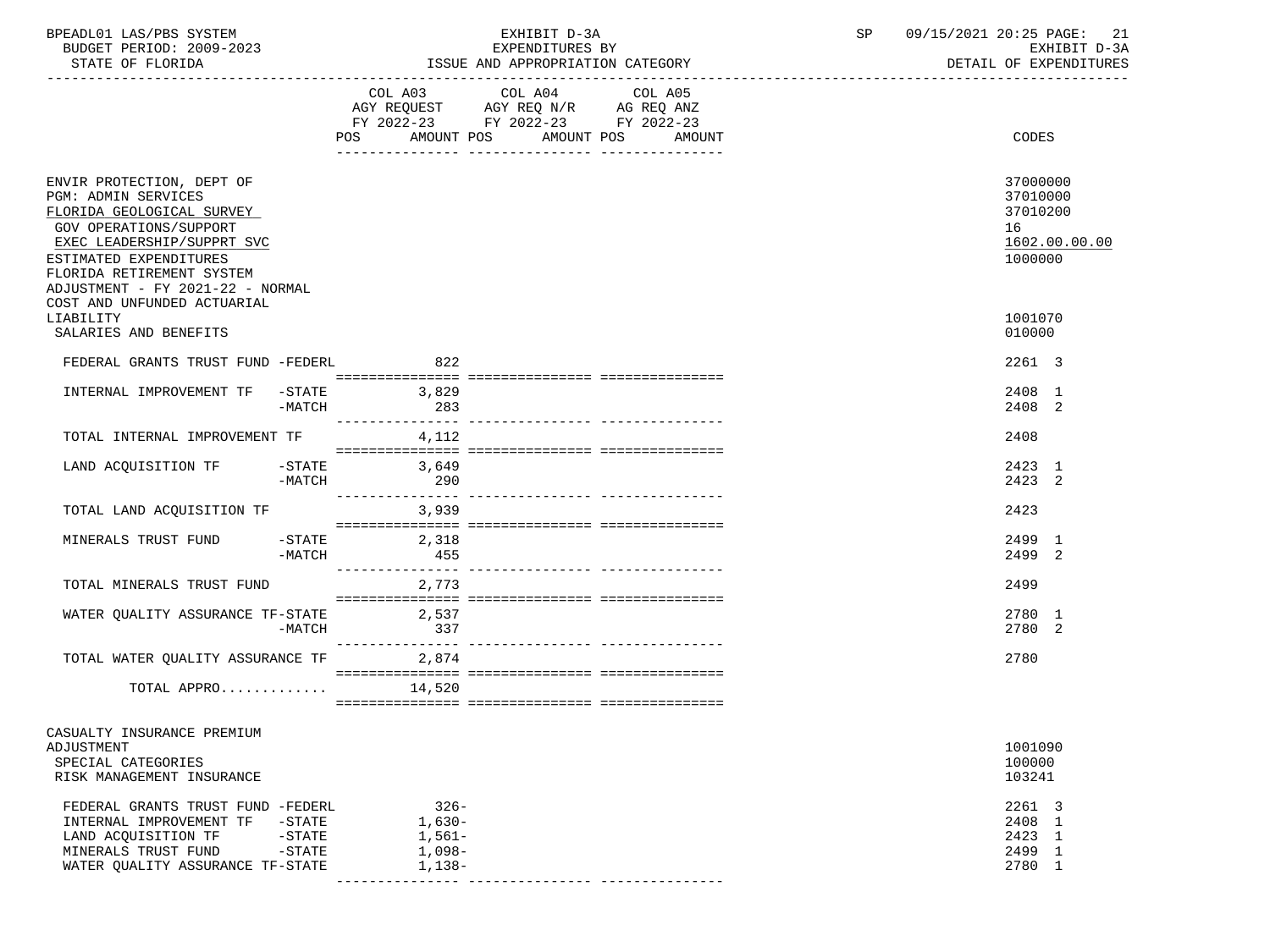| BPEADL01 LAS/PBS SYSTEM<br>BUDGET PERIOD: 2009-2023<br>STATE OF FLORIDA                                                                                                                                            |                   | EXHIBIT D-3A<br>EXPENDITURES BY<br>ISSUE AND APPROPRIATION CATEGORY                                                                                                                                                                                                                                                                                                                                                                                                                          | SP | 09/15/2021 20:25 PAGE:<br>22<br>EXHIBIT D-3A<br>DETAIL OF EXPENDITURES        |
|--------------------------------------------------------------------------------------------------------------------------------------------------------------------------------------------------------------------|-------------------|----------------------------------------------------------------------------------------------------------------------------------------------------------------------------------------------------------------------------------------------------------------------------------------------------------------------------------------------------------------------------------------------------------------------------------------------------------------------------------------------|----|-------------------------------------------------------------------------------|
|                                                                                                                                                                                                                    |                   | COL A03 COL A04 COL A05<br>FY 2022-23 FY 2022-23 FY 2022-23<br>POS AMOUNT POS AMOUNT POS AMOUNT                                                                                                                                                                                                                                                                                                                                                                                              |    | CODES                                                                         |
| ENVIR PROTECTION, DEPT OF<br><b>PGM: ADMIN SERVICES</b><br>FLORIDA GEOLOGICAL SURVEY<br>GOV OPERATIONS/SUPPORT<br>EXEC LEADERSHIP/SUPPRT SVC<br>ESTIMATED EXPENDITURES<br>CASUALTY INSURANCE PREMIUM<br>ADJUSTMENT |                   |                                                                                                                                                                                                                                                                                                                                                                                                                                                                                              |    | 37000000<br>37010000<br>37010200<br>16<br>1602.00.00.00<br>1000000<br>1001090 |
| SPECIAL CATEGORIES<br>RISK MANAGEMENT INSURANCE<br>TOTAL APPRO $\dots\dots\dots\dots$ 5,753-                                                                                                                       |                   |                                                                                                                                                                                                                                                                                                                                                                                                                                                                                              |    | 100000<br>103241                                                              |
| REALLOCATION OF HUMAN RESOURCES<br>OUTSOURCING<br>SPECIAL CATEGORIES<br>TR/DMS/HR SVCS/STW CONTRCT                                                                                                                 |                   |                                                                                                                                                                                                                                                                                                                                                                                                                                                                                              |    | 1005900<br>100000<br>107040                                                   |
| INTERNAL IMPROVEMENT TF -STATE 174-<br>LAND ACQUISITION TF -STATE<br>MINERALS TRUST FUND -STATE                                                                                                                    | $207 -$<br>$355-$ |                                                                                                                                                                                                                                                                                                                                                                                                                                                                                              |    | 2408 1<br>2423 1<br>2499 1                                                    |
| TOTAL APPRO                                                                                                                                                                                                        | $736 -$           |                                                                                                                                                                                                                                                                                                                                                                                                                                                                                              |    |                                                                               |
| EQUIPMENT NEEDS<br>REPLACEMENT OF VESSELS<br>SPECIAL CATEGORIES<br>ACQ & REPL BOAT/MOT/TRAIL                                                                                                                       |                   |                                                                                                                                                                                                                                                                                                                                                                                                                                                                                              |    | 2400000<br>2400450<br>100000<br>100052                                        |
| INTERNAL IMPROVEMENT TF -STATE 24,500 24,500                                                                                                                                                                       |                   |                                                                                                                                                                                                                                                                                                                                                                                                                                                                                              |    | 2408 1                                                                        |
|                                                                                                                                                                                                                    |                   |                                                                                                                                                                                                                                                                                                                                                                                                                                                                                              |    |                                                                               |
| AGENCY ISSUE NARRATIVE:<br>2022-2023 BUDGET YEAR NARRATIVE:<br>Issue Description:                                                                                                                                  |                   | IT COMPONENT? NO<br>This issue requests \$24,500 in nonrecurring vessel acquisition funds to replace the 2000 24-ft. Carolina Skiff in the<br>Florida Geological Survey (FGS). The existing skiff has sustained damage through normal wear, tear, and age and estimated                                                                                                                                                                                                                      |    |                                                                               |
| to benefit the environment and educate our stakeholders.                                                                                                                                                           |                   | fiberglass repairs exceed \$8,000. The existing outboard motor and trailer will be used for the new boat hull. The 24-ft.<br>Carolina Skiff is the FGS's primary boat that is substantial enough to meet field work needs, including mapping,<br>sampling, conducting water-quality-related studies, and transporting staff, researchers and students to notable<br>geological outcrops. This capability allows the FGS to serve Florida by collecting and distributing geologic information |    |                                                                               |

# Issue Background:

 Geologic mapping provides numerous benefits to society and has been shown to bring significant return on investment. Understanding the distribution of geologic formations at and near the land surface is essential to Florida's economic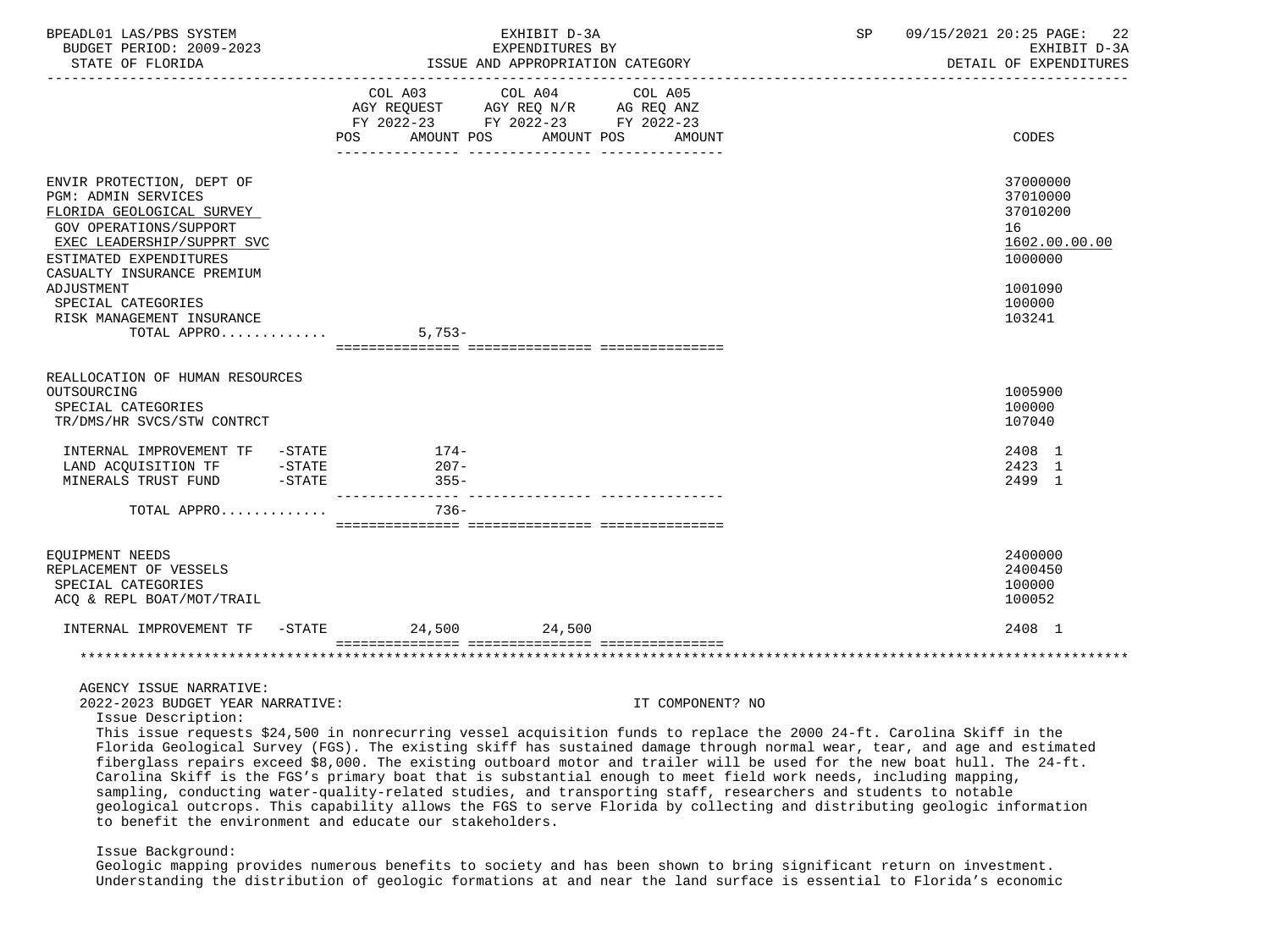| BPEADL01 LAS/PBS SYSTEM<br>BUDGET PERIOD: 2009-2023                                                                                   | EXHIBIT D-3A<br>EXPENDITURES BY                                                                                                                      | SP<br>09/15/2021 20:25 PAGE: 23<br>EXHIBIT D-3A         |
|---------------------------------------------------------------------------------------------------------------------------------------|------------------------------------------------------------------------------------------------------------------------------------------------------|---------------------------------------------------------|
| STATE OF FLORIDA                                                                                                                      | ISSUE AND APPROPRIATION CATEGORY                                                                                                                     | DETAIL OF EXPENDITURES                                  |
|                                                                                                                                       | COL A03 COL A04 COL A05<br>AGY REO N/R<br>AGY REOUEST<br>AG REO ANZ<br>FY 2022-23 FY 2022-23 FY 2022-23<br>AMOUNT POS<br>AMOUNT POS<br>POS<br>AMOUNT | CODES                                                   |
| ENVIR PROTECTION, DEPT OF<br>PGM: ADMIN SERVICES<br>FLORIDA GEOLOGICAL SURVEY<br>GOV OPERATIONS/SUPPORT<br>EXEC LEADERSHIP/SUPPRT SVC |                                                                                                                                                      | 37000000<br>37010000<br>37010200<br>16<br>1602.00.00.00 |
| EOUIPMENT NEEDS<br>REPLACEMENT OF VESSELS                                                                                             |                                                                                                                                                      | 2400000<br>2400450                                      |
|                                                                                                                                       |                                                                                                                                                      |                                                         |

 growth. The mapping can also provide insights into geohazards and human health vulnerabilities including radon gas, naturally occurring water quality issues and sinkholes.

 The aging skiff has been used to conduct collaborative work with the Florida Fish and Wildlife Conservation Commission and facilitate other partnerships through geologic and related water-quality data collection. At the same time, having a substantial boat for field work provides geoscience data that is essential for both groundwater and surface water resource managers.

## Benefit and/or Impact:

 This issue will address safety and productivity concerns and increase efficiency of field data collection. Geologic mapping provides numerous benefits to society and has been shown to bring significant return on investment. Some studies demonstrate that the value of geologic mapping is more than 10 times the dollar cost in savings based on environmental crises averted and similar geological, hydrogeological and environmental attributes.

 Funding this request would also avoid the exorbitant expense of repairing the current skiff that is nearly 22 years old, potentially limiting the FGS's ability to safely provide field trips and outreach opportunities to researchers, educators, students and members of the public.

Florida Strategic Plan for Economic Development:

- #5.2 Improve the efficiency and effectiveness of government agencies at all levels.
- #5.3 Strengthen local, regional, and statewide partnerships to accomplish Florida's economic and quality of life and quality of places goals.
- #5.4 Provide local, regional, and statewide assistance for the protection, provision, and resiliency of resources and infrastructure.
- \*\*\*\*\*\*\*\*\*\*\*\*\*\*\*\*\*\*\*\*\*\*\*\*\*\*\*\*\*\*\*\*\*\*\*\*\*\*\*\*\*\*\*\*\*\*\*\*\*\*\*\*\*\*\*\*\*\*\*\*\*\*\*\*\*\*\*\*\*\*\*\*\*\*\*\*\*\*\*\*\*\*\*\*\*\*\*\*\*\*\*\*\*\*\*\*\*\*\*\*\*\*\*\*\*\*\*\*\*\*\*\*\*\*\*\*\*\*\*\*\*\*\*\*\*\*\*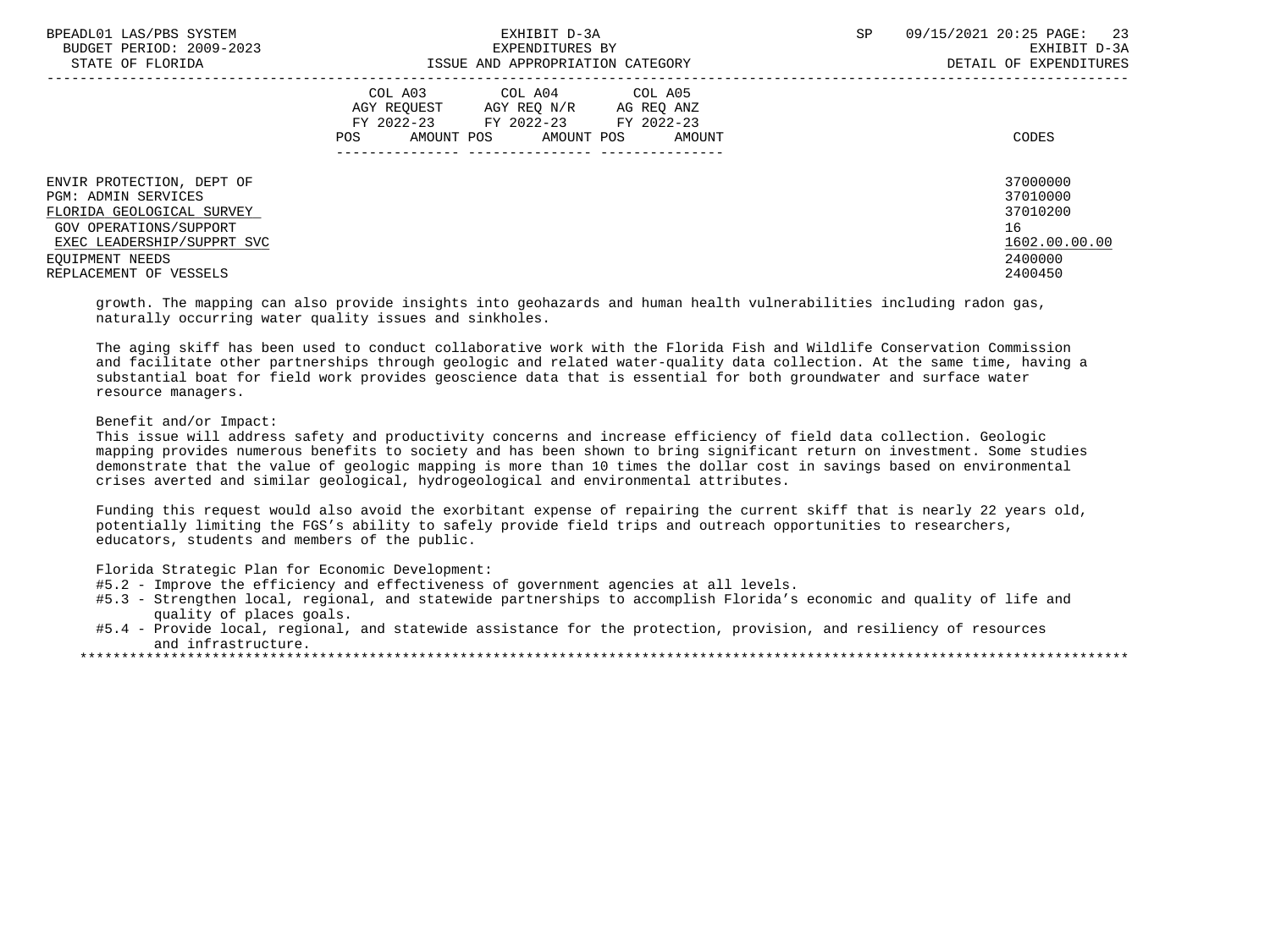| BPEADL01 LAS/PBS SYSTEM                                                                                                                                                                                                          | EXHIBIT D-3A<br>BUDGET PERIOD: 2009-2023 EXHIBIT D-3A<br>STATE OF FLORIDA                                     ISSUE AND APPROPRIATION CATEGORY                         DETAIL OF EXPENDITURES                                                                                                                                                                                                                                                                                                                                                                                                   | SP | 09/15/2021 20:25 PAGE: 24                                                               |
|----------------------------------------------------------------------------------------------------------------------------------------------------------------------------------------------------------------------------------|-------------------------------------------------------------------------------------------------------------------------------------------------------------------------------------------------------------------------------------------------------------------------------------------------------------------------------------------------------------------------------------------------------------------------------------------------------------------------------------------------------------------------------------------------------------------------------------------------|----|-----------------------------------------------------------------------------------------|
|                                                                                                                                                                                                                                  | COL A03 COL A04 COL A05<br>FY 2022-23 FY 2022-23 FY 2022-23<br>POS AMOUNT POS AMOUNT POS AMOUNT                                                                                                                                                                                                                                                                                                                                                                                                                                                                                                 |    | CODES                                                                                   |
| ENVIR PROTECTION, DEPT OF<br><b>PGM: ADMIN SERVICES</b><br>FLORIDA GEOLOGICAL SURVEY<br>GOV OPERATIONS/SUPPORT<br>EXEC LEADERSHIP/SUPPRT SVC<br>GEOLOGICAL SUPPORT<br>CORE RESPOSITORY EXPANSION-FGS<br>OPERATING CAPITAL OUTLAY |                                                                                                                                                                                                                                                                                                                                                                                                                                                                                                                                                                                                 |    | 37000000<br>37010000<br>37010200<br>16<br>1602.00.00.00<br>5700000<br>5700420<br>060000 |
|                                                                                                                                                                                                                                  | INTERNAL IMPROVEMENT TF -STATE 243,750 243,750                                                                                                                                                                                                                                                                                                                                                                                                                                                                                                                                                  |    | 2408 1                                                                                  |
|                                                                                                                                                                                                                                  |                                                                                                                                                                                                                                                                                                                                                                                                                                                                                                                                                                                                 |    |                                                                                         |
| AGENCY ISSUE NARRATIVE:<br>2022-2023 BUDGET YEAR NARRATIVE:<br>Issue Description:                                                                                                                                                | IT COMPONENT? NO                                                                                                                                                                                                                                                                                                                                                                                                                                                                                                                                                                                |    |                                                                                         |
|                                                                                                                                                                                                                                  | This issue requests \$243,750 for expanded geologic sample storage capacity in the statewide core repository administered<br>for the State by the Florida Geological Survey (FGS). Studies of these samples provide information about mineral, energy,<br>and water resources and answer questions about geologic hazards and other environmental and human health issues. The<br>current facility is expected to be filled within the next four years. The installation of 1,500 square feet of new,<br>heavy-duty steel shelving will allow up to eight years of archival collections growth. |    |                                                                                         |
| follows:                                                                                                                                                                                                                         | This issue requests \$243,750 of non-recurring funds in the Operating Capital Outlay (OCO) category, which is estimated as                                                                                                                                                                                                                                                                                                                                                                                                                                                                      |    |                                                                                         |
|                                                                                                                                                                                                                                  | Installation of static shelving to be installed on the second<br>floor in the former Department data center and mail room. \$72,500                                                                                                                                                                                                                                                                                                                                                                                                                                                             |    |                                                                                         |

| Mobile shelving in the former Department print shop. |  |  | \$171,250 |  |
|------------------------------------------------------|--|--|-----------|--|
|                                                      |  |  |           |  |
| OCO Total Request:                                   |  |  | \$243,750 |  |

Issue Background:

 The FGS Geological Sample Collections Facility's collections include well cuttings and cores, surface outcrop samples, thin-sections and paleontological samples. It serves the Department and other local, state, and federal agencies, energy companies, the private scientific community, and academia by providing for the inspection and analysis of collection samples and the dissemination of information gleaned from such activities. Increasing capacity of the repository ensures that questions about mineral and energy resources, potable and agricultural water resources, geologic hazards, and environmental and human health issues can be cost-efficiently addressed. For example, it may cost \$1 million to drill one borehole.

 Per Section 377.075, F.S., the FGS has responsibility to "make collections of specimens illustrating the geological and mineral features of the state, including lands beneath the sovereign water of this state. The staff shall operate and maintain a central, statewide repository for such specimens, for well cuttings and cores and related surface and subsurface samples and associated supplemental data." This requested shelving will help the FGS meet this statutory requirement.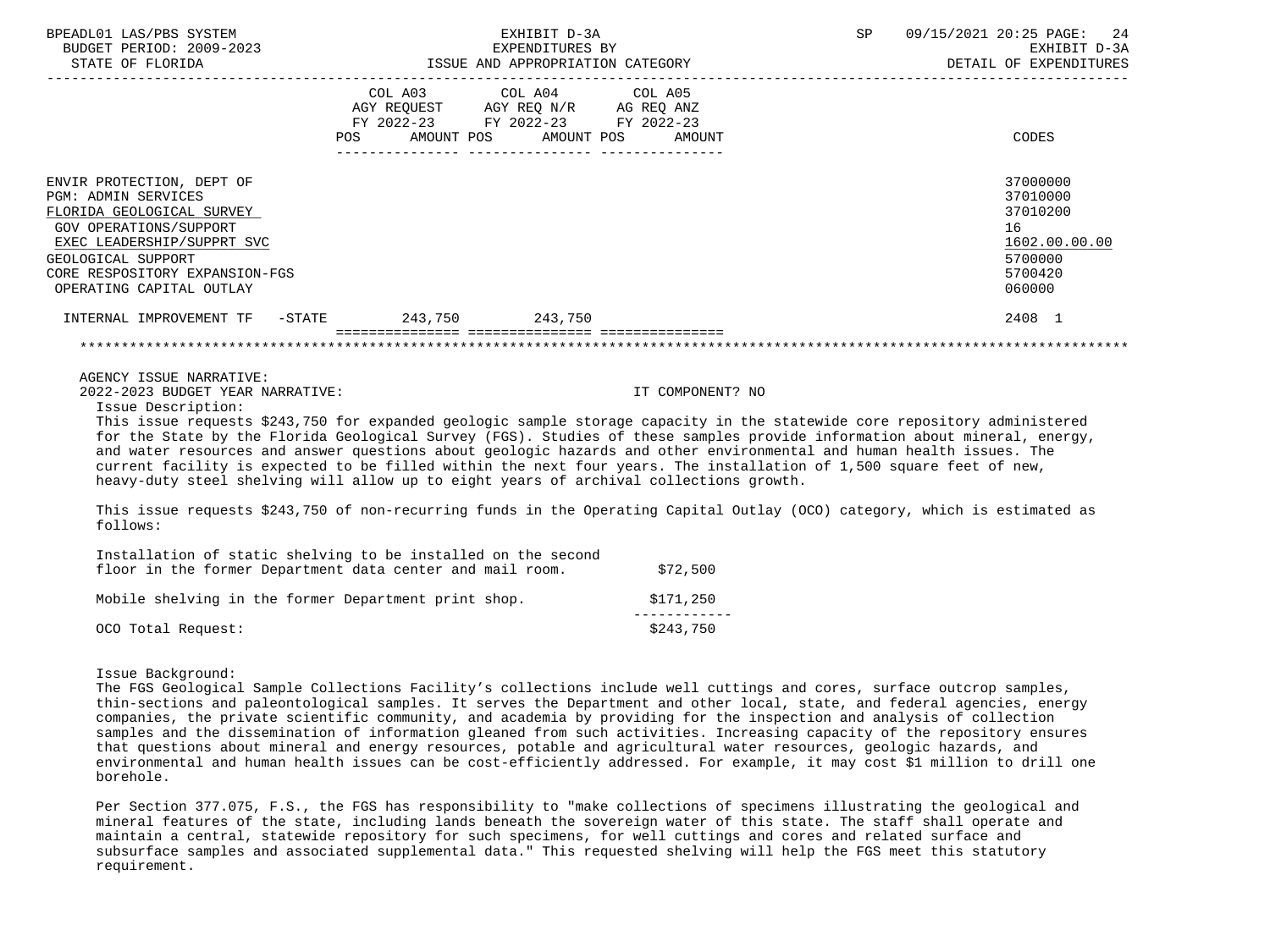| BPEADL01 LAS/PBS SYSTEM<br>BUDGET PERIOD: 2009-2023                                                                                                                                                                                                                                                                                                                                                                                                                                                                                                                                                                                                                                                                    |                                                                                             | EXHIBIT D-3A<br>EXPENDITURES BY       |                                                           | SP | 09/15/2021 20:25 PAGE:<br>25<br>EXHIBIT D-3A                                  |
|------------------------------------------------------------------------------------------------------------------------------------------------------------------------------------------------------------------------------------------------------------------------------------------------------------------------------------------------------------------------------------------------------------------------------------------------------------------------------------------------------------------------------------------------------------------------------------------------------------------------------------------------------------------------------------------------------------------------|---------------------------------------------------------------------------------------------|---------------------------------------|-----------------------------------------------------------|----|-------------------------------------------------------------------------------|
| STATE OF FLORIDA                                                                                                                                                                                                                                                                                                                                                                                                                                                                                                                                                                                                                                                                                                       |                                                                                             |                                       | -2023 EXPENDITURES BY<br>ISSUE AND APPROPRIATION CATEGORY |    | DETAIL OF EXPENDITURES                                                        |
|                                                                                                                                                                                                                                                                                                                                                                                                                                                                                                                                                                                                                                                                                                                        | AGY REQUEST AGY REQ N/R AG REQ ANZ<br>FY 2022-23 FY 2022-23 FY 2022-23<br>AMOUNT POS<br>POS | COL A03 COL A04 COL A05<br>AMOUNT POS | AMOUNT                                                    |    | <b>CODES</b>                                                                  |
| ENVIR PROTECTION, DEPT OF<br><b>PGM: ADMIN SERVICES</b><br>FLORIDA GEOLOGICAL SURVEY<br>GOV OPERATIONS/SUPPORT<br>EXEC LEADERSHIP/SUPPRT SVC<br>GEOLOGICAL SUPPORT<br>CORE RESPOSITORY EXPANSION-FGS                                                                                                                                                                                                                                                                                                                                                                                                                                                                                                                   |                                                                                             |                                       |                                                           |    | 37000000<br>37010000<br>37010200<br>16<br>1602.00.00.00<br>5700000<br>5700420 |
| Benefit and/or Impact:<br>Geologic samples represent the foundation for all geological interpretation. Expansion of the state's geological sample<br>repository directly supports the FGS mission to collect, interpret and provide objective quality geologic information<br>about Florida as well as the Department's mission to protect, conserve and manage the state's natural resources. These<br>geological samples provide essential information, for example, about Florida's aquifer systems. Geologic information<br>provides a factual basis for decision making for environmental regulators, land planners, and resource managers and<br>fosters understanding and improving water quality and quantity. |                                                                                             |                                       |                                                           |    |                                                                               |
| Florida Strategic Plan for Economic Development:<br>#5.1 - Integrate long-term investment strategies for statewide and regional economic development priorities.<br>#5.2 - Improve the efficiency and effectiveness of government agencies at all levels.<br>#5.4 - Provide local, regional, and statewide assistance for the protection, provision and resiliency of resources and<br>infrastructure.                                                                                                                                                                                                                                                                                                                 |                                                                                             |                                       |                                                           |    |                                                                               |
| TOTAL: EXEC LEADERSHIP/SUPPRT SVC<br>BY FUND TYPE                                                                                                                                                                                                                                                                                                                                                                                                                                                                                                                                                                                                                                                                      |                                                                                             |                                       |                                                           |    | 1602.00.00.00                                                                 |
| SALARY RATE 1,576,316                                                                                                                                                                                                                                                                                                                                                                                                                                                                                                                                                                                                                                                                                                  | 33.00                                                                                       |                                       |                                                           |    | 2000                                                                          |
|                                                                                                                                                                                                                                                                                                                                                                                                                                                                                                                                                                                                                                                                                                                        |                                                                                             |                                       |                                                           |    |                                                                               |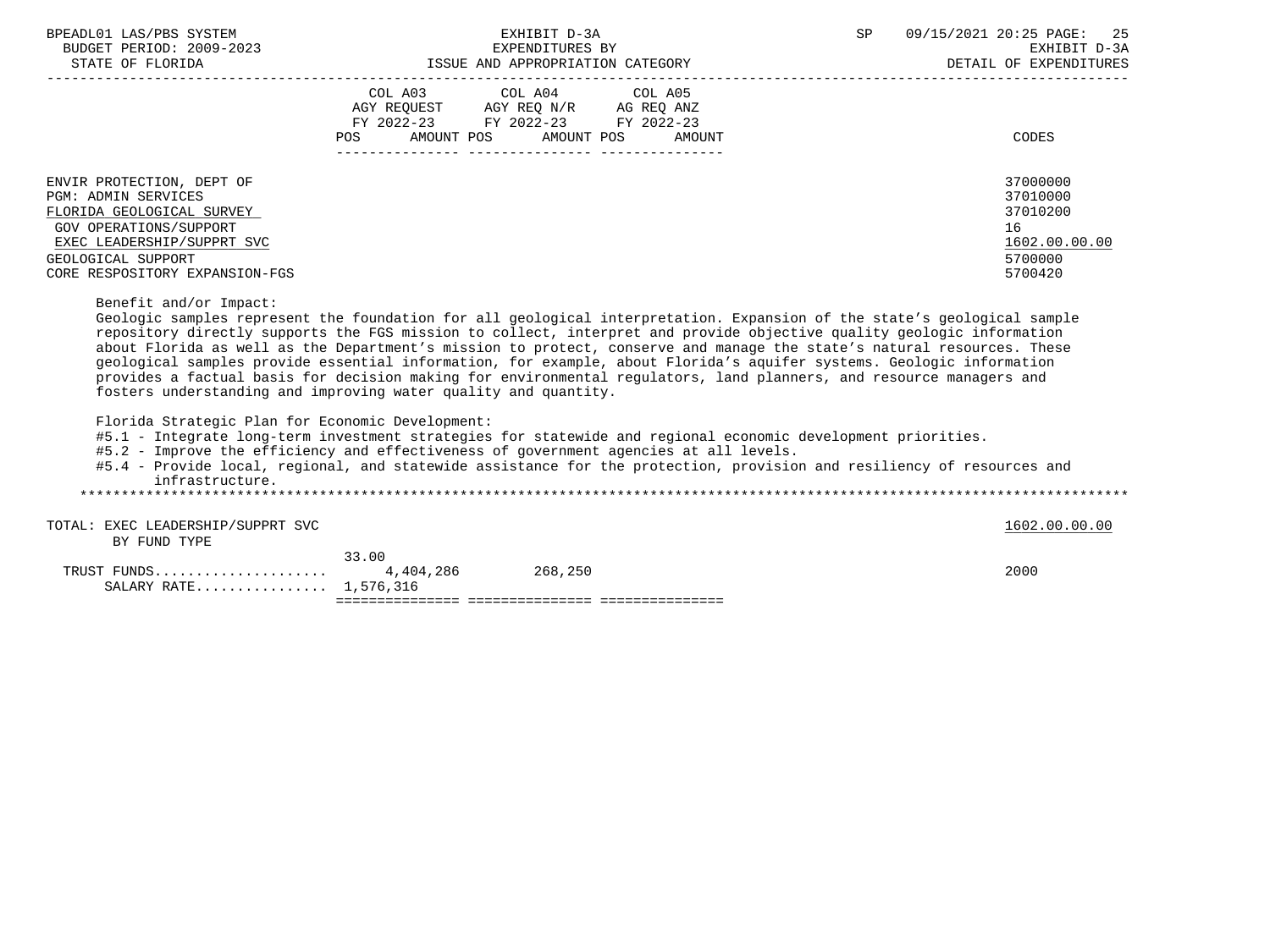| BPEADL01 LAS/PBS SYSTEM<br>BUDGET PERIOD: 2009-2023<br>STATE OF FLORIDA                                                                                                                                                                            | EXHIBIT D-3A<br>EXPENDITURES BY<br>ISSUE AND APPROPRIATION CATEGORY                                                                   | 09/15/2021 20:25 PAGE: 26<br>SP<br>EXHIBIT D-3A<br>DETAIL OF EXPENDITURES               |
|----------------------------------------------------------------------------------------------------------------------------------------------------------------------------------------------------------------------------------------------------|---------------------------------------------------------------------------------------------------------------------------------------|-----------------------------------------------------------------------------------------|
|                                                                                                                                                                                                                                                    | COL A03 COL A04 COL A05<br>AGY REQUEST AGY REQ N/R AG REQ ANZ<br>FY 2022-23 FY 2022-23 FY 2022-23<br>POS AMOUNT POS AMOUNT POS AMOUNT | CODES                                                                                   |
| ENVIR PROTECTION, DEPT OF<br><b>PGM: ADMIN SERVICES</b><br>TECHNOLOGY/INFORMATION SVC<br>GOV OPERATIONS/SUPPORT<br>INFORMATION TECHNOLOGY<br>ESTIMATED EXPENDITURES<br>ESTIMATED EXPENDITURES - OPERATIONS<br>SALARY RATE<br>SALARY RATE 4,913,965 |                                                                                                                                       | 37000000<br>37010000<br>37010300<br>16<br>1603.00.00.00<br>1000000<br>1001000<br>000000 |
| SALARIES AND BENEFITS                                                                                                                                                                                                                              | 96.00                                                                                                                                 | 010000                                                                                  |
| LAND ACQUISITION TF -STATE 7,475,742                                                                                                                                                                                                               |                                                                                                                                       | 2423 1                                                                                  |
| OTHER PERSONAL SERVICES                                                                                                                                                                                                                            |                                                                                                                                       | 030000                                                                                  |
| WORKING CAPITAL TRUST FUND-STATE 1,670,107                                                                                                                                                                                                         |                                                                                                                                       | 2792 1                                                                                  |
| EXPENSES                                                                                                                                                                                                                                           |                                                                                                                                       | 040000                                                                                  |
| LAND ACQUISITION TF -STATE 759,810<br>WORKING CAPITAL TRUST FUND-STATE 4,945,617                                                                                                                                                                   | 4,945,617                                                                                                                             | 2423 1<br>2792 1                                                                        |
| TOTAL APPRO                                                                                                                                                                                                                                        | 5,705,427                                                                                                                             |                                                                                         |
| OPERATING CAPITAL OUTLAY                                                                                                                                                                                                                           |                                                                                                                                       | 060000                                                                                  |
| WORKING CAPITAL TRUST FUND-STATE 25,625                                                                                                                                                                                                            |                                                                                                                                       | 2792 1                                                                                  |
| SPECIAL CATEGORIES<br>CONTRACTED SERVICES                                                                                                                                                                                                          |                                                                                                                                       | 100000<br>100777                                                                        |
| INTERNAL IMPROVEMENT TF -STATE<br>WORKING CAPITAL TRUST FUND-STATE                                                                                                                                                                                 | 27,700<br>3,316,516                                                                                                                   | 2408 1<br>2792 1                                                                        |
| TOTAL APPRO                                                                                                                                                                                                                                        | 3, 344, 216                                                                                                                           |                                                                                         |
| RISK MANAGEMENT INSURANCE                                                                                                                                                                                                                          |                                                                                                                                       | 103241                                                                                  |
| $-$ STATE<br>LAND ACQUISITION TF                                                                                                                                                                                                                   | 29,375                                                                                                                                | 2423 1                                                                                  |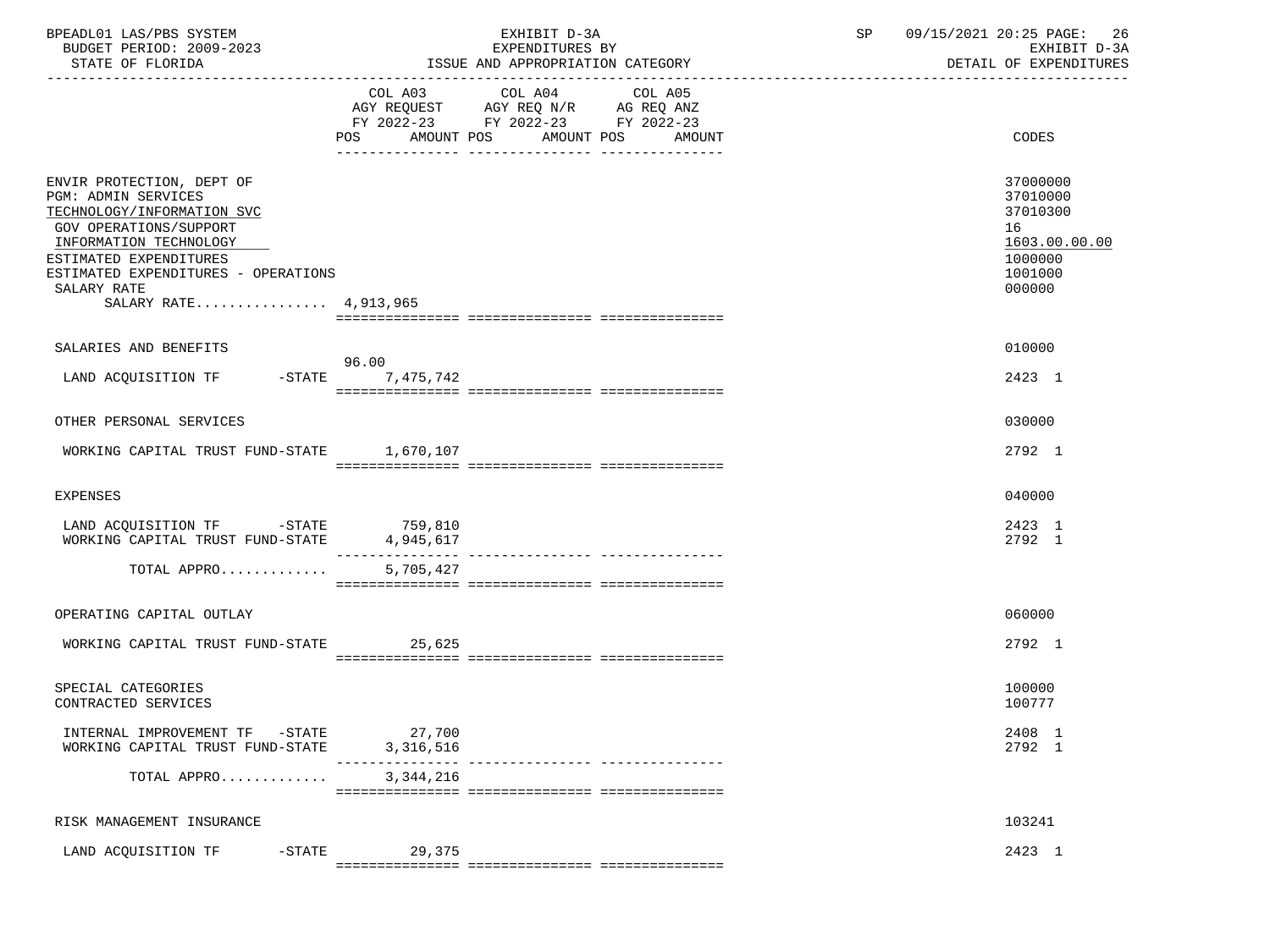| BPEADL01 LAS/PBS SYSTEM  | RYHTRTT D-3A                     | 09/15/2021 20:25 PAGE: 27      |
|--------------------------|----------------------------------|--------------------------------|
| BUDGET PERIOD: 2009-2023 | EXPENDITURES BY                  |                                |
| STATE OF FLORIDA         | ISSUE AND APPROPRIATION CATEGORY | . OF EXPENDITHERS<br>וד מידיםת |
|                          |                                  |                                |

|                                                                                                                                                                                                                                                                | COL A03<br>AMOUNT POS<br>POS | COL A04 COL A05<br>AGY REQUEST AGY REQ N/R AG REQ ANZ<br>FY 2022-23 FY 2022-23 FY 2022-23 | AMOUNT POS AMOUNT | CODES                                                                                             |
|----------------------------------------------------------------------------------------------------------------------------------------------------------------------------------------------------------------------------------------------------------------|------------------------------|-------------------------------------------------------------------------------------------|-------------------|---------------------------------------------------------------------------------------------------|
| ENVIR PROTECTION, DEPT OF<br><b>PGM: ADMIN SERVICES</b><br>TECHNOLOGY/INFORMATION SVC<br>GOV OPERATIONS/SUPPORT<br>INFORMATION TECHNOLOGY<br>ESTIMATED EXPENDITURES<br>ESTIMATED EXPENDITURES - OPERATIONS<br>SPECIAL CATEGORIES<br>TR/DMS/HR SVCS/STW CONTRCT |                              |                                                                                           |                   | 37000000<br>37010000<br>37010300<br>16<br>1603.00.00.00<br>1000000<br>1001000<br>100000<br>107040 |
| LAND ACQUISITION TF -STATE 32,568                                                                                                                                                                                                                              |                              |                                                                                           |                   | 2423 1                                                                                            |
| DATA PROCESSING SERVICES<br>DP ASSESSMENT (DMS)<br>WORKING CAPITAL TRUST FUND-STATE 1,537,661                                                                                                                                                                  |                              |                                                                                           |                   | 210000<br>210004<br>2792 1                                                                        |
| TOTAL: ESTIMATED EXPENDITURES - OPERATIONS<br>TOTAL POSITIONS 96.00<br>TOTAL ISSUE 19,820,721<br>TOTAL SALARY RATE $4,913,965$                                                                                                                                 |                              |                                                                                           |                   | 1001000                                                                                           |
| SALARY INCREASES FOR FY 2021-22 -<br>STATE EMPLOYEE MINIMUM WAGE<br>INCREASE - EFFECTIVE 7/1/2021<br>OTHER PERSONAL SERVICES                                                                                                                                   |                              |                                                                                           |                   | 1001030<br>030000                                                                                 |
| WORKING CAPITAL TRUST FUND-STATE 153,879                                                                                                                                                                                                                       |                              |                                                                                           |                   | 2792 1                                                                                            |
| FLORIDA RETIREMENT SYSTEM<br>ADJUSTMENT - FY 2021-22 - NORMAL<br>COST AND UNFUNDED ACTUARIAL<br>LIABILITY<br>SALARIES AND BENEFITS                                                                                                                             |                              |                                                                                           |                   | 1001070<br>010000                                                                                 |
| LAND ACQUISITION TF                                                                                                                                                                                                                                            | $-$ STATE $44,654$           |                                                                                           |                   | 2423 1                                                                                            |
| DATA PROCESSING SERVICES<br>DP ASSESSMENT (DMS)                                                                                                                                                                                                                |                              |                                                                                           |                   | 210000<br>210004                                                                                  |
| WORKING CAPITAL TRUST FUND-STATE                                                                                                                                                                                                                               | 4,963                        |                                                                                           |                   | 2792 1                                                                                            |

=============== =============== ===============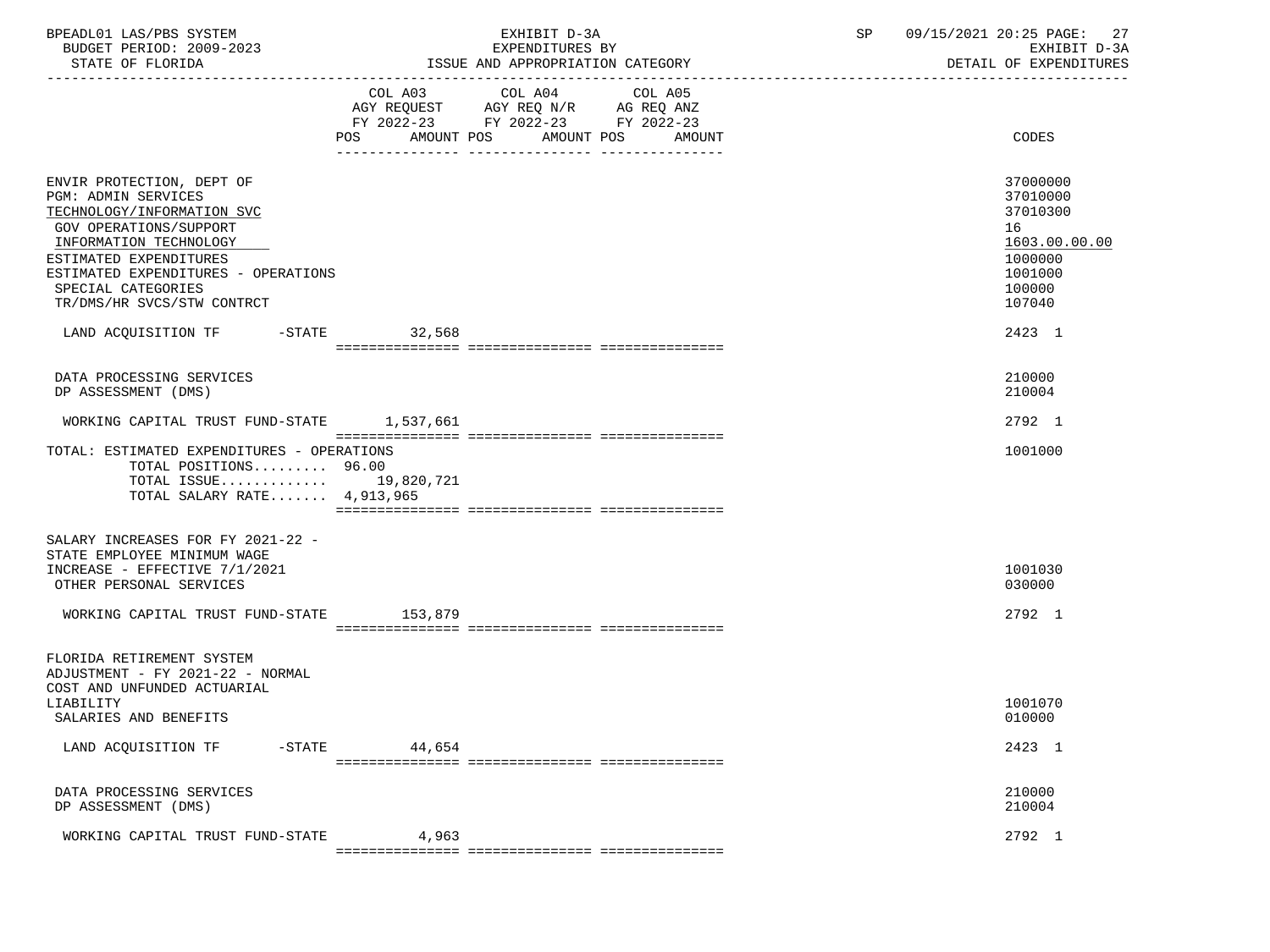| BPEADL01 LAS/PBS SYSTEM<br>BUDGET PERIOD: 2009-2023<br>STATE OF FLORIDA                                                                                                                                                                                                          | EXHIBIT D-3A<br>EXPENDITURES BY<br>ISSUE AND APPROPRIATION CATEGORY                                                                      | 28<br>SP<br>09/15/2021 20:25 PAGE:<br>EXHIBIT D-3A<br>DETAIL OF EXPENDITURES  |
|----------------------------------------------------------------------------------------------------------------------------------------------------------------------------------------------------------------------------------------------------------------------------------|------------------------------------------------------------------------------------------------------------------------------------------|-------------------------------------------------------------------------------|
|                                                                                                                                                                                                                                                                                  | COL A03 COL A04 COL A05<br>AGY REQUEST AGY REQ N/R AG REQ ANZ<br>FY 2022-23 FY 2022-23 FY 2022-23<br>POS AMOUNT POS AMOUNT POS<br>AMOUNT | CODES                                                                         |
| ENVIR PROTECTION, DEPT OF<br><b>PGM: ADMIN SERVICES</b><br>TECHNOLOGY/INFORMATION SVC<br>GOV OPERATIONS/SUPPORT<br>INFORMATION TECHNOLOGY<br>ESTIMATED EXPENDITURES<br>FLORIDA RETIREMENT SYSTEM<br>ADJUSTMENT - FY 2021-22 - NORMAL<br>COST AND UNFUNDED ACTUARIAL<br>LIABILITY |                                                                                                                                          | 37000000<br>37010000<br>37010300<br>16<br>1603.00.00.00<br>1000000<br>1001070 |
| TOTAL: FLORIDA RETIREMENT SYSTEM<br>ADJUSTMENT - FY 2021-22 - NORMAL<br>COST AND UNFUNDED ACTUARIAL<br>LIABILITY<br>TOTAL ISSUE                                                                                                                                                  | 49,617                                                                                                                                   | 1001070                                                                       |
| CASUALTY INSURANCE PREMIUM<br>ADJUSTMENT<br>SPECIAL CATEGORIES<br>RISK MANAGEMENT INSURANCE                                                                                                                                                                                      |                                                                                                                                          | 1001090<br>100000<br>103241                                                   |
| LAND ACQUISITION TF -STATE 3,637-                                                                                                                                                                                                                                                |                                                                                                                                          | 2423 1                                                                        |
| REALLOCATION OF HUMAN RESOURCES<br>OUTSOURCING<br>SPECIAL CATEGORIES<br>TR/DMS/HR SVCS/STW CONTRCT                                                                                                                                                                               |                                                                                                                                          | 1005900<br>100000<br>107040                                                   |
| LAND ACQUISITION TF -STATE 2,649-                                                                                                                                                                                                                                                |                                                                                                                                          | 2423 1                                                                        |
| STATE ENTERPRISE INFORMATION<br>TECHNOLOGY DISTRIBUTION<br>DATA PROCESSING SERVICES<br>DP ASSESSMENT (DMS)                                                                                                                                                                       |                                                                                                                                          | 1006600<br>210000<br>210004                                                   |
| WORKING CAPITAL TRUST FUND-STATE                                                                                                                                                                                                                                                 | $35,603-$                                                                                                                                | 2792 1                                                                        |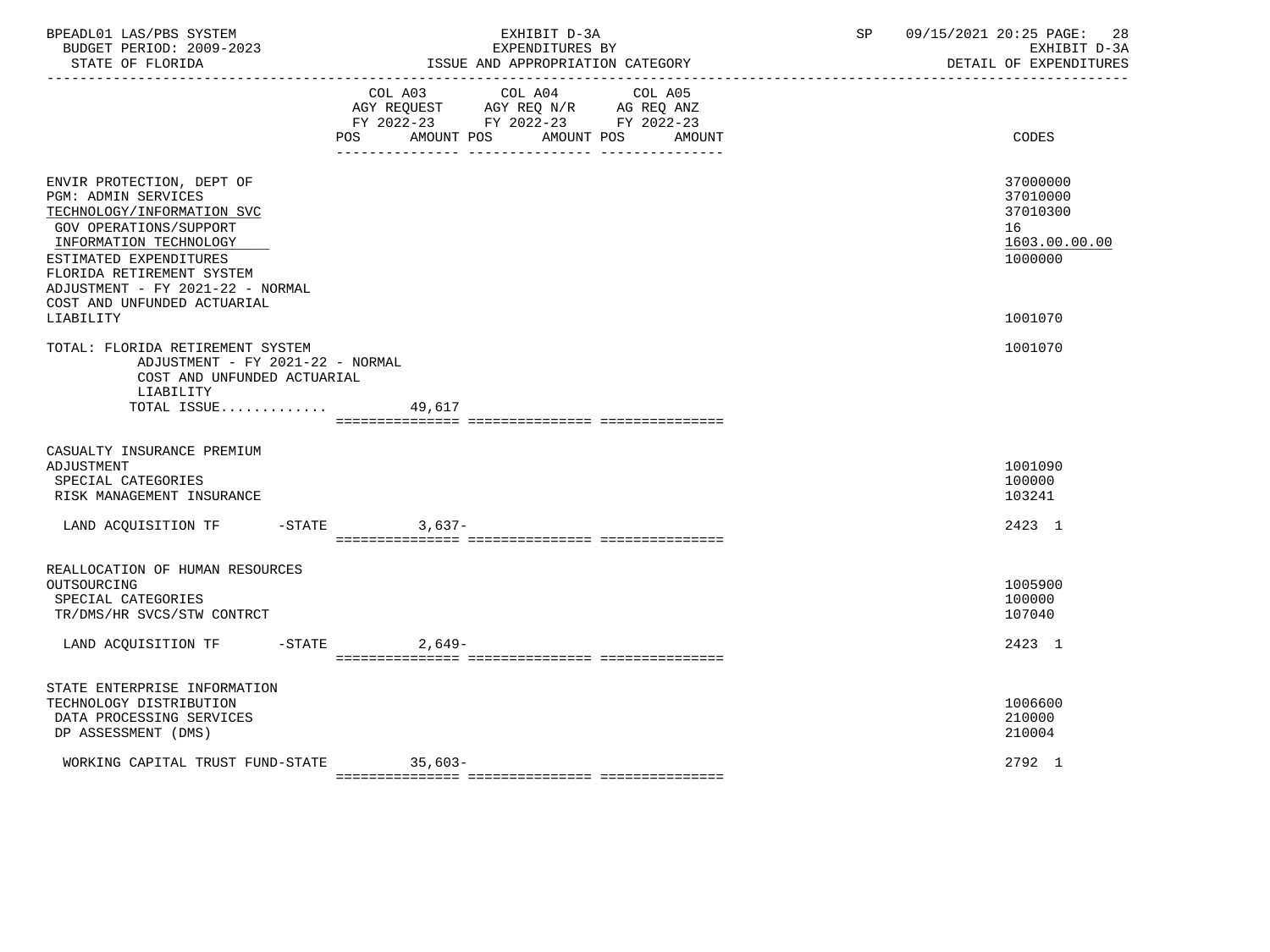| BPEADL01 LAS/PBS SYSTEM                                                                                                                                                                                                                   |                                                                                                                               | EXHIBIT D-3A                                                                                                                                                                                                                                        | 09/15/2021 20:25 PAGE:<br>SP<br>29<br>EXHIBIT D-3A                            |  |  |
|-------------------------------------------------------------------------------------------------------------------------------------------------------------------------------------------------------------------------------------------|-------------------------------------------------------------------------------------------------------------------------------|-----------------------------------------------------------------------------------------------------------------------------------------------------------------------------------------------------------------------------------------------------|-------------------------------------------------------------------------------|--|--|
|                                                                                                                                                                                                                                           |                                                                                                                               |                                                                                                                                                                                                                                                     | DETAIL OF EXPENDITURES                                                        |  |  |
|                                                                                                                                                                                                                                           | COL A03 COL A04<br>AGY REQUEST AGY REQ N/R AG REQ ANZ<br>FY 2022-23 FY 2022-23 FY 2022-23<br>POS AMOUNT POS AMOUNT POS AMOUNT | COL A05                                                                                                                                                                                                                                             | CODES                                                                         |  |  |
| ENVIR PROTECTION, DEPT OF<br><b>PGM: ADMIN SERVICES</b><br>TECHNOLOGY/INFORMATION SVC<br><b>GOV OPERATIONS/SUPPORT</b><br>INFORMATION TECHNOLOGY<br>ESTIMATED EXPENDITURES<br>DATA PROCESSING ASSESSMENT BASE<br><b>BUDGET ADJUSTMENT</b> |                                                                                                                               |                                                                                                                                                                                                                                                     | 37000000<br>37010000<br>37010300<br>16<br>1603.00.00.00<br>1000000<br>1006800 |  |  |
| DATA PROCESSING SERVICES<br>DP ASSESSMENT (DMS)                                                                                                                                                                                           |                                                                                                                               |                                                                                                                                                                                                                                                     | 210000<br>210004                                                              |  |  |
| WORKING CAPITAL TRUST FUND-STATE 1,478,979                                                                                                                                                                                                |                                                                                                                               |                                                                                                                                                                                                                                                     | 2792 1                                                                        |  |  |
| ESTIMATED EXPENDITURES REALIGNMENT<br>REALIGN RENT - DEDUCT<br><b>EXPENSES</b>                                                                                                                                                            |                                                                                                                               |                                                                                                                                                                                                                                                     | 2000000<br>2000710<br>040000                                                  |  |  |
| WORKING CAPITAL TRUST FUND-STATE 38,981-                                                                                                                                                                                                  |                                                                                                                               |                                                                                                                                                                                                                                                     | 2792 1                                                                        |  |  |
|                                                                                                                                                                                                                                           |                                                                                                                               |                                                                                                                                                                                                                                                     |                                                                               |  |  |
| AGENCY ISSUE NARRATIVE:<br>2022-2023 BUDGET YEAR NARRATIVE:<br>Issue Description:<br>of rent is allocated to the appropriate Divisions.                                                                                                   |                                                                                                                               | IT COMPONENT? YES<br>This issue requests to realign budget in the Expenses category within certain areas of the Department to ensure the cost                                                                                                       |                                                                               |  |  |
| Issue Background:<br>systematically update space and cost information as changes occur.                                                                                                                                                   |                                                                                                                               | The Division of Administrative Services conducts an annual comprehensive evaluation of leased space to determine the<br>ideal layout and use of office space. The goal of this study is to identify optimum space efficiency and to                 |                                                                               |  |  |
| Benefit and/or Impact:<br>specified areas.                                                                                                                                                                                                |                                                                                                                               | The annual evaluation of leased space provided the updated square footage utilized by each Division. Realignment of the<br>Expenses budget reflected below will better align the Department's resources with the actual allocation of space for the |                                                                               |  |  |
| Cost Summary:                                                                                                                                                                                                                             |                                                                                                                               |                                                                                                                                                                                                                                                     |                                                                               |  |  |
| Budget Entity                                                                                                                                                                                                                             |                                                                                                                               | Amount                                                                                                                                                                                                                                              |                                                                               |  |  |
| Executive Direction and Support Services<br>Water Policy and Ecosystems Restoration<br>Water Restoration Assistance                                                                                                                       |                                                                                                                               | \$81,038<br>\$9,827<br>\$12,901                                                                                                                                                                                                                     |                                                                               |  |  |

 Coastal and Aquatic Managed Areas \$287,318 Technology and Information Services (\$38,981)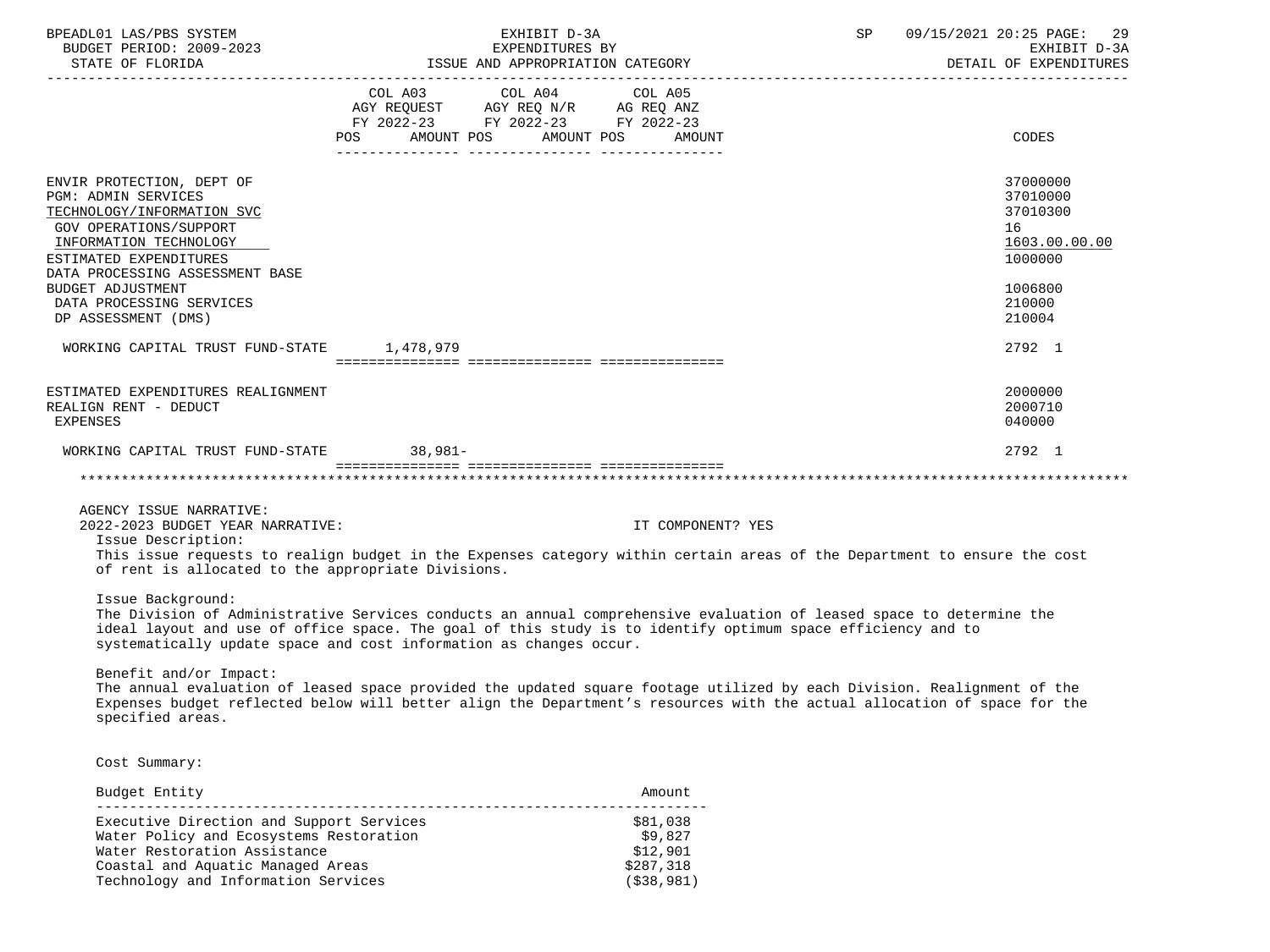| BPEADL01 LAS/PBS SYSTEM<br>BUDGET PERIOD: 2009-2023                                                                                                                                                      | EXHIBIT D-3A<br>EXPENDITURES BY                                                                                                                                                                                                                                                                                                                                                                                                                                                                                                                                | 09/15/2021 20:25 PAGE: 30<br>SP<br>EXHIBIT D-3A<br>DETAIL OF EXPENDITURES                                                                                                                                                                                                                                                                                                                      |
|----------------------------------------------------------------------------------------------------------------------------------------------------------------------------------------------------------|----------------------------------------------------------------------------------------------------------------------------------------------------------------------------------------------------------------------------------------------------------------------------------------------------------------------------------------------------------------------------------------------------------------------------------------------------------------------------------------------------------------------------------------------------------------|------------------------------------------------------------------------------------------------------------------------------------------------------------------------------------------------------------------------------------------------------------------------------------------------------------------------------------------------------------------------------------------------|
|                                                                                                                                                                                                          | $\begin{tabular}{lllllllllll} \multicolumn{4}{l} \multicolumn{4}{c}{} & \multicolumn{4}{c}{} & \multicolumn{4}{c}{} & \multicolumn{4}{c}{} & \multicolumn{4}{c}{} & \multicolumn{4}{c}{} & \multicolumn{4}{c}{} & \multicolumn{4}{c}{} & \multicolumn{4}{c}{} & \multicolumn{4}{c}{} & \multicolumn{4}{c}{} & \multicolumn{4}{c}{} & \multicolumn{4}{c}{} & \multicolumn{4}{c}{} & \multicolumn{4}{c}{} & \multicolumn{4}{c}{} & \multicolumn{4}{c}{} & \multicolumn{4}{c}{} &$<br>COL A04<br>FY 2022-23 FY 2022-23 FY 2022-23<br>AMOUNT POS AMOUNT POS AMOUNT | CODES                                                                                                                                                                                                                                                                                                                                                                                          |
|                                                                                                                                                                                                          |                                                                                                                                                                                                                                                                                                                                                                                                                                                                                                                                                                |                                                                                                                                                                                                                                                                                                                                                                                                |
| ENVIR PROTECTION, DEPT OF<br><b>PGM: ADMIN SERVICES</b><br>TECHNOLOGY/INFORMATION SVC<br>GOV OPERATIONS/SUPPORT<br>INFORMATION TECHNOLOGY<br>ESTIMATED EXPENDITURES REALIGNMENT<br>REALIGN RENT - DEDUCT |                                                                                                                                                                                                                                                                                                                                                                                                                                                                                                                                                                | 37000000<br>37010000<br>37010300<br>16<br>1603.00.00.00<br>2000000<br>2000710                                                                                                                                                                                                                                                                                                                  |
| Water Resource Management<br>Waste Management<br>Air Resource Management                                                                                                                                 | (\$245,198)<br>( \$100, 904)<br>( \$6,001)                                                                                                                                                                                                                                                                                                                                                                                                                                                                                                                     |                                                                                                                                                                                                                                                                                                                                                                                                |
| Total:                                                                                                                                                                                                   | -------------<br>$\Omega$                                                                                                                                                                                                                                                                                                                                                                                                                                                                                                                                      |                                                                                                                                                                                                                                                                                                                                                                                                |
| Also see issue code 2000720.                                                                                                                                                                             |                                                                                                                                                                                                                                                                                                                                                                                                                                                                                                                                                                |                                                                                                                                                                                                                                                                                                                                                                                                |
| TRANSFER POSITION FROM OFFICE OF<br>EMERGENCY RESPONSE TO OFFICE OF<br>TECHNOLOGY AND INFORMATION SERVICES<br>- ADD                                                                                      |                                                                                                                                                                                                                                                                                                                                                                                                                                                                                                                                                                | 20023C0                                                                                                                                                                                                                                                                                                                                                                                        |
| SALARIES AND BENEFITS                                                                                                                                                                                    | 1.00                                                                                                                                                                                                                                                                                                                                                                                                                                                                                                                                                           | 010000                                                                                                                                                                                                                                                                                                                                                                                         |
|                                                                                                                                                                                                          |                                                                                                                                                                                                                                                                                                                                                                                                                                                                                                                                                                |                                                                                                                                                                                                                                                                                                                                                                                                |
|                                                                                                                                                                                                          |                                                                                                                                                                                                                                                                                                                                                                                                                                                                                                                                                                |                                                                                                                                                                                                                                                                                                                                                                                                |
| AGENCY ISSUE NARRATIVE:<br>2022-2023 BUDGET YEAR NARRATIVE:<br>Issue Description:                                                                                                                        |                                                                                                                                                                                                                                                                                                                                                                                                                                                                                                                                                                | IT COMPONENT? YES<br>This issue requests to transfer one position from the Office of Emergency Response (OER) to the Office of Technology and<br>Information Services (OTIS) to support the unique information technology desktop support needs of the Division of Law<br>Enforcement (DLE). This includes physical computer repair, replacement, upgrades, installations, and configurations. |
| Issue Background:                                                                                                                                                                                        |                                                                                                                                                                                                                                                                                                                                                                                                                                                                                                                                                                |                                                                                                                                                                                                                                                                                                                                                                                                |

 The DLE was created on July 1, 2019, by an executive order transferring the Environmental Crimes Unit from the Florida Fish and Wildlife Conservation Commission (FWC) to the Department of Environmental Protection (Department). During this transition, the Department and FWC have worked closely to provide ongoing technical support to the sworn law enforcement positions stationed throughout the state of Florida.

## Benefit and/or Impact:

 This request will more appropriately align the Department's resources by providing a dedicated resource to the sworn law enforcement officers. This position will allow OTIS' customer support services to respond timely to the sworn law enforcement officers' computer related issues or failures. Failure to provide this dedicated resource will result in delayed response times; therefore, impacting the officers' ability to efficiently complete assigned tasks. This issue has a net zero impact and will be funded by OTIS' existing salaries and benefits appropriation.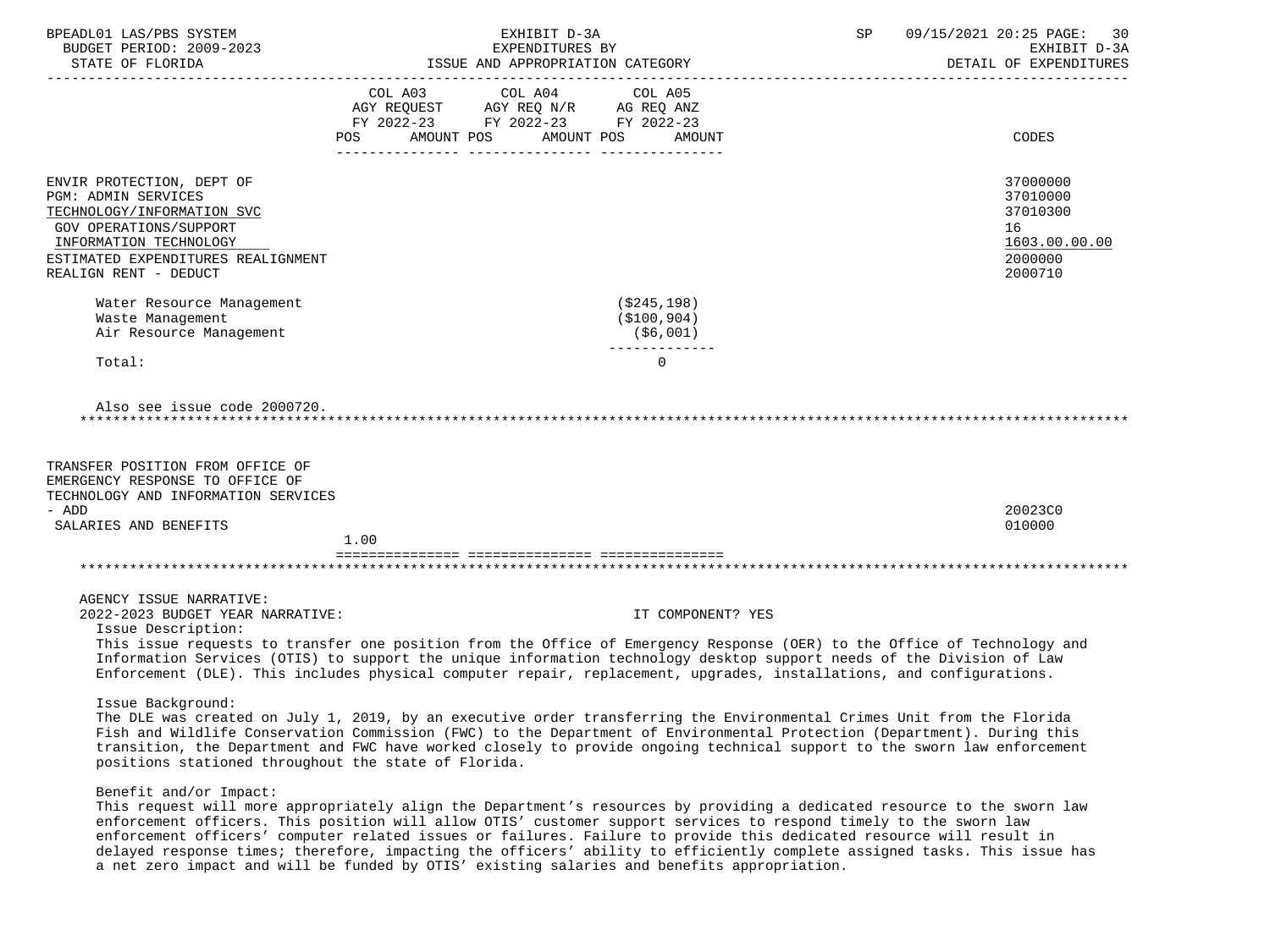| BPEADL01 LAS/PBS SYSTEM<br>BUDGET PERIOD: 2009-2023                                                                                                                                                                                             | EXHIBIT D-3A<br>EXPENDITURES BY  |                                                                                                                                                                                                                                                                                       |        |              |  |  |                                  | 09/15/2021 20:25 PAGE:<br>SP<br>31<br>EXHIBIT D-3A |      |                                                                    |  |
|-------------------------------------------------------------------------------------------------------------------------------------------------------------------------------------------------------------------------------------------------|----------------------------------|---------------------------------------------------------------------------------------------------------------------------------------------------------------------------------------------------------------------------------------------------------------------------------------|--------|--------------|--|--|----------------------------------|----------------------------------------------------|------|--------------------------------------------------------------------|--|
| STATE OF FLORIDA                                                                                                                                                                                                                                | ISSUE AND APPROPRIATION CATEGORY |                                                                                                                                                                                                                                                                                       |        |              |  |  |                                  |                                                    |      | DETAIL OF EXPENDITURES                                             |  |
|                                                                                                                                                                                                                                                 |                                  | $\begin{tabular}{lllllllllll} COL & A03 & \multicolumn{2}{l}COL & A04 & \multicolumn{2}{l}COL & A05 \\ AGY & REQUEST & \multicolumn{2}{l}AGY & REQ & N/R & \multicolumn{2}{l}AG & REQ & ANZ \\ \end{tabular}$<br>FY 2022-23 FY 2022-23 FY 2022-23<br>POS AMOUNT POS AMOUNT POS AMOUNT |        |              |  |  |                                  |                                                    |      | CODES                                                              |  |
|                                                                                                                                                                                                                                                 |                                  |                                                                                                                                                                                                                                                                                       |        |              |  |  |                                  |                                                    |      |                                                                    |  |
| ENVIR PROTECTION, DEPT OF<br>PGM: ADMIN SERVICES<br>TECHNOLOGY/INFORMATION SVC<br>GOV OPERATIONS/SUPPORT<br>INFORMATION TECHNOLOGY<br>ESTIMATED EXPENDITURES REALIGNMENT<br>TRANSFER POSITION FROM OFFICE OF<br>EMERGENCY RESPONSE TO OFFICE OF |                                  |                                                                                                                                                                                                                                                                                       |        |              |  |  |                                  |                                                    |      | 37000000<br>37010000<br>37010300<br>16<br>1603.00.00.00<br>2000000 |  |
| TECHNOLOGY AND INFORMATION SERVICES<br>- ADD                                                                                                                                                                                                    |                                  |                                                                                                                                                                                                                                                                                       |        |              |  |  |                                  |                                                    |      | 20023C0                                                            |  |
| Cost Summary:                                                                                                                                                                                                                                   |                                  |                                                                                                                                                                                                                                                                                       |        |              |  |  |                                  |                                                    |      |                                                                    |  |
| Budget Entity                                                                                                                                                                                                                                   |                                  |                                                                                                                                                                                                                                                                                       | Amount |              |  |  |                                  |                                                    |      |                                                                    |  |
| Office of Emergency Response<br>Technology and Information Services                                                                                                                                                                             |                                  |                                                                                                                                                                                                                                                                                       |        | (\$0)<br>\$0 |  |  |                                  |                                                    |      |                                                                    |  |
| Total:                                                                                                                                                                                                                                          |                                  |                                                                                                                                                                                                                                                                                       |        | \$0          |  |  |                                  |                                                    |      |                                                                    |  |
| Also, see issue code 20022C0.                                                                                                                                                                                                                   |                                  |                                                                                                                                                                                                                                                                                       |        |              |  |  |                                  |                                                    |      |                                                                    |  |
| POSITION DETAIL OF SALARIES AND BENEFITS:                                                                                                                                                                                                       |                                  |                                                                                                                                                                                                                                                                                       |        |              |  |  |                                  |                                                    |      |                                                                    |  |
|                                                                                                                                                                                                                                                 |                                  |                                                                                                                                                                                                                                                                                       |        |              |  |  | FTE BASE RATE ADDITIVES BENEFITS | SUBTOTAL                                           |      | LAPSE LAPSED SALARIES<br>% AND BENEFITS                            |  |
| A03 - AGY REOUEST FY 2022-23                                                                                                                                                                                                                    |                                  |                                                                                                                                                                                                                                                                                       |        |              |  |  |                                  |                                                    |      |                                                                    |  |
| CHANGES TO CURRENTLY AUTHORIZED POSITIONS<br>P101 PROPOSED CLASS CODE                                                                                                                                                                           |                                  |                                                                                                                                                                                                                                                                                       |        |              |  |  |                                  |                                                    |      |                                                                    |  |
| C1001 001                                                                                                                                                                                                                                       |                                  | 1.00                                                                                                                                                                                                                                                                                  |        |              |  |  |                                  |                                                    | 0.00 |                                                                    |  |
| TOTALS FOR ISSUE BY FUND                                                                                                                                                                                                                        |                                  |                                                                                                                                                                                                                                                                                       |        |              |  |  |                                  |                                                    |      |                                                                    |  |
|                                                                                                                                                                                                                                                 |                                  | 1.00                                                                                                                                                                                                                                                                                  |        |              |  |  |                                  |                                                    |      |                                                                    |  |
|                                                                                                                                                                                                                                                 |                                  |                                                                                                                                                                                                                                                                                       |        |              |  |  |                                  |                                                    |      | ==============                                                     |  |
|                                                                                                                                                                                                                                                 |                                  |                                                                                                                                                                                                                                                                                       |        |              |  |  |                                  |                                                    |      |                                                                    |  |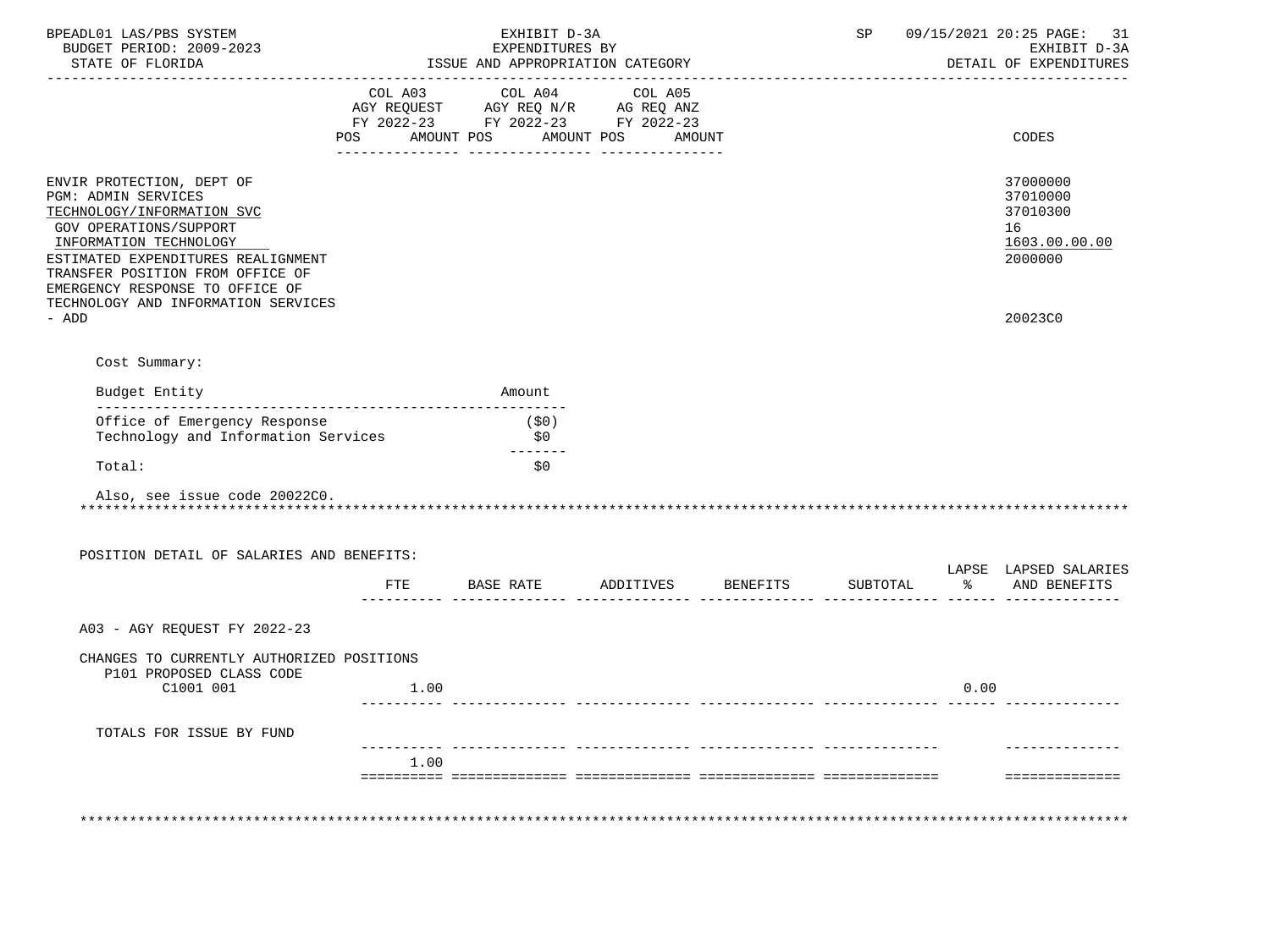| BPEADL01 LAS/PBS SYSTEM<br>BUDGET PERIOD: 2009-2023<br>STATE OF FLORIDA                                                                                                                                                                   | EXHIBIT D-3A<br>EXPENDITURES BY<br>ISSUE AND APPROPRIATION CATEGORY                                                                   | SP | 09/15/2021 20:25 PAGE: 32<br>EXHIBIT D-3A<br>DETAIL OF EXPENDITURES |
|-------------------------------------------------------------------------------------------------------------------------------------------------------------------------------------------------------------------------------------------|---------------------------------------------------------------------------------------------------------------------------------------|----|---------------------------------------------------------------------|
|                                                                                                                                                                                                                                           | COL A03 COL A04 COL A05<br>AGY REQUEST AGY REQ N/R AG REQ ANZ<br>FY 2022-23 FY 2022-23 FY 2022-23<br>POS AMOUNT POS AMOUNT POS AMOUNT |    | CODES                                                               |
| ENVIR PROTECTION, DEPT OF<br><b>PGM: ADMIN SERVICES</b><br>TECHNOLOGY/INFORMATION SVC<br>GOV OPERATIONS/SUPPORT<br>INFORMATION TECHNOLOGY<br>ESTIMATED EXPENDITURES REALIGNMENT<br>TRANSFER TO TECHNOLOGY AND<br>INFORMATION SERVICES FOR |                                                                                                                                       |    | 37000000<br>37010000<br>37010300<br>16<br>1603.00.00.00<br>2000000  |
| APPLICATIONS MAINTENANCE - ADD<br>SPECIAL CATEGORIES<br>CONTRACTED SERVICES                                                                                                                                                               |                                                                                                                                       |    | 20027C0<br>100000<br>100777                                         |
| WORKING CAPITAL TRUST FUND-STATE 150,000                                                                                                                                                                                                  |                                                                                                                                       |    | 2792 1                                                              |

### AGENCY ISSUE NARRATIVE:

2022-2023 BUDGET YEAR NARRATIVE: IT COMPONENT? YES

Issue Description:

 This issue requests to transfer \$150,000 from the Division of State Lands (DSL) to the Office of Technology and Information Services (OTIS) to support application developer contracted services that provides maintenance for the Submerged and Uplands Public Revenue System (SUPRS). This maintenance will include corrective, adaptive, preventive/perfective and improvement/enhancement changes, plus routine activities such as user support. The Department of Environmental Protection defines maintenance as the modification of a system to improve performance, the adaptation of a system to a changed environment, and/or change of non-business requirements or routine activities required to sustain proper application performance. This issue has a net zero impact.

Issue Background:

 The Division of State Lands utilized recurring Contracted Services funding for the past three fiscal years to upgrade the technology of the SUPRS. A reduction of \$502,878 has been made to adjust the recurring budget of \$652,878 to the appropriate amount needed (\$150,000) for maintenance.

### Benefit and/or Impact:

 Ongoing maintenance and support of SUPRS is a function that is more streamlined within the OTIS Applications Maintenance Team. Transferring the resources to this team will enable more efficient management of these technical resources and will continue the strategic approach of consolidating agency Information Technology (IT) resources within the central IT office. Application maintenance services will continue to be provided at the current level, including basic system fixes, routine technology upgrades, user support, minor enhancements and updates to all system documentation.

Cost Summary:

| Budget Entity                                                             | Amount                    |
|---------------------------------------------------------------------------|---------------------------|
| Land Administration and Management<br>Technology and Information Services | ( \$150,000)<br>\$150,000 |
| Total:                                                                    | S O                       |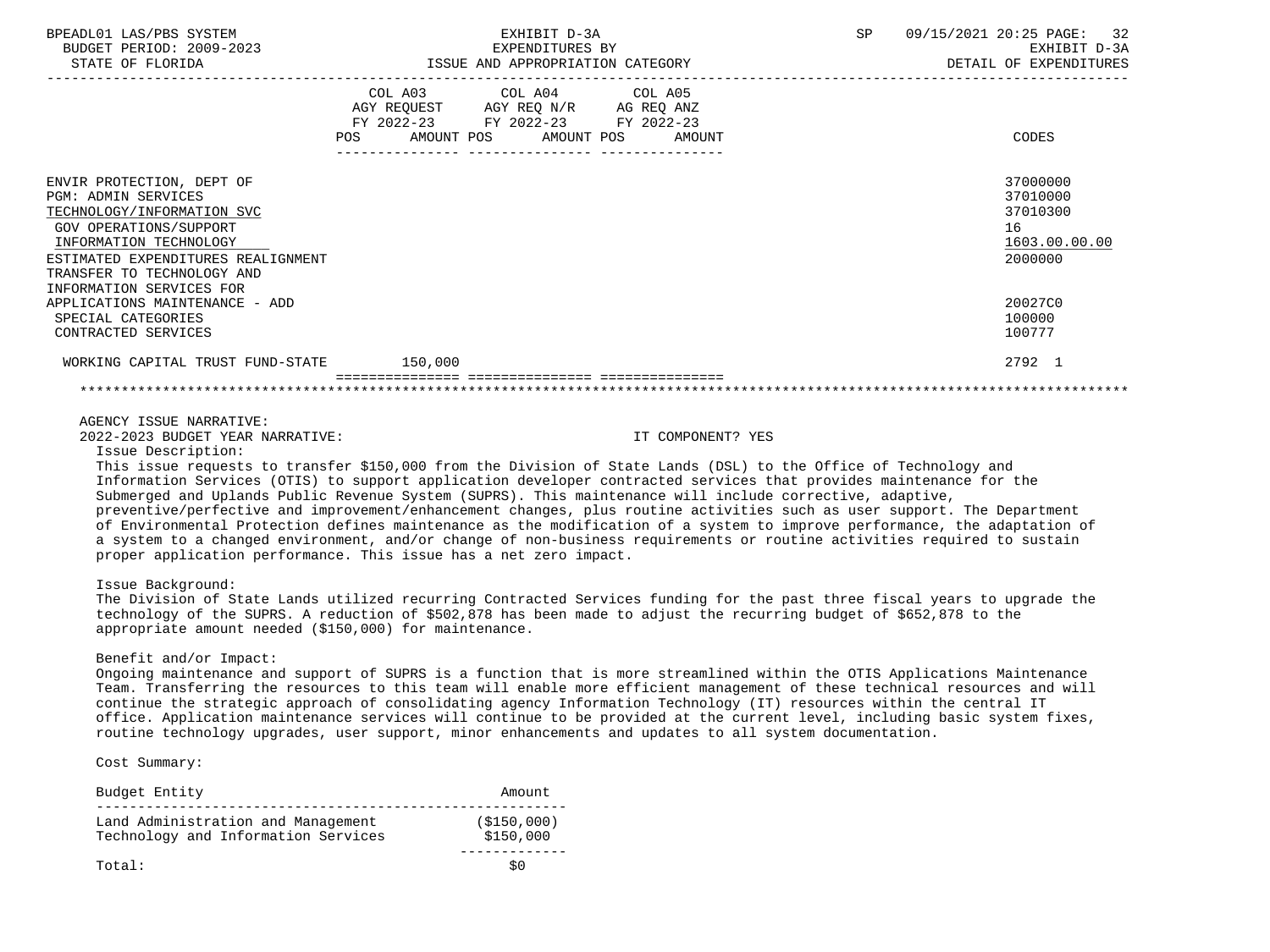| BPEADL01 LAS/PBS SYSTEM                                                                                                   |                 | EXHIBIT D-3A                       |                                  | SP           | 09/15/2021 20:25 PAGE:<br>33 |
|---------------------------------------------------------------------------------------------------------------------------|-----------------|------------------------------------|----------------------------------|--------------|------------------------------|
| BUDGET PERIOD: 2009-2023                                                                                                  | EXPENDITURES BY |                                    |                                  | EXHIBIT D-3A |                              |
|                                                                                                                           |                 |                                    |                                  |              | DETAIL OF EXPENDITURES       |
|                                                                                                                           |                 | COL A03 COL A04                    | COL A05                          |              |                              |
|                                                                                                                           |                 | AGY REQUEST AGY REQ N/R AG REQ ANZ |                                  |              |                              |
|                                                                                                                           |                 | FY 2022-23 FY 2022-23 FY 2022-23   |                                  |              |                              |
|                                                                                                                           |                 |                                    | POS AMOUNT POS AMOUNT POS AMOUNT |              | CODES                        |
|                                                                                                                           |                 |                                    |                                  |              |                              |
|                                                                                                                           |                 |                                    |                                  |              |                              |
| ENVIR PROTECTION, DEPT OF                                                                                                 |                 |                                    |                                  |              | 37000000                     |
| <b>PGM: ADMIN SERVICES</b>                                                                                                |                 |                                    |                                  |              | 37010000<br>37010300         |
| TECHNOLOGY/INFORMATION SVC                                                                                                |                 |                                    |                                  |              | 16                           |
| GOV OPERATIONS/SUPPORT<br>INFORMATION TECHNOLOGY                                                                          |                 |                                    |                                  |              | 1603.00.00.00                |
| ESTIMATED EXPENDITURES REALIGNMENT                                                                                        |                 |                                    |                                  |              | 2000000                      |
| TRANSFER TO TECHNOLOGY AND                                                                                                |                 |                                    |                                  |              |                              |
| INFORMATION SERVICES FOR                                                                                                  |                 |                                    |                                  |              |                              |
| APPLICATIONS MAINTENANCE - ADD                                                                                            |                 |                                    |                                  |              | 20027C0                      |
|                                                                                                                           |                 |                                    |                                  |              |                              |
| Also, see issue code 20026C0.                                                                                             |                 |                                    |                                  |              |                              |
|                                                                                                                           |                 |                                    |                                  |              |                              |
|                                                                                                                           |                 |                                    |                                  |              |                              |
| AGENCY-WIDE INFORMATION TECHNOLOGY                                                                                        |                 |                                    |                                  |              | 3620000                      |
| CLOUD READY APPLICATIONS                                                                                                  |                 |                                    |                                  |              | 36220C0                      |
| EXPENSES                                                                                                                  |                 |                                    |                                  |              | 040000                       |
|                                                                                                                           |                 |                                    |                                  |              |                              |
| WORKING CAPITAL TRUST FUND-STATE 63,101                                                                                   |                 |                                    |                                  |              | 2792 1                       |
|                                                                                                                           |                 |                                    |                                  |              |                              |
|                                                                                                                           |                 |                                    |                                  |              |                              |
| AGENCY ISSUE NARRATIVE:                                                                                                   |                 |                                    |                                  |              |                              |
| 2022-2023 BUDGET YEAR NARRATIVE:                                                                                          |                 |                                    | IT COMPONENT? YES                |              |                              |
| Issue Description:                                                                                                        |                 |                                    |                                  |              |                              |
| This issue requests \$63,101 in the Expenses category to allow for the migration of eight servers to Microsoft's Azure    |                 |                                    |                                  |              |                              |
| cloud service. These servers constitute a third of the remaining servers targeted for migration to the cloud (plus the    |                 |                                    |                                  |              |                              |
| electronic document management system). Based on the Department of Environmental Protection's (Department) cloud          |                 |                                    |                                  |              |                              |
| strategy, this should be the second to last cloud migration budget request. Cloud services leverage large economies of    |                 |                                    |                                  |              |                              |
| scale to provide high availability, dependable service, and add additional value and features. The cost of this           |                 |                                    |                                  |              |                              |
| initiative consists of the required services for each application. Cloud associated costs were determined through         |                 |                                    |                                  |              |                              |
| Microsoft's Azure Migration Tool and the Department's experience from previous migrations.                                |                 |                                    |                                  |              |                              |
| Issue Background:                                                                                                         |                 |                                    |                                  |              |                              |
| Since Fiscal Year 2017-18, the Department has successfully migrated 137 (41 percent) applications to the cloud. Another   |                 |                                    |                                  |              |                              |
| large batch of applications will migrate by the end of FY 2021-22 with the completion of the Department's cloud platform  |                 |                                    |                                  |              |                              |
| migration.                                                                                                                |                 |                                    |                                  |              |                              |
|                                                                                                                           |                 |                                    |                                  |              |                              |
| This issue also supports the new cloud first policy (Section 282.206, F.S.).                                              |                 |                                    |                                  |              |                              |
| Benefit and/or Impact:                                                                                                    |                 |                                    |                                  |              |                              |
| By moving applications and services to the cloud, Florida's information technology (IT) infrastructure has become more    |                 |                                    |                                  |              |                              |
| scalable by leveraging dynamic capacity, more flexible by choosing from multiple tiers of service, more agile by having   |                 |                                    |                                  |              |                              |
| the ability to rapidly stand up and bring down services without capital investment, and will have built-in redundancy and |                 |                                    |                                  |              |                              |
| disaster recovery capabilities.                                                                                           |                 |                                    |                                  |              |                              |
|                                                                                                                           |                 |                                    |                                  |              |                              |
| Alternatives:                                                                                                             |                 |                                    |                                  |              |                              |
| The alternative to this request is to continue obtaining current and new services from the Florida Digital Service.       |                 |                                    |                                  |              |                              |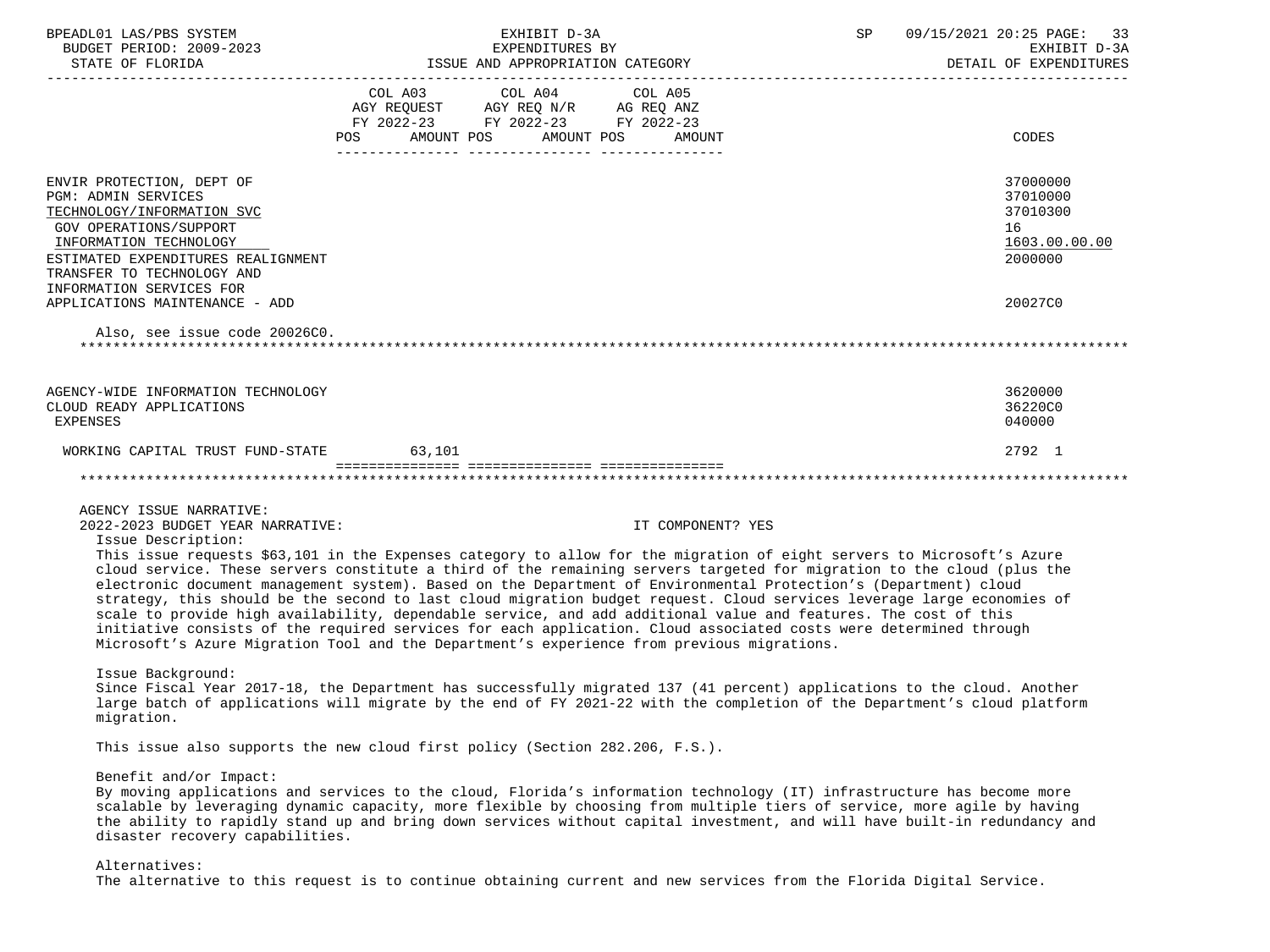| BPEADL01 LAS/PBS SYSTEM |                  |                          |
|-------------------------|------------------|--------------------------|
|                         |                  | BUDGET PERIOD: 2009-2023 |
|                         | גרדקר הם החימידי |                          |

|                            |     | COL A03     | COL A04     | COL A05    |               |
|----------------------------|-----|-------------|-------------|------------|---------------|
|                            |     | AGY REQUEST | AGY REQ N/R | AG REQ ANZ |               |
|                            |     | FY 2022-23  | FY 2022-23  | FY 2022-23 |               |
|                            | POS | AMOUNT POS  | AMOUNT POS  | AMOUNT     | CODES         |
|                            |     |             |             |            |               |
| ENVIR PROTECTION, DEPT OF  |     |             |             |            | 37000000      |
| PGM: ADMIN SERVICES        |     |             |             |            | 37010000      |
| TECHNOLOGY/INFORMATION SVC |     |             |             |            | 37010300      |
| GOV OPERATIONS/SUPPORT     |     |             |             |            | 16            |
| INFORMATION TECHNOLOGY     |     |             |             |            | 1603.00.00.00 |

 AGENCY-WIDE INFORMATION TECHNOLOGY 3620000 CLOUD READY APPLICATIONS 36220C0

 Although this is a viable solution, it does not position the state to change its approach for procuring and operating these types of services, which provide high availability, dependable service, and add additional value and features.

Assumptions in this request include the following:

~Pricing for cloud and bandwidth services will remain relatively stable.

 ~Cloud candidates are determined on a case by case basis. Not all applications and services are suitable for cloud migration at this time.

Timeline:

 Timeline for this effort will span the Fiscal Year 2022-23. Each application will be deployed across a month timeframe and will include the following steps:

- 1) Establish the platform in the proper cloud environment<br>2) Migrate application data from premise to cloud
- 2) Migrate application data from premise to cloud<br>3) Test data, permissions access, and performance
- Test data, permissions access, and performance in cloud
- 4) Perform user acceptance testing and cloud/premise comparisons
- 5) Synchronize premise to cloud data
- 6) Update DNS records to point users to the cloud-based application
- 7) Terminate on premise solution

 Estimated Cost Breakdown (annualized): DHCP Server: \$4,736.37 Cloud-based DHCP Server: \$2,017.92 Annual Savings: \$2,718.45

 ArcGIS Enterprise Management Console: \$5,300.38 Cloud-based ArcGIS Enterprise Management Console: \$2,424.60 Annual Savings: \$2,875.78

 Active Directory - Domain Controller: \$3,570.86 Cloud-based Active Directory - Domain Controller: \$2,419.32 Annual Savings: \$1,151.54

 Active Directory - Domain Controller: \$3,854.82 Cloud-based Active Directory - Domain Controller: \$1,880.28 Annual Savings: \$1,974.54

SCCM SQL Server: \$13,543.46

Assumptions: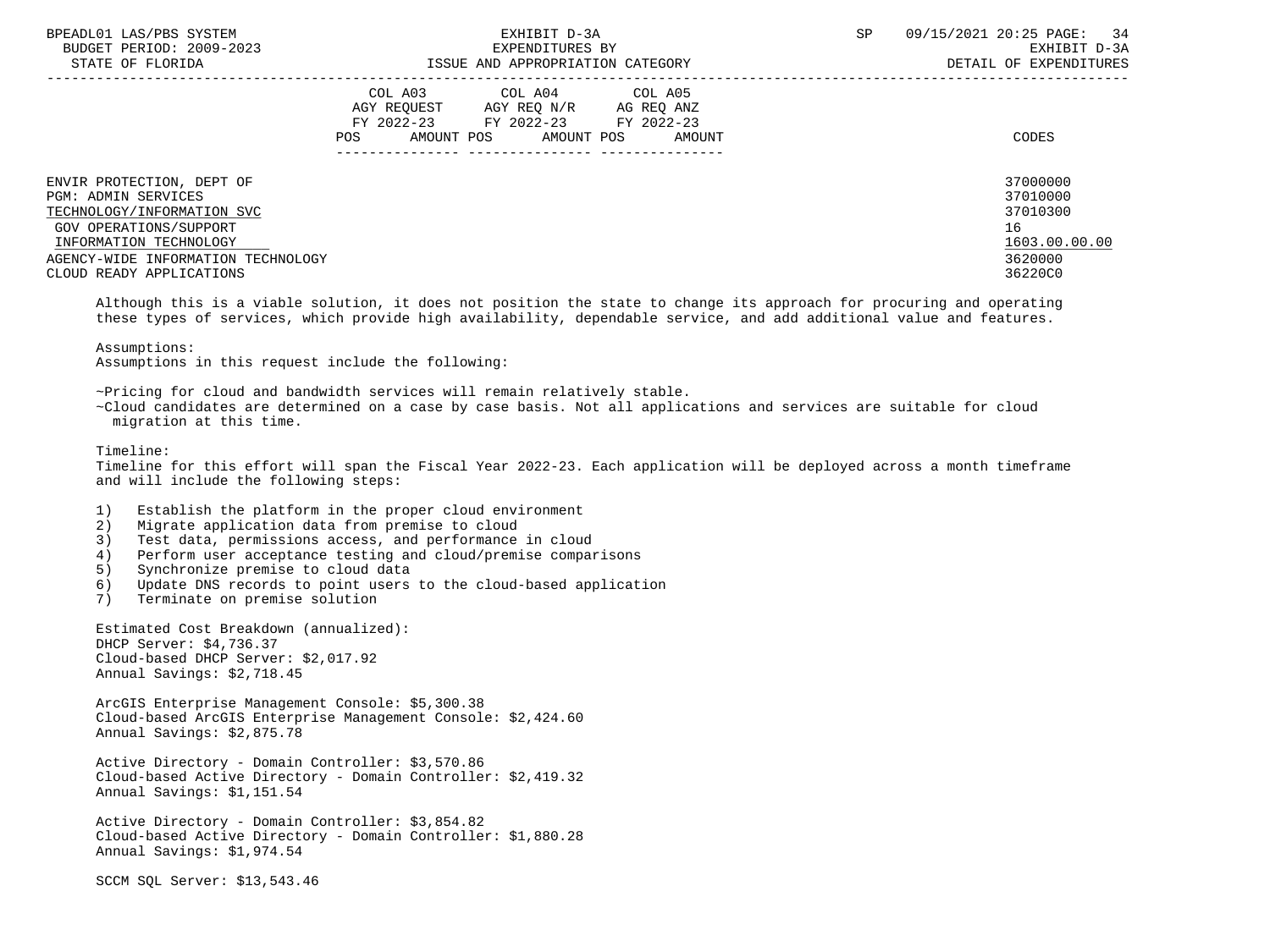| BPEADL01 LAS/PBS SYSTEM |                  |                          |
|-------------------------|------------------|--------------------------|
|                         |                  | BUDGET PERIOD: 2009-2023 |
|                         | CEARE OR RIODIDA |                          |

| STATE OF FLORIDA                                                                                                                                                                                            |                              | ISSUE AND APPROPRIATION CATEGORY                                                  |                                 | DETAIL OF EXPENDITURES                                                                                                                                                                                                                                |
|-------------------------------------------------------------------------------------------------------------------------------------------------------------------------------------------------------------|------------------------------|-----------------------------------------------------------------------------------|---------------------------------|-------------------------------------------------------------------------------------------------------------------------------------------------------------------------------------------------------------------------------------------------------|
|                                                                                                                                                                                                             | COL A03<br>AMOUNT POS<br>POS | COL A04<br>AGY REQUEST AGY REQ N/R AG REQ ANZ<br>FY 2022-23 FY 2022-23 FY 2022-23 | COL A05<br>AMOUNT POS<br>AMOUNT | CODES                                                                                                                                                                                                                                                 |
| ENVIR PROTECTION, DEPT OF<br><b>PGM: ADMIN SERVICES</b><br>TECHNOLOGY/INFORMATION SVC<br>GOV OPERATIONS/SUPPORT<br>INFORMATION TECHNOLOGY<br>AGENCY-WIDE INFORMATION TECHNOLOGY<br>CLOUD READY APPLICATIONS |                              |                                                                                   |                                 | 37000000<br>37010000<br>37010300<br>16<br>1603.00.00.00<br>3620000<br>36220C0                                                                                                                                                                         |
| Cloud-based SCCM SQL Server: \$18,402.24<br>Annual Savings: (\$4,858.78)                                                                                                                                    |                              |                                                                                   |                                 |                                                                                                                                                                                                                                                       |
| Enterprise SQL Server: \$24,707.08<br>Cloud-based Enterprise SOL Server: \$32,330.16<br>Annual Savings: (\$7,623.08)                                                                                        |                              |                                                                                   |                                 |                                                                                                                                                                                                                                                       |
| IIS Certificate Authority: \$3,404.94<br>Cloud-based IIS Certificate Authority: \$1,846.68<br>Annual Savings: \$1,558.26                                                                                    |                              |                                                                                   |                                 |                                                                                                                                                                                                                                                       |
| Automated Testing Server: \$3,983.12<br>Cloud-based Automated Testing Server: \$2,070.96<br>Annual Savings: \$1,912.16                                                                                      |                              |                                                                                   |                                 |                                                                                                                                                                                                                                                       |
| migration initiatives.                                                                                                                                                                                      |                              |                                                                                   |                                 | Operational impacts should be minimal because the Department currently receives its data center services from the Florida<br>Digital Service as well as cloud service providers. The Department will leverage the lessons learned from previous cloud |
| Florida Strategic Plan for Economic Development:<br>#5.2 - Improve the efficiency and effectiveness of government agencies at all levels.                                                                   |                              |                                                                                   |                                 |                                                                                                                                                                                                                                                       |
| PROGRAM OR SERVICE-LEVEL<br>INFORMATION TECHNOLOGY<br>APPLICATION INFRASTRUCTURE SUPPORT<br>SERVICES - TECHNOLOGY AND                                                                                       |                              |                                                                                   |                                 | 3630000                                                                                                                                                                                                                                               |
| INFORMATION SERVICES<br>EXPENSES                                                                                                                                                                            |                              |                                                                                   |                                 | 36312C0<br>040000                                                                                                                                                                                                                                     |
| WORKING CAPITAL TRUST FUND-STATE                                                                                                                                                                            | 21,600                       |                                                                                   |                                 | 2792 1                                                                                                                                                                                                                                                |
| SPECIAL CATEGORIES<br>CONTRACTED SERVICES                                                                                                                                                                   |                              |                                                                                   |                                 | 100000<br>100777                                                                                                                                                                                                                                      |
| WORKING CAPITAL TRUST FUND-STATE                                                                                                                                                                            | 428,480                      |                                                                                   |                                 | 2792 1                                                                                                                                                                                                                                                |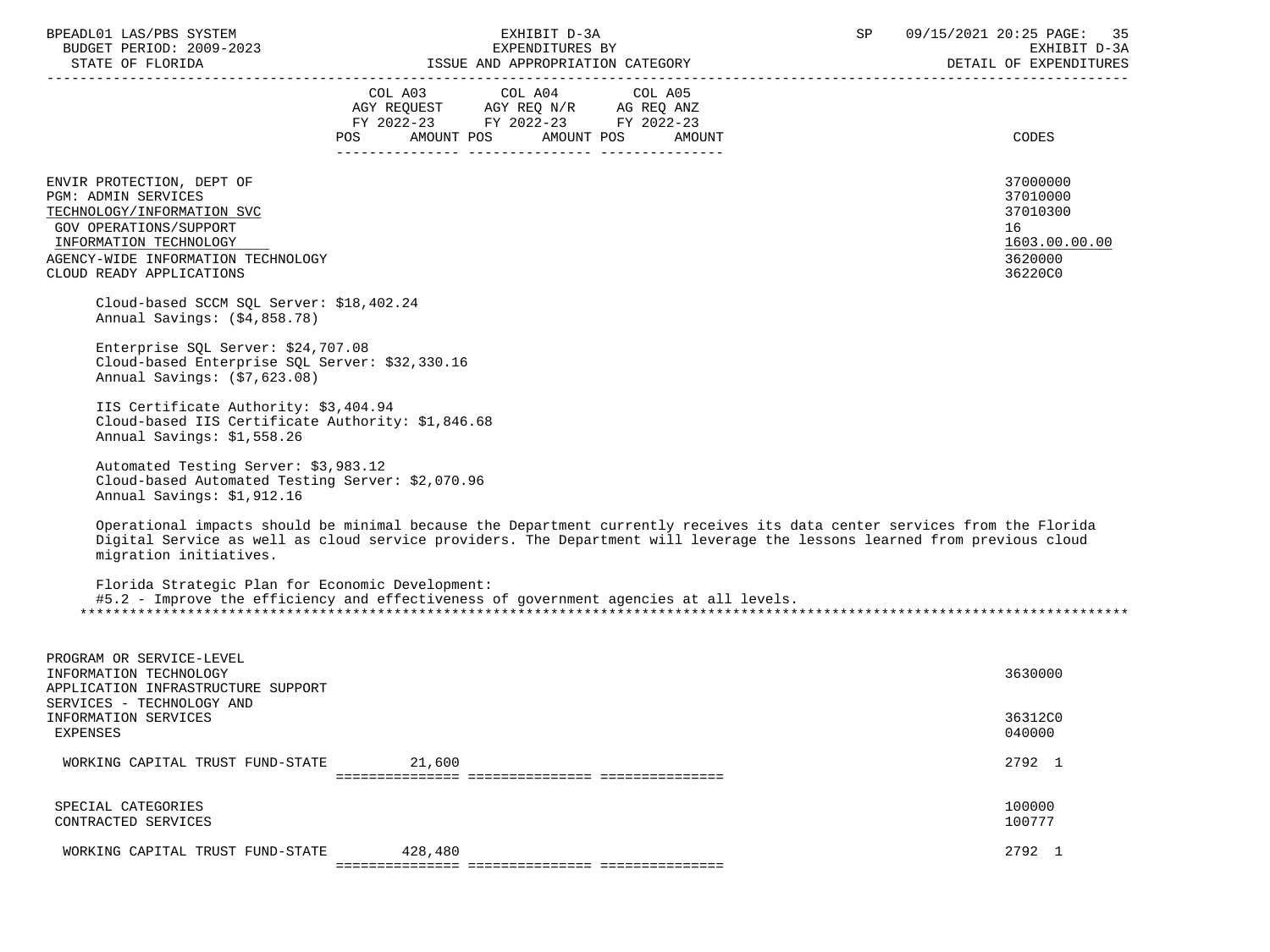| BPEADL01 LAS/PBS SYSTEM<br>BUDGET PERIOD: 2009-2023<br>STATE OF FLORIDA                                                                                                                                                                                                                           | EXHIBIT D-3A<br>EXPENDITURES BY<br>ISSUE AND APPROPRIATION CATEGORY                                                                   | SP | 09/15/2021 20:25 PAGE: 36<br>EXHIBIT D-3A<br>DETAIL OF EXPENDITURES           |
|---------------------------------------------------------------------------------------------------------------------------------------------------------------------------------------------------------------------------------------------------------------------------------------------------|---------------------------------------------------------------------------------------------------------------------------------------|----|-------------------------------------------------------------------------------|
|                                                                                                                                                                                                                                                                                                   | COL A03 COL A04 COL A05<br>AGY REQUEST AGY REQ N/R AG REQ ANZ<br>FY 2022-23 FY 2022-23 FY 2022-23<br>POS AMOUNT POS AMOUNT POS AMOUNT |    | CODES                                                                         |
| ENVIR PROTECTION, DEPT OF<br><b>PGM: ADMIN SERVICES</b><br>TECHNOLOGY/INFORMATION SVC<br><b>GOV OPERATIONS/SUPPORT</b><br>INFORMATION TECHNOLOGY<br>PROGRAM OR SERVICE-LEVEL<br>INFORMATION TECHNOLOGY<br>APPLICATION INFRASTRUCTURE SUPPORT<br>SERVICES - TECHNOLOGY AND<br>INFORMATION SERVICES |                                                                                                                                       |    | 37000000<br>37010000<br>37010300<br>16<br>1603.00.00.00<br>3630000<br>36312C0 |
| TOTAL: APPLICATION INFRASTRUCTURE SUPPORT<br>SERVICES - TECHNOLOGY AND<br>INFORMATION SERVICES<br>TOTAL ISSUE 450,080                                                                                                                                                                             |                                                                                                                                       |    | 36312C0                                                                       |
|                                                                                                                                                                                                                                                                                                   |                                                                                                                                       |    |                                                                               |

AGENCY ISSUE NARRATIVE:

2022-2023 BUDGET YEAR NARRATIVE: IT COMPONENT? YES

Issue Description:

 This issue requests \$450,080 in the Contracted Services and Expenses categories in the Office of Technology and Information Services. This funding will be used for a database administrator and a systems administrator to provide ongoing support for the Department of Environmental Protection's (Department) cloud-based application infrastructure. These resources will allow the Department to continue to restructure its application platform to increase efficiencies, utilize cloud-native functionality, adapt to environmental changes, and ensure the Department is leveraging its assets to their fullest potential.

Issue Background:

 Over the last couple of years, the Department has been aggressively modernizing its application platform in conjunction with its cloud migration initiative. The Department has implemented multiple application infrastructure changes to take advantage of this new environment such as containerization, and management through Kubernetes including node scaling, code migration pipelines and a web application firewall. The Department's Oracle Cloud Infrastructure (OCI) will be relied upon for the enterprise data storage, data management and data backups using multitenant pluggable databases aligning with our predefined data architecture plan. The Department has been able to successfully migrate and refactor applications with internal staff.

 However, the Department currently relies solely on one position for application system administration and one for database administration. When turnover occurs, progress slows, and significant risk is injected into the related operational aspects.

## Alternatives Analysis:

 The two alternatives considered include cross training staff and acceptance of risk. Cross training is currently practiced as much as possible; however, the specialization and skill related to the application system administrator and database administrator is high. This makes it very challenging to successfully cross train staff enough to handle inevitable turnover. Risk acceptance was considered as well. The Department could slow down its cloud migration as staffing shortages occur, but still must contend with the knowledge lost as staff leave the Department. This is a significant operational risk related to both security configuration (defense against external attack) and performance and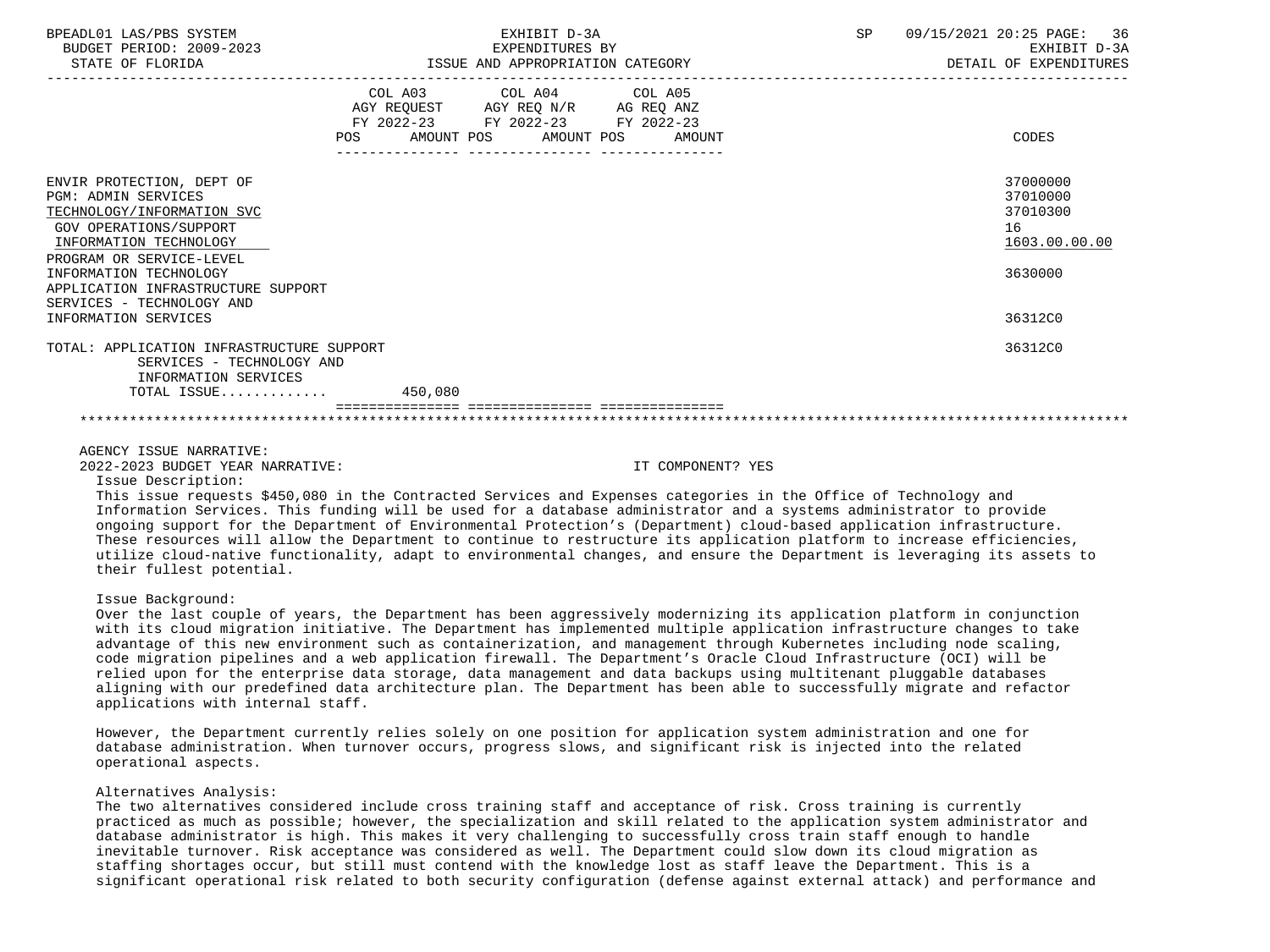| BPEADL01 LAS/PBS SYSTEM<br>BUDGET PERIOD: 2009-2023<br>STATE OF FLORIDA                                                                                               | EXHIBIT D-3A<br>EXPENDITURES BY<br>ISSUE AND APPROPRIATION CATEGORY                                                                         | 09/15/2021 20:25 PAGE: 37<br><b>SP</b><br>EXHIBIT D-3A<br>DETAIL OF EXPENDITURES |
|-----------------------------------------------------------------------------------------------------------------------------------------------------------------------|---------------------------------------------------------------------------------------------------------------------------------------------|----------------------------------------------------------------------------------|
|                                                                                                                                                                       | COL A03 COL A04 COL A05<br>AGY REQUEST AGY REQ N/R AG REQ ANZ<br>FY 2022-23 FY 2022-23 FY 2022-23<br>POS<br>AMOUNT POS AMOUNT POS<br>AMOUNT | CODES                                                                            |
| ENVIR PROTECTION, DEPT OF<br><b>PGM: ADMIN SERVICES</b><br>TECHNOLOGY/INFORMATION SVC<br>GOV OPERATIONS/SUPPORT<br>INFORMATION TECHNOLOGY<br>PROGRAM OR SERVICE-LEVEL |                                                                                                                                             | 37000000<br>37010000<br>37010300<br>16<br>1603.00.00.00                          |
| INFORMATION TECHNOLOGY<br>APPLICATION INFRASTRUCTURE SUPPORT<br>SERVICES - TECHNOLOGY AND                                                                             |                                                                                                                                             | 3630000                                                                          |
| INFORMATION SERVICES                                                                                                                                                  |                                                                                                                                             | 36312C0                                                                          |

 stability of the Department application platform. Neither of these alternatives are desirable and will likely impact the Department's ability to adapt and continue to innovate solutions for its workers, partners and citizens it serves.

# Tangible Benefits:

 Having sufficient qualified resources to better manage change and turnover is imperative and will address the inherent risk that exists with only having one person each in these highly specialized technical roles. Due to the everchanging nature of technology, application technical infrastructure must be continually adapted to change. This results in systems with longer periods of technical viability and ability to integrate with other information technology solutions. The resulting benefits of our application infrastructure modernization include reduced total development time, increased controls of code releases and elastic resource scaling to adapt to performance demands. Additional benefits include the ability to better leverage our cloud-based security tools and configurations. Finally, to prepare for disaster and recovery situations, the Department's cloud infrastructure is configured to use geo-redundant storage and site recovery tools. Proper upkeep, testing, and configuration are vital to ensure that these services are ready for an unplanned event. Having experts responsible for maintaining the Department's disaster recovery configuration will promote a dependable and sustainable disaster recovery posture.

# Assumptions/Constraints:

 The Department assumes the state term contract will continue to be available to state agencies for staff augmentation services.

#### Implementation Approach:

 Resources will be obtained via the Information Technology Staff Augmentation Services state term contract. These resources will work closely with staff that directly and indirectly support the Department's cloud application infrastructure and database implementation. These resources will directly support the Department in any of its operational and strategic infrastructure initiatives.

# Implementation Timeline:

 The Department will prepare a request for quotes to target all companies on state contract that support the positions of database administrator and application systems administrator. If funding is approved, the Department will release these request for quotes, review resumes, conduct interviews and hire the most qualified candidates.

# Estimated Cost Breakdown:

 When recruiting for resources using the Department of Management Services' Information Technology Staff Augmentation state term contract, we have found hourly rates for the requested positions to be on average \$93 for the Systems Administrator (C. Advanced) and \$113 for the Database Administrator (C. Advanced). Using a projected 2,080 hours per year the hourly cost of these new positions totals \$428,480. Expenses for these positions are requested at \$10,800 per position annually based on published Legislative Budget Request guidelines.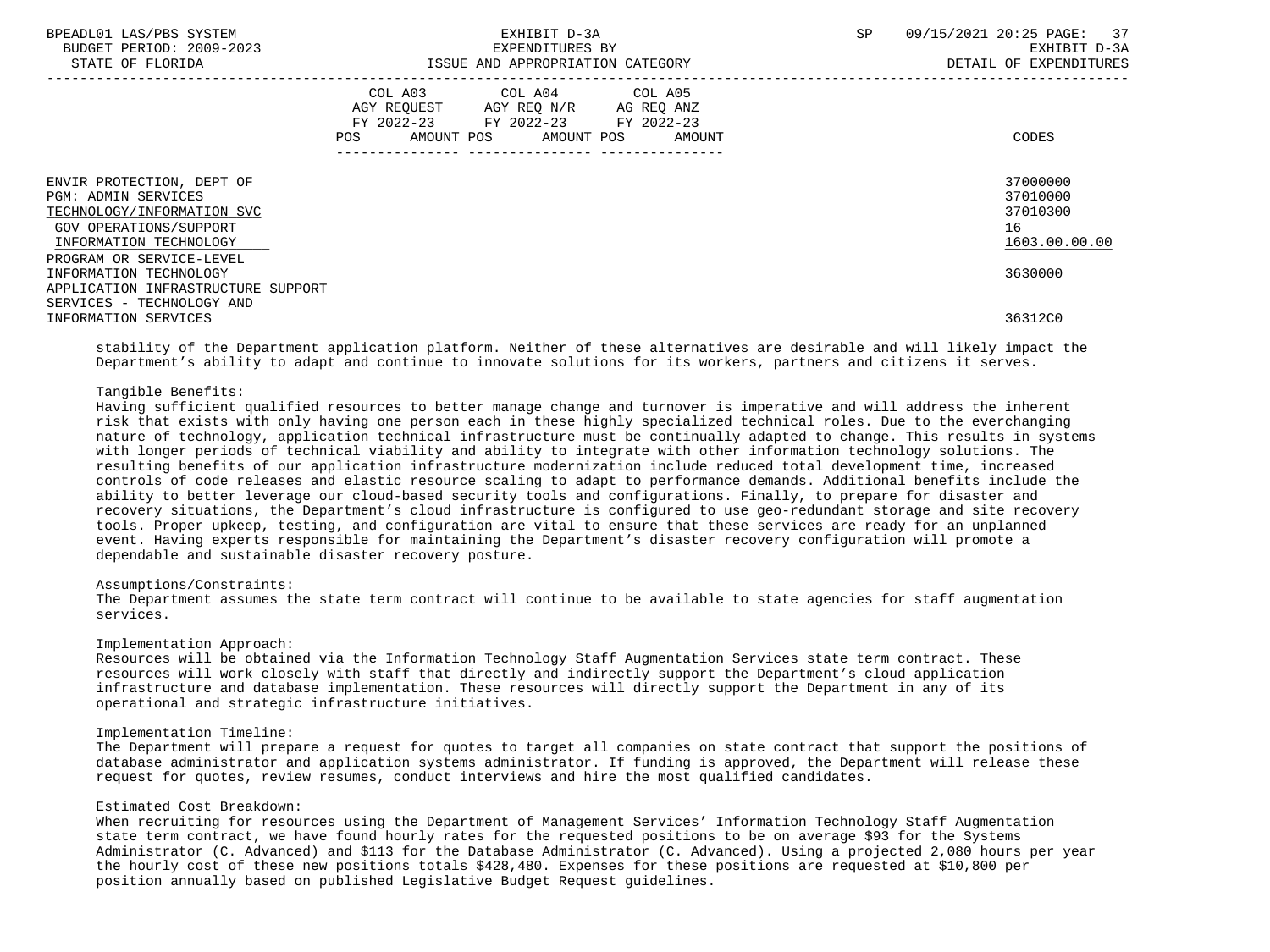| BPEADL01 LAS/PBS SYSTEM<br>BUDGET PERIOD: 2009-2023<br>STATE OF FLORIDA                                                                                               |                   | EXHIBIT D-3A<br>EXPENDITURES BY<br>-2023 EXPENDITURES BY<br>ISSUE AND APPROPRIATION CATEGORY                                                                                                                              | SP                                                                                                                 | 09/15/2021 20:25 PAGE: 38<br>EXHIBIT D-3A<br>DETAIL OF EXPENDITURES |
|-----------------------------------------------------------------------------------------------------------------------------------------------------------------------|-------------------|---------------------------------------------------------------------------------------------------------------------------------------------------------------------------------------------------------------------------|--------------------------------------------------------------------------------------------------------------------|---------------------------------------------------------------------|
|                                                                                                                                                                       | AMOUNT POS<br>POS | COL A03 COL A04 COL A05<br>$\begin{tabular}{lllllll} AGY & \texttt{REQUEST} & \texttt{AGY REQ} & \texttt{N/R} & \texttt{AG REQ} & \texttt{ANZ} \end{tabular}$<br>FY 2022-23 FY 2022-23 FY 2022-23<br>AMOUNT POS<br>AMOUNT |                                                                                                                    | CODES                                                               |
| ENVIR PROTECTION, DEPT OF<br><b>PGM: ADMIN SERVICES</b><br>TECHNOLOGY/INFORMATION SVC<br>GOV OPERATIONS/SUPPORT<br>INFORMATION TECHNOLOGY<br>PROGRAM OR SERVICE-LEVEL |                   |                                                                                                                                                                                                                           |                                                                                                                    | 37000000<br>37010000<br>37010300<br>16<br>1603.00.00.00             |
| INFORMATION TECHNOLOGY<br>APPLICATION INFRASTRUCTURE SUPPORT<br>SERVICES - TECHNOLOGY AND<br>INFORMATION SERVICES                                                     |                   |                                                                                                                                                                                                                           |                                                                                                                    | 3630000<br>36312C0                                                  |
| $[(\$93+\$113) \times 2,080] + ($10,800 \times 2) = $450,080$                                                                                                         |                   |                                                                                                                                                                                                                           |                                                                                                                    |                                                                     |
| Cost to overall operations and maintenance:<br>maintenance or operations are anticipated.                                                                             |                   |                                                                                                                                                                                                                           | These resources will assist in the sustainability of the Department's application platform. No additional costs to |                                                                     |
| Florida Strategic Plan for Economic Development:                                                                                                                      |                   | #5.2 - Improve the efficiency and effectiveness of government agencies at all levels.                                                                                                                                     |                                                                                                                    |                                                                     |
| TOTAL: INFORMATION TECHNOLOGY<br>BY FUND TYPE                                                                                                                         |                   |                                                                                                                                                                                                                           |                                                                                                                    | 1603.00.00.00                                                       |
| SALARY RATE 4,913,965                                                                                                                                                 | 97.00             |                                                                                                                                                                                                                           |                                                                                                                    | 2000                                                                |
|                                                                                                                                                                       |                   |                                                                                                                                                                                                                           |                                                                                                                    |                                                                     |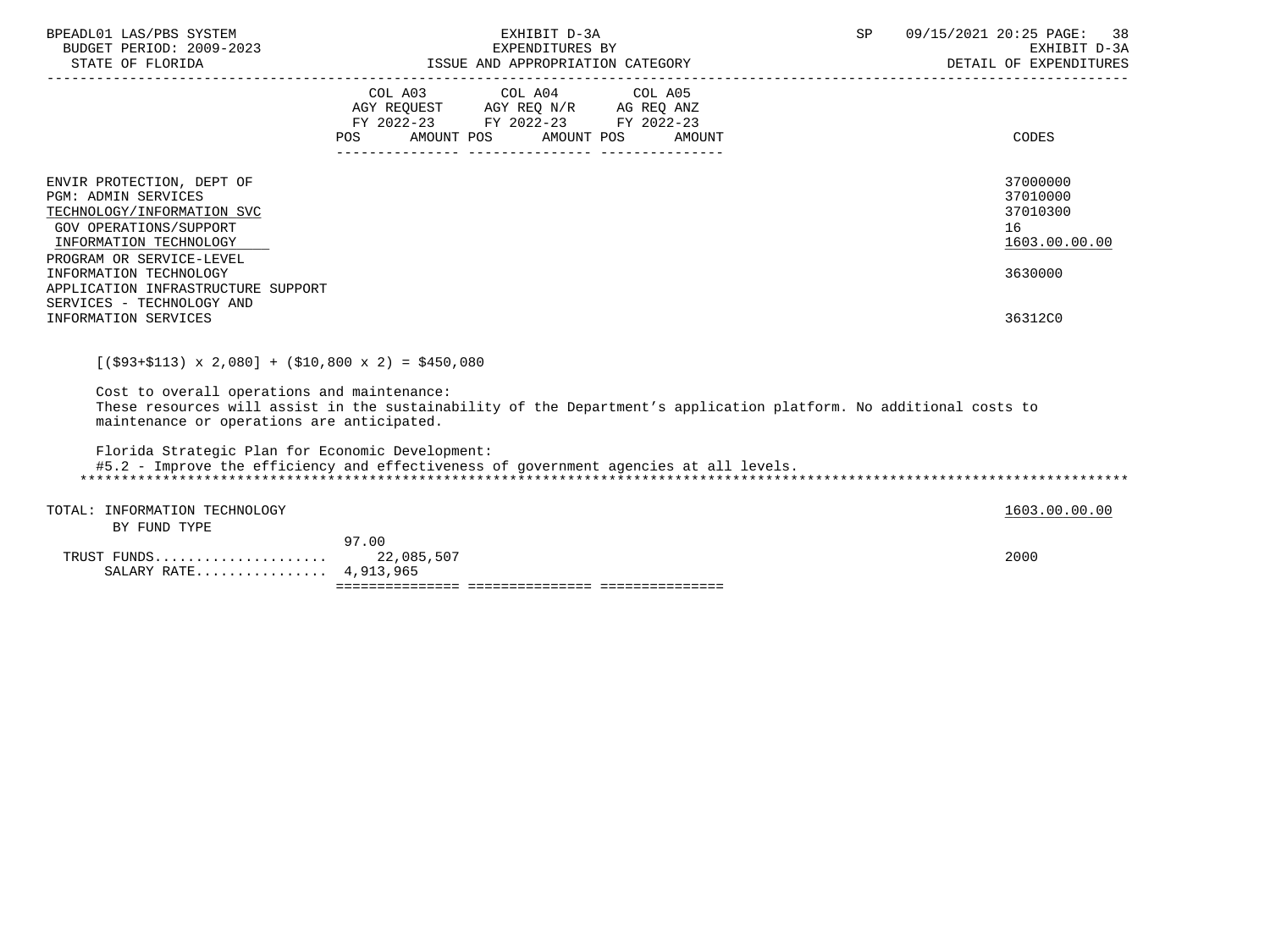| BPEADL01 LAS/PBS SYSTEM<br>BUDGET PERIOD: 2009-2023<br>STATE OF FLORIDA                                                                                                                                                                         | EXHIBIT D-3A<br>EXPENDITURES BY<br>ISSUE AND APPROPRIATION CATEGORY                                                                               | 09/15/2021 20:25 PAGE: 39<br>SP and the set of the set of the set of the set of the set of the set of the set of the set of the set of the s<br>EXHIBIT D-3A<br>DETAIL OF EXPENDITURES |
|-------------------------------------------------------------------------------------------------------------------------------------------------------------------------------------------------------------------------------------------------|---------------------------------------------------------------------------------------------------------------------------------------------------|----------------------------------------------------------------------------------------------------------------------------------------------------------------------------------------|
|                                                                                                                                                                                                                                                 | COL A03 COL A04<br>COL A05<br>AGY REQUEST AGY REQ N/R AG REQ ANZ<br>FY 2022-23 FY 2022-23 FY 2022-23<br>POS<br>AMOUNT POS<br>AMOUNT POS<br>AMOUNT | CODES                                                                                                                                                                                  |
| ENVIR PROTECTION, DEPT OF<br><b>PGM: ADMIN SERVICES</b><br>OFFICE OF EMRGNCY RESPONSE<br>PUBLIC PROTECTION<br>EMERGENCY PREV/PREP/RESPNS<br>ESTIMATED EXPENDITURES<br>ESTIMATED EXPENDITURES - OPERATIONS<br>SALARY RATE<br>SALARY RATE 500,816 |                                                                                                                                                   | 37000000<br>37010000<br>37010400<br>12<br>1208.00.00.00<br>1000000<br>1001000<br>000000                                                                                                |
| SALARIES AND BENEFITS                                                                                                                                                                                                                           |                                                                                                                                                   | 010000                                                                                                                                                                                 |
|                                                                                                                                                                                                                                                 | 306,062<br>164,217<br>________________                                                                                                            | 2099 1<br>2212 1                                                                                                                                                                       |
| TOTAL POSITIONS 6.00<br>TOTAL APPRO $\ldots \ldots \ldots$                                                                                                                                                                                      |                                                                                                                                                   |                                                                                                                                                                                        |
| OTHER PERSONAL SERVICES                                                                                                                                                                                                                         |                                                                                                                                                   | 030000                                                                                                                                                                                 |
| COASTAL PROTECTION TF -STATE 61,443                                                                                                                                                                                                             |                                                                                                                                                   | 2099 1                                                                                                                                                                                 |
| EXPENSES                                                                                                                                                                                                                                        |                                                                                                                                                   | 040000                                                                                                                                                                                 |
| COASTAL PROTECTION TF -STATE 118,739<br>INLAND PROTECTION TF -STATE 65,116                                                                                                                                                                      |                                                                                                                                                   | 2099 1<br>2212 1                                                                                                                                                                       |
| TOTAL APPRO $183,855$                                                                                                                                                                                                                           |                                                                                                                                                   |                                                                                                                                                                                        |
| SPECIAL CATEGORIES<br>HAZARDOUS WASTE CLEANUP                                                                                                                                                                                                   |                                                                                                                                                   | 100000<br>101492                                                                                                                                                                       |
| COASTAL PROTECTION TF<br>$-STATE$<br>INLAND PROTECTION TF<br>$-$ STATE                                                                                                                                                                          | 605,883<br>150,000                                                                                                                                | 2099 1<br>2212 1                                                                                                                                                                       |
| TOTAL APPRO                                                                                                                                                                                                                                     | 755,883                                                                                                                                           |                                                                                                                                                                                        |
| ON-CALL FEES                                                                                                                                                                                                                                    |                                                                                                                                                   | 102261                                                                                                                                                                                 |
| $-STATE$<br>COASTAL PROTECTION TF                                                                                                                                                                                                               | 25,902                                                                                                                                            | 2099 1                                                                                                                                                                                 |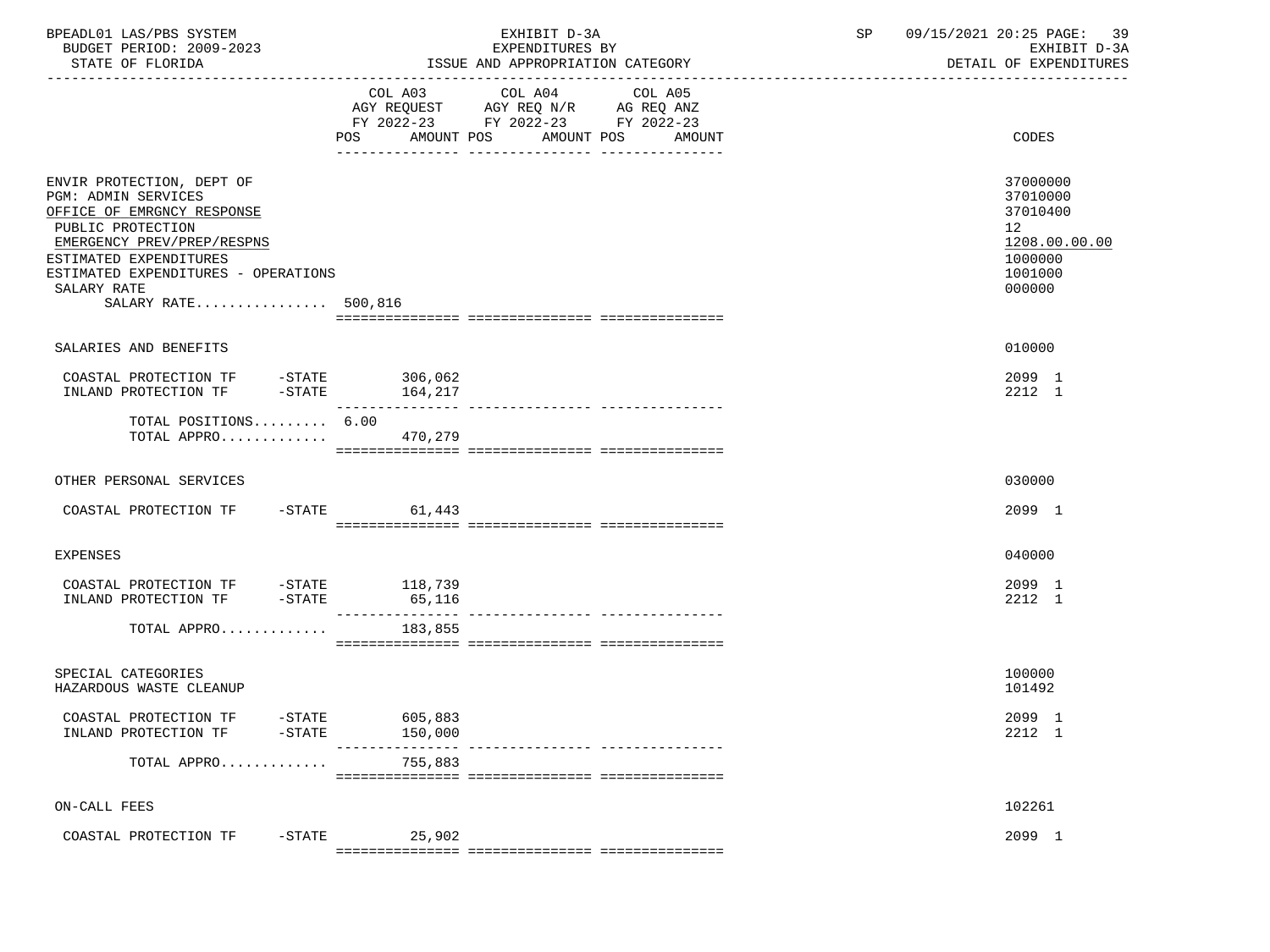| BPEADL01 LAS/PBS SYSTEM<br>BUDGET PERIOD: 2009-2023                                                                                                                                                                                                         |                 | EXHIBIT D-3A<br>EXPENDITURES BY                                                                                                          | 09/15/2021 20:25 PAGE:<br>SP<br>40<br>EXHIBIT D-3A                                                             |
|-------------------------------------------------------------------------------------------------------------------------------------------------------------------------------------------------------------------------------------------------------------|-----------------|------------------------------------------------------------------------------------------------------------------------------------------|----------------------------------------------------------------------------------------------------------------|
| STATE OF FLORIDA                                                                                                                                                                                                                                            |                 | ISSUE AND APPROPRIATION CATEGORY                                                                                                         | DETAIL OF EXPENDITURES                                                                                         |
|                                                                                                                                                                                                                                                             |                 | COL A03 COL A04<br>COL A05<br>AGY REQUEST AGY REQ N/R AG REQ ANZ<br>FY 2022-23 FY 2022-23 FY 2022-23<br>POS AMOUNT POS AMOUNT POS AMOUNT | CODES                                                                                                          |
|                                                                                                                                                                                                                                                             |                 |                                                                                                                                          |                                                                                                                |
| ENVIR PROTECTION, DEPT OF<br><b>PGM: ADMIN SERVICES</b><br>OFFICE OF EMRGNCY RESPONSE<br>PUBLIC PROTECTION<br>EMERGENCY PREV/PREP/RESPNS<br>ESTIMATED EXPENDITURES<br>ESTIMATED EXPENDITURES - OPERATIONS<br>SPECIAL CATEGORIES<br>PMTS FOR RESTOR & DAMAGE |                 |                                                                                                                                          | 37000000<br>37010000<br>37010400<br>12 <sup>°</sup><br>1208.00.00.00<br>1000000<br>1001000<br>100000<br>102576 |
| COASTAL PROTECTION TF -STATE 25,000                                                                                                                                                                                                                         |                 |                                                                                                                                          | 2099 1                                                                                                         |
| DRUM REMOVAL AND DISPOSAL                                                                                                                                                                                                                                   |                 |                                                                                                                                          | 102577                                                                                                         |
| COASTAL PROTECTION TF                                                                                                                                                                                                                                       | $-STATE$ 70,000 |                                                                                                                                          | 2099 1                                                                                                         |
| RISK MANAGEMENT INSURANCE                                                                                                                                                                                                                                   |                 |                                                                                                                                          | 103241                                                                                                         |
|                                                                                                                                                                                                                                                             |                 |                                                                                                                                          | 2099 1<br>2212 1                                                                                               |
| TOTAL APPRO                                                                                                                                                                                                                                                 | 3,354           |                                                                                                                                          |                                                                                                                |
| UNDERGROUND TANK CLEANUP                                                                                                                                                                                                                                    |                 |                                                                                                                                          | 104132                                                                                                         |
| INLAND PROTECTION TF -STATE 80,759                                                                                                                                                                                                                          |                 |                                                                                                                                          | 2212 1                                                                                                         |
| TR/FWCC FOR LAW ENF                                                                                                                                                                                                                                         |                 |                                                                                                                                          | 105552                                                                                                         |
| COASTAL PROTECTION TF $-$ STATE 10,510,256<br>SOLID WASTE MGMT TF $-$ STATE 3,622,599                                                                                                                                                                       |                 |                                                                                                                                          | 2099 1<br>2644 1                                                                                               |
| TOTAL APPRO                                                                                                                                                                                                                                                 | 14,132,855      |                                                                                                                                          |                                                                                                                |
| TR/DMS/HR SVCS/STW CONTRCT                                                                                                                                                                                                                                  |                 |                                                                                                                                          | 107040                                                                                                         |
| COASTAL PROTECTION TF<br>$-$ STATE                                                                                                                                                                                                                          | 1,354           |                                                                                                                                          | 2099 1                                                                                                         |
| TOTAL: ESTIMATED EXPENDITURES - OPERATIONS<br>TOTAL POSITIONS 6.00<br>TOTAL ISSUE<br>TOTAL SALARY RATE 500,816                                                                                                                                              | 15,810,684      |                                                                                                                                          | 1001000                                                                                                        |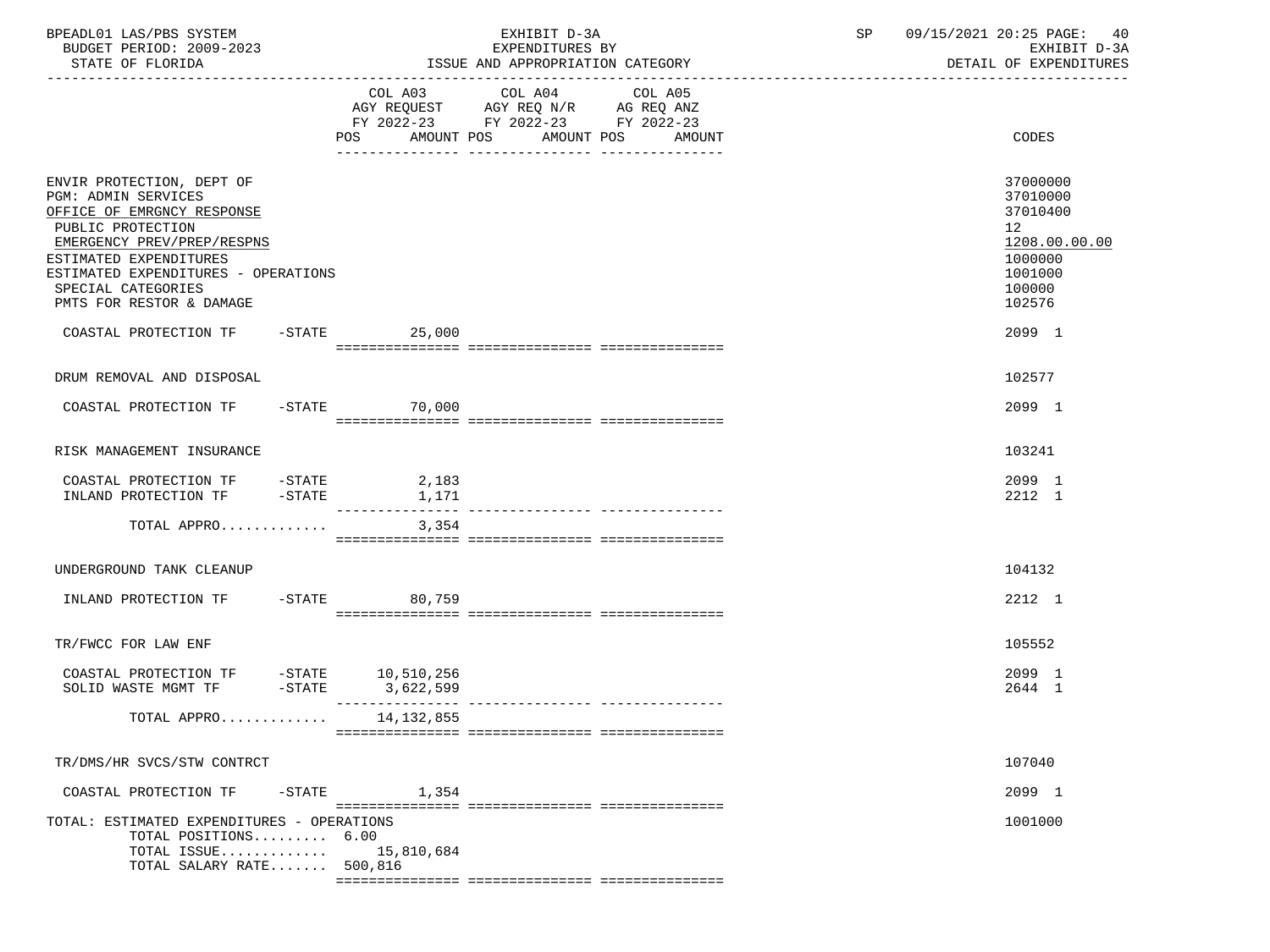| BPEADL01 LAS/PBS SYSTEM<br>BUDGET PERIOD: 2009-2023                                                                                                                                                                                                                                                |           |                   | EXHIBIT D-3A<br>EXPENDITURES BY                                                                   | SP                   | 09/15/2021 20:25 PAGE: 41<br>EXHIBIT D-3A<br>DETAIL OF EXPENDITURES |                                                                                         |
|----------------------------------------------------------------------------------------------------------------------------------------------------------------------------------------------------------------------------------------------------------------------------------------------------|-----------|-------------------|---------------------------------------------------------------------------------------------------|----------------------|---------------------------------------------------------------------|-----------------------------------------------------------------------------------------|
|                                                                                                                                                                                                                                                                                                    |           | POS<br>AMOUNT POS | COL A03 COL A04 COL A05<br>AGY REQUEST AGY REQ N/R AG REQ ANZ<br>FY 2022-23 FY 2022-23 FY 2022-23 | AMOUNT POS<br>AMOUNT |                                                                     | CODES                                                                                   |
| ENVIR PROTECTION, DEPT OF<br><b>PGM: ADMIN SERVICES</b><br>OFFICE OF EMRGNCY RESPONSE<br>PUBLIC PROTECTION<br>EMERGENCY PREV/PREP/RESPNS<br>ESTIMATED EXPENDITURES<br>SALARY INCREASES FOR FY 2021-22 -<br>STATE EMPLOYEE MINIMUM WAGE<br>INCREASE - EFFECTIVE 7/1/2021<br>OTHER PERSONAL SERVICES |           |                   |                                                                                                   |                      |                                                                     | 37000000<br>37010000<br>37010400<br>12<br>1208.00.00.00<br>1000000<br>1001030<br>030000 |
| COASTAL PROTECTION TF -STATE                                                                                                                                                                                                                                                                       |           | 5,661             |                                                                                                   |                      |                                                                     | 2099 1                                                                                  |
| FLORIDA RETIREMENT SYSTEM<br>ADJUSTMENT - FY 2021-22 - NORMAL<br>COST AND UNFUNDED ACTUARIAL<br>LIABILITY<br>SALARIES AND BENEFITS                                                                                                                                                                 |           |                   |                                                                                                   |                      |                                                                     | 1001070<br>010000                                                                       |
| COASTAL PROTECTION TF -STATE<br>INLAND PROTECTION TF                                                                                                                                                                                                                                               | $-$ STATE | 1,468<br>787      |                                                                                                   |                      |                                                                     | 2099 1<br>2212 1                                                                        |
| TOTAL APPRO                                                                                                                                                                                                                                                                                        |           | 2,255             |                                                                                                   |                      |                                                                     |                                                                                         |
| CASUALTY INSURANCE PREMIUM<br>ADJUSTMENT<br>SPECIAL CATEGORIES<br>RISK MANAGEMENT INSURANCE                                                                                                                                                                                                        |           |                   |                                                                                                   |                      |                                                                     | 1001090<br>100000<br>103241                                                             |
| COASTAL PROTECTION TF -STATE<br>INLAND PROTECTION TF -STATE                                                                                                                                                                                                                                        |           | 1,364<br>732      |                                                                                                   |                      |                                                                     | 2099 1<br>2212 1                                                                        |
| TOTAL APPRO                                                                                                                                                                                                                                                                                        |           | 2,096             |                                                                                                   |                      |                                                                     |                                                                                         |
| REALLOCATION OF HUMAN RESOURCES<br>OUTSOURCING<br>SPECIAL CATEGORIES<br>TR/DMS/HR SVCS/STW CONTRCT                                                                                                                                                                                                 |           |                   |                                                                                                   |                      |                                                                     | 1005900<br>100000<br>107040                                                             |
| COASTAL PROTECTION TF                                                                                                                                                                                                                                                                              | $-$ STATE | $110 -$           |                                                                                                   |                      |                                                                     | 2099 1                                                                                  |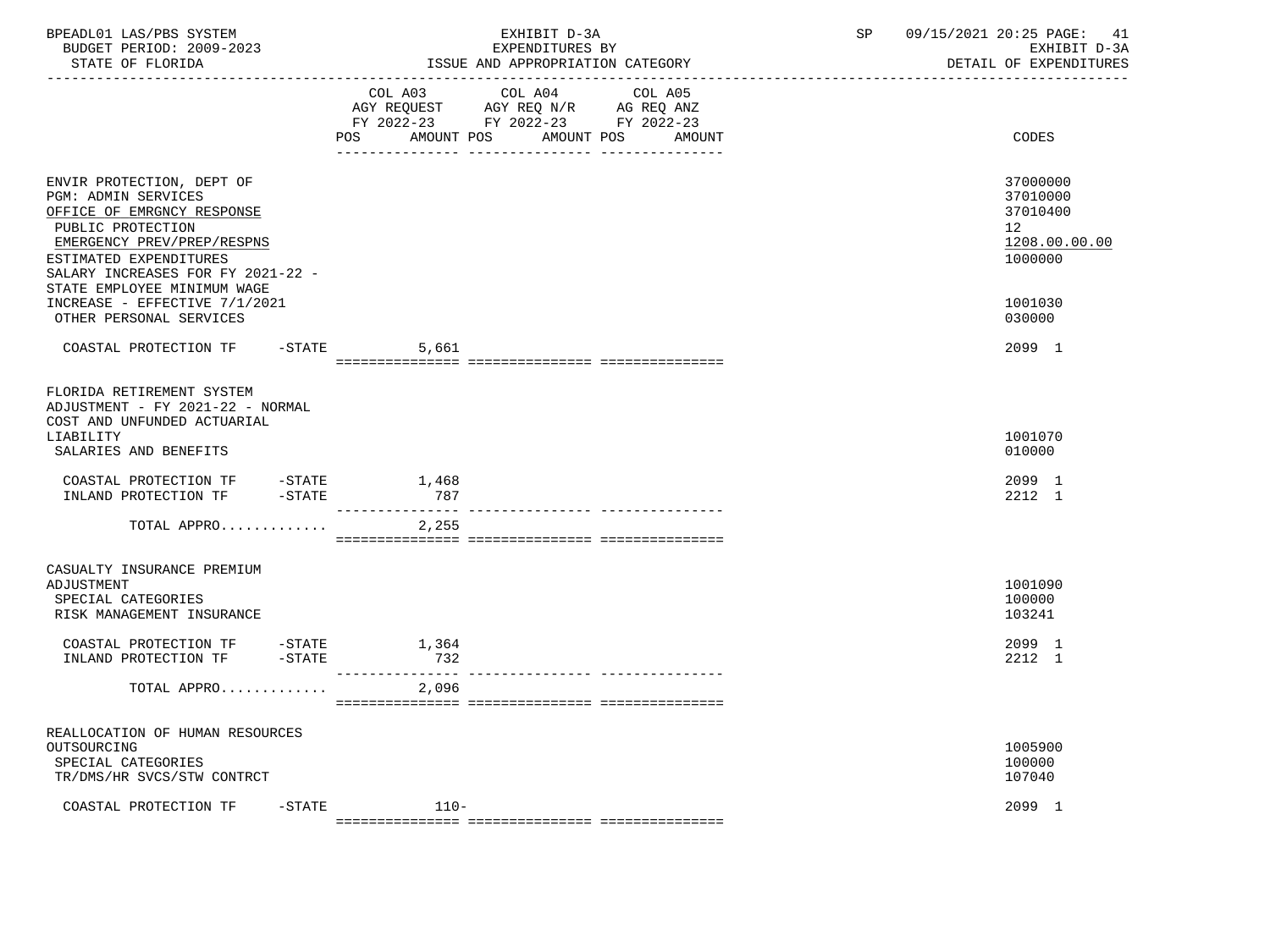| BPEADL01 LAS/PBS SYSTEM<br>BUDGET PERIOD: 2009-2023<br>STATE OF FLORIDA                                                                                                                                                                                                                      | EXHIBIT D-3A<br>EXPENDITURES BY<br>ISSUE AND APPROPRIATION CATEGORY                                                                                                                                                                                                                                                                                                                                                                                                                                                                                                                               | SP<br>09/15/2021 20:25 PAGE:<br>42<br>EXHIBIT D-3A<br>DETAIL OF EXPENDITURES      |
|----------------------------------------------------------------------------------------------------------------------------------------------------------------------------------------------------------------------------------------------------------------------------------------------|---------------------------------------------------------------------------------------------------------------------------------------------------------------------------------------------------------------------------------------------------------------------------------------------------------------------------------------------------------------------------------------------------------------------------------------------------------------------------------------------------------------------------------------------------------------------------------------------------|-----------------------------------------------------------------------------------|
|                                                                                                                                                                                                                                                                                              | COL A03 COL A04<br>COL A05<br>AGY REQUEST AGY REQ N/R AG REQ ANZ<br>FY 2022-23 FY 2022-23 FY 2022-23                                                                                                                                                                                                                                                                                                                                                                                                                                                                                              |                                                                                   |
|                                                                                                                                                                                                                                                                                              | AMOUNT POS<br>AMOUNT POS<br>POS<br>AMOUNT                                                                                                                                                                                                                                                                                                                                                                                                                                                                                                                                                         | CODES                                                                             |
| ENVIR PROTECTION, DEPT OF<br><b>PGM: ADMIN SERVICES</b><br>OFFICE OF EMRGNCY RESPONSE<br>PUBLIC PROTECTION<br>EMERGENCY PREV/PREP/RESPNS<br>ESTIMATED EXPENDITURES REALIGNMENT<br>TRANSFER POSITION FROM OFFICE OF<br>EMERGENCY RESPONSE TO OFFICE OF<br>TECHNOLOGY AND INFORMATION SERVICES |                                                                                                                                                                                                                                                                                                                                                                                                                                                                                                                                                                                                   | 37000000<br>37010000<br>37010400<br>$12 \overline{ }$<br>1208.00.00.00<br>2000000 |
| - DEDUCT<br>SALARIES AND BENEFITS                                                                                                                                                                                                                                                            |                                                                                                                                                                                                                                                                                                                                                                                                                                                                                                                                                                                                   | 20022C0<br>010000                                                                 |
|                                                                                                                                                                                                                                                                                              | $1.00 -$                                                                                                                                                                                                                                                                                                                                                                                                                                                                                                                                                                                          |                                                                                   |
|                                                                                                                                                                                                                                                                                              |                                                                                                                                                                                                                                                                                                                                                                                                                                                                                                                                                                                                   |                                                                                   |
| AGENCY ISSUE NARRATIVE:<br>2022-2023 BUDGET YEAR NARRATIVE:<br>Issue Description:                                                                                                                                                                                                            | IT COMPONENT? YES<br>This issue requests to transfer one position from the Office of Emergency Response (OER) to the Office of Technology and<br>Information Services (OTIS) to support the unique information technology desktop support needs of the Division of Law<br>Enforcement (DLE). This includes physical computer repair, replacement, upgrades, installations, and configurations.                                                                                                                                                                                                    |                                                                                   |
| Issue Background:<br>positions stationed throughout the state of Florida.                                                                                                                                                                                                                    | The DLE was created on July 1, 2019, by an executive order transferring the Environmental Crimes Unit from the Florida<br>Fish and Wildlife Conservation Commission (FWC) to the Department of Environmental Protection (Department). During this<br>transition, the Department and FWC have worked closely to provide ongoing technical support to the sworn law enforcement                                                                                                                                                                                                                     |                                                                                   |
| Benefit and/or Impact:                                                                                                                                                                                                                                                                       | This request will more appropriately align the Department's resources by providing a dedicated resource to the sworn law<br>enforcement officers. This position will allow OTIS' customer support services to respond timely to the sworn law<br>enforcement officers' computer related issues or failures. Failure to provide this dedicated resource will result in<br>delayed response times; therefore, impacting the officers' ability to efficiently complete assigned tasks. This issue has<br>a net zero impact and will be funded by OTIS' existing salaries and benefits appropriation. |                                                                                   |
| Cost Summary:                                                                                                                                                                                                                                                                                |                                                                                                                                                                                                                                                                                                                                                                                                                                                                                                                                                                                                   |                                                                                   |
| Budget Entity                                                                                                                                                                                                                                                                                | Amount                                                                                                                                                                                                                                                                                                                                                                                                                                                                                                                                                                                            |                                                                                   |
| Office of Emergency Response<br>Technology and Information Services                                                                                                                                                                                                                          | (50)<br>\$0                                                                                                                                                                                                                                                                                                                                                                                                                                                                                                                                                                                       |                                                                                   |
| Total:                                                                                                                                                                                                                                                                                       | -------<br>\$0                                                                                                                                                                                                                                                                                                                                                                                                                                                                                                                                                                                    |                                                                                   |
| Also, see issue code 20023C0.                                                                                                                                                                                                                                                                |                                                                                                                                                                                                                                                                                                                                                                                                                                                                                                                                                                                                   |                                                                                   |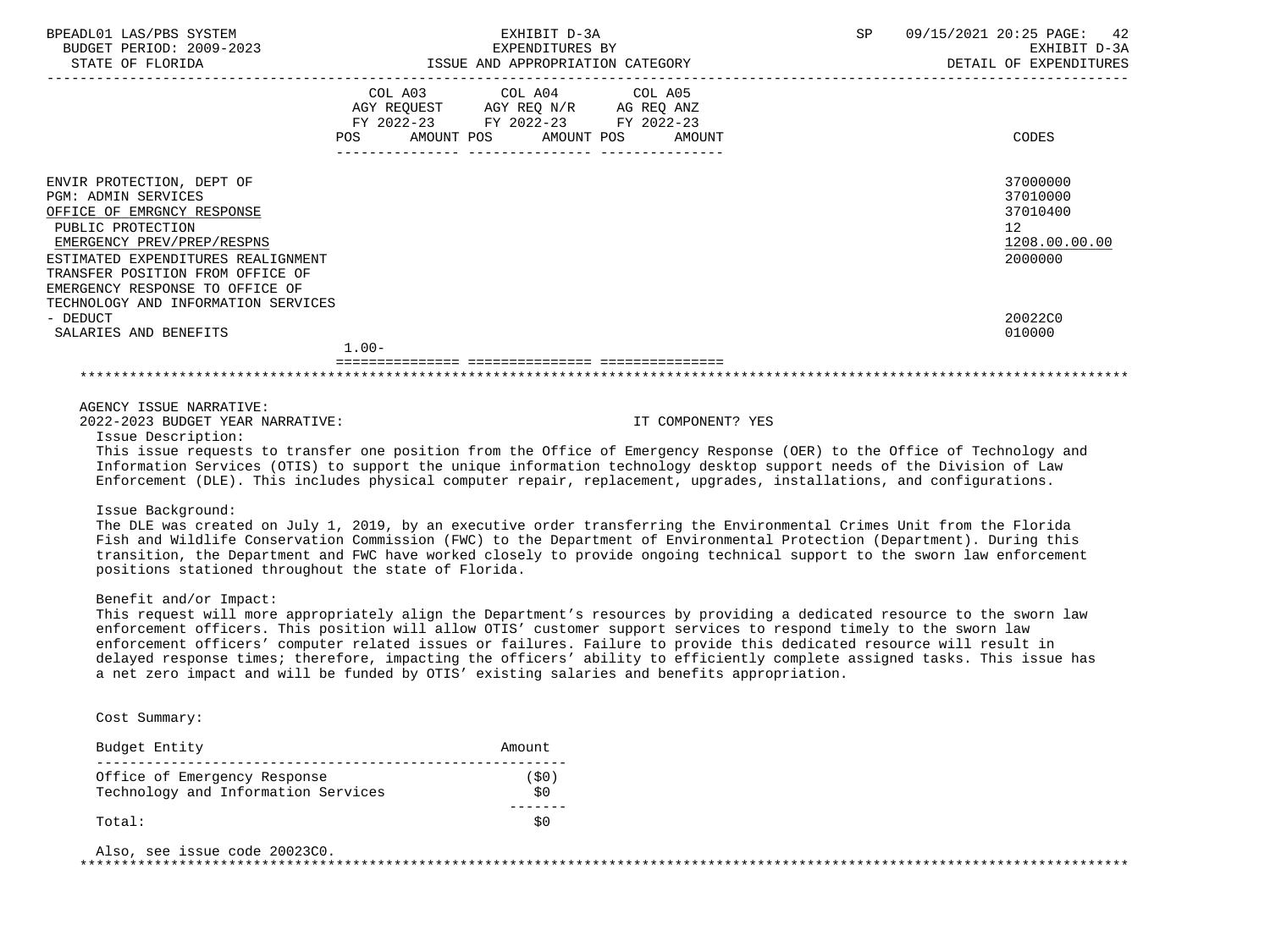| BPEADL01 LAS/PBS SYSTEM<br>BUDGET PERIOD: 2009-2023                                                                                                                                                                                                                                                                                                                                                                                                                                                                                                                                                                                                                              | EXHIBIT D-3A<br>EXPENDITURES BY |                                                                                                 |                                 | 09/15/2021 20:25 PAGE:<br>SP<br>-43<br>EXHIBIT D-3A |          |                      |                                                                    |
|----------------------------------------------------------------------------------------------------------------------------------------------------------------------------------------------------------------------------------------------------------------------------------------------------------------------------------------------------------------------------------------------------------------------------------------------------------------------------------------------------------------------------------------------------------------------------------------------------------------------------------------------------------------------------------|---------------------------------|-------------------------------------------------------------------------------------------------|---------------------------------|-----------------------------------------------------|----------|----------------------|--------------------------------------------------------------------|
| STATE OF FLORIDA                                                                                                                                                                                                                                                                                                                                                                                                                                                                                                                                                                                                                                                                 |                                 | ISSUE AND APPROPRIATION CATEGORY                                                                |                                 |                                                     |          |                      | DETAIL OF EXPENDITURES                                             |
|                                                                                                                                                                                                                                                                                                                                                                                                                                                                                                                                                                                                                                                                                  | COL A03<br>POS                  | COL A04<br>AGY REQUEST AGY REQ N/R AG REQ ANZ<br>FY 2022-23 FY 2022-23 FY 2022-23<br>AMOUNT POS | COL A05<br>AMOUNT POS<br>AMOUNT |                                                     |          |                      | CODES                                                              |
| ENVIR PROTECTION, DEPT OF<br><b>PGM: ADMIN SERVICES</b><br>OFFICE OF EMRGNCY RESPONSE<br>PUBLIC PROTECTION<br>EMERGENCY PREV/PREP/RESPNS<br>ESTIMATED EXPENDITURES REALIGNMENT<br>TRANSFER POSITION FROM OFFICE OF<br>EMERGENCY RESPONSE TO OFFICE OF<br>TECHNOLOGY AND INFORMATION SERVICES                                                                                                                                                                                                                                                                                                                                                                                     |                                 |                                                                                                 |                                 |                                                     |          |                      | 37000000<br>37010000<br>37010400<br>12<br>1208.00.00.00<br>2000000 |
| - DEDUCT                                                                                                                                                                                                                                                                                                                                                                                                                                                                                                                                                                                                                                                                         |                                 |                                                                                                 |                                 |                                                     |          |                      | 20022C0                                                            |
| POSITION DETAIL OF SALARIES AND BENEFITS:                                                                                                                                                                                                                                                                                                                                                                                                                                                                                                                                                                                                                                        | FTE                             | BASE RATE                                                                                       | ADDITIVES                       | BENEFITS                                            | SUBTOTAL | $\sim$ $\sim$ $\sim$ | LAPSE LAPSED SALARIES<br>AND BENEFITS                              |
|                                                                                                                                                                                                                                                                                                                                                                                                                                                                                                                                                                                                                                                                                  |                                 |                                                                                                 |                                 |                                                     |          |                      |                                                                    |
| A03 - AGY REQUEST FY 2022-23                                                                                                                                                                                                                                                                                                                                                                                                                                                                                                                                                                                                                                                     |                                 |                                                                                                 |                                 |                                                     |          |                      |                                                                    |
| CHANGES TO CURRENTLY AUTHORIZED POSITIONS<br>P101 PROPOSED CLASS CODE<br>C1001 001                                                                                                                                                                                                                                                                                                                                                                                                                                                                                                                                                                                               | $1.00 -$                        |                                                                                                 |                                 |                                                     |          | 0.00                 |                                                                    |
| TOTALS FOR ISSUE BY FUND                                                                                                                                                                                                                                                                                                                                                                                                                                                                                                                                                                                                                                                         |                                 |                                                                                                 |                                 |                                                     |          |                      |                                                                    |
|                                                                                                                                                                                                                                                                                                                                                                                                                                                                                                                                                                                                                                                                                  |                                 |                                                                                                 |                                 |                                                     |          |                      |                                                                    |
|                                                                                                                                                                                                                                                                                                                                                                                                                                                                                                                                                                                                                                                                                  | $1.00 -$                        |                                                                                                 |                                 |                                                     |          |                      | ==============                                                     |
|                                                                                                                                                                                                                                                                                                                                                                                                                                                                                                                                                                                                                                                                                  |                                 |                                                                                                 |                                 |                                                     |          |                      |                                                                    |
| EQUIPMENT NEEDS<br>REPLACEMENT OF MOTOR VEHICLES<br>SPECIAL CATEGORIES<br>ACQ & REPLACE PATROL VEH                                                                                                                                                                                                                                                                                                                                                                                                                                                                                                                                                                               |                                 |                                                                                                 |                                 |                                                     |          |                      | 2400000<br>2401500<br>100000<br>100014                             |
| COASTAL PROTECTION TF<br>-STATE                                                                                                                                                                                                                                                                                                                                                                                                                                                                                                                                                                                                                                                  | 63,594                          | 63,594                                                                                          |                                 |                                                     |          |                      | 2099 1                                                             |
|                                                                                                                                                                                                                                                                                                                                                                                                                                                                                                                                                                                                                                                                                  |                                 |                                                                                                 |                                 |                                                     |          |                      |                                                                    |
| AGENCY ISSUE NARRATIVE:<br>2022-2023 BUDGET YEAR NARRATIVE:<br>This issue requests \$63,594 to replace two emergency vehicles in the Office of Emergency Response (OER). OER has<br>estimated an average cost of \$31,797 per vehicle. The Department of Management Services' (DMS) minimum replacement<br>criteria is 120,000 miles or 12 years in age. The vehicles identified either exceed the replacement criteria or are<br>inoperable and cost prohibitive to repair. OER completed a safety examination of its fleet and currently has two vehicles<br>that exceed 11 years in age, exceed 132,000 miles and have mechanical issues with a history of chronic and costly |                                 |                                                                                                 | IT COMPONENT? NO                |                                                     |          |                      |                                                                    |

repairs.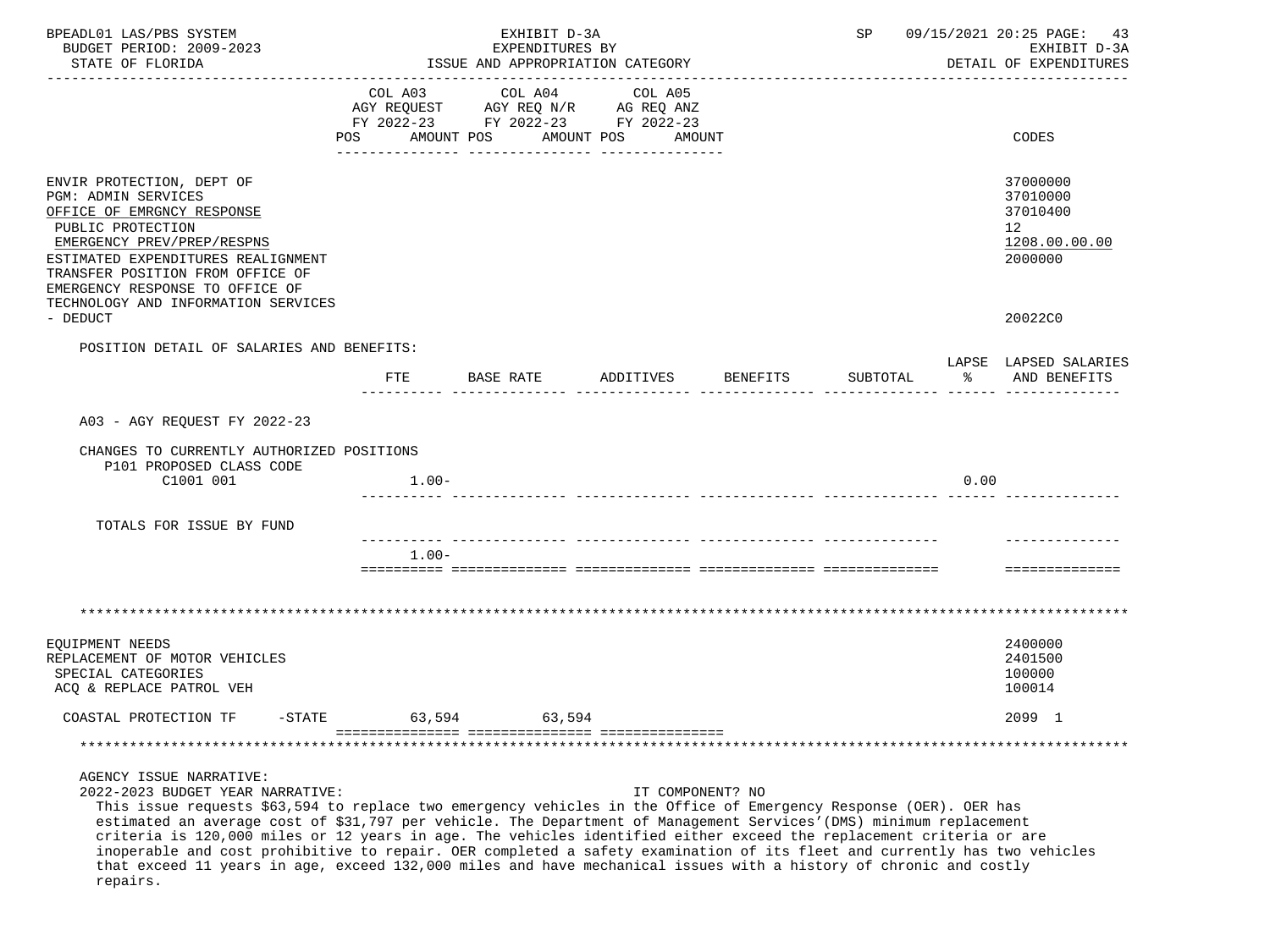| BPEADL01 LAS/PBS SYSTEM<br>BUDGET PERIOD: 2009-2023<br>STATE OF FLORIDA                                                                                         | EXHIBIT D-3A<br>EXPENDITURES BY<br>ISSUE AND APPROPRIATION CATEGORY                                                                          | SP<br>09/15/2021 20:25 PAGE: 44<br>EXHIBIT D-3A<br>DETAIL OF EXPENDITURES |
|-----------------------------------------------------------------------------------------------------------------------------------------------------------------|----------------------------------------------------------------------------------------------------------------------------------------------|---------------------------------------------------------------------------|
| ENVIR PROTECTION, DEPT OF                                                                                                                                       | COL A03 COL A04 COL A05<br>AGY REOUEST AGY REO N/R AG REO ANZ<br>FY 2022-23 FY 2022-23 FY 2022-23<br>AMOUNT POS AMOUNT POS AMOUNT<br>POS FOR | CODES<br>37000000                                                         |
| <b>PGM: ADMIN SERVICES</b><br>OFFICE OF EMRGNCY RESPONSE<br>PUBLIC PROTECTION<br>EMERGENCY PREV/PREP/RESPNS<br>EOUIPMENT NEEDS<br>REPLACEMENT OF MOTOR VEHICLES |                                                                                                                                              | 37010000<br>37010400<br>12<br>1208.00.00.00<br>2400000<br>2401500         |

The following vehicles are in critical need of replacement:

| Taq#     | Year | Make | Model     | Mileage(As of May 2021) |
|----------|------|------|-----------|-------------------------|
| DEP18077 | 2009 | Ford | $F - 150$ | 134,734                 |
| DEP06994 | 2010 | Ford | $F - 150$ | 132,011                 |

Issue Background:

 OER's field personnel rely upon state vehicles to conduct hazardous emergency responses by request of local, state, and various other entities, ensuring the health and safety of Florida's citizens and visitors.

Benefit and/or Impact:

 Reliable vehicles are essential to ensure proper and safe transportation for response to reported events impacting the environment and natural resources of Florida. Vehicles that become unsafe and unreliable hinder the Department's ability to provide services to the state.

Florida Strategic Plan for Economic Development:

- #5.2 Improve the efficiency and effectiveness of government agencies at all levels.
- #6.1 Create and sustain vibrant, safe, healthy and resilient communities that attract workers, residents, businesses, and visitors.
- #6.4 Promote, protect and preserve Florida's rich historical and cultural heritage.

| SALARY RATE 500,816               |      |        |  |               |
|-----------------------------------|------|--------|--|---------------|
|                                   | 5.00 | 63,594 |  | 2000          |
| BY FUND TYPE                      |      |        |  |               |
| TOTAL: EMERGENCY PREV/PREP/RESPNS |      |        |  | 1208.00.00.00 |
|                                   |      |        |  |               |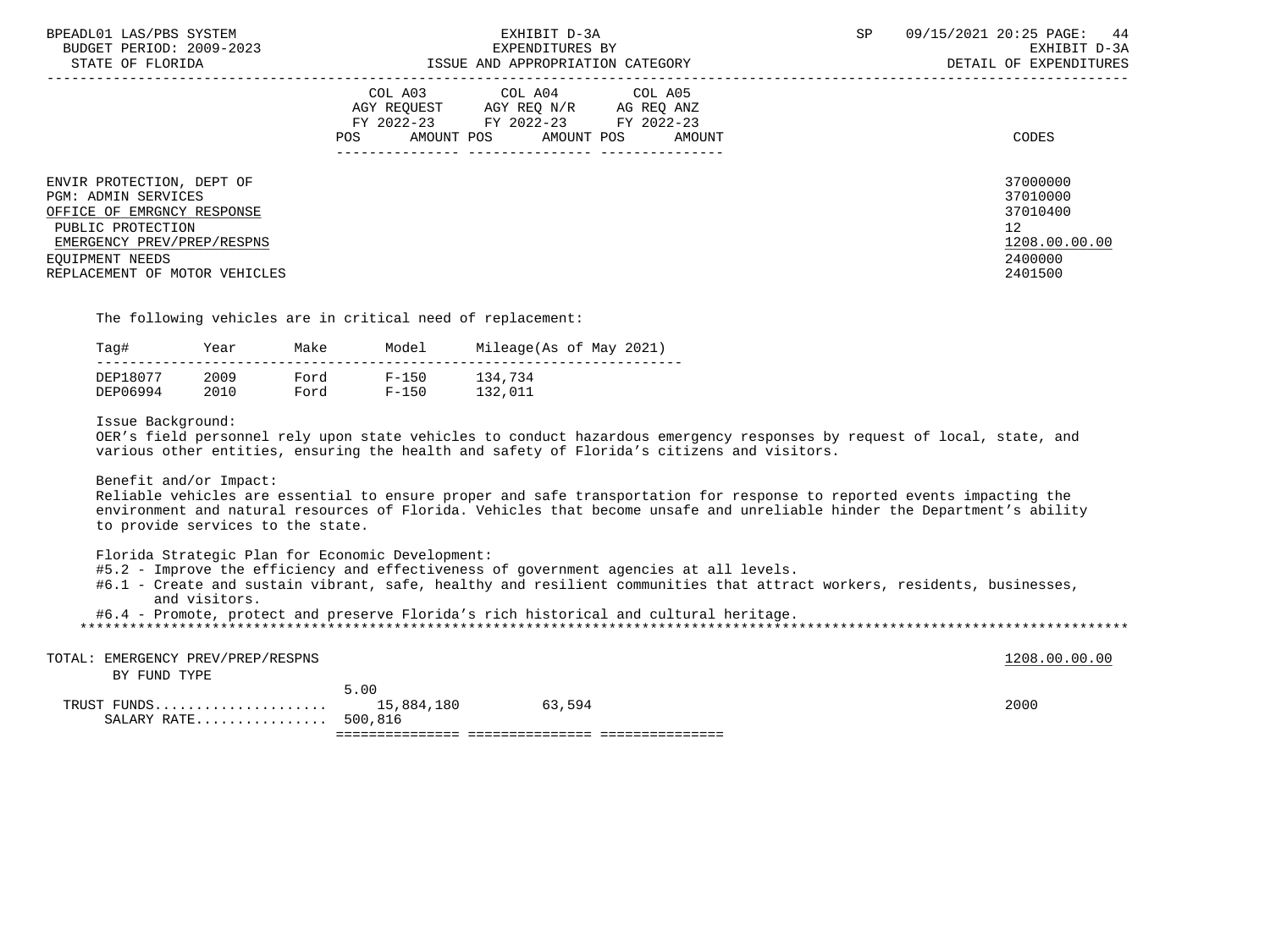| BPEADL01 LAS/PBS SYSTEM<br>BUDGET PERIOD: 2009-2023<br>STATE OF FLORIDA                                                                                                                                                             |                          | EXHIBIT D-3A<br>EXPENDITURES BY<br>ISSUE AND APPROPRIATION CATEGORY                                                      | SP | 09/15/2021 20:25 PAGE: 45<br>EXHIBIT D-3A<br>DETAIL OF EXPENDITURES                     |
|-------------------------------------------------------------------------------------------------------------------------------------------------------------------------------------------------------------------------------------|--------------------------|--------------------------------------------------------------------------------------------------------------------------|----|-----------------------------------------------------------------------------------------|
|                                                                                                                                                                                                                                     | COL A03 COL A04          | COL A05<br>AGY REQUEST AGY REQ N/R AG REQ ANZ<br>FY 2022-23 FY 2022-23 FY 2022-23<br>POS AMOUNT POS AMOUNT POS<br>AMOUNT |    | CODES                                                                                   |
| ENVIR PROTECTION, DEPT OF<br><b>PGM: STATE LANDS</b><br>LAND ADMIN AND MGMT<br>NATURAL RESOURCES/ENVIRON<br>LAND RESOURCES<br>ESTIMATED EXPENDITURES<br>ESTIMATED EXPENDITURES - OPERATIONS<br>SALARY RATE<br>SALARY RATE 6,745,417 |                          |                                                                                                                          |    | 37000000<br>37100000<br>37100400<br>14<br>1402.00.00.00<br>1000000<br>1001000<br>000000 |
| SALARIES AND BENEFITS                                                                                                                                                                                                               |                          |                                                                                                                          |    | 010000                                                                                  |
| $\begin{tabular}{llllll} \bf{INTERNAL} & \bf{IMPROVEMENT} & \bf{TF} & -STATE & \bf{7,756,840} \\ \bf{LAND} & \bf{ACQUISITION} & \bf{TF} & -STATE & \bf{2,092,378} \\ \end{tabular}$                                                 |                          |                                                                                                                          |    | 2408 1<br>2423 1                                                                        |
| TOTAL POSITIONS $127.00$<br>TOTAL APPRO                                                                                                                                                                                             | 9,849,218                |                                                                                                                          |    |                                                                                         |
| OTHER PERSONAL SERVICES                                                                                                                                                                                                             |                          |                                                                                                                          |    | 030000                                                                                  |
| GRANTS AND DONATIONS TF -STATE 50,000<br>INTERNAL IMPROVEMENT TF -STATE<br>LAND ACQUISITION TF -STATE                                                                                                                               | 529,351<br>193,643       |                                                                                                                          |    | 2339 1<br>2408 1<br>2423 1                                                              |
| TOTAL APPRO                                                                                                                                                                                                                         | 772,994                  |                                                                                                                          |    |                                                                                         |
| <b>EXPENSES</b>                                                                                                                                                                                                                     |                          |                                                                                                                          |    | 040000                                                                                  |
| GRANTS AND DONATIONS TF -STATE<br>INTERNAL IMPROVEMENT TF -STATE<br>LAND ACQUISITION TF -STATE 301,758                                                                                                                              | 55,000<br>765,917        |                                                                                                                          |    | 2339 1<br>2408 1<br>2423 1                                                              |
| TOTAL APPRO $1,122,675$                                                                                                                                                                                                             |                          |                                                                                                                          |    |                                                                                         |
| OPERATING CAPITAL OUTLAY                                                                                                                                                                                                            |                          |                                                                                                                          |    | 060000                                                                                  |
| GRANTS AND DONATIONS TF<br>-STATE<br>INTERNAL IMPROVEMENT TF<br>$-$ STATE<br>LAND ACQUISITION TF<br>$-$ STATE                                                                                                                       | 5,000<br>15,000<br>1,920 |                                                                                                                          |    | 2339 1<br>2408 1<br>2423 1                                                              |
| TOTAL APPRO                                                                                                                                                                                                                         | 21,920                   |                                                                                                                          |    |                                                                                         |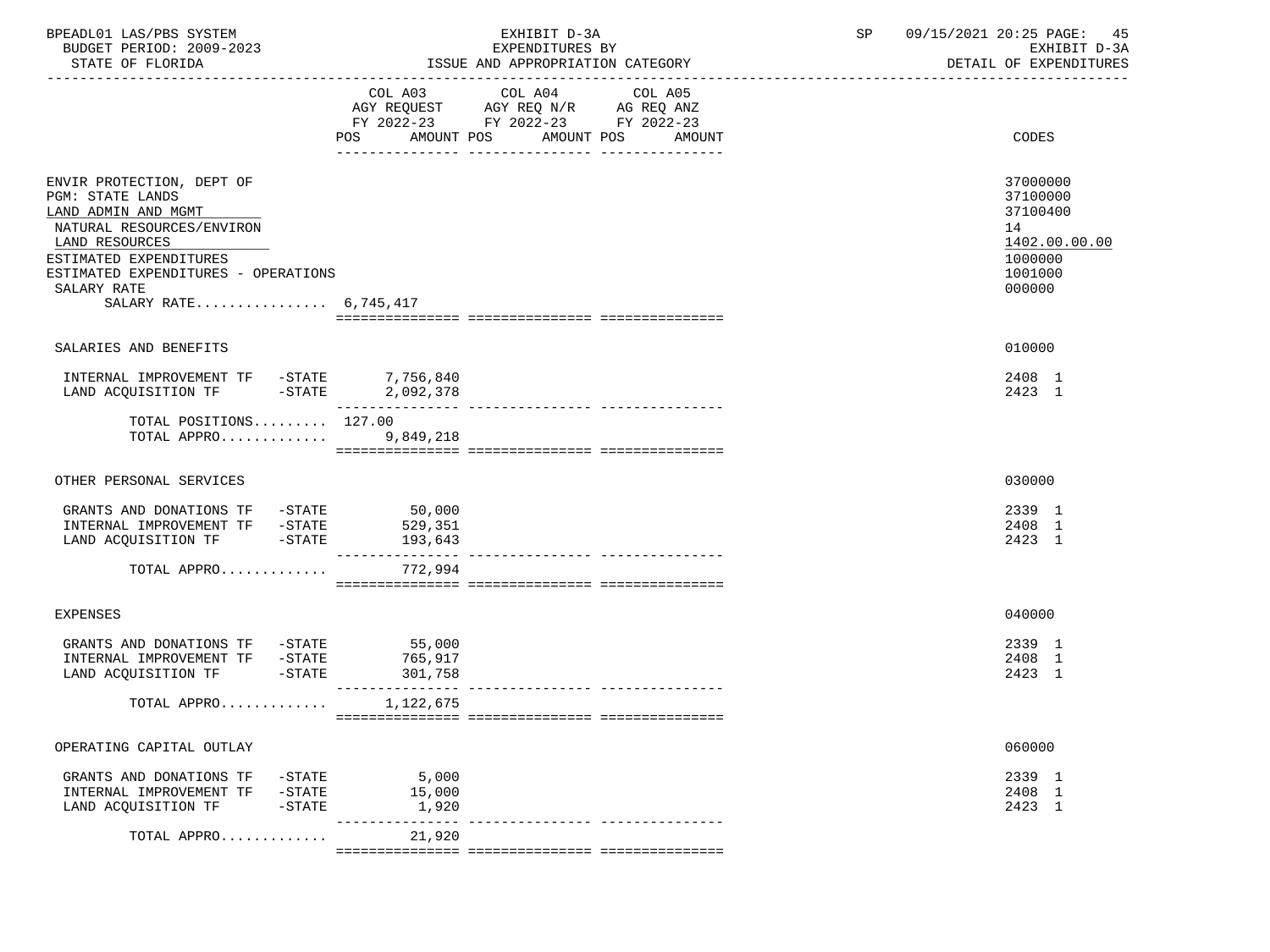| BPEADL01 LAS/PBS SYSTEM<br>BUDGET PERIOD: 2009-2023<br>STATE OF FLORIDA                                                                                                                                                                                               |           |                 | EXHIBIT D-3A<br>EXPENDITURES BY<br>ISSUE AND APPROPRIATION CATEGORY                       |                                             | 09/15/2021 20:25 PAGE:<br>SP<br>46<br>EXHIBIT D-3A<br>DETAIL OF EXPENDITURES |                                                                                                             |  |
|-----------------------------------------------------------------------------------------------------------------------------------------------------------------------------------------------------------------------------------------------------------------------|-----------|-----------------|-------------------------------------------------------------------------------------------|---------------------------------------------|------------------------------------------------------------------------------|-------------------------------------------------------------------------------------------------------------|--|
|                                                                                                                                                                                                                                                                       |           |                 | COL A03 COL A04<br>AGY REQUEST AGY REQ N/R AG REQ ANZ<br>FY 2022-23 FY 2022-23 FY 2022-23 | COL A05<br>POS AMOUNT POS AMOUNT POS AMOUNT |                                                                              | CODES                                                                                                       |  |
| ENVIR PROTECTION, DEPT OF<br>PGM: STATE LANDS<br>LAND ADMIN AND MGMT<br>NATURAL RESOURCES/ENVIRON<br>LAND RESOURCES<br>ESTIMATED EXPENDITURES<br>ESTIMATED EXPENDITURES - OPERATIONS<br>SPECIAL CATEGORIES<br>LAND MANAGEMENT<br>LAND ACQUISITION TF -STATE 3,660,358 |           |                 |                                                                                           |                                             |                                                                              | 37000000<br>37100000<br>37100400<br>14<br>1402.00.00.00<br>1000000<br>1001000<br>100000<br>100718<br>2423 1 |  |
|                                                                                                                                                                                                                                                                       |           |                 |                                                                                           |                                             |                                                                              |                                                                                                             |  |
| CONTRACTED SERVICES                                                                                                                                                                                                                                                   |           |                 |                                                                                           |                                             |                                                                              | 100777                                                                                                      |  |
| $\begin{tabular}{lllllllllll} \multicolumn{2}{l}{{\bf INTERNAL}} & {\bf IMPROVEMENT TF} & -{\bf STATE} & 1,542,283 \\ {\bf LAND ACQUISITION TF} & -{\bf STATE} & 277,941 \\ \end{tabular}$                                                                            |           |                 |                                                                                           |                                             |                                                                              | 2408 1<br>2423 1                                                                                            |  |
| TOTAL APPRO                                                                                                                                                                                                                                                           |           | 1,820,224       |                                                                                           |                                             |                                                                              |                                                                                                             |  |
| STATE LANDS STEWARDSHIP                                                                                                                                                                                                                                               |           |                 |                                                                                           |                                             |                                                                              | 101496                                                                                                      |  |
| INTERNAL IMPROVEMENT TF -STATE 200,000<br>LAND ACQUISITION TF -STATE 250,000                                                                                                                                                                                          |           |                 |                                                                                           |                                             |                                                                              | 2408 1<br>2423 1                                                                                            |  |
| TOTAL APPRO                                                                                                                                                                                                                                                           |           | 450,000         |                                                                                           |                                             |                                                                              |                                                                                                             |  |
| TIDE STATIONS/BENCHMARKS                                                                                                                                                                                                                                              |           |                 |                                                                                           |                                             |                                                                              | 101500                                                                                                      |  |
| INTERNAL IMPROVEMENT TF -STATE 650,000                                                                                                                                                                                                                                |           |                 |                                                                                           |                                             |                                                                              | 2408 1                                                                                                      |  |
| RISK MANAGEMENT INSURANCE                                                                                                                                                                                                                                             |           |                 |                                                                                           |                                             |                                                                              | 103241                                                                                                      |  |
| INTERNAL IMPROVEMENT TF -STATE<br>LAND ACQUISITION TF                                                                                                                                                                                                                 | $-STATE$  | 29,087<br>7,846 |                                                                                           |                                             |                                                                              | 2408 1<br>2423 1                                                                                            |  |
| TOTAL APPRO                                                                                                                                                                                                                                                           |           | 36,933          |                                                                                           |                                             |                                                                              |                                                                                                             |  |
| PAYMENT IN LIEU OF TAXES                                                                                                                                                                                                                                              |           |                 |                                                                                           |                                             |                                                                              | 103887                                                                                                      |  |
| INTERNAL IMPROVEMENT TF                                                                                                                                                                                                                                               | $-$ STATE | 1,160,000       |                                                                                           |                                             |                                                                              | 2408 1                                                                                                      |  |
|                                                                                                                                                                                                                                                                       |           |                 |                                                                                           |                                             |                                                                              |                                                                                                             |  |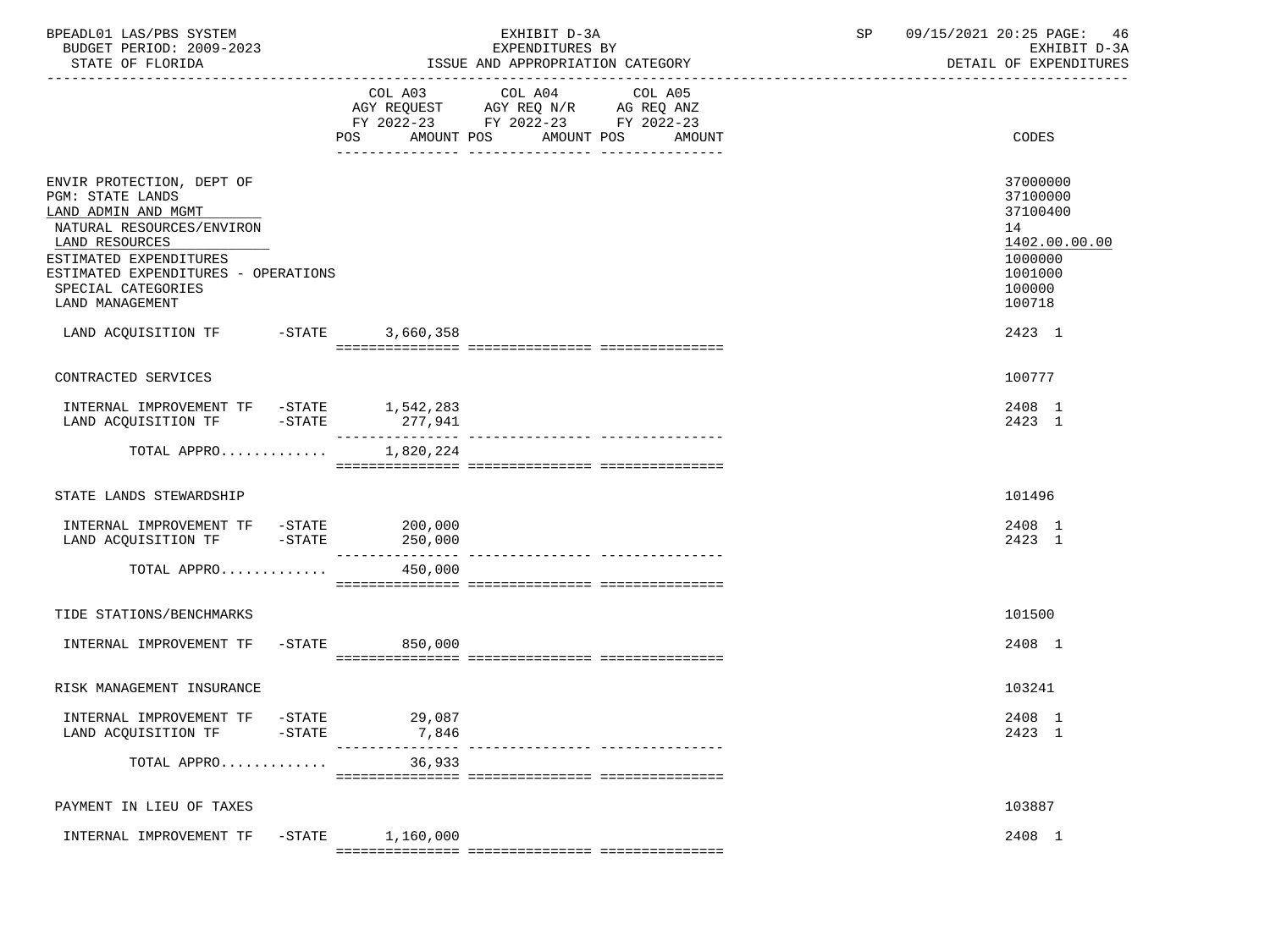| BPEADL01 LAS/PBS SYSTEM<br>BUDGET PERIOD: 2009-2023<br>STATE OF FLORIDA                                                                                                                                                                                                         |                                     | EXHIBIT D-3A<br>EXPENDITURES BY<br>ISSUE AND APPROPRIATION CATEGORY                                                                                                                                                                                                                                                                                                               | 09/15/2021 20:25 PAGE:<br>SP<br>47<br>EXHIBIT D-3A<br>DETAIL OF EXPENDITURES                                |
|---------------------------------------------------------------------------------------------------------------------------------------------------------------------------------------------------------------------------------------------------------------------------------|-------------------------------------|-----------------------------------------------------------------------------------------------------------------------------------------------------------------------------------------------------------------------------------------------------------------------------------------------------------------------------------------------------------------------------------|-------------------------------------------------------------------------------------------------------------|
|                                                                                                                                                                                                                                                                                 | COL A03<br>AMOUNT POS<br><b>POS</b> | COL A04<br>COL A05<br>AGY REQUEST AGY REQ N/R AG REQ ANZ<br>FY 2022-23 FY 2022-23 FY 2022-23<br>AMOUNT POS<br>AMOUNT                                                                                                                                                                                                                                                              | CODES                                                                                                       |
| ENVIR PROTECTION, DEPT OF<br>PGM: STATE LANDS<br>LAND ADMIN AND MGMT<br>NATURAL RESOURCES/ENVIRON<br>LAND RESOURCES<br>ESTIMATED EXPENDITURES<br>ESTIMATED EXPENDITURES - OPERATIONS<br>SPECIAL CATEGORIES<br>TENANT BROKER COMMISSIONS<br>GRANTS AND DONATIONS TF<br>$-$ STATE | 75,000                              |                                                                                                                                                                                                                                                                                                                                                                                   | 37000000<br>37100000<br>37100400<br>14<br>1402.00.00.00<br>1000000<br>1001000<br>100000<br>105084<br>2339 1 |
|                                                                                                                                                                                                                                                                                 |                                     |                                                                                                                                                                                                                                                                                                                                                                                   |                                                                                                             |
| TR/DMS/HR SVCS/STW CONTRCT                                                                                                                                                                                                                                                      |                                     |                                                                                                                                                                                                                                                                                                                                                                                   | 107040                                                                                                      |
| INTERNAL IMPROVEMENT TF -STATE<br>LAND ACQUISITION TF -STATE                                                                                                                                                                                                                    | 39,885<br>11,030                    |                                                                                                                                                                                                                                                                                                                                                                                   | 2408 1<br>2423 1                                                                                            |
| TOTAL APPRO                                                                                                                                                                                                                                                                     | 50,915                              |                                                                                                                                                                                                                                                                                                                                                                                   |                                                                                                             |
| TOTAL: ESTIMATED EXPENDITURES - OPERATIONS<br>TOTAL POSITIONS 127.00<br>TOTAL ISSUE 19,870,237<br>TOTAL SALARY RATE 6,745,417                                                                                                                                                   |                                     |                                                                                                                                                                                                                                                                                                                                                                                   | 1001000                                                                                                     |
|                                                                                                                                                                                                                                                                                 |                                     |                                                                                                                                                                                                                                                                                                                                                                                   |                                                                                                             |
| AGENCY ISSUE NARRATIVE:<br>2022-2023 BUDGET YEAR NARRATIVE:<br>Use of Special Category Funding in the Recurring Base Budget                                                                                                                                                     |                                     | IT COMPONENT? NO                                                                                                                                                                                                                                                                                                                                                                  |                                                                                                             |
|                                                                                                                                                                                                                                                                                 |                                     | The Division of State Lands (Division) anticipates funding Other Personal Services wages and equipment from the following<br>special categories: State Lands Stewardship (101496), Land Management (100718) and Tide Stations and Benchmarks (101500).<br>The use of special category funding for these purposes is vital to the successful completion of the Division's mission. |                                                                                                             |
| SALARY INCREASES FOR FY 2021-22 -<br>STATE EMPLOYEE MINIMUM WAGE<br>INCREASE - EFFECTIVE 7/1/2021<br>SALARY RATE<br>SALARY RATE $3,597$                                                                                                                                         |                                     |                                                                                                                                                                                                                                                                                                                                                                                   | 1001030<br>000000                                                                                           |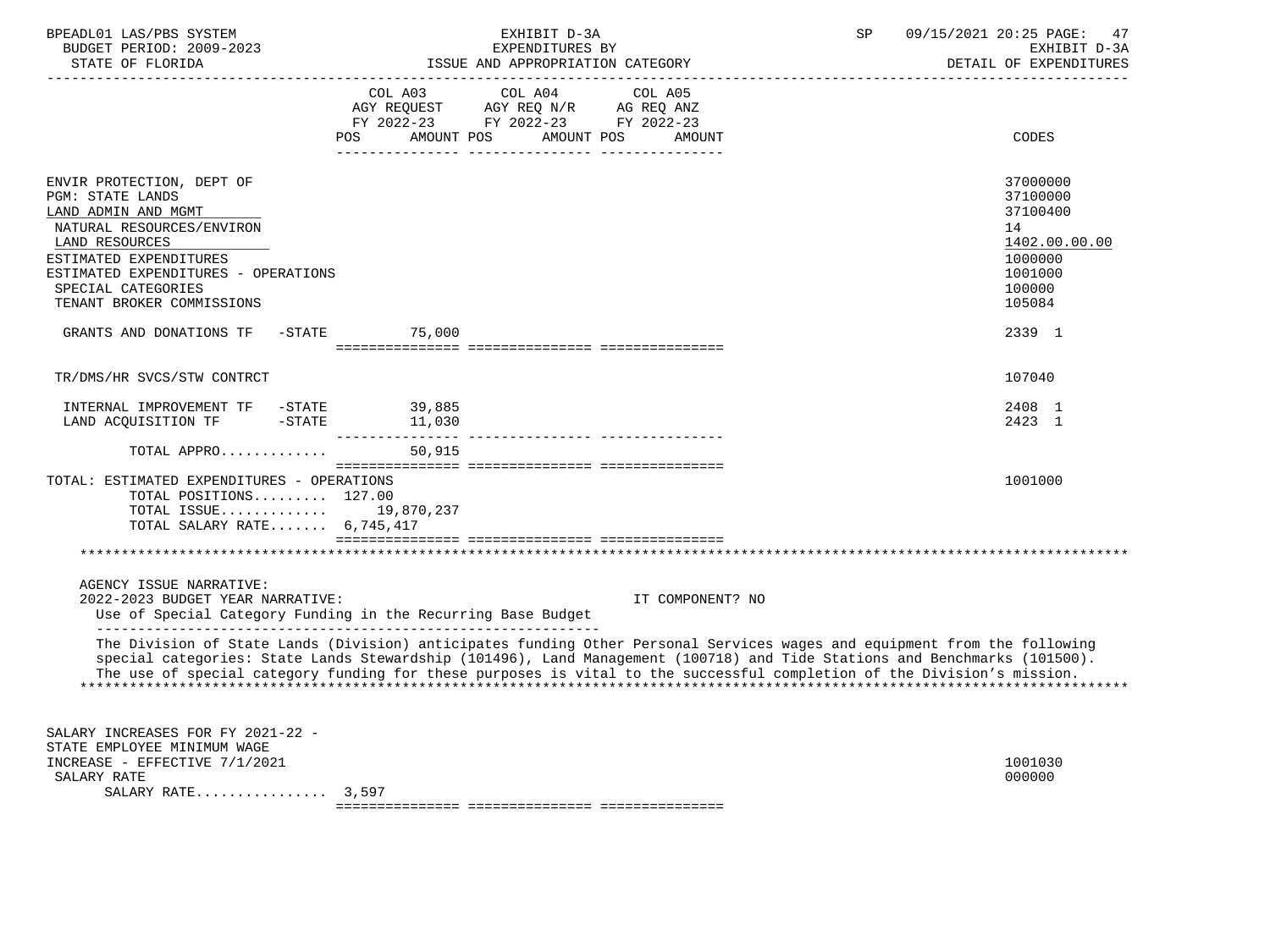| BPEADL01 LAS/PBS SYSTEM<br>BUDGET PERIOD: 2009-2023<br>STATE OF FLORIDA                                                                                                                                           | EXHIBIT D-3A<br>EXPENDITURES BY<br>ISSUE AND APPROPRIATION CATEGORY                                                                                                                                                                                                                | 09/15/2021 20:25 PAGE:<br>SP<br>48<br>EXHIBIT D-3A<br>DETAIL OF EXPENDITURES |
|-------------------------------------------------------------------------------------------------------------------------------------------------------------------------------------------------------------------|------------------------------------------------------------------------------------------------------------------------------------------------------------------------------------------------------------------------------------------------------------------------------------|------------------------------------------------------------------------------|
|                                                                                                                                                                                                                   | COL A03 COL A04 COL A05<br>$\begin{tabular}{lllllll} AGY & \texttt{REQUEST} & \texttt{AGY} & \texttt{REG} & \texttt{N/R} & \texttt{AG} & \texttt{REG} & \texttt{ANZ} \end{tabular}$<br>FY 2022-23 FY 2022-23 FY 2022-23<br><b>POS</b><br>AMOUNT POS<br>AMOUNT POS<br><b>AMOUNT</b> | CODES                                                                        |
| ENVIR PROTECTION, DEPT OF<br>PGM: STATE LANDS<br>LAND ADMIN AND MGMT<br>NATURAL RESOURCES/ENVIRON<br>LAND RESOURCES<br>ESTIMATED EXPENDITURES<br>SALARY INCREASES FOR FY 2021-22 -<br>STATE EMPLOYEE MINIMUM WAGE |                                                                                                                                                                                                                                                                                    | 37000000<br>37100000<br>37100400<br>14<br>1402.00.00.00<br>1000000           |
| INCREASE - EFFECTIVE 7/1/2021<br>SALARIES AND BENEFITS                                                                                                                                                            |                                                                                                                                                                                                                                                                                    | 1001030<br>010000                                                            |
| INTERNAL IMPROVEMENT TF -STATE 3,358<br>LAND ACQUISITION TF -STATE                                                                                                                                                | 905                                                                                                                                                                                                                                                                                | 2408 1<br>2423 1                                                             |
| TOTAL APPRO                                                                                                                                                                                                       | 4,263                                                                                                                                                                                                                                                                              |                                                                              |
| OTHER PERSONAL SERVICES                                                                                                                                                                                           |                                                                                                                                                                                                                                                                                    | 030000                                                                       |
| GRANTS AND DONATIONS TF $-STATE$ 4,606<br>INTERNAL IMPROVEMENT TF -STATE<br>LAND ACQUISITION TF -STATE                                                                                                            | 48,773<br>17,841                                                                                                                                                                                                                                                                   | 2339 1<br>2408 1<br>2423 1                                                   |
| TOTAL APPRO                                                                                                                                                                                                       | 71,220                                                                                                                                                                                                                                                                             |                                                                              |
| TOTAL: SALARY INCREASES FOR FY 2021-22 -<br>STATE EMPLOYEE MINIMUM WAGE<br>INCREASE - EFFECTIVE 7/1/2021<br>TOTAL ISSUE<br>TOTAL SALARY RATE 3,597                                                                | 75,483                                                                                                                                                                                                                                                                             | 1001030                                                                      |
| FLORIDA RETIREMENT SYSTEM                                                                                                                                                                                         |                                                                                                                                                                                                                                                                                    |                                                                              |
| ADJUSTMENT - FY 2021-22 - NORMAL<br>COST AND UNFUNDED ACTUARIAL<br>LIABILITY<br>SALARIES AND BENEFITS                                                                                                             |                                                                                                                                                                                                                                                                                    | 1001070<br>010000                                                            |
| INTERNAL IMPROVEMENT TF -STATE<br>LAND ACQUISITION TF -STATE                                                                                                                                                      | 44,649<br>12,041                                                                                                                                                                                                                                                                   | 2408 1<br>2423 1                                                             |
| TOTAL APPRO                                                                                                                                                                                                       | $- - - - - - - - -$<br>------------- ---------------<br>56,690                                                                                                                                                                                                                     |                                                                              |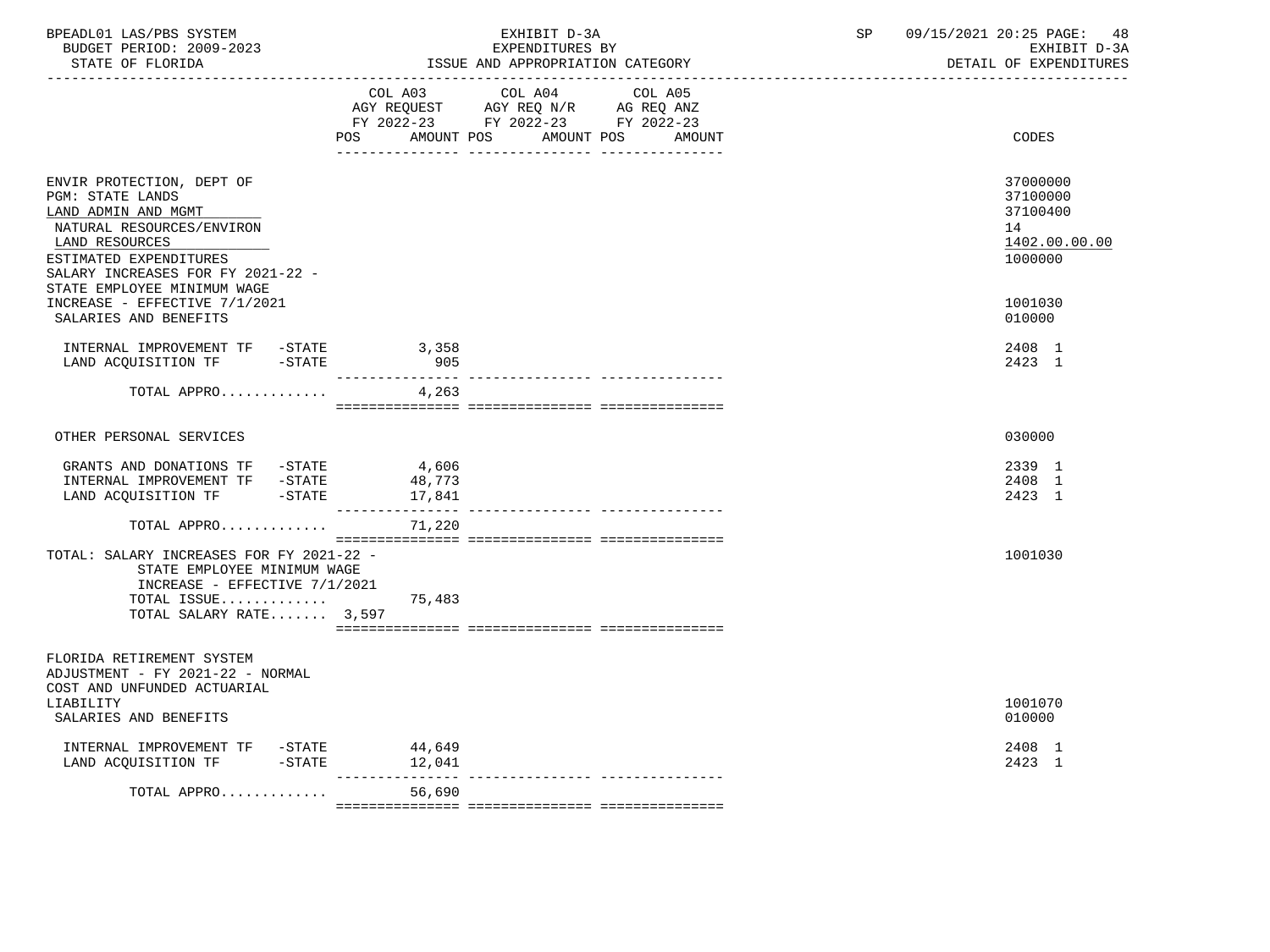| BPEADL01 LAS/PBS SYSTEM<br>BUDGET PERIOD: 2009-2023<br>STATE OF FLORIDA                                                                                                                          | EXHIBIT D-3A<br>EXPENDITURES BY<br>ISSUE AND APPROPRIATION CATEGORY                                                                  | SP     | 09/15/2021 20:25 PAGE: 49<br>EXHIBIT D-3A<br>DETAIL OF EXPENDITURES           |
|--------------------------------------------------------------------------------------------------------------------------------------------------------------------------------------------------|--------------------------------------------------------------------------------------------------------------------------------------|--------|-------------------------------------------------------------------------------|
|                                                                                                                                                                                                  | COL A03 COL A04 COL A05<br>AGY REQUEST AGY REQ N/R AG REQ ANZ<br>FY 2022-23 FY 2022-23 FY 2022-23<br>AMOUNT POS<br>AMOUNT POS<br>POS | AMOUNT | CODES                                                                         |
| ENVIR PROTECTION, DEPT OF<br><b>PGM: STATE LANDS</b><br>LAND ADMIN AND MGMT<br>NATURAL RESOURCES/ENVIRON<br>LAND RESOURCES<br>ESTIMATED EXPENDITURES<br>CASUALTY INSURANCE PREMIUM<br>ADJUSTMENT |                                                                                                                                      |        | 37000000<br>37100000<br>37100400<br>14<br>1402.00.00.00<br>1000000<br>1001090 |
| SPECIAL CATEGORIES<br>RISK MANAGEMENT INSURANCE                                                                                                                                                  |                                                                                                                                      |        | 100000<br>103241                                                              |
| INTERNAL IMPROVEMENT TF -STATE<br>LAND ACQUISITION TF -STATE                                                                                                                                     | 25,358<br>6,840<br>---------------                                                                                                   |        | 2408 1<br>2423 1                                                              |
| TOTAL APPRO                                                                                                                                                                                      | 32,198                                                                                                                               |        |                                                                               |
| REALLOCATION OF HUMAN RESOURCES<br>OUTSOURCING<br>SPECIAL CATEGORIES<br>TR/DMS/HR SVCS/STW CONTRCT                                                                                               |                                                                                                                                      |        | 1005900<br>100000<br>107040                                                   |
| INTERNAL IMPROVEMENT TF -STATE 3,244-<br>LAND ACQUISITION TF -STATE                                                                                                                              | $897 -$                                                                                                                              |        | 2408 1<br>2423 1                                                              |
| TOTAL APPRO                                                                                                                                                                                      | 4,141-                                                                                                                               |        |                                                                               |
| ESTIMATED EXPENDITURES REALIGNMENT<br>REALIGN POSITIONS BETWEEN BUDGET<br>ENTITIES - DEDUCT<br>SALARY RATE<br>SALARY RATE 73,163-                                                                |                                                                                                                                      |        | 2000000<br>2000320<br>000000                                                  |
| SALARIES AND BENEFITS                                                                                                                                                                            |                                                                                                                                      |        | 010000                                                                        |
| $-$ STATE<br>INTERNAL IMPROVEMENT TF                                                                                                                                                             | $2.00-$<br>$112,650-$                                                                                                                |        | 2408 1                                                                        |
| SPECIAL CATEGORIES<br>TR/DMS/HR SVCS/STW CONTRCT                                                                                                                                                 |                                                                                                                                      |        | 100000<br>107040                                                              |
| INTERNAL IMPROVEMENT TF                                                                                                                                                                          | $611 -$<br>$-$ STATE                                                                                                                 |        | 2408 1                                                                        |

=============== =============== ===============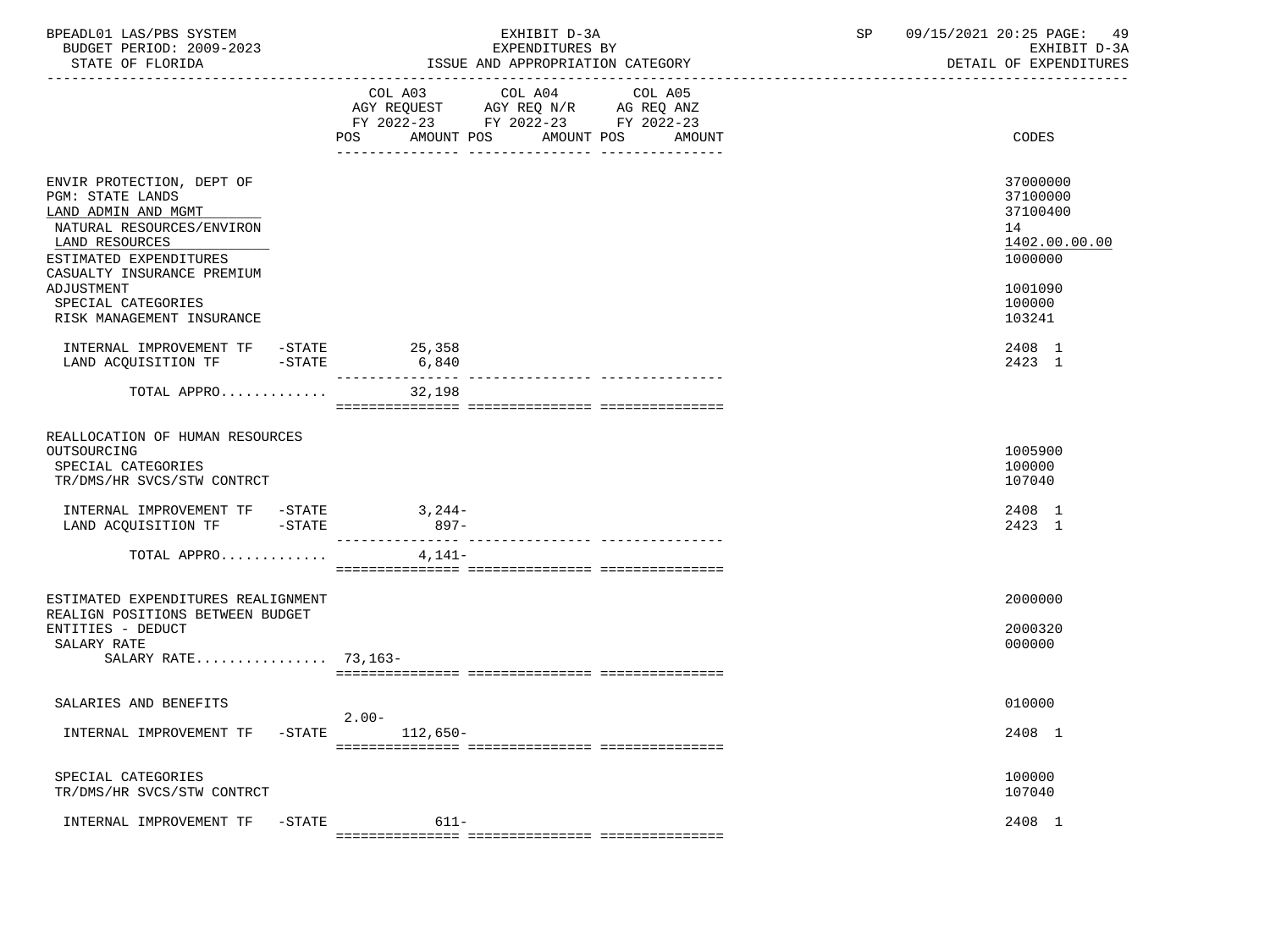| BPEADL01 LAS/PBS SYSTEM<br>BUDGET PERIOD: 2009-2023<br>STATE OF FLORIDA                                                                                                                                            | EXHIBIT D-3A<br>EXPENDITURES BY<br>ISSUE AND APPROPRIATION CATEGORY                                                                   | SP<br>09/15/2021 20:25 PAGE: 50<br>EXHIBIT D-3A<br>DETAIL OF EXPENDITURES     |
|--------------------------------------------------------------------------------------------------------------------------------------------------------------------------------------------------------------------|---------------------------------------------------------------------------------------------------------------------------------------|-------------------------------------------------------------------------------|
|                                                                                                                                                                                                                    | COL A03 COL A04 COL A05<br>AGY REQUEST AGY REQ N/R AG REQ ANZ<br>FY 2022-23 FY 2022-23 FY 2022-23<br>POS AMOUNT POS AMOUNT POS AMOUNT | CODES                                                                         |
| ENVIR PROTECTION, DEPT OF<br>PGM: STATE LANDS<br>LAND ADMIN AND MGMT<br>NATURAL RESOURCES/ENVIRON<br>LAND RESOURCES<br>ESTIMATED EXPENDITURES REALIGNMENT<br>REALIGN POSITIONS BETWEEN BUDGET<br>ENTITIES - DEDUCT |                                                                                                                                       | 37000000<br>37100000<br>37100400<br>14<br>1402.00.00.00<br>2000000<br>2000320 |
| TOTAL: REALIGN POSITIONS BETWEEN BUDGET<br>ENTITIES - DEDUCT<br>TOTAL POSITIONS 2.00-<br>TOTAL ISSUE $113.261-$<br>TOTAL SALARY RATE 73,163-                                                                       |                                                                                                                                       | 2000320                                                                       |
| AGENCY ISSUE NARRATIVE:                                                                                                                                                                                            |                                                                                                                                       |                                                                               |

2022-2023 BUDGET YEAR NARRATIVE: IT COMPONENT? NO

Issue Description:

 This issue requests to transfer two positions from the Division of State Lands to the Division of Recreation and Parks (DRP) to assist with management of the Lake Talquin Dam and administrative support in the central office. These positions have already been reassigned to work in the Division of Recreation and Parks.

Issue Background:

 The Lake Talquin Dam facility was constructed as a hydro-power facility by Florida Power in 1927. In 1971, the Florida Power Corporation donated land to the state to form the Lake Talquin State Recreation Area. In 1986, the City of Tallahassee (City) subleased the dam facility from the Division of Recreation and Parks for hydro-electric operations. The sublease was later released by the Division of Recreation and Parks, which made the sublease a direct lease with the City. This lease allowed for an automatic termination of the lease should the production of power cease. In March 2019, the Federal Energy Regulatory Commission accepted the City's surrender of the producing license and the City ceased producing power. The City's lease subsequently terminated. The City and the Department of Environmental Protection (Department), on behalf of the Board of Trustees entered into an Interim Operating Agreement for assistance in the day-to-day operations and training through September 2020.

 The Division of Recreation and Parks is now managing the property and ensuring the continued water control operation of the dam which is critical to the safety of the residents surrounding Lake Talquin and the Ochlocknee River. The residential developments in the surrounding area are on relatively low ground. A flood stage elevation has been established in this area for flood warning and evacuation purposes. The operation of the dam controls surface water in a manner that minimizes the potential for floods. In addition to flood protection, the dam enables quality recreational opportunities including fishing, canoeing and kayaking along the Ochlocknee River and Lake Talquin.

 In addition to the Division of Recreation and Parks absorbing management of the Lake Talquin Dam, there is also an unrelated need for additional administrative support in the central office. Although this position is located in Tallahassee, it also provides support to the parks and district offices.

 Benefit and/or Impact: This request to transfer two positions from the Division of State Lands to the Division of Recreation and Parks will more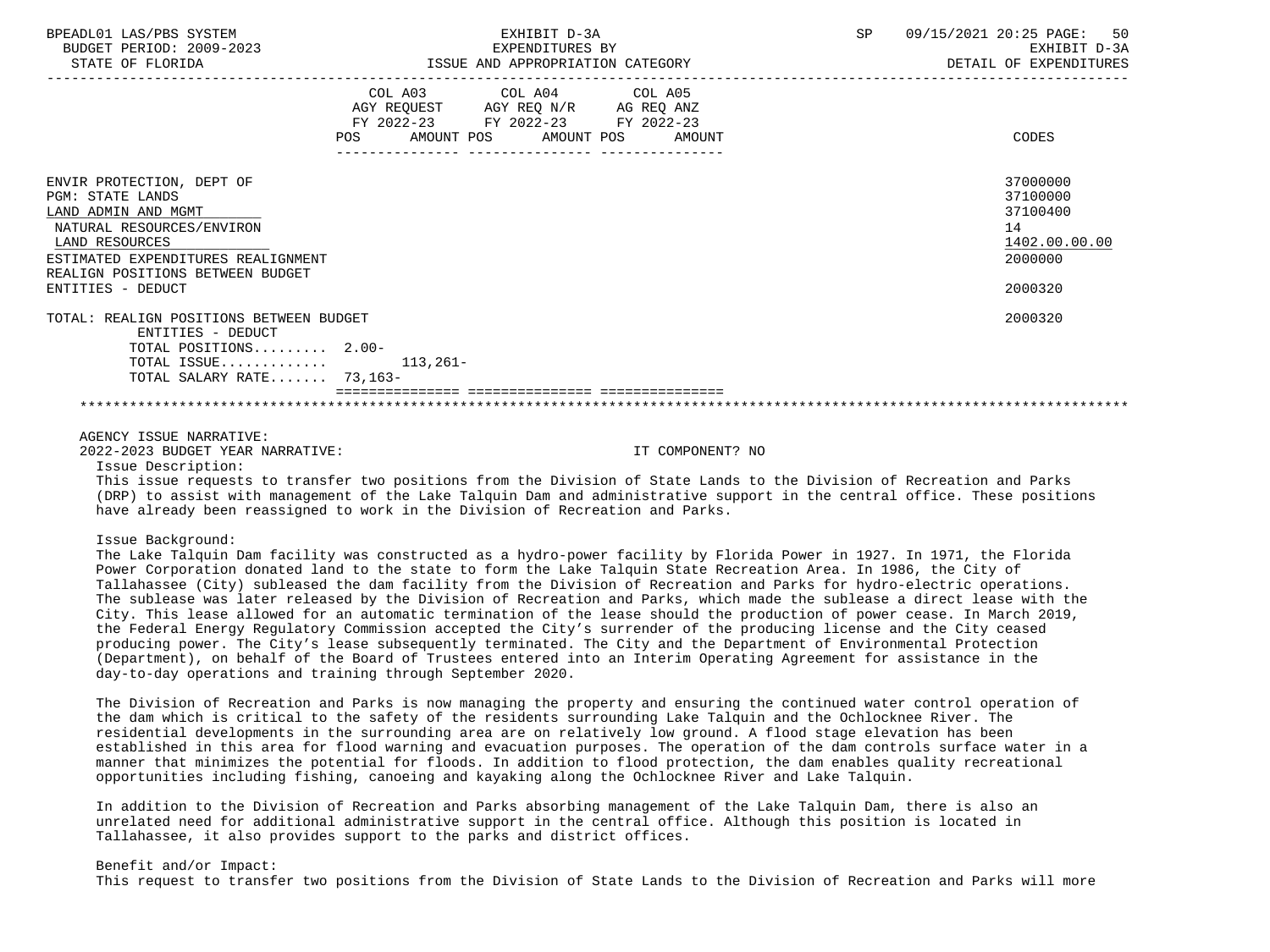| BPEADL01 LAS/PBS SYSTEM<br>BUDGET PERIOD: 2009-2023<br>STATE OF FLORIDA                                                                                                                                                                                                                                                                           |          | EXHIBIT D-3A<br>EXPENDITURES BY<br>ISSUE AND APPROPRIATION CATEGORY  |         | SP              | 09/15/2021 20:25 PAGE:<br>51<br>EXHIBIT D-3A<br>DETAIL OF EXPENDITURES        |
|---------------------------------------------------------------------------------------------------------------------------------------------------------------------------------------------------------------------------------------------------------------------------------------------------------------------------------------------------|----------|----------------------------------------------------------------------|---------|-----------------|-------------------------------------------------------------------------------|
|                                                                                                                                                                                                                                                                                                                                                   |          | FY 2022-23 FY 2022-23 FY 2022-23<br>POS AMOUNT POS AMOUNT POS AMOUNT |         |                 | CODES                                                                         |
| ENVIR PROTECTION, DEPT OF<br><b>PGM: STATE LANDS</b><br>LAND ADMIN AND MGMT<br>NATURAL RESOURCES/ENVIRON<br>LAND RESOURCES<br>ESTIMATED EXPENDITURES REALIGNMENT<br>REALIGN POSITIONS BETWEEN BUDGET<br>ENTITIES - DEDUCT<br>appropriately align the Department's resources with the demands and responsibilities required of the positions. This |          |                                                                      |         |                 | 37000000<br>37100000<br>37100400<br>14<br>1402.00.00.00<br>2000000<br>2000320 |
| issue has a net zero impact.<br>Cost Summary:                                                                                                                                                                                                                                                                                                     |          |                                                                      |         |                 |                                                                               |
| Budget Entity                                                                                                                                                                                                                                                                                                                                     |          | Amount                                                               |         |                 |                                                                               |
| Land Administration and Management (\$113,261)<br>State Park Operations                                                                                                                                                                                                                                                                           |          | \$113,261<br>-------------                                           |         |                 |                                                                               |
| Total:                                                                                                                                                                                                                                                                                                                                            |          | \$0                                                                  |         |                 |                                                                               |
| Also, see issue code 2000330.<br>POSITION DETAIL OF SALARIES AND BENEFITS:                                                                                                                                                                                                                                                                        |          | FTE BASE RATE ADDITIVES BENEFITS                                     |         |                 | LAPSE LAPSED SALARIES<br>SUBTOTAL % AND BENEFITS                              |
| A03 - AGY REQUEST FY 2022-23                                                                                                                                                                                                                                                                                                                      |          |                                                                      |         |                 |                                                                               |
| CHANGES TO CURRENTLY AUTHORIZED POSITIONS<br>2234 GOVERNMENT OPERATIONS CONSULTANT I<br>00933 001<br>2236 GOVERNMENT OPERATIONS CONSULTANT II                                                                                                                                                                                                     | $1.00 -$ | $34,502-$                                                            |         |                 | $20,902 - 55,404 - 0.00$ 55,404-                                              |
| 02002 001                                                                                                                                                                                                                                                                                                                                         | $1.00 -$ | $38,661-$                                                            | 21,671- | $60,332 - 0.00$ | $60, 332 -$                                                                   |
|                                                                                                                                                                                                                                                                                                                                                   |          |                                                                      |         |                 |                                                                               |
| TOTALS FOR ISSUE BY FUND<br>2408 INTERNAL IMPROVEMENT TF                                                                                                                                                                                                                                                                                          |          |                                                                      |         |                 | 115,736-<br>--------------                                                    |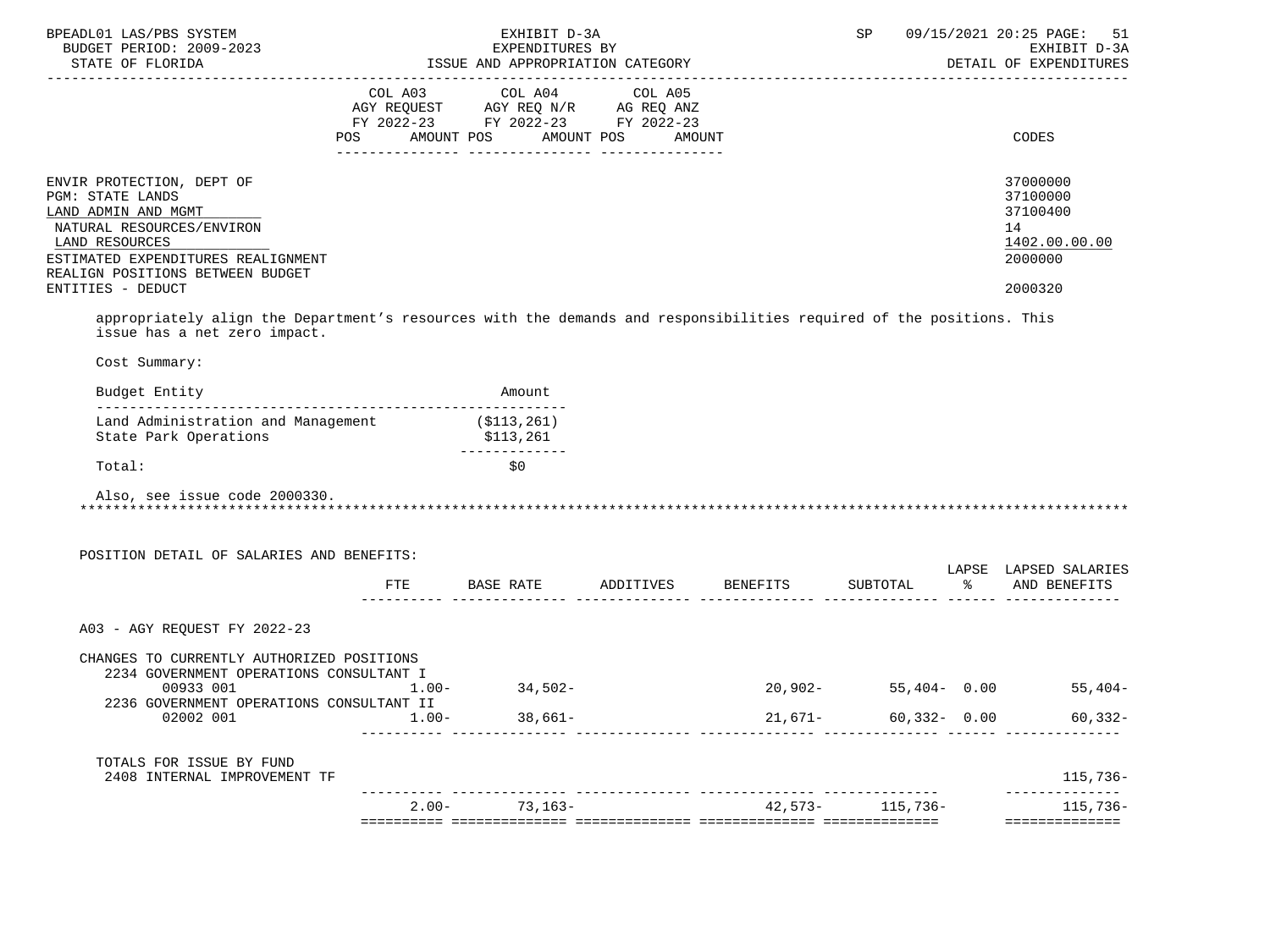| BPEADL01 LAS/PBS SYSTEM<br>BUDGET PERIOD: 2009-2023<br>STATE OF FLORIDA                                                                                                                                                                                                                                                                                                                                                                                                                                                                                                                                                                                                                         | EXHIBIT D-3A<br>EXPENDITURES BY<br>ISSUE AND APPROPRIATION CATEGORY |                                                                                                 |                       | SP                |          | 09/15/2021 20:25 PAGE: 52<br>EXHIBIT D-3A<br>DETAIL OF EXPENDITURES |                                                                               |
|-------------------------------------------------------------------------------------------------------------------------------------------------------------------------------------------------------------------------------------------------------------------------------------------------------------------------------------------------------------------------------------------------------------------------------------------------------------------------------------------------------------------------------------------------------------------------------------------------------------------------------------------------------------------------------------------------|---------------------------------------------------------------------|-------------------------------------------------------------------------------------------------|-----------------------|-------------------|----------|---------------------------------------------------------------------|-------------------------------------------------------------------------------|
|                                                                                                                                                                                                                                                                                                                                                                                                                                                                                                                                                                                                                                                                                                 | COL A03<br>POS                                                      | COL A04<br>AGY REQUEST AGY REQ N/R AG REQ ANZ<br>FY 2022-23 FY 2022-23 FY 2022-23<br>AMOUNT POS | COL A05<br>AMOUNT POS | AMOUNT            |          |                                                                     | CODES                                                                         |
| ENVIR PROTECTION, DEPT OF<br><b>PGM: STATE LANDS</b><br>LAND ADMIN AND MGMT<br>NATURAL RESOURCES/ENVIRON<br>LAND RESOURCES<br>ESTIMATED EXPENDITURES REALIGNMENT<br>REALIGN POSITIONS BETWEEN BUDGET<br>ENTITIES - DEDUCT                                                                                                                                                                                                                                                                                                                                                                                                                                                                       |                                                                     |                                                                                                 |                       |                   |          |                                                                     | 37000000<br>37100000<br>37100400<br>14<br>1402.00.00.00<br>2000000<br>2000320 |
| POSITION DETAIL OF SALARIES AND BENEFITS:                                                                                                                                                                                                                                                                                                                                                                                                                                                                                                                                                                                                                                                       |                                                                     |                                                                                                 |                       |                   |          |                                                                     | LAPSE LAPSED SALARIES                                                         |
|                                                                                                                                                                                                                                                                                                                                                                                                                                                                                                                                                                                                                                                                                                 | FTE                                                                 | BASE RATE                                                                                       | ADDITIVES             | BENEFITS          | SUBTOTAL | ႜ                                                                   | AND BENEFITS                                                                  |
| A03 - AGY REOUEST FY 2022-23                                                                                                                                                                                                                                                                                                                                                                                                                                                                                                                                                                                                                                                                    |                                                                     |                                                                                                 |                       |                   |          |                                                                     |                                                                               |
| CHANGES TO CURRENTLY AUTHORIZED POSITIONS<br>OTHER SALARY AMOUNT<br>2408 INTERNAL IMPROVEMENT TF                                                                                                                                                                                                                                                                                                                                                                                                                                                                                                                                                                                                |                                                                     |                                                                                                 |                       |                   |          |                                                                     | 3,086                                                                         |
|                                                                                                                                                                                                                                                                                                                                                                                                                                                                                                                                                                                                                                                                                                 |                                                                     |                                                                                                 |                       |                   |          |                                                                     | --------------<br>$112,650-$                                                  |
|                                                                                                                                                                                                                                                                                                                                                                                                                                                                                                                                                                                                                                                                                                 |                                                                     |                                                                                                 |                       |                   |          |                                                                     | ==============                                                                |
|                                                                                                                                                                                                                                                                                                                                                                                                                                                                                                                                                                                                                                                                                                 |                                                                     |                                                                                                 |                       |                   |          |                                                                     |                                                                               |
| TRANSFER TO TECHNOLOGY AND<br>INFORMATION SERVICES FOR<br>APPLICATIONS MAINTENANCE - DEDUCT<br>SPECIAL CATEGORIES<br>CONTRACTED SERVICES                                                                                                                                                                                                                                                                                                                                                                                                                                                                                                                                                        |                                                                     |                                                                                                 |                       |                   |          |                                                                     | 20026C0<br>100000<br>100777                                                   |
| INTERNAL IMPROVEMENT TF -STATE                                                                                                                                                                                                                                                                                                                                                                                                                                                                                                                                                                                                                                                                  | 150,000-                                                            |                                                                                                 |                       |                   |          |                                                                     | 2408 1                                                                        |
|                                                                                                                                                                                                                                                                                                                                                                                                                                                                                                                                                                                                                                                                                                 |                                                                     |                                                                                                 |                       |                   |          |                                                                     |                                                                               |
| AGENCY ISSUE NARRATIVE:<br>2022-2023 BUDGET YEAR NARRATIVE:<br>Issue Description:<br>This issue requests to transfer \$150,000 from the Division of State Lands (DSL) to the Office of Technology and<br>Information Services (OTIS) to support application developer contracted services that provides maintenance for the<br>Submerged and Uplands Public Revenue System (SUPRS). This maintenance will include corrective, adaptive,<br>preventive/perfective and improvement/enhancement changes, plus routine activities such as user support. The Department<br>of Environmental Protection defines maintenance as the modification of a system to improve performance, the adaptation of |                                                                     |                                                                                                 |                       | IT COMPONENT? YES |          |                                                                     |                                                                               |
| a system to a changed environment, and/or change of non-business requirements or routine activities required to sustain<br>proper application performance. This issue has a net zero impact.                                                                                                                                                                                                                                                                                                                                                                                                                                                                                                    |                                                                     |                                                                                                 |                       |                   |          |                                                                     |                                                                               |

Issue Background:

The Division of State Lands utilized recurring Contracted Services funding for the past three fiscal years to upgrade the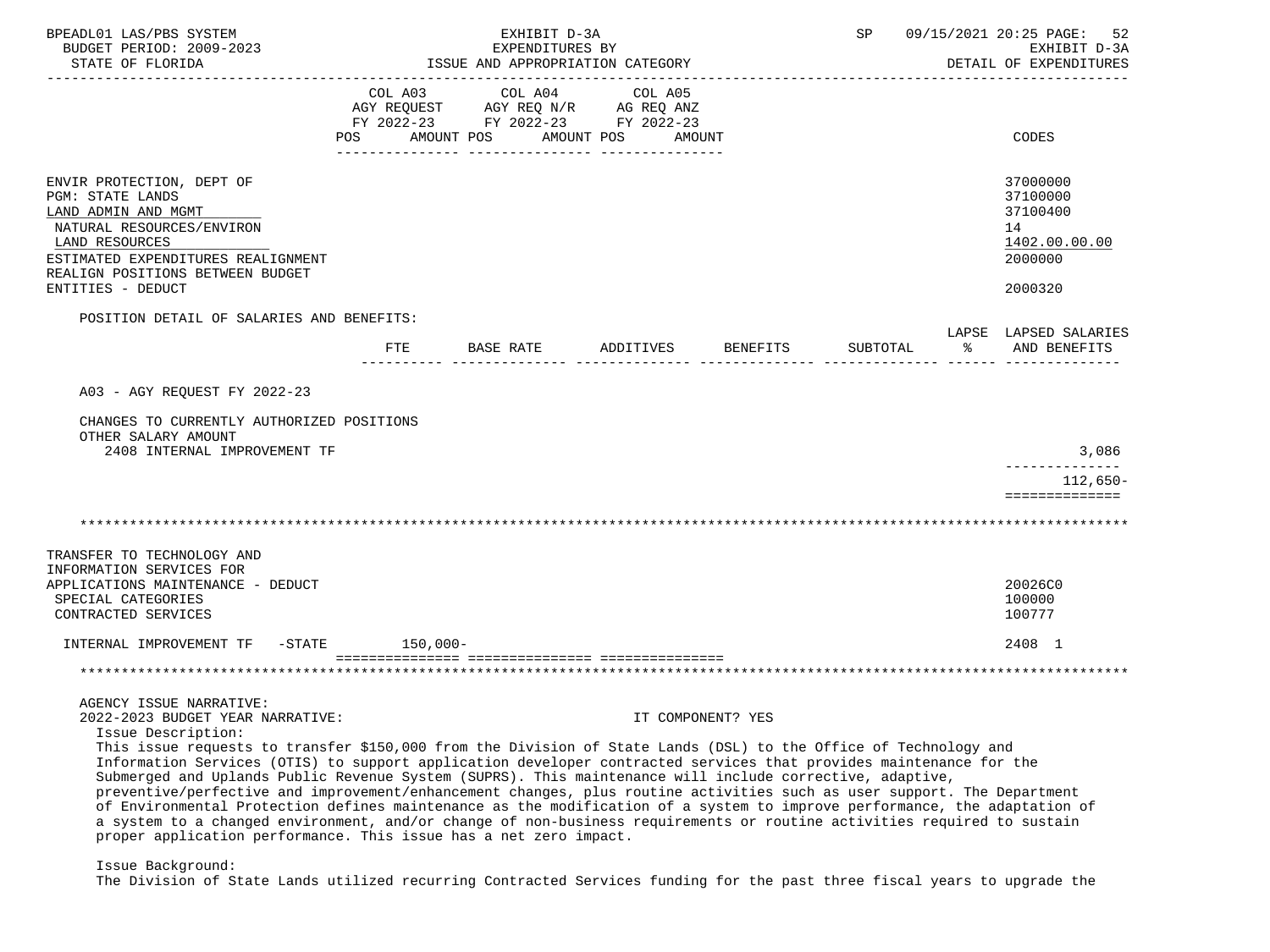| BPEADL01 LAS/PBS SYSTEM<br>BUDGET PERIOD: 2009-2023<br>STATE OF FLORIDA                                                                                                                                             | EXHIBIT D-3A<br>EXPENDITURES BY<br>ISSUE AND APPROPRIATION CATEGORY                                                                                                                                                                                                                                                                                                                                                                                                                                                                                                                                                 | <b>SP</b> | 09/15/2021 20:25 PAGE:<br>53<br>EXHIBIT D-3A<br>DETAIL OF EXPENDITURES |
|---------------------------------------------------------------------------------------------------------------------------------------------------------------------------------------------------------------------|---------------------------------------------------------------------------------------------------------------------------------------------------------------------------------------------------------------------------------------------------------------------------------------------------------------------------------------------------------------------------------------------------------------------------------------------------------------------------------------------------------------------------------------------------------------------------------------------------------------------|-----------|------------------------------------------------------------------------|
|                                                                                                                                                                                                                     | COL A03 COL A04 COL A05<br>AGY REQUEST AGY REQ N/R AG REQ ANZ<br>FY 2022-23 FY 2022-23 FY 2022-23<br>AMOUNT POS AMOUNT POS<br>POS.<br>AMOUNT                                                                                                                                                                                                                                                                                                                                                                                                                                                                        |           | CODES                                                                  |
| ENVIR PROTECTION, DEPT OF<br>PGM: STATE LANDS<br>LAND ADMIN AND MGMT<br>NATURAL RESOURCES/ENVIRON<br>LAND RESOURCES<br>ESTIMATED EXPENDITURES REALIGNMENT<br>TRANSFER TO TECHNOLOGY AND<br>INFORMATION SERVICES FOR |                                                                                                                                                                                                                                                                                                                                                                                                                                                                                                                                                                                                                     |           | 37000000<br>37100000<br>37100400<br>14<br>1402.00.00.00<br>2000000     |
| APPLICATIONS MAINTENANCE - DEDUCT                                                                                                                                                                                   |                                                                                                                                                                                                                                                                                                                                                                                                                                                                                                                                                                                                                     |           | 20026C0                                                                |
|                                                                                                                                                                                                                     | technology of the SUPRS. A reduction of \$502,878 has been made to adjust the recurring budget of \$652,878 to the<br>appropriate amount needed (\$150,000) for maintenance.                                                                                                                                                                                                                                                                                                                                                                                                                                        |           |                                                                        |
| Benefit and/or Impact:                                                                                                                                                                                              | Ongoing maintenance and support of SUPRS is a function that is more streamlined within the OTIS Applications Maintenance<br>Team. Transferring the resources to this team will enable more efficient management of these technical resources and will<br>continue the strategic approach of consolidating agency Information Technology (IT) resources within the central IT<br>office. Application maintenance services will continue to be provided at the current level, including basic system fixes,<br>routine technology upgrades, user support, minor enhancements and updates to all system documentation. |           |                                                                        |
| Cost Summary:                                                                                                                                                                                                       |                                                                                                                                                                                                                                                                                                                                                                                                                                                                                                                                                                                                                     |           |                                                                        |
| Budget Entity                                                                                                                                                                                                       | Amount                                                                                                                                                                                                                                                                                                                                                                                                                                                                                                                                                                                                              |           |                                                                        |
| Technology and Information Services                                                                                                                                                                                 | Land Administration and Management (\$150,000)<br>\$150,000                                                                                                                                                                                                                                                                                                                                                                                                                                                                                                                                                         |           |                                                                        |
| Total:                                                                                                                                                                                                              | _____________<br>\$0                                                                                                                                                                                                                                                                                                                                                                                                                                                                                                                                                                                                |           |                                                                        |
| Also, see issue code 20027C0.                                                                                                                                                                                       |                                                                                                                                                                                                                                                                                                                                                                                                                                                                                                                                                                                                                     |           |                                                                        |
| EQUIPMENT NEEDS<br>REPLACEMENT OF MOTOR VEHICLES<br>SPECIAL CATEGORIES<br>ACQUISITION/MOTOR VEHICLES                                                                                                                |                                                                                                                                                                                                                                                                                                                                                                                                                                                                                                                                                                                                                     |           | 2400000<br>2401500<br>100000<br>100021                                 |
| INTERNAL IMPROVEMENT TF -STATE                                                                                                                                                                                      | 85,000<br>85,000                                                                                                                                                                                                                                                                                                                                                                                                                                                                                                                                                                                                    |           | 2408 1                                                                 |

AGENCY ISSUE NARRATIVE:

2022-2023 BUDGET YEAR NARRATIVE: IT COMPONENT? NO

Issue Description:

 This issue requests \$85,000 to replace two vehicles in the Division of State Lands (Division). The Department of Management Services' minimum vehicle replacement criteria is 120,000 miles or 12 years in age for standard vehicles and 150,000 miles for heavy duty (3/4 & 1 ton) trucks.

\*\*\*\*\*\*\*\*\*\*\*\*\*\*\*\*\*\*\*\*\*\*\*\*\*\*\*\*\*\*\*\*\*\*\*\*\*\*\*\*\*\*\*\*\*\*\*\*\*\*\*\*\*\*\*\*\*\*\*\*\*\*\*\*\*\*\*\*\*\*\*\*\*\*\*\*\*\*\*\*\*\*\*\*\*\*\*\*\*\*\*\*\*\*\*\*\*\*\*\*\*\*\*\*\*\*\*\*\*\*\*\*\*\*\*\*\*\*\*\*\*\*\*\*\*\*\*

=============== =============== ===============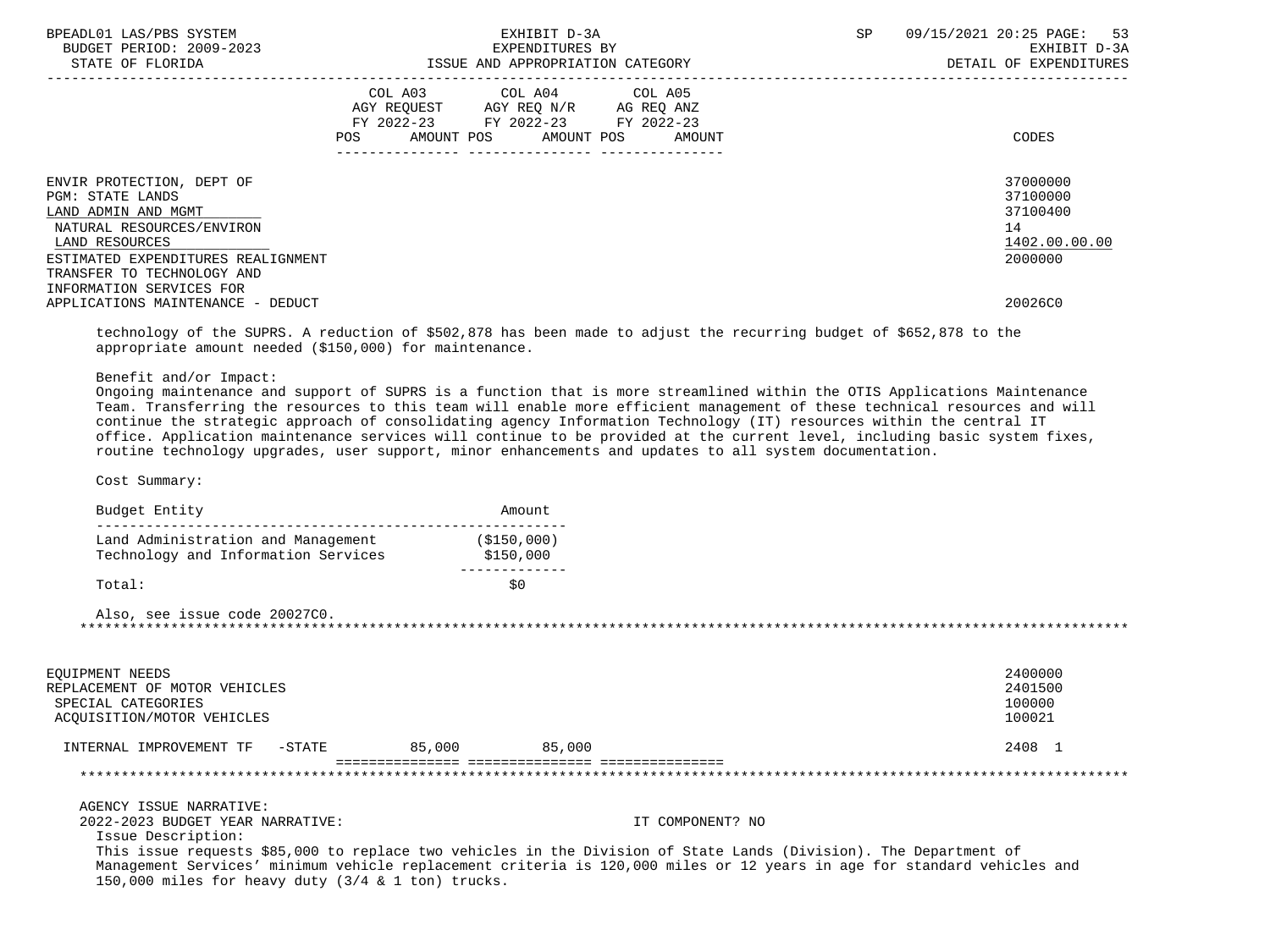| BPEADL01 LAS/PBS SYSTEM<br>BUDGET PERIOD: 2009-2023<br>STATE OF FLORIDA                                                                                                 | EXHIBIT D-3A<br>EXPENDITURES BY<br>ISSUE AND APPROPRIATION CATEGORY                                                                                  | 09/15/2021 20:25 PAGE: 54<br>SP<br>EXHIBIT D-3A<br>DETAIL OF EXPENDITURES     |
|-------------------------------------------------------------------------------------------------------------------------------------------------------------------------|------------------------------------------------------------------------------------------------------------------------------------------------------|-------------------------------------------------------------------------------|
|                                                                                                                                                                         | COL A03<br>COL A04 COL A05<br>AGY REOUEST<br>AGY REO N/R<br>AG REQ ANZ<br>FY 2022-23 FY 2022-23 FY 2022-23<br>AMOUNT POS AMOUNT POS<br>POS<br>AMOUNT | CODES                                                                         |
| ENVIR PROTECTION, DEPT OF<br>PGM: STATE LANDS<br>LAND ADMIN AND MGMT<br>NATURAL RESOURCES/ENVIRON<br>LAND RESOURCES<br>EOUIPMENT NEEDS<br>REPLACEMENT OF MOTOR VEHICLES |                                                                                                                                                      | 37000000<br>37100000<br>37100400<br>14<br>1402.00.00.00<br>2400000<br>2401500 |

 One of the vehicles will be used for the Survey and Mapping field crews. Survey and mapping vehicles are used statewide for: GPS surveys, geodetic leveling, installation and maintenance of tidal stations, recovery and installation of benchmarks, installation of water level, quality and meteorological stations. In addition, these vehicles are used to provide survey support for the legal defense of sovereignty and state-owned lands held in trust by the Board of Trustees (Governor and Cabinet) for the citizens of Florida and all visitors. Vehicles must accommodate multiple field staff with equipment, supplies and luggage for lengthy travel assignments. They must also be able to safely tow boats and trailers. The replacement vehicle is estimated to cost \$55,000.

 The second vehicle will be used for the Land and Recreation Grants Section which oversees six grant programs that promote and foster partnerships to enhance and sustain Florida's natural and cultural resources. These grant programs also provide increased outdoor recreational opportunities for Florida's residents and visitors. The staff within this section have one vehicle to conduct project site visits in local communities, designated green lodgings and designated green schools. Staff also attend meetings, workshops, and conferences to provide technical assistance and exhibits which promote the grant programs. The replacement vehicle is estimated to cost \$30,000.

 Due to the age of the replacement vehicles, the Division of State Lands has a growing concern for safety and liability issues. The mileages range from 145,000 to 150,000 and the age of both is 21 years old. There are currently two vehicles due to be replaced based on these factors.

Funding is being requested to replace the following:

| Tag #   | Year | Make      | Model       | Mileage (As of $6/30/2021$ ) |
|---------|------|-----------|-------------|------------------------------|
| DEP5119 | 2001 | Ford      | F550/Truck  | 145,283                      |
| DEP4948 | 2001 | Chevrolet | Monte Carlo | 146,652                      |

Issue Background:

 Most of the funding received in the past for vehicle replacement has been used for work and travel in the field. The Survey and Mapping field crews are normally on the road for eight-day intervals and vehicles are critical to accomplish their tasks and accommodate multiple people and necessary equipment.

 It has been 21 years since the Land and Recreation Grants' Section has received vehicle funding. The one car currently used by this section is past due for replacement and is also too small to hold the necessary exhibits required when traveling.

# Benefit and/or Impact:

 Reliable vehicles are essential and would help staff be more safe, effective and efficient with their work time. New vehicles would help alleviate the need to spend more on repairs than the vehicles are worth. Vehicles that become unsafe and unreliable hinder the Department's ability to provide services to the state.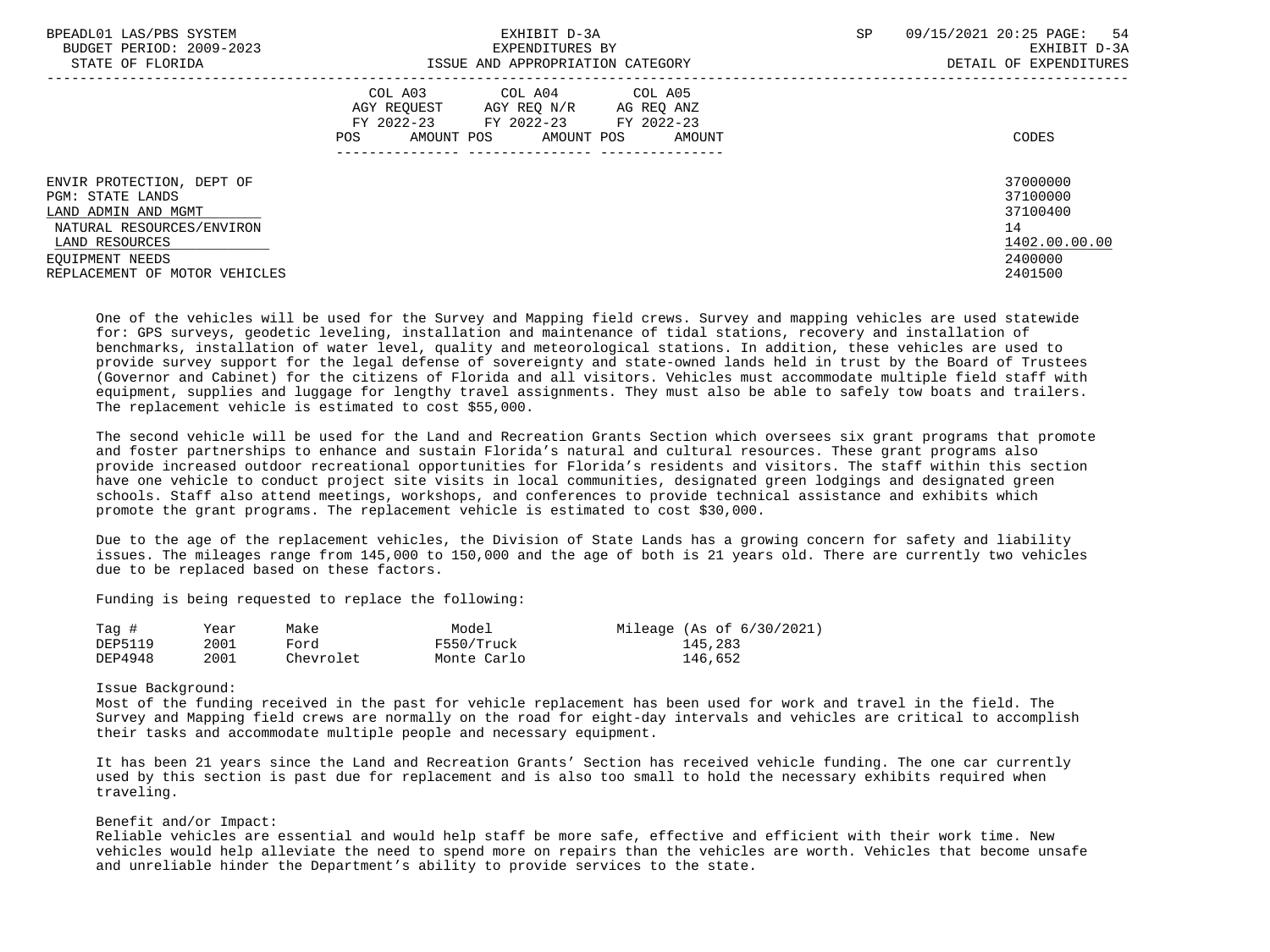| BPEADL01 LAS/PBS SYSTEM<br>BUDGET PERIOD: 2009-2023                                                                                                                            | EXHIBIT D-3A<br>EXPENDITURES BY                                                                                                                                                                                                                                                                                                                                                                                                                                                                                                                                                                                                                                                                                                                            | SP<br>09/15/2021 20:25 PAGE: 55<br>EXHIBIT D-3A                               |
|--------------------------------------------------------------------------------------------------------------------------------------------------------------------------------|------------------------------------------------------------------------------------------------------------------------------------------------------------------------------------------------------------------------------------------------------------------------------------------------------------------------------------------------------------------------------------------------------------------------------------------------------------------------------------------------------------------------------------------------------------------------------------------------------------------------------------------------------------------------------------------------------------------------------------------------------------|-------------------------------------------------------------------------------|
| STATE OF FLORIDA                                                                                                                                                               | ISSUE AND APPROPRIATION CATEGORY                                                                                                                                                                                                                                                                                                                                                                                                                                                                                                                                                                                                                                                                                                                           | DETAIL OF EXPENDITURES                                                        |
|                                                                                                                                                                                | COL A03 COL A04 COL A05<br>AGY REQUEST AGY REQ N/R AG REQ ANZ<br>FY 2022-23 FY 2022-23 FY 2022-23<br>AMOUNT POS AMOUNT POS<br>POS FOR<br>AMOUNT                                                                                                                                                                                                                                                                                                                                                                                                                                                                                                                                                                                                            | CODES                                                                         |
| ENVIR PROTECTION, DEPT OF<br><b>PGM: STATE LANDS</b><br>LAND ADMIN AND MGMT<br>NATURAL RESOURCES/ENVIRON<br>LAND RESOURCES<br>EOUIPMENT NEEDS<br>REPLACEMENT OF MOTOR VEHICLES |                                                                                                                                                                                                                                                                                                                                                                                                                                                                                                                                                                                                                                                                                                                                                            | 37000000<br>37100000<br>37100400<br>14<br>1402.00.00.00<br>2400000<br>2401500 |
| Florida Strategic Plan for Economic Development:<br>tourism.                                                                                                                   | (G2) - Lead the nation in global competitiveness as a location for talent, business, innovation and<br>#3.1 - Enhance and protect accessibility and participation of a cross-representation of parties in an integrated<br>planning, review and development process (e.g., workforce, development, natural resources and land use,<br>housing, military, infrastructure and transportation).<br>#5.2 - Improve the efficiency and effectiveness of government agencies at all levels.<br>#6.3 - Ensure Florida's fish, wildlife, natural resources and environment are sustained and enhanced as a component of<br>future growth plans and development decisions.<br>#6.4 - Promote, protect and preserve Florida's rich historical and cultural heritage. |                                                                               |
| LAND ACOUISITION<br>INCREASE TO PAYMENTS TO COUNTIES IN<br>LIEU OF TAXES<br>SPECIAL CATEGORIES                                                                                 |                                                                                                                                                                                                                                                                                                                                                                                                                                                                                                                                                                                                                                                                                                                                                            | 5200000<br>5200140<br>100000                                                  |
| PAYMENT IN LIEU OF TAXES<br>INTERNAL IMPROVEMENT TF                                                                                                                            | -STATE<br>340.000                                                                                                                                                                                                                                                                                                                                                                                                                                                                                                                                                                                                                                                                                                                                          | 103887<br>2408 1                                                              |
|                                                                                                                                                                                |                                                                                                                                                                                                                                                                                                                                                                                                                                                                                                                                                                                                                                                                                                                                                            |                                                                               |

#### \*\*\*\*\*\*\*\*\*\*\*\*\*\*\*\*\*\*\*\*\*\*\*\*\*\*\*\*\*\*\*\*\*\*\*\*\*\*\*\*\*\*\*\*\*\*\*\*\*\*\*\*\*\*\*\*\*\*\*\*\*\*\*\*\*\*\*\*\*\*\*\*\*\*\*\*\*\*\*\*\*\*\*\*\*\*\*\*\*\*\*\*\*\*\*\*\*\*\*\*\*\*\*\*\*\*\*\*\*\*\*\*\*\*\*\*\*\*\*\*\*\*\*\*\*\*\*

AGENCY ISSUE NARRATIVE:

2022-2023 BUDGET YEAR NARRATIVE: IT COMPONENT? NO

Issue Description:

 This issue requests an increase of \$340,000 to the Payments in Lieu of Taxes (PILT) appropriation in the Division of State Lands. This appropriation allows the Department of Environmental Protection (Department) to pay qualifying counties and local governments for tax losses as a result of Board of Trustees acquisitions. Due to insufficient appropriations, the Department has pro-rated these payments as allowed in statute. With increased funding in the Florida Forever Program, state land acquisitions will continue resulting in less funding available for qualifying counties and local governments. The proposed increase assumes a five percent growth factor through FY 2022-23.

Issue Background:

 Section 259.032(10), F.S., requires the Department to pay annual payments to qualifying counties and local governments for each tax loss incurred as a result of Board of Trustees acquisitions for state agencies under the Preservation 2000 or Florida Forever programs during any year. Payments shall be available to all counties that have a population of 150,000 or fewer and all local governments located in eligible counties.

In 2014, the Legislature reduced the PILT appropriation by \$200,000. Since that time, the Division has continued to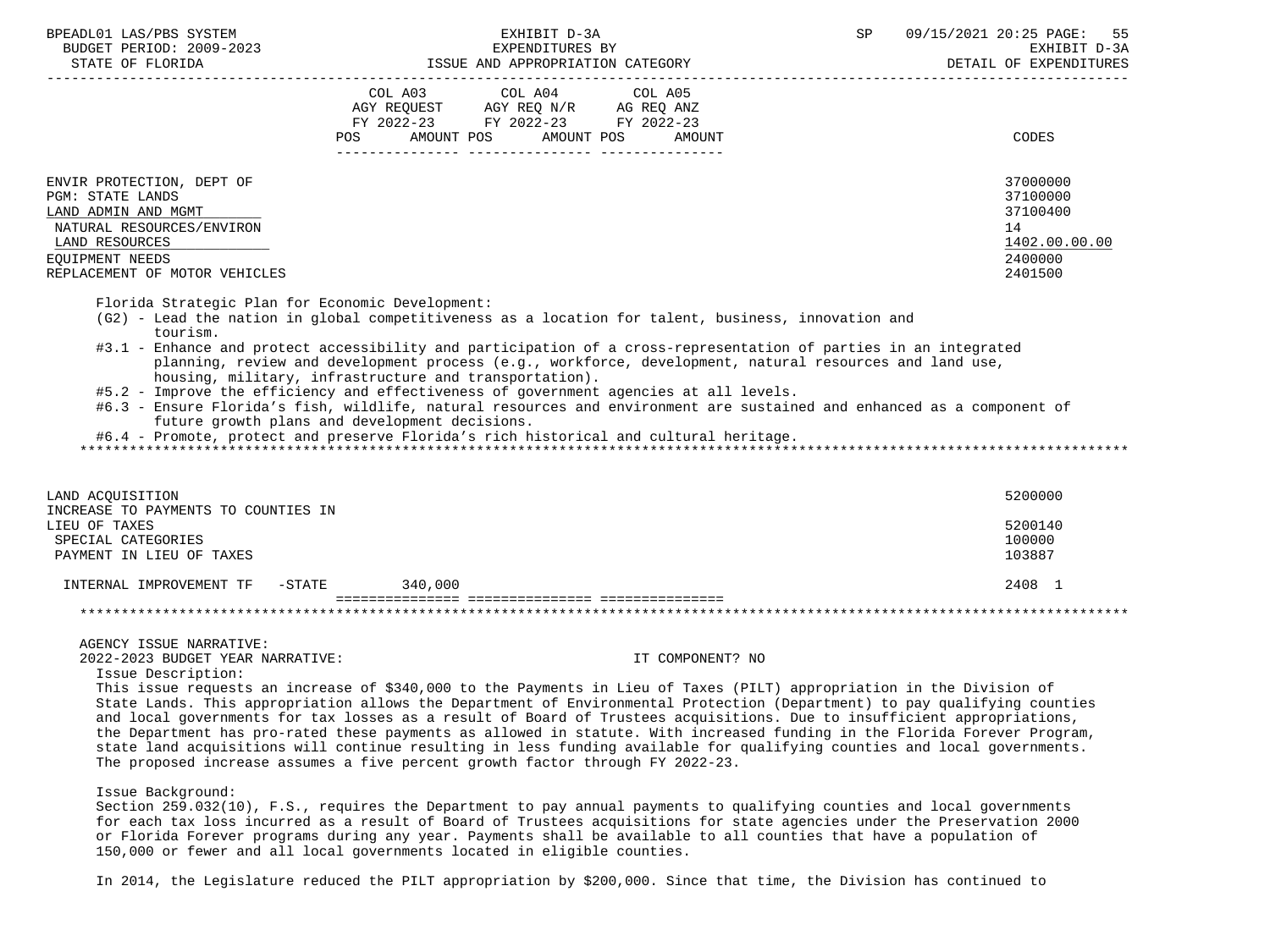| BPEADL01 LAS/PBS SYSTEM<br>BUDGET PERIOD: 2009-2023                                                                                                                                   | EXHIBIT D-3A<br>EXPENDITURES BY                                                                                                                                                                                                                                                                                                                                                                                                                                                                                                      | 09/15/2021 20:25 PAGE:<br>SP<br>56<br>EXHIBIT D-3A<br>DETAIL OF EXPENDITURES |
|---------------------------------------------------------------------------------------------------------------------------------------------------------------------------------------|--------------------------------------------------------------------------------------------------------------------------------------------------------------------------------------------------------------------------------------------------------------------------------------------------------------------------------------------------------------------------------------------------------------------------------------------------------------------------------------------------------------------------------------|------------------------------------------------------------------------------|
|                                                                                                                                                                                       | COL A03<br>COL A04 COL A05<br>AGY REQUEST AGY REQ N/R AG REQ ANZ<br>FY 2022-23 FY 2022-23 FY 2022-23<br>AMOUNT POS<br>AMOUNT POS<br>AMOUNT<br>POS                                                                                                                                                                                                                                                                                                                                                                                    | CODES                                                                        |
| ENVIR PROTECTION, DEPT OF<br><b>PGM: STATE LANDS</b><br>LAND ADMIN AND MGMT<br>NATURAL RESOURCES/ENVIRON<br>LAND RESOURCES<br>LAND ACOUISITION<br>INCREASE TO PAYMENTS TO COUNTIES IN |                                                                                                                                                                                                                                                                                                                                                                                                                                                                                                                                      | 37000000<br>37100000<br>37100400<br>14<br>1402.00.00.00<br>5200000           |
| LIEU OF TAXES                                                                                                                                                                         |                                                                                                                                                                                                                                                                                                                                                                                                                                                                                                                                      | 5200140                                                                      |
|                                                                                                                                                                                       | acquire lands and is currently negotiating the acquisition of several large ownerships. With an increase in PILT<br>applications and no increase in appropriation, the counties will continue to receive less and less each year.                                                                                                                                                                                                                                                                                                    |                                                                              |
| Benefit and/or Impact:<br>Florida Strategic Plan for Economic Development:<br>businesses, and visitors.                                                                               | If the PILT appropriation is not increased, the Department will be unable to make full payments to eligible counties in<br>the state of Florida. The Division will continue to pro-rate the payments according to statute, however, as the deficit<br>increases, it will have a significant impact on the eligible counties.<br>#5.2 - Improve the efficiency and effectiveness of government agencies at all levels.<br>#6.1 - Create and sustain vibrant, safe, healthy and resilient communities that attract workers, residents, |                                                                              |
| MANAGEMENT OF JURISDICTIONAL LANDS<br>INCREASE GRANT SPENDING AUTHORITY -                                                                                                             |                                                                                                                                                                                                                                                                                                                                                                                                                                                                                                                                      | 5300000                                                                      |
| STATE LANDS<br><b>EXPENSES</b>                                                                                                                                                        |                                                                                                                                                                                                                                                                                                                                                                                                                                                                                                                                      | 5300430<br>040000                                                            |
| GRANTS AND DONATIONS TF                                                                                                                                                               | $-STATE$ 125,000                                                                                                                                                                                                                                                                                                                                                                                                                                                                                                                     | 2339 1                                                                       |
|                                                                                                                                                                                       |                                                                                                                                                                                                                                                                                                                                                                                                                                                                                                                                      |                                                                              |
| OPERATING CAPITAL OUTLAY                                                                                                                                                              |                                                                                                                                                                                                                                                                                                                                                                                                                                                                                                                                      | 060000                                                                       |
| GRANTS AND DONATIONS TF<br>$-$ STATE                                                                                                                                                  | 50,000                                                                                                                                                                                                                                                                                                                                                                                                                                                                                                                               | 2339 1                                                                       |
| TOTAL: INCREASE GRANT SPENDING AUTHORITY -<br>STATE LANDS                                                                                                                             |                                                                                                                                                                                                                                                                                                                                                                                                                                                                                                                                      | 5300430                                                                      |
| TOTAL ISSUE                                                                                                                                                                           | 175,000                                                                                                                                                                                                                                                                                                                                                                                                                                                                                                                              |                                                                              |
|                                                                                                                                                                                       |                                                                                                                                                                                                                                                                                                                                                                                                                                                                                                                                      |                                                                              |
| AGENCY ISSUE NARRATIVE:<br>2022-2023 BUDGET YEAR NARRATIVE:<br>Issue Description:                                                                                                     | IT COMPONENT? NO                                                                                                                                                                                                                                                                                                                                                                                                                                                                                                                     |                                                                              |
|                                                                                                                                                                                       | This issue requests increased grant spending authority of \$175,000 in the Division of State Lands (Division). The<br>Division's current spending authority totals \$110,000 and is split between three appropriation categories: Expenses,<br>Other Personal Services and Operating Capital Outlay. Additional spending authority will allow the Division to continue                                                                                                                                                               |                                                                              |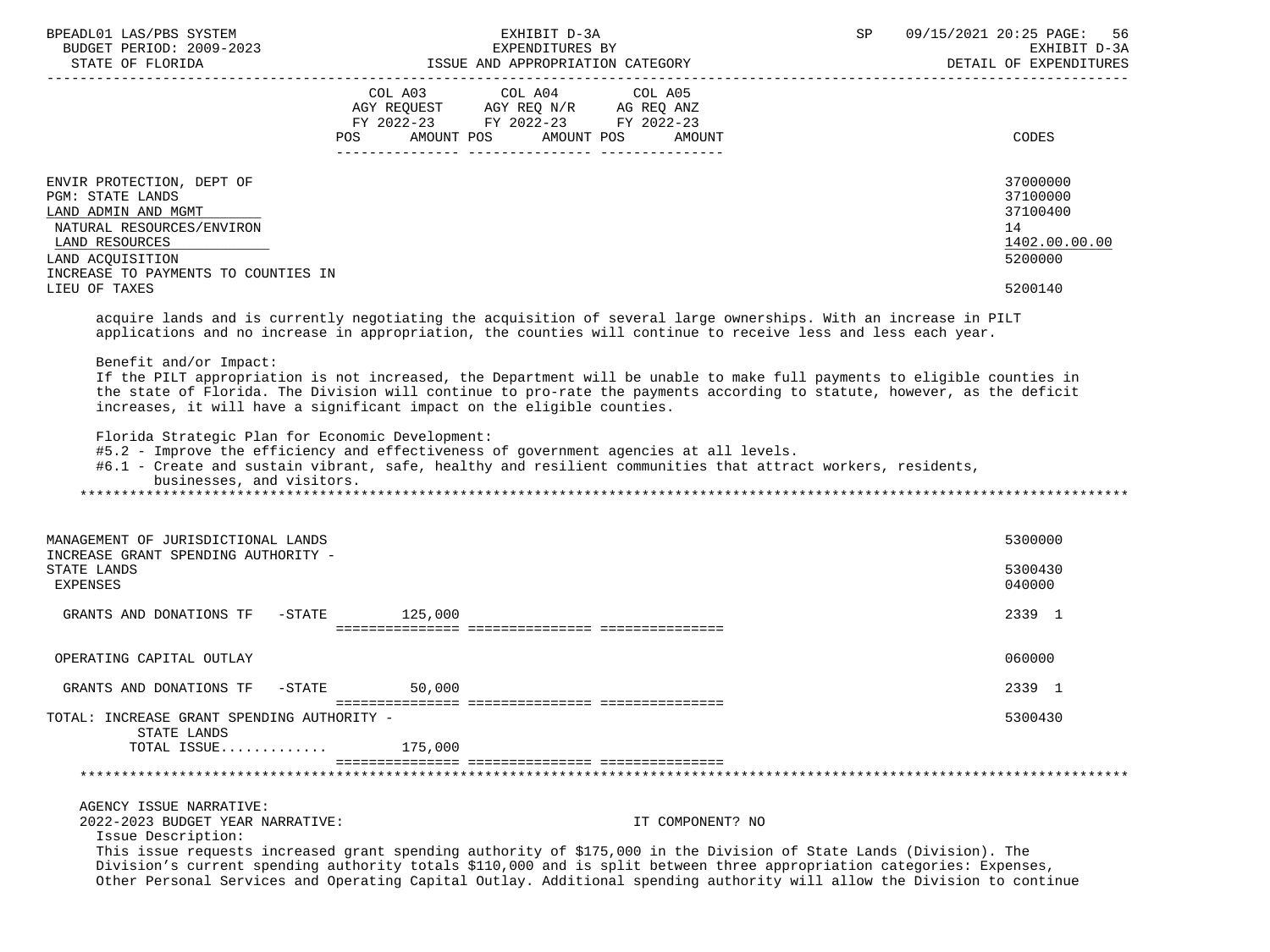| BPEADL01 LAS/PBS SYSTEM |                  |                          |
|-------------------------|------------------|--------------------------|
|                         |                  | BUDGET PERIOD: 2009-2023 |
|                         | STATE OF FLORIDA |                          |

|                                                                                                                                                                                                                 | COL A03<br>AGY REQUEST<br>FY 2022-23<br>AMOUNT POS<br>POS | COL A04<br>AGY REQ N/R<br>FY 2022-23<br>AMOUNT POS | COL A05<br>AG REQ ANZ<br>FY 2022-23<br>AMOUNT | CODES                                                                         |
|-----------------------------------------------------------------------------------------------------------------------------------------------------------------------------------------------------------------|-----------------------------------------------------------|----------------------------------------------------|-----------------------------------------------|-------------------------------------------------------------------------------|
| ENVIR PROTECTION, DEPT OF<br>PGM: STATE LANDS<br>LAND ADMIN AND MGMT<br>NATURAL RESOURCES/ENVIRON<br>LAND RESOURCES<br>MANAGEMENT OF JURISDICTIONAL LANDS<br>INCREASE GRANT SPENDING AUTHORITY -<br>STATE LANDS |                                                           |                                                    |                                               | 37000000<br>37100000<br>37100400<br>14<br>1402.00.00.00<br>5300000<br>5300430 |

receiving grants to conduct various surveying and mapping tasks.

## Issue Background:

 The Division has utilized grant spending authority for many years but over the years the amount of grant spending authority was reduced as grant funding levels decreased. The grant spending authority is used primarily by the Bureau of Survey and Mapping (Bureau) for contracts and grants the Bureau receives for cooperative work with state, federal and local government agencies, including the water management districts. The work performed includes meteorological stations and high accuracy elevations and coordinates that are adjusted into the national geodetic framework of the National Oceanic and Atmospheric Administration National Geodetic Survey. The number of grants received fluctuates from one year to the next. The Department of Environmental Protection is anticipating an increase in grants for FY 2022-23 which exceeds its current funding level.

# Benefit and/or Impact:

 The Division will be able to more quickly enter into grant agreements that assist the water management districts, counties, and cities with conducting various surveying and mapping tasks. These grant agreements allow the Division to strengthen the relationship between the state and local municipalities, as well as supplement budget expenses for day-to-day operations.

Florida Strategic Plan for Economic Development:

- (G2) Lead the nation in global competitiveness as a location for talent, business, innovation and tourism.
- #3.4 Ensure the availability of workforce housing, the future supply and quality of water, telecommunications and energy to meet Florida's economic and quality of life goals.
- #5.2 Improve the efficiency and effectiveness of government agencies at all levels.
- #6.1 Create and sustain vibrant, safe, healthy and resilient communities that attract workers, residents, businesses and visitors.
- #6.3 Ensure Florida's fish, wildlife, natural resources and environment are sustained and enhanced as a component of future growth plans and development decisions.
- \*\*\*\*\*\*\*\*\*\*\*\*\*\*\*\*\*\*\*\*\*\*\*\*\*\*\*\*\*\*\*\*\*\*\*\*\*\*\*\*\*\*\*\*\*\*\*\*\*\*\*\*\*\*\*\*\*\*\*\*\*\*\*\*\*\*\*\*\*\*\*\*\*\*\*\*\*\*\*\*\*\*\*\*\*\*\*\*\*\*\*\*\*\*\*\*\*\*\*\*\*\*\*\*\*\*\*\*\*\*\*\*\*\*\*\*\*\*\*\*\*\*\*\*\*\*\*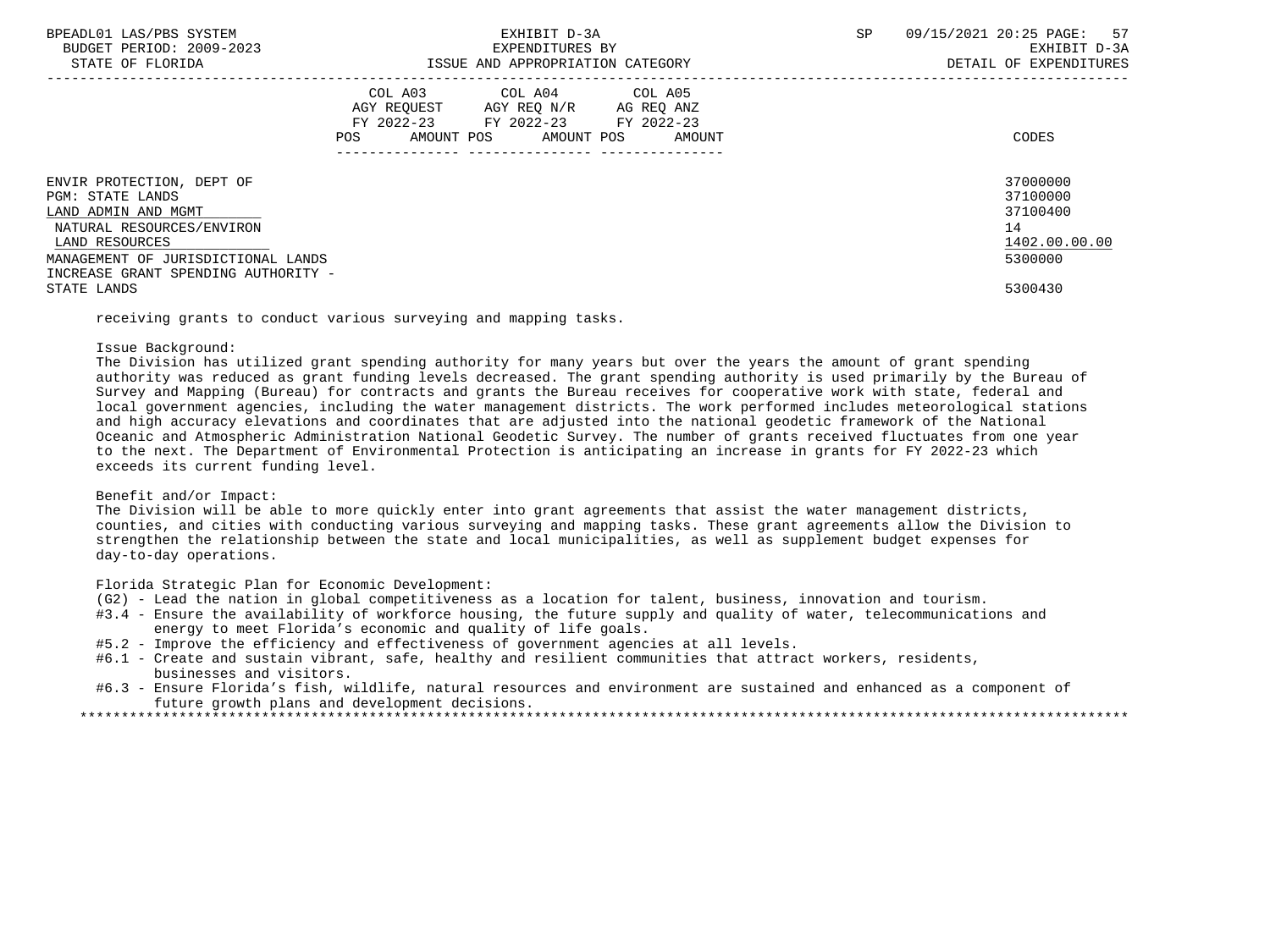| BPEADL01 LAS/PBS SYSTEM<br>BUDGET PERIOD: 2009-2023<br>STATE OF FLORIDA                                                                                                                                        |           | EXHIBIT D-3A<br>EXPENDITURES BY<br>ISSUE AND APPROPRIATION CATEGORY |                                                                                                 |         | 58<br>09/15/2021 20:25 PAGE:<br><b>SP</b><br>EXHIBIT D-3A<br>DETAIL OF EXPENDITURES |  |                                                                                                   |
|----------------------------------------------------------------------------------------------------------------------------------------------------------------------------------------------------------------|-----------|---------------------------------------------------------------------|-------------------------------------------------------------------------------------------------|---------|-------------------------------------------------------------------------------------|--|---------------------------------------------------------------------------------------------------|
|                                                                                                                                                                                                                | POS       | COL A03<br>AMOUNT POS                                               | COL A04<br>AGY REQUEST AGY REQ N/R AG REQ ANZ<br>FY 2022-23 FY 2022-23 FY 2022-23<br>AMOUNT POS | COL A05 | AMOUNT                                                                              |  | CODES                                                                                             |
| ENVIR PROTECTION, DEPT OF<br><b>PGM: STATE LANDS</b><br>LAND ADMIN AND MGMT<br>NATURAL RESOURCES/ENVIRON<br>LAND RESOURCES<br>CAPITAL IMPROVEMENT PLAN<br>DEBT SERVICE<br>FIXED CAPITAL OUTLAY<br>DEBT SERVICE |           |                                                                     |                                                                                                 |         |                                                                                     |  | 37000000<br>37100000<br>37100400<br>14<br>1402.00.00.00<br>9900000<br>990D000<br>080000<br>089070 |
| LAND ACOUISITION TF                                                                                                                                                                                            | $-$ STATE | 11,055,563-                                                         |                                                                                                 |         |                                                                                     |  | 2423 1                                                                                            |
|                                                                                                                                                                                                                |           |                                                                     |                                                                                                 |         |                                                                                     |  |                                                                                                   |
|                                                                                                                                                                                                                |           |                                                                     |                                                                                                 |         |                                                                                     |  |                                                                                                   |

AGENCY NARRATIVE:

2022-2023 BUDGET YEAR NARRATIVE: DEBT SERVICE IT COMPONENT? NO

Issue Description:

 This issue requests a reduction of \$11,055,563 in funding for debt service payments on Florida Forever bonds. Debt service is based on the required payment of bond principal, a variable interest rate and fiscal agent fees established by the Division of Bond Finance within the State Board of Administration.

 The recurring base budget for debt service in Fiscal Year 2022-23 is \$113,423,172 with a projected need of \$102,367,609 for a difference of \$11,055,563 in excess appropriation.

Issue Background:

 Debt Service allows for Florida Forever funding that is used to purchase conservation lands and facilitate water resource development as authorized under Section 259.105, F.S. and pursuant to Section 11(e), Article VII of the State Constitution and, on or after July 1, 2015, to also finance or refinance the acquisition and improvement of land, water areas and related property interests as provided in Section 28, Article X of the State Constitution. Funds are adjusted annually to pay debt service on Florida Forever bond series issued in prior fiscal years and to comply with Sections 201.15(1) and (3)(a), F.S. Pursuant to Section 215.618, F.S., the issuance of Florida Forever bonds, are not to exceed \$5.3 billion.

 Benefit and/or Impact: This will align the Department of Environmental Protection's budget with the anticipated need for ongoing debt service payments.<br>\*\*\*\*\*\*\*\*\*\*\*\*\*\*\*\*\*\*\* \*\*\*\*\*\*\*\*\*\*\*\*\*\*\*\*\*\*\*\*\*\*\*\*\*\*\*\*\*\*\*\*\*\*\*\*\*\*\*\*\*\*\*\*\*\*\*\*\*\*\*\*\*\*\*\*\*\*\*\*\*\*\*\*\*\*\*\*\*\*\*\*\*\*\*\*\*\*\*\*\*\*\*\*\*\*\*\*\*\*\*\*\*\*\*\*\*\*\*\*\*\*\*\*\*\*\*\*\*\*\*\*\*\*\*\*\*\*\*\*\*\*\*\*\*\*\*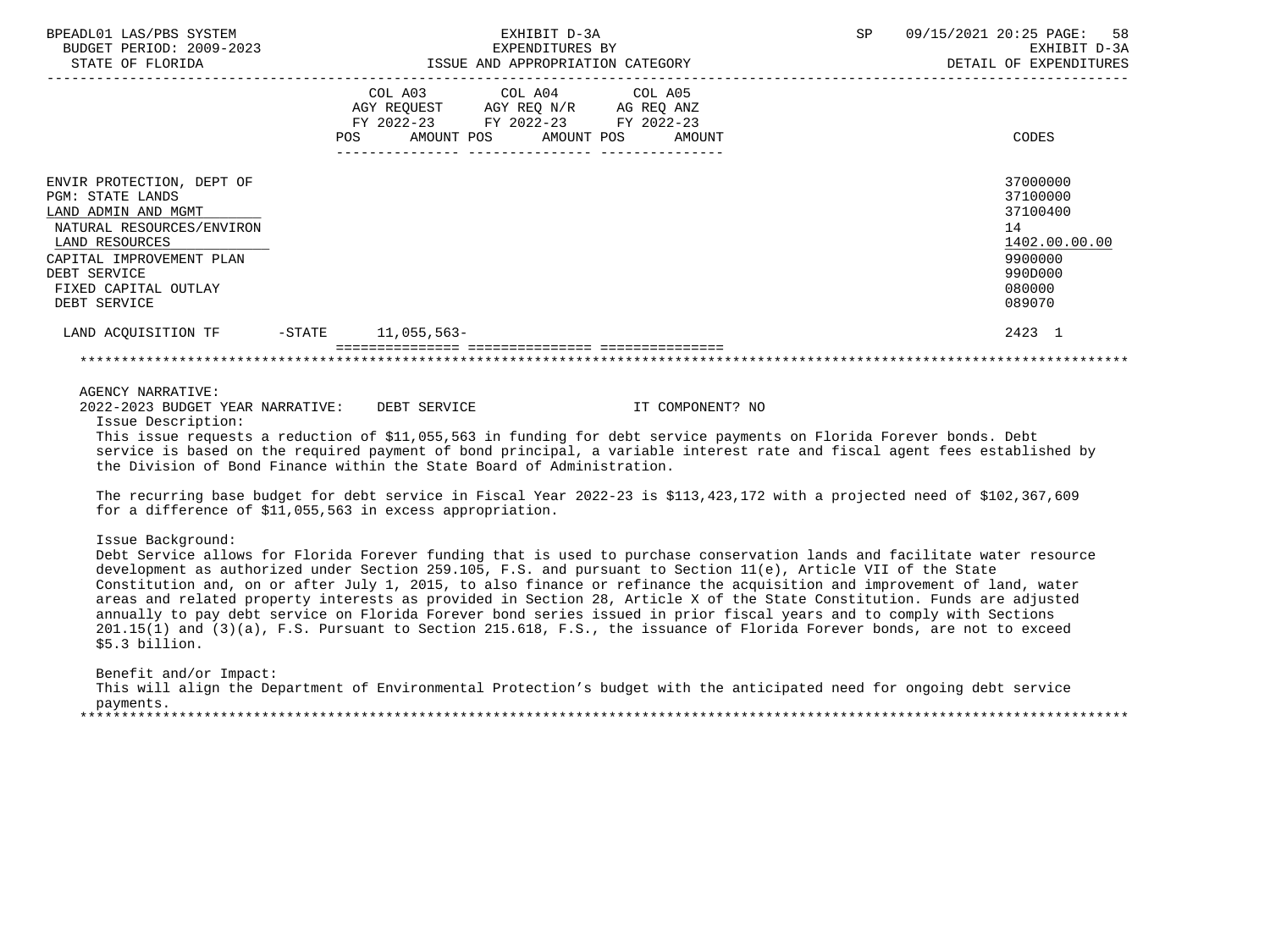| BPEADL01 LAS/PBS SYSTEM<br>BUDGET PERIOD: 2009-2023<br>STATE OF FLORIDA                                                                                                                                                                            | EXHIBIT D-3A<br>EXPENDITURES BY<br>ISSUE AND APPROPRIATION CATEGORY                                                                         | 09/15/2021 20:25 PAGE:<br>SP<br>59<br>EXHIBIT D-3A<br>DETAIL OF EXPENDITURES                      |
|----------------------------------------------------------------------------------------------------------------------------------------------------------------------------------------------------------------------------------------------------|---------------------------------------------------------------------------------------------------------------------------------------------|---------------------------------------------------------------------------------------------------|
|                                                                                                                                                                                                                                                    | COL A03 COL A04 COL A05<br>AGY REQUEST AGY REQ N/R AG REQ ANZ<br>FY 2022-23 FY 2022-23 FY 2022-23<br>AMOUNT POS AMOUNT POS<br>POS<br>AMOUNT | CODES                                                                                             |
| ENVIR PROTECTION, DEPT OF<br><b>PGM: STATE LANDS</b><br>LAND ADMIN AND MGMT<br>NATURAL RESOURCES/ENVIRON<br>LAND RESOURCES<br>CAPITAL IMPROVEMENT PLAN<br>ESTIMATED EXPENDITURES - FIXED<br>CAPITAL OUTLAY<br>FIXED CAPITAL OUTLAY<br>DEBT SERVICE |                                                                                                                                             | 37000000<br>37100000<br>37100400<br>14<br>1402.00.00.00<br>9900000<br>990I000<br>080000<br>089070 |
| LAND ACOUISITION TF -STATE 113,423,172                                                                                                                                                                                                             |                                                                                                                                             | 2423 1                                                                                            |
| LAND ACOUISITION<br>FIXED CAPITAL OUTLAY<br>LAND ACQ, ENVIR/UNIQ, STW                                                                                                                                                                              |                                                                                                                                             | 990L000<br>080000<br>084108                                                                       |
|                                                                                                                                                                                                                                                    | LAND ACOUISITION TF -STATE 75,000,000 75,000,000                                                                                            | 2423 1                                                                                            |
|                                                                                                                                                                                                                                                    |                                                                                                                                             |                                                                                                   |
| AGENCY NARRATIVE:                                                                                                                                                                                                                                  |                                                                                                                                             |                                                                                                   |

2022-2023 BUDGET YEAR NARRATIVE: LAND ACQ, ENVIR/UNIQ, STW IT COMPONENT? NO

Issue Description:

 This issue requests \$75 million in funding for the Florida Forever land acquisition program in the Division of State Lands. These funds are needed for the acquisition of rare and sensitive lands, including Everglades restoration, greenways and trails, to assist communities in protecting important natural resources, providing recreational opportunities and public beach access.

 The requested resources will allow achievement of the Florida Forever goals and improvements in their associated performance measures, found in Section 259.105(4), F.S. These goals include:

- ~ ensuring that sufficient quantities of water areas are available to meet the current and future needs of natural systems and citizens of the state
- ~ mitigating the effects of natural disasters and floods in developed areas (including coastal areas)
- ~ protecting, restoring and maintaining the quality and natural functions of land, water and wetland systems of the state
- $\sim$  enhancing the coordination and completion of land acquisition projects
- ~ increasing the protection of Florida's biodiversity at the species, natural community and landscape levels
- ~ preserving significant archaeological or historic sites
- $\sim$  increasing natural resource-based public recreational and educational opportunities
- $\sim$  increasing the amount of open space in urban areas
- $\sim$  increasing the amount of forestland available for sustainable management of natural resources

 Other Personal Services and related land acquisition services may be utilized in association with the activities of these programs.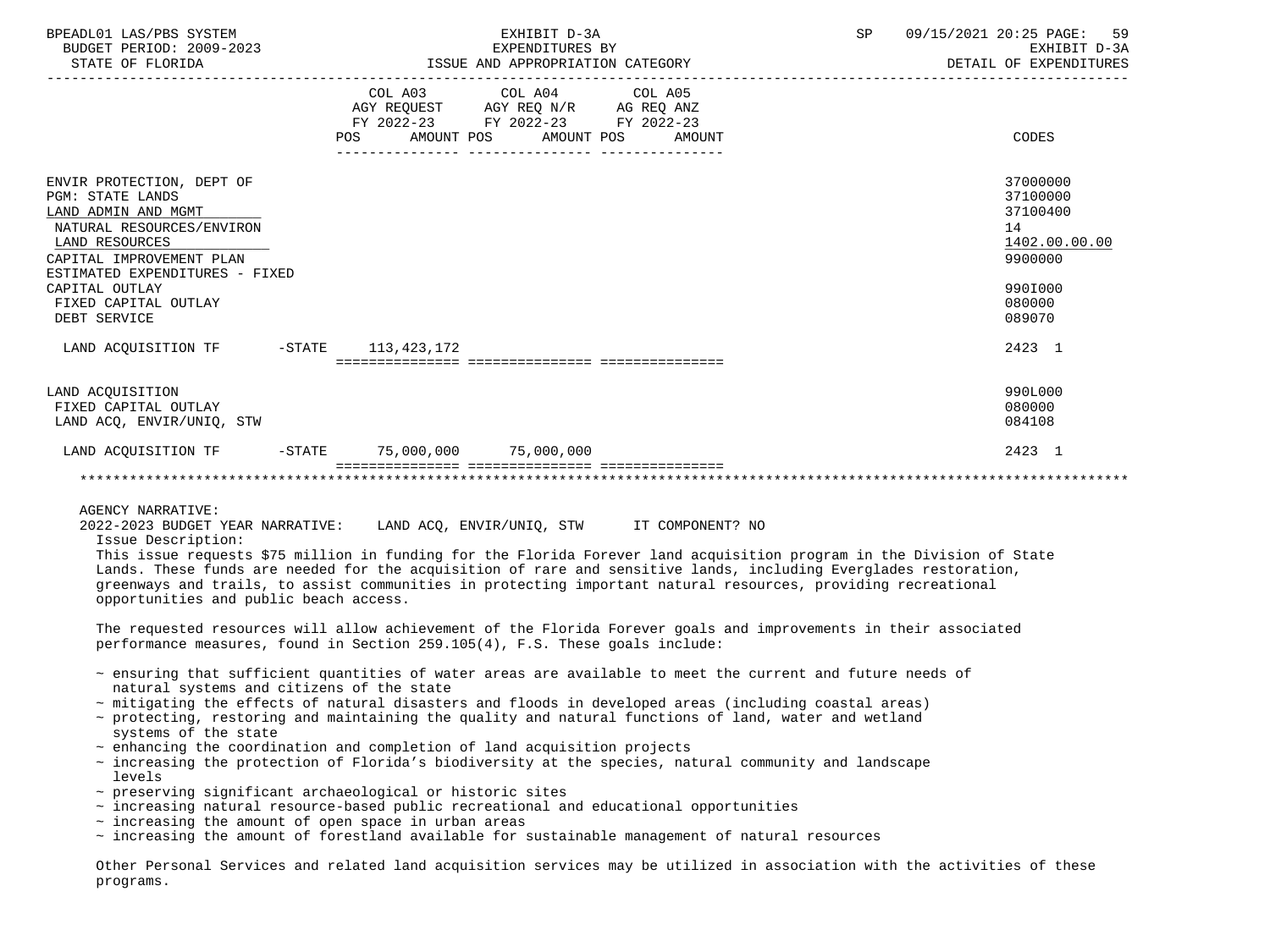| BPEADL01 LAS/PBS SYSTEM<br>BUDGET PERIOD: 2009-2023<br>STATE OF FLORIDA                                                                                                    | EXHIBIT D-3A<br>EXPENDITURES BY<br>ISSUE AND APPROPRIATION CATEGORY                                                                                     | SP<br>09/15/2021 20:25 PAGE: 60<br>EXHIBIT D-3A<br>DETAIL OF EXPENDITURES     |
|----------------------------------------------------------------------------------------------------------------------------------------------------------------------------|---------------------------------------------------------------------------------------------------------------------------------------------------------|-------------------------------------------------------------------------------|
|                                                                                                                                                                            | COL A03<br>COL A04 COL A05<br>AGY REO N/R<br>AGY REOUEST<br>AG REQ ANZ<br>FY 2022-23 FY 2022-23 FY 2022-23<br>AMOUNT POS<br>AMOUNT POS<br>POS<br>AMOUNT | CODES                                                                         |
| ENVIR PROTECTION, DEPT OF<br><b>PGM: STATE LANDS</b><br>LAND ADMIN AND MGMT<br>NATURAL RESOURCES/ENVIRON<br>LAND RESOURCES<br>CAPITAL IMPROVEMENT PLAN<br>LAND ACOUISITION |                                                                                                                                                         | 37000000<br>37100000<br>37100400<br>14<br>1402.00.00.00<br>9900000<br>990L000 |

#### Issue Background:

 Florida Forever is Florida's premier conservation and recreation land acquisition program, a blueprint for conserving natural resources and renewing Florida's commitment to conserve the state's natural and cultural heritage. Florida Forever replaces Preservation 2000 (P2000), the largest public land acquisition program of its kind in the United States. With approximately 10 million acres managed for conservation in Florida, more than 2.6 million acres were purchased under the Florida Forever and P2000 programs.

# Benefit and/or Impact:

 The acquisition of conservation lands contributes to the primary economic driver of Florida's economy - tourism, because they provide essential ecosystem services such as clean air, clean and sufficient water, flood control, coastal buffering during storms, and increased recreational opportunities. These lands are vital for filtering and replenishing Florida's aquifers - the source for 90 percent of our drinking water. Conservation lands protect crucial habitat that help maintain both commercial and recreational fisheries. They also provide a window into Florida's lifestyle and quality of life and can be viewed as amenities available to homeowners and business employees. An increased priority for lands acquired is given to those acquisitions which achieve a combination of conservation goals including support of local and state parks and protecting Florida's water resources and natural groundwater recharge.

Florida Strategic Plan for Economic Development:

- (G2) Lead the nation in global competitiveness as a location for talent, business, innovation and tourism.
- #3.4 Ensure the availability of workforce housing, the future supply and quality of water, telecommunications and energy to meet Florida's economic and quality of life goals.
- #6.1 Create and sustain vibrant, safe, healthy and resilient communities that attract workers, residents, businesses and visitors.
- #6.3 Ensure Florida's fish, wildlife, natural resources and environment are sustained and enhanced as a component of future growth plans and development decisions.
- #6.4 Promote, protect and preserve Florida's rich historical and cultural heritage.

\*\*\*\*\*\*\*\*\*\*\*\*\*\*\*\*\*\*\*\*\*\*\*\*\*\*\*\*\*\*\*\*\*\*\*\*\*\*\*\*\*\*\*\*\*\*\*\*\*\*\*\*\*\*\*\*\*\*\*\*\*\*\*\*\*\*\*\*\*\*\*\*\*\*\*\*\*\*\*\*\*\*\*\*\*\*\*\*\*\*\*\*\*\*\*\*\*\*\*\*\*\*\*\*\*\*\*\*\*\*\*\*\*\*\*\*\*\*\*\*\*\*\*\*\*\*\*

| LAND ACOUISITION- FCT                                  |           |                       |            |                  | 084112 |
|--------------------------------------------------------|-----------|-----------------------|------------|------------------|--------|
| LAND ACOUISITION TF                                    | $-$ STATE | 15,000,000            | 15,000,000 |                  | 2423 1 |
|                                                        |           |                       |            |                  |        |
| AGENCY NARRATIVE:                                      |           |                       |            |                  |        |
| 2022-2023 BUDGET YEAR NARRATIVE:<br>Issue Description: |           | LAND ACOUISITION- FCT |            | IT COMPONENT? NO |        |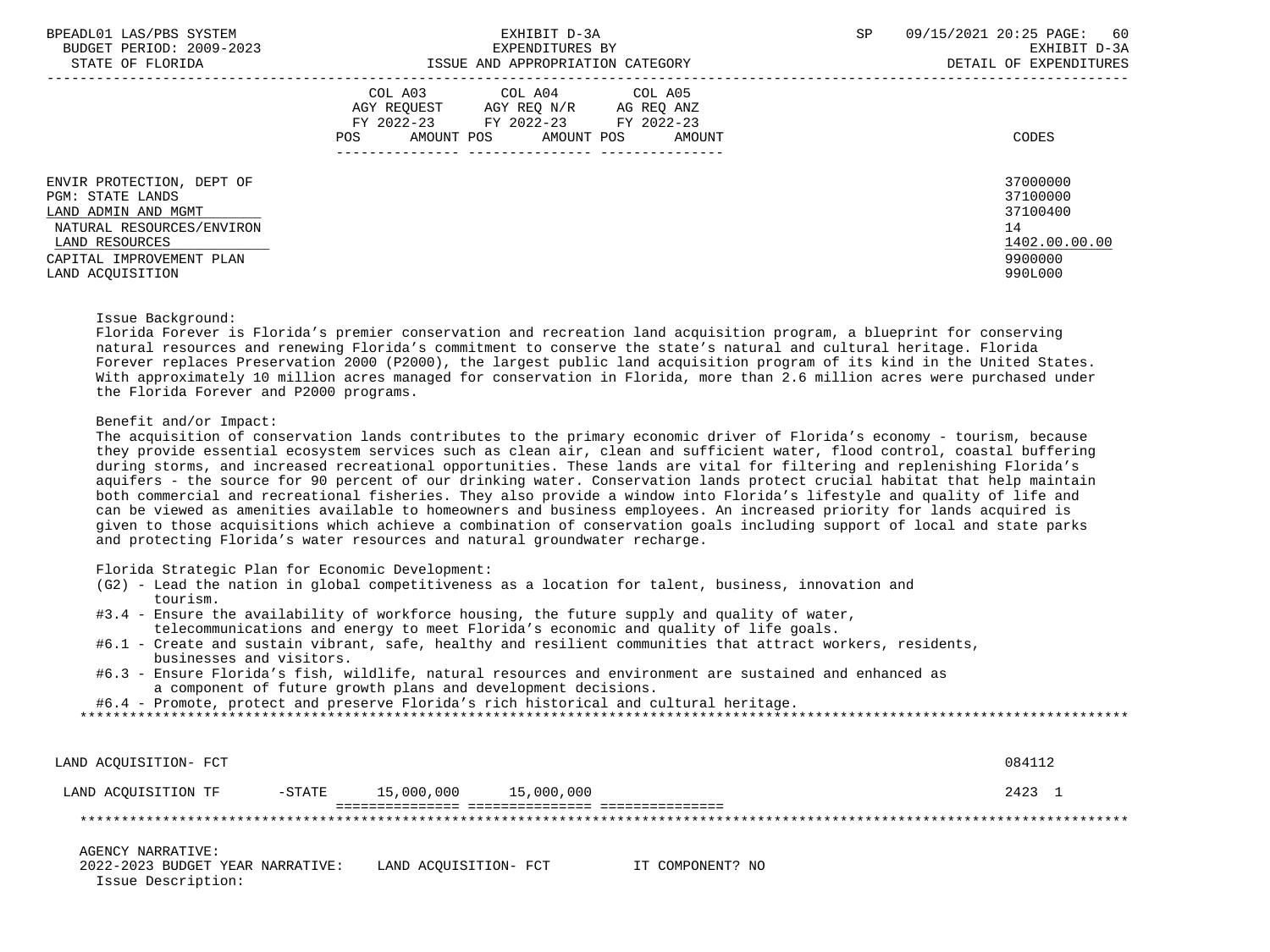| BPEADL01 LAS/PBS SYSTEM<br>BUDGET PERIOD: 2009-2023<br>STATE OF FLORIDA                                                                                                    | EXHIBIT D-3A<br>EXPENDITURES BY<br>ISSUE AND APPROPRIATION CATEGORY                                                                            | <b>SP</b> | 09/15/2021 20:25 PAGE: 61<br>EXHIBIT D-3A<br>DETAIL OF EXPENDITURES           |
|----------------------------------------------------------------------------------------------------------------------------------------------------------------------------|------------------------------------------------------------------------------------------------------------------------------------------------|-----------|-------------------------------------------------------------------------------|
|                                                                                                                                                                            | COL A03 COL A04 COL A05<br>AGY REQUEST AGY REQ N/R AG REQ ANZ<br>FY 2022-23 FY 2022-23 FY 2022-23<br>AMOUNT POS<br>AMOUNT POS<br>POS<br>AMOUNT |           | CODES                                                                         |
| ENVIR PROTECTION, DEPT OF<br><b>PGM: STATE LANDS</b><br>LAND ADMIN AND MGMT<br>NATURAL RESOURCES/ENVIRON<br>LAND RESOURCES<br>CAPITAL IMPROVEMENT PLAN<br>LAND ACOUISITION |                                                                                                                                                |           | 37000000<br>37100000<br>37100400<br>14<br>1402.00.00.00<br>9900000<br>990L000 |

 This issue requests \$15 million for the Florida Communities Trust (FCT) Parks and Open Space Program. This program provides funding to local governments and eligible non-profit environmental organizations for the acquisition of community-based parks, open space and greenways that further outdoor recreation and natural resource protection needs.

 The requested resources will allow achievement of the Florida Forever goals and improvements in their associated performance measures, found in Section 259.105(4), F.S. These goals include:

- ~ ensuring that sufficient quantities of water areas are available to meet the current and future needs of natural systems and citizens of the state
- ~ mitigating the effects of natural disasters and floods in developed areas (including coastal areas)
- ~ protecting, restoring and maintaining the quality and natural functions of land, water and wetland systems of the state
- $\sim$  enhancing the coordination and completion of land acquisition projects
- ~ increasing the protection of Florida's biodiversity at the species, natural community and landscape levels
- ~ preserving significant archaeological or historic sites
- $\sim$  increasing natural resource-based public recreational and educational opportunities
- $\sim$  increasing the amount of open space in urban areas
- ~ increasing the amount of forestland available for sustainable management of natural resources

 Other Personal Services employees and related land acquisition services may be utilized in association with the activities of these programs.

# Issue Background:

 The FCT program is part of Florida Forever which is Florida's premier conservation and recreation land acquisition program, a blueprint for conserving natural resources and renewing Florida's commitment to conserve the state's natural and cultural heritage. Florida Forever replaces Preservation 2000 (P2000), the largest public land acquisition program of its kind in the United States. With approximately 10 million acres managed for conservation in Florida, more than 2.6 million acres were purchased under the Florida Forever and P2000 programs which have included FCT.

## Benefit and/or Impact:

 FCT's Parks and Open Space Florida Forever grant program is a state land acquisition grant program that provides funding to local governments and eligible non-profit environmental organizations for acquisition of community-based parks, open space and greenways that further outdoor recreation and natural resource protection needs identified in local government comprehensive plans. The preservation of green space, including parks, open space, beaches and natural areas, is an important factor in creating livable communities. In 1989, the FCT was created to help local governments meet this need. Matching and full grants for land acquisition projects are provided to communities through an annual competitive application cycle. FCT provides local governments the opportunity to leverage local dollars with state dollars, optimizing conservation benefits. This program also encourages and fosters both public and public-private partnerships in land acquisition initiatives.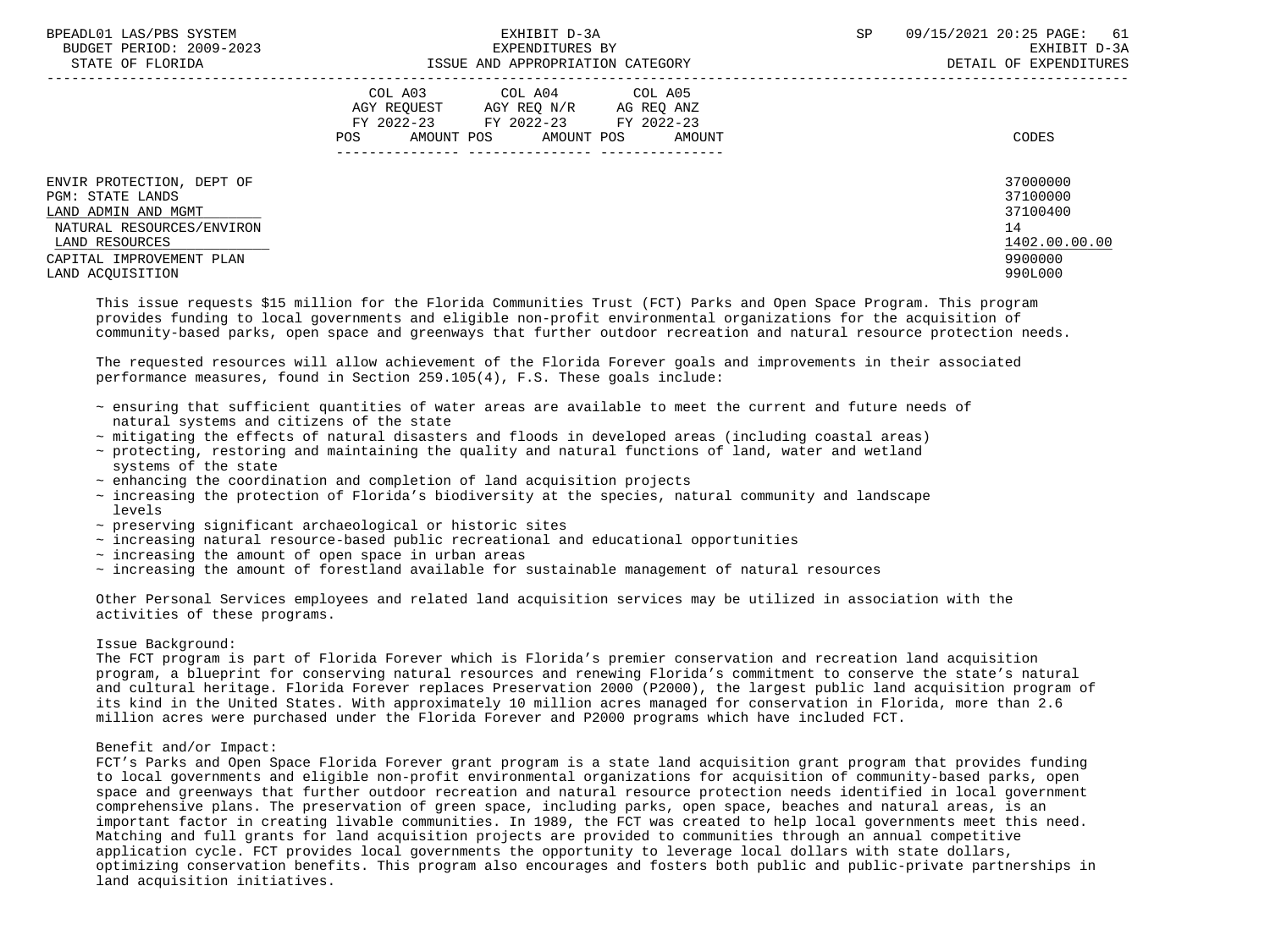| BPEADL01 LAS/PBS SYSTEM<br>BLADLUI LAS/PBS SISIEM<br>BUDGET PERIOD: 2009-2023<br>STATE OF FLORIDA                                                                          | EXHIBIT D-3A<br>EXPENDITURES BY<br>ISSUE AND APPROPRIATION CATEGORY DETAIL OF EXPENDITION CATEGORY                                                                                                                                                                                                                                                                                                                                                                                                                                                                                                                                                                                                                                                                                                                                                                                                                                                                                                                      | SP<br>09/15/2021 20:25 PAGE: 62<br>EXHIBIT D-3A<br>DETAIL OF EXPENDITURES     |
|----------------------------------------------------------------------------------------------------------------------------------------------------------------------------|-------------------------------------------------------------------------------------------------------------------------------------------------------------------------------------------------------------------------------------------------------------------------------------------------------------------------------------------------------------------------------------------------------------------------------------------------------------------------------------------------------------------------------------------------------------------------------------------------------------------------------------------------------------------------------------------------------------------------------------------------------------------------------------------------------------------------------------------------------------------------------------------------------------------------------------------------------------------------------------------------------------------------|-------------------------------------------------------------------------------|
|                                                                                                                                                                            | COL A03<br>$\begin{tabular}{lllllllllllll} &\multicolumn{4}{c }{\text{COL A03}} &\multicolumn{4}{c }{\text{COL A04}} &\multicolumn{4}{c }{\text{COL A05}}\\ \text{AGY REQUEST} &\multicolumn{4}{c }{\text{AGY REQ ANZ}} &\multicolumn{4}{c }{\text{AG REQ ANZ}}\\ \text{FY 2022--23} &\multicolumn{4}{c }{\text{FY 2022--23}} &\multicolumn{4}{c }{\text{FY 2022--23}} &\multicolumn{4}{c }{\text{FY 2022--23}} \end{tabular}$<br>POS AMOUNT POS AMOUNT POS AMOUNT                                                                                                                                                                                                                                                                                                                                                                                                                                                                                                                                                      | CODES                                                                         |
| ENVIR PROTECTION, DEPT OF<br><b>PGM: STATE LANDS</b><br>LAND ADMIN AND MGMT<br>NATURAL RESOURCES/ENVIRON<br>LAND RESOURCES<br>CAPITAL IMPROVEMENT PLAN<br>LAND ACQUISITION |                                                                                                                                                                                                                                                                                                                                                                                                                                                                                                                                                                                                                                                                                                                                                                                                                                                                                                                                                                                                                         | 37000000<br>37100000<br>37100400<br>14<br>1402.00.00.00<br>9900000<br>990L000 |
| Florida Strategic Plan for Economic Development:<br>tourism.<br>businesses and visitors.                                                                                   | (G2) - Lead the nation in global competitiveness as a location for talent, business, innovation and<br>#3.4 - Ensure the availability of workforce housing, the future supply and quality of water,<br>telecommunications and energy to meet Florida's economic and quality of life goals.<br>#6.1 - Create and sustain vibrant, safe, healthy and resilient communities that attract workers, residents,<br>#6.3 - Ensure Florida's fish, wildlife, natural resources and environment are sustained and enhanced as<br>a component of future growth plans and development decisions.<br>#6.4 - Promote, protect and preserve Florida's rich historical and cultural heritage.                                                                                                                                                                                                                                                                                                                                          |                                                                               |
| NFWF/DEEPWATER HORIZON                                                                                                                                                     |                                                                                                                                                                                                                                                                                                                                                                                                                                                                                                                                                                                                                                                                                                                                                                                                                                                                                                                                                                                                                         | 087126                                                                        |
|                                                                                                                                                                            | GRANTS AND DONATIONS TF - STATE 15,000,000 15,000,000                                                                                                                                                                                                                                                                                                                                                                                                                                                                                                                                                                                                                                                                                                                                                                                                                                                                                                                                                                   | 2339 1                                                                        |
|                                                                                                                                                                            |                                                                                                                                                                                                                                                                                                                                                                                                                                                                                                                                                                                                                                                                                                                                                                                                                                                                                                                                                                                                                         |                                                                               |
| <b>AGENCY NARRATIVE:</b><br>2022-2023 BUDGET YEAR NARRATIVE:<br>Issue Description:                                                                                         | NFWF/DEEPWATER HORIZON TT COMPONENT? NO<br>This issue requests \$15 million in spending authority to administer and implement the National Fish and Wildlife<br>Foundation (NFWF) funded projects from the Deepwater Horizon (DWH) oil spill incident. The funding will be received by<br>the state from the Gulf Environmental Benefit Fund to support projects benefiting the natural resources of the Gulf Coast<br>that were impacted by the oil spill. Types of natural resource restoration projects on these marine and coastal<br>environments could include: land acquisition, water quality, critical habitat restoration, fish and wildlife population<br>monitoring and management and enhancing the resiliency of coastal resources and communities.<br>The requested spending authority will be used to purchase approximately 32,000 acres in the Apalachicola River Florida<br>Forever Project, ranked #1 in the Critical Natural Lands category on the 2021 Florida Forever Priority List. In addition |                                                                               |

 to the \$15 million requested, \$16 million of available NFWF spending authority in the Division of Water Restoration Assistance's budget will also be used towards the \$31 million grant. The grant award is pending NFWF approval. In the unlikely event the grant is not approved, the requested spending authority will be used towards other land acquisitions approved by NFWF.

 NFWF funds may be used for administrative purposes, Other Personal Services and land acquisition services related to the grant.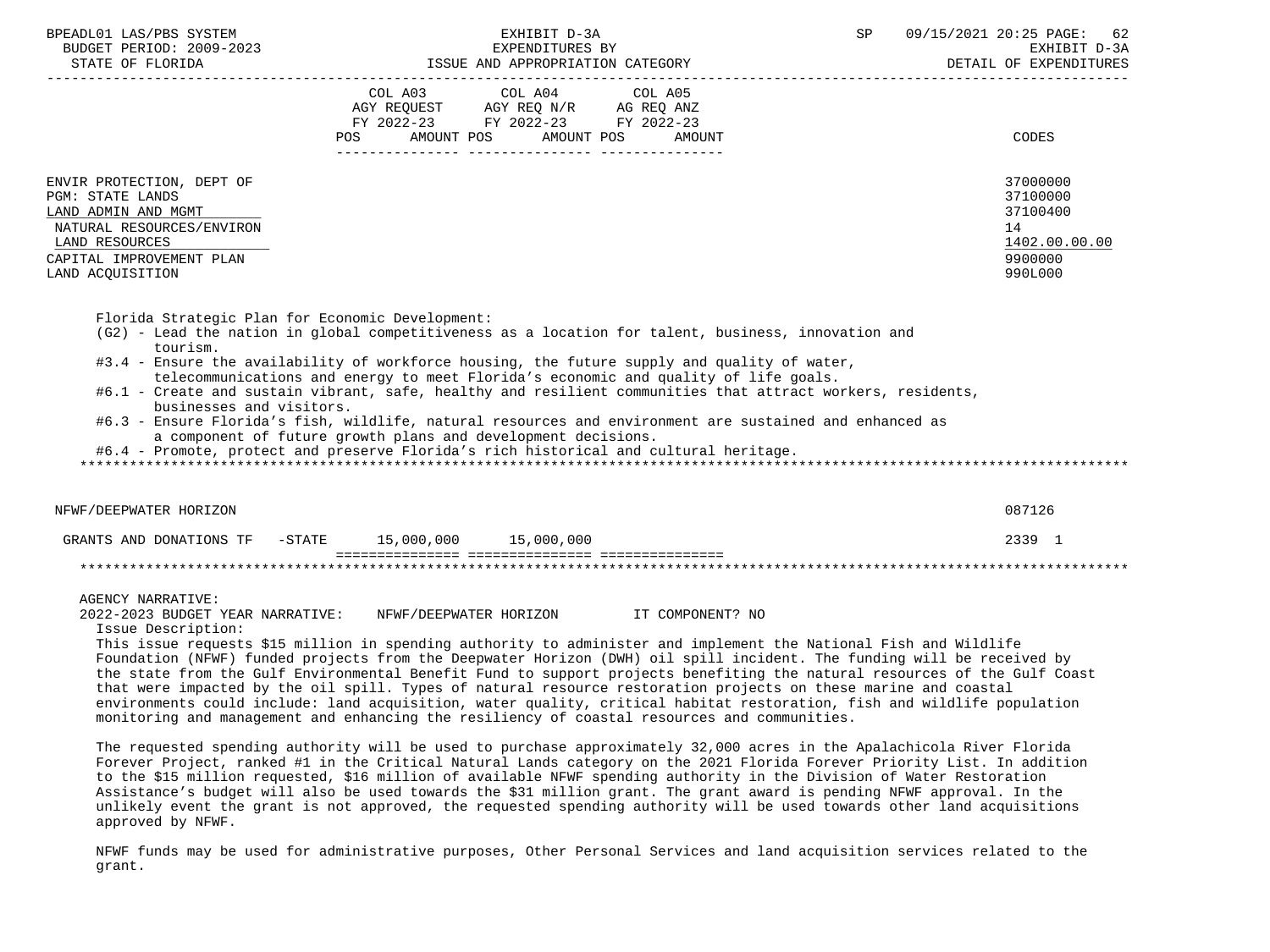| BPEADL01 LAS/PBS SYSTEM |                  |                          |
|-------------------------|------------------|--------------------------|
|                         |                  | BUDGET PERIOD: 2009-2023 |
|                         | CEARE OR RIODIDA |                          |

|                                                                                                                                                                     | COL A03<br>COL A05<br>COL A04<br>AGY REQUEST<br>AGY REQ N/R<br>AG REQ ANZ<br>FY 2022-23<br>FY 2022-23<br>FY 2022-23<br>AMOUNT POS<br>AMOUNT POS<br>AMOUNT<br>POS | CODES                                                                         |
|---------------------------------------------------------------------------------------------------------------------------------------------------------------------|------------------------------------------------------------------------------------------------------------------------------------------------------------------|-------------------------------------------------------------------------------|
| ENVIR PROTECTION, DEPT OF<br>PGM: STATE LANDS<br>LAND ADMIN AND MGMT<br>NATURAL RESOURCES/ENVIRON<br>LAND RESOURCES<br>CAPITAL IMPROVEMENT PLAN<br>LAND ACOUISITION |                                                                                                                                                                  | 37000000<br>37100000<br>37100400<br>14<br>1402.00.00.00<br>9900000<br>990L000 |

#### Issue Background:

 In 2013, a U.S. District Court approved two plea agreements resolving the criminal cases against British Petroleum (BP) and Transocean, the main responsible parties of the DWH incident. The agreements direct funds to the NFWF to fund projects benefiting the natural resources of the Gulf Coast that were impacted by the DWH oil spill incident. NFWF will carry out the plea agreement through its Gulf Environmental Benefit Fund (GEBF). NFWF consults with the Florida Fish and Wildlife Conservation Commission and the Department of Environmental Protection (Department), as well as other federal agencies, to identify projects in Florida to be funded. The Department plans to submit a proposal to NFWF for the current funding consideration and may submit additional projects in subsequent funding cycles. NFWF typically announces funding in November during each funding cycle. NFWF will fund some of the selected restoration projects through funding agreements with the Department. The funds will be made available in accordance with the plea agreements with BP and Transocean and NFWF has received all \$356 million allocated to the state of Florida under the terms of the plea agreements.

# Benefit and/or Impact:

 NFWF funding focuses on projects that "remedy harm to natural resources where there has been injury to, or destruction of, loss of, or loss of use of those resources" because of the DWH incident. This includes projects that restore and maintain the ecological functions of landscape-scale coastal habitats and projects that restore and maintain the ecological integrity of priority coastal bays and estuaries and may include projects such as hydrologic restoration and water quality improvement projects.

Florida Strategic Plan for Economic Development:

- #5.3 Strengthen local, regional and statewide partnerships to accomplish Florida's economic and quality of life and quality places goals.
- #6.3 Ensure Florida's fish, wildlife, natural resources and environment are sustained and enhanced as a component of future growth plans and development decisions.

\*\*\*\*\*\*\*\*\*\*\*\*\*\*\*\*\*\*\*\*\*\*\*\*\*\*\*\*\*\*\*\*\*\*\*\*\*\*\*\*\*\*\*\*\*\*\*\*\*\*\*\*\*\*\*\*\*\*\*\*\*\*\*\*\*\*\*\*\*\*\*\*\*\*\*\*\*\*\*\*\*\*\*\*\*\*\*\*\*\*\*\*\*\*\*\*\*\*\*\*\*\*\*\*\*\*\*\*\*\*\*\*\*\*\*\*\*\*\*\*\*\*\*\*\*\*\*

#6.4 - Promote, protect and preserve Florida's rich historical and cultural heritage.

| TOTAL: LAND ACOUISITION   |        |             | 990L000       |
|---------------------------|--------|-------------|---------------|
| TOTAL ISSUE $105,000,000$ |        | 105,000,000 |               |
|                           |        |             |               |
| TOTAL: LAND RESOURCES     |        |             | 1402.00.00.00 |
| BY FUND TYPE              |        |             |               |
|                           | 125.00 |             |               |
|                           |        | 105,085,000 | 2000          |
| SALARY RATE 6,675,851     |        |             |               |
|                           |        |             |               |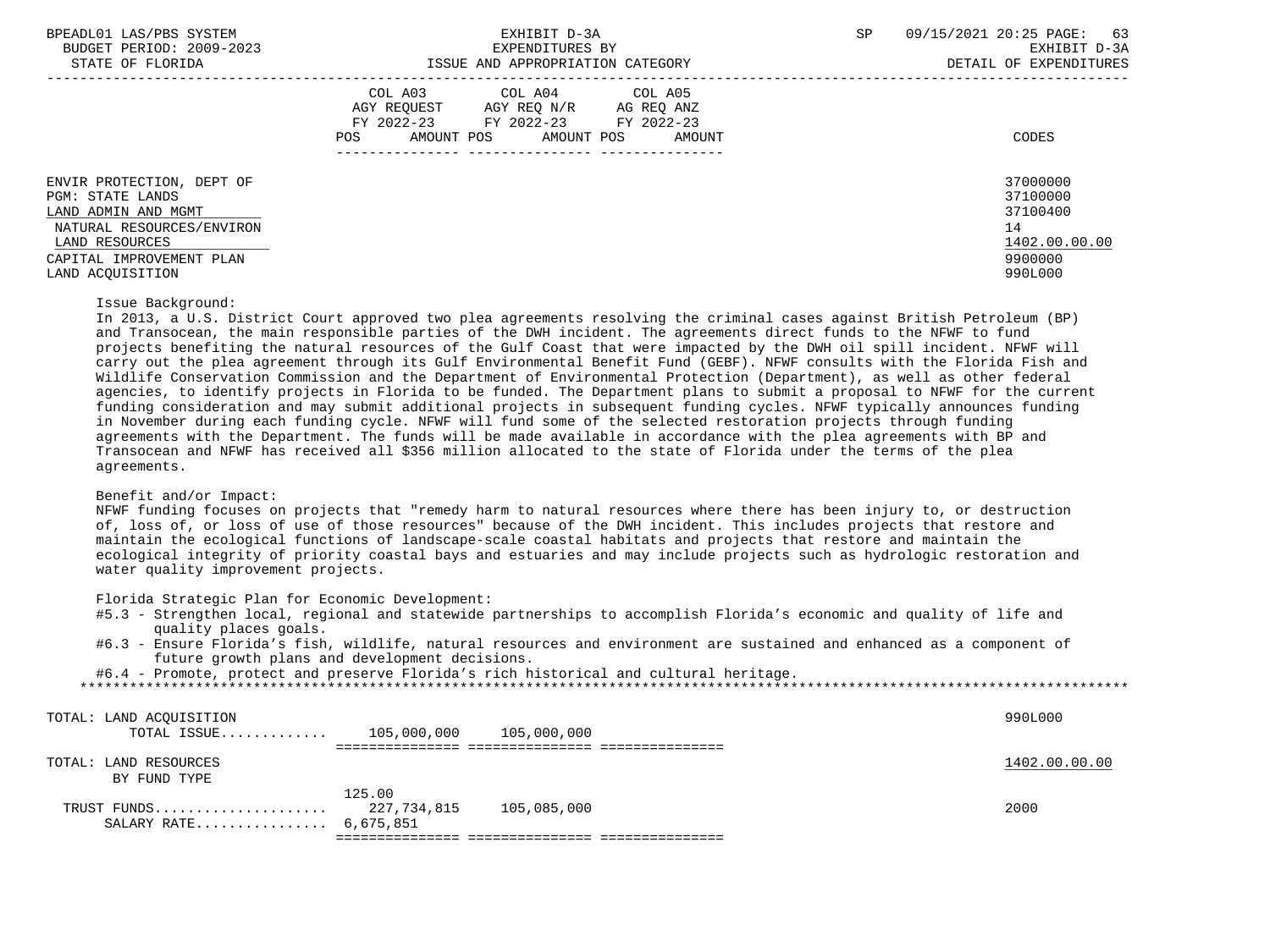| BPEADL01 LAS/PBS SYSTEM<br>BUDGET PERIOD: 2009-2023<br>STATE OF FLORIDA                                                                                                                                                               |                       |                                  | EXHIBIT D-3A<br>EXPENDITURES BY<br>ISSUE AND APPROPRIATION CATEGORY                       |                                             | SP | 09/15/2021 20:25 PAGE:<br>64<br>EXHIBIT D-3A<br>DETAIL OF EXPENDITURES |                                                                                   |  |
|---------------------------------------------------------------------------------------------------------------------------------------------------------------------------------------------------------------------------------------|-----------------------|----------------------------------|-------------------------------------------------------------------------------------------|---------------------------------------------|----|------------------------------------------------------------------------|-----------------------------------------------------------------------------------|--|
|                                                                                                                                                                                                                                       |                       |                                  | COL A03 COL A04<br>AGY REQUEST AGY REQ N/R AG REQ ANZ<br>FY 2022-23 FY 2022-23 FY 2022-23 | COL A05<br>POS AMOUNT POS AMOUNT POS AMOUNT |    |                                                                        | CODES                                                                             |  |
| ENVIR PROTECTION, DEPT OF<br>PGM: DISTRICT OFFICES<br>REG DISTRICT OFFICES<br>PUBLIC PROTECTION<br>REGULATORY DISTRICT OPER<br>ESTIMATED EXPENDITURES<br>ESTIMATED EXPENDITURES - OPERATIONS<br>SALARY RATE<br>SALARY RATE 30,230,438 |                       |                                  |                                                                                           |                                             |    | 12 <sup>°</sup>                                                        | 37000000<br>37150000<br>37150700<br>1209.00.00.00<br>1000000<br>1001000<br>000000 |  |
| SALARIES AND BENEFITS                                                                                                                                                                                                                 |                       |                                  |                                                                                           |                                             |    |                                                                        | 010000                                                                            |  |
| GENERAL REVENUE FUND -STATE 584,763                                                                                                                                                                                                   |                       |                                  |                                                                                           |                                             |    |                                                                        | 1000 1                                                                            |  |
| ADMINISTRATIVE TRUST FUND -STATE                                                                                                                                                                                                      |                       | 1,442,916                        |                                                                                           |                                             |    |                                                                        | 2021 1                                                                            |  |
| AIR POLLUTION CONTROL TF -STATE 4,398,468                                                                                                                                                                                             | -MATCH                | 750,656                          |                                                                                           |                                             |    |                                                                        | 2035 1<br>2035 2                                                                  |  |
| TOTAL AIR POLLUTION CONTROL TF                                                                                                                                                                                                        |                       | 5,149,124                        |                                                                                           |                                             |    | 2035                                                                   |                                                                                   |  |
| COASTAL PROTECTION TF -STATE 967,022                                                                                                                                                                                                  |                       |                                  |                                                                                           |                                             |    |                                                                        | 2099 1                                                                            |  |
| INLAND PROTECTION TF                                                                                                                                                                                                                  | $-$ STATE             | 3,056,988                        |                                                                                           |                                             |    |                                                                        | 2212 1                                                                            |  |
| FEDERAL GRANTS TRUST FUND -FEDERL                                                                                                                                                                                                     |                       | 1,647,087                        |                                                                                           |                                             |    |                                                                        | 2261 3                                                                            |  |
| GRANTS AND DONATIONS TF                                                                                                                                                                                                               | $-$ STATE             | 256,191                          |                                                                                           |                                             |    |                                                                        | 2339 1                                                                            |  |
| INTERNAL IMPROVEMENT TF                                                                                                                                                                                                               | $-$ STATE             | 813,033                          |                                                                                           |                                             |    |                                                                        | 2408 1                                                                            |  |
| LAND ACOUISITION TF                                                                                                                                                                                                                   | $-MATCH$              | $-STATE$ 12,838,204<br>1,545,457 |                                                                                           |                                             |    |                                                                        | 2423 1<br>2423 2                                                                  |  |
| TOTAL LAND ACQUISITION TF                                                                                                                                                                                                             |                       | 14,383,661                       |                                                                                           |                                             |    | 2423                                                                   |                                                                                   |  |
| PERMIT FEE TRUST FUND                                                                                                                                                                                                                 | $-$ STATE<br>$-MATCH$ | 7,430,400<br>817,126             |                                                                                           |                                             |    |                                                                        | 2526 1<br>2526 2                                                                  |  |
| TOTAL PERMIT FEE TRUST FUND                                                                                                                                                                                                           |                       | 8,247,526                        |                                                                                           |                                             |    | 2526                                                                   |                                                                                   |  |
| SOLID WASTE MGMT TF                                                                                                                                                                                                                   | $-$ STATE<br>$-MATCH$ | 1,130,948<br>1,195,117           |                                                                                           |                                             |    |                                                                        | 2644 1<br>2644 2                                                                  |  |
| TOTAL SOLID WASTE MGMT TF                                                                                                                                                                                                             |                       | 2,326,065                        |                                                                                           |                                             |    | 2644                                                                   |                                                                                   |  |
| WATER QUALITY ASSURANCE TF-STATE                                                                                                                                                                                                      | -MATCH                | 451,333<br>3,006,651             |                                                                                           |                                             |    |                                                                        | 2780 1<br>2780 2                                                                  |  |

--------------- --------------- ---------------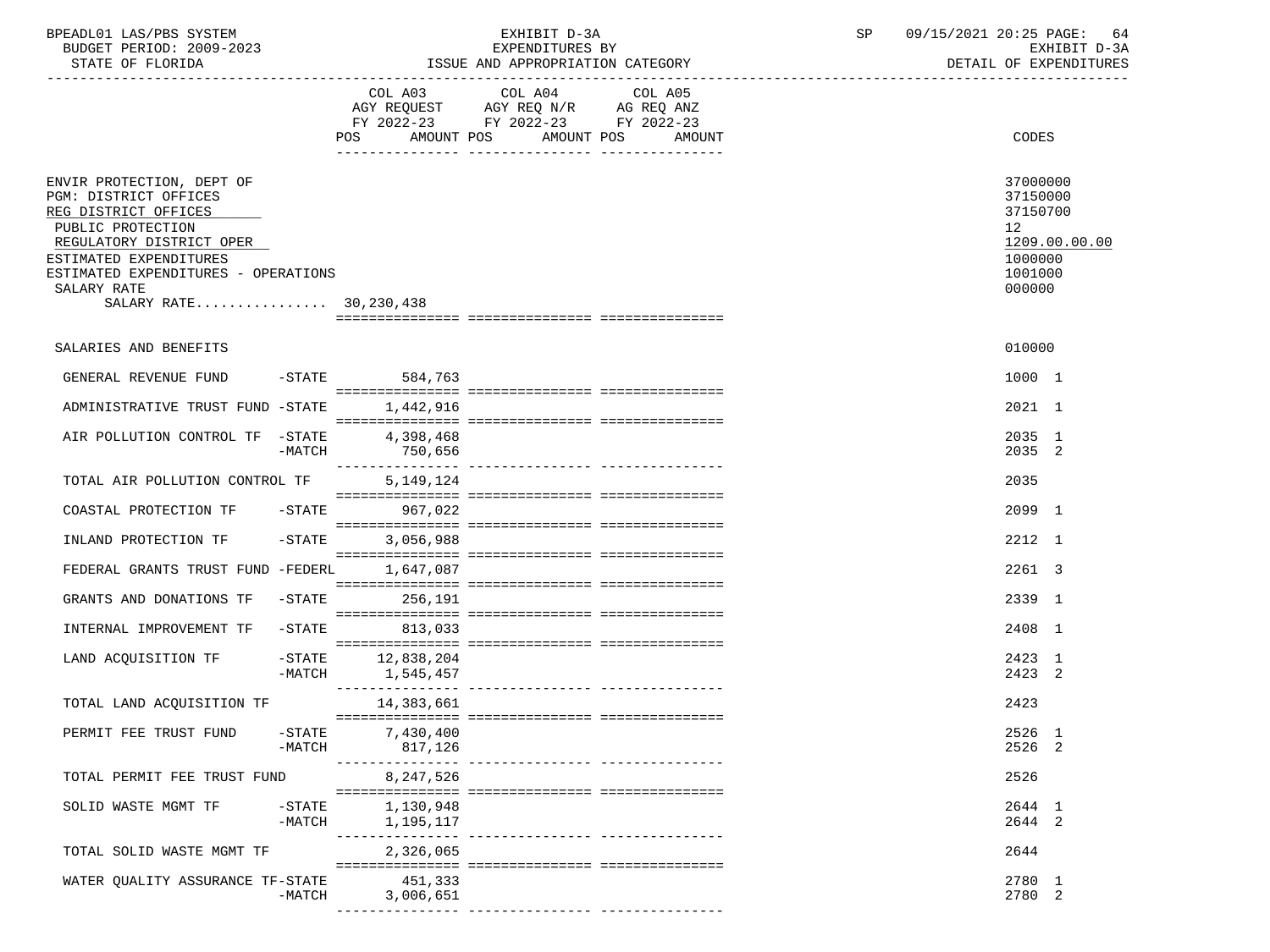| BPEADL01 LAS/PBS SYSTEM  | EXHIBIT D-3A                     | 09/15/2021 20:25 PAGE: 65 |
|--------------------------|----------------------------------|---------------------------|
| BUDGET PERIOD: 2009-2023 | EXPENDITURES BY                  | EXHIBIT D-3A              |
| STATE OF FLORIDA         | ISSUE AND APPROPRIATION CATEGORY | DETAIL OF EXPENDITURES    |

|                                                                                                                                                                                                                                                           | POS AMOUNT POS AMOUNT POS AMOUNT | COL A03 COL A04 COL A05<br>AGY REQUEST AGY REQ N/R AG REQ ANZ<br>FY 2022-23 FY 2022-23 FY 2022-23 |  | CODES                                                                                           |  |
|-----------------------------------------------------------------------------------------------------------------------------------------------------------------------------------------------------------------------------------------------------------|----------------------------------|---------------------------------------------------------------------------------------------------|--|-------------------------------------------------------------------------------------------------|--|
| ENVIR PROTECTION, DEPT OF<br>PGM: DISTRICT OFFICES<br>REG DISTRICT OFFICES<br>PUBLIC PROTECTION<br>REGULATORY DISTRICT OPER<br>ESTIMATED EXPENDITURES<br>ESTIMATED EXPENDITURES - OPERATIONS<br>SALARIES AND BENEFITS<br>TOTAL WATER QUALITY ASSURANCE TF | 3,457,984                        |                                                                                                   |  | 37000000<br>37150000<br>37150700<br>12<br>1209.00.00.00<br>1000000<br>1001000<br>010000<br>2780 |  |
| TOTAL POSITIONS 558.00<br>TOTAL APPRO 42,332,360                                                                                                                                                                                                          |                                  |                                                                                                   |  |                                                                                                 |  |
| OTHER PERSONAL SERVICES                                                                                                                                                                                                                                   |                                  |                                                                                                   |  | 030000                                                                                          |  |
| ADMINISTRATIVE TRUST FUND -STATE 62,750                                                                                                                                                                                                                   |                                  |                                                                                                   |  | 2021 1                                                                                          |  |
| AIR POLLUTION CONTROL TF -STATE 159,229                                                                                                                                                                                                                   |                                  |                                                                                                   |  | 2035 1                                                                                          |  |
| INLAND PROTECTION TF                                                                                                                                                                                                                                      | $-STATE$ 72.455                  |                                                                                                   |  | 2212 1                                                                                          |  |
| FEDERAL GRANTS TRUST FUND -FEDERL                                                                                                                                                                                                                         | 24,989                           |                                                                                                   |  | 2261 3                                                                                          |  |
| PERMIT FEE TRUST FUND                                                                                                                                                                                                                                     | $-STATE$ 62,896                  |                                                                                                   |  | 2526 1                                                                                          |  |
| WATER QUALITY ASSURANCE TF-STATE 204,231<br>$-MATCH$                                                                                                                                                                                                      | 42,901                           |                                                                                                   |  | 2780 1<br>2780 2                                                                                |  |
| TOTAL WATER QUALITY ASSURANCE TF 247,132                                                                                                                                                                                                                  |                                  |                                                                                                   |  | 2780                                                                                            |  |
| TOTAL APPRO                                                                                                                                                                                                                                               | 629,451                          |                                                                                                   |  |                                                                                                 |  |
| <b>EXPENSES</b>                                                                                                                                                                                                                                           |                                  |                                                                                                   |  | 040000                                                                                          |  |
| GENERAL REVENUE FUND -STATE 724,342                                                                                                                                                                                                                       |                                  |                                                                                                   |  | 1000 1                                                                                          |  |
| ADMINISTRATIVE TRUST FUND -STATE                                                                                                                                                                                                                          | 391,995                          |                                                                                                   |  | 2021 1                                                                                          |  |
| AIR POLLUTION CONTROL TF -STATE<br>$-MATCH$                                                                                                                                                                                                               | 217,169<br>295,228               |                                                                                                   |  | 2035 1<br>2035 2                                                                                |  |
| TOTAL AIR POLLUTION CONTROL TF                                                                                                                                                                                                                            | 512,397                          |                                                                                                   |  | 2035                                                                                            |  |
| COASTAL PROTECTION TF<br>$-STATE$                                                                                                                                                                                                                         | 18,949                           |                                                                                                   |  | 2099 1                                                                                          |  |
| $-STATE$<br>INLAND PROTECTION TF                                                                                                                                                                                                                          | 342,121                          |                                                                                                   |  | 2212 1                                                                                          |  |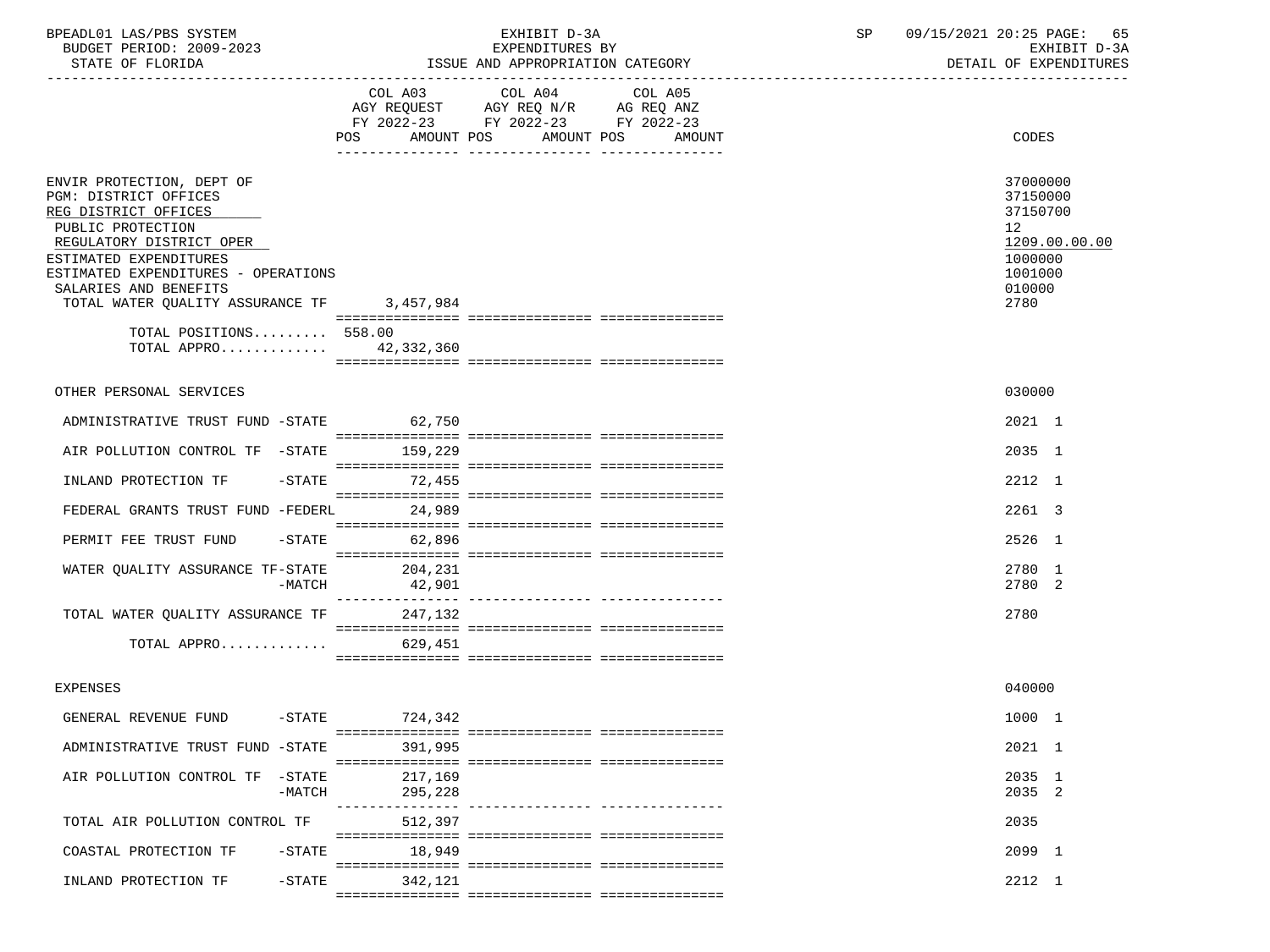| BPEADL01 LAS/PBS SYSTEM |                          |
|-------------------------|--------------------------|
|                         | BUDGET PERIOD: 2009-2023 |

|                                                              |                   | COL A03           | COL A04 COL A05                    |                   |                  |
|--------------------------------------------------------------|-------------------|-------------------|------------------------------------|-------------------|------------------|
|                                                              |                   |                   | AGY REQUEST AGY REQ N/R AG REQ ANZ |                   |                  |
|                                                              |                   | POS<br>AMOUNT POS | FY 2022-23 FY 2022-23 FY 2022-23   | AMOUNT POS AMOUNT | CODES            |
|                                                              |                   |                   |                                    |                   |                  |
| ENVIR PROTECTION, DEPT OF                                    |                   |                   |                                    |                   | 37000000         |
| PGM: DISTRICT OFFICES                                        |                   |                   |                                    |                   | 37150000         |
| REG DISTRICT OFFICES                                         |                   |                   |                                    |                   | 37150700         |
| PUBLIC PROTECTION                                            |                   |                   |                                    |                   | 12               |
| REGULATORY DISTRICT OPER                                     |                   |                   |                                    |                   | 1209.00.00.00    |
| ESTIMATED EXPENDITURES                                       |                   |                   |                                    |                   | 1000000          |
| ESTIMATED EXPENDITURES - OPERATIONS                          |                   |                   |                                    |                   | 1001000          |
| <b>EXPENSES</b>                                              |                   |                   |                                    |                   | 040000           |
| FEDERAL GRANTS TRUST FUND -FEDERL                            |                   | 44,016            |                                    |                   | 2261 3           |
| GRANTS AND DONATIONS TF -STATE 40,000                        |                   |                   |                                    |                   | 2339 1           |
|                                                              |                   |                   |                                    |                   |                  |
| LAND ACQUISITION TF -STATE                                   |                   | 1,278,003         |                                    |                   | 2423 1           |
|                                                              |                   |                   |                                    |                   |                  |
| PERMIT FEE TRUST FUND                                        | $-\mathtt{STATE}$ | 617,482           |                                    |                   | 2526 1           |
|                                                              | $-MATCH$          | 5,977             |                                    |                   | 2526 2           |
| TOTAL PERMIT FEE TRUST FUND                                  |                   | 623,459           |                                    |                   | 2526             |
|                                                              |                   |                   |                                    |                   |                  |
| SOLID WASTE MGMT TF -STATE                                   |                   | 280,946           |                                    |                   | 2644 1           |
|                                                              | -MATCH            | 89,347            |                                    |                   | 2644 2           |
|                                                              |                   |                   |                                    |                   |                  |
| TOTAL SOLID WASTE MGMT TF                                    |                   | 370,293           |                                    |                   | 2644             |
| WATER QUALITY ASSURANCE TF-STATE 218,846                     |                   |                   |                                    |                   | 2780 1           |
|                                                              | $-MATCH$          | 95,769            |                                    |                   | 2780 2           |
|                                                              |                   |                   |                                    |                   |                  |
| TOTAL WATER QUALITY ASSURANCE TF                             |                   | 314,615           |                                    |                   | 2780             |
|                                                              |                   |                   |                                    |                   |                  |
| TOTAL APPRO                                                  |                   | 4,660,190         |                                    |                   |                  |
|                                                              |                   |                   |                                    |                   |                  |
| SPECIAL CATEGORIES                                           |                   |                   |                                    |                   | 100000           |
| CONTRACTED SERVICES                                          |                   |                   |                                    |                   | 100777           |
|                                                              |                   |                   |                                    |                   |                  |
| GENERAL REVENUE FUND -STATE 1,032,327                        |                   | 87,585            |                                    |                   | 1000 1           |
| ADMINISTRATIVE TRUST FUND -STATE                             |                   |                   |                                    |                   | 2021 1           |
| AIR POLLUTION CONTROL TF -STATE                              |                   | 21,644            |                                    |                   | 2035 1<br>2212 1 |
| INLAND PROTECTION TF -STATE                                  |                   | 1,860             |                                    |                   |                  |
| LAND ACQUISITION TF - STATE<br>PERMIT FEE TRUST FUND - STATE |                   | 9,325             |                                    |                   | 2423 1           |
|                                                              |                   | 8,070             |                                    |                   | 2526 1           |
| SOLID WASTE MGMT TF -STATE                                   |                   | 6,550             |                                    |                   | 2644 1           |
| WATER QUALITY ASSURANCE TF-STATE                             |                   | 123,208           |                                    |                   | 2780 1           |
|                                                              |                   |                   |                                    |                   |                  |
| TOTAL APPRO                                                  |                   | 1,290,569         |                                    |                   |                  |

ISSUE AND APPROPRIATION CATEGORY

=============== =============== ===============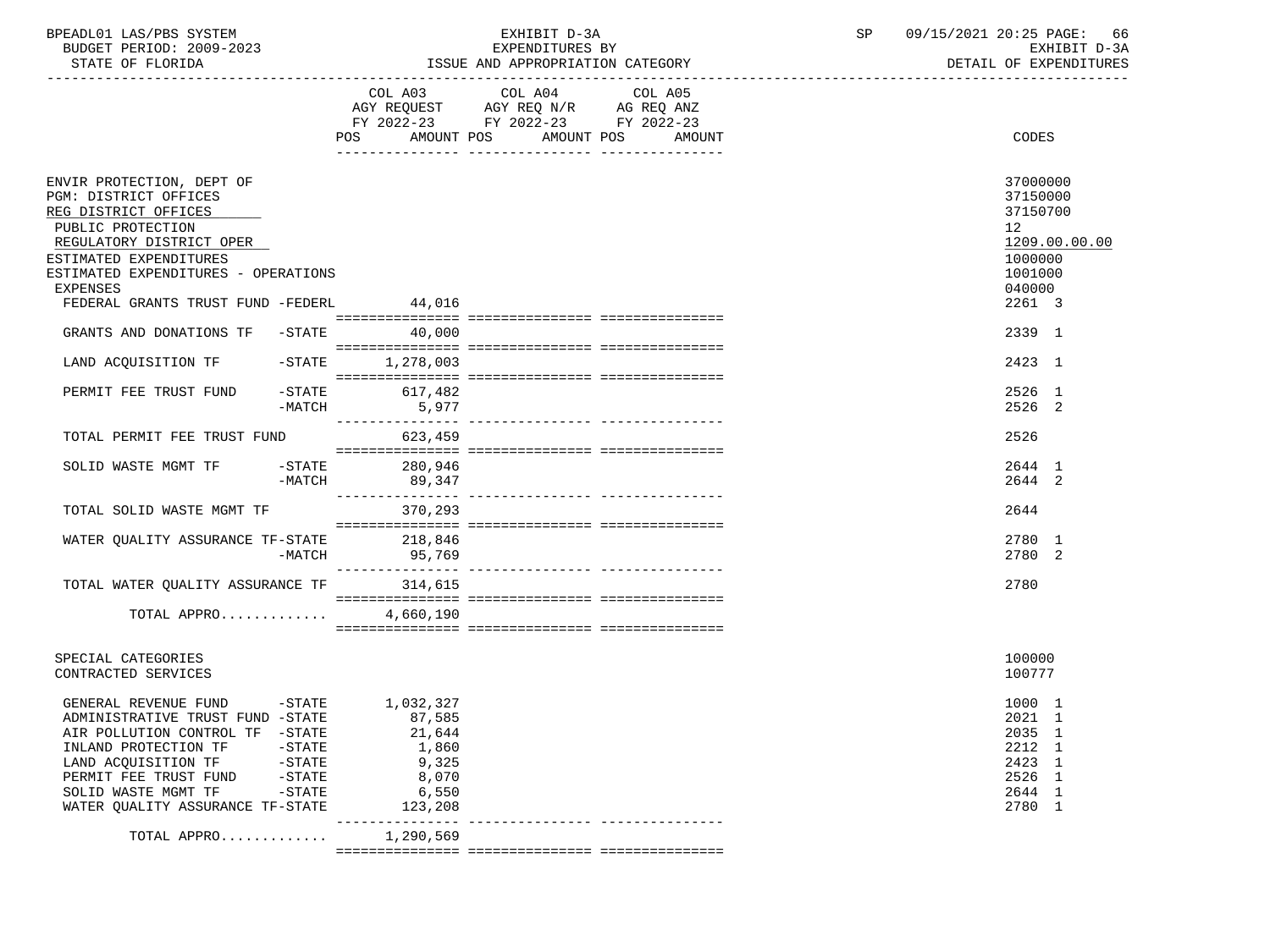| BPEADL01 LAS/PBS SYSTEM<br>BUDGET PERIOD: 2009-2023                                                                                                                                                                                                                                                                                                                | EXHIBIT D-3A<br>EXPENDITURES BY |                                                                                    | SP                                                                                                | 09/15/2021 20:25 PAGE: 67<br>EXHIBIT D-3A |  |                                                                                                                          |
|--------------------------------------------------------------------------------------------------------------------------------------------------------------------------------------------------------------------------------------------------------------------------------------------------------------------------------------------------------------------|---------------------------------|------------------------------------------------------------------------------------|---------------------------------------------------------------------------------------------------|-------------------------------------------|--|--------------------------------------------------------------------------------------------------------------------------|
| STATE OF FLORIDA                                                                                                                                                                                                                                                                                                                                                   |                                 |                                                                                    |                                                                                                   | ISSUE AND APPROPRIATION CATEGORY          |  | DETAIL OF EXPENDITURES                                                                                                   |
|                                                                                                                                                                                                                                                                                                                                                                    |                                 |                                                                                    | COL A03 COL A04 COL A05<br>AGY REQUEST AGY REQ N/R AG REQ ANZ<br>FY 2022-23 FY 2022-23 FY 2022-23 | POS AMOUNT POS AMOUNT POS AMOUNT          |  | CODES                                                                                                                    |
| ENVIR PROTECTION, DEPT OF<br>PGM: DISTRICT OFFICES<br>REG DISTRICT OFFICES<br>PUBLIC PROTECTION<br>REGULATORY DISTRICT OPER<br>ESTIMATED EXPENDITURES<br>ESTIMATED EXPENDITURES - OPERATIONS<br>SPECIAL CATEGORIES<br>HAZARDOUS WASTE CLEANUP<br>COASTAL PROTECTION TF -STATE 120,000                                                                              |                                 |                                                                                    |                                                                                                   |                                           |  | 37000000<br>37150000<br>37150700<br>12 <sup>°</sup><br>1209.00.00.00<br>1000000<br>1001000<br>100000<br>101492<br>2099 1 |
|                                                                                                                                                                                                                                                                                                                                                                    |                                 |                                                                                    |                                                                                                   |                                           |  |                                                                                                                          |
| ON-CALL FEES                                                                                                                                                                                                                                                                                                                                                       |                                 |                                                                                    |                                                                                                   |                                           |  | 102261                                                                                                                   |
| COASTAL PROTECTION TF -STATE 173,625                                                                                                                                                                                                                                                                                                                               |                                 |                                                                                    |                                                                                                   |                                           |  | 2099 1                                                                                                                   |
| DRUM REMOVAL AND DISPOSAL                                                                                                                                                                                                                                                                                                                                          |                                 |                                                                                    |                                                                                                   |                                           |  | 102577                                                                                                                   |
| COASTAL PROTECTION TF -STATE 30,000                                                                                                                                                                                                                                                                                                                                |                                 |                                                                                    |                                                                                                   |                                           |  | 2099 1                                                                                                                   |
| RISK MANAGEMENT INSURANCE                                                                                                                                                                                                                                                                                                                                          |                                 |                                                                                    |                                                                                                   |                                           |  | 103241                                                                                                                   |
| ADMINISTRATIVE TRUST FUND -STATE 8,165<br>AIR POLLUTION CONTROL TF -STATE<br>COASTAL PROTECTION TF -STATE<br>INLAND PROTECTION TF -STATE<br>FEDERAL GRANTS TRUST FUND -FEDERL<br>INTERNAL IMPROVEMENT TF -STATE<br>LAND ACQUISITION TF            -STATE<br>PERMIT FEE TRUST FUND         -STATE<br>SOLID WASTE MGMT TF -STATE<br>WATER QUALITY ASSURANCE TF-STATE |                                 | 29,138<br>5,472<br>17,299<br>9,320<br>4,601<br>78,476<br>49,980<br>8,813<br>19,567 |                                                                                                   |                                           |  | 2021 1<br>2035 1<br>2099 1<br>2212 1<br>2261 3<br>2408 1<br>2423 1<br>2526 1<br>2644 1<br>2780 1                         |
| TOTAL APPRO                                                                                                                                                                                                                                                                                                                                                        |                                 | 230,831                                                                            |                                                                                                   |                                           |  |                                                                                                                          |
| UNDERGROUND TANK CLEANUP                                                                                                                                                                                                                                                                                                                                           |                                 |                                                                                    |                                                                                                   |                                           |  | 104132                                                                                                                   |
| INLAND PROTECTION TF                                                                                                                                                                                                                                                                                                                                               | $-$ STATE                       | 34,000                                                                             |                                                                                                   |                                           |  | 2212 1                                                                                                                   |
| TR/DMS/HR SVCS/STW CONTRCT                                                                                                                                                                                                                                                                                                                                         |                                 |                                                                                    |                                                                                                   |                                           |  | 107040                                                                                                                   |
| GENERAL REVENUE FUND<br>ADMINISTRATIVE TRUST FUND -STATE<br>AIR POLLUTION CONTROL TF -STATE                                                                                                                                                                                                                                                                        | $-STATE$                        | 11,610<br>3,162<br>26,774                                                          |                                                                                                   |                                           |  | 1000 1<br>2021 1<br>2035 1                                                                                               |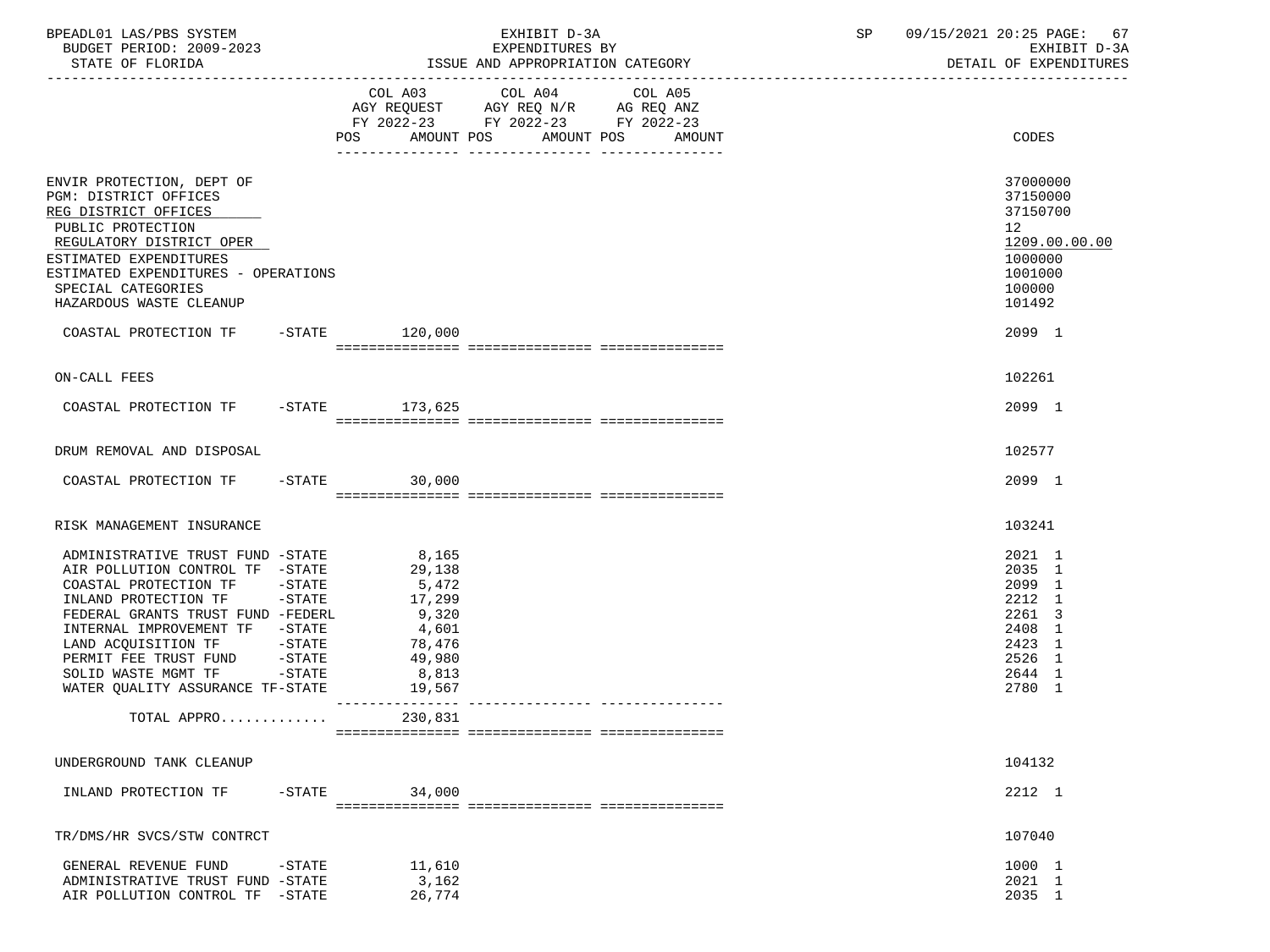BPEADL01 LAS/PBS SYSTEM EXHIBIT D-3A SP 09/15/2021 20:25 PAGE: 68

ISSUE AND APPROPRIATION CATEGORY

-----------------------------------------------------------------------------------------------------------------------------------

# BUDGET PERIOD: 2009-2023 EXPENDITURES BY EXHIBIT D-3A

|                                                                  | COL A03           | COL A04 COL A05<br>AGY REQUEST AGY REQ N/R AG REQ ANZ<br>FY 2022-23 FY 2022-23 FY 2022-23 |        |                  |               |
|------------------------------------------------------------------|-------------------|-------------------------------------------------------------------------------------------|--------|------------------|---------------|
|                                                                  | <b>POS</b>        | AMOUNT POS<br>AMOUNT POS                                                                  | AMOUNT | CODES            |               |
| ENVIR PROTECTION, DEPT OF                                        |                   |                                                                                           |        | 37000000         |               |
| PGM: DISTRICT OFFICES                                            |                   |                                                                                           |        | 37150000         |               |
| REG DISTRICT OFFICES                                             |                   |                                                                                           |        | 37150700         |               |
| PUBLIC PROTECTION                                                |                   |                                                                                           |        | 12 <sup>°</sup>  |               |
| REGULATORY DISTRICT OPER                                         |                   |                                                                                           |        |                  | 1209.00.00.00 |
| ESTIMATED EXPENDITURES                                           |                   |                                                                                           |        | 1000000          |               |
| ESTIMATED EXPENDITURES - OPERATIONS                              |                   |                                                                                           |        | 1001000          |               |
| SPECIAL CATEGORIES                                               |                   |                                                                                           |        | 100000           |               |
| TR/DMS/HR SVCS/STW CONTRCT                                       |                   |                                                                                           |        | 107040           |               |
| COASTAL PROTECTION TF -STATE                                     | 4,050             |                                                                                           |        | 2099 1<br>2212 1 |               |
| INLAND PROTECTION TF -STATE<br>FEDERAL GRANTS TRUST FUND -FEDERL | 14,191<br>8,387   |                                                                                           |        | 2261 3           |               |
| GRANTS AND DONATIONS TF -STATE                                   | 1,324             |                                                                                           |        | 2339 1           |               |
| LAND ACQUISITION TF -STATE                                       | 75,562            |                                                                                           |        | 2423 1           |               |
| $-$ STATE<br>PERMIT FEE TRUST FUND                               | 52,225            |                                                                                           |        | 2526 1           |               |
| SOLID WASTE MGMT TF -STATE                                       | 13,028            |                                                                                           |        | 2644 1           |               |
| WATER QUALITY ASSURANCE TF-STATE                                 | 16,336            |                                                                                           |        | 2780 1           |               |
|                                                                  |                   |                                                                                           |        |                  |               |
| TOTAL APPRO 226,649                                              |                   |                                                                                           |        |                  |               |
| TOTAL: ESTIMATED EXPENDITURES - OPERATIONS                       |                   |                                                                                           |        | 1001000          |               |
| TOTAL POSITIONS 558.00                                           |                   |                                                                                           |        |                  |               |
| TOTAL ISSUE 49,727,675                                           |                   |                                                                                           |        |                  |               |
| TOTAL SALARY RATE 30,230,438                                     |                   |                                                                                           |        |                  |               |
|                                                                  |                   |                                                                                           |        |                  |               |
| SALARY INCREASES FOR FY 2021-22 -                                |                   |                                                                                           |        |                  |               |
| STATE EMPLOYEE MINIMUM WAGE                                      |                   |                                                                                           |        |                  |               |
| INCREASE - EFFECTIVE 7/1/2021                                    |                   |                                                                                           |        | 1001030          |               |
| OTHER PERSONAL SERVICES                                          |                   |                                                                                           |        | 030000           |               |
| ADMINISTRATIVE TRUST FUND -STATE 5,781                           |                   |                                                                                           |        | 2021 1           |               |
|                                                                  |                   |                                                                                           |        |                  |               |
| AIR POLLUTION CONTROL TF -STATE 14,670                           |                   |                                                                                           |        | 2035 1           |               |
|                                                                  |                   |                                                                                           |        |                  |               |
| INLAND PROTECTION TF                                             | $-STATE$<br>6,675 |                                                                                           |        | 2212 1           |               |
|                                                                  |                   |                                                                                           |        |                  |               |
| FEDERAL GRANTS TRUST FUND -FEDERL 2,302                          |                   |                                                                                           |        | 2261 3           |               |
|                                                                  |                   |                                                                                           |        |                  |               |
| PERMIT FEE TRUST FUND                                            | $-STATE$ 5,795    |                                                                                           |        | 2526 1           |               |
|                                                                  |                   |                                                                                           |        |                  |               |
| WATER QUALITY ASSURANCE TF-STATE 18,817                          |                   |                                                                                           |        | 2780 1           |               |
| $-MATCH$                                                         | 3,952             |                                                                                           |        | 2780 2           |               |
|                                                                  |                   |                                                                                           |        |                  |               |
| TOTAL WATER QUALITY ASSURANCE TF 22,769                          |                   |                                                                                           |        | 2780             |               |
|                                                                  |                   |                                                                                           |        |                  |               |
| TOTAL APPRO                                                      | 57,992            |                                                                                           |        |                  |               |
|                                                                  |                   |                                                                                           |        |                  |               |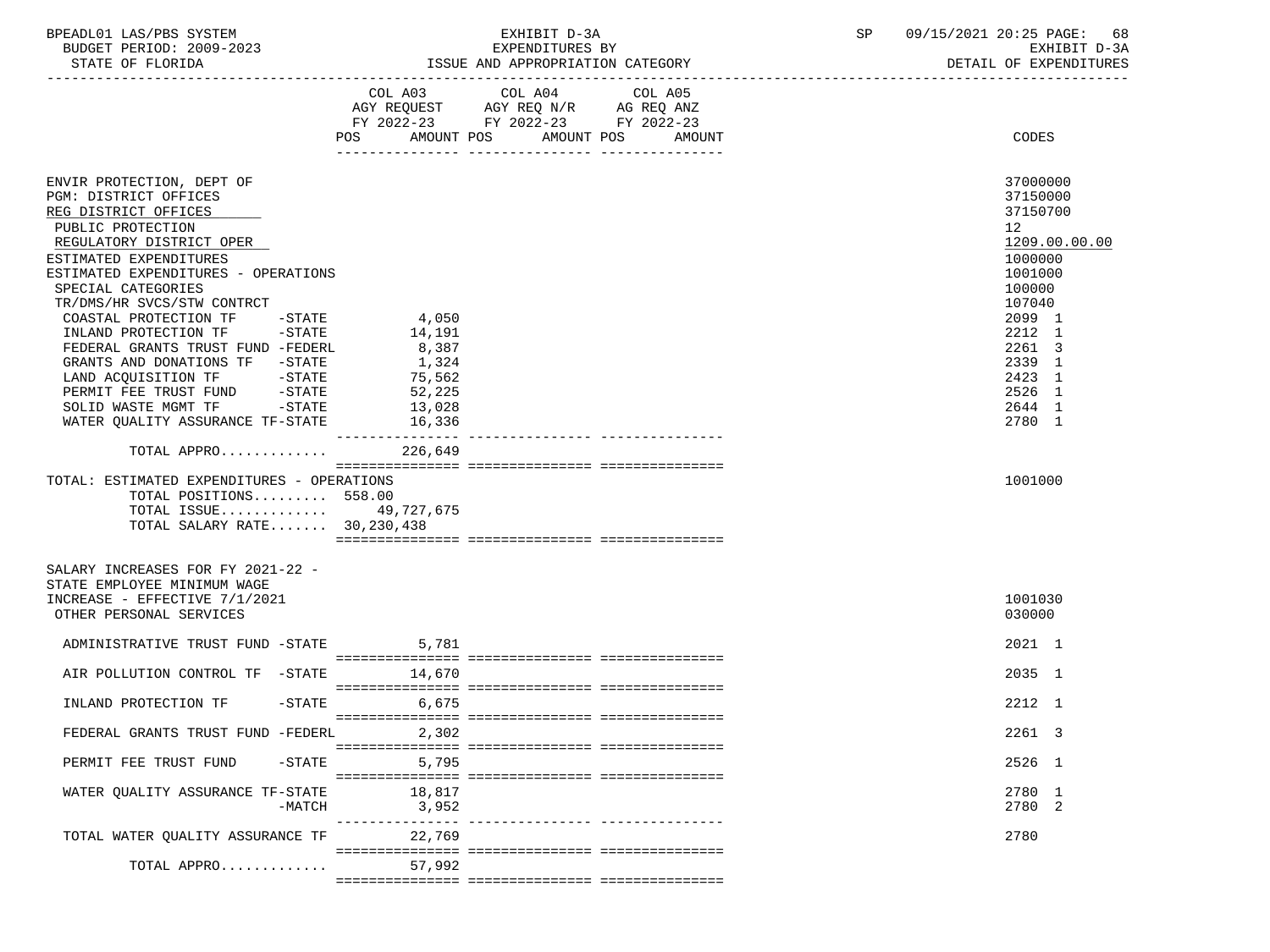| BPEADL01 LAS/PBS SYSTEM  | EXHIBIT D-3A    | 09/15/2021 20:25 PAGE: 69 |  |
|--------------------------|-----------------|---------------------------|--|
| BUDGET PERIOD: 2009-2023 | EXPENDITURES BY | EXHIBIT D-3A              |  |

| STATE OF FLORIDA                                                                                                                                                                   |                       |                             | ISSUE AND APPROPRIATION CATEGORY                                                  | DETAIL OF EXPENDITURES                      |                                                                |               |
|------------------------------------------------------------------------------------------------------------------------------------------------------------------------------------|-----------------------|-----------------------------|-----------------------------------------------------------------------------------|---------------------------------------------|----------------------------------------------------------------|---------------|
|                                                                                                                                                                                    |                       | COL A03                     | COL A04<br>AGY REQUEST AGY REQ N/R AG REQ ANZ<br>FY 2022-23 FY 2022-23 FY 2022-23 | COL A05<br>POS AMOUNT POS AMOUNT POS AMOUNT | CODES                                                          |               |
| ENVIR PROTECTION, DEPT OF<br>PGM: DISTRICT OFFICES<br>REG DISTRICT OFFICES<br>PUBLIC PROTECTION<br>REGULATORY DISTRICT OPER<br>ESTIMATED EXPENDITURES<br>FLORIDA RETIREMENT SYSTEM |                       |                             |                                                                                   |                                             | 37000000<br>37150000<br>37150700<br>12 <sup>°</sup><br>1000000 | 1209.00.00.00 |
| ADJUSTMENT - FY 2021-22 - NORMAL<br>COST AND UNFUNDED ACTUARIAL<br>LIABILITY<br>SALARIES AND BENEFITS                                                                              |                       |                             |                                                                                   |                                             | 1001070<br>010000                                              |               |
| GENERAL REVENUE FUND                                                                                                                                                               |                       | 3,235<br>$-STATE$           |                                                                                   |                                             | 1000 1                                                         |               |
| ADMINISTRATIVE TRUST FUND -STATE                                                                                                                                                   |                       | 7,938                       |                                                                                   |                                             | 2021 1                                                         |               |
| AIR POLLUTION CONTROL TF -STATE                                                                                                                                                    | -MATCH                | 24,181<br>4,127             |                                                                                   |                                             | 2035 1<br>2035 2                                               |               |
| TOTAL AIR POLLUTION CONTROL TF                                                                                                                                                     |                       | 28,308                      |                                                                                   |                                             | 2035                                                           |               |
| COASTAL PROTECTION TF                                                                                                                                                              |                       | $-STATE$<br>5,308           |                                                                                   |                                             | 2099 1                                                         |               |
| INLAND PROTECTION TF                                                                                                                                                               | $-$ STATE             | 16,808                      |                                                                                   |                                             | 2212 1                                                         |               |
| FEDERAL GRANTS TRUST FUND -FEDERL                                                                                                                                                  |                       | 9,056                       |                                                                                   |                                             | 2261 3                                                         |               |
| GRANTS AND DONATIONS TF                                                                                                                                                            | $-STATE$              | 1,420                       |                                                                                   |                                             | 2339 1                                                         |               |
| INTERNAL IMPROVEMENT TF                                                                                                                                                            | $-$ STATE             | 4,470                       |                                                                                   |                                             | 2408 1                                                         |               |
| LAND ACQUISITION TF                                                                                                                                                                | $-$ STATE<br>$-MATCH$ | 70,608<br>8,496             |                                                                                   |                                             | 2423 1<br>2423 2                                               |               |
| TOTAL LAND ACQUISITION TF                                                                                                                                                          |                       | ________________<br>79,104  |                                                                                   |                                             | 2423                                                           |               |
| PERMIT FEE TRUST FUND                                                                                                                                                              | $-$ STATE<br>-MATCH   | 40,855<br>4,494             |                                                                                   |                                             | 2526 1<br>2526 2                                               |               |
| TOTAL PERMIT FEE TRUST FUND                                                                                                                                                        |                       | 45,349                      |                                                                                   |                                             | 2526                                                           |               |
| SOLID WASTE MGMT TF                                                                                                                                                                | $-$ STATE<br>$-MATCH$ | 6,214<br>6,567<br>--------- |                                                                                   |                                             | 2644 1<br>2644 2                                               |               |
| TOTAL SOLID WASTE MGMT TF                                                                                                                                                          |                       | 12,781                      |                                                                                   | ---------- ----------------                 | 2644                                                           |               |
| WATER QUALITY ASSURANCE TF-STATE                                                                                                                                                   | -MATCH                | 2,482<br>16,538             | ----------- --------------- ---------                                             |                                             | 2780 1<br>2780 2                                               |               |
|                                                                                                                                                                                    |                       |                             |                                                                                   |                                             |                                                                |               |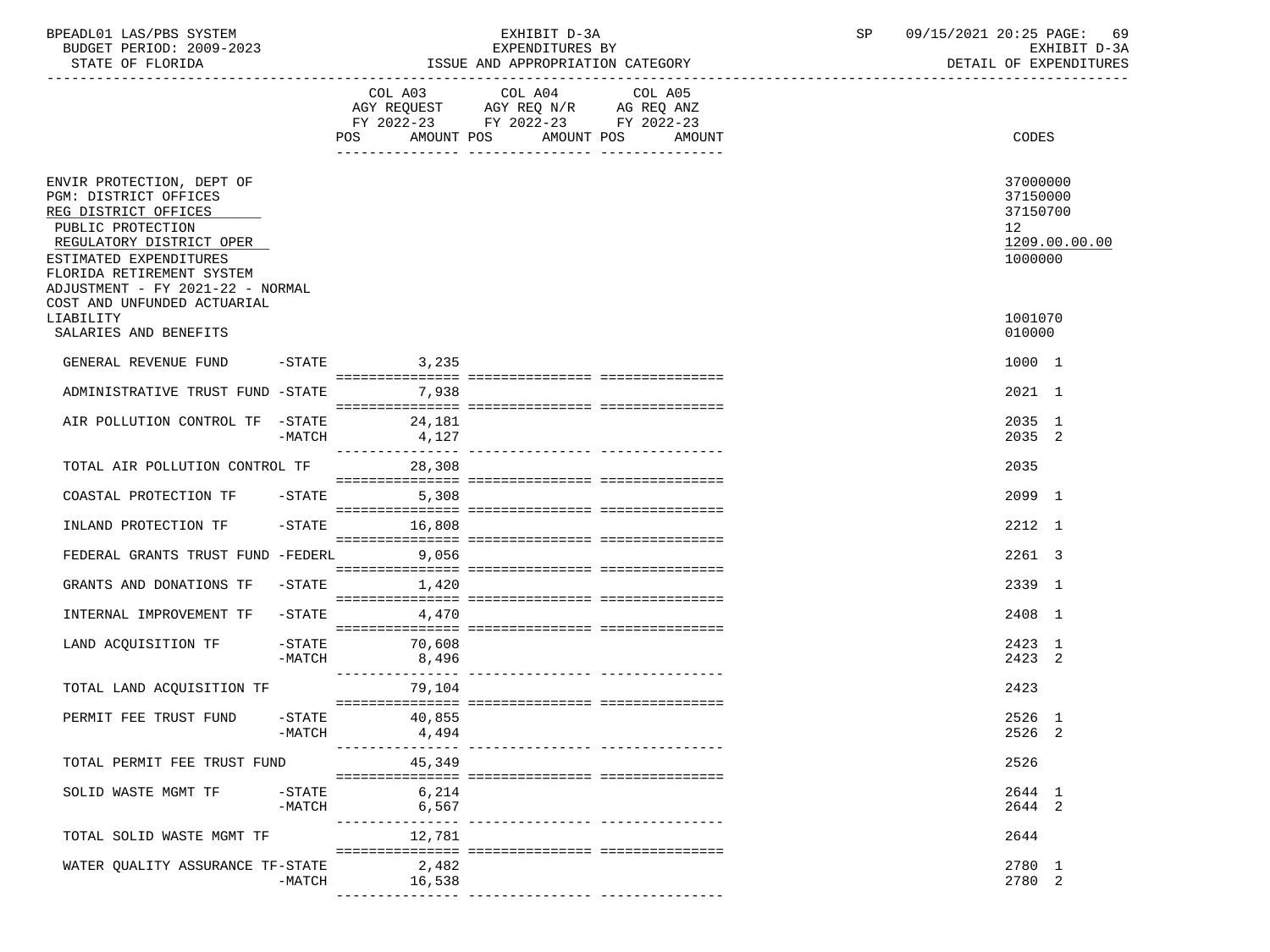| BPEADL01 LAS/PBS SYSTEM<br>BUDGET PERIOD: 2009-2023                                                 |                   | EXHIBIT D-3A<br>EXPENDITURES BY                                                                                                                                                                                                                                                                                                                                                                                                                                   | SP 09/15/2021 20:25 PAGE: 70<br>EXHIBIT D-3A |
|-----------------------------------------------------------------------------------------------------|-------------------|-------------------------------------------------------------------------------------------------------------------------------------------------------------------------------------------------------------------------------------------------------------------------------------------------------------------------------------------------------------------------------------------------------------------------------------------------------------------|----------------------------------------------|
|                                                                                                     |                   |                                                                                                                                                                                                                                                                                                                                                                                                                                                                   |                                              |
|                                                                                                     |                   | $\begin{tabular}{lllllllllll} &\multicolumn{4}{c}{\text{COL A03}} &\multicolumn{4}{c}{\text{COL A04}} &\multicolumn{4}{c}{\text{COL A05}} \\ \multicolumn{4}{c}{\text{AGY REQUEST}} &\multicolumn{4}{c}{\text{AGY REQ ANZ}} &\multicolumn{4}{c}{\text{GOL A05}} \\ \multicolumn{4}{c}{\text{AGY REQUEST}} &\multicolumn{4}{c}{\text{AGY REQ ANZ}} &\multicolumn{4}{c}{\text{GOL A06}} \\ \multicolumn{4}{c}{\text{AGY REQUMC}} &\multicolumn{4}{c}{\text{AGN CRQ$ |                                              |
|                                                                                                     |                   |                                                                                                                                                                                                                                                                                                                                                                                                                                                                   |                                              |
|                                                                                                     |                   | FY 2022-23 FY 2022-23 FY 2022-23                                                                                                                                                                                                                                                                                                                                                                                                                                  |                                              |
|                                                                                                     |                   | POS AMOUNT POS AMOUNT POS<br>AMOUNT                                                                                                                                                                                                                                                                                                                                                                                                                               | CODES                                        |
| ENVIR PROTECTION, DEPT OF                                                                           |                   |                                                                                                                                                                                                                                                                                                                                                                                                                                                                   | 37000000                                     |
| PGM: DISTRICT OFFICES                                                                               |                   |                                                                                                                                                                                                                                                                                                                                                                                                                                                                   | 37150000                                     |
| REG DISTRICT OFFICES                                                                                |                   |                                                                                                                                                                                                                                                                                                                                                                                                                                                                   | 37150700                                     |
| PUBLIC PROTECTION                                                                                   |                   |                                                                                                                                                                                                                                                                                                                                                                                                                                                                   | 12 <sup>12</sup>                             |
| REGULATORY DISTRICT OPER                                                                            |                   |                                                                                                                                                                                                                                                                                                                                                                                                                                                                   | 1209.00.00.00                                |
| ESTIMATED EXPENDITURES                                                                              |                   |                                                                                                                                                                                                                                                                                                                                                                                                                                                                   | 1000000                                      |
| FLORIDA RETIREMENT SYSTEM                                                                           |                   |                                                                                                                                                                                                                                                                                                                                                                                                                                                                   |                                              |
| ADJUSTMENT - FY 2021-22 - NORMAL                                                                    |                   |                                                                                                                                                                                                                                                                                                                                                                                                                                                                   |                                              |
| COST AND UNFUNDED ACTUARIAL                                                                         |                   |                                                                                                                                                                                                                                                                                                                                                                                                                                                                   |                                              |
| LIABILITY                                                                                           |                   |                                                                                                                                                                                                                                                                                                                                                                                                                                                                   | 1001070                                      |
| SALARIES AND BENEFITS                                                                               |                   |                                                                                                                                                                                                                                                                                                                                                                                                                                                                   | 010000                                       |
| TOTAL WATER QUALITY ASSURANCE TF 19,020                                                             |                   |                                                                                                                                                                                                                                                                                                                                                                                                                                                                   | 2780                                         |
|                                                                                                     |                   |                                                                                                                                                                                                                                                                                                                                                                                                                                                                   |                                              |
| TOTAL APPRO                                                                                         | 232,797           |                                                                                                                                                                                                                                                                                                                                                                                                                                                                   |                                              |
|                                                                                                     |                   |                                                                                                                                                                                                                                                                                                                                                                                                                                                                   |                                              |
| CASUALTY INSURANCE PREMIUM                                                                          |                   |                                                                                                                                                                                                                                                                                                                                                                                                                                                                   |                                              |
| ADJUSTMENT                                                                                          |                   |                                                                                                                                                                                                                                                                                                                                                                                                                                                                   | 1001090                                      |
| SPECIAL CATEGORIES                                                                                  |                   |                                                                                                                                                                                                                                                                                                                                                                                                                                                                   | 100000                                       |
| RISK MANAGEMENT INSURANCE                                                                           |                   |                                                                                                                                                                                                                                                                                                                                                                                                                                                                   | 103241                                       |
| ADMINISTRATIVE TRUST FUND -STATE                                                                    | $923-$            |                                                                                                                                                                                                                                                                                                                                                                                                                                                                   | 2021 1                                       |
| AIR POLLUTION CONTROL TF -STATE                                                                     | $3,295-$          |                                                                                                                                                                                                                                                                                                                                                                                                                                                                   | 2035 1                                       |
| COASTAL PROTECTION TF -STATE                                                                        | 619-              |                                                                                                                                                                                                                                                                                                                                                                                                                                                                   | 2099 1                                       |
| INLAND PROTECTION TF -STATE                                                                         | 1,956-            |                                                                                                                                                                                                                                                                                                                                                                                                                                                                   | 2212 1                                       |
| FEDERAL GRANTS TRUST FUND -FEDERL                                                                   | $1,054-$          |                                                                                                                                                                                                                                                                                                                                                                                                                                                                   | 2261 3                                       |
| GRANTS AND DONATIONS TF -STATE                                                                      | 1,286             |                                                                                                                                                                                                                                                                                                                                                                                                                                                                   | 2339 1                                       |
| INTERNAL IMPROVEMENT TF -STATE                                                                      | $521-$            |                                                                                                                                                                                                                                                                                                                                                                                                                                                                   | 2408 1                                       |
| LAND ACQUISITION TF -STATE                                                                          | $6,287-$          |                                                                                                                                                                                                                                                                                                                                                                                                                                                                   | 2423 1                                       |
| PERMIT FEE TRUST FUND -STATE                                                                        | 5,652-            |                                                                                                                                                                                                                                                                                                                                                                                                                                                                   | 2526 1                                       |
| SOLID WASTE MGMT TF -STATE                                                                          | 2,861             |                                                                                                                                                                                                                                                                                                                                                                                                                                                                   | 2644 1                                       |
| WATER QUALITY ASSURANCE TF-STATE                                                                    | 2,212-            |                                                                                                                                                                                                                                                                                                                                                                                                                                                                   | 2780 1                                       |
| TOTAL APPRO                                                                                         | 18,372-           |                                                                                                                                                                                                                                                                                                                                                                                                                                                                   |                                              |
|                                                                                                     |                   |                                                                                                                                                                                                                                                                                                                                                                                                                                                                   |                                              |
| REALLOCATION OF HUMAN RESOURCES                                                                     |                   |                                                                                                                                                                                                                                                                                                                                                                                                                                                                   |                                              |
| OUTSOURCING                                                                                         |                   |                                                                                                                                                                                                                                                                                                                                                                                                                                                                   | 1005900                                      |
| SPECIAL CATEGORIES                                                                                  |                   |                                                                                                                                                                                                                                                                                                                                                                                                                                                                   | 100000                                       |
| TR/DMS/HR SVCS/STW CONTRCT                                                                          |                   |                                                                                                                                                                                                                                                                                                                                                                                                                                                                   | 107040                                       |
|                                                                                                     |                   |                                                                                                                                                                                                                                                                                                                                                                                                                                                                   |                                              |
| GENERAL REVENUE FUND<br>$-STATE$                                                                    | $944-$<br>$257 -$ |                                                                                                                                                                                                                                                                                                                                                                                                                                                                   | 1000 1                                       |
| ADMINISTRATIVE TRUST FUND<br>$-$ STATE                                                              | $2,178-$          |                                                                                                                                                                                                                                                                                                                                                                                                                                                                   | 2021 1<br>2035 1                             |
| AIR POLLUTION CONTROL TF<br>$-STATE$<br>COASTAL PROTECTION TF<br>$-STATE$                           | $329 -$           |                                                                                                                                                                                                                                                                                                                                                                                                                                                                   | 2099 1                                       |
| INLAND PROTECTION TF<br>$-STATE$                                                                    | $1,154-$          |                                                                                                                                                                                                                                                                                                                                                                                                                                                                   | 2212 1                                       |
|                                                                                                     |                   |                                                                                                                                                                                                                                                                                                                                                                                                                                                                   |                                              |
|                                                                                                     |                   |                                                                                                                                                                                                                                                                                                                                                                                                                                                                   |                                              |
| LAND ACQUISITION TF                                                                                 | $6,145-$          |                                                                                                                                                                                                                                                                                                                                                                                                                                                                   | 2423 1                                       |
| FEDERAL GRANTS TRUST FUND -FEDERL<br>GRANTS AND DONATIONS TF<br>$-STATE$<br>$-\operatorname{STATE}$ | $682-$<br>$108 -$ |                                                                                                                                                                                                                                                                                                                                                                                                                                                                   | 2261 3<br>2339 1                             |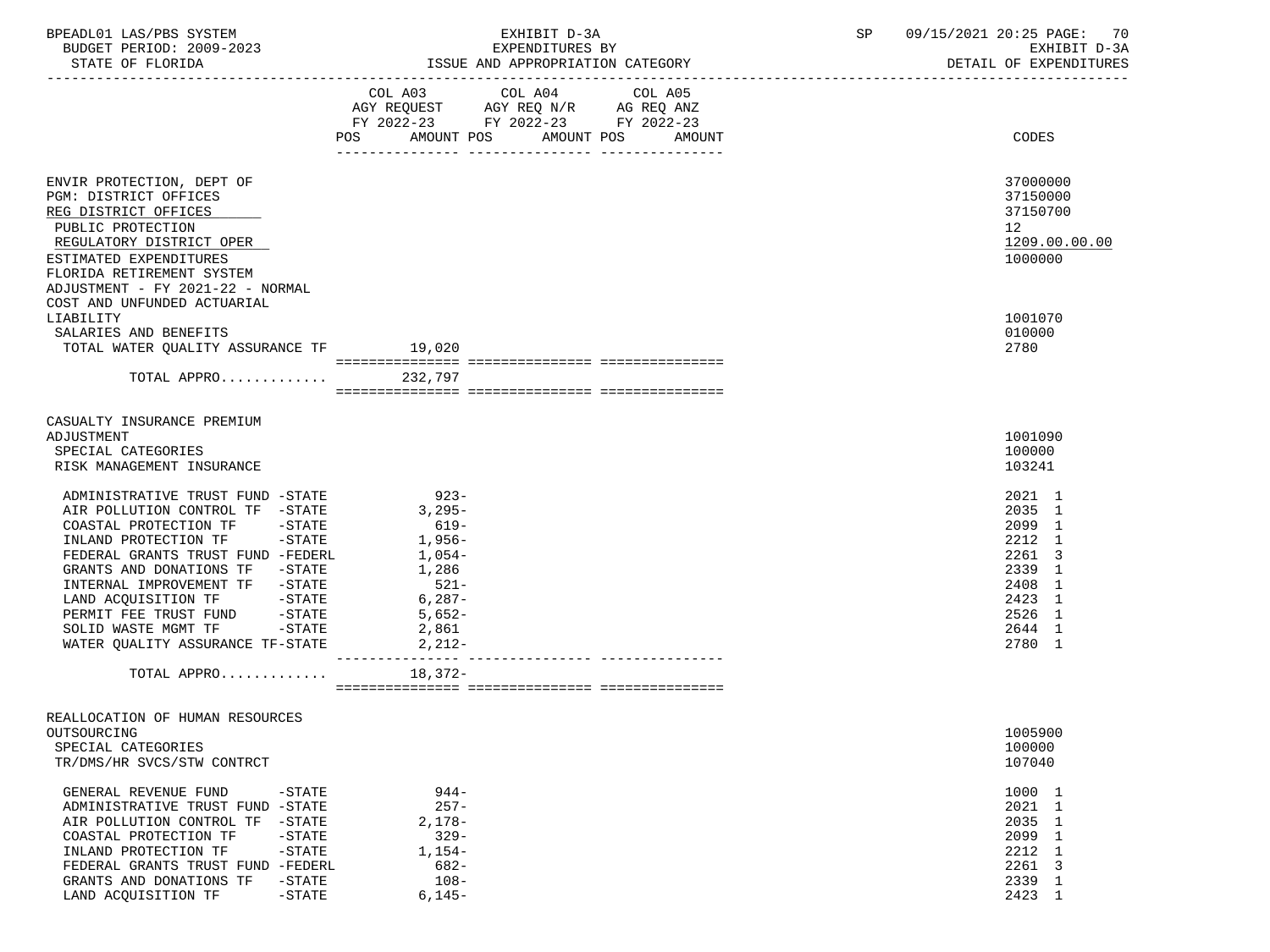| COL A03 COL A04 COL A05<br>AGY REQUEST AGY REQ N/R AG REQ ANZ<br>FY 2022-23 FY 2022-23 FY 2022-23<br>AMOUNT POS AMOUNT POS<br>CODES<br>POS<br>AMOUNT<br>ENVIR PROTECTION, DEPT OF<br>37000000<br>PGM: DISTRICT OFFICES<br>37150000<br>37150700<br>REG DISTRICT OFFICES<br>PUBLIC PROTECTION<br>12<br>REGULATORY DISTRICT OPER<br>ESTIMATED EXPENDITURES<br>1000000<br>REALLOCATION OF HUMAN RESOURCES<br>OUTSOURCING<br>1005900<br>100000<br>SPECIAL CATEGORIES<br>TR/DMS/HR SVCS/STW CONTRCT<br>107040<br>$4,247-$<br>2526 1<br>PERMIT FEE TRUST FUND<br>$-\mathtt{STATE}$<br>SOLID WASTE MGMT TF -STATE<br>1,060-<br>2644 1<br>2780 1<br>WATER OUALITY ASSURANCE TF-STATE<br>1,329-<br>TOTAL APPRO<br>$18,433-$<br>1800000<br>INTRA-AGENCY REORGANIZATIONS<br>TRANSFER POSITIONS AND FUNDING<br>BEACH PROGRAM - DEDUCT<br>1800400<br>SALARY RATE<br>000000<br>SALARY RATE 254,752-<br>010000<br>SALARIES AND BENEFITS<br>2423 1<br>2526 1<br>TOTAL POSITIONS 6.00-<br>TOTAL APPRO 409,475-<br>040000<br>EXPENSES<br>PERMIT FEE TRUST FUND -STATE 23,000-<br>2526 1<br>100000<br>SPECIAL CATEGORIES<br>107040<br>TR/DMS/HR SVCS/STW CONTRCT | BPEADL01 LAS/PBS SYSTEM<br>BUDGET PERIOD: 2009-2023<br>STATE OF FLORIDA | EXHIBIT D-3A<br>EXPENDITURES BY<br>ISSUE AND APPROPRIATION CATEGORY | $\operatorname{SP}$<br>09/15/2021 20:25 PAGE: 71<br>EXHIBIT D-3A<br>DETAIL OF EXPENDITURES |
|----------------------------------------------------------------------------------------------------------------------------------------------------------------------------------------------------------------------------------------------------------------------------------------------------------------------------------------------------------------------------------------------------------------------------------------------------------------------------------------------------------------------------------------------------------------------------------------------------------------------------------------------------------------------------------------------------------------------------------------------------------------------------------------------------------------------------------------------------------------------------------------------------------------------------------------------------------------------------------------------------------------------------------------------------------------------------------------------------------------------------------------------|-------------------------------------------------------------------------|---------------------------------------------------------------------|--------------------------------------------------------------------------------------------|
|                                                                                                                                                                                                                                                                                                                                                                                                                                                                                                                                                                                                                                                                                                                                                                                                                                                                                                                                                                                                                                                                                                                                              |                                                                         |                                                                     |                                                                                            |
|                                                                                                                                                                                                                                                                                                                                                                                                                                                                                                                                                                                                                                                                                                                                                                                                                                                                                                                                                                                                                                                                                                                                              |                                                                         |                                                                     | 1209.00.00.00                                                                              |
|                                                                                                                                                                                                                                                                                                                                                                                                                                                                                                                                                                                                                                                                                                                                                                                                                                                                                                                                                                                                                                                                                                                                              |                                                                         |                                                                     |                                                                                            |
|                                                                                                                                                                                                                                                                                                                                                                                                                                                                                                                                                                                                                                                                                                                                                                                                                                                                                                                                                                                                                                                                                                                                              |                                                                         |                                                                     |                                                                                            |
|                                                                                                                                                                                                                                                                                                                                                                                                                                                                                                                                                                                                                                                                                                                                                                                                                                                                                                                                                                                                                                                                                                                                              |                                                                         |                                                                     |                                                                                            |
|                                                                                                                                                                                                                                                                                                                                                                                                                                                                                                                                                                                                                                                                                                                                                                                                                                                                                                                                                                                                                                                                                                                                              |                                                                         |                                                                     |                                                                                            |
|                                                                                                                                                                                                                                                                                                                                                                                                                                                                                                                                                                                                                                                                                                                                                                                                                                                                                                                                                                                                                                                                                                                                              |                                                                         |                                                                     |                                                                                            |
|                                                                                                                                                                                                                                                                                                                                                                                                                                                                                                                                                                                                                                                                                                                                                                                                                                                                                                                                                                                                                                                                                                                                              |                                                                         |                                                                     |                                                                                            |
|                                                                                                                                                                                                                                                                                                                                                                                                                                                                                                                                                                                                                                                                                                                                                                                                                                                                                                                                                                                                                                                                                                                                              |                                                                         |                                                                     |                                                                                            |
|                                                                                                                                                                                                                                                                                                                                                                                                                                                                                                                                                                                                                                                                                                                                                                                                                                                                                                                                                                                                                                                                                                                                              |                                                                         |                                                                     |                                                                                            |
| 2423 1<br>LAND ACQUISITION TF<br>$-$ STATE<br>$611 -$<br>2526 1<br>PERMIT FEE TRUST FUND<br>$-$ STATE<br>1,221-                                                                                                                                                                                                                                                                                                                                                                                                                                                                                                                                                                                                                                                                                                                                                                                                                                                                                                                                                                                                                              |                                                                         |                                                                     |                                                                                            |
| $1,832-$<br>TOTAL APPRO                                                                                                                                                                                                                                                                                                                                                                                                                                                                                                                                                                                                                                                                                                                                                                                                                                                                                                                                                                                                                                                                                                                      |                                                                         |                                                                     |                                                                                            |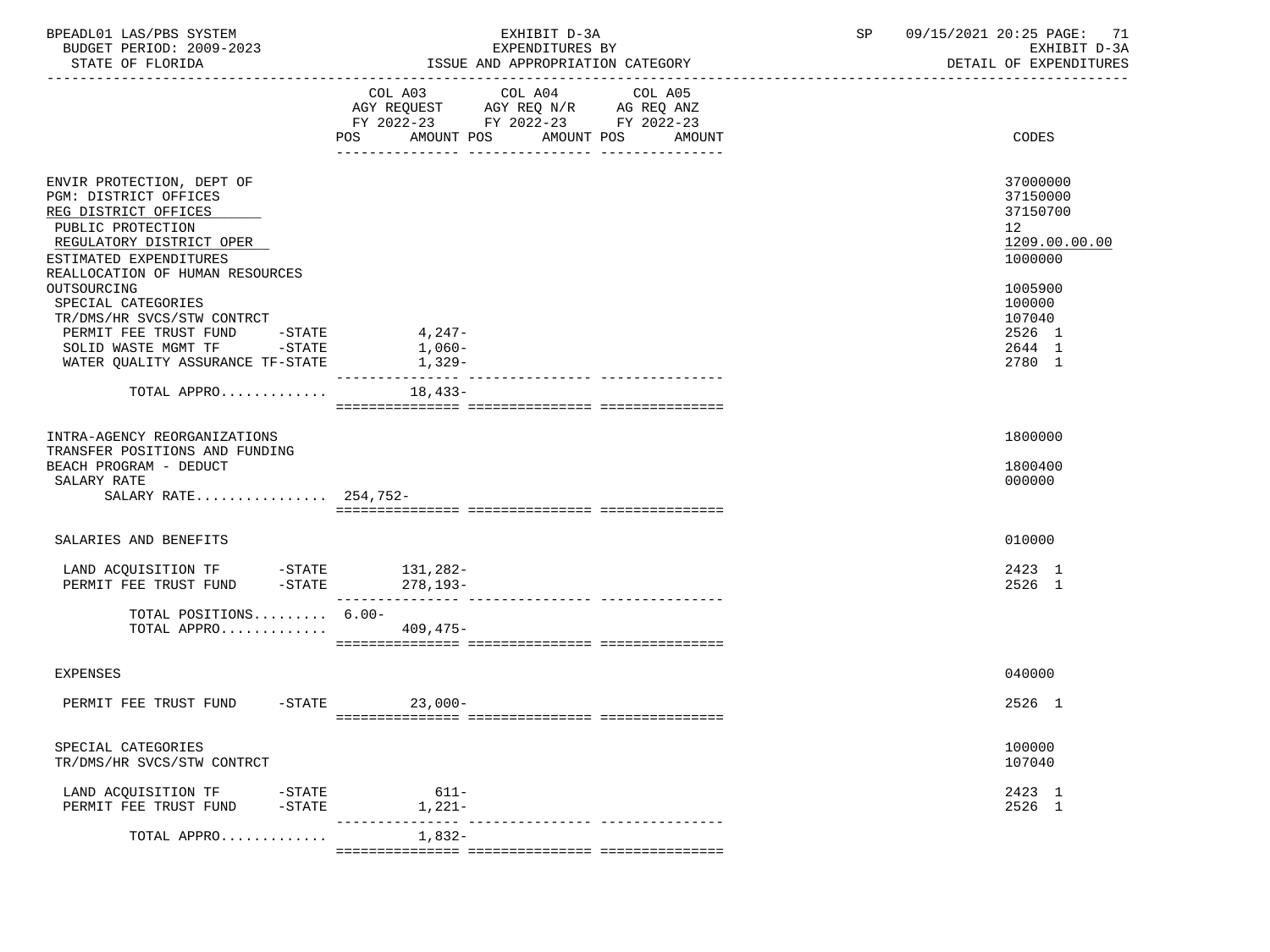| BPEADL01 LAS/PBS SYSTEM<br>BUDGET PERIOD: 2009-2023<br>STATE OF FLORIDA                                                                                                                                                 | EXHIBIT D-3A<br>EXPENDITURES BY<br>ISSUE AND APPROPRIATION CATEGORY                                                                   | SP 09/15/2021 20:25 PAGE: 72<br>EXHIBIT D-3A<br>DETAIL OF EXPENDITURES        |
|-------------------------------------------------------------------------------------------------------------------------------------------------------------------------------------------------------------------------|---------------------------------------------------------------------------------------------------------------------------------------|-------------------------------------------------------------------------------|
|                                                                                                                                                                                                                         | COL A03 COL A04 COL A05<br>AGY REQUEST AGY REQ N/R AG REQ ANZ<br>FY 2022-23 FY 2022-23 FY 2022-23<br>POS AMOUNT POS AMOUNT POS AMOUNT | CODES                                                                         |
| ENVIR PROTECTION, DEPT OF<br>PGM: DISTRICT OFFICES<br>REG DISTRICT OFFICES<br>PUBLIC PROTECTION<br>REGULATORY DISTRICT OPER<br>INTRA-AGENCY REORGANIZATIONS<br>TRANSFER POSITIONS AND FUNDING<br>BEACH PROGRAM - DEDUCT |                                                                                                                                       | 37000000<br>37150000<br>37150700<br>12<br>1209.00.00.00<br>1800000<br>1800400 |
| TOTAL: TRANSFER POSITIONS AND FUNDING<br>BEACH PROGRAM - DEDUCT<br>TOTAL POSITIONS 6.00-<br>TOTAL ISSUE $434,307-$<br>TOTAL SALARY RATE 254,752-                                                                        |                                                                                                                                       | 1800400                                                                       |
|                                                                                                                                                                                                                         |                                                                                                                                       |                                                                               |

AGENCY ISSUE NARRATIVE:

2022-2023 BUDGET YEAR NARRATIVE: IT COMPONENT? NO

Issue Description:

 This issue requests to transfer 66 positions and funding in the Beach and Inlet Management Programs from the Division of Water Resource Management and the Regulatory District Offices to the Office of Resilience and Coastal Protection (RCP).

 Beaches programs fit into the "Office of Resilience and Coastal Protection" because it better aligns the goals of the beach programs with the coastal resilience aspects of RCP. The RCP office has a multi-faceted approach to resilience, including coral reef protection; preservation of coastal and aquatic management areas; and the implementation of ecosystem restoration projects to prepare Florida's coastal communities and state-managed lands for the effects of sea level rise, coastal flooding, erosion and storms. Beach and Inlet Management and the regulation of beach coastal construction falls within this purview better than the goals and objectives of Water Resource Management.

 In November 2019, the DEP Secretary announced the merger of RCP with the Beaches programs previously housed in the Division of Water Resource Management. The merger focused on aligning critical personnel, programs and resources to address resiliency. To foster continuity in reaching resiliency goals, this transfer enables a larger array of researchers, field staff, technical experts and policymakers to collaborate more effectively.

 This issue also requests to transfer \$50 million in recurring Fixed Capital Outlay appropriation for the Beach Management Funding Assistance Program from the Division of Water Resource Management to the Office of Resilience and Coastal Protection (RCP).

## Issue Background:

 Approximately half of the state's 825 miles of sandy beaches are designated as critically eroded, threatening upland development or other resources. Over 227.4 miles of beaches, or 55% of the 411.2 miles of beaches designated as critically eroded, are currently restored and maintained. The requested funding will assist with the continued implementation of the Statewide Strategic Beach Management Plan (SBMP) and the Long-Range Budget Plan. All projects receiving funding must be located within an area designated as critically eroded and must be consistent with the SBMP.

 FY 2018-19, funding requests from local governments and special taxing authorities for 59 individual beach and inlet management projects were received by the Department in August 2017. The amount of state funding requested by project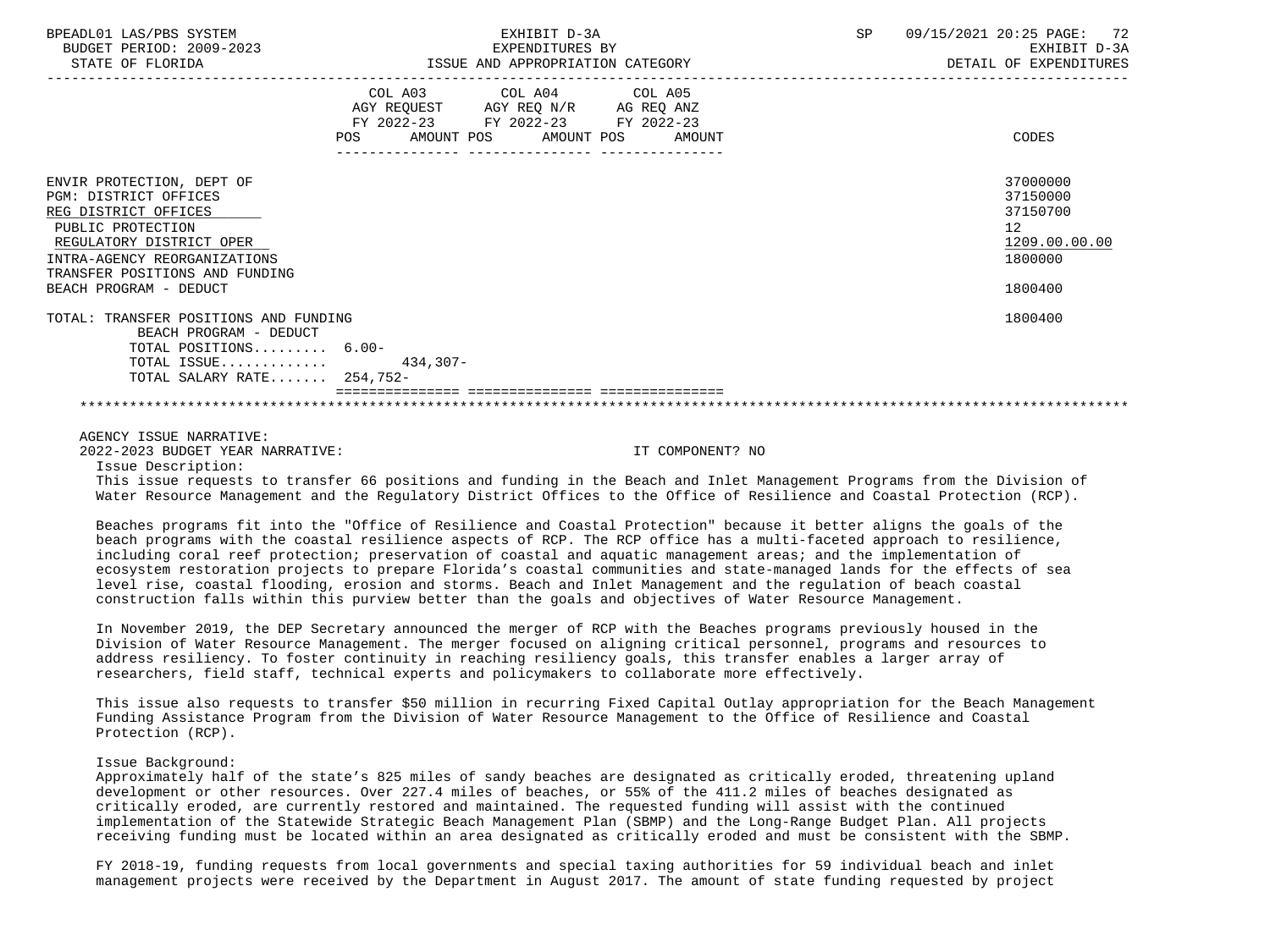| BPEADL01 LAS/PBS SYSTEM        | EXHIBIT D-3A                        | 09/15/2021 20:25 PAGE: 73<br><b>SP</b> |
|--------------------------------|-------------------------------------|----------------------------------------|
| BUDGET PERIOD: 2009-2023       | EXPENDITURES BY                     | EXHIBIT D-3A                           |
| STATE OF FLORIDA               | ISSUE AND APPROPRIATION CATEGORY    | DETAIL OF EXPENDITURES                 |
|                                | COL A03 COL A04 COL A05             |                                        |
|                                | AGY REQUEST AGY REQ N/R AG REQ ANZ  |                                        |
|                                | FY 2022-23 FY 2022-23<br>FY 2022-23 |                                        |
|                                | AMOUNT POS AMOUNT POS AMOUNT<br>POS | CODES                                  |
|                                |                                     |                                        |
| ENVIR PROTECTION, DEPT OF      |                                     | 37000000                               |
| PGM: DISTRICT OFFICES          |                                     | 37150000                               |
| REG DISTRICT OFFICES           |                                     | 37150700                               |
| PUBLIC PROTECTION              |                                     | 12 <sup>°</sup>                        |
| REGULATORY DISTRICT OPER       |                                     | 1209.00.00.00                          |
| INTRA-AGENCY REORGANIZATIONS   |                                     | 1800000                                |
| TRANSFER POSITIONS AND FUNDING |                                     |                                        |
| BEACH PROGRAM - DEDUCT         |                                     | 1800400                                |
|                                |                                     |                                        |

 sponsors exceeded \$90 million. (Specific candidate projects and appropriate funding amounts cannot be identified until completion of the local government application and review process and finalization of the FY 2018-19 Local Government Funding Request which will be available prior to the legislative session.)

 The Legislature appropriates funds to be applied to the Department's prioritized list of projects, ranked in accordance with statutory guidelines. The Florida Legislature has appropriated more than \$320 million over the last 10 years for beach and inlet management projects. Total costs have been shared approximately equally between federal, state and local governments.

## Benefit and/or Impact:

 Since the 1960's, Florida in collaboration with local and federal partners have invested significant resources, technical support and funding into the Beach and Inlet Management programs to support the resilience benefit provided by beach nourishment and proactive sand management at the state's inlets. Efforts have preserved critical habitats, protected upland development and critical infrastructure, and ensured economic stability for the state's tourism industry. This organizational move will better align the beach programs with other Coastal focused programs in the Office of Resilience and Coastal Protection to ensure consistency, streamlining of processes, and comprehensive management of the state's shorelines. This issue has a net zero budget impact to the Department.

| Cost Summary:                                                                                 |         |                            |                                              |
|-----------------------------------------------------------------------------------------------|---------|----------------------------|----------------------------------------------|
| Budget Entity                                                                                 |         | FTE.                       | Amount                                       |
| Requlatory District Offices<br>Water Resource Management<br>Coastal and Aquatic Managed Areas |         | (6.00)<br>(60.00)<br>66.00 | (S434, 307)<br>( \$5,024,906)<br>\$5,459,213 |
|                                                                                               | Totals: | 0.00                       | S0                                           |

| Also, see issue code 1800410. |  |
|-------------------------------|--|
|                               |  |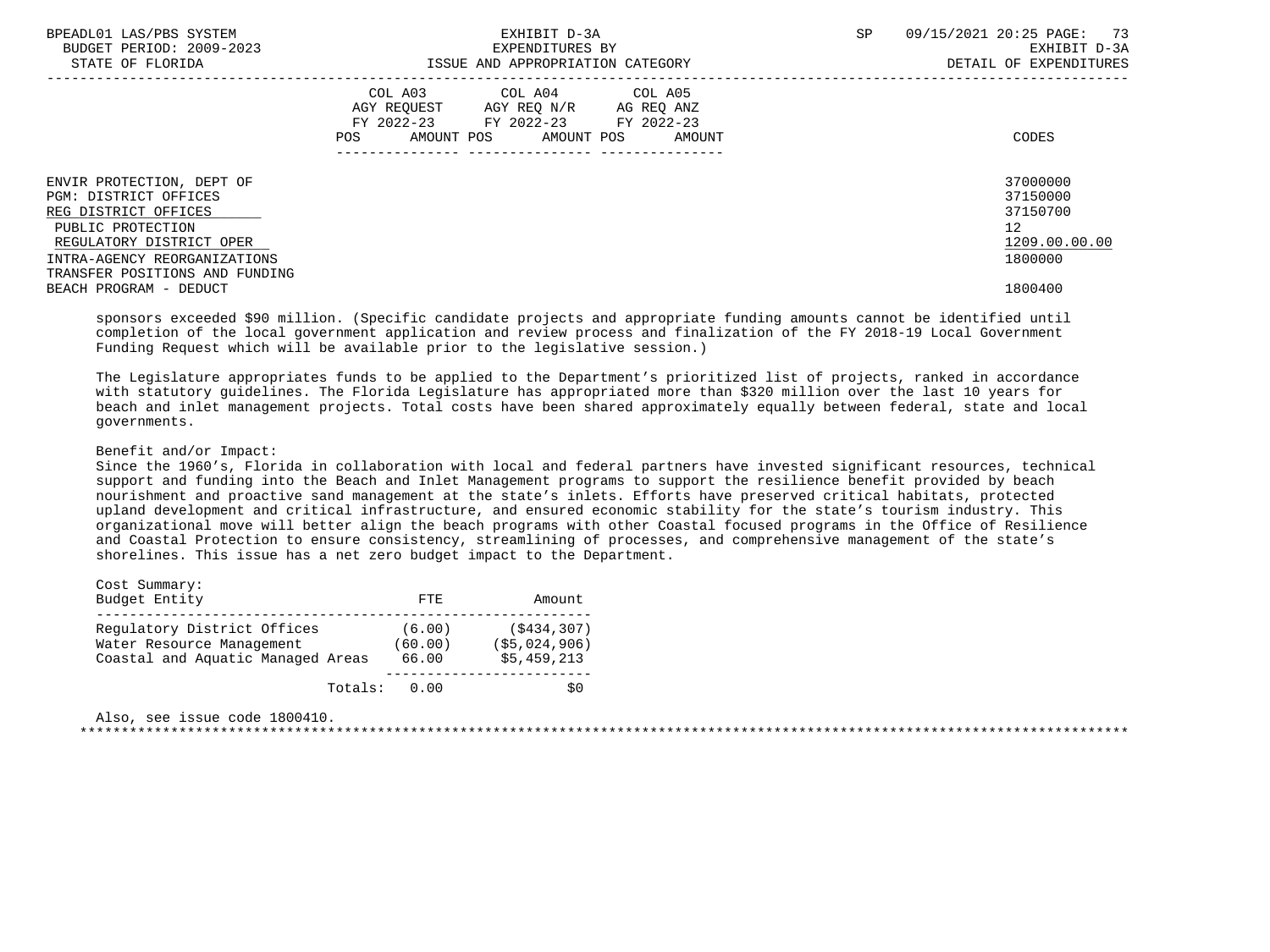| POSITION DETAIL OF SALARIES AND BENEFITS: | COL A03 COL A04<br>AGY REQUEST AGY REQ N/R AG REQ ANZ<br>FY 2022-23 FY 2022-23 FY 2022-23<br>AMOUNT POS<br>FTE BASE RATE ADDITIVES | COL A05<br>AMOUNT POS<br>AMOUNT                                                                                                                                                                                                    | BENEFITS | SUBTOTAL | $\frac{8}{6}$                                                                           | CODES<br>37000000<br>37150000<br>37150700<br>12 <sup>°</sup><br>1209.00.00.00<br>1800000<br>1800400<br>LAPSE LAPSED SALARIES<br>AND BENEFITS |
|-------------------------------------------|------------------------------------------------------------------------------------------------------------------------------------|------------------------------------------------------------------------------------------------------------------------------------------------------------------------------------------------------------------------------------|----------|----------|-----------------------------------------------------------------------------------------|----------------------------------------------------------------------------------------------------------------------------------------------|
|                                           |                                                                                                                                    |                                                                                                                                                                                                                                    |          |          |                                                                                         |                                                                                                                                              |
|                                           |                                                                                                                                    |                                                                                                                                                                                                                                    |          |          |                                                                                         |                                                                                                                                              |
|                                           |                                                                                                                                    |                                                                                                                                                                                                                                    |          |          |                                                                                         |                                                                                                                                              |
|                                           |                                                                                                                                    |                                                                                                                                                                                                                                    |          |          |                                                                                         |                                                                                                                                              |
|                                           |                                                                                                                                    |                                                                                                                                                                                                                                    |          |          |                                                                                         |                                                                                                                                              |
|                                           |                                                                                                                                    |                                                                                                                                                                                                                                    |          |          |                                                                                         |                                                                                                                                              |
| CHANGES TO CURRENTLY AUTHORIZED POSITIONS |                                                                                                                                    |                                                                                                                                                                                                                                    |          |          |                                                                                         |                                                                                                                                              |
|                                           |                                                                                                                                    |                                                                                                                                                                                                                                    |          |          |                                                                                         | $53,622-$                                                                                                                                    |
|                                           |                                                                                                                                    |                                                                                                                                                                                                                                    |          |          |                                                                                         | 71,337-                                                                                                                                      |
|                                           |                                                                                                                                    |                                                                                                                                                                                                                                    |          |          |                                                                                         | 74,332-                                                                                                                                      |
|                                           |                                                                                                                                    |                                                                                                                                                                                                                                    |          |          |                                                                                         | 72,326-                                                                                                                                      |
|                                           |                                                                                                                                    |                                                                                                                                                                                                                                    |          |          |                                                                                         | $55,818-$                                                                                                                                    |
|                                           |                                                                                                                                    |                                                                                                                                                                                                                                    |          |          |                                                                                         | $72,203-$                                                                                                                                    |
|                                           |                                                                                                                                    |                                                                                                                                                                                                                                    |          |          |                                                                                         | $271,494-$<br>128,144-                                                                                                                       |
|                                           |                                                                                                                                    |                                                                                                                                                                                                                                    |          |          |                                                                                         | $399,638-$<br>==============                                                                                                                 |
|                                           |                                                                                                                                    |                                                                                                                                                                                                                                    |          |          |                                                                                         | $6,699-$<br>$3.138-$<br>---------------<br>$409, 475 -$<br>==============                                                                    |
|                                           |                                                                                                                                    | $1.00 - 37,492 -$<br>$\begin{array}{llll} 1. \, 00- & & 43 \, , \, 455- \\ 1. \, 00- & & 45 \, , \, 983- \\ 1. \, 00- & & 44 \, , \, 290- \\ 1. \, 00- & & 39 \, , \, 346- \end{array}$<br>$1.00 - 44,186 -$<br>$6.00 - 254,752 -$ |          |          | $16, 130 -$<br>27,882-<br>28,349-<br>28,036-<br>$16,472-$<br>__________________________ | $53,622 - 0.00$<br>$71,337 - 0.00$<br>$74,332 - 0.00$<br>72,326- 0.00<br>55,818- 0.00<br>$28,017 - 72,203 - 0.00$<br>$144,886-$ 399,638-     |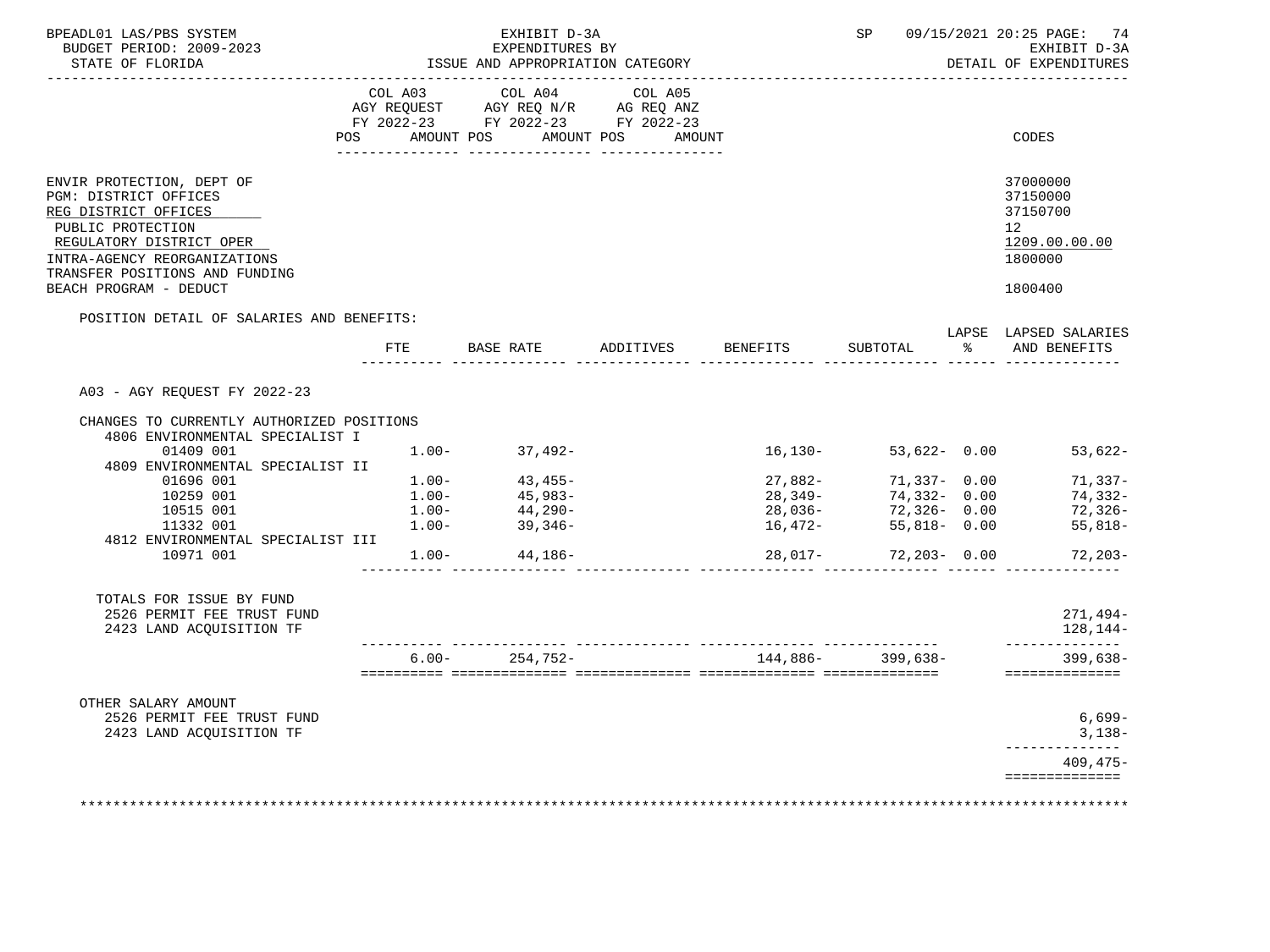| BPEADL01 LAS/PBS SYSTEM<br>BUDGET PERIOD: 2009-2023<br>STATE OF FLORIDA<br>___________________                                                                                                                                         |                                                                                             | EXHIBIT D-3A<br>EXPENDITURES BY<br>ISSUE AND APPROPRIATION CATEGORY      |                  | SP | 09/15/2021 20:25 PAGE: 75<br>EXHIBIT D-3A<br>DETAIL OF EXPENDITURES                               |
|----------------------------------------------------------------------------------------------------------------------------------------------------------------------------------------------------------------------------------------|---------------------------------------------------------------------------------------------|--------------------------------------------------------------------------|------------------|----|---------------------------------------------------------------------------------------------------|
|                                                                                                                                                                                                                                        | AGY REQUEST AGY REQ N/R AG REQ ANZ<br>FY 2022-23 FY 2022-23 FY 2022-23<br>POS<br>AMOUNT POS | COL A03 COL A04 COL A05<br>AMOUNT POS<br>____ _______________ __________ | AMOUNT           |    | CODES                                                                                             |
| ENVIR PROTECTION, DEPT OF<br>PGM: DISTRICT OFFICES<br>REG DISTRICT OFFICES<br>PUBLIC PROTECTION<br>REGULATORY DISTRICT OPER<br>NONRECURRING EXPENDITURES<br>MONROE COUNTY REEF PROTECTION<br>SPECIAL CATEGORIES<br>CONTRACTED SERVICES |                                                                                             |                                                                          |                  |    | 37000000<br>37150000<br>37150700<br>12<br>1209.00.00.00<br>2100000<br>2103063<br>100000<br>100777 |
| GENERAL REVENUE FUND                                                                                                                                                                                                                   | $-STATE$ 1,000,000-                                                                         |                                                                          |                  |    | 1000 1                                                                                            |
| RECLAIMED WATER PROGRAM<br><b>EXPENSES</b>                                                                                                                                                                                             |                                                                                             |                                                                          |                  |    | 2103077<br>040000                                                                                 |
| LAND ACQUISITION TF -STATE 31,136-                                                                                                                                                                                                     |                                                                                             |                                                                          |                  |    | 2423 1                                                                                            |
| CARYSFORT MARINA RESTORATION<br>PROJECT<br>SPECIAL CATEGORIES<br>CONTRACTED SERVICES<br>WATER QUALITY ASSURANCE TF-STATE 109,063-                                                                                                      |                                                                                             |                                                                          |                  |    | 2103078<br>100000<br>100777<br>2780 1                                                             |
| WORKLOAD<br>ADDITIONAL SALARIES AND BENEFITS<br>FOR REQUIRED PERMITTING - WATER<br>RESOURCE MANAGEMENT AND REGULATORY<br>DISTRICT OFFICES                                                                                              |                                                                                             |                                                                          |                  |    | 3000000<br>3000A00                                                                                |
| SALARIES AND BENEFITS<br>GRANTS AND DONATIONS TF -STATE                                                                                                                                                                                | 64,832                                                                                      |                                                                          |                  |    | 010000<br>2339 1                                                                                  |
|                                                                                                                                                                                                                                        |                                                                                             |                                                                          |                  |    |                                                                                                   |
| AGENCY ISSUE NARRATIVE:<br>2022-2023 BUDGET YEAR NARRATIVE:<br>Issue Description:                                                                                                                                                      |                                                                                             |                                                                          | IT COMPONENT? NO |    |                                                                                                   |

 This issue requests \$93,039 in additional spending authority for Salaries and Benefits in the Grants and Donations Trust Fund in the Division of Water Resource Management and the Regulatory District Offices. In FY 2021-22, four positions were appropriated to the Department of Environmental Protection (Department) to oversee the permitting and inspections of the Department of Transportation's (DOT) infrastructure and roadway permits related to the 404 assumption. The additional spending authority will enable the Department to pay a competitive salary for the experience, knowledge, skills and abilities as set forth in the Agency Operating and Funding agreement between DOT and the Department.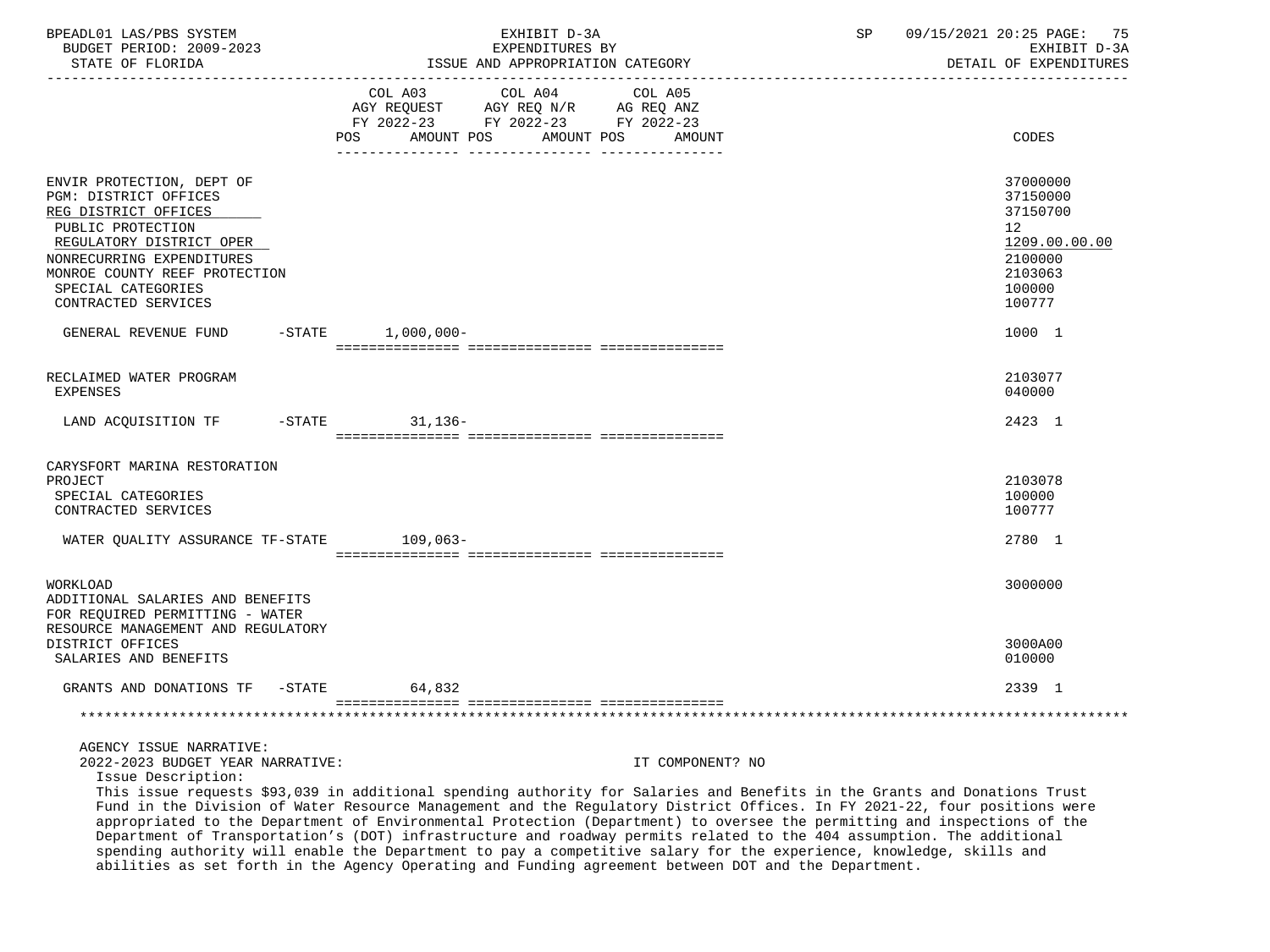| BPEADL01 LAS/PBS SYSTEM |                   |                          |
|-------------------------|-------------------|--------------------------|
|                         |                   | BUDGET PERIOD: 2009-2023 |
|                         | גתדכת זה הם היהיה |                          |

|                                                                                                                                         | COL A03<br>AGY REQUEST<br>FY 2022-23 FY 2022-23<br><b>POS</b><br>AMOUNT POS | COL A04<br>AGY REQ N/R<br>AMOUNT POS | COL A05<br>AG REQ ANZ<br>FY 2022-23<br>AMOUNT | CODES                                                              |
|-----------------------------------------------------------------------------------------------------------------------------------------|-----------------------------------------------------------------------------|--------------------------------------|-----------------------------------------------|--------------------------------------------------------------------|
|                                                                                                                                         |                                                                             |                                      |                                               |                                                                    |
| ENVIR PROTECTION, DEPT OF<br>PGM: DISTRICT OFFICES<br>REG DISTRICT OFFICES<br>PUBLIC PROTECTION<br>REGULATORY DISTRICT OPER<br>WORKLOAD |                                                                             |                                      |                                               | 37000000<br>37150000<br>37150700<br>12<br>1209.00.00.00<br>3000000 |
| ADDITIONAL SALARIES AND BENEFITS                                                                                                        |                                                                             |                                      |                                               |                                                                    |
| FOR REQUIRED PERMITTING - WATER                                                                                                         |                                                                             |                                      |                                               |                                                                    |
| RESOURCE MANAGEMENT AND REGULATORY                                                                                                      |                                                                             |                                      |                                               |                                                                    |
| DISTRICT OFFICES                                                                                                                        |                                                                             |                                      |                                               | 3000A00                                                            |

Issue Background:

 The Department has partnered with the DOT as part of the Efficient Transportation Decision Making (ETDM) process. At the direction and support of the legislature, the Department has created dedicated positions to prioritize and oversee the permitting and inspection of complex DOT infrastructure and roadway permits. The 2021 Legislature provided four positions to the Department to initiate this partnership work. Through work with the DOT, additional funding is available for advancing these positions' base qualifications and services the Department is able to provide.

Benefit and/or Impact:

 The DOT's ETDM process is a Linking Planning and Environmental (PEL) implementation which includes early and expedited participation of local, state, federal, and tribal partners to develop better projects. The DOT utilizes this method to ensure long, complex projects are planned and executed efficiently. Increasing the spending authority will allow the Department to fully participate in the ETDM at the level DOT requires to keep pace with Florida's efficient and nation-leading infrastructure work.

Florida Strategic Plan for Economic:

- #4.1 Ensure predictable legal, permitting and other regulatory processes meet changing business needs.
- #4.2 Ensure state, regional and local agencies provide collaborative and timely customer service to businesses and workers.
- #5.2 Improve the efficiency and effectiveness of government agencies at all levels.
- #5.3 Strengthen local, regional and statewide partnerships to accomplish Florida's economic and quality of life & quality places goals.
- #6.3 Ensure Florida's fish, wildlife, natural resources and environment are sustained and enhanced as a component of future growth plans and development decisions.

| Cost Summary:<br>Budget Entity | Amount          |  |
|--------------------------------|-----------------|--|
| Requlatory District Offices    | \$64,832        |  |
| Water Resource Management      | \$28,207        |  |
|                                | Total: \$93,039 |  |
|                                |                 |  |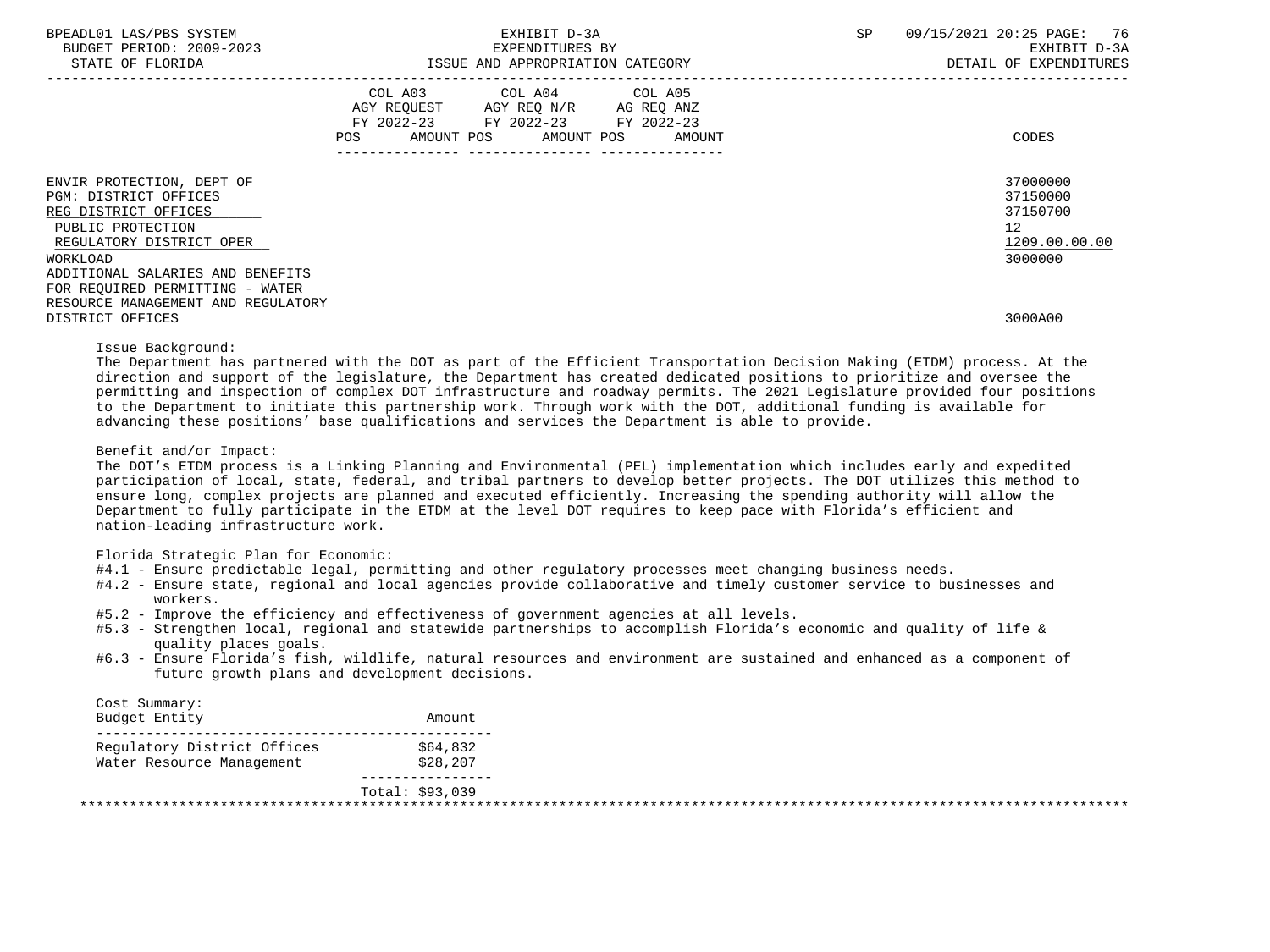| BPEADL01 LAS/PBS SYSTEM<br>BUDGET PERIOD: 2009-2023<br>STATE OF FLORIDA<br>-------------------                                                                                                                 |                             | EXHIBIT D-3A<br>EXPENDITURES BY<br>ISSUE AND APPROPRIATION CATEGORY                             |                                 |          | SP       | 09/15/2021 20:25 PAGE: 77<br>EXHIBIT D-3A<br>DETAIL OF EXPENDITURES              |
|----------------------------------------------------------------------------------------------------------------------------------------------------------------------------------------------------------------|-----------------------------|-------------------------------------------------------------------------------------------------|---------------------------------|----------|----------|----------------------------------------------------------------------------------|
|                                                                                                                                                                                                                | COL A03<br>POS              | COL A04<br>AGY REQUEST AGY REQ N/R AG REQ ANZ<br>FY 2022-23 FY 2022-23 FY 2022-23<br>AMOUNT POS | COL A05<br>AMOUNT POS<br>AMOUNT |          |          | CODES                                                                            |
| ENVIR PROTECTION, DEPT OF<br>PGM: DISTRICT OFFICES<br>REG DISTRICT OFFICES<br>PUBLIC PROTECTION<br>REGULATORY DISTRICT OPER<br>WORKLOAD<br>ADDITIONAL SALARIES AND BENEFITS<br>FOR REQUIRED PERMITTING - WATER |                             |                                                                                                 |                                 |          |          | 37000000<br>37150000<br>37150700<br>12 <sup>12</sup><br>1209.00.00.00<br>3000000 |
| RESOURCE MANAGEMENT AND REGULATORY<br>DISTRICT OFFICES                                                                                                                                                         |                             |                                                                                                 |                                 |          |          | 3000A00                                                                          |
| POSITION DETAIL OF SALARIES AND BENEFITS:                                                                                                                                                                      | FTE<br><u>aaaaaaaa aaaa</u> | BASE RATE                                                                                       | ADDITIVES                       | BENEFITS | SUBTOTAL | LAPSE LAPSED SALARIES<br>$\approx$ $\approx$<br>AND BENEFITS                     |
| A03 - AGY REQUEST FY 2022-23<br>CHANGES TO CURRENTLY AUTHORIZED POSITIONS<br>OTHER SALARY AMOUNT<br>2339 GRANTS AND DONATIONS TF                                                                               |                             |                                                                                                 |                                 |          |          | 64,832                                                                           |
|                                                                                                                                                                                                                |                             |                                                                                                 |                                 |          |          | 64,832                                                                           |
| STORAGE TANK INSPECTION POSITION<br>AND FUNDING - REGULATORY DISTRICT<br>OFFICES<br>SALARY RATE<br>SALARY RATE 40,948                                                                                          |                             |                                                                                                 |                                 |          |          | ==============<br>3000110<br>000000                                              |
| SALARIES AND BENEFITS                                                                                                                                                                                          |                             |                                                                                                 |                                 |          |          | 010000                                                                           |
| INLAND PROTECTION TF                                                                                                                                                                                           | 1.00<br>$-STATE$<br>68,714  |                                                                                                 |                                 |          |          | 2212 1                                                                           |
| EXPENSES                                                                                                                                                                                                       |                             |                                                                                                 |                                 |          |          | 040000                                                                           |
| $-$ STATE<br>INLAND PROTECTION TF                                                                                                                                                                              | 14,980                      |                                                                                                 |                                 |          |          | 2212 1                                                                           |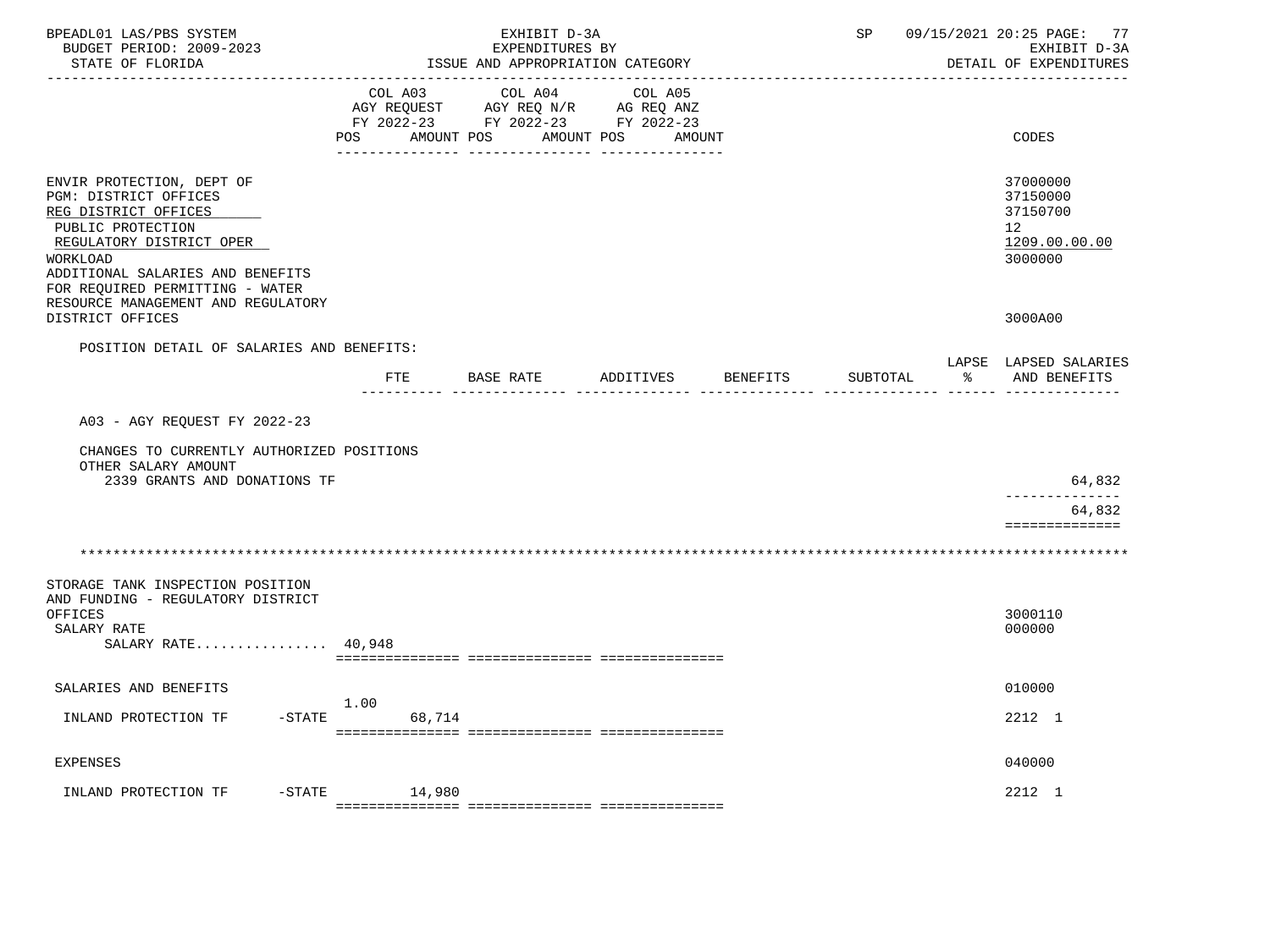| BPEADL01 LAS/PBS SYSTEM<br>BUDGET PERIOD: 2009-2023<br>STATE OF FLORIDA                                                                                                                                                 | EXHIBIT D-3A<br>EXPENDITURES BY<br>ISSUE AND APPROPRIATION CATEGORY                                                                      | 09/15/2021 20:25 PAGE: 78<br>SP<br>EXHIBIT D-3A<br>DETAIL OF EXPENDITURES |
|-------------------------------------------------------------------------------------------------------------------------------------------------------------------------------------------------------------------------|------------------------------------------------------------------------------------------------------------------------------------------|---------------------------------------------------------------------------|
|                                                                                                                                                                                                                         | COL A03 COL A04 COL A05<br>AGY REQUEST AGY REQ N/R AG REQ ANZ<br>FY 2022-23 FY 2022-23 FY 2022-23<br>POS AMOUNT POS AMOUNT POS<br>AMOUNT | CODES                                                                     |
| ENVIR PROTECTION, DEPT OF<br>PGM: DISTRICT OFFICES<br>REG DISTRICT OFFICES<br>PUBLIC PROTECTION<br>REGULATORY DISTRICT OPER<br><b>WORKLOAD</b><br>STORAGE TANK INSPECTION POSITION<br>AND FUNDING - REGULATORY DISTRICT |                                                                                                                                          | 37000000<br>37150000<br>37150700<br>12<br>1209.00.00.00<br>3000000        |
| OFFICES<br>SPECIAL CATEGORIES<br>TR/DMS/HR SVCS/STW CONTRCT                                                                                                                                                             |                                                                                                                                          | 3000110<br>100000<br>107040                                               |
| INLAND PROTECTION TF - STATE                                                                                                                                                                                            | 306                                                                                                                                      | 2212 1                                                                    |
| TOTAL: STORAGE TANK INSPECTION POSITION<br>AND FUNDING - REGULATORY DISTRICT<br>OFFICES<br>TOTAL POSITIONS 1.00                                                                                                         |                                                                                                                                          | 3000110                                                                   |
| TOTAL ISSUE 84,000<br>TOTAL SALARY RATE 40,948                                                                                                                                                                          |                                                                                                                                          |                                                                           |
|                                                                                                                                                                                                                         |                                                                                                                                          |                                                                           |

AGENCY ISSUE NARRATIVE:

2022-2023 BUDGET YEAR NARRATIVE: IT COMPONENT? NO

Issue Description:

 This issue requests \$84,000 for an Environmental Specialist III position in the South District Office. This position will conduct compliance inspections at the 186 aboveground and 99 underground storage tank facilities governed by Chapter 62-761 and 62-762, F.A.C. The underground storage tank facilities are to be inspected at least once every three years to maintain compliance with the federal Energy Policy Act of 2005.

 Included in this issue is a request for \$14,980 in Expenses as a recurring amount to cover the general operating and extensive travel costs for an Environmental Specialist III position conducting inspections throughout Monroe County.

#### Issue Background:

 The Monroe County Health Department was conducting 115 inspections throughout Monroe County a year. They asked to be released from their contract with the Department when it became necessary for them to repurpose their resources to address the Covid-19 workload. The District branch office in Marathon has been conducting the inspections in the meantime using an OPS temporary position provided by the Department's Division of Waste Management. This new position is needed in the Marathon office of the South Florida District to provide a sustainable professional compliance presence in Monroe County for protection of their groundwater and environmental resources.

## Benefit and/or Impact:

 This funding will provide needed technical expertise to meet the challenges of inspecting aboveground and underground storage tanks in the sensitive environmental setting of the Florida Keys. Prevention of contaminated sites using compliance assistance and surveillance tools protects human health and the environment by reducing or eliminating exposure to toxic pollutants.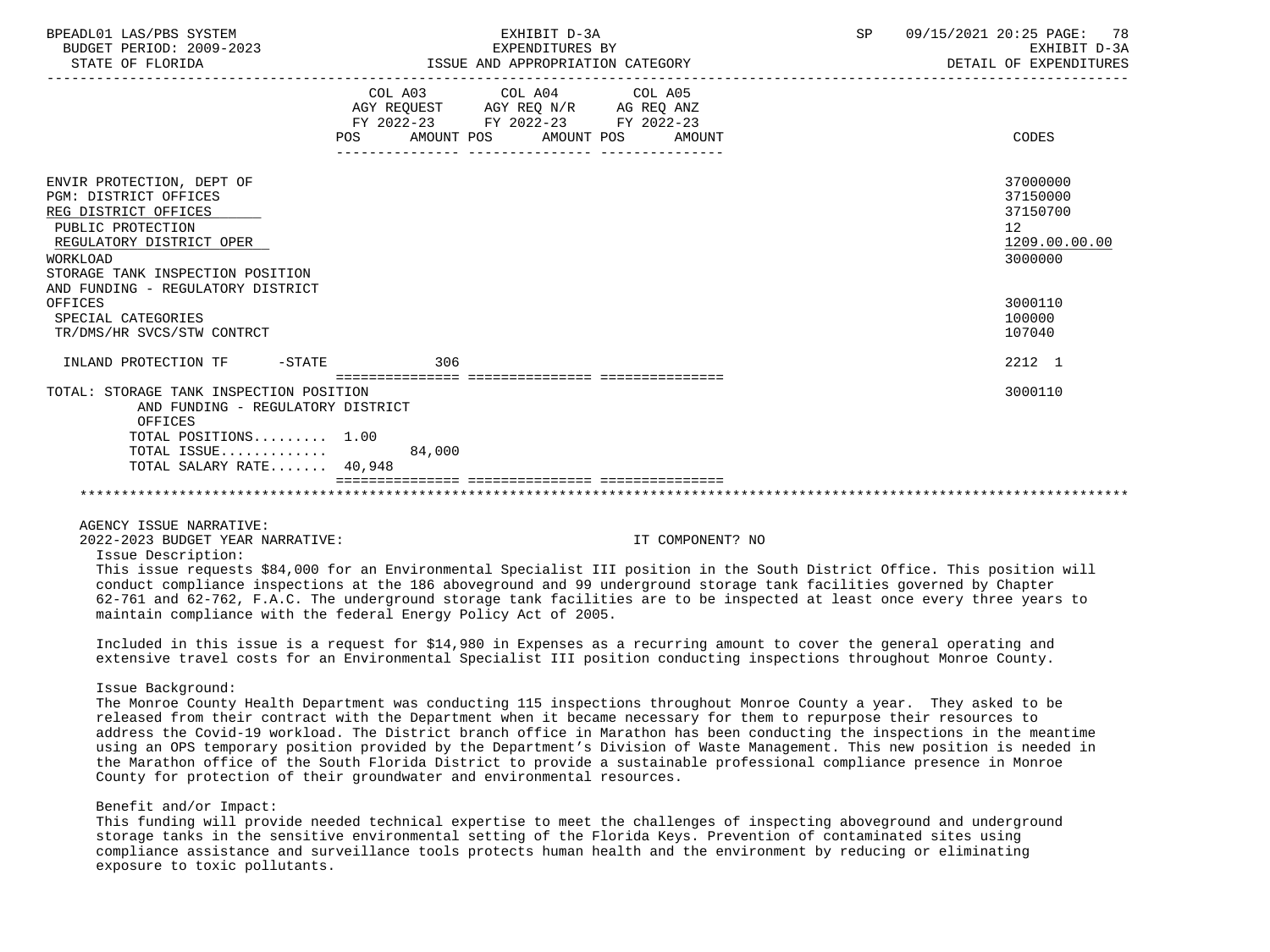| BPEADL01 LAS/PBS SYSTEM<br>BUDGET PERIOD: 2009-2023                                                                                                                                                                   |            | EXHIBIT D-3A<br>EXPENDITURES BY                                                                                 |                      |                                                                                       | SP            |      | 09/15/2021 20:25 PAGE:<br>-79<br>EXHIBIT D-3A<br>DETAIL OF EXPENDITURES         |
|-----------------------------------------------------------------------------------------------------------------------------------------------------------------------------------------------------------------------|------------|-----------------------------------------------------------------------------------------------------------------|----------------------|---------------------------------------------------------------------------------------|---------------|------|---------------------------------------------------------------------------------|
|                                                                                                                                                                                                                       | <b>POS</b> | COL A03 COL A04 COL A05<br>AGY REQUEST AGY REQ N/R AG REQ ANZ<br>FY 2022-23 FY 2022-23 FY 2022-23<br>AMOUNT POS | AMOUNT POS<br>AMOUNT |                                                                                       |               |      | CODES                                                                           |
| ENVIR PROTECTION, DEPT OF<br>PGM: DISTRICT OFFICES<br>REG DISTRICT OFFICES<br>PUBLIC PROTECTION<br>REGULATORY DISTRICT OPER<br>WORKLOAD<br>STORAGE TANK INSPECTION POSITION                                           |            |                                                                                                                 |                      |                                                                                       |               |      | 37000000<br>37150000<br>37150700<br>12 <sup>°</sup><br>1209.00.00.00<br>3000000 |
| AND FUNDING - REGULATORY DISTRICT<br>OFFICES                                                                                                                                                                          |            |                                                                                                                 |                      |                                                                                       |               |      | 3000110                                                                         |
| visitors.                                                                                                                                                                                                             |            |                                                                                                                 |                      |                                                                                       |               |      |                                                                                 |
| #6.3 - Ensure Florida's fish, wildlife, natural resources and environment are sustained and enhanced as a component of<br>future growth plans and development decisions.<br>POSITION DETAIL OF SALARIES AND BENEFITS: |            |                                                                                                                 |                      |                                                                                       |               |      |                                                                                 |
|                                                                                                                                                                                                                       |            | FTE BASE RATE ADDITIVES BENEFITS                                                                                |                      | ticilistici interesticiti interestici interestici interestici interestici interestici | SUBTOTAL      |      | % AND BENEFITS                                                                  |
| A03 - AGY REQUEST FY 2022-23<br>CHANGES TO CURRENTLY AUTHORIZED POSITIONS                                                                                                                                             |            |                                                                                                                 |                      |                                                                                       |               |      |                                                                                 |
| OTHER SALARY AMOUNT<br>2212 INLAND PROTECTION TF                                                                                                                                                                      |            |                                                                                                                 |                      |                                                                                       |               |      | LAPSE LAPSED SALARIES<br>346                                                    |
|                                                                                                                                                                                                                       |            |                                                                                                                 |                      |                                                                                       |               |      | --------------<br>346<br>===============                                        |
| NEW POSITIONS<br>P101 PROPOSED CLASS CODE<br>C0001 001                                                                                                                                                                | 1.00       | 40,948                                                                                                          |                      | 27,420                                                                                | 68,368        | 0.00 |                                                                                 |
| TOTALS FOR ISSUE BY FUND<br>2212 INLAND PROTECTION TF                                                                                                                                                                 |            |                                                                                                                 |                      |                                                                                       |               |      | 68,368<br>68,368                                                                |
|                                                                                                                                                                                                                       | 1.00       | 40,948                                                                                                          |                      |                                                                                       | 27,420 68,368 |      | 68,368                                                                          |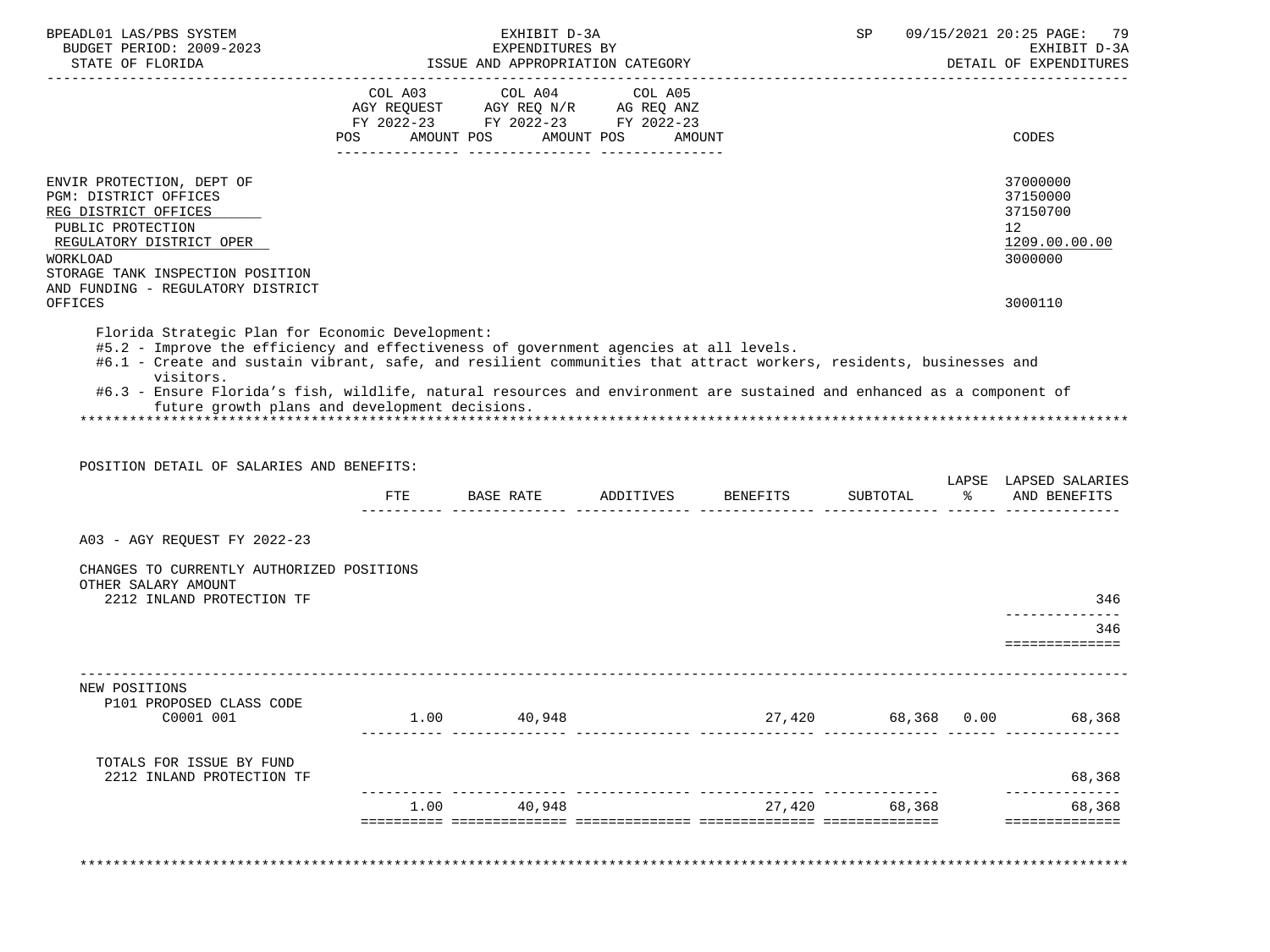| BPEADL01 LAS/PBS SYSTEM |                          |
|-------------------------|--------------------------|
|                         | BUDGET PERIOD: 2009-2023 |

ISSUE AND APPROPRIATION CATEGORY

|                                                                                                                             | POS                     | COL A03 COL A04 COL A05<br>AGY REQUEST AGY REQ N/R AG REQ ANZ<br>FY 2022-23 FY 2022-23 FY 2022-23<br>AMOUNT POS AMOUNT POS | AMOUNT | CODES                                                   |
|-----------------------------------------------------------------------------------------------------------------------------|-------------------------|----------------------------------------------------------------------------------------------------------------------------|--------|---------------------------------------------------------|
| ENVIR PROTECTION, DEPT OF<br>PGM: DISTRICT OFFICES<br>REG DISTRICT OFFICES<br>PUBLIC PROTECTION<br>REGULATORY DISTRICT OPER |                         |                                                                                                                            |        | 37000000<br>37150000<br>37150700<br>12<br>1209.00.00.00 |
| TOTAL: REGULATORY DISTRICT OPER                                                                                             |                         |                                                                                                                            |        | 1209.00.00.00                                           |
| BY FUND TYPE<br>GENERAL REVENUE FUND<br>TRUST FUNDS                                                                         | 1,355,333<br>47,200,652 |                                                                                                                            |        | 1000<br>2000                                            |
| TOTAL POSITIONS 553.00<br>TOTAL PROG COMP 48,555,985<br>TOTAL SALARY RATE 30,016,634                                        |                         | ============================                                                                                               |        |                                                         |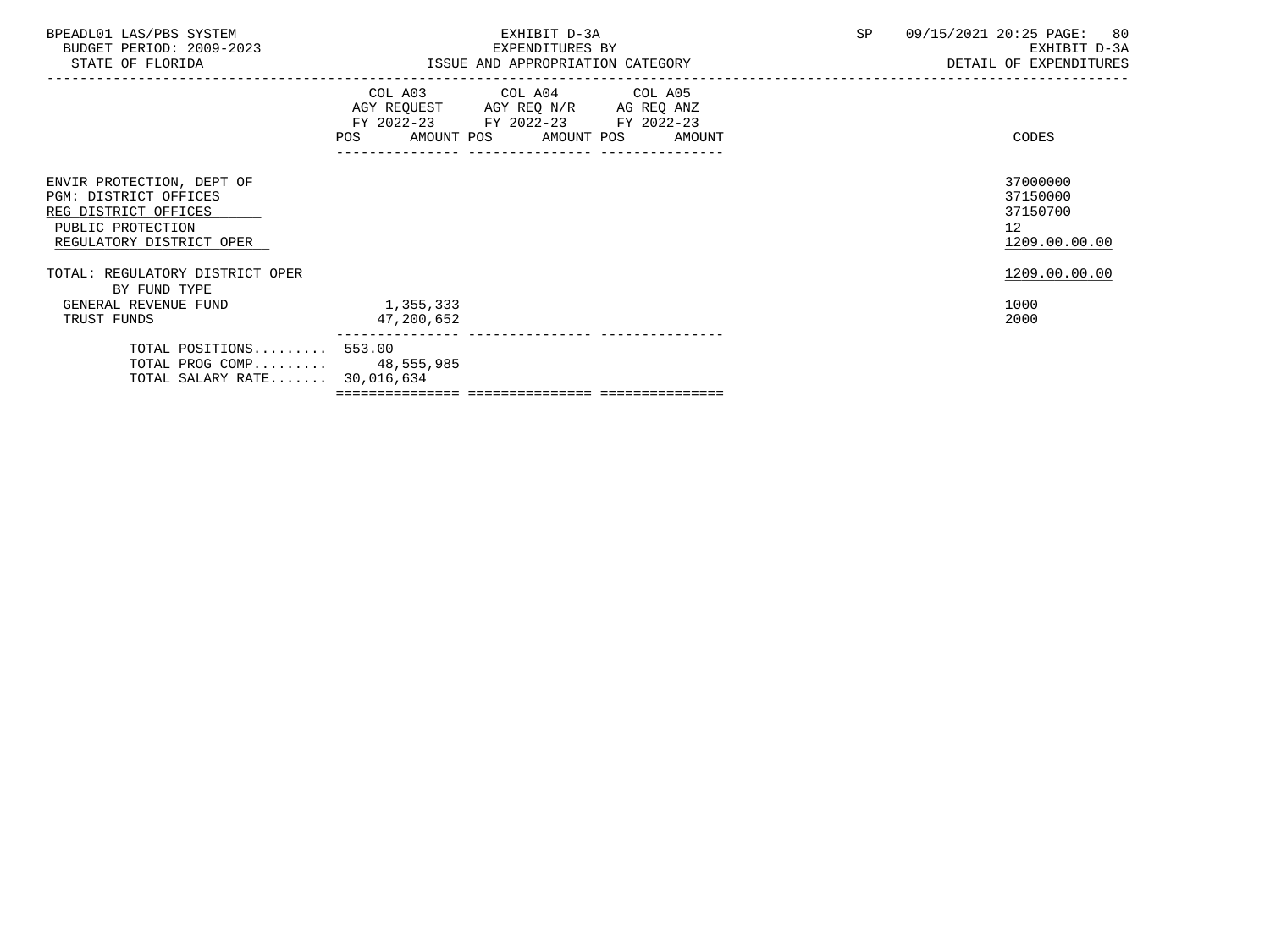| BPEADL01 LAS/PBS SYSTEM<br>BUDGET PERIOD: 2009-2023<br>STATE OF FLORIDA                                                                                                                                                                        |                   | EXHIBIT D-3A<br>EXPENDITURES BY<br>ISSUE AND APPROPRIATION CATEGORY                                                                  | SP | 09/15/2021 20:25 PAGE: 81<br>EXHIBIT D-3A<br>DETAIL OF EXPENDITURES                     |
|------------------------------------------------------------------------------------------------------------------------------------------------------------------------------------------------------------------------------------------------|-------------------|--------------------------------------------------------------------------------------------------------------------------------------|----|-----------------------------------------------------------------------------------------|
|                                                                                                                                                                                                                                                | <b>POS</b>        | COL A03 COL A04 COL A05<br>AGY REQUEST AGY REQ N/R AG REQ ANZ<br>FY 2022-23 FY 2022-23 FY 2022-23<br>AMOUNT POS AMOUNT POS<br>AMOUNT |    | CODES                                                                                   |
| ENVIR PROTECTION, DEPT OF<br>PGM: WATER POL/ECO RESTORE<br>WATER POL/ECOSYSTEMS RESTO<br>NATURAL RESOURCES/ENVIRON<br>WATER RESOURCES<br>ESTIMATED EXPENDITURES<br>ESTIMATED EXPENDITURES - OPERATIONS<br>SALARY RATE<br>SALARY RATE 1,473,031 |                   |                                                                                                                                      |    | 37000000<br>37200000<br>37200100<br>14<br>1403.00.00.00<br>1000000<br>1001000<br>000000 |
| SALARIES AND BENEFITS                                                                                                                                                                                                                          |                   |                                                                                                                                      |    | 010000                                                                                  |
| ADMINISTRATIVE TRUST FUND -STATE 292,021<br>-MATCH                                                                                                                                                                                             | 71                |                                                                                                                                      |    | 2021 1<br>2021 2                                                                        |
| TOTAL ADMINISTRATIVE TRUST FUND                                                                                                                                                                                                                | 292,092           |                                                                                                                                      |    | 2021                                                                                    |
| FEDERAL GRANTS TRUST FUND -FEDERL 517,883                                                                                                                                                                                                      |                   |                                                                                                                                      |    | 2261 3                                                                                  |
| LAND ACQUISITION TF -STATE 1,500,277                                                                                                                                                                                                           |                   |                                                                                                                                      |    | 2423 1                                                                                  |
| TOTAL POSITIONS $24.00$<br>TOTAL APPRO 2,310,252                                                                                                                                                                                               |                   |                                                                                                                                      |    |                                                                                         |
| OTHER PERSONAL SERVICES                                                                                                                                                                                                                        |                   |                                                                                                                                      |    | 030000                                                                                  |
| FEDERAL GRANTS TRUST FUND -FEDERL<br>LAND ACQUISITION TF -STATE                                                                                                                                                                                | 288,196<br>19,094 |                                                                                                                                      |    | 2261 3<br>2423 1                                                                        |
| TOTAL APPRO                                                                                                                                                                                                                                    | 307,290           |                                                                                                                                      |    |                                                                                         |
| <b>EXPENSES</b>                                                                                                                                                                                                                                |                   |                                                                                                                                      |    | 040000                                                                                  |
| ADMINISTRATIVE TRUST FUND -STATE 75,392<br>FEDERAL GRANTS TRUST FUND -FEDERL<br>LAND ACQUISITION TF -STATE 128,329                                                                                                                             | 2,000             |                                                                                                                                      |    | 2021 1<br>2261 3<br>2423 1                                                              |
| TOTAL APPRO                                                                                                                                                                                                                                    | 205,721           |                                                                                                                                      |    |                                                                                         |
|                                                                                                                                                                                                                                                |                   |                                                                                                                                      |    |                                                                                         |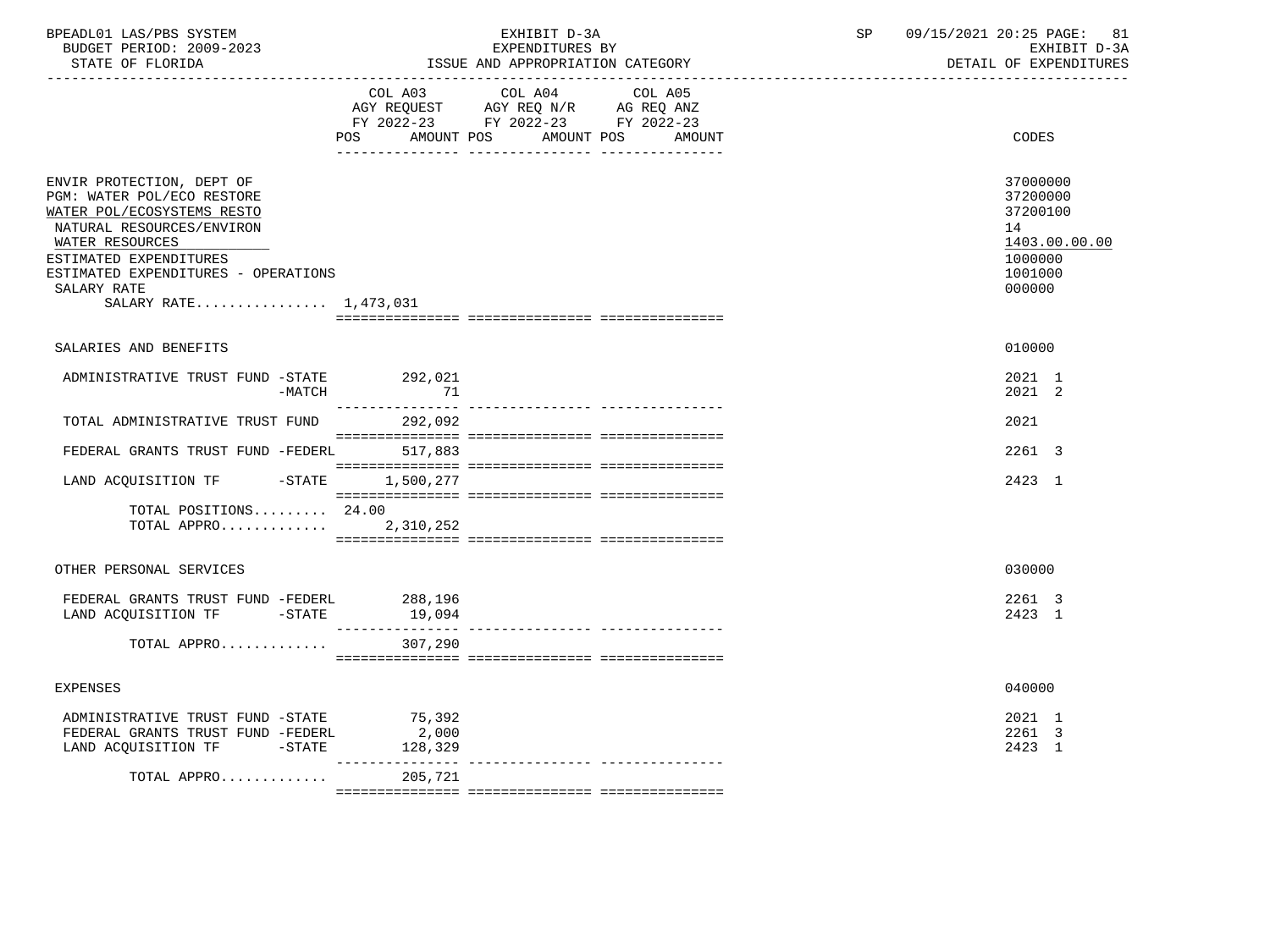| BPEADL01 LAS/PBS SYSTEM<br>BUDGET PERIOD: 2009-2023<br>STATE OF FLORIDA                                                                                                                                                                                      |           |           | EXHIBIT D-3A<br>EXPENDITURES BY<br>ISSUE AND APPROPRIATION CATEGORY                       |                                             | SP | 09/15/2021 20:25 PAGE: 82<br>EXHIBIT D-3A<br>DETAIL OF EXPENDITURES                               |
|--------------------------------------------------------------------------------------------------------------------------------------------------------------------------------------------------------------------------------------------------------------|-----------|-----------|-------------------------------------------------------------------------------------------|---------------------------------------------|----|---------------------------------------------------------------------------------------------------|
|                                                                                                                                                                                                                                                              |           |           | COL A03 COL A04<br>AGY REQUEST AGY REQ N/R AG REQ ANZ<br>FY 2022-23 FY 2022-23 FY 2022-23 | COL A05<br>POS AMOUNT POS AMOUNT POS AMOUNT |    | CODES                                                                                             |
| ENVIR PROTECTION, DEPT OF<br>PGM: WATER POL/ECO RESTORE<br>WATER POL/ECOSYSTEMS RESTO<br>NATURAL RESOURCES/ENVIRON<br>WATER RESOURCES<br>ESTIMATED EXPENDITURES<br>ESTIMATED EXPENDITURES - OPERATIONS<br>AID TO LOCAL GOVERNMENTS<br>G/A-NWFWMD-ERP PROGRAM |           |           |                                                                                           |                                             |    | 37000000<br>37200000<br>37200100<br>14<br>1403.00.00.00<br>1000000<br>1001000<br>050000<br>050072 |
| LAND ACQUISITION TF -STATE 1,851,231                                                                                                                                                                                                                         |           |           |                                                                                           |                                             |    | 2423 1                                                                                            |
| G/A-NWF WMD-OPERATIONS                                                                                                                                                                                                                                       |           |           |                                                                                           |                                             |    | 050076                                                                                            |
| LAND ACQUISITION TF -STATE 3,360,000                                                                                                                                                                                                                         |           |           |                                                                                           |                                             |    | 2423 1                                                                                            |
| G/A-SR WMD-OPERATIONS                                                                                                                                                                                                                                        |           |           |                                                                                           |                                             |    | 050077                                                                                            |
| LAND ACQUISITION TF -STATE 2,287,000                                                                                                                                                                                                                         |           |           |                                                                                           |                                             |    | 2423 1                                                                                            |
| G/A-SRWMD-ENV RES PERMIT                                                                                                                                                                                                                                     |           |           |                                                                                           |                                             |    | 050158                                                                                            |
| LAND ACQUISITION TF -STATE 453,000                                                                                                                                                                                                                           |           |           |                                                                                           |                                             |    | 2423 1                                                                                            |
| $G/A$ - SRWMD - PILT                                                                                                                                                                                                                                         |           |           |                                                                                           |                                             |    | 050159                                                                                            |
| INTERNAL IMPROVEMENT TF -STATE 352,909                                                                                                                                                                                                                       |           |           |                                                                                           |                                             |    | 2408 1                                                                                            |
| G/A-WMD-LAND MGT                                                                                                                                                                                                                                             |           |           |                                                                                           |                                             |    | 051234                                                                                            |
| LAND ACQUISITION TF -STATE 10,237,210                                                                                                                                                                                                                        |           |           |                                                                                           |                                             |    | 2423 1                                                                                            |
| G/A-WMD-MIN FLOWS & LEVELS                                                                                                                                                                                                                                   |           |           |                                                                                           |                                             |    | 051235                                                                                            |
| LAND ACQUISITION TF                                                                                                                                                                                                                                          | $-$ STATE | 3,446,000 |                                                                                           |                                             |    | 2423 1                                                                                            |
| G/A-WMD HURRICANE RECOVERY                                                                                                                                                                                                                                   |           |           |                                                                                           |                                             |    | 051236                                                                                            |
| INTERNAL IMPROVEMENT TF                                                                                                                                                                                                                                      | $-$ STATE | 4,000,000 |                                                                                           |                                             |    | 2408 1                                                                                            |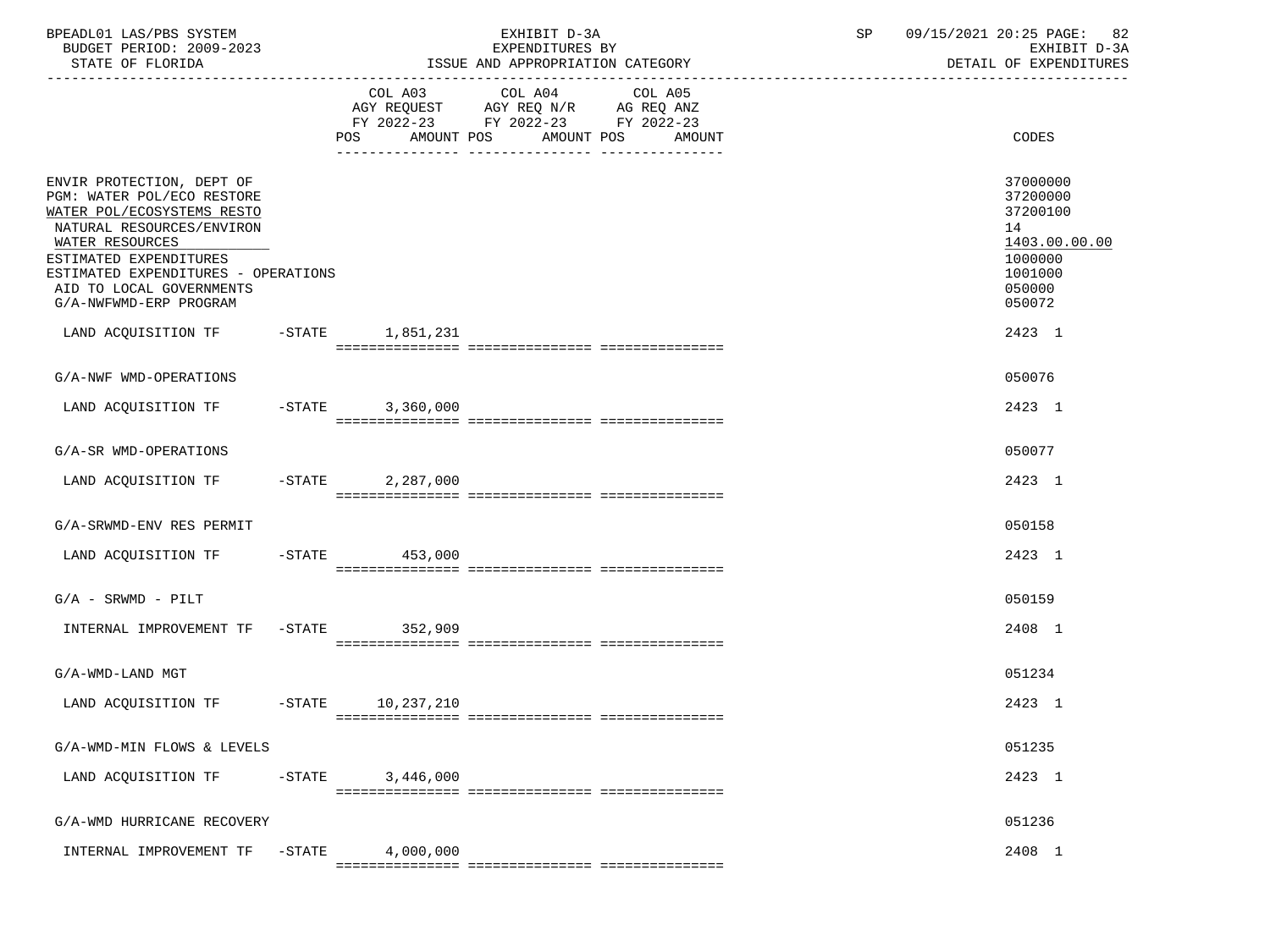| BPEADL01 LAS/PBS SYSTEM<br>BUDGET PERIOD: 2009-2023<br>STATE OF FLORIDA                                                                                                                                                                             |           | EXHIBIT D-3A<br>EXPENDITURES BY<br>ISSUE AND APPROPRIATION CATEGORY                                                                   | 09/15/2021 20:25 PAGE:<br>SP | 83<br>EXHIBIT D-3A<br>DETAIL OF EXPENDITURES                                                      |
|-----------------------------------------------------------------------------------------------------------------------------------------------------------------------------------------------------------------------------------------------------|-----------|---------------------------------------------------------------------------------------------------------------------------------------|------------------------------|---------------------------------------------------------------------------------------------------|
|                                                                                                                                                                                                                                                     |           | COL A03 COL A04 COL A05<br>AGY REQUEST AGY REQ N/R AG REQ ANZ<br>FY 2022-23 FY 2022-23 FY 2022-23<br>POS AMOUNT POS AMOUNT POS AMOUNT |                              | CODES                                                                                             |
| ENVIR PROTECTION, DEPT OF<br>PGM: WATER POL/ECO RESTORE<br>WATER POL/ECOSYSTEMS RESTO<br>NATURAL RESOURCES/ENVIRON<br>WATER RESOURCES<br>ESTIMATED EXPENDITURES<br>ESTIMATED EXPENDITURES - OPERATIONS<br>SPECIAL CATEGORIES<br>CONTRACTED SERVICES |           |                                                                                                                                       |                              | 37000000<br>37200000<br>37200100<br>14<br>1403.00.00.00<br>1000000<br>1001000<br>100000<br>100777 |
| LAND ACQUISITION TF -STATE 3,000                                                                                                                                                                                                                    |           |                                                                                                                                       |                              | 2423 1                                                                                            |
| RISK MANAGEMENT INSURANCE                                                                                                                                                                                                                           |           |                                                                                                                                       |                              | 103241                                                                                            |
| ADMINISTRATIVE TRUST FUND -STATE 1,027<br>FEDERAL GRANTS TRUST FUND -FEDERL<br>LAND ACQUISITION TF -STATE 5,274                                                                                                                                     | 1,820     |                                                                                                                                       |                              | 2021 1<br>2261 3<br>2423 1                                                                        |
| TOTAL APPRO                                                                                                                                                                                                                                         | 8,121     |                                                                                                                                       |                              |                                                                                                   |
| WATER QUALITY ENHANC/ACCNT                                                                                                                                                                                                                          |           |                                                                                                                                       |                              | 103259                                                                                            |
| GENERAL REVENUE FUND -STATE 10,800,000                                                                                                                                                                                                              |           |                                                                                                                                       |                              | 1000 1                                                                                            |
| G/A-ORCA KILROY MONITORING                                                                                                                                                                                                                          |           |                                                                                                                                       |                              | 105010                                                                                            |
| GENERAL REVENUE FUND -STATE 500,000<br>LAND ACQUISITION TF -STATE 250,000                                                                                                                                                                           |           |                                                                                                                                       |                              | 1000 1<br>2423 1                                                                                  |
| TOTAL APPRO                                                                                                                                                                                                                                         | 750,000   |                                                                                                                                       |                              |                                                                                                   |
| G/A-INDIAN RIV LAG/LAKE O                                                                                                                                                                                                                           |           |                                                                                                                                       |                              | 105019                                                                                            |
| LAND ACQUISITION TF -STATE 350,000                                                                                                                                                                                                                  |           |                                                                                                                                       |                              | 2423 1                                                                                            |
| TR/SFWMD-DISP WTR STORAGE                                                                                                                                                                                                                           |           |                                                                                                                                       |                              | 105021                                                                                            |
| LAND ACQUISITION TF -STATE                                                                                                                                                                                                                          | 5,000,000 |                                                                                                                                       |                              | 2423 1                                                                                            |
|                                                                                                                                                                                                                                                     |           |                                                                                                                                       |                              |                                                                                                   |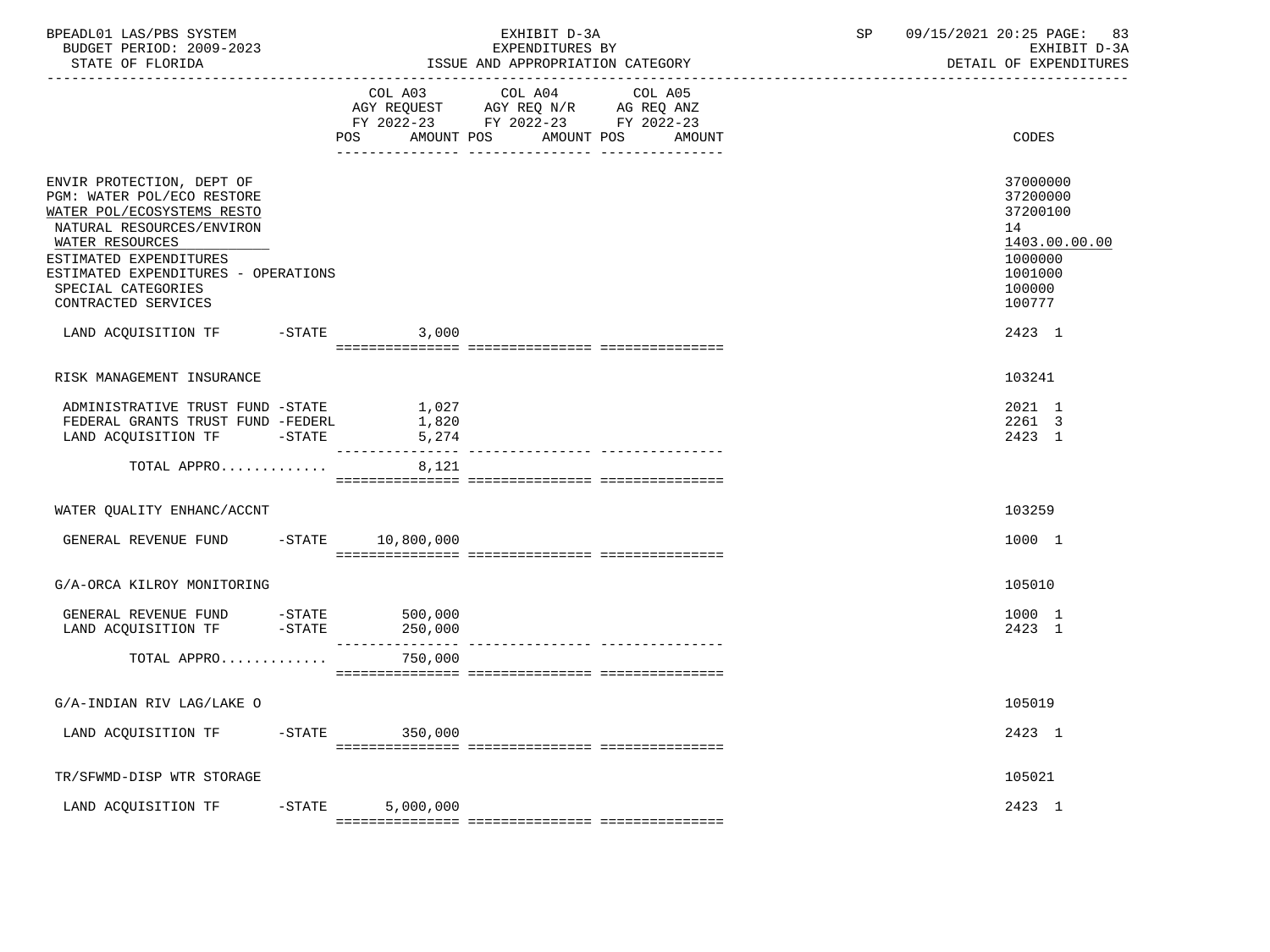| BPEADL01 LAS/PBS SYSTEM<br>BUDGET PERIOD: 2009-2023<br>STATE OF FLORIDA                                                                                                                                                                                    |                            | EXHIBIT D-3A<br>EXPENDITURES BY<br>ISSUE AND APPROPRIATION CATEGORY                                                       | SP | 09/15/2021 20:25 PAGE:<br>84<br>EXHIBIT D-3A<br>DETAIL OF EXPENDITURES                            |
|------------------------------------------------------------------------------------------------------------------------------------------------------------------------------------------------------------------------------------------------------------|----------------------------|---------------------------------------------------------------------------------------------------------------------------|----|---------------------------------------------------------------------------------------------------|
|                                                                                                                                                                                                                                                            | <b>POS</b><br>AMOUNT POS   | COL A03 COL A04 COL A05<br>AGY REQUEST AGY REQ N/R AG REQ ANZ<br>FY 2022-23 FY 2022-23 FY 2022-23<br>AMOUNT POS<br>AMOUNT |    | CODES                                                                                             |
| ENVIR PROTECTION, DEPT OF<br>PGM: WATER POL/ECO RESTORE<br>WATER POL/ECOSYSTEMS RESTO<br>NATURAL RESOURCES/ENVIRON<br>WATER RESOURCES<br>ESTIMATED EXPENDITURES<br>ESTIMATED EXPENDITURES - OPERATIONS<br>SPECIAL CATEGORIES<br>TR/DMS/HR SVCS/STW CONTRCT |                            |                                                                                                                           |    | 37000000<br>37200000<br>37200100<br>14<br>1403.00.00.00<br>1000000<br>1001000<br>100000<br>107040 |
| LAND ACQUISITION TF<br>$-$ STATE                                                                                                                                                                                                                           | 5,037                      |                                                                                                                           |    | 2423 1                                                                                            |
| TOTAL: ESTIMATED EXPENDITURES - OPERATIONS<br>TOTAL POSITIONS 24.00<br>TOTAL ISSUE 45,726,771<br>TOTAL SALARY RATE $1,473,031$<br>SALARY INCREASES FOR FY 2021-22 -                                                                                        |                            |                                                                                                                           |    | 1001000                                                                                           |
| STATE EMPLOYEE MINIMUM WAGE<br>INCREASE - EFFECTIVE 7/1/2021<br>OTHER PERSONAL SERVICES                                                                                                                                                                    |                            |                                                                                                                           |    | 1001030<br>030000                                                                                 |
| FEDERAL GRANTS TRUST FUND -FEDERL<br>LAND ACQUISITION TF -STATE                                                                                                                                                                                            | 26,553<br>1,759            |                                                                                                                           |    | 2261 3<br>2423 1                                                                                  |
| TOTAL APPRO 28,312                                                                                                                                                                                                                                         |                            |                                                                                                                           |    |                                                                                                   |
| FLORIDA RETIREMENT SYSTEM<br>ADJUSTMENT - FY 2021-22 - NORMAL<br>COST AND UNFUNDED ACTUARIAL                                                                                                                                                               |                            |                                                                                                                           |    |                                                                                                   |
| LIABILITY<br>SALARIES AND BENEFITS                                                                                                                                                                                                                         |                            |                                                                                                                           |    | 1001070<br>010000                                                                                 |
| ADMINISTRATIVE TRUST FUND -STATE<br>FEDERAL GRANTS TRUST FUND -FEDERL<br>LAND ACQUISITION TF -STATE                                                                                                                                                        | 1,706<br>3,025<br>8,763    |                                                                                                                           |    | 2021 1<br>2261 3<br>2423 1                                                                        |
| TOTAL APPRO                                                                                                                                                                                                                                                | ________________<br>13,494 |                                                                                                                           |    |                                                                                                   |
|                                                                                                                                                                                                                                                            |                            |                                                                                                                           |    |                                                                                                   |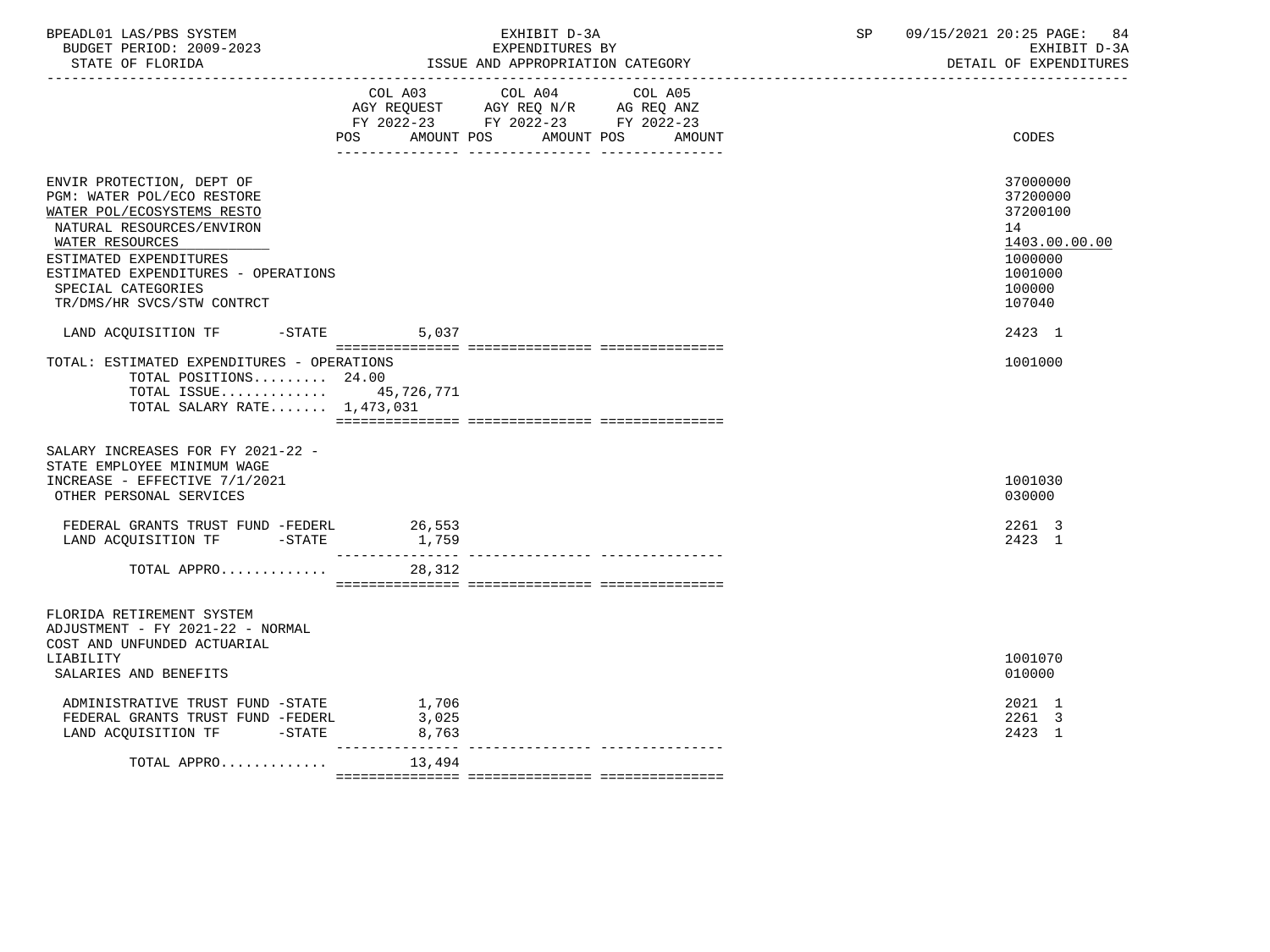| BPEADL01 LAS/PBS SYSTEM<br>BUDGET PERIOD: 2009-2023<br>STATE OF FLORIDA                                                                                                                                                                                                                                                        |            |                                                                                                                                       | EXHIBIT D-3A<br>EXPENDITURES BY |                  | SP | 09/15/2021 20:25 PAGE: 85<br>EXHIBIT D-3A<br>DETAIL OF EXPENDITURES |
|--------------------------------------------------------------------------------------------------------------------------------------------------------------------------------------------------------------------------------------------------------------------------------------------------------------------------------|------------|---------------------------------------------------------------------------------------------------------------------------------------|---------------------------------|------------------|----|---------------------------------------------------------------------|
|                                                                                                                                                                                                                                                                                                                                |            | COL A03 COL A04 COL A05<br>AGY REQUEST AGY REQ N/R AG REQ ANZ<br>FY 2022-23 FY 2022-23 FY 2022-23<br>POS AMOUNT POS AMOUNT POS AMOUNT |                                 |                  |    | CODES                                                               |
|                                                                                                                                                                                                                                                                                                                                |            |                                                                                                                                       |                                 |                  |    |                                                                     |
| ENVIR PROTECTION, DEPT OF<br>PGM: WATER POL/ECO RESTORE<br>WATER POL/ECOSYSTEMS RESTO<br>NATURAL RESOURCES/ENVIRON<br>WATER RESOURCES<br>ESTIMATED EXPENDITURES                                                                                                                                                                |            |                                                                                                                                       |                                 |                  |    | 37000000<br>37200000<br>37200100<br>14<br>1403.00.00.00<br>1000000  |
| CASUALTY INSURANCE PREMIUM<br>ADJUSTMENT<br>SPECIAL CATEGORIES                                                                                                                                                                                                                                                                 |            |                                                                                                                                       |                                 |                  |    | 1001090<br>100000                                                   |
| RISK MANAGEMENT INSURANCE                                                                                                                                                                                                                                                                                                      |            |                                                                                                                                       |                                 |                  |    | 103241                                                              |
| ADMINISTRATIVE TRUST FUND -STATE<br>FEDERAL GRANTS TRUST FUND -FEDERL<br>LAND ACQUISITION TF -STATE 1,986                                                                                                                                                                                                                      | 387<br>686 |                                                                                                                                       |                                 |                  |    | 2021 1<br>2261 3<br>2423 1                                          |
| TOTAL APPRO $3,059$                                                                                                                                                                                                                                                                                                            |            |                                                                                                                                       |                                 |                  |    |                                                                     |
| REALLOCATION OF HUMAN RESOURCES<br>OUTSOURCING<br>SPECIAL CATEGORIES<br>TR/DMS/HR SVCS/STW CONTRCT<br>LAND ACQUISITION TF -STATE                                                                                                                                                                                               | $410-$     |                                                                                                                                       |                                 |                  |    | 1005900<br>100000<br>107040<br>2423 1                               |
|                                                                                                                                                                                                                                                                                                                                |            |                                                                                                                                       |                                 |                  |    |                                                                     |
| ESTIMATED EXPENDITURES REALIGNMENT<br>REALIGN RENT - ADD<br><b>EXPENSES</b>                                                                                                                                                                                                                                                    |            |                                                                                                                                       |                                 |                  |    | 2000000<br>2000720<br>040000                                        |
| ADMINISTRATIVE TRUST FUND -STATE 9,827                                                                                                                                                                                                                                                                                         |            |                                                                                                                                       |                                 |                  |    | 2021 1                                                              |
|                                                                                                                                                                                                                                                                                                                                |            |                                                                                                                                       |                                 |                  |    |                                                                     |
| AGENCY ISSUE NARRATIVE:                                                                                                                                                                                                                                                                                                        |            |                                                                                                                                       |                                 |                  |    |                                                                     |
| 2022-2023 BUDGET YEAR NARRATIVE:                                                                                                                                                                                                                                                                                               |            |                                                                                                                                       |                                 | IT COMPONENT? NO |    |                                                                     |
| Issue Description:<br>This issue requests to realign budget in the Expenses category within certain areas of the Department to ensure the cost<br>of rent is allocated to the appropriate Divisions.                                                                                                                           |            |                                                                                                                                       |                                 |                  |    |                                                                     |
| Issue Background:<br>The Division of Administrative Services conducts an annual comprehensive evaluation of leased space to determine the<br>ideal layout and use of office space. The goal of this study is to identify optimum space efficiency and to<br>systematically update space and cost information as changes occur. |            |                                                                                                                                       |                                 |                  |    |                                                                     |

Benefit and/or Impact:

 The annual evaluation of leased space provided the updated square footage utilized by each Division. Realignment of the Expenses budget reflected below will better align the Department's resources with the actual allocation of space for the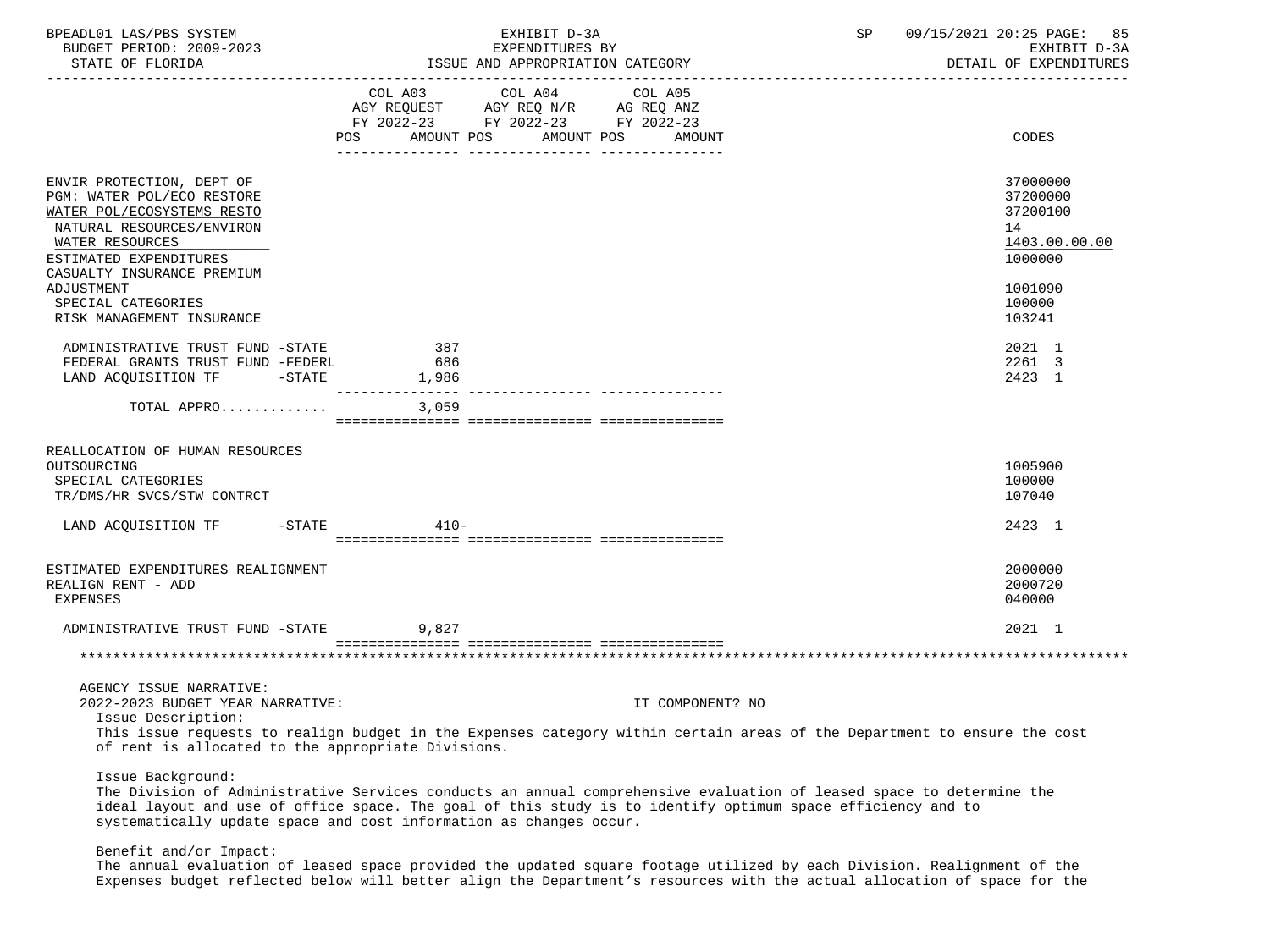| BPEADL01 LAS/PBS SYSTEM |                           |                          |
|-------------------------|---------------------------|--------------------------|
|                         |                           | BUDGET PERIOD: 2009-2023 |
|                         | $CDMMD$ $CD$ $DT$ $CDTDA$ |                          |

STATE OF FLORIDA **ISSUE AND APPROPRIATION CATEGORY ISSUE AND APPROPRIATION** CATEGORY

|                                                                                                                                                                                                   | COL A03<br>AGY REQUEST<br>FY 2022-23<br>POS<br>AMOUNT POS | COL A04 COL A05<br>AGY REQ N/R<br>FY 2022-23 FY 2022-23<br>AMOUNT POS | AG REQ ANZ<br>AMOUNT | CODES                                                                         |
|---------------------------------------------------------------------------------------------------------------------------------------------------------------------------------------------------|-----------------------------------------------------------|-----------------------------------------------------------------------|----------------------|-------------------------------------------------------------------------------|
| ENVIR PROTECTION, DEPT OF<br>PGM: WATER POL/ECO RESTORE<br>WATER POL/ECOSYSTEMS RESTO<br>NATURAL RESOURCES/ENVIRON<br>WATER RESOURCES<br>ESTIMATED EXPENDITURES REALIGNMENT<br>REALIGN RENT - ADD |                                                           |                                                                       |                      | 37000000<br>37200000<br>37200100<br>14<br>1403.00.00.00<br>2000000<br>2000720 |

specified areas.

Cost Summary:

| Budget Entity                            | Amount      |
|------------------------------------------|-------------|
| Executive Direction and Support Services | \$81,038    |
| Water Policy and Ecosystems Restoration  | \$9.827     |
| Water Restoration Assistance             | \$12,901    |
| Coastal and Aquatic Managed Areas        | \$287,318   |
| Technology and Information Services      | (\$38,981)  |
| Water Resource Management                | (\$245,198) |
| Waste Management                         | (\$100,904) |
| Air Resource Management                  | (\$6,001)   |
| Total:                                   | O           |
|                                          |             |

| 2000710<br>Also see issue code |  |
|--------------------------------|--|
|                                |  |

| 2100000<br>NONRECURRING EXPENDITURES<br>OCEANOGRAPHIC RESEARCH AND<br>CONSERVATION ASSOCIATION (ORCA) |                                      |             |  |      |  |  |
|-------------------------------------------------------------------------------------------------------|--------------------------------------|-------------|--|------|--|--|
|                                                                                                       |                                      |             |  |      |  |  |
| 2103037<br>KILROY MONITORING                                                                          |                                      |             |  |      |  |  |
| SPECIAL CATEGORIES                                                                                    | 100000                               |             |  |      |  |  |
|                                                                                                       | 105010<br>G/A-ORCA KILROY MONITORING |             |  |      |  |  |
| GENERAL REVENUE FUND                                                                                  | $-$ STATE                            | $500,000 -$ |  | 1000 |  |  |
|                                                                                                       |                                      |             |  |      |  |  |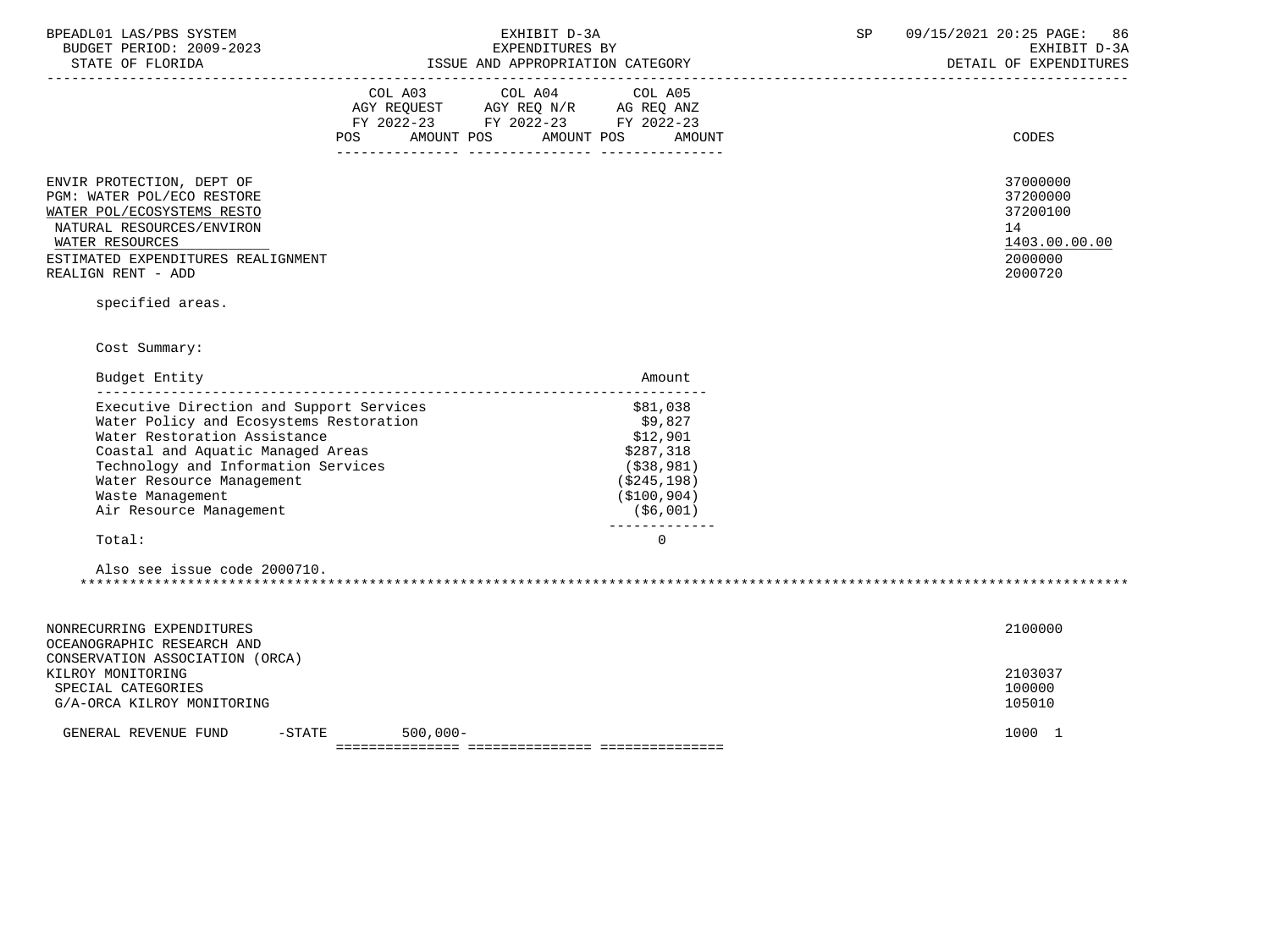| BPEADL01 LAS/PBS SYSTEM<br>BUDGET PERIOD: 2009-2023<br>STATE OF FLORIDA                                                                                                                                                                                                                                                                                                                                                                                                                                                                                                                                                                                                                                                                                                                               |                                    |                                                                                                 | EXHIBIT D-3A<br>EXPENDITURES BY<br>ISSUE AND APPROPRIATION CATEGORY |                  | SP | 09/15/2021 20:25 PAGE: 87<br>EXHIBIT D-3A<br>DETAIL OF EXPENDITURES                                         |
|-------------------------------------------------------------------------------------------------------------------------------------------------------------------------------------------------------------------------------------------------------------------------------------------------------------------------------------------------------------------------------------------------------------------------------------------------------------------------------------------------------------------------------------------------------------------------------------------------------------------------------------------------------------------------------------------------------------------------------------------------------------------------------------------------------|------------------------------------|-------------------------------------------------------------------------------------------------|---------------------------------------------------------------------|------------------|----|-------------------------------------------------------------------------------------------------------------|
|                                                                                                                                                                                                                                                                                                                                                                                                                                                                                                                                                                                                                                                                                                                                                                                                       | <b>POS</b>                         | COL A03<br>AGY REQUEST AGY REQ N/R AG REQ ANZ<br>FY 2022-23 FY 2022-23 FY 2022-23<br>AMOUNT POS | COL A04 COL A05<br>AMOUNT POS                                       | AMOUNT           |    | CODES                                                                                                       |
| ENVIR PROTECTION, DEPT OF<br>PGM: WATER POL/ECO RESTORE<br>WATER POL/ECOSYSTEMS RESTO<br>NATURAL RESOURCES/ENVIRON<br>WATER RESOURCES<br>NONRECURRING EXPENDITURES<br>WATER OUALITY IMPROVEMENTS<br>SPECIAL CATEGORIES<br>WATER QUALITY ENHANC/ACCNT<br>GENERAL REVENUE FUND                                                                                                                                                                                                                                                                                                                                                                                                                                                                                                                          |                                    | $-STATE$ 10,800,000-                                                                            |                                                                     |                  |    | 37000000<br>37200000<br>37200100<br>14<br>1403.00.00.00<br>2100000<br>2103038<br>100000<br>103259<br>1000 1 |
| INCREASE OPERATIONAL FUNDS FOR<br>WATER MANAGEMENT DISTRICTS<br>AID TO LOCAL GOVERNMENTS<br>G/A-WMD HURRICANE RECOVERY                                                                                                                                                                                                                                                                                                                                                                                                                                                                                                                                                                                                                                                                                |                                    |                                                                                                 |                                                                     |                  |    | 2103044<br>050000<br>051236                                                                                 |
| INTERNAL IMPROVEMENT TF -STATE                                                                                                                                                                                                                                                                                                                                                                                                                                                                                                                                                                                                                                                                                                                                                                        |                                    | $4,000,000-$                                                                                    |                                                                     |                  |    | 2408 1                                                                                                      |
| EQUIPMENT NEEDS<br>REPLACEMENT OF MOTOR VEHICLES<br>SPECIAL CATEGORIES<br>ACQUISITION/MOTOR VEHICLES                                                                                                                                                                                                                                                                                                                                                                                                                                                                                                                                                                                                                                                                                                  |                                    |                                                                                                 |                                                                     |                  |    | 2400000<br>2401500<br>100000<br>100021                                                                      |
| LAND ACQUISITION TF                                                                                                                                                                                                                                                                                                                                                                                                                                                                                                                                                                                                                                                                                                                                                                                   |                                    | -STATE 75,000 75,000                                                                            |                                                                     |                  |    | 2423 1                                                                                                      |
|                                                                                                                                                                                                                                                                                                                                                                                                                                                                                                                                                                                                                                                                                                                                                                                                       |                                    |                                                                                                 |                                                                     |                  |    |                                                                                                             |
| AGENCY ISSUE NARRATIVE:<br>2022-2023 BUDGET YEAR NARRATIVE:<br>Issue Description:<br>This issue requests \$75,000 from the Land Acquisition Trust Fund to replace two vehicles in the Office of Water Policy<br>and Ecosystems Restoration (Office). The estimated cost for replacement is based on an average cost of \$37,500 per<br>vehicle. The vehicles identified either exceed the Department of Management Services' (DMS) minimum replacement criteria<br>of 120,000 miles or 12 years in age or are inoperable and cost prohibitive to repair. The Office completed a safety<br>examination of its fleet and the two vehicles listed below exceed the DMS minimum replacement criteria. These vehicles<br>have experienced mechanical issues which have caused work disruptions and delays. |                                    |                                                                                                 |                                                                     | IT COMPONENT? NO |    |                                                                                                             |
| The following vehicles are in critical need of replacement:                                                                                                                                                                                                                                                                                                                                                                                                                                                                                                                                                                                                                                                                                                                                           |                                    |                                                                                                 |                                                                     |                  |    |                                                                                                             |
|                                                                                                                                                                                                                                                                                                                                                                                                                                                                                                                                                                                                                                                                                                                                                                                                       | $\sim$ $\sim$ $\sim$ $\sim$ $\sim$ |                                                                                                 |                                                                     |                  |    |                                                                                                             |

| Taq#     | Year | Make | Model | Mileage (As of 07/2021) |
|----------|------|------|-------|-------------------------|
| _____    |      |      |       |                         |
| DEP03999 | 1997 | Ford | F250  | 152,000                 |
| DEP06838 | 2007 | Ford | F150  | 158,900                 |

Issue Background: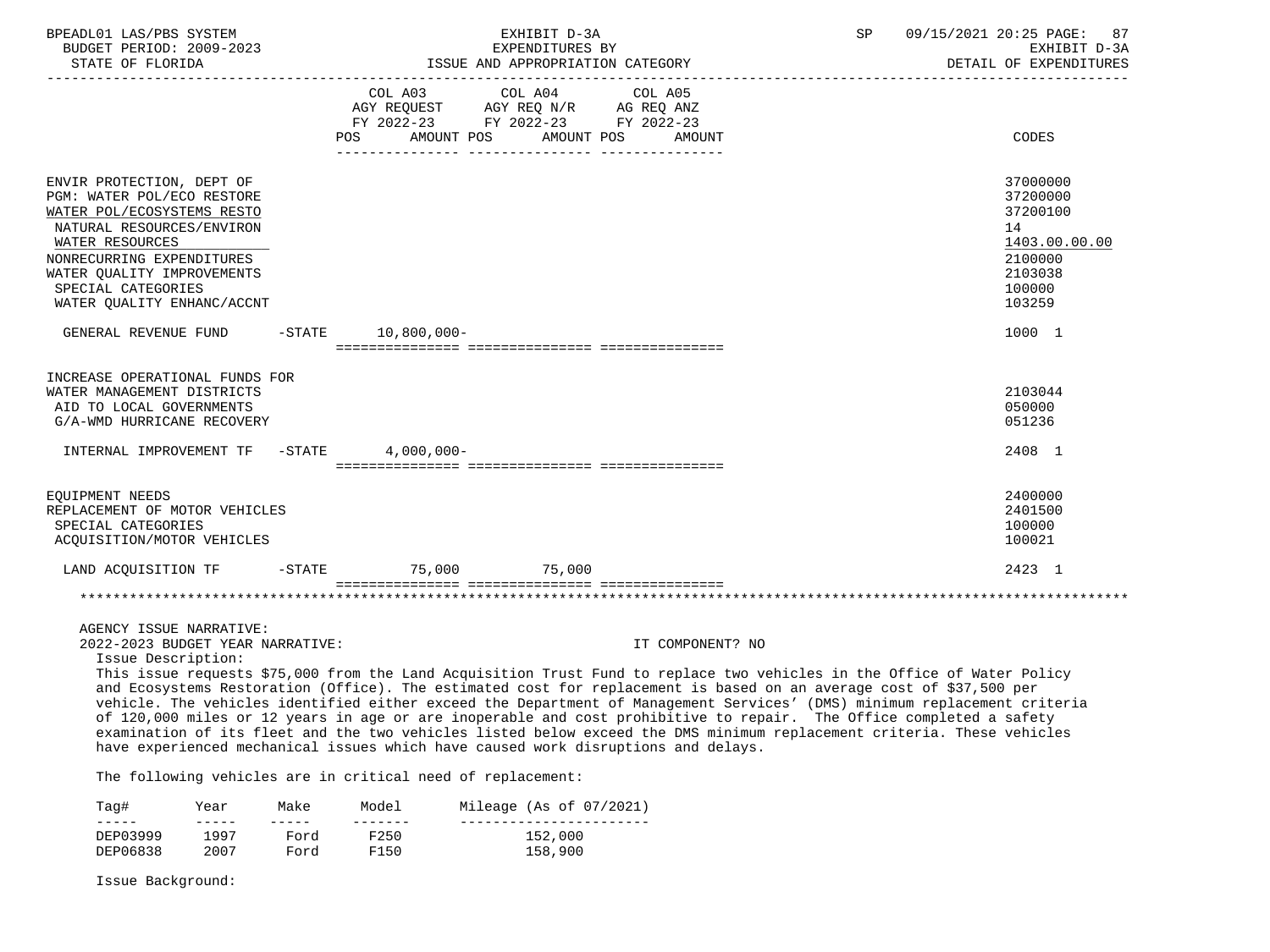| BPEADL01 LAS/PBS SYSTEM<br>BUDGET PERIOD: 2009-2023     | EXHIBIT D-3A<br>EXPENDITURES BY                                                                                                                   | SP<br>09/15/2021 20:25 PAGE: 88<br>EXHIBIT D-3A |
|---------------------------------------------------------|---------------------------------------------------------------------------------------------------------------------------------------------------|-------------------------------------------------|
| STATE OF FLORIDA                                        | ISSUE AND APPROPRIATION CATEGORY                                                                                                                  | DETAIL OF EXPENDITURES                          |
|                                                         | COL A03 COL A04 COL A05<br>AGY REOUEST<br>AGY REQ N/R<br>AG REQ ANZ<br>FY 2022-23 FY 2022-23 FY 2022-23<br>AMOUNT POS AMOUNT POS<br>POS<br>AMOUNT | CODES                                           |
| ENVIR PROTECTION, DEPT OF<br>PGM: WATER POL/ECO RESTORE |                                                                                                                                                   | 37000000<br>37200000                            |
| WATER POL/ECOSYSTEMS RESTO                              |                                                                                                                                                   | 37200100                                        |
| NATURAL RESOURCES/ENVIRON                               |                                                                                                                                                   | 14                                              |
| WATER RESOURCES                                         |                                                                                                                                                   | 1403.00.00.00                                   |
| EOUIPMENT NEEDS                                         |                                                                                                                                                   | 2400000                                         |
| REPLACEMENT OF MOTOR VEHICLES                           |                                                                                                                                                   | 2401500                                         |

 The Office's field personnel rely upon state vehicles to provide planning and regulatory oversight of the 404 Permitting for the Everglades restoration efforts conducted by the South Florida Water Management District (SFWMD) and the United States Army Corps of Engineers. Everglades projects consist of Comprehensive Everglades Restoration Plan (CERP), Northern Everglades and Estuaries Protection Program (NEEPP) and Restoration Strategies. The Legislature has entrusted OWPER with ensuring the projects proceed consistent with Florida's objectives including compliance with rules, statutes and permits.

 The Office represents the State's interests for the construction and operations of large-scale water management civil works, including reservoirs, impoundments, storm-water treatment areas, all of which improve the quality, quantity, timing and distribution of water. A reliable 4X4 vehicle is critically important due to the remote locations of these large-scale civil works necessary to fulfill the State's mission.

Benefit and/or Impact:

 The vehicles are used throughout the 16 counties within the SFWMD boundaries by Everglades engineers and field staff to access remote project sites. Having safe, dependable vehicles is important for successful project implementation, timely issuance of 404 and other related permits. Everglades restoration projects are spread over a large area and are geographically isolated in remote areas. The long distances and often unimproved terrain make having a safe and reliable vehicle even more important as concerning staff safety and well-being.

Florida Strategic Plan for Economic Development:

 #4.1 - Ensure predictable legal, permitting, and other regulatory processes meet changing business needs.

 #5.3 - Strengthen local, regional and statewide partnerships to accomplish Florida's economic and quality of life and quality places goal.

 #5.4 - Provide local, regional and statewide assistance for the protection, provision and resiliency of resources and infrastructure.

 #6.3 - Ensure Florida's fish, wildlife, natural resources and environment are sustained and enhanced as a component of future growth plans and development decisions.

\*\*\*\*\*\*\*\*\*\*\*\*\*\*\*\*\*\*\*\*\*\*\*\*\*\*\*\*\*\*\*\*\*\*\*\*\*\*\*\*\*\*\*\*\*\*\*\*\*\*\*\*\*\*\*\*\*\*\*\*\*\*\*\*\*\*\*\*\*\*\*\*\*\*\*\*\*\*\*\*\*\*\*\*\*\*\*\*\*\*\*\*\*\*\*\*\*\*\*\*\*\*\*\*\*\*\*\*\*\*\*\*\*\*\*\*\*\*\*\*\*\*\*\*\*\*\*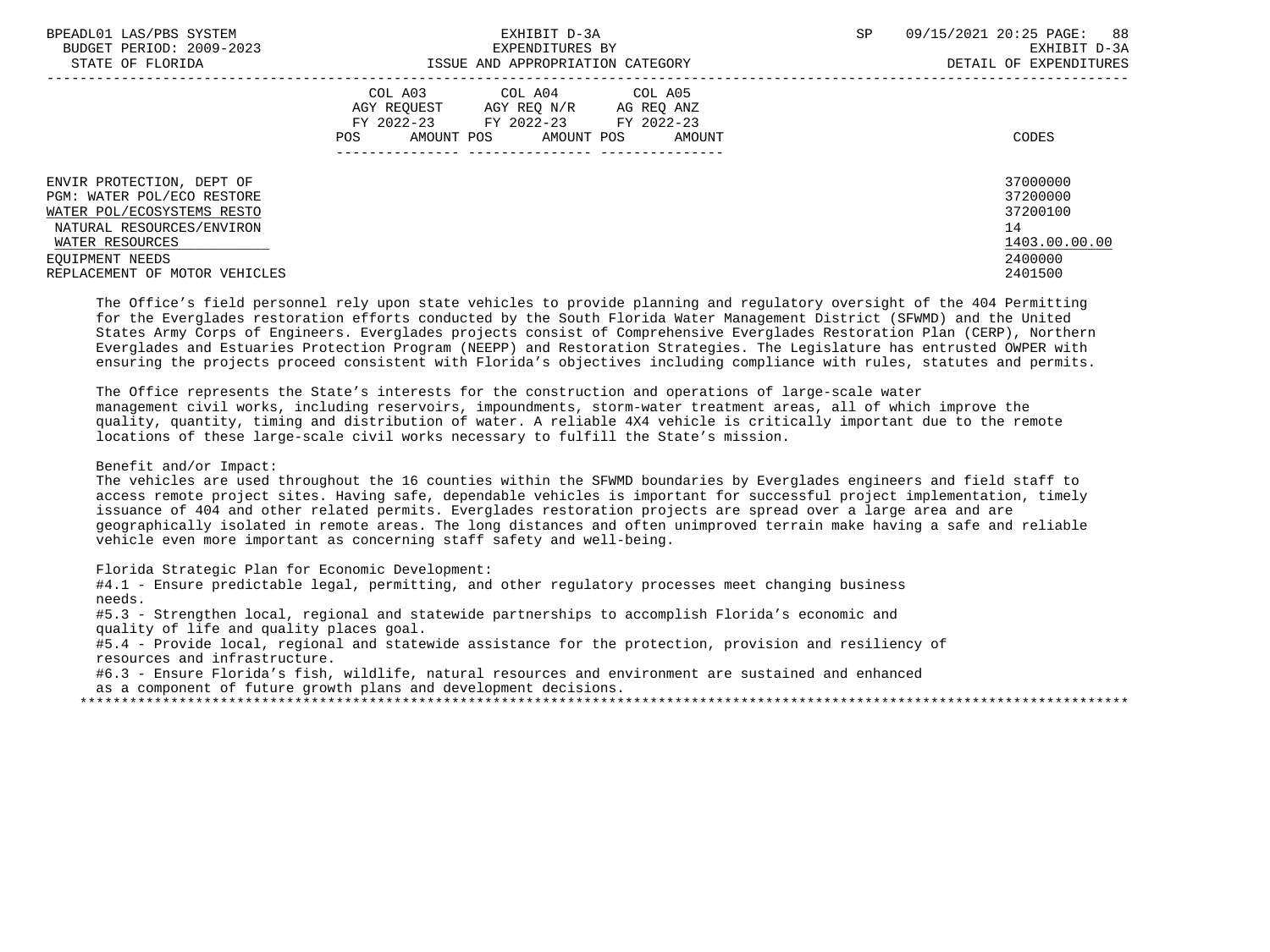| BPEADL01 LAS/PBS SYSTEM<br>BUDGET PERIOD: 2009-2023<br>STATE OF FLORIDA                                                                                                                |                     | EXHIBIT D-3A<br>EXPENDITURES BY<br>ISSUE AND APPROPRIATION CATEGORY                                                       | 09/15/2021 20:25 PAGE:<br>SP<br>- 89<br>EXHIBIT D-3A<br>DETAIL OF EXPENDITURES                                                                                                                                                                |
|----------------------------------------------------------------------------------------------------------------------------------------------------------------------------------------|---------------------|---------------------------------------------------------------------------------------------------------------------------|-----------------------------------------------------------------------------------------------------------------------------------------------------------------------------------------------------------------------------------------------|
|                                                                                                                                                                                        | POS.<br>AMOUNT POS  | COL A03 COL A04 COL A05<br>AGY REQUEST AGY REQ N/R AG REQ ANZ<br>FY 2022-23 FY 2022-23 FY 2022-23<br>AMOUNT POS<br>AMOUNT | CODES                                                                                                                                                                                                                                         |
| ENVIR PROTECTION, DEPT OF<br>PGM: WATER POL/ECO RESTORE<br>WATER POL/ECOSYSTEMS RESTO<br>NATURAL RESOURCES/ENVIRON<br>WATER RESOURCES<br>WORKLOAD<br>INCREASE STAFF - WATER POLICY AND |                     |                                                                                                                           | 37000000<br>37200000<br>37200100<br>14<br>1403.00.00.00<br>3000000                                                                                                                                                                            |
| ECOSYSTEMS RESTORATION<br>SALARY RATE<br>SALARY RATE 104,274                                                                                                                           |                     |                                                                                                                           | 3000160<br>000000                                                                                                                                                                                                                             |
| SALARIES AND BENEFITS                                                                                                                                                                  |                     |                                                                                                                           | 010000                                                                                                                                                                                                                                        |
|                                                                                                                                                                                        | 1.00                |                                                                                                                           |                                                                                                                                                                                                                                               |
| LAND ACQUISITION TF -STATE                                                                                                                                                             | 145,231             |                                                                                                                           | 2423 1                                                                                                                                                                                                                                        |
| <b>EXPENSES</b>                                                                                                                                                                        |                     |                                                                                                                           | 040000                                                                                                                                                                                                                                        |
| LAND ACQUISITION TF                                                                                                                                                                    | -STATE 10,862 4,492 |                                                                                                                           | 2423 1                                                                                                                                                                                                                                        |
| SPECIAL CATEGORIES<br>TR/DMS/HR SVCS/STW CONTRCT                                                                                                                                       |                     |                                                                                                                           | 100000<br>107040                                                                                                                                                                                                                              |
| LAND ACQUISITION TF<br>$-$ STATE                                                                                                                                                       | 305                 |                                                                                                                           | 2423 1                                                                                                                                                                                                                                        |
| TOTAL: INCREASE STAFF - WATER POLICY AND<br>ECOSYSTEMS RESTORATION<br>TOTAL POSITIONS 1.00<br>TOTAL ISSUE<br>TOTAL SALARY RATE 104,274                                                 |                     | 156,398 4,492                                                                                                             | 3000160                                                                                                                                                                                                                                       |
|                                                                                                                                                                                        |                     |                                                                                                                           |                                                                                                                                                                                                                                               |
| AGENCY ISSUE NARRATIVE:<br>2022-2023 BUDGET YEAR NARRATIVE:<br>Issue Description:                                                                                                      |                     | IT COMPONENT? NO                                                                                                          | This issue requests funding for a Deputy Director position in the Office of Water Policy and Ecosystems Restoration<br>(Office). The position is critical for providing the Director and staff with the necessary support to ensure the vital |

role of protecting Florida's future water supply is met.

Issue Background:

 The Office of Ecosystem Projects was combined with the Office of Water Policy to form the Office of Water Policy and Ecosystems Restoration. The Office oversees many executive level priority projects and has received significant increases in legislative appropriations creating additional duties and responsibilities. This increase in workload is not sustainable with the current staffing level. The rate amount for the requested increase was configured using current agency staff rates with like titles.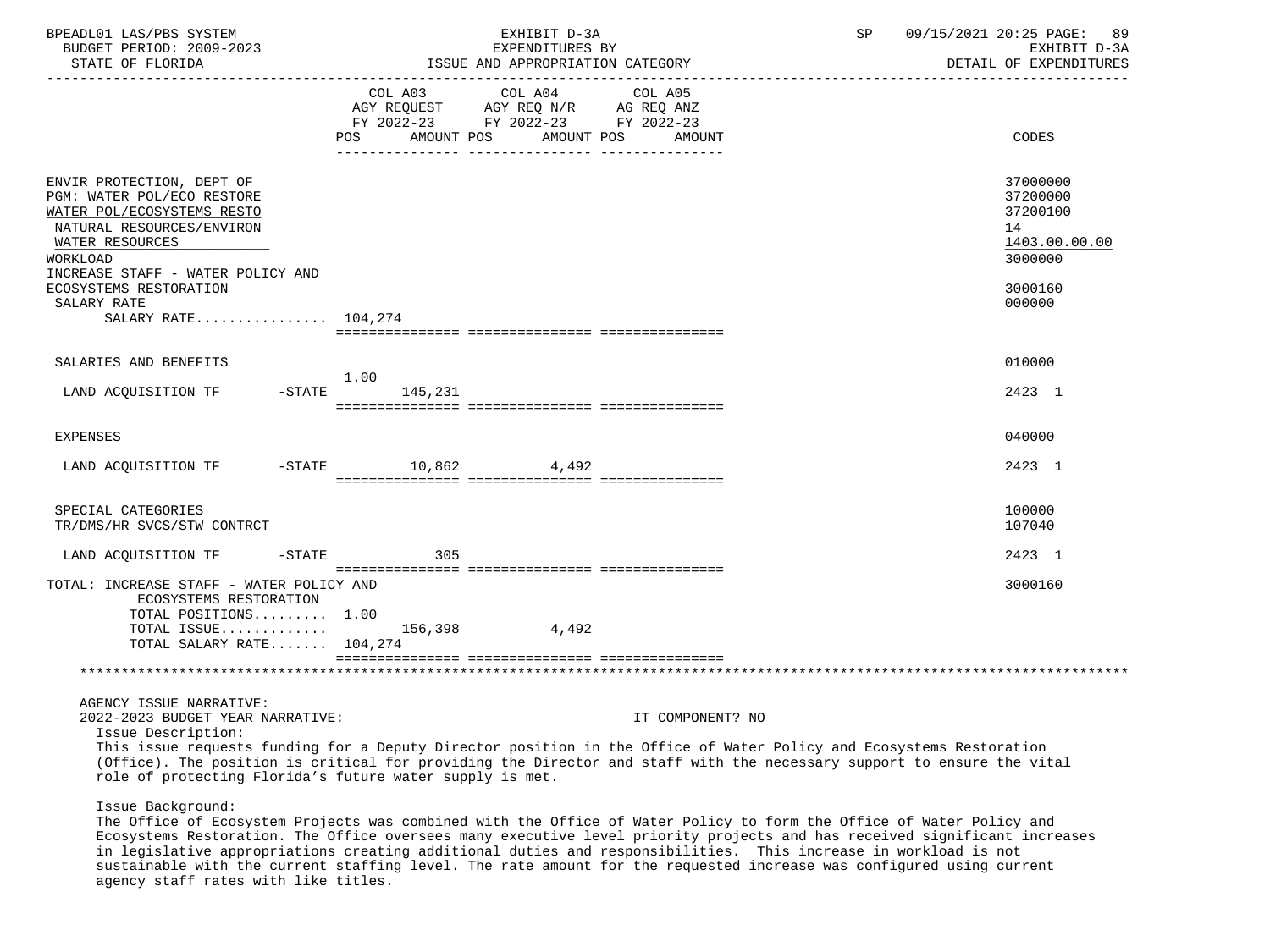| BPEADL01 LAS/PBS SYSTEM<br>BUDGET PERIOD: 2009-2023                                                                                                                                                                                                                                                                                                                                                                                                                                                                                                                                   |      | EXHIBIT D-3A                                                | EXPENDITURES BY |                                  | SP                  | 09/15/2021 20:25 PAGE: 90<br>EXHIBIT D-3A<br>DETAIL OF EXPENDITURES           |
|---------------------------------------------------------------------------------------------------------------------------------------------------------------------------------------------------------------------------------------------------------------------------------------------------------------------------------------------------------------------------------------------------------------------------------------------------------------------------------------------------------------------------------------------------------------------------------------|------|-------------------------------------------------------------|-----------------|----------------------------------|---------------------|-------------------------------------------------------------------------------|
|                                                                                                                                                                                                                                                                                                                                                                                                                                                                                                                                                                                       |      | COL A03 COL A04 COL A05<br>POS AMOUNT POS AMOUNT POS AMOUNT |                 |                                  |                     | CODES                                                                         |
| ENVIR PROTECTION, DEPT OF<br>PGM: WATER POL/ECO RESTORE<br>WATER POL/ECOSYSTEMS RESTO<br>NATURAL RESOURCES/ENVIRON<br>WATER RESOURCES<br>WORKLOAD<br>INCREASE STAFF - WATER POLICY AND<br>ECOSYSTEMS RESTORATION                                                                                                                                                                                                                                                                                                                                                                      |      |                                                             |                 |                                  |                     | 37000000<br>37200000<br>37200100<br>14<br>1403.00.00.00<br>3000000<br>3000160 |
| Benefit and/or Impact:<br>This funding will allow the Office the ability to meet the needs of the business units and competently implement the<br>State's premiere restoration initiative Everglades restoration.<br>Florida Strategic Plan for Economic Development:                                                                                                                                                                                                                                                                                                                 |      |                                                             |                 |                                  |                     |                                                                               |
| #4.1 - Ensure predictable legal, permitting, and other regulatory processes meet changing business<br>needs.<br>#5.3 - Strengthen local, regional and statewide partnerships to accomplish Florida's economic and<br>quality of life and quality places goal.<br>#5.4 - Provide local, regional and statewide assistance for the protection, provision and resiliency of<br>resources and infrastructure.<br>#6.3 - Ensure Florida's fish, wildlife, natural resources and environment are sustained and enhanced<br>as a component of future growth plans and development decisions. |      |                                                             |                 |                                  |                     |                                                                               |
| POSITION DETAIL OF SALARIES AND BENEFITS:                                                                                                                                                                                                                                                                                                                                                                                                                                                                                                                                             |      |                                                             |                 |                                  |                     |                                                                               |
|                                                                                                                                                                                                                                                                                                                                                                                                                                                                                                                                                                                       |      |                                                             |                 | FTE BASE RATE ADDITIVES BENEFITS |                     | LAPSE LAPSED SALARIES<br>SUBTOTAL % AND BENEFITS                              |
| A03 - AGY REQUEST FY 2022-23                                                                                                                                                                                                                                                                                                                                                                                                                                                                                                                                                          |      |                                                             |                 |                                  |                     |                                                                               |
| NEW POSITIONS<br>P101 PROPOSED CLASS CODE<br>N0001 001                                                                                                                                                                                                                                                                                                                                                                                                                                                                                                                                |      | 1.00 104,274                                                |                 |                                  | 40,957 145,231 0.00 | 145,231                                                                       |
| TOTALS FOR ISSUE BY FUND<br>2423 LAND ACQUISITION TF                                                                                                                                                                                                                                                                                                                                                                                                                                                                                                                                  |      |                                                             |                 |                                  |                     | 145,231                                                                       |
|                                                                                                                                                                                                                                                                                                                                                                                                                                                                                                                                                                                       | 1.00 | 104,274                                                     |                 |                                  | 40,957 145,231      | 145,231<br>==============                                                     |
|                                                                                                                                                                                                                                                                                                                                                                                                                                                                                                                                                                                       |      |                                                             |                 |                                  |                     |                                                                               |

\*\*\*\*\*\*\*\*\*\*\*\*\*\*\*\*\*\*\*\*\*\*\*\*\*\*\*\*\*\*\*\*\*\*\*\*\*\*\*\*\*\*\*\*\*\*\*\*\*\*\*\*\*\*\*\*\*\*\*\*\*\*\*\*\*\*\*\*\*\*\*\*\*\*\*\*\*\*\*\*\*\*\*\*\*\*\*\*\*\*\*\*\*\*\*\*\*\*\*\*\*\*\*\*\*\*\*\*\*\*\*\*\*\*\*\*\*\*\*\*\*\*\*\*\*\*\*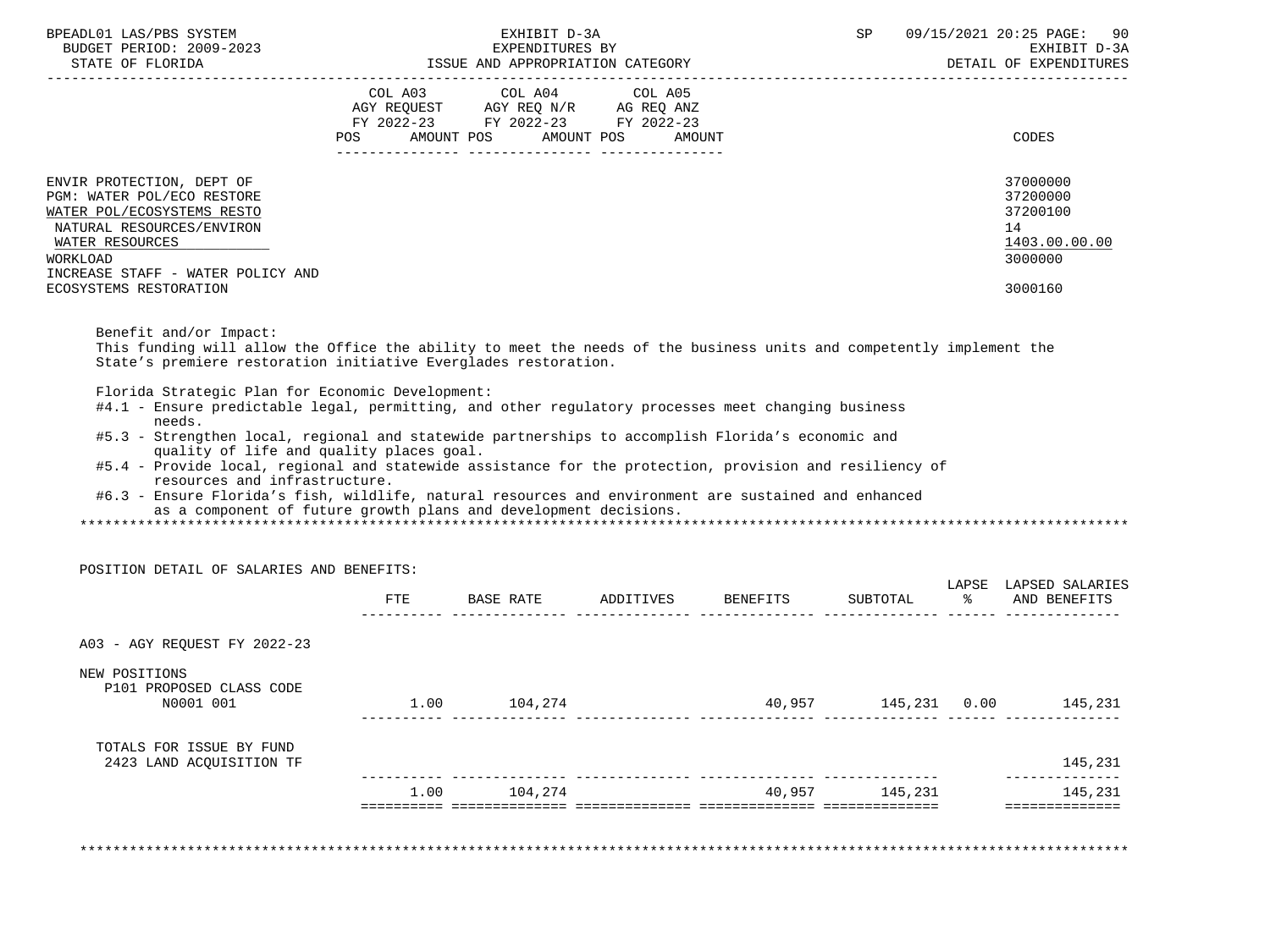| BPEADL01 LAS/PBS SYSTEM<br>BUDGET PERIOD: 2009-2023                                                                                                                         | EXHIBIT D-3A |                                                                                                                                   |  | SP | 09/15/2021 20:25 PAGE: 91                               |
|-----------------------------------------------------------------------------------------------------------------------------------------------------------------------------|--------------|-----------------------------------------------------------------------------------------------------------------------------------|--|----|---------------------------------------------------------|
| STATE OF FLORIDA                                                                                                                                                            |              | EXPENDITURES BY<br>ISSUE AND APPROPRIATION CATEGORY                                                                               |  |    | EXHIBIT D-3A<br>DETAIL OF EXPENDITURES                  |
|                                                                                                                                                                             | POS          | COL A03 COL A04 COL A05<br>AGY REOUEST AGY REO N/R AG REO ANZ<br>FY 2022-23 FY 2022-23 FY 2022-23<br>AMOUNT POS AMOUNT POS AMOUNT |  |    | CODES                                                   |
| ENVIR PROTECTION, DEPT OF<br>PGM: WATER POL/ECO RESTORE<br>WATER POL/ECOSYSTEMS RESTO<br>NATURAL RESOURCES/ENVIRON<br>WATER RESOURCES<br>NATURAL AND ENVIRONMENTAL RESOURCE |              |                                                                                                                                   |  |    | 37000000<br>37200000<br>37200100<br>14<br>1403.00.00.00 |
| PROTECTION AND ENFORCEMENT<br>RECLAIMED WATER PROGRAM<br>AID TO LOCAL GOVERNMENTS<br>G/A-WMD HURRICANE RECOVERY                                                             |              |                                                                                                                                   |  |    | 4300000<br>4302285<br>050000<br>051236                  |
| LAND ACQUISITION TF -STATE 2,500,000 2,500,000                                                                                                                              |              |                                                                                                                                   |  |    | 2423 1                                                  |
|                                                                                                                                                                             |              |                                                                                                                                   |  |    |                                                         |

AGENCY ISSUE NARRATIVE:

2022-2023 BUDGET YEAR NARRATIVE: IT COMPONENT? NO

Issue Description:

 This issue requests \$2.5 million for the Northwest Florida Water Management District (NWFWMD). This funding will assist with Land Management and Hurricane Michael recovery/restoration efforts. Funding will be used to restore District lands and associated waterways in hurricane impacted areas to protect private property from flooding and wildfire in a stepped and prioritized approach. Recovery efforts include debris removal or abatement, reforestation, and other activities to regain and fortify access to public lands in hurricane impacted counties.

 This funding will continue the debris cleanup from Hurricane Michael on approximately 1,220 impacted acres (490 acres of upland and 730 acres of flood plain). Contractors will be procured prior to July 1, 2022 to begin work in August 2022. The District plans to have the FY 2022-23 projects completed by June 30, 2023. Additional restoration of public access roads (approximately 12 miles) and recreational sites will be completed during this fiscal year. On land where hurricanes debris is planned to be removed in FY 2022-23, the District is positioned to replant over 360,000 trees on over 500 acres.

## Issue Background:

 Over the last several decades, the taxpayers of Florida have invested nearly \$144 million to acquire over 224,000 acres of land through the District to protect the water resources of northwest Florida. In October of 2018, Hurricane Michael significantly damaged over 87,000 acres of District-owned land over a six-county area (Bay, Calhoun, Gulf, Jackson, Liberty, and Washington), impacting three riverine corridors (Econfina Creek, Chipola River, and Apalachicola River) and leaving over one million tons of vegetative debris. This impact includes approximately 60,000 acres of floodplain, approximately 27,000 acres of uplands, 88 miles of obstructed channels, 399 miles of public access roads, 128 miles of hiking trails, and 29 designated camping and public recreation sites. This debris and damage, if left in its current state, represents a potential threat to both life safety and private property through increased flooding, wildfire, and mobility hazards. It also prevents the public's basic ability to access and use District and state managed areas.

 FY 2020-21, the General Appropriations Act appropriated \$4,000,000 for recovery/restoration efforts associated with Hurricane Michael as well as support for the District's Land Management program typically funded in part by timber revenue.

 Of the \$4 million, \$2.5 million of the FY 2020-21 funding allowed the district to contract approximately 1,960 acres (1,470 acres of upland and 490 acres of floodplain) for debris cleanup in Hurricane Michael impacted counties.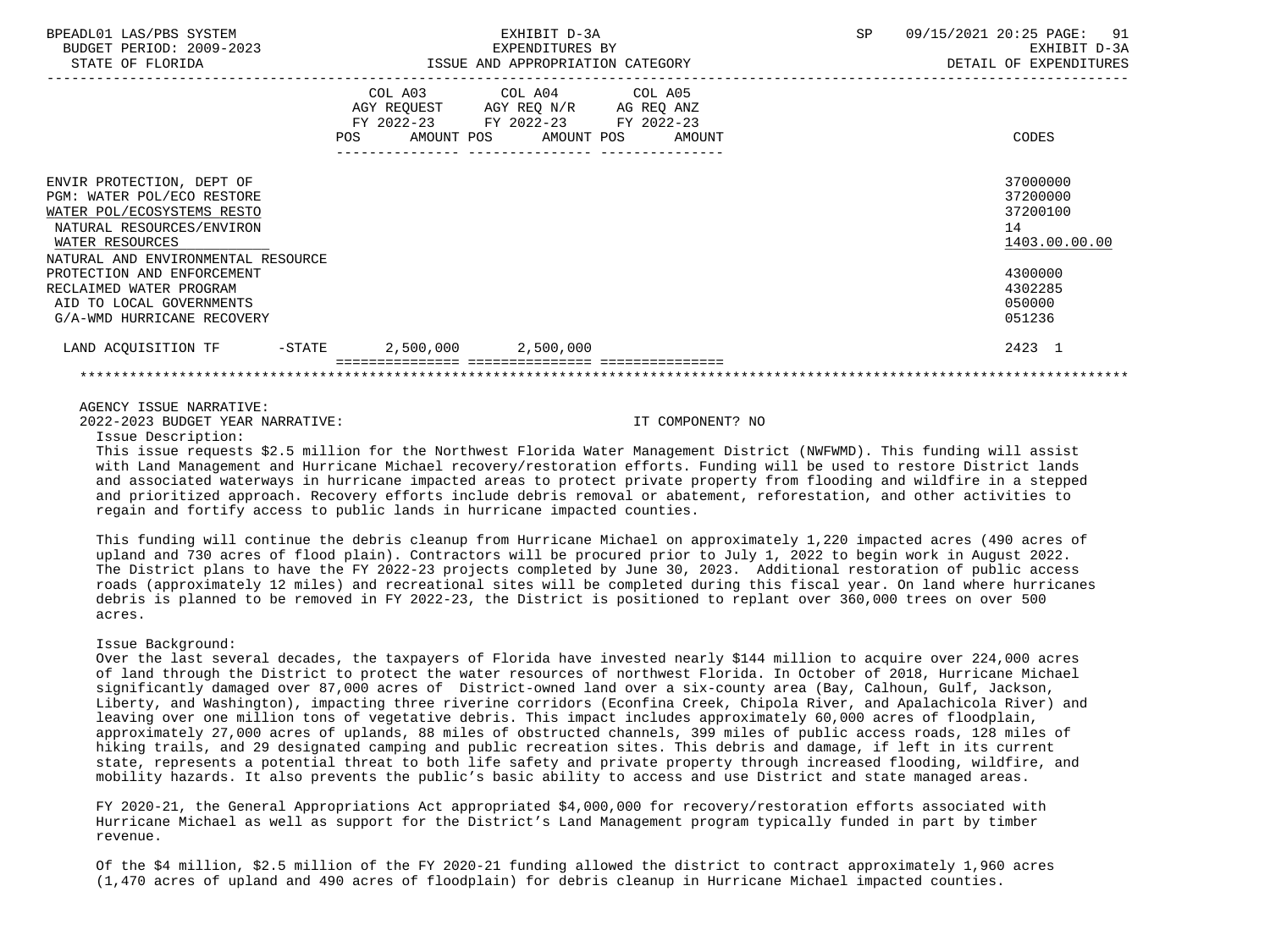| BPEADL01 LAS/PBS SYSTEM<br>BUDGET PERIOD: 2009-2023<br>STATE OF FLORIDA                                                                                                     | EXHIBIT D-3A<br>EXPENDITURES BY<br>ISSUE AND APPROPRIATION CATEGORY                                                                            | 92<br><b>SP</b><br>09/15/2021 20:25 PAGE:<br>EXHIBIT D-3A<br>DETAIL OF EXPENDITURES |
|-----------------------------------------------------------------------------------------------------------------------------------------------------------------------------|------------------------------------------------------------------------------------------------------------------------------------------------|-------------------------------------------------------------------------------------|
|                                                                                                                                                                             | COL A03<br>COL A04 COL A05<br>AGY REOUEST AGY REO N/R<br>AG REQ ANZ<br>FY 2022-23 FY 2022-23 FY 2022-23<br>POS<br>AMOUNT POS AMOUNT POS AMOUNT | CODES                                                                               |
| ENVIR PROTECTION, DEPT OF<br>PGM: WATER POL/ECO RESTORE<br>WATER POL/ECOSYSTEMS RESTO<br>NATURAL RESOURCES/ENVIRON<br>WATER RESOURCES<br>NATURAL AND ENVIRONMENTAL RESOURCE |                                                                                                                                                | 37000000<br>37200000<br>37200100<br>14<br>1403.00.00.00                             |
| PROTECTION AND ENFORCEMENT<br>RECLAIMED WATER PROGRAM                                                                                                                       |                                                                                                                                                | 4300000<br>4302285                                                                  |

 Contractors were procured prior to July of 2020, work began by September 1, 2020, and the first year's debris removal projects will be completed by June 30, 2021. Additional recovery efforts that include public access roads (approximately 5.3 miles) and recreational sites were also restored. On land where hurricane debris was removed in FY 2020-21, the District is positioned to replant over 2,000,000 trees on over 2,650 acres.

 For FY 2021-22, the District was appropriated \$4 million in funding; \$2.5 million for continued debris cleanup from Hurricane Michael on approximately 1,177 impacted acres (660 acres of upland and 517 acres of floodplain). The remaining \$1.5 million supports the District's Land Management Program. On land where hurricane debris is planned to be removed, the District is positioned to replant over 500,000 trees on over 700 acres.

 Please note that the District does not have funding available to conduct any significant restoration activities in advance of any qualified reimbursements.

Benefit and/or Impact:

 This issue protects private property owners from additional risk of flooding and wildfire caused by debris on District-owned lands. Funding will also protect the State's investment in District-owned land and subsequent restoration efforts for reforestation.

Florida Strategic Plan for Economic Development:

#4.1 - Ensure predictable legal, permitting, and other regulatory processes meet changing business needs.

 #5.3 - Strengthen local, regional and statewide partnerships to accomplish Florida's economic and quality of life and quality places goal.

 #5.4 - Provide local, regional and statewide assistance for the protection, provision and resiliency of resources and infrastructure.

 #6.3 - Ensure Florida's fish, wildlife, natural resources and environment are sustained and enhanced as a component of future growth plans and development decisions.

\*\*\*\*\*\*\*\*\*\*\*\*\*\*\*\*\*\*\*\*\*\*\*\*\*\*\*\*\*\*\*\*\*\*\*\*\*\*\*\*\*\*\*\*\*\*\*\*\*\*\*\*\*\*\*\*\*\*\*\*\*\*\*\*\*\*\*\*\*\*\*\*\*\*\*\*\*\*\*\*\*\*\*\*\*\*\*\*\*\*\*\*\*\*\*\*\*\*\*\*\*\*\*\*\*\*\*\*\*\*\*\*\*\*\*\*\*\*\*\*\*\*\*\*\*\*\*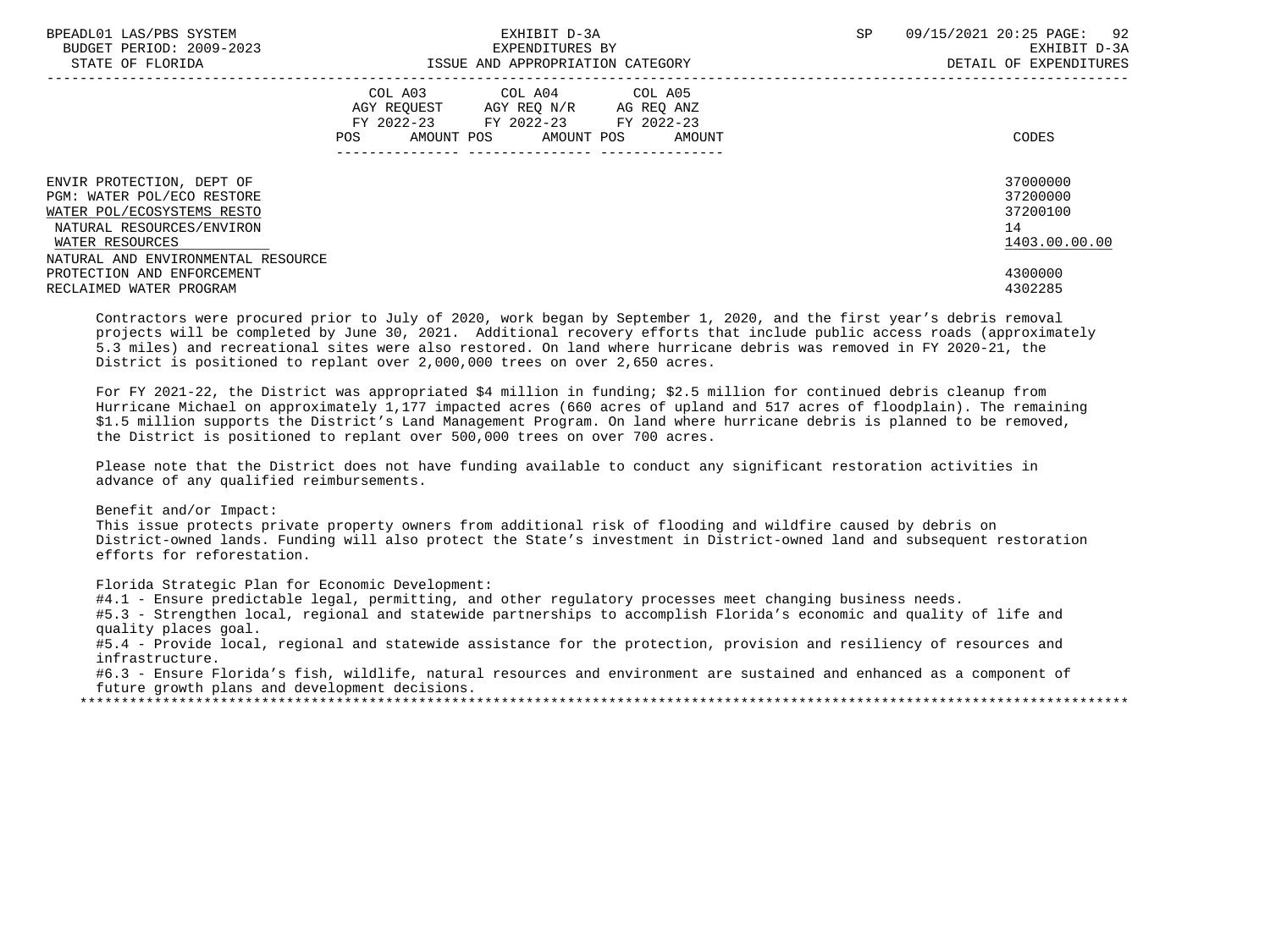| BPEADL01 LAS/PBS SYSTEM<br>BUDGET PERIOD: 2009-2023<br>STATE OF FLORIDA                                                                                                                                                                  |     | EXHIBIT D-3A<br>EXPENDITURES BY<br>ISSUE AND APPROPRIATION CATEGORY |                                                                                                                            |  | <b>SP</b> | 09/15/2021 20:25 PAGE: 93<br>EXHIBIT D-3A<br>DETAIL OF EXPENDITURES |                                                                                                   |
|------------------------------------------------------------------------------------------------------------------------------------------------------------------------------------------------------------------------------------------|-----|---------------------------------------------------------------------|----------------------------------------------------------------------------------------------------------------------------|--|-----------|---------------------------------------------------------------------|---------------------------------------------------------------------------------------------------|
|                                                                                                                                                                                                                                          | POS |                                                                     | COL A03 COL A04 COL A05<br>AGY REQUEST AGY REQ N/R AG REQ ANZ<br>FY 2022-23 FY 2022-23 FY 2022-23<br>AMOUNT POS AMOUNT POS |  | AMOUNT    |                                                                     | CODES                                                                                             |
| ENVIR PROTECTION, DEPT OF<br>PGM: WATER POL/ECO RESTORE<br>WATER POL/ECOSYSTEMS RESTO<br>NATURAL RESOURCES/ENVIRON<br>WATER RESOURCES<br>WATER QUALITY<br>WATER OUALITY IMPROVEMENTS<br>SPECIAL CATEGORIES<br>WATER QUALITY ENHANC/ACCNT |     |                                                                     |                                                                                                                            |  |           |                                                                     | 37000000<br>37200000<br>37200100<br>14<br>1403.00.00.00<br>4500000<br>4500440<br>100000<br>103259 |
| GENERAL REVENUE FUND                                                                                                                                                                                                                     |     |                                                                     | $-STATE$ 10,800,000 10,800,000                                                                                             |  |           |                                                                     | 1000 1                                                                                            |
|                                                                                                                                                                                                                                          |     |                                                                     |                                                                                                                            |  |           |                                                                     |                                                                                                   |

AGENCY ISSUE NARRATIVE:

2022-2023 BUDGET YEAR NARRATIVE: IT COMPONENT? NO

Issue Description:

 This issue requests \$10.8 million in support of the Blue-Green Algae Task Force's continued efforts to achieve more for Florida's environment, sustained targeted water quality monitoring and analytical efforts that guide policy and management decisions, and further development and maintenance of the Department's water quality information portal that provides relevant and up-to-date information to the public.

 In Executive Order 19-12, the Governor directed establishment of a Blue-Green Algae Task Force (Task Force) to expedite reduction of nutrient loading and blue-green algae blooms, particularly in Lake Okeechobee and the downstream estuaries. On October 11, 2019, the Task Force released a consensus document with a broad suite of recommendations to reduce nutrient pollution that contributes to harmful algal blooms. Many of the recommendations paved the way for Senate Bill 712 - Laws of Florida, Chapter 2020-150. In FY 2021-22, the Task Force will continue its work to make science-based recommendations that benefit Florida's environment and the health of its citizens. Among other responsibilities, the task force will continue to rely on scientific data and analyses to identify priority projects that result in significant water quality improvements and recommend regulatory changes to minimize nutrient loading to key waterbodies.

## Issue Background:

 Water quality monitoring is the scientific backbone of the Department of Environmental Protection's strategy to detect, prioritize, and solve water pollution problems, including nutrient over-enrichment that leads to eutrophication and related environmental problems including harmful algal blooms. The funds are necessary for the agency to maintain its statewide water quality monitoring presence and deliver data that guide decisions and assessments of its actions. The proactive approach leads to quicker identification of nutrient-related problems and more targeted, cost-effective nutrient-reduction strategies, both in the short-term and long-term.

## Benefit and/or Impact:

 This issue will ensure water quality data are more readily available to decision-makers and the public. The Blue Green Algae Task Force is charged with identifying solutions that lead to a reduction in the occurrence, size and duration of harmful algal blooms and ensuring that those solutions are provided in a timely manner to key decision makers and water resource managers. The harmful algal blooms that have plagued Florida's freshwater bodies and estuaries on a recurring basis, cause tremendous harm to the environment, negatively impact human health, and damage local and state economies. The funds requested are critical for identifying and implementing effective and economically feasible solutions to the problem.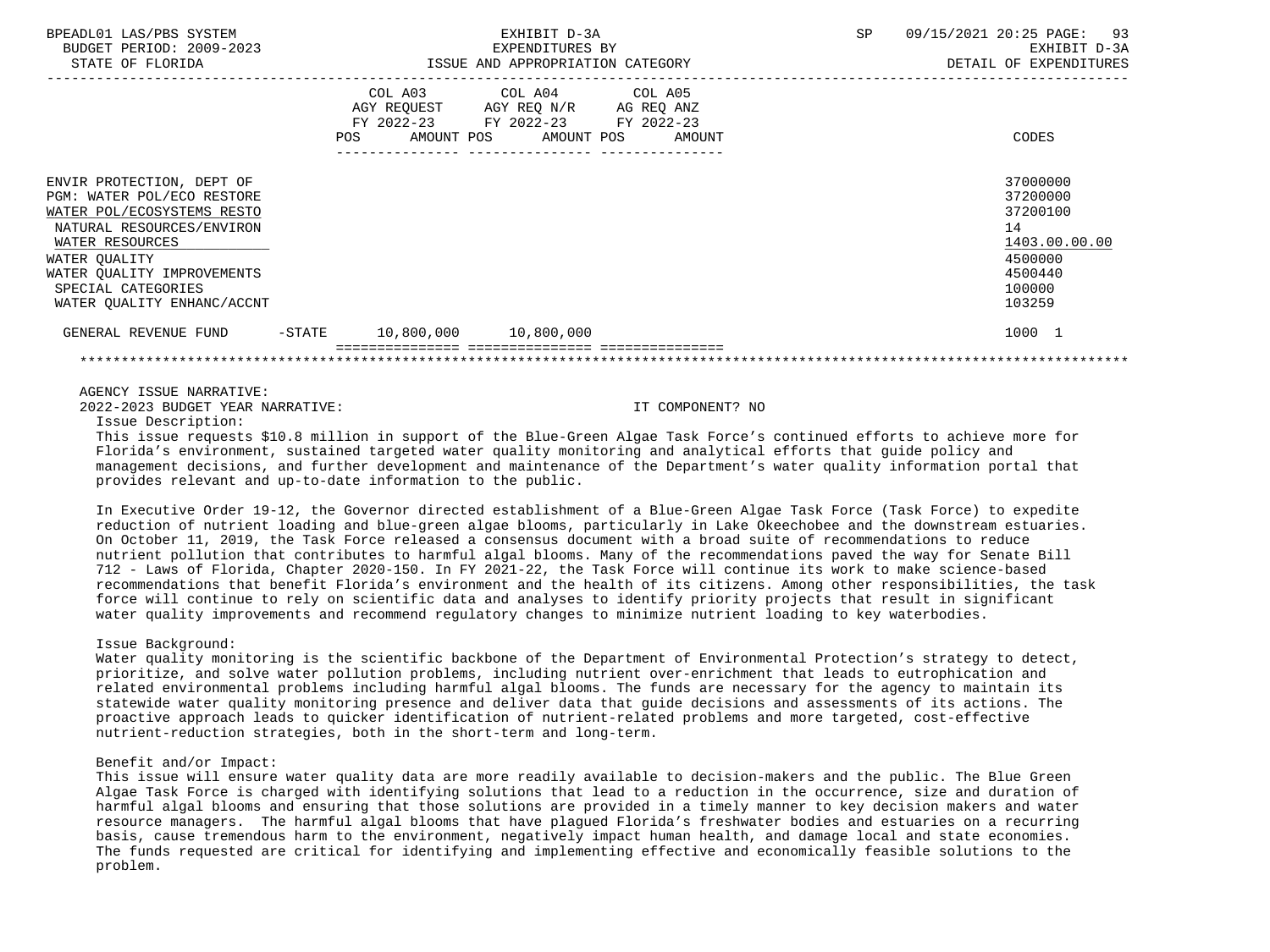| BPEADL01 LAS/PBS SYSTEM<br>BUDGET PERIOD: 2009-2023                                                                                                                                  | EXHIBIT D-3A<br>EXPENDITURES BY                                                                                                                                                                                                                                                                                                                                                                                                                                                                                                        | 09/15/2021 20:25 PAGE: 94<br>SP<br>EXHIBIT D-3A<br>DETAIL OF EXPENDITURES     |
|--------------------------------------------------------------------------------------------------------------------------------------------------------------------------------------|----------------------------------------------------------------------------------------------------------------------------------------------------------------------------------------------------------------------------------------------------------------------------------------------------------------------------------------------------------------------------------------------------------------------------------------------------------------------------------------------------------------------------------------|-------------------------------------------------------------------------------|
|                                                                                                                                                                                      | COL A03 COL A04 COL A05<br>AGY REQUEST AGY REQ N/R AG REQ ANZ<br>FY 2022-23 FY 2022-23 FY 2022-23                                                                                                                                                                                                                                                                                                                                                                                                                                      |                                                                               |
|                                                                                                                                                                                      | AMOUNT POS<br>AMOUNT POS<br>POS<br>AMOUNT                                                                                                                                                                                                                                                                                                                                                                                                                                                                                              | CODES                                                                         |
| ENVIR PROTECTION, DEPT OF<br>PGM: WATER POL/ECO RESTORE<br>WATER POL/ECOSYSTEMS RESTO<br>NATURAL RESOURCES/ENVIRON<br>WATER RESOURCES<br>WATER QUALITY<br>WATER QUALITY IMPROVEMENTS |                                                                                                                                                                                                                                                                                                                                                                                                                                                                                                                                        | 37000000<br>37200000<br>37200100<br>14<br>1403.00.00.00<br>4500000<br>4500440 |
| Florida Strategic Plan for Economic Development:<br>workers.<br>quality places goals.                                                                                                | #3.1 - Enhance and protect accessibility and participation of a cross-representation of parties in an integrated<br>planning, review and development process (e.g., workforce, development, natural resources and land use,<br>housing, military, infrastructure and transportation).<br>#4.2 - Ensure state, regional and local agencies provide collaborative and timely customer service to businesses and<br>#5.3 - Strengthen local, regional and statewide partnerships to accomplish Florida's economic and quality of life and |                                                                               |
| MANAGEMENT OF JURISDICTIONAL LANDS                                                                                                                                                   |                                                                                                                                                                                                                                                                                                                                                                                                                                                                                                                                        | 5300000                                                                       |
| INCREASE LAND MANAGEMENT - WATER<br>MANAGEMENT DISTRICTS - WATER POLICY<br>AND ECOSYSTEMS RESTORATION<br>AID TO LOCAL GOVERNMENTS<br>G/A-WMD-LAND MGT                                |                                                                                                                                                                                                                                                                                                                                                                                                                                                                                                                                        | 5300110<br>050000<br>051234                                                   |
|                                                                                                                                                                                      | LAND ACQUISITION TF -STATE 1,500,000 1,500,000                                                                                                                                                                                                                                                                                                                                                                                                                                                                                         | 2423 1                                                                        |
|                                                                                                                                                                                      |                                                                                                                                                                                                                                                                                                                                                                                                                                                                                                                                        |                                                                               |
| AGENCY ISSUE NARRATIVE:<br>2022-2023 BUDGET YEAR NARRATIVE:<br>Issue Description:                                                                                                    | IT COMPONENT? NO<br>This issue requests \$1.5 million for the Northwest Florida Water Management District. Funding will support land<br>management activities throughout District-owned lands. The land management activities include prescribed burns, public<br>access and road management, recreation site management, site restoration and preparation, planting of native trees and<br>other vegetation, invasive plant management, and other typical land management activities.                                                 |                                                                               |
| Issue Background:                                                                                                                                                                    | The State has invested nearly \$144 million to acquire over 224,000 acres of land entrusted to the District for the<br>protection of water resources in northwest Florida.                                                                                                                                                                                                                                                                                                                                                             |                                                                               |
|                                                                                                                                                                                      | The District manages its land management program with a budget of approximately \$3.2 million. This program has been<br>typically funded by a recurring appropriation of \$1 million and restoration-focused District timber revenues collected<br>from sales from the previous year. This funding will offset the district's annual timber revenue losses resulting from                                                                                                                                                              |                                                                               |

 Hurricane Michael. The District is currently conducting a timber projection exercise to more precisely quantify timber losses. Additional land management revenues are generated by managing leases on the District lands such as apiary sites and saw palmetto harvesting sites.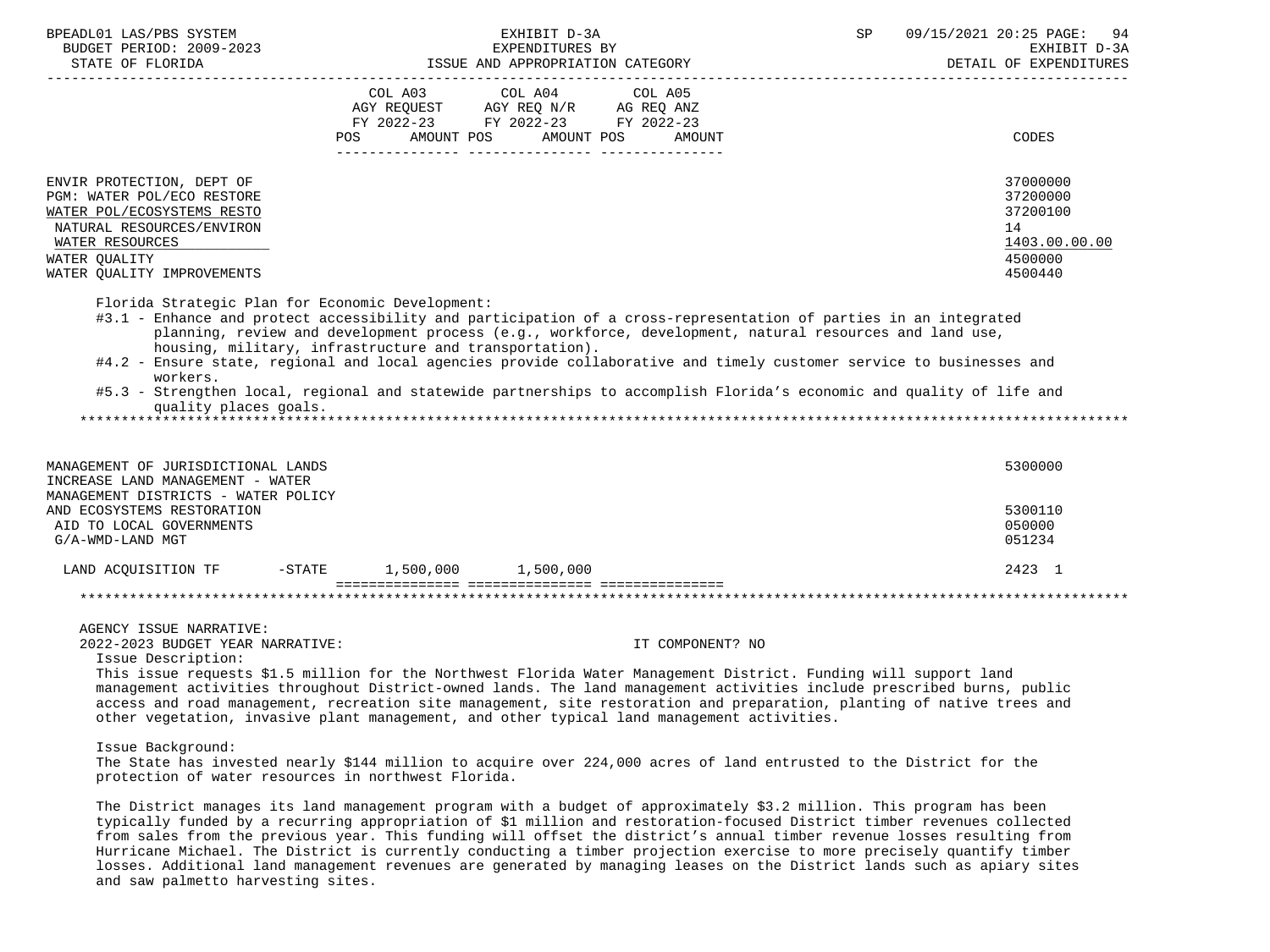| BPEADL01 LAS/PBS SYSTEM<br>BUDGET PERIOD: 2009-2023<br>STATE OF FLORIDA                                                                                                                                                                                | EXHIBIT D-3A<br>EXPENDITURES BY<br>ISSUE AND APPROPRIATION CATEGORY                                                                   | SP<br>09/15/2021 20:25 PAGE: 95<br>EXHIBIT D-3A<br>DETAIL OF EXPENDITURES |
|--------------------------------------------------------------------------------------------------------------------------------------------------------------------------------------------------------------------------------------------------------|---------------------------------------------------------------------------------------------------------------------------------------|---------------------------------------------------------------------------|
|                                                                                                                                                                                                                                                        | COL A03 COL A04 COL A05<br>AGY REOUEST AGY REO N/R AG REO ANZ<br>FY 2022-23 FY 2022-23 FY 2022-23<br>POS AMOUNT POS AMOUNT POS AMOUNT | CODES                                                                     |
| ENVIR PROTECTION, DEPT OF<br>PGM: WATER POL/ECO RESTORE<br>WATER POL/ECOSYSTEMS RESTO<br>NATURAL RESOURCES/ENVIRON<br>WATER RESOURCES<br>MANAGEMENT OF JURISDICTIONAL LANDS<br>INCREASE LAND MANAGEMENT - WATER<br>MANAGEMENT DISTRICTS - WATER POLICY |                                                                                                                                       | 37000000<br>37200000<br>37200100<br>14<br>1403.00.00.00<br>5300000        |
| AND ECOSYSTEMS RESTORATION                                                                                                                                                                                                                             |                                                                                                                                       | 5300110                                                                   |

 The District also partners with Florida Forest Service that aids with prescribed burning and upland exotic species control. In addition, Florida Fish and Wildlife Conservation Commission aids the District with upland exotic species control.

 The District has historically received grant funding from The Nature Conservancy, Arbor Day Foundation, and Gulf Coastal Plain Ecosystem Partnership to assist with groundcover seeds/planting, tree tubeling, purchasing forestry management equipment, and assistance with prescribed burning. At the current projections, the District will have approximately \$1.0 million less annually than what is needed to maintain typical land management functions throughout the District. This difference is due to the loss in timber revenues from an expected natural decrease in available timber due to forest restoration success, as well as unexpected losses caused by Hurricane Michael. The additional \$1.5 million in recurring land management appropriations will provide the District the necessary funding to maintain its responsibilities for land management on 224,000 acres.

# Benefit and/or Impact:

 Funding will allow the District to maintain a base level of land management activities on public lands as articulated in the issue description above.

Florida Strategic Plan for Economic Development:

- #4.1 Ensure predictable legal, permitting, and other regulatory processes meet changing business needs.
- #5.3 Strengthen local, regional and statewide partnerships to accomplish Florida's economic and quality of life and quality places goal.
- #5.4 Provide local, regional and statewide assistance for the protection, provision and resiliency of resources and infrastructure.
- #6.3 Ensure Florida's fish, wildlife, natural resources and environment are sustained and enhanced as a component of future growth plans and development decisions

\*\*\*\*\*\*\*\*\*\*\*\*\*\*\*\*\*\*\*\*\*\*\*\*\*\*\*\*\*\*\*\*\*\*\*\*\*\*\*\*\*\*\*\*\*\*\*\*\*\*\*\*\*\*\*\*\*\*\*\*\*\*\*\*\*\*\*\*\*\*\*\*\*\*\*\*\*\*\*\*\*\*\*\*\*\*\*\*\*\*\*\*\*\*\*\*\*\*\*\*\*\*\*\*\*\*\*\*\*\*\*\*\*\*\*\*\*\*\*\*\*\*\*\*\*\*\*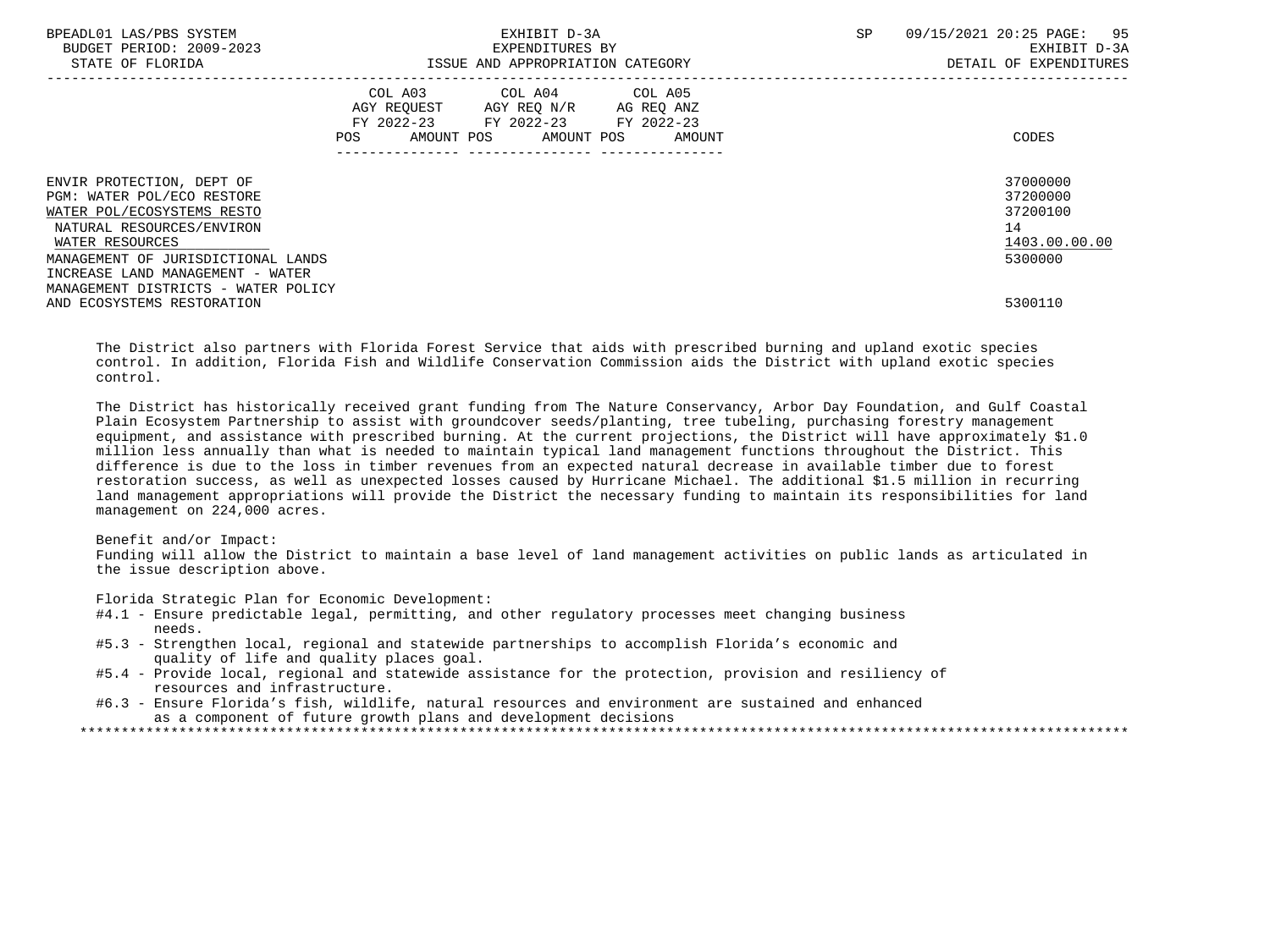| BPEADL01 LAS/PBS SYSTEM<br>BUDGET PERIOD: 2009-2023<br>STATE OF FLORIDA                                                                                                                                                              |                   | EXHIBIT D-3A<br>EXPENDITURES BY<br>ISSUE AND APPROPRIATION CATEGORY                                             |        |  | 96<br>09/15/2021 20:25 PAGE:<br>EXHIBIT D-3A<br>DETAIL OF EXPENDITURES                            |
|--------------------------------------------------------------------------------------------------------------------------------------------------------------------------------------------------------------------------------------|-------------------|-----------------------------------------------------------------------------------------------------------------|--------|--|---------------------------------------------------------------------------------------------------|
|                                                                                                                                                                                                                                      | FY 2022-23<br>POS | COL A03 COL A04 COL A05<br>AGY REQUEST AGY REQ N/R AG REQ ANZ<br>FY 2022-23 FY 2022-23<br>AMOUNT POS AMOUNT POS | AMOUNT |  | CODES                                                                                             |
| ENVIR PROTECTION, DEPT OF<br>PGM: WATER POL/ECO RESTORE<br>WATER POL/ECOSYSTEMS RESTO<br>NATURAL RESOURCES/ENVIRON<br>WATER RESOURCES<br>CAPITAL IMPROVEMENT PLAN<br>DEBT SERVICE<br>FIXED CAPITAL OUTLAY<br>DEBT SERVICE-SAVE EVERG |                   |                                                                                                                 |        |  | 37000000<br>37200000<br>37200100<br>14<br>1403.00.00.00<br>9900000<br>990D000<br>080000<br>089080 |
| LAND ACQUISITION TF                                                                                                                                                                                                                  | $-\mathtt{STATE}$ | 7,689-                                                                                                          |        |  | 2423 1                                                                                            |
|                                                                                                                                                                                                                                      |                   |                                                                                                                 |        |  |                                                                                                   |

#### AGENCY NARRATIVE:

 2022-2023 BUDGET YEAR NARRATIVE: DEBT SERVICE-SAVE EVERG IT COMPONENT? NO Issue Description:

 This issue requests a reduction of (\$7,689) in recurring funding for debt service payments on Everglades bonds authorized in Section 215.619, F.S. The purpose of the issuance of Everglades restoration bonds is to finance/refinance the cost of acquisition and improvement of land, water areas and related property interest and resources to implement the Comprehensive Everglades Restoration Plan, the Lake Okeechobee Watershed Protection Plan, the Caloosahatchee River Watershed Protection Plan, St. Lucie River and Florida Keys Area of Critical Care Concern protection program.

 The recurring base budget for FY 2022-23 is \$22,708,745 with a projected need of \$22,701,056, for a difference of (\$7,689) in excess appropriation.

Issue Background:

 The 2000 Legislature created the Everglades Restoration Act to restore the health and vitality of the Florida Everglades. Everglades Restoration Bonds may be issued in amounts of up to \$100 million per fiscal year through FY 2019-20, and in greater annual amounts upon request by the Department of Environmental Protection (Department) to achieve cost savings or accelerate land purchases. In addition, up to \$50 million per fiscal year may be issued specifically for funding the Florida Keys Area of Critical State Concern protection program.

 Benefit and/or Impact: This will align the Department's budget with the anticipated need for ongoing debt service payments.

 The restoration of the Everglades will improve the ecological health of over 2.4 million acres of south Florida ecosystem, including Lake Okeechobee, the Everglades and Florida Bay, through the restoration, protection and preservation of more natural water flows; improved water quality and hydroperiods; improved habitat conditions for listed species; ensuring a more reliable supply of water; improving flood control capabilities; and resulting in direct and indirect improvements to the economy. This issue will ensure the future supply and quality of water to meet Florida's economic and quality of life goals.

Florida Strategic Plan for Economic Development:

|                       | #5.3 - Strengthen local, regional and statewide partnerships to accomplish Florida's economic and quality of life and |  |
|-----------------------|-----------------------------------------------------------------------------------------------------------------------|--|
| quality places goals. |                                                                                                                       |  |
|                       |                                                                                                                       |  |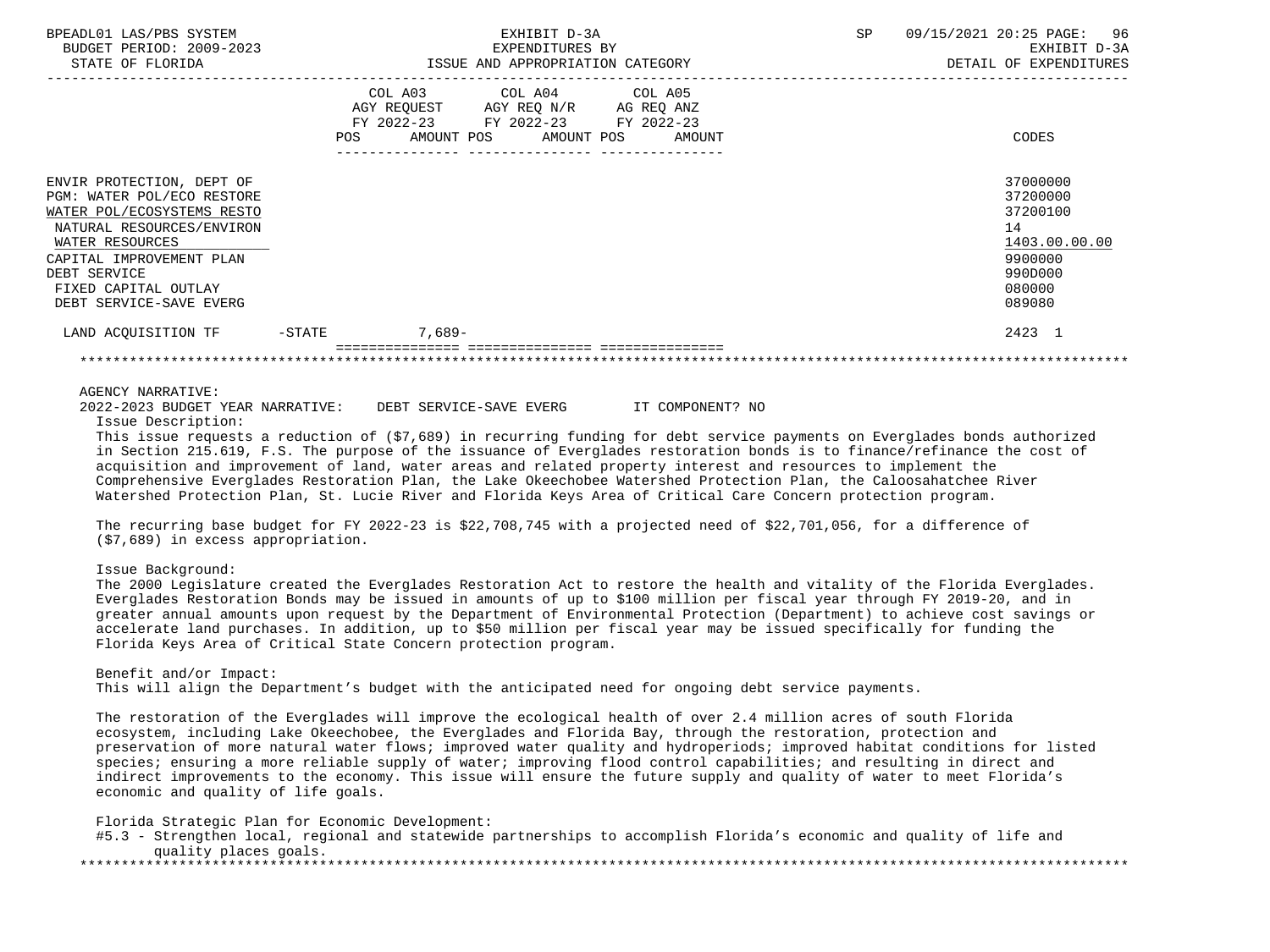| BPEADL01 LAS/PBS SYSTEM<br>BUDGET PERIOD: 2009-2023<br>STATE OF FLORIDA                                                                                                                                                                           | EXHIBIT D-3A<br>EXPENDITURES BY<br>ISSUE AND APPROPRIATION CATEGORY                                                                                                                                                                                                                                                                                                                                                                                                                                                                                                                                                                                                                                                                   | SP<br>09/15/2021 20:25 PAGE:<br>97<br>EXHIBIT D-3A<br>DETAIL OF EXPENDITURES                      |
|---------------------------------------------------------------------------------------------------------------------------------------------------------------------------------------------------------------------------------------------------|---------------------------------------------------------------------------------------------------------------------------------------------------------------------------------------------------------------------------------------------------------------------------------------------------------------------------------------------------------------------------------------------------------------------------------------------------------------------------------------------------------------------------------------------------------------------------------------------------------------------------------------------------------------------------------------------------------------------------------------|---------------------------------------------------------------------------------------------------|
|                                                                                                                                                                                                                                                   | COL A03 COL A04 COL A05<br>AGY REQUEST AGY REQ N/R AG REQ ANZ<br>FY 2022-23 FY 2022-23 FY 2022-23<br>AMOUNT POS<br>AMOUNT POS<br>AMOUNT                                                                                                                                                                                                                                                                                                                                                                                                                                                                                                                                                                                               | CODES                                                                                             |
| ENVIR PROTECTION, DEPT OF<br>PGM: WATER POL/ECO RESTORE<br>WATER POL/ECOSYSTEMS RESTO<br>NATURAL RESOURCES/ENVIRON<br>WATER RESOURCES<br>CAPITAL IMPROVEMENT PLAN<br>ENVIRONMENTAL PROJECTS<br>G/A-LOC GOV/NONST ENT-FCO<br>$G/A$ - RED TIDE MGMT |                                                                                                                                                                                                                                                                                                                                                                                                                                                                                                                                                                                                                                                                                                                                       | 37000000<br>37200000<br>37200100<br>14<br>1403.00.00.00<br>9900000<br>990E000<br>140000<br>140893 |
| GENERAL REVENUE FUND -STATE                                                                                                                                                                                                                       | 5,000,000 5,000,000                                                                                                                                                                                                                                                                                                                                                                                                                                                                                                                                                                                                                                                                                                                   | 1000 1                                                                                            |
|                                                                                                                                                                                                                                                   |                                                                                                                                                                                                                                                                                                                                                                                                                                                                                                                                                                                                                                                                                                                                       |                                                                                                   |
| Issue Description:<br>ecosystems, including beaches and wildlife.<br>Issue Background:<br>tide and algal blooms.<br>emergency.                                                                                                                    | This issue requests \$5 million to assist county governments with their responses to emergency biological debris<br>conditions associated with red tide events that may impact the public health, Florida's environment and fragile<br>In FY 2017-18 under Executive Orders #18-191 Algal Blooms and #18-221 Red Tide, the Department of Environmental<br>Protection (Department) expended over \$12.6 million to assist twelve county governments experiencing the effects of red<br>In FY 2021-22 the Gulf Coast of Florida is experiencing another red tide event. To assist the affected counties the<br>Department currently has two agreements in process totaling over \$6 million in estimated need to respond to this latest |                                                                                                   |
| Benefit and/or Impact:                                                                                                                                                                                                                            | Florida's beaches and coasts play an important role in the local and state economy, bringing in tourists and sport<br>fishing enthusiasts from all over the world, driving two robust industries. In addition to those industries, our beaches<br>also play a significant role in the real estate industry. The presence of red tide and biological debris associated with<br>red tide has a negative impact on these industries. By having funding readily available, the Department will be able to<br>address biological debris more rapidly and reduce the impacts to Florida's coastal environments as well as the economic<br>impacts associated with these red tide and algal bloom events.                                    |                                                                                                   |
| workers.<br>quality places goals.                                                                                                                                                                                                                 | Florida Strategic Plan for Economic Development:<br>#3.1 - Enhance and protect accessibility and participation of a cross-representation of parties in an<br>planning, review and development process (e.g., workforce, development, natural resources and land use, housing,<br>military, infrastructure and transportation).<br>#4.2 - Ensure state, regional and local agencies provide collaborative and timely customer service to businesses and<br>#5.3 - Strengthen local, regional and statewide partnerships to accomplish Florida's economic and quality of life &                                                                                                                                                         | integrated                                                                                        |

 #6.3 - Ensure Florida's fish, wildlife, natural resources and environment are sustained and enhanced as a component of future growth plans and development decisions.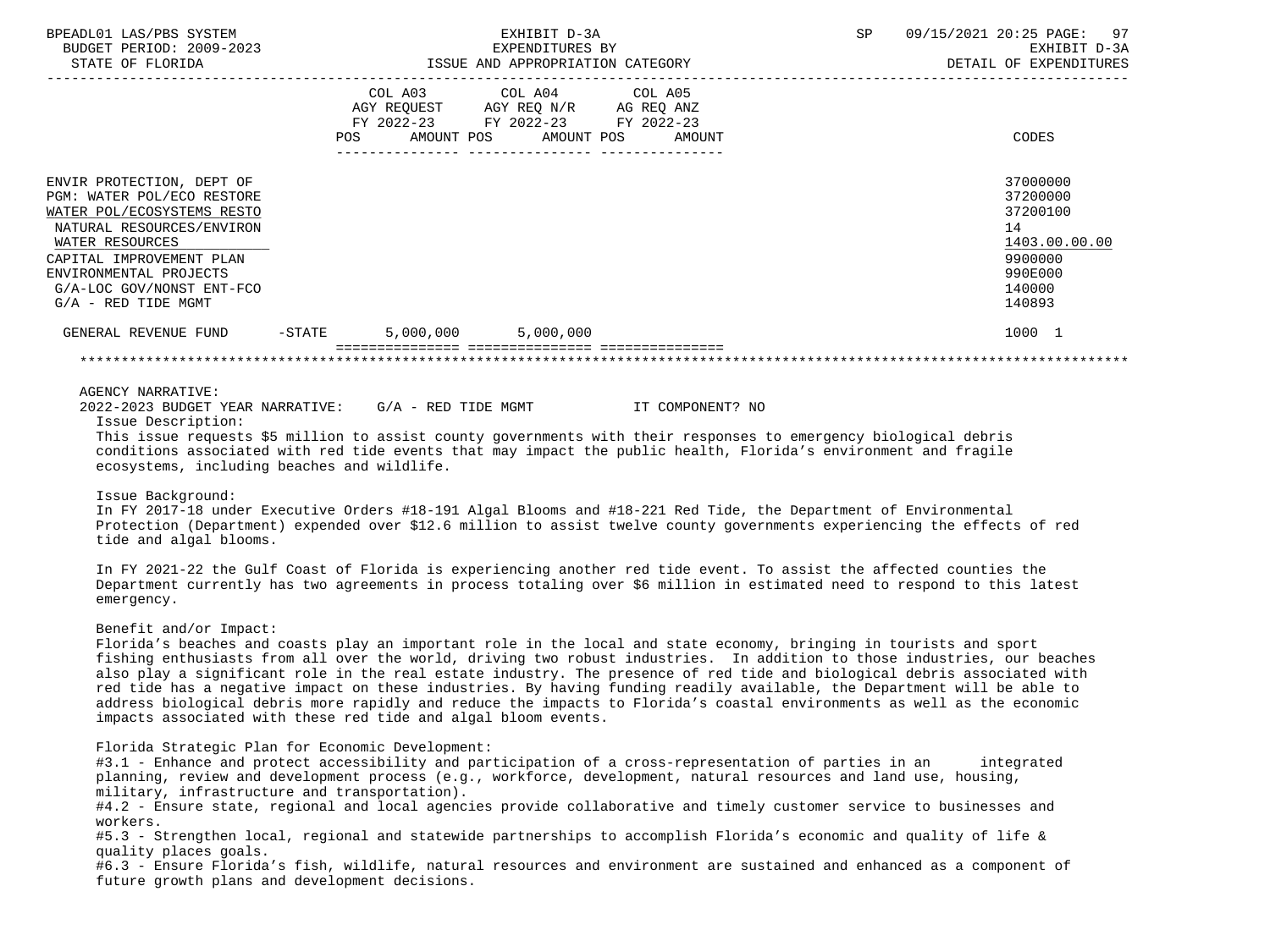|     | EXHIBIT D-3A |                                                                                                                   | SP 09/15/2021 20:25 PAGE: 98<br>EXHIBIT D-3A<br>DETAIL OF EXPENDITURES                                                                                                                                                                                                                        |                                                                                                                                                                                                                                                                                                                                         |
|-----|--------------|-------------------------------------------------------------------------------------------------------------------|-----------------------------------------------------------------------------------------------------------------------------------------------------------------------------------------------------------------------------------------------------------------------------------------------|-----------------------------------------------------------------------------------------------------------------------------------------------------------------------------------------------------------------------------------------------------------------------------------------------------------------------------------------|
| POS |              | AMOUNT                                                                                                            |                                                                                                                                                                                                                                                                                               | CODES                                                                                                                                                                                                                                                                                                                                   |
|     |              |                                                                                                                   |                                                                                                                                                                                                                                                                                               | 37000000<br>37200000<br>37200100<br>14<br>1403.00.00.00<br>9900000<br>990E000                                                                                                                                                                                                                                                           |
|     |              |                                                                                                                   |                                                                                                                                                                                                                                                                                               | 140895                                                                                                                                                                                                                                                                                                                                  |
|     |              |                                                                                                                   |                                                                                                                                                                                                                                                                                               | 2423 1                                                                                                                                                                                                                                                                                                                                  |
|     |              |                                                                                                                   |                                                                                                                                                                                                                                                                                               |                                                                                                                                                                                                                                                                                                                                         |
|     |              |                                                                                                                   |                                                                                                                                                                                                                                                                                               |                                                                                                                                                                                                                                                                                                                                         |
|     |              | LAND ACOUISITION TF -STATE 10,000,000 10,000,000<br>nutrient enrichment of Florida's lakes, rivers and estuaries. | COL A03 COL A04 COL A05<br>$\begin{tabular}{lllllll} \bf AGY & \bf REQUEST & \bf AGY & \bf REQ & \bf N/R & \bf AG & \bf REQ & \bf ANZ \\ \end{tabular}$<br>FY 2022-23 FY 2022-23 FY 2022-23<br>AMOUNT POS AMOUNT POS<br>2022-2023 BUDGET YEAR NARRATIVE: G/A-INNOVATIVE TECH TT COMPONENT? NO | #6.4 - Promote, protect and preserve Florida's rich historical and cultural heritage.<br>This issue requests \$10 million to continue funding for innovative technologies which address harmful algal blooms and<br>As part of Florida's systematic and aggressive response to reduce nutrient inputs into our State's waterways and to |

 combat harmful algal blooms (a symptom of eutrophication), the Department of Environmental Protection (Department) will be funding innovative technologies and tools to provide an improved response and greater protection of the environment and public health.

Issue Background:

 In 2016, the Department formed a team of state, federal and local government experts to evaluate technologies best suited to treat blue-green algal blooms. With the understanding gained from that evaluation the Department solicited innovative technologies in 2018. Also, in 2018, the Department partnered with local governments and lead statewide efforts in algae clean-up activities after the Governor declared an emergency order and directed the Department to establish a grant program to aid significantly impacted communities. Furthermore, to enhance existing technologies and programs implemented to combat excess nutrients and eutrophication in our waterbodies, the Department obtained additional feedback through a Request for Information (RFI) to greater understand the costs and associated requirements for scalable methods to combat or clean up current and future nutrient enrichment of canals and to restore freshwater bodies and estuaries in Florida to prevent future harmful algal blooms. In 2019, the Blue Green Algae Task Force was established to support key funding and restoration initiatives, such as prioritizing solutions and making recommendations to expedite nutrient reductions in Lake Okeechobee and the downstream estuaries. This funding will be utilized in accordance with direction from the Blue Green Algae Task Force.

 These efforts have prepared the Department to effectively implement an aggressive innovative technologies pilot program that will treat nutrient enrichment in our waterbodies, as well as, combat harmful algal blooms.

 Benefit and/or Impact: Harmful algal blooms have affected the State's waterbodies and resulted in millions of dollars in economic loss. Having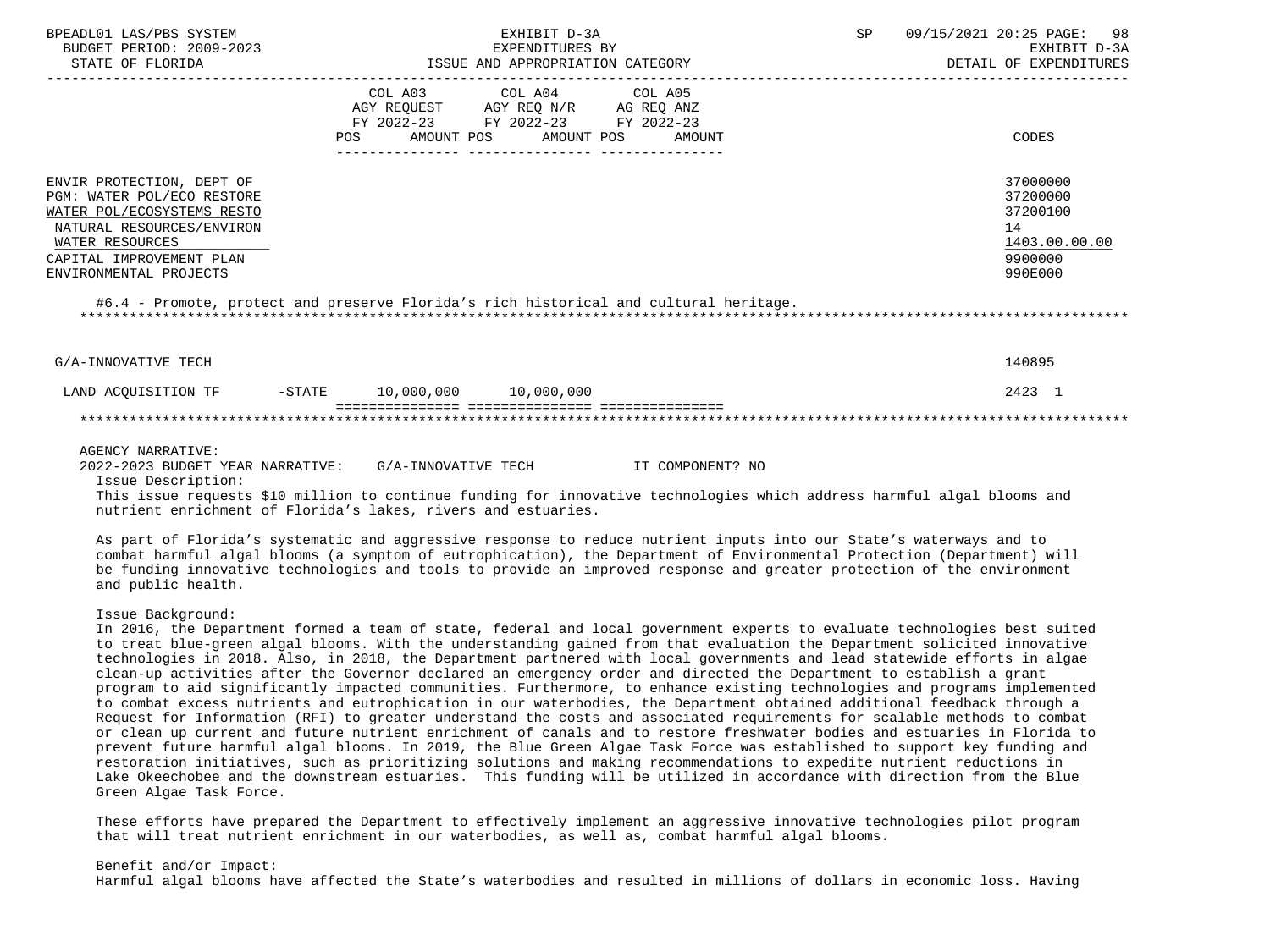| BPEADL01 LAS/PBS SYSTEM<br>BUDGET PERIOD: 2009-2023                                                                                                                                         | EXHIBIT D-3A<br>EXPENDITURES BY                                                                                                                      | 09/15/2021 20:25 PAGE: 99<br>SP<br>EXHIBIT D-3A                               |
|---------------------------------------------------------------------------------------------------------------------------------------------------------------------------------------------|------------------------------------------------------------------------------------------------------------------------------------------------------|-------------------------------------------------------------------------------|
| STATE OF FLORIDA                                                                                                                                                                            | ISSUE AND APPROPRIATION CATEGORY                                                                                                                     | DETAIL OF EXPENDITURES                                                        |
|                                                                                                                                                                                             | COL A03 COL A04 COL A05<br>AGY REOUEST AGY REO N/R<br>AG REQ ANZ<br>FY 2022-23 FY 2022-23<br>FY 2022-23<br>AMOUNT POS<br>AMOUNT POS<br>POS<br>AMOUNT | CODES                                                                         |
| ENVIR PROTECTION, DEPT OF<br>PGM: WATER POL/ECO RESTORE<br>WATER POL/ECOSYSTEMS RESTO<br>NATURAL RESOURCES/ENVIRON<br>WATER RESOURCES<br>CAPITAL IMPROVEMENT PLAN<br>ENVIRONMENTAL PROJECTS |                                                                                                                                                      | 37000000<br>37200000<br>37200100<br>14<br>1403.00.00.00<br>9900000<br>990E000 |

 the ability to deploy innovative technologies will ensure that Florida is on the leading edge of using science to guide restoration. These grant funds will provide opportunities for the Department to partner with local governments and research institutions to pilot innovative technologies (including biological and chemical methods) that remove nutrients from water or remove algae from water bodies. Pilot studies will allow scaling-up from laboratory studies to in-situ, real-world trials. Based on the knowledge gained from previous evaluations and solicitations the Department is prepared to fund and direct real-world trials that will not have negative environmental impacts on the waterbody, as well as, targeted to meet the specific restoration needs of each category of impacted waterbody.

Florida Strategic Plan for Economic Development:

- #3.1 Enhance and protect accessibility and participation of a cross-representation of parties in an integrated planning, review and development process (e.g., workforce, development, natural resources and land use, housing, military, infrastructure and transportation).
- #4.2 Ensure state, regional and local agencies provide collaborative and timely customer service to businesses and workers.
- #5.3 Strengthen local, regional and statewide partnerships to accomplish Florida's economic and quality of life and quality places goals.
- #6.3 Ensure Florida's fish, wildlife, natural resources and environment are sustained and enhanced as a component of future growth plans and development decisions.

#6.4 - Promote, protect and preserve Florida's rich historical and cultural heritage.

\*\*\*\*\*\*\*\*\*\*\*\*\*\*\*\*\*\*\*\*\*\*\*\*\*\*\*\*\*\*\*\*\*\*\*\*\*\*\*\*\*\*\*\*\*\*\*\*\*\*\*\*\*\*\*\*\*\*\*\*\*\*\*\*\*\*\*\*\*\*\*\*\*\*\*\*\*\*\*\*\*\*\*\*\*\*\*\*\*\*\*\*\*\*\*\*\*\*\*\*\*\*\*\*\*\*\*\*\*\*\*\*\*\*\*\*\*\*\*\*\*\*\*\*\*\*\*

| EVERGLADES RESTORATION |           |             |             | 141117 |
|------------------------|-----------|-------------|-------------|--------|
| LAND ACOUISITION TF    | $-$ STATE | 256,623,196 | 256,623,196 | 2423   |
|                        |           |             |             |        |

AGENCY NARRATIVE:

 2022-2023 BUDGET YEAR NARRATIVE: EVERGLADES RESTORATION IT COMPONENT? YES Issue Description:

 This issue requests \$256,623,196 to continue funding the Comprehensive Everglades Restoration Plan, the Central Everglades Planning Project (CEPP), Restoration Strategies and the Everglades Long-Term Plan. Funds will be used for planning, engineering, design, construction and land acquisition required for project implementation. These funds are key to restoration of the Everglades and other critical south Florida ecosystems such as the Caloosahatchee and St. Lucie Estuaries including the Indian River Lagoon and Florida Bay.

 In FY 2022-23, the recurring appropriation is \$96 million, of which \$32 million will be used for Restoration Strategies Regional Water Quality Plan and \$64 million for Everglades Agricultural Area Reservoir Project. The Department of Environmental Protection (Department) is requesting additional funding of \$256,623,196 for a total of \$352,623,196.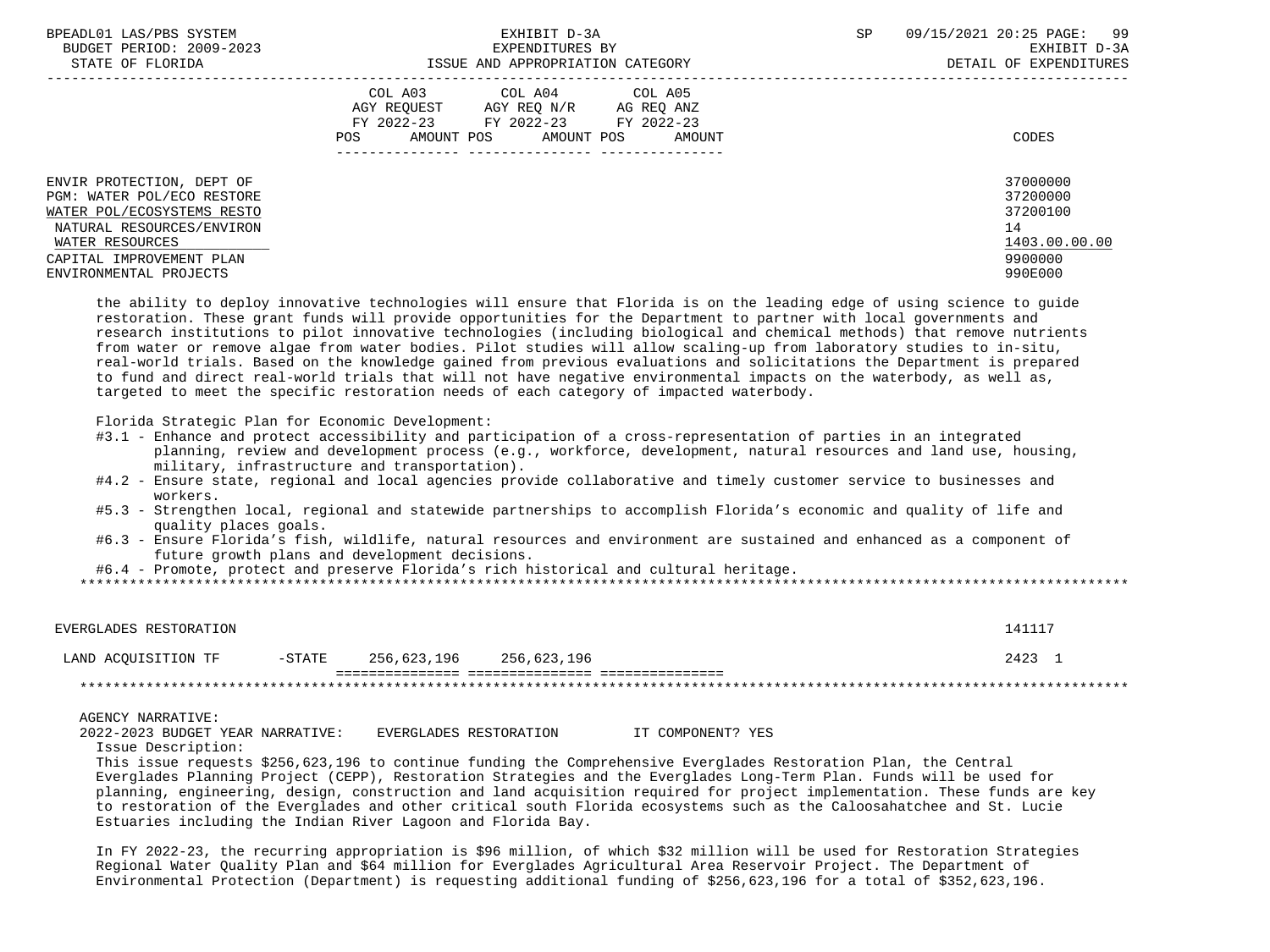| BPEADL01 LAS/PBS SYSTEM    | EXHIBIT D-3A                              | SP<br>09/15/2021 20:25 PAGE: 100 |
|----------------------------|-------------------------------------------|----------------------------------|
| BUDGET PERIOD: 2009-2023   | EXPENDITURES BY                           | EXHIBIT D-3A                     |
| STATE OF FLORIDA           | ISSUE AND APPROPRIATION CATEGORY          | DETAIL OF EXPENDITURES           |
|                            | COL A03 COL A04 COL A05                   |                                  |
|                            | AGY REOUEST AGY REO N/R<br>AG REO ANZ     |                                  |
|                            | FY 2022-23 FY 2022-23<br>FY 2022-23       |                                  |
|                            | AMOUNT POS<br>AMOUNT POS<br>POS<br>AMOUNT | CODES                            |
|                            |                                           |                                  |
| ENVIR PROTECTION, DEPT OF  |                                           | 37000000                         |
| PGM: WATER POL/ECO RESTORE |                                           | 37200000                         |
| WATER POL/ECOSYSTEMS RESTO |                                           | 37200100                         |
| NATURAL RESOURCES/ENVIRON  |                                           | 14                               |
| WATER RESOURCES            |                                           | 1403.00.00.00                    |
| CAPITAL IMPROVEMENT PLAN   |                                           | 9900000                          |
| ENVIRONMENTAL PROJECTS     |                                           | 990E000                          |

 Pursuant to Chapter 2013-59, L.O.F., \$32 million was mandated for the Restoration Strategies Regional Water Quality Plan beginning in FY 2013-14 through FY 2023-24.

# Issue Background:

 The Comprehensive Everglades Restoration Plan (CERP) is the Congressionally authorized plan for the largest environmental restoration program in history. Upon Congressional authorization in 2000, the federal government and the state of Florida entered into a 50/50 partnership to restore, protect and preserve water resources in central and southern Florida, including the Everglades. CERP was originally enacted by the State of Florida in 2001 and requires the State to actively participate in Everglades restoration. The funds provided previously have been key to satisfying the legislative requirements and meeting the State's obligation under the federal partnership.

## Benefit and/or Impact:

 The funds being requested are necessary to meet the current construction schedules for many important CERP projects, including C-43 Reservoir, Everglades Agricultural Area Reservoir, CEPP, Lake O Watershed Restoration Project, Biscayne Bay Coastal Wetlands Project and Southeastern Everglades Ecosystem Restoration project. This request includes funding for critical land acquisition needed for implementation of CERP projects, which are critical to restoring the Everglades as well as providing some reduction of the harmful discharges the St. Lucie and Caloosahatchee estuaries. The state's Everglades restoration plans will have a direct impact on the regional economy through the creation of jobs and contracting opportunities. It is estimated that for every dollar invested in Everglades restoration, \$4.04 dollars are generated.

Florida Strategic Plan for Economic Development:

- #5.3 Strengthen local, regional and statewide partnerships to accomplish Florida's economic and quality of life and quality places goals.
- #5.4 Provide local, regional and statewide assistance for the protection, provision and resiliency of resources and infrastructure.
- #6.3 Ensure Florida's fish, wildlife, natural resources and environment are sustained and enhanced as component of future growth plans and development decisions.

\*\*\*\*\*\*\*\*\*\*\*\*\*\*\*\*\*\*\*\*\*\*\*\*\*\*\*\*\*\*\*\*\*\*\*\*\*\*\*\*\*\*\*\*\*\*\*\*\*\*\*\*\*\*\*\*\*\*\*\*\*\*\*\*\*\*\*\*\*\*\*\*\*\*\*\*\*\*\*\*\*\*\*\*\*\*\*\*\*\*\*\*\*\*\*\*\*\*\*\*\*\*\*\*\*\*\*\*\*\*\*\*\*\*\*\*\*\*\*\*\*\*\*\*\*\*\*

 N EVERGLADES/ESTUARIES PRT 141118 LAND ACOUISITION TF  $-$  -STATE 43,400,000 43,400,000 2423 1 =============== =============== =============== \*\*\*\*\*\*\*\*\*\*\*\*\*\*\*\*\*\*\*\*\*\*\*\*\*\*\*\*\*\*\*\*\*\*\*\*\*\*\*\*\*\*\*\*\*\*\*\*\*\*\*\*\*\*\*\*\*\*\*\*\*\*\*\*\*\*\*\*\*\*\*\*\*\*\*\*\*\*\*\*\*\*\*\*\*\*\*\*\*\*\*\*\*\*\*\*\*\*\*\*\*\*\*\*\*\*\*\*\*\*\*\*\*\*\*\*\*\*\*\*\*\*\*\*\*\*\* AGENCY NARRATIVE: 2022-2023 BUDGET YEAR NARRATIVE: N EVERGLADES/ESTUARIES PRT IT COMPONENT? YES

Issue Description: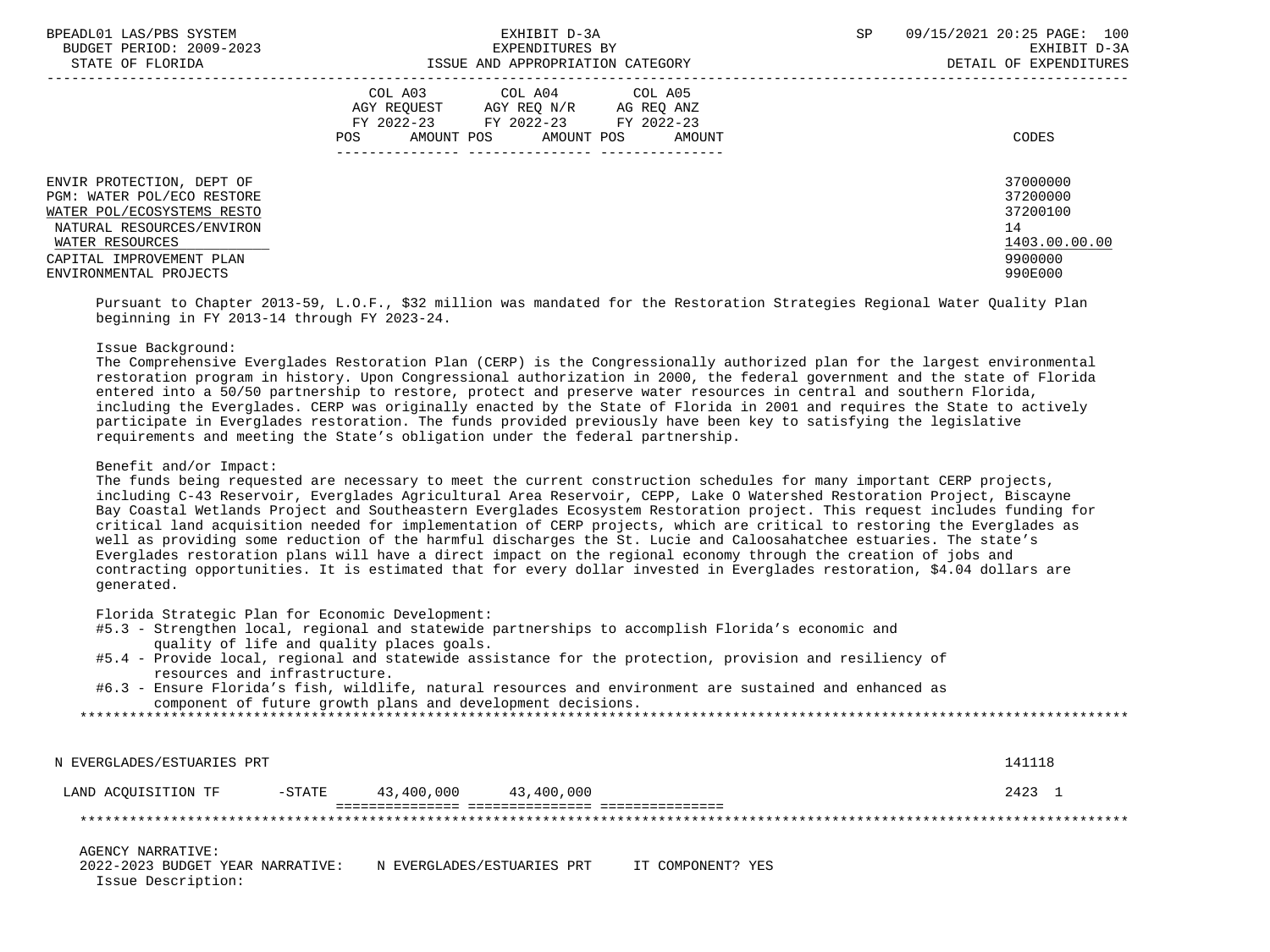| BPEADL01 LAS/PBS SYSTEM<br>BUDGET PERIOD: 2009-2023<br>STATE OF FLORIDA                                                                                                                     | EXHIBIT D-3A<br>EXPENDITURES BY<br>ISSUE AND APPROPRIATION CATEGORY                                                                                           | SP<br>09/15/2021 20:25 PAGE: 101<br>EXHIBIT D-3A<br>DETAIL OF EXPENDITURES    |
|---------------------------------------------------------------------------------------------------------------------------------------------------------------------------------------------|---------------------------------------------------------------------------------------------------------------------------------------------------------------|-------------------------------------------------------------------------------|
|                                                                                                                                                                                             | COL A03<br>COL A04 COL A05<br>AGY REOUEST<br>AGY REO N/R<br>AG REQ ANZ<br>FY 2022-23<br>FY 2022-23<br>FY 2022-23<br>AMOUNT POS<br>AMOUNT POS<br>POS<br>AMOUNT | CODES                                                                         |
| ENVIR PROTECTION, DEPT OF<br>PGM: WATER POL/ECO RESTORE<br>WATER POL/ECOSYSTEMS RESTO<br>NATURAL RESOURCES/ENVIRON<br>WATER RESOURCES<br>CAPITAL IMPROVEMENT PLAN<br>ENVIRONMENTAL PROJECTS |                                                                                                                                                               | 37000000<br>37200000<br>37200100<br>14<br>1403.00.00.00<br>9900000<br>990E000 |

 This issue requests \$43,400,000 to continue funding the South Florida Water Management District's implementation of the Northern Everglades and Estuaries Protection Program (NEEPP), as set forth in Section 373.4595, F.S. This statute mandates the South Florida Water Management District, the Department of Environmental Protection (Department) and the Florida Department of Agriculture and Consumer Services establish a restoration and protection program for Lake Okeechobee.

 Funds will be used for implementation of projects that are critical for Everglades Restoration and assist with capturing basin runoff and regulatory releases from Lake Okeechobee and reducing harmful discharges to the Caloosahatchee and St. Lucie Estuaries and moving water to the Everglades.

 In FY 2022-2023, the recurring appropriation is \$29,876,213. The Department is requesting an additional \$43,400,000 for a total of \$73,276,213.

Issue Background:

 In May 2007, the Florida Legislature passed the Northern Everglades and Estuaries Protection Plan which expanded the existing Lake Okeechobee Protection Act to include the Caloosahatchee and the St. Lucie Rivers and Estuaries. The primary goal of the legislation is to restore and protect the state surface water resource by addressing water quality, quantity timing and distribution of water to the natural system.

 Benefit and/or Impact: It is estimated that for every dollar invested in Everglades restoration; \$4.04 dollars are generated.

Florida Strategic Plan for Economic Development:

- #5.3 Strengthen local, regional and statewide partnerships to accomplish Florida's economic and quality of life and quality places goals.
- #5.4 Provide local, regional and statewide assistance for the protection, provision and resiliency of resources and infrastructure.
- #6.3 Ensure Florida's fish, wildlife, natural resources and environment are sustained and enhanced as a component of future growth plans and development decisions.

|--|

 $G/A$  - ALT WATER SUPPLY 141138 LAND ACOUISITION TF  $-$  -STATE 40,000,000 40,000,000 2423 1 =============== =============== ===============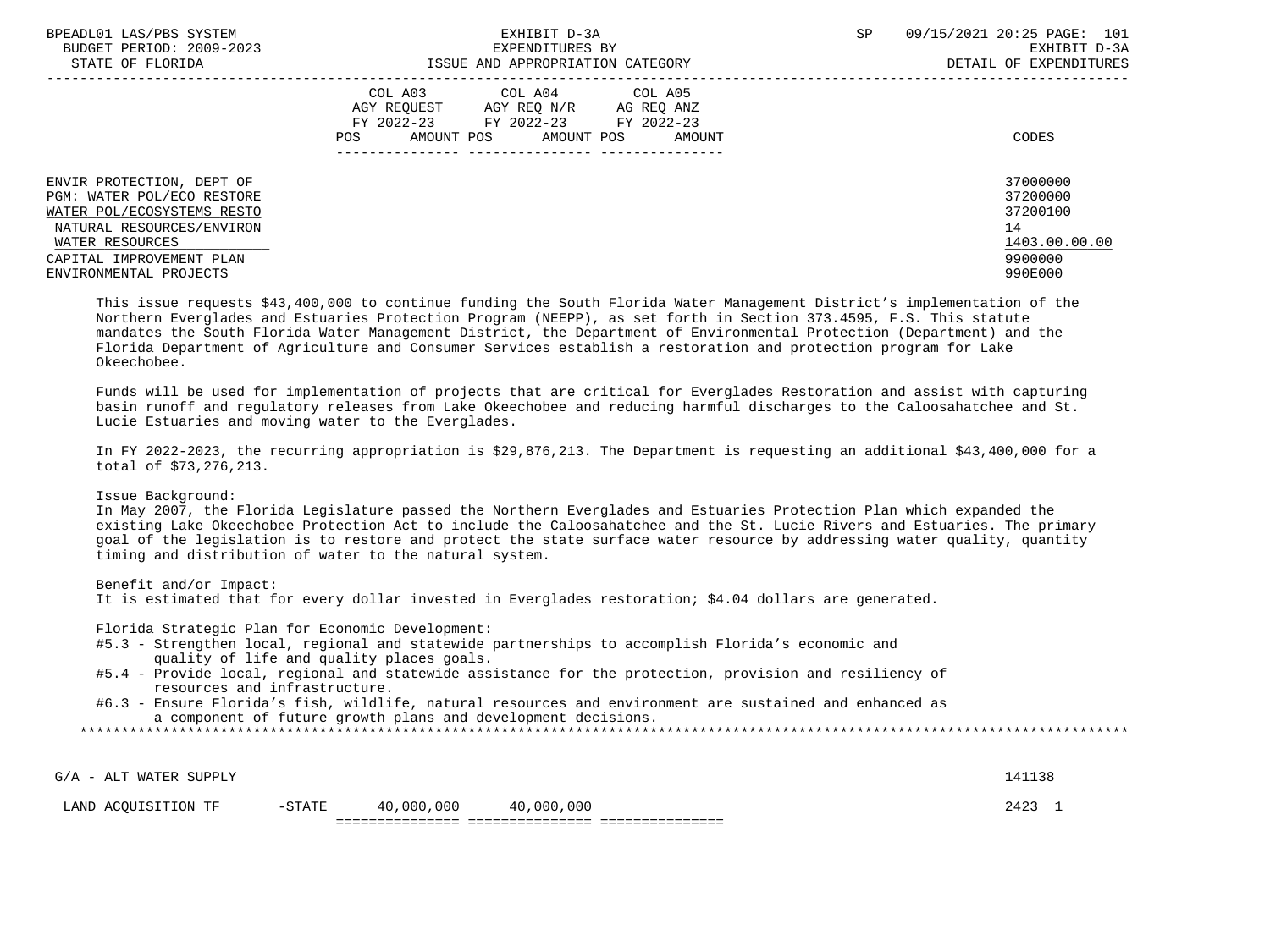| BPEADL01 LAS/PBS SYSTEM |                   |                          |
|-------------------------|-------------------|--------------------------|
|                         |                   | BUDGET PERIOD: 2009-2023 |
|                         | גתדכת זה הם היהיה |                          |

|                                                                                                                                                                                             | COL A03<br>AGY REOUEST<br>FY 2022-23<br>POS<br>AMOUNT POS | COL A04<br>AGY REO N/R<br>FY 2022-23<br>AMOUNT POS | COL A05<br>AG REO ANZ<br>FY 2022-23<br>AMOUNT | CODES                                                                         |
|---------------------------------------------------------------------------------------------------------------------------------------------------------------------------------------------|-----------------------------------------------------------|----------------------------------------------------|-----------------------------------------------|-------------------------------------------------------------------------------|
| ENVIR PROTECTION, DEPT OF<br>PGM: WATER POL/ECO RESTORE<br>WATER POL/ECOSYSTEMS RESTO<br>NATURAL RESOURCES/ENVIRON<br>WATER RESOURCES<br>CAPITAL IMPROVEMENT PLAN<br>ENVIRONMENTAL PROJECTS |                                                           |                                                    |                                               | 37000000<br>37200000<br>37200100<br>14<br>1403.00.00.00<br>9900000<br>990E000 |

#### AGENCY NARRATIVE:

2022-2023 BUDGET YEAR NARRATIVE: G/A - ALT WATER SUPPLY IT COMPONENT? NO

Issue Description:

 This issue requests \$40 million to continue funding for water resource and water supply development projects to ensure a sustainable water supply for the State of Florida and protect natural systems. These funds will be used to fund water supply and water resource development projects such as the Central Florida Water Initiative (CFWI) and the North Florida Regional Water Supply Partnership (NFRWSP) planning areas or areas with Minimum Flow and Levels (MFL) waterbodies in recovery or prevention.

 Priority will be given to regional projects in the areas of greatest need and for projects that provide the greatest benefit.

### Issue Background:

 Between 2015 and 2035, the population in Florida is expected to increase by 28 percent, from 19.8 million to 25.4 million. During this same period, it is estimated that Floridians will require 18 percent more water, or an additional 1.1 billion gallons of water per day (bgd) (increasing from 6.4 bgd to 7.5 bgd). Historically, Florida communities have relied on fresh groundwater to meet their demand, and in many areas of the state, these groundwater sources are expected to be available for at least the next 20 years. In other areas, however, the supply of fresh and inexpensive groundwater is becoming increasingly limited. As these traditional sources near their sustainable limits, water resource and water supply development, including the development of alternative water supplies (AWS), are imperative to meeting Florida's future water needs. AWS projects such as reclaimed water, brackish ground and surface water, seawater, and new storage facilities for surface and groundwater, will always be key components in planning for these needs. Additionally, water conservation and regional projects, including groundwater recharge, for example, can provide additional opportunities when planning for our future water needs.

### Benefit and/or Impact:

 This request funds critical infrastructure needs to address water supply issues in areas of greatest need, and to protect our natural systems, including Outstanding Florida Springs.

Florida Strategic Plan for Economic Development:

- #3.1 Enhance and protect accessibility and participation of a cross-representation of parties in an integrated planning, review and development process (e.g., workforce, development, natural resources and land use, housing, military, infrastructure and transportation).
- #4.2 Ensure state, regional and local agencies provide collaborative and timely customer service to businesses and workers.
- #5.3 Strengthen local, regional and statewide partnerships to accomplish Florida's economic and quality of life and quality places goals.
- #6.3 Ensure Florida's fish, wildlife, natural resources and environment are sustained and enhanced as a component of future growth plans and development decisions.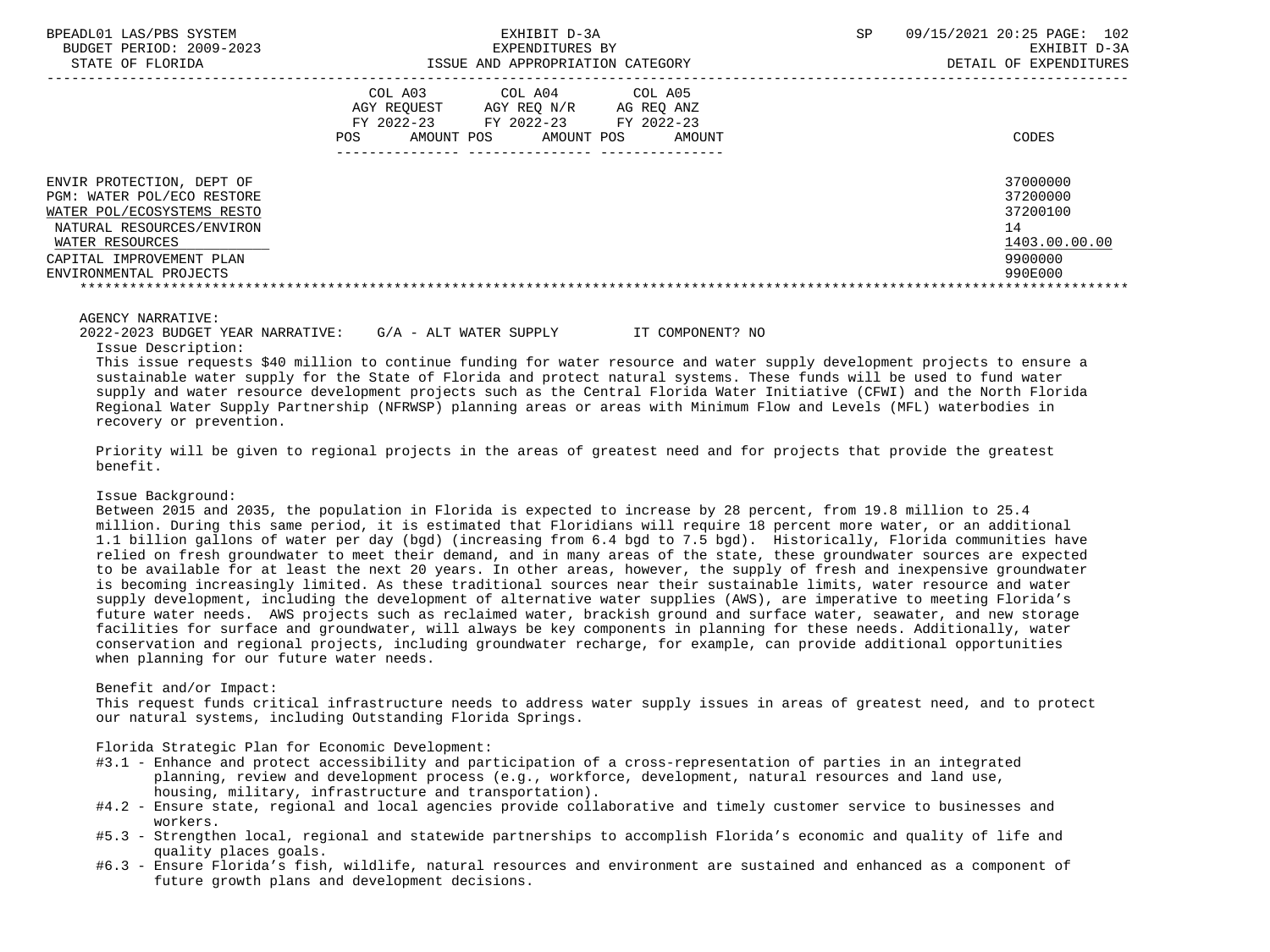| BPEADL01 LAS/PBS SYSTEM<br>BUDGET PERIOD: 2009-2023<br>STATE OF FLORIDA                                                                                                                                                                                                              | EXHIBIT D-3A<br>EXPENDITURES BY<br>ISSUE AND APPROPRIATION CATEGORY |                                                                                   |  |                                          |  |        | SP | 09/15/2021 20:25 PAGE: 103<br>EXHIBIT D-3A<br>DETAIL OF EXPENDITURES          |
|--------------------------------------------------------------------------------------------------------------------------------------------------------------------------------------------------------------------------------------------------------------------------------------|---------------------------------------------------------------------|-----------------------------------------------------------------------------------|--|------------------------------------------|--|--------|----|-------------------------------------------------------------------------------|
|                                                                                                                                                                                                                                                                                      | POS                                                                 | COL A03<br>AGY REQUEST AGY REQ N/R AG REQ ANZ<br>FY 2022-23 FY 2022-23 FY 2022-23 |  | COL A04 COL A05<br>AMOUNT POS AMOUNT POS |  | AMOUNT |    | CODES                                                                         |
| ENVIR PROTECTION, DEPT OF<br>PGM: WATER POL/ECO RESTORE<br>WATER POL/ECOSYSTEMS RESTO<br>NATURAL RESOURCES/ENVIRON<br>WATER RESOURCES<br>CAPITAL IMPROVEMENT PLAN<br>ENVIRONMENTAL PROJECTS<br>#6.4 - Promote, protect and preserve Florida's rich historical and cultural heritage. |                                                                     |                                                                                   |  |                                          |  |        |    | 37000000<br>37200000<br>37200100<br>14<br>1403.00.00.00<br>9900000<br>990E000 |
| G/A-WOI - EVERGLADES                                                                                                                                                                                                                                                                 |                                                                     |                                                                                   |  |                                          |  |        |    | 149936                                                                        |
| LAND ACQUISITION TF                                                                                                                                                                                                                                                                  |                                                                     | -STATE 50,000,000 50,000,000                                                      |  |                                          |  |        |    | 2423 1                                                                        |
|                                                                                                                                                                                                                                                                                      |                                                                     |                                                                                   |  |                                          |  |        |    |                                                                               |

## AGENCY NARRATIVE:

 2022-2023 BUDGET YEAR NARRATIVE: G/A-WQI - EVERGLADES IT COMPONENT? NO Issue Description:

 This issue requests \$50 million to be distributed to the South Florida Water Management District for the design, engineering, and construction of the specific project components designed to achieve the greatest reductions in harmful discharges to the Caloosahatchee and St. Lucie Estuaries as identified in the Comprehensive Everglades Restoration Plan Lake Okeechobee Watershed Restoration Project Draft Integrated Project Implementation Report and Environmental Impact Statement dated July 2018. The South Florida Water Management District is directed to negotiate a pre-partnership credit agreement with the United States Army Corps of Engineers as authorized under Section 6004 of the Water Resources Development Act of 2007.

# Issue Background:

 Since FY 2019-20, the legislature has provided \$50 million annually to support this important Comprehensive Everglades Restoration Plan project. The project is intended to provide relief to Lake Okeechobee by storing water during the wet season, which reduces harmful discharges to the St. Lucie and Caloosahatchee estuaries. The stored water can then be made available to Lake Okeechobee and the ecosystem during the dry season, providing a more stable and healthier environment.

 In addition to the funding originally provided by the legislature, Chapter 2021-40, Laws of Florida requires \$50 million to be appropriated annually through FY 2026-27 to the South Florida Water Management District for this project.

## Benefit and/or Impact:

 When complete, the project will construct 55 aquifer storage and recovery wells, each with a 5 million gallons per day capacity. In addition, the project will restore approximately 4,800 acres of wetlands north of Lake Okeechobee along the Kissimmee River, providing for cleaner water and wildlife habitat.

Florida Strategic Plan for Economic Development:

 #5.3 - Strengthen local, regional and statewide partnerships to accomplish Florida's economic and quality of life and quality places goals.

#5.4 - Provide local, regional and statewide assistance for the protection, provision and resiliency of resources and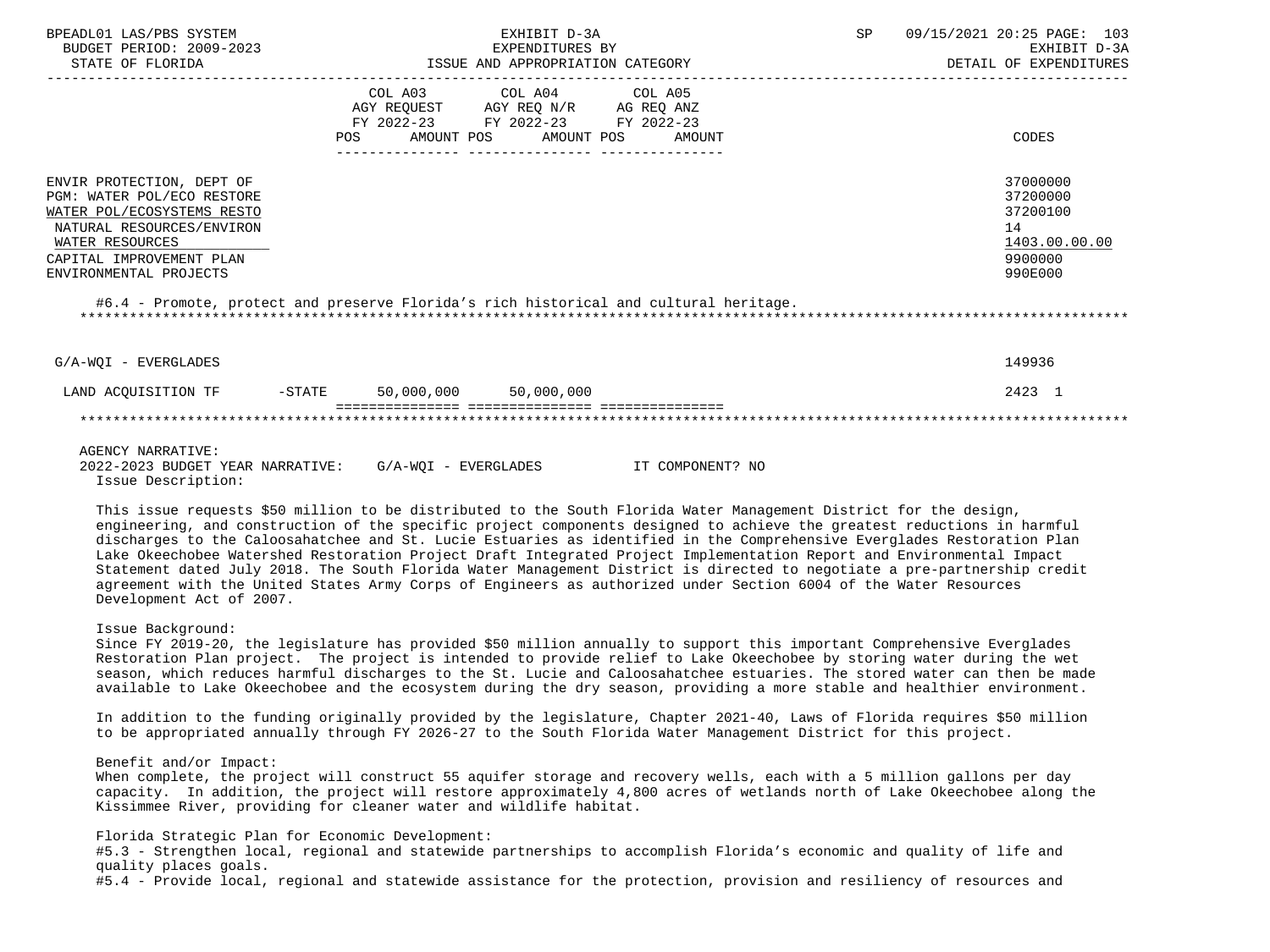| BPEADL01 LAS/PBS SYSTEM<br>BUDGET PERIOD: 2009-2023<br>STATE OF FLORIDA                                                                                                                                        | EXHIBIT D-3A<br>EXPENDITURES BY<br>ISSUE AND APPROPRIATION CATEGORY                                                                                         | SP<br>09/15/2021 20:25 PAGE: 104<br>EXHIBIT D-3A<br>DETAIL OF EXPENDITURES    |
|----------------------------------------------------------------------------------------------------------------------------------------------------------------------------------------------------------------|-------------------------------------------------------------------------------------------------------------------------------------------------------------|-------------------------------------------------------------------------------|
|                                                                                                                                                                                                                | COL A03<br>COL A04<br>COL A05<br>AGY REQUEST AGY REQ N/R AG REQ ANZ<br>FY 2022-23 FY 2022-23 FY 2022-23<br>AMOUNT POS<br><b>POS</b><br>AMOUNT POS<br>AMOUNT | CODES                                                                         |
| ENVIR PROTECTION, DEPT OF<br>PGM: WATER POL/ECO RESTORE<br>WATER POL/ECOSYSTEMS RESTO<br>NATURAL RESOURCES/ENVIRON<br>WATER RESOURCES<br>CAPITAL IMPROVEMENT PLAN<br>ENVIRONMENTAL PROJECTS<br>infrastructure. |                                                                                                                                                             | 37000000<br>37200000<br>37200100<br>14<br>1403.00.00.00<br>9900000<br>990E000 |
| future growth plans and development decisions.                                                                                                                                                                 | #6.3 - Ensure Florida's fish, wildlife, natural resources and environment are sustained and enhanced as a component of                                      |                                                                               |
| TOTAL: ENVIRONMENTAL PROJECTS                                                                                                                                                                                  | TOTAL ISSUE 405,023,196 405,023,196                                                                                                                         | 990E000                                                                       |
| ESTIMATED EXPENDITURES - FIXED<br>CAPITAL OUTLAY<br>FIXED CAPITAL OUTLAY<br>DEBT SERVICE-SAVE EVERG                                                                                                            |                                                                                                                                                             | 990I000<br>080000<br>089080                                                   |
| LAND ACQUISITION TF                                                                                                                                                                                            | -STATE 22,708,745                                                                                                                                           | 2423 1                                                                        |
| ESTIMATED EXPENDITURES - FIXED<br>CAPITAL OUTLAY - OTHER<br>G/A-LOC GOV/NONST ENT-FCO<br>EVERGLADES RESTORATION                                                                                                |                                                                                                                                                             | 990I100<br>140000<br>141117                                                   |
| LAND ACQUISITION TF<br>$-$ STATE                                                                                                                                                                               | 96,000,000                                                                                                                                                  | 2423 1                                                                        |
| N EVERGLADES/ESTUARIES PRT                                                                                                                                                                                     |                                                                                                                                                             | 141118                                                                        |
| LAND ACOUISITION TF<br>$-$ STATE                                                                                                                                                                               | 29,876,213                                                                                                                                                  | 2423 1                                                                        |
| TOTAL: ESTIMATED EXPENDITURES - FIXED<br>CAPITAL OUTLAY - OTHER<br>TOTAL ISSUE                                                                                                                                 | 125,876,213                                                                                                                                                 | 990I100                                                                       |
| TOTAL: WATER RESOURCES                                                                                                                                                                                         |                                                                                                                                                             | 1403.00.00.00                                                                 |
| BY FUND TYPE<br>GENERAL REVENUE FUND<br>TRUST FUNDS                                                                                                                                                            | 15,800,000<br>15,800,000<br>404,102,688<br>583,312,916                                                                                                      | 1000<br>2000                                                                  |
| TOTAL POSITIONS 25.00<br>TOTAL PROG COMP<br>TOTAL SALARY RATE 1,577,305                                                                                                                                        | 599,112,916<br>419,902,688                                                                                                                                  |                                                                               |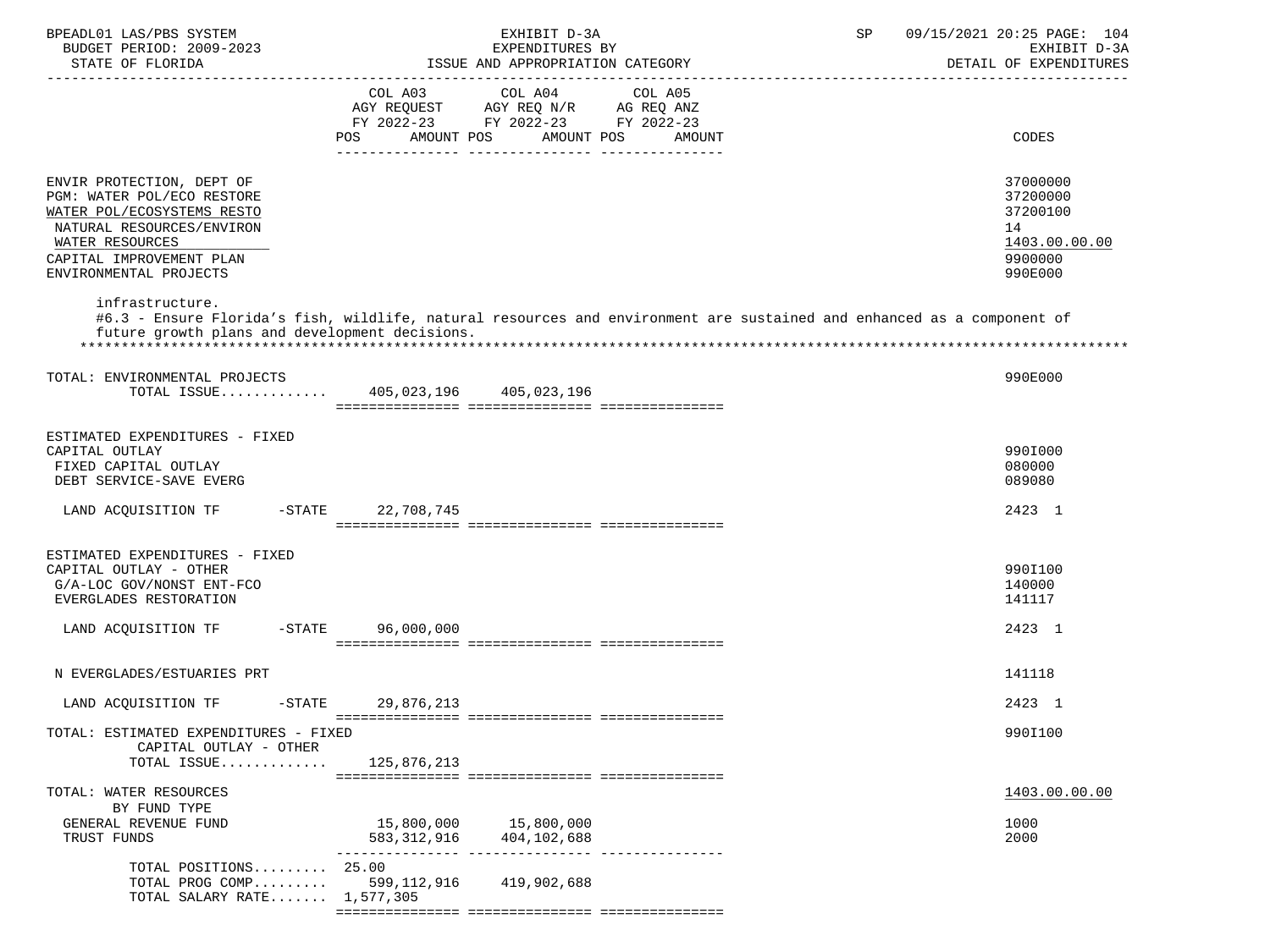| BPEADL01 LAS/PBS SYSTEM<br>BUDGET PERIOD: 2009-2023<br>STATE OF FLORIDA                                                                                          |                                       | EXHIBIT D-3A<br>EXPENDITURES BY<br>ISSUE AND APPROPRIATION CATEGORY                                                             | 09/15/2021 20:25 PAGE: 105<br>SP<br>EXHIBIT D-3A<br>DETAIL OF EXPENDITURES |                                                     |  |
|------------------------------------------------------------------------------------------------------------------------------------------------------------------|---------------------------------------|---------------------------------------------------------------------------------------------------------------------------------|----------------------------------------------------------------------------|-----------------------------------------------------|--|
|                                                                                                                                                                  | COL A03<br>POS                        | COL A04<br>COL A05<br>AGY REQUEST AGY REQ N/R AG REQ ANZ<br>FY 2022-23 FY 2022-23 FY 2022-23<br>AMOUNT POS AMOUNT POS<br>AMOUNT |                                                                            | CODES                                               |  |
|                                                                                                                                                                  |                                       |                                                                                                                                 |                                                                            |                                                     |  |
| ENVIR PROTECTION, DEPT OF<br>PGM: WATER RESTORATION AST<br>WATER RESTORATION ASSIST                                                                              |                                       |                                                                                                                                 |                                                                            | 37000000<br>37220000<br>37220100                    |  |
| NATURAL RESOURCES/ENVIRON<br>WATER RESOURCES<br>ESTIMATED EXPENDITURES<br>ESTIMATED EXPENDITURES - OPERATIONS<br>SALARY RATE                                     |                                       |                                                                                                                                 |                                                                            | 14<br>1403.00.00.00<br>1000000<br>1001000<br>000000 |  |
| SALARY RATE 3,059,994                                                                                                                                            |                                       |                                                                                                                                 |                                                                            |                                                     |  |
|                                                                                                                                                                  |                                       |                                                                                                                                 |                                                                            |                                                     |  |
| SALARIES AND BENEFITS                                                                                                                                            |                                       |                                                                                                                                 |                                                                            | 010000                                              |  |
| FEDERAL GRANTS TRUST FUND -FEDERL 3,383,832<br>LAND ACQUISITION TF -STATE 690,363<br>WATER PROTECT/SUSTAIN TF -STATE<br>WATER QUALITY ASSURANCE TF-STATE 497,581 | 634,961                               |                                                                                                                                 |                                                                            | 2261 3<br>2423 1<br>2603 1<br>2780 1                |  |
| TOTAL POSITIONS 64.00<br>TOTAL APPRO $5,206,737$                                                                                                                 |                                       |                                                                                                                                 |                                                                            |                                                     |  |
| OTHER PERSONAL SERVICES                                                                                                                                          |                                       |                                                                                                                                 |                                                                            | 030000                                              |  |
| COASTAL PROTECTION TF -STATE<br>LAND ACQUISITION TF -STATE<br>WATER QUALITY ASSURANCE TF-STATE                                                                   | 9,744<br>88,801<br>86,584             |                                                                                                                                 |                                                                            | 2099 1<br>2423 1<br>2780 1                          |  |
| TOTAL APPRO                                                                                                                                                      | 185,129                               |                                                                                                                                 |                                                                            |                                                     |  |
| <b>EXPENSES</b>                                                                                                                                                  |                                       |                                                                                                                                 |                                                                            | 040000                                              |  |
| FEDERAL GRANTS TRUST FUND -FEDERL<br>LAND ACQUISITION TF -STATE<br>WATER PROTECT/SUSTAIN TF -STATE<br>WATER QUALITY ASSURANCE TF-STATE                           | 289,494<br>85,370<br>73,479<br>84,715 |                                                                                                                                 |                                                                            | 2261 3<br>2423 1<br>2603 1<br>2780 1                |  |
| TOTAL APPRO                                                                                                                                                      | 533,058                               |                                                                                                                                 |                                                                            |                                                     |  |
| SPECIAL CATEGORIES<br>WATER QUALITY MGMT/PLAN                                                                                                                    |                                       |                                                                                                                                 |                                                                            | 100000<br>100628                                    |  |
| FEDERAL GRANTS TRUST FUND -FEDERL                                                                                                                                | 555,164                               |                                                                                                                                 |                                                                            | 2261 3                                              |  |
|                                                                                                                                                                  |                                       |                                                                                                                                 |                                                                            |                                                     |  |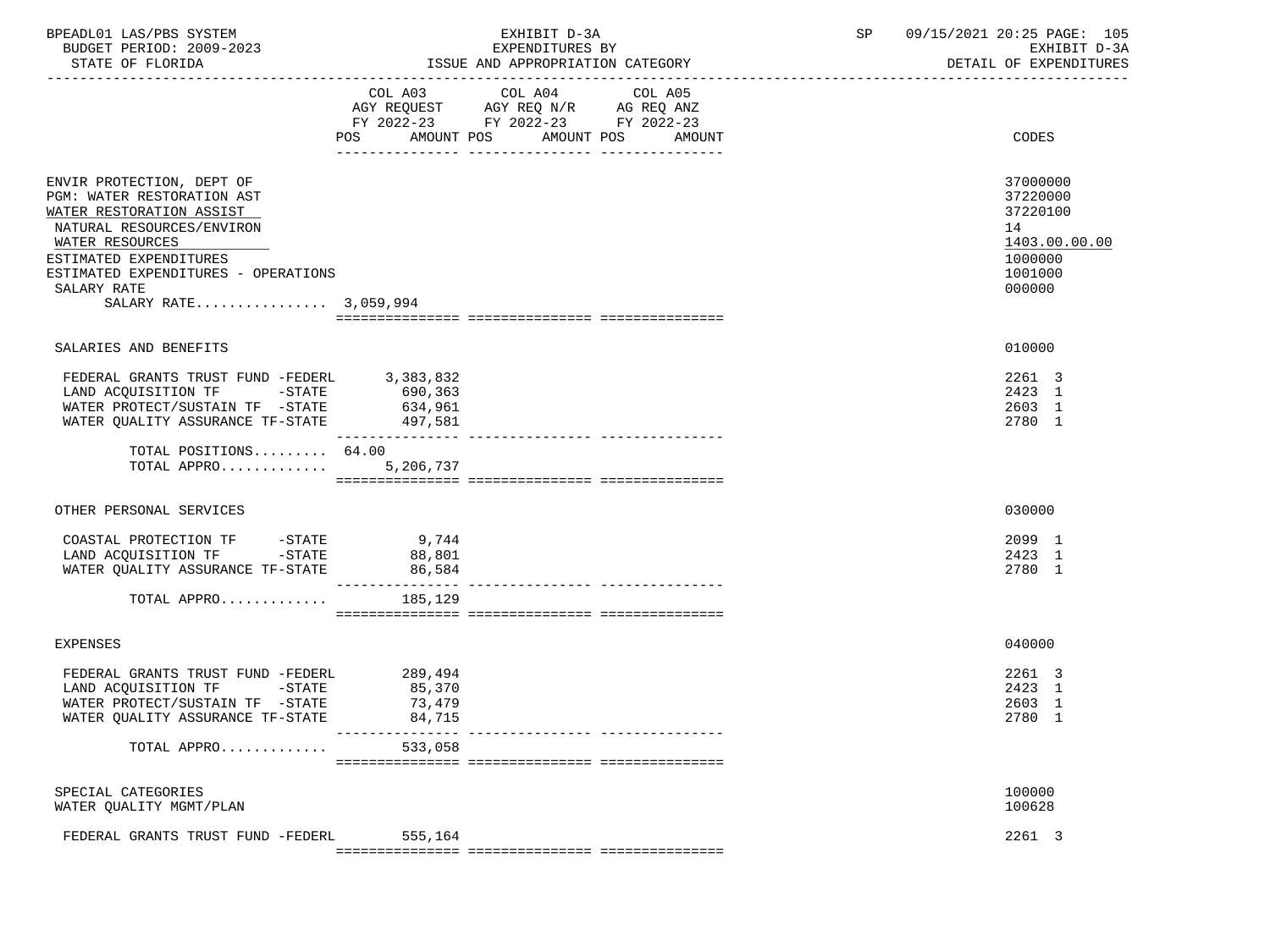| BPEADL01 LAS/PBS SYSTEM<br>BUDGET PERIOD: 2009-2023<br>STATE OF FLORIDA                                                                                                                                                                                                                  | EXHIBIT D-3A<br>EXPENDITURES BY<br>ISSUE AND APPROPRIATION CATEGORY                                                                   | 09/15/2021 20:25 PAGE: 106<br>SP<br>EXHIBIT D-3A<br>DETAIL OF EXPENDITURES                                  |
|------------------------------------------------------------------------------------------------------------------------------------------------------------------------------------------------------------------------------------------------------------------------------------------|---------------------------------------------------------------------------------------------------------------------------------------|-------------------------------------------------------------------------------------------------------------|
|                                                                                                                                                                                                                                                                                          | COL A03 COL A04 COL A05<br>AGY REQUEST AGY REQ N/R AG REQ ANZ<br>FY 2022-23 FY 2022-23 FY 2022-23<br>POS AMOUNT POS AMOUNT POS AMOUNT | CODES                                                                                                       |
| ENVIR PROTECTION, DEPT OF<br>PGM: WATER RESTORATION AST<br>WATER RESTORATION ASSIST<br>NATURAL RESOURCES/ENVIRON<br>WATER RESOURCES<br>ESTIMATED EXPENDITURES<br>ESTIMATED EXPENDITURES - OPERATIONS<br>SPECIAL CATEGORIES<br>CONTRACTED SERVICES<br>GENERAL REVENUE FUND -STATE 249,779 |                                                                                                                                       | 37000000<br>37220000<br>37220100<br>14<br>1403.00.00.00<br>1000000<br>1001000<br>100000<br>100777<br>1000 1 |
|                                                                                                                                                                                                                                                                                          |                                                                                                                                       |                                                                                                             |
| HAZARDOUS WASTE CLEANUP                                                                                                                                                                                                                                                                  |                                                                                                                                       | 101492                                                                                                      |
| WATER QUALITY ASSURANCE TF-STATE 1,780,902                                                                                                                                                                                                                                               |                                                                                                                                       | 2780 1                                                                                                      |
| RISK MANAGEMENT INSURANCE                                                                                                                                                                                                                                                                |                                                                                                                                       | 103241                                                                                                      |
| FEDERAL GRANTS TRUST FUND -FEDERL<br>LAND ACQUISITION TF -STATE<br>WATER QUALITY ASSURANCE TF-STATE 1,164                                                                                                                                                                                | 7,914<br>1,615                                                                                                                        | 2261 3<br>2423 1<br>2780 1                                                                                  |
| TOTAL APPRO                                                                                                                                                                                                                                                                              | 10,693                                                                                                                                |                                                                                                             |
| UNDERGROUND TANK CLEANUP                                                                                                                                                                                                                                                                 |                                                                                                                                       | 104132                                                                                                      |
| INLAND PROTECTION TF -STATE 76,578                                                                                                                                                                                                                                                       |                                                                                                                                       | 2212 1                                                                                                      |
| WATER WELL CLEANUP                                                                                                                                                                                                                                                                       |                                                                                                                                       | 104134                                                                                                      |
| WATER QUALITY ASSURANCE TF-STATE 894,350                                                                                                                                                                                                                                                 |                                                                                                                                       | 2780 1                                                                                                      |
| TR/DMS/HR SVCS/STW CONTRCT                                                                                                                                                                                                                                                               |                                                                                                                                       | 107040                                                                                                      |
| FEDERAL GRANTS TRUST FUND -FEDERL<br>LAND ACQUISITION TF<br>-STATE<br>WATER PROTECT/SUSTAIN TF -STATE<br>WATER QUALITY ASSURANCE TF-STATE                                                                                                                                                | 13,571<br>1,533<br>2,312<br>2,257                                                                                                     | 2261 3<br>2423 1<br>2603 1<br>2780 1                                                                        |
| TOTAL APPRO                                                                                                                                                                                                                                                                              | _______________________________<br>19,673                                                                                             |                                                                                                             |
|                                                                                                                                                                                                                                                                                          |                                                                                                                                       |                                                                                                             |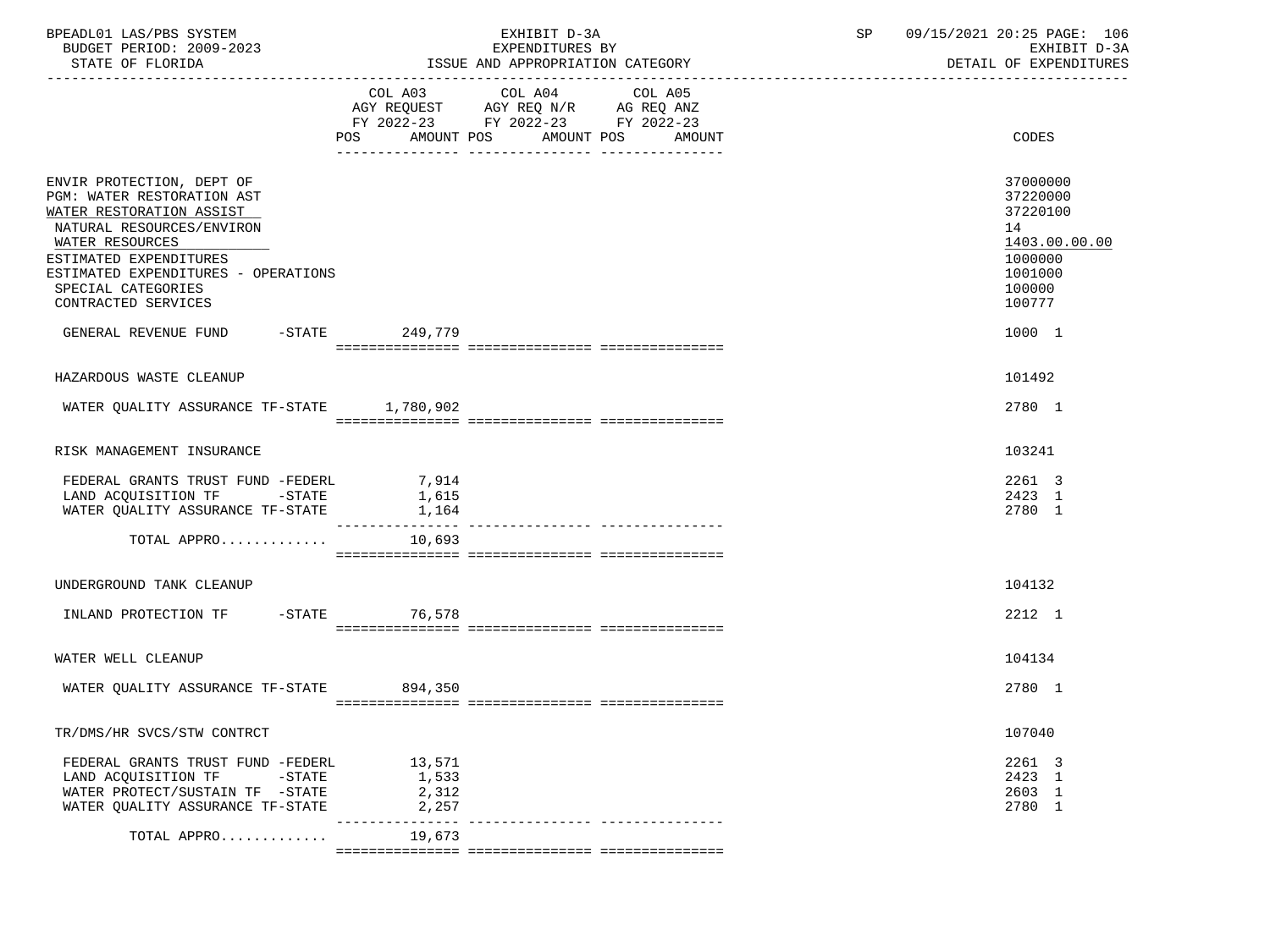| BPEADL01 LAS/PBS SYSTEM<br>BUDGET PERIOD: 2009-2023<br>STATE OF FLORIDA<br>________________________                                                                                                                                                                                                                                                                                                                                                                                                                                                                                                                                                                                                                                                                                                                                                                                                        | EXHIBIT D-3A<br>EXPENDITURES BY<br>ISSUE AND APPROPRIATION CATEGORY                                                                      | SP               | 09/15/2021 20:25 PAGE: 107<br>EXHIBIT D-3A<br>DETAIL OF EXPENDITURES          |  |
|------------------------------------------------------------------------------------------------------------------------------------------------------------------------------------------------------------------------------------------------------------------------------------------------------------------------------------------------------------------------------------------------------------------------------------------------------------------------------------------------------------------------------------------------------------------------------------------------------------------------------------------------------------------------------------------------------------------------------------------------------------------------------------------------------------------------------------------------------------------------------------------------------------|------------------------------------------------------------------------------------------------------------------------------------------|------------------|-------------------------------------------------------------------------------|--|
|                                                                                                                                                                                                                                                                                                                                                                                                                                                                                                                                                                                                                                                                                                                                                                                                                                                                                                            | COL A03 COL A04 COL A05<br>AGY REQUEST AGY REQ N/R AG REQ ANZ<br>FY 2022-23 FY 2022-23 FY 2022-23<br>AMOUNT POS AMOUNT POS AMOUNT<br>POS |                  | CODES                                                                         |  |
| ENVIR PROTECTION, DEPT OF<br>PGM: WATER RESTORATION AST<br>WATER RESTORATION ASSIST<br>NATURAL RESOURCES/ENVIRON<br>WATER RESOURCES<br>ESTIMATED EXPENDITURES<br>ESTIMATED EXPENDITURES - OPERATIONS                                                                                                                                                                                                                                                                                                                                                                                                                                                                                                                                                                                                                                                                                                       |                                                                                                                                          |                  | 37000000<br>37220000<br>37220100<br>14<br>1403.00.00.00<br>1000000<br>1001000 |  |
| TOTAL: ESTIMATED EXPENDITURES - OPERATIONS<br>TOTAL POSITIONS 64.00<br>TOTAL ISSUE 9,512,063<br>TOTAL SALARY RATE 3,059,994                                                                                                                                                                                                                                                                                                                                                                                                                                                                                                                                                                                                                                                                                                                                                                                |                                                                                                                                          |                  | 1001000                                                                       |  |
|                                                                                                                                                                                                                                                                                                                                                                                                                                                                                                                                                                                                                                                                                                                                                                                                                                                                                                            |                                                                                                                                          |                  |                                                                               |  |
| AGENCY ISSUE NARRATIVE:<br>2022-2023 BUDGET YEAR NARRATIVE:                                                                                                                                                                                                                                                                                                                                                                                                                                                                                                                                                                                                                                                                                                                                                                                                                                                | Use of Special Category Funding in the Recurring Base Budget                                                                             | IT COMPONENT? NO |                                                                               |  |
| The Division of Water Restoration Assistance (DWRA) anticipates funding Other Personal Services wages, administrative<br>expenses, operating expenses, information technology services and expenses from the following special categories 100628<br>Water Quality Management/Planning Grants, 101492 Hazardous Waste Cleanup, 104132 Underground Storage Tank Cleanup, and<br>104134 Water Well Cleanup. OPS employees provide technical support to the program areas including serving as grant<br>writers and managers. The use of OPS employees is vital to carrying out DWRA's mission. Staff and other resources support<br>mission initiatives such as grants for springs, legislative water projects, septic upgrades, sewer connection, water<br>quality restoration projects, federal project oversight, inspections, and ensuring accountability for management of state<br>and federal funding. |                                                                                                                                          |                  |                                                                               |  |
| SALARY INCREASES FOR FY 2021-22 -<br>STATE EMPLOYEE MINIMUM WAGE<br>INCREASE - EFFECTIVE 7/1/2021<br>OTHER PERSONAL SERVICES                                                                                                                                                                                                                                                                                                                                                                                                                                                                                                                                                                                                                                                                                                                                                                               |                                                                                                                                          |                  | 1001030<br>030000                                                             |  |
| COASTAL PROTECTION TF -STATE<br>LAND ACQUISITION TF -STATE<br>WATER QUALITY ASSURANCE TF-STATE 7,977                                                                                                                                                                                                                                                                                                                                                                                                                                                                                                                                                                                                                                                                                                                                                                                                       | 897<br>8,181                                                                                                                             |                  | 2099 1<br>2423 1<br>2780 1                                                    |  |
| TOTAL APPRO                                                                                                                                                                                                                                                                                                                                                                                                                                                                                                                                                                                                                                                                                                                                                                                                                                                                                                | 17,055                                                                                                                                   |                  |                                                                               |  |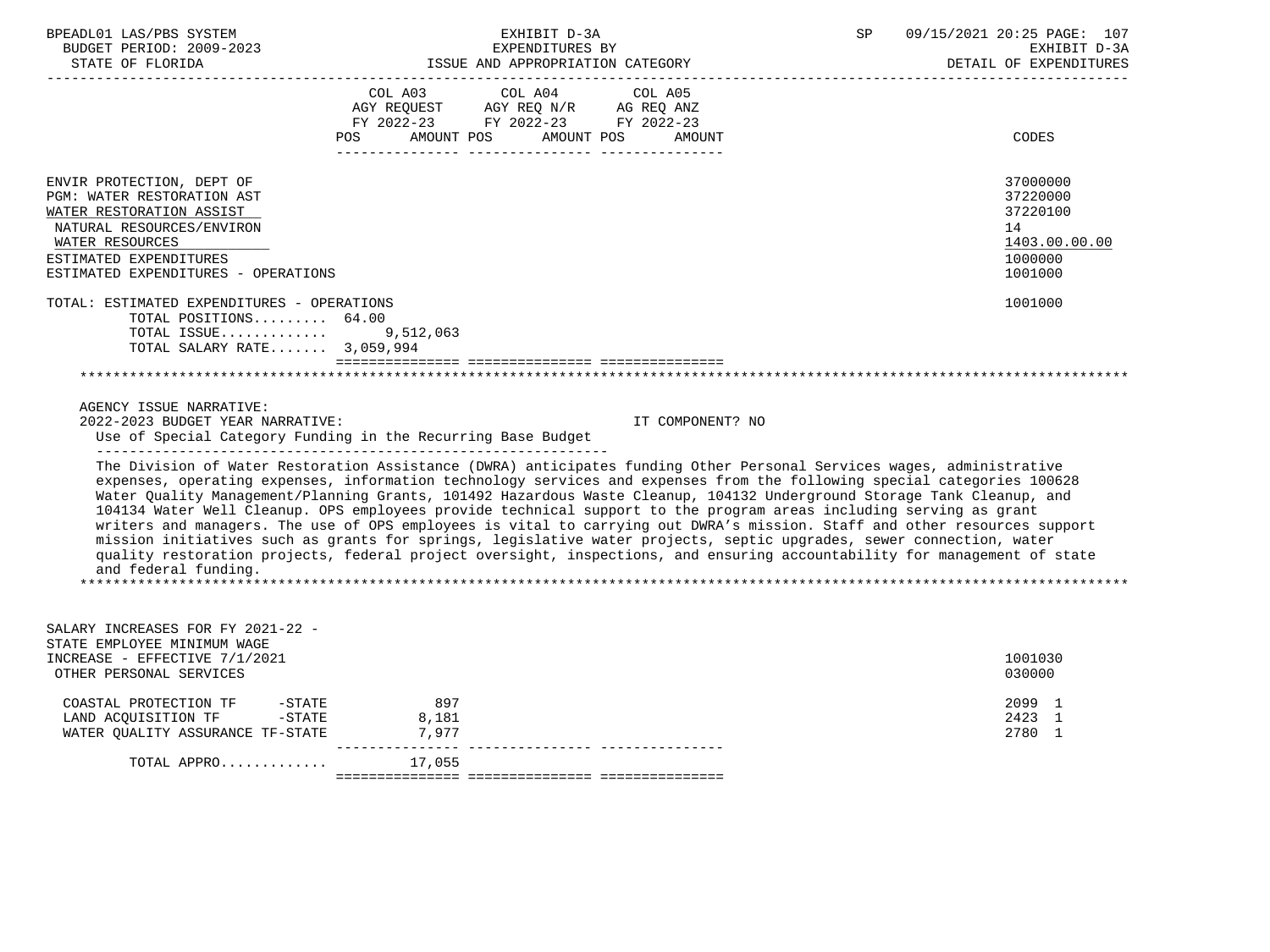| BPEADL01 LAS/PBS SYSTEM<br>BUDGET PERIOD: 2009-2023<br>STATE OF FLORIDA                                                                                                                    | EXHIBIT D-3A<br>EXPENDITURES BY<br>ISSUE AND APPROPRIATION CATEGORY                                                                                | 09/15/2021 20:25 PAGE: 108<br>SP<br>EXHIBIT D-3A<br>DETAIL OF EXPENDITURES |
|--------------------------------------------------------------------------------------------------------------------------------------------------------------------------------------------|----------------------------------------------------------------------------------------------------------------------------------------------------|----------------------------------------------------------------------------|
|                                                                                                                                                                                            | COL A03 COL A04 COL A05<br>AGY REQUEST AGY REQ N/R AG REQ ANZ<br>FY 2022-23 FY 2022-23 FY 2022-23<br>AMOUNT POS AMOUNT POS<br><b>AMOUNT</b><br>POS | CODES                                                                      |
|                                                                                                                                                                                            |                                                                                                                                                    |                                                                            |
| ENVIR PROTECTION, DEPT OF<br>PGM: WATER RESTORATION AST<br>WATER RESTORATION ASSIST<br>NATURAL RESOURCES/ENVIRON<br>WATER RESOURCES<br>ESTIMATED EXPENDITURES<br>FLORIDA RETIREMENT SYSTEM |                                                                                                                                                    | 37000000<br>37220000<br>37220100<br>14<br>1403.00.00.00<br>1000000         |
| ADJUSTMENT - FY 2021-22 - NORMAL<br>COST AND UNFUNDED ACTUARIAL                                                                                                                            |                                                                                                                                                    |                                                                            |
| LIABILITY<br>SALARIES AND BENEFITS                                                                                                                                                         |                                                                                                                                                    | 1001070<br>010000                                                          |
| FEDERAL GRANTS TRUST FUND -FEDERL<br>LAND ACQUISITION TF -STATE<br>WATER PROTECT/SUSTAIN TF -STATE<br>WATER OUALITY ASSURANCE TF-STATE                                                     | 20,096<br>4,100<br>3,769<br>2,956<br>________________                                                                                              | 2261 3<br>2423 1<br>2603 1<br>2780 1                                       |
| TOTAL APPRO                                                                                                                                                                                | 30,921                                                                                                                                             |                                                                            |
| CASUALTY INSURANCE PREMIUM                                                                                                                                                                 |                                                                                                                                                    |                                                                            |
| ADJUSTMENT<br>SPECIAL CATEGORIES<br>RISK MANAGEMENT INSURANCE                                                                                                                              |                                                                                                                                                    | 1001090<br>100000<br>103241                                                |
| FEDERAL GRANTS TRUST FUND -FEDERL<br>LAND ACQUISITION TF -STATE<br>WATER PROTECT/SUSTAIN TF -STATE<br>WATER QUALITY ASSURANCE TF-STATE                                                     | 645<br>131<br>1,606<br>94                                                                                                                          | 2261 3<br>2423 1<br>2603 1<br>2780 1                                       |
| TOTAL APPRO                                                                                                                                                                                | 2,476                                                                                                                                              |                                                                            |
|                                                                                                                                                                                            |                                                                                                                                                    |                                                                            |
| REALLOCATION OF HUMAN RESOURCES<br>OUTSOURCING<br>SPECIAL CATEGORIES<br>TR/DMS/HR SVCS/STW CONTRCT                                                                                         |                                                                                                                                                    | 1005900<br>100000<br>107040                                                |
| FEDERAL GRANTS TRUST FUND -FEDERL<br>$-\mathtt{STATE}$<br>LAND ACQUISITION TF<br>WATER PROTECT/SUSTAIN TF -STATE<br>WATER OUALITY ASSURANCE TF-STATE                                       | 1,104-<br>$125-$<br>188-<br>184-                                                                                                                   | 2261 3<br>2423 1<br>2603 1<br>2780 1                                       |
| TOTAL APPRO                                                                                                                                                                                | ________________________________<br>------------<br>$1,601-$                                                                                       |                                                                            |
|                                                                                                                                                                                            |                                                                                                                                                    |                                                                            |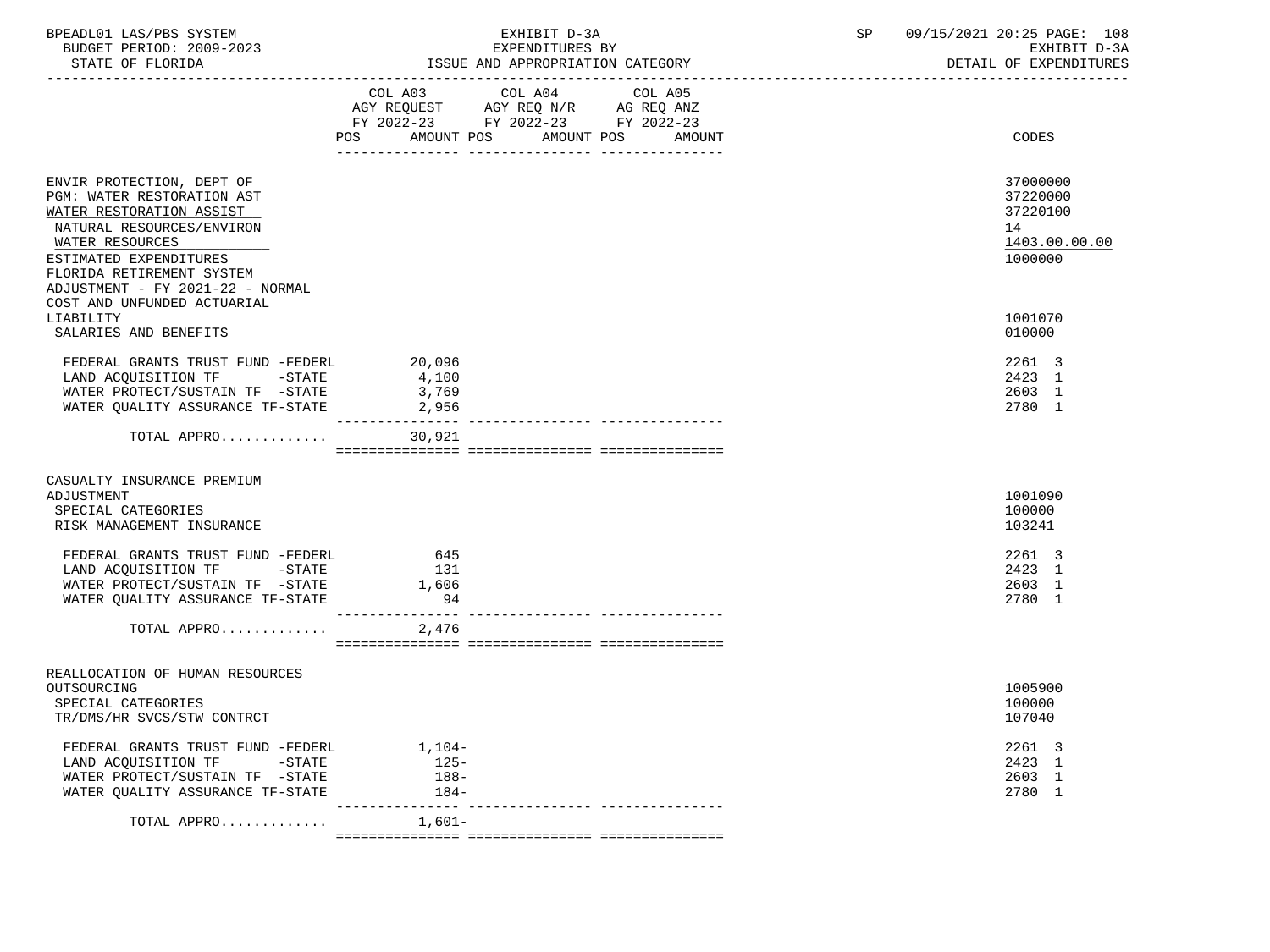| BPEADL01 LAS/PBS SYSTEM<br>BUDGET PERIOD: 2009-2023<br>STATE OF FLORIDA                                                                                                                                     | EXHIBIT D-3A<br>EXPENDITURES BY<br>ISSUE AND APPROPRIATION CATEGORY                                                                          | 09/15/2021 20:25 PAGE: 109<br>SP and the set of the set of the set of the set of the set of the set of the set of the set of the set of the s<br>EXHIBIT D-3A<br>DETAIL OF EXPENDITURES |  |  |
|-------------------------------------------------------------------------------------------------------------------------------------------------------------------------------------------------------------|----------------------------------------------------------------------------------------------------------------------------------------------|-----------------------------------------------------------------------------------------------------------------------------------------------------------------------------------------|--|--|
|                                                                                                                                                                                                             | COL A03 COL A04 COL A05<br>AGY REQUEST AGY REQ N/R AG REQ ANZ<br>FY 2022-23 FY 2022-23 FY 2022-23<br>POS AMOUNT POS AMOUNT POS AMOUNT        | CODES                                                                                                                                                                                   |  |  |
| ENVIR PROTECTION, DEPT OF<br>PGM: WATER RESTORATION AST<br>WATER RESTORATION ASSIST<br>NATURAL RESOURCES/ENVIRON<br>WATER RESOURCES<br>ESTIMATED EXPENDITURES REALIGNMENT<br>REALIGN RENT - ADD<br>EXPENSES |                                                                                                                                              | 37000000<br>37220000<br>37220100<br>14<br>1403.00.00.00<br>2000000<br>2000720<br>040000                                                                                                 |  |  |
| FEDERAL GRANTS TRUST FUND -STATE 12,901                                                                                                                                                                     |                                                                                                                                              | 2261 1                                                                                                                                                                                  |  |  |
|                                                                                                                                                                                                             |                                                                                                                                              |                                                                                                                                                                                         |  |  |
| AGENCY ISSUE NARRATIVE:                                                                                                                                                                                     |                                                                                                                                              |                                                                                                                                                                                         |  |  |
| 2022-2023 BUDGET YEAR NARRATIVE:<br>Issue Description:                                                                                                                                                      | IT COMPONENT? NO<br>This issue requests to realign budget in the Expenses category within certain areas of the Department to ensure the cost |                                                                                                                                                                                         |  |  |

requests to realign budget in the Expenses category within certain areas of the Department to ensure the cost of rent is allocated to the appropriate Divisions.

Issue Background:

 The Division of Administrative Services conducts an annual comprehensive evaluation of leased space to determine the ideal layout and use of office space. The goal of this study is to identify optimum space efficiency and to systematically update space and cost information as changes occur.

Benefit and/or Impact:

 The annual evaluation of leased space provided the updated square footage utilized by each Division. Realignment of the Expenses budget reflected below will better align the Department's resources with the actual allocation of space for the specified areas.

Cost Summary:

| Budget Entity                            | Amount.       |
|------------------------------------------|---------------|
| Executive Direction and Support Services | \$81,038      |
| Water Policy and Ecosystems Restoration  | \$9,827       |
| Water Restoration Assistance             | \$12,901      |
| Coastal and Aquatic Managed Areas        | \$287,318     |
| Technology and Information Services      | ( \$38, 981)  |
| Water Resource Management                | (\$245,198)   |
| Waste Management                         | ( \$100, 904) |
| Air Resource Management                  | ( \$6,001)    |
|                                          |               |

Total: 0

 Also see issue code 2000710. \*\*\*\*\*\*\*\*\*\*\*\*\*\*\*\*\*\*\*\*\*\*\*\*\*\*\*\*\*\*\*\*\*\*\*\*\*\*\*\*\*\*\*\*\*\*\*\*\*\*\*\*\*\*\*\*\*\*\*\*\*\*\*\*\*\*\*\*\*\*\*\*\*\*\*\*\*\*\*\*\*\*\*\*\*\*\*\*\*\*\*\*\*\*\*\*\*\*\*\*\*\*\*\*\*\*\*\*\*\*\*\*\*\*\*\*\*\*\*\*\*\*\*\*\*\*\*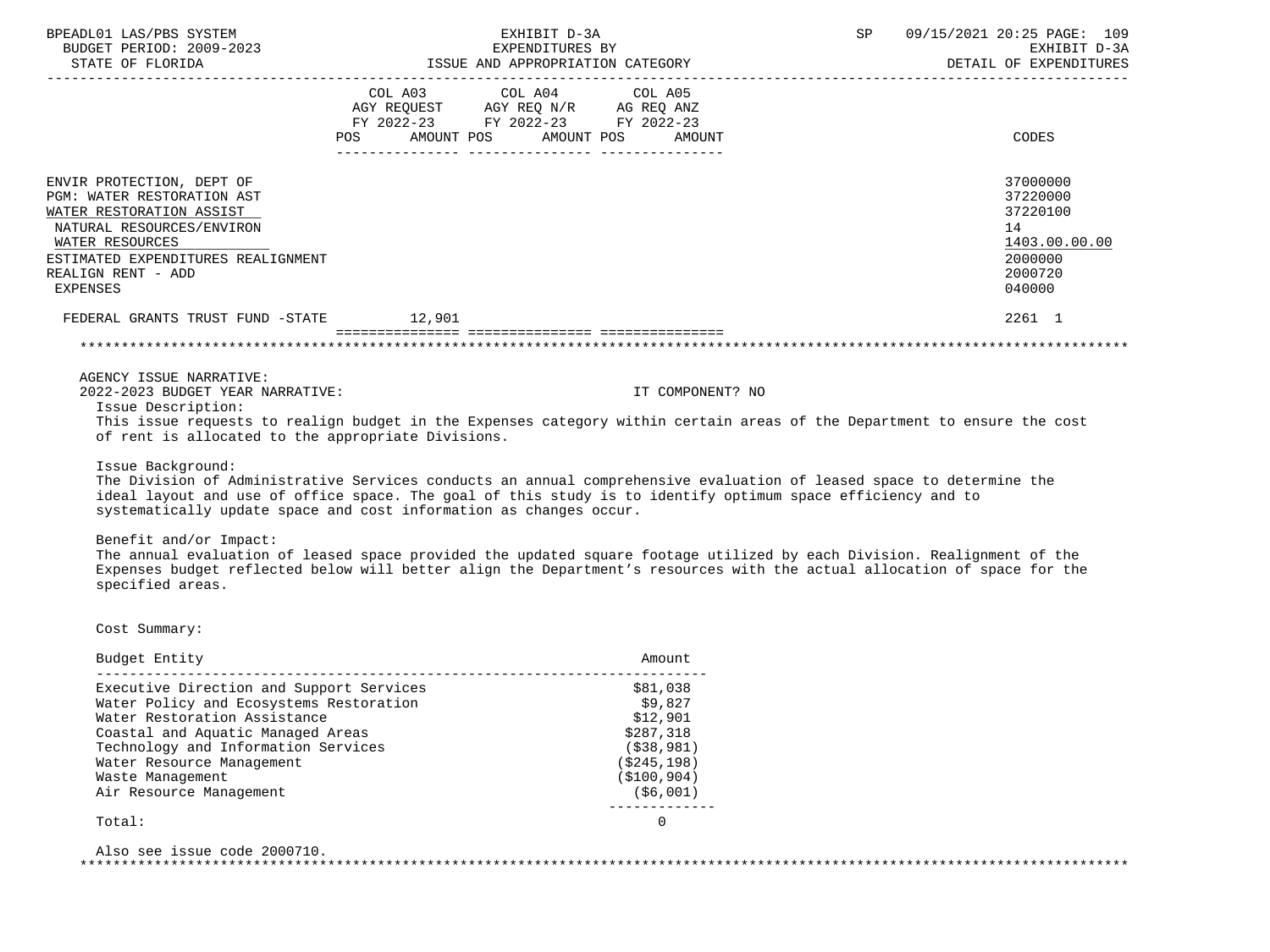| BPEADL01 LAS/PBS SYSTEM<br>BUDGET PERIOD: 2009-2023<br>STATE OF FLORIDA                                                                                                                          | EXHIBIT D-3A<br>EXPENDITURES BY<br>ISSUE AND APPROPRIATION CATEGORY                                                                                                                                                                              | SP               | 09/15/2021 20:25 PAGE: 110<br>EXHIBIT D-3A<br>DETAIL OF EXPENDITURES |
|--------------------------------------------------------------------------------------------------------------------------------------------------------------------------------------------------|--------------------------------------------------------------------------------------------------------------------------------------------------------------------------------------------------------------------------------------------------|------------------|----------------------------------------------------------------------|
|                                                                                                                                                                                                  | COL A03 COL A04<br>AGY REQUEST AGY REQ N/R AG REQ ANZ<br>FY 2022-23 FY 2022-23 FY 2022-23<br>POS AMOUNT POS AMOUNT POS AMOUNT                                                                                                                    | COL A05          | <b>CODES</b>                                                         |
| ENVIR PROTECTION, DEPT OF<br>PGM: WATER RESTORATION AST<br>WATER RESTORATION ASSIST<br>NATURAL RESOURCES/ENVIRON<br>WATER RESOURCES<br>NONRECURRING EXPENDITURES<br>LOGGERHEAD MARINELIFE CENTER |                                                                                                                                                                                                                                                  |                  | 37000000<br>37220000<br>37220100<br>14<br>1403.00.00.00<br>2100000   |
| IMPROVING WATER QUALITY & COASTLINE<br>CLEANLINESS IN PALM BEACH COUNTY<br>SPECIAL CATEGORIES<br>CONTRACTED SERVICES                                                                             |                                                                                                                                                                                                                                                  |                  | 2103041<br>100000<br>100777                                          |
| GENERAL REVENUE FUND                                                                                                                                                                             | -STATE 249.779-                                                                                                                                                                                                                                  |                  | 1000 1                                                               |
| WASTEWATER GRANT PROGRAM<br>EXPENSES                                                                                                                                                             |                                                                                                                                                                                                                                                  |                  | 2103079<br>040000                                                    |
| WATER PROTECT/SUSTAIN TF -STATE                                                                                                                                                                  | $31,136-$                                                                                                                                                                                                                                        |                  | 2603 1                                                               |
| WORKLOAD<br>INCREASED WORKLOAD FOR STATE GRANT                                                                                                                                                   |                                                                                                                                                                                                                                                  |                  | 3000000                                                              |
| PROGRAMS - WATER RESTORATION<br>ASSISTANCE<br>SPECIAL CATEGORIES<br>WATER QUALITY MGMT/PLAN                                                                                                      |                                                                                                                                                                                                                                                  |                  | 3000230<br>100000<br>100628                                          |
| FEDERAL GRANTS TRUST FUND -FEDERL 360.000                                                                                                                                                        |                                                                                                                                                                                                                                                  |                  | 2261 3                                                               |
|                                                                                                                                                                                                  |                                                                                                                                                                                                                                                  |                  |                                                                      |
| AGENCY ISSUE NARRATIVE:<br>2022-2023 BUDGET YEAR NARRATIVE:<br>Issue Description:                                                                                                                | This issue requests \$360,000 in grant spending authority for the Division of Water Restoration Assistance (Division).<br>This budget will be used for Other Personnel Services and other operational needs to assist in managing the Division's | IT COMPONENT? NO |                                                                      |

 This budget will be used for Other Personnel Services and other operational needs to assist in managing the Division's workload to help local governments implement water quality improvement projects funded by grant and loan programs. The requested budget is based on a workload analysis completed by the Division and is based on experience operating its grant programs. The analysis shows that the additional positions are needed to allow continued management of grants and related agreements with a low rate of errors and positive external interaction experience, considering existing and projected workload.

# Issue Background:

 The Division has been a lead in implementing a large part of Governor DeSantis' water quality vision and funding commitments. In order to responsibly manage the water quality grant funding from its appropriation through the reimbursable life of construction projects, the Division annually evaluates the workload of its existing program staff to ensure accountable grant management of these important projects. Based upon recurring Springs appropriations as well as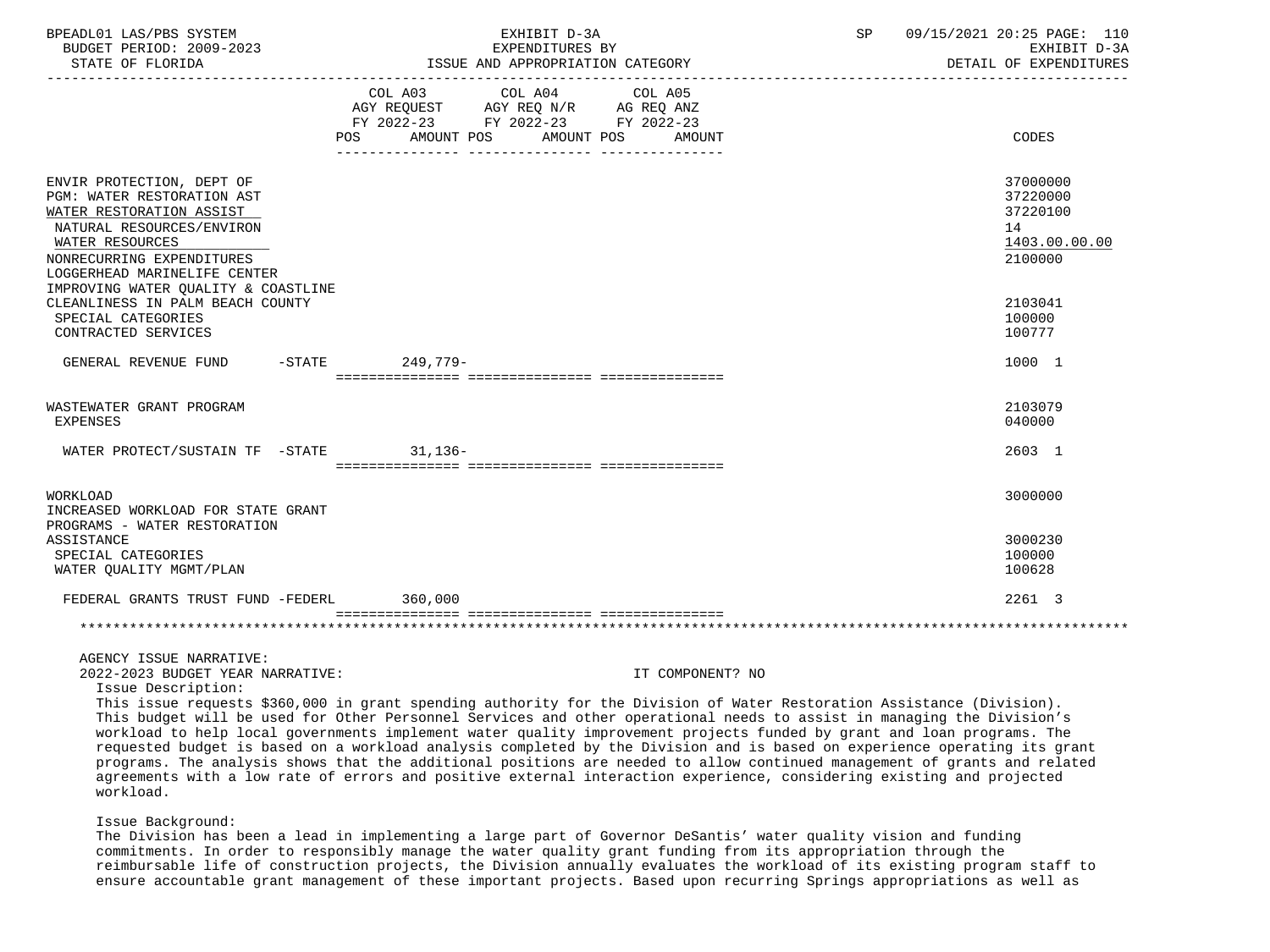| BPEADL01 LAS/PBS SYSTEM<br>BUDGET PERIOD: 2009-2023<br>STATE OF FLORIDA             | EXHIBIT D-3A<br>EXPENDITURES BY<br>ISSUE AND APPROPRIATION CATEGORY                                                                            | 09/15/2021 20:25 PAGE: 111<br>SP<br>EXHIBIT D-3A<br>DETAIL OF EXPENDITURES |
|-------------------------------------------------------------------------------------|------------------------------------------------------------------------------------------------------------------------------------------------|----------------------------------------------------------------------------|
|                                                                                     | COL A03 COL A04 COL A05<br>AGY REQUEST AGY REQ N/R AG REQ ANZ<br>FY 2022-23 FY 2022-23<br>FY 2022-23<br>AMOUNT POS AMOUNT POS<br>POS<br>AMOUNT | CODES                                                                      |
| ENVIR PROTECTION, DEPT OF<br>PGM: WATER RESTORATION AST<br>WATER RESTORATION ASSIST |                                                                                                                                                | 37000000<br>37220000<br>37220100                                           |
| NATURAL RESOURCES/ENVIRON<br>WATER RESOURCES                                        |                                                                                                                                                | 14<br>1403.00.00.00                                                        |
| WORKLOAD<br>INCREASED WORKLOAD FOR STATE GRANT<br>PROGRAMS - WATER RESTORATION      |                                                                                                                                                | 3000000                                                                    |

ASSISTANCE 3000230

 legislative projects the Division anticipates additional staffing needs. Using the Division's experience and prior workload evaluations, an ideal grant manager workload is 25 grant agreements. This ensures timely development of grant agreements after appropriation and successful oversight and processing of reimbursement requests throughout the multi-year construction phases of these project. Continued staffing support is needed to responsibly manage these important projects.

# Benefit and/or Impact:

 The ability for the Division to responsibly manage its springs, legislative and other state funded grant programs is dependent upon sufficient staffing levels. This request will assist in timely development of grant agreements after appropriation, successful project management and oversight and timely processing of reimbursement requests throughout the multi-year construction phases of these projects. The Division of Water Restoration Assistance administers programs responsible for issuing and managing grants and loans that provide financial assistance to communities to fund projects that improve the quality and quantity of the water resources of the state. The projects include improving stormwater quality, reducing pollutants that enter surface water and groundwater (including springs), collecting and treating sanitary wastewater, producing and distributing drinking water and restoring potable water service to households affected by contaminated source water. The Division also administers grants for water restoration activities that are directed by the Legislature. The projects are primarily undertaken by counties and municipal entities. The additional staff will allow for more efficient distribution of workload reducing this risk of decreased work quality, external interaction, and fiscal and documentation errors.

Florida Strategic Plan for Economic Development:

 #5.4 - Provide local, regional and statewide assistance for the protection, provision and resiliency of resources and infrastructure.

 #6.3 - Ensure Florida's fish, wildlife, natural resources and environment are sustained and enhanced as a component of future growth plans and development decisions.

\*\*\*\*\*\*\*\*\*\*\*\*\*\*\*\*\*\*\*\*\*\*\*\*\*\*\*\*\*\*\*\*\*\*\*\*\*\*\*\*\*\*\*\*\*\*\*\*\*\*\*\*\*\*\*\*\*\*\*\*\*\*\*\*\*\*\*\*\*\*\*\*\*\*\*\*\*\*\*\*\*\*\*\*\*\*\*\*\*\*\*\*\*\*\*\*\*\*\*\*\*\*\*\*\*\*\*\*\*\*\*\*\*\*\*\*\*\*\*\*\*\*\*\*\*\*\*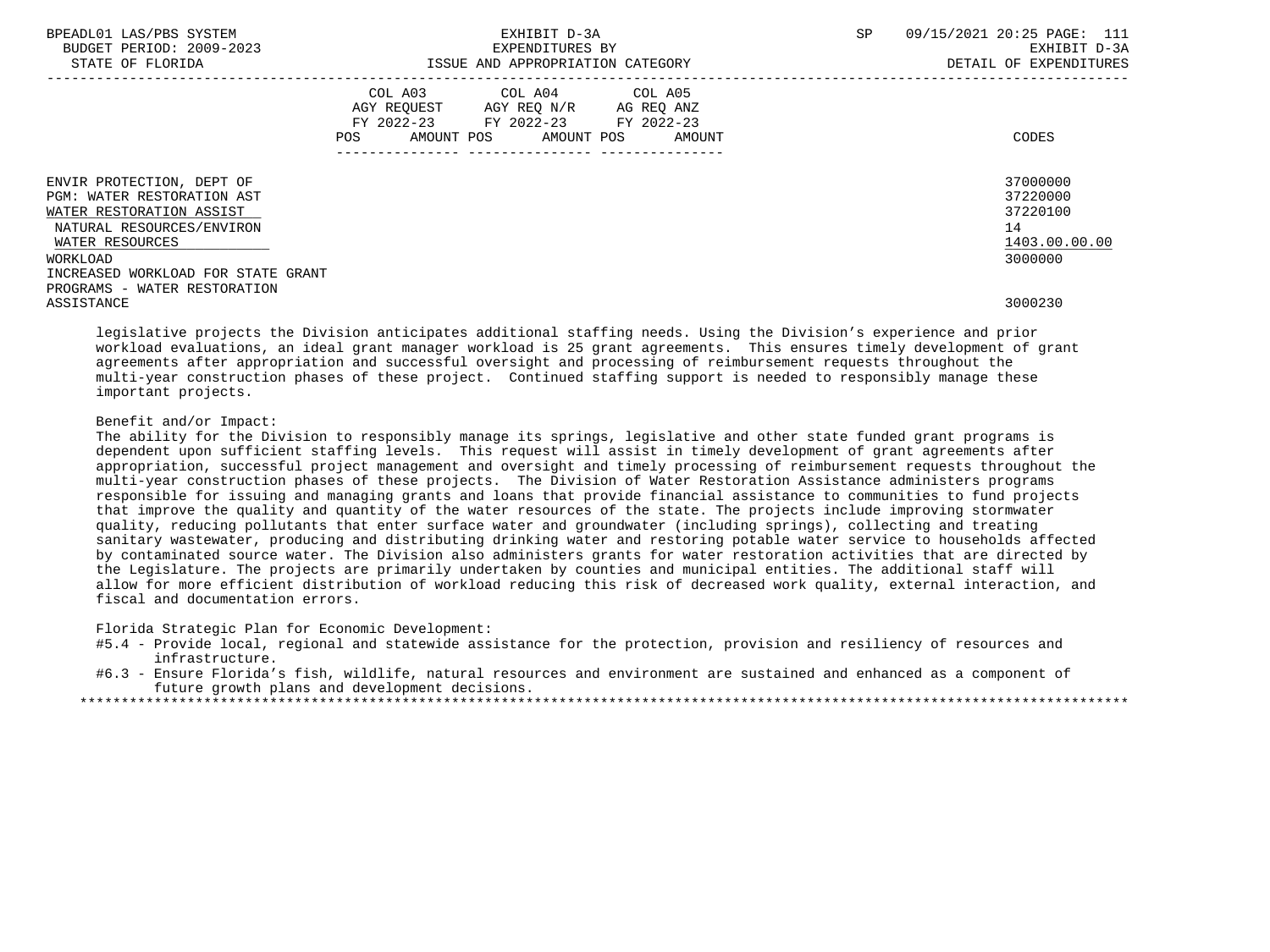| BPEADL01 LAS/PBS SYSTEM<br>BUDGET PERIOD: 2009-2023<br>STATE OF FLORIDA FEXPENDING ISSUE AND APPROPRIATION CATEGORY PEROPORTER STATE OF FAIL OF EXPENDING STATE OF EXPENDI                                                                                                                                                                                                                                                                                                                                             |     |                                                                        | EXHIBIT D-3A | EXPENDITURES BY |                  |                 | SP       | 09/15/2021 20:25 PAGE: 112<br>EXHIBIT D-3A<br>DETAIL OF EXPENDITURES |
|------------------------------------------------------------------------------------------------------------------------------------------------------------------------------------------------------------------------------------------------------------------------------------------------------------------------------------------------------------------------------------------------------------------------------------------------------------------------------------------------------------------------|-----|------------------------------------------------------------------------|--------------|-----------------|------------------|-----------------|----------|----------------------------------------------------------------------|
|                                                                                                                                                                                                                                                                                                                                                                                                                                                                                                                        |     | COL A03 COL A04 COL A05                                                |              |                 |                  |                 |          |                                                                      |
|                                                                                                                                                                                                                                                                                                                                                                                                                                                                                                                        |     | AGY REQUEST AGY REQ N/R AG REQ ANZ<br>FY 2022-23 FY 2022-23 FY 2022-23 |              |                 |                  |                 |          |                                                                      |
|                                                                                                                                                                                                                                                                                                                                                                                                                                                                                                                        |     |                                                                        |              |                 |                  |                 |          |                                                                      |
|                                                                                                                                                                                                                                                                                                                                                                                                                                                                                                                        |     | POS AMOUNT POS AMOUNT POS AMOUNT                                       |              |                 |                  |                 |          | <b>CODES</b>                                                         |
| ENVIR PROTECTION, DEPT OF<br>PGM: WATER RESTORATION AST<br>WATER RESTORATION ASSIST<br>NATURAL RESOURCES/ENVIRON<br>WATER RESOURCES<br>FUND SHIFT<br>FUND SHIFT SALARIES AND BENEFITS                                                                                                                                                                                                                                                                                                                                  |     |                                                                        |              |                 |                  |                 |          | 37000000<br>37220000<br>37220100<br>14<br>1403.00.00.00<br>3400000   |
| FROM WATER QUALITY ASSURANCE TRUST                                                                                                                                                                                                                                                                                                                                                                                                                                                                                     |     |                                                                        |              |                 |                  |                 |          |                                                                      |
| FUND TO FEDERAL GRANTS TRUST FUND<br>- DEDUCT                                                                                                                                                                                                                                                                                                                                                                                                                                                                          |     |                                                                        |              |                 |                  |                 |          | 3400010                                                              |
| SALARIES AND BENEFITS                                                                                                                                                                                                                                                                                                                                                                                                                                                                                                  |     |                                                                        |              |                 |                  |                 |          | 010000                                                               |
| WATER QUALITY ASSURANCE TF-STATE 55,000-                                                                                                                                                                                                                                                                                                                                                                                                                                                                               |     |                                                                        |              |                 |                  |                 |          | 2780 1                                                               |
|                                                                                                                                                                                                                                                                                                                                                                                                                                                                                                                        |     |                                                                        |              |                 |                  |                 |          |                                                                      |
| AGENCY ISSUE NARRATIVE:                                                                                                                                                                                                                                                                                                                                                                                                                                                                                                |     |                                                                        |              |                 |                  |                 |          |                                                                      |
| 2022-2023 BUDGET YEAR NARRATIVE:                                                                                                                                                                                                                                                                                                                                                                                                                                                                                       |     |                                                                        |              |                 | IT COMPONENT? NO |                 |          |                                                                      |
| Issue Description:<br>This issue requests the transfer of \$55,000 in Salaries and Benefits from the Water Ouality Assurance Trust Fund to the<br>Federal Grants Trust Fund in the Division of Water Restoration Assistance (Division).                                                                                                                                                                                                                                                                                |     |                                                                        |              |                 |                  |                 |          |                                                                      |
| Issue Background:<br>The Division experiences low historical turnover which limits the Division's ability to generate salary funding to cover<br>increasing expenses such as insurance changes and provide salary increases for high performing staff. The Division<br>recognizes this issue will worsen over time and is therefore submitting this fund shift request.<br>Benefit and/or Impact:<br>This issue will have a net zero impact but will more appropriately align the budget with the available resources. |     |                                                                        |              |                 |                  |                 |          |                                                                      |
| Also, see issue code 3400020.                                                                                                                                                                                                                                                                                                                                                                                                                                                                                          |     |                                                                        |              |                 |                  |                 |          |                                                                      |
| POSITION DETAIL OF SALARIES AND BENEFITS:                                                                                                                                                                                                                                                                                                                                                                                                                                                                              |     |                                                                        |              |                 |                  |                 |          |                                                                      |
|                                                                                                                                                                                                                                                                                                                                                                                                                                                                                                                        | FTE | BASE RATE                                                              |              | ADDITIVES       |                  | <b>BENEFITS</b> | SUBTOTAL | LAPSE LAPSED SALARIES<br>AND BENEFITS                                |
| A03 - AGY REQUEST FY 2022-23                                                                                                                                                                                                                                                                                                                                                                                                                                                                                           |     |                                                                        |              |                 |                  |                 |          |                                                                      |
| CHANGES TO CURRENTLY AUTHORIZED POSITIONS<br>OTHER SALARY AMOUNT<br>2780 WATER QUALITY ASSURANCE TF                                                                                                                                                                                                                                                                                                                                                                                                                    |     |                                                                        |              |                 |                  |                 |          | $55,000-$                                                            |
|                                                                                                                                                                                                                                                                                                                                                                                                                                                                                                                        |     |                                                                        |              |                 |                  |                 |          | $55.000 -$                                                           |
|                                                                                                                                                                                                                                                                                                                                                                                                                                                                                                                        |     |                                                                        |              |                 |                  |                 |          | ==============                                                       |
|                                                                                                                                                                                                                                                                                                                                                                                                                                                                                                                        |     |                                                                        |              |                 |                  |                 |          |                                                                      |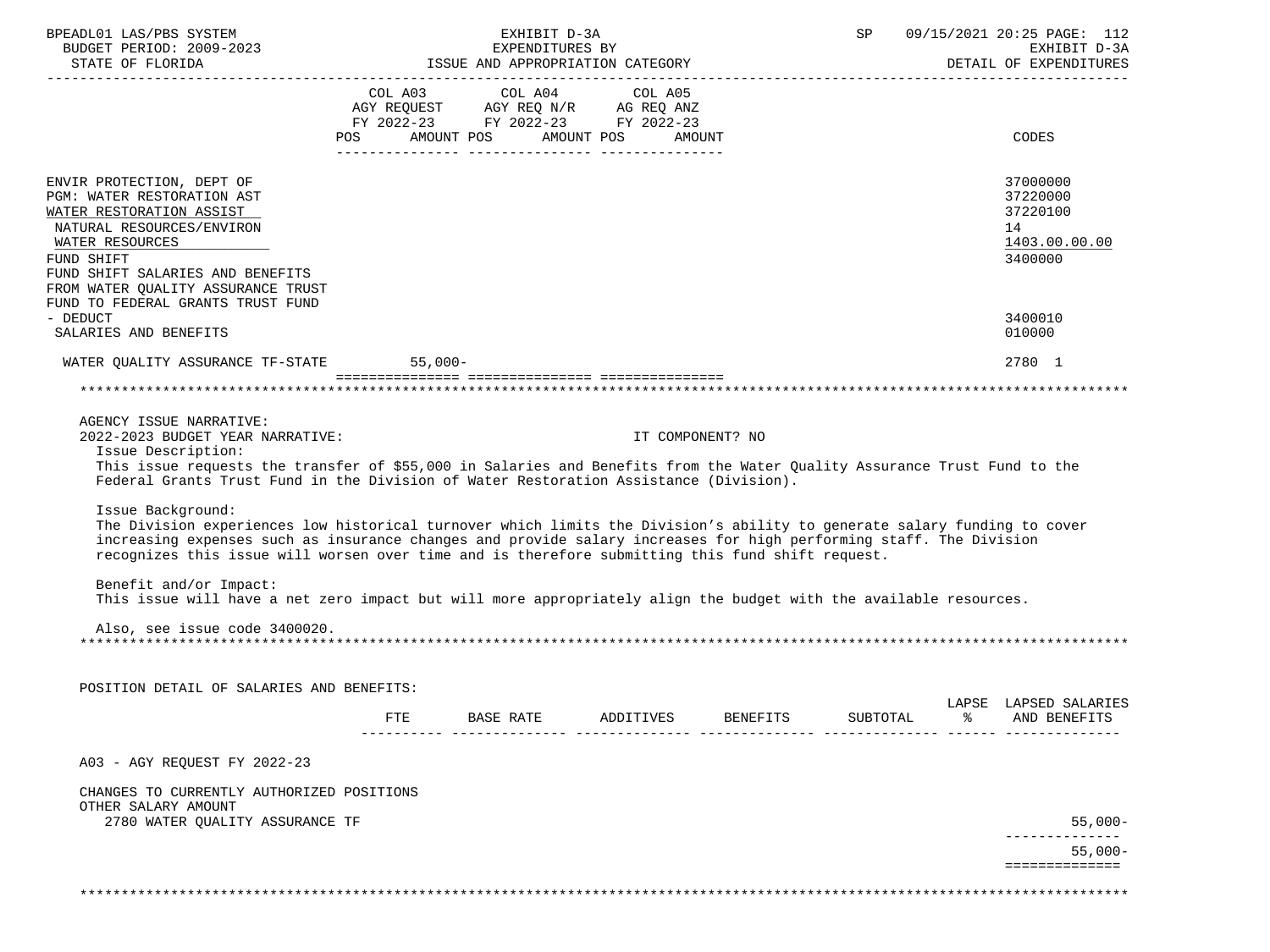| BPEADL01 LAS/PBS SYSTEM<br>BUDGET PERIOD: 2009-2023                                                                                                                                                                                                                                                                                                                                                                                                                                                                                                     |     | EXHIBIT D-3A<br>EXPENDITURES BY                                                                                                |           |                  | $\mathsf{SP}^-$ | 09/15/2021 20:25 PAGE: 113<br>EXHIBIT D-3A<br>DETAIL OF EXPENDITURES |
|---------------------------------------------------------------------------------------------------------------------------------------------------------------------------------------------------------------------------------------------------------------------------------------------------------------------------------------------------------------------------------------------------------------------------------------------------------------------------------------------------------------------------------------------------------|-----|--------------------------------------------------------------------------------------------------------------------------------|-----------|------------------|-----------------|----------------------------------------------------------------------|
|                                                                                                                                                                                                                                                                                                                                                                                                                                                                                                                                                         |     | COL A03 COL A04 COL A05<br>AGY REQUEST AGY REQ N/R AG REQ ANZ<br>FY 2022-23 FY 2022-23 FY 2022-23<br>POS AMOUNT POS AMOUNT POS |           | AMOUNT           |                 | CODES                                                                |
| ENVIR PROTECTION, DEPT OF<br>PGM: WATER RESTORATION AST<br>WATER RESTORATION ASSIST<br>NATURAL RESOURCES/ENVIRON<br>WATER RESOURCES<br>FUND SHIFT<br>FUND SHIFT SALARIES AND BENEFITS<br>FROM WATER QUALITY ASSURANCE TRUST<br>FUND TO FEDERAL GRANTS TRUST FUND                                                                                                                                                                                                                                                                                        |     |                                                                                                                                |           |                  |                 | 37000000<br>37220000<br>37220100<br>14<br>1403.00.00.00<br>3400000   |
| - ADD<br>SALARIES AND BENEFITS                                                                                                                                                                                                                                                                                                                                                                                                                                                                                                                          |     |                                                                                                                                |           |                  |                 | 3400020<br>010000                                                    |
| FEDERAL GRANTS TRUST FUND -FEDERL 55,000                                                                                                                                                                                                                                                                                                                                                                                                                                                                                                                |     |                                                                                                                                |           |                  |                 | 2261 3                                                               |
|                                                                                                                                                                                                                                                                                                                                                                                                                                                                                                                                                         |     |                                                                                                                                |           |                  |                 |                                                                      |
| AGENCY ISSUE NARRATIVE:<br>2022-2023 BUDGET YEAR NARRATIVE:<br>Issue Description:<br>This issue requests the transfer of \$55,000 in Salaries and Benefits from the Water Quality Assurance Trust Fund to the<br>Federal Grants Trust Fund in the Division of Water Restoration Assistance (Division).                                                                                                                                                                                                                                                  |     |                                                                                                                                |           | IT COMPONENT? NO |                 |                                                                      |
| Issue Background:<br>The Division experiences low historical turnover which limits the Division's ability to generate salary funding to cover<br>increasing expenses such as insurance changes and provide salary increases for high performing staff. The Division<br>recognizes this issue will worsen over time and is therefore submitting this fund shift request.<br>Benefit and/or Impact:<br>This issue will have a net zero impact but will more appropriately align the budget with the available resources.<br>Also, see issue code 3400010. |     |                                                                                                                                |           |                  |                 |                                                                      |
| POSITION DETAIL OF SALARIES AND BENEFITS:                                                                                                                                                                                                                                                                                                                                                                                                                                                                                                               |     |                                                                                                                                |           |                  |                 |                                                                      |
|                                                                                                                                                                                                                                                                                                                                                                                                                                                                                                                                                         | FTE | BASE RATE                                                                                                                      | ADDITIVES | <b>BENEFITS</b>  | SUBTOTAL        | LAPSE LAPSED SALARIES<br>AND BENEFITS                                |
| A03 - AGY REQUEST FY 2022-23                                                                                                                                                                                                                                                                                                                                                                                                                                                                                                                            |     |                                                                                                                                |           |                  |                 |                                                                      |
| CHANGES TO CURRENTLY AUTHORIZED POSITIONS<br>OTHER SALARY AMOUNT<br>2261 FEDERAL GRANTS TRUST FUND                                                                                                                                                                                                                                                                                                                                                                                                                                                      |     |                                                                                                                                |           |                  |                 | 55,000                                                               |
|                                                                                                                                                                                                                                                                                                                                                                                                                                                                                                                                                         |     |                                                                                                                                |           |                  |                 | 55,000                                                               |
|                                                                                                                                                                                                                                                                                                                                                                                                                                                                                                                                                         |     |                                                                                                                                |           |                  |                 | ==============                                                       |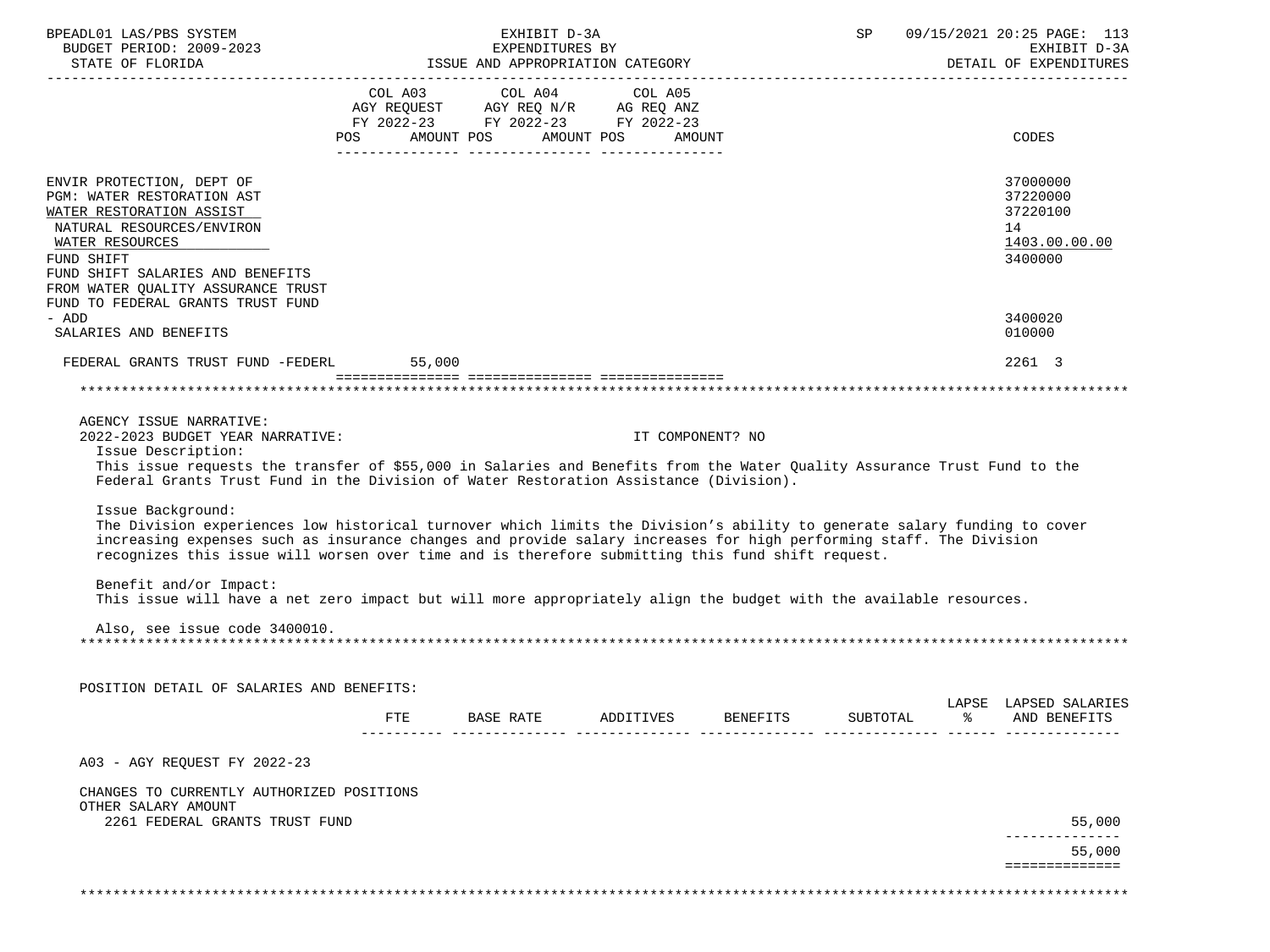| BPEADL01 LAS/PBS SYSTEM<br>BUDGET PERIOD: 2009-2023                                                                                                                                                                                                                                                                                                                                                                                                                 | EXHIBIT D-3A<br>EXPENDITURES BY                                                                   |                                  | 09/15/2021 20:25 PAGE: 114<br>SP<br>EXHIBIT D-3A |                                                                                         |  |
|---------------------------------------------------------------------------------------------------------------------------------------------------------------------------------------------------------------------------------------------------------------------------------------------------------------------------------------------------------------------------------------------------------------------------------------------------------------------|---------------------------------------------------------------------------------------------------|----------------------------------|--------------------------------------------------|-----------------------------------------------------------------------------------------|--|
| STATE OF FLORIDA                                                                                                                                                                                                                                                                                                                                                                                                                                                    |                                                                                                   | ISSUE AND APPROPRIATION CATEGORY |                                                  | DETAIL OF EXPENDITURES                                                                  |  |
|                                                                                                                                                                                                                                                                                                                                                                                                                                                                     | COL A03 COL A04 COL A05<br>AGY REQUEST AGY REQ N/R AG REQ ANZ<br>FY 2022-23 FY 2022-23 FY 2022-23 | POS AMOUNT POS AMOUNT POS AMOUNT |                                                  | CODES                                                                                   |  |
| ENVIR PROTECTION, DEPT OF<br>PGM: WATER RESTORATION AST<br>WATER RESTORATION ASSIST<br>NATURAL RESOURCES/ENVIRON<br>WATER RESOURCES<br>FEDERAL GRANT FUNDING INCREASES<br>ADDITIONAL SALARIES AND BENEFITS -<br>WATER RESTORATION ASSISTANCE<br>SALARIES AND BENEFITS                                                                                                                                                                                               |                                                                                                   |                                  |                                                  | 37000000<br>37220000<br>37220100<br>14<br>1403.00.00.00<br>4700000<br>4700A00<br>010000 |  |
| FEDERAL GRANTS TRUST FUND -FEDERL 100,000                                                                                                                                                                                                                                                                                                                                                                                                                           |                                                                                                   |                                  |                                                  | 2261 3                                                                                  |  |
|                                                                                                                                                                                                                                                                                                                                                                                                                                                                     |                                                                                                   |                                  |                                                  |                                                                                         |  |
| AGENCY ISSUE NARRATIVE:<br>2022-2023 BUDGET YEAR NARRATIVE:<br>Issue Description:<br>This issue requests \$100,000 in Salaries and Benefits funding from the Federal Grants Trust Fund to address projected<br>shortfalls in the Division of Water Restoration Assistance (Division). This issue does not include a request for<br>positions. The requested grant spending authority is needed for existing staff whose salaries are supported by grant<br>funding. |                                                                                                   | IT COMPONENT? NO                 |                                                  |                                                                                         |  |
| Issue Background:<br>The Division experiences low historical turnover which limits the Division's ability to generate salary funding to cover<br>increasing expenses such as insurance changes and salary increases for high performing staff. The Division recognizes<br>this issue will worsen over time. Therefore, the Division is requesting an increase in spending authority to prevent<br>budget shortfalls.                                                |                                                                                                   |                                  |                                                  |                                                                                         |  |
| Benefit and/or Impact:<br>Additional Salaries and Benefits spending authority will prevent projected budget shortfalls and accommodate increasing                                                                                                                                                                                                                                                                                                                   |                                                                                                   |                                  |                                                  |                                                                                         |  |

 costs in this appropriation category. As the Division's workload continues to increase with managing grant funding to local communities through existing and new programs, including Springs and Water Projects, Wastewater Grant Program, Water Supply Restoration, Non-Point Source Program and State Revolving Funds, retaining current staff and expertise is imperative to continue the overall mission of the Division, Department and Governor's priorities.

Florida Strategic Plan for Economic Development:

- #5.4 Provide local, regional and statewide assistance for the protection, provision and resiliency of resources and infrastructure.
- #6.3 Ensure Florida's fish, wildlife, natural resources and environment are sustained and enhanced as a component of future growth plans and development decisions. \*\*\*\*\*\*\*\*\*\*\*\*\*\*\*\*\*\*\*\*\*\*\*\*\*\*\*\*\*\*\*\*\*\*\*\*\*\*\*\*\*\*\*\*\*\*\*\*\*\*\*\*\*\*\*\*\*\*\*\*\*\*\*\*\*\*\*\*\*\*\*\*\*\*\*\*\*\*\*\*\*\*\*\*\*\*\*\*\*\*\*\*\*\*\*\*\*\*\*\*\*\*\*\*\*\*\*\*\*\*\*\*\*\*\*\*\*\*\*\*\*\*\*\*\*\*\*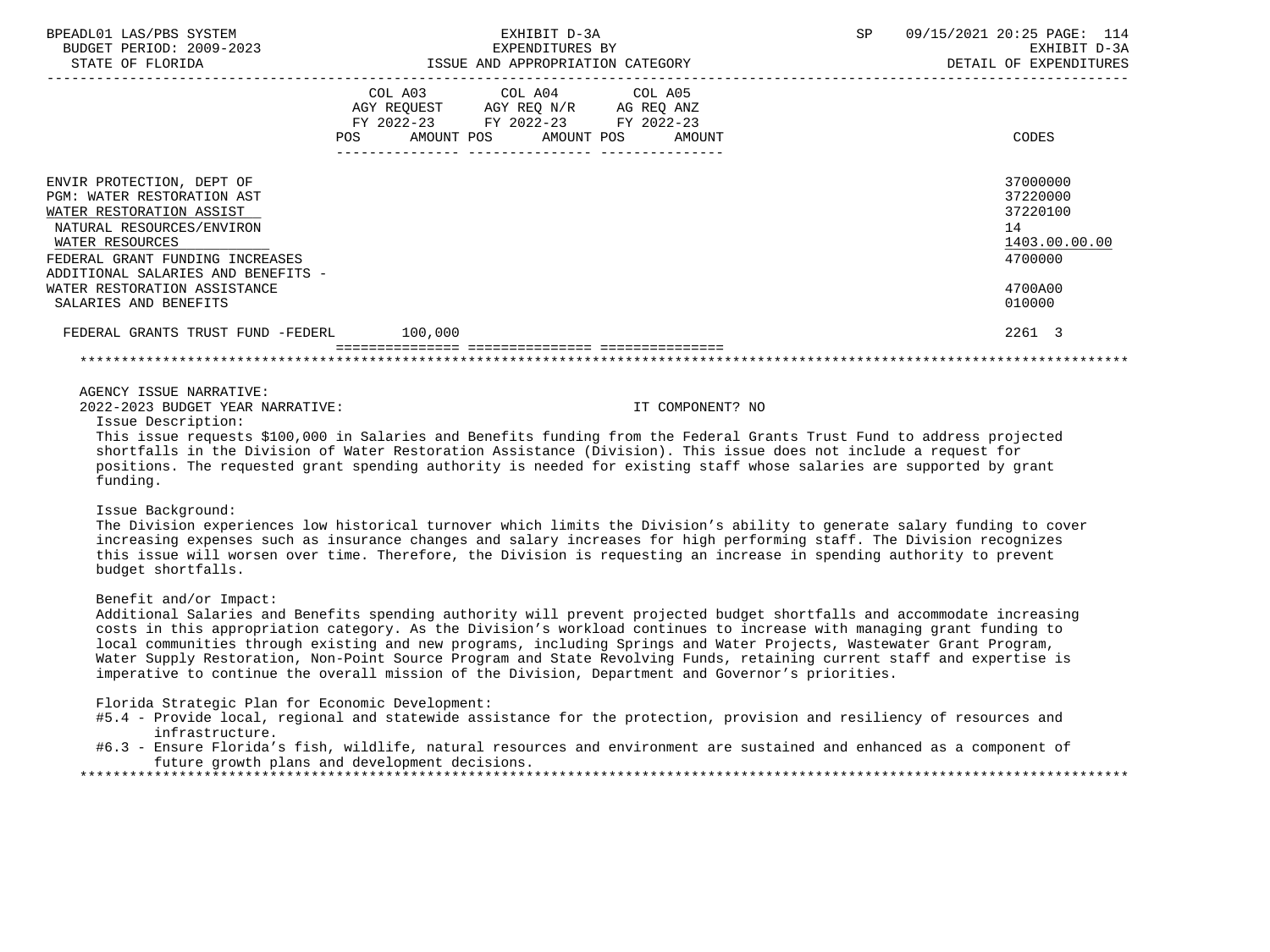| BPEADL01 LAS/PBS SYSTEM<br>BUDGET PERIOD: 2009-2023<br>STATE OF FLORIDA                                                                                                                                                                                                                                                                                                                                  | EXHIBIT D-3A<br>EXPENDITURES BY<br>ISSUE AND APPROPRIATION CATEGORY |                                                                       |                  | 09/15/2021 20:25 PAGE: 115<br>SP<br>EXHIBIT D-3A<br>DETAIL OF EXPENDITURES |          |                                                                               |
|----------------------------------------------------------------------------------------------------------------------------------------------------------------------------------------------------------------------------------------------------------------------------------------------------------------------------------------------------------------------------------------------------------|---------------------------------------------------------------------|-----------------------------------------------------------------------|------------------|----------------------------------------------------------------------------|----------|-------------------------------------------------------------------------------|
|                                                                                                                                                                                                                                                                                                                                                                                                          | COL A03<br>AGY REQUEST                                              | COL A04<br>AGY REQ N/R AG REQ ANZ<br>FY 2022-23 FY 2022-23 FY 2022-23 | COL A05          |                                                                            |          |                                                                               |
|                                                                                                                                                                                                                                                                                                                                                                                                          | POS                                                                 | AMOUNT POS<br>AMOUNT POS                                              | AMOUNT           |                                                                            |          | CODES                                                                         |
| ENVIR PROTECTION, DEPT OF<br>PGM: WATER RESTORATION AST<br>WATER RESTORATION ASSIST<br>NATURAL RESOURCES/ENVIRON<br>WATER RESOURCES<br>FEDERAL GRANT FUNDING INCREASES<br>ADDITIONAL SALARIES AND BENEFITS -<br>WATER RESTORATION ASSISTANCE                                                                                                                                                             |                                                                     |                                                                       |                  |                                                                            |          | 37000000<br>37220000<br>37220100<br>14<br>1403.00.00.00<br>4700000<br>4700A00 |
| POSITION DETAIL OF SALARIES AND BENEFITS:                                                                                                                                                                                                                                                                                                                                                                |                                                                     |                                                                       |                  |                                                                            |          |                                                                               |
|                                                                                                                                                                                                                                                                                                                                                                                                          | $_{\rm FTE}$                                                        | BASE RATE                                                             | ADDITIVES        | BENEFITS                                                                   | SUBTOTAL | LAPSE LAPSED SALARIES<br>ႜႂ<br>AND BENEFITS                                   |
| A03 - AGY REOUEST FY 2022-23<br>CHANGES TO CURRENTLY AUTHORIZED POSITIONS                                                                                                                                                                                                                                                                                                                                |                                                                     |                                                                       |                  |                                                                            |          |                                                                               |
| OTHER SALARY AMOUNT<br>2261 FEDERAL GRANTS TRUST FUND                                                                                                                                                                                                                                                                                                                                                    |                                                                     |                                                                       |                  |                                                                            |          | 100,000                                                                       |
|                                                                                                                                                                                                                                                                                                                                                                                                          |                                                                     |                                                                       |                  |                                                                            |          | --------------<br>100,000                                                     |
|                                                                                                                                                                                                                                                                                                                                                                                                          |                                                                     |                                                                       |                  |                                                                            |          | ==============                                                                |
| FEDERAL GRANT FUNDING FOR<br>CONTRACTED SERVICES - WATER<br>RESTORATION ASSISTANCE                                                                                                                                                                                                                                                                                                                       |                                                                     |                                                                       |                  |                                                                            |          | 4700200                                                                       |
| SPECIAL CATEGORIES<br>CONTRACTED SERVICES                                                                                                                                                                                                                                                                                                                                                                |                                                                     |                                                                       |                  |                                                                            |          | 100000<br>100777                                                              |
| FEDERAL GRANTS TRUST FUND -FEDERL                                                                                                                                                                                                                                                                                                                                                                        | 1,268,000                                                           |                                                                       |                  |                                                                            |          | 2261 3                                                                        |
|                                                                                                                                                                                                                                                                                                                                                                                                          |                                                                     |                                                                       |                  |                                                                            |          |                                                                               |
| AGENCY ISSUE NARRATIVE:<br>2022-2023 BUDGET YEAR NARRATIVE:                                                                                                                                                                                                                                                                                                                                              |                                                                     |                                                                       | IT COMPONENT? NO |                                                                            |          |                                                                               |
| Issue Description:<br>This issue requests \$1,268,000 in spending authority to provide contracted services for administrative support of various<br>grant programs within the Division of Water Restoration Assistance (Division). Revenue to support this spending authority<br>will come from the administrative service fees collected through the state revolving loan programs within the Division. |                                                                     |                                                                       |                  |                                                                            |          |                                                                               |
| Issue Background:<br>Over the last several years, the grant programs and the requirements associated with the State Revolving Fund (SRF) loan                                                                                                                                                                                                                                                            |                                                                     |                                                                       |                  |                                                                            |          |                                                                               |

 programs within the Division have grown substantially and new programs have been added. To keep pace with the growing responsibilities and oversight of these programs the Division has identified an ongoing need to secure outside expertise and support. The requested budget will allow the Division to contract for outside support needs as follows: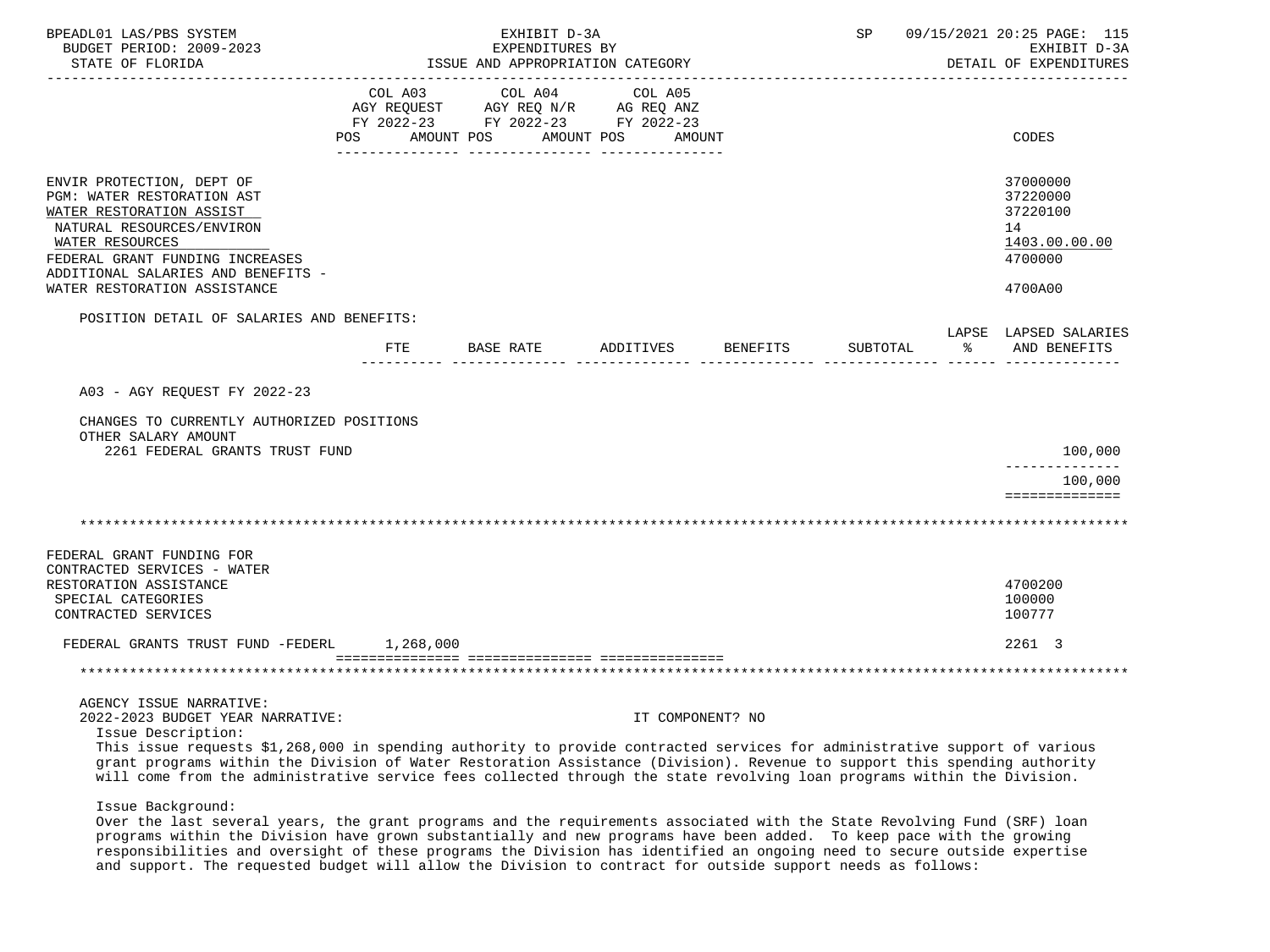| BPEADL01 LAS/PBS SYSTEM<br>BUDGET PERIOD: 2009-2023<br>STATE OF FLORIDA                                                                                                | EXHIBIT D-3A<br>EXPENDITURES BY<br>ISSUE AND APPROPRIATION CATEGORY                                                                                   | <b>SP</b><br>09/15/2021 20:25 PAGE: 116<br>EXHIBIT D-3A<br>DETAIL OF EXPENDITURES |
|------------------------------------------------------------------------------------------------------------------------------------------------------------------------|-------------------------------------------------------------------------------------------------------------------------------------------------------|-----------------------------------------------------------------------------------|
|                                                                                                                                                                        | COL A03<br>COL A04 COL A05<br>AGY REOUEST AGY REO N/R AG REO ANZ<br>FY 2022-23 FY 2022-23<br>FY 2022-23<br>AMOUNT POS AMOUNT POS<br>AMOUNT<br>POS FOR | CODES                                                                             |
| ENVIR PROTECTION, DEPT OF<br>PGM: WATER RESTORATION AST<br>WATER RESTORATION ASSIST<br>NATURAL RESOURCES/ENVIRON<br>WATER RESOURCES<br>FEDERAL GRANT FUNDING INCREASES |                                                                                                                                                       | 37000000<br>37220000<br>37220100<br>14<br>1403.00.00.00<br>4700000                |
| FEDERAL GRANT FUNDING FOR<br>CONTRACTED SERVICES - WATER<br>RESTORATION ASSISTANCE                                                                                     |                                                                                                                                                       | 4700200                                                                           |

 Vendor contract to prepare the SRF financial statements (required annually and procured through a multi-year contract)

 Vendor contract to audit the above SRF financial statements (required annually and procured through a multi-year contract)

# Benefit and/or Impact:

 This funding will assist the Division with meeting federal requirements such as SRF Needs Survey (EPA list of facilities and their associated project needs and costs) and SRF annual financial statements and audits as well as underwriting assistance. The Division of Water Restoration Assistance administers programs responsible for issuing and managing grants and loans that provide financial assistance to communities to fund projects that improve the quality and quantity of the water resources of the state. The projects include improving stormwater quality, reducing pollutants that enter surface water and groundwater (including springs), collecting and treating sanitary wastewater, producing and distributing drinking water and restoring potable water service to households affected by contaminated source water. The Division also administers grants for water restoration activities that are directed by the Legislature. The projects are primarily undertaken by counties and municipal entities.

Florida Strategic Plan for Economic Development:

- #5.4 Provide local, regional and statewide assistance for the protection, provision and resiliency of resources and infrastructure.
- #6.3 Ensure Florida's fish, wildlife, natural resources and environment are sustained and enhanced as a component of future growth plans and development decisions.

|--|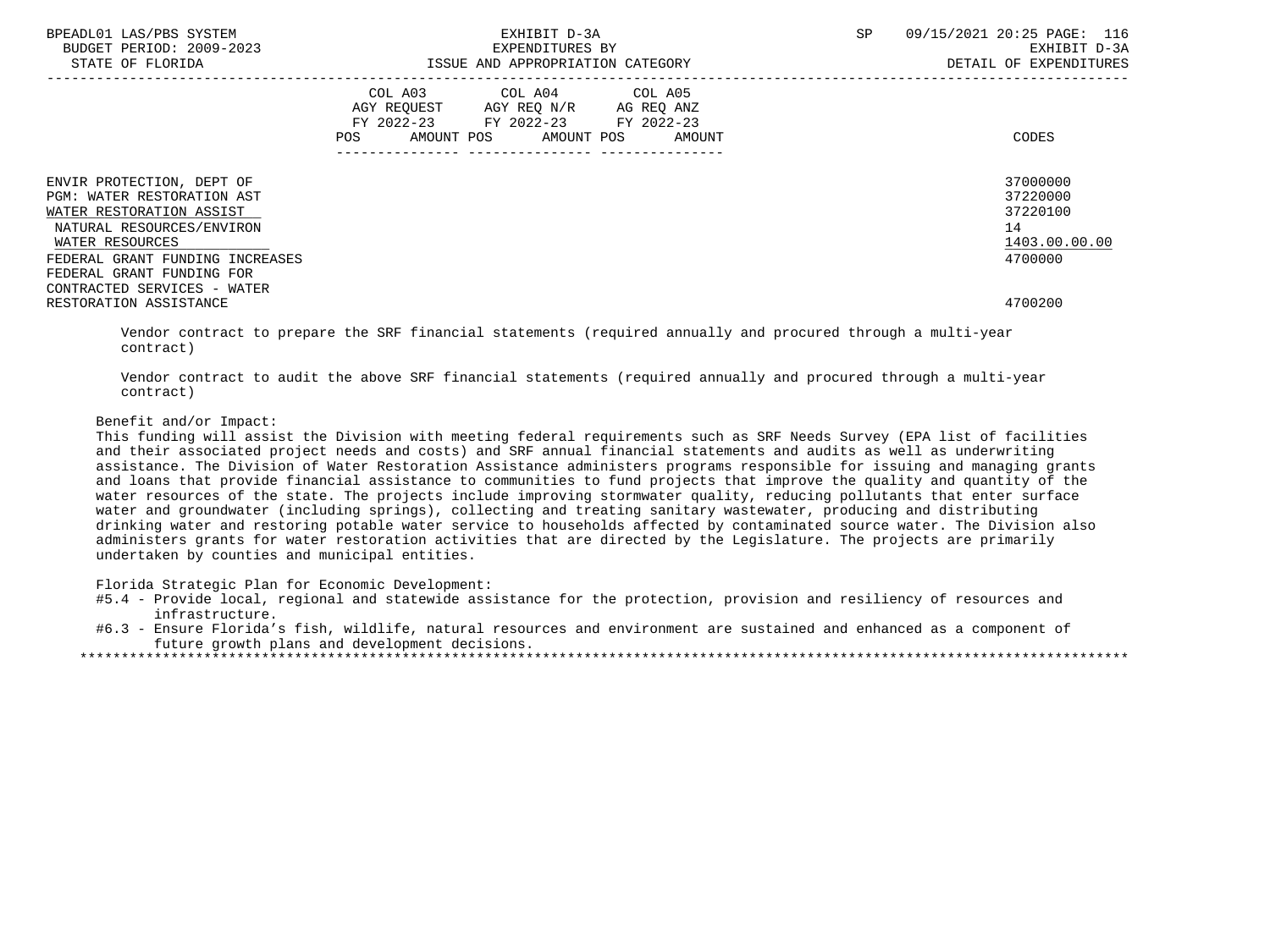| BPEADL01 LAS/PBS SYSTEM<br>BUDGET PERIOD: 2009-2023<br>STATE OF FLORIDA                                                                                                                                                                                |                                                                                             | EXHIBIT D-3A<br>EXPENDITURES BY<br>ISSUE AND APPROPRIATION CATEGORY | <b>SP</b> | 09/15/2021 20:25 PAGE: 117<br>EXHIBIT D-3A<br>DETAIL OF EXPENDITURES                              |
|--------------------------------------------------------------------------------------------------------------------------------------------------------------------------------------------------------------------------------------------------------|---------------------------------------------------------------------------------------------|---------------------------------------------------------------------|-----------|---------------------------------------------------------------------------------------------------|
|                                                                                                                                                                                                                                                        | COL A03<br>AGY REQUEST AGY REQ N/R<br>FY 2022-23 FY 2022-23 FY 2022-23<br>AMOUNT POS<br>POS | COL A04 COL A05<br>AG REQ ANZ<br>AMOUNT POS<br>AMOUNT               |           | CODES                                                                                             |
| ENVIR PROTECTION, DEPT OF<br><b>PGM: WATER RESTORATION AST</b><br>WATER RESTORATION ASSIST<br>NATURAL RESOURCES/ENVIRON<br>WATER RESOURCES<br>CAPITAL IMPROVEMENT PLAN<br>ENVIRONMENTAL PROJECTS<br>FIXED CAPITAL OUTLAY<br>NRD REST - DEEPWATER HORIZ |                                                                                             |                                                                     |           | 37000000<br>37220000<br>37220100<br>14<br>1403.00.00.00<br>9900000<br>990E000<br>080000<br>083654 |
| COASTAL PROTECTION TF<br>-STATE                                                                                                                                                                                                                        | 5,546,506<br>5,546,506                                                                      |                                                                     |           | 2099 1                                                                                            |
|                                                                                                                                                                                                                                                        |                                                                                             |                                                                     |           |                                                                                                   |

## AGENCY NARRATIVE:

2022-2023 BUDGET YEAR NARRATIVE: NRD REST - DEEPWATER HORIZ IT COMPONENT? NO

Issue Description:

 This issue requests \$5,546,506 in funding for the implementation, planning and oversight of restoration projects from the Deepwater Horizon (DWH) oil spill incident associated with injuries to natural resources. Natural Resource Damage Restoration (NRDR) - Early restoration funding focuses on the type of projects that offset injuries to natural resources and services that were impacted by the DWH spill and may include projects such as restoring water quality and habitat, replenishing and protecting wildlife populations and enhancing the public's access to the Gulf coast such as new boat ramps, artificial reefs and kayak launches. The Department is requesting \$5,546,506 in additional budget authority in FY 2022-23. The additional budget authority will use interest earned for projects that have exceeded original project estimates, administrative costs associated with oversight of these projects, and to conduct planning activities for future restoration projects.

 Natural Resource Damage Restoration funds may be used for administrative purposes and project oversight including, but not limited to, Other Personal Services, travel, office space and/or equipment.

# Issue Background:

 In the spring of 2016, British Petroleum Exploration and Production, Inc. (BP) settled all federal and state civil claims arising from the Deepwater Horizon (DWH) oil spill incident. Under the Consent Decree, BP will pay \$8.1 billion over 15 years for natural resource damages, of which at least \$680 million will be allocated for natural resource damages in Florida. In the spring 2017, BP began making natural resource damage payments to the Florida Trustee Implementation Group, which consists of the Florida Department of Environmental Protection (Department), the Florida Fish and Wildlife Conservation Commission and federal agency representatives.

 In March of 2019, the Florida Trustee Implementation Group (FL-TIG) approved a restoration plan with 13 identified projects which the Department will implement, totaling over \$45 million.

# Benefit and/or Impact:

 The NRDR projects will restore natural resources and the services they provide that were injured by the oil spill. Benefits include improved water quality and habitats in coastal watersheds, protection of wildlife populations like sea turtles, dolphins, birds and oysters. These projects also increase or enhance recreational opportunities along Florida's Gulf Coast. To date, over 80 NRDR restoration projects in Florida have been funded, totaling about \$200 million.

Florida Strategic Plan for Economic Development: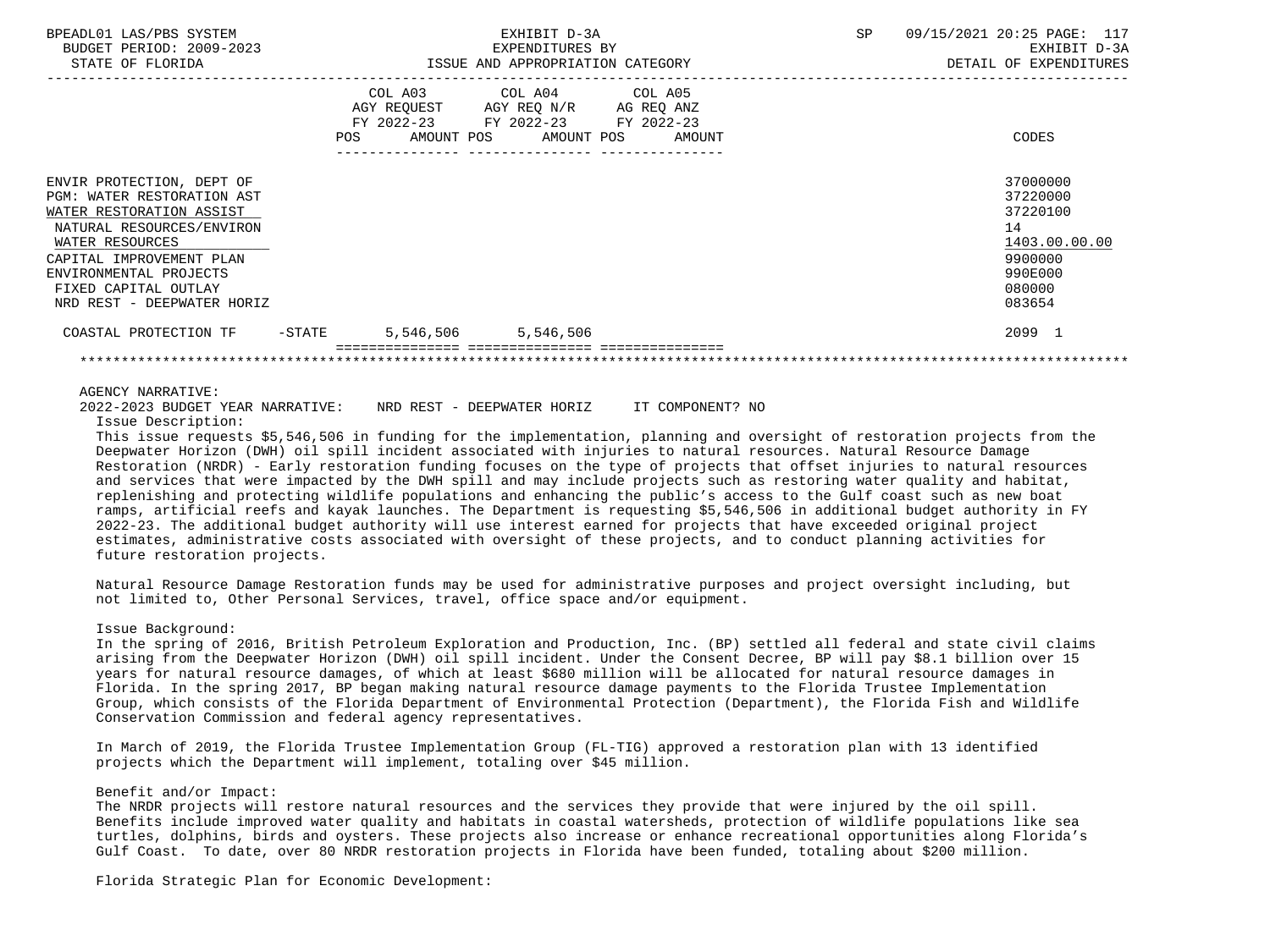| BPEADL01 LAS/PBS SYSTEM<br>BUDGET PERIOD: 2009-2023<br>STATE OF FLORIDA                                                                                                                                                                                                                                                                                           | EXHIBIT D-3A<br>EXPENDITURES BY<br>ISSUE AND APPROPRIATION CATEGORY                                        |                                      | SP | 09/15/2021 20:25 PAGE: 118<br>EXHIBIT D-3A<br>DETAIL OF EXPENDITURES |                                                                               |
|-------------------------------------------------------------------------------------------------------------------------------------------------------------------------------------------------------------------------------------------------------------------------------------------------------------------------------------------------------------------|------------------------------------------------------------------------------------------------------------|--------------------------------------|----|----------------------------------------------------------------------|-------------------------------------------------------------------------------|
|                                                                                                                                                                                                                                                                                                                                                                   | AGY REQUEST AGY REQ N/R AG REQ ANZ<br>FY 2022-23 FY 2022-23 FY 2022-23<br>POS AMOUNT POS AMOUNT POS AMOUNT | COL A03 COL A04 COL A05              |    |                                                                      | CODES                                                                         |
| ENVIR PROTECTION, DEPT OF<br>PGM: WATER RESTORATION AST<br>WATER RESTORATION ASSIST<br>NATURAL RESOURCES/ENVIRON<br>WATER RESOURCES<br>CAPITAL IMPROVEMENT PLAN<br>ENVIRONMENTAL PROJECTS                                                                                                                                                                         |                                                                                                            |                                      |    |                                                                      | 37000000<br>37220000<br>37220100<br>14<br>1403.00.00.00<br>9900000<br>990E000 |
| #5.3 - Strengthen local, regional and statewide partnerships to accomplish Florida's economic and quality of life and<br>quality places goals.<br>#6.3 - Ensure Florida's fish, wildlife, natural resources and environment are sustained and enhanced as a component of<br>#6.4 - Promote, protect and preserve Florida's rich historical and cultural heritage. | future growth plans and development decisions.                                                             |                                      |    |                                                                      |                                                                               |
| RESTORE/DEEPWATER HORIZON                                                                                                                                                                                                                                                                                                                                         |                                                                                                            |                                      |    |                                                                      | 087125                                                                        |
| FEDERAL GRANTS TRUST FUND -FEDERL 11,600,000 11,600,000                                                                                                                                                                                                                                                                                                           |                                                                                                            | ----------- ---------------- ------- |    |                                                                      | 2261 3                                                                        |
|                                                                                                                                                                                                                                                                                                                                                                   |                                                                                                            |                                      |    |                                                                      |                                                                               |
| AGENCY NARRATIVE:                                                                                                                                                                                                                                                                                                                                                 |                                                                                                            |                                      |    |                                                                      |                                                                               |

 2022-2023 BUDGET YEAR NARRATIVE: RESTORE/DEEPWATER HORIZON IT COMPONENT? NO Issue Description:

 This issue requests \$11,600,000 in spending authority to administer and implement projects funded by the Resources and Ecosystems Sustainability, Tourist Opportunities, and Revived Economies of the Gulf Coast Act of 2012 (RESTORE Act) which restore and protect natural resources, ecosystems, fisheries, marine and wildlife habitats, beaches, coastal wetlands, and the economy of the Gulf Coast.

 RESTORE funds may be used for administrative purposes and project oversight including, but not limited to, Other Personal Services, travel, office space and/or equipment.

Issue Background:

 The RESTORE Act was signed into law early in July 2012. The bill established the Gulf Coast Ecosystem Restoration Council (Council) and allocates to the Gulf Coast Restoration Trust Fund (Trust Fund) eighty percent of the Clean Water Act (CWA) administrative and civil penalties resulting from the Deepwater Horizon (DWH) oil spill incident. Thirty percent of the funds in the Trust Fund can be used by the Council to fund Council-selected restoration projects and programs throughout the Gulf Coast region. The types of projects eligible for funding can include, but are not limited to, stormwater or wastewater infrastructure projects, other water quality projects including the implementation of agriculture best management practices, living shoreline projects, habitat restoration, land acquisition, and community resilience. The Council issued its Initial Funded Priorities List in December 2015 that included seven Florida sponsored projects totaling \$17 million, and the Department has been awarded grants to implement all of these projects. Also, Florida was awarded a \$2.1 million grant from the Council in April 2018 to assist in the development of projects and programs for the Council's next Funded Priorities List. The Council finalized the Funded Priorities List in April 2021 resulting in additional projects for Florida. The Department is requesting \$11,600,000 in spending authority for project implementation.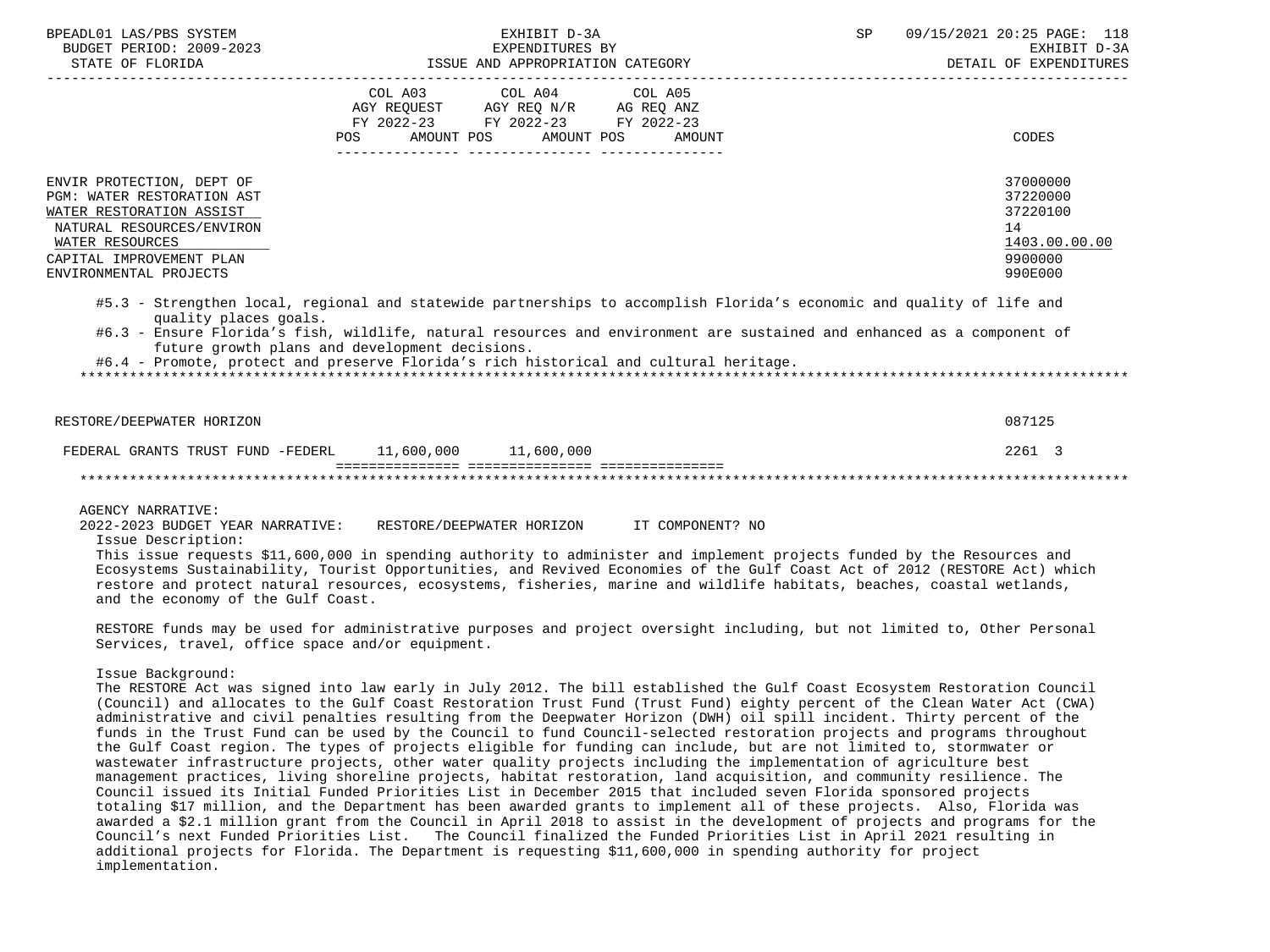| BPEADL01 LAS/PBS SYSTEM<br>BUDGET PERIOD: 2009-2023<br>STATE OF FLORIDA                                                                                                                   |                                                | EXHIBIT D-3A<br>EXPENDITURES BY<br>EAPENDITURES BI<br>ISSUE AND APPROPRIATION CATEGORY                                                                                                                                                                                                                                                                                                                                                                                                                                                                                                                                                                                                                                                                                                                                                           | SP<br>_______________________ | 09/15/2021 20:25 PAGE: 119<br>EXHIBIT D-3A<br>DETAIL OF EXPENDITURES          |
|-------------------------------------------------------------------------------------------------------------------------------------------------------------------------------------------|------------------------------------------------|--------------------------------------------------------------------------------------------------------------------------------------------------------------------------------------------------------------------------------------------------------------------------------------------------------------------------------------------------------------------------------------------------------------------------------------------------------------------------------------------------------------------------------------------------------------------------------------------------------------------------------------------------------------------------------------------------------------------------------------------------------------------------------------------------------------------------------------------------|-------------------------------|-------------------------------------------------------------------------------|
|                                                                                                                                                                                           | COL A03<br>POS AMOUNT POS                      | COL A04<br>COL A05<br>AGY REQUEST AGY REQ N/R AG REQ ANZ<br>FY 2022-23 FY 2022-23 FY 2022-23<br>AMOUNT POS<br>AMOUNT                                                                                                                                                                                                                                                                                                                                                                                                                                                                                                                                                                                                                                                                                                                             |                               | <b>CODES</b>                                                                  |
| ENVIR PROTECTION, DEPT OF<br>PGM: WATER RESTORATION AST<br>WATER RESTORATION ASSIST<br>NATURAL RESOURCES/ENVIRON<br>WATER RESOURCES<br>CAPITAL IMPROVEMENT PLAN<br>ENVIRONMENTAL PROJECTS |                                                |                                                                                                                                                                                                                                                                                                                                                                                                                                                                                                                                                                                                                                                                                                                                                                                                                                                  |                               | 37000000<br>37220000<br>37220100<br>14<br>1403.00.00.00<br>9900000<br>990E000 |
| Benefit and/or Impact:<br>Florida Strategic Plan for Economic Development:<br>and quality places goals.                                                                                   | future growth plans and development decisions. | The RESTORE Act Council Component funding focuses on projects that meet one of the five goals of the Comprehensive Plan -<br>Restoring the Gulf's Ecosystem and Economy: 1) restore and conserve habitat, 2) restore water quality and quantity, 3)<br>replenish and protect living resources, 4) enhance community resilience, and 5) restore and revitalize gulf economy.<br>Projects may include stormwater improvements, wastewater, hydrologic restoration, living shorelines and land acquisition.<br>#5.3 - Strengthen local, regional and statewide partnerships to accomplish Florida's economic and quality of life<br>#6.3 - Ensure Florida's fish, wildlife, natural resources and environment are sustained and enhanced as a component of<br>#6.4 - Promote, protect and preserve Florida's rich historical and cultural heritage. |                               |                                                                               |
| NRDR/FINAL - DEEPWATER HOR                                                                                                                                                                |                                                |                                                                                                                                                                                                                                                                                                                                                                                                                                                                                                                                                                                                                                                                                                                                                                                                                                                  |                               | 087127                                                                        |
| COASTAL PROTECTION TF                                                                                                                                                                     | $-$ STATE<br>500,000                           | 500,000                                                                                                                                                                                                                                                                                                                                                                                                                                                                                                                                                                                                                                                                                                                                                                                                                                          |                               | 2099 1                                                                        |
|                                                                                                                                                                                           |                                                |                                                                                                                                                                                                                                                                                                                                                                                                                                                                                                                                                                                                                                                                                                                                                                                                                                                  |                               |                                                                               |
| <b>AGENCY NARRATIVE:</b><br>2022-2023 BUDGET YEAR NARRATIVE:<br>Issue Description:<br>ramps, artificial reefs and kayak launches.                                                         |                                                | NRDR/FINAL - DEEPWATER HOR IT COMPONENT? NO<br>This issue requests \$500,000 in funding for the implementation, planning and oversight of restoration projects from the<br>Deepwater Horizon (DWH) oil spill incident associated with injuries to natural resources. Natural Resource Damage<br>Restoration (NRDR) - Final restoration funding focuses on the type of projects that offset injuries to natural resources<br>and services that were impacted by the DWH spill and may include projects such as restoring water quality and habitat,<br>replenishing and protecting wildlife populations and enhancing the public's access to the Gulf coast such as new boat                                                                                                                                                                      |                               |                                                                               |

 Natural Resource Damage Restoration funds may be used for administrative purposes and oversight including, but not limited to, Other Personal Services, travel, office space and/or equipment.

Issue Background:

 In the spring of 2016, British Petroleum Exploration and Production, Inc. (BP) settled all federal and state civil claims arising from the Deepwater Horizon (DWH) oil spill incident. Under the Consent Decree, BP will pay \$8.1 billion over 15 years for natural resource damages, of which at least \$680 million will be allocated for natural resource damages in Florida. In the spring of 2017, BP began making natural resource damage payments to the Florida Trustee Implementation Group, which consists of the Florida Department of Environmental Protection (Department), the Florida Fish and Wildlife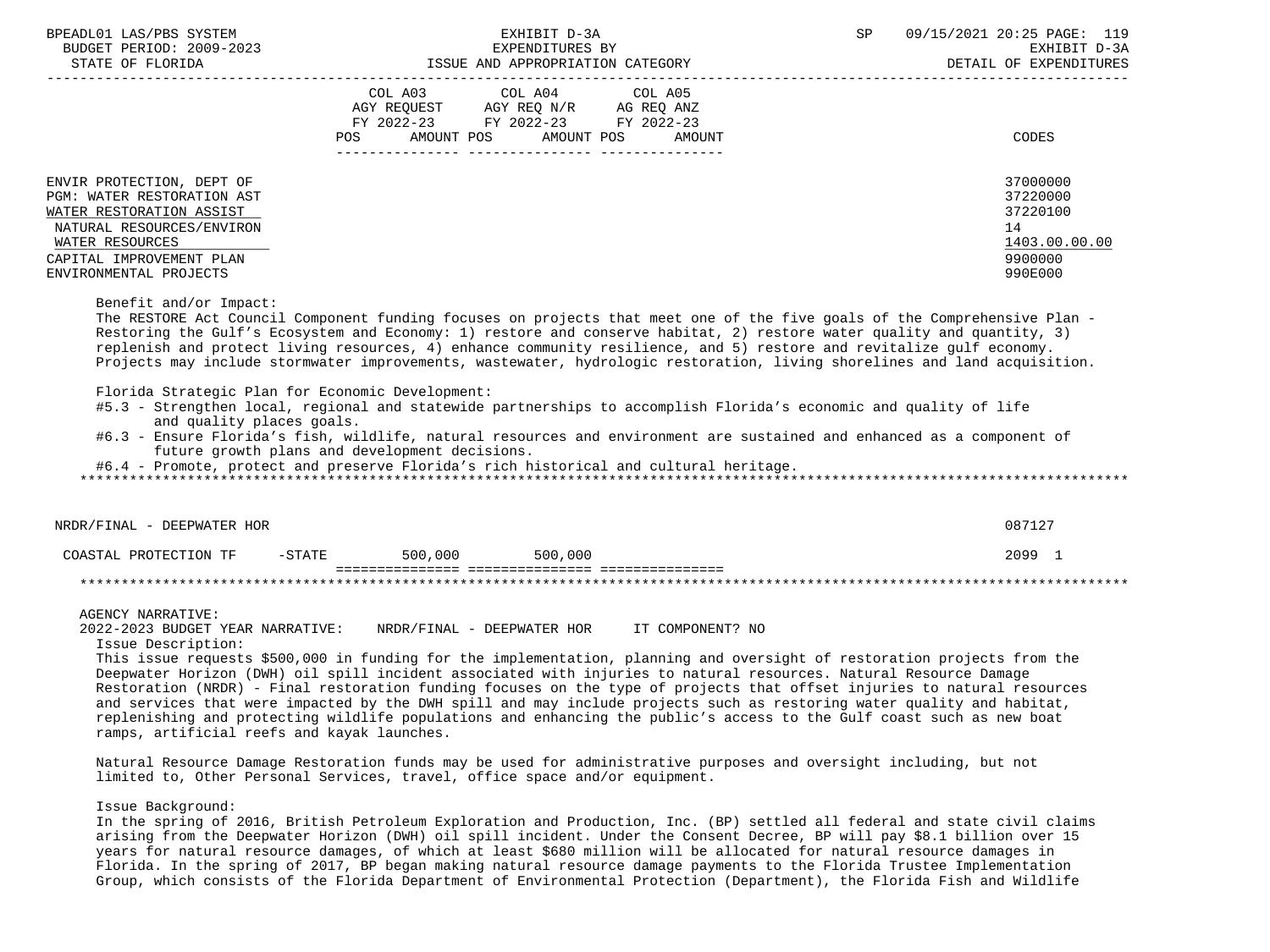| BPEADL01 LAS/PBS SYSTEM<br>BUDGET PERIOD: 2009-2023<br>STATE OF FLORIDA                                                                                                | EXHIBIT D-3A<br>EXPENDITURES BY<br>ISSUE AND APPROPRIATION CATEGORY                                                                                  | 09/15/2021 20:25 PAGE: 120<br>SP<br>EXHIBIT D-3A<br>DETAIL OF EXPENDITURES |
|------------------------------------------------------------------------------------------------------------------------------------------------------------------------|------------------------------------------------------------------------------------------------------------------------------------------------------|----------------------------------------------------------------------------|
|                                                                                                                                                                        | COL A03 COL A04 COL A05<br>AGY REOUEST<br>AGY REO N/R<br>AG REQ ANZ<br>FY 2022-23 FY 2022-23 FY 2022-23<br>AMOUNT POS<br>POS<br>AMOUNT POS<br>AMOUNT | CODES                                                                      |
| ENVIR PROTECTION, DEPT OF<br><b>PGM: WATER RESTORATION AST</b><br>WATER RESTORATION ASSIST<br>NATURAL RESOURCES/ENVIRON<br>WATER RESOURCES<br>CAPITAL IMPROVEMENT PLAN |                                                                                                                                                      | 37000000<br>37220000<br>37220100<br>14<br>1403.00.00.00<br>9900000         |
| ENVIRONMENTAL PROJECTS                                                                                                                                                 |                                                                                                                                                      | 990E000                                                                    |

Conservation Commission and federal agency representatives.

 In March of 2019, the Florida Trustee Implementation Group (FL-TIG) approved a restoration plan with 13 identified projects which the Department will implement, totaling over \$45 million. In FY 2020-21, the Department received \$20 million in additional budget authority for project implementation. The Department is requesting \$500,000 in additional budget authority in FY 2022-23 for administrative costs associated with oversight of these projects, and to conduct planning activities for future restoration projects.

Benefit and/or Impact:

 The NRDR projects will restore natural resources and the services they provide that were injured by the oil spill. Benefits include improved water quality and habitats in coastal watersheds, protection of wildlife populations like sea turtles, dolphins, birds and oysters. These projects also increase or enhance recreational opportunities along Florida's Gulf Coast. To date, over 80 NRDR restoration projects in Florida have been funded, totaling about \$200 million.

Florida Strategic Plan for Economic Development:

- #5.3 Strengthen local, regional and statewide partnerships to accomplish Florida's economic and quality of life and quality places goals.
- #6.3 Ensure Florida's fish, wildlife, natural resources and environment are sustained and enhanced as a component of future growth plans and development decisions.

#6.4 - Promote, protect and preserve Florida's rich historical and cultural heritage.

| G/A-LOC GOV/NONST ENT-FCO<br>G/A-NPS MGMT PLANNING                    |                        |                        | 140000<br>140076 |
|-----------------------------------------------------------------------|------------------------|------------------------|------------------|
| FEDERAL GRANTS TRUST FUND -FEDERL<br>LAND ACOUISITION TF<br>$-$ STATE | 5,000,000<br>5,000,000 | 5,000,000<br>5,000,000 | 2261 3<br>2423 1 |
| TOTAL APPRO                                                           | 10,000,000             | 10,000,000             |                  |
|                                                                       |                        |                        |                  |

AGENCY NARRATIVE:

 2022-2023 BUDGET YEAR NARRATIVE: G/A-NPS MGMT PLANNING IT COMPONENT? NO Issue Description:

 This issue requests \$10 million to continue funding of the Nonpoint Source (NPS) Management Planning Grant Program in the Division of Water Restoration Assistance. Federal funding from the Environmental Protection Agency (EPA) is used to implement programs and projects designed to reduce NPS pollution and improve water quality. Projects are selected based on criteria developed by the EPA under the federal Clean Water Act. State funding compliments the federal funding to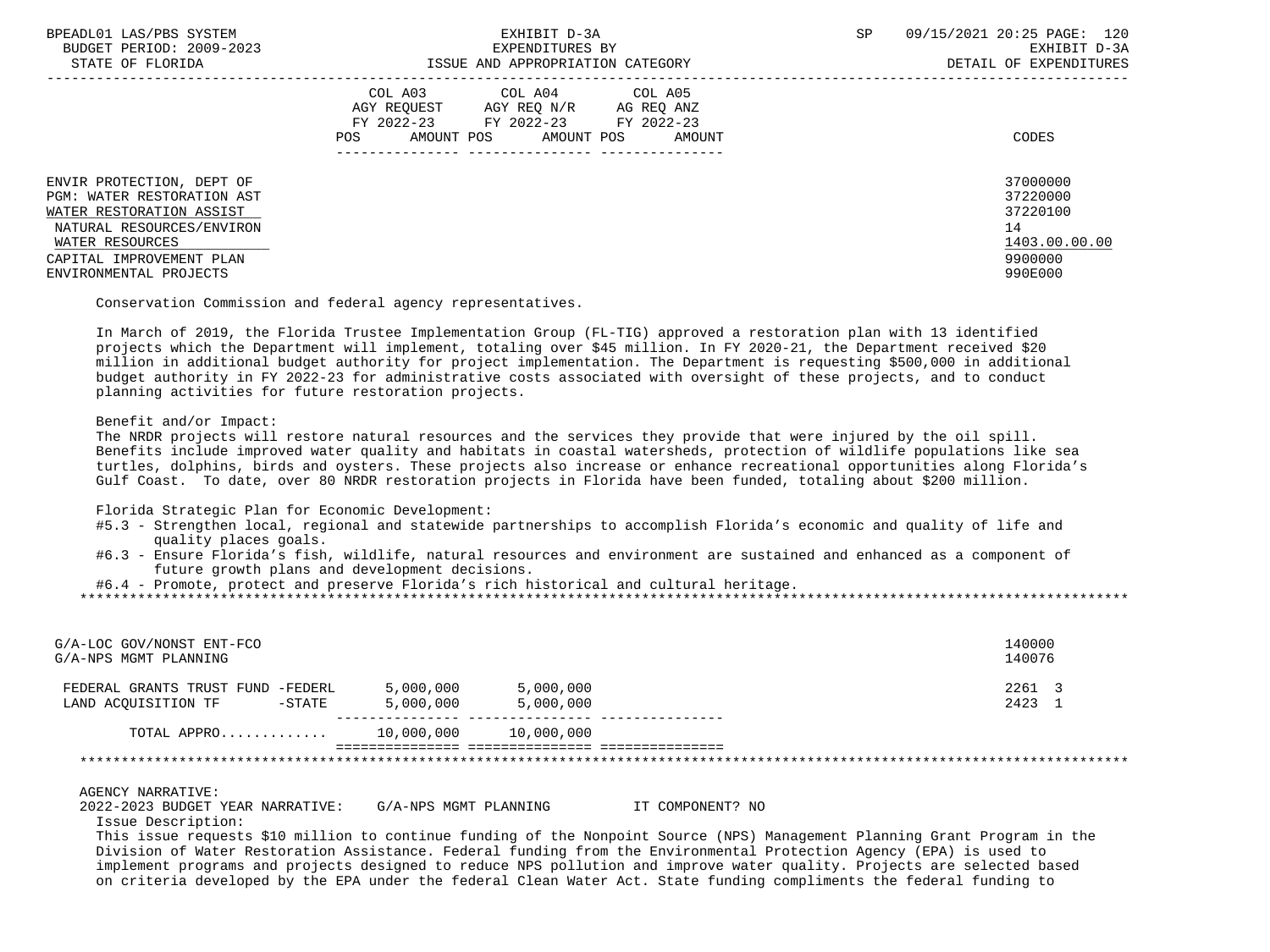| BPEADL01 LAS/PBS SYSTEM           | EXHIBIT D-3A                              | SP<br>09/15/2021 20:25 PAGE: 121 |
|-----------------------------------|-------------------------------------------|----------------------------------|
| BUDGET PERIOD: 2009-2023          | EXPENDITURES BY                           | EXHIBIT D-3A                     |
| STATE OF FLORIDA                  | ISSUE AND APPROPRIATION CATEGORY          | DETAIL OF EXPENDITURES           |
|                                   | COL A03 COL A04 COL A05                   |                                  |
|                                   | AGY REOUEST<br>AGY REO N/R<br>AG REO ANZ  |                                  |
|                                   | FY 2022-23<br>FY 2022-23<br>FY 2022-23    |                                  |
|                                   | AMOUNT POS<br>AMOUNT POS<br>POS<br>AMOUNT | CODES                            |
|                                   |                                           |                                  |
| ENVIR PROTECTION, DEPT OF         |                                           | 37000000                         |
| <b>PGM: WATER RESTORATION AST</b> |                                           | 37220000                         |
| WATER RESTORATION ASSIST          |                                           | 37220100                         |
|                                   |                                           |                                  |
| NATURAL RESOURCES/ENVIRON         |                                           | 14                               |
| WATER RESOURCES                   |                                           | 1403.00.00.00                    |
| CAPITAL IMPROVEMENT PLAN          |                                           | 9900000                          |
| ENVIRONMENTAL PROJECTS            |                                           | 990E000                          |
|                                   |                                           |                                  |

allow the state to have a comprehensive approach to funding projects that address NPS pollution.

#### Issue Background:

 The implementation of urban stormwater retrofit projects and NPS best management practices is necessary to resolve or prevent water quality problems that do not lend themselves to traditional regulatory treatment requirements. Funds are used to provide grants to local governments, water management districts, other state agencies and universities to support projects that address NPS pollution. Projects include capital improvements to control and treat stormwater, install low impact development (LID) and other best management practices (BMPs), promote water conservation and nutrient management in urban landscapes, connect homeowners and businesses to central sewer and properly abandon septic tanks, and create local public education and technical assistance programs. The Department of Environmental Protection (Department) requires a minimum 40% local government match for awarded federal funds. Many local governments provide much more local funding.

## Benefit and/or Impact:

 The NPS program leverages several times its investment in water pollution control activities; including generating jobs and other local economic benefits. Failure to secure the funds would undermine implementation of the Department's Total Maximum Daily Load (TMDL) and Basin Management Action Plan programs, which depend on best management practice implementation by local governments and other entities to restore polluted waterways. It also would reduce the number of projects and local economic engines they help stimulate.

Florida Strategic Plan for Economic Development:

#3.4 - Ensure the availability of workforce housing, the future supply and quality of water, telecommunications and energy to meet Florida's economic and quality of life goals.

DRINK WATER FAC CONSTR-SRL 140129

 #5.3 - Strengthen local, regional and statewide partnerships to accomplish Florida's economic and quality of life and quality places goals.

\*\*\*\*\*\*\*\*\*\*\*\*\*\*\*\*\*\*\*\*\*\*\*\*\*\*\*\*\*\*\*\*\*\*\*\*\*\*\*\*\*\*\*\*\*\*\*\*\*\*\*\*\*\*\*\*\*\*\*\*\*\*\*\*\*\*\*\*\*\*\*\*\*\*\*\*\*\*\*\*\*\*\*\*\*\*\*\*\*\*\*\*\*\*\*\*\*\*\*\*\*\*\*\*\*\*\*\*\*\*\*\*\*\*\*\*\*\*\*\*\*\*\*\*\*\*\*

#6.4 - Promote, protect and preserve Florida's rich historical and cultural heritage.

GENERAL REVENUE FUND -MATCH 8,942,000 8,942,000 0 0 0 1000 2 DRINKING WATER REV LOAN TF-FEDERL 124,187,979 124,187,979 2044 3 --------------- --------------- --------------- TOTAL APPRO............. 133,129,979 133,129,979 =============== =============== ===============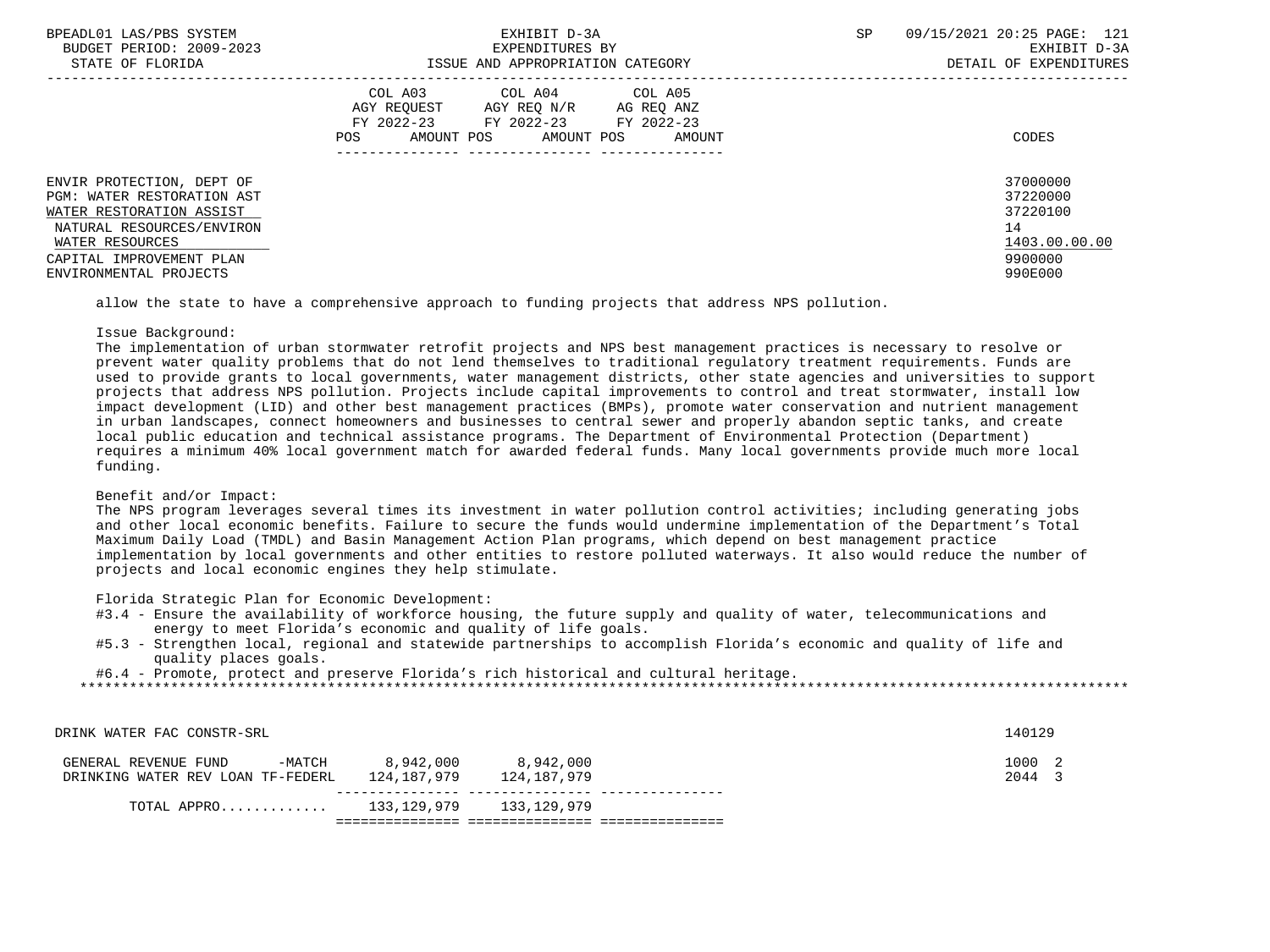BPEADL01 LAS/PBS SYSTEM SALL SERVICES TO A SP SEXHIBIT D-3A SP 09/15/2021 20:25 PAGE: 122 BUDGET PERIOD: 2009-2023 EXPENDITURES BY EXHIBIT D-3A

|                                                                                                                                                                                           | COL A03<br>AGY REQUEST<br>FY 2022-23<br>AMOUNT POS<br>POS. | COL A04<br>AGY REO N/R<br>FY 2022-23<br>AMOUNT POS | COL A05<br>AG REQ ANZ<br>FY 2022-23<br>AMOUNT | CODES                                                                         |
|-------------------------------------------------------------------------------------------------------------------------------------------------------------------------------------------|------------------------------------------------------------|----------------------------------------------------|-----------------------------------------------|-------------------------------------------------------------------------------|
| ENVIR PROTECTION, DEPT OF<br>PGM: WATER RESTORATION AST<br>WATER RESTORATION ASSIST<br>NATURAL RESOURCES/ENVIRON<br>WATER RESOURCES<br>CAPITAL IMPROVEMENT PLAN<br>ENVIRONMENTAL PROJECTS |                                                            |                                                    |                                               | 37000000<br>37220000<br>37220100<br>14<br>1403.00.00.00<br>9900000<br>990E000 |

#### AGENCY NARRATIVE:

2022-2023 BUDGET YEAR NARRATIVE: DRINK WATER FAC CONSTR-SRL IT COMPONENT? NO

Issue Description:

 This issue requests \$133,129,979 million to continue funding for the Drinking Water Facility Construction Loan Program. The Drinking Water State Revolving Fund (DWSRF) provides low interest loans to local governments and certain other utilities for construction of drinking water systems, including treatment, storage and distribution facilities. The DWSRF is administered pursuant to the Federal Safe Drinking Water Act and Section 403.8532, F.S. Public health protection and compliance with federal and state drinking water rules are considered in establishing priorities for loans. Priority rankings are based on criteria established by rule. The Federal Safe Drinking Water Act grant has a 20% match requirement.

For FY 2022-23 the Florida Department of Environmental Protection requests funding as follows:

| Projected State FY 2022-23 DWSRF loan repayments                      | \$58,579,380                 |
|-----------------------------------------------------------------------|------------------------------|
| Cash Balance Carried Forward                                          | \$76,599                     |
| Projected Federal FY 2022-23 DWSRF grant award                        | \$53,000,000                 |
| Projected match transferred into Trust Fund                           | \$10,600,000                 |
| Projected Overmatch from State FY 2021-22                             | (S1, 658, 000)               |
| Projected State FY 2022-23 interest earnings                          | \$7,000,000                  |
| Less Transfer to DFS/Assessment on Investments                        | (\$410,000)                  |
| Less DWSRF Set-Asides - Federal Grants Trust Fund                     | ( \$3,000,000)               |
| Total Budget needed for DWSRF State FY 2022-23<br>Match Appropriation | \$124,187,979<br>\$8,942,000 |
| Total Projected Appropriation                                         | \$133,129,979                |

 As required by the Federal Safe Drinking Water Act, the matching funds of \$10,600,000 must be deposited into the revolving fund prior to drawing the federal funds. This has historically required a double-budgeting issue: once for the cash match to be transferred into the revolving fund and again to disburse it from the revolving fund.

 Federal appropriations are projected to further capitalize the revolving fund into the future. Since 1998, the program has received \$1,063,510,020 in federal capitalization grants and \$171,816,292 in state match; loan repayments and interest total \$572,731,438. Thus, total funding to date is \$1,808,057,750. Every \$1 invested has yielded \$11:1 in drinking water infrastructure and created thousands of jobs.

 This proposal will provide funding to create and sustain vibrant, safe and healthy communities that attract workers, businesses, residents and visitors. It will ensure Florida's environment and quality of life are sustained and enhanced by future growth plans and development decisions and ensure the future supply and quality of water will meet Florida's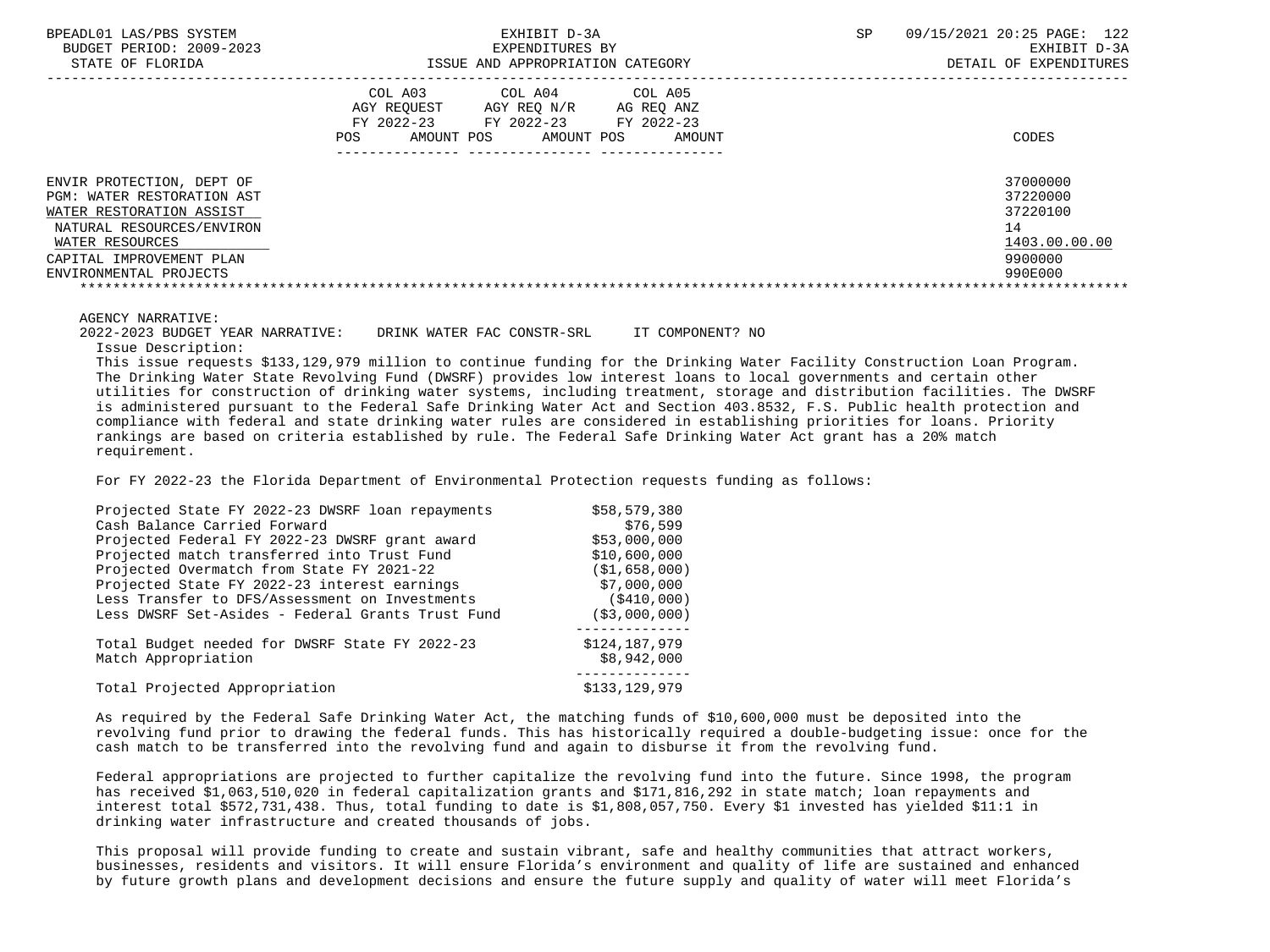| BPEADL01 LAS/PBS SYSTEM                                                                                                                                                                   | EXHIBIT D-3A                                                                                                                                                                                                                                                                                                                                                                                                                                                                                                                                                                                                                                                                                                                                                                                                                  | SP | 09/15/2021 20:25 PAGE: 123<br>EXHIBIT D-3A<br>DETAIL OF EXPENDITURES          |
|-------------------------------------------------------------------------------------------------------------------------------------------------------------------------------------------|-------------------------------------------------------------------------------------------------------------------------------------------------------------------------------------------------------------------------------------------------------------------------------------------------------------------------------------------------------------------------------------------------------------------------------------------------------------------------------------------------------------------------------------------------------------------------------------------------------------------------------------------------------------------------------------------------------------------------------------------------------------------------------------------------------------------------------|----|-------------------------------------------------------------------------------|
|                                                                                                                                                                                           | COL A03 COL A04 COL A05<br>AGY REQUEST AGY REQ N/R AG REQ ANZ<br>FY 2022-23 FY 2022-23 FY 2022-23                                                                                                                                                                                                                                                                                                                                                                                                                                                                                                                                                                                                                                                                                                                             |    |                                                                               |
|                                                                                                                                                                                           | POS AMOUNT POS AMOUNT POS AMOUNT                                                                                                                                                                                                                                                                                                                                                                                                                                                                                                                                                                                                                                                                                                                                                                                              |    | CODES                                                                         |
| ENVIR PROTECTION, DEPT OF<br>PGM: WATER RESTORATION AST<br>WATER RESTORATION ASSIST<br>NATURAL RESOURCES/ENVIRON<br>WATER RESOURCES<br>CAPITAL IMPROVEMENT PLAN<br>ENVIRONMENTAL PROJECTS |                                                                                                                                                                                                                                                                                                                                                                                                                                                                                                                                                                                                                                                                                                                                                                                                                               |    | 37000000<br>37220000<br>37220100<br>14<br>1403.00.00.00<br>9900000<br>990E000 |
| economic and quality of life goals.                                                                                                                                                       |                                                                                                                                                                                                                                                                                                                                                                                                                                                                                                                                                                                                                                                                                                                                                                                                                               |    |                                                                               |
| Benefit and/or Impact:<br>Florida Strategic Plan for Economic Development:<br>quality places goals.<br>societal contributions.                                                            | Florida's need for new or refurbished drinking water facilities, based on a federal/state needs survey, is estimated to<br>exceed \$16.4 billion over the next 20 years. This program allows local governments to maximize their resources in<br>managing drinking water demands while recycling those funds, through repayments, for more projects over time.<br>This Program subsidizes the cost of expensive infrastructure projects and promotes the development and implementation of<br>more efficient water supplies, while protecting public health and the environment.<br>#5.3 - Strengthen local, regional and statewide partnerships to accomplish Florida's economic and quality of life and<br>#6.2 - Ensure Floridians in all communities and life stages have opportunities to achieve healthier outcomes and |    |                                                                               |
| WASTEWATER TREAT FAC CONST                                                                                                                                                                |                                                                                                                                                                                                                                                                                                                                                                                                                                                                                                                                                                                                                                                                                                                                                                                                                               |    | 140131                                                                        |
| GENERAL REVENUE FUND -MATCH 10,726,600 10,726,600<br>WASTEWTR/STORMWTR REVOL TF-FEDERL 195,746,466 195,746,466 195,746,466                                                                |                                                                                                                                                                                                                                                                                                                                                                                                                                                                                                                                                                                                                                                                                                                                                                                                                               |    | 1000 2<br>2661 3                                                              |
| TOTAL APPRO 206,473,066 206,473,066                                                                                                                                                       |                                                                                                                                                                                                                                                                                                                                                                                                                                                                                                                                                                                                                                                                                                                                                                                                                               |    |                                                                               |
|                                                                                                                                                                                           |                                                                                                                                                                                                                                                                                                                                                                                                                                                                                                                                                                                                                                                                                                                                                                                                                               |    |                                                                               |
| <b>AGENCY NARRATIVE:</b><br>2022-2023 BUDGET YEAR NARRATIVE: WASTEWATER TREAT FAC CONST IT COMPONENT? NO                                                                                  |                                                                                                                                                                                                                                                                                                                                                                                                                                                                                                                                                                                                                                                                                                                                                                                                                               |    |                                                                               |

Issue Description:

 This issue requests \$206,473,066 million to continue funding for the Wastewater and Stormwater Treatment Facility Construction Loan Program. The Clean Water State Revolving Fund (CWSRF) provides low interest loans to local governments for the construction of wastewater treatment and stormwater management systems, including collection and transmission sewers, reclaimed water (reuse) systems and a variety of other facilities and activities. The CWSRF is administered pursuant to the Federal Clean Water Act and Section 403.1835, F.S. Pollution abatement, public health protection, reuse, and implementation of Total Maximum Daily Loads are considered in establishing priorities for loans. Priority rankings are based on criteria established by rule. The Federal Clean Water Act grant has a 20% match requirement.

For FY 2022-23 the Florida Department of Environmental Protection requests funding as follows: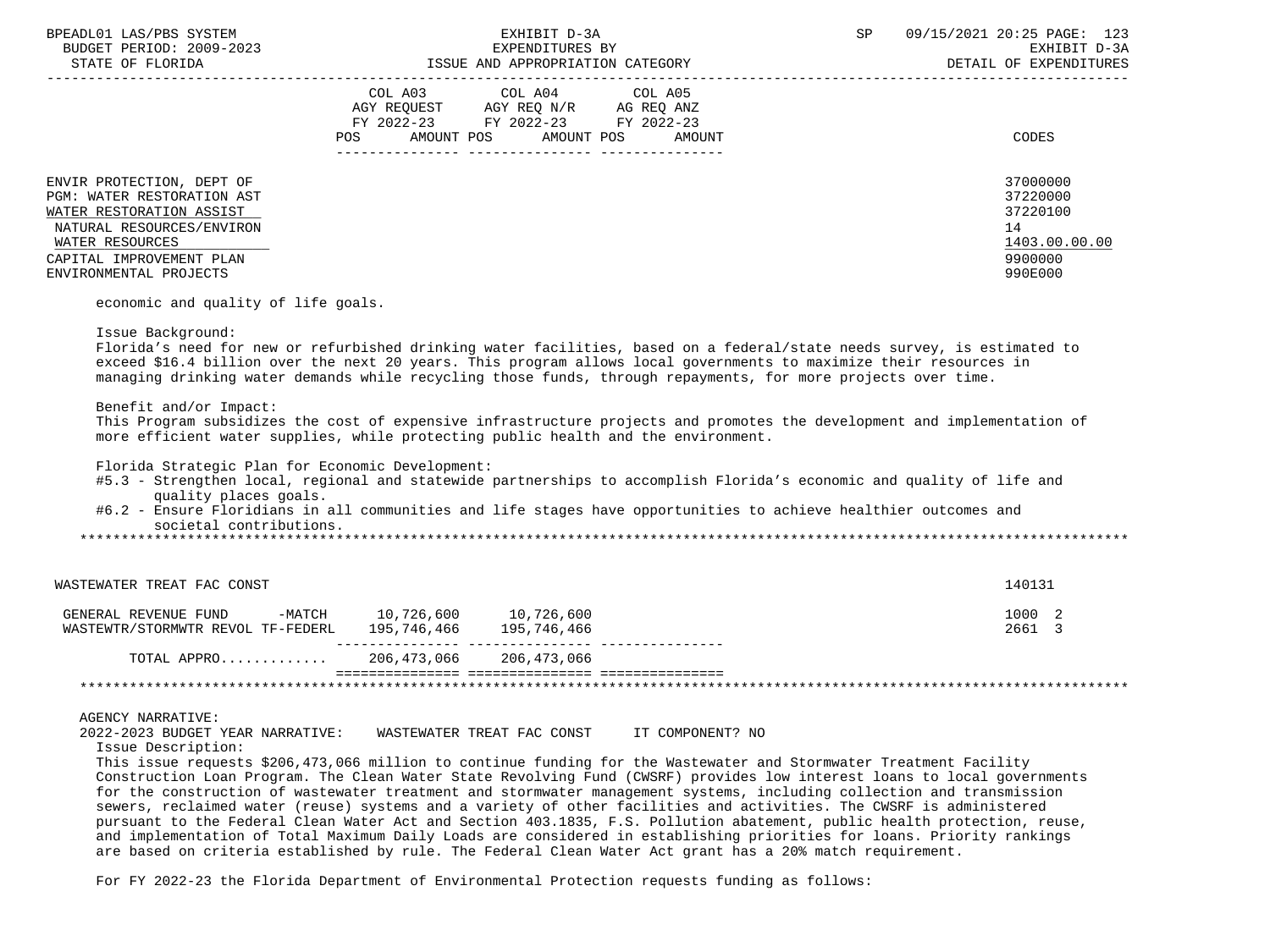| BPEADL01 LAS/PBS SYSTEM<br>BUDGET PERIOD: 2009-2023<br>STATE OF FLORIDA                                                                                                                   | ISSUE AND APPROPRIATION CATEGORY                                                                                                         | EXHIBIT D-3A<br>EXPENDITURES BY                                                                                                  |        | SP | 09/15/2021 20:25 PAGE: 124<br>EXHIBIT D-3A<br>DETAIL OF EXPENDITURES          |
|-------------------------------------------------------------------------------------------------------------------------------------------------------------------------------------------|------------------------------------------------------------------------------------------------------------------------------------------|----------------------------------------------------------------------------------------------------------------------------------|--------|----|-------------------------------------------------------------------------------|
|                                                                                                                                                                                           | COL A03 COL A04 COL A05<br>AGY REQUEST AGY REQ N/R AG REQ ANZ<br>FY 2022-23 FY 2022-23 FY 2022-23<br>POS                                 | AMOUNT POS AMOUNT POS                                                                                                            | AMOUNT |    | CODES                                                                         |
| ENVIR PROTECTION, DEPT OF<br>PGM: WATER RESTORATION AST<br>WATER RESTORATION ASSIST<br>NATURAL RESOURCES/ENVIRON<br>WATER RESOURCES<br>CAPITAL IMPROVEMENT PLAN<br>ENVIRONMENTAL PROJECTS |                                                                                                                                          |                                                                                                                                  |        |    | 37000000<br>37220000<br>37220100<br>14<br>1403.00.00.00<br>9900000<br>990E000 |
| Projected State FY 2022-23 SRF loan repayments<br>Cash Balance Carried Forward<br>Projected Federal FY 2022-23 CWSRF grant award<br>Less Transfer to DFS/Assessment on Investments        | Projected match transferred into Trust Fund<br>Projected Overmatch from State FY 2021-22<br>Projected State FY 2022-23 interest earnings | \$117,553,670<br>\$1,841,196<br>\$60,000,000<br>\$12,000,000<br>( \$1, 273, 400)<br>\$6,000,000<br>(\$375,000)<br>-------------- |        |    |                                                                               |

Total Budget needed CWSRF State FY 2022-23 \$195,746,466 Match Appropriation  $$10,726,600$ --------------

Total Projected Appropriation  $$206,473,066$ 

 As required by the Clean Water Act, the matching funds of \$12,000,000 must be deposited into the revolving fund prior to drawing the federal funds. This has historically required a double-budgeting issue: once for the cash match to be transferred into the revolving fund and again to disburse it from the revolving fund.

 Federal appropriations are projected to further capitalize the revolving fund into the future. Since 1988, the program has received \$1,775,105,767 in federal capitalization grants and \$310,625,472 in state match; loan repayments and interest total \$3,089,890,182. Thus, total funding to date is \$5,175,621,421. Every \$1 invested has yielded \$17:1 in wastewater infrastructure and created tens of thousands of jobs.

 This proposal will provide funding to create and sustain vibrant, safe and healthy communities that attract workers, businesses, residents and visitors. It will ensure Florida's environment and quality of life are sustained and enhanced by future growth plans and development decisions and ensure the future supply and quality of water will meet Florida's economic and quality of life goals.

## Issue Background:

 The CWSRF is the single largest public resource available to Florida local governments to build the critical wastewater and stormwater infrastructure necessary to protect water quality and public health, maintain regulatory compliance and implement projects necessary to restore Florida's impaired waterways and threatened ground water resources. It helps subsidize the cost of expensive infrastructure projects, promotes water quality improvement and pollution prevention.

#### Benefit and/or Impact:

 Ensuring the future supply and quality of water will meet Florida's economic and quality of life goals, this proposal will provide funding to create and sustain vibrant, safe and healthy communities that attract workers, businesses, residents and visitors. It will also ensure Florida's environment and quality of life are sustained and enhanced by future growth plans and development decisions.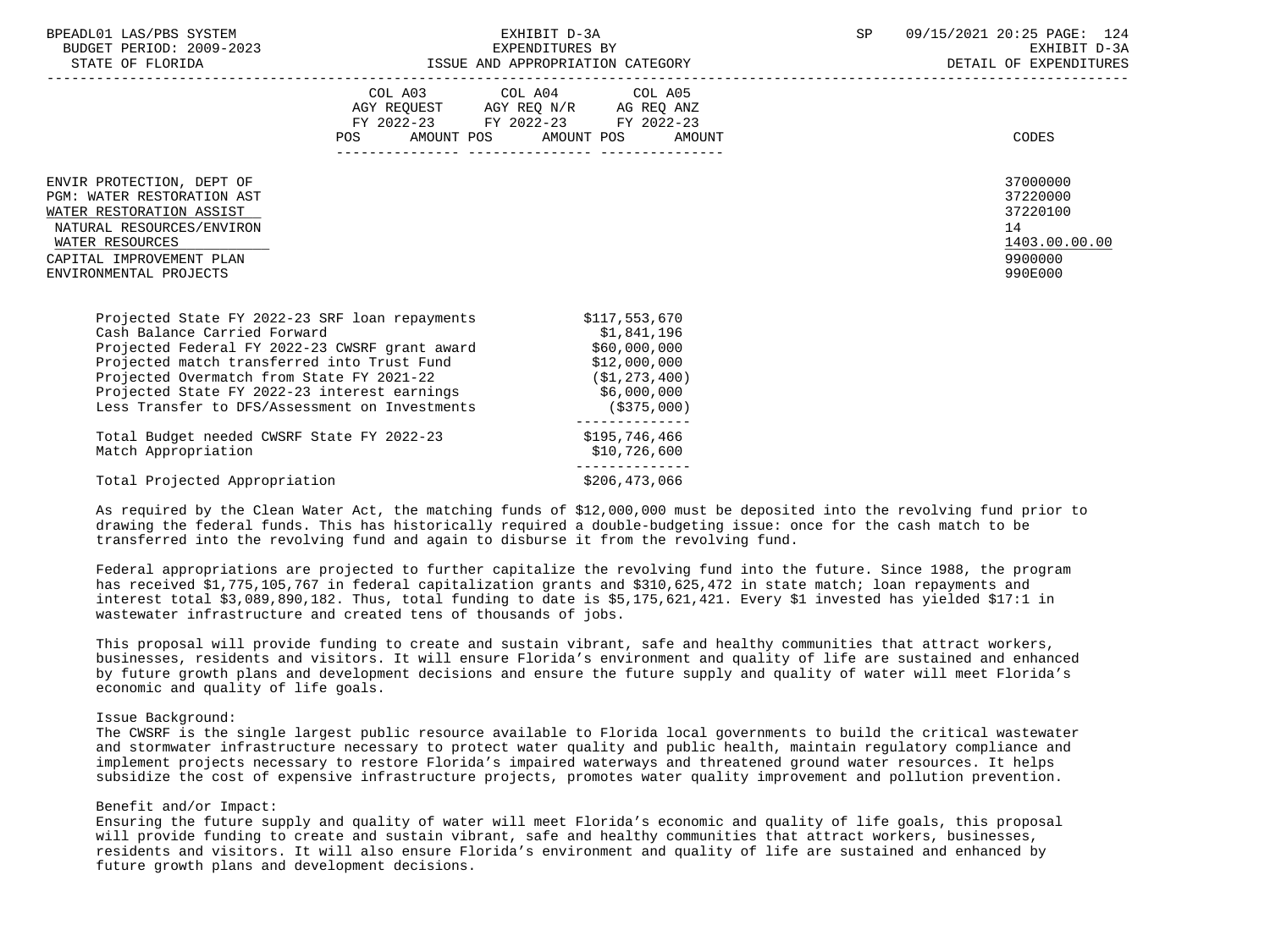| BPEADL01 LAS/PBS SYSTEM                                                                                                                   | EXHIBIT D-3A                                        |                                               |                              | SP | 09/15/2021 20:25 PAGE: 125 |  |  |  |
|-------------------------------------------------------------------------------------------------------------------------------------------|-----------------------------------------------------|-----------------------------------------------|------------------------------|----|----------------------------|--|--|--|
| BUDGET PERIOD: 2009-2023                                                                                                                  | EXPENDITURES BY<br>ISSUE AND APPROPRIATION CATEGORY |                                               |                              |    | EXHIBIT D-3A               |  |  |  |
| STATE OF FLORIDA                                                                                                                          |                                                     |                                               |                              |    | DETAIL OF EXPENDITURES     |  |  |  |
|                                                                                                                                           |                                                     |                                               |                              |    |                            |  |  |  |
|                                                                                                                                           | COL A03                                             | COL A04<br>AGY REQUEST AGY REQ N/R AG REQ ANZ | COL A05                      |    |                            |  |  |  |
|                                                                                                                                           |                                                     | FY 2022-23 FY 2022-23 FY 2022-23              |                              |    |                            |  |  |  |
|                                                                                                                                           | POS                                                 |                                               | AMOUNT POS AMOUNT POS AMOUNT |    | CODES                      |  |  |  |
|                                                                                                                                           |                                                     |                                               |                              |    |                            |  |  |  |
|                                                                                                                                           |                                                     |                                               |                              |    |                            |  |  |  |
| ENVIR PROTECTION, DEPT OF                                                                                                                 |                                                     |                                               |                              |    | 37000000                   |  |  |  |
| PGM: WATER RESTORATION AST                                                                                                                |                                                     |                                               |                              |    | 37220000                   |  |  |  |
| WATER RESTORATION ASSIST                                                                                                                  |                                                     |                                               |                              |    | 37220100                   |  |  |  |
| NATURAL RESOURCES/ENVIRON                                                                                                                 |                                                     |                                               |                              |    | 14                         |  |  |  |
| WATER RESOURCES                                                                                                                           |                                                     |                                               |                              |    | 1403.00.00.00              |  |  |  |
| CAPITAL IMPROVEMENT PLAN                                                                                                                  |                                                     |                                               |                              |    | 9900000                    |  |  |  |
| ENVIRONMENTAL PROJECTS                                                                                                                    |                                                     |                                               |                              |    | 990E000                    |  |  |  |
|                                                                                                                                           |                                                     |                                               |                              |    |                            |  |  |  |
| Florida Strategic Plan for Economic Development:                                                                                          |                                                     |                                               |                              |    |                            |  |  |  |
| #5.3 Strengthen local, regional and statewide partnerships to accomplish Florida's economic and quality of life and                       |                                                     |                                               |                              |    |                            |  |  |  |
| quality places goals.                                                                                                                     |                                                     |                                               |                              |    |                            |  |  |  |
| #6.2 Ensure Floridians in all communities and life stages have opportunities to achieve healthier outcomes and<br>societal contributions. |                                                     |                                               |                              |    |                            |  |  |  |
|                                                                                                                                           |                                                     |                                               |                              |    |                            |  |  |  |
|                                                                                                                                           |                                                     |                                               |                              |    |                            |  |  |  |
|                                                                                                                                           |                                                     |                                               |                              |    |                            |  |  |  |
| SMALL CO WASTEWTR TRMT GNT                                                                                                                |                                                     |                                               |                              |    | 143276                     |  |  |  |
|                                                                                                                                           |                                                     |                                               |                              |    |                            |  |  |  |
| FEDERAL GRANTS TRUST FUND -FEDERL 11,000,000 11,000,000                                                                                   |                                                     |                                               |                              |    | 2261 3                     |  |  |  |
|                                                                                                                                           |                                                     |                                               |                              |    |                            |  |  |  |
|                                                                                                                                           |                                                     |                                               |                              |    |                            |  |  |  |
|                                                                                                                                           |                                                     |                                               |                              |    |                            |  |  |  |
| <b>AGENCY NARRATIVE:</b>                                                                                                                  |                                                     |                                               |                              |    |                            |  |  |  |
| 2022-2023 BUDGET YEAR NARRATIVE: SMALL CO WASTEWTR TRMT GNT IT COMPONENT? NO<br>Issue Description:                                        |                                                     |                                               |                              |    |                            |  |  |  |
| This issue requests \$11 million to continue funding of the Small County Wastewater Treatment Grants Program. This program                |                                                     |                                               |                              |    |                            |  |  |  |
| assists small communities and wastewater authorities in planning, designing and constructing wastewater management                        |                                                     |                                               |                              |    |                            |  |  |  |
| facilities.                                                                                                                               |                                                     |                                               |                              |    |                            |  |  |  |
|                                                                                                                                           |                                                     |                                               |                              |    |                            |  |  |  |
| Issue Background:                                                                                                                         |                                                     |                                               |                              |    |                            |  |  |  |
| The "Small Community Sewer Construction Assistance Act," Section 403.1838, F.S., requires the Department of Environmental                 |                                                     |                                               |                              |    |                            |  |  |  |
| Protection to use funds specifically appropriated to award grants to assist financially disadvantaged small communities                   |                                                     |                                               |                              |    |                            |  |  |  |
| with their needs for adequate sewer facilities. The term "financially disadvantaged small community" is defined as a                      |                                                     |                                               |                              |    |                            |  |  |  |
| county, municipality or special district with a population of 10,000 or fewer, according to the latest census, and a per                  |                                                     |                                               |                              |    |                            |  |  |  |
| capita annual income less than the state per capita annual income as determined by the United States Department of                        |                                                     |                                               |                              |    |                            |  |  |  |
| Commerce.                                                                                                                                 |                                                     |                                               |                              |    |                            |  |  |  |
|                                                                                                                                           |                                                     |                                               |                              |    |                            |  |  |  |
| Benefit and/or Impact:                                                                                                                    |                                                     |                                               |                              |    |                            |  |  |  |
| This grant program provides funding to the financially disadvantaged small communities, who otherwise could not afford                    |                                                     |                                               |                              |    |                            |  |  |  |
| the improvements necessary to serve their community needs.                                                                                |                                                     |                                               |                              |    |                            |  |  |  |
| Florida Strategic Plan for Economic Development:                                                                                          |                                                     |                                               |                              |    |                            |  |  |  |
| #5.3 - Strengthen local, regional and statewide partnerships to accomplish Florida's economic and quality of life and                     |                                                     |                                               |                              |    |                            |  |  |  |
| quality places goals.                                                                                                                     |                                                     |                                               |                              |    |                            |  |  |  |
| #6.2 - Ensure Floridians in all communities and life stages have opportunities to achieve healthier outcomes and                          |                                                     |                                               |                              |    |                            |  |  |  |
| societal contributions.                                                                                                                   |                                                     |                                               |                              |    |                            |  |  |  |
|                                                                                                                                           |                                                     |                                               |                              |    |                            |  |  |  |
|                                                                                                                                           |                                                     |                                               |                              |    |                            |  |  |  |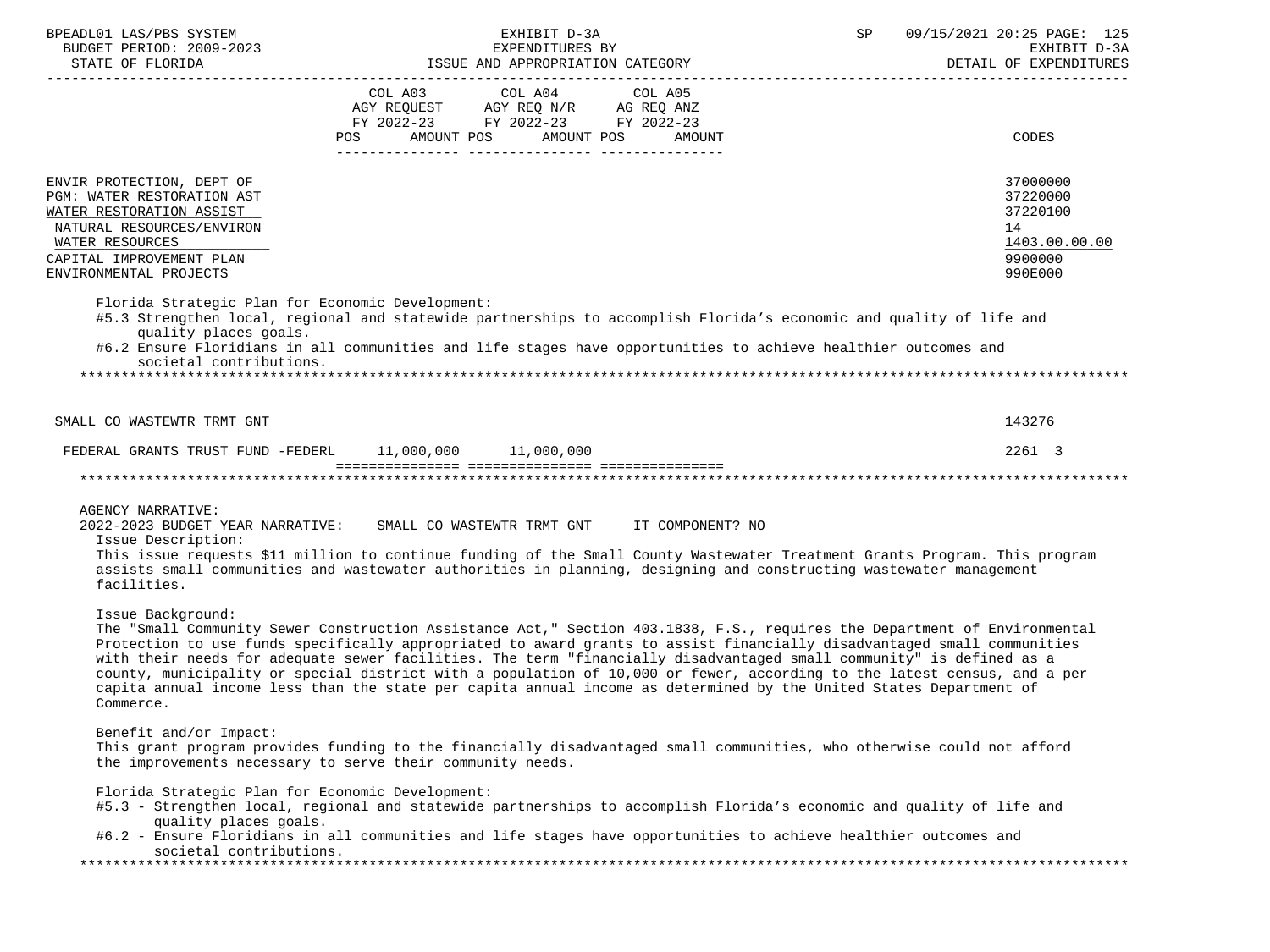| BPEADL01 LAS/PBS SYSTEM<br>EUDGET PERIOD: 2009-2023<br>STATE OF FLORIDA                                                                                                                                                                        | EXHIBIT D-3A<br>EXPENDITURES BY<br>EXPENDITURES BY<br>ISSUE AND APPROPRIATION CATEGORY                                                                                                                                                                                                                                                                                                                                                                                                                                                                                                                                                                                                                                                                                                                                                                                                                                                                                                                                         | SP | 09/15/2021 20:25 PAGE: 126<br>EXHIBIT D-3A<br>DETAIL OF EXPENDITURES                              |
|------------------------------------------------------------------------------------------------------------------------------------------------------------------------------------------------------------------------------------------------|--------------------------------------------------------------------------------------------------------------------------------------------------------------------------------------------------------------------------------------------------------------------------------------------------------------------------------------------------------------------------------------------------------------------------------------------------------------------------------------------------------------------------------------------------------------------------------------------------------------------------------------------------------------------------------------------------------------------------------------------------------------------------------------------------------------------------------------------------------------------------------------------------------------------------------------------------------------------------------------------------------------------------------|----|---------------------------------------------------------------------------------------------------|
|                                                                                                                                                                                                                                                | COL A03 COL A04 COL A05<br>AGY REQUEST AGY REQ N/R AG REQ ANZ<br>FY 2022-23 FY 2022-23 FY 2022-23<br>AMOUNT POS AMOUNT POS AMOUNT<br>POS                                                                                                                                                                                                                                                                                                                                                                                                                                                                                                                                                                                                                                                                                                                                                                                                                                                                                       |    | CODES                                                                                             |
| ENVIR PROTECTION, DEPT OF<br>PGM: WATER RESTORATION AST<br>WATER RESTORATION ASSIST<br>NATURAL RESOURCES/ENVIRON<br>WATER RESOURCES<br>CAPITAL IMPROVEMENT PLAN<br>ENVIRONMENTAL PROJECTS<br>G/A-LOC GOV/NONST ENT-FCO<br>G/A-WW GRANT PROGRAM |                                                                                                                                                                                                                                                                                                                                                                                                                                                                                                                                                                                                                                                                                                                                                                                                                                                                                                                                                                                                                                |    | 37000000<br>37220000<br>37220100<br>14<br>1403.00.00.00<br>9900000<br>990E000<br>140000<br>149950 |
|                                                                                                                                                                                                                                                | WATER PROTECT/SUSTAIN TF -STATE 125,000,000 125,000,000                                                                                                                                                                                                                                                                                                                                                                                                                                                                                                                                                                                                                                                                                                                                                                                                                                                                                                                                                                        |    | 2603 1                                                                                            |
|                                                                                                                                                                                                                                                |                                                                                                                                                                                                                                                                                                                                                                                                                                                                                                                                                                                                                                                                                                                                                                                                                                                                                                                                                                                                                                |    |                                                                                                   |
| <b>AGENCY NARRATIVE:</b><br>Issue Description:                                                                                                                                                                                                 | 2022-2023 BUDGET YEAR NARRATIVE: G/A-WW GRANT PROGRAM THE COMPONENT? NO<br>This issue requests \$125 million in funding from the Water Protection and Sustainability Trust Fund to continue funding<br>for the Wastewater Grant Program to improve water quality for the State of Florida. This funding will be used for the<br>Wastewater Grant Program established in Section 403.0673, F.S. This program prioritizes wastewater projects in<br>restoration plan areas and rural areas of opportunity. The program requires at least a 50 percent match which may be<br>waived by the Department for rural areas of opportunity. Projects to construct, upgrade or expand wastewater facilities<br>to provide advanced wastewater treatment and connecting septic tanks to sewer systems are prioritized. Consideration is<br>given to nutrient reductions, project readiness, cost effectiveness, overall environmental benefit, project location,<br>local matching funds and water savings and water quality improvement. |    |                                                                                                   |
| Issue Background:<br>rural areas of opportunity.                                                                                                                                                                                               | Clean and safe water is important to a healthy environment and economy. In 2020, the legislature created Section<br>403.0673, F.S. and in 2021 established recurring funding for this wastewater grant program. This program works in<br>conjunction with the water restoration plans in Florida to address the state's wastewater challenges and also prioritizes                                                                                                                                                                                                                                                                                                                                                                                                                                                                                                                                                                                                                                                             |    |                                                                                                   |
| Benefit and/or Impact:<br>areas of opportunity.                                                                                                                                                                                                | This issue funds critical infrastructure needs to address water quality impairments in restoration plan areas and rural                                                                                                                                                                                                                                                                                                                                                                                                                                                                                                                                                                                                                                                                                                                                                                                                                                                                                                        |    |                                                                                                   |
| quality places goals.<br>societal contributions.                                                                                                                                                                                               | Florida Strategic Plan for Economic Development:<br>#5.3 - Strengthen local, regional and statewide partnerships to accomplish Florida's economic and quality of life and<br>#6.2 - Ensure Floridians in all communities and life stages have opportunities to achieve healthier outcomes and                                                                                                                                                                                                                                                                                                                                                                                                                                                                                                                                                                                                                                                                                                                                  |    |                                                                                                   |
| TOTAL: ENVIRONMENTAL PROJECTS<br>TOTAL ISSUE                                                                                                                                                                                                   | 503,249,551<br>503,249,551                                                                                                                                                                                                                                                                                                                                                                                                                                                                                                                                                                                                                                                                                                                                                                                                                                                                                                                                                                                                     |    | 990E000                                                                                           |
|                                                                                                                                                                                                                                                |                                                                                                                                                                                                                                                                                                                                                                                                                                                                                                                                                                                                                                                                                                                                                                                                                                                                                                                                                                                                                                |    |                                                                                                   |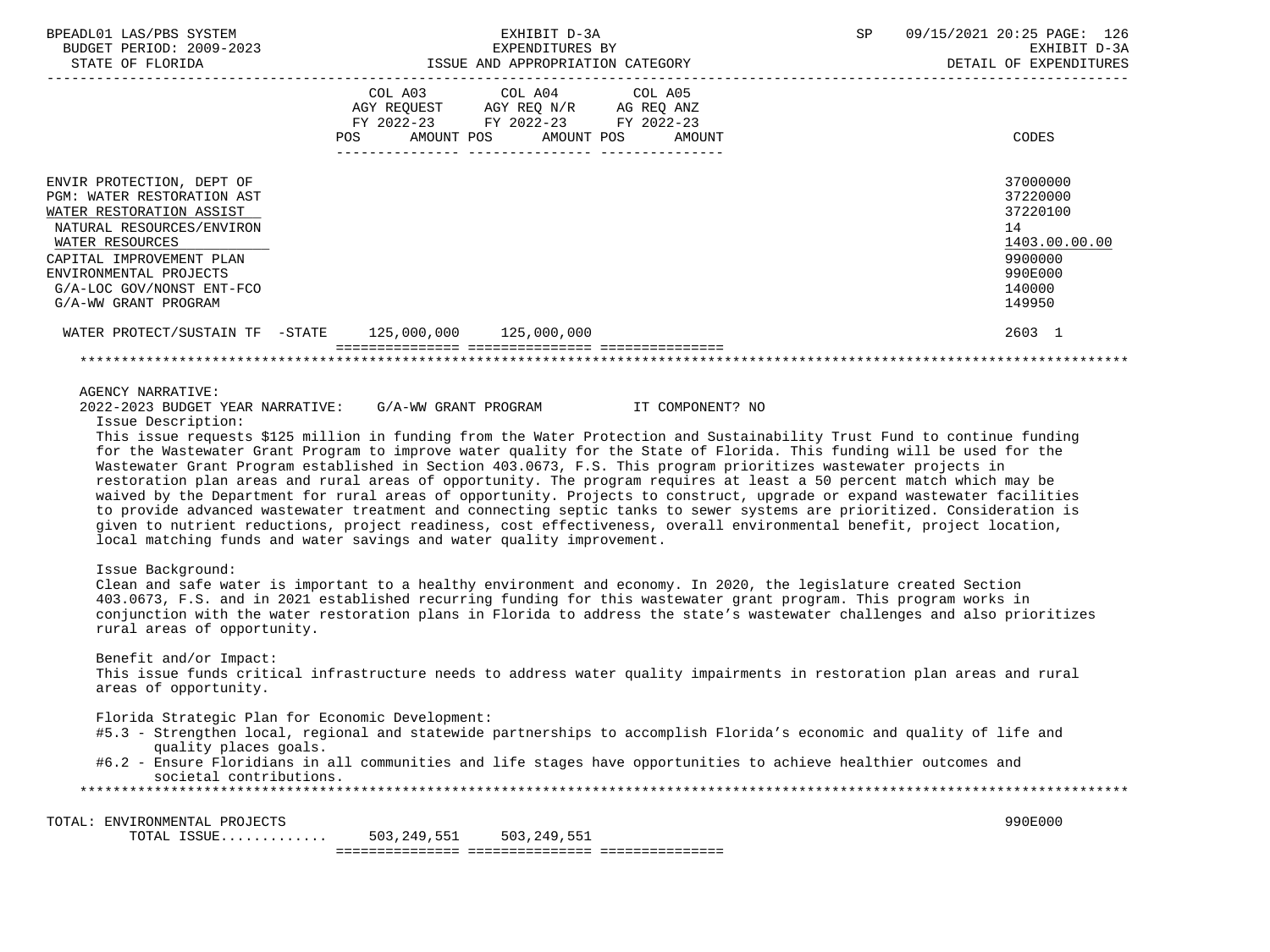| BPEADL01 LAS/PBS SYSTEM<br>BUDGET PERIOD: 2009-2023   | EXHIBIT D-3A<br>EXPENDITURES BY    | <b>SP</b> | 09/15/2021 20:25 PAGE: 127<br>EXHIBIT D-3A |  |  |
|-------------------------------------------------------|------------------------------------|-----------|--------------------------------------------|--|--|
| STATE OF FLORIDA                                      | ISSUE AND APPROPRIATION CATEGORY   |           | DETAIL OF EXPENDITURES                     |  |  |
|                                                       | COL A03 COL A04 COL A05            |           |                                            |  |  |
|                                                       | AGY REQUEST AGY REQ N/R AG REQ ANZ |           |                                            |  |  |
|                                                       | FY 2022-23 FY 2022-23 FY 2022-23   |           |                                            |  |  |
|                                                       | POS AMOUNT POS AMOUNT POS AMOUNT   |           | CODES                                      |  |  |
|                                                       |                                    |           |                                            |  |  |
| ENVIR PROTECTION, DEPT OF                             |                                    |           | 37000000                                   |  |  |
| PGM: WATER RESTORATION AST                            |                                    |           | 37220000                                   |  |  |
| WATER RESTORATION ASSIST                              |                                    |           | 37220100                                   |  |  |
| NATURAL RESOURCES/ENVIRON                             |                                    |           | 14                                         |  |  |
| WATER RESOURCES                                       |                                    |           | 1403.00.00.00                              |  |  |
| CAPITAL IMPROVEMENT PLAN                              |                                    |           | 9900000                                    |  |  |
| GRANTS AND AIDS - FIXED CAPITAL                       |                                    |           |                                            |  |  |
| OUTLAY                                                |                                    |           | 990G000                                    |  |  |
| G/A-LOC GOV/NONST ENT-FCO                             |                                    |           | 140000                                     |  |  |
| G/A - SRL PRGM ASSISTANCE                             |                                    |           | 149951                                     |  |  |
| FEDERAL GRANTS TRUST FUND -FEDERL 2,082,000 2,082,000 |                                    |           | 2261 3                                     |  |  |
|                                                       |                                    |           |                                            |  |  |

## AGENCY NARRATIVE:

 2022-2023 BUDGET YEAR NARRATIVE: G/A - SRL PRGM ASSISTANCE IT COMPONENT? NO Issue Description:

 This issue requests \$2,082,000 in spending authority to provide funding for implementation of State Revolving Loan Program Assistance in the Division of Water Restoration Assistance (Division). Revenue to support this spending authority will come from the administrative service fees collected through the state revolving loan programs within the Division.

#### Issue Background:

 Over the last several years, the grant programs and the requirements associated with the State Revolving Fund (SRF) loan programs within the Division have grown substantially and new programs have been added. To keep pace with the growing responsibilities and oversight of these programs the Division has identified an ongoing need to secure outside expertise and support. The requested budget will allow the Division to contract for outside support needs as follows:

 Grant agreement with Florida Rural Water for: SRF project inspections to ensure compliance with federal requirements(e.g. American Iron and Steel), asset management plan development for small communities, drinking water and wastewater SRF Needs Survey (EPA list of facilities and their associated project needs and costs) support, facilities plan review support and emergency/hurricane response

 Grant agreement with Southeast Rural Community Assistance Program (SERCAP) to assist small rural communities with project development and provide program support for drinking water supply restoration

## Benefit and/or Impact:

 This funding will assist the Division with meeting federal requirements such as American Iron and Steel compliance, potential buy American provisions, asset management plan development, and assistance to small and disadvantaged systems and communities. The Division of Water Restoration Assistance administers programs responsible for issuing and managing grants and loans that provide financial assistance to communities to fund projects that improve the quality and quantity of the water resources of the state. The projects include improving stormwater quality, reducing pollutants that enter surface water and groundwater (including springs), collecting and treating sanitary wastewater, producing and distributing drinking water and restoring potable water service to households affected by contaminated source water. The Division also administers grants for water restoration activities that are directed by the Legislature. The projects are primarily undertaken by counties and municipal entities.

Florida Strategic Plan for Economic Development: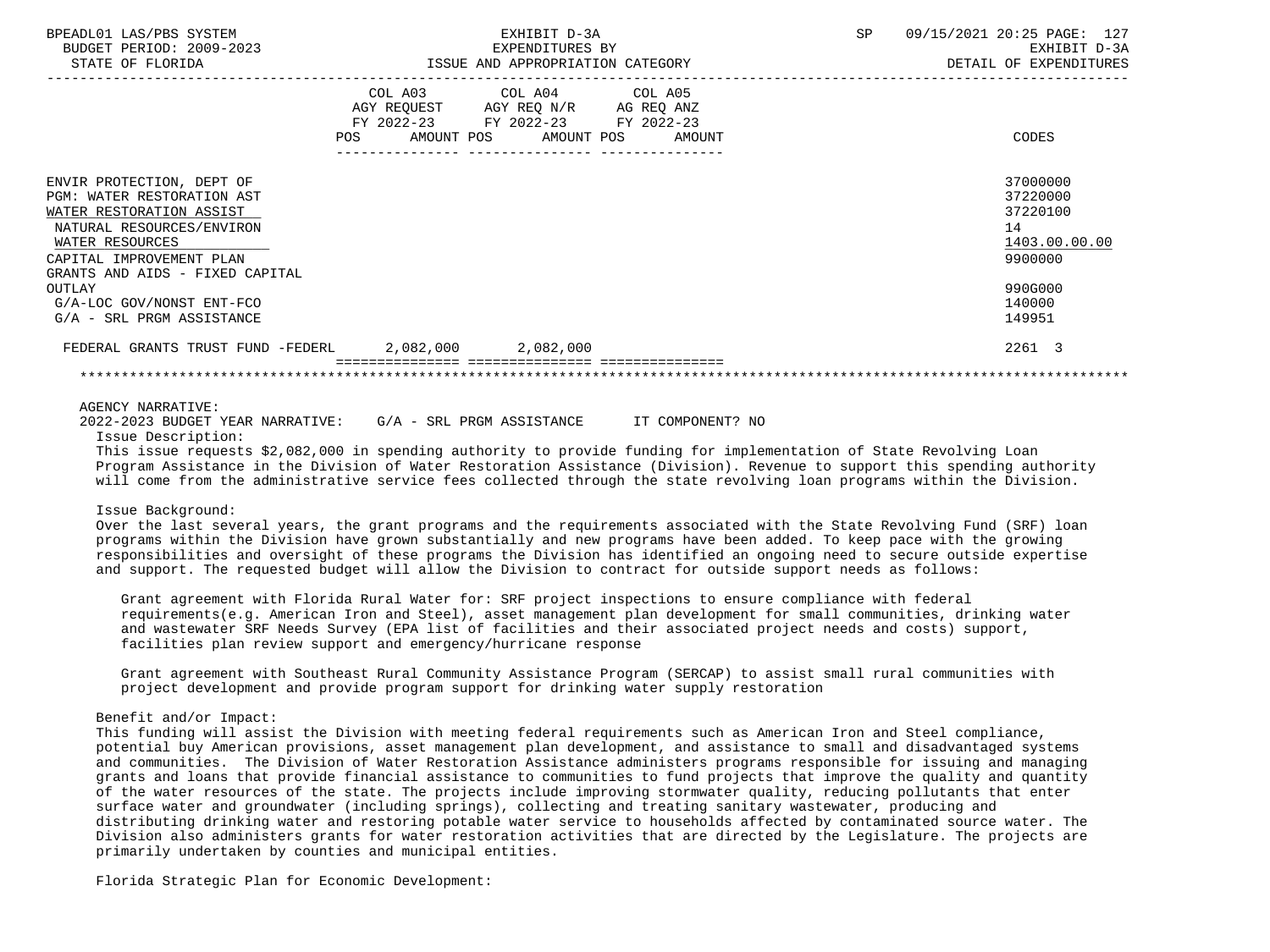| BPEADL01 LAS/PBS SYSTEM<br>BUDGET PERIOD: 2009-2023                                                                                                                      |                                                                                                 | EXHIBIT D-3A<br>EXPENDITURES BY  |                      | <b>SP</b> | 09/15/2021 20:25 PAGE: 128<br>EXHIBIT D-3A |
|--------------------------------------------------------------------------------------------------------------------------------------------------------------------------|-------------------------------------------------------------------------------------------------|----------------------------------|----------------------|-----------|--------------------------------------------|
| STATE OF FLORIDA                                                                                                                                                         |                                                                                                 | ISSUE AND APPROPRIATION CATEGORY |                      |           | DETAIL OF EXPENDITURES                     |
|                                                                                                                                                                          | AGY REQUEST AGY REQ N/R AG REQ ANZ<br>FY 2022-23 FY 2022-23 FY 2022-23<br>AMOUNT POS<br>POS FOR | COL A03 COL A04 COL A05          | AMOUNT POS<br>AMOUNT |           | CODES                                      |
| ENVIR PROTECTION, DEPT OF                                                                                                                                                |                                                                                                 |                                  |                      |           | 37000000                                   |
| PGM: WATER RESTORATION AST                                                                                                                                               |                                                                                                 |                                  |                      |           | 37220000                                   |
| WATER RESTORATION ASSIST                                                                                                                                                 |                                                                                                 |                                  |                      |           | 37220100                                   |
| NATURAL RESOURCES/ENVIRON                                                                                                                                                |                                                                                                 |                                  |                      |           | 14                                         |
| WATER RESOURCES                                                                                                                                                          |                                                                                                 |                                  |                      |           | 1403.00.00.00                              |
| CAPITAL IMPROVEMENT PLAN                                                                                                                                                 |                                                                                                 |                                  |                      |           | 9900000                                    |
| GRANTS AND AIDS - FIXED CAPITAL<br>OUTLAY                                                                                                                                |                                                                                                 |                                  |                      |           | 990G000                                    |
| #6.3 - Ensure Florida's fish, wildlife, natural resources and environment are sustained and enhanced as a component of<br>future growth plans and development decisions. |                                                                                                 |                                  |                      |           |                                            |
| ESTIMATED EXPENDITURES - FIXED<br>CAPITAL OUTLAY - OTHER<br>FIXED CAPITAL OUTLAY<br>SPRINGS RESTORATION                                                                  |                                                                                                 |                                  |                      |           | 990I100<br>080000<br>087870                |
| $-STATE$<br>LAND ACOUISITION TF                                                                                                                                          | 50,000,000                                                                                      |                                  |                      |           | 2423 1                                     |
| TOTAL: WATER RESOURCES<br>BY FUND TYPE                                                                                                                                   |                                                                                                 |                                  |                      |           | 1403.00.00.00                              |
| GENERAL REVENUE FUND                                                                                                                                                     | 19,668,600 19,668,600                                                                           |                                  |                      |           | 1000                                       |
| TRUST FUNDS                                                                                                                                                              |                                                                                                 | 546,683,851 485,662,951          |                      |           | 2000                                       |
| TOTAL POSITIONS 64.00                                                                                                                                                    |                                                                                                 |                                  |                      |           |                                            |
| TOTAL PROG COMP                                                                                                                                                          | 566,352,451                                                                                     | 505, 331, 551                    |                      |           |                                            |

=============== =============== ===============

TOTAL SALARY RATE....... 3,059,994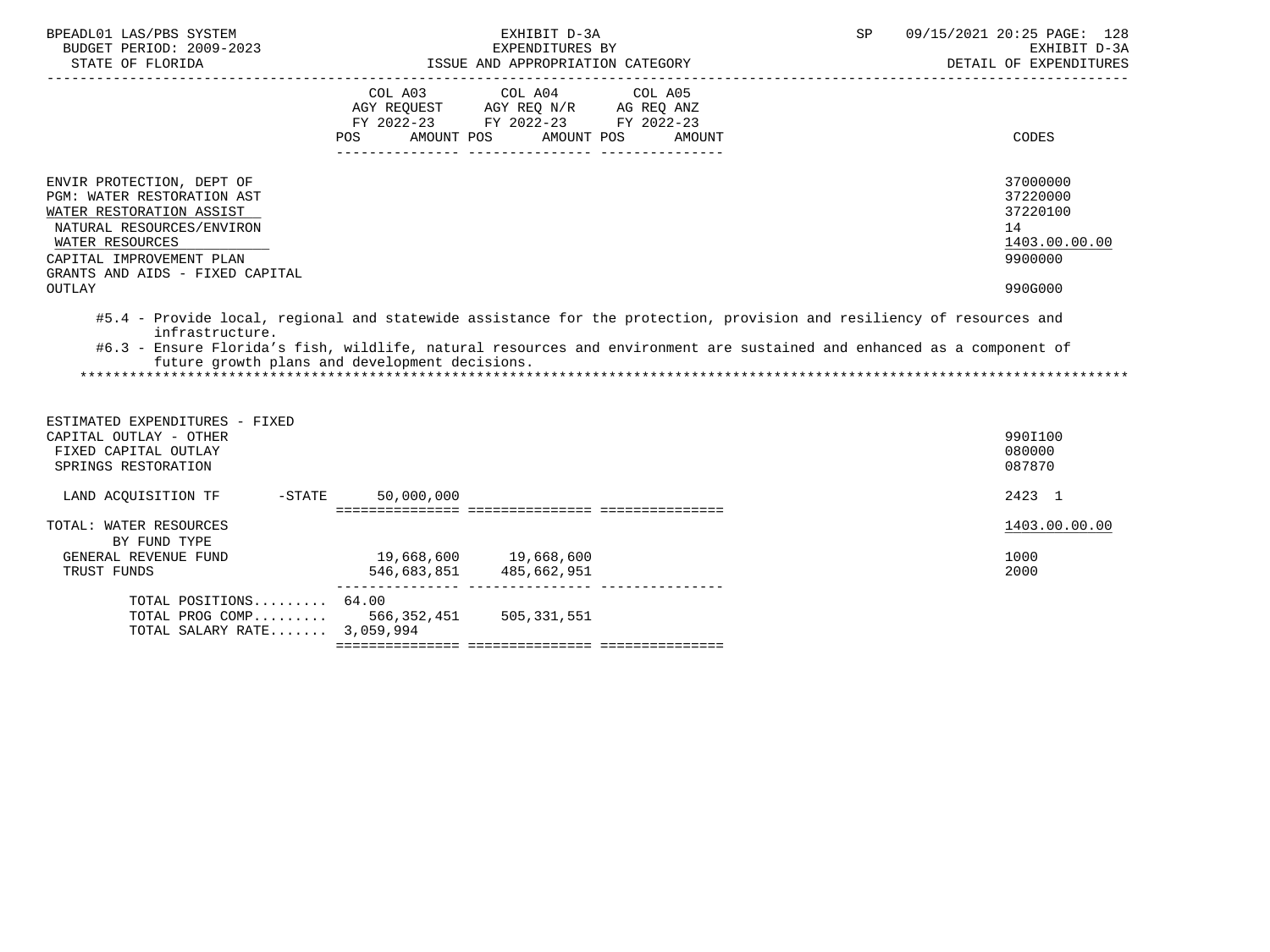| BPEADL01 LAS/PBS SYSTEM<br>BUDGET PERIOD: 2009-2023<br>STATE OF FLORIDA                                                                                                                                                                        |                             | EXHIBIT D-3A<br>EXPENDITURES BY<br>ISSUE AND APPROPRIATION CATEGORY                                                       | SP | 09/15/2021 20:25 PAGE: 129<br>EXHIBIT D-3A<br>DETAIL OF EXPENDITURES                    |
|------------------------------------------------------------------------------------------------------------------------------------------------------------------------------------------------------------------------------------------------|-----------------------------|---------------------------------------------------------------------------------------------------------------------------|----|-----------------------------------------------------------------------------------------|
|                                                                                                                                                                                                                                                | AMOUNT POS<br>POS DO        | COL A03 COL A04 COL A05<br>AGY REQUEST AGY REQ N/R AG REQ ANZ<br>FY 2022-23 FY 2022-23 FY 2022-23<br>AMOUNT POS<br>AMOUNT |    | <b>CODES</b>                                                                            |
| ENVIR PROTECTION, DEPT OF<br>PGM: ENVIRON ASSESS/RESTOR<br>WATER SCIENCE/LAB SERVICES<br>NATURAL RESOURCES/ENVIRON<br>WATER RESOURCES<br>ESTIMATED EXPENDITURES<br>ESTIMATED EXPENDITURES - OPERATIONS<br>SALARY RATE<br>SALARY RATE 9,730,090 |                             |                                                                                                                           |    | 37000000<br>37300000<br>37300100<br>14<br>1403.00.00.00<br>1000000<br>1001000<br>000000 |
| SALARIES AND BENEFITS                                                                                                                                                                                                                          |                             |                                                                                                                           |    | 010000                                                                                  |
| FEDERAL GRANTS TRUST FUND -MATCH                                                                                                                                                                                                               | 78,726<br>-FEDERL 3,073,683 |                                                                                                                           |    | 2261 2<br>2261 3                                                                        |
| TOTAL FEDERAL GRANTS TRUST FUND                                                                                                                                                                                                                | 3,152,409                   |                                                                                                                           |    | 2261                                                                                    |
| INTERNAL IMPROVEMENT TF -STATE 117,323                                                                                                                                                                                                         |                             |                                                                                                                           |    | 2408 1                                                                                  |
| LAND ACQUISITION TF -STATE 7,589,015                                                                                                                                                                                                           |                             |                                                                                                                           |    | 2423 1                                                                                  |
| WATER QUALITY ASSURANCE TF-STATE<br>$-MATCH$                                                                                                                                                                                                   | 671,379<br>2,575,378        |                                                                                                                           |    | 2780 1<br>2780 2                                                                        |
| TOTAL WATER QUALITY ASSURANCE TF                                                                                                                                                                                                               | 3,246,757                   |                                                                                                                           |    | 2780                                                                                    |
| TOTAL POSITIONS 199.00<br>TOTAL APPRO $14,105,504$                                                                                                                                                                                             |                             |                                                                                                                           |    |                                                                                         |
| OTHER PERSONAL SERVICES                                                                                                                                                                                                                        |                             |                                                                                                                           |    | 030000                                                                                  |
| INTERNAL IMPROVEMENT TF -STATE 7,197                                                                                                                                                                                                           |                             |                                                                                                                           |    | 2408 1                                                                                  |
| LAND ACQUISITION TF                                                                                                                                                                                                                            | $-STATE$ 94, 215            |                                                                                                                           |    | 2423 1                                                                                  |
| WATER QUALITY ASSURANCE TF-STATE<br>$-MATCH$                                                                                                                                                                                                   | 146,600<br>74,948           |                                                                                                                           |    | 2780 1<br>2780 2                                                                        |
| TOTAL WATER QUALITY ASSURANCE TF 221,548                                                                                                                                                                                                       |                             |                                                                                                                           |    | 2780                                                                                    |
| $TOTAL$ APPRO 322,960                                                                                                                                                                                                                          |                             |                                                                                                                           |    |                                                                                         |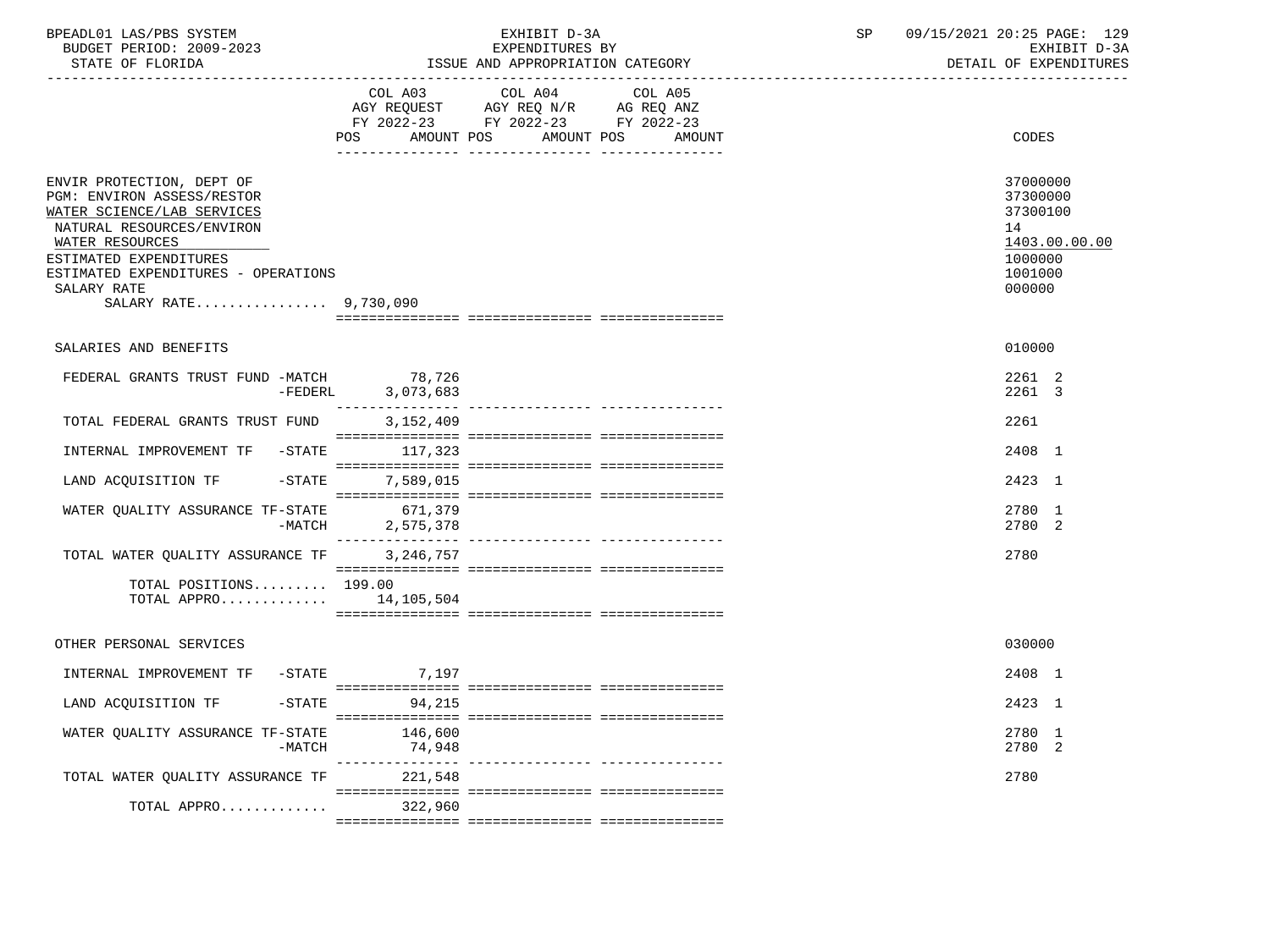| BPEADL01 LAS/PBS SYSTEM<br>BUDGET PERIOD: 2009-2023<br>STATE OF FLORIDA                                                                                                                                            |                              | EXHIBIT D-3A<br>EXPENDITURES BY<br>ISSUE AND APPROPRIATION CATEGORY                                                                         | 09/15/2021 20:25 PAGE: 130<br>SP<br>EXHIBIT D-3A<br>DETAIL OF EXPENDITURES              |  |  |
|--------------------------------------------------------------------------------------------------------------------------------------------------------------------------------------------------------------------|------------------------------|---------------------------------------------------------------------------------------------------------------------------------------------|-----------------------------------------------------------------------------------------|--|--|
|                                                                                                                                                                                                                    |                              | COL A03 COL A04<br>COL A05<br>AGY REQUEST AGY REQ N/R AG REQ ANZ<br>FY 2022-23 FY 2022-23 FY 2022-23<br>POS AMOUNT POS AMOUNT POS<br>AMOUNT | CODES                                                                                   |  |  |
| ENVIR PROTECTION, DEPT OF<br>PGM: ENVIRON ASSESS/RESTOR<br>WATER SCIENCE/LAB SERVICES<br>NATURAL RESOURCES/ENVIRON<br>WATER RESOURCES<br>ESTIMATED EXPENDITURES<br>ESTIMATED EXPENDITURES - OPERATIONS<br>EXPENSES |                              |                                                                                                                                             | 37000000<br>37300000<br>37300100<br>14<br>1403.00.00.00<br>1000000<br>1001000<br>040000 |  |  |
| FEDERAL GRANTS TRUST FUND -FEDERL 211,828                                                                                                                                                                          |                              |                                                                                                                                             | 2261 3                                                                                  |  |  |
| LAND ACQUISITION TF -STATE 1,576,091<br>SOLID WASTE MGMT TF -STATE                                                                                                                                                 |                              |                                                                                                                                             | 2423 1                                                                                  |  |  |
| WATER OUALITY ASSURANCE TF-STATE<br>-MATCH                                                                                                                                                                         | 92,774<br>215,572<br>243,895 |                                                                                                                                             | 2644 1<br>2780 1<br>2780 2                                                              |  |  |
| TOTAL WATER QUALITY ASSURANCE TF 459,467                                                                                                                                                                           |                              |                                                                                                                                             | 2780                                                                                    |  |  |
| TOTAL APPRO                                                                                                                                                                                                        | 2,340,160                    |                                                                                                                                             |                                                                                         |  |  |
| OPERATING CAPITAL OUTLAY                                                                                                                                                                                           |                              |                                                                                                                                             | 060000                                                                                  |  |  |
| SOLID WASTE MGMT TF -STATE 66,267<br>WATER QUALITY ASSURANCE TF-STATE                                                                                                                                              | 132,533                      |                                                                                                                                             | 2644 1<br>2780 1                                                                        |  |  |
| TOTAL APPRO 198,800                                                                                                                                                                                                |                              |                                                                                                                                             |                                                                                         |  |  |
| SPECIAL CATEGORIES<br>GROUND WTR/MONITOR NETWRK                                                                                                                                                                    |                              |                                                                                                                                             | 100000<br>100027                                                                        |  |  |
| WATER QUALITY ASSURANCE TF-STATE 649,575<br>-MATCH                                                                                                                                                                 | 1,708,484                    |                                                                                                                                             | 2780 1<br>2780 2                                                                        |  |  |
| TOTAL WATER QUALITY ASSURANCE TF                                                                                                                                                                                   | 2,358,059                    |                                                                                                                                             | 2780                                                                                    |  |  |
| TOTAL APPRO                                                                                                                                                                                                        | 2,358,059                    |                                                                                                                                             |                                                                                         |  |  |
| WMD LAB SUPPORT                                                                                                                                                                                                    |                              |                                                                                                                                             | 100039                                                                                  |  |  |
| GRANTS AND DONATIONS TF -STATE                                                                                                                                                                                     | 176,425                      |                                                                                                                                             | 2339 1                                                                                  |  |  |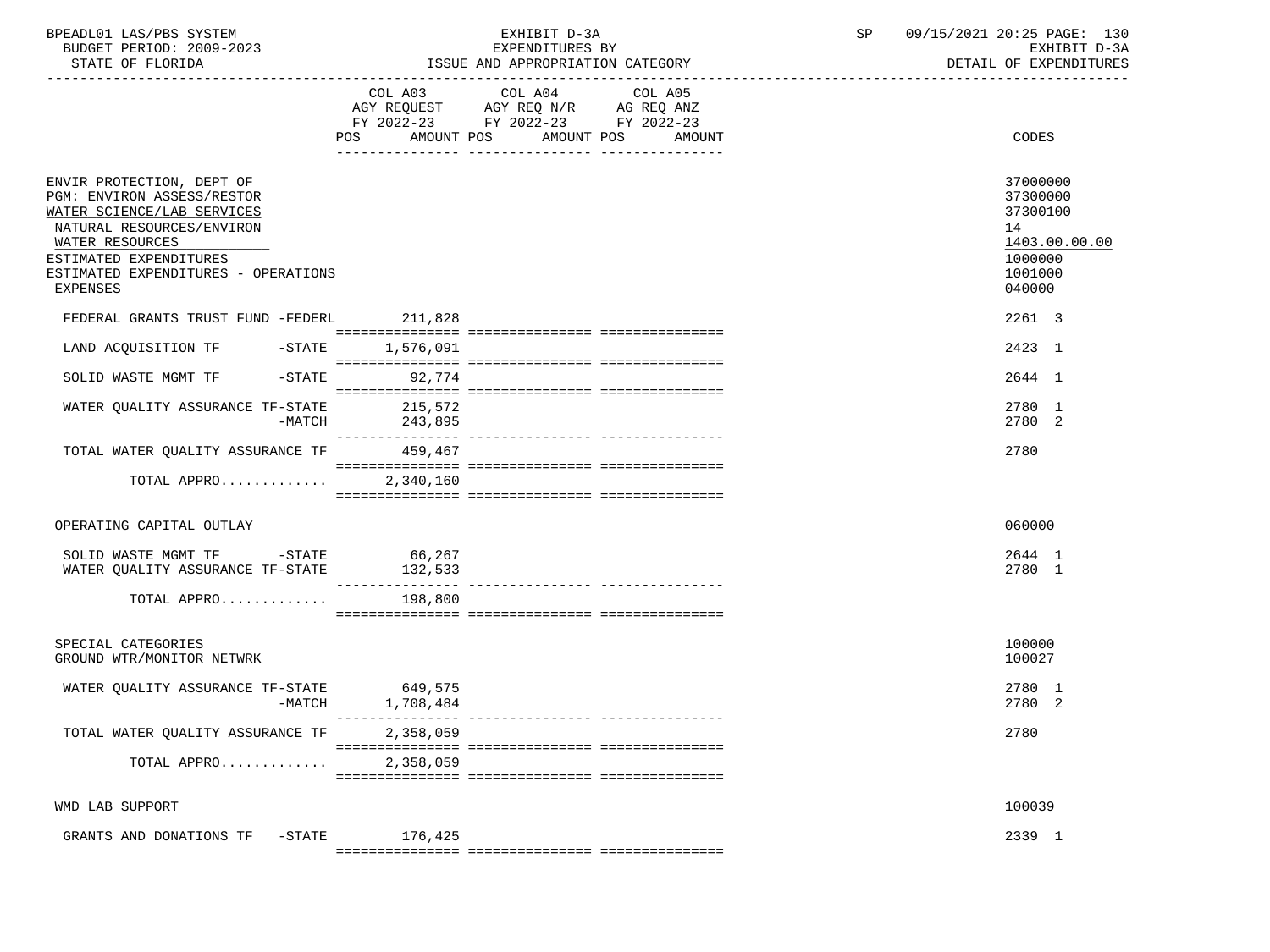| BPEADL01 LAS/PBS SYSTEM<br>BUDGET PERIOD: 2009-2023<br>STATE OF FLORIDA                                                                                                                                                                                                                            |                                   | EXHIBIT D-3A<br>EXPENDITURES BY<br>ISSUE AND APPROPRIATION CATEGORY                                                   | SP | 09/15/2021 20:25 PAGE: 131<br>EXHIBIT D-3A<br>DETAIL OF EXPENDITURES                                        |
|----------------------------------------------------------------------------------------------------------------------------------------------------------------------------------------------------------------------------------------------------------------------------------------------------|-----------------------------------|-----------------------------------------------------------------------------------------------------------------------|----|-------------------------------------------------------------------------------------------------------------|
|                                                                                                                                                                                                                                                                                                    | COL A03 COL A04                   | COL A05<br>AGY REQUEST AGY REQ N/R AG REQ ANZ<br>FY 2022-23 FY 2022-23 FY 2022-23<br>POS AMOUNT POS AMOUNT POS AMOUNT |    | CODES                                                                                                       |
| ENVIR PROTECTION, DEPT OF<br>PGM: ENVIRON ASSESS/RESTOR<br>WATER SCIENCE/LAB SERVICES<br>NATURAL RESOURCES/ENVIRON<br>WATER RESOURCES<br>ESTIMATED EXPENDITURES<br>ESTIMATED EXPENDITURES - OPERATIONS<br>SPECIAL CATEGORIES<br>EVERGLADES LAB SUPPORT<br>WATER QUALITY ASSURANCE TF-STATE 231,564 |                                   |                                                                                                                       |    | 37000000<br>37300000<br>37300100<br>14<br>1403.00.00.00<br>1000000<br>1001000<br>100000<br>100050<br>2780 1 |
| WATER QUALITY MGMT/PLAN                                                                                                                                                                                                                                                                            |                                   |                                                                                                                       |    | 100628                                                                                                      |
| FEDERAL GRANTS TRUST FUND -FEDERL 1,178,126                                                                                                                                                                                                                                                        |                                   |                                                                                                                       |    | 2261 3                                                                                                      |
| LABORATORY SERVICES                                                                                                                                                                                                                                                                                |                                   |                                                                                                                       |    | 100748                                                                                                      |
| FEDERAL GRANTS TRUST FUND -FEDERL 150,000                                                                                                                                                                                                                                                          |                                   |                                                                                                                       |    | 2261 3                                                                                                      |
| CONTRACTED SERVICES                                                                                                                                                                                                                                                                                |                                   |                                                                                                                       |    | 100777                                                                                                      |
| SOLID WASTE MGMT TF -STATE 207,354<br>WATER QUALITY ASSURANCE TF-STATE 214,205                                                                                                                                                                                                                     |                                   |                                                                                                                       |    | 2644 1<br>2780 1                                                                                            |
| TOTAL APPRO $421,559$                                                                                                                                                                                                                                                                              |                                   |                                                                                                                       |    |                                                                                                             |
| HAZARDOUS WASTE CLEANUP                                                                                                                                                                                                                                                                            |                                   |                                                                                                                       |    | 101492                                                                                                      |
| SOLID WASTE MGMT TF -STATE 312,710                                                                                                                                                                                                                                                                 |                                   |                                                                                                                       |    | 2644 1                                                                                                      |
| RISK MANAGEMENT INSURANCE                                                                                                                                                                                                                                                                          |                                   |                                                                                                                       |    | 103241                                                                                                      |
| FEDERAL GRANTS TRUST FUND -FEDERL<br>INTERNAL IMPROVEMENT TF -STATE<br>LAND ACQUISITION TF -STATE<br>WATER QUALITY ASSURANCE TF-STATE                                                                                                                                                              | 12,526<br>466<br>30,154<br>12,900 |                                                                                                                       |    | 2261 3<br>2408 1<br>2423 1<br>2780 1                                                                        |
| TOTAL APPRO                                                                                                                                                                                                                                                                                        | 56,046                            | -------------- -----------------                                                                                      |    |                                                                                                             |
|                                                                                                                                                                                                                                                                                                    |                                   |                                                                                                                       |    |                                                                                                             |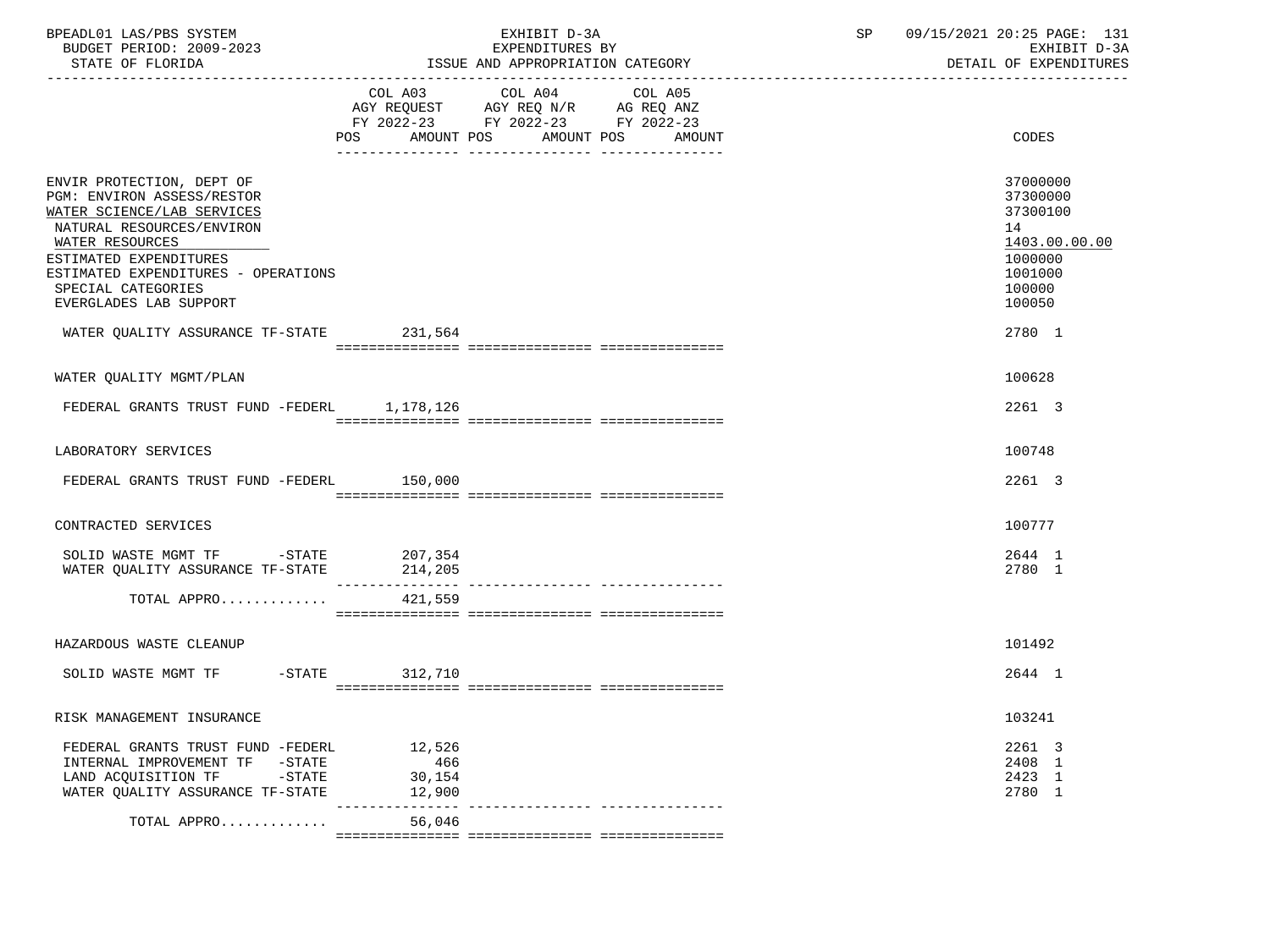| BPEADL01 LAS/PBS SYSTEM<br>BUDGET PERIOD: 2009-2023                                                                                                                                                                                                        |                  | EXHIBIT D-3A<br>EXPENDITURES BY                                                                                        | SP and the set of the set of the set of the set of the set of the set of the set of the set of the set of the s | 09/15/2021 20:25 PAGE: 132<br>EXHIBIT D-3A<br>DETAIL OF EXPENDITURES |                                                                                                   |  |
|------------------------------------------------------------------------------------------------------------------------------------------------------------------------------------------------------------------------------------------------------------|------------------|------------------------------------------------------------------------------------------------------------------------|-----------------------------------------------------------------------------------------------------------------|----------------------------------------------------------------------|---------------------------------------------------------------------------------------------------|--|
| STATE OF FLORIDA                                                                                                                                                                                                                                           |                  | ISSUE AND APPROPRIATION CATEGORY                                                                                       |                                                                                                                 |                                                                      |                                                                                                   |  |
|                                                                                                                                                                                                                                                            |                  | COL A03 COL A04<br>AGY REQUEST AGY REQ N/R AG REQ ANZ<br>FY 2022-23 FY 2022-23 FY 2022-23<br>POS AMOUNT POS AMOUNT POS | COL A05<br>AMOUNT                                                                                               |                                                                      | CODES                                                                                             |  |
|                                                                                                                                                                                                                                                            |                  |                                                                                                                        |                                                                                                                 |                                                                      |                                                                                                   |  |
| ENVIR PROTECTION, DEPT OF<br>PGM: ENVIRON ASSESS/RESTOR<br>WATER SCIENCE/LAB SERVICES<br>NATURAL RESOURCES/ENVIRON<br>WATER RESOURCES<br>ESTIMATED EXPENDITURES<br>ESTIMATED EXPENDITURES - OPERATIONS<br>SPECIAL CATEGORIES<br>USGS COOPERATIVE AGREEMENT |                  |                                                                                                                        |                                                                                                                 |                                                                      | 37000000<br>37300000<br>37300100<br>14<br>1403.00.00.00<br>1000000<br>1001000<br>100000<br>104081 |  |
| WATER QUALITY ASSURANCE TF-MATCH 214,897                                                                                                                                                                                                                   |                  |                                                                                                                        |                                                                                                                 |                                                                      | 2780 2                                                                                            |  |
|                                                                                                                                                                                                                                                            |                  |                                                                                                                        |                                                                                                                 |                                                                      |                                                                                                   |  |
| TR/IFAS-LAKEWATCH                                                                                                                                                                                                                                          |                  |                                                                                                                        |                                                                                                                 |                                                                      | 105015                                                                                            |  |
| INTERNAL IMPROVEMENT TF -STATE 500,000                                                                                                                                                                                                                     |                  |                                                                                                                        |                                                                                                                 |                                                                      | 2408 1                                                                                            |  |
| TR TO IRL NEP                                                                                                                                                                                                                                              |                  |                                                                                                                        |                                                                                                                 |                                                                      | 105022                                                                                            |  |
| GENERAL REVENUE FUND -STATE 250,000                                                                                                                                                                                                                        |                  |                                                                                                                        |                                                                                                                 |                                                                      | 1000 1                                                                                            |  |
| TR/DMS/HR SVCS/STW CONTRCT                                                                                                                                                                                                                                 |                  |                                                                                                                        |                                                                                                                 |                                                                      | 107040                                                                                            |  |
| FEDERAL GRANTS TRUST FUND -FEDERL                                                                                                                                                                                                                          |                  |                                                                                                                        |                                                                                                                 |                                                                      | 2261 3                                                                                            |  |
| LAND ACQUISITION TF -STATE                                                                                                                                                                                                                                 | 11,594<br>37,695 |                                                                                                                        |                                                                                                                 |                                                                      | 2423 1                                                                                            |  |
| WATER QUALITY ASSURANCE TF-STATE 13,046                                                                                                                                                                                                                    |                  |                                                                                                                        |                                                                                                                 |                                                                      | 2780 1                                                                                            |  |
| TOTAL APPRO                                                                                                                                                                                                                                                | 62,335           |                                                                                                                        |                                                                                                                 |                                                                      |                                                                                                   |  |
|                                                                                                                                                                                                                                                            |                  |                                                                                                                        |                                                                                                                 |                                                                      |                                                                                                   |  |
| TOTAL MAXIMUM DAILY LOADS                                                                                                                                                                                                                                  |                  |                                                                                                                        |                                                                                                                 |                                                                      | 108025                                                                                            |  |
| LAND ACQUISITION TF -STATE 1,231,358                                                                                                                                                                                                                       |                  |                                                                                                                        |                                                                                                                 |                                                                      | 2423 1                                                                                            |  |
| TOTAL: ESTIMATED EXPENDITURES - OPERATIONS<br>TOTAL POSITIONS 199.00<br>TOTAL ISSUE<br>TOTAL SALARY RATE 9,730,090                                                                                                                                         | 24,110,503       |                                                                                                                        |                                                                                                                 |                                                                      | 1001000                                                                                           |  |
|                                                                                                                                                                                                                                                            |                  |                                                                                                                        |                                                                                                                 |                                                                      |                                                                                                   |  |
| AGENCY ISSUE NARRATIVE:<br>2022-2023 BUDGET YEAR NARRATIVE:<br>Use of Special Category Funding in the Recurring Base Budget                                                                                                                                |                  |                                                                                                                        | IT COMPONENT? NO                                                                                                |                                                                      |                                                                                                   |  |
| The Division of Environmental Assessment and Restoration (Division) anticipates funding Other Personal Services (OPS)                                                                                                                                      |                  |                                                                                                                        |                                                                                                                 |                                                                      |                                                                                                   |  |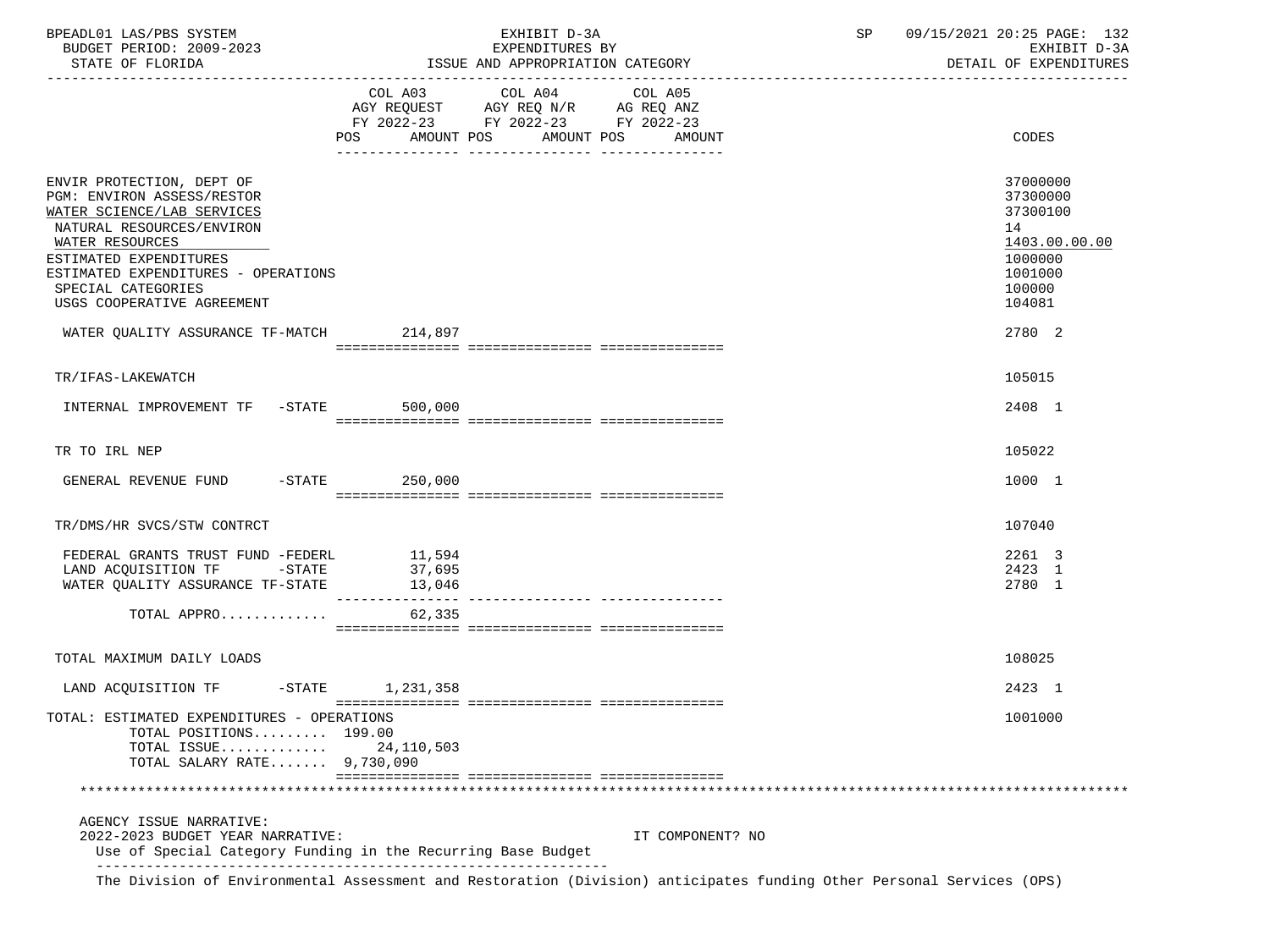| BPEADL01 LAS/PBS SYSTEM<br>BUDGET PERIOD: 2009-2023<br>STATE OF FLORIDA                                                                                                                                | EXHIBIT D-3A<br>EXPENDITURES BY<br>ISSUE AND APPROPRIATION CATEGORY                                                                                                                                                                                                                                                                                                                                                                                                                                                                                                                                                                                                                                                                                                                                                                                                                                                                                                                                                                                                                                                                                                                                                                                                                                                                    | SP. | 09/15/2021 20:25 PAGE: 133<br>EXHIBIT D-3A<br>DETAIL OF EXPENDITURES          |
|--------------------------------------------------------------------------------------------------------------------------------------------------------------------------------------------------------|----------------------------------------------------------------------------------------------------------------------------------------------------------------------------------------------------------------------------------------------------------------------------------------------------------------------------------------------------------------------------------------------------------------------------------------------------------------------------------------------------------------------------------------------------------------------------------------------------------------------------------------------------------------------------------------------------------------------------------------------------------------------------------------------------------------------------------------------------------------------------------------------------------------------------------------------------------------------------------------------------------------------------------------------------------------------------------------------------------------------------------------------------------------------------------------------------------------------------------------------------------------------------------------------------------------------------------------|-----|-------------------------------------------------------------------------------|
|                                                                                                                                                                                                        | COL A03 COL A04<br>COL A05<br>AGY REQUEST AGY REQ N/R AG REQ ANZ<br>FY 2022-23 FY 2022-23 FY 2022-23<br>AMOUNT POS<br>POS<br>AMOUNT POS<br>AMOUNT                                                                                                                                                                                                                                                                                                                                                                                                                                                                                                                                                                                                                                                                                                                                                                                                                                                                                                                                                                                                                                                                                                                                                                                      |     | CODES                                                                         |
| ENVIR PROTECTION, DEPT OF<br>PGM: ENVIRON ASSESS/RESTOR<br>WATER SCIENCE/LAB SERVICES<br>NATURAL RESOURCES/ENVIRON<br>WATER RESOURCES<br>ESTIMATED EXPENDITURES<br>ESTIMATED EXPENDITURES - OPERATIONS |                                                                                                                                                                                                                                                                                                                                                                                                                                                                                                                                                                                                                                                                                                                                                                                                                                                                                                                                                                                                                                                                                                                                                                                                                                                                                                                                        |     | 37000000<br>37300000<br>37300100<br>14<br>1403.00.00.00<br>1000000<br>1001000 |
|                                                                                                                                                                                                        | wages, administrative expenses, operating expenses, information technology services and expenses, field and laboratory<br>supplies, field equipment repair and replacement, and contracted services for research studies from the following special<br>categories: 100027 - Groundwater Monitoring, 100039 - Water Management Lab Support, 100050 - Everglades Lab<br>Support, 100628 - Water Quality Management/Planning Grants, 104081 - US Geologic Survey Coop, 101492 - Hazardous Waste,<br>108025 -Total Maximum Daily Loads and 100748 - Laboratory Services. OPS employees provide assistance with 160,000 to<br>170,000 laboratory analyses performed each year. OPS employees also provide critical technical support, including data<br>gathering and interpretation, for many high priority activities, including the Total Maximum Daily Load Program, numeric<br>nutrient criteria and other water quality standards development and implementation, assessment of Florida's surface and<br>ground waters and a wide range of special projects. OPS employees conduct sampling and other field work, assess<br>environmental data, write technical reports, and support agency rule development for Florida's watershed management<br>program. The use of OPS employees is vital to carrying out the Division's mission. |     |                                                                               |
| SALARY INCREASES FOR FY 2021-22 -<br>STATE EMPLOYEE MINIMUM WAGE<br>INCREASE - EFFECTIVE 7/1/2021<br>SALARY RATE<br>SALARY RATE 2,959                                                                  |                                                                                                                                                                                                                                                                                                                                                                                                                                                                                                                                                                                                                                                                                                                                                                                                                                                                                                                                                                                                                                                                                                                                                                                                                                                                                                                                        |     | 1001030<br>000000                                                             |
| SALARIES AND BENEFITS                                                                                                                                                                                  |                                                                                                                                                                                                                                                                                                                                                                                                                                                                                                                                                                                                                                                                                                                                                                                                                                                                                                                                                                                                                                                                                                                                                                                                                                                                                                                                        |     | 010000                                                                        |
| FEDERAL GRANTS TRUST FUND -MATCH<br>-FEDERL                                                                                                                                                            | 20<br>764                                                                                                                                                                                                                                                                                                                                                                                                                                                                                                                                                                                                                                                                                                                                                                                                                                                                                                                                                                                                                                                                                                                                                                                                                                                                                                                              |     | 2261 2<br>2261 3                                                              |
| TOTAL FEDERAL GRANTS TRUST FUND                                                                                                                                                                        | 784                                                                                                                                                                                                                                                                                                                                                                                                                                                                                                                                                                                                                                                                                                                                                                                                                                                                                                                                                                                                                                                                                                                                                                                                                                                                                                                                    |     | 2261                                                                          |
| INTERNAL IMPROVEMENT TF<br>-STATE                                                                                                                                                                      | 29                                                                                                                                                                                                                                                                                                                                                                                                                                                                                                                                                                                                                                                                                                                                                                                                                                                                                                                                                                                                                                                                                                                                                                                                                                                                                                                                     |     | 2408 1                                                                        |
| LAND ACQUISITION TF<br>$-STATE$                                                                                                                                                                        | 1,887                                                                                                                                                                                                                                                                                                                                                                                                                                                                                                                                                                                                                                                                                                                                                                                                                                                                                                                                                                                                                                                                                                                                                                                                                                                                                                                                  |     | 2423 1                                                                        |
| WATER QUALITY ASSURANCE TF-STATE<br>$-MATCH$                                                                                                                                                           | 167<br>640                                                                                                                                                                                                                                                                                                                                                                                                                                                                                                                                                                                                                                                                                                                                                                                                                                                                                                                                                                                                                                                                                                                                                                                                                                                                                                                             |     | 2780 1<br>2780 2                                                              |
| TOTAL WATER QUALITY ASSURANCE TF                                                                                                                                                                       | 807                                                                                                                                                                                                                                                                                                                                                                                                                                                                                                                                                                                                                                                                                                                                                                                                                                                                                                                                                                                                                                                                                                                                                                                                                                                                                                                                    |     | 2780                                                                          |
| TOTAL APPRO                                                                                                                                                                                            | 3,507                                                                                                                                                                                                                                                                                                                                                                                                                                                                                                                                                                                                                                                                                                                                                                                                                                                                                                                                                                                                                                                                                                                                                                                                                                                                                                                                  |     |                                                                               |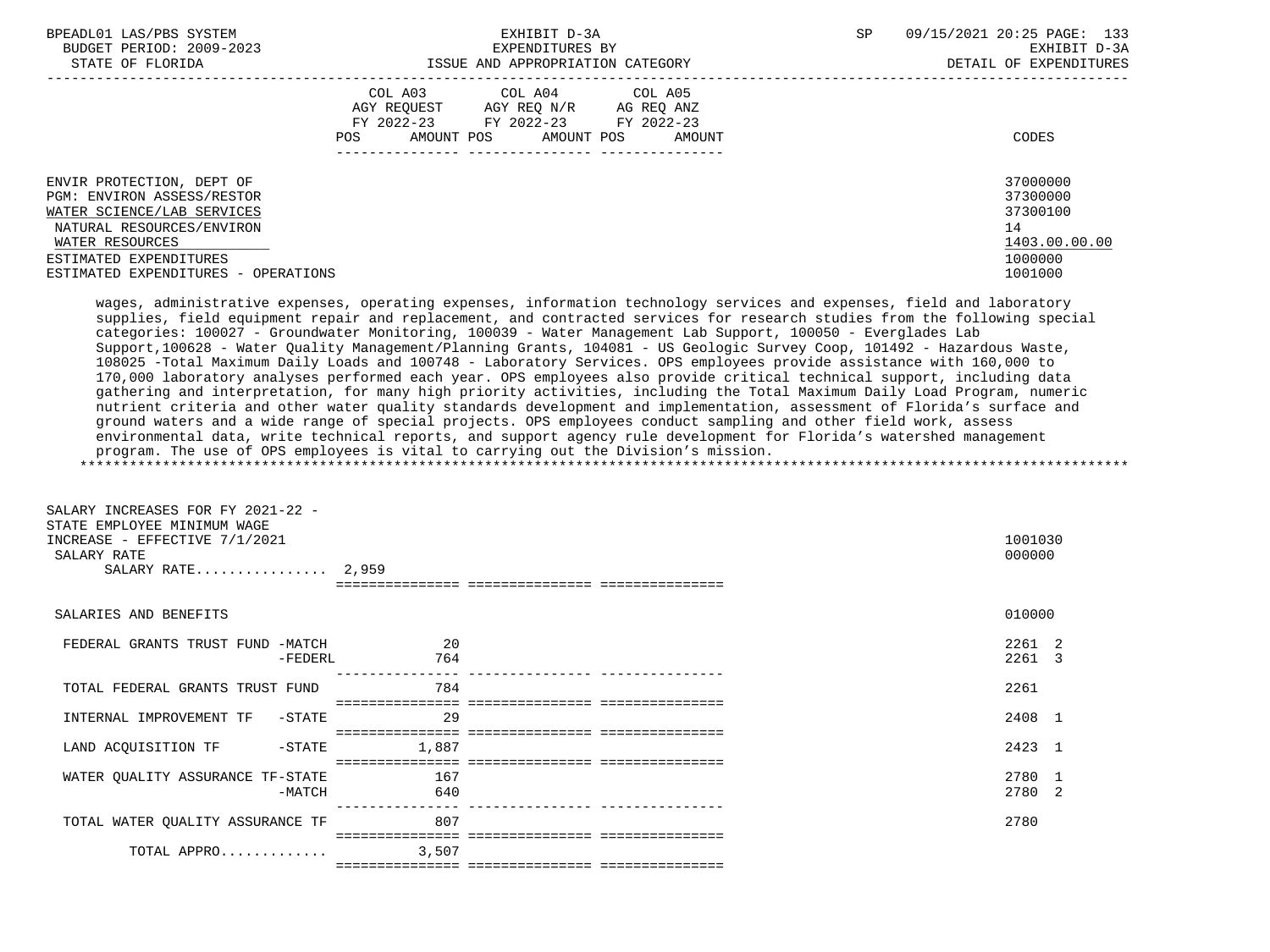| BPEADL01 LAS/PBS SYSTEM<br>BUDGET PERIOD: 2009-2023<br>STATE OF FLORIDA                                                                                                                                                                                              |                 | EXHIBIT D-3A<br>EXPENDITURES BY<br>ISSUE AND APPROPRIATION CATEGORY                                                                      | SP | 09/15/2021 20:25 PAGE: 134<br>EXHIBIT D-3A<br>DETAIL OF EXPENDITURES          |
|----------------------------------------------------------------------------------------------------------------------------------------------------------------------------------------------------------------------------------------------------------------------|-----------------|------------------------------------------------------------------------------------------------------------------------------------------|----|-------------------------------------------------------------------------------|
|                                                                                                                                                                                                                                                                      |                 | COL A03 COL A04<br>COL A05<br>AGY REQUEST AGY REQ N/R AG REQ ANZ<br>FY 2022-23 FY 2022-23 FY 2022-23<br>POS AMOUNT POS AMOUNT POS AMOUNT |    | CODES                                                                         |
| ENVIR PROTECTION, DEPT OF<br>PGM: ENVIRON ASSESS/RESTOR<br>WATER SCIENCE/LAB SERVICES<br>NATURAL RESOURCES/ENVIRON<br>WATER RESOURCES<br>ESTIMATED EXPENDITURES<br>SALARY INCREASES FOR FY 2021-22 -<br>STATE EMPLOYEE MINIMUM WAGE<br>INCREASE - EFFECTIVE 7/1/2021 |                 |                                                                                                                                          |    | 37000000<br>37300000<br>37300100<br>14<br>1403.00.00.00<br>1000000<br>1001030 |
| OTHER PERSONAL SERVICES                                                                                                                                                                                                                                              |                 |                                                                                                                                          |    | 030000                                                                        |
| INTERNAL IMPROVEMENT TF -STATE 663                                                                                                                                                                                                                                   |                 |                                                                                                                                          |    | 2408 1                                                                        |
| LAND ACQUISITION TF -STATE 8,680                                                                                                                                                                                                                                     |                 |                                                                                                                                          |    | 2423 1                                                                        |
| WATER QUALITY ASSURANCE TF-STATE<br>$-MATCH$                                                                                                                                                                                                                         | 13,507<br>6,905 |                                                                                                                                          |    | 2780 1<br>2780 2                                                              |
| TOTAL WATER QUALITY ASSURANCE TF                                                                                                                                                                                                                                     | 20,412          |                                                                                                                                          |    | 2780                                                                          |
| TOTAL APPRO                                                                                                                                                                                                                                                          | 29,755          |                                                                                                                                          |    |                                                                               |
| TOTAL: SALARY INCREASES FOR FY 2021-22 -<br>STATE EMPLOYEE MINIMUM WAGE<br>INCREASE - EFFECTIVE 7/1/2021<br>TOTAL ISSUE<br>TOTAL SALARY RATE 2,959                                                                                                                   | 33,262          |                                                                                                                                          |    | 1001030                                                                       |
| FLORIDA RETIREMENT SYSTEM<br>ADJUSTMENT - FY 2021-22 - NORMAL<br>COST AND UNFUNDED ACTUARIAL                                                                                                                                                                         |                 |                                                                                                                                          |    |                                                                               |
| LIABILITY<br>SALARIES AND BENEFITS                                                                                                                                                                                                                                   |                 |                                                                                                                                          |    | 1001070<br>010000                                                             |
| FEDERAL GRANTS TRUST FUND -MATCH<br>$-FEDERL$                                                                                                                                                                                                                        | 454<br>17,699   |                                                                                                                                          |    | 2261 2<br>2261 3                                                              |
| TOTAL FEDERAL GRANTS TRUST FUND                                                                                                                                                                                                                                      | 18,153          | ______________________________________                                                                                                   |    | 2261                                                                          |
| INTERNAL IMPROVEMENT TF -STATE                                                                                                                                                                                                                                       | 674             |                                                                                                                                          |    | 2408 1                                                                        |
| -STATE<br>LAND ACQUISITION TF                                                                                                                                                                                                                                        | 43,698          |                                                                                                                                          |    | 2423 1                                                                        |
| WATER QUALITY ASSURANCE TF-STATE<br>$-MATCH$                                                                                                                                                                                                                         | 3,867<br>14,831 |                                                                                                                                          |    | 2780 1<br>2780 2                                                              |
| TOTAL WATER QUALITY ASSURANCE TF                                                                                                                                                                                                                                     | 18,698          | ____________ _______________                                                                                                             |    | 2780                                                                          |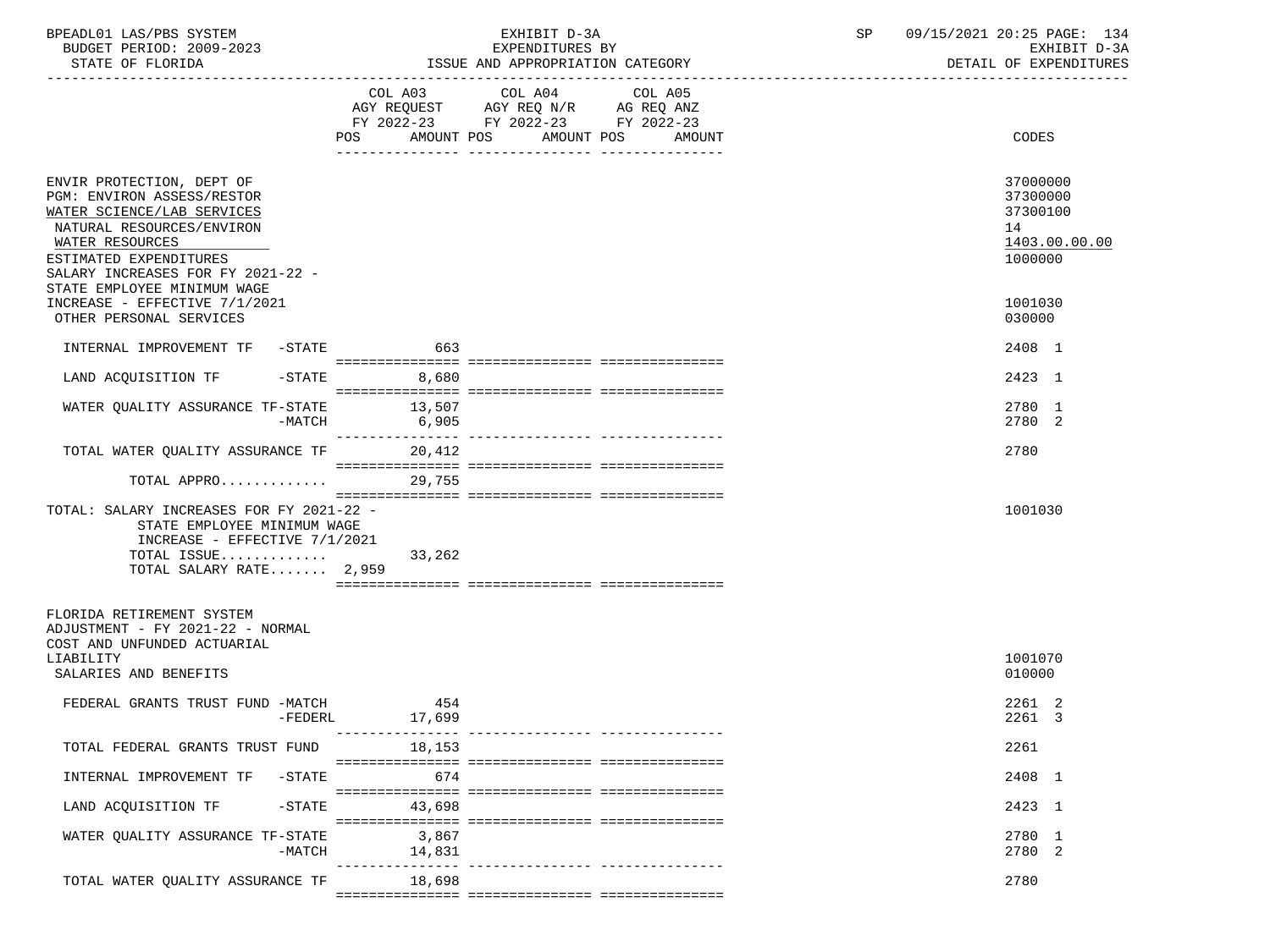| BPEADL01 LAS/PBS SYSTEM<br>BUDGET PERIOD: 2009-2023                                                                                                                                                                              | EXHIBIT D-3A<br>EXPENDITURES BY                                                                                                          | 09/15/2021 20:25 PAGE: 135<br>SP<br>EXHIBIT D-3A<br>DETAIL OF EXPENDITURES |
|----------------------------------------------------------------------------------------------------------------------------------------------------------------------------------------------------------------------------------|------------------------------------------------------------------------------------------------------------------------------------------|----------------------------------------------------------------------------|
|                                                                                                                                                                                                                                  | COL A03 COL A04<br>COL A05<br>AGY REQUEST AGY REQ N/R AG REQ ANZ<br>FY 2022-23 FY 2022-23 FY 2022-23<br>POS AMOUNT POS AMOUNT POS AMOUNT | CODES                                                                      |
| ENVIR PROTECTION, DEPT OF<br>PGM: ENVIRON ASSESS/RESTOR<br>WATER SCIENCE/LAB SERVICES<br>NATURAL RESOURCES/ENVIRON<br>WATER RESOURCES<br>ESTIMATED EXPENDITURES<br>FLORIDA RETIREMENT SYSTEM<br>ADJUSTMENT - FY 2021-22 - NORMAL |                                                                                                                                          | 37000000<br>37300000<br>37300100<br>14<br>1403.00.00.00<br>1000000         |
| COST AND UNFUNDED ACTUARIAL<br>LIABILITY<br>SALARIES AND BENEFITS<br>TOTAL APPRO                                                                                                                                                 | 81,223                                                                                                                                   | 1001070<br>010000                                                          |
| CASUALTY INSURANCE PREMIUM<br>ADJUSTMENT<br>SPECIAL CATEGORIES<br>RISK MANAGEMENT INSURANCE                                                                                                                                      |                                                                                                                                          | 1001090<br>100000<br>103241                                                |
| FEDERAL GRANTS TRUST FUND -FEDERL 13,432<br>INTERNAL IMPROVEMENT TF -STATE<br>LAND ACQUISITION TF -STATE 32,335                                                                                                                  | 500                                                                                                                                      | 2261 3<br>2408 1<br>2423 1<br>2780 1                                       |
| TOTAL APPRO                                                                                                                                                                                                                      | 60,101                                                                                                                                   |                                                                            |
| REALLOCATION OF HUMAN RESOURCES<br>OUTSOURCING<br>SPECIAL CATEGORIES<br>TR/DMS/HR SVCS/STW CONTRCT                                                                                                                               |                                                                                                                                          | 1005900<br>100000<br>107040                                                |
| FEDERAL GRANTS TRUST FUND -FEDERL 943-<br>LAND ACQUISITION TF -STATE 3,066-<br>WATER QUALITY ASSURANCE TF-STATE                                                                                                                  | $1,061-$                                                                                                                                 | 2261 3<br>2423 1<br>2780 1                                                 |
| TOTAL APPRO                                                                                                                                                                                                                      | $5,070-$                                                                                                                                 |                                                                            |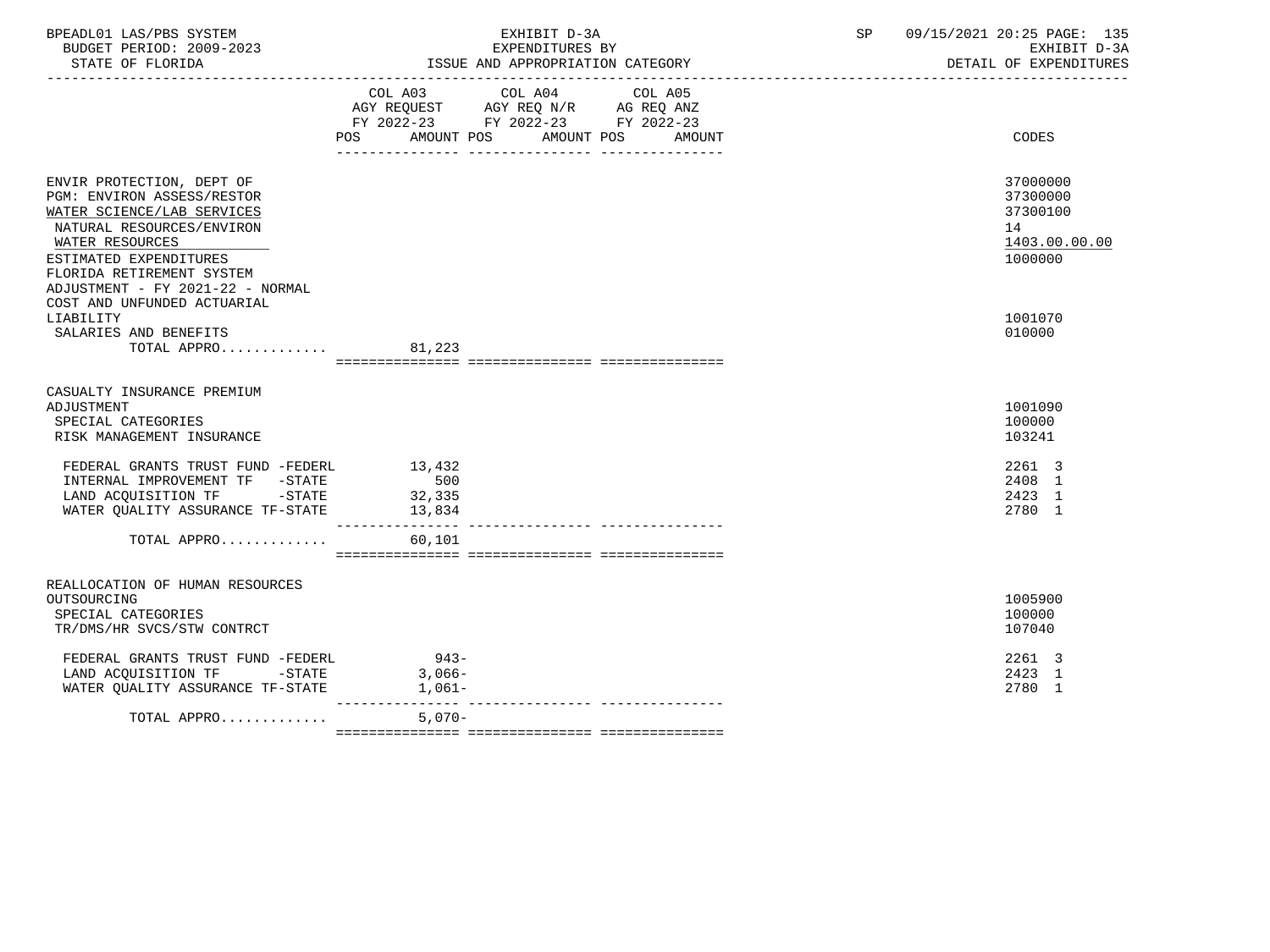| BPEADL01 LAS/PBS SYSTEM<br>EXPENDITURES BY<br>BUDGET PERIOD: 2009-2023<br>STATE OF FLORIDA STATE OF STATE OF STATE OF STATE OF STATES                                                                                                                                                                                                                                                                                                                                                                                                                                   |                                                                                                                                                                                                                                 | EXHIBIT D-3A |                  | SP | 09/15/2021 20:25 PAGE: 136<br>EXHIBIT D-3A<br>DETAIL OF EXPENDITURES |
|-------------------------------------------------------------------------------------------------------------------------------------------------------------------------------------------------------------------------------------------------------------------------------------------------------------------------------------------------------------------------------------------------------------------------------------------------------------------------------------------------------------------------------------------------------------------------|---------------------------------------------------------------------------------------------------------------------------------------------------------------------------------------------------------------------------------|--------------|------------------|----|----------------------------------------------------------------------|
|                                                                                                                                                                                                                                                                                                                                                                                                                                                                                                                                                                         | COL A03 COL A04 COL A05<br>$\begin{tabular}{lllllll} \bf AGY & \bf REQUEST & \bf AGY & \bf REQ & \bf N/R & \bf AG & \bf REQ & \bf ANZ \\ \end{tabular}$<br>FY 2022-23 FY 2022-23 FY 2022-23<br>POS AMOUNT POS AMOUNT POS AMOUNT |              |                  |    | CODES                                                                |
| ENVIR PROTECTION, DEPT OF<br>PGM: ENVIRON ASSESS/RESTOR<br>WATER SCIENCE/LAB SERVICES<br>NATURAL RESOURCES/ENVIRON<br>WATER RESOURCES<br>ESTIMATED EXPENDITURES REALIGNMENT<br>REALIGN GRANT BUDGET BETWEEN<br>CATEGORIES - ENVIRONMENTAL                                                                                                                                                                                                                                                                                                                               |                                                                                                                                                                                                                                 |              |                  |    | 37000000<br>37300000<br>37300100<br>14<br>1403.00.00.00<br>2000000   |
| ASSESSMENT AND RESTORATION - DEDUCT<br>SPECIAL CATEGORIES<br>WATER QUALITY MGMT/PLAN                                                                                                                                                                                                                                                                                                                                                                                                                                                                                    |                                                                                                                                                                                                                                 |              |                  |    | 2000500<br>100000<br>100628                                          |
| FEDERAL GRANTS TRUST FUND -FEDERL 100,000-                                                                                                                                                                                                                                                                                                                                                                                                                                                                                                                              |                                                                                                                                                                                                                                 |              |                  |    | 2261 3                                                               |
|                                                                                                                                                                                                                                                                                                                                                                                                                                                                                                                                                                         |                                                                                                                                                                                                                                 |              |                  |    |                                                                      |
| AGENCY ISSUE NARRATIVE:<br>2022-2023 BUDGET YEAR NARRATIVE:<br>Issue Description:<br>This issue requests the realignment of \$100,000 from the Special Category Water Quality Management Planning Grants to the<br>Salaries and Benefits category in the Federal Grant Trust Fund. This request will provide a more even distribution of<br>spending authority and aligns the positions, duties and responsibilities with the proper funding source within the<br>Division of Assessment and Restoration (DEAR). This realignment will have an overall net zero impact. |                                                                                                                                                                                                                                 |              | IT COMPONENT? NO |    |                                                                      |
| Issue Background:<br>This realignment will allow DEAR to more effectively manage increased costs for staff and meet competitive pay<br>requirements.                                                                                                                                                                                                                                                                                                                                                                                                                    |                                                                                                                                                                                                                                 |              |                  |    |                                                                      |
| Benefit and/or Impact:<br>This request will support the Department's efforts in monitoring and assessing Florida's surface water and groundwater<br>quality; identifying, verifying and prioritizing pollution problems; developing strategies to resolve the problems; and<br>implementing those strategies through comprehensive restoration actions in partnership with local stakeholders.                                                                                                                                                                          |                                                                                                                                                                                                                                 |              |                  |    |                                                                      |
| Florida Strategic Plan for Economic Development:<br>#6.3 - Ensure Florida's fish, wildlife, natural resources and environment are sustained and enhanced as a component of<br>future growth plans and development decisions.                                                                                                                                                                                                                                                                                                                                            |                                                                                                                                                                                                                                 |              |                  |    |                                                                      |
| Also, see issue code 2000510.                                                                                                                                                                                                                                                                                                                                                                                                                                                                                                                                           |                                                                                                                                                                                                                                 |              |                  |    |                                                                      |

\*\*\*\*\*\*\*\*\*\*\*\*\*\*\*\*\*\*\*\*\*\*\*\*\*\*\*\*\*\*\*\*\*\*\*\*\*\*\*\*\*\*\*\*\*\*\*\*\*\*\*\*\*\*\*\*\*\*\*\*\*\*\*\*\*\*\*\*\*\*\*\*\*\*\*\*\*\*\*\*\*\*\*\*\*\*\*\*\*\*\*\*\*\*\*\*\*\*\*\*\*\*\*\*\*\*\*\*\*\*\*\*\*\*\*\*\*\*\*\*\*\*\*\*\*\*\*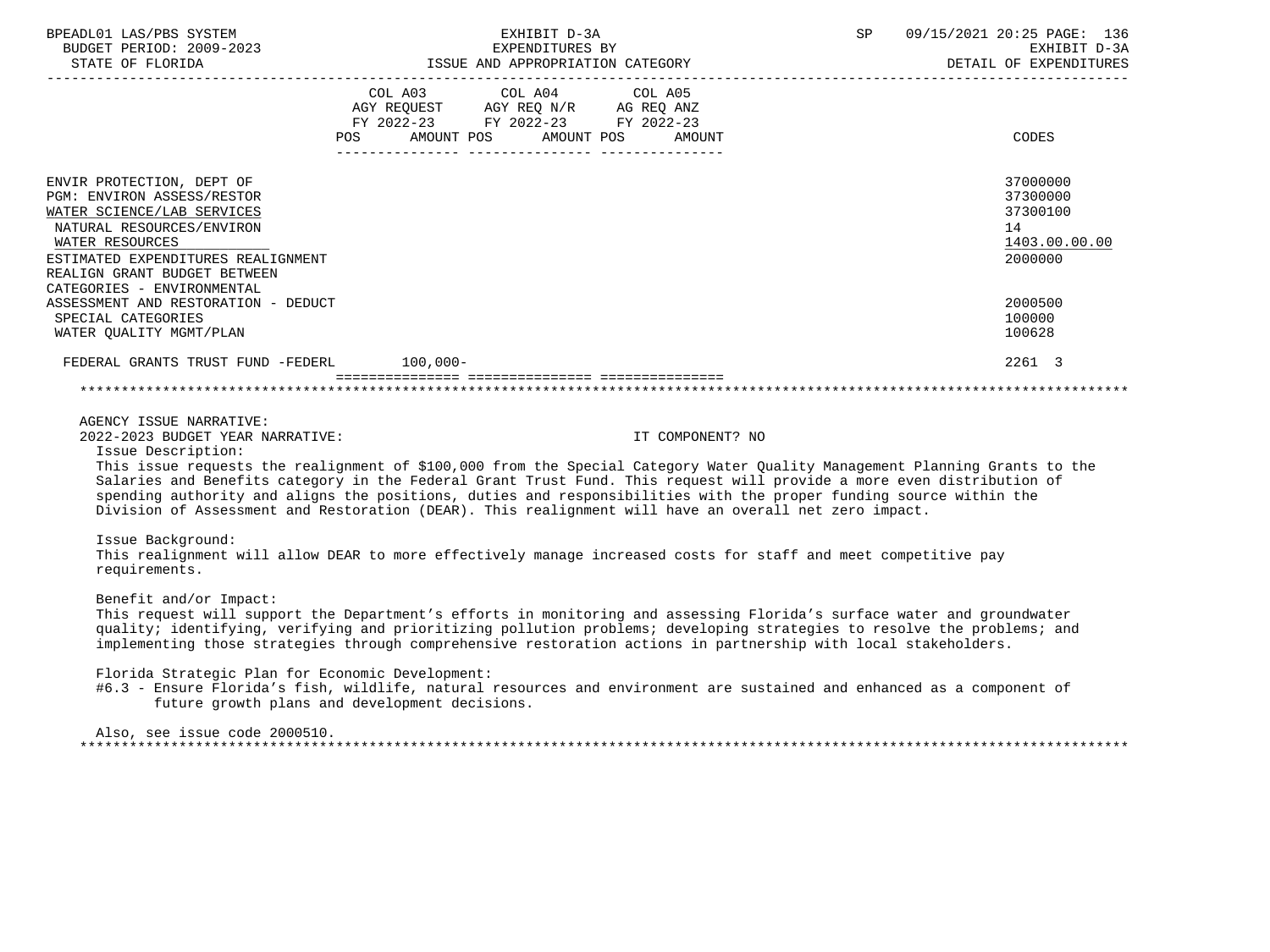| BPEADL01 LAS/PBS SYSTEM                                                                                                                                                                                                                                                                                | EXHIBIT D-3A                                                                                                                                                                                                                                                                                                                                                         | SP<br>09/15/2021 20:25 PAGE: 137<br>EXHIBIT D-3A<br>DETAIL OF EXPENDITURES              |
|--------------------------------------------------------------------------------------------------------------------------------------------------------------------------------------------------------------------------------------------------------------------------------------------------------|----------------------------------------------------------------------------------------------------------------------------------------------------------------------------------------------------------------------------------------------------------------------------------------------------------------------------------------------------------------------|-----------------------------------------------------------------------------------------|
|                                                                                                                                                                                                                                                                                                        | COL A03 COL A04 COL A05<br>AGY REQUEST AGY REQ N/R AG REQ ANZ<br>FY 2022-23 FY 2022-23 FY 2022-23<br>POS AMOUNT POS AMOUNT POS AMOUNT                                                                                                                                                                                                                                | CODES                                                                                   |
| ENVIR PROTECTION, DEPT OF<br>PGM: ENVIRON ASSESS/RESTOR<br>WATER SCIENCE/LAB SERVICES<br>NATURAL RESOURCES/ENVIRON<br>WATER RESOURCES<br>ESTIMATED EXPENDITURES REALIGNMENT<br>REALIGN GRANT BUDGET BETWEEN<br>CATEGORIES - ENVIRONMENTAL<br>ASSESSMENT AND RESTORATION - ADD<br>SALARIES AND BENEFITS |                                                                                                                                                                                                                                                                                                                                                                      | 37000000<br>37300000<br>37300100<br>14<br>1403.00.00.00<br>2000000<br>2000510<br>010000 |
| FEDERAL GRANTS TRUST FUND -FEDERL 100,000                                                                                                                                                                                                                                                              |                                                                                                                                                                                                                                                                                                                                                                      | 2261 3                                                                                  |
|                                                                                                                                                                                                                                                                                                        |                                                                                                                                                                                                                                                                                                                                                                      |                                                                                         |
|                                                                                                                                                                                                                                                                                                        |                                                                                                                                                                                                                                                                                                                                                                      |                                                                                         |
| AGENCY ISSUE NARRATIVE:<br>2022-2023 BUDGET YEAR NARRATIVE:<br>Issue Description:                                                                                                                                                                                                                      | IT COMPONENT? NO<br>This issue requests the realignment of \$100,000 from the Special Category Water Quality Management Planning Grants to the<br>Salaries and Benefits category in the Federal Grant Trust Fund. This request will provide a more even distribution of                                                                                              |                                                                                         |
|                                                                                                                                                                                                                                                                                                        | spending authority and aligns the positions, duties and responsibilities with the proper funding source within the<br>Division of Assessment and Restoration (DEAR). This realignment will have an overall net zero impact.                                                                                                                                          |                                                                                         |
| Issue Background:<br>requirements.                                                                                                                                                                                                                                                                     | This realignment will allow DEAR to more effectively manage increased costs for staff and meet competitive pay                                                                                                                                                                                                                                                       |                                                                                         |
| Benefit and/or Impact:                                                                                                                                                                                                                                                                                 | This request will support the Department's efforts in monitoring and assessing Florida's surface water and groundwater<br>quality; identifying, verifying and prioritizing pollution problems; developing strategies to resolve the problems; and<br>implementing those strategies through comprehensive restoration actions in partnership with local stakeholders. |                                                                                         |
| Florida Strategic Plan for Economic Development:                                                                                                                                                                                                                                                       | #6.3 - Ensure Florida's fish, wildlife, natural resources and environment are sustained and enhanced as a component of<br>future growth plans and development decisions.                                                                                                                                                                                             |                                                                                         |
| Also, see issue code 2000500.                                                                                                                                                                                                                                                                          |                                                                                                                                                                                                                                                                                                                                                                      |                                                                                         |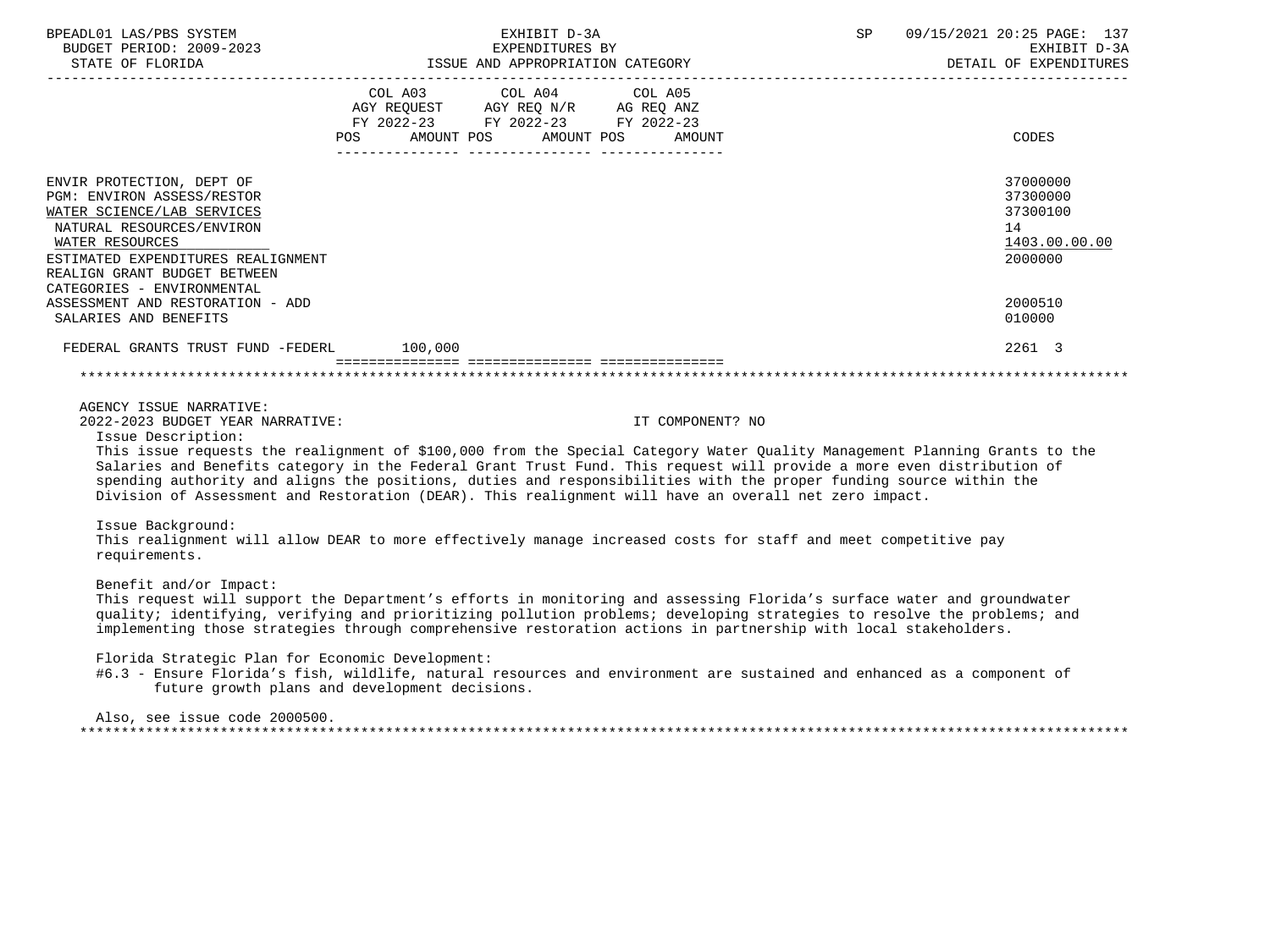| BPEADL01 LAS/PBS SYSTEM<br>BUDGET PERIOD: 2009-2023<br>STATE OF FLORIDA                                                                                                                                                                                                                                                                                                                                                                                                                                                                                                                  |                |            | EXHIBIT D-3A<br>EXPENDITURES BY | ISSUE AND APPROPRIATION CATEGORY                                                  |                  | SP       |   | 09/15/2021 20:25 PAGE: 138<br>EXHIBIT D-3A<br>DETAIL OF EXPENDITURES |
|------------------------------------------------------------------------------------------------------------------------------------------------------------------------------------------------------------------------------------------------------------------------------------------------------------------------------------------------------------------------------------------------------------------------------------------------------------------------------------------------------------------------------------------------------------------------------------------|----------------|------------|---------------------------------|-----------------------------------------------------------------------------------|------------------|----------|---|----------------------------------------------------------------------|
|                                                                                                                                                                                                                                                                                                                                                                                                                                                                                                                                                                                          | COL A03<br>POS | AMOUNT POS | COL A04<br>AMOUNT POS           | COL A05<br>AGY REQUEST AGY REQ N/R AG REQ ANZ<br>FY 2022-23 FY 2022-23 FY 2022-23 | AMOUNT           |          |   | CODES                                                                |
| ENVIR PROTECTION, DEPT OF<br><b>PGM: ENVIRON ASSESS/RESTOR</b><br>WATER SCIENCE/LAB SERVICES<br>NATURAL RESOURCES/ENVIRON<br>WATER RESOURCES<br>ESTIMATED EXPENDITURES REALIGNMENT<br>REALIGN GRANT BUDGET BETWEEN<br>CATEGORIES - ENVIRONMENTAL                                                                                                                                                                                                                                                                                                                                         |                |            |                                 |                                                                                   |                  |          |   | 37000000<br>37300000<br>37300100<br>14<br>1403.00.00.00<br>2000000   |
| ASSESSMENT AND RESTORATION - ADD                                                                                                                                                                                                                                                                                                                                                                                                                                                                                                                                                         |                |            |                                 |                                                                                   |                  |          |   | 2000510                                                              |
| POSITION DETAIL OF SALARIES AND BENEFITS:                                                                                                                                                                                                                                                                                                                                                                                                                                                                                                                                                | FTE            | BASE RATE  |                                 | ADDITIVES                                                                         | BENEFITS         | SUBTOTAL | ႜ | LAPSE LAPSED SALARIES<br>AND BENEFITS                                |
| A03 - AGY REQUEST FY 2022-23                                                                                                                                                                                                                                                                                                                                                                                                                                                                                                                                                             |                |            |                                 |                                                                                   |                  |          |   |                                                                      |
| CHANGES TO CURRENTLY AUTHORIZED POSITIONS<br>OTHER SALARY AMOUNT                                                                                                                                                                                                                                                                                                                                                                                                                                                                                                                         |                |            |                                 |                                                                                   |                  |          |   | 100,000                                                              |
| 2261 FEDERAL GRANTS TRUST FUND                                                                                                                                                                                                                                                                                                                                                                                                                                                                                                                                                           |                |            |                                 |                                                                                   |                  |          |   | --------------<br>100,000                                            |
|                                                                                                                                                                                                                                                                                                                                                                                                                                                                                                                                                                                          |                |            |                                 |                                                                                   |                  |          |   | ==============                                                       |
|                                                                                                                                                                                                                                                                                                                                                                                                                                                                                                                                                                                          |                |            |                                 |                                                                                   |                  |          |   |                                                                      |
| REALIGN FEDERAL GRANT AUTHORITY<br>FROM ENVIRONMENTAL ASSESSMENT AND<br>RESTORATION TO COASTAL AND AQUATIC<br>MANAGED AREAS - DEDUCT<br>SPECIAL CATEGORIES<br>WATER QUALITY MGMT/PLAN                                                                                                                                                                                                                                                                                                                                                                                                    |                |            |                                 |                                                                                   |                  |          |   | 2001070<br>100000<br>100628                                          |
| FEDERAL GRANTS TRUST FUND -FEDERL                                                                                                                                                                                                                                                                                                                                                                                                                                                                                                                                                        |                | 700,000-   |                                 |                                                                                   |                  |          |   | 2261 3                                                               |
|                                                                                                                                                                                                                                                                                                                                                                                                                                                                                                                                                                                          |                |            |                                 |                                                                                   |                  |          |   |                                                                      |
| AGENCY ISSUE NARRATIVE:<br>2022-2023 BUDGET YEAR NARRATIVE:<br>Issue Description:<br>This issue requests to re-align \$700,000 of the Division of Environmental Assessment and Restoration's (DEAR) water<br>quality management/planning grants funding to the Office of Resilience and Coastal Protection (RCP). This funding is for<br>continuing Water Quality Improvement projects to improve water quality for the State of Florida. It supports federal<br>funding of Section 205(j)(1)/604(b) Water Quality Management Planning grants and operational activities associated with |                |            |                                 |                                                                                   | IT COMPONENT? NO |          |   |                                                                      |
| the management of the federal funds. The requested funds may be used for monitoring project implementation and<br>administrative purposes including but not limited to Other Personal Services (OPS) wages, administrative expenses,<br>operating expenses, information technology services and expenses, field and laboratory supplies, field equipment repair<br>and replacement, and contracted services for training, data management and research studies.                                                                                                                          |                |            |                                 |                                                                                   |                  |          |   |                                                                      |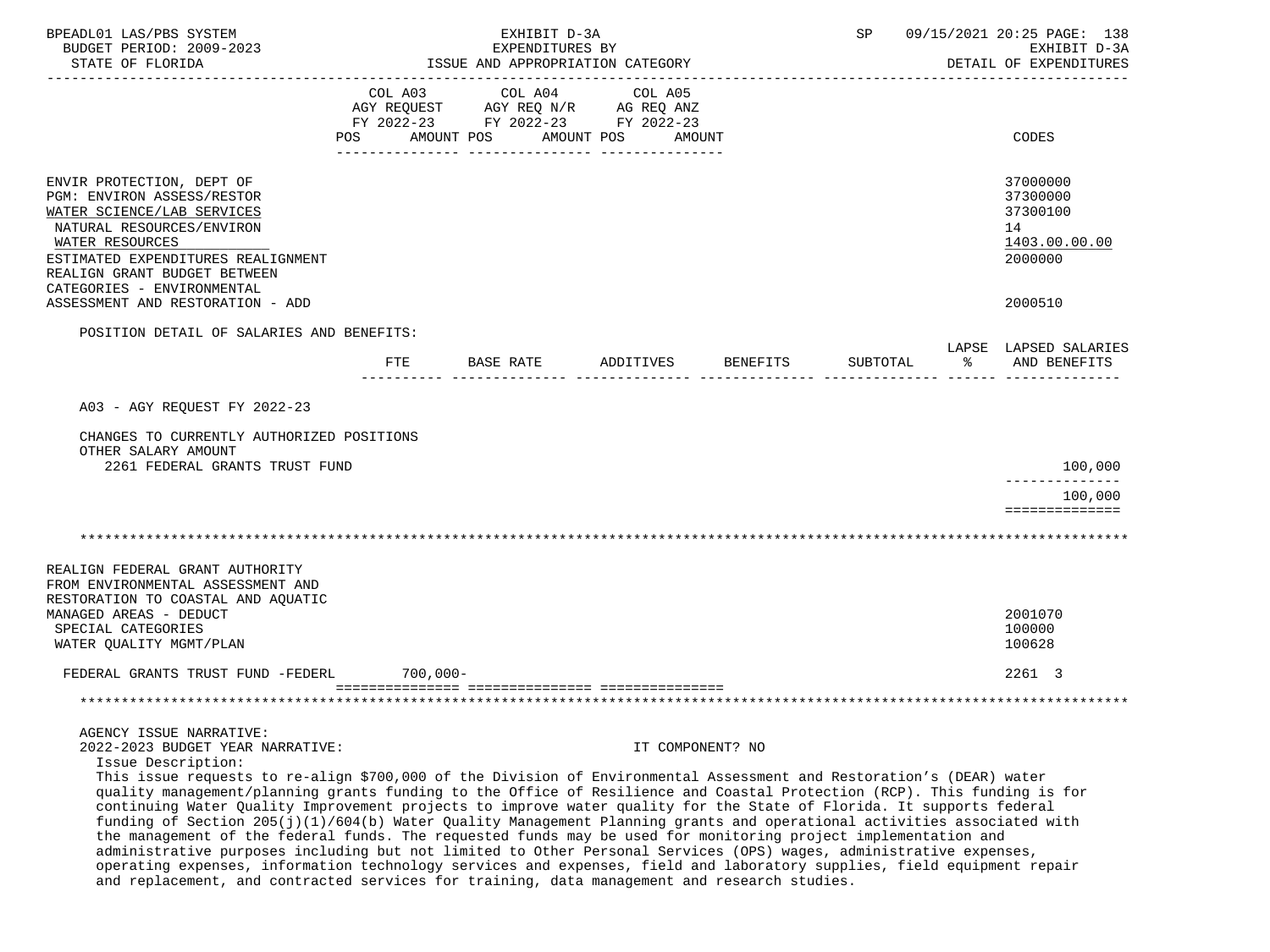| BPEADL01 LAS/PBS SYSTEM<br>BUDGET PERIOD: 2009-2023<br>STATE OF FLORIDA                                            | EXHIBIT D-3A<br>EXPENDITURES BY<br>ISSUE AND APPROPRIATION CATEGORY                                                                         | 09/15/2021 20:25 PAGE: 139<br>SP<br>EXHIBIT D-3A<br>DETAIL OF EXPENDITURES |
|--------------------------------------------------------------------------------------------------------------------|---------------------------------------------------------------------------------------------------------------------------------------------|----------------------------------------------------------------------------|
|                                                                                                                    | COL A03 COL A04 COL A05<br>AGY REQUEST AGY REQ N/R AG REQ ANZ<br>FY 2022-23 FY 2022-23 FY 2022-23<br>AMOUNT POS AMOUNT POS<br>POS<br>AMOUNT | CODES                                                                      |
| ENVIR PROTECTION, DEPT OF<br>PGM: ENVIRON ASSESS/RESTOR<br>WATER SCIENCE/LAB SERVICES<br>NATURAL RESOURCES/ENVIRON |                                                                                                                                             | 37000000<br>37300000<br>37300100<br>14                                     |
| WATER RESOURCES<br>ESTIMATED EXPENDITURES REALIGNMENT<br>REALIGN FEDERAL GRANT AUTHORITY                           |                                                                                                                                             | 1403.00.00.00<br>2000000                                                   |
| FROM ENVIRONMENTAL ASSESSMENT AND<br>RESTORATION TO COASTAL AND AQUATIC<br>MANAGED AREAS - DEDUCT                  |                                                                                                                                             | 2001070                                                                    |

 This funding will support and expand existing capabilities for continuous water quality monitoring for RCP. This monitoring effort is conducted with Quality Assurance/Quality Control oversight from DEAR following the recently approved aquatic Preserve Continuous Water Quality Assurance Plan to ensure consistency and the highest standards of data collection. This funding will support efforts to revise water quality (WQ) standards, support offshore WQ projects, manage and maintain datasonde sites, support water quality staff, supplies and equipment statewide.

## Issue Background:

 DEAR previously utilized this funding for OPS wages, administrative expenses, operating expenses, information technology services and expenses, field and laboratory supplies, field equipment repair and replacement, and contracted services for research studies. Their OPS employees assisted with 160,000 to 170,000 laboratory analyses performed each year. They also provide critical technical support, including data gathering and interpretation, for many high priority activities, including the Total Maximum Daily Load Program, numeric nutrient criteria and other water quality standards development and implementation, assessment of Florida's surface and ground waters, and a wide range of special projects. OPS employees conduct sampling and other field work, assess environmental data, write technical reports, and support agency rule development for Florida's watershed management program.

 For the past four year's DEAR has used alternate funding for these efforts and no longer has a need for a portion of this funding.

 As RCP continues to increase in programs and staff, there is a strong need for additional funding to support its water quality efforts. The state system of 42 aquatic preserves, housed in RCP, conducts extensive monitoring, in accordance with their adopted Management Plans or consistent with other state-wide priorities. This realignment will help to continue and expand those efforts. DEAR recently approved RCP's Continuous Water Quality Assurance Plan and operations manual to ensure integrity of the program. DEAR and RCP staff have benefited from continuous water quality equipment training, data management and data visualization tools contracted through RCP. RCP staff are integrated into DEAR's statewide continuous water quality workgroups and DEAR staff are providing technical assistance on RCP initiatives to plan research and monitoring for the recently designated Nature Coast Aquatic Preserve.

# Benefit and/or Impact:

 RCP oversees the Florida Coastal Management Program, Clean Boating Program, 42 Aquatic Preserves, three National Estuarine Research Reserves, Florida Resilient Coastlines Program, Florida Coral Reef Conservation Program, Florida Keys National Marine Sanctuary, and activities on the Outer Continental Shelf.

 RCP manages 3 National Estuarine Research Reserves, 42 aquatic preserves (AP), encompassing about 2.6 million acres. All but four of these submerged lands of exceptional beauty are located along Florida's 8,400 miles of coastline, in the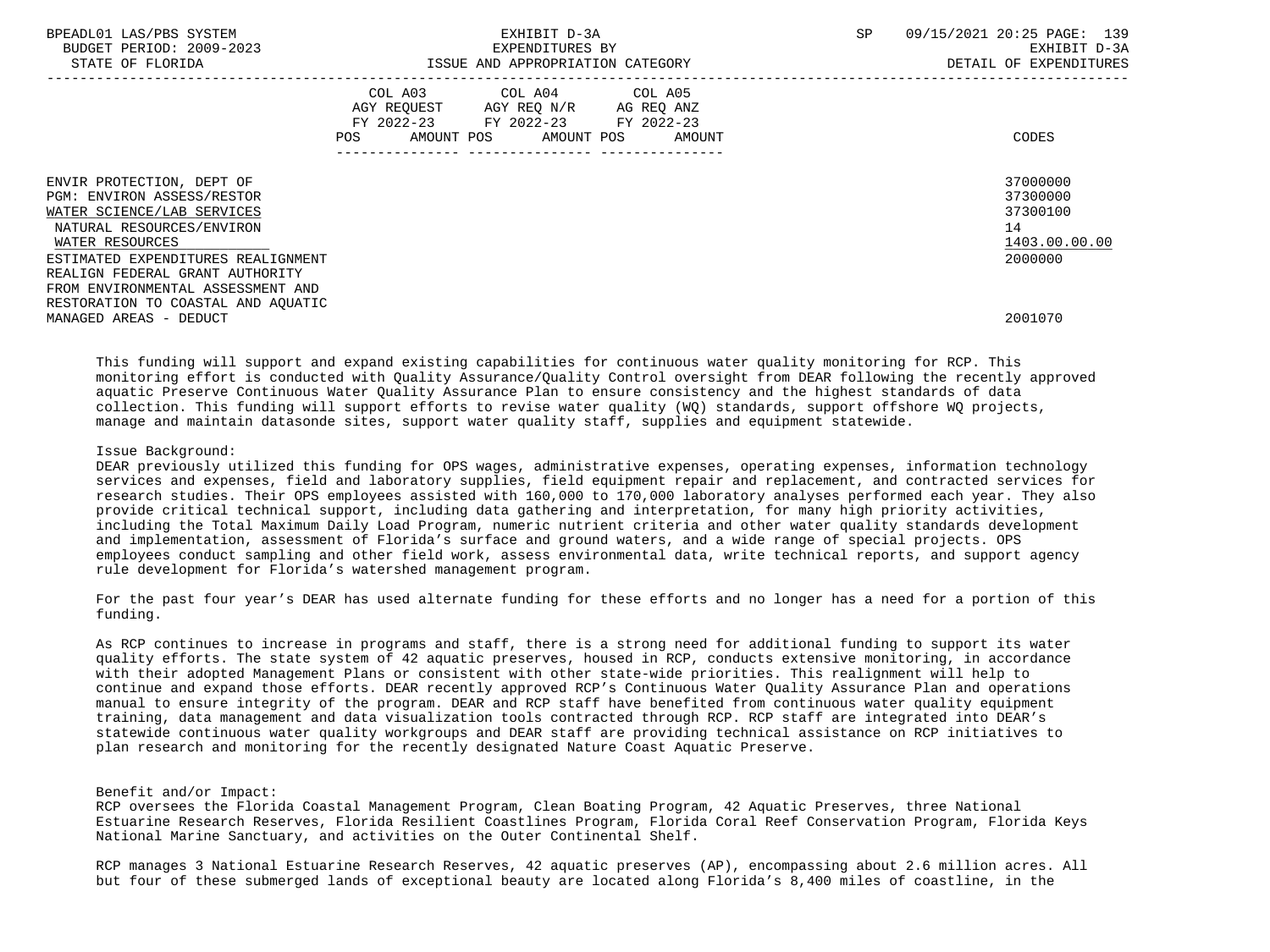| BPEADL01 LAS/PBS SYSTEM<br>BUDGET PERIOD: 2009-2023<br>STATE OF FLORIDA                                                                                                    | EXHIBIT D-3A<br>EXPENDITURES BY<br>ISSUE AND APPROPRIATION CATEGORY                                                                         | 09/15/2021 20:25 PAGE: 140<br>SP<br>EXHIBIT D-3A<br>DETAIL OF EXPENDITURES |
|----------------------------------------------------------------------------------------------------------------------------------------------------------------------------|---------------------------------------------------------------------------------------------------------------------------------------------|----------------------------------------------------------------------------|
|                                                                                                                                                                            | COL A03 COL A04 COL A05<br>AGY REQUEST AGY REQ N/R AG REQ ANZ<br>FY 2022-23 FY 2022-23 FY 2022-23<br>AMOUNT POS AMOUNT POS<br>POS<br>AMOUNT | CODES                                                                      |
| ENVIR PROTECTION, DEPT OF<br>PGM: ENVIRON ASSESS/RESTOR<br>WATER SCIENCE/LAB SERVICES<br>NATURAL RESOURCES/ENVIRON<br>WATER RESOURCES                                      |                                                                                                                                             | 37000000<br>37300000<br>37300100<br>14<br>1403.00.00.00                    |
| ESTIMATED EXPENDITURES REALIGNMENT<br>REALIGN FEDERAL GRANT AUTHORITY<br>FROM ENVIRONMENTAL ASSESSMENT AND<br>RESTORATION TO COASTAL AND AOUATIC<br>MANAGED AREAS - DEDUCT |                                                                                                                                             | 2000000<br>2001070                                                         |

 shallow waters of marshes and estuaries. The other four are located inland, near springs and rivers. DEP is responsible for managing and maintaining all these waters and habitats.

 Aquatic preserves protect Florida's living waters to ensure they will always be home for bird rookeries, fish nurseries, freshwater springs, salt marshes, seagrass meadows and mangrove forests. These aquatic preserves, along Florida's coastline, offer a window into the state's natural and cultural heritage. RCP captures changing conditions with its estuarine environments through continuous water quality (WQ) Monitoring to inform management actions.

 These funds would aid RCP in implementing the approved DEP Continuous Quality Assurance Plan protocol to monitor key indicators for water quality to aid in coastal resilience, throughout their managed areas. This would include scheduled maintenance of water quality equipment, technical staff training, and database management. In addition, the funds will support data analyses, the development of data analyses and visualization tools and modeling necessary to determine the most cost-effective locations for future continuous monitoring stations as early warning indicators of eutrophication.

 Water quality stations monitor total algae, FDOM, hypoxia, salinity change, turbidity and other parameters of emerging and/or local concern and coordinate with partners (both inter and intra agency) agencies to share data resources, expand monitoring networks, and avoid duplication.

 A continuous monitoring network will promote and facilitate visiting scientist research for identifying and quantifying causes of habitat loss, harmful algal blooms and fish kills as well as assessing the success of restoration activities. The stations also serve as a nexus to support valuable scientific investigations by University scholars to support Florida's natural biodiversity, a cornerstone for recreational and commercial fisheries and tourism.

Florida Strategic Plan for Economic Development:

- #5.3 Strengthen local, regional and statewide partnerships to accomplish Florida's economic and quality of life and quality places goals.
- #6.2 Ensure Floridians in all communities and life stages have opportunities to achieve healthier outcomes and societal contributions.

Cost Summary:

| Budget Entity                               | Amount      |
|---------------------------------------------|-------------|
| Water Science and Laboratory Services       | (5700, 000) |
| Office of Resilience and Coastal Protection | \$700,000   |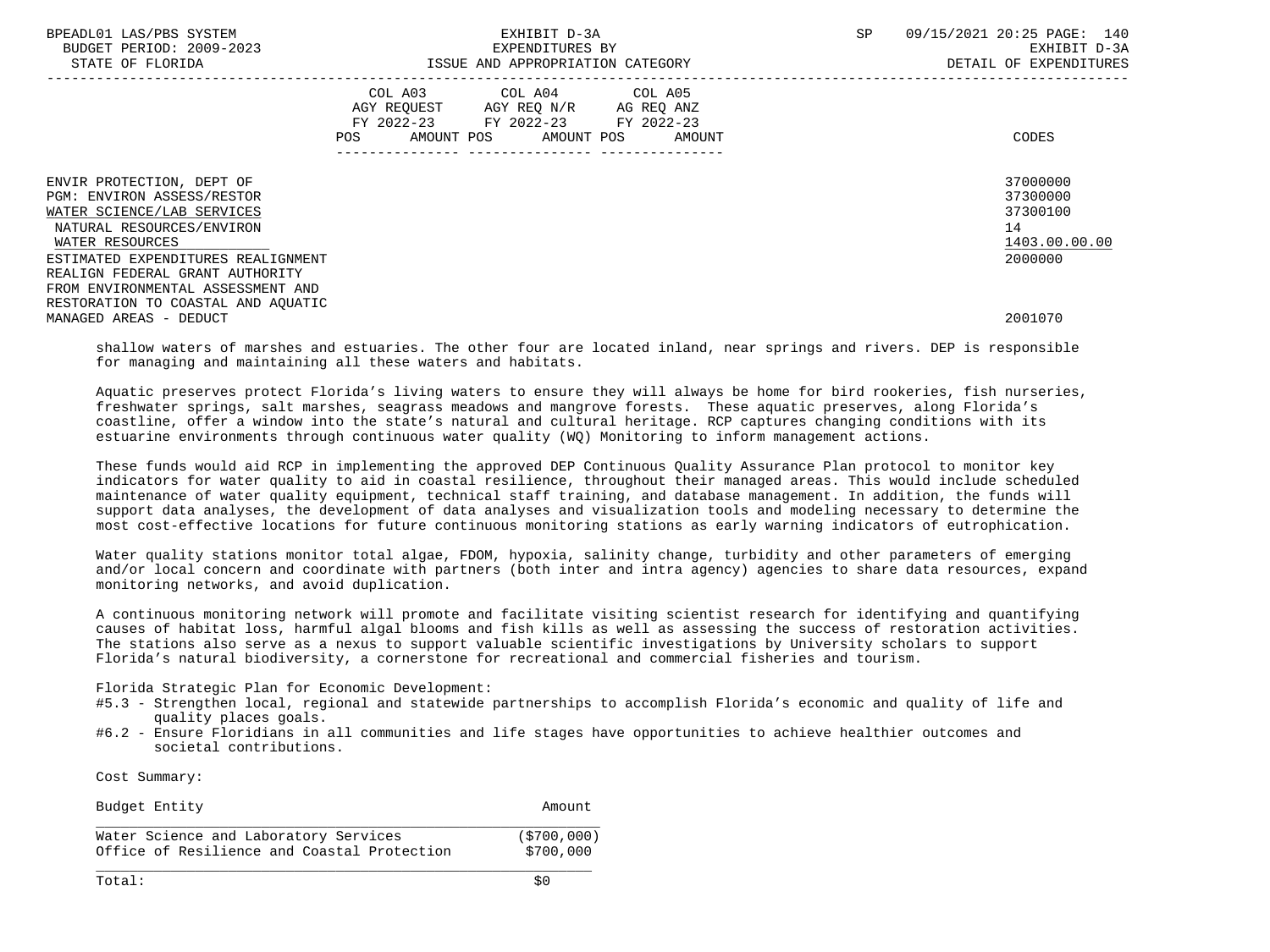| BPEADL01 LAS/PBS SYSTEM<br>BUDGET PERIOD: 2009-2023                                                                                                                                                                                                                                       | EXHIBIT D-3A<br>EXPENDITURES BY                                                                                                                                                                                                   | 09/15/2021 20:25 PAGE: 141<br>SP<br>EXHIBIT D-3A<br>DETAIL OF EXPENDITURES                                                                                                                                                                             |
|-------------------------------------------------------------------------------------------------------------------------------------------------------------------------------------------------------------------------------------------------------------------------------------------|-----------------------------------------------------------------------------------------------------------------------------------------------------------------------------------------------------------------------------------|--------------------------------------------------------------------------------------------------------------------------------------------------------------------------------------------------------------------------------------------------------|
|                                                                                                                                                                                                                                                                                           | FY 2022-23 FY 2022-23 FY 2022-23<br>POS AMOUNT POS AMOUNT POS AMOUNT                                                                                                                                                              | CODES                                                                                                                                                                                                                                                  |
| ENVIR PROTECTION, DEPT OF<br>PGM: ENVIRON ASSESS/RESTOR<br>WATER SCIENCE/LAB SERVICES<br>NATURAL RESOURCES/ENVIRON<br>WATER RESOURCES<br>ESTIMATED EXPENDITURES REALIGNMENT<br>REALIGN FEDERAL GRANT AUTHORITY<br>FROM ENVIRONMENTAL ASSESSMENT AND<br>RESTORATION TO COASTAL AND AQUATIC |                                                                                                                                                                                                                                   | 37000000<br>37300000<br>37300100<br>14<br>1403.00.00.00<br>2000000                                                                                                                                                                                     |
| MANAGED AREAS - DEDUCT<br>Also, see issue code 2001080.<br>This issue has a net zero impact.                                                                                                                                                                                              |                                                                                                                                                                                                                                   | 2001070                                                                                                                                                                                                                                                |
|                                                                                                                                                                                                                                                                                           |                                                                                                                                                                                                                                   |                                                                                                                                                                                                                                                        |
| EQUIPMENT NEEDS<br>REPLACEMENT OF VESSELS<br>SPECIAL CATEGORIES<br>ACQ & REPL BOAT/MOT/TRAIL                                                                                                                                                                                              |                                                                                                                                                                                                                                   | 2400000<br>2400450<br>100000<br>100052                                                                                                                                                                                                                 |
| LAND ACQUISITION TF -STATE 50,000 50,000                                                                                                                                                                                                                                                  |                                                                                                                                                                                                                                   | 2423 1                                                                                                                                                                                                                                                 |
|                                                                                                                                                                                                                                                                                           |                                                                                                                                                                                                                                   |                                                                                                                                                                                                                                                        |
| AGENCY ISSUE NARRATIVE:<br>2022-2023 BUDGET YEAR NARRATIVE:<br>Issue Description:                                                                                                                                                                                                         | IT COMPONENT? NO                                                                                                                                                                                                                  |                                                                                                                                                                                                                                                        |
|                                                                                                                                                                                                                                                                                           | This issue requests \$50,000 to purchase two vessels in the Division of Environmental Assessment and Restoration<br>Management Action Plans. These vessels are often used to collect samples in response to harmful algal blooms. | (Division). Reliable vessels are essential to completing extensive sampling and other field work that Division staff must<br>conduct to monitor, assess and report on water quality and support the development of Total Maximum Daily Loads and Basin |
|                                                                                                                                                                                                                                                                                           | With the requested funding of \$50,000, the Department plans to purchase the following vessels:                                                                                                                                   |                                                                                                                                                                                                                                                        |
| Model/Make                                                                                                                                                                                                                                                                                |                                                                                                                                                                                                                                   | Estimated Cost                                                                                                                                                                                                                                         |
| $2(16-20 \text{ ft})$ Vessels                                                                                                                                                                                                                                                             |                                                                                                                                                                                                                                   | $$25,000$ (per vessel)<br>--------                                                                                                                                                                                                                     |
| Total Cost                                                                                                                                                                                                                                                                                |                                                                                                                                                                                                                                   | \$50,000                                                                                                                                                                                                                                               |
| Issue Background:                                                                                                                                                                                                                                                                         |                                                                                                                                                                                                                                   |                                                                                                                                                                                                                                                        |

 The Division's field personnel rely upon state vessels to collect sampling data of surface and ground waters to asses water quality. Vessels are the primary tools for conducting samples and replacement is essential to the Division's staff in providing suitable, safe, and reliable working environment while collecting samples statewide. The requested funding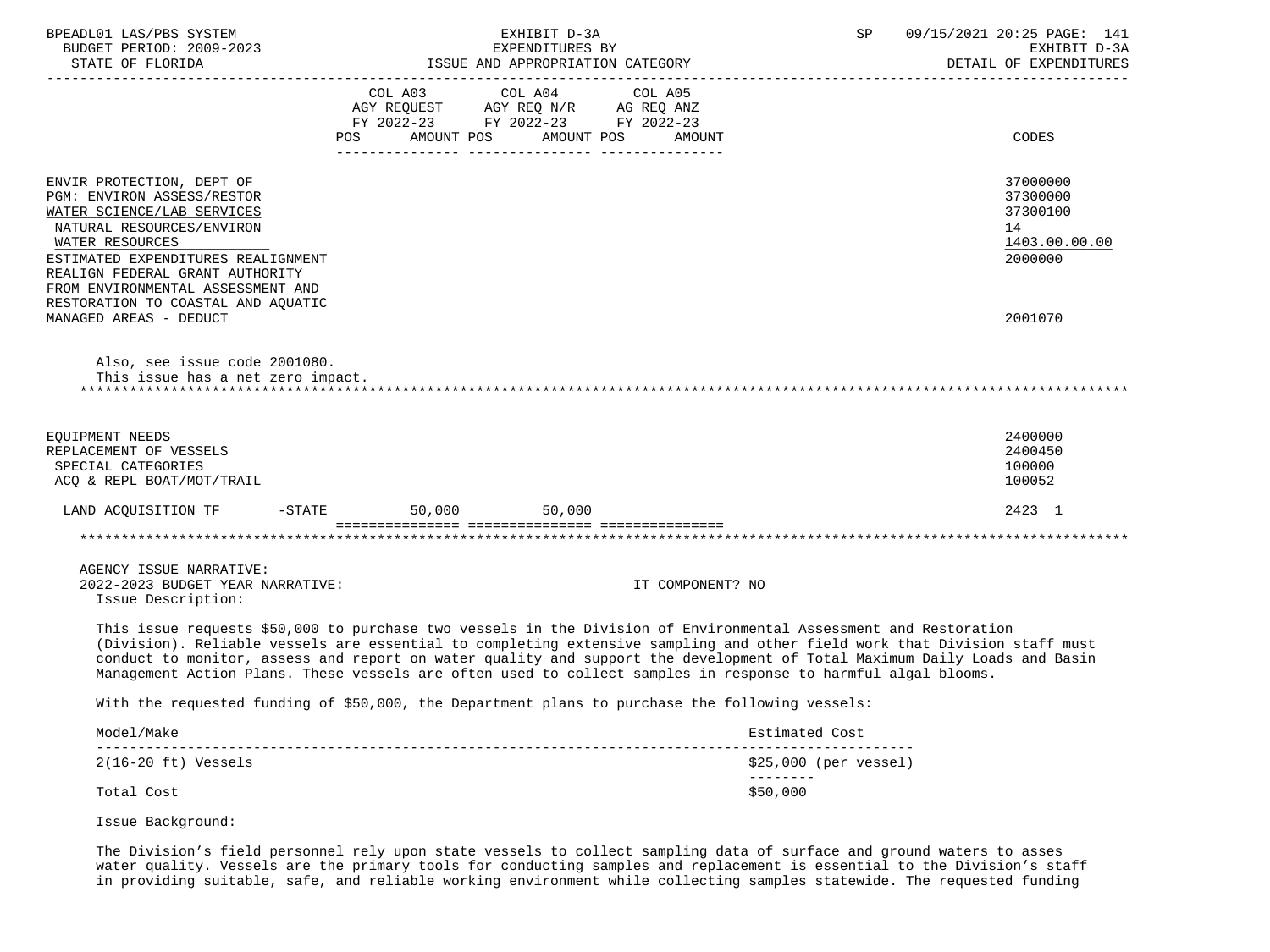| BPEADL01 LAS/PBS SYSTEM<br>BUDGET PERIOD: 2009-2023<br>STATE OF FLORIDA                                                                                                            | EXHIBIT D-3A<br>EXPENDITURES BY<br>ISSUE AND APPROPRIATION CATEGORY                                                                                     | 09/15/2021 20:25 PAGE: 142<br>SP<br>EXHIBIT D-3A<br>DETAIL OF EXPENDITURES             |
|------------------------------------------------------------------------------------------------------------------------------------------------------------------------------------|---------------------------------------------------------------------------------------------------------------------------------------------------------|----------------------------------------------------------------------------------------|
| ENVIR PROTECTION, DEPT OF<br>PGM: ENVIRON ASSESS/RESTOR<br>WATER SCIENCE/LAB SERVICES<br>NATURAL RESOURCES/ENVIRON<br>WATER RESOURCES<br>EOUIPMENT NEEDS<br>REPLACEMENT OF VESSELS | COL A04 COL A05<br>COL A03<br>AGY REOUEST<br>AGY REO N/R<br>AG REO ANZ<br>FY 2022-23 FY 2022-23 FY 2022-23<br>AMOUNT POS<br>AMOUNT POS<br>AMOUNT<br>POS | CODES<br>37000000<br>37300000<br>37300100<br>14<br>1403.00.00.00<br>2400000<br>2400450 |
|                                                                                                                                                                                    |                                                                                                                                                         |                                                                                        |

will replace two vessels with ages of 20 years and 17 years.

Benefit and/or Impact:

 The Department is charged under Chapter 403, F.S., with assessing surface and ground water quality, determining those waters that do not meet water quality standards (impaired waters), setting scientifically based water quality restoration targets (also requiring sampling data), and implementing restoration plans. Each activity requires water quality data to determine restoration strategies and measure progress. The Department also maintains surface and water quality status and trend monitoring networks to identify statewide water quality conditions and determine positive and negative changes (trends). All of these programs and objectives are dependent on the ability to complete extensive sampling and other field work, which, in turn, are dependent on the Department having suitable, safe, reliable sampling vessels.

Florida Strategic Plan for Economic Development:

 #6.3 Ensure Florida's fish, wildlife, natural resources and environment are sustained and enhanced as a component of future growth plans and development decisions. \*\*\*\*\*\*\*\*\*\*\*\*\*\*\*\*\*\*\*\*\*\*\*\*\*\*\*\*\*\*\*\*\*\*\*\*\*\*\*\*\*\*\*\*\*\*\*\*\*\*\*\*\*\*\*\*\*\*\*\*\*\*\*\*\*\*\*\*\*\*\*\*\*\*\*\*\*\*\*\*\*\*\*\*\*\*\*\*\*\*\*\*\*\*\*\*\*\*\*\*\*\*\*\*\*\*\*\*\*\*\*\*\*\*\*\*\*\*\*\*\*\*\*\*\*\*\*

| REPLACEMENT OF MOTOR VEHICLES<br>SPECIAL CATEGORIES<br>ACO & REPLACE PATROL VEH |           |         |         | 2401500<br>100000<br>100014 |
|---------------------------------------------------------------------------------|-----------|---------|---------|-----------------------------|
| LAND ACQUISITION TF                                                             | $-$ STATE | 120,000 | 120,000 | 2423 1                      |
|                                                                                 |           |         |         |                             |

AGENCY ISSUE NARRATIVE:

2022-2023 BUDGET YEAR NARRATIVE: IT COMPONENT? NO

Issue Description:

 This issue requests \$120,000 to purchase three vehicles in the Division of Environmental Assessment and Restoration (Division). The Division has estimated an average cost of \$40,000 per vehicle. The Department of Management Services (DMS)minimum replacement criteria is 120,000 miles or 12 years in age. The Division completed a safety examination of its fleet and the three vehicles listed below exceed the DMS replacement criteria, one vehicle is no longer dependable for hauling equipment and larger boats.

The following vehicles are in critical need of replacement: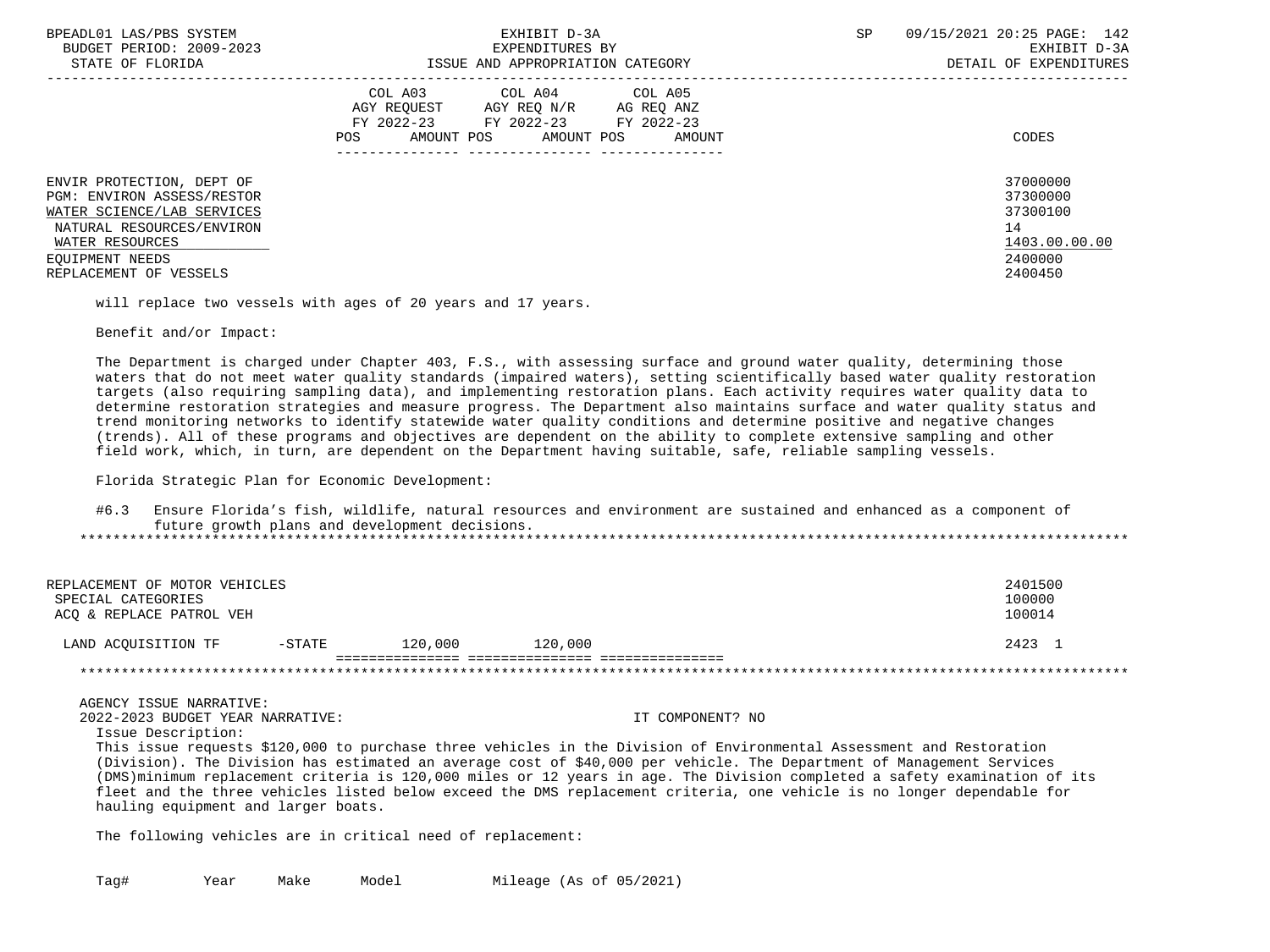| BPEADL01 LAS/PBS SYSTEM<br>BUDGET PERIOD: 2009-2023<br>STATE OF FLORIDA                                                                                      | EXHIBIT D-3A<br>EXPENDITURES BY<br>ISSUE AND APPROPRIATION CATEGORY                                                                         | <b>SP</b><br>09/15/2021 20:25 PAGE: 143<br>EXHIBIT D-3A<br>DETAIL OF EXPENDITURES |
|--------------------------------------------------------------------------------------------------------------------------------------------------------------|---------------------------------------------------------------------------------------------------------------------------------------------|-----------------------------------------------------------------------------------|
| ENVIR PROTECTION, DEPT OF                                                                                                                                    | COL A03 COL A04 COL A05<br>AGY REOUEST AGY REO N/R AG REO ANZ<br>FY 2022-23 FY 2022-23 FY 2022-23<br>POS<br>AMOUNT POS AMOUNT POS<br>AMOUNT | CODES<br>37000000                                                                 |
| PGM: ENVIRON ASSESS/RESTOR<br>WATER SCIENCE/LAB SERVICES<br>NATURAL RESOURCES/ENVIRON<br>WATER RESOURCES<br>EOUIPMENT NEEDS<br>REPLACEMENT OF MOTOR VEHICLES |                                                                                                                                             | 37300000<br>37300100<br>14<br>1403.00.00.00<br>2400000<br>2401500                 |

| DEP05468 | 2002 | Chevy | 1500       | 187,364 |
|----------|------|-------|------------|---------|
| DEP06087 | 2005 | Ford  | Expedition | 191,211 |
| DEP07656 | 2009 | Ford  | $F - 250$  | 170,503 |

#### Issue Background:

 The Division's field personnel rely upon state vehicles for water quality sampling field work often to remote sampling sites. Vehicles must be able to tow boats with trailers, travel off road in sandy, muddy and flooded conditions, store equipment for extended sampling events, and seat up to four people with luggage.

## Benefit and/or Impact:

 Information produced from monitoring activities provides the basis for advising the EPA, relevant Department programs, partner agencies, and the Governor and Legislature on the status of Florida's water quality. Reliable vehicles are essential to the Division's effort in ensuring the quality of the state's surface and ground water. Vehicles that become unsafe and unreliable hinder the Department's ability to provide services to the state.

Florida Strategic Plan for Economic Development:

|  |  |                                                |  | Ensure Florida's fish, wildlife, natural resources and environment are sustained and enhanced as a component of |  |  |  |  |
|--|--|------------------------------------------------|--|-----------------------------------------------------------------------------------------------------------------|--|--|--|--|
|  |  | future growth plans and development decisions. |  |                                                                                                                 |  |  |  |  |
|  |  |                                                |  |                                                                                                                 |  |  |  |  |

| CAPITAL IMPROVEMENT PLAN<br>ENVIRONMENTAL PROJECTS<br>FIXED CAPITAL OUTLAY<br>TOTAL MAX DAILY LOADS |           |            |            | 9900000<br>990E000<br>080000<br>088964 |
|-----------------------------------------------------------------------------------------------------|-----------|------------|------------|----------------------------------------|
| LAND ACOUISITION TF                                                                                 | $-$ STATE | 50,000,000 | 50,000,000 | 2423 1                                 |
|                                                                                                     |           |            |            |                                        |

# AGENCY NARRATIVE:

| 2022-2023 BUDGET YEAR NARRATIVE: | TOTAL MAX DAILY LOADS | IT COMPONENT? NO |
|----------------------------------|-----------------------|------------------|
|----------------------------------|-----------------------|------------------|

Issue Description:

 This issue requests \$50 million to continue funding for Total Maximum Daily Loads (TMDLs) to improve water quality for the State of Florida. The funds will be used by the Florida Department of Environmental Protection (Department) to restore impaired waters by monitoring and assessing water quality, setting scientific water quality restoration goals (TMDLs), and guiding the implementation of the projects and actions set forth in adopted Basin Management Action Plans (BMAPs). A significant portion of the funds are used to address nutrient pollution, the most significant water quality problem in Florida. Funds will also be used to support operational expense, administrative expense, contracted services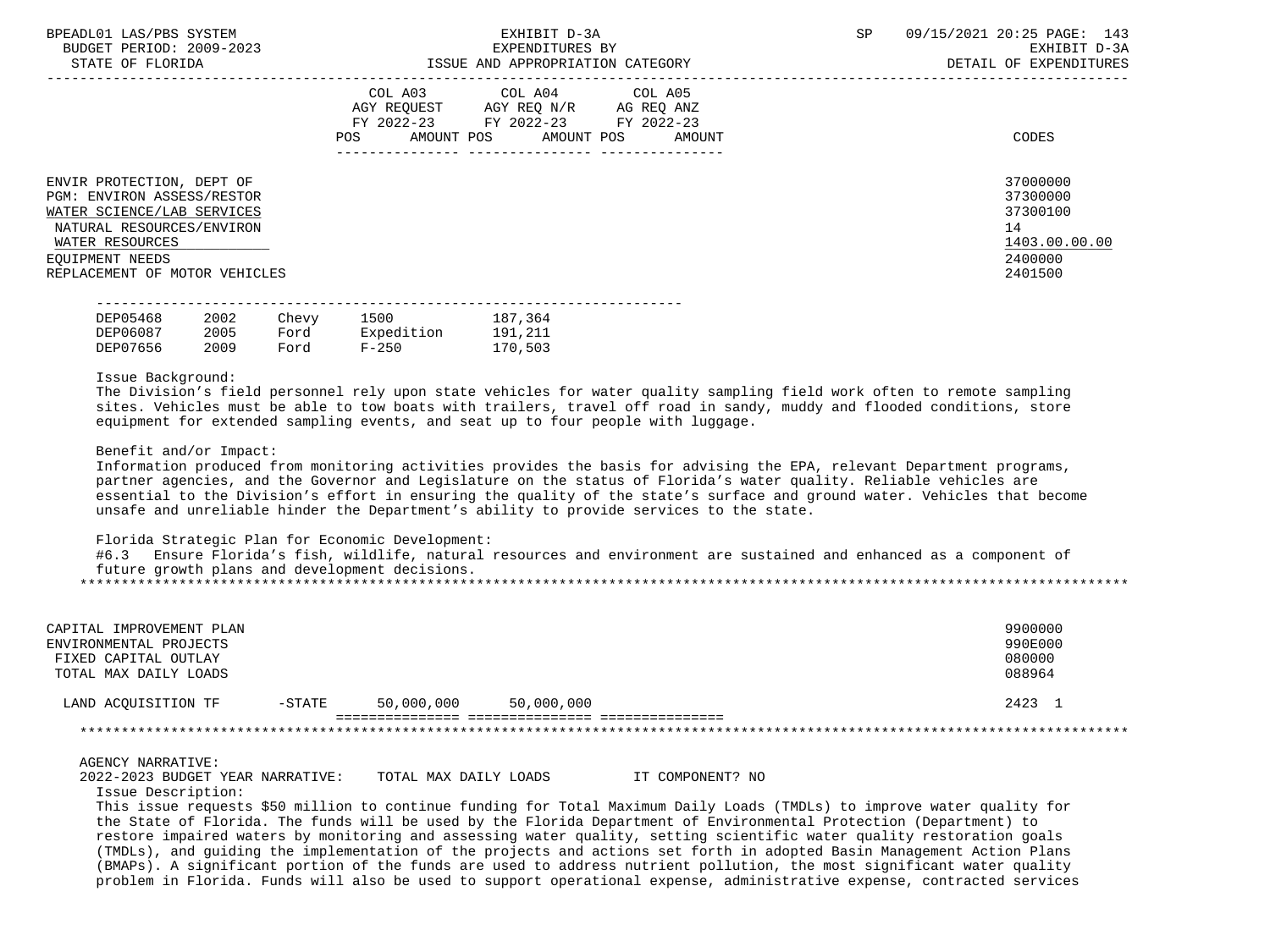| BPEADL01 LAS/PBS SYSTEM<br>BUDGET PERIOD: 2009-2023<br>STATE OF FLORIDA                                                                                                                     | EXHIBIT D-3A<br>EXPENDITURES BY<br>ISSUE AND APPROPRIATION CATEGORY                                                                            | 09/15/2021 20:25 PAGE: 144<br>SP<br>EXHIBIT D-3A<br>DETAIL OF EXPENDITURES    |
|---------------------------------------------------------------------------------------------------------------------------------------------------------------------------------------------|------------------------------------------------------------------------------------------------------------------------------------------------|-------------------------------------------------------------------------------|
|                                                                                                                                                                                             | COL A03 COL A04 COL A05<br>AGY REO N/R AG REO ANZ<br>AGY REOUEST<br>FY 2022-23 FY 2022-23 FY 2022-23<br>AMOUNT POS AMOUNT POS<br>POS<br>AMOUNT | CODES                                                                         |
| ENVIR PROTECTION, DEPT OF<br>PGM: ENVIRON ASSESS/RESTOR<br>WATER SCIENCE/LAB SERVICES<br>NATURAL RESOURCES/ENVIRON<br>WATER RESOURCES<br>CAPITAL IMPROVEMENT PLAN<br>ENVIRONMENTAL PROJECTS |                                                                                                                                                | 37000000<br>37300000<br>37300100<br>14<br>1403.00.00.00<br>9900000<br>990E000 |

 for development and maintenance of the Watershed Information Network (WIN) and modeling support, purchase, repair and maintenance of field equipment, and Other Personal Services.

 The funds will also support projects to prevent water quality degradation such as hydrologic restoration, groundwater recharge, land acquisition, wastewater collection and treatment, wastewater reuse, stormwater treatment and other projects including those that benefit coral reef and related ecosystems.

## Issue Background:

 In 1992 the Environmental Protection Agency published regulations establishing TMDL procedures. The Clean Water Act (CWA) requires states to compile lists of water bodies that do not fully support beneficial uses such as aquatic life, fisheries, drinking water, recreation, industry, or agriculture, and to prioritize those water bodies for TMDL development. These inventories are known as 303(d) lists and characterize waters as fully supporting, impaired, or threatened for beneficial uses. In 2013, the EPA introduced a cooperative outline for implementing the CWA Section 303(d). These funds are used for the following types of projects: 1) water quality restoration projects to help local stakeholders achieve TMDL restoration targets; 2) targeted water quality sampling and analytical work for TMDL development; 3) development and implementation of local BMAPs; 4) contracted services for water quality modeling and other support for TMDL and development and implementation of BMAPs; 5) other activities consistent with the Department's commitment to the best water science and essential to fulfilling the requirements of Section 403.067, F.S., and other water quality requirements of Chapters 373 and 403, F.S.

### Benefit and/or Impact:

 This issue supports the Department's ability to focus taxpayer resources on projects that provide a direct benefit to the environment and local communities, partner with communities and businesses to protect natural resources and promote economic growth and empower employees to solve problems through scientific innovation and efficiency. Protecting and sustaining the state's waters, not only makes the state an ideal destination for 131.4 million tourists (2019 VISIT FLORIDA), it will also ensure the quality of the state's surface and ground water for generations to come.

### Florida Strategic Plan for Economic Development:

- #3.4 Ensure the availability of workforce housing, the future supply and quality of water, telecommunications and energy to meet Florida's economic and quality of life goals.
- #6.3 Ensure Florida's fish, wildlife, natural resources and environment are sustained and enhanced as a component of future growth plans and development decisions.

#6.4 - Promote, protect and preserve Florida's rich historical and cultural heritage.

\*\*\*\*\*\*\*\*\*\*\*\*\*\*\*\*\*\*\*\*\*\*\*\*\*\*\*\*\*\*\*\*\*\*\*\*\*\*\*\*\*\*\*\*\*\*\*\*\*\*\*\*\*\*\*\*\*\*\*\*\*\*\*\*\*\*\*\*\*\*\*\*\*\*\*\*\*\*\*\*\*\*\*\*\*\*\*\*\*\*\*\*\*\*\*\*\*\*\*\*\*\*\*\*\*\*\*\*\*\*\*\*\*\*\*\*\*\*\*\*\*\*\*\*\*\*\*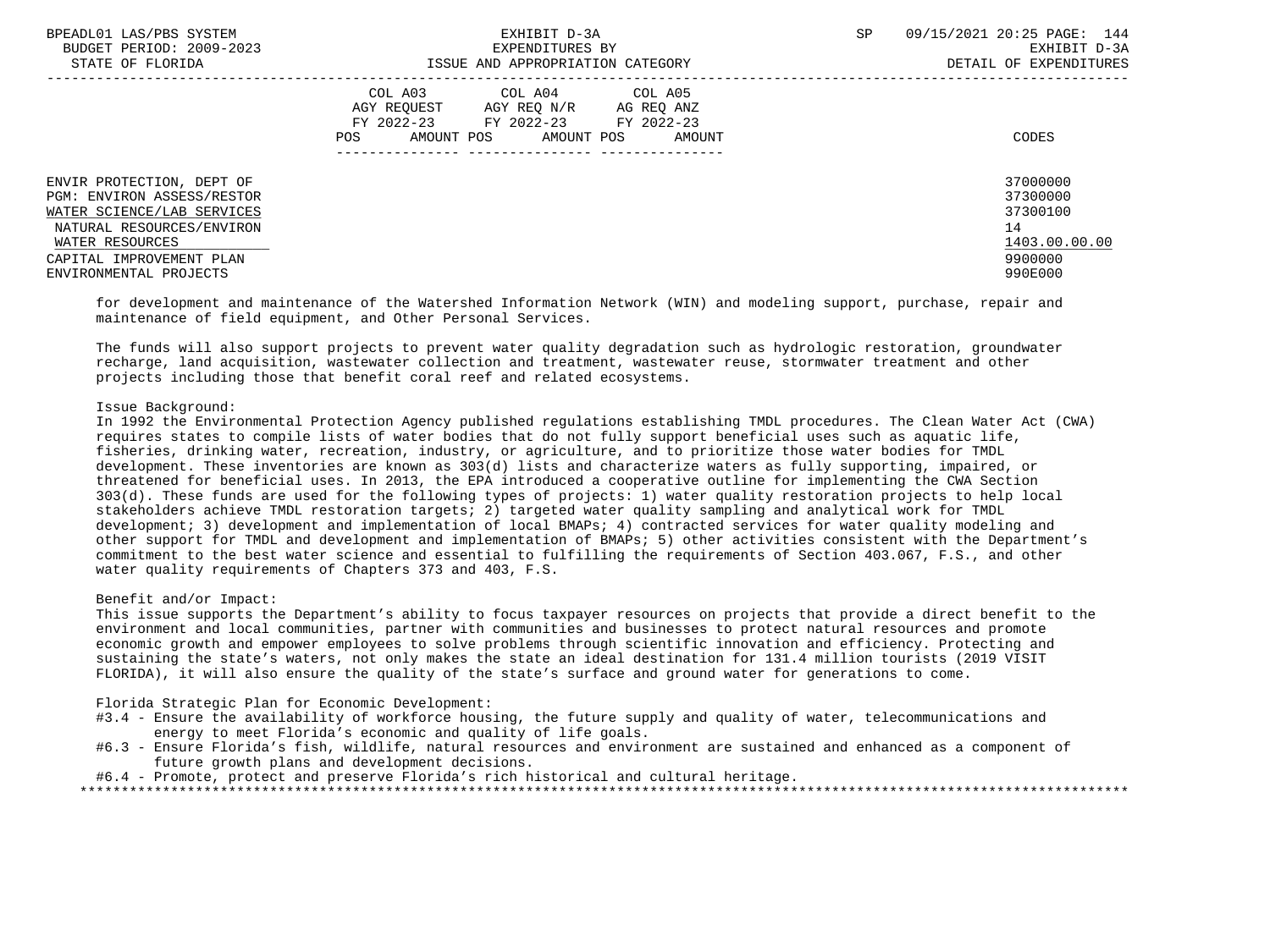| BPEADL01 LAS/PBS SYSTEM<br>BUDGET PERIOD: 2009-2023<br>STATE OF FLORIDA                                                               |                                  | EXHIBIT D-3A<br>EXPENDITURES BY<br>ISSUE AND APPROPRIATION CATEGORY                                                                  | SP | 09/15/2021 20:25 PAGE: 145<br>EXHIBIT D-3A<br>DETAIL OF EXPENDITURES |
|---------------------------------------------------------------------------------------------------------------------------------------|----------------------------------|--------------------------------------------------------------------------------------------------------------------------------------|----|----------------------------------------------------------------------|
|                                                                                                                                       |                                  | COL A03 COL A04 COL A05<br>AGY REQUEST AGY REQ N/R AG REQ ANZ<br>FY 2022-23 FY 2022-23 FY 2022-23<br>AMOUNT POS AMOUNT POS<br>AMOUNT |    | CODES                                                                |
| ENVIR PROTECTION, DEPT OF<br>PGM: ENVIRON ASSESS/RESTOR<br>WATER SCIENCE/LAB SERVICES<br>NATURAL RESOURCES/ENVIRON<br>WATER RESOURCES |                                  |                                                                                                                                      |    | 37000000<br>37300000<br>37300100<br>14<br>1403.00.00.00              |
| TOTAL: WATER RESOURCES<br>BY FUND TYPE<br>GENERAL REVENUE FUND<br>TRUST FUNDS                                                         | 250,000<br>73,500,019 50,170,000 |                                                                                                                                      |    | 1403.00.00.00<br>1000<br>2000                                        |
| TOTAL POSITIONS 199.00<br>TOTAL PROG COMP 73,750,019 50,170,000<br>TOTAL SALARY RATE 9,733,049                                        |                                  |                                                                                                                                      |    |                                                                      |
|                                                                                                                                       |                                  |                                                                                                                                      |    |                                                                      |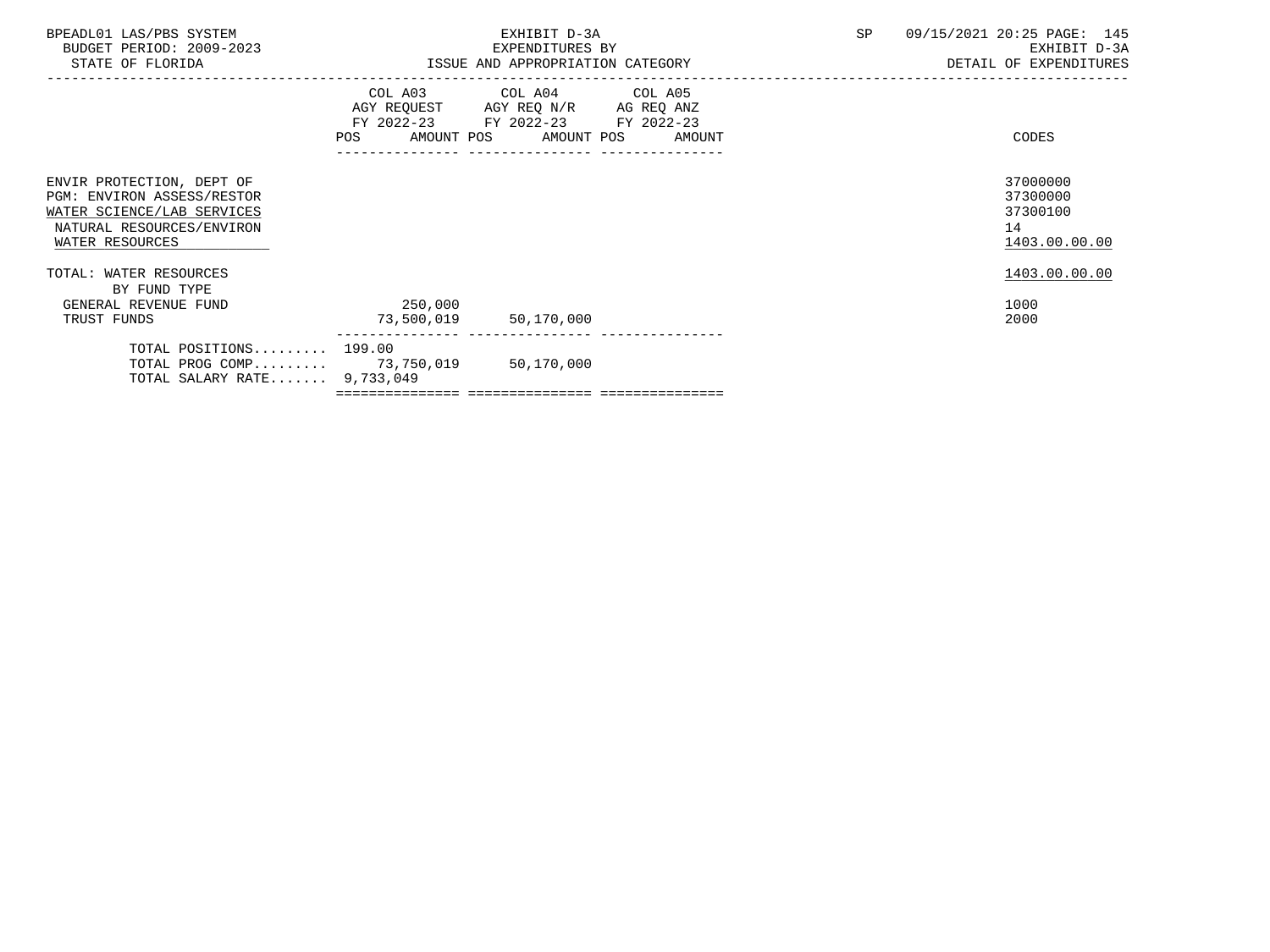| BPEADL01 LAS/PBS SYSTEM<br>BUDGET PERIOD: 2009-2023<br>STATE OF FLORIDA                                                                                                                                                                     |                     | EXHIBIT D-3A<br>EXPENDITURES BY<br>ISSUE AND APPROPRIATION CATEGORY                                  | SP | 09/15/2021 20:25 PAGE: 146<br>EXHIBIT D-3A<br>DETAIL OF EXPENDITURES                    |
|---------------------------------------------------------------------------------------------------------------------------------------------------------------------------------------------------------------------------------------------|---------------------|------------------------------------------------------------------------------------------------------|----|-----------------------------------------------------------------------------------------|
|                                                                                                                                                                                                                                             |                     | COL A03 COL A04<br>COL A05<br>AGY REQUEST AGY REQ N/R AG REQ ANZ<br>FY 2022-23 FY 2022-23 FY 2022-23 |    |                                                                                         |
|                                                                                                                                                                                                                                             |                     | POS AMOUNT POS AMOUNT POS AMOUNT                                                                     |    | CODES                                                                                   |
| ENVIR PROTECTION, DEPT OF<br>PGM: WATER RESOURCE MGT<br>WATER RESOURCE MANAGEMENT<br>NATURAL RESOURCES/ENVIRON<br>WATER RESOURCES<br>ESTIMATED EXPENDITURES<br>ESTIMATED EXPENDITURES - OPERATIONS<br>SALARY RATE<br>SALARY RATE 12,403,939 |                     |                                                                                                      |    | 37000000<br>37350000<br>37350400<br>14<br>1403.00.00.00<br>1000000<br>1001000<br>000000 |
| SALARIES AND BENEFITS                                                                                                                                                                                                                       |                     |                                                                                                      |    | 010000                                                                                  |
| FEDERAL GRANTS TRUST FUND -FEDERL 4,504,251                                                                                                                                                                                                 |                     |                                                                                                      |    | 2261 3                                                                                  |
| GRANTS AND DONATIONS TF -STATE 64,047                                                                                                                                                                                                       |                     |                                                                                                      |    | 2339 1                                                                                  |
| LAND ACQUISITION TF -STATE 3,838,638<br>-MATCH                                                                                                                                                                                              | 449.767             |                                                                                                      |    | 2423 1<br>2423 2                                                                        |
| TOTAL LAND ACQUISITION TF                                                                                                                                                                                                                   | 4,288,405           |                                                                                                      |    | 2423                                                                                    |
| MINERALS TRUST FUND -STATE 1,532,792                                                                                                                                                                                                        |                     |                                                                                                      |    | 2499 1                                                                                  |
| NON-MANDATORY LAND RECL TF-STATE 1,655,583                                                                                                                                                                                                  |                     |                                                                                                      |    | 2506 1                                                                                  |
| PERMIT FEE TRUST FUND -STATE<br>-MATCH                                                                                                                                                                                                      | 4,456,957<br>73,624 |                                                                                                      |    | 2526 1<br>2526 2                                                                        |
| TOTAL PERMIT FEE TRUST FUND                                                                                                                                                                                                                 | 4,530,581           |                                                                                                      |    | 2526                                                                                    |
| $\begin{tabular}{lllllllll} \texttt{WATER QUALITY ASSURANCE TF-STATE} & & 1,485,244 \\ \texttt{-MATCH} & & & 408,036 \end{tabular}$                                                                                                         |                     |                                                                                                      |    | 2780 1<br>2780 2                                                                        |
| TOTAL WATER QUALITY ASSURANCE TF 1,893,280                                                                                                                                                                                                  |                     |                                                                                                      |    | 2780                                                                                    |
| TOTAL POSITIONS $234.00$<br>TOTAL APPRO                                                                                                                                                                                                     | 18,468,939          |                                                                                                      |    |                                                                                         |
| OTHER PERSONAL SERVICES                                                                                                                                                                                                                     |                     |                                                                                                      |    | 030000                                                                                  |
| LAND ACQUISITION TF<br>$-$ STATE                                                                                                                                                                                                            | 278,748             |                                                                                                      |    | 2423 1                                                                                  |
| MINERALS TRUST FUND<br>$-STATE$                                                                                                                                                                                                             | 31,601              |                                                                                                      |    | 2499 1                                                                                  |
| NON-MANDATORY LAND RECL TF-STATE                                                                                                                                                                                                            | 41,759              |                                                                                                      |    | 2506 1                                                                                  |

=============== =============== ===============

=============== =============== ===============

PERMIT FEE TRUST FUND -STATE 57,920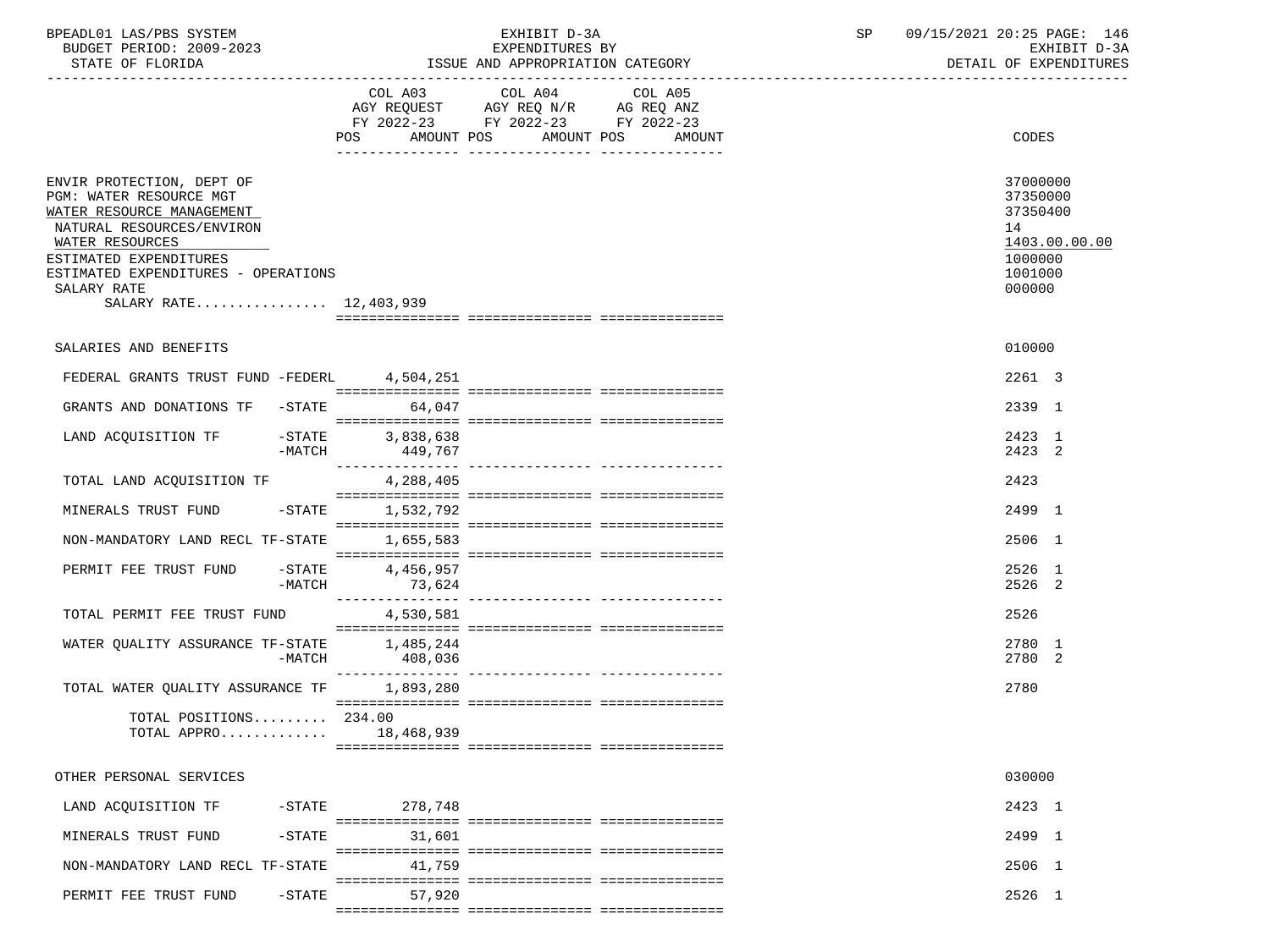| BPEADL01 LAS/PBS SYSTEM  | EXHIBIT D                             | 09/15/2021 20:25 PAGE:<br>147 |
|--------------------------|---------------------------------------|-------------------------------|
| BUDGET PERIOD: 2009-2023 | EXPENDITURES BY                       | EXHIBIT D-3A                  |
| STATE OF FLORIDA         | : AND APPROPRIATION CATEGORY<br>"SSUE | DETAIL OF EXPENDITURES        |

|                                                                                                                                                                                                                                                                             | COL A03<br>POS.<br>AMOUNT POS          | COL A04<br>AGY REQUEST AGY REQ N/R AG REQ ANZ<br>FY 2022-23 FY 2022-23 FY 2022-23<br>AMOUNT POS | COL A05<br>AMOUNT | CODES                                                                                                       |
|-----------------------------------------------------------------------------------------------------------------------------------------------------------------------------------------------------------------------------------------------------------------------------|----------------------------------------|-------------------------------------------------------------------------------------------------|-------------------|-------------------------------------------------------------------------------------------------------------|
| ENVIR PROTECTION, DEPT OF<br>PGM: WATER RESOURCE MGT<br>WATER RESOURCE MANAGEMENT<br>NATURAL RESOURCES/ENVIRON<br>WATER RESOURCES<br>ESTIMATED EXPENDITURES<br>ESTIMATED EXPENDITURES - OPERATIONS<br>OTHER PERSONAL SERVICES<br>WATER QUALITY ASSURANCE TF-STATE<br>-MATCH | 673,525<br>217,353<br>________________ |                                                                                                 |                   | 37000000<br>37350000<br>37350400<br>14<br>1403.00.00.00<br>1000000<br>1001000<br>030000<br>2780 1<br>2780 2 |
| TOTAL WATER QUALITY ASSURANCE TF                                                                                                                                                                                                                                            | 890,878                                |                                                                                                 |                   | 2780                                                                                                        |
| TOTAL APPRO                                                                                                                                                                                                                                                                 | 1,300,906                              |                                                                                                 |                   |                                                                                                             |
| <b>EXPENSES</b>                                                                                                                                                                                                                                                             |                                        |                                                                                                 |                   | 040000                                                                                                      |
| GENERAL REVENUE FUND                                                                                                                                                                                                                                                        | -STATE 238,343                         |                                                                                                 |                   | 1000 1                                                                                                      |
| FEDERAL GRANTS TRUST FUND -FEDERL                                                                                                                                                                                                                                           | 629,979                                |                                                                                                 |                   | 2261 3                                                                                                      |
| GRANTS AND DONATIONS TF -STATE 10,000                                                                                                                                                                                                                                       |                                        |                                                                                                 |                   | 2339 1                                                                                                      |
| $-$ STATE<br>LAND ACQUISITION TF<br>$-MATCH$                                                                                                                                                                                                                                | 337,905<br>37,284                      |                                                                                                 |                   | 2423 1<br>2423 2                                                                                            |
| TOTAL LAND ACQUISITION TF                                                                                                                                                                                                                                                   | 375,189                                |                                                                                                 |                   | 2423                                                                                                        |
| NON-MANDATORY LAND RECL TF-STATE                                                                                                                                                                                                                                            | 325,305                                |                                                                                                 |                   | 2506 1                                                                                                      |
| PERMIT FEE TRUST FUND<br>$ STATE$                                                                                                                                                                                                                                           | 735,175                                |                                                                                                 |                   | 2526 1                                                                                                      |
| WATER OUALITY ASSURANCE TF-STATE 65,508                                                                                                                                                                                                                                     |                                        |                                                                                                 |                   | 2780 1                                                                                                      |
| TOTAL APPRO                                                                                                                                                                                                                                                                 | 2,379,499                              |                                                                                                 |                   |                                                                                                             |
| OPERATING CAPITAL OUTLAY                                                                                                                                                                                                                                                    |                                        |                                                                                                 |                   | 060000                                                                                                      |
| MINERALS TRUST FUND -STATE<br>NON-MANDATORY LAND RECL TF-STATE                                                                                                                                                                                                              | 1,132<br>20,000                        |                                                                                                 |                   | 2499 1<br>2506 1                                                                                            |
| TOTAL APPRO                                                                                                                                                                                                                                                                 | 21,132                                 |                                                                                                 |                   |                                                                                                             |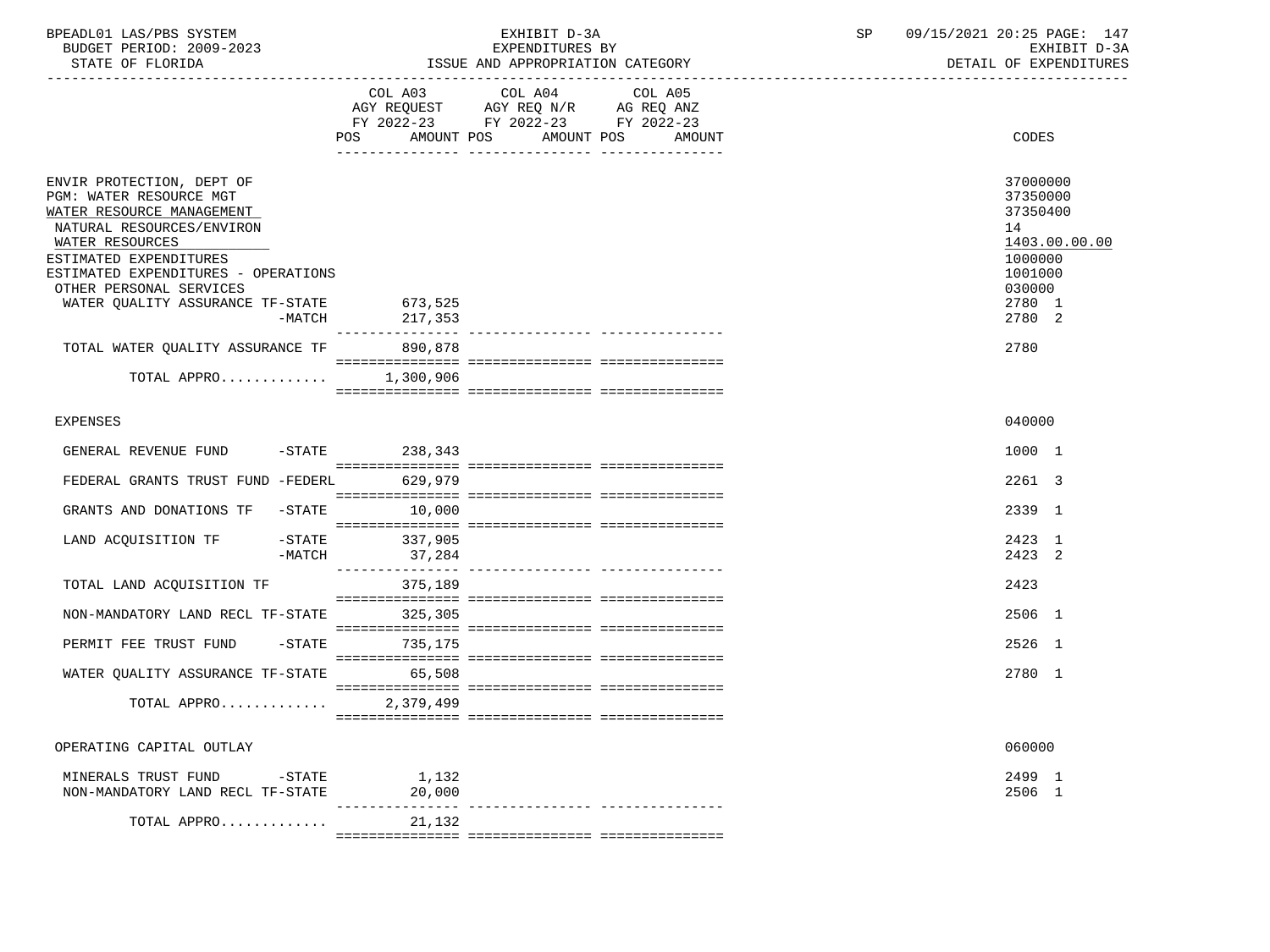| BPEADL01 LAS/PBS SYSTEM<br>BUDGET PERIOD: 2009-2023<br>STATE OF FLORIDA |                          | EXHIBIT D-3A<br>EXPENDITURES BY<br>ISSUE AND APPROPRIATION CATEGORY | 09/15/2021 20:25 PAGE: 148<br>SP<br>EXHIBIT D-3A<br>DETAIL OF EXPENDITURES |
|-------------------------------------------------------------------------|--------------------------|---------------------------------------------------------------------|----------------------------------------------------------------------------|
|                                                                         |                          |                                                                     |                                                                            |
|                                                                         |                          | COL A03 COL A04<br>COL A05<br>AGY REQUEST AGY REQ N/R AG REQ ANZ    |                                                                            |
|                                                                         |                          | FY 2022-23 FY 2022-23 FY 2022-23                                    |                                                                            |
|                                                                         |                          | POS AMOUNT POS AMOUNT POS AMOUNT                                    | CODES                                                                      |
|                                                                         |                          |                                                                     |                                                                            |
| ENVIR PROTECTION, DEPT OF                                               |                          |                                                                     | 37000000                                                                   |
| PGM: WATER RESOURCE MGT                                                 |                          |                                                                     | 37350000                                                                   |
| WATER RESOURCE MANAGEMENT<br>NATURAL RESOURCES/ENVIRON                  |                          |                                                                     | 37350400<br>14                                                             |
| WATER RESOURCES                                                         |                          |                                                                     | 1403.00.00.00                                                              |
| ESTIMATED EXPENDITURES                                                  |                          |                                                                     | 1000000                                                                    |
| ESTIMATED EXPENDITURES - OPERATIONS                                     |                          |                                                                     | 1001000                                                                    |
| SPECIAL CATEGORIES                                                      |                          |                                                                     | 100000                                                                     |
| WATER QUALITY MGMT/PLAN                                                 |                          |                                                                     | 100628                                                                     |
| FEDERAL GRANTS TRUST FUND -FEDERL 2,659,389                             |                          |                                                                     | 2261 3                                                                     |
|                                                                         |                          |                                                                     |                                                                            |
| NAT'L POLLUT/ELIMINATION                                                |                          |                                                                     | 100774                                                                     |
| PERMIT FEE TRUST FUND                                                   | $-STATE$ 78, 152         |                                                                     | 2526 1                                                                     |
| $-MATCH$                                                                | 61,099                   |                                                                     | 2526 2                                                                     |
| TOTAL PERMIT FEE TRUST FUND                                             | 139,251                  |                                                                     | 2526                                                                       |
| TOTAL APPRO                                                             | 139,251                  |                                                                     |                                                                            |
|                                                                         |                          |                                                                     |                                                                            |
| CONTRACTED SERVICES                                                     |                          |                                                                     | 100777                                                                     |
| MINERALS TRUST FUND -STATE 10,353                                       |                          |                                                                     | 2499 1                                                                     |
| PERMIT FEE TRUST FUND -STATE                                            | 90,000                   |                                                                     | 2526 1                                                                     |
| TOTAL APPRO $100,353$                                                   |                          |                                                                     |                                                                            |
|                                                                         |                          |                                                                     |                                                                            |
| HAZARDOUS WASTE CLEANUP                                                 |                          |                                                                     | 101492                                                                     |
| PERMIT FEE TRUST FUND -STATE 10,000                                     |                          |                                                                     | 2526 1                                                                     |
|                                                                         |                          |                                                                     |                                                                            |
| RISK MANAGEMENT INSURANCE                                               |                          |                                                                     | 103241                                                                     |
| FEDERAL GRANTS TRUST FUND -FEDERL                                       | 13,998                   |                                                                     | 2261 3                                                                     |
| LAND ACQUISITION TF<br>$-$ STATE                                        | 12,838                   |                                                                     | 2423 1                                                                     |
| $-STATE$<br>MINERALS TRUST FUND                                         | 4,763                    |                                                                     | 2499 1                                                                     |
| NON-MANDATORY LAND RECL TF-STATE                                        | 5,145                    |                                                                     | 2506 1                                                                     |
| PERMIT FEE TRUST FUND -STATE                                            | 10,379                   |                                                                     | 2526 1                                                                     |
| WATER OUALITY ASSURANCE TF-STATE                                        | 5,884<br>--------------- |                                                                     | 2780 1                                                                     |
| TOTAL APPRO                                                             | 53,007                   |                                                                     |                                                                            |
|                                                                         |                          |                                                                     |                                                                            |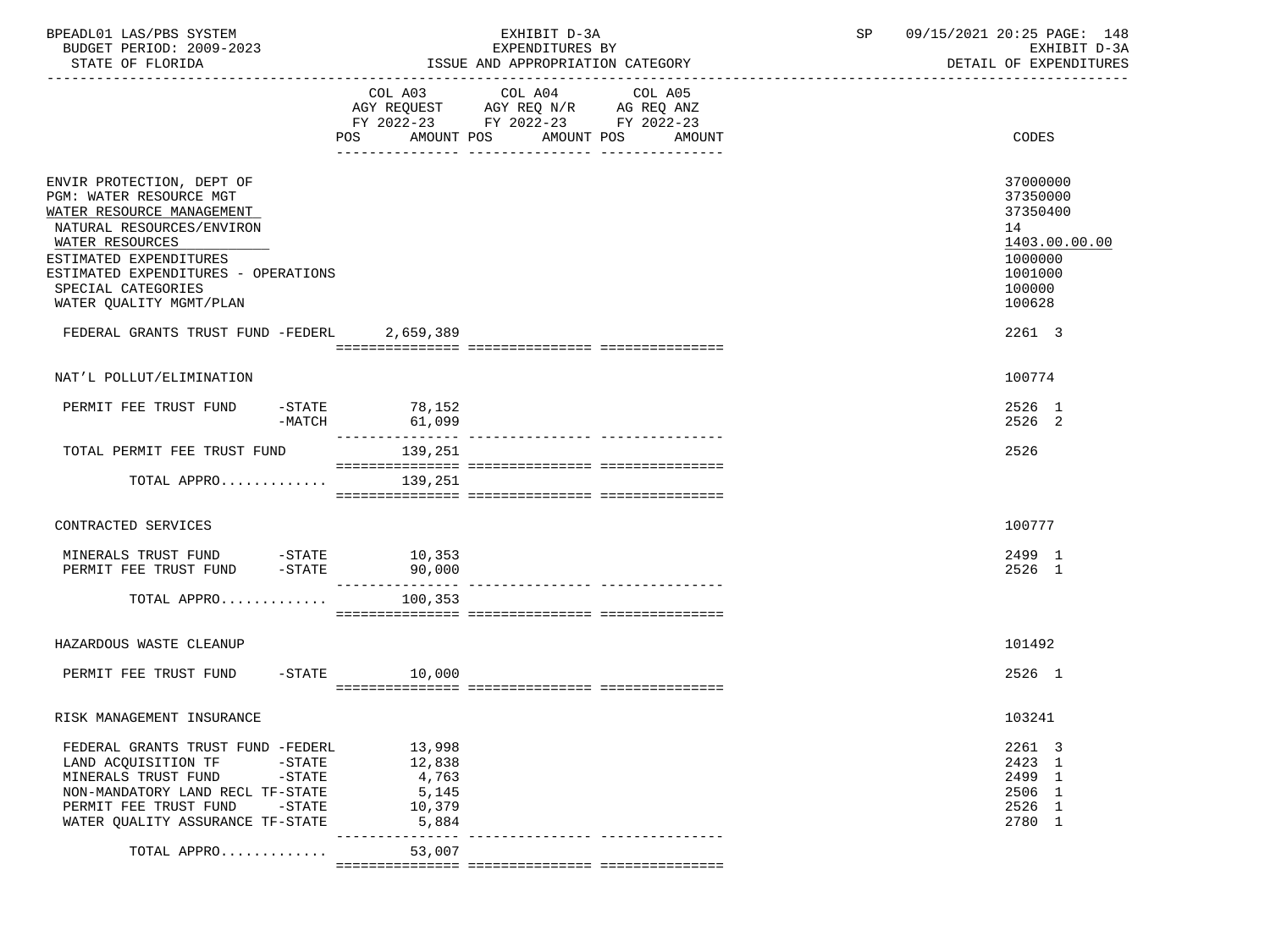| BPEADL01 LAS/PBS SYSTEM<br>BUDGET PERIOD: 2009-2023<br>STATE OF FLORIDA                                                                                                                                                                              |                     | EXHIBIT D-3A<br>EXPENDITURES BY<br>ISSUE AND APPROPRIATION CATEGORY    |                                  | SP | 09/15/2021 20:25 PAGE: 149<br>EXHIBIT D-3A<br>DETAIL OF EXPENDITURES                              |
|------------------------------------------------------------------------------------------------------------------------------------------------------------------------------------------------------------------------------------------------------|---------------------|------------------------------------------------------------------------|----------------------------------|----|---------------------------------------------------------------------------------------------------|
|                                                                                                                                                                                                                                                      |                     | COL A03 COL A04                                                        | COL A05                          |    |                                                                                                   |
|                                                                                                                                                                                                                                                      |                     | AGY REQUEST AGY REQ N/R AG REQ ANZ<br>FY 2022-23 FY 2022-23 FY 2022-23 | POS AMOUNT POS AMOUNT POS AMOUNT |    | CODES                                                                                             |
| ENVIR PROTECTION, DEPT OF<br>PGM: WATER RESOURCE MGT<br>WATER RESOURCE MANAGEMENT<br>NATURAL RESOURCES/ENVIRON<br>WATER RESOURCES<br>ESTIMATED EXPENDITURES<br>ESTIMATED EXPENDITURES - OPERATIONS<br>SPECIAL CATEGORIES<br>HABITAT RESTORATION      |                     |                                                                        |                                  |    | 37000000<br>37350000<br>37350400<br>14<br>1403.00.00.00<br>1000000<br>1001000<br>100000<br>104070 |
| NON-MANDATORY LAND RECL TF-STATE 145,610                                                                                                                                                                                                             |                     |                                                                        |                                  |    | 2506 1                                                                                            |
| TR/DMS/HR SVCS/STW CONTRCT                                                                                                                                                                                                                           |                     |                                                                        |                                  |    | 107040                                                                                            |
| FEDERAL GRANTS TRUST FUND -FEDERL 6,633                                                                                                                                                                                                              |                     |                                                                        |                                  |    | 2261 3                                                                                            |
| GRANTS AND DONATIONS TF -STATE 331                                                                                                                                                                                                                   |                     |                                                                        |                                  |    | 2339 1                                                                                            |
| LAND ACQUISITION TF -STATE 30,575                                                                                                                                                                                                                    |                     |                                                                        |                                  |    | 2423 1                                                                                            |
| MINERALS TRUST FUND                                                                                                                                                                                                                                  | $-$ STATE<br>8,030  |                                                                        |                                  |    | 2499 1                                                                                            |
| NON-MANDATORY LAND RECL TF-STATE 7,518                                                                                                                                                                                                               |                     |                                                                        |                                  |    | 2506 1                                                                                            |
| PERMIT FEE TRUST FUND                                                                                                                                                                                                                                | $-$ STATE<br>16,116 |                                                                        |                                  |    | 2526 1                                                                                            |
| WATER QUALITY ASSURANCE TF-STATE 7,214<br>$-MATCH$                                                                                                                                                                                                   | 354                 |                                                                        |                                  |    | 2780 1<br>2780 2                                                                                  |
| TOTAL WATER QUALITY ASSURANCE TF 7,568                                                                                                                                                                                                               |                     |                                                                        |                                  |    | 2780                                                                                              |
| TOTAL APPRO 76,771                                                                                                                                                                                                                                   |                     |                                                                        |                                  |    |                                                                                                   |
| TOTAL: ESTIMATED EXPENDITURES - OPERATIONS<br>TOTAL POSITIONS $234.00$<br>TOTAL $ISSUE$<br>TOTAL SALARY RATE 12,403,939                                                                                                                              | 25,354,857          |                                                                        |                                  |    | 1001000                                                                                           |
|                                                                                                                                                                                                                                                      |                     |                                                                        |                                  |    |                                                                                                   |
| AGENCY ISSUE NARRATIVE:<br>2022-2023 BUDGET YEAR NARRATIVE:<br>Use of Special Category Funding in the Recurring Base Budget                                                                                                                          |                     |                                                                        | IT COMPONENT? NO                 |    |                                                                                                   |
| The Division of Water Resource Management (DWRM) anticipates funding Other Personal Services (OPS) wages, administrative<br>expenses, operating expenses, information technology services and expenses from the following special categories: 100628 |                     |                                                                        |                                  |    |                                                                                                   |

Water Quality Management/Planning Grants, 104070 Habitat Restoration and 100774 National Pollutant Discharge Elimination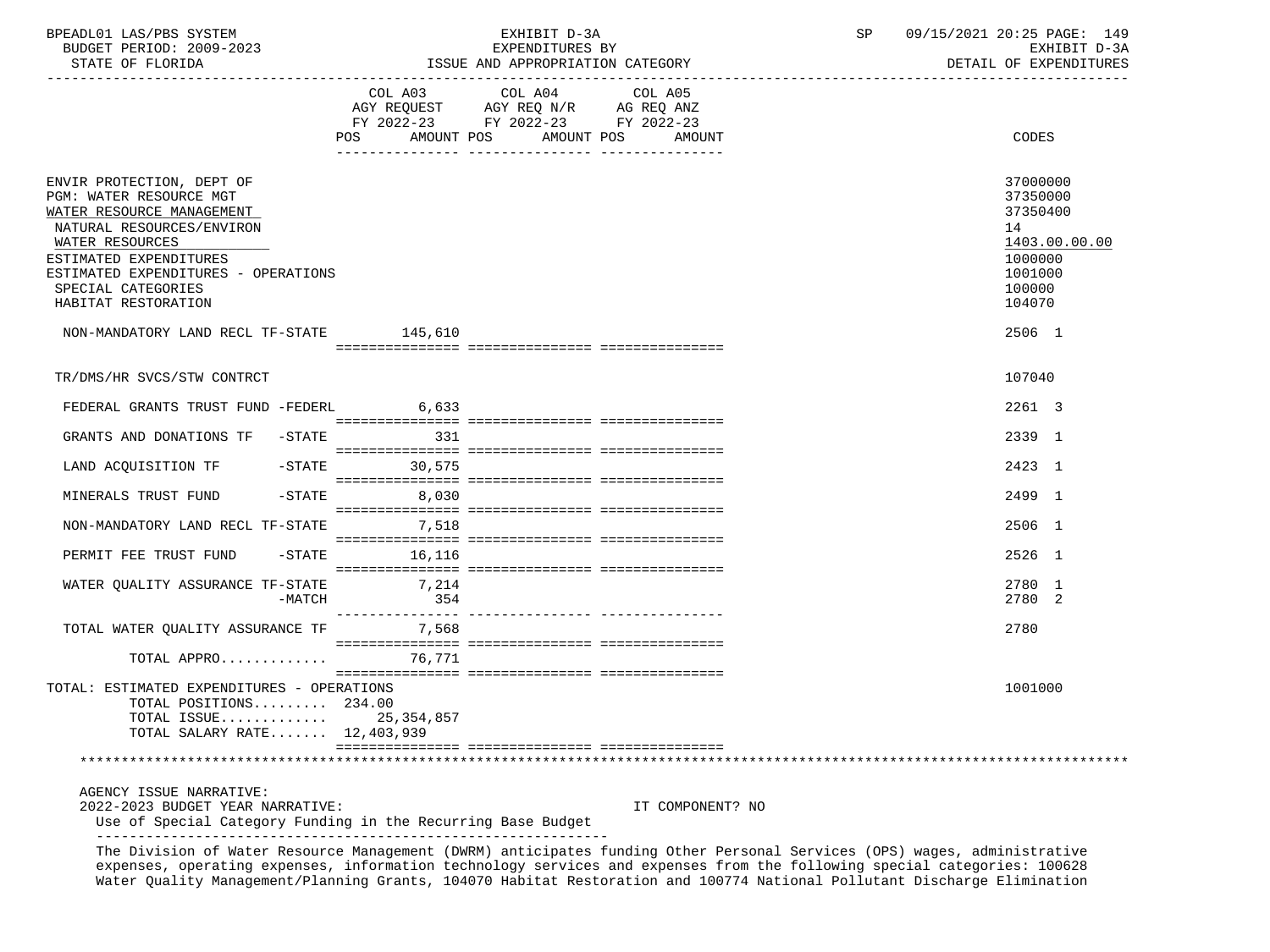| BPEADL01 LAS/PBS SYSTEM                                      |                                               | EXHIBIT D-3A                                                                                                                                                                                                                                | 09/15/2021 20:25 PAGE: 150<br>SP |
|--------------------------------------------------------------|-----------------------------------------------|---------------------------------------------------------------------------------------------------------------------------------------------------------------------------------------------------------------------------------------------|----------------------------------|
| BUDGET PERIOD: 2009-2023                                     |                                               | EXPENDITURES BY                                                                                                                                                                                                                             | EXHIBIT D-3A                     |
| STATE OF FLORIDA                                             |                                               | ISSUE AND APPROPRIATION CATEGORY                                                                                                                                                                                                            | DETAIL OF EXPENDITURES           |
|                                                              | COL A03                                       | COL A04<br>COL A05                                                                                                                                                                                                                          |                                  |
|                                                              |                                               | AGY REQUEST AGY REQ N/R AG REQ ANZ                                                                                                                                                                                                          |                                  |
|                                                              |                                               | FY 2022-23 FY 2022-23 FY 2022-23                                                                                                                                                                                                            |                                  |
|                                                              | POS                                           | AMOUNT POS AMOUNT POS<br>AMOUNT                                                                                                                                                                                                             | <b>CODES</b>                     |
|                                                              |                                               |                                                                                                                                                                                                                                             |                                  |
| ENVIR PROTECTION, DEPT OF                                    |                                               |                                                                                                                                                                                                                                             | 37000000                         |
| PGM: WATER RESOURCE MGT                                      |                                               |                                                                                                                                                                                                                                             | 37350000                         |
| WATER RESOURCE MANAGEMENT                                    |                                               |                                                                                                                                                                                                                                             | 37350400                         |
| NATURAL RESOURCES/ENVIRON                                    |                                               |                                                                                                                                                                                                                                             | 14                               |
| WATER RESOURCES<br>ESTIMATED EXPENDITURES                    |                                               |                                                                                                                                                                                                                                             | 1403.00.00.00<br>1000000         |
| ESTIMATED EXPENDITURES - OPERATIONS                          |                                               |                                                                                                                                                                                                                                             | 1001000                          |
|                                                              |                                               |                                                                                                                                                                                                                                             |                                  |
|                                                              |                                               | System Program. OPS employees provide essential support to the program areas. The use of OPS employees is vital to                                                                                                                          |                                  |
|                                                              |                                               | carrying out DWRM's mission. Staff and other resources support mission initiatives such as assisting programs with<br>Stormwater MS4 permitting, GIS mapping, State Warning Point call center and Underground Injection Control Permitting. |                                  |
|                                                              |                                               |                                                                                                                                                                                                                                             |                                  |
|                                                              |                                               |                                                                                                                                                                                                                                             |                                  |
|                                                              |                                               |                                                                                                                                                                                                                                             |                                  |
| SALARY INCREASES FOR FY 2021-22 -                            |                                               |                                                                                                                                                                                                                                             |                                  |
| STATE EMPLOYEE MINIMUM WAGE<br>INCREASE - EFFECTIVE 7/1/2021 |                                               |                                                                                                                                                                                                                                             | 1001030                          |
| SALARY RATE                                                  |                                               |                                                                                                                                                                                                                                             | 000000                           |
| SALARY RATE $5.838$                                          |                                               |                                                                                                                                                                                                                                             |                                  |
|                                                              |                                               |                                                                                                                                                                                                                                             |                                  |
|                                                              |                                               |                                                                                                                                                                                                                                             |                                  |
| SALARIES AND BENEFITS                                        |                                               |                                                                                                                                                                                                                                             | 010000                           |
| FEDERAL GRANTS TRUST FUND -FEDERL 1,688                      |                                               |                                                                                                                                                                                                                                             | 2261 3                           |
|                                                              |                                               |                                                                                                                                                                                                                                             |                                  |
| $-STATE$<br>GRANTS AND DONATIONS TF                          | 24                                            |                                                                                                                                                                                                                                             | 2339 1                           |
| LAND ACQUISITION TF                                          | $-$ STATE<br>1,438                            |                                                                                                                                                                                                                                             | 2423 1                           |
| $-MATCH$                                                     | 169                                           |                                                                                                                                                                                                                                             | 2423 2                           |
|                                                              |                                               |                                                                                                                                                                                                                                             |                                  |
| TOTAL LAND ACQUISITION TF                                    | 1,607                                         |                                                                                                                                                                                                                                             | 2423                             |
|                                                              |                                               |                                                                                                                                                                                                                                             |                                  |
| MINERALS TRUST FUND<br>$-$ STATE                             | 574                                           |                                                                                                                                                                                                                                             | 2499 1                           |
| NON-MANDATORY LAND RECL TF-STATE                             | 620                                           |                                                                                                                                                                                                                                             | 2506 1                           |
|                                                              |                                               |                                                                                                                                                                                                                                             |                                  |
| PERMIT FEE TRUST FUND<br>$-STATE$                            | 1,669                                         |                                                                                                                                                                                                                                             | 2526 1                           |
| $-MATCH$                                                     | 28                                            |                                                                                                                                                                                                                                             | 2526 2                           |
| TOTAL PERMIT FEE TRUST FUND                                  | <u>u dia dia dia dia dali dia 19</u><br>1,697 | ________________________________                                                                                                                                                                                                            | 2526                             |
|                                                              |                                               |                                                                                                                                                                                                                                             |                                  |
| WATER OUALITY ASSURANCE TF-STATE                             | 556                                           |                                                                                                                                                                                                                                             | 2780 1                           |
| -MATCH                                                       | 153                                           |                                                                                                                                                                                                                                             | 2780 2                           |
|                                                              | ----------------                              |                                                                                                                                                                                                                                             |                                  |
| TOTAL WATER OUALITY ASSURANCE TF                             | 709                                           |                                                                                                                                                                                                                                             | 2780                             |
| TOTAL APPRO                                                  | 6,919                                         |                                                                                                                                                                                                                                             |                                  |
|                                                              |                                               |                                                                                                                                                                                                                                             |                                  |
|                                                              |                                               |                                                                                                                                                                                                                                             |                                  |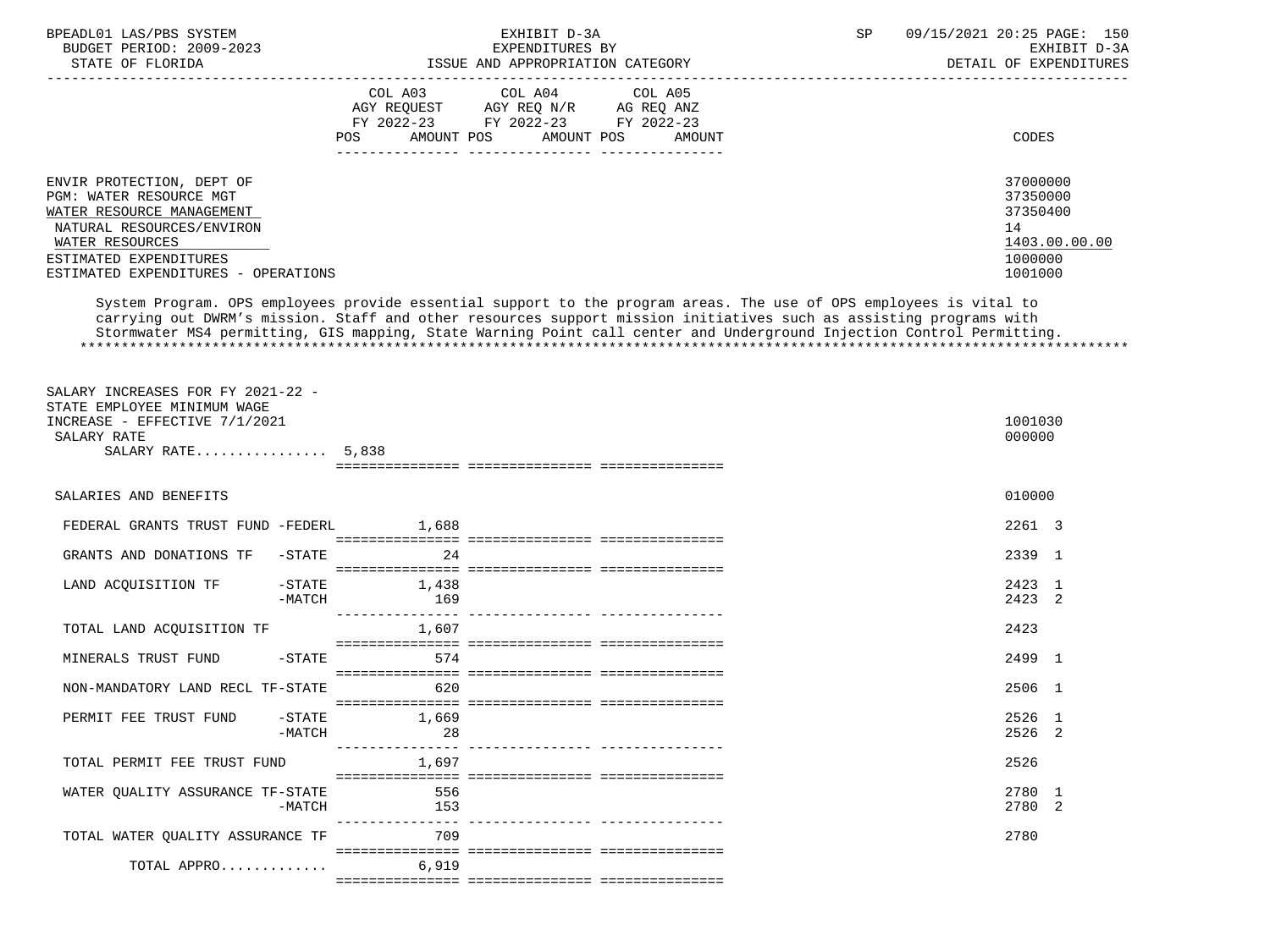| BPEADL01 LAS/PBS SYSTEM<br>BUDGET PERIOD: 2009-2023<br>STATE OF FLORIDA                                                                                                                                                                                                                     |                 | EXHIBIT D-3A<br>EXPENDITURES BY<br>ISSUE AND APPROPRIATION CATEGORY                                                                      | 09/15/2021 20:25 PAGE: 151<br>SP<br>EXHIBIT D-3A<br>DETAIL OF EXPENDITURES              |
|---------------------------------------------------------------------------------------------------------------------------------------------------------------------------------------------------------------------------------------------------------------------------------------------|-----------------|------------------------------------------------------------------------------------------------------------------------------------------|-----------------------------------------------------------------------------------------|
|                                                                                                                                                                                                                                                                                             |                 | COL A03 COL A04<br>COL A05<br>AGY REQUEST AGY REQ N/R AG REQ ANZ<br>FY 2022-23 FY 2022-23 FY 2022-23<br>POS AMOUNT POS AMOUNT POS AMOUNT | CODES                                                                                   |
| ENVIR PROTECTION, DEPT OF<br>PGM: WATER RESOURCE MGT<br>WATER RESOURCE MANAGEMENT<br>NATURAL RESOURCES/ENVIRON<br>WATER RESOURCES<br>ESTIMATED EXPENDITURES<br>SALARY INCREASES FOR FY 2021-22 -<br>STATE EMPLOYEE MINIMUM WAGE<br>INCREASE - EFFECTIVE 7/1/2021<br>OTHER PERSONAL SERVICES |                 |                                                                                                                                          | 37000000<br>37350000<br>37350400<br>14<br>1403.00.00.00<br>1000000<br>1001030<br>030000 |
|                                                                                                                                                                                                                                                                                             |                 |                                                                                                                                          |                                                                                         |
| LAND ACQUISITION TF -STATE 25,683<br>MINERALS TRUST FUND                                                                                                                                                                                                                                    | $-$ STATE 2,911 |                                                                                                                                          | 2423 1<br>2499 1                                                                        |
| NON-MANDATORY LAND RECL TF-STATE                                                                                                                                                                                                                                                            | 3,847           |                                                                                                                                          | 2506 1                                                                                  |
| PERMIT FEE TRUST FUND -STATE 5,336                                                                                                                                                                                                                                                          |                 |                                                                                                                                          | 2526 1                                                                                  |
| WATER QUALITY ASSURANCE TF-STATE 62,056<br>-MATCH                                                                                                                                                                                                                                           | 20,026          |                                                                                                                                          | 2780 1<br>2780 2                                                                        |
| TOTAL WATER QUALITY ASSURANCE TF 82,082                                                                                                                                                                                                                                                     |                 |                                                                                                                                          | 2780                                                                                    |
| TOTAL APPRO $119,859$<br>TOTAL: SALARY INCREASES FOR FY 2021-22 -<br>STATE EMPLOYEE MINIMUM WAGE<br>INCREASE - EFFECTIVE $7/1/2021$                                                                                                                                                         |                 |                                                                                                                                          | 1001030                                                                                 |
| TOTAL ISSUE $126,778$<br>TOTAL SALARY RATE 5,838                                                                                                                                                                                                                                            |                 |                                                                                                                                          |                                                                                         |
| FLORIDA RETIREMENT SYSTEM<br>ADJUSTMENT - FY 2021-22 - NORMAL<br>COST AND UNFUNDED ACTUARIAL<br>LIABILITY<br>SALARIES AND BENEFITS                                                                                                                                                          |                 |                                                                                                                                          | 1001070<br>010000                                                                       |
| FEDERAL GRANTS TRUST FUND -FEDERL                                                                                                                                                                                                                                                           | 24,828          |                                                                                                                                          | 2261 3                                                                                  |
| GRANTS AND DONATIONS TF<br>$-$ STATE                                                                                                                                                                                                                                                        | 356             |                                                                                                                                          | 2339 1                                                                                  |
| LAND ACQUISITION TF<br>$-STATE$<br>$-MATCH$                                                                                                                                                                                                                                                 | 21,156<br>2,479 | ---------- -----------------                                                                                                             | 2423 1<br>2423 2                                                                        |
| TOTAL LAND ACQUISITION TF                                                                                                                                                                                                                                                                   | 23,635          |                                                                                                                                          | 2423                                                                                    |
| MINERALS TRUST FUND<br>$-$ STATE                                                                                                                                                                                                                                                            | 8,448           |                                                                                                                                          | 2499 1                                                                                  |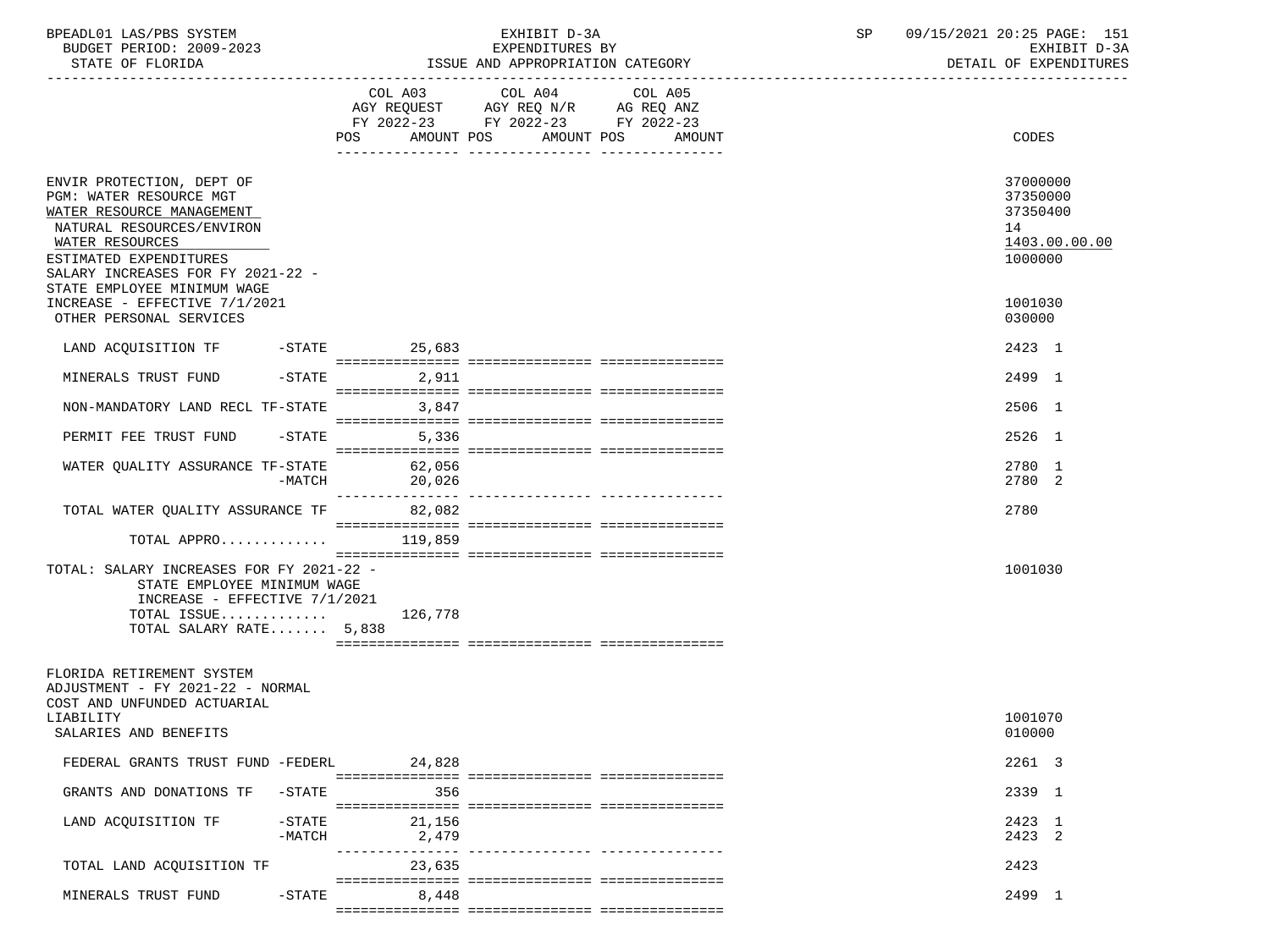| BPEADL01 LAS/PBS SYSTEM<br>BUDGET PERIOD: 2009-2023<br>STATE OF FLORIDA |                            | EXHIBIT D-3A<br>EXPENDITURES BY<br>ISSUE AND APPROPRIATION CATEGORY                               | SP | 09/15/2021 20:25 PAGE: 152<br>EXHIBIT D-3A<br>DETAIL OF EXPENDITURES |
|-------------------------------------------------------------------------|----------------------------|---------------------------------------------------------------------------------------------------|----|----------------------------------------------------------------------|
|                                                                         |                            | COL A03 COL A04 COL A05<br>AGY REQUEST AGY REQ N/R AG REQ ANZ<br>FY 2022-23 FY 2022-23 FY 2022-23 |    |                                                                      |
|                                                                         |                            | POS AMOUNT POS AMOUNT POS<br>AMOUNT                                                               |    | CODES                                                                |
| ENVIR PROTECTION, DEPT OF                                               |                            |                                                                                                   |    | 37000000                                                             |
| PGM: WATER RESOURCE MGT                                                 |                            |                                                                                                   |    | 37350000                                                             |
| WATER RESOURCE MANAGEMENT                                               |                            |                                                                                                   |    | 37350400                                                             |
| NATURAL RESOURCES/ENVIRON                                               |                            |                                                                                                   |    | 14                                                                   |
| WATER RESOURCES                                                         |                            |                                                                                                   |    | 1403.00.00.00                                                        |
| ESTIMATED EXPENDITURES                                                  |                            |                                                                                                   |    | 1000000                                                              |
| FLORIDA RETIREMENT SYSTEM<br>ADJUSTMENT - FY 2021-22 - NORMAL           |                            |                                                                                                   |    |                                                                      |
| COST AND UNFUNDED ACTUARIAL                                             |                            |                                                                                                   |    |                                                                      |
| LIABILITY                                                               |                            |                                                                                                   |    | 1001070                                                              |
| SALARIES AND BENEFITS                                                   |                            |                                                                                                   |    | 010000                                                               |
| NON-MANDATORY LAND RECL TF-STATE                                        | 9,120                      |                                                                                                   |    | 2506 1                                                               |
|                                                                         |                            |                                                                                                   |    |                                                                      |
| PERMIT FEE TRUST FUND                                                   | $-$ STATE 24,562           |                                                                                                   |    | 2526 1                                                               |
| $-MATCH$                                                                | 407                        |                                                                                                   |    | 2526 2                                                               |
| TOTAL PERMIT FEE TRUST FUND                                             | 24,969                     |                                                                                                   |    | 2526                                                                 |
|                                                                         |                            |                                                                                                   |    |                                                                      |
| WATER QUALITY ASSURANCE TF-STATE                                        | 8,185                      |                                                                                                   |    | 2780 1                                                               |
| -MATCH                                                                  | 2,248                      |                                                                                                   |    | 2780 2                                                               |
| TOTAL WATER QUALITY ASSURANCE TF 10,433                                 |                            |                                                                                                   |    | 2780                                                                 |
|                                                                         |                            |                                                                                                   |    |                                                                      |
| TOTAL APPRO                                                             | 101,789                    |                                                                                                   |    |                                                                      |
|                                                                         |                            |                                                                                                   |    |                                                                      |
| CASUALTY INSURANCE PREMIUM                                              |                            |                                                                                                   |    |                                                                      |
| ADJUSTMENT                                                              |                            |                                                                                                   |    | 1001090                                                              |
| SPECIAL CATEGORIES                                                      |                            |                                                                                                   |    | 100000                                                               |
| RISK MANAGEMENT INSURANCE                                               |                            |                                                                                                   |    | 103241                                                               |
| FEDERAL GRANTS TRUST FUND -FEDERL                                       | 3,078                      |                                                                                                   |    | 2261 3                                                               |
| GRANTS AND DONATIONS TF -STATE                                          | 244                        |                                                                                                   |    | 2339 1                                                               |
| LAND ACQUISITION TF -STATE                                              | 3,419                      |                                                                                                   |    | 2423 1                                                               |
| $-STATE$<br>MINERALS TRUST FUND                                         | 1,048                      |                                                                                                   |    | 2499 1                                                               |
| NON-MANDATORY LAND RECL TF-STATE                                        | 1,131                      |                                                                                                   |    | 2506 1                                                               |
| PERMIT FEE TRUST FUND -STATE                                            | 6,796                      |                                                                                                   |    | 2526 1                                                               |
| WATER QUALITY ASSURANCE TF-STATE                                        | 1,293                      |                                                                                                   |    | 2780 1                                                               |
| TOTAL APPRO                                                             | ----------------<br>17,009 |                                                                                                   |    |                                                                      |
|                                                                         |                            |                                                                                                   |    |                                                                      |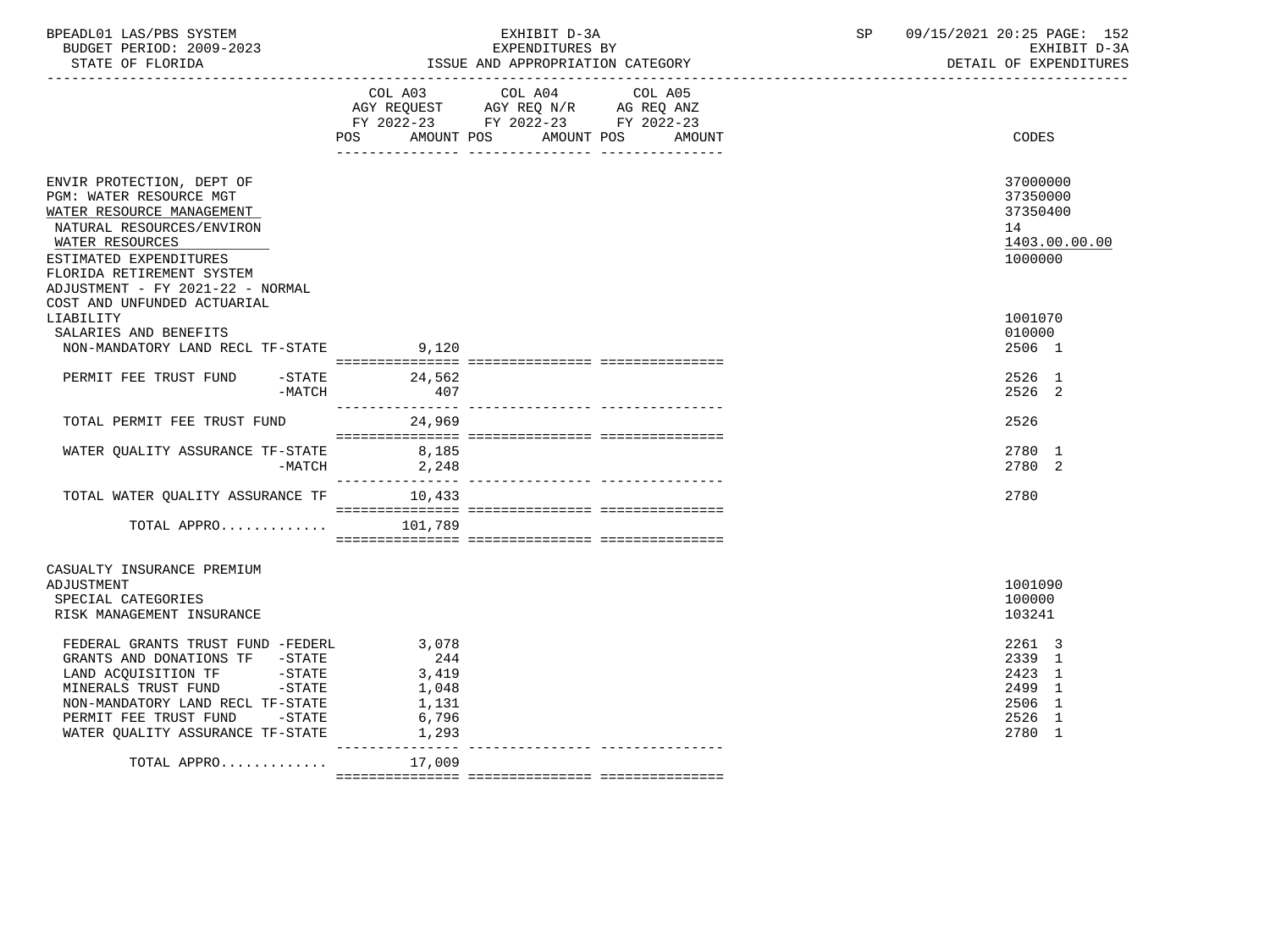| BPEADL01<br>DR C<br>SYSTEM<br>LAS.                     | --------<br>$\overline{ }$<br>╰<br>≞∠⊥⊥⊥∟<br>دمت | / 2021<br>---<br>20<br>$\sqrt{2}$<br>n a<br>PAGE .<br>∸ ~ ~ |  |
|--------------------------------------------------------|--------------------------------------------------|-------------------------------------------------------------|--|
| $\cap$<br>2009-20<br>ח∩ד ¤ים ס<br>BUDGET<br>ن ۷ لا ۷ ۰ | $T^{\pi}$<br>TURES<br>IXPENDI'<br>∸∡⊾            | $\sim$ $\sim$<br>----<br>rvu:<br>- ⊷                        |  |

STATE OF FLORIDA **ISSUE AND APPROPRIATION CATEGORY ISSUE AND APPROPRIATION** CATEGORY

|                                                                                                                                                                                                               | COL A03 COL A04 COL A05<br>AGY REQUEST AGY REQ N/R AG REQ ANZ<br>FY 2022-23 FY 2022-23 FY 2022-23<br>POS AMOUNT POS AMOUNT POS | AMOUNT | CODES                                                                         |
|---------------------------------------------------------------------------------------------------------------------------------------------------------------------------------------------------------------|--------------------------------------------------------------------------------------------------------------------------------|--------|-------------------------------------------------------------------------------|
| ENVIR PROTECTION, DEPT OF<br>PGM: WATER RESOURCE MGT<br>WATER RESOURCE MANAGEMENT<br>NATURAL RESOURCES/ENVIRON<br>WATER RESOURCES<br>ESTIMATED EXPENDITURES<br>REALLOCATION OF HUMAN RESOURCES<br>OUTSOURCING |                                                                                                                                |        | 37000000<br>37350000<br>37350400<br>14<br>1403.00.00.00<br>1000000<br>1005900 |
| SPECIAL CATEGORIES                                                                                                                                                                                            |                                                                                                                                |        | 100000                                                                        |
| TR/DMS/HR SVCS/STW CONTRCT                                                                                                                                                                                    |                                                                                                                                |        | 107040                                                                        |
| FEDERAL GRANTS TRUST FUND -FEDERL                                                                                                                                                                             | $539-$                                                                                                                         |        | 2261 3                                                                        |
| GRANTS AND DONATIONS TF -STATE                                                                                                                                                                                | $27 -$                                                                                                                         |        | 2339 1                                                                        |
| LAND ACQUISITION TF<br>$-$ STATE                                                                                                                                                                              | $2,487-$                                                                                                                       |        | 2423 1                                                                        |
| $-$ STATE<br>MINERALS TRUST FUND                                                                                                                                                                              | $653-$                                                                                                                         |        | 2499 1                                                                        |
| NON-MANDATORY LAND RECL TF-STATE                                                                                                                                                                              | $611 -$                                                                                                                        |        | 2506 1                                                                        |
| PERMIT FEE TRUST FUND                                                                                                                                                                                         | $-STATE$ 1, 311-                                                                                                               |        | 2526 1                                                                        |
| WATER QUALITY ASSURANCE TF-STATE<br>$-MATCH$                                                                                                                                                                  | $587-$<br>$29 -$                                                                                                               |        | 2780 1<br>2780 2                                                              |
| TOTAL WATER QUALITY ASSURANCE TF                                                                                                                                                                              | 616-                                                                                                                           |        | 2780                                                                          |
| TOTAL APPRO $6,244-$                                                                                                                                                                                          |                                                                                                                                |        |                                                                               |
| ADJUSTMENTS TO CURRENT YEAR<br>ESTIMATED EXPENDITURES<br>CORRECT FUND SOURCE IDENTIFIER IN<br>LAND ACOUISITION TRUST FUND -                                                                                   |                                                                                                                                |        | 1600000                                                                       |
| <b>DEDUCT</b><br>SALARIES AND BENEFITS                                                                                                                                                                        |                                                                                                                                |        | 160S210<br>010000                                                             |
| LAND ACQUISITION TF -MATCH 352,415-                                                                                                                                                                           |                                                                                                                                |        | 2423 2                                                                        |

AGENCY ISSUE NARRATIVE:

 2022-2023 BUDGET YEAR NARRATIVE: IT COMPONENT? NO This is a net zero technical issue which corrects the Fund Source Indicator in the Land Acquisition Trust Fund from State Funds/Match to State Funds/Non-match.

Also, see issue code 160S220.

\*\*\*\*\*\*\*\*\*\*\*\*\*\*\*\*\*\*\*\*\*\*\*\*\*\*\*\*\*\*\*\*\*\*\*\*\*\*\*\*\*\*\*\*\*\*\*\*\*\*\*\*\*\*\*\*\*\*\*\*\*\*\*\*\*\*\*\*\*\*\*\*\*\*\*\*\*\*\*\*\*\*\*\*\*\*\*\*\*\*\*\*\*\*\*\*\*\*\*\*\*\*\*\*\*\*\*\*\*\*\*\*\*\*\*\*\*\*\*\*\*\*\*\*\*\*\*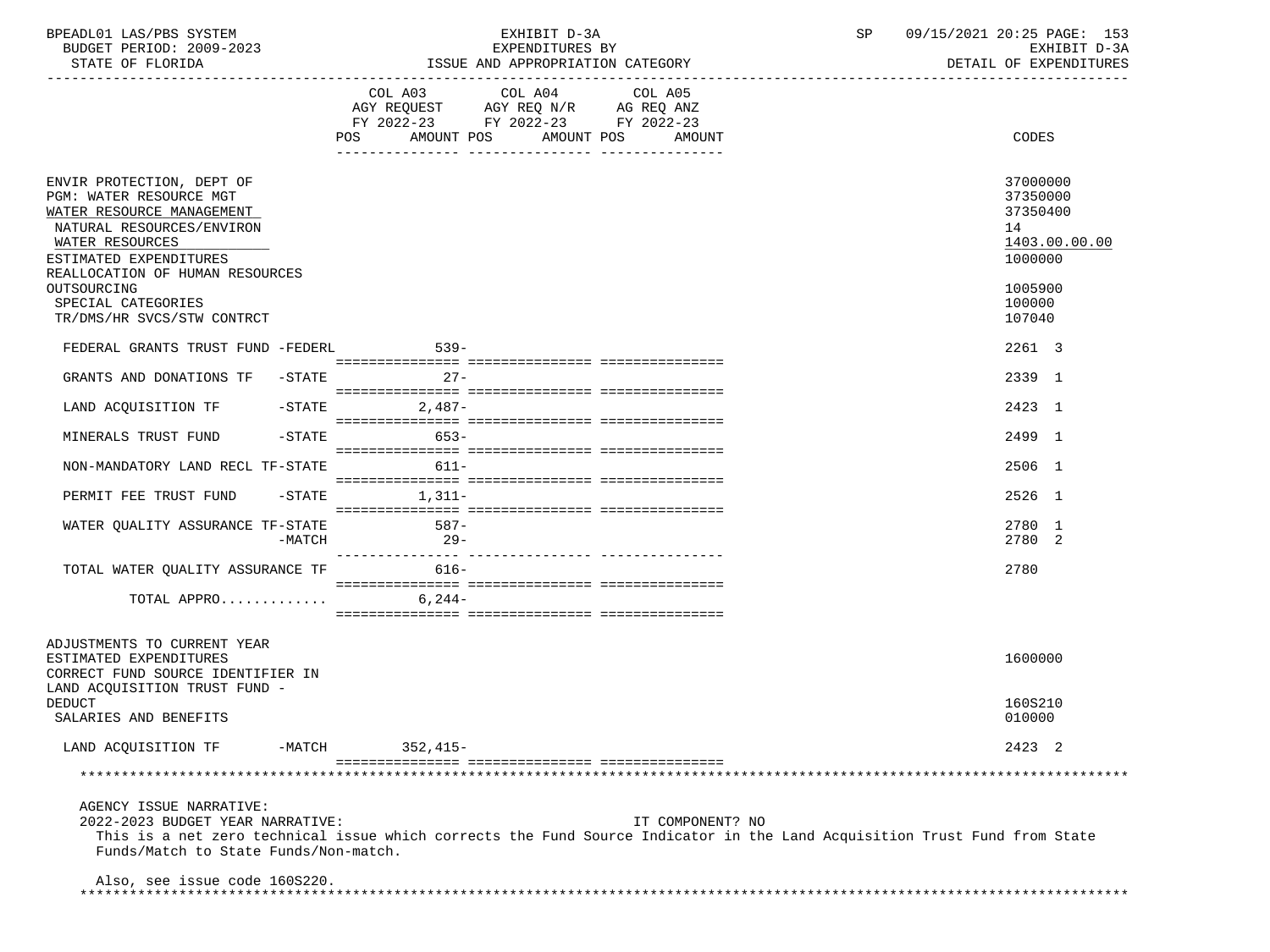| BPEADL01 LAS/PBS SYSTEM<br>BUDGET PERIOD: 2009-2023<br>STATE OF FLORIDA                                                                                                                                                           |                           | EXHIBIT D-3A<br>EXPENDITURES BY<br>ISSUE AND APPROPRIATION CATEGORY |                                                                                                                   | SP       |          | 09/15/2021 20:25 PAGE: 154<br>EXHIBIT D-3A<br>DETAIL OF EXPENDITURES |                                                                    |
|-----------------------------------------------------------------------------------------------------------------------------------------------------------------------------------------------------------------------------------|---------------------------|---------------------------------------------------------------------|-------------------------------------------------------------------------------------------------------------------|----------|----------|----------------------------------------------------------------------|--------------------------------------------------------------------|
|                                                                                                                                                                                                                                   | COL A03<br>POS AMOUNT POS |                                                                     | COL A04 COL A05<br>AGY REQUEST AGY REQ N/R AG REQ ANZ<br>FY 2022-23 FY 2022-23 FY 2022-23<br>AMOUNT POS<br>AMOUNT |          |          |                                                                      | CODES                                                              |
| ENVIR PROTECTION, DEPT OF<br>PGM: WATER RESOURCE MGT<br>WATER RESOURCE MANAGEMENT<br>NATURAL RESOURCES/ENVIRON<br>WATER RESOURCES<br>ADJUSTMENTS TO CURRENT YEAR<br>ESTIMATED EXPENDITURES                                        |                           |                                                                     |                                                                                                                   |          |          |                                                                      | 37000000<br>37350000<br>37350400<br>14<br>1403.00.00.00<br>1600000 |
| CORRECT FUND SOURCE IDENTIFIER IN<br>LAND ACQUISITION TRUST FUND -<br><b>DEDUCT</b>                                                                                                                                               |                           |                                                                     |                                                                                                                   |          |          |                                                                      | 160S210                                                            |
| POSITION DETAIL OF SALARIES AND BENEFITS:                                                                                                                                                                                         |                           |                                                                     | FTE BASE RATE ADDITIVES                                                                                           | BENEFITS | SUBTOTAL | $\approx$                                                            | LAPSE LAPSED SALARIES<br>AND BENEFITS                              |
| A03 - AGY REQUEST FY 2022-23                                                                                                                                                                                                      |                           |                                                                     |                                                                                                                   |          |          |                                                                      |                                                                    |
| CHANGES TO CURRENTLY AUTHORIZED POSITIONS<br>OTHER SALARY AMOUNT<br>2423 LAND ACQUISITION TF                                                                                                                                      |                           |                                                                     |                                                                                                                   |          |          |                                                                      | 352,415-                                                           |
|                                                                                                                                                                                                                                   |                           |                                                                     |                                                                                                                   |          |          |                                                                      | $352.415-$<br>==============                                       |
|                                                                                                                                                                                                                                   |                           |                                                                     |                                                                                                                   |          |          |                                                                      |                                                                    |
| CORRECT FUND SOURCE IDENTIFIER IN<br>LAND ACQUISITION TRUST FUND - ADD<br>SALARIES AND BENEFITS                                                                                                                                   |                           |                                                                     |                                                                                                                   |          |          |                                                                      | 160S220<br>010000                                                  |
| LAND ACQUISITION TF -STATE                                                                                                                                                                                                        | 352,415                   |                                                                     |                                                                                                                   |          |          |                                                                      | 2423 1                                                             |
|                                                                                                                                                                                                                                   |                           |                                                                     |                                                                                                                   |          |          |                                                                      |                                                                    |
| AGENCY ISSUE NARRATIVE:<br>2022-2023 BUDGET YEAR NARRATIVE:<br>This is a net zero technical issue which corrects the Fund Source Indicator in the Land Acquisition Trust Fund from State<br>Funds/Match to State Funds/Non-match. |                           |                                                                     | IT COMPONENT? NO                                                                                                  |          |          |                                                                      |                                                                    |
| Also, see issue code 160S210.                                                                                                                                                                                                     |                           |                                                                     |                                                                                                                   |          |          |                                                                      |                                                                    |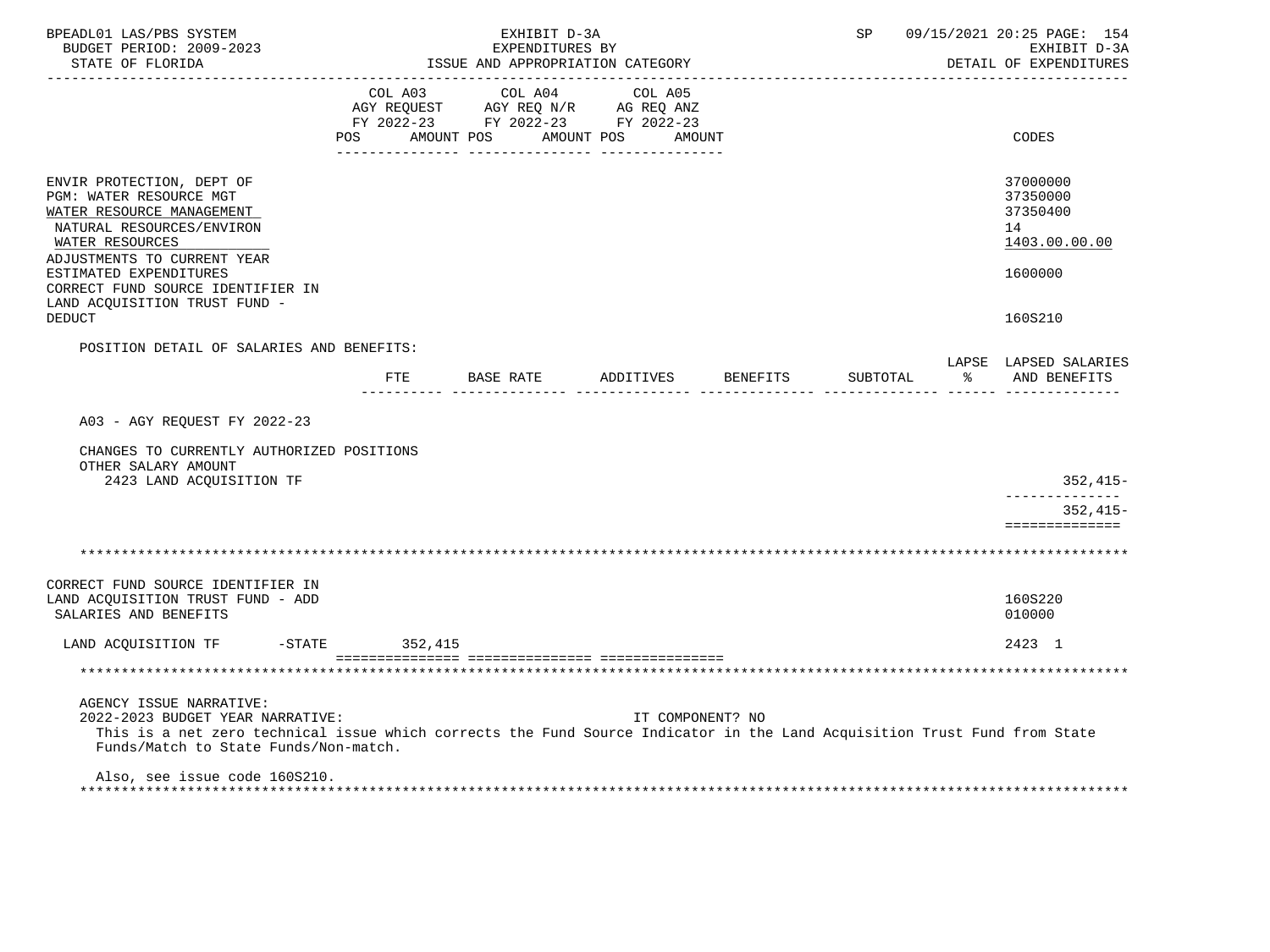| BPEADL01 LAS/PBS SYSTEM<br>BUDGET PERIOD: 2009-2023<br>STATE OF FLORIDA                                                                                                                    |                                          | EXHIBIT D-3A<br>EXPENDITURES BY<br>ISSUE AND APPROPRIATION CATEGORY                 | SP                |          | 09/15/2021 20:25 PAGE: 155<br>EXHIBIT D-3A<br>DETAIL OF EXPENDITURES |   |                                                                    |
|--------------------------------------------------------------------------------------------------------------------------------------------------------------------------------------------|------------------------------------------|-------------------------------------------------------------------------------------|-------------------|----------|----------------------------------------------------------------------|---|--------------------------------------------------------------------|
|                                                                                                                                                                                            | COL A03<br>AGY REQUEST<br>POS AMOUNT POS | COL A04<br>AGY REQ N/R AG REQ ANZ<br>FY 2022-23 FY 2022-23 FY 2022-23<br>AMOUNT POS | COL A05<br>AMOUNT |          |                                                                      |   | CODES                                                              |
| ENVIR PROTECTION, DEPT OF<br>PGM: WATER RESOURCE MGT<br>WATER RESOURCE MANAGEMENT<br>NATURAL RESOURCES/ENVIRON<br>WATER RESOURCES<br>ADJUSTMENTS TO CURRENT YEAR<br>ESTIMATED EXPENDITURES |                                          |                                                                                     |                   |          |                                                                      |   | 37000000<br>37350000<br>37350400<br>14<br>1403.00.00.00<br>1600000 |
| CORRECT FUND SOURCE IDENTIFIER IN<br>LAND ACQUISITION TRUST FUND - ADD                                                                                                                     |                                          |                                                                                     |                   |          |                                                                      |   | 160S220                                                            |
| POSITION DETAIL OF SALARIES AND BENEFITS:                                                                                                                                                  | FTE                                      | BASE RATE                                                                           | ADDITIVES         | BENEFITS | SUBTOTAL                                                             | ႜ | LAPSE LAPSED SALARIES<br>AND BENEFITS                              |
| A03 - AGY REQUEST FY 2022-23                                                                                                                                                               |                                          |                                                                                     |                   |          |                                                                      |   |                                                                    |
| CHANGES TO CURRENTLY AUTHORIZED POSITIONS<br>OTHER SALARY AMOUNT<br>2423 LAND ACQUISITION TF                                                                                               |                                          |                                                                                     |                   |          |                                                                      |   | 352,415                                                            |
|                                                                                                                                                                                            |                                          |                                                                                     |                   |          |                                                                      |   | --------------<br>352,415<br>==============                        |
|                                                                                                                                                                                            |                                          |                                                                                     |                   |          |                                                                      |   |                                                                    |
| INTRA-AGENCY REORGANIZATIONS<br>TRANSFER POSITIONS AND FUNDING                                                                                                                             |                                          |                                                                                     |                   |          |                                                                      |   | 1800000                                                            |
| BEACH PROGRAM - DEDUCT<br>SALARY RATE<br>SALARY RATE 2,924,516-                                                                                                                            |                                          |                                                                                     |                   |          |                                                                      |   | 1800400<br>000000                                                  |
| SALARIES AND BENEFITS                                                                                                                                                                      |                                          |                                                                                     |                   |          |                                                                      |   | 010000                                                             |
| FEDERAL GRANTS TRUST FUND -FEDERL<br>LAND ACQUISITION TF -STATE<br>PERMIT FEE TRUST FUND -STATE                                                                                            | 119,223-<br>$3,651,855-$<br>874,445-     |                                                                                     |                   |          |                                                                      |   | 2261 3<br>2423 1<br>2526 1                                         |
| TOTAL POSITIONS 60.00-<br>TOTAL APPRO 4,645,523-                                                                                                                                           |                                          |                                                                                     |                   |          |                                                                      |   |                                                                    |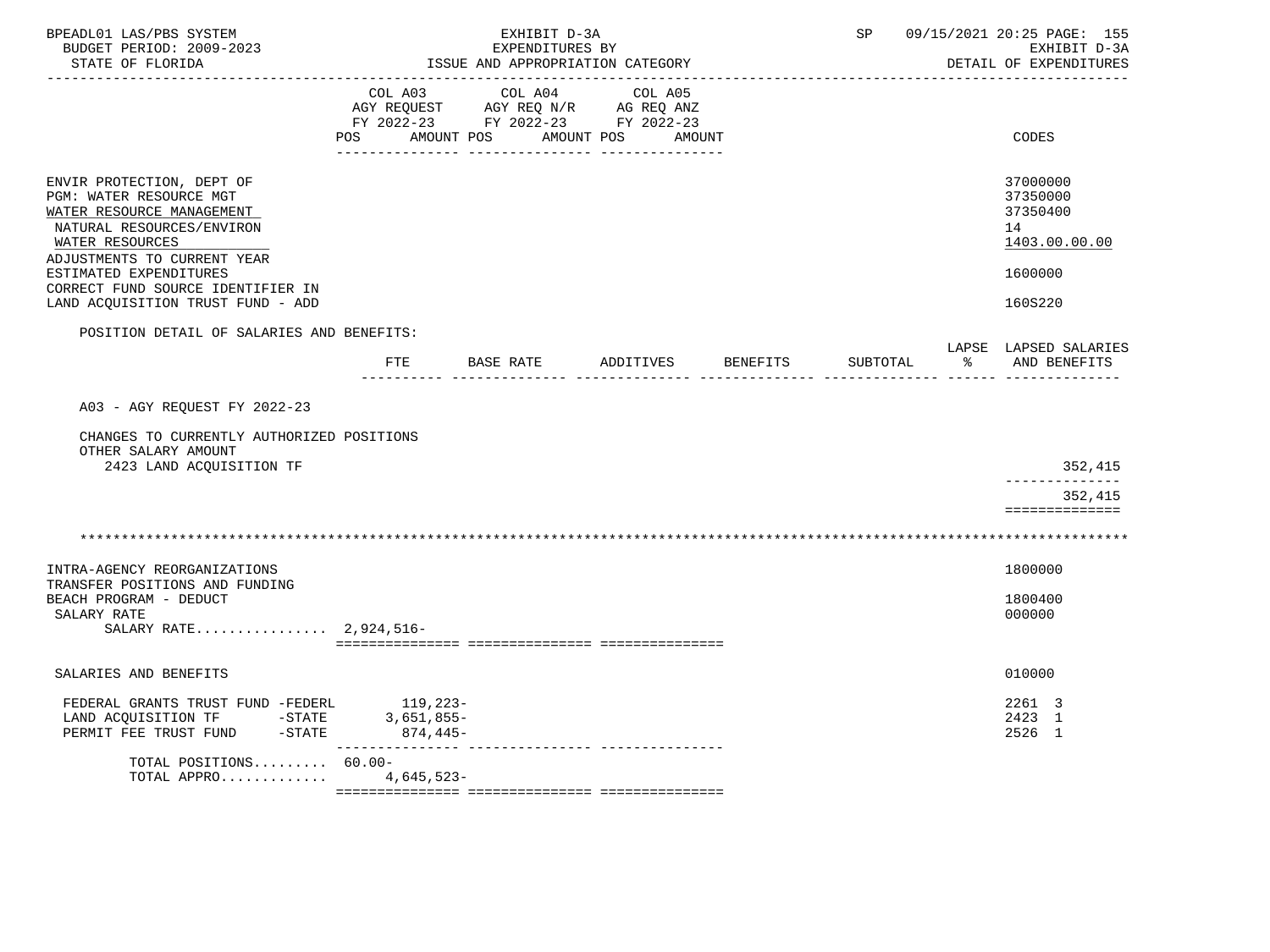| BPEADL01 LAS/PBS SYSTEM<br>BUDGET PERIOD: 2009-2023<br>STATE OF FLORIDA                                                                                                                                                                                  |                                                                                                                                                                                                                                                                      | EXHIBIT D-3A<br>EXPENDITURES BY<br>ISSUE AND APPROPRIATION CATEGORY | <b>SP</b> SP     | 09/15/2021 20:25 PAGE: 156<br>EXHIBIT D-3A<br>DETAIL OF EXPENDITURES |  |                                                                                         |
|----------------------------------------------------------------------------------------------------------------------------------------------------------------------------------------------------------------------------------------------------------|----------------------------------------------------------------------------------------------------------------------------------------------------------------------------------------------------------------------------------------------------------------------|---------------------------------------------------------------------|------------------|----------------------------------------------------------------------|--|-----------------------------------------------------------------------------------------|
|                                                                                                                                                                                                                                                          | $\begin{tabular}{lllllllll} COL & A03 & \multicolumn{2}{l}COL & A04 & \multicolumn{2}{l}COL & A05 \\ AGY & REQUEST & \multicolumn{2}{l}AGY & REQ & N/R & \multicolumn{2}{l}AG & REQ & ANZ \\ \end{tabular}$<br>FY 2022-23 FY 2022-23 FY 2022-23<br>AMOUNT POS<br>POS | AMOUNT POS                                                          | AMOUNT           |                                                                      |  | CODES                                                                                   |
| ENVIR PROTECTION, DEPT OF<br>PGM: WATER RESOURCE MGT<br>WATER RESOURCE MANAGEMENT<br>NATURAL RESOURCES/ENVIRON<br>WATER RESOURCES<br>INTRA-AGENCY REORGANIZATIONS<br>TRANSFER POSITIONS AND FUNDING<br>BEACH PROGRAM - DEDUCT<br>OTHER PERSONAL SERVICES |                                                                                                                                                                                                                                                                      |                                                                     |                  |                                                                      |  | 37000000<br>37350000<br>37350400<br>14<br>1403.00.00.00<br>1800000<br>1800400<br>030000 |
| LAND ACQUISITION TF -STATE 238,748-                                                                                                                                                                                                                      |                                                                                                                                                                                                                                                                      |                                                                     |                  |                                                                      |  | 2423 1                                                                                  |
|                                                                                                                                                                                                                                                          |                                                                                                                                                                                                                                                                      |                                                                     |                  |                                                                      |  |                                                                                         |
| <b>EXPENSES</b>                                                                                                                                                                                                                                          |                                                                                                                                                                                                                                                                      |                                                                     |                  |                                                                      |  | 040000                                                                                  |
| LAND ACQUISITION TF -STATE 122,329-                                                                                                                                                                                                                      |                                                                                                                                                                                                                                                                      |                                                                     |                  |                                                                      |  | 2423 1                                                                                  |
| SPECIAL CATEGORIES<br>TR/DMS/HR SVCS/STW CONTRCT                                                                                                                                                                                                         |                                                                                                                                                                                                                                                                      |                                                                     |                  |                                                                      |  | 100000<br>107040                                                                        |
| FEDERAL GRANTS TRUST FUND -FEDERL<br>LAND ACQUISITION TF -STATE<br>PERMIT FEE TRUST FUND -STATE 3,662-                                                                                                                                                   | $306 -$<br>14,338-                                                                                                                                                                                                                                                   |                                                                     |                  |                                                                      |  | 2261 3<br>2423 1<br>2526 1                                                              |
| TOTAL APPRO                                                                                                                                                                                                                                              | 18,306-                                                                                                                                                                                                                                                              |                                                                     |                  |                                                                      |  |                                                                                         |
| TOTAL: TRANSFER POSITIONS AND FUNDING<br>BEACH PROGRAM - DEDUCT<br>TOTAL POSITIONS 60.00-<br>TOTAL ISSUE $5.024.906 -$<br>TOTAL SALARY RATE 2,924,516-                                                                                                   |                                                                                                                                                                                                                                                                      |                                                                     |                  |                                                                      |  | 1800400                                                                                 |
|                                                                                                                                                                                                                                                          |                                                                                                                                                                                                                                                                      |                                                                     |                  |                                                                      |  |                                                                                         |
| AGENCY ISSUE NARRATIVE:<br>2022-2023 BUDGET YEAR NARRATIVE:<br>Issue Description:                                                                                                                                                                        |                                                                                                                                                                                                                                                                      |                                                                     | IT COMPONENT? NO |                                                                      |  |                                                                                         |
| This issue requests to transfer 66 positions and funding in the Beach and Inlet Management Programs from the Division of<br>Water Resource Management and the Regulatory District Offices to the Office of Resilience and Coastal Protection (RCP).      |                                                                                                                                                                                                                                                                      |                                                                     |                  |                                                                      |  |                                                                                         |
| Beaches programs fit into the "Office of Resilience and Coastal Protection" because it better aligns the goals of the                                                                                                                                    |                                                                                                                                                                                                                                                                      |                                                                     |                  |                                                                      |  |                                                                                         |

 beach programs with the coastal resilience aspects of RCP. The RCP office has a multi-faceted approach to resilience, including coral reef protection; preservation of coastal and aquatic management areas; and the implementation of ecosystem restoration projects to prepare Florida's coastal communities and state-managed lands for the effects of sea level rise, coastal flooding, erosion and storms. Beach and Inlet Management and the regulation of beach coastal construction falls within this purview better than the goals and objectives of Water Resource Management.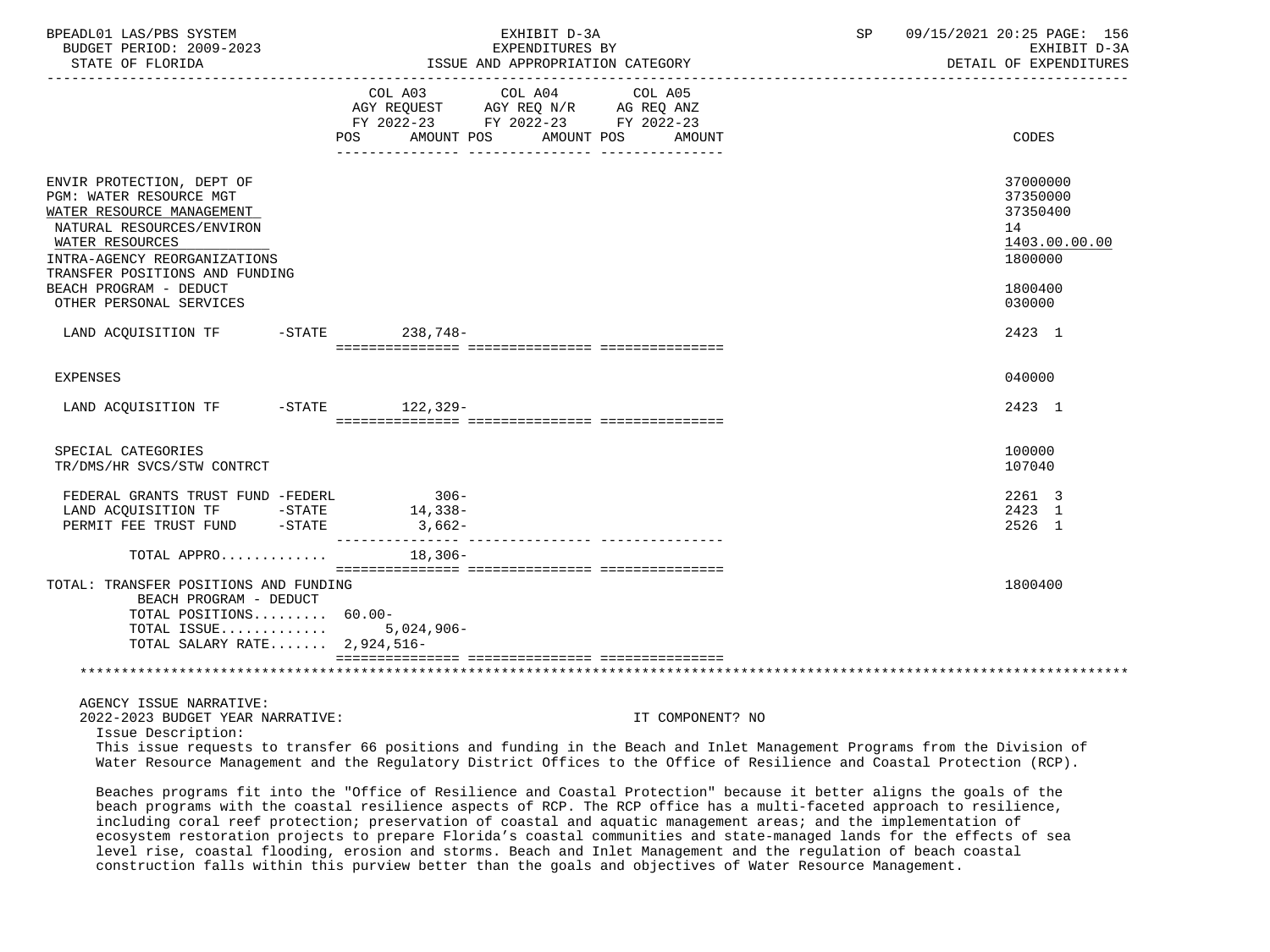| BPEADL01 LAS/PBS SYSTEM<br>BUDGET PERIOD: 2009-2023<br>STATE OF FLORIDA | EXHIBIT D-3A<br>EXPENDITURES BY<br>ISSUE AND APPROPRIATION CATEGORY                                                                      | 09/15/2021 20:25 PAGE: 157<br>SP<br>EXHIBIT D-3A<br>DETAIL OF EXPENDITURES |
|-------------------------------------------------------------------------|------------------------------------------------------------------------------------------------------------------------------------------|----------------------------------------------------------------------------|
|                                                                         | COL A03<br>COL A04 COL A05<br>AGY REQUEST AGY REQ N/R AG REQ ANZ<br>FY 2022-23 FY 2022-23 FY 2022-23<br>POS AMOUNT POS AMOUNT POS AMOUNT | CODES                                                                      |
| ENVIR PROTECTION, DEPT OF<br>PGM: WATER RESOURCE MGT                    |                                                                                                                                          | 37000000<br>37350000                                                       |
| WATER RESOURCE MANAGEMENT                                               |                                                                                                                                          | 37350400                                                                   |
| NATURAL RESOURCES/ENVIRON                                               |                                                                                                                                          | 14                                                                         |
| WATER RESOURCES                                                         |                                                                                                                                          | 1403.00.00.00                                                              |
| INTRA-AGENCY REORGANIZATIONS                                            |                                                                                                                                          | 1800000                                                                    |
| TRANSFER POSITIONS AND FUNDING                                          |                                                                                                                                          |                                                                            |
| BEACH PROGRAM - DEDUCT                                                  |                                                                                                                                          | 1800400                                                                    |

 In November 2019, the DEP Secretary announced the merger of RCP with the Beaches programs previously housed in the Division of Water Resource Management. The merger focused on aligning critical personnel, programs and resources to address resiliency. To foster continuity in reaching resiliency goals, this transfer enables a larger array of researchers, field staff, technical experts and policymakers to collaborate more effectively.

 This issue also requests to transfer \$50 million in recurring Fixed Capital Outlay appropriation for the Beach Management Funding Assistance Program from the Division of Water Resource Management to the Office of Resilience and Coastal Protection (RCP).

#### Issue Background:

 Approximately half of the state's 825 miles of sandy beaches are designated as critically eroded, threatening upland development or other resources. Over 227.4 miles of beaches, or 55% of the 411.2 miles of beaches designated as critically eroded, are currently restored and maintained. The requested funding will assist with the continued implementation of the Statewide Strategic Beach Management Plan (SBMP) and the Long-Range Budget Plan. All projects receiving funding must be located within an area designated as critically eroded and must be consistent with the SBMP.

 FY 2018-19, funding requests from local governments and special taxing authorities for 59 individual beach and inlet management projects were received by the Department in August 2017. The amount of state funding requested by project sponsors exceeded \$90 million. (Specific candidate projects and appropriate funding amounts cannot be identified until completion of the local government application and review process and finalization of the FY 2018-19 Local Government Funding Request which will be available prior to the legislative session.)

 The Legislature appropriates funds to be applied to the Department's prioritized list of projects, ranked in accordance with statutory guidelines. The Florida Legislature has appropriated more than \$320 million over the last 10 years for beach and inlet management projects. Total costs have been shared approximately equally between federal, state and local governments.

### Benefit and/or Impact:

 Since the 1960's, Florida in collaboration with local and federal partners have invested significant resources, technical support and funding into the Beach and Inlet Management programs to support the resilience benefit provided by beach nourishment and proactive sand management at the state's inlets. Efforts have preserved critical habitats, protected upland development and critical infrastructure, and ensured economic stability for the state's tourism industry. This organizational move will better align the beach programs with other Coastal focused programs in the Office of Resilience and Coastal Protection to ensure consistency, streamlining of processes, and comprehensive management of the state's shorelines. This issue has a net zero budget impact to the Department.

| Cost Summary: |     |        |
|---------------|-----|--------|
| Budget Entity | FTF | Amount |
|               |     |        |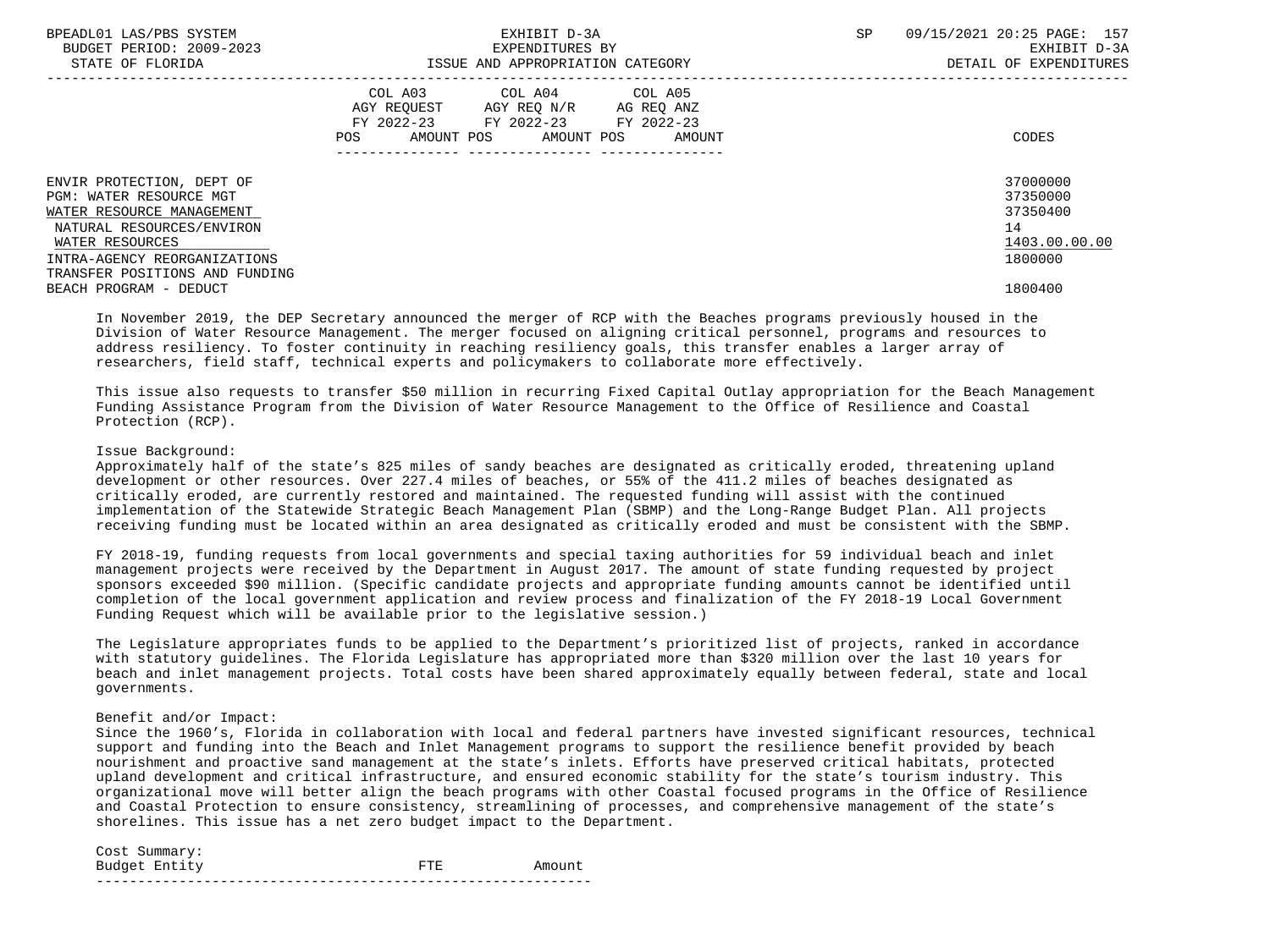| BPEADL01 LAS/PBS SYSTEM<br>BUDGET PERIOD: 2009-2023                                                                                                               |     |          | EXHIBIT D-3A<br>EXPENDITURES BY                  |                                                                                  | SP                           |                 | 09/15/2021 20:25 PAGE: 158<br>EXHIBIT D-3A<br>DETAIL OF EXPENDITURES |                                                                    |
|-------------------------------------------------------------------------------------------------------------------------------------------------------------------|-----|----------|--------------------------------------------------|----------------------------------------------------------------------------------|------------------------------|-----------------|----------------------------------------------------------------------|--------------------------------------------------------------------|
|                                                                                                                                                                   | POS |          | COL A03 COL A04 COL A05<br>AMOUNT POS AMOUNT POS | AGY REQUEST AGY REQ N/R AG REQ ANZ<br>FY 2022-23 FY 2022-23 FY 2022-23<br>AMOUNT |                              |                 |                                                                      | CODES                                                              |
|                                                                                                                                                                   |     |          |                                                  |                                                                                  |                              |                 |                                                                      |                                                                    |
| ENVIR PROTECTION, DEPT OF<br>PGM: WATER RESOURCE MGT<br>WATER RESOURCE MANAGEMENT<br>NATURAL RESOURCES/ENVIRON<br>WATER RESOURCES<br>INTRA-AGENCY REORGANIZATIONS |     |          |                                                  |                                                                                  |                              |                 |                                                                      | 37000000<br>37350000<br>37350400<br>14<br>1403.00.00.00<br>1800000 |
| TRANSFER POSITIONS AND FUNDING<br>BEACH PROGRAM - DEDUCT                                                                                                          |     |          |                                                  |                                                                                  |                              |                 |                                                                      | 1800400                                                            |
|                                                                                                                                                                   |     |          |                                                  |                                                                                  |                              |                 |                                                                      |                                                                    |
| Regulatory District Offices (6.00) (\$434,307)<br>Water Resource Management (60.00) (\$5,024,906)<br>Coastal and Aquatic Managed Areas 66.00 \$5,459,213          |     |          | ___________________________                      |                                                                                  |                              |                 |                                                                      |                                                                    |
|                                                                                                                                                                   |     |          | Totals: 0.00<br>\$0                              |                                                                                  |                              |                 |                                                                      |                                                                    |
| POSITION DETAIL OF SALARIES AND BENEFITS:                                                                                                                         |     | FTE      |                                                  |                                                                                  | BASE RATE ADDITIVES BENEFITS |                 |                                                                      | LAPSE LAPSED SALARIES<br>SUBTOTAL % AND BENEFITS                   |
| A03 - AGY REQUEST FY 2022-23                                                                                                                                      |     |          |                                                  |                                                                                  |                              |                 |                                                                      |                                                                    |
| CHANGES TO CURRENTLY AUTHORIZED POSITIONS                                                                                                                         |     |          |                                                  |                                                                                  |                              |                 |                                                                      |                                                                    |
| 0709 ADMINISTRATIVE ASSISTANT I                                                                                                                                   |     |          |                                                  |                                                                                  |                              |                 |                                                                      |                                                                    |
| 10540 001                                                                                                                                                         |     |          | $1.00 - 27,040 -$                                |                                                                                  | $19,525-$                    |                 |                                                                      | $46,565 - 0.00$ $46,565 -$                                         |
| 10636 001                                                                                                                                                         |     | $1.00 -$ | $30,879-$                                        |                                                                                  | 14,908-                      | 45,787- 0.00    |                                                                      | $45,787-$                                                          |
| 2107 SYSTEMS PROJECT ANALYST                                                                                                                                      |     |          |                                                  |                                                                                  |                              |                 |                                                                      |                                                                    |
| 10360 001                                                                                                                                                         |     |          | $1.00 - 46,297 -$                                |                                                                                  | 17,756-                      | $64,053 - 0.00$ |                                                                      | $64,053-$                                                          |
| 2209 OPERATIONS ANALYST I                                                                                                                                         |     |          |                                                  |                                                                                  |                              |                 |                                                                      |                                                                    |
| 20484 001<br>2234 GOVERNMENT OPERATIONS CONSULTANT I                                                                                                              |     | $1.00 -$ | $29,000-$                                        |                                                                                  | 5,400-                       | $34,400 - 0.00$ |                                                                      | $34,400-$                                                          |
| 20025 001                                                                                                                                                         |     | $1.00 -$ | $35,536-$                                        |                                                                                  | 26,420-                      | $61,956 - 0.00$ |                                                                      | $61,956-$                                                          |
| 20288 001                                                                                                                                                         |     | $1.00-$  | $41,200-$                                        |                                                                                  | $7,653-$                     | $48,853 - 0.00$ |                                                                      | $48,853-$                                                          |
| 2236 GOVERNMENT OPERATIONS CONSULTANT II                                                                                                                          |     |          |                                                  |                                                                                  |                              |                 |                                                                      |                                                                    |
| 00424 001                                                                                                                                                         |     | $1.00-$  | $44,970-$                                        |                                                                                  | $28,162-$                    | 73,132-         | 0.00                                                                 | $73,132-$                                                          |
| 20429 001                                                                                                                                                         |     | $1.00 -$ | 44,352-                                          |                                                                                  | $28,048-$                    | 72,400-         | 0.00                                                                 | $72,400-$                                                          |
| 2336 PLANNING CONSULTANT                                                                                                                                          |     |          |                                                  |                                                                                  |                              |                 |                                                                      |                                                                    |
| 00440 001                                                                                                                                                         |     | $1.00 -$ | $49,284-$                                        |                                                                                  | $18,308-$                    | 67,592-         | 0.00                                                                 | $67,592-$                                                          |
| 02141 001                                                                                                                                                         |     | $1.00 -$ | $45,267-$                                        |                                                                                  | $28,217-$                    | 73,484-         | 0.00                                                                 | $73,484-$                                                          |
| 4612 ENGINEERING TECHNICIAN IV<br>01273 001                                                                                                                       |     | $1.00-$  | $36,500-$                                        |                                                                                  | $15,946-$                    | 52,446-         | 0.00                                                                 | $52,446-$                                                          |
| 4627 ENGINEERING SPECIALIST I                                                                                                                                     |     |          |                                                  |                                                                                  |                              |                 |                                                                      |                                                                    |
| 01264 001                                                                                                                                                         |     |          |                                                  |                                                                                  |                              |                 |                                                                      |                                                                    |
|                                                                                                                                                                   |     | $1.00 -$ | $41,392-$                                        |                                                                                  | $27,501-$                    | 68,893-         | 0.00                                                                 | 68,893-                                                            |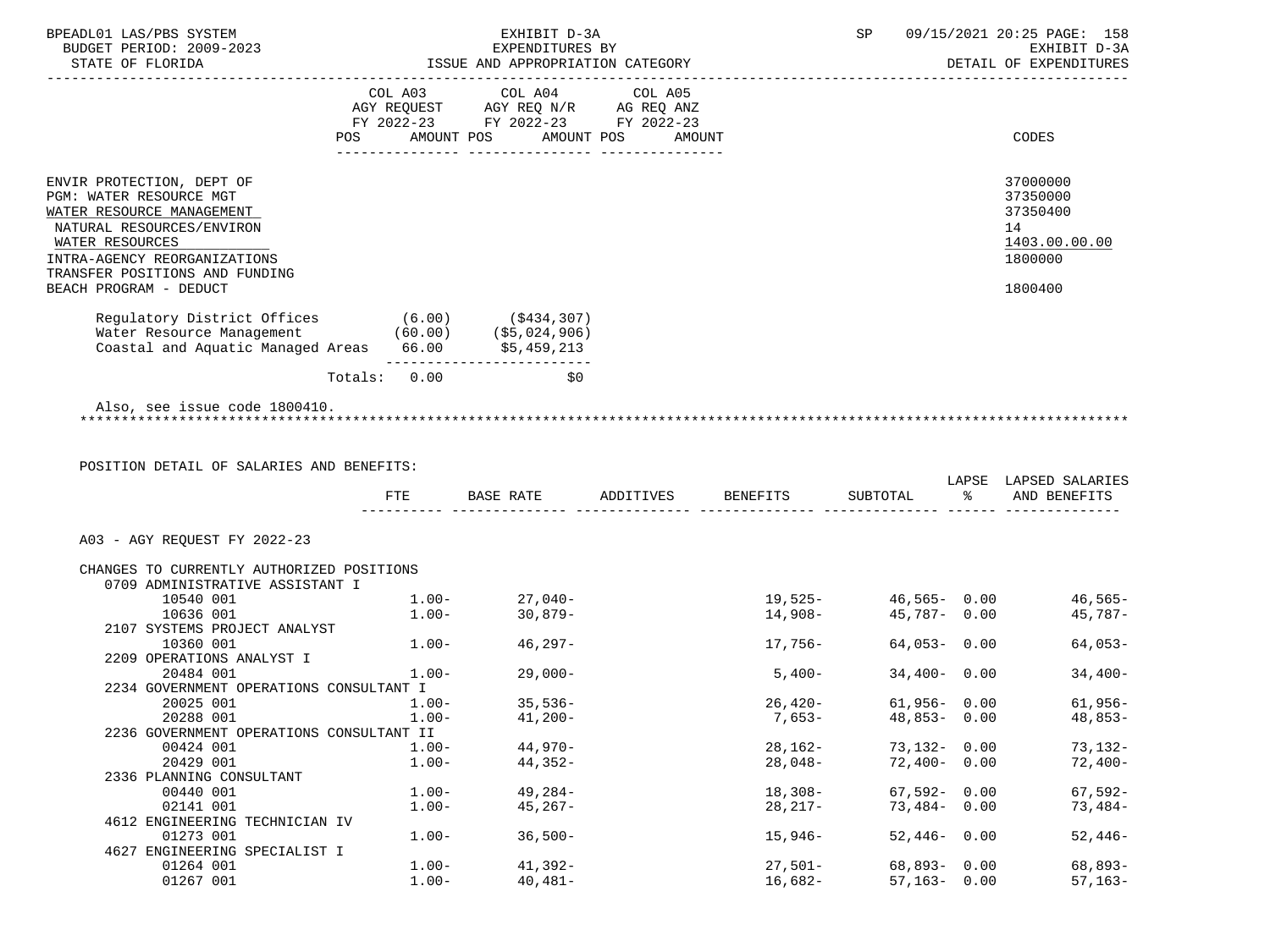| BPEADL01 LAS/PBS SYSTEM<br>BUDGET PERIOD: 2009-2023    |                                                                                                                | EXHIBIT D-3A<br>EXPENDITURES BY    | 09/15/2021 20:25 PAGE: 159<br>SP<br>EXHIBIT D-3A |                    |                             |                      |                                |
|--------------------------------------------------------|----------------------------------------------------------------------------------------------------------------|------------------------------------|--------------------------------------------------|--------------------|-----------------------------|----------------------|--------------------------------|
| STATE OF FLORIDA                                       |                                                                                                                | ISSUE AND APPROPRIATION CATEGORY   |                                                  |                    |                             |                      | DETAIL OF EXPENDITURES         |
|                                                        |                                                                                                                | COL A03 COL A04                    | COL A05                                          |                    |                             |                      |                                |
|                                                        |                                                                                                                | AGY REQUEST AGY REQ N/R AG REQ ANZ |                                                  |                    |                             |                      |                                |
|                                                        |                                                                                                                | FY 2022-23 FY 2022-23 FY 2022-23   |                                                  |                    |                             |                      |                                |
|                                                        | POS FOR THE POST OF THE STATE STATE STATE STATE STATE STATE STATE STATE STATE STATE STATE STATE STATE STATE ST | AMOUNT POS AMOUNT POS              | AMOUNT                                           |                    |                             |                      | CODES                          |
| ENVIR PROTECTION, DEPT OF                              |                                                                                                                |                                    |                                                  |                    |                             |                      | 37000000                       |
| PGM: WATER RESOURCE MGT                                |                                                                                                                |                                    |                                                  |                    |                             |                      | 37350000                       |
| WATER RESOURCE MANAGEMENT<br>NATURAL RESOURCES/ENVIRON |                                                                                                                |                                    |                                                  |                    |                             |                      | 37350400<br>14                 |
| WATER RESOURCES                                        |                                                                                                                |                                    |                                                  |                    |                             |                      | 1403.00.00.00                  |
| INTRA-AGENCY REORGANIZATIONS                           |                                                                                                                |                                    |                                                  |                    |                             |                      | 1800000                        |
| TRANSFER POSITIONS AND FUNDING                         |                                                                                                                |                                    |                                                  |                    |                             |                      |                                |
| BEACH PROGRAM - DEDUCT                                 |                                                                                                                |                                    |                                                  |                    |                             |                      | 1800400                        |
| POSITION DETAIL OF SALARIES AND BENEFITS:              |                                                                                                                |                                    |                                                  |                    |                             |                      | LAPSE LAPSED SALARIES          |
|                                                        | FTE                                                                                                            | BASE RATE                          | ADDITIVES BENEFITS                               |                    | SUBTOTAL                    | $\frac{1}{\sqrt{2}}$ | AND BENEFITS                   |
|                                                        |                                                                                                                |                                    |                                                  |                    |                             |                      |                                |
| A03 - AGY REOUEST FY 2022-23                           |                                                                                                                |                                    |                                                  |                    |                             |                      |                                |
| CHANGES TO CURRENTLY AUTHORIZED POSITIONS              |                                                                                                                |                                    |                                                  |                    |                             |                      |                                |
| 01796 001                                              |                                                                                                                | $1.00 - 40,481 -$                  |                                                  | 16,682-            |                             |                      | $57.163 - 0.00$<br>$57,163-$   |
| 4630 ENGINEERING SPECIALIST II                         |                                                                                                                |                                    |                                                  |                    |                             |                      |                                |
| 01268 001                                              | $1.00 -$                                                                                                       | $38,660-$                          |                                                  | $21,670-$          |                             |                      | $60,330 - 0.00$<br>$60, 330 -$ |
| 01599 001<br>01931 001                                 | $1.00 -$<br>$1.00 -$                                                                                           | 40,000-<br>39,820-                 |                                                  | 16,593–<br>16,560– | 56,593-0.00<br>56,380- 0.00 |                      | $56, 593 -$<br>56,380-         |
| 10469 001                                              | $1.00-$                                                                                                        | $39,820-$                          |                                                  | $16,560-$          | 56,380- 0.00                |                      | $56,380-$                      |
| 4633 ENGINEERING SPECIALIST III                        |                                                                                                                |                                    |                                                  |                    |                             |                      |                                |
| 01266 001                                              |                                                                                                                | $1.00 - 54,000 -$                  |                                                  | $10,017-$          | 64,017-0.00                 |                      | $64,017-$                      |
| 01439 001                                              | $1.00-$                                                                                                        | $40,948-$                          |                                                  | $16,769-$          | 57,717- 0.00                |                      | $57,717-$                      |
| 01695 001                                              | $1.00-$                                                                                                        | $47,000-$                          |                                                  | 17,886-            | 64,886- 0.00                |                      | 64,886-                        |
| 4635 ENGINEERING SPECIALIST IV                         |                                                                                                                |                                    |                                                  |                    |                             |                      |                                |
| 01258 001                                              | $1.00-$                                                                                                        | 51,500-<br>46,381-                 |                                                  | 29,368-<br>23,096- | 80,868-0.00                 |                      | $80,868-$                      |
| 01932 001                                              | $1.00-$                                                                                                        |                                    |                                                  |                    | 69,477- 0.00                |                      | 69,477-                        |
| 20488 001                                              | $1.00-$                                                                                                        | $53,953-$                          |                                                  | $23,227-$          | 77,180- 0.00                |                      | $77,180-$                      |
| 20805 001<br>4657 PROFESSIONAL ENGINEER I              | $1.00-$                                                                                                        | $50,863-$                          |                                                  | 29,250-            | $80.113 - 0.00$             |                      | $80,113-$                      |
| 02142 001                                              |                                                                                                                | $1.00 - 56,012 -$                  |                                                  | 16,767-            | 72,779-0.00                 |                      | 72,779-                        |
| 4715 PROFESSIONAL LAND SURVEYOR I                      |                                                                                                                |                                    |                                                  |                    |                             |                      |                                |
| 01270 001                                              | $1.00-$                                                                                                        | $43,507-$                          |                                                  | $22,565-$          | 66,072- 0.00                |                      | 66,072-                        |
| 4806 ENVIRONMENTAL SPECIALIST I                        |                                                                                                                |                                    |                                                  |                    |                             |                      |                                |
| 01038 001                                              | $1.00 -$                                                                                                       | $30,989-$                          |                                                  | $20, 254 -$        | $51,243 - 0.00$             |                      | $51,243-$                      |
| 20487 001                                              | $1.00 -$                                                                                                       | $37,868-$                          |                                                  | $26,850-$          | $64,718 - 0.00$             |                      | 64,718-                        |
| 4809 ENVIRONMENTAL SPECIALIST II                       |                                                                                                                |                                    |                                                  |                    |                             |                      |                                |
| 01263 001                                              | $1.00-$                                                                                                        | $37,595-$                          |                                                  | 16,149–            | $53,744 - 0.00$             |                      | $53,744-$                      |
| 01265 001                                              | $1.00 -$                                                                                                       | $42,506-$                          |                                                  | $27,707-$          | $70,213 - 0.00$             |                      | $70,213-$                      |
| 01271 001                                              | $1.00-$                                                                                                        | $36,468-$                          |                                                  | $21,266-$          | $57,734 - 0.00$             |                      | $57,734-$                      |
| 01536 001                                              | $1.00-$                                                                                                        | $38,110-$                          |                                                  | 7,082-             | $45,192 - 0.00$             |                      | $45, 192 -$                    |
| 01935 001<br>10049 001                                 | $1.00 -$                                                                                                       | $41,064-$                          |                                                  | $27,440-$          | $68,504 - 0.00$             |                      | $68,504-$                      |
| 4812 ENVIRONMENTAL SPECIALIST III                      | $1.00-$                                                                                                        | $40,033-$                          |                                                  | $27,251-$          | $67,284 - 0.00$             |                      | $67, 284-$                     |
| 00303 001                                              | $1.00-$                                                                                                        | $40,948-$                          |                                                  | $22,094-$          | $63,042 - 0.00$             |                      | $63,042-$                      |
|                                                        |                                                                                                                |                                    |                                                  |                    |                             |                      |                                |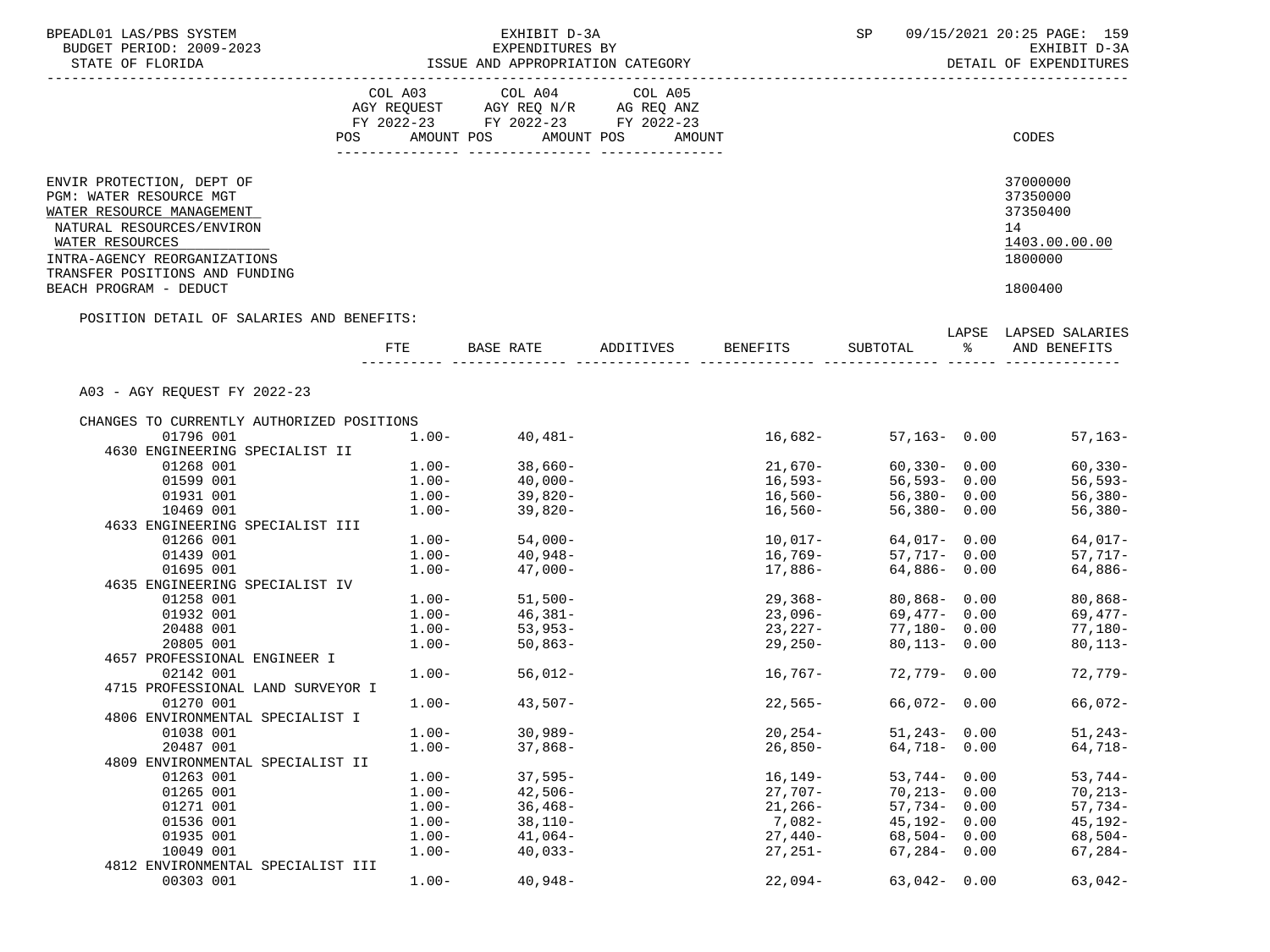| BPEADL01 LAS/PBS SYSTEM<br>BUDGET PERIOD: 2009-2023      |                                  | EXHIBIT D-3A<br>EXPENDITURES BY                                                                                                                                                         | SP                                        | 09/15/2021 20:25 PAGE: 160<br>EXHIBIT D-3A |                              |               |                                  |
|----------------------------------------------------------|----------------------------------|-----------------------------------------------------------------------------------------------------------------------------------------------------------------------------------------|-------------------------------------------|--------------------------------------------|------------------------------|---------------|----------------------------------|
| STATE OF FLORIDA                                         | ISSUE AND APPROPRIATION CATEGORY | DETAIL OF EXPENDITURES                                                                                                                                                                  |                                           |                                            |                              |               |                                  |
|                                                          |                                  | $\begin{tabular}{lllllllllll} COL & A03 & \multicolumn{2}{l}COL & A04 & \multicolumn{2}{l}COL & A05 \\ AGY & REQUEST & AGY REQ & N/R & \multicolumn{2}{l}AG REQ & ANZ \\ \end{tabular}$ |                                           |                                            |                              |               |                                  |
|                                                          |                                  |                                                                                                                                                                                         |                                           |                                            |                              |               |                                  |
|                                                          |                                  | FY 2022-23 FY 2022-23 FY 2022-23                                                                                                                                                        |                                           |                                            |                              |               |                                  |
|                                                          |                                  |                                                                                                                                                                                         | POS AMOUNT POS AMOUNT POS AMOUNT          |                                            |                              |               | CODES                            |
| ENVIR PROTECTION, DEPT OF                                |                                  |                                                                                                                                                                                         |                                           |                                            |                              |               | 37000000                         |
| PGM: WATER RESOURCE MGT                                  |                                  |                                                                                                                                                                                         |                                           |                                            |                              |               | 37350000                         |
| WATER RESOURCE MANAGEMENT                                |                                  |                                                                                                                                                                                         |                                           |                                            |                              |               | 37350400                         |
| NATURAL RESOURCES/ENVIRON                                |                                  |                                                                                                                                                                                         |                                           |                                            |                              |               | 14                               |
| WATER RESOURCES                                          |                                  |                                                                                                                                                                                         |                                           |                                            |                              |               | 1403.00.00.00                    |
| INTRA-AGENCY REORGANIZATIONS                             |                                  |                                                                                                                                                                                         |                                           |                                            |                              |               | 1800000                          |
| TRANSFER POSITIONS AND FUNDING<br>BEACH PROGRAM - DEDUCT |                                  |                                                                                                                                                                                         |                                           |                                            |                              |               | 1800400                          |
| POSITION DETAIL OF SALARIES AND BENEFITS:                |                                  |                                                                                                                                                                                         |                                           |                                            |                              |               |                                  |
|                                                          |                                  |                                                                                                                                                                                         |                                           |                                            |                              |               | LAPSE LAPSED SALARIES            |
|                                                          |                                  |                                                                                                                                                                                         | FTE BASE RATE ADDITIVES BENEFITS SUBTOTAL |                                            |                              | $\frac{1}{6}$ | AND BENEFITS                     |
| A03 - AGY REQUEST FY 2022-23                             |                                  |                                                                                                                                                                                         |                                           |                                            |                              |               |                                  |
| CHANGES TO CURRENTLY AUTHORIZED POSITIONS                |                                  |                                                                                                                                                                                         |                                           |                                            |                              |               |                                  |
| 00323 001                                                |                                  | $1.00 - 43,500 -$                                                                                                                                                                       |                                           |                                            |                              |               | $27,891 - 71,391 - 0.00$ 71,391- |
| 01060 001                                                |                                  | $1.00 45,318-$<br>$1.00 43,207-$                                                                                                                                                        |                                           | 17,575–<br>17,185–                         | 62,893-0.00                  |               | 62,893-                          |
| 01534 001                                                |                                  |                                                                                                                                                                                         |                                           |                                            | 60,392- 0.00                 |               | 60,392-                          |
| 01537 001                                                |                                  | $1.00 43.207-$<br>$1.00 46.297-$<br>$1.00 44.805-$                                                                                                                                      |                                           | $17,185-$                                  | 60,392-0.00                  |               | $60, 392 -$                      |
| 01799 001<br>01939 001                                   |                                  |                                                                                                                                                                                         |                                           | 28,407-<br>28,132-                         | 74,704-0.00<br>72,937-0.00   |               | 74,704-<br>72,937-               |
| 02525 001                                                |                                  |                                                                                                                                                                                         |                                           |                                            |                              |               | 75,984-                          |
| 10173 001                                                |                                  | $1.00 - 47,378 - 1.00 - 66,419 -$                                                                                                                                                       |                                           | 28,606-<br>21,473-                         | 75,984- 0.00<br>87,892- 0.00 |               | 87,892-                          |
| 10794 001                                                |                                  | $1.00 - 46,297 -$                                                                                                                                                                       |                                           | 17,756-                                    |                              |               | $64,053 - 0.00$ 64,053-          |
| 20713 001                                                |                                  | $1.00 - 43,260 -$                                                                                                                                                                       |                                           | 17,195-                                    | $60,455 - 0.00$              |               | $60,455-$                        |
| 4823 ENVIRONMENTAL CONSULTANT                            |                                  |                                                                                                                                                                                         |                                           |                                            |                              |               |                                  |
| 01037 001                                                |                                  | $1.00 - 63,667 - 1.00 - 57,971 -$                                                                                                                                                       |                                           | 22,609–<br>30,563–                         |                              |               | $86,276 - 0.00$ 86,276-          |
| 10477 001                                                |                                  |                                                                                                                                                                                         |                                           |                                            | 88,534- 0.00                 |               | 88,534-                          |
| 20709 001                                                |                                  | $1.00 - 47.773 -$                                                                                                                                                                       |                                           | $28,680-$                                  | $76,453 - 0.00$              |               | 76,453-                          |
| 6843 SENIOR PROGRAM ANALYST                              |                                  |                                                                                                                                                                                         |                                           |                                            |                              |               |                                  |
| 01677 001                                                |                                  | $1.00 - 59,225 -$                                                                                                                                                                       |                                           | $35,249-$                                  |                              |               | $94,474 - 0.00$ 94,474-          |
| 20710 001<br>4821 ENVIRONMENTAL ADMINISTRATOR - SES      | $1.00-$                          | 60,647-                                                                                                                                                                                 |                                           |                                            | $31,057 - 91,704 - 0.00$     |               | $91,704-$                        |
| 01257 001                                                | $1.00-$                          | $66,950-$                                                                                                                                                                               |                                           |                                            | $34,049 - 100,999 - 0.00$    |               | $100,999-$                       |
| 01758 001                                                | $1.00-$                          | $66,000-$                                                                                                                                                                               |                                           | $33,873-$                                  | 99,873- 0.00                 |               | 99,873-                          |
| 20486 001                                                | $1.00-$                          | $63,860-$                                                                                                                                                                               |                                           | 33,477-                                    | $97,337 - 0.00$              |               | $97,337-$                        |
| 4823 ENVIRONMENTAL MANAGER - SES                         |                                  |                                                                                                                                                                                         |                                           |                                            |                              |               |                                  |
| 02523 001                                                | $1.00 -$                         | $48,410-$                                                                                                                                                                               |                                           | $30,617-$                                  | $79,027 - 0.00$              |               | $79,027-$                        |
| 8841 PROGRAM ADMINISTRATOR                               |                                  |                                                                                                                                                                                         |                                           |                                            |                              |               |                                  |
| 00329 001                                                | $1.00 -$                         | $76,220-$                                                                                                                                                                               |                                           | $35,765-$                                  | $111,985 - 0.00$             |               | $111,985-$                       |
| 01059 001                                                | $1.00 -$                         | $77,250-$                                                                                                                                                                               |                                           | $35,955-$                                  | $113, 205 - 0.00$            |               | $113,205-$                       |
| 11048 001                                                | $1.00 -$                         | $80,340-$                                                                                                                                                                               |                                           | $36,528-$                                  | $116,868 - 0.00$             |               | $116,868-$                       |
| 20483 001                                                | $1.00 -$                         | $81,761-$                                                                                                                                                                               |                                           | 36,791-                                    | $118,552 - 0.00$             |               | $118,552-$                       |
| 8862 DEPUTY DIR OF WATER RESOURCE MGMT - DEP             |                                  |                                                                                                                                                                                         |                                           |                                            |                              |               |                                  |
| 10766 001                                                | $1.00-$                          | $104,030-$                                                                                                                                                                              |                                           | $40,912-$                                  | $144,942 - 0.00$             |               | 144,942-                         |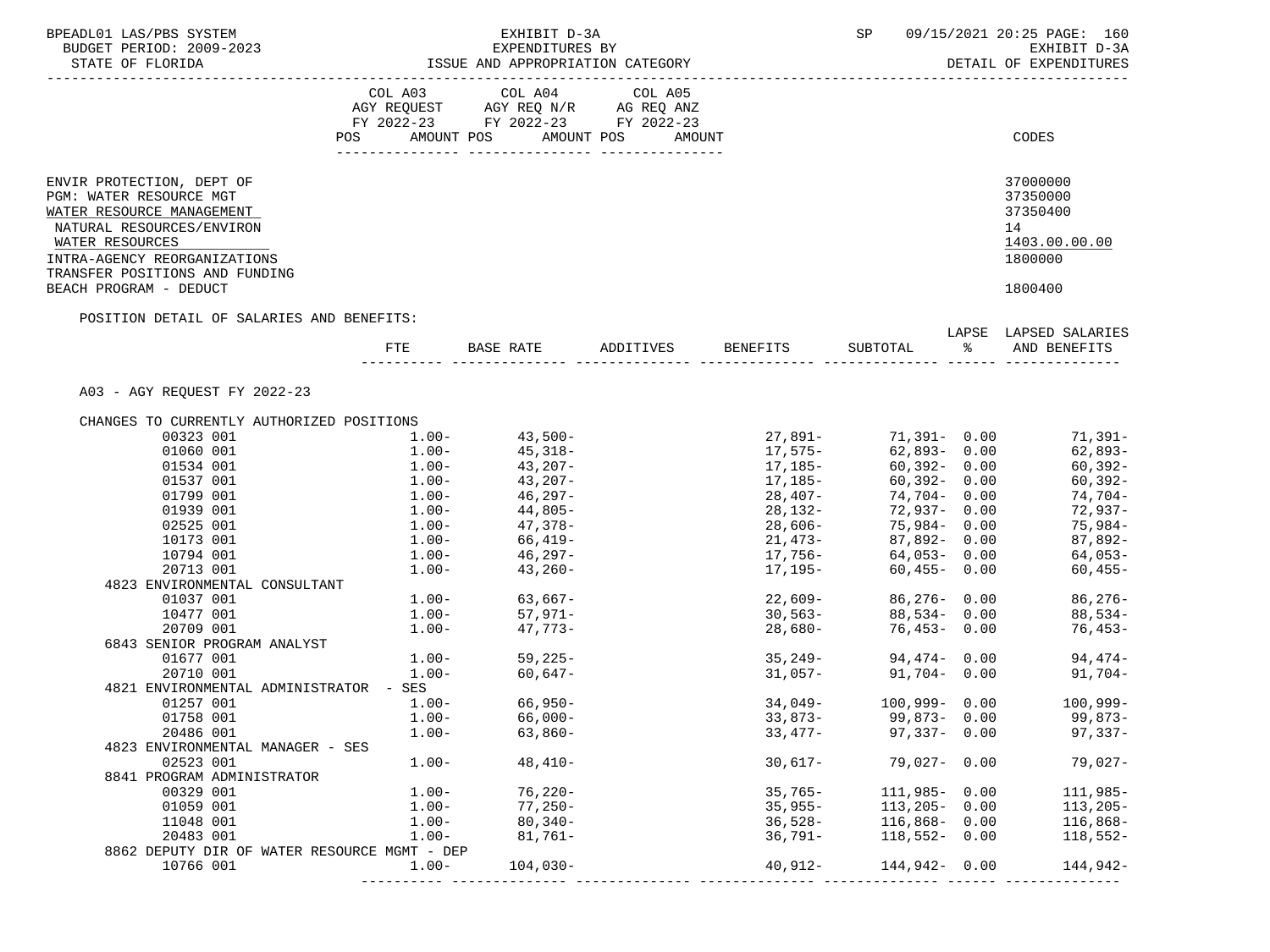| BPEADL01 LAS/PBS SYSTEM<br>BUDGET PERIOD: 2009-2023<br>STATE OF FLORIDA                                                                                                                                                       |                | EXHIBIT D-3A<br>EXPENDITURES BY<br>ISSUE AND APPROPRIATION CATEGORY                                               | SP        |                 | 09/15/2021 20:25 PAGE: 161<br>EXHIBIT D-3A<br>DETAIL OF EXPENDITURES |        |                                                                               |
|-------------------------------------------------------------------------------------------------------------------------------------------------------------------------------------------------------------------------------|----------------|-------------------------------------------------------------------------------------------------------------------|-----------|-----------------|----------------------------------------------------------------------|--------|-------------------------------------------------------------------------------|
|                                                                                                                                                                                                                               | COL A03<br>POS | COL A04<br>AGY REQUEST AGY REQ N/R AG REQ ANZ<br>FY 2022-23 FY 2022-23 FY 2022-23<br>AMOUNT POS AMOUNT POS AMOUNT | COL A05   |                 |                                                                      |        | <b>CODES</b>                                                                  |
| ENVIR PROTECTION, DEPT OF<br>PGM: WATER RESOURCE MGT<br>WATER RESOURCE MANAGEMENT<br>NATURAL RESOURCES/ENVIRON<br>WATER RESOURCES<br>INTRA-AGENCY REORGANIZATIONS<br>TRANSFER POSITIONS AND FUNDING<br>BEACH PROGRAM - DEDUCT |                |                                                                                                                   |           |                 |                                                                      |        | 37000000<br>37350000<br>37350400<br>14<br>1403.00.00.00<br>1800000<br>1800400 |
| POSITION DETAIL OF SALARIES AND BENEFITS:                                                                                                                                                                                     | FTE            | <b>BASE RATE</b>                                                                                                  | ADDITIVES | <b>BENEFITS</b> | SUBTOTAL                                                             | နွေ တာ | LAPSE LAPSED SALARIES<br>AND BENEFITS                                         |
| A03 - AGY REQUEST FY 2022-23<br>CHANGES TO CURRENTLY AUTHORIZED POSITIONS<br>TOTALS FOR ISSUE BY FUND<br>2526 PERMIT FEE TRUST FUND<br>2423 LAND ACQUISITION TF<br>2261 FEDERAL GRANTS TRUST FUND                             |                |                                                                                                                   |           |                 |                                                                      |        | 863,612-<br>$3,359,195-$<br>116,868–<br>--------------                        |
|                                                                                                                                                                                                                               | 60.00-         | $2,924,516-$                                                                                                      |           | 1,415,159–      | 4,339,675-                                                           |        | $4,339,675-$<br>==============                                                |
| OTHER SALARY AMOUNT<br>2261 FEDERAL GRANTS TRUST FUND<br>2423 LAND ACOUISITION TF<br>2526 PERMIT FEE TRUST FUND                                                                                                               |                |                                                                                                                   |           |                 |                                                                      |        | 2,355-<br>$292,660-$<br>10,833-<br><u> Liberal Liberal III</u>                |
|                                                                                                                                                                                                                               |                |                                                                                                                   |           |                 |                                                                      |        | $4,645,523-$<br>==============                                                |
|                                                                                                                                                                                                                               |                |                                                                                                                   |           |                 |                                                                      |        |                                                                               |
| TRANSFER UTILITIES SITING AND<br>COORDINATION FROM DIVISION OF AIR<br>RESOURCES MANAGEMENT TO DIVISION OF<br>WATER RESOURCE MANAGEMENT - ADD<br>SALARY RATE<br>SALARY RATE 195,560                                            |                |                                                                                                                   |           |                 |                                                                      |        | 1804470<br>000000                                                             |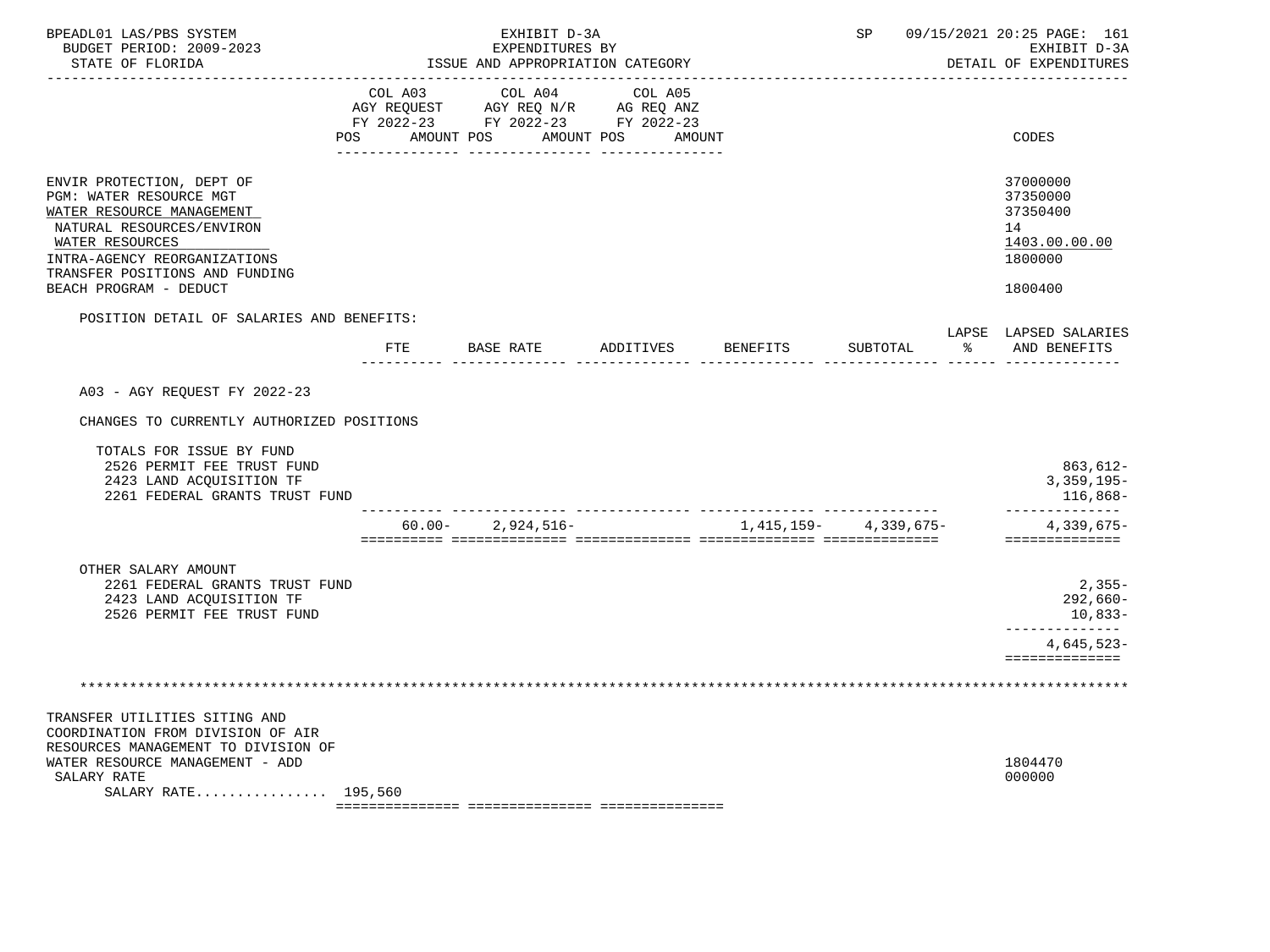| BPEADL01 LAS/PBS SYSTEM                                                                                                                                                                                                                                                                                                               |                                    |  |  | EXHIBIT D-3A                     |         |                  | 09/15/2021 20:25 PAGE: 162<br>SP |  |                                                                    |  |  |
|---------------------------------------------------------------------------------------------------------------------------------------------------------------------------------------------------------------------------------------------------------------------------------------------------------------------------------------|------------------------------------|--|--|----------------------------------|---------|------------------|----------------------------------|--|--------------------------------------------------------------------|--|--|
| BUDGET PERIOD: 2009-2023                                                                                                                                                                                                                                                                                                              | EXPENDITURES BY                    |  |  |                                  |         |                  |                                  |  | EXHIBIT D-3A                                                       |  |  |
| STATE OF FLORIDA                                                                                                                                                                                                                                                                                                                      |                                    |  |  | ISSUE AND APPROPRIATION CATEGORY |         |                  |                                  |  | DETAIL OF EXPENDITURES                                             |  |  |
|                                                                                                                                                                                                                                                                                                                                       | AGY REQUEST AGY REQ N/R AG REQ ANZ |  |  | COL A03 COL A04                  | COL A05 |                  |                                  |  |                                                                    |  |  |
|                                                                                                                                                                                                                                                                                                                                       | FY 2022-23 FY 2022-23 FY 2022-23   |  |  |                                  |         |                  |                                  |  |                                                                    |  |  |
|                                                                                                                                                                                                                                                                                                                                       | POS AMOUNT POS AMOUNT POS          |  |  |                                  |         | AMOUNT           |                                  |  | CODES                                                              |  |  |
| ENVIR PROTECTION, DEPT OF<br>PGM: WATER RESOURCE MGT<br>WATER RESOURCE MANAGEMENT<br>NATURAL RESOURCES/ENVIRON<br>WATER RESOURCES<br>INTRA-AGENCY REORGANIZATIONS<br>TRANSFER UTILITIES SITING AND                                                                                                                                    |                                    |  |  |                                  |         |                  |                                  |  | 37000000<br>37350000<br>37350400<br>14<br>1403.00.00.00<br>1800000 |  |  |
| COORDINATION FROM DIVISION OF AIR                                                                                                                                                                                                                                                                                                     |                                    |  |  |                                  |         |                  |                                  |  |                                                                    |  |  |
| RESOURCES MANAGEMENT TO DIVISION OF<br>WATER RESOURCE MANAGEMENT - ADD<br>SALARIES AND BENEFITS                                                                                                                                                                                                                                       |                                    |  |  |                                  |         |                  |                                  |  | 1804470<br>010000                                                  |  |  |
|                                                                                                                                                                                                                                                                                                                                       | 3.00                               |  |  |                                  |         |                  |                                  |  |                                                                    |  |  |
| PERMIT FEE TRUST FUND -STATE 312,722                                                                                                                                                                                                                                                                                                  |                                    |  |  |                                  |         |                  |                                  |  | 2526 1                                                             |  |  |
| EXPENSES                                                                                                                                                                                                                                                                                                                              |                                    |  |  |                                  |         |                  |                                  |  | 040000                                                             |  |  |
| PERMIT FEE TRUST FUND -STATE 18,055                                                                                                                                                                                                                                                                                                   |                                    |  |  |                                  |         |                  |                                  |  | 2526 1                                                             |  |  |
| SPECIAL CATEGORIES<br>CONTRACTED SERVICES                                                                                                                                                                                                                                                                                             |                                    |  |  |                                  |         |                  |                                  |  | 100000<br>100777                                                   |  |  |
| PERMIT FEE TRUST FUND -STATE 6,136                                                                                                                                                                                                                                                                                                    |                                    |  |  |                                  |         |                  |                                  |  | 2526 1                                                             |  |  |
| TR/DMS/HR SVCS/STW CONTRCT                                                                                                                                                                                                                                                                                                            |                                    |  |  |                                  |         |                  |                                  |  | 107040                                                             |  |  |
| PERMIT FEE TRUST FUND                                                                                                                                                                                                                                                                                                                 | -STATE 916                         |  |  |                                  |         |                  |                                  |  | 2526 1                                                             |  |  |
| TOTAL: TRANSFER UTILITIES SITING AND<br>COORDINATION FROM DIVISION OF AIR<br>RESOURCES MANAGEMENT TO DIVISION OF<br>WATER RESOURCE MANAGEMENT - ADD<br>TOTAL POSITIONS 3.00<br>TOTAL ISSUE 337,829<br>TOTAL SALARY RATE 195,560                                                                                                       |                                    |  |  |                                  |         |                  |                                  |  | 1804470                                                            |  |  |
|                                                                                                                                                                                                                                                                                                                                       |                                    |  |  |                                  |         |                  |                                  |  |                                                                    |  |  |
| AGENCY ISSUE NARRATIVE:<br>2022-2023 BUDGET YEAR NARRATIVE:                                                                                                                                                                                                                                                                           |                                    |  |  |                                  |         | IT COMPONENT? NO |                                  |  |                                                                    |  |  |
| Issue Description:<br>This issue transfers three positions and funding in the Utilities Siting and Coordination Program in the Division of Air<br>Resources Management (Air) to the Division of Water Resource Management (Water). This transfer will remove all funding<br>from the Utilities Siting and Coordination budget entity. |                                    |  |  |                                  |         |                  |                                  |  |                                                                    |  |  |
| Issue Background:                                                                                                                                                                                                                                                                                                                     |                                    |  |  |                                  |         |                  |                                  |  |                                                                    |  |  |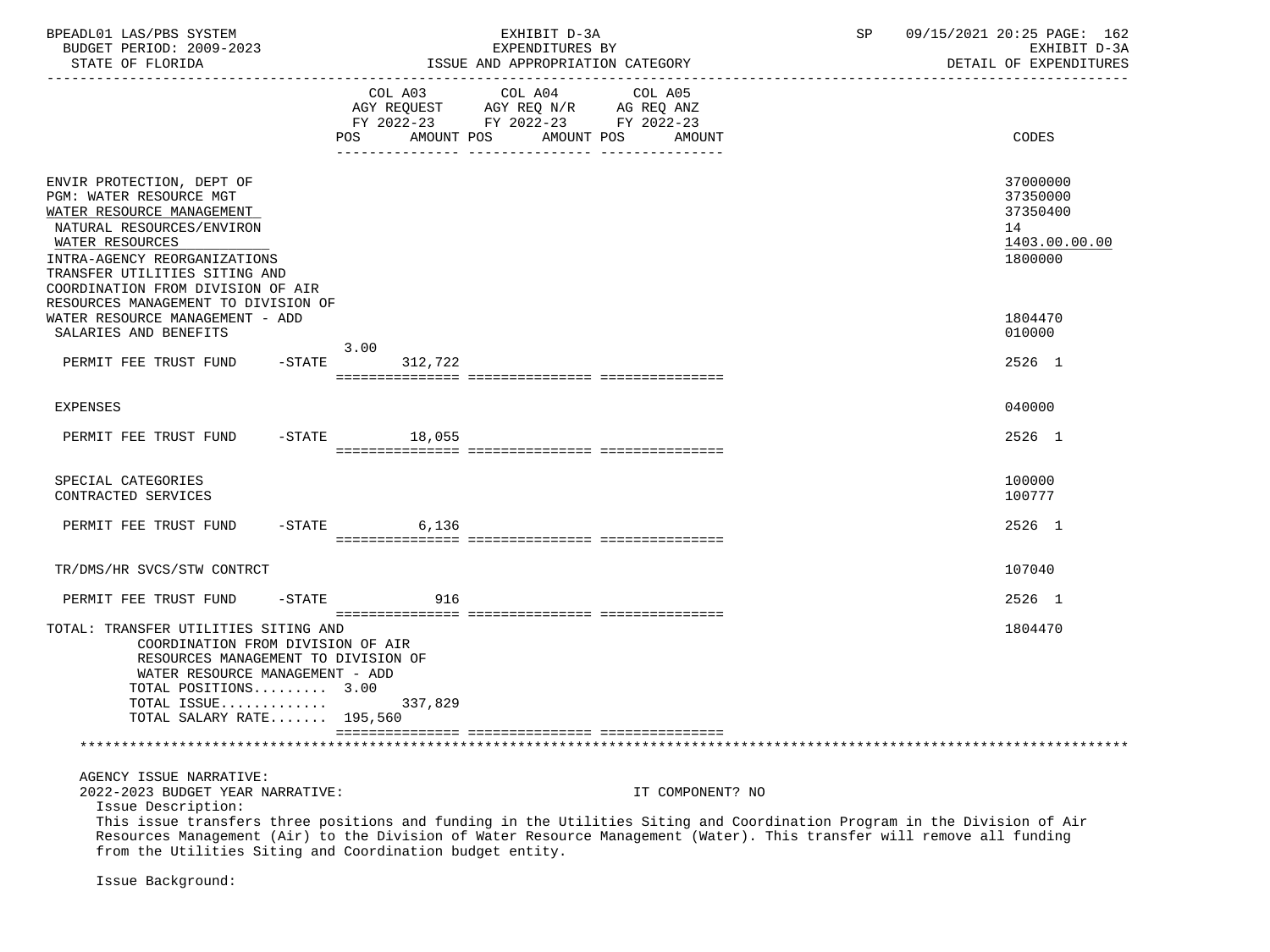| BPEADL01 LAS/PBS SYSTEM<br>BUDGET PERIOD: 2009-2023<br>STATE OF FLORIDA                                                                                                                                                                 |                                                                                                                | EXHIBIT D-3A<br>EXPENDITURES BY                                                                                      | ISSUE AND APPROPRIATION CATEGORY | SP | 09/15/2021 20:25 PAGE: 163<br>EXHIBIT D-3A<br>DETAIL OF EXPENDITURES |
|-----------------------------------------------------------------------------------------------------------------------------------------------------------------------------------------------------------------------------------------|----------------------------------------------------------------------------------------------------------------|----------------------------------------------------------------------------------------------------------------------|----------------------------------|----|----------------------------------------------------------------------|
|                                                                                                                                                                                                                                         | POS FOR THE POST OF THE STATE STATE STATE STATE STATE STATE STATE STATE STATE STATE STATE STATE STATE STATE ST | COL A03 COL A04 COL A05<br>AGY REQUEST AGY REQ N/R AG REQ ANZ<br>FY 2022-23 FY 2022-23 FY 2022-23<br>--------------- | AMOUNT POS AMOUNT POS AMOUNT     |    | CODES                                                                |
| ENVIR PROTECTION, DEPT OF<br>PGM: WATER RESOURCE MGT<br>WATER RESOURCE MANAGEMENT<br>NATURAL RESOURCES/ENVIRON<br>WATER RESOURCES<br>INTRA-AGENCY REORGANIZATIONS<br>TRANSFER UTILITIES SITING AND<br>COORDINATION FROM DIVISION OF AIR |                                                                                                                |                                                                                                                      |                                  |    | 37000000<br>37350000<br>37350400<br>14<br>1403.00.00.00<br>1800000   |
| RESOURCES MANAGEMENT TO DIVISION OF<br>WATER RESOURCE MANAGEMENT - ADD                                                                                                                                                                  |                                                                                                                |                                                                                                                      |                                  |    | 1804470                                                              |

 The Siting Coordination Office (Siting) oversees certifications for regulatory and other programs under site licenses for state/local regulations affecting large power plants, transmission lines, and natural gas pipelines. Certifications do not include federal regulations which are covered separately. While Siting covers many Department of Environmental Protection programs, the majority of activities involve the state Environmental Resource Permitting Program and groundwater monitoring experts in Water. Air interactions are less frequent since most Siting facilities typically only require separate reviews for Air federal regulations.

#### Benefit and/or Impact:

 Placing Siting within Water would consolidate the roles of the Siting Coordination Office's Program Administrator who also manages Water's Oil and Gas Program (currently, the Program Administrator reports to management in both Air and Water). Siting coordinates all applicable regulatory requirements (air, water, and waste) under one siting permit. However, because Air's permits are under the federal Clean Air Act, the air portion of the siting license (if applicable) must be issued by DARM. All other regulatory requirements (which are mostly water-related issues) in the siting license are managed by Siting, which makes the Water Program the appropriate division to oversee the program. This issue will have a net zero impact.

| Cost Summary:                                                  |                            |    |
|----------------------------------------------------------------|----------------------------|----|
| Budget Entity                                                  | Amount                     |    |
|                                                                |                            |    |
| Utilities Siting and Coordination<br>Water Resource Management | ( \$337, 829)<br>\$337,829 |    |
| Total:                                                         |                            | S0 |

 Also, see issue code 1804460. \*\*\*\*\*\*\*\*\*\*\*\*\*\*\*\*\*\*\*\*\*\*\*\*\*\*\*\*\*\*\*\*\*\*\*\*\*\*\*\*\*\*\*\*\*\*\*\*\*\*\*\*\*\*\*\*\*\*\*\*\*\*\*\*\*\*\*\*\*\*\*\*\*\*\*\*\*\*\*\*\*\*\*\*\*\*\*\*\*\*\*\*\*\*\*\*\*\*\*\*\*\*\*\*\*\*\*\*\*\*\*\*\*\*\*\*\*\*\*\*\*\*\*\*\*\*\*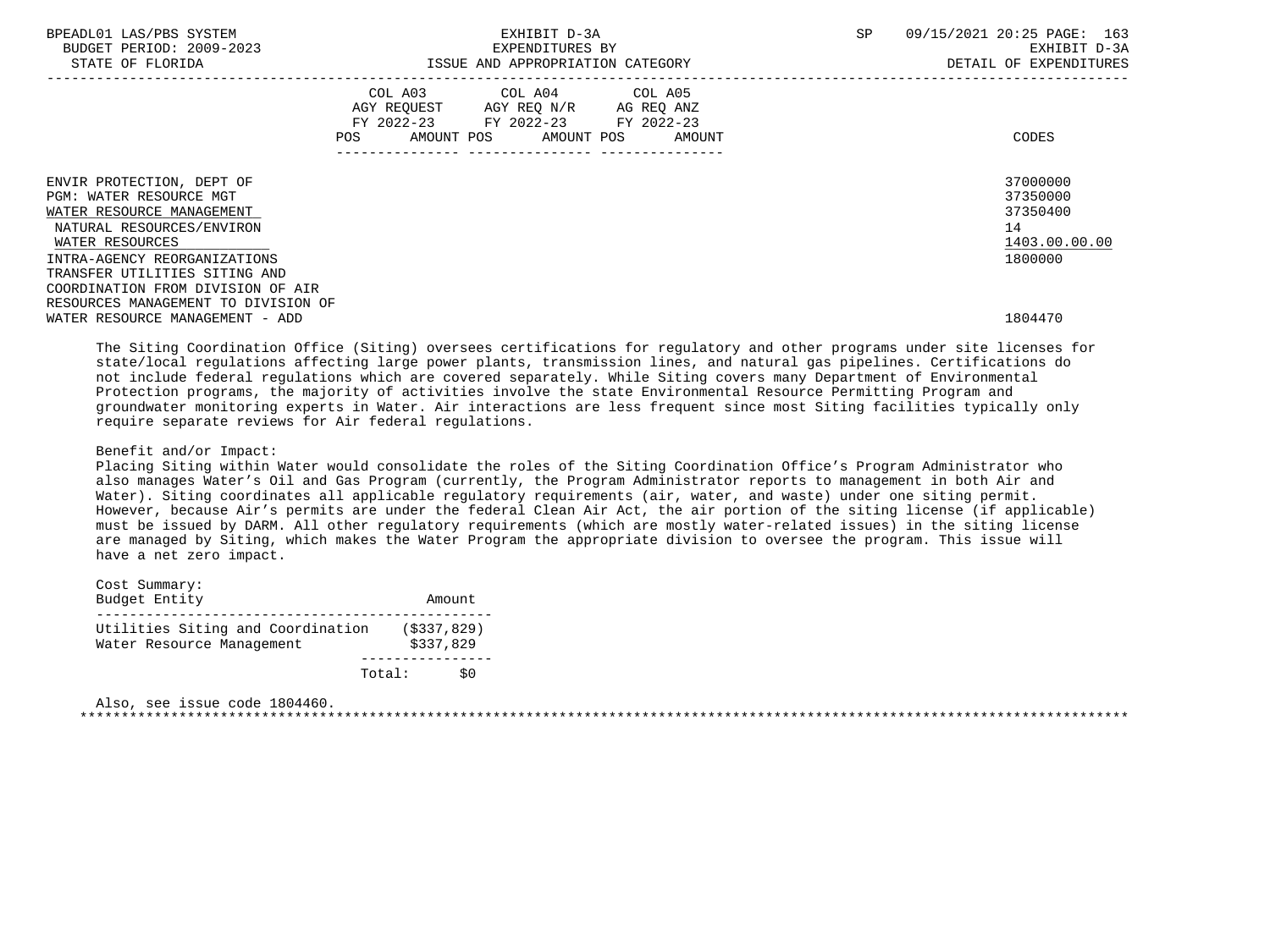| BPEADL01 LAS/PBS SYSTEM<br>BUDGET PERIOD: 2009-2023<br>STATE OF FLORIDA                                                                                                                                                                                                        | EXHIBIT D-3A<br>EXPENDITURES BY<br>ISSUE AND APPROPRIATION CATEGORY |                       |           |             |                                                                                                        | SP |          | 09/15/2021 20:25 PAGE: 164<br>EXHIBIT D-3A<br>DETAIL OF EXPENDITURES |               |                                                                    |
|--------------------------------------------------------------------------------------------------------------------------------------------------------------------------------------------------------------------------------------------------------------------------------|---------------------------------------------------------------------|-----------------------|-----------|-------------|--------------------------------------------------------------------------------------------------------|----|----------|----------------------------------------------------------------------|---------------|--------------------------------------------------------------------|
|                                                                                                                                                                                                                                                                                | POS                                                                 | COL A03<br>AMOUNT POS |           | COL A04     | COL A05<br>AGY REQUEST AGY REQ N/R AG REQ ANZ<br>FY 2022-23 FY 2022-23 FY 2022-23<br>AMOUNT POS AMOUNT |    |          |                                                                      |               | CODES                                                              |
| ENVIR PROTECTION, DEPT OF<br>PGM: WATER RESOURCE MGT<br>WATER RESOURCE MANAGEMENT<br>NATURAL RESOURCES/ENVIRON<br>WATER RESOURCES<br>INTRA-AGENCY REORGANIZATIONS<br>TRANSFER UTILITIES SITING AND<br>COORDINATION FROM DIVISION OF AIR<br>RESOURCES MANAGEMENT TO DIVISION OF |                                                                     |                       |           |             |                                                                                                        |    |          |                                                                      |               | 37000000<br>37350000<br>37350400<br>14<br>1403.00.00.00<br>1800000 |
| WATER RESOURCE MANAGEMENT - ADD                                                                                                                                                                                                                                                |                                                                     |                       |           |             |                                                                                                        |    |          |                                                                      |               | 1804470                                                            |
| POSITION DETAIL OF SALARIES AND BENEFITS:                                                                                                                                                                                                                                      |                                                                     |                       |           |             |                                                                                                        |    |          |                                                                      |               | LAPSE LAPSED SALARIES                                              |
|                                                                                                                                                                                                                                                                                |                                                                     | FTE.                  | BASE RATE |             | ADDITIVES                                                                                              |    | BENEFITS | SUBTOTAL                                                             | $\frac{1}{2}$ | AND BENEFITS                                                       |
| A03 - AGY REOUEST FY 2022-23                                                                                                                                                                                                                                                   |                                                                     |                       |           |             |                                                                                                        |    |          |                                                                      |               |                                                                    |
| CHANGES TO CURRENTLY AUTHORIZED POSITIONS<br>4806 ENVIRONMENTAL SPECIALIST I                                                                                                                                                                                                   |                                                                     |                       |           |             |                                                                                                        |    |          |                                                                      |               |                                                                    |
| 10705 001<br>4823 ENVIRONMENTAL CONSULTANT                                                                                                                                                                                                                                     |                                                                     |                       |           | 1.00 39,000 |                                                                                                        |    | 7,247    |                                                                      |               | 46,247 0.00<br>46,247                                              |
| 20084 001<br>8841 PROGRAM ADMINISTRATOR                                                                                                                                                                                                                                        |                                                                     | 1.00                  |           | 61,800      |                                                                                                        |    | 31,271   | 93,071 0.00                                                          |               | 93,071                                                             |
| 10443 001                                                                                                                                                                                                                                                                      |                                                                     | 1.00                  |           | 94,760      |                                                                                                        |    | 39,196   | 133,956 0.00                                                         |               | 133,956                                                            |
| TOTALS FOR ISSUE BY FUND<br>2526 PERMIT FEE TRUST FUND                                                                                                                                                                                                                         |                                                                     |                       |           |             |                                                                                                        |    |          |                                                                      |               | 273, 274                                                           |
|                                                                                                                                                                                                                                                                                |                                                                     | 3.00                  |           | 195,560     |                                                                                                        |    |          | 77,714 273,274                                                       |               | --------------<br>273, 274                                         |
|                                                                                                                                                                                                                                                                                |                                                                     |                       |           |             |                                                                                                        |    |          |                                                                      |               | ==============                                                     |
| OTHER SALARY AMOUNT<br>2526 PERMIT FEE TRUST FUND                                                                                                                                                                                                                              |                                                                     |                       |           |             |                                                                                                        |    |          |                                                                      |               | 39,448                                                             |
|                                                                                                                                                                                                                                                                                |                                                                     |                       |           |             |                                                                                                        |    |          |                                                                      |               | -------------<br>312,722                                           |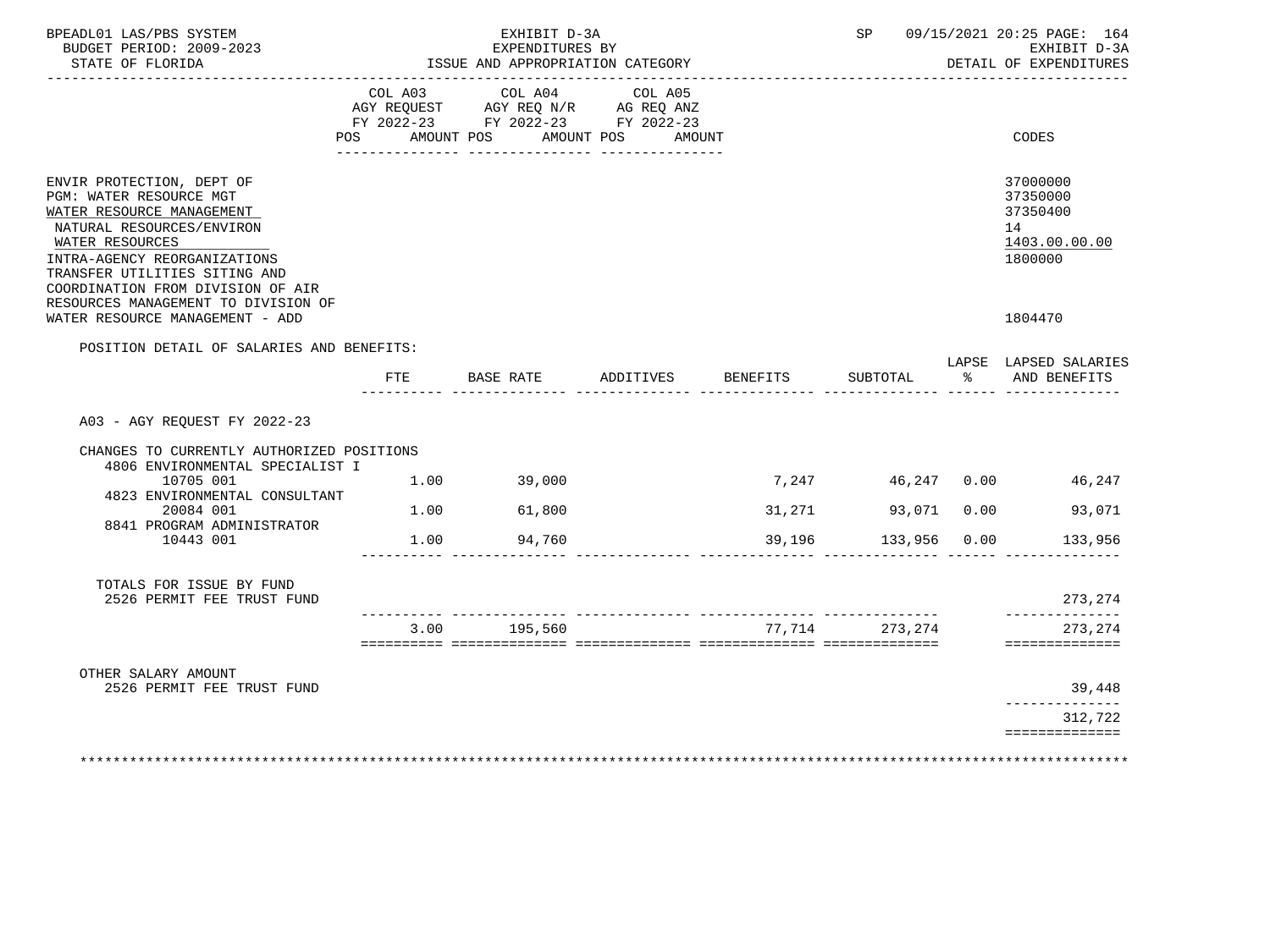| BPEADL01 LAS/PBS SYSTEM<br>BUDGET PERIOD: 2009-2023<br>STATE OF FLORIDA                                                                                                                                      | EXHIBIT D-3A<br>EXPENDITURES BY<br>ISSUE AND APPROPRIATION CATEGORY                                                                                                                 | SP<br>09/15/2021 20:25 PAGE: 165<br>EXHIBIT D-3A<br>DETAIL OF EXPENDITURES              |
|--------------------------------------------------------------------------------------------------------------------------------------------------------------------------------------------------------------|-------------------------------------------------------------------------------------------------------------------------------------------------------------------------------------|-----------------------------------------------------------------------------------------|
|                                                                                                                                                                                                              | COL A03 COL A04 COL A05<br>AGY REQUEST AGY REQ N/R AG REQ ANZ<br>FY 2022-23 FY 2022-23 FY 2022-23<br>AMOUNT POS AMOUNT POS<br>POS<br>AMOUNT<br>_______ _______________ ____________ | CODES                                                                                   |
| ENVIR PROTECTION, DEPT OF<br>PGM: WATER RESOURCE MGT<br>WATER RESOURCE MANAGEMENT<br>NATURAL RESOURCES/ENVIRON<br>WATER RESOURCES<br>ESTIMATED EXPENDITURES REALIGNMENT<br>REALIGN RENT - DEDUCT<br>EXPENSES |                                                                                                                                                                                     | 37000000<br>37350000<br>37350400<br>14<br>1403.00.00.00<br>2000000<br>2000710<br>040000 |
| LAND ACQUISITION TF -STATE<br>PERMIT FEE TRUST FUND -STATE                                                                                                                                                   | $140.000 -$<br>105,198–                                                                                                                                                             | 2423 1<br>2526 1                                                                        |
| TOTAL APPRO 245,198-                                                                                                                                                                                         |                                                                                                                                                                                     |                                                                                         |

### AGENCY ISSUE NARRATIVE:

2022-2023 BUDGET YEAR NARRATIVE: IT COMPONENT? NO

Issue Description:

 This issue requests to realign budget in the Expenses category within certain areas of the Department to ensure the cost of rent is allocated to the appropriate Divisions.

Issue Background:

 The Division of Administrative Services conducts an annual comprehensive evaluation of leased space to determine the ideal layout and use of office space. The goal of this study is to identify optimum space efficiency and to systematically update space and cost information as changes occur.

Benefit and/or Impact:

 The annual evaluation of leased space provided the updated square footage utilized by each Division. Realignment of the Expenses budget reflected below will better align the Department's resources with the actual allocation of space for the specified areas.

Cost Summary:

| Budget Entity                            | Amount       |
|------------------------------------------|--------------|
| Executive Direction and Support Services | \$81,038     |
| Water Policy and Ecosystems Restoration  | \$9.827      |
| Water Restoration Assistance             | \$12,901     |
| Coastal and Aquatic Managed Areas        | \$287,318    |
| Technology and Information Services      | ( \$38, 981) |
| Water Resource Management                | (\$245,198)  |
| Waste Management                         | (\$100,904)  |
| Air Resource Management                  | (\$6,001)    |
| Total:                                   |              |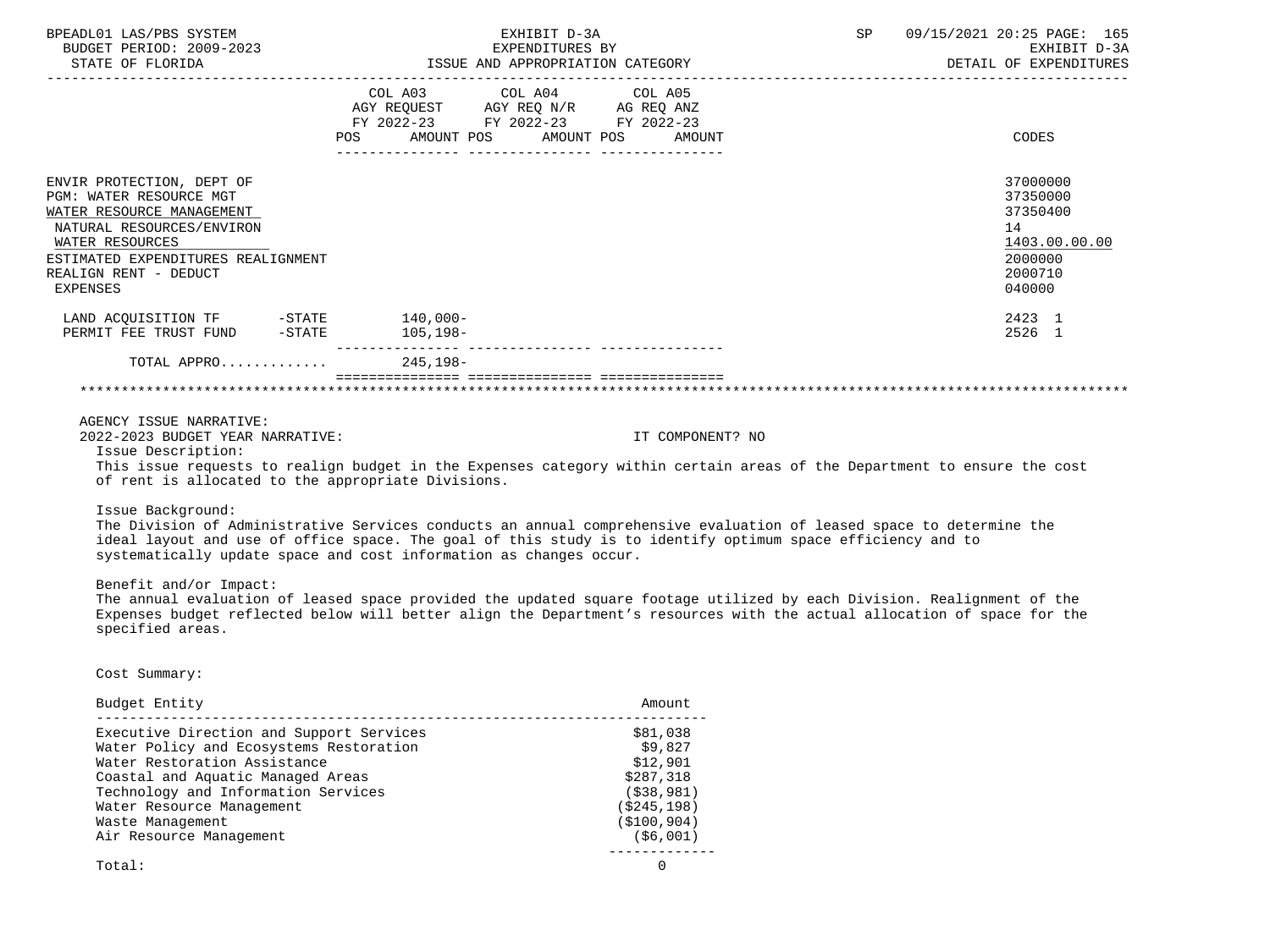| BPEADL01 LAS/PBS SYSTEM<br>BUDGET PERIOD: 2009-2023<br>STATE OF FLORIDA                                                                                                                                                          | EXHIBIT D-3A<br>EXPENDITURES BY                                                                                     | ISSUE AND APPROPRIATION CATEGORY                                                                                                                                                                                                                                           | SP | 09/15/2021 20:25 PAGE: 166<br>EXHIBIT D-3A<br>DETAIL OF EXPENDITURES          |
|----------------------------------------------------------------------------------------------------------------------------------------------------------------------------------------------------------------------------------|---------------------------------------------------------------------------------------------------------------------|----------------------------------------------------------------------------------------------------------------------------------------------------------------------------------------------------------------------------------------------------------------------------|----|-------------------------------------------------------------------------------|
|                                                                                                                                                                                                                                  | COL A03<br>COL A04<br>AGY REQUEST AGY REQ $N/R$ AG REQ ANZ<br>FY 2022-23 FY 2022-23 FY 2022-23<br>AMOUNT POS<br>POS | COL A05<br>AMOUNT POS<br>AMOUNT                                                                                                                                                                                                                                            |    | CODES                                                                         |
| ENVIR PROTECTION, DEPT OF<br>PGM: WATER RESOURCE MGT<br>WATER RESOURCE MANAGEMENT<br>NATURAL RESOURCES/ENVIRON<br>WATER RESOURCES<br>ESTIMATED EXPENDITURES REALIGNMENT<br>REALIGN RENT - DEDUCT<br>Also see issue code 2000720. |                                                                                                                     |                                                                                                                                                                                                                                                                            |    | 37000000<br>37350000<br>37350400<br>14<br>1403.00.00.00<br>2000000<br>2000710 |
| NONRECURRING EXPENDITURES<br>TRANSFER ENVIRONMENTAL HEALTH<br>PROGRAMS TO THE DEPARTMENT OF<br>ENVIRONMENTAL PROTECTION - ADD<br><b>EXPENSES</b>                                                                                 |                                                                                                                     |                                                                                                                                                                                                                                                                            |    | 2100000<br>2103046<br>040000                                                  |
| PERMIT FEE TRUST FUND                                                                                                                                                                                                            | $-STATE$<br>$20,190-$                                                                                               |                                                                                                                                                                                                                                                                            |    | 2526 1                                                                        |
| RECLAIMED WATER PROGRAM<br><b>EXPENSES</b>                                                                                                                                                                                       |                                                                                                                     |                                                                                                                                                                                                                                                                            |    | 2103077<br>040000                                                             |
| LAND ACQUISITION TF                                                                                                                                                                                                              | $8,896-$<br>$-$ STATE                                                                                               |                                                                                                                                                                                                                                                                            |    | 2423 1                                                                        |
| WORKLOAD<br>ADDITIONAL SALARIES AND BENEFITS<br>FOR REQUIRED PERMITTING - WATER<br>RESOURCE MANAGEMENT AND REGULATORY                                                                                                            |                                                                                                                     |                                                                                                                                                                                                                                                                            |    | 3000000                                                                       |
| DISTRICT OFFICES<br>SALARIES AND BENEFITS                                                                                                                                                                                        |                                                                                                                     |                                                                                                                                                                                                                                                                            |    | 3000A00<br>010000                                                             |
| GRANTS AND DONATIONS TF -STATE                                                                                                                                                                                                   | 28,207                                                                                                              |                                                                                                                                                                                                                                                                            |    | 2339 1                                                                        |
|                                                                                                                                                                                                                                  |                                                                                                                     |                                                                                                                                                                                                                                                                            |    |                                                                               |
| AGENCY ISSUE NARRATIVE:<br>2022-2023 BUDGET YEAR NARRATIVE:<br>Issue Description:                                                                                                                                                |                                                                                                                     | IT COMPONENT? NO<br>This issue requests \$93,039 in additional spending authority for Salaries and Benefits in the Grants and Donations Trust<br>Fund in the Division of Water Resource Management and the Requisiony District Offices. In FV 2021-22, four positions were |    |                                                                               |

 Fund in the Division of Water Resource Management and the Regulatory District Offices. In FY 2021-22, four positions were appropriated to the Department of Environmental Protection (Department) to oversee the permitting and inspections of the Department of Transportation's (DOT) infrastructure and roadway permits related to the 404 assumption. The additional spending authority will enable the Department to pay a competitive salary for the experience, knowledge, skills and abilities as set forth in the Agency Operating and Funding agreement between DOT and the Department.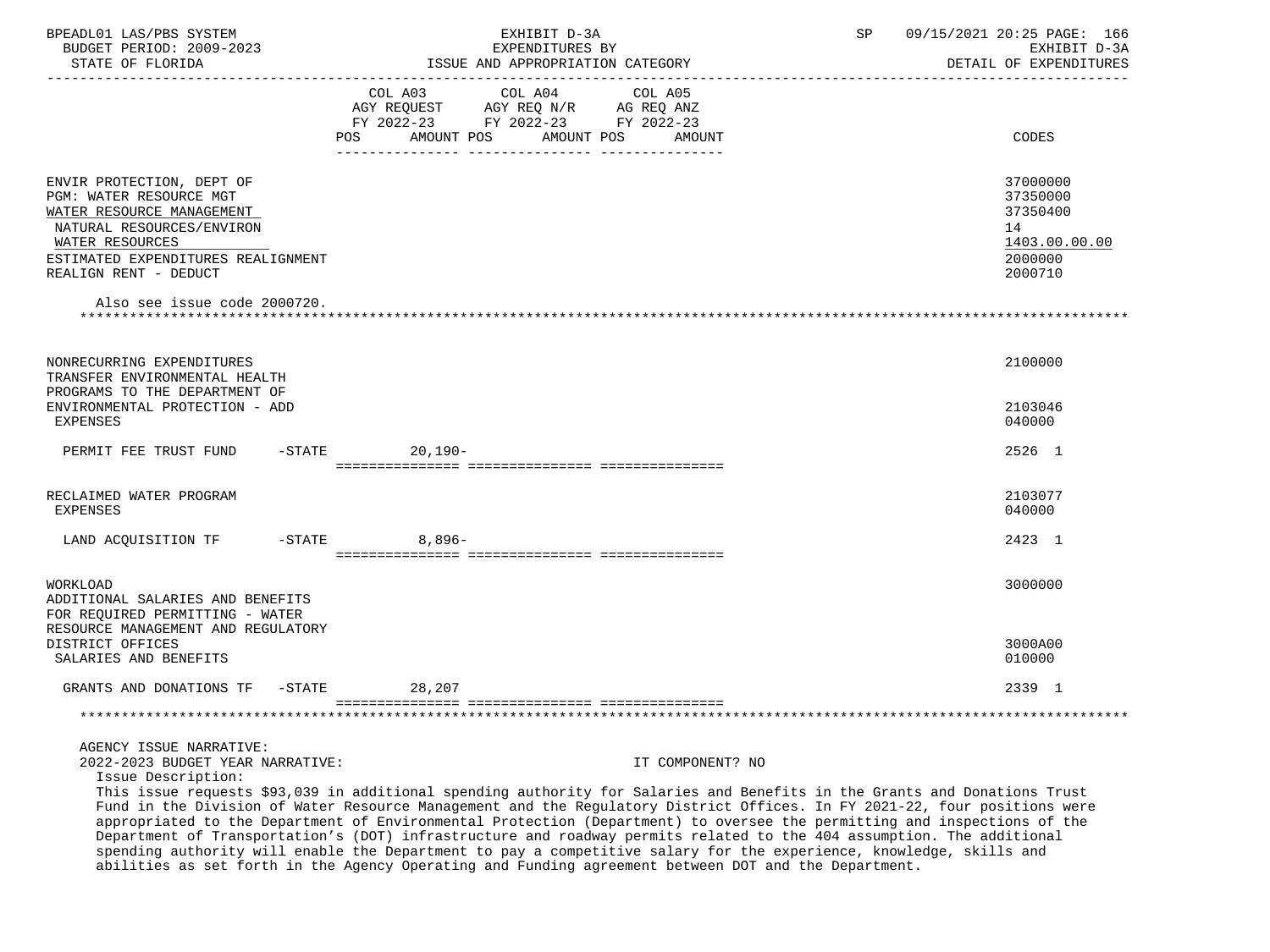| BPEADL01 LAS/PBS SYSTEM |                   |                          |
|-------------------------|-------------------|--------------------------|
|                         |                   | BUDGET PERIOD: 2009-2023 |
|                         | גתדכת זה הם היהיה |                          |

|                                    | COL A03<br>AGY REQUEST<br>FY 2022-23<br><b>POS</b><br>AMOUNT POS | COL A04<br>AGY REQ N/R<br>FY 2022-23<br>AMOUNT POS | COL A05<br>AG REQ ANZ<br>FY 2022-23<br>AMOUNT | CODES         |
|------------------------------------|------------------------------------------------------------------|----------------------------------------------------|-----------------------------------------------|---------------|
|                                    |                                                                  |                                                    |                                               |               |
| ENVIR PROTECTION, DEPT OF          |                                                                  |                                                    |                                               | 37000000      |
| PGM: WATER RESOURCE MGT            |                                                                  |                                                    |                                               | 37350000      |
| WATER RESOURCE MANAGEMENT          |                                                                  |                                                    |                                               | 37350400      |
| NATURAL RESOURCES/ENVIRON          |                                                                  |                                                    |                                               | 14            |
| WATER RESOURCES                    |                                                                  |                                                    |                                               | 1403.00.00.00 |
| WORKLOAD                           |                                                                  |                                                    |                                               | 3000000       |
| ADDITIONAL SALARIES AND BENEFITS   |                                                                  |                                                    |                                               |               |
| FOR REQUIRED PERMITTING - WATER    |                                                                  |                                                    |                                               |               |
| RESOURCE MANAGEMENT AND REGULATORY |                                                                  |                                                    |                                               |               |
| DISTRICT OFFICES                   |                                                                  |                                                    |                                               | 3000A00       |

Issue Background:

 The Department has partnered with the DOT as part of the Efficient Transportation Decision Making (ETDM) process. At the direction and support of the legislature, the Department has created dedicated positions to prioritize and oversee the permitting and inspection of complex DOT infrastructure and roadway permits. The 2021 Legislature provided four positions to the Department to initiate this partnership work. Through work with the DOT, additional funding is available for advancing these positions' base qualifications and services the Department is able to provide.

Benefit and/or Impact:

 The DOT's ETDM process is a Linking Planning and Environmental (PEL) implementation which includes early and expedited participation of local, state, federal, and tribal partners to develop better projects. The DOT utilizes this method to ensure long, complex projects are planned and executed efficiently. Increasing the spending authority will allow the Department to fully participate in the ETDM at the level DOT requires to keep pace with Florida's efficient and nation-leading infrastructure work.

Florida Strategic Plan for Economic:

- #4.1 Ensure predictable legal, permitting and other regulatory processes meet changing business needs.
- #4.2 Ensure state, regional and local agencies provide collaborative and timely customer service to businesses and workers.
- #5.2 Improve the efficiency and effectiveness of government agencies at all levels.
- #5.3 Strengthen local, regional and statewide partnerships to accomplish Florida's economic and quality of life & quality places goals.
- #6.3 Ensure Florida's fish, wildlife, natural resources and environment are sustained and enhanced as a component of future growth plans and development decisions.

| Cost Summary:<br>Budget Entity | Amount          |  |
|--------------------------------|-----------------|--|
| Requlatory District Offices    | \$64,832        |  |
| Water Resource Management      | \$28,207        |  |
|                                | Total: \$93,039 |  |
|                                |                 |  |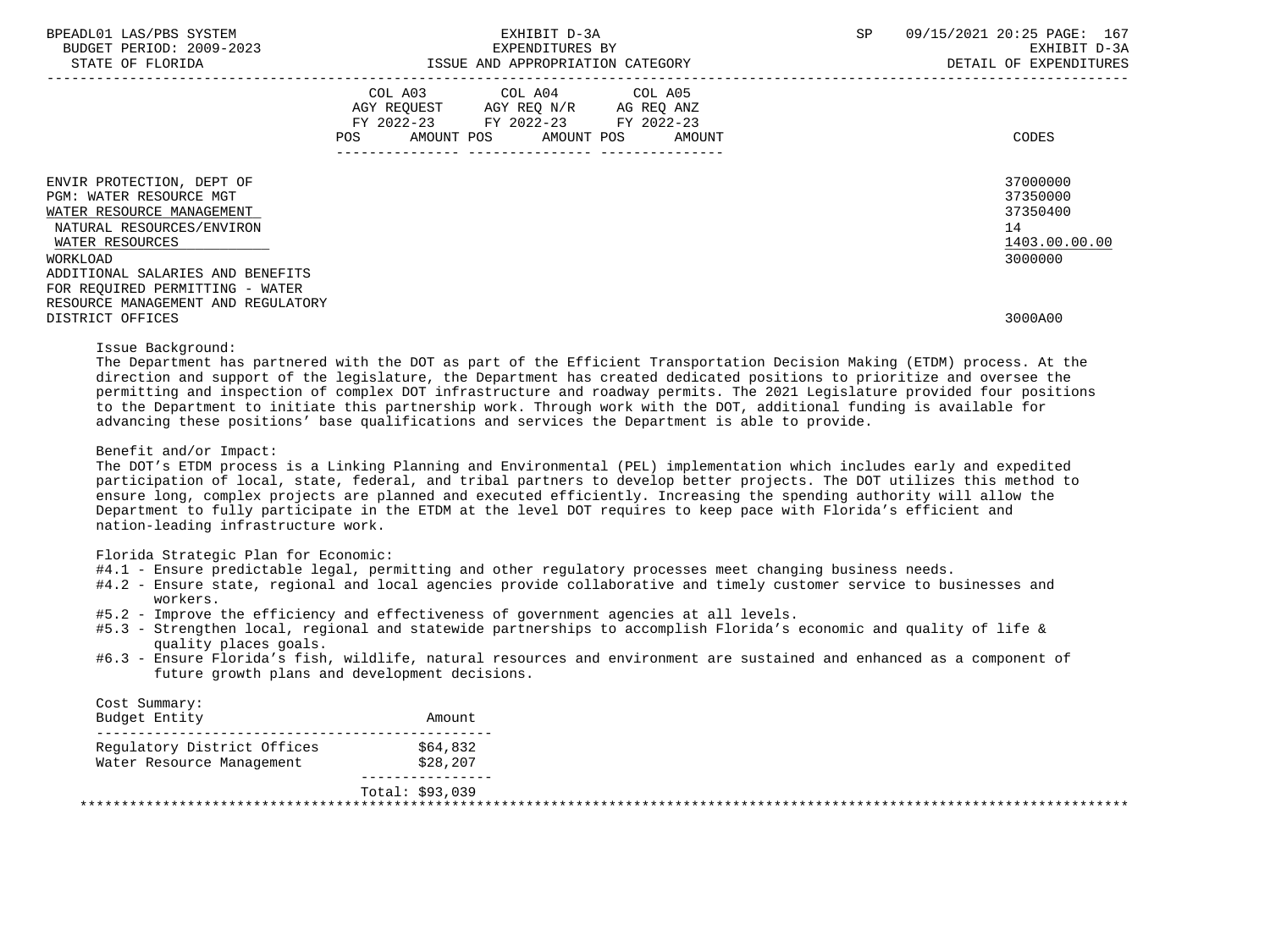| BPEADL01 LAS/PBS SYSTEM<br>BUDGET PERIOD: 2009-2023<br>STATE OF FLORIDA                                                                                                                                                                                    | EXHIBIT D-3A<br>EXPENDITURES BY<br>ISSUE AND APPROPRIATION CATEGORY |                                                                                                                            |                    |  | SP       | 09/15/2021 20:25 PAGE: 168<br>EXHIBIT D-3A<br>DETAIL OF EXPENDITURES |                                                                    |
|------------------------------------------------------------------------------------------------------------------------------------------------------------------------------------------------------------------------------------------------------------|---------------------------------------------------------------------|----------------------------------------------------------------------------------------------------------------------------|--------------------|--|----------|----------------------------------------------------------------------|--------------------------------------------------------------------|
|                                                                                                                                                                                                                                                            | POS                                                                 | COL A03 COL A04 COL A05<br>AGY REQUEST AGY REQ N/R AG REQ ANZ FY 2022-23 FY 2022-23 FY 2022-23<br>AMOUNT POS<br>AMOUNT POS | AMOUNT             |  |          |                                                                      | CODES                                                              |
| ENVIR PROTECTION, DEPT OF<br>PGM: WATER RESOURCE MGT<br>WATER RESOURCE MANAGEMENT<br>NATURAL RESOURCES/ENVIRON<br>WATER RESOURCES<br>WORKLOAD<br>ADDITIONAL SALARIES AND BENEFITS<br>FOR REQUIRED PERMITTING - WATER<br>RESOURCE MANAGEMENT AND REGULATORY |                                                                     |                                                                                                                            |                    |  |          |                                                                      | 37000000<br>37350000<br>37350400<br>14<br>1403.00.00.00<br>3000000 |
| DISTRICT OFFICES                                                                                                                                                                                                                                           |                                                                     |                                                                                                                            |                    |  |          |                                                                      | 3000A00                                                            |
| POSITION DETAIL OF SALARIES AND BENEFITS:                                                                                                                                                                                                                  | FTE                                                                 | BASE RATE                                                                                                                  | ADDITIVES BENEFITS |  | SUBTOTAL | $\frac{1}{2}$                                                        | LAPSE LAPSED SALARIES<br>AND BENEFITS                              |
|                                                                                                                                                                                                                                                            |                                                                     | . Le Le Le Le Le Le L                                                                                                      |                    |  |          |                                                                      |                                                                    |
| A03 - AGY REQUEST FY 2022-23                                                                                                                                                                                                                               |                                                                     |                                                                                                                            |                    |  |          |                                                                      |                                                                    |
| CHANGES TO CURRENTLY AUTHORIZED POSITIONS<br>OTHER SALARY AMOUNT<br>2339 GRANTS AND DONATIONS TF                                                                                                                                                           |                                                                     |                                                                                                                            |                    |  |          |                                                                      | 28,207                                                             |
|                                                                                                                                                                                                                                                            |                                                                     |                                                                                                                            |                    |  |          |                                                                      | -------------<br>28,207<br>==============                          |
|                                                                                                                                                                                                                                                            |                                                                     |                                                                                                                            |                    |  |          |                                                                      |                                                                    |
| INCREASED WORKLOAD - WATER RESOURCE<br>MANAGEMENT<br>SALARY RATE                                                                                                                                                                                           |                                                                     |                                                                                                                            |                    |  |          |                                                                      | 3000400<br>000000                                                  |
| SALARY RATE 1,102,000                                                                                                                                                                                                                                      |                                                                     |                                                                                                                            |                    |  |          |                                                                      |                                                                    |
| SALARIES AND BENEFITS                                                                                                                                                                                                                                      |                                                                     |                                                                                                                            |                    |  |          |                                                                      | 010000                                                             |
| FEDERAL GRANTS TRUST FUND -FEDERL 157,362<br>LAND ACQUISITION TF<br>$-STATE$<br>PERMIT FEE TRUST FUND -STATE<br>WATER QUALITY ASSURANCE TF-STATE 1,149,564                                                                                                 | 231,337<br>221,925                                                  |                                                                                                                            |                    |  |          |                                                                      | 2261 3<br>2423 1<br>2526 1<br>2780 1                               |
| TOTAL POSITIONS $23.00$<br>TOTAL APPRO                                                                                                                                                                                                                     | ---------------<br>1,760,188                                        |                                                                                                                            |                    |  |          |                                                                      |                                                                    |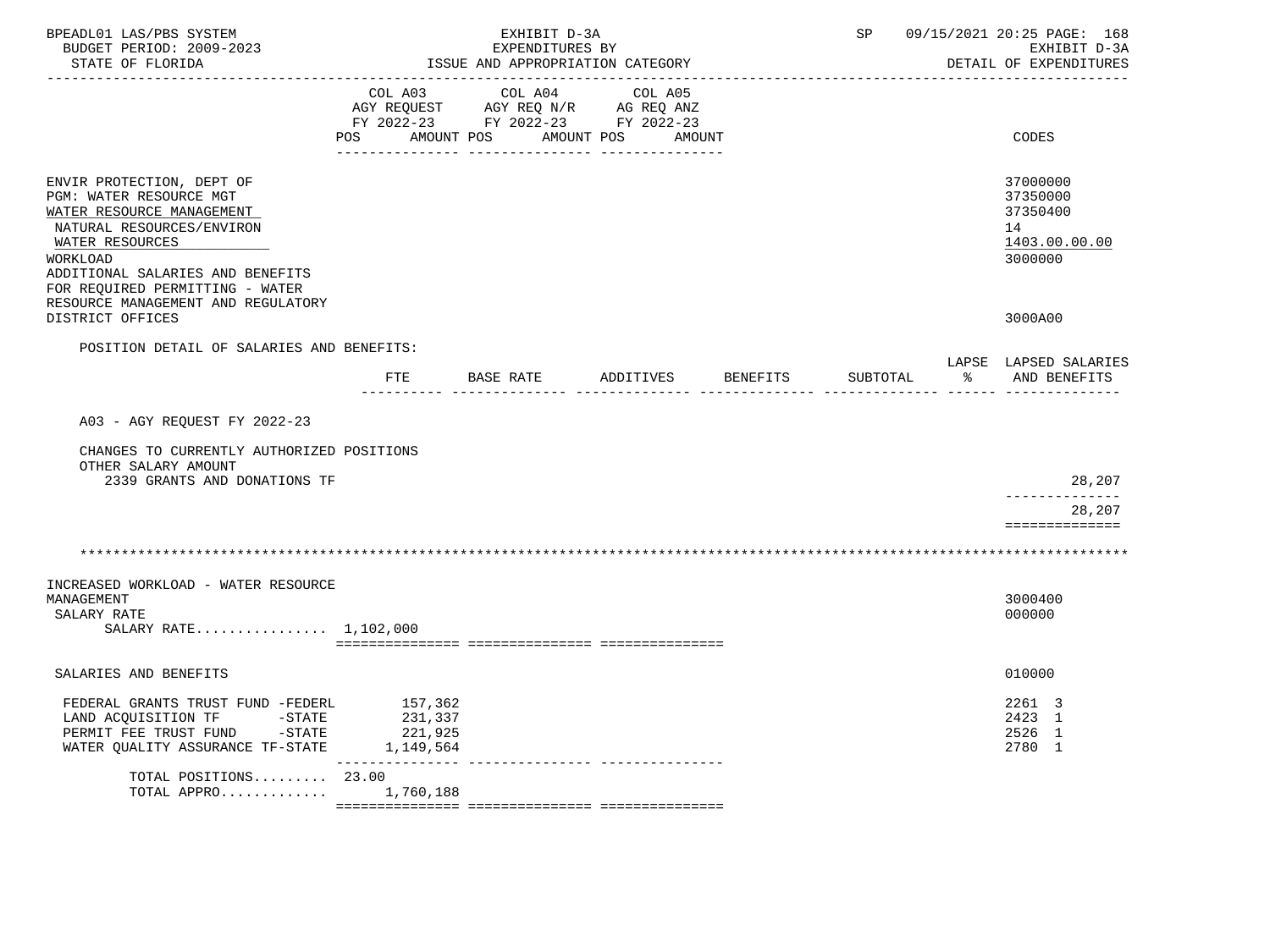| BPEADL01 LAS/PBS SYSTEM<br>BUDGET PERIOD: 2009-2023<br>STATE OF FLORIDA                                                                                                                                      |                             | EXHIBIT D-3A<br>EXPENDITURES BY<br>ISSUE AND APPROPRIATION CATEGORY                                                        | SP               | 09/15/2021 20:25 PAGE: 169<br>EXHIBIT D-3A<br>DETAIL OF EXPENDITURES |                                                                    |
|--------------------------------------------------------------------------------------------------------------------------------------------------------------------------------------------------------------|-----------------------------|----------------------------------------------------------------------------------------------------------------------------|------------------|----------------------------------------------------------------------|--------------------------------------------------------------------|
|                                                                                                                                                                                                              | POS                         | COL A03 COL A04 COL A05<br>AGY REQUEST AGY REQ N/R AG REQ ANZ<br>FY 2022-23 FY 2022-23 FY 2022-23<br>AMOUNT POS AMOUNT POS | AMOUNT           |                                                                      | CODES                                                              |
| ENVIR PROTECTION, DEPT OF<br>PGM: WATER RESOURCE MGT<br>WATER RESOURCE MANAGEMENT<br>NATURAL RESOURCES/ENVIRON<br>WATER RESOURCES<br>WORKLOAD<br>INCREASED WORKLOAD - WATER RESOURCE                         |                             |                                                                                                                            |                  |                                                                      | 37000000<br>37350000<br>37350400<br>14<br>1403.00.00.00<br>3000000 |
| MANAGEMENT<br><b>EXPENSES</b>                                                                                                                                                                                |                             |                                                                                                                            |                  |                                                                      | 3000400<br>040000                                                  |
| FEDERAL GRANTS TRUST FUND -FEDERL<br>LAND ACQUISITION TF -STATE<br>PERMIT FEE TRUST FUND -STATE<br>WATER QUALITY ASSURANCE TF-STATE 372,298                                                                  | 40,326<br>69,294<br>104,514 | 9,976<br>14,964<br>14,964<br>74,820                                                                                        |                  |                                                                      | 2261 3<br>2423 1<br>2526 1<br>2780 1                               |
| TOTAL APPRO 586,432 114,724                                                                                                                                                                                  |                             |                                                                                                                            |                  |                                                                      |                                                                    |
| SPECIAL CATEGORIES<br>TR/DMS/HR SVCS/STW CONTRCT                                                                                                                                                             |                             |                                                                                                                            |                  |                                                                      | 100000<br>107040                                                   |
| FEDERAL GRANTS TRUST FUND -FEDERL<br>LAND ACQUISITION TF -STATE<br>PERMIT FEE TRUST FUND -STATE<br>WATER QUALITY ASSURANCE TF-STATE                                                                          | 611<br>916<br>916<br>4,576  |                                                                                                                            |                  |                                                                      | 2261 3<br>2423 1<br>2526 1<br>2780 1                               |
| TOTAL APPRO                                                                                                                                                                                                  | 7,019                       |                                                                                                                            |                  |                                                                      |                                                                    |
| TOTAL: INCREASED WORKLOAD - WATER RESOURCE<br>MANAGEMENT<br>TOTAL POSITIONS 23.00                                                                                                                            |                             |                                                                                                                            |                  |                                                                      | 3000400                                                            |
| TOTAL ISSUE<br>TOTAL SALARY RATE $1,102,000$                                                                                                                                                                 |                             | 2,353,639 114,724                                                                                                          |                  |                                                                      |                                                                    |
|                                                                                                                                                                                                              |                             |                                                                                                                            |                  |                                                                      |                                                                    |
| AGENCY ISSUE NARRATIVE:<br>2022-2023 BUDGET YEAR NARRATIVE:<br>Issue Description:<br>This issue requests 23 positions and funding in the Division of Water Resource Management (Division). The positions are |                             |                                                                                                                            | IT COMPONENT? NO |                                                                      |                                                                    |
| needed in the following programs:<br>15 - Submerged Land and Environmental Resource Coordination;                                                                                                            |                             |                                                                                                                            |                  |                                                                      |                                                                    |

- 5 Mining and Reclamation Program;
	- 3 Wastewater Compliance and Enforcement Program;

 The Division requires these additional resources to fully implement new programs the Governor and the Legislature have charged the Division with and to meet the needs of the public and stakeholders. The requested positions will require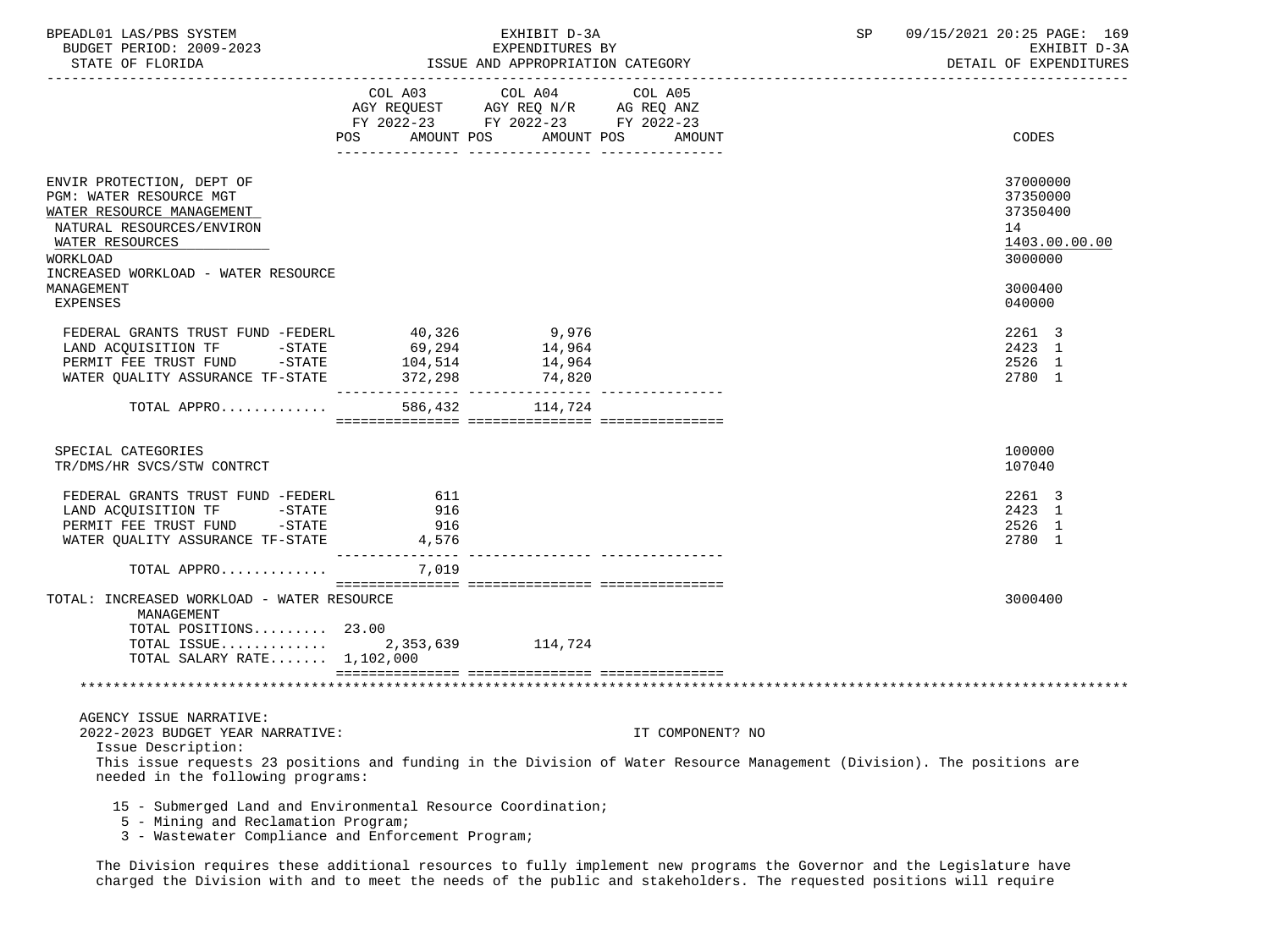| BPEADL01 LAS/PBS SYSTEM<br>BUDGET PERIOD: 2009-2023<br>STATE OF FLORIDA | EXHIBIT D-3A<br>EXPENDITURES BY<br>ISSUE AND APPROPRIATION CATEGORY                                                                                     | 09/15/2021 20:25 PAGE: 170<br><b>SP</b><br>EXHIBIT D-3A<br>DETAIL OF EXPENDITURES |
|-------------------------------------------------------------------------|---------------------------------------------------------------------------------------------------------------------------------------------------------|-----------------------------------------------------------------------------------|
|                                                                         | COL A03 COL A04 COL A05<br>AGY REOUEST<br>AGY REO N/R<br>AG REO ANZ<br>FY 2022-23 FY 2022-23<br>FY 2022-23<br>AMOUNT POS<br>AMOUNT POS<br>AMOUNT<br>POS | CODES                                                                             |
| ENVIR PROTECTION, DEPT OF<br><b>PGM: WATER RESOURCE MGT</b>             |                                                                                                                                                         | 37000000<br>37350000                                                              |
| WATER RESOURCE MANAGEMENT<br>NATURAL RESOURCES/ENVIRON                  |                                                                                                                                                         | 37350400<br>14                                                                    |
| WATER RESOURCES                                                         |                                                                                                                                                         | 1403.00.00.00                                                                     |
| WORKLOAD                                                                |                                                                                                                                                         | 3000000                                                                           |
| INCREASED WORKLOAD - WATER RESOURCE                                     |                                                                                                                                                         |                                                                                   |
| MANAGEMENT                                                              |                                                                                                                                                         | 3000400                                                                           |

 extensive travel to conduct inspections and training throughout the state. In addition to the standard expense package for each position, additional expense funding for travel and training costs is requested.

### Issue Background:

 At the Governor's and Legislature's direction, statutes and rules create entirely new programs such as the State 404 Program, the Clean Water Act section 404 for dredge and fill activities. This program was previously handled by the United States Army Corps of Engineers (USACOE). Florida is only the third state in history, the first in nearly 30 years, to achieve this program assumption. The Department of Environmental Protection (DEP) is required to protect all waters of the United States (WOTUS) through the State 404 Program. To ensure that all WOTUS are protected, DEP adopted the Chapter 62-340, F.A.C. Data Form into Chapter 62-330, F.A.C. for use in all determinations of wetlands or other surface waters including permits and formal determinations. In addition, DEP is tasked with ensuring statewide coordination and consistency in the delineation of surface waters and wetlands by providing training and guidance to the staff of DEP, the Water Management Districts (WMD), and local governments in implementing the methodology in Chapter 62-340, F.A.C. The State 404 Program is responsible for overseeing permitting for any project proposing dredge or fill activities within state assumed waters. Such projects include, but are not limited to: single family residences; commercial developments; utility projects; environmental restoration and enhancement; linear transportation projects; governmental development; certain agricultural and silvicultural activities; and in-water work within assumed fresh water bodies such as boat ramps, living shorelines and other shoreline stabilization. The State 404 Program requires Certified Wetland Evaluators who have demonstrated they have the needed skill set required for wetland evaluation to perform all State 404 related delineations under law. In addition, due to state priorities, growing population, and updated or new program frameworks, there has been a large growth in the need for compliance and enforcement work oversight as well as in training inspectors to conduct inspections and follow up with compliance assistance or enforcement as warranted.

#### Benefit and/or Impact:

 State assumption of the 404 program provides a streamlined permitting procedure within which both federal and state requirements are addressed by state permits. This provides greater certainty to the regulated community, conserves resources of both the applicant and regulator, and affords the state greater control over its natural resources while complying with federal law. The State 404 Program is a separate program from the existing Environmental Resource Permitting (ERP) program, and projects within state-assumed waters require both an ERP and a State 404 Program authorization. Efficiency comes from the fact that approximately 85% of review requirements overlap between programs, eliminating duplicative review. In addition, there is a growing need to increase statewide consistency and predictability within the ERP Mitigation Banking program for 404 mitigation bank credits to ensure effective and lasting mitigation. Without additional staffing resources, the Division will fall behind in meeting statutory goal frameworks, permitting timelines, and the customer service expected by stakeholders of Florida.

## Florida Strategic Plan for Economic Development:

- #4.1 Ensure predictable legal, permitting and other regulatory processes meet changing business needs.
- #4.2 Ensure state, regional and local agencies provide collaborative and timely customer service to businesses and workers.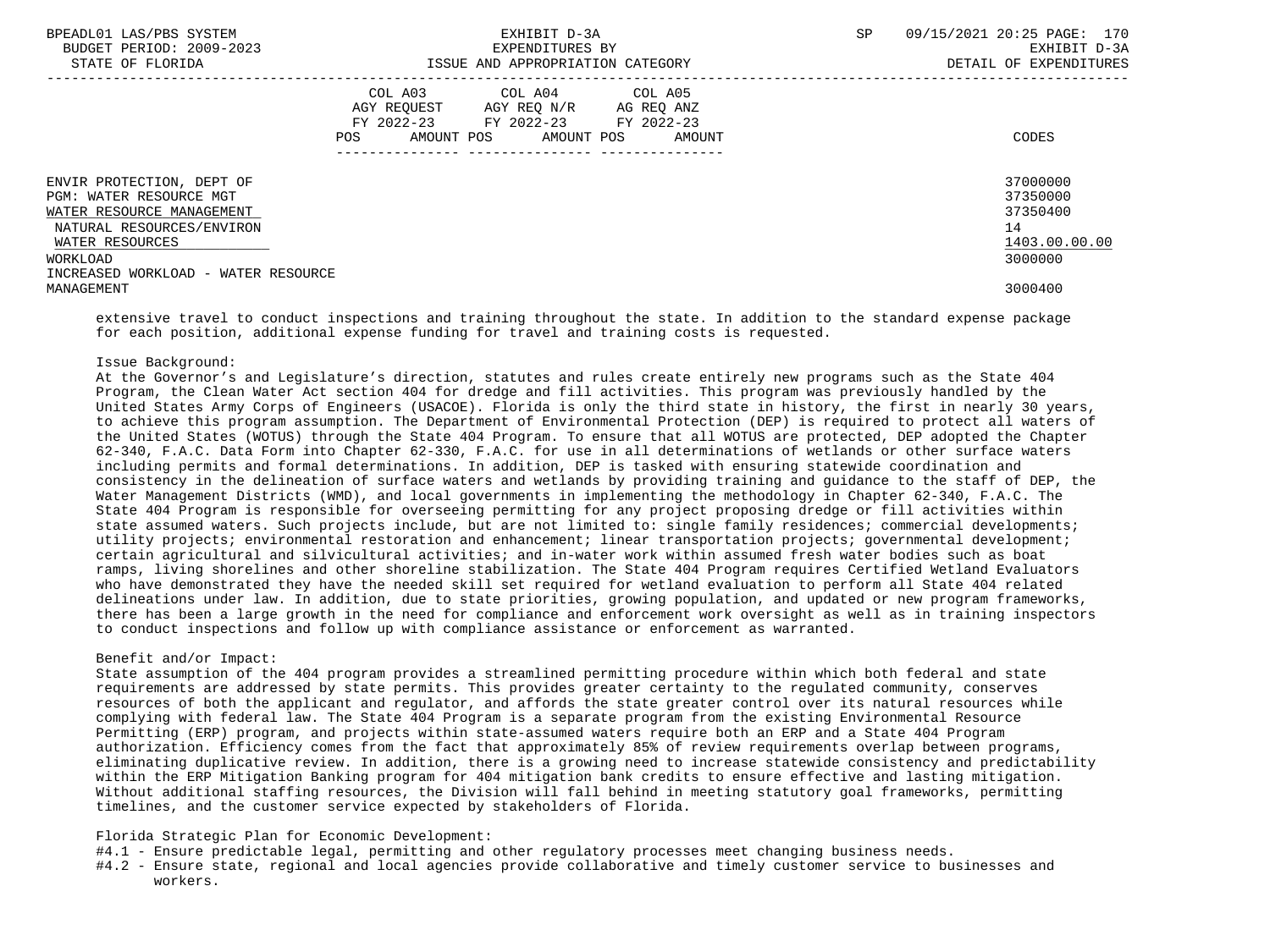| BPEADL01 LAS/PBS SYSTEM<br>BUDGET PERIOD: 2009-2023<br>STATE OF FLORIDA                                                                                                                     | EXHIBIT D-3A<br>SP<br>EXPENDITURES BY<br>ISSUE AND APPROPRIATION CATEGORY                                                                                                                                                                                                                                                                                                                | 09/15/2021 20:25 PAGE: 171<br>EXHIBIT D-3A<br>DETAIL OF EXPENDITURES |
|---------------------------------------------------------------------------------------------------------------------------------------------------------------------------------------------|------------------------------------------------------------------------------------------------------------------------------------------------------------------------------------------------------------------------------------------------------------------------------------------------------------------------------------------------------------------------------------------|----------------------------------------------------------------------|
|                                                                                                                                                                                             | COL A03<br>COL A04 COL A05<br>AGY REQUEST AGY REQ N/R AG REQ ANZ<br>FY 2022-23 FY 2022-23 FY 2022-23<br>AMOUNT POS AMOUNT POS<br><b>POS</b><br>AMOUNT                                                                                                                                                                                                                                    | CODES                                                                |
| ENVIR PROTECTION, DEPT OF<br>PGM: WATER RESOURCE MGT<br>WATER RESOURCE MANAGEMENT<br>NATURAL RESOURCES/ENVIRON<br>WATER RESOURCES<br><b>WORKLOAD</b><br>INCREASED WORKLOAD - WATER RESOURCE |                                                                                                                                                                                                                                                                                                                                                                                          | 37000000<br>37350000<br>37350400<br>14<br>1403.00.00.00<br>3000000   |
| MANAGEMENT                                                                                                                                                                                  |                                                                                                                                                                                                                                                                                                                                                                                          | 3000400                                                              |
| quality places goals.                                                                                                                                                                       | #5.2 - Improve the efficiency and effectiveness of government agencies at all levels.<br>#5.3 - Strengthen local, regional and statewide partnerships to accomplish Florida's economic and quality of life &<br>#6.3 - Ensure Florida's fish, wildlife, natural resources and environment are sustained and enhanced as a component of<br>future growth plans and development decisions. |                                                                      |
|                                                                                                                                                                                             |                                                                                                                                                                                                                                                                                                                                                                                          |                                                                      |

POSITION DETAIL OF SALARIES AND BENEFITS:

|                                 | FTE   | BASE RATE       | ADDITIVES | BENEFITS                   | SUBTOTAL          | LAPSE<br>ႜ | LAPSED SALARIES<br>AND BENEFITS |
|---------------------------------|-------|-----------------|-----------|----------------------------|-------------------|------------|---------------------------------|
| A03 - AGY REQUEST FY 2022-23    |       |                 |           |                            |                   |            |                                 |
| NEW POSITIONS                   |       |                 |           |                            |                   |            |                                 |
| P101 PROPOSED CLASS CODE        |       |                 |           |                            |                   |            |                                 |
| N0001 001                       | 2.00  | 100,000         |           | 58,182                     | 158,182           | 0.00       | 158,182                         |
| N0002 001                       | 3.00  | 146,000         |           | 86,534                     | 232,534           | 0.00       | 232,534                         |
| N0003 001                       | 3.00  | 138,000         |           | 85,057                     | 223,057           | 0.00       | 223,057                         |
| N0005 001                       | 11.00 | 474,000         |           | 305,964                    | 779,964           | 0.00       | 779,964                         |
| P101 PROPOSED CLASS CODE        |       |                 |           |                            |                   |            |                                 |
| N0004 001                       | 4.00  | 244,000         |           | 131,789                    | 375,789           | 0.00       | 375,789                         |
| TOTALS FOR ISSUE BY FUND        |       |                 |           |                            |                   |            |                                 |
| 2261 FEDERAL GRANTS TRUST FUND  |       |                 |           |                            |                   |            | 158,182                         |
| 2423 LAND ACQUISITION TF        |       |                 |           |                            |                   |            | 232,534                         |
| 2526 PERMIT FEE TRUST FUND      |       |                 |           |                            |                   |            | 223,057                         |
| 2780 WATER QUALITY ASSURANCE TF |       |                 |           |                            |                   |            | 1,155,753                       |
|                                 |       | 23.00 1,102,000 |           |                            | 667,526 1,769,526 |            | 1,769,526                       |
|                                 |       |                 |           | -========================= |                   |            | ==============                  |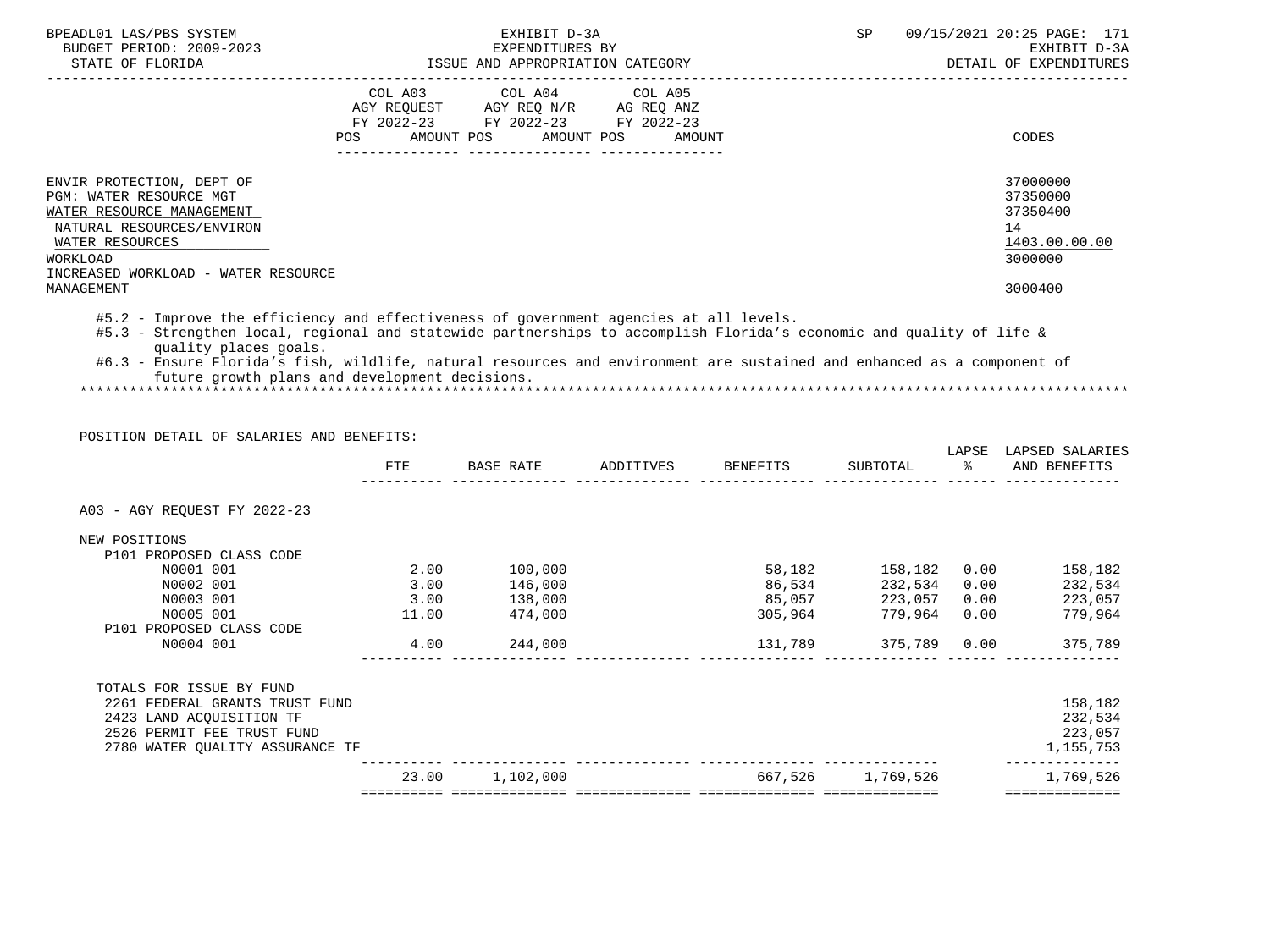| BPEADL01 LAS/PBS SYSTEM<br>BUDGET PERIOD: 2009-2023<br>STATE OF FLORIDA                                                                                                                                                                                                                                                                                                                                                                                                                                                                        |                |                       | EXHIBIT D-3A<br>EXPENDITURES BY | ISSUE AND APPROPRIATION CATEGORY                                                            |                 | SP       |   | 09/15/2021 20:25 PAGE: 172<br>EXHIBIT D-3A<br>DETAIL OF EXPENDITURES          |
|------------------------------------------------------------------------------------------------------------------------------------------------------------------------------------------------------------------------------------------------------------------------------------------------------------------------------------------------------------------------------------------------------------------------------------------------------------------------------------------------------------------------------------------------|----------------|-----------------------|---------------------------------|---------------------------------------------------------------------------------------------|-----------------|----------|---|-------------------------------------------------------------------------------|
|                                                                                                                                                                                                                                                                                                                                                                                                                                                                                                                                                | COL A03<br>POS | AMOUNT POS            | COL A04<br>AMOUNT POS           | COL A05<br>AGY REQUEST AGY REQ N/R AG REQ ANZ<br>FY 2022-23 FY 2022-23 FY 2022-23<br>AMOUNT |                 |          |   | CODES                                                                         |
| ENVIR PROTECTION, DEPT OF<br>PGM: WATER RESOURCE MGT<br>WATER RESOURCE MANAGEMENT<br>NATURAL RESOURCES/ENVIRON<br>WATER RESOURCES<br>WORKLOAD<br>INCREASED WORKLOAD - WATER RESOURCE<br>MANAGEMENT                                                                                                                                                                                                                                                                                                                                             |                |                       |                                 |                                                                                             |                 |          |   | 37000000<br>37350000<br>37350400<br>14<br>1403.00.00.00<br>3000000<br>3000400 |
| POSITION DETAIL OF SALARIES AND BENEFITS:                                                                                                                                                                                                                                                                                                                                                                                                                                                                                                      |                |                       |                                 |                                                                                             |                 |          |   | LAPSE LAPSED SALARIES                                                         |
|                                                                                                                                                                                                                                                                                                                                                                                                                                                                                                                                                | FTE            | BASE RATE             |                                 | ADDITIVES                                                                                   | <b>BENEFITS</b> | SUBTOTAL | ႜ | AND BENEFITS                                                                  |
| A03 - AGY REOUEST FY 2022-23                                                                                                                                                                                                                                                                                                                                                                                                                                                                                                                   |                |                       |                                 |                                                                                             |                 |          |   |                                                                               |
| NEW POSITIONS<br>OTHER SALARY AMOUNT<br>2261 FEDERAL GRANTS TRUST FUND<br>2423 LAND ACQUISITION TF<br>2526 PERMIT FEE TRUST FUND<br>2780 WATER QUALITY ASSURANCE TF                                                                                                                                                                                                                                                                                                                                                                            |                |                       |                                 |                                                                                             |                 |          |   | $820 -$<br>1,197-<br>1,132-<br>$6,189-$<br>1,760,188<br>==============        |
|                                                                                                                                                                                                                                                                                                                                                                                                                                                                                                                                                |                |                       |                                 |                                                                                             |                 |          |   |                                                                               |
| CAPITAL IMPROVEMENT PLAN<br>ENVIRONMENTAL PROJECTS<br>G/A-LOC GOV/NONST ENT-FCO<br>G/A-NPS MGMT PLANNING                                                                                                                                                                                                                                                                                                                                                                                                                                       |                |                       |                                 |                                                                                             |                 |          |   | 9900000<br>990E000<br>140000<br>140076                                        |
| FEDERAL GRANTS TRUST FUND -FEDERL                                                                                                                                                                                                                                                                                                                                                                                                                                                                                                              |                | 5,000,000             | 5,000,000                       |                                                                                             |                 |          |   | 2261 3                                                                        |
|                                                                                                                                                                                                                                                                                                                                                                                                                                                                                                                                                |                |                       |                                 |                                                                                             |                 |          |   |                                                                               |
| AGENCY NARRATIVE:<br>2022-2023 BUDGET YEAR NARRATIVE:<br>Issue Description:<br>This issue requests \$5 million to continue funding of the Non-Point Source (NPS) Management Planning Grants Program in<br>the Division of Water Resource Management (Division). Federal funding from the US Environmental Protection Agency (EPA)<br>is used to implement programs and projects designed to reduce NPS pollution and improve water quality. Projects are<br>selected based on criteria developed by the EPA under the federal Clean Water Act. |                | G/A-NPS MGMT PLANNING |                                 | IT COMPONENT? NO                                                                            |                 |          |   |                                                                               |
| Issue Background:<br>Annually, the Division receives various grants from the EPA, such as the Water Quality Improvement Program Grant and the                                                                                                                                                                                                                                                                                                                                                                                                  |                |                       |                                 |                                                                                             |                 |          |   |                                                                               |

State Public Water System Supervision Grant. Funds are used predominantly to contract with local governments, water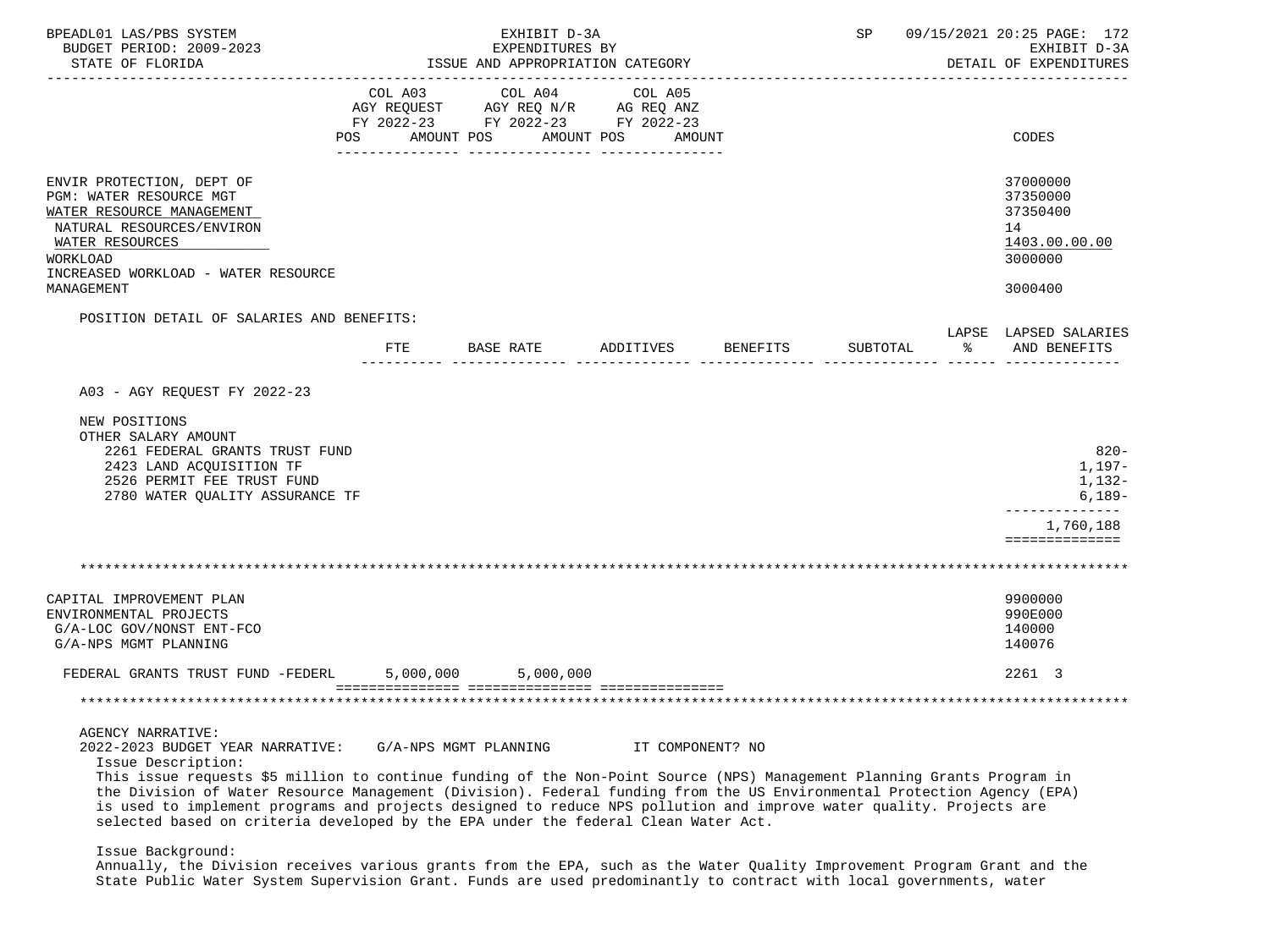| BPEADL01 LAS/PBS SYSTEM   | EXHIBIT D-3A                           | 09/15/2021 20:25 PAGE: 173<br><b>SP</b> |
|---------------------------|----------------------------------------|-----------------------------------------|
| BUDGET PERIOD: 2009-2023  | EXPENDITURES BY                        | EXHIBIT D-3A                            |
| STATE OF FLORIDA          | ISSUE AND APPROPRIATION CATEGORY       | DETAIL OF EXPENDITURES                  |
|                           | COL A03 COL A04 COL A05                |                                         |
|                           | AGY REOUEST<br>AGY REO N/R AG REO ANZ  |                                         |
|                           | FY 2022-23 FY 2022-23<br>FY 2022-23    |                                         |
|                           | AMOUNT POS AMOUNT POS<br>POS<br>AMOUNT | CODES                                   |
|                           |                                        |                                         |
| ENVIR PROTECTION, DEPT OF |                                        | 37000000                                |
| PGM: WATER RESOURCE MGT   |                                        | 37350000                                |
| WATER RESOURCE MANAGEMENT |                                        | 37350400                                |
| NATURAL RESOURCES/ENVIRON |                                        | 14                                      |
| WATER RESOURCES           |                                        | 1403.00.00.00                           |
| CAPITAL IMPROVEMENT PLAN  |                                        | 9900000                                 |
| ENVIRONMENTAL PROJECTS    |                                        | 990E000                                 |

 management districts, and other state agencies and universities to construct NPS pollution controls, perform water quality sampling and conduct research projects to evaluate water quality and improve the effectiveness of NPS pollution controls.

Benefit and/or Impact:

 This request will allow the Department to provide federal grant money to local governments, water management districts, non-profit entities and other state agencies and universities to grow, sustain and integrate efforts related to research and development, technology transfer and commercialization and capital to create, nurture and expand innovation businesses. Allowing the Department to use federal grants will ensure the future supply and quality of water will meet Florida's economic and quality of life goals.

Florida Strategic Plan for Economic Development:

- #3.4 Ensure the availability of workforce housing, the future supply and quality of water, telecommunications and energy to meet Florida's economic and quality of life goals.
- #5.3 Strengthen local, regional and statewide partnerships to accomplish Florida's economic and quality of life and quality places goals.

#6.4 - Promote, protect and preserve Florida's rich historical and cultural heritage.

| BEACH PROJECTS - STW |        |             | 140126 |
|----------------------|--------|-------------|--------|
| LAND ACOUISITION TF  | -STATE | 50,000,000- | 2423   |
|                      |        |             |        |

AGENCY NARRATIVE:

 2022-2023 BUDGET YEAR NARRATIVE: BEACH PROJECTS - STW IT COMPONENT? NO Issue Description:

 This issue requests to transfer \$50 million in recurring Fixed Capital Outlay appropriation for the Beach Management Funding Assistance Program from the Division of Water Resource Management to the Office of Resilience and Coastal Protection (RCP). This issue coincides with an operating issue that transfers 66 positions and funding in the Beach and Inlet Management Programs from the Division of Water Resource Management and the Regulatory District Offices to the Office of Resilience and Coastal Protection (RCP).

Issue Background:

 Beaches programs fit into the "Office of Resilience and Coastal Protection" because it better aligns the goals of the beach programs with the coastal resilience aspects of RCP. The RCP office has a multi-faceted approach to resilience, including coral reef protection; preservation of coastal and aquatic management areas; and the implementation of ecosystem restoration projects to prepare Florida's coastal communities and state-managed lands for the effects of sea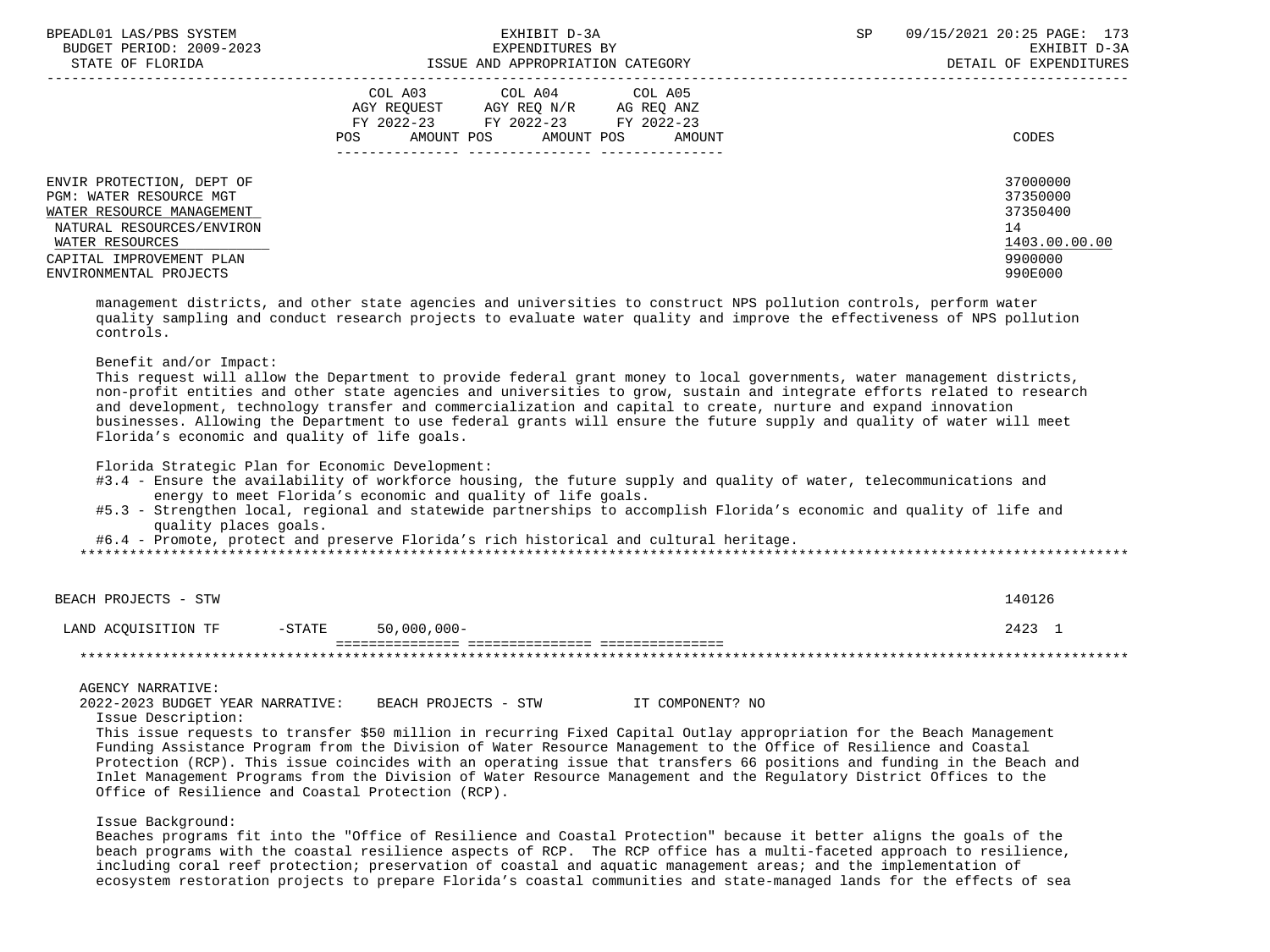| BPEADL01 LAS/PBS SYSTEM<br>BUDGET PERIOD: 2009-2023                                                                                                                                            | EXHIBIT D-3A<br>EXPENDITURES BY                                                                                                                | 09/15/2021 20:25 PAGE: 174<br>SP<br>EXHIBIT D-3A                              |
|------------------------------------------------------------------------------------------------------------------------------------------------------------------------------------------------|------------------------------------------------------------------------------------------------------------------------------------------------|-------------------------------------------------------------------------------|
| STATE OF FLORIDA                                                                                                                                                                               | ISSUE AND APPROPRIATION CATEGORY                                                                                                               | DETAIL OF EXPENDITURES                                                        |
|                                                                                                                                                                                                | COL A03 COL A04 COL A05<br>AGY REOUEST AGY REO N/R<br>AG REO ANZ<br>FY 2022-23 FY 2022-23 FY 2022-23<br>AMOUNT POS AMOUNT POS<br>POS<br>AMOUNT | CODES                                                                         |
| ENVIR PROTECTION, DEPT OF<br><b>PGM: WATER RESOURCE MGT</b><br>WATER RESOURCE MANAGEMENT<br>NATURAL RESOURCES/ENVIRON<br>WATER RESOURCES<br>CAPITAL IMPROVEMENT PLAN<br>ENVIRONMENTAL PROJECTS |                                                                                                                                                | 37000000<br>37350000<br>37350400<br>14<br>1403.00.00.00<br>9900000<br>990E000 |

 level rise, coastal flooding, erosion and storms. Beach and Inlet Management and the regulation of beach coastal construction falls within this purview better than the goals and objectives of Water Resource Management.

 In November 2019, the DEP Secretary announced the merger of RCP with the Beaches programs previously housed in the Division of Water Resource Management. The merger focused on aligning critical personnel, programs and resources to address resiliency. To foster continuity in reaching resiliency goals, this transfer enables a larger array of researchers, field staff, technical experts and policymakers to collaborate more effectively.

# Benefit and/or Impact:

 Since the 1960's, Florida in collaboration with local and federal partners have invested significant resources, technical support and funding into the Beach and Inlet Management programs to support the resilience benefit provided by beach nourishment and proactive sand management at the state's inlets. Efforts have preserved critical habitats, protected upland development and critical infrastructure, and ensured economic stability for the state's tourism industry. This organizational move will better align the beach programs with other Coastal focused programs in the Office of Resilience and Coastal Protection to ensure consistency, streamlining of processes, and comprehensive management of the state's shorelines. This issue has a net zero budget impact to the Department.

| Cost Summary:<br>Budget Entity                                 | Amount                          |
|----------------------------------------------------------------|---------------------------------|
| Water Resource Management<br>Coastal and Aquatic Managed Areas | ( \$50,000,000)<br>\$50,000,000 |
| Total:                                                         | sο                              |

 This issue is dependent on issue codes 1800400/1800410 being approved. \*\*\*\*\*\*\*\*\*\*\*\*\*\*\*\*\*\*\*\*\*\*\*\*\*\*\*\*\*\*\*\*\*\*\*\*\*\*\*\*\*\*\*\*\*\*\*\*\*\*\*\*\*\*\*\*\*\*\*\*\*\*\*\*\*\*\*\*\*\*\*\*\*\*\*\*\*\*\*\*\*\*\*\*\*\*\*\*\*\*\*\*\*\*\*\*\*\*\*\*\*\*\*\*\*\*\*\*\*\*\*\*\*\*\*\*\*\*\*\*\*\*\*\*\*\*\*

TOTAL: ENVIRONMENTAL PROJECTS 990E000

 TOTAL ISSUE............. 45,000,000- 5,000,000 =============== =============== ===============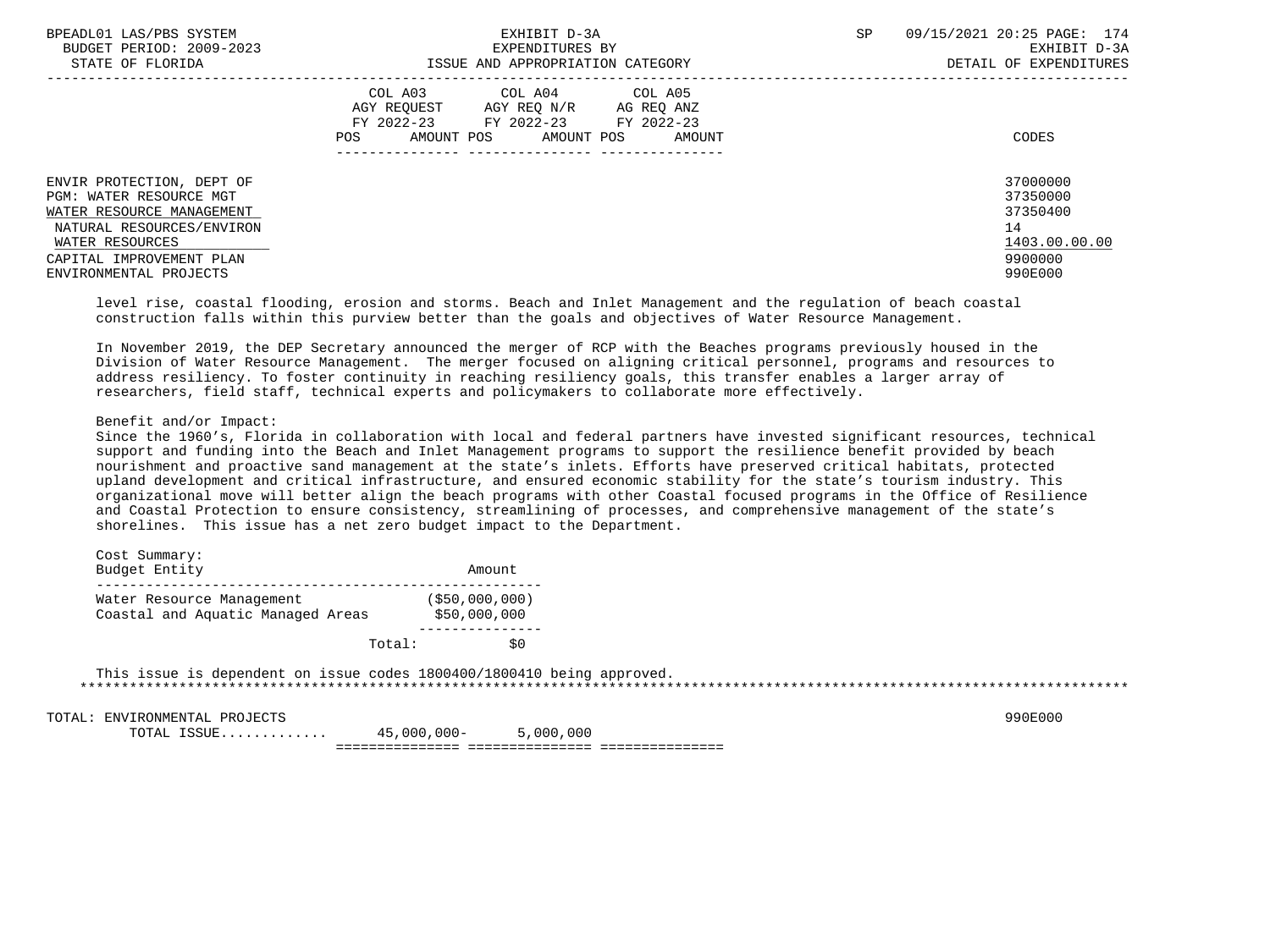| BPEADL01 LAS/PBS SYSTEM<br>BUDGET PERIOD: 2009-2023<br>STATE OF FLORIDA                                                                                                                                                                                                        | EXHIBIT D-3A<br>EXPENDITURES BY<br>ISSUE AND APPROPRIATION CATEGORY                                                                                                                                                                   | 09/15/2021 20:25 PAGE: 175<br>SP<br>EXHIBIT D-3A<br>DETAIL OF EXPENDITURES                        |
|--------------------------------------------------------------------------------------------------------------------------------------------------------------------------------------------------------------------------------------------------------------------------------|---------------------------------------------------------------------------------------------------------------------------------------------------------------------------------------------------------------------------------------|---------------------------------------------------------------------------------------------------|
|                                                                                                                                                                                                                                                                                | COL A03 COL A04 COL A05<br>$\begin{tabular}{lllllll} AGY & \texttt{REQUEST} & \texttt{AGY REQ} & \texttt{N/R} & \texttt{AG REQ} & \texttt{ANZ} \end{tabular}$<br>FY 2022-23 FY 2022-23 FY 2022-23<br>POS AMOUNT POS AMOUNT POS AMOUNT | CODES                                                                                             |
| ENVIR PROTECTION, DEPT OF<br>PGM: WATER RESOURCE MGT<br>WATER RESOURCE MANAGEMENT<br>NATURAL RESOURCES/ENVIRON<br>WATER RESOURCES<br>CAPITAL IMPROVEMENT PLAN<br>ESTIMATED EXPENDITURES - FIXED<br>CAPITAL OUTLAY - OTHER<br>G/A-LOC GOV/NONST ENT-FCO<br>BEACH PROJECTS - STW |                                                                                                                                                                                                                                       | 37000000<br>37350000<br>37350400<br>14<br>1403.00.00.00<br>9900000<br>990I100<br>140000<br>140126 |
| LAND ACQUISITION TF -STATE                                                                                                                                                                                                                                                     | 50,000,000                                                                                                                                                                                                                            | 2423 1                                                                                            |
| TOTAL: WATER RESOURCES<br>BY FUND TYPE<br>GENERAL REVENUE FUND<br>TRUST FUNDS                                                                                                                                                                                                  | 238, 343<br>27,776,331 5,114,724                                                                                                                                                                                                      | 1403.00.00.00<br>1000<br>2000                                                                     |
| TOTAL POSITIONS 200.00<br>TOTAL SALARY RATE 10,782,821                                                                                                                                                                                                                         | TOTAL PROG COMP 28,014,674 5,114,724                                                                                                                                                                                                  |                                                                                                   |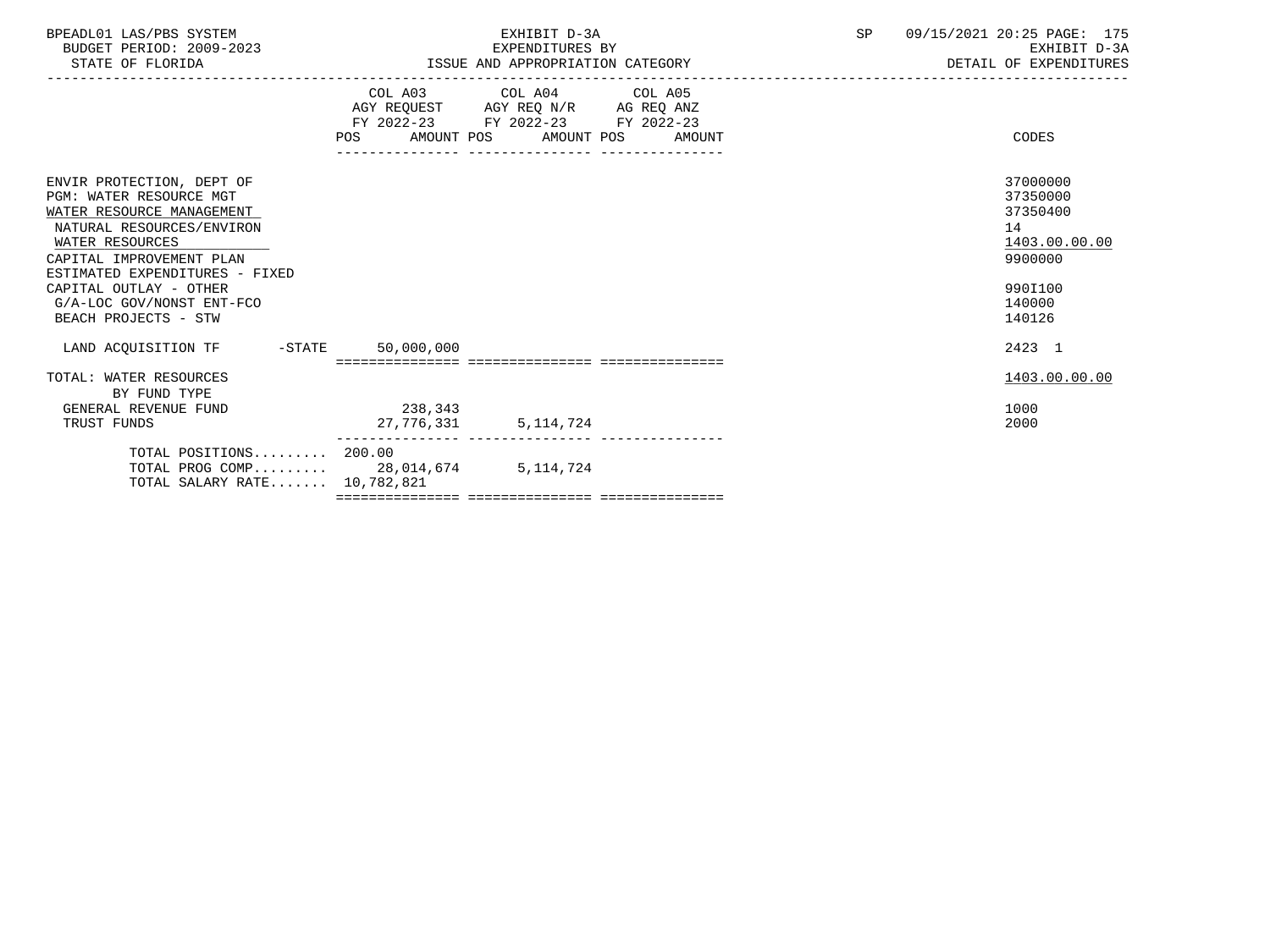| BPEADL01 LAS/PBS SYSTEM<br>BUDGET PERIOD: 2009-2023<br>STATE OF FLORIDA                                                                      | EXHIBIT D-3A<br>EXPENDITURES BY<br>ISSUE AND APPROPRIATION CATEGORY                                                                                  | 09/15/2021 20:25 PAGE: 176<br>SP<br>EXHIBIT D-3A<br>DETAIL OF EXPENDITURES |
|----------------------------------------------------------------------------------------------------------------------------------------------|------------------------------------------------------------------------------------------------------------------------------------------------------|----------------------------------------------------------------------------|
|                                                                                                                                              | COL A03<br>COL A04<br>COL A05<br>AGY REQUEST AGY REQ N/R AG REQ ANZ<br>FY 2022-23 FY 2022-23 FY 2022-23                                              |                                                                            |
|                                                                                                                                              | AMOUNT POS<br>AMOUNT POS<br>POS FOR THE POST OF THE STATE STATE STATE STATE STATE STATE STATE STATE STATE STATE STATE STATE STATE STATE ST<br>AMOUNT | CODES                                                                      |
| ENVIR PROTECTION, DEPT OF<br><b>PGM: WASTE MANAGEMENT</b><br>WASTE MANAGEMENT<br>NATURAL RESOURCES/ENVIRON                                   |                                                                                                                                                      | 37000000<br>37450000<br>37450300<br>14                                     |
| WASTE MANAGEMENT<br>ESTIMATED EXPENDITURES<br>ESTIMATED EXPENDITURES - OPERATIONS<br>SALARY RATE<br>SALARY RATE 9,662,147                    |                                                                                                                                                      | 1405.00.00.00<br>1000000<br>1001000<br>000000                              |
|                                                                                                                                              |                                                                                                                                                      |                                                                            |
| SALARIES AND BENEFITS                                                                                                                        |                                                                                                                                                      | 010000                                                                     |
| INLAND PROTECTION TF -STATE<br>FEDERAL GRANTS TRUST FUND -FEDERL<br>SOLID WASTE MGMT TF -STATE<br>WATER QUALITY ASSURANCE TF-STATE 4,030,559 | 5,570,163<br>2,561,727<br>2,181,705<br>----------------<br>---------------- ----------------                                                         | 2212 1<br>2261 3<br>2644 1<br>2780 1                                       |
| TOTAL POSITIONS 181.00<br>TOTAL APPRO $14,344,154$                                                                                           |                                                                                                                                                      |                                                                            |
| OTHER PERSONAL SERVICES                                                                                                                      |                                                                                                                                                      | 030000                                                                     |
| INLAND PROTECTION TF -STATE 23,780<br>FEDERAL GRANTS TRUST FUND -FEDERL<br>SOLID WASTE MGMT TF -STATE<br>WATER QUALITY ASSURANCE TF-STATE    | 214,193<br>142,552<br>42,000                                                                                                                         | 2212 1<br>2261 3<br>2644 1<br>2780 1                                       |
| TOTAL APPRO                                                                                                                                  | ---------------<br>422,525                                                                                                                           |                                                                            |
|                                                                                                                                              |                                                                                                                                                      |                                                                            |
| <b>EXPENSES</b>                                                                                                                              |                                                                                                                                                      | 040000                                                                     |
| INLAND PROTECTION TF -STATE<br>FEDERAL GRANTS TRUST FUND -FEDERL<br>SOLID WASTE MGMT TF<br>-STATE<br>WATER QUALITY ASSURANCE TF-STATE        | 566,582<br>179,291<br>244,851<br>424,817                                                                                                             | 2212 1<br>2261 3<br>2644 1<br>2780 1                                       |
| TOTAL APPRO                                                                                                                                  | ------------- ----------------<br>1,415,541                                                                                                          |                                                                            |
| AID TO LOCAL GOVERNMENTS<br>$G/A-SWIX$                                                                                                       |                                                                                                                                                      | 050000<br>050068                                                           |
| SOLID WASTE MGMT TF<br>$-STATE$                                                                                                              | 300,000                                                                                                                                              | 2644 1                                                                     |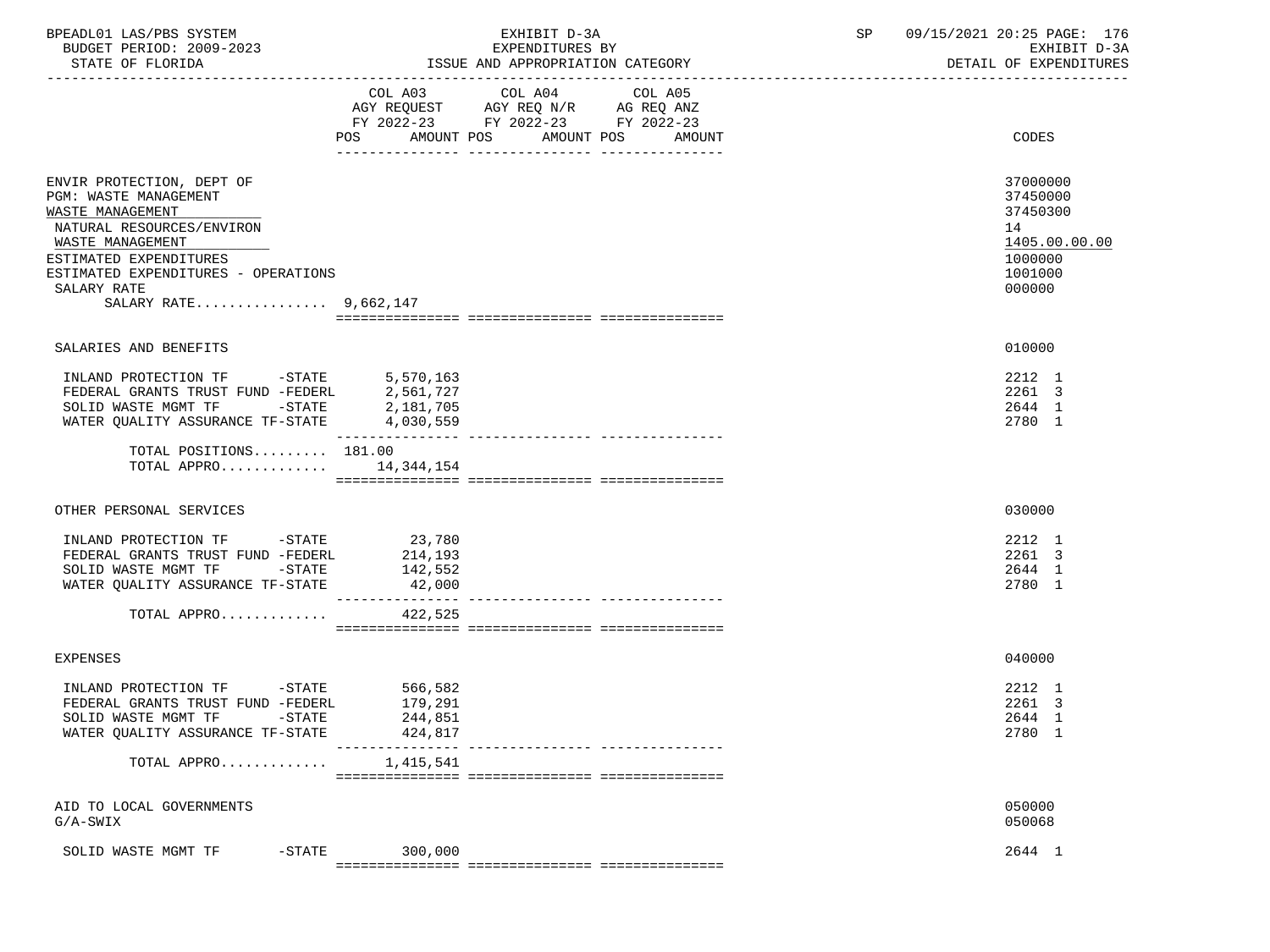| BPEADL01 LAS/PBS SYSTEM<br>BUDGET PERIOD: 2009-2023                                                                                                                                                                                             |                 | EXHIBIT D-3A<br>EXPENDITURES BY                                                                                                          | 09/15/2021 20:25 PAGE: 177<br>SP<br>EXHIBIT D-3A                                                  |
|-------------------------------------------------------------------------------------------------------------------------------------------------------------------------------------------------------------------------------------------------|-----------------|------------------------------------------------------------------------------------------------------------------------------------------|---------------------------------------------------------------------------------------------------|
| STATE OF FLORIDA                                                                                                                                                                                                                                |                 | ISSUE AND APPROPRIATION CATEGORY                                                                                                         | DETAIL OF EXPENDITURES                                                                            |
|                                                                                                                                                                                                                                                 |                 | COL A03 COL A04<br>COL A05<br>AGY REQUEST AGY REQ N/R AG REQ ANZ<br>FY 2022-23 FY 2022-23 FY 2022-23<br>POS AMOUNT POS AMOUNT POS AMOUNT | CODES                                                                                             |
| ENVIR PROTECTION, DEPT OF<br>PGM: WASTE MANAGEMENT<br>WASTE MANAGEMENT<br>NATURAL RESOURCES/ENVIRON<br>WASTE MANAGEMENT<br>ESTIMATED EXPENDITURES<br>ESTIMATED EXPENDITURES - OPERATIONS<br>AID TO LOCAL GOVERNMENTS<br>G/A-LOCAL HAZ WASTE COL |                 |                                                                                                                                          | 37000000<br>37450000<br>37450300<br>14<br>1405.00.00.00<br>1000000<br>1001000<br>050000<br>050840 |
| WATER QUALITY ASSURANCE TF-STATE 509,994                                                                                                                                                                                                        |                 |                                                                                                                                          | 2780 1                                                                                            |
| OPERATING CAPITAL OUTLAY                                                                                                                                                                                                                        |                 |                                                                                                                                          | 060000                                                                                            |
| SOLID WASTE MGMT TF -STATE 6,000                                                                                                                                                                                                                |                 |                                                                                                                                          | 2644 1                                                                                            |
| SPECIAL CATEGORIES<br>STG TK COMPL VERIFICATION                                                                                                                                                                                                 |                 |                                                                                                                                          | 100000<br>100029                                                                                  |
| INLAND PROTECTION TF -STATE 6,490,000                                                                                                                                                                                                           |                 |                                                                                                                                          | 2212 1                                                                                            |
| TR/DOH/BIOMED WASTE REG                                                                                                                                                                                                                         |                 |                                                                                                                                          | 100296                                                                                            |
| SOLID WASTE MGMT TF -STATE 880,000                                                                                                                                                                                                              |                 |                                                                                                                                          | 2644 1                                                                                            |
| CONTRACTED SERVICES                                                                                                                                                                                                                             |                 |                                                                                                                                          | 100777                                                                                            |
| INLAND PROTECTION TF -STATE 109,045<br>FEDERAL GRANTS TRUST FUND -FEDERL<br>SOLID WASTE MGMT TF -STATE 74,000<br>WATER QUALITY ASSURANCE TF-STATE                                                                                               | 4,200<br>62,100 |                                                                                                                                          | 2212 1<br>2261 3<br>2644 1<br>2780 1                                                              |
| TOTAL APPRO                                                                                                                                                                                                                                     | 249,345         |                                                                                                                                          |                                                                                                   |
| FED WASTE PLANNING GRANTS                                                                                                                                                                                                                       |                 |                                                                                                                                          | 101011                                                                                            |
| FEDERAL GRANTS TRUST FUND -FEDERL                                                                                                                                                                                                               | 954,153         |                                                                                                                                          | 2261 3                                                                                            |
| HAZARDOUS WASTE CLEANUP                                                                                                                                                                                                                         |                 |                                                                                                                                          | 101492                                                                                            |
| WATER QUALITY ASSURANCE TF-STATE                                                                                                                                                                                                                | 1,719,108       |                                                                                                                                          | 2780 1                                                                                            |

=============== =============== ===============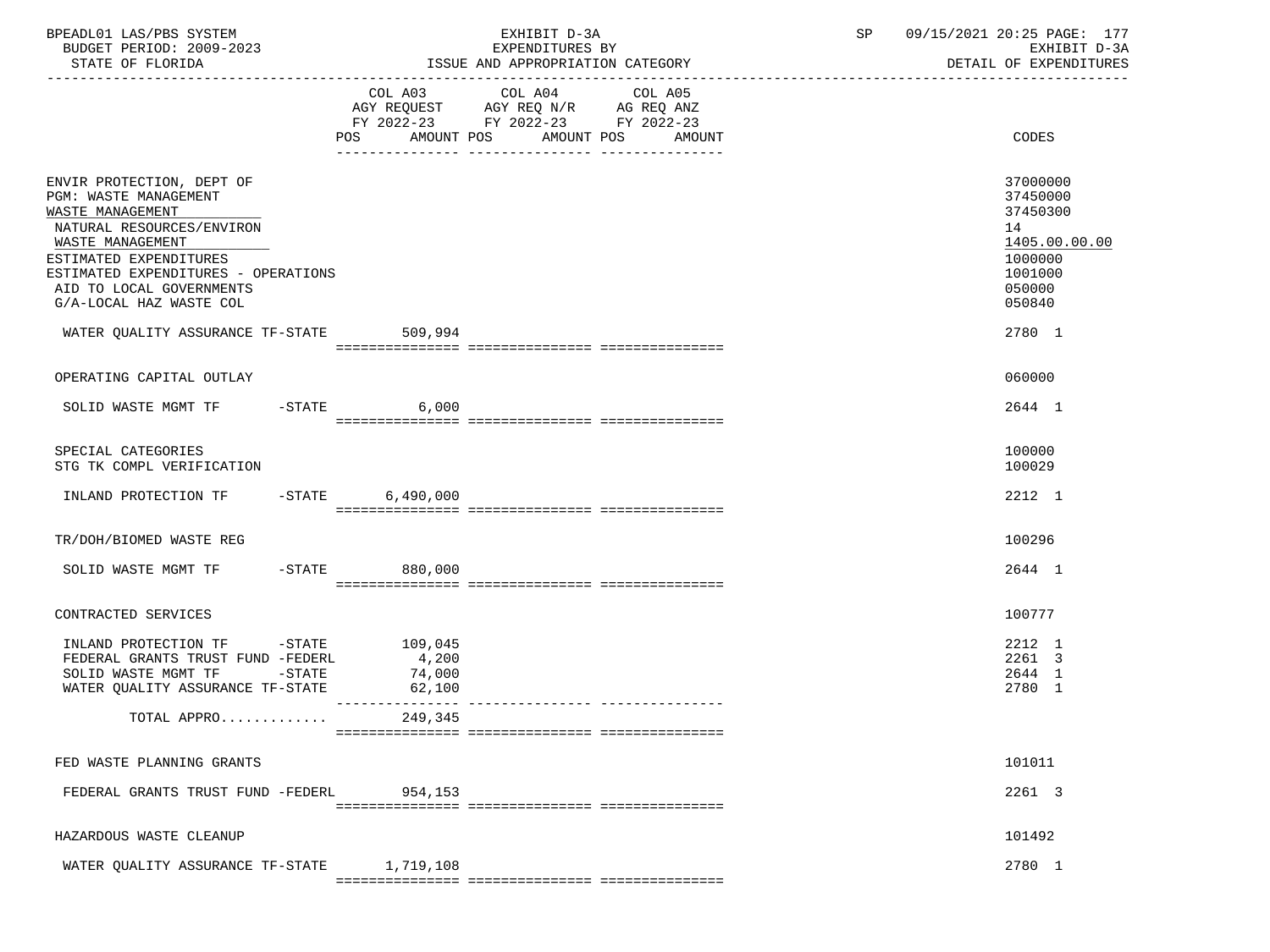| BPEADL01 LAS/PBS SYSTEM<br>BUDGET PERIOD: 2009-2023<br>STATE OF FLORIDA                                                                                                                                                                     |                                    | EXHIBIT D-3A<br>EXPENDITURES BY<br>ISSUE AND APPROPRIATION CATEGORY                                                                      | SP | 09/15/2021 20:25 PAGE: 178<br>EXHIBIT D-3A<br>DETAIL OF EXPENDITURES                              |
|---------------------------------------------------------------------------------------------------------------------------------------------------------------------------------------------------------------------------------------------|------------------------------------|------------------------------------------------------------------------------------------------------------------------------------------|----|---------------------------------------------------------------------------------------------------|
|                                                                                                                                                                                                                                             |                                    | COL A03 COL A04<br>COL A05<br>AGY REQUEST AGY REQ N/R AG REQ ANZ<br>FY 2022-23 FY 2022-23 FY 2022-23<br>POS AMOUNT POS AMOUNT POS AMOUNT |    | CODES                                                                                             |
| ENVIR PROTECTION, DEPT OF<br>PGM: WASTE MANAGEMENT<br>WASTE MANAGEMENT<br>NATURAL RESOURCES/ENVIRON<br>WASTE MANAGEMENT<br>ESTIMATED EXPENDITURES<br>ESTIMATED EXPENDITURES - OPERATIONS<br>SPECIAL CATEGORIES<br>HAZARDOUS WASTE SITE REST |                                    |                                                                                                                                          |    | 37000000<br>37450000<br>37450300<br>14<br>1405.00.00.00<br>1000000<br>1001000<br>100000<br>101494 |
| FEDERAL GRANTS TRUST FUND -FEDERL 1,108,285                                                                                                                                                                                                 |                                    |                                                                                                                                          |    | 2261 3                                                                                            |
| TR/DACS-MOSQ CONTROL PROG                                                                                                                                                                                                                   |                                    |                                                                                                                                          |    | 102605                                                                                            |
| SOLID WASTE MGMT TF -STATE 2,660,000                                                                                                                                                                                                        |                                    |                                                                                                                                          |    | 2644 1                                                                                            |
| RISK MANAGEMENT INSURANCE                                                                                                                                                                                                                   |                                    |                                                                                                                                          |    | 103241                                                                                            |
| INLAND PROTECTION TF -STATE<br>FEDERAL GRANTS TRUST FUND -FEDERL<br>SOLID WASTE MGMT TF -STATE<br>WATER QUALITY ASSURANCE TF-STATE                                                                                                          | 15,202<br>6,992<br>5,955<br>11,001 |                                                                                                                                          |    | 2212 1<br>2261 3<br>2644 1<br>2780 1                                                              |
| TOTAL APPRO                                                                                                                                                                                                                                 | 39,150                             |                                                                                                                                          |    |                                                                                                   |
| TR/DOR-ADMN OF BATTERY FEE                                                                                                                                                                                                                  |                                    |                                                                                                                                          |    | 103945                                                                                            |
| WATER QUALITY ASSURANCE TF-STATE 231,092                                                                                                                                                                                                    |                                    |                                                                                                                                          |    | 2780 1                                                                                            |
| TR/UF-RESEARCH & TESTING                                                                                                                                                                                                                    |                                    |                                                                                                                                          |    | 104014                                                                                            |
| SOLID WASTE MGMT TF -STATE 700,000                                                                                                                                                                                                          |                                    |                                                                                                                                          |    | 2644 1                                                                                            |
| UNDERGROUND TANK CLEANUP                                                                                                                                                                                                                    |                                    |                                                                                                                                          |    | 104132                                                                                            |
| INLAND PROTECTION TF -STATE 4,724,541<br>FEDERAL GRANTS TRUST FUND -FEDERL                                                                                                                                                                  | 3,092,467                          |                                                                                                                                          |    | 2212 1<br>2261 3                                                                                  |
| TOTAL APPRO                                                                                                                                                                                                                                 | 7,817,008                          | -------------- ----------------                                                                                                          |    |                                                                                                   |
|                                                                                                                                                                                                                                             |                                    |                                                                                                                                          |    |                                                                                                   |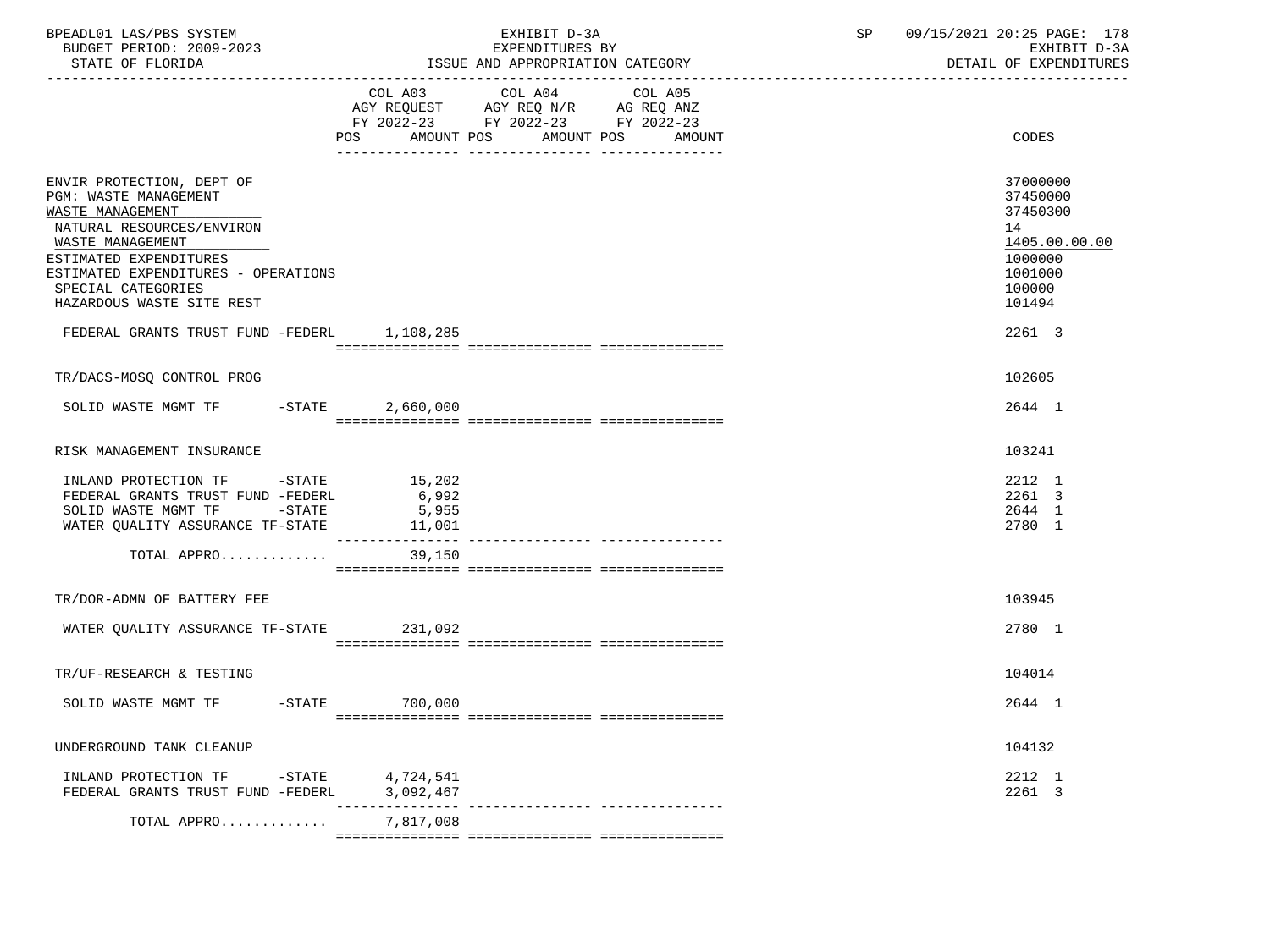| BPEADL01 LAS/PBS SYSTEM<br>BUDGET PERIOD: 2009-2023<br>STATE OF FLORIDA                                                                                                                                                                                                                                                                                                                                                                                                                                   |                                    | EXHIBIT D-3A<br>EXPENDITURES BY<br>ISSUE AND APPROPRIATION CATEGORY                                             |                  | SP | 09/15/2021 20:25 PAGE: 179<br>EXHIBIT D-3A<br>DETAIL OF EXPENDITURES                                        |
|-----------------------------------------------------------------------------------------------------------------------------------------------------------------------------------------------------------------------------------------------------------------------------------------------------------------------------------------------------------------------------------------------------------------------------------------------------------------------------------------------------------|------------------------------------|-----------------------------------------------------------------------------------------------------------------|------------------|----|-------------------------------------------------------------------------------------------------------------|
|                                                                                                                                                                                                                                                                                                                                                                                                                                                                                                           | <b>POS</b><br>AMOUNT POS           | COL A03 COL A04 COL A05<br>AGY REQUEST AGY REQ N/R AG REQ ANZ<br>FY 2022-23 FY 2022-23 FY 2022-23<br>AMOUNT POS | <b>AMOUNT</b>    |    | <b>CODES</b>                                                                                                |
| ENVIR PROTECTION, DEPT OF<br>PGM: WASTE MANAGEMENT<br>WASTE MANAGEMENT<br>NATURAL RESOURCES/ENVIRON<br>WASTE MANAGEMENT<br>ESTIMATED EXPENDITURES<br>ESTIMATED EXPENDITURES - OPERATIONS<br>SPECIAL CATEGORIES<br>LOC GVT CLEANUP CONTRACT<br>INLAND PROTECTION TF                                                                                                                                                                                                                                        | $-STATE$ 11,840,000                |                                                                                                                 |                  |    | 37000000<br>37450000<br>37450300<br>14<br>1405.00.00.00<br>1000000<br>1001000<br>100000<br>104138<br>2212 1 |
|                                                                                                                                                                                                                                                                                                                                                                                                                                                                                                           |                                    |                                                                                                                 |                  |    |                                                                                                             |
| TR/DMS/HR SVCS/STW CONTRCT                                                                                                                                                                                                                                                                                                                                                                                                                                                                                |                                    |                                                                                                                 |                  |    | 107040                                                                                                      |
| INLAND PROTECTION TF -STATE<br>FEDERAL GRANTS TRUST FUND -FEDERL<br>SOLID WASTE MGMT TF -STATE<br>WATER QUALITY ASSURANCE TF-STATE                                                                                                                                                                                                                                                                                                                                                                        | 27,972<br>9,496<br>9,521<br>19,437 |                                                                                                                 |                  |    | 2212 1<br>2261 3<br>2644 1<br>2780 1                                                                        |
| TOTAL APPRO                                                                                                                                                                                                                                                                                                                                                                                                                                                                                               | 66,426                             |                                                                                                                 |                  |    |                                                                                                             |
| TR/DACS - CLEAN SWEEP                                                                                                                                                                                                                                                                                                                                                                                                                                                                                     |                                    |                                                                                                                 |                  |    | 109088                                                                                                      |
| $-$ STATE<br>SOLID WASTE MGMT TF                                                                                                                                                                                                                                                                                                                                                                                                                                                                          | 100,000                            |                                                                                                                 |                  |    | 2644 1                                                                                                      |
| TOTAL: ESTIMATED EXPENDITURES - OPERATIONS<br>TOTAL POSITIONS 181.00<br>TOTAL ISSUE 51,852,781<br>TOTAL SALARY RATE $9,662,147$                                                                                                                                                                                                                                                                                                                                                                           |                                    |                                                                                                                 |                  |    | 1001000                                                                                                     |
|                                                                                                                                                                                                                                                                                                                                                                                                                                                                                                           |                                    |                                                                                                                 |                  |    |                                                                                                             |
| AGENCY ISSUE NARRATIVE:<br>2022-2023 BUDGET YEAR NARRATIVE:<br>Use of Special Category Funding in the Recurring Base Budget<br>The Division of Waste Management (Division) anticipates funding Other Personal Services wages from the following special<br>categories: 101011 Federal Waste Planning Grants, 101494 Hazardous Waste Site Restoration, 101492 Hazardous Waste<br>Cleanup, 100029 Storage Tank Compliance Verification, 104132 Underground Tank Cleanup and 104138 Local Government Cleanup |                                    |                                                                                                                 | IT COMPONENT? NO |    |                                                                                                             |
| Contracting. The use of special category funding for this purpose is vital to the successful completion of the Division's<br>mission.                                                                                                                                                                                                                                                                                                                                                                     |                                    |                                                                                                                 |                  |    |                                                                                                             |

\*\*\*\*\*\*\*\*\*\*\*\*\*\*\*\*\*\*\*\*\*\*\*\*\*\*\*\*\*\*\*\*\*\*\*\*\*\*\*\*\*\*\*\*\*\*\*\*\*\*\*\*\*\*\*\*\*\*\*\*\*\*\*\*\*\*\*\*\*\*\*\*\*\*\*\*\*\*\*\*\*\*\*\*\*\*\*\*\*\*\*\*\*\*\*\*\*\*\*\*\*\*\*\*\*\*\*\*\*\*\*\*\*\*\*\*\*\*\*\*\*\*\*\*\*\*\*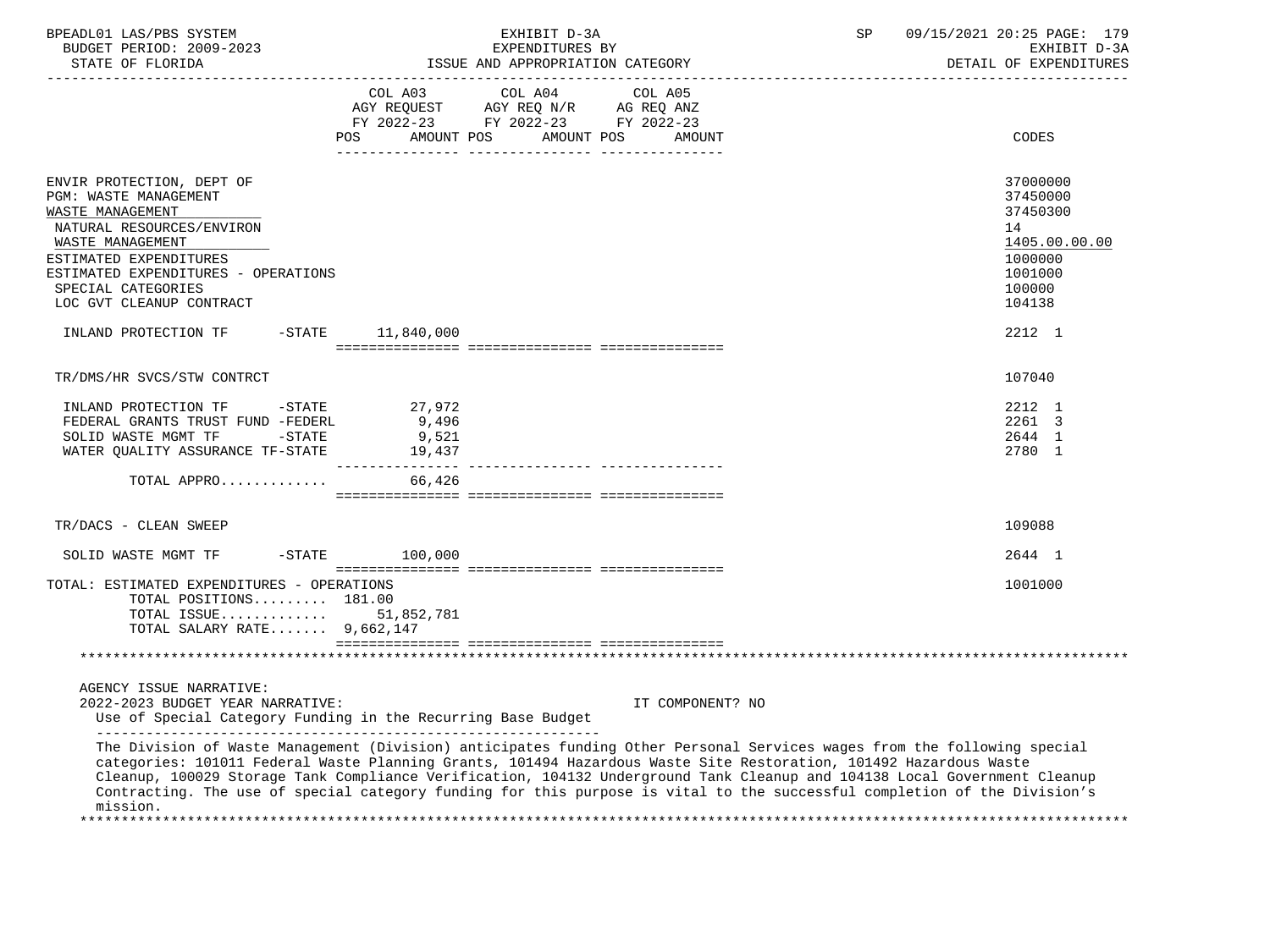| BPEADL01 LAS/PBS SYSTEM<br>BUDGET PERIOD: 2009-2023<br>STATE OF FLORIDA                                                                                                                                               |                                      | EXHIBIT D-3A<br>EXPENDITURES BY<br>ISSUE AND APPROPRIATION CATEGORY                                                         | SP | 09/15/2021 20:25 PAGE: 180<br>EXHIBIT D-3A<br>DETAIL OF EXPENDITURES |
|-----------------------------------------------------------------------------------------------------------------------------------------------------------------------------------------------------------------------|--------------------------------------|-----------------------------------------------------------------------------------------------------------------------------|----|----------------------------------------------------------------------|
|                                                                                                                                                                                                                       | AMOUNT POS<br>POS                    | COL A03 COL A04 COL A05<br>AGY REQUEST AGY REQ $N/R$ AG REQ ANZ<br>FY 2022-23 FY 2022-23 FY 2022-23<br>AMOUNT POS<br>AMOUNT |    | CODES                                                                |
| ENVIR PROTECTION, DEPT OF<br>PGM: WASTE MANAGEMENT<br>WASTE MANAGEMENT<br>NATURAL RESOURCES/ENVIRON<br>WASTE MANAGEMENT<br>ESTIMATED EXPENDITURES<br>SALARY INCREASES FOR FY 2021-22 -<br>STATE EMPLOYEE MINIMUM WAGE |                                      |                                                                                                                             |    | 37000000<br>37450000<br>37450300<br>14<br>1405.00.00.00<br>1000000   |
| INCREASE - EFFECTIVE 7/1/2021<br>OTHER PERSONAL SERVICES                                                                                                                                                              |                                      |                                                                                                                             |    | 1001030<br>030000                                                    |
| INLAND PROTECTION TF -STATE<br>FEDERAL GRANTS TRUST FUND -FEDERL<br>SOLID WASTE MGMT TF -STATE<br>WATER QUALITY ASSURANCE TF-STATE                                                                                    | 2,191<br>19,735<br>13,134<br>3,869   |                                                                                                                             |    | 2212 1<br>2261 3<br>2644 1<br>2780 1                                 |
| TOTAL APPRO                                                                                                                                                                                                           | 38,929                               |                                                                                                                             |    |                                                                      |
| FLORIDA RETIREMENT SYSTEM<br>ADJUSTMENT - FY 2021-22 - NORMAL<br>COST AND UNFUNDED ACTUARIAL<br>LIABILITY<br>SALARIES AND BENEFITS                                                                                    |                                      |                                                                                                                             |    | 1001070<br>010000                                                    |
| INLAND PROTECTION TF -STATE<br>FEDERAL GRANTS TRUST FUND -FEDERL<br>SOLID WASTE MGMT TF<br>$-$ STATE<br>WATER QUALITY ASSURANCE TF-STATE                                                                              | 32,737<br>15,058<br>12,824<br>23,691 |                                                                                                                             |    | 2212 1<br>2261 3<br>2644 1<br>2780 1                                 |
| TOTAL APPRO                                                                                                                                                                                                           | 84,310                               |                                                                                                                             |    |                                                                      |
| CASUALTY INSURANCE PREMIUM<br>ADJUSTMENT<br>SPECIAL CATEGORIES<br>RISK MANAGEMENT INSURANCE                                                                                                                           |                                      |                                                                                                                             |    | 1001090<br>100000<br>103241                                          |
| INLAND PROTECTION TF<br>$-$ STATE<br>FEDERAL GRANTS TRUST FUND -FEDERL<br>SOLID WASTE MGMT TF<br>$-STATE$<br>WATER OUALITY ASSURANCE TF-STATE                                                                         | 326<br>151<br>128<br>236             |                                                                                                                             |    | 2212 1<br>2261 3<br>2644 1<br>2780 1                                 |
| TOTAL APPRO                                                                                                                                                                                                           | 841                                  |                                                                                                                             |    |                                                                      |

=============== =============== ===============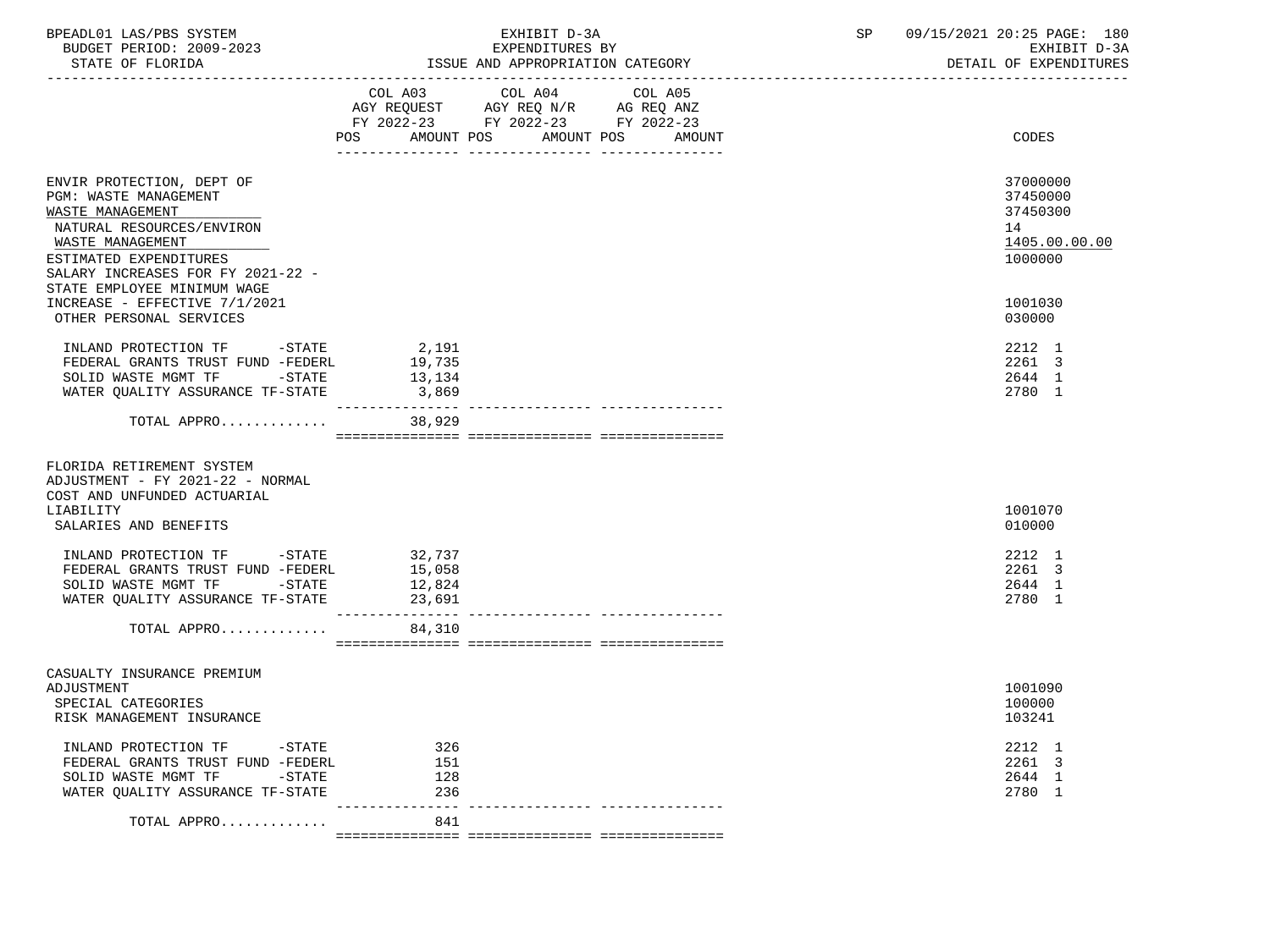| BPEADL01 LAS/PBS SYSTEM<br>BUDGET PERIOD: 2009-2023<br>STATE OF FLORIDA                                                                                                                                                                                                                                                                                                                                     |                            | EXHIBIT D-3A<br>EXPENDITURES BY<br>ISSUE AND APPROPRIATION CATEGORY                                             |                  | SP | 09/15/2021 20:25 PAGE: 181<br>EXHIBIT D-3A<br>DETAIL OF EXPENDITURES                                                                      |
|-------------------------------------------------------------------------------------------------------------------------------------------------------------------------------------------------------------------------------------------------------------------------------------------------------------------------------------------------------------------------------------------------------------|----------------------------|-----------------------------------------------------------------------------------------------------------------|------------------|----|-------------------------------------------------------------------------------------------------------------------------------------------|
|                                                                                                                                                                                                                                                                                                                                                                                                             | POS AMOUNT POS             | COL A03 COL A04 COL A05<br>AGY REQUEST AGY REQ N/R AG REQ ANZ<br>FY 2022-23 FY 2022-23 FY 2022-23<br>AMOUNT POS | AMOUNT           |    | CODES                                                                                                                                     |
| ENVIR PROTECTION, DEPT OF<br><b>PGM: WASTE MANAGEMENT</b><br>WASTE MANAGEMENT<br>NATURAL RESOURCES/ENVIRON<br>WASTE MANAGEMENT<br>ESTIMATED EXPENDITURES<br>REALLOCATION OF HUMAN RESOURCES<br>OUTSOURCING<br>SPECIAL CATEGORIES<br>TR/DMS/HR SVCS/STW CONTRCT<br>INLAND PROTECTION TF -STATE 2,275-<br>FEDERAL GRANTS TRUST FUND -FEDERL<br>SOLID WASTE MGMT TF -STATE<br>WATER OUALITY ASSURANCE TF-STATE | $772-$<br>774-<br>$1,581-$ |                                                                                                                 |                  |    | 37000000<br>37450000<br>37450300<br>14<br>1405.00.00.00<br>1000000<br>1005900<br>100000<br>107040<br>2212 1<br>2261 3<br>2644 1<br>2780 1 |
| TOTAL APPRO                                                                                                                                                                                                                                                                                                                                                                                                 | $5.402 -$                  |                                                                                                                 |                  |    |                                                                                                                                           |
| ESTIMATED EXPENDITURES REALIGNMENT<br>REALIGN RENT - DEDUCT<br><b>EXPENSES</b>                                                                                                                                                                                                                                                                                                                              |                            |                                                                                                                 |                  |    | 2000000<br>2000710<br>040000                                                                                                              |
| INLAND PROTECTION TF -STATE 43,641-<br>SOLID WASTE MGMT TF -STATE<br>WATER QUALITY ASSURANCE TF-STATE 47,931-                                                                                                                                                                                                                                                                                               | $9,332-$                   |                                                                                                                 |                  |    | 2212 1<br>2644 1<br>2780 1                                                                                                                |
| TOTAL APPRO 100,904-                                                                                                                                                                                                                                                                                                                                                                                        |                            |                                                                                                                 |                  |    |                                                                                                                                           |
|                                                                                                                                                                                                                                                                                                                                                                                                             |                            |                                                                                                                 |                  |    |                                                                                                                                           |
| AGENCY ISSUE NARRATIVE:<br>2022-2023 BUDGET YEAR NARRATIVE:                                                                                                                                                                                                                                                                                                                                                 |                            |                                                                                                                 | IT COMPONENT? NO |    |                                                                                                                                           |

Issue Description:

 This issue requests to realign budget in the Expenses category within certain areas of the Department to ensure the cost of rent is allocated to the appropriate Divisions.

Issue Background:

 The Division of Administrative Services conducts an annual comprehensive evaluation of leased space to determine the ideal layout and use of office space. The goal of this study is to identify optimum space efficiency and to systematically update space and cost information as changes occur.

Benefit and/or Impact:

 The annual evaluation of leased space provided the updated square footage utilized by each Division. Realignment of the Expenses budget reflected below will better align the Department's resources with the actual allocation of space for the specified areas.

Cost Summary: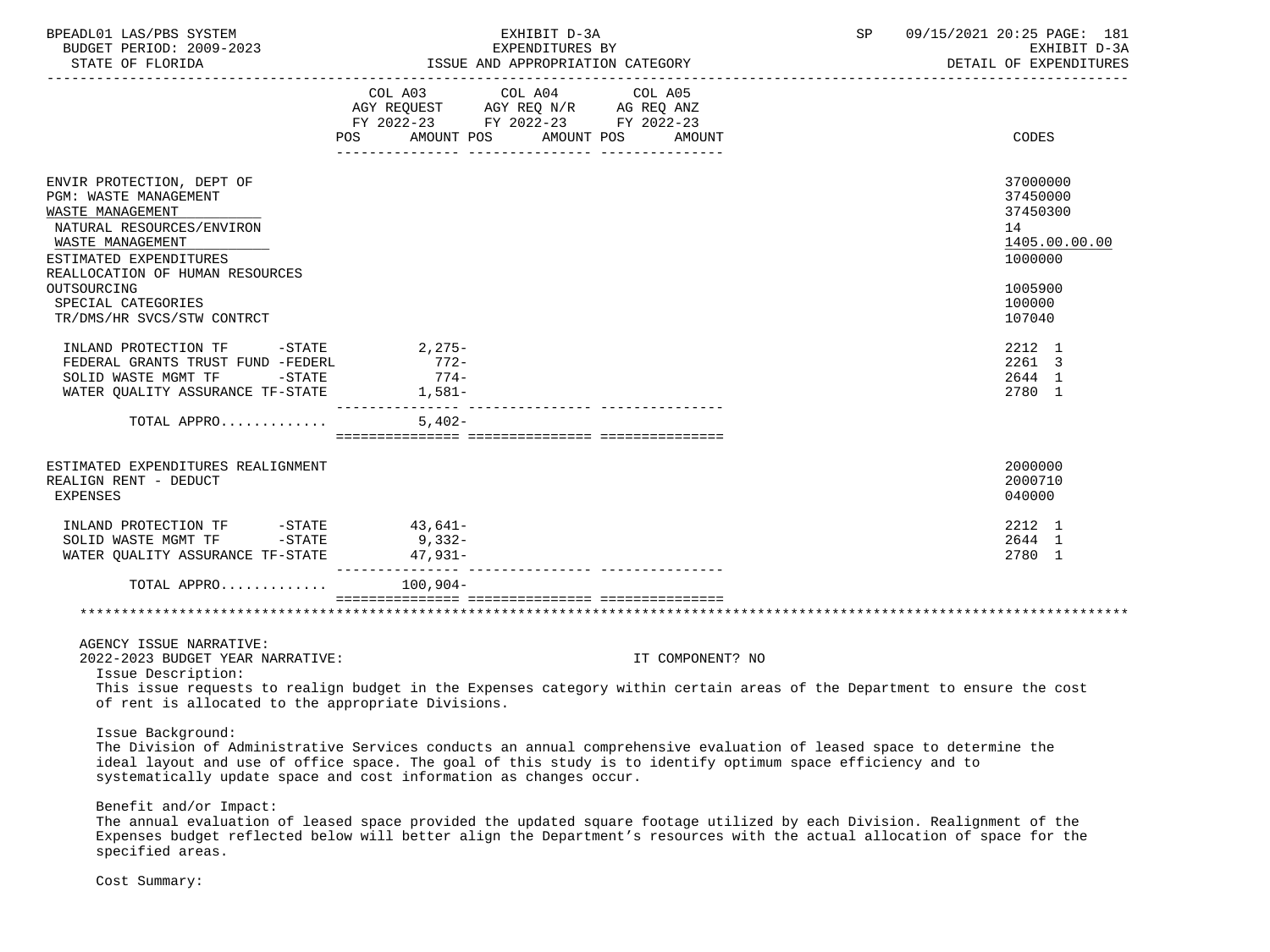| BPEADL01 LAS/PBS SYSTEM |                  |                          | EXHIBIT D-3A                     |  |
|-------------------------|------------------|--------------------------|----------------------------------|--|
|                         |                  | BUDGET PERIOD: 2009-2023 | EXPENDITURES BY                  |  |
|                         | STATE OF FLORIDA |                          | ISSUE AND APPROPRIATION CATEGORY |  |

|                                                                                                                                                                                                                                                                             | COL A03 COL A04 COL A05<br>AGY REQUEST AGY REQ N/R AG REQ ANZ<br>FY 2022-23 FY 2022-23 FY 2022-23<br>AMOUNT POS<br>POS | AMOUNT POS | AMOUNT                                                                                                                     | <b>CODES</b>                                                                  |
|-----------------------------------------------------------------------------------------------------------------------------------------------------------------------------------------------------------------------------------------------------------------------------|------------------------------------------------------------------------------------------------------------------------|------------|----------------------------------------------------------------------------------------------------------------------------|-------------------------------------------------------------------------------|
|                                                                                                                                                                                                                                                                             |                                                                                                                        |            |                                                                                                                            |                                                                               |
| ENVIR PROTECTION, DEPT OF<br><b>PGM: WASTE MANAGEMENT</b><br>WASTE MANAGEMENT<br>NATURAL RESOURCES/ENVIRON<br>WASTE MANAGEMENT<br>ESTIMATED EXPENDITURES REALIGNMENT<br>REALIGN RENT - DEDUCT                                                                               |                                                                                                                        |            |                                                                                                                            | 37000000<br>37450000<br>37450300<br>14<br>1405.00.00.00<br>2000000<br>2000710 |
| Budget Entity                                                                                                                                                                                                                                                               |                                                                                                                        |            | Amount                                                                                                                     |                                                                               |
| Executive Direction and Support Services<br>Water Policy and Ecosystems Restoration<br>Water Restoration Assistance<br>Coastal and Aquatic Managed Areas<br>Technology and Information Services<br>Water Resource Management<br>Waste Management<br>Air Resource Management |                                                                                                                        |            | \$81,038<br>\$9,827<br>\$12,901<br>\$287,318<br>(\$38,981)<br>( \$245, 198)<br>( \$100, 904)<br>(\$6,001)<br>------------- |                                                                               |
| Total:                                                                                                                                                                                                                                                                      |                                                                                                                        |            | $\Omega$                                                                                                                   |                                                                               |
| Also see issue code 2000720.                                                                                                                                                                                                                                                |                                                                                                                        |            |                                                                                                                            |                                                                               |
| WORKLOAD                                                                                                                                                                                                                                                                    |                                                                                                                        |            |                                                                                                                            | 3000000                                                                       |
| INCREASE FEDERAL SPENDING AUTHORITY                                                                                                                                                                                                                                         |                                                                                                                        |            |                                                                                                                            |                                                                               |
| FOR STAFF - DIVISION OF WASTE<br>MANAGEMENT<br>SALARY RATE<br>SALARY RATE 109,000                                                                                                                                                                                           |                                                                                                                        |            |                                                                                                                            | 3000320<br>000000                                                             |
|                                                                                                                                                                                                                                                                             |                                                                                                                        |            |                                                                                                                            |                                                                               |
| SALARIES AND BENEFITS                                                                                                                                                                                                                                                       |                                                                                                                        |            |                                                                                                                            | 010000                                                                        |
|                                                                                                                                                                                                                                                                             | 2.00<br>168,845                                                                                                        |            |                                                                                                                            | 2261 3                                                                        |
| FEDERAL GRANTS TRUST FUND -FEDERL                                                                                                                                                                                                                                           |                                                                                                                        |            |                                                                                                                            |                                                                               |
| TOTAL: INCREASE FEDERAL SPENDING AUTHORITY<br>FOR STAFF - DIVISION OF WASTE<br>MANAGEMENT<br>TOTAL POSITIONS 2.00<br>TOTAL ISSUE                                                                                                                                            | 168,845                                                                                                                |            |                                                                                                                            | 3000320                                                                       |
| TOTAL SALARY RATE $109,000$                                                                                                                                                                                                                                                 |                                                                                                                        |            |                                                                                                                            |                                                                               |
|                                                                                                                                                                                                                                                                             |                                                                                                                        |            |                                                                                                                            |                                                                               |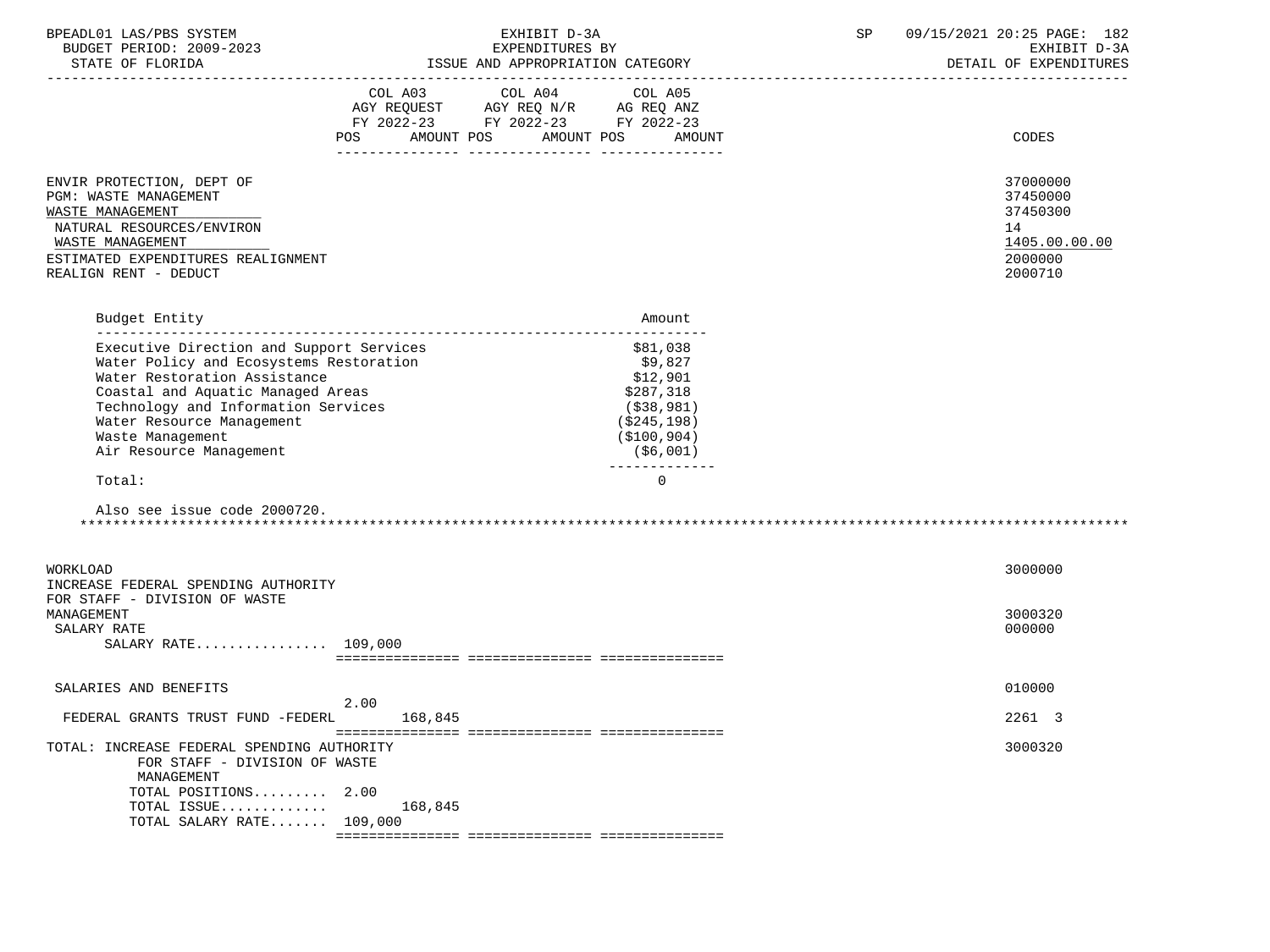| BPEADL01 LAS/PBS SYSTEM<br>BUDGET PERIOD: 2009-2023<br>STATE OF FLORIDA                                                                                                    | EXHIBIT D-3A<br>EXPENDITURES BY<br>ISSUE AND APPROPRIATION CATEGORY                                                                                           | <b>SP</b><br>09/15/2021 20:25 PAGE:<br>183<br>EXHIBIT D-3A<br>DETAIL OF EXPENDITURES |
|----------------------------------------------------------------------------------------------------------------------------------------------------------------------------|---------------------------------------------------------------------------------------------------------------------------------------------------------------|--------------------------------------------------------------------------------------|
|                                                                                                                                                                            | COL A03<br>COL A04 COL A05<br>AGY REOUEST<br>AGY REO N/R<br>AG REO ANZ<br>FY 2022-23<br>FY 2022-23<br>FY 2022-23<br>AMOUNT POS<br>POS<br>AMOUNT POS<br>AMOUNT | CODES                                                                                |
| ENVIR PROTECTION, DEPT OF<br>PGM: WASTE MANAGEMENT<br>WASTE MANAGEMENT<br>NATURAL RESOURCES/ENVIRON<br>WASTE MANAGEMENT<br>WORKLOAD<br>INCREASE FEDERAL SPENDING AUTHORITY |                                                                                                                                                               | 37000000<br>37450000<br>37450300<br>14<br>1405.00.00.00<br>3000000                   |
| FOR STAFF - DIVISION OF WASTE<br>MANAGEMENT                                                                                                                                |                                                                                                                                                               | 3000320                                                                              |

AGENCY ISSUE NARRATIVE:

2022-2023 BUDGET YEAR NARRATIVE: IT COMPONENT? NO

Issue Description:

 This issue requests two new positions and \$168,845 in budget authority in the Division of Waste Management (DWM) to address additional workload at Department of Defense (DOD) installations throughout Florida. These positions will provide technical review of assessment and cleanup related documents, oversight and project management analyses, and liaison with DOD officials on matters concerning increased remedial investigations and cleanups associated with Polyfluoroalkyl Substances (PFAS) contamination. There are  $~1,900$  sites associated with the twenty current and former DOD installations, NASA's Space Center and Florida National Guard facilities. These positions will focus on the 350 anticipated new sites associated with PFAS cleanup activities at federal installations. Funding for the two new positions will be provided by the DOD through the Department's State Memorandum of Agreement (DSMOA) with the DOD.

# Position Requests:

## Professional Geologist II = \$87,384

 Incumbent will provide technical and scientific support in the implementation of a statewide program for the assessment and remediation of DOD contamination sites. This position will serve as subject matter expert and lead Remedial Project Manager (RPM) responsible for DOD PFAS contaminated site program management for multiple DOD installations. Employee will coordinate reviews and track assessment/cleanup operations at assigned DOD facilities in accordance with a formal partnership with the DOD and the United States Environmental Protection Agency (EPA). Employee will provide written and verbal guidance to assure statewide consistency is incorporated in cleanup of sites. As subject matter expert and lead RPM, employee is empowered with decision-making authority related to site specific work at assigned installations.

### Environmental Consultant = \$81,461

 Incumbent will serve as lead project manager providing oversight and on-scene coordination of DOD activities at PFAS contaminated installations. This position will track assessment/cleanup operations at assigned DOD facilities in accordance with the DSMOA and ensure project objectives and milestones are completed in accordance with state and federal agreements. This position would provide data management assistance, ensuring data is accurately entered into the state and federal databases, discoverable and easily disseminated to end users. Accurately located and authenticated data will benefit this project.

### Issue Background:

 The Department of Environmental Protection (Department) entered into the DSMOA with the Department of Defense in 1990. The DSMOA Program was established pursuant to Section 211 (B) of the Superfund Amendments and Reauthorization Act (SARA) enacted in 1986. SARA refined and expanded the Comprehensive Environmental Response, Compensation and Liability Act (CERCLA), formally establishing the Defense Environmental Restoration Program (DERP) and funding for the program through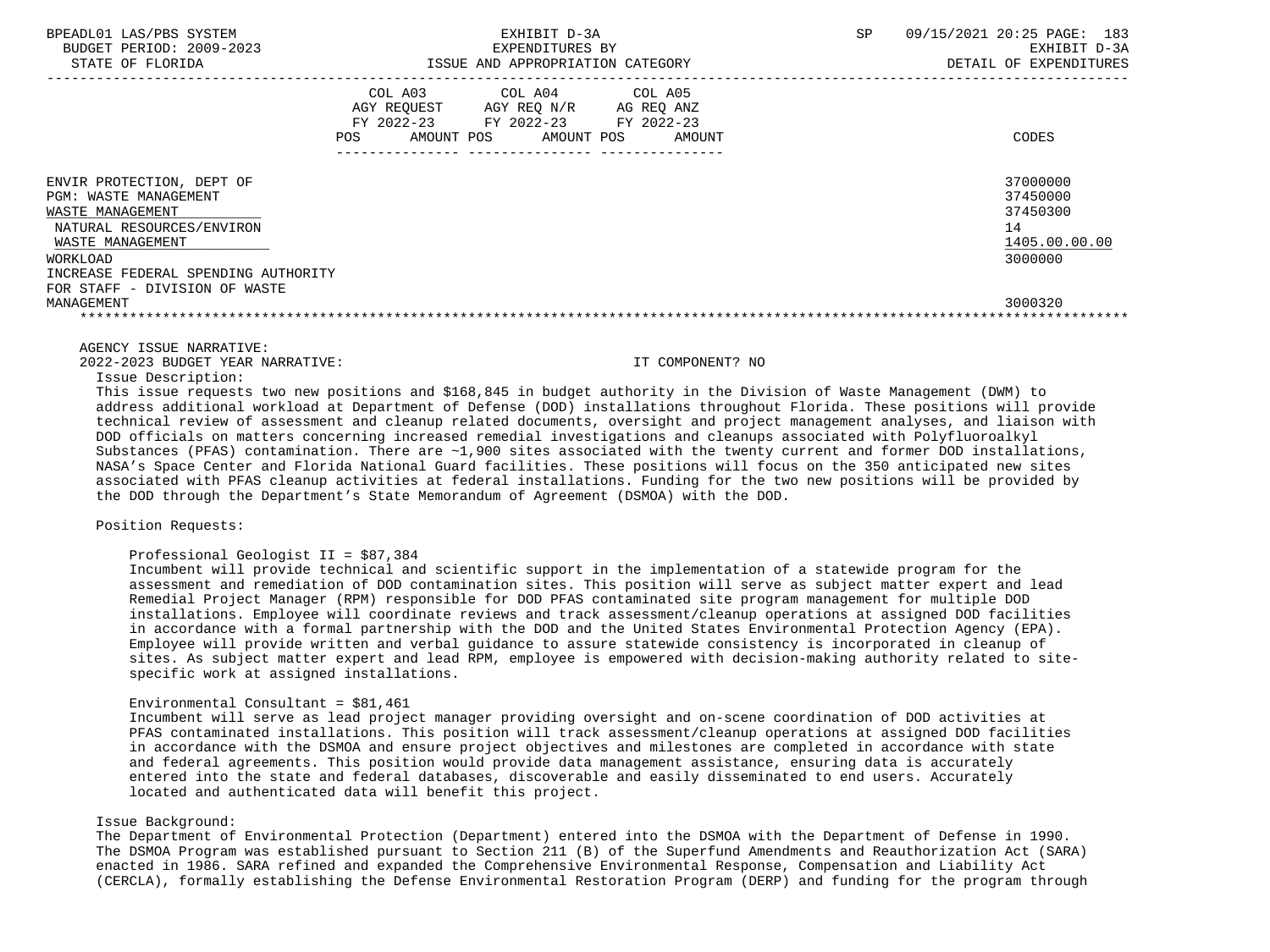| BPEADL01 LAS/PBS SYSTEM<br>BUDGET PERIOD: 2009-2023<br>STATE OF FLORIDA                                    |                | EXHIBIT D-3A<br>EXPENDITURES BY<br>ISSUE AND APPROPRIATION CATEGORY                  |                                         | SP | 09/15/2021 20:25 PAGE: 184<br>EXHIBIT D-3A<br>DETAIL OF EXPENDITURES |
|------------------------------------------------------------------------------------------------------------|----------------|--------------------------------------------------------------------------------------|-----------------------------------------|----|----------------------------------------------------------------------|
|                                                                                                            | COL A03<br>POS | AGY REQUEST AGY REQ N/R AG REQ ANZ<br>FY 2022-23 FY 2022-23<br>AMOUNT POS AMOUNT POS | COL A04 COL A05<br>FY 2022-23<br>AMOUNT |    | CODES                                                                |
| ENVIR PROTECTION, DEPT OF<br><b>PGM: WASTE MANAGEMENT</b><br>WASTE MANAGEMENT<br>NATURAL RESOURCES/ENVIRON |                |                                                                                      |                                         |    | 37000000<br>37450000<br>37450300<br>14                               |
| WASTE MANAGEMENT<br>WORKLOAD<br>INCREASE FEDERAL SPENDING AUTHORITY                                        |                |                                                                                      |                                         |    | 1405.00.00.00<br>3000000                                             |
| FOR STAFF - DIVISION OF WASTE<br>MANAGEMENT                                                                |                |                                                                                      |                                         |    | 3000320                                                              |

 the Defense Environmental Restoration Account (DERA) and Base Realignment and Closure (BRAC) Programs. Title 10 U.S.C. section 2701, authorizes the Secretary of Defense to obtain the assistance of States and Territories in executing environmental restoration and in carrying out responsibilities that arise under the DERP. The DSMOA program creates this partnership between the DOD, State and U.S. Territorial regulatory entities.

 The DOD has notified the Department there will be a significant increase in investigative activity due to planned PFAS actions by the federal government. They are planning a large number of remedial investigations associated with their air stations and outlying fields.

Benefit and/or Impact:

 This funding will provide needed technical expertise to meet the challenges of cleaning up sites with PFAS contamination. Cleanup of contaminated sites protects human health and the environment by reducing or eliminating exposure to toxic pollutants.

Florida Strategic Plan for Economic Development:

- #6.1 Create and sustain vibrant, safe, and resilient communities that attract workers, residents, businesses and visitors.
- #6.3 Ensure Florida's fish, wildlife, natural resources and environment are sustained and enhanced as a component of future growth plans and development decisions.

\*\*\*\*\*\*\*\*\*\*\*\*\*\*\*\*\*\*\*\*\*\*\*\*\*\*\*\*\*\*\*\*\*\*\*\*\*\*\*\*\*\*\*\*\*\*\*\*\*\*\*\*\*\*\*\*\*\*\*\*\*\*\*\*\*\*\*\*\*\*\*\*\*\*\*\*\*\*\*\*\*\*\*\*\*\*\*\*\*\*\*\*\*\*\*\*\*\*\*\*\*\*\*\*\*\*\*\*\*\*\*\*\*\*\*\*\*\*\*\*\*\*\*\*\*\*\*

| POSITION DETAIL OF SALARIES AND BENEFITS: |            |           |           |          |          |            |                                 |
|-------------------------------------------|------------|-----------|-----------|----------|----------|------------|---------------------------------|
|                                           | <b>FTE</b> | BASE RATE | ADDITIVES | BENEFITS | SUBTOTAL | LAPSE<br>ႜ | LAPSED SALARIES<br>AND BENEFITS |
| A03 - AGY REQUEST FY 2022-23              |            |           |           |          |          |            |                                 |
| NEW POSITIONS<br>P101 PROPOSED CLASS CODE |            |           |           |          |          |            |                                 |
| C0001 001                                 | 2.00       | 109,000   |           | 49,193   | 158,193  | 0.00       | 158,193                         |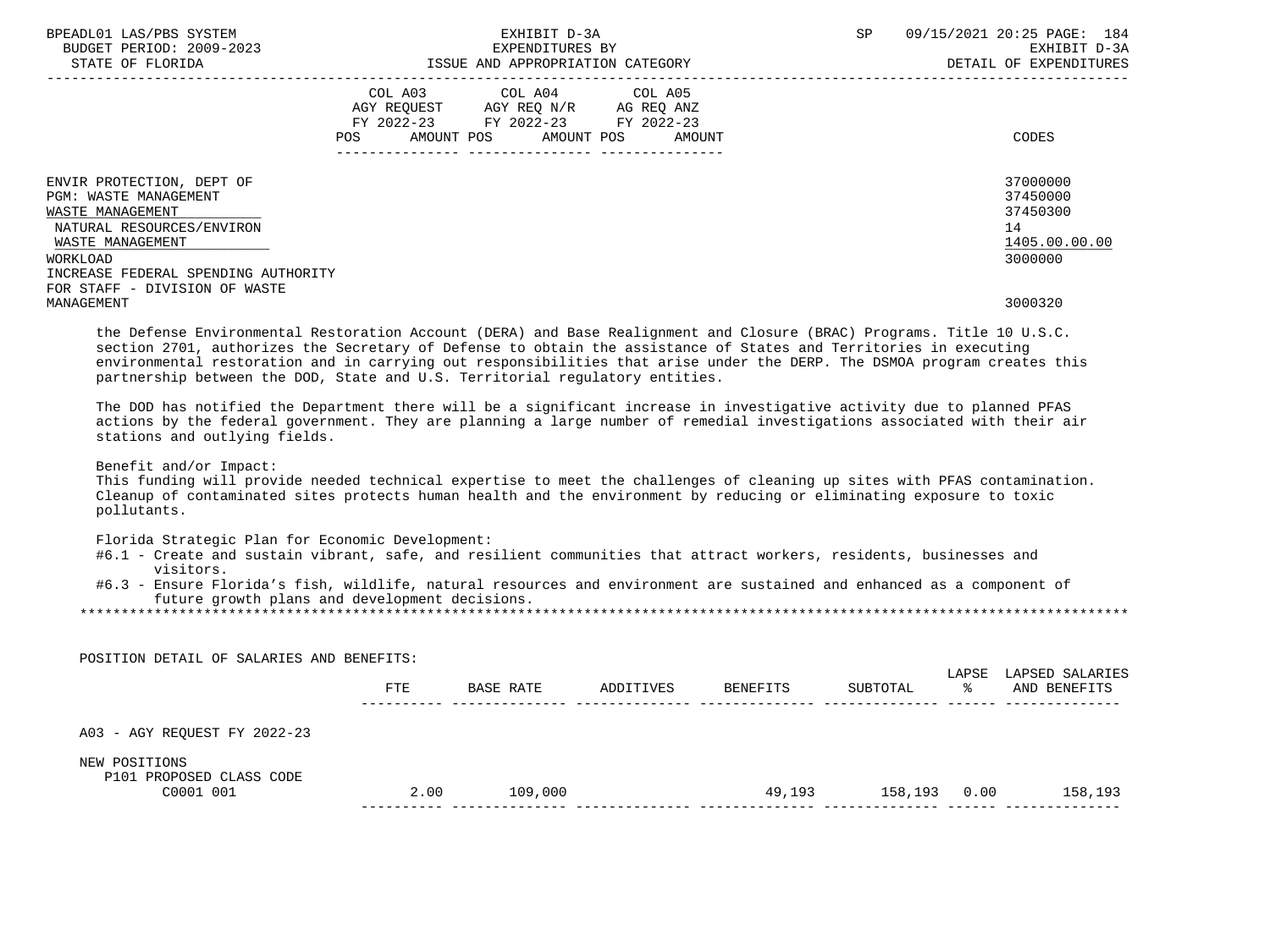| BPEADL01 LAS/PBS SYSTEM<br>BUDGET PERIOD: 2009-2023<br>STATE OF FLORIDA                                                                                                                                                   |                         | EXHIBIT D-3A<br>EXPENDITURES BY<br>ISSUE AND APPROPRIATION CATEGORY                             |                                 |          | SP       |    | 09/15/2021 20:25 PAGE: 185<br>EXHIBIT D-3A<br>DETAIL OF EXPENDITURES          |
|---------------------------------------------------------------------------------------------------------------------------------------------------------------------------------------------------------------------------|-------------------------|-------------------------------------------------------------------------------------------------|---------------------------------|----------|----------|----|-------------------------------------------------------------------------------|
|                                                                                                                                                                                                                           | COL A03<br>POS          | COL A04<br>AGY REQUEST AGY REQ N/R AG REQ ANZ<br>FY 2022-23 FY 2022-23 FY 2022-23<br>AMOUNT POS | COL A05<br>AMOUNT POS<br>AMOUNT |          |          |    | CODES                                                                         |
| ENVIR PROTECTION, DEPT OF<br>PGM: WASTE MANAGEMENT<br>WASTE MANAGEMENT<br>NATURAL RESOURCES/ENVIRON<br>WASTE MANAGEMENT<br>WORKLOAD<br>INCREASE FEDERAL SPENDING AUTHORITY<br>FOR STAFF - DIVISION OF WASTE<br>MANAGEMENT |                         |                                                                                                 |                                 |          |          |    | 37000000<br>37450000<br>37450300<br>14<br>1405.00.00.00<br>3000000<br>3000320 |
| POSITION DETAIL OF SALARIES AND BENEFITS:                                                                                                                                                                                 |                         |                                                                                                 |                                 |          |          |    | LAPSE LAPSED SALARIES                                                         |
|                                                                                                                                                                                                                           | FTE                     | BASE RATE                                                                                       | ADDITIVES                       | BENEFITS | SUBTOTAL | ႜႂ | AND BENEFITS                                                                  |
| A03 - AGY REQUEST FY 2022-23                                                                                                                                                                                              |                         |                                                                                                 |                                 |          |          |    |                                                                               |
| NEW POSITIONS                                                                                                                                                                                                             |                         |                                                                                                 |                                 |          |          |    |                                                                               |
| TOTALS FOR ISSUE BY FUND<br>2261 FEDERAL GRANTS TRUST FUND                                                                                                                                                                |                         |                                                                                                 |                                 |          |          |    | 158,193                                                                       |
|                                                                                                                                                                                                                           | 2.00                    | 109,000                                                                                         |                                 | 49,193   | 158,193  |    | 158,193<br>==============                                                     |
| OTHER SALARY AMOUNT<br>2261 FEDERAL GRANTS TRUST FUND                                                                                                                                                                     |                         |                                                                                                 |                                 |          |          |    | 10,652<br>_____________<br>168,845<br>==============                          |
|                                                                                                                                                                                                                           |                         |                                                                                                 |                                 |          |          |    |                                                                               |
| FUND SHIFT                                                                                                                                                                                                                |                         |                                                                                                 |                                 |          |          |    | 3400000                                                                       |
| REALIGN POSITIONS IN VARIOUS TRUST<br>FUNDS - WASTE MANAGEMENT - DEDUCT<br>SALARIES AND BENEFITS                                                                                                                          |                         |                                                                                                 |                                 |          |          |    | 3404130<br>010000                                                             |
| INLAND PROTECTION TF -STATE<br>WATER QUALITY ASSURANCE TF-STATE                                                                                                                                                           | 191,976–<br>$110, 147-$ |                                                                                                 |                                 |          |          |    | 2212 1<br>2780 1                                                              |
| TOTAL APPRO                                                                                                                                                                                                               | 302,123-                |                                                                                                 |                                 |          |          |    |                                                                               |
|                                                                                                                                                                                                                           |                         |                                                                                                 |                                 |          |          |    |                                                                               |
| AGENCY ISSUE NARRATIVE:<br>2022-2023 BUDGET YEAR NARRATIVE:<br>Issue Description:                                                                                                                                         |                         |                                                                                                 | IT COMPONENT? NO                |          |          |    |                                                                               |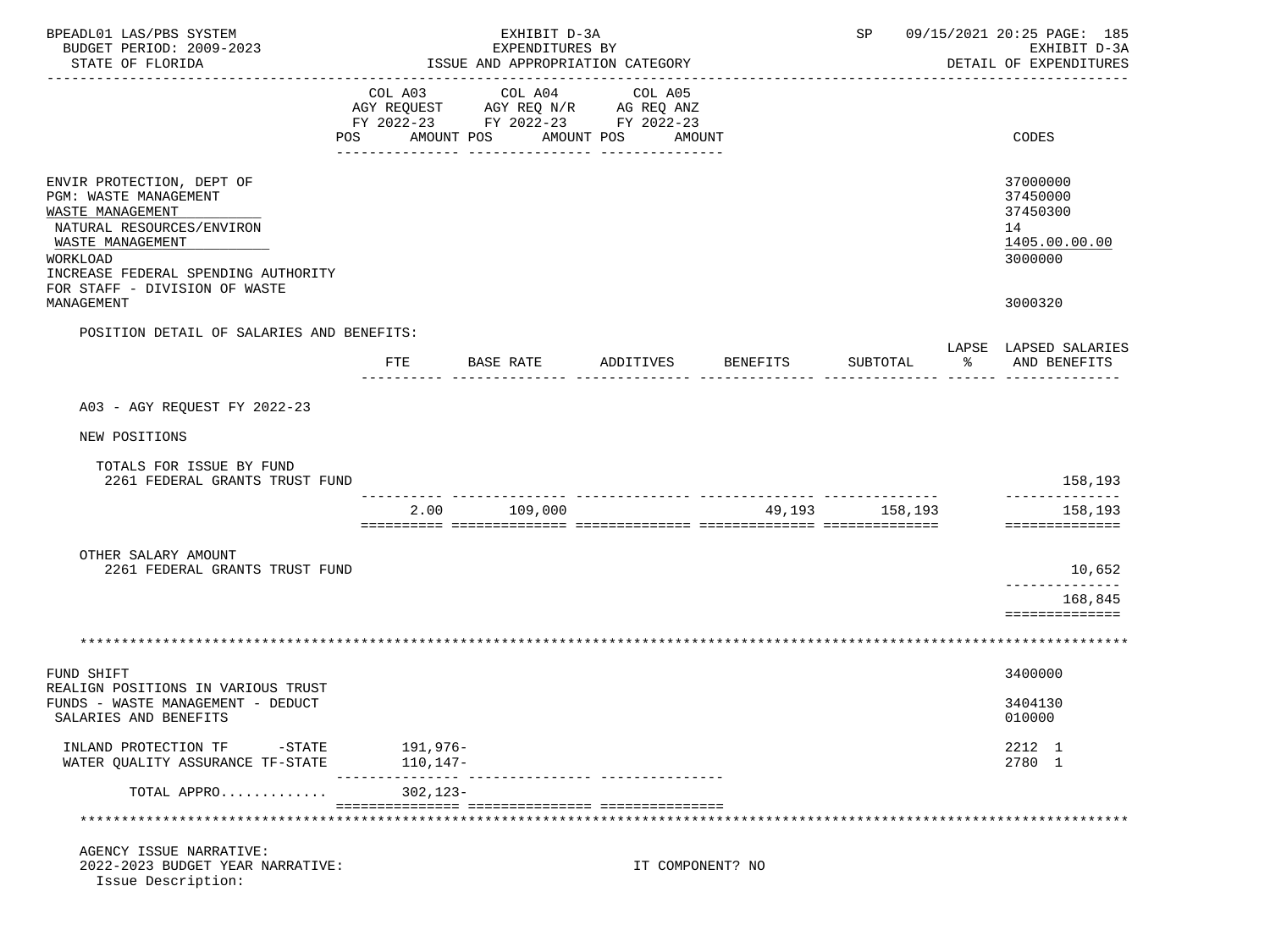| _____________________                                                                                                                                                                                                                                                                                                                                                                                              |     | EXHIBIT D-3A<br>EXPENDITURES BY<br>ISSUE AND APPROPRIATION CATEGORY                                                                   |  | SP | 09/15/2021 20:25 PAGE: 186<br>EXHIBIT D-3A<br>DETAIL OF EXPENDITURES          |
|--------------------------------------------------------------------------------------------------------------------------------------------------------------------------------------------------------------------------------------------------------------------------------------------------------------------------------------------------------------------------------------------------------------------|-----|---------------------------------------------------------------------------------------------------------------------------------------|--|----|-------------------------------------------------------------------------------|
|                                                                                                                                                                                                                                                                                                                                                                                                                    |     | COL A03 COL A04 COL A05<br>AGY REQUEST AGY REQ N/R AG REQ ANZ<br>FY 2022-23 FY 2022-23 FY 2022-23<br>POS AMOUNT POS AMOUNT POS AMOUNT |  |    | CODES                                                                         |
| ENVIR PROTECTION, DEPT OF<br>PGM: WASTE MANAGEMENT<br>WASTE MANAGEMENT<br>NATURAL RESOURCES/ENVIRON<br>WASTE MANAGEMENT<br>FUND SHIFT<br>REALIGN POSITIONS IN VARIOUS TRUST<br>FUNDS - WASTE MANAGEMENT - DEDUCT                                                                                                                                                                                                   |     |                                                                                                                                       |  |    | 37000000<br>37450000<br>37450300<br>14<br>1405.00.00.00<br>3400000<br>3404130 |
| This issue requests to fund shift three positions between various trust funds in the Division of Waste Management<br>(Division) to more closely align with the type of work these positions are currently performing.<br>Issue Background:<br>Recent restructuring in the Division identified an opportunity to better align positions and funding based on the duties<br>and responsibilities of these positions. |     |                                                                                                                                       |  |    |                                                                               |
| Benefit and/or Impact:<br>This issue has a net zero impact.                                                                                                                                                                                                                                                                                                                                                        |     |                                                                                                                                       |  |    |                                                                               |
| Also, see issue code 3404140.                                                                                                                                                                                                                                                                                                                                                                                      |     |                                                                                                                                       |  |    |                                                                               |
| POSITION DETAIL OF SALARIES AND BENEFITS:                                                                                                                                                                                                                                                                                                                                                                          |     |                                                                                                                                       |  |    |                                                                               |
|                                                                                                                                                                                                                                                                                                                                                                                                                    | FTE | BASE RATE ADDITIVES BENEFITS SUBTOTAL                                                                                                 |  |    | LAPSE LAPSED SALARIES<br>% AND BENEFITS                                       |
| A03 - AGY REQUEST FY 2022-23                                                                                                                                                                                                                                                                                                                                                                                       |     |                                                                                                                                       |  |    |                                                                               |
| CHANGES TO CURRENTLY AUTHORIZED POSITIONS<br>OTHER SALARY AMOUNT<br>2212 INLAND PROTECTION TF<br>2780 WATER QUALITY ASSURANCE TF                                                                                                                                                                                                                                                                                   |     |                                                                                                                                       |  |    | 191,976-<br>$110.147-$<br>______________                                      |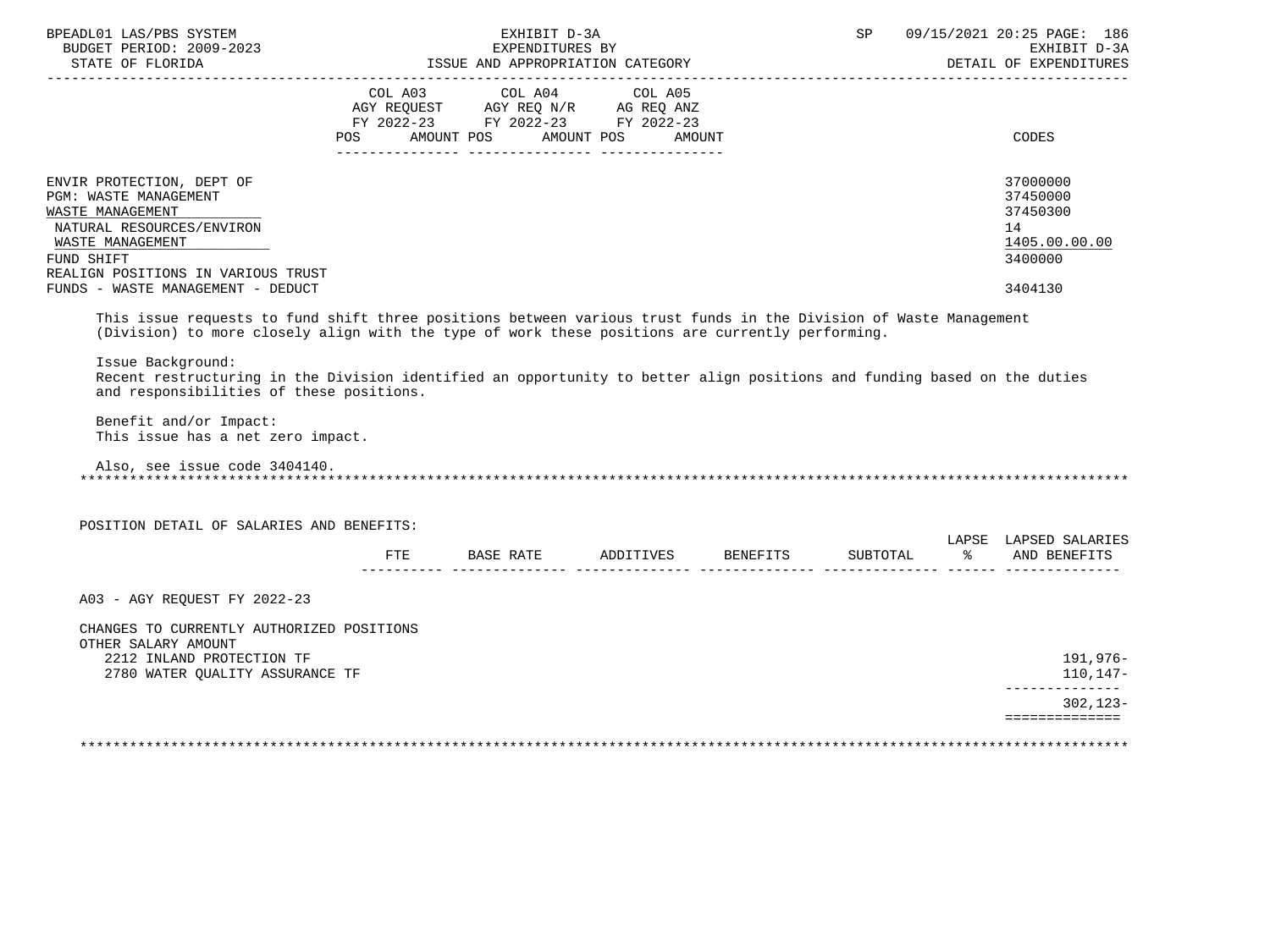| BPEADL01 LAS/PBS SYSTEM<br>BUDGET PERIOD: 2009-2023<br>STATE OF FLORIDA                                                                                                                                                                                                                                    |                                                                                                     | EXHIBIT D-3A<br>EXPENDITURES BY | ISSUE AND APPROPRIATION CATEGORY | 09/15/2021 20:25 PAGE: 187<br>SP<br>EXHIBIT D-3A<br>DETAIL OF EXPENDITURES                                               |  |
|------------------------------------------------------------------------------------------------------------------------------------------------------------------------------------------------------------------------------------------------------------------------------------------------------------|-----------------------------------------------------------------------------------------------------|---------------------------------|----------------------------------|--------------------------------------------------------------------------------------------------------------------------|--|
|                                                                                                                                                                                                                                                                                                            | AGY REQUEST AGY REQ N/R AG REQ ANZ<br>FY 2022-23 FY 2022-23 FY 2022-23<br>POS AMOUNT POS AMOUNT POS | COL A03 COL A04 COL A05         | AMOUNT                           | CODES                                                                                                                    |  |
| ENVIR PROTECTION, DEPT OF<br>PGM: WASTE MANAGEMENT<br>WASTE MANAGEMENT<br>NATURAL RESOURCES/ENVIRON<br>WASTE MANAGEMENT<br>FUND SHIFT<br>REALIGN POSITIONS IN VARIOUS TRUST<br>FUNDS - WASTE MANAGEMENT - ADD                                                                                              |                                                                                                     |                                 |                                  | 37000000<br>37450000<br>37450300<br>14<br>1405.00.00.00<br>3400000<br>3404140                                            |  |
| SALARIES AND BENEFITS<br>FEDERAL GRANTS TRUST FUND -STATE 110,147<br>SOLID WASTE MGMT TF -STATE 113,954<br>WATER QUALITY ASSURANCE TF-STATE 78,022                                                                                                                                                         |                                                                                                     |                                 |                                  | 010000<br>2261 1<br>2644 1<br>2780 1                                                                                     |  |
| TOTAL APPRO                                                                                                                                                                                                                                                                                                | 302,123                                                                                             |                                 |                                  |                                                                                                                          |  |
|                                                                                                                                                                                                                                                                                                            |                                                                                                     |                                 |                                  |                                                                                                                          |  |
| AGENCY ISSUE NARRATIVE:<br>2022-2023 BUDGET YEAR NARRATIVE:<br>Issue Description:<br>This issue requests to fund shift three positions between various trust funds in the Division of Waste Management<br>(Division) to more closely align with the type of work these positions are currently performing. |                                                                                                     |                                 | IT COMPONENT? NO                 |                                                                                                                          |  |
| Issue Background:<br>and responsibilities of these positions.                                                                                                                                                                                                                                              |                                                                                                     |                                 |                                  | Recent restructuring in the Division identified an opportunity to better align positions and funding based on the duties |  |
| Benefit and/or Impact:<br>This issue has a net zero impact.                                                                                                                                                                                                                                                |                                                                                                     |                                 |                                  |                                                                                                                          |  |
| Also, see issue code 3404130.                                                                                                                                                                                                                                                                              |                                                                                                     |                                 |                                  |                                                                                                                          |  |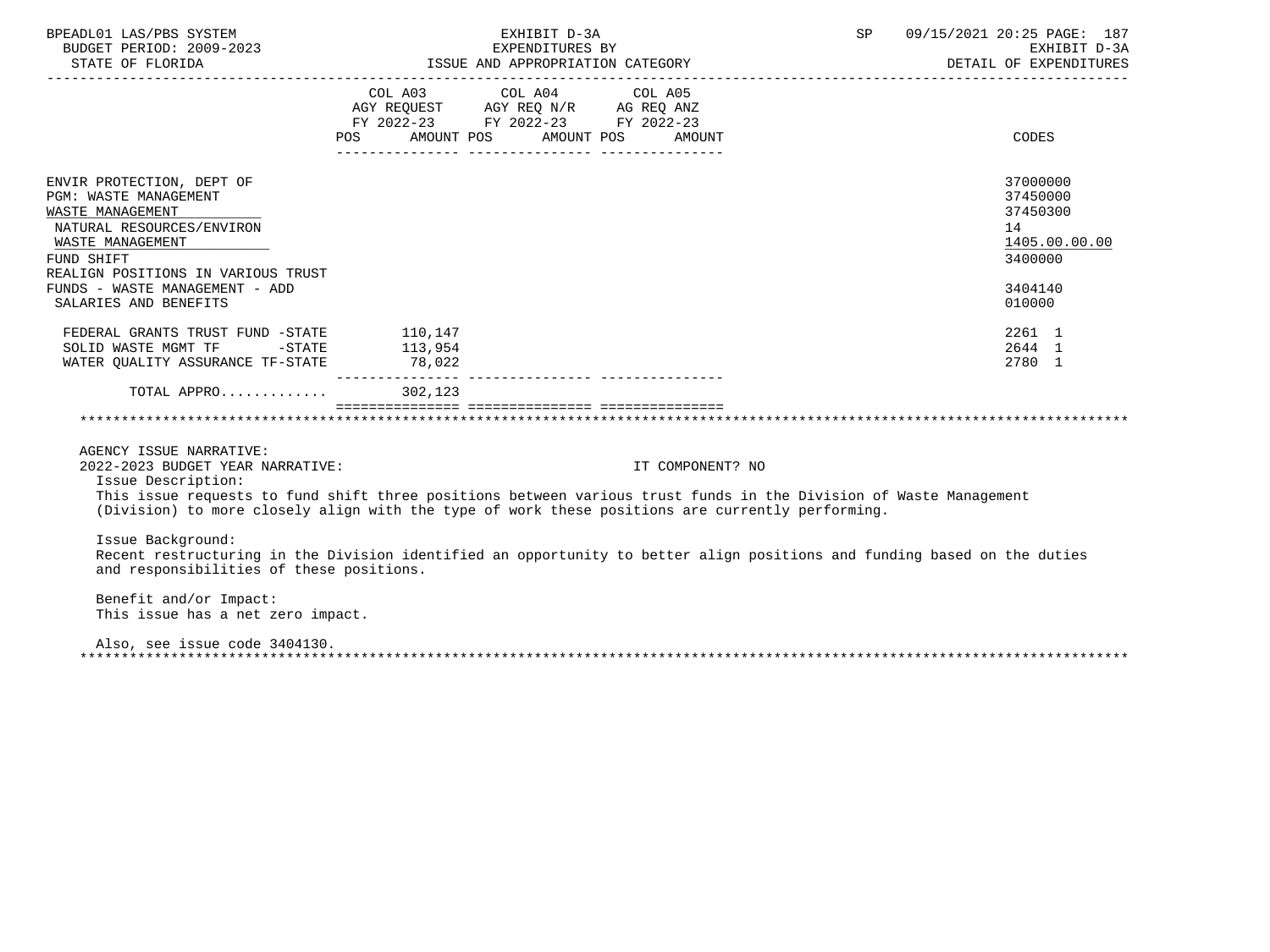| BPEADL01 LAS/PBS SYSTEM<br>BUDGET PERIOD: 2009-2023<br>STATE OF FLORIDA                                                                                                                                                                                                                                                                                                                                        |                | EXHIBIT D-3A<br>EXPENDITURES BY<br>ISSUE AND APPROPRIATION CATEGORY                             |                       |                  | SP       |           | 09/15/2021 20:25 PAGE: 188<br>EXHIBIT D-3A<br>DETAIL OF EXPENDITURES |
|----------------------------------------------------------------------------------------------------------------------------------------------------------------------------------------------------------------------------------------------------------------------------------------------------------------------------------------------------------------------------------------------------------------|----------------|-------------------------------------------------------------------------------------------------|-----------------------|------------------|----------|-----------|----------------------------------------------------------------------|
|                                                                                                                                                                                                                                                                                                                                                                                                                | COL A03<br>POS | COL A04<br>AGY REQUEST AGY REQ N/R AG REQ ANZ<br>FY 2022-23 FY 2022-23 FY 2022-23<br>AMOUNT POS | COL A05<br>AMOUNT POS | AMOUNT           |          |           | CODES                                                                |
|                                                                                                                                                                                                                                                                                                                                                                                                                |                |                                                                                                 |                       |                  |          |           |                                                                      |
| ENVIR PROTECTION, DEPT OF<br>PGM: WASTE MANAGEMENT<br><b>WASTE MANAGEMENT</b><br>NATURAL RESOURCES/ENVIRON<br>WASTE MANAGEMENT<br>FUND SHIFT<br>REALIGN POSITIONS IN VARIOUS TRUST                                                                                                                                                                                                                             |                |                                                                                                 |                       |                  |          |           | 37000000<br>37450000<br>37450300<br>14<br>1405.00.00.00<br>3400000   |
| FUNDS - WASTE MANAGEMENT - ADD                                                                                                                                                                                                                                                                                                                                                                                 |                |                                                                                                 |                       |                  |          |           | 3404140                                                              |
| POSITION DETAIL OF SALARIES AND BENEFITS:                                                                                                                                                                                                                                                                                                                                                                      |                |                                                                                                 |                       |                  |          |           |                                                                      |
|                                                                                                                                                                                                                                                                                                                                                                                                                | FTE.           | BASE RATE                                                                                       | ADDITIVES             | BENEFITS         | SUBTOTAL | $\approx$ | LAPSE LAPSED SALARIES<br>AND BENEFITS                                |
| A03 - AGY REOUEST FY 2022-23                                                                                                                                                                                                                                                                                                                                                                                   |                |                                                                                                 |                       |                  |          |           |                                                                      |
| CHANGES TO CURRENTLY AUTHORIZED POSITIONS                                                                                                                                                                                                                                                                                                                                                                      |                |                                                                                                 |                       |                  |          |           |                                                                      |
| OTHER SALARY AMOUNT<br>2261 FEDERAL GRANTS TRUST FUND<br>2644 SOLID WASTE MGMT TF<br>2780 WATER QUALITY ASSURANCE TF                                                                                                                                                                                                                                                                                           |                |                                                                                                 |                       |                  |          |           | 110,147<br>113,954<br>78,022                                         |
|                                                                                                                                                                                                                                                                                                                                                                                                                |                |                                                                                                 |                       |                  |          |           | ______________<br>302,123<br>==============                          |
|                                                                                                                                                                                                                                                                                                                                                                                                                |                |                                                                                                 |                       |                  |          |           |                                                                      |
| CAPITAL IMPROVEMENT PLAN<br>DEBT SERVICE<br>FIXED CAPITAL OUTLAY<br>DEBT SERVICE                                                                                                                                                                                                                                                                                                                               |                |                                                                                                 |                       |                  |          |           | 9900000<br>990D000<br>080000<br>089270                               |
| INLAND PROTECTION TF                                                                                                                                                                                                                                                                                                                                                                                           | $-$ STATE      | 1,725                                                                                           |                       |                  |          |           | 2212 1                                                               |
|                                                                                                                                                                                                                                                                                                                                                                                                                |                |                                                                                                 |                       |                  |          |           |                                                                      |
|                                                                                                                                                                                                                                                                                                                                                                                                                |                |                                                                                                 |                       |                  |          |           |                                                                      |
| <b>AGENCY NARRATIVE:</b><br>2022-2023 BUDGET YEAR NARRATIVE:<br>Issue Description:<br>This issue requests an additional \$1,725 in Inland Protection Financing Corporation debt service authority. Debt service<br>is based on the required payment of bond principle, a variable interest rate and fiscal agent fees established by the<br>Division of Bond Finance within the State Board of Administration. | DEBT SERVICE   |                                                                                                 |                       | IT COMPONENT? NO |          |           |                                                                      |
| The recurring base budget for debt service in FY 2022-23 is \$6,085,157 with a projected need of \$6,086,882 for an<br>increase of \$1,725 in budget authority.                                                                                                                                                                                                                                                |                |                                                                                                 |                       |                  |          |           |                                                                      |

 Issue Background: This is a continuation issue needed for paying debt service on up to \$104 million in bonds issued in FY 2009-10 and any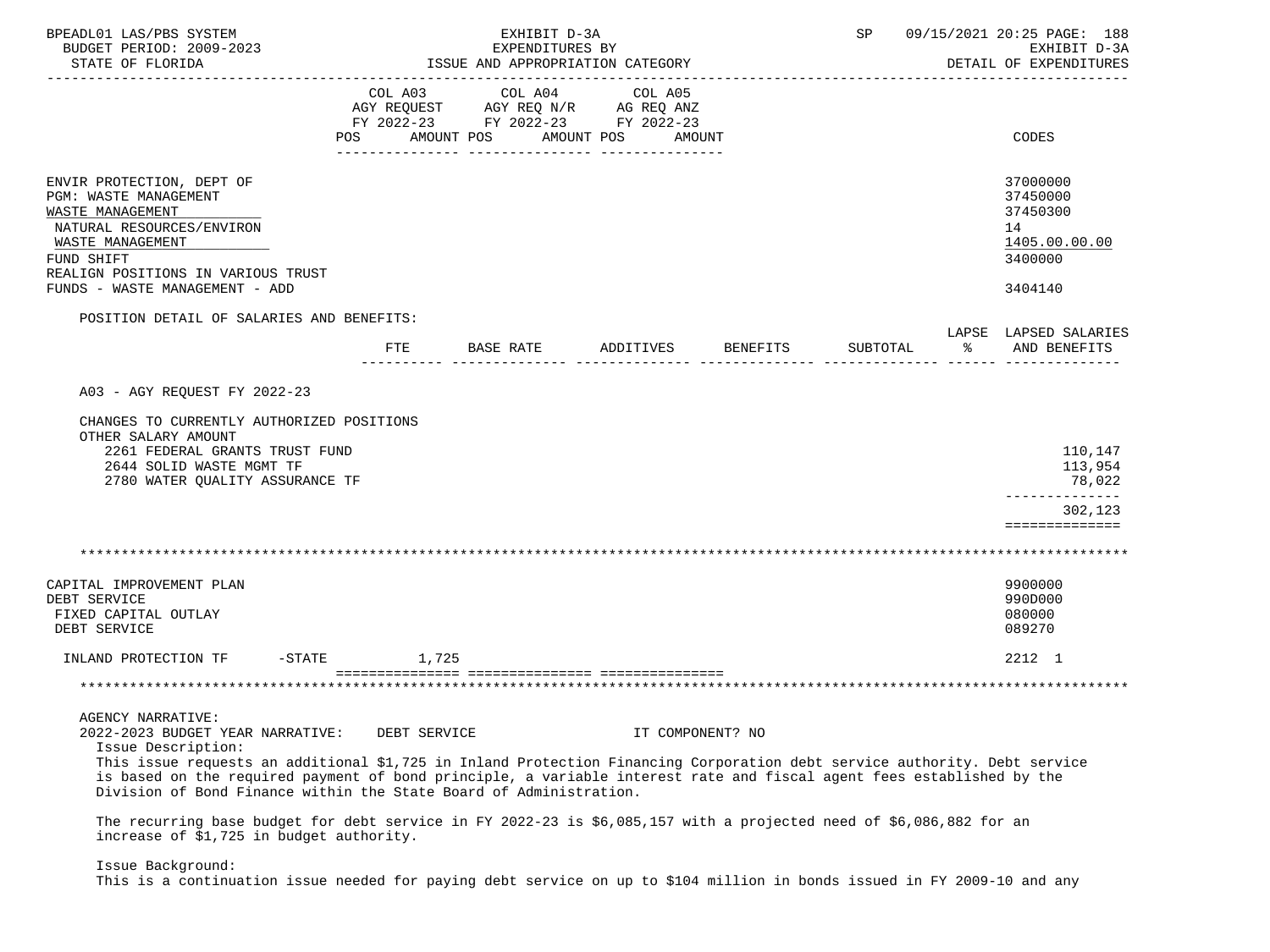| BPEADL01 LAS/PBS SYSTEM<br>BUDGET PERIOD: 2009-2023<br>STATE OF FLORIDA                                                                                             | EXHIBIT D-3A<br>EXPENDITURES BY<br>ISSUE AND APPROPRIATION CATEGORY                                                                                     | 09/15/2021 20:25 PAGE: 189<br><b>SP</b><br>EXHIBIT D-3A<br>DETAIL OF EXPENDITURES |
|---------------------------------------------------------------------------------------------------------------------------------------------------------------------|---------------------------------------------------------------------------------------------------------------------------------------------------------|-----------------------------------------------------------------------------------|
|                                                                                                                                                                     | COL A03<br>COL A04 COL A05<br>AGY REOUEST<br>AGY REO N/R<br>AG REO ANZ<br>FY 2022-23 FY 2022-23<br>FY 2022-23<br>AMOUNT POS AMOUNT POS<br>AMOUNT<br>POS | CODES                                                                             |
| ENVIR PROTECTION, DEPT OF<br>PGM: WASTE MANAGEMENT<br>WASTE MANAGEMENT<br>NATURAL RESOURCES/ENVIRON<br>WASTE MANAGEMENT<br>CAPITAL IMPROVEMENT PLAN<br>DEBT SERVICE |                                                                                                                                                         | 37000000<br>37450000<br>37450300<br>14<br>1405.00.00.00<br>9900000<br>990D000     |

 administrative expenses of the Inland Protection Financing Corporation. The funds were used to support the Petroleum Restoration Program pursuant to Sections 376.30 through 376.317, F.S. The debt service on bonds is based upon a variable rate of interest.

# Benefit and/or Impact:

 This will align the Department's budget with the anticipated need for ongoing debt service payments. Cleanup of contaminated sites protects human health and the environment by reducing or eliminating exposure to toxic pollutants, making the state an ideal home for citizens and businesses while providing a safe and beautiful landscape for tourists.

Florida Strategic Plan for Economic Development:

- #3.4 Ensure the availability of workforce housing, the future supply and quality of water, telecommunications and energy to meet Florida's economic and quality of life goals.
- #4.1 Ensure predictable legal, permitting, and other regulatory processes meet changing business needs.
- #6.1 Create and sustain vibrant, safe, and resilient communities that attract workers, residents, businesses and visitors.
- #6.3 Ensure Florida's fish, wildlife, natural resources and environment are sustained and enhanced as a component of future growth plans and development decisions.

\*\*\*\*\*\*\*\*\*\*\*\*\*\*\*\*\*\*\*\*\*\*\*\*\*\*\*\*\*\*\*\*\*\*\*\*\*\*\*\*\*\*\*\*\*\*\*\*\*\*\*\*\*\*\*\*\*\*\*\*\*\*\*\*\*\*\*\*\*\*\*\*\*\*\*\*\*\*\*\*\*\*\*\*\*\*\*\*\*\*\*\*\*\*\*\*\*\*\*\*\*\*\*\*\*\*\*\*\*\*\*\*\*\*\*\*\*\*\*\*\*\*\*\*\*\*\*

| ENVIRONMENTAL PROJECTS<br>FIXED CAPITAL OUTLAY<br>DRY CLEAN/SITE CLEANUP |           |           | 990E000<br>080000<br>080524 |
|--------------------------------------------------------------------------|-----------|-----------|-----------------------------|
| WATER OUALITY ASSURANCE TF-STATE                                         | 7,000,000 | 7,000,000 | 2780                        |
|                                                                          |           |           |                             |

### AGENCY NARRATIVE:

| 2022-2023 BUDGET YEAR NARRATIVE: | DRY CLEAN/SITE CLEANUP | IT COMPONENT? NO |
|----------------------------------|------------------------|------------------|
| Issue Description:               |                        |                  |

 This issue requests \$7 million to continue funding for the Drycleaning Solvent Contaminated Site Cleanup Program in the Division of Waste Management. Funds are used to competitively procure private remediation contractors for the remediation of eligible sites. Services provided include contamination assessment, engineering design, construction and installation of groundwater treatment systems. Sites are addressed on a potential risk to human health and the environment priority basis. The Department of Environmental Protection's (Department) goal is to complete rehabilitation of at least 5 to 10 sites.

 Through drycleaner site cleanup and rehabilitation efforts, properties are restored for commercial reuse that benefit the environment, business owners, property owners, the community and the local tax base. The Department is required to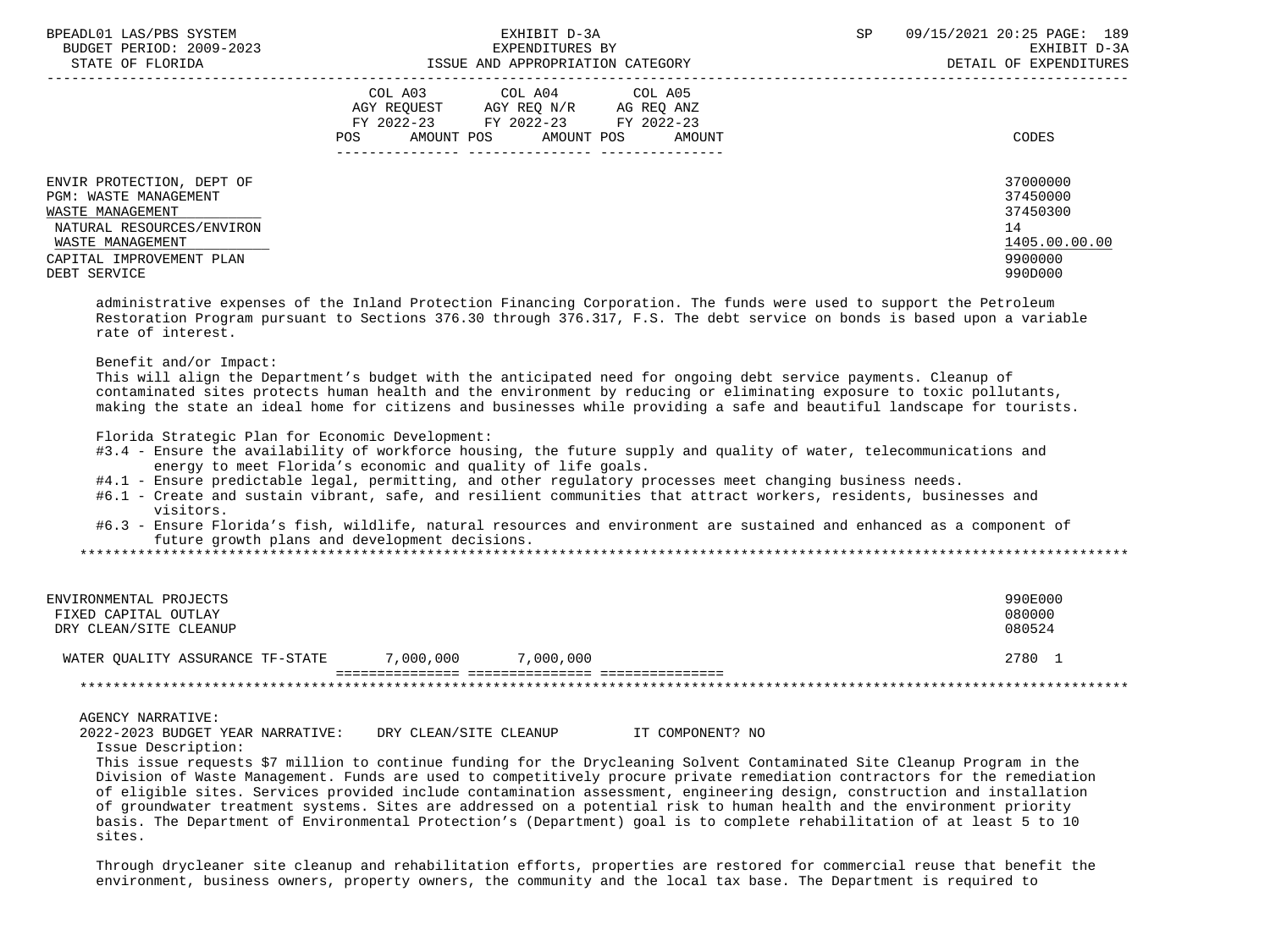| BPEADL01 LAS/PBS SYSTEM<br>BUDGET PERIOD: 2009-2023<br>STATE OF FLORIDA                                                                                                       | EXHIBIT D-3A<br>EXPENDITURES BY<br>ISSUE AND APPROPRIATION CATEGORY                                                                               | 09/15/2021 20:25 PAGE: 190<br>SP<br>EXHIBIT D-3A<br>DETAIL OF EXPENDITURES    |
|-------------------------------------------------------------------------------------------------------------------------------------------------------------------------------|---------------------------------------------------------------------------------------------------------------------------------------------------|-------------------------------------------------------------------------------|
|                                                                                                                                                                               | COL A03 COL A04 COL A05<br>AGY REOUEST<br>AGY REO N/R AG REO ANZ<br>FY 2022-23 FY 2022-23 FY 2022-23<br>AMOUNT POS<br>POS<br>AMOUNT POS<br>AMOUNT | CODES                                                                         |
| ENVIR PROTECTION, DEPT OF<br>PGM: WASTE MANAGEMENT<br>WASTE MANAGEMENT<br>NATURAL RESOURCES/ENVIRON<br>WASTE MANAGEMENT<br>CAPITAL IMPROVEMENT PLAN<br>ENVIRONMENTAL PROJECTS |                                                                                                                                                   | 37000000<br>37450000<br>37450300<br>14<br>1405.00.00.00<br>9900000<br>990E000 |

implement this program pursuant to Section 376.3078, F.S.

### Issue Background:

 The Florida Legislature established a state-funded program to cleanup properties that are contaminated as a result of the operations of a drycleaning facility or wholesale supply facility (Chapter 376, F.S.). The statute was sponsored by the drycleaning industry to address environmental, economic and liability issues resulting from drycleaning solvent contamination. The program provides limited liability protection to the owner, operator, and real property owner of drycleaning or wholesale supply facilities for cleanup of drycleaning solvent contamination if the parties meet the specified eligibility requirements. Sites are addressed on a priority basis that focuses on the risk to public health, drinking water wells, and the environment. Over the past three fiscal years, the Department has completed rehabilitation on an average of 15 sites per year.

Benefit and/or Impact:

 This funding will support ongoing Drycleaning Solvent Contaminated Site projects. Cleanup of contaminated sites protects human health and the environment by reducing or eliminating exposure to toxic pollutants.

Florida Strategic Plan for Economic Development:

- #3.4 Ensure the availability of workforce housing, the future supply and quality of water, telecommunications and energy to meet Florida's economic and quality of life goals.
- #4.1 Ensure predictable legal, permitting, and other regulatory processes meet changing business needs.
- #6.1 Create and sustain vibrant, safe, and resilient communities that attract workers, residents, businesses and visitors.
- #6.3 Ensure Florida's fish, wildlife, natural resources and environment are sustained and enhanced as a component of future growth plans and development decisions.

| WASTE TIRE ABATEMENT |           |         |         | 086000 |
|----------------------|-----------|---------|---------|--------|
| SOLID WASTE MGMT TF  | $-$ STATE | 500,000 | 500,000 | 2644   |
|                      |           |         |         |        |

### AGENCY NARRATIVE:

2022-2023 BUDGET YEAR NARRATIVE: WASTE TIRE ABATEMENT IT COMPONENT? NO

Issue Description:

 This issue requests \$500,000 to continue funding for the Waste Tire Abatement Program in the Division of Waste Management (Division). These funds are used to support contracts with counties, private consultants, and tire removal contractors to assist local communities and districts in addressing sites with discarded tires. These tire sites can become havens for disease carrying mosquitos. Priority is given to counties under the Department of Health's medical alert for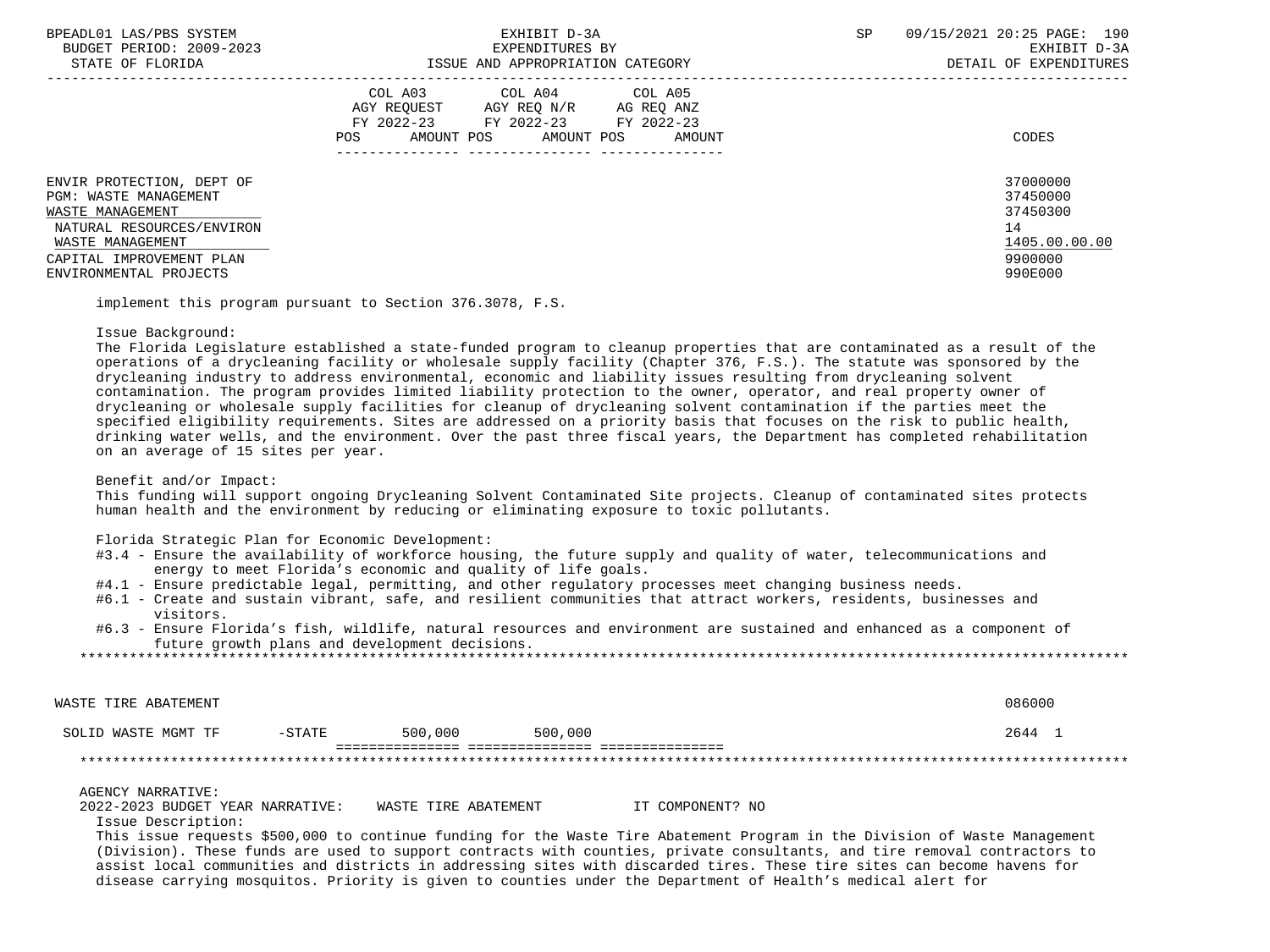| BPEADL01 LAS/PBS SYSTEM   | EXHIBIT D-3A                             | 09/15/2021 20:25 PAGE: 191<br><b>SP</b> |
|---------------------------|------------------------------------------|-----------------------------------------|
| BUDGET PERIOD: 2009-2023  | EXPENDITURES BY                          | EXHIBIT D-3A                            |
| STATE OF FLORIDA          | ISSUE AND APPROPRIATION CATEGORY         | DETAIL OF EXPENDITURES                  |
|                           | COL A03 COL A04 COL A05                  |                                         |
|                           | AGY REOUEST<br>AGY REO N/R<br>AG REO ANZ |                                         |
|                           | FY 2022-23 FY 2022-23<br>FY 2022-23      |                                         |
|                           | POS<br>AMOUNT POS AMOUNT POS<br>AMOUNT   | CODES                                   |
|                           |                                          |                                         |
| ENVIR PROTECTION, DEPT OF |                                          | 37000000                                |
| PGM: WASTE MANAGEMENT     |                                          | 37450000                                |
| WASTE MANAGEMENT          |                                          | 37450300                                |
| NATURAL RESOURCES/ENVIRON |                                          | 14                                      |
| WASTE MANAGEMENT          |                                          | 1405.00.00.00                           |
| CAPITAL IMPROVEMENT PLAN  |                                          | 9900000                                 |
| ENVIRONMENTAL PROJECTS    |                                          | 990E000                                 |
|                           |                                          |                                         |

 mosquito-borne diseases. In addition to performing tire removals, these funds would be used to support amnesty day events in counties for collection, processing, reuse, or disposal of tires brought to the collection location.

# Issue Background:

 The Waste Tire Abatement Program was re-established in FY 2016-17. The funding request for FY 2022-23 will continue a multi-year, phased approach to significantly reduce the number of waste tire sites throughout the state. Additionally, the Department of Environmental Protection (Department) utilizes these funds to support an accelerated Waste Tire Disposal Program in counties where the Department of Health issues medical alerts, including West Nile Virus, Eastern Equine Encephalitis, and Zika.

 As of May 2021, the Division is aware of nine properties containing approximately 793,000 tires that need to be removed. Waste tire abatement costs can vary from site to site and are based on transportation, handling and processing costs. According to estimates, the cost per tire will range from approximately \$2 to \$4.

### Benefit and/or Impact:

 These funds allow the Department to collect, transport, process, and properly dispose of tires potentially reducing the risk of mosquito-borne diseases.

#### Florida Strategic Plan for Economic Development:

- #3.4 Ensure the availability of workforce housing, the future supply and quality of water, telecommunications and energy to meet Florida's economic and quality of life goals.
- #6.1 Create and sustain vibrant, safe, and resilient communities that attract workers, residents, businesses and visitors.
- #6.3 Ensure Florida's fish, wildlife, natural resources and environment are sustained and enhanced as a component of future growth plans and development decisions.

\*\*\*\*\*\*\*\*\*\*\*\*\*\*\*\*\*\*\*\*\*\*\*\*\*\*\*\*\*\*\*\*\*\*\*\*\*\*\*\*\*\*\*\*\*\*\*\*\*\*\*\*\*\*\*\*\*\*\*\*\*\*\*\*\*\*\*\*\*\*\*\*\*\*\*\*\*\*\*\*\*\*\*\*\*\*\*\*\*\*\*\*\*\*\*\*\*\*\*\*\*\*\*\*\*\*\*\*\*\*\*\*\*\*\*\*\*\*\*\*\*\*\*\*\*\*\*

PETROLEUM TANKS CLEANUP 087889

#### INLAND PROTECTION TF -STATE 125,000,000 125,000,000 2212 1 =============== =============== ===============

\*\*\*\*\*\*\*\*\*\*\*\*\*\*\*\*\*\*\*\*\*\*\*\*\*\*\*\*\*\*\*\*\*\*\*\*\*\*\*\*\*\*\*\*\*\*\*\*\*\*\*\*\*\*\*\*\*\*\*\*\*\*\*\*\*\*\*\*\*\*\*\*\*\*\*\*\*\*\*\*\*\*\*\*\*\*\*\*\*\*\*\*\*\*\*\*\*\*\*\*\*\*\*\*\*\*\*\*\*\*\*\*\*\*\*\*\*\*\*\*\*\*\*\*\*\*\*

AGENCY NARRATIVE:

2022-2023 BUDGET YEAR NARRATIVE: PETROLEUM TANKS CLEANUP IT COMPONENT? NO

Issue Description:

 This issue requests \$125 million to continue funding for Petroleum Restoration Program in the Division of Waste Management (Division). Funding of \$115 million for the Petroleum Restoration Program is used to competitively procure contracts with private remediation cleanup and support contractors. Pursuant to Section 376.3071, F.S., contaminated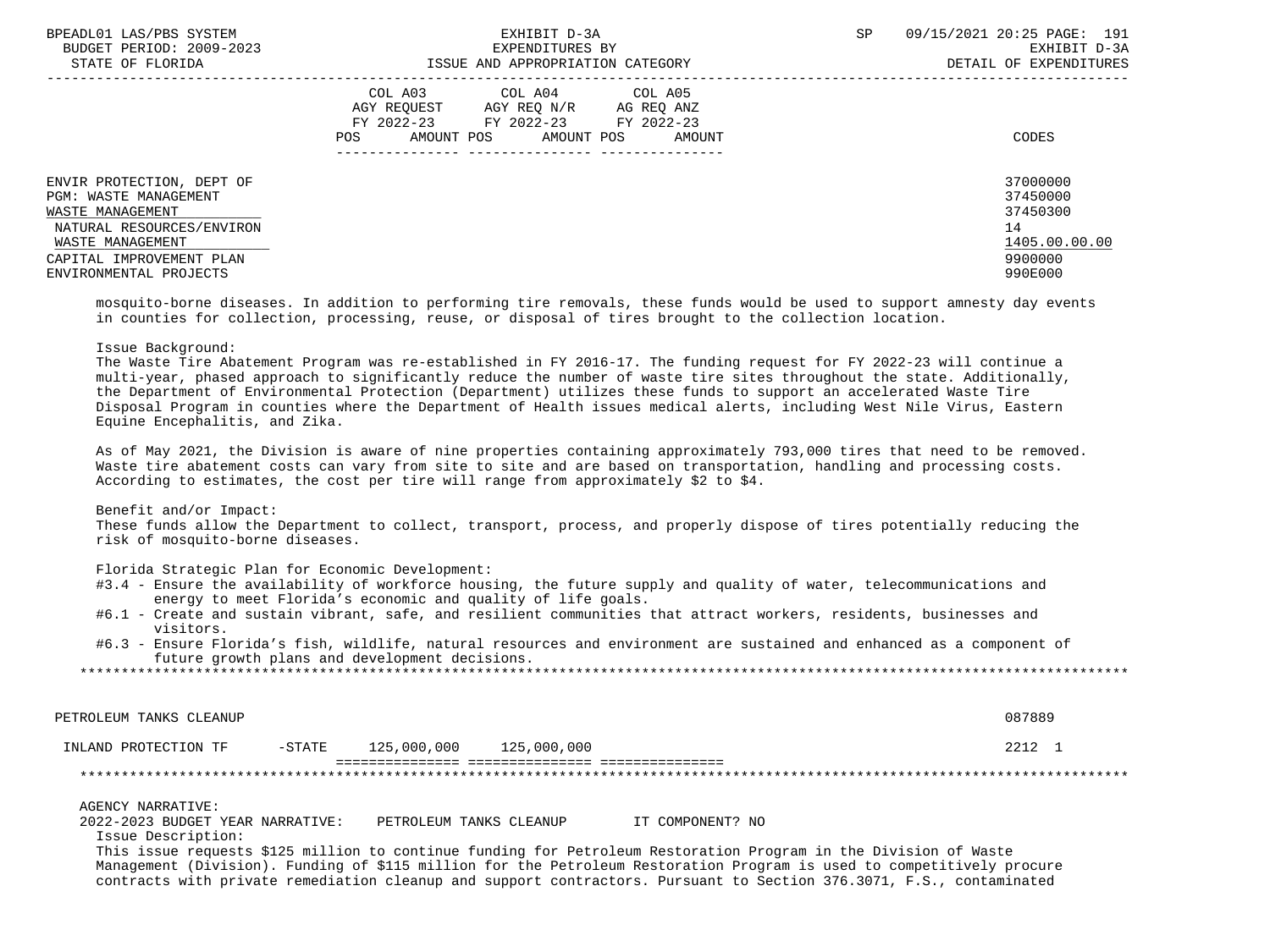| BPEADL01 LAS/PBS SYSTEM<br>BUDGET PERIOD: 2009-2023<br>STATE OF FLORIDA                                                                                                       | EXHIBIT D-3A<br>EXPENDITURES BY<br>ISSUE AND APPROPRIATION CATEGORY                                                                               | 09/15/2021 20:25 PAGE: 192<br><b>SP</b><br>EXHIBIT D-3A<br>DETAIL OF EXPENDITURES |
|-------------------------------------------------------------------------------------------------------------------------------------------------------------------------------|---------------------------------------------------------------------------------------------------------------------------------------------------|-----------------------------------------------------------------------------------|
|                                                                                                                                                                               | COL A03 COL A04 COL A05<br>AGY REOUEST<br>AGY REO N/R<br>AG REQ ANZ<br>FY 2022-23 FY 2022-23 FY 2022-23<br>AMOUNT POS AMOUNT POS<br>POS<br>AMOUNT | CODES                                                                             |
| ENVIR PROTECTION, DEPT OF<br>PGM: WASTE MANAGEMENT<br>WASTE MANAGEMENT<br>NATURAL RESOURCES/ENVIRON<br>WASTE MANAGEMENT<br>CAPITAL IMPROVEMENT PLAN<br>ENVIRONMENTAL PROJECTS |                                                                                                                                                   | 37000000<br>37450000<br>37450300<br>14<br>1405.00.00.00<br>9900000<br>990E000     |

 sites are prioritized for cleanup based on their potential risk to human health and the environment; and pursuant to Subsection 376.3071(15), F.S., up to \$10 million will be used for the repair or replacement of petroleum storage tank systems that may have been damaged due to the storage of fuels blended with ethanol or biodiesel, or for preventive measures to reduce potential for such damage. This funding will allow the Department of Environmental Protection (Department) to continue remediation efforts and implementation of the ethanol/biodiesel program.

# Issue Background:

 The Petroleum Restoration Program encompasses the technical oversight, management, and administrative activities necessary to prioritize, assess and cleanup sites contaminated by discharges of petroleum and petroleum products from stationary petroleum storage systems. These sites include those determined eligible for state-funded cleanup using qualified contractors selected through competitive procurement or recommended by the property owner or responsible party and state lead contractors under direct contract with the Department, as well as non-program or voluntary cleanup sites that are funded by responsible parties.

Sites or facilities may have more than one discharge.

 Total Rehabilitated - 11,800 Undergoing Rehabilitation - 4,205 Awaiting Rehabilitation - 3,524

 The Division will be addressing two petroleum cleanup mega projects over the next several years. The Petroleum Products Corporation mega project will be a joint effort between the EPA and the Department with the Department's cleanup costs estimated at \$35 million. The Port Everglades Common Area mega project has a significant scope which will require coordinated efforts between the Port and the Department for slip expansions, with the first expansion having an estimated cost of \$25 million.

 In July 2021, the Division began providing fiscal relief to storage tank owners and operators with equipment that may have been damaged due to the storage of fuels blended with ethanol or biodiesel or for preventive measures to reduce potential for such damage.

In the first year of this program:

 Applications - 211 Total Requested - \$4,853,368 Total Potential Award - \$3,641,064

# Benefit and/or Impact:

 This funding will continue to support ongoing and new petroleum restoration projects and repair, replacement, and prevent damage that may be caused by storing ethanol/biodiesel blended fuels. Cleanup and prevention of contaminated sites protects human health and the environment by reducing or eliminating exposure to toxic pollutants.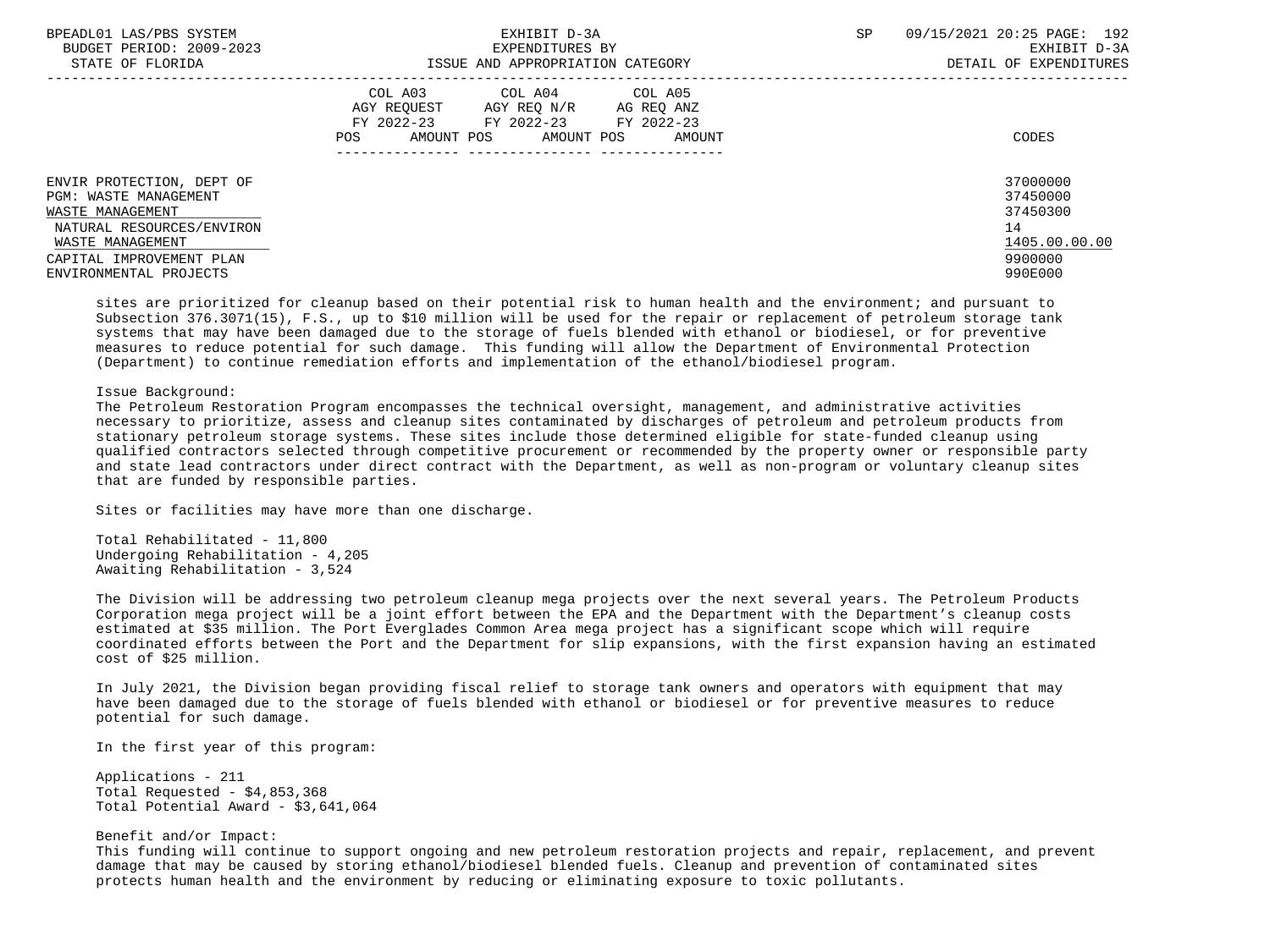| BPEADL01 LAS/PBS SYSTEM                                                                                                                             | EXHIBIT D-3A                                                                                                                                                                                                                                                                                                                                                                                                                                                                                                                                                                                                                                                                                                                                | 09/15/2021 20:25 PAGE: 193<br>SP                                   |
|-----------------------------------------------------------------------------------------------------------------------------------------------------|---------------------------------------------------------------------------------------------------------------------------------------------------------------------------------------------------------------------------------------------------------------------------------------------------------------------------------------------------------------------------------------------------------------------------------------------------------------------------------------------------------------------------------------------------------------------------------------------------------------------------------------------------------------------------------------------------------------------------------------------|--------------------------------------------------------------------|
|                                                                                                                                                     | COL A03 COL A04 COL A05<br>AGY REQUEST AGY REQ N/R AG REQ ANZ                                                                                                                                                                                                                                                                                                                                                                                                                                                                                                                                                                                                                                                                               |                                                                    |
|                                                                                                                                                     | FY 2022-23 FY 2022-23 FY 2022-23<br>AMOUNT POS<br>AMOUNT POS<br><b>AMOUNT</b><br><b>POS</b>                                                                                                                                                                                                                                                                                                                                                                                                                                                                                                                                                                                                                                                 | CODES                                                              |
| ENVIR PROTECTION, DEPT OF<br>PGM: WASTE MANAGEMENT<br>WASTE MANAGEMENT<br>NATURAL RESOURCES/ENVIRON<br>WASTE MANAGEMENT<br>CAPITAL IMPROVEMENT PLAN |                                                                                                                                                                                                                                                                                                                                                                                                                                                                                                                                                                                                                                                                                                                                             | 37000000<br>37450000<br>37450300<br>14<br>1405.00.00.00<br>9900000 |
| ENVIRONMENTAL PROJECTS                                                                                                                              |                                                                                                                                                                                                                                                                                                                                                                                                                                                                                                                                                                                                                                                                                                                                             | 990E000                                                            |
| visitors.                                                                                                                                           | #3.4 - Ensure the availability of workforce housing, the future supply and quality of water, telecommunications and<br>energy to meet Florida's economic and quality of life goals.<br>#4.1 - Ensure predictable legal, permitting and other regulatory processes meet changing business needs.<br>#6.1 - Create and sustain vibrant, safe, and resilient communities that attract workers, residents, businesses and<br>#6.3 - Ensure Florida's fish, wildlife, natural resources and environment are sustained and enhanced as a component of<br>future growth plans and development decisions.                                                                                                                                           |                                                                    |
| HAZARD WASTE/SITE CLEANUP                                                                                                                           |                                                                                                                                                                                                                                                                                                                                                                                                                                                                                                                                                                                                                                                                                                                                             | 088502                                                             |
|                                                                                                                                                     | WATER QUALITY ASSURANCE TF-STATE 4,000,000 4,000,000                                                                                                                                                                                                                                                                                                                                                                                                                                                                                                                                                                                                                                                                                        | 2780 1                                                             |
|                                                                                                                                                     |                                                                                                                                                                                                                                                                                                                                                                                                                                                                                                                                                                                                                                                                                                                                             |                                                                    |
| <b>AGENCY NARRATIVE:</b><br>Issue Description:                                                                                                      | 2022-2023 BUDGET YEAR NARRATIVE: HAZARD WASTE/SITE CLEANUP IT COMPONENT? NO                                                                                                                                                                                                                                                                                                                                                                                                                                                                                                                                                                                                                                                                 |                                                                    |
|                                                                                                                                                     | This issue requests \$4 million to continue funding for the Hazardous Waste Contaminated Site Cleanup Program in the<br>Division of Waste Management (Division). As authorized by Section 376.307, F.S., funds from this appropriation will<br>enable the Department of Environmental Protection (Department) to conduct multi-year cleanup projects at sites<br>contaminated by a variety of hazardous substances and perfluorooctanoic acid (PFOA) and perfluorooctane sulfonate (PFOS)<br>which are part of a larger group of chemicals known as perfluoroalkyl and polyfluoroalkyl substances (PFAS). These<br>contaminated sites pose a risk to human health and the environment. Typically, these are either abandoned sites or sites |                                                                    |

 where responsible parties are insolvent and unable to fund cleanup activities. Site cleanup allows abandoned properties to be redeveloped and put back into productive use by business owners and real property owners. There are 65 state lead sites and 16 National Priorities List (NPL) Superfund sites funded by this issue.

Issue Background:

 The Division continues to review known contaminated sites as part of the Department's compliance assistance process which evaluates progress and legal options to compel more timely and effective action by responsible parties. The Division and the Office of General Counsel work together to find responsible parties to perform site cleanup; if it is concluded that there are no viable responsible parties, then the site may be addressed under state-funded cleanup. These state-funded sites are evaluated to determine if immediate action is necessary based on potential risk to human health and the environment. The Division will conduct necessary site assessments to determine the extent of contamination on and off the source property, whether a source is continuing to release contaminants, or whether contamination is migrating, and will implement appropriate remedial action to address the contamination.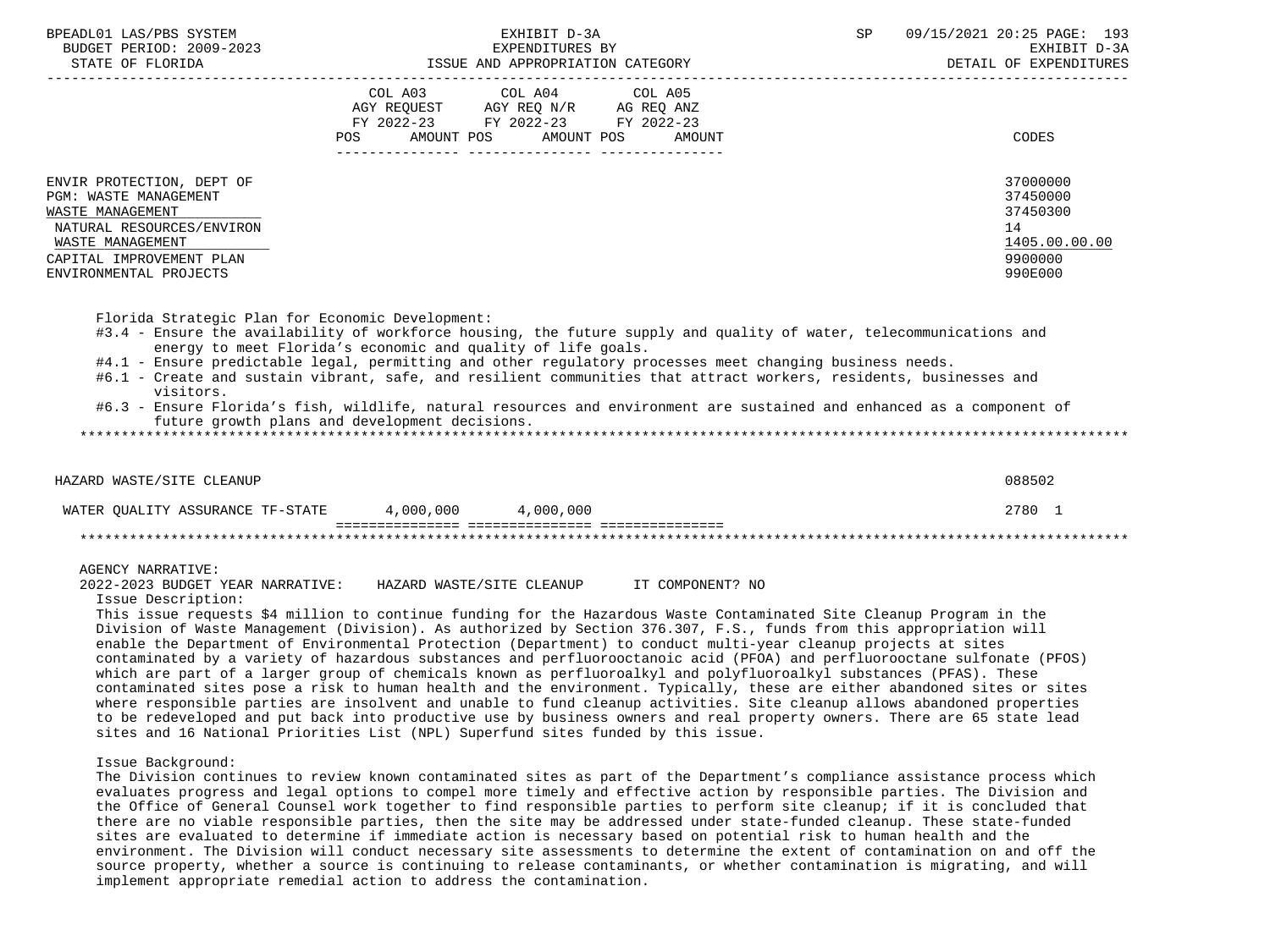| BPEADL01 LAS/PBS SYSTEM<br>BUDGET PERIOD: 2009-2023<br>STATE OF FLORIDA                                                                                                              | EXHIBIT D-3A<br>EXPENDITURES BY<br>ISSUE AND APPROPRIATION CATEGORY                                                                                  | 09/15/2021 20:25 PAGE: 194<br><b>SP</b><br>EXHIBIT D-3A<br>DETAIL OF EXPENDITURES |
|--------------------------------------------------------------------------------------------------------------------------------------------------------------------------------------|------------------------------------------------------------------------------------------------------------------------------------------------------|-----------------------------------------------------------------------------------|
|                                                                                                                                                                                      | COL A03<br>COL A04 COL A05<br>AGY REQUEST AGY REQ N/R<br>AG REQ ANZ<br>FY 2022-23 FY 2022-23 FY 2022-23<br>AMOUNT POS<br>AMOUNT POS<br>POS<br>AMOUNT | CODES                                                                             |
| ENVIR PROTECTION, DEPT OF<br><b>PGM: WASTE MANAGEMENT</b><br>WASTE MANAGEMENT<br>NATURAL RESOURCES/ENVIRON<br>WASTE MANAGEMENT<br>CAPITAL IMPROVEMENT PLAN<br>ENVIRONMENTAL PROJECTS |                                                                                                                                                      | 37000000<br>37450000<br>37450300<br>14<br>1405.00.00.00<br>9900000<br>990E000     |

Benefit and/or Impact:

 This funding will support ongoing Hazardous Waste Contaminated Site projects. Cleanup of contaminated sites protects human health and the environment by reducing or eliminating exposure to toxic pollutants.

 Funding under this issue provides the state's 10% cost share for NPL sites currently undergoing remediation and funds for continued monitoring and operation and maintenance of active treatment systems, source removal actions and remedy design, supplemental assessment and well abandonment..

Florida Strategic Plan for Economic Development:

- #3.4 Ensure the availability of workforce housing, the future supply and quality of water, telecommunications and energy to meet Florida's economic and quality of life goals.
- #4.1 Ensure predictable legal, permitting, and other regulatory processes meet changing business needs.
- #6.1 Create and sustain vibrant, safe, and resilient communities that attract workers, residents, businesses and visitors.
- #6.3 Ensure Florida's fish, wildlife, natural resources and environment are sustained and enhanced as a component of future growth plans and development decisions.

\*\*\*\*\*\*\*\*\*\*\*\*\*\*\*\*\*\*\*\*\*\*\*\*\*\*\*\*\*\*\*\*\*\*\*\*\*\*\*\*\*\*\*\*\*\*\*\*\*\*\*\*\*\*\*\*\*\*\*\*\*\*\*\*\*\*\*\*\*\*\*\*\*\*\*\*\*\*\*\*\*\*\*\*\*\*\*\*\*\*\*\*\*\*\*\*\*\*\*\*\*\*\*\*\*\*\*\*\*\*\*\*\*\*\*\*\*\*\*\*\*\*\*\*\*\*\*

| G/A-LOC GOV/NONST ENT-FCO<br>SOLID WASTE MANAGEMENT |           |           |           | 140000<br>140134 |
|-----------------------------------------------------|-----------|-----------|-----------|------------------|
| SOLID WASTE MGMT TF                                 | $-$ STATE | 3,000,000 | 3,000,000 | 2644             |
|                                                     |           |           |           |                  |

AGENCY NARRATIVE:

2022-2023 BUDGET YEAR NARRATIVE: SOLID WASTE MANAGEMENT IT COMPONENT? NO

Issue Description:

 This issue requests \$3 million to continue funding for the Small County Solid Waste Grant Program in the Division of Waste Management. Section 403.709, F.S. directs up to 37 percent of the revenues deposited into the Solid Waste Management Trust Fund be used for the waste tire abatement program and solid waste grant programs. These funds are used for the annual Small County Consolidated Grant Program which supports 32 counties with populations under 110,000 for activities relating to recycling, reducing the volume of municipal solid waste, disposal of hurricane debris, litter prevention and control, and general solid waste services.

Issue Background:

 The 32 small counties with populations under 110,000 use these grants to help pay the costs of operating their solid waste programs. During FY 2022-23, counties will use these grants for a variety of solid waste related needs that include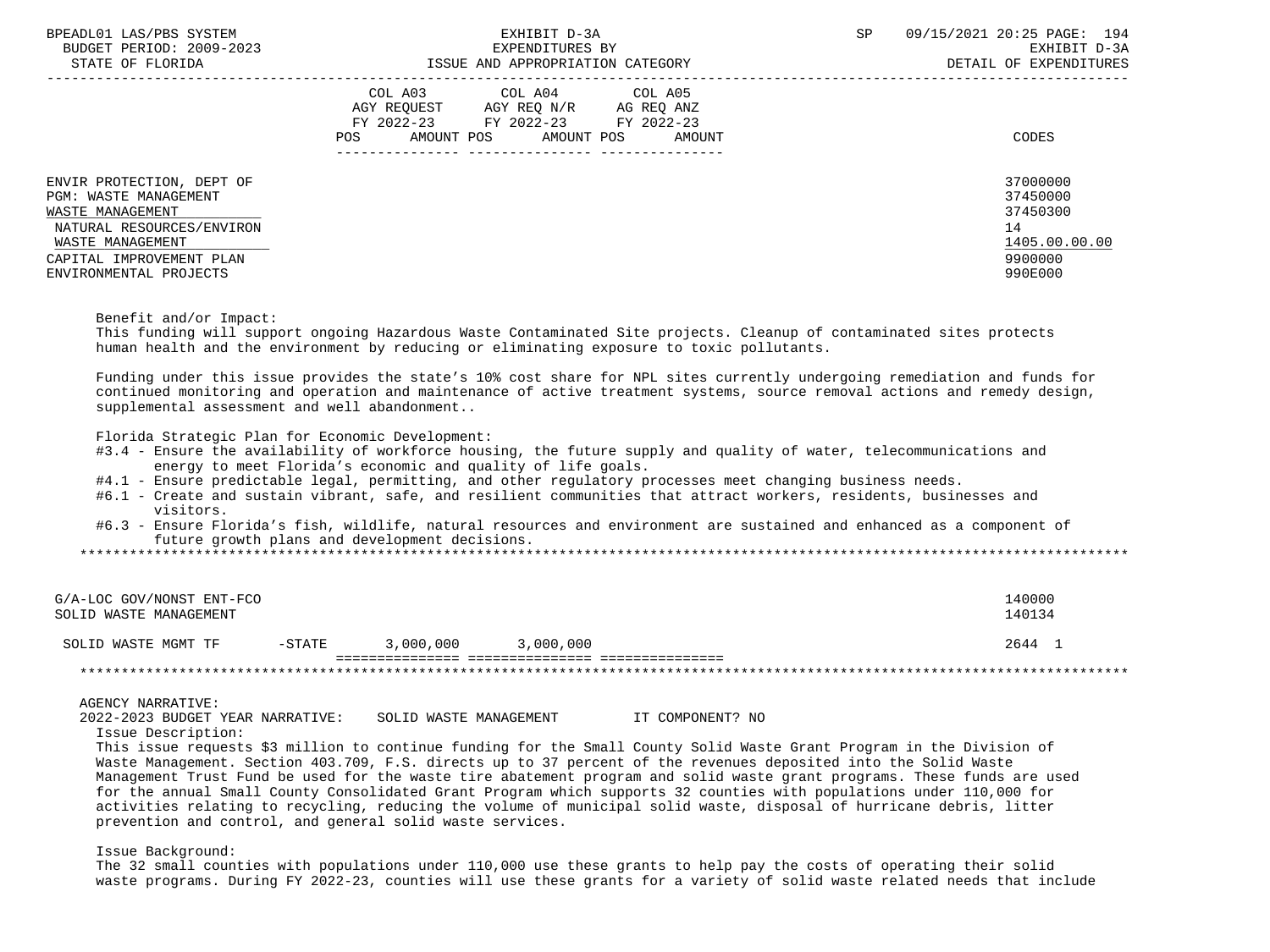| BPEADL01 LAS/PBS SYSTEM<br>BUDGET PERIOD: 2009-2023<br>STATE OF FLORIDA                                                                                                       | EXHIBIT D-3A<br>EXPENDITURES BY<br>ISSUE AND APPROPRIATION CATEGORY                                                                               | 09/15/2021 20:25 PAGE: 195<br><b>SP</b><br>EXHIBIT D-3A<br>DETAIL OF EXPENDITURES |
|-------------------------------------------------------------------------------------------------------------------------------------------------------------------------------|---------------------------------------------------------------------------------------------------------------------------------------------------|-----------------------------------------------------------------------------------|
|                                                                                                                                                                               | COL A03 COL A04 COL A05<br>AGY REOUEST AGY REO N/R<br>AG REO ANZ<br>FY 2022-23 FY 2022-23<br>FY 2022-23<br>AMOUNT POS AMOUNT POS<br>POS<br>AMOUNT | CODES                                                                             |
| ENVIR PROTECTION, DEPT OF<br>PGM: WASTE MANAGEMENT<br>WASTE MANAGEMENT<br>NATURAL RESOURCES/ENVIRON<br>WASTE MANAGEMENT<br>CAPITAL IMPROVEMENT PLAN<br>ENVIRONMENTAL PROJECTS |                                                                                                                                                   | 37000000<br>37450000<br>37450300<br>14<br>1405.00.00.00<br>9900000<br>990E000     |

 contracting for services to clean roads of litter, landfill tipping fees, the collection and recycling of waste tires, laboratory fees for analyzing groundwater samples, salaries for workers to perform waste spotting duties, maintaining access roads at landfills, quarterly inspections of landfill scales, hauling of leachate from the landfill, curbside pick-up of solid waste and equipment such as bulldozers for use at landfills.

#### Benefit and/or Impact:

 This grant program is an important tool to help small communities recycle their municipal solid wastes, address illegal tire dumping and provide proper hurricane debris disposal. Ensuring that solid waste is disposed of in an appropriate manner allows the state to continue to be an ideal home for citizens and businesses while providing a safe and beautiful landscape for tourists.

Florida Strategic Plan for Economic Development:

- #3.4 Ensure the availability of workforce housing, the future supply and quality of water, telecommunications and energy to meet Florida's economic and quality of life goals.
- #6.1 Create and sustain vibrant, safe, and resilient communities that attract workers, residents, businesses and visitors.
- #6.3 Ensure Florida's fish, wildlife, natural resources and environment are sustained and enhanced as a component of future growth plans and development decisions.

\*\*\*\*\*\*\*\*\*\*\*\*\*\*\*\*\*\*\*\*\*\*\*\*\*\*\*\*\*\*\*\*\*\*\*\*\*\*\*\*\*\*\*\*\*\*\*\*\*\*\*\*\*\*\*\*\*\*\*\*\*\*\*\*\*\*\*\*\*\*\*\*\*\*\*\*\*\*\*\*\*\*\*\*\*\*\*\*\*\*\*\*\*\*\*\*\*\*\*\*\*\*\*\*\*\*\*\*\*\*\*\*\*\*\*\*\*\*\*\*\*\*\*\*\*\*\*

| G/A-REEF PROT/TIRE ABATE |           |           |           | 141132 |
|--------------------------|-----------|-----------|-----------|--------|
| SOLID WASTE MGMT TF      | $-$ STATE | 3,000,000 | 3,000,000 | 2644   |
|                          |           |           |           |        |

## AGENCY NARRATIVE:

2022-2023 BUDGET YEAR NARRATIVE: G/A-REEF PROT/TIRE ABATE IT COMPONENT? NO

Issue Description:

 This issue requests \$3 million to continue funding for Reef Protection and Tire Abatement in the Division of Waste Management (Division). In recent years, Florida's reefs have experienced declines due to a combination of factors, including coral disease, coral bleaching, higher ocean temperatures and human impacts. In 2006, elkhorn and staghorn coral were listed as threatened species under the Endangered Species Act. These funds will allow the Department of Environmental Protection (Department) to identify which reef systems are in danger of damage by solid waste that has either been dumped illegally or by natural occurrences. In addition, it will allow the Department to continue ongoing efforts to remove debris that threatens the delicate ecosystems that are Florida's reefs.

Issue Background:

Florida is the only state in the continental United States with extensive shallow reef formations near its coasts. Reefs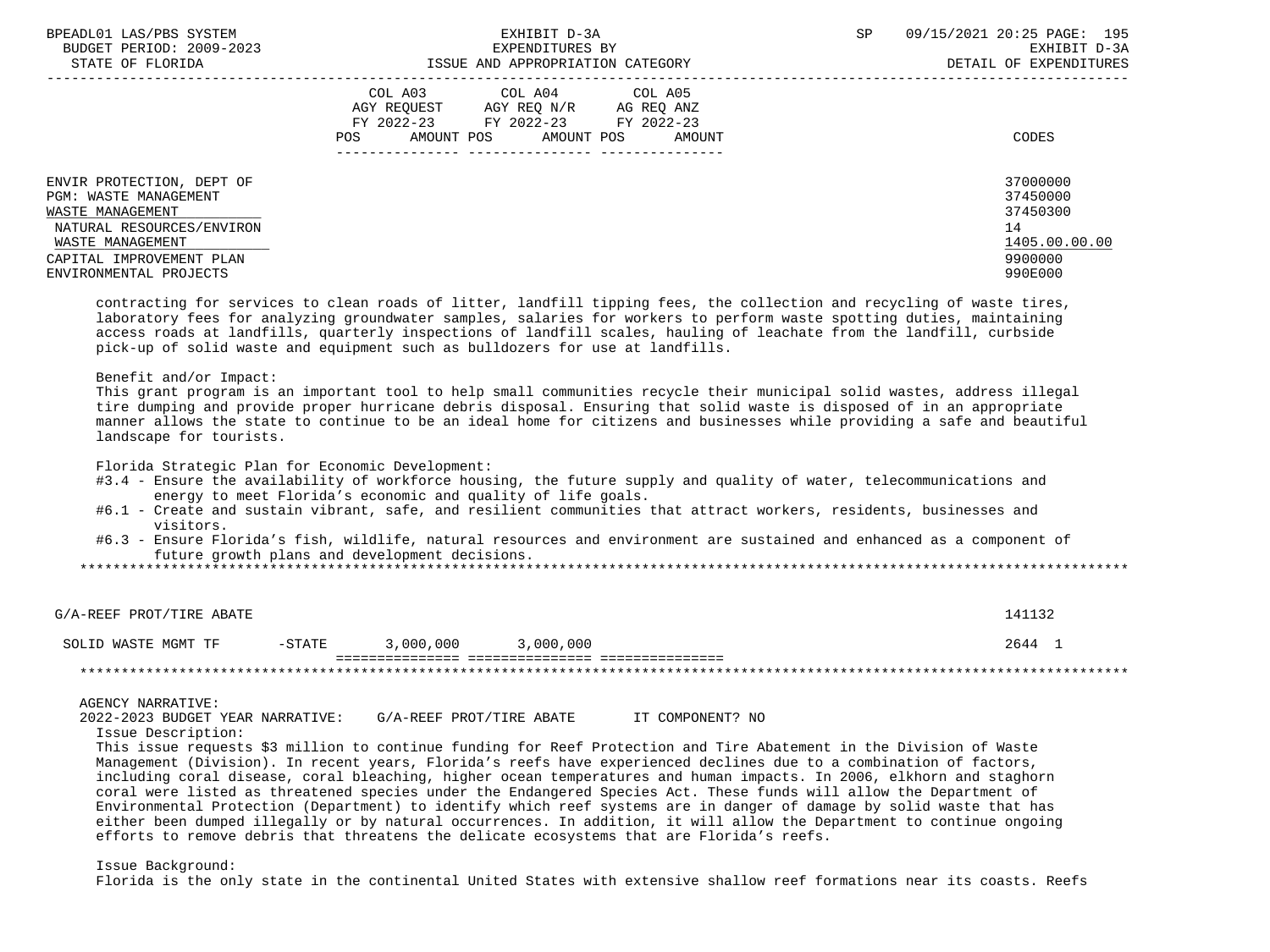| BPEADL01 LAS/PBS SYSTEM                          | EXHIBIT D-3A                                                                        | SP<br>09/15/2021 20:25 PAGE: 196 |
|--------------------------------------------------|-------------------------------------------------------------------------------------|----------------------------------|
| BUDGET PERIOD: 2009-2023                         | EXPENDITURES BY                                                                     | EXHIBIT D-3A                     |
| STATE OF FLORIDA                                 | ISSUE AND APPROPRIATION CATEGORY                                                    | DETAIL OF EXPENDITURES           |
|                                                  | COL A03 COL A04 COL A05<br>AGY REOUEST<br>AGY REO N/R<br>AG REQ ANZ                 |                                  |
|                                                  | FY 2022-23<br>FY 2022-23<br>FY 2022-23<br>AMOUNT POS<br>AMOUNT POS<br>POS<br>AMOUNT | CODES                            |
| ENVIR PROTECTION, DEPT OF                        |                                                                                     | 37000000                         |
| <b>PGM: WASTE MANAGEMENT</b><br>WASTE MANAGEMENT |                                                                                     | 37450000<br>37450300             |
| NATURAL RESOURCES/ENVIRON                        |                                                                                     | 14                               |
| WASTE MANAGEMENT                                 |                                                                                     | 1405.00.00.00                    |
| CAPITAL IMPROVEMENT PLAN                         |                                                                                     | 9900000                          |
| ENVIRONMENTAL PROJECTS                           |                                                                                     | 990E000                          |

 create specialized habitats that provide shelter, food, and breeding sites for numerous plants and animals. Reefs lay the foundation for a dynamic ecosystem with tremendous biodiversity. Florida's coral reef stretches approximately 350 linear miles from Dry Tortugas National Park west of the Florida Keys to the St. Lucie Inlet in Martin County.

 Monitoring data from 105 stations in the Florida Keys revealed a 44 percent decline in reef cover from 1996-2005. Due to the fact that reefs are very slow-growing, this loss represents a serious and significant threat to local reef ecosystems. While reefs can withstand varying levels of natural disturbance, they may not be as resilient to human-induced stresses. In southeast Florida, coastal resources are under intense stress resulting from high population densities and coastal development. The Division has used Solid Waste Management Trust Fund appropriations for the past five years for solid waste removal efforts related to reefs. The specific funded effort supports ongoing removal of tires off the coast of Broward County that have become a detriment to the reef ecosystem. So far, the Division has facilitated the removal of about 580,000 tires with approximately 592,000 remaining to be removed. This request would support these ongoing efforts and provide the Division flexibility to address additional solid waste impacts to reef ecosystems should the need arise.

# Benefit and/or Impact:

 The various reefs create an environment that is ecologically diverse and productive, one that supports many other aquatic plants and animals that make southeast Florida reefs their home. Ensuring diverse and healthy ecosystems around the state not only protects threatened species, it also makes the state an ideal destination for millions of tourists.

Florida Strategic Plan for Economic Development:

- #6.1 Create and sustain vibrant, safe, and resilient communities that attract workers, residents, businesses and visitors.
- #6.3 Ensure Florida's fish, wildlife, natural resources and environment are sustained and enhanced as a component of future growth plans and development decisions.

\*\*\*\*\*\*\*\*\*\*\*\*\*\*\*\*\*\*\*\*\*\*\*\*\*\*\*\*\*\*\*\*\*\*\*\*\*\*\*\*\*\*\*\*\*\*\*\*\*\*\*\*\*\*\*\*\*\*\*\*\*\*\*\*\*\*\*\*\*\*\*\*\*\*\*\*\*\*\*\*\*\*\*\*\*\*\*\*\*\*\*\*\*\*\*\*\*\*\*\*\*\*\*\*\*\*\*\*\*\*\*\*\*\*\*\*\*\*\*\*\*\*\*\*\*\*\*

TOTAL: ENVIRONMENTAL PROJECTS<br>
TOTAL ISSUE............. 142.500.000 142.500.000  $TOTAL$   $ISSUE$ ............ =============== =============== ===============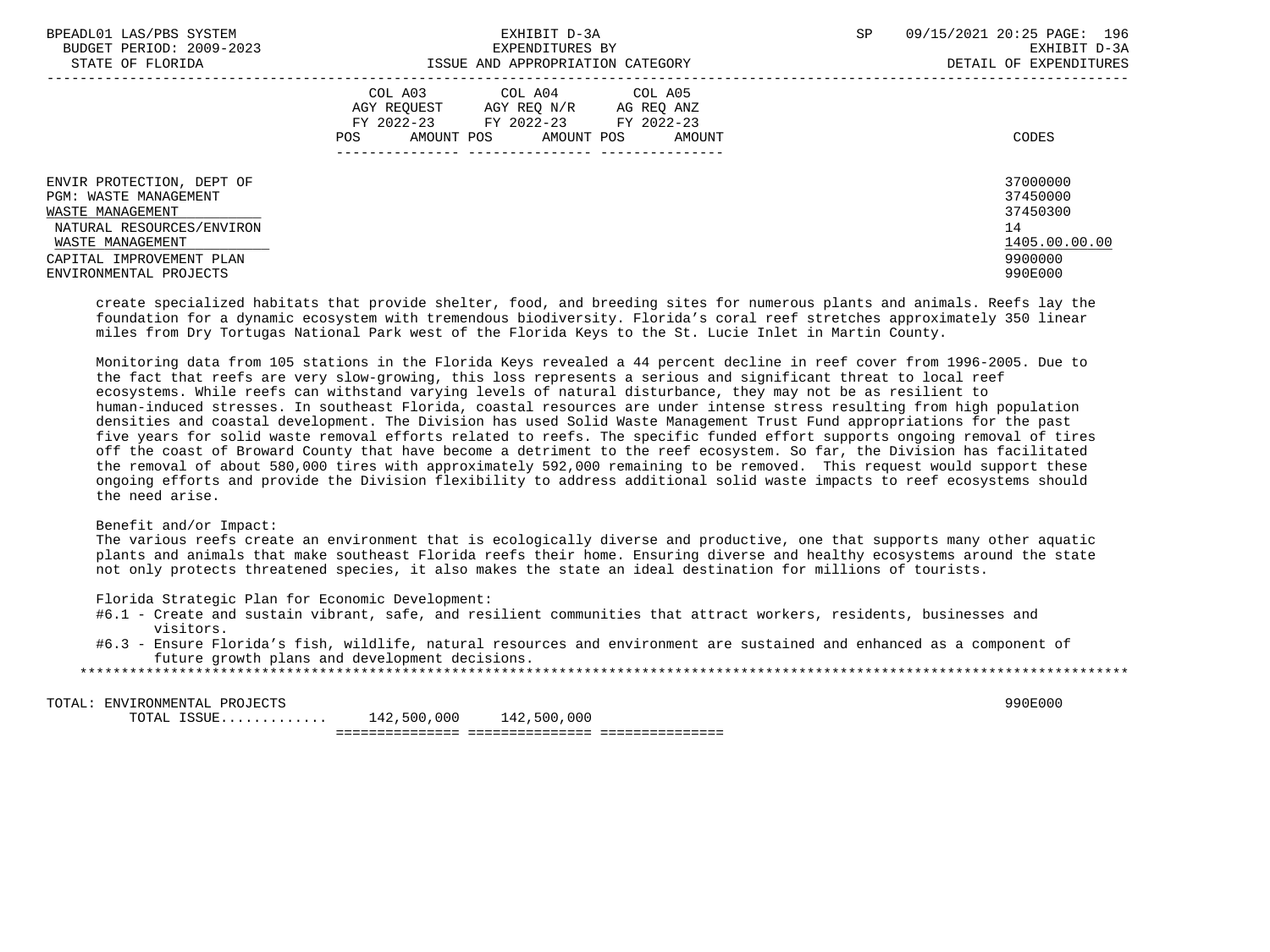| BPEADL01 LAS/PBS SYSTEM<br>BUDGET PERIOD: 2009-2023<br>STATE OF FLORIDA                                                                                                                                                                                | EXHIBIT D-3A<br>EXPENDITURES BY<br>ISSUE AND APPROPRIATION CATEGORY                                                                                                                      | SP | 09/15/2021 20:25 PAGE: 197<br>EXHIBIT D-3A<br>DETAIL OF EXPENDITURES                              |
|--------------------------------------------------------------------------------------------------------------------------------------------------------------------------------------------------------------------------------------------------------|------------------------------------------------------------------------------------------------------------------------------------------------------------------------------------------|----|---------------------------------------------------------------------------------------------------|
|                                                                                                                                                                                                                                                        | COL A03 COL A04 COL A05<br>AGY REQUEST AGY REQ N/R AG REQ ANZ<br>FY 2022-23 FY 2022-23 FY 2022-23<br><b>POS</b><br>AMOUNT POS AMOUNT POS AMOUNT<br>_____________________________________ |    | CODES                                                                                             |
| ENVIR PROTECTION, DEPT OF<br><b>PGM: WASTE MANAGEMENT</b><br>WASTE MANAGEMENT<br>NATURAL RESOURCES/ENVIRON<br>WASTE MANAGEMENT<br>CAPITAL IMPROVEMENT PLAN<br>ESTIMATED EXPENDITURES - FIXED<br>CAPITAL OUTLAY<br>FIXED CAPITAL OUTLAY<br>DEBT SERVICE |                                                                                                                                                                                          |    | 37000000<br>37450000<br>37450300<br>14<br>1405.00.00.00<br>9900000<br>990I000<br>080000<br>089270 |
| INLAND PROTECTION TF -STATE                                                                                                                                                                                                                            | 6,085,157                                                                                                                                                                                |    | 2212 1                                                                                            |
| TOTAL: WASTE MANAGEMENT<br>BY FUND TYPE                                                                                                                                                                                                                |                                                                                                                                                                                          |    | 1405.00.00.00                                                                                     |
| SALARY RATE 9,771,147                                                                                                                                                                                                                                  | 183.00                                                                                                                                                                                   |    | 2000                                                                                              |
|                                                                                                                                                                                                                                                        |                                                                                                                                                                                          |    |                                                                                                   |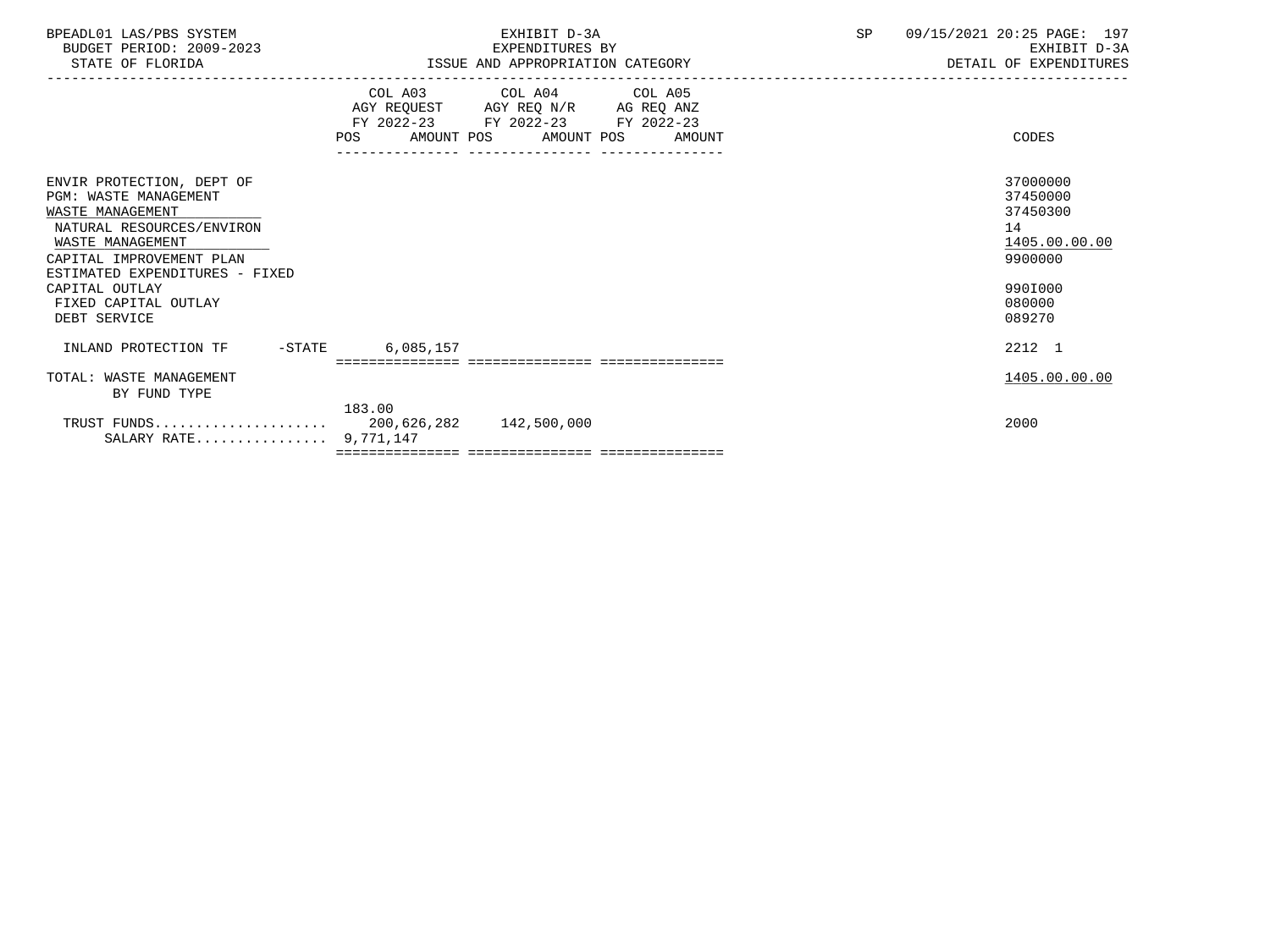| BPEADL01 LAS/PBS SYSTEM<br>BUDGET PERIOD: 2009-2023<br>STATE OF FLORIDA                                                                                                                                                                          |                  | EXHIBIT D-3A<br>EXPENDITURES BY<br>ISSUE AND APPROPRIATION CATEGORY                                                          | SP | 09/15/2021 20:25 PAGE: 198<br>EXHIBIT D-3A<br>DETAIL OF EXPENDITURES                    |  |
|--------------------------------------------------------------------------------------------------------------------------------------------------------------------------------------------------------------------------------------------------|------------------|------------------------------------------------------------------------------------------------------------------------------|----|-----------------------------------------------------------------------------------------|--|
|                                                                                                                                                                                                                                                  | COL A03<br>POS   | COL A04<br>COL A05<br>AGY REQUEST AGY REQ N/R AG REQ ANZ<br>FY 2022-23 FY 2022-23 FY 2022-23<br>AMOUNT POS AMOUNT POS AMOUNT |    | CODES                                                                                   |  |
| ENVIR PROTECTION, DEPT OF<br>PGM: RECREATION & PARKS<br>STATE PARK OPERATIONS<br>NATURAL RESOURCES/ENVIRON<br>RECREATIONAL RESOURCES<br>ESTIMATED EXPENDITURES<br>ESTIMATED EXPENDITURES - OPERATIONS<br>SALARY RATE<br>SALARY RATE 38, 287, 717 |                  |                                                                                                                              |    | 37000000<br>37500000<br>37500300<br>14<br>1401.00.00.00<br>1000000<br>1001000<br>000000 |  |
| SALARIES AND BENEFITS                                                                                                                                                                                                                            |                  |                                                                                                                              |    | 010000                                                                                  |  |
|                                                                                                                                                                                                                                                  | ________________ |                                                                                                                              |    | 2423 1<br>2675 1                                                                        |  |
| TOTAL POSITIONS $1,033.50$<br>TOTAL APPRO 57.728.078                                                                                                                                                                                             |                  |                                                                                                                              |    |                                                                                         |  |
| OTHER PERSONAL SERVICES                                                                                                                                                                                                                          |                  |                                                                                                                              |    | 030000                                                                                  |  |
| FEDERAL GRANTS TRUST FUND -FEDERL 82,622<br>STATE PARK TRUST FUND -STATE 6,395,291                                                                                                                                                               |                  |                                                                                                                              |    | 2261 3<br>2675 1                                                                        |  |
| TOTAL APPRO                                                                                                                                                                                                                                      | 6,477,913        |                                                                                                                              |    |                                                                                         |  |
| <b>EXPENSES</b>                                                                                                                                                                                                                                  |                  |                                                                                                                              |    | 040000                                                                                  |  |
| FEDERAL GRANTS TRUST FUND -FEDERL 38,545                                                                                                                                                                                                         |                  |                                                                                                                              |    | 2261 3<br>2423 1<br>2675 1                                                              |  |
| TOTAL APPRO 14,379,240                                                                                                                                                                                                                           |                  |                                                                                                                              |    |                                                                                         |  |
| OPERATING CAPITAL OUTLAY                                                                                                                                                                                                                         |                  |                                                                                                                              |    | 060000                                                                                  |  |
| STATE PARK TRUST FUND<br>$-$ STATE                                                                                                                                                                                                               | 85,986           |                                                                                                                              |    | 2675 1                                                                                  |  |
| SPECIAL CATEGORIES<br>DISTRIB OF SURCHARGE FEES                                                                                                                                                                                                  |                  |                                                                                                                              |    | 100000<br>100590                                                                        |  |
| $-$ STATE<br>STATE PARK TRUST FUND                                                                                                                                                                                                               | 800,000          |                                                                                                                              |    | 2675 1                                                                                  |  |
|                                                                                                                                                                                                                                                  |                  |                                                                                                                              |    |                                                                                         |  |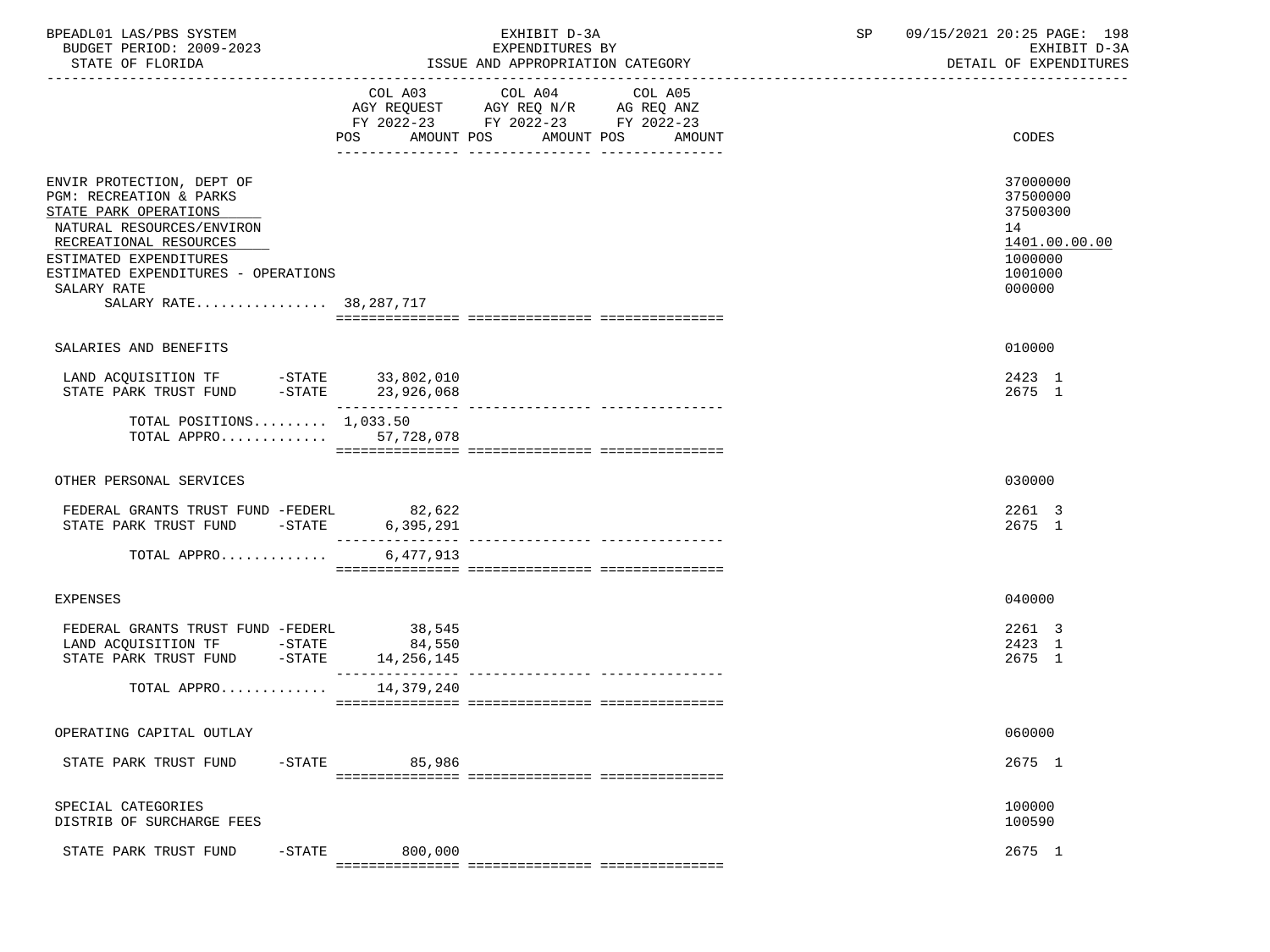| BPEADL01 LAS/PBS SYSTEM<br>BUDGET PERIOD: 2009-2023<br>STATE OF FLORIDA                                                                                                                                                                                                                                                 |                | EXHIBIT D-3A<br>EXPENDITURES BY<br>ISSUE AND APPROPRIATION CATEGORY                                                              | 09/15/2021 20:25 PAGE: 199<br>SP<br>EXHIBIT D-3A<br>DETAIL OF EXPENDITURES |
|-------------------------------------------------------------------------------------------------------------------------------------------------------------------------------------------------------------------------------------------------------------------------------------------------------------------------|----------------|----------------------------------------------------------------------------------------------------------------------------------|----------------------------------------------------------------------------|
|                                                                                                                                                                                                                                                                                                                         | COL A03        | COL A04<br>COL A05<br>AGY REQUEST AGY REQ N/R AG REQ ANZ<br>FY 2022-23 FY 2022-23 FY 2022-23<br>POS AMOUNT POS AMOUNT POS AMOUNT | CODES                                                                      |
| ENVIR PROTECTION, DEPT OF                                                                                                                                                                                                                                                                                               |                |                                                                                                                                  | 37000000                                                                   |
| PGM: RECREATION & PARKS<br>STATE PARK OPERATIONS<br>NATURAL RESOURCES/ENVIRON                                                                                                                                                                                                                                           |                |                                                                                                                                  | 37500000<br>37500300<br>14                                                 |
| RECREATIONAL RESOURCES<br>ESTIMATED EXPENDITURES                                                                                                                                                                                                                                                                        |                |                                                                                                                                  | 1401.00.00.00<br>1000000                                                   |
| ESTIMATED EXPENDITURES - OPERATIONS<br>SPECIAL CATEGORIES<br>DISBURSE DONATIONS                                                                                                                                                                                                                                         |                |                                                                                                                                  | 1001000<br>100000<br>100592                                                |
| GRANTS AND DONATIONS TF -STATE 208,274                                                                                                                                                                                                                                                                                  |                |                                                                                                                                  | 2339 1                                                                     |
| STATE PARK TRUST FUND - STATE                                                                                                                                                                                                                                                                                           | 755,650        |                                                                                                                                  | 2675 1                                                                     |
| TOTAL APPRO 963,924                                                                                                                                                                                                                                                                                                     |                |                                                                                                                                  |                                                                            |
| LAND MANAGEMENT                                                                                                                                                                                                                                                                                                         |                |                                                                                                                                  | 100718                                                                     |
|                                                                                                                                                                                                                                                                                                                         |                |                                                                                                                                  | 1000 1                                                                     |
| $\begin{tabular}{lcccc} \texttt{GENERAL} & \texttt{REVENUE} & \texttt{FUND} & & -\texttt{STATE} & & 340,000 \\ \texttt{LAND} & \texttt{ACQUISITION} & \texttt{FF} & & -\texttt{STATE} & & 2,114,617 \\ \texttt{STATE} & \texttt{PARK} & \texttt{TRUST} & \texttt{UND} & & -\texttt{STATE} & & 203,130 \\ \end{tabular}$ |                |                                                                                                                                  | 2423 1<br>2675 1                                                           |
| TOTAL APPRO                                                                                                                                                                                                                                                                                                             | 2,657,747      |                                                                                                                                  |                                                                            |
| CONTRACTED SERVICES                                                                                                                                                                                                                                                                                                     |                |                                                                                                                                  | 100777                                                                     |
| STATE PARK TRUST FUND -STATE                                                                                                                                                                                                                                                                                            | 50,000         |                                                                                                                                  | 2675 1                                                                     |
|                                                                                                                                                                                                                                                                                                                         |                |                                                                                                                                  |                                                                            |
| AMERICORPS                                                                                                                                                                                                                                                                                                              |                |                                                                                                                                  | 101196                                                                     |
| FEDERAL GRANTS TRUST FUND -STATE<br>-FEDERL                                                                                                                                                                                                                                                                             | 706<br>153,354 |                                                                                                                                  | 2261 1<br>2261 3                                                           |
| -RECPNT                                                                                                                                                                                                                                                                                                                 | 600,000        |                                                                                                                                  | 2261 9                                                                     |
| TOTAL FEDERAL GRANTS TRUST FUND                                                                                                                                                                                                                                                                                         | 754,060        |                                                                                                                                  | 2261                                                                       |
| TOTAL APPRO                                                                                                                                                                                                                                                                                                             | 754,060        |                                                                                                                                  |                                                                            |
| OUTSOURCING                                                                                                                                                                                                                                                                                                             |                |                                                                                                                                  | 101198                                                                     |
| $-STATE$<br>STATE PARK TRUST FUND                                                                                                                                                                                                                                                                                       | 6,636,706      |                                                                                                                                  | 2675 1                                                                     |
|                                                                                                                                                                                                                                                                                                                         |                |                                                                                                                                  |                                                                            |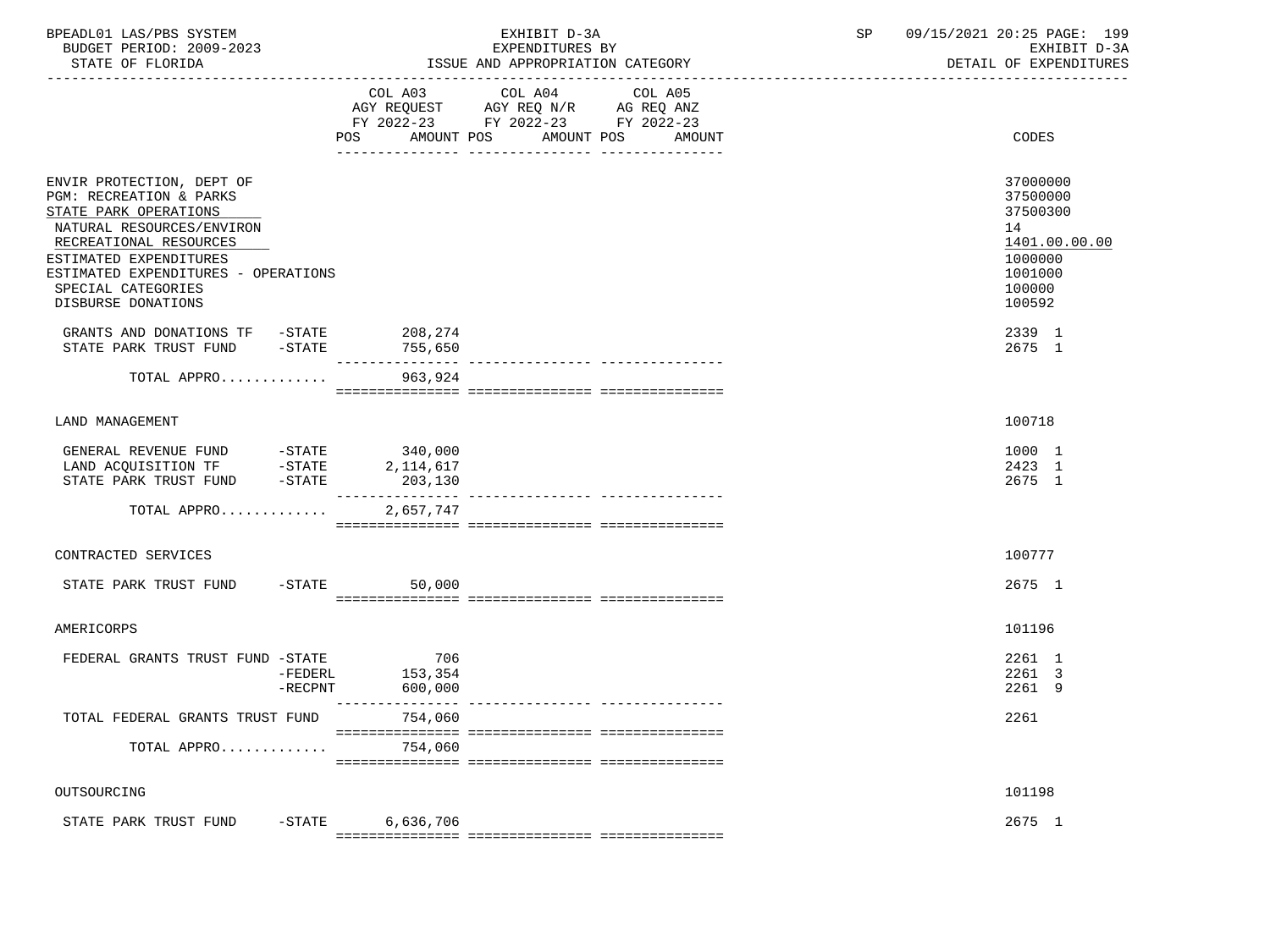| BPEADL01 LAS/PBS SYSTEM<br>BUDGET PERIOD: 2009-2023<br>STATE OF FLORIDA                                                                                                                                                                                              |                             | EXHIBIT D-3A<br>EXPENDITURES BY<br>ISSUE AND APPROPRIATION CATEGORY                                        |  |                 |         |  | SP | 09/15/2021 20:25 PAGE: 200<br>EXHIBIT D-3A<br>DETAIL OF EXPENDITURES |                                                                                                   |
|----------------------------------------------------------------------------------------------------------------------------------------------------------------------------------------------------------------------------------------------------------------------|-----------------------------|------------------------------------------------------------------------------------------------------------|--|-----------------|---------|--|----|----------------------------------------------------------------------|---------------------------------------------------------------------------------------------------|
|                                                                                                                                                                                                                                                                      |                             |                                                                                                            |  | COL A03 COL A04 | COL A05 |  |    |                                                                      |                                                                                                   |
|                                                                                                                                                                                                                                                                      |                             | AGY REQUEST AGY REQ N/R AG REQ ANZ<br>FY 2022-23 FY 2022-23 FY 2022-23<br>POS AMOUNT POS AMOUNT POS AMOUNT |  |                 |         |  |    |                                                                      | CODES                                                                                             |
| ENVIR PROTECTION, DEPT OF<br><b>PGM: RECREATION &amp; PARKS</b><br>STATE PARK OPERATIONS<br>NATURAL RESOURCES/ENVIRON<br>RECREATIONAL RESOURCES<br>ESTIMATED EXPENDITURES<br>ESTIMATED EXPENDITURES - OPERATIONS<br>SPECIAL CATEGORIES<br>MGT/WTR CONTROL STRUCTURES |                             |                                                                                                            |  |                 |         |  |    |                                                                      | 37000000<br>37500000<br>37500300<br>14<br>1401.00.00.00<br>1000000<br>1001000<br>100000<br>102151 |
| STATE PARK TRUST FUND -STATE 150,000                                                                                                                                                                                                                                 |                             |                                                                                                            |  |                 |         |  |    |                                                                      | 2675 1                                                                                            |
| CONTRL OF INVASIVE EXOTICS                                                                                                                                                                                                                                           |                             |                                                                                                            |  |                 |         |  |    |                                                                      | 102334                                                                                            |
| STATE PARK TRUST FUND -STATE 316,610                                                                                                                                                                                                                                 |                             |                                                                                                            |  |                 |         |  |    |                                                                      | 2675 1                                                                                            |
| RISK MANAGEMENT INSURANCE                                                                                                                                                                                                                                            |                             |                                                                                                            |  |                 |         |  |    |                                                                      | 103241                                                                                            |
| $\begin{tabular}{llllll} \texttt{LAND ACQUISITION TF} & \texttt{-STATE} & \texttt{1,537,295} \\ \texttt{STATE} & \texttt{PARK TRUST FUND} & \texttt{-STATE} & \texttt{1,088,134} \end{tabular}$                                                                      |                             |                                                                                                            |  |                 |         |  |    |                                                                      | 2423 1<br>2675 1                                                                                  |
| TOTAL APPRO                                                                                                                                                                                                                                                          |                             | 2,625,429                                                                                                  |  |                 |         |  |    |                                                                      |                                                                                                   |
| GREENWAYS CARL MGMT FUND                                                                                                                                                                                                                                             |                             |                                                                                                            |  |                 |         |  |    |                                                                      | 103886                                                                                            |
| LAND ACQUISITION TF -STATE 2,231,044                                                                                                                                                                                                                                 |                             |                                                                                                            |  |                 |         |  |    |                                                                      | 2423 1                                                                                            |
| LAND USE PROCEEDS DISBURSE                                                                                                                                                                                                                                           |                             |                                                                                                            |  |                 |         |  |    |                                                                      | 105006                                                                                            |
| STATE PARK TRUST FUND -STATE 1,200,538                                                                                                                                                                                                                               |                             |                                                                                                            |  |                 |         |  |    |                                                                      | 2675 1                                                                                            |
| TR/DMS/HR SVCS/STW CONTRCT                                                                                                                                                                                                                                           |                             |                                                                                                            |  |                 |         |  |    |                                                                      | 107040                                                                                            |
| LAND ACQUISITION TF<br>STATE PARK TRUST FUND                                                                                                                                                                                                                         | $-\mathtt{STATE}$<br>-STATE | 210,463<br>151,057                                                                                         |  |                 |         |  |    |                                                                      | 2423 1<br>2675 1                                                                                  |
| TOTAL APPRO                                                                                                                                                                                                                                                          |                             | ---------------<br>361,520                                                                                 |  |                 |         |  |    |                                                                      |                                                                                                   |
| TOTAL: ESTIMATED EXPENDITURES - OPERATIONS<br>TOTAL POSITIONS $1,033.50$<br>TOTAL ISSUE<br>TOTAL SALARY RATE 38,287,717                                                                                                                                              |                             | 97,418,795                                                                                                 |  |                 |         |  |    |                                                                      | 1001000                                                                                           |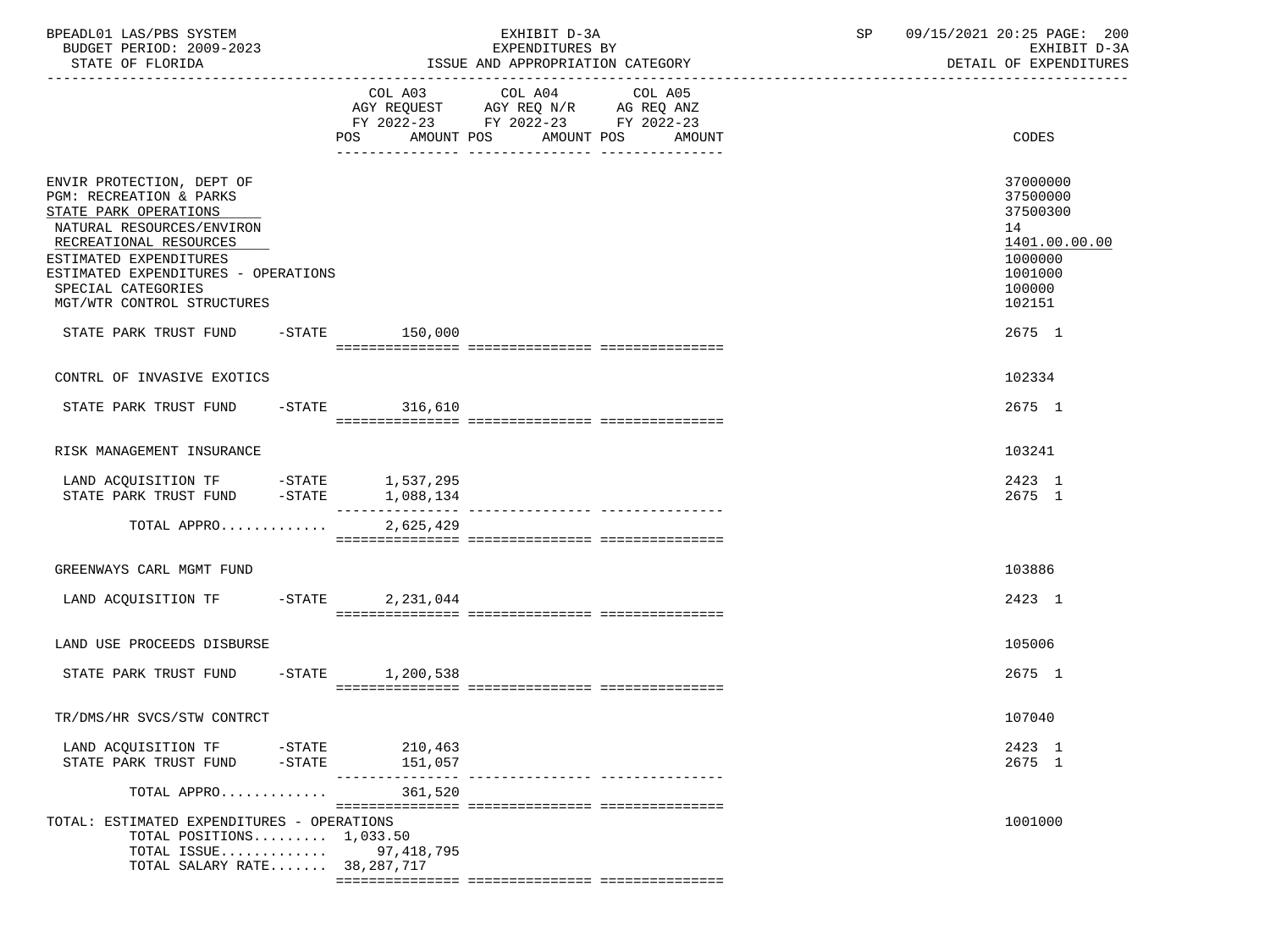|                                                                                                                                                                                                       | COL A03<br>AGY REOUEST<br>FY 2022-23<br>AMOUNT POS<br>POS. | COL A04<br>AGY REO N/R<br>FY 2022-23<br>AMOUNT POS | COL A05<br>AG REQ ANZ<br>FY 2022-23<br>AMOUNT | CODES                                                                         |
|-------------------------------------------------------------------------------------------------------------------------------------------------------------------------------------------------------|------------------------------------------------------------|----------------------------------------------------|-----------------------------------------------|-------------------------------------------------------------------------------|
| ENVIR PROTECTION, DEPT OF<br>PGM: RECREATION & PARKS<br>STATE PARK OPERATIONS<br>NATURAL RESOURCES/ENVIRON<br>RECREATIONAL RESOURCES<br>ESTIMATED EXPENDITURES<br>ESTIMATED EXPENDITURES - OPERATIONS |                                                            |                                                    |                                               | 37000000<br>37500000<br>37500300<br>14<br>1401.00.00.00<br>1000000<br>1001000 |

AGENCY ISSUE NARRATIVE:

 2022-2023 BUDGET YEAR NARRATIVE: IT COMPONENT? NO Use of Special Category Funding in the Recurring Base Budget

-------------------------------------------------------------

 The Division of Recreation and Parks (Division) is appropriated funding in several special categories, which are used for the following purposes: In the Disburse Donations category (100592) funding is provided through donations or grants and used by parks to purchase equipment and perform various research/management activities. Funding in the Land Management category (100718) is used for any activities involving managing the state parks, including the purchase of equipment. Funding in the Outsourcing category (101198) is used to carry out cleaning and maintenance activities at state parks. Funding in the Control of Invasive Exotics category (102334) is used to contract out for the control of exotic plants and exotic animals and to purchase herbicides as necessary. Various state parks generate revenue through secondary land use activities. These funds are made available back to the park through the Land Use Proceeds Disbursements category (105006), for land management purposes. These funds can be used to purchase equipment and to pay for temporary employees to carry out land management activities. The Division receives funding under the Greenways Land Management category (103886) which is used to carry out land management activities such as resource assessments, surveys, control of invasive exotic species, habitat restoration, fencing and public access. These funds may also be used to purchase equipment for on-site management and inspection of park and trail properties. All references to equipment needs made above include mobile equipment as necessary. Temporary employees may also be hired under these categories as necessary. \*\*\*\*\*\*\*\*\*\*\*\*\*\*\*\*\*\*\*\*\*\*\*\*\*\*\*\*\*\*\*\*\*\*\*\*\*\*\*\*\*\*\*\*\*\*\*\*\*\*\*\*\*\*\*\*\*\*\*\*\*\*\*\*\*\*\*\*\*\*\*\*\*\*\*\*\*\*\*\*\*\*\*\*\*\*\*\*\*\*\*\*\*\*\*\*\*\*\*\*\*\*\*\*\*\*\*\*\*\*\*\*\*\*\*\*\*\*\*\*\*\*\*\*\*\*\*

| SALARY INCREASES FOR FY 2021-22 -<br>STATE EMPLOYEE MINIMUM WAGE<br>INCREASE - EFFECTIVE 7/1/2021<br>SALARY RATE<br>SALARY RATE 223,046 |         | 1001030<br>000000 |  |  |  |  |  |
|-----------------------------------------------------------------------------------------------------------------------------------------|---------|-------------------|--|--|--|--|--|
|                                                                                                                                         |         |                   |  |  |  |  |  |
| SALARIES AND BENEFITS                                                                                                                   |         | 010000            |  |  |  |  |  |
| LAND ACOUISITION TF<br>$-$ STATE                                                                                                        | 154,762 | 2423 1            |  |  |  |  |  |
|                                                                                                                                         |         |                   |  |  |  |  |  |
| STATE PARK TRUST FUND<br>$-$ STATE                                                                                                      | 109,562 | 2675 1            |  |  |  |  |  |
|                                                                                                                                         |         |                   |  |  |  |  |  |
| TOTAL APPRO                                                                                                                             | 264,324 |                   |  |  |  |  |  |
|                                                                                                                                         |         |                   |  |  |  |  |  |
|                                                                                                                                         |         |                   |  |  |  |  |  |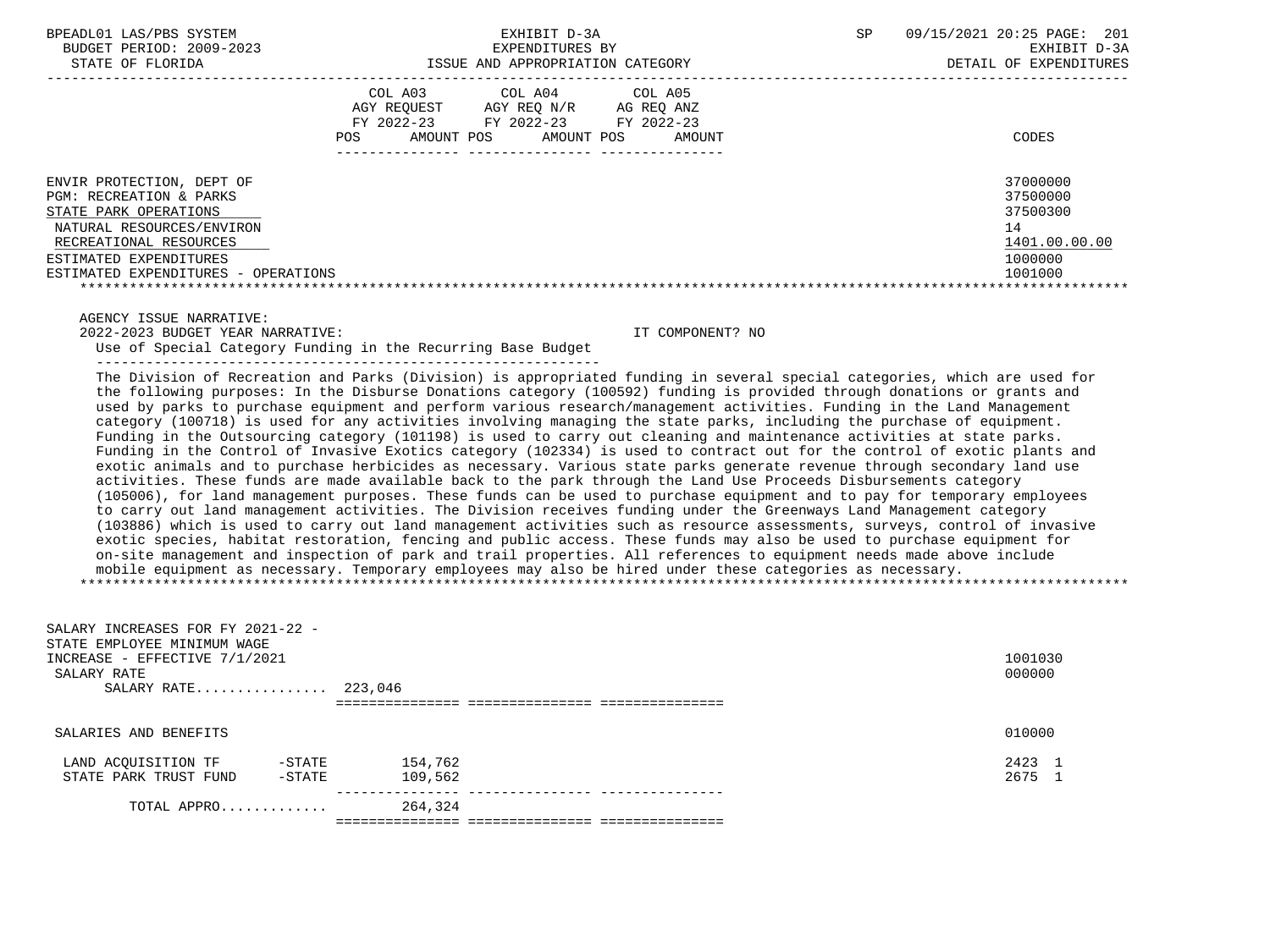| BPEADL01 LAS/PBS SYSTEM<br>BUDGET PERIOD: 2009-2023<br>STATE OF FLORIDA                                                                                                                             |                               | EXHIBIT D-3A<br>EXPENDITURES BY<br>ISSUE AND APPROPRIATION CATEGORY                                                                  | SP | 09/15/2021 20:25 PAGE: 202<br>EXHIBIT D-3A<br>DETAIL OF EXPENDITURES |  |
|-----------------------------------------------------------------------------------------------------------------------------------------------------------------------------------------------------|-------------------------------|--------------------------------------------------------------------------------------------------------------------------------------|----|----------------------------------------------------------------------|--|
|                                                                                                                                                                                                     | <b>POS</b>                    | COL A03 COL A04<br>COL A05<br>AGY REQUEST AGY REQ N/R AG REQ ANZ<br>FY 2022-23 FY 2022-23 FY 2022-23<br>AMOUNT POS AMOUNT POS AMOUNT |    | CODES                                                                |  |
| ENVIR PROTECTION, DEPT OF<br>PGM: RECREATION & PARKS<br>STATE PARK OPERATIONS<br>NATURAL RESOURCES/ENVIRON<br>RECREATIONAL RESOURCES<br>ESTIMATED EXPENDITURES<br>SALARY INCREASES FOR FY 2021-22 - |                               |                                                                                                                                      |    | 37000000<br>37500000<br>37500300<br>14<br>1401.00.00.00<br>1000000   |  |
| STATE EMPLOYEE MINIMUM WAGE<br>INCREASE - EFFECTIVE 7/1/2021<br>OTHER PERSONAL SERVICES                                                                                                             |                               |                                                                                                                                      |    | 1001030<br>030000                                                    |  |
| FEDERAL GRANTS TRUST FUND -FEDERL 7,612<br>STATE PARK TRUST FUND -STATE 589,245                                                                                                                     |                               |                                                                                                                                      |    | 2261 3<br>2675 1                                                     |  |
| TOTAL APPRO                                                                                                                                                                                         | 596,857                       |                                                                                                                                      |    |                                                                      |  |
| TOTAL: SALARY INCREASES FOR FY 2021-22 -<br>STATE EMPLOYEE MINIMUM WAGE<br>INCREASE - EFFECTIVE 7/1/2021<br>TOTAL ISSUE<br>TOTAL SALARY RATE 223,046                                                | 861,181                       |                                                                                                                                      |    | 1001030                                                              |  |
| FLORIDA RETIREMENT SYSTEM<br>ADJUSTMENT - FY 2021-22 - NORMAL<br>COST AND UNFUNDED ACTUARIAL<br>LIABILITY<br>SALARIES AND BENEFITS                                                                  |                               |                                                                                                                                      |    | 1001070<br>010000                                                    |  |
| LAND ACQUISITION TF -STATE 179,910<br>STATE PARK TRUST FUND -STATE                                                                                                                                  | 127,365<br>________________   |                                                                                                                                      |    | 2423 1<br>2675 1                                                     |  |
| TOTAL APPRO                                                                                                                                                                                         | 307,275                       |                                                                                                                                      |    |                                                                      |  |
| CASUALTY INSURANCE PREMIUM<br>ADJUSTMENT<br>SPECIAL CATEGORIES<br>RISK MANAGEMENT INSURANCE                                                                                                         |                               |                                                                                                                                      |    | 1001090<br>100000<br>103241                                          |  |
| LAND ACQUISITION TF<br>$-$ STATE<br>STATE PARK TRUST FUND                                                                                                                                           | 60,169<br>$-$ STATE<br>42,598 |                                                                                                                                      |    | 2423 1<br>2675 1                                                     |  |
| TOTAL APPRO                                                                                                                                                                                         | 102,767                       | _______________________________                                                                                                      |    |                                                                      |  |
|                                                                                                                                                                                                     |                               |                                                                                                                                      |    |                                                                      |  |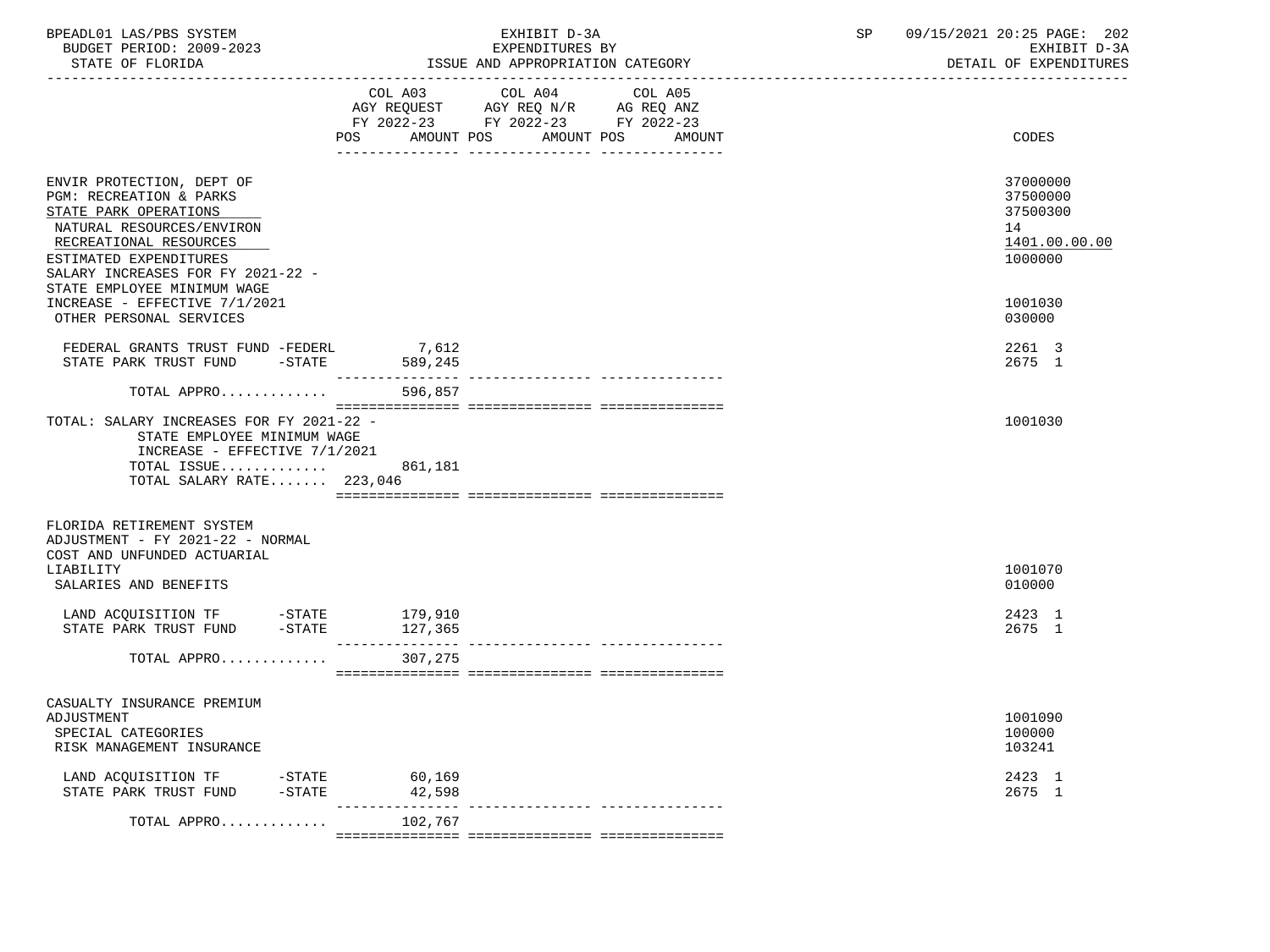| BPEADL01 LAS/PBS SYSTEM<br>BUDGET PERIOD: 2009-2023<br>STATE OF FLORIDA                                                                                                                                                                |                |                                                                                                                              | EXHIBIT D-3A<br>EXPENDITURES BY<br>ISSUE AND APPROPRIATION CATEGORY | SP    | 09/15/2021 20:25 PAGE: 203<br>EXHIBIT D-3A<br>DETAIL OF EXPENDITURES                    |
|----------------------------------------------------------------------------------------------------------------------------------------------------------------------------------------------------------------------------------------|----------------|------------------------------------------------------------------------------------------------------------------------------|---------------------------------------------------------------------|-------|-----------------------------------------------------------------------------------------|
|                                                                                                                                                                                                                                        | COL A03<br>POS | COL A04<br>COL A05<br>AGY REQUEST AGY REQ N/R AG REQ ANZ<br>FY 2022-23 FY 2022-23 FY 2022-23<br>AMOUNT POS AMOUNT POS AMOUNT |                                                                     | CODES |                                                                                         |
| ENVIR PROTECTION, DEPT OF<br>PGM: RECREATION & PARKS<br>STATE PARK OPERATIONS<br>NATURAL RESOURCES/ENVIRON<br>RECREATIONAL RESOURCES<br>ESTIMATED EXPENDITURES<br>REALLOCATION OF HUMAN RESOURCES<br>OUTSOURCING<br>SPECIAL CATEGORIES |                |                                                                                                                              |                                                                     |       | 37000000<br>37500000<br>37500300<br>14<br>1401.00.00.00<br>1000000<br>1005900<br>100000 |
| TR/DMS/HR SVCS/STW CONTRCT<br>LAND ACQUISITION TF -STATE 17, 117-                                                                                                                                                                      |                |                                                                                                                              |                                                                     |       | 107040<br>2423 1                                                                        |
| STATE PARK TRUST FUND -STATE                                                                                                                                                                                                           |                | $12,285-$                                                                                                                    |                                                                     |       | 2675 1                                                                                  |
| TOTAL APPRO                                                                                                                                                                                                                            |                | $29,402-$                                                                                                                    |                                                                     |       |                                                                                         |
| INTER-AGENCY REORGANIZATIONS<br>TRANSFER PARK FROM AGENCY FOR<br>PERSONS WITH DISABILITIES TO<br>DEPARTMENT OF ENVIRONMENTAL<br>PROTECTION - ADD<br>SALARY RATE<br>SALARY RATE $92,542$                                                |                |                                                                                                                              |                                                                     |       | 1700000<br>1700210<br>000000                                                            |
|                                                                                                                                                                                                                                        |                |                                                                                                                              |                                                                     |       |                                                                                         |
| SALARIES AND BENEFITS                                                                                                                                                                                                                  |                | 2.00                                                                                                                         |                                                                     |       | 010000                                                                                  |
| STATE PARK TRUST FUND                                                                                                                                                                                                                  |                | $-$ STATE $141,032$                                                                                                          |                                                                     |       | 2675 1                                                                                  |
| EXPENSES                                                                                                                                                                                                                               |                |                                                                                                                              |                                                                     |       | 040000                                                                                  |
| STATE PARK TRUST FUND                                                                                                                                                                                                                  |                | $-STATE$ 45,300                                                                                                              |                                                                     |       | 2675 1                                                                                  |
| SPECIAL CATEGORIES<br>CONTRACTED SERVICES                                                                                                                                                                                              |                |                                                                                                                              |                                                                     |       | 100000<br>100777                                                                        |
| STATE PARK TRUST FUND                                                                                                                                                                                                                  | $-$ STATE      | 2,000                                                                                                                        |                                                                     |       | 2675 1                                                                                  |
| TR/DMS/HR SVCS/STW CONTRCT                                                                                                                                                                                                             |                |                                                                                                                              |                                                                     |       | 107040                                                                                  |
| STATE PARK TRUST FUND                                                                                                                                                                                                                  | $-$ STATE      | 611                                                                                                                          |                                                                     |       | 2675 1                                                                                  |
|                                                                                                                                                                                                                                        |                |                                                                                                                              |                                                                     |       |                                                                                         |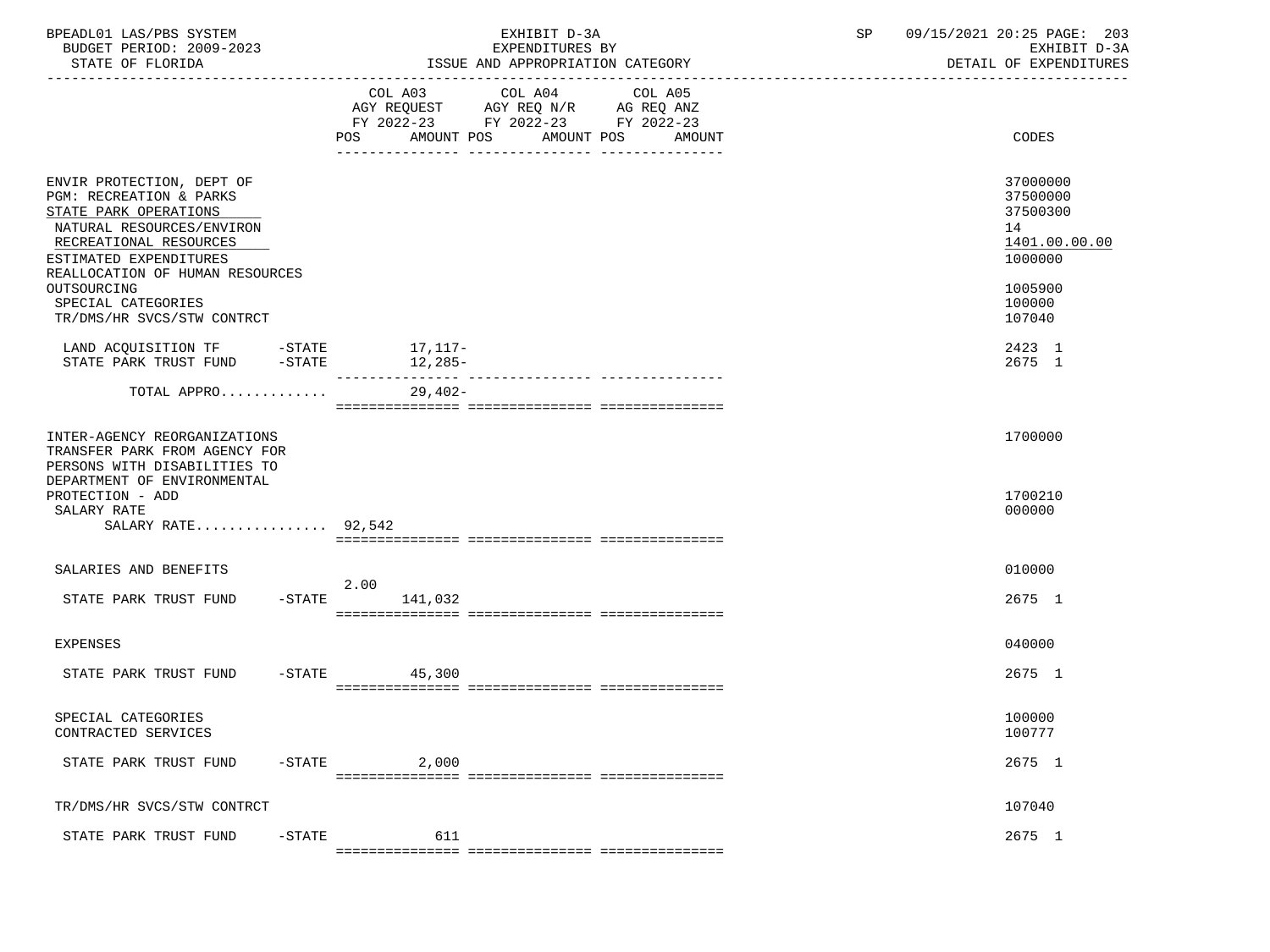| BPEADL01 LAS/PBS SYSTEM<br>BUDGET PERIOD: 2009-2023<br>STATE OF FLORIDA                                                                                                                                                                                                         | EXHIBIT D-3A<br>EXPENDITURES BY<br>EXPENDITURES BI<br>ISSUE AND APPROPRIATION CATEGORY                                         | SP     | 09/15/2021 20:25 PAGE: 204<br>EXHIBIT D-3A<br>DETAIL OF EXPENDITURES |                                                                    |
|---------------------------------------------------------------------------------------------------------------------------------------------------------------------------------------------------------------------------------------------------------------------------------|--------------------------------------------------------------------------------------------------------------------------------|--------|----------------------------------------------------------------------|--------------------------------------------------------------------|
|                                                                                                                                                                                                                                                                                 | COL A03 COL A04 COL A05<br>AGY REQUEST AGY REQ N/R AG REQ ANZ<br>FY 2022-23 FY 2022-23 FY 2022-23<br>POS AMOUNT POS AMOUNT POS | AMOUNT |                                                                      | CODES                                                              |
| ENVIR PROTECTION, DEPT OF<br><b>PGM: RECREATION &amp; PARKS</b><br>STATE PARK OPERATIONS<br>NATURAL RESOURCES/ENVIRON<br>RECREATIONAL RESOURCES<br>INTER-AGENCY REORGANIZATIONS<br>TRANSFER PARK FROM AGENCY FOR<br>PERSONS WITH DISABILITIES TO<br>DEPARTMENT OF ENVIRONMENTAL |                                                                                                                                |        |                                                                      | 37000000<br>37500000<br>37500300<br>14<br>1401.00.00.00<br>1700000 |
| PROTECTION - ADD                                                                                                                                                                                                                                                                |                                                                                                                                |        |                                                                      | 1700210                                                            |
| TOTAL: TRANSFER PARK FROM AGENCY FOR<br>PERSONS WITH DISABILITIES TO<br>DEPARTMENT OF ENVIRONMENTAL<br>PROTECTION - ADD<br>TOTAL POSITIONS 2.00                                                                                                                                 |                                                                                                                                |        |                                                                      | 1700210                                                            |
| $\texttt{TOTAL}$ $\texttt{ISSUE} \dots \dots \dots \dots \dots \qquad \texttt{188.943}$<br>TOTAL SALARY RATE 92,542                                                                                                                                                             |                                                                                                                                |        |                                                                      |                                                                    |
|                                                                                                                                                                                                                                                                                 |                                                                                                                                |        |                                                                      |                                                                    |

AGENCY ISSUE NARRATIVE:

2022-2023 BUDGET YEAR NARRATIVE: IT COMPONENT? NO

Issue Description:

 The William J. (Billy Joe) Rish Recreational Park is a 100-acre recreational park located on Cape San Blas in the Florida Panhandle. The park is located on the beautiful Gulf of Mexico and affords persons with disabilities and their family members, guardians, and caregivers a safe beach experience. The park is currently managed by the Agency for Persons with Disabilities (APD) but will be transferred to the Department of Environmental Protection (Department).

 Two positions and operating budget totaling \$188,943 will be transferred from APD to the Division of Recreation and Parks (Division) within the Department for the operation and management of the park.

 In addition to the two positions and operating budget to be transferred from APD to the Department, the balance of the \$2 million Fixed Capital Outlay appropriation from FY 2021-22 (Line Item 268) will need to be reverted and re-appropriated to the Department to comply with proviso language that states \$2 million is for renovations and repairs at the Billy Joe Rish Park for disabled individuals.

## Issue Background:

 Billy Joe Rish Park, which opened in 1975, is the state's only park specifically for individuals with disabilities. The Agency for Persons with Disabilities (APD) subleases the land used for the park but does not intend to renew the lease which expires in November 2021. Instead, the park will be transferred from APD to the Department. Although APD has made repairs at Rish Park, the park has been closed since Hurricane Michael. During FY 2021-22, the Division and APD will work together to continue making improvements at the park. The goal is to reopen the park in phases with an estimated full reopening in September of 2022.

## Benefit and/or Impact:

 The Division manages 175 state parks and trails and has been recognized with the national Gold Medal four times. This success with providing resource-based recreation while protecting and interpreting natural and cultural resources makes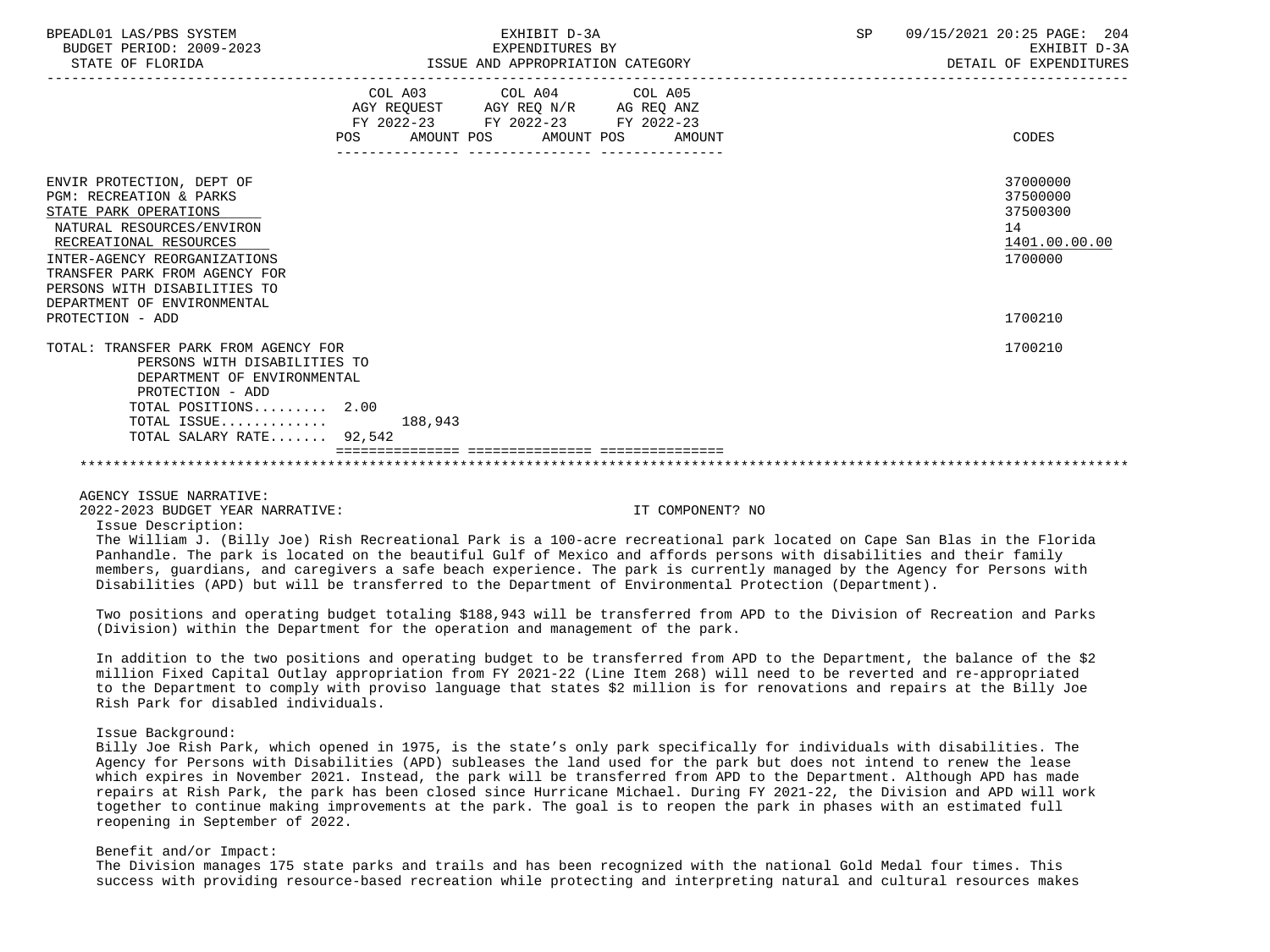| BPEADL01 LAS/PBS SYSTEM<br>BUDGET PERIOD: 2009-2023<br>STATE OF FLORIDA                                                                                                                                          | EXHIBIT D-3A<br>EXPENDITURES BY<br>ISSUE AND APPROPRIATION CATEGORY                                                                                                              | SP<br>09/15/2021 20:25 PAGE: 205<br>EXHIBIT D-3A<br>DETAIL OF EXPENDITURES |
|------------------------------------------------------------------------------------------------------------------------------------------------------------------------------------------------------------------|----------------------------------------------------------------------------------------------------------------------------------------------------------------------------------|----------------------------------------------------------------------------|
|                                                                                                                                                                                                                  | COL A03 COL A04 COL A05<br>AGY REQUEST AGY REQ N/R AG REQ ANZ<br>FY 2022-23 FY 2022-23 FY 2022-23<br>AMOUNT POS AMOUNT POS AMOUNT<br>POS FOR<br>--------------- ---------------- | CODES                                                                      |
| ENVIR PROTECTION, DEPT OF<br><b>PGM: RECREATION &amp; PARKS</b><br>STATE PARK OPERATIONS<br>NATURAL RESOURCES/ENVIRON<br>RECREATIONAL RESOURCES<br>INTER-AGENCY REORGANIZATIONS<br>TRANSFER PARK FROM AGENCY FOR |                                                                                                                                                                                  | 37000000<br>37500000<br>37500300<br>14<br>1401.00.00.00<br>1700000         |
| PERSONS WITH DISABILITIES TO<br>DEPARTMENT OF ENVIRONMENTAL<br>PROTECTION - ADD                                                                                                                                  |                                                                                                                                                                                  | 1700210                                                                    |

 the Division capable of managing this unique park which will operate for the benefit of individuals with disabilities by providing appropriate recreational opportunities.

Florida Strategic Plan for Economic Development:

- #2.4 Brand and consistently market Florida as the best state for business.
- #5.2 Improve the efficiency and effectiveness of government agencies at all levels.
- #5.3 Strengthen local, regional and statewide partnerships to accomplish Florida's economic and quality of life and quality places goals.
- #5.4 Provide local, regional and statewide assistance for the protection, provision and resiliency of resources and infrastructure.
- #6.1 Create and sustain vibrant, safe, healthy and resilient communities that attract workers, residents, businesses, and visitors.
- #6.2 Ensure Floridians in all communities and life stages have opportunities to achieve healthier outcomes and societal contributions.
- #6.3 Ensure Florida's fish, wildlife, natural resources and environment are sustained and enhanced as a component of future growth plans and development decisions.

#6.4 - Promote, protect and preserve Florida's rich historical and cultural heritage.

\*\*\*\*\*\*\*\*\*\*\*\*\*\*\*\*\*\*\*\*\*\*\*\*\*\*\*\*\*\*\*\*\*\*\*\*\*\*\*\*\*\*\*\*\*\*\*\*\*\*\*\*\*\*\*\*\*\*\*\*\*\*\*\*\*\*\*\*\*\*\*\*\*\*\*\*\*\*\*\*\*\*\*\*\*\*\*\*\*\*\*\*\*\*\*\*\*\*\*\*\*\*\*\*\*\*\*\*\*\*\*\*\*\*\*\*\*\*\*\*\*\*\*\*\*\*\*

| POSITION DETAIL OF SALARIES AND BENEFITS:  |      |           |           |          |          |             |                                 |
|--------------------------------------------|------|-----------|-----------|----------|----------|-------------|---------------------------------|
| <b>FTE</b>                                 |      | BASE RATE | ADDITIVES | BENEFITS | SUBTOTAL | LAPSE<br>ႜႜ | LAPSED SALARIES<br>AND BENEFITS |
| A03 - AGY REOUEST FY 2022-23               |      |           |           |          |          |             |                                 |
| NEW POSITIONS                              |      |           |           |          |          |             |                                 |
| 6618 RESIDENT ASSISTANT PARK MANAGER - SES |      |           |           |          |          |             |                                 |
| N1002 001                                  | 1.00 | 42,395    |           | 23,527   | 65,922   | 0.00        | 65,922                          |
| 6624 RESIDENT PARK MANAGER II - SES        |      |           |           |          |          |             |                                 |
| N1001 001                                  | 1.00 | 50,147    |           | 24,963   | 75,110   | 0.00        | 75,110                          |
|                                            |      |           |           |          |          |             |                                 |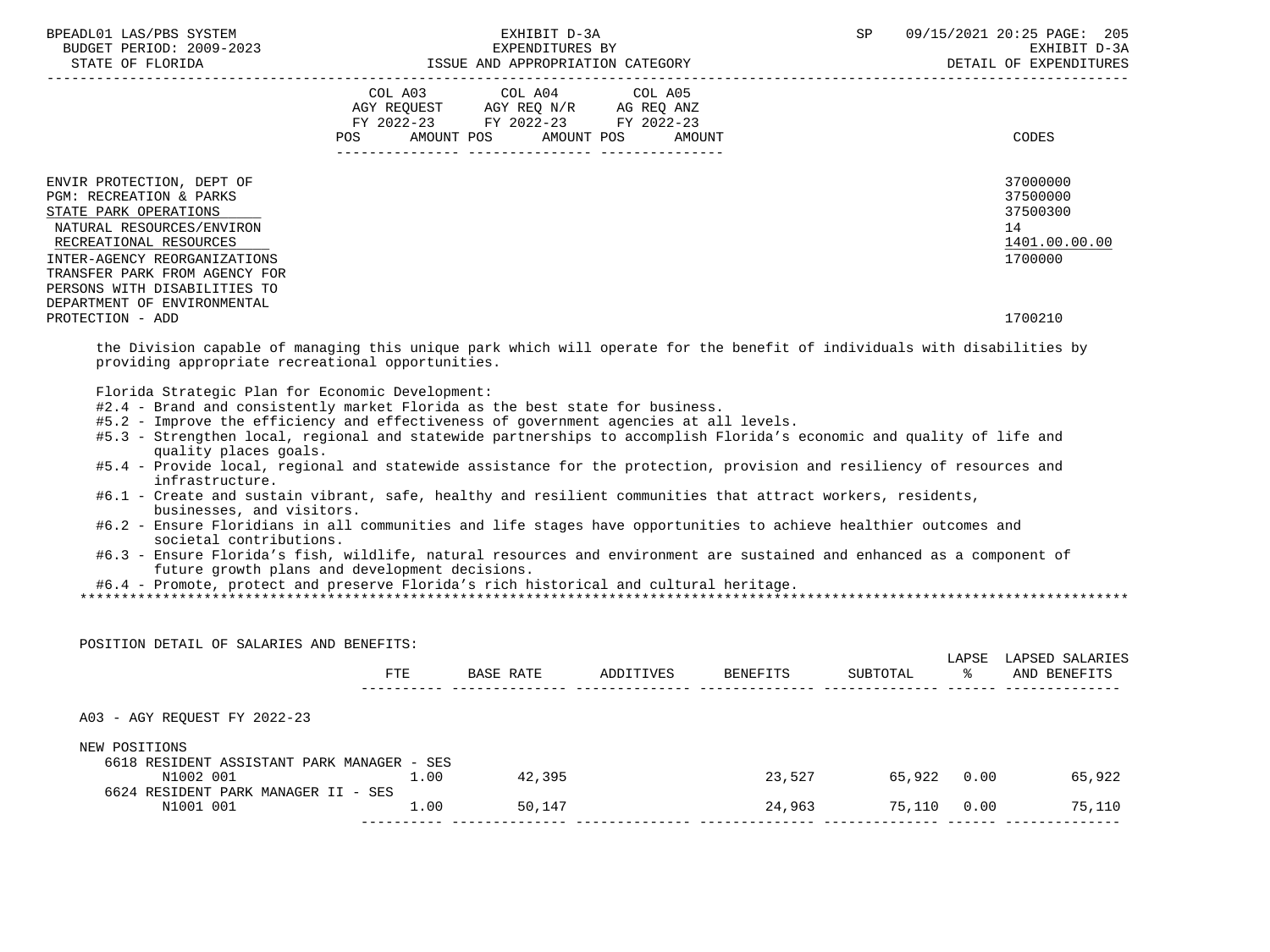| BPEADL01 LAS/PBS SYSTEM<br>BUDGET PERIOD: 2009-2023<br>STATE OF FLORIDA                                                                                                                                                                                              |                 | EXHIBIT D-3A<br>EXPENDITURES BY<br>ISSUE AND APPROPRIATION CATEGORY                             |                                 |                 | SP             |                | 09/15/2021 20:25 PAGE: 206<br>EXHIBIT D-3A<br>DETAIL OF EXPENDITURES |
|----------------------------------------------------------------------------------------------------------------------------------------------------------------------------------------------------------------------------------------------------------------------|-----------------|-------------------------------------------------------------------------------------------------|---------------------------------|-----------------|----------------|----------------|----------------------------------------------------------------------|
|                                                                                                                                                                                                                                                                      | COL A03<br>POS  | COL A04<br>AGY REQUEST AGY REQ N/R AG REQ ANZ<br>FY 2022-23 FY 2022-23 FY 2022-23<br>AMOUNT POS | COL A05<br>AMOUNT POS<br>AMOUNT |                 |                |                | CODES                                                                |
|                                                                                                                                                                                                                                                                      |                 |                                                                                                 |                                 |                 |                |                |                                                                      |
| ENVIR PROTECTION, DEPT OF<br>PGM: RECREATION & PARKS<br>STATE PARK OPERATIONS<br>NATURAL RESOURCES/ENVIRON<br>RECREATIONAL RESOURCES<br>INTER-AGENCY REORGANIZATIONS<br>TRANSFER PARK FROM AGENCY FOR<br>PERSONS WITH DISABILITIES TO<br>DEPARTMENT OF ENVIRONMENTAL |                 |                                                                                                 |                                 |                 |                |                | 37000000<br>37500000<br>37500300<br>14<br>1401.00.00.00<br>1700000   |
| PROTECTION - ADD                                                                                                                                                                                                                                                     |                 |                                                                                                 |                                 |                 |                |                | 1700210                                                              |
| POSITION DETAIL OF SALARIES AND BENEFITS:                                                                                                                                                                                                                            |                 |                                                                                                 |                                 |                 |                |                |                                                                      |
|                                                                                                                                                                                                                                                                      | FTE             | BASE RATE                                                                                       | ADDITIVES                       | <b>BENEFITS</b> | SUBTOTAL       | <u>. 영어 19</u> | LAPSE LAPSED SALARIES<br>AND BENEFITS                                |
|                                                                                                                                                                                                                                                                      |                 |                                                                                                 |                                 |                 |                |                |                                                                      |
| A03 - AGY REOUEST FY 2022-23                                                                                                                                                                                                                                         |                 |                                                                                                 |                                 |                 |                |                |                                                                      |
| NEW POSITIONS                                                                                                                                                                                                                                                        |                 |                                                                                                 |                                 |                 |                |                |                                                                      |
| TOTALS FOR ISSUE BY FUND<br>2675 STATE PARK TRUST FUND                                                                                                                                                                                                               |                 |                                                                                                 |                                 |                 |                |                | 141,032                                                              |
|                                                                                                                                                                                                                                                                      |                 | 92,542<br>2.00                                                                                  |                                 |                 | 48,490 141,032 |                | 141,032<br>==============                                            |
|                                                                                                                                                                                                                                                                      |                 |                                                                                                 |                                 |                 |                |                |                                                                      |
| ESTIMATED EXPENDITURES REALIGNMENT<br>REALIGN POSITIONS BETWEEN BUDGET                                                                                                                                                                                               |                 |                                                                                                 |                                 |                 |                |                | 2000000                                                              |
| ENTITIES - ADD<br>SALARY RATE                                                                                                                                                                                                                                        |                 |                                                                                                 |                                 |                 |                |                | 2000330<br>000000                                                    |
| SALARY RATE 73,163                                                                                                                                                                                                                                                   |                 |                                                                                                 |                                 |                 |                |                |                                                                      |
| SALARIES AND BENEFITS                                                                                                                                                                                                                                                |                 |                                                                                                 |                                 |                 |                |                | 010000                                                               |
| LAND ACQUISITION TF<br>$-$ STATE                                                                                                                                                                                                                                     | 2.00<br>112,650 |                                                                                                 |                                 |                 |                |                | 2423 1                                                               |
| SPECIAL CATEGORIES<br>TR/DMS/HR SVCS/STW CONTRCT                                                                                                                                                                                                                     |                 |                                                                                                 |                                 |                 |                |                | 100000<br>107040                                                     |
| LAND ACQUISITION TF<br>$-$ STATE                                                                                                                                                                                                                                     |                 | 611                                                                                             |                                 |                 |                |                | 2423 1                                                               |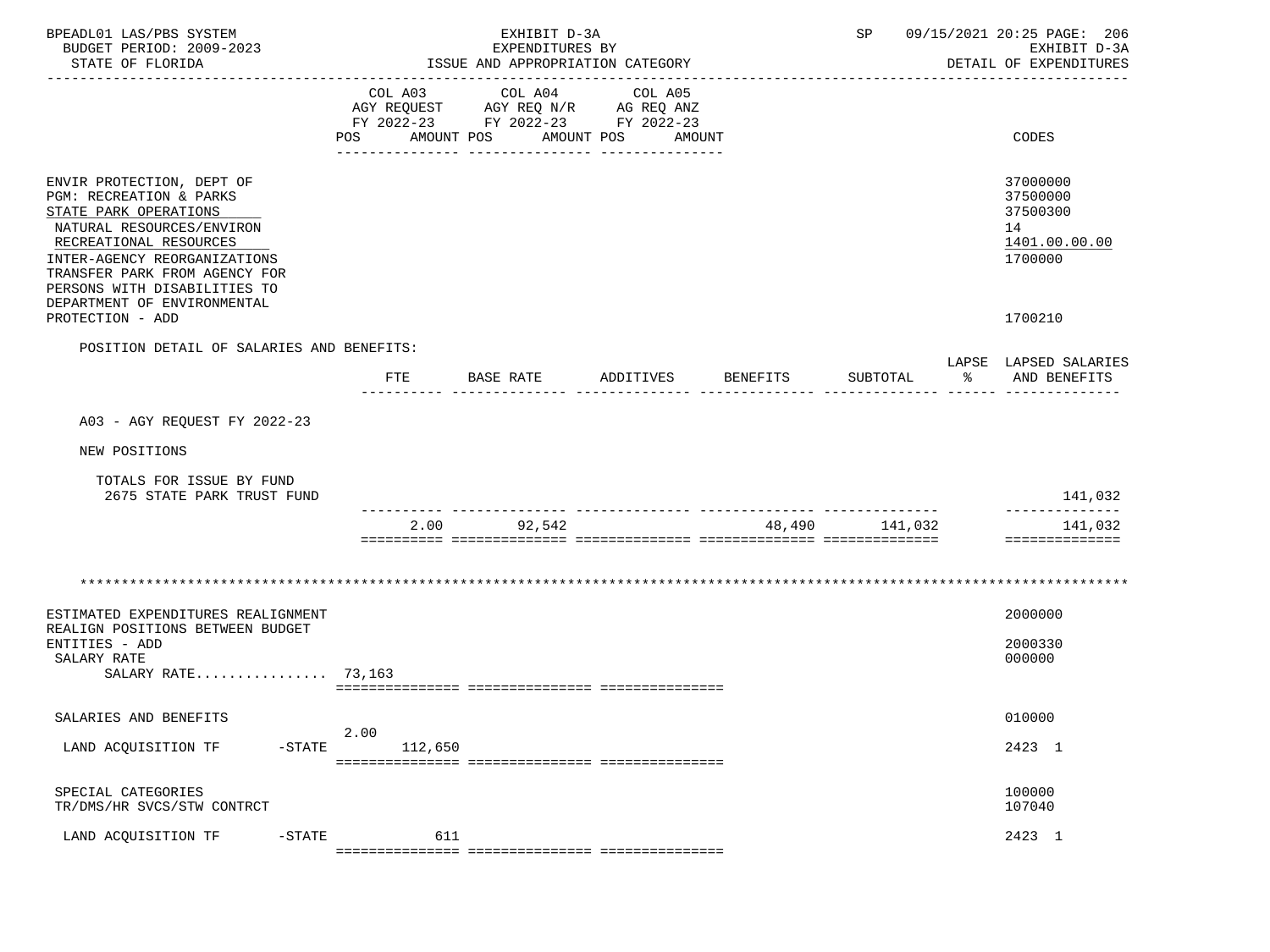| BPEADL01 LAS/PBS SYSTEM<br>BUDGET PERIOD: 2009-2023<br>STATE OF FLORIDA                                                                                                                                                                     | EXHIBIT D-3A<br>EXPENDITURES BY<br>ISSUE AND APPROPRIATION CATEGORY                                                               | 09/15/2021 20:25 PAGE: 207<br>SP<br>EXHIBIT D-3A<br>DETAIL OF EXPENDITURES    |
|---------------------------------------------------------------------------------------------------------------------------------------------------------------------------------------------------------------------------------------------|-----------------------------------------------------------------------------------------------------------------------------------|-------------------------------------------------------------------------------|
|                                                                                                                                                                                                                                             | COL A03 COL A04 COL A05<br>AGY REQUEST AGY REQ N/R AG REQ ANZ<br>FY 2022-23 FY 2022-23 FY 2022-23<br>AMOUNT POS AMOUNT POS AMOUNT | CODES                                                                         |
| ENVIR PROTECTION, DEPT OF<br><b>PGM: RECREATION &amp; PARKS</b><br>STATE PARK OPERATIONS<br>NATURAL RESOURCES/ENVIRON<br>RECREATIONAL RESOURCES<br>ESTIMATED EXPENDITURES REALIGNMENT<br>REALIGN POSITIONS BETWEEN BUDGET<br>ENTITIES - ADD |                                                                                                                                   | 37000000<br>37500000<br>37500300<br>14<br>1401.00.00.00<br>2000000<br>2000330 |
| TOTAL: REALIGN POSITIONS BETWEEN BUDGET<br>ENTITIES - ADD<br>TOTAL POSITIONS 2.00<br>TOTAL ISSUE $113,261$<br>TOTAL SALARY RATE 73,163                                                                                                      |                                                                                                                                   | 2000330                                                                       |
| AGENCY ISSUE NARRATIVE:                                                                                                                                                                                                                     |                                                                                                                                   |                                                                               |

2022-2023 BUDGET YEAR NARRATIVE: IT COMPONENT? NO

Issue Description:

 This issue requests to transfer two positions from the Division of State Lands to the Division of Recreation and Parks to assist with management of the Lake Talquin Dam and administrative support in the central office. These positions have already been reassigned to work in the Division of Recreation and Parks.

Issue Background:

 The Lake Talquin Dam facility was constructed as a hydro-power facility by Florida Power in 1927. In 1971, the Florida Power Corporation donated land to the state to form the Lake Talquin State Recreation Area. In 1986, the City of Tallahassee (City) subleased the dam facility from the Division of Recreation and Parks for hydro-electric operations. The sublease was later released by the Division of Recreation and Parks, which made the sublease a direct lease with the City. This lease allowed for an automatic termination of the lease should the production of power cease. In March 2019, the Federal Energy Regulatory Commission accepted the City's surrender of the producing license and the City ceased producing power. The City's lease subsequently terminated. The City and the Department of Environmental Protection (Department), on behalf of the Board of Trustees entered into an Interim Operating Agreement for assistance in the day-to-day operations and training through September 2020.

 The Division of Recreation and Parks is now managing the property and ensuring the continued water control operation of the dam which is critical to the safety of the residents surrounding Lake Talquin and the Ochlocknee River. The residential developments in the surrounding area are on relatively low ground. A flood stage elevation has been established in this area for flood warning and evacuation purposes. The operation of the dam controls surface water in a manner that minimizes the potential for floods. In addition to flood protection, the dam enables quality recreational opportunities including fishing, canoeing and kayaking along the Ochlocknee River and Lake Talquin.

 In addition to the Division of Recreation and Parks absorbing management of the Lake Talquin Dam, there is also an unrelated need for additional administrative support in the central office. Although this position is located in Tallahassee, it also provides support to the parks and district offices.

 Benefit and/or Impact: This request to transfer two positions from the Division of State Lands to the Division of Recreation and Parks will more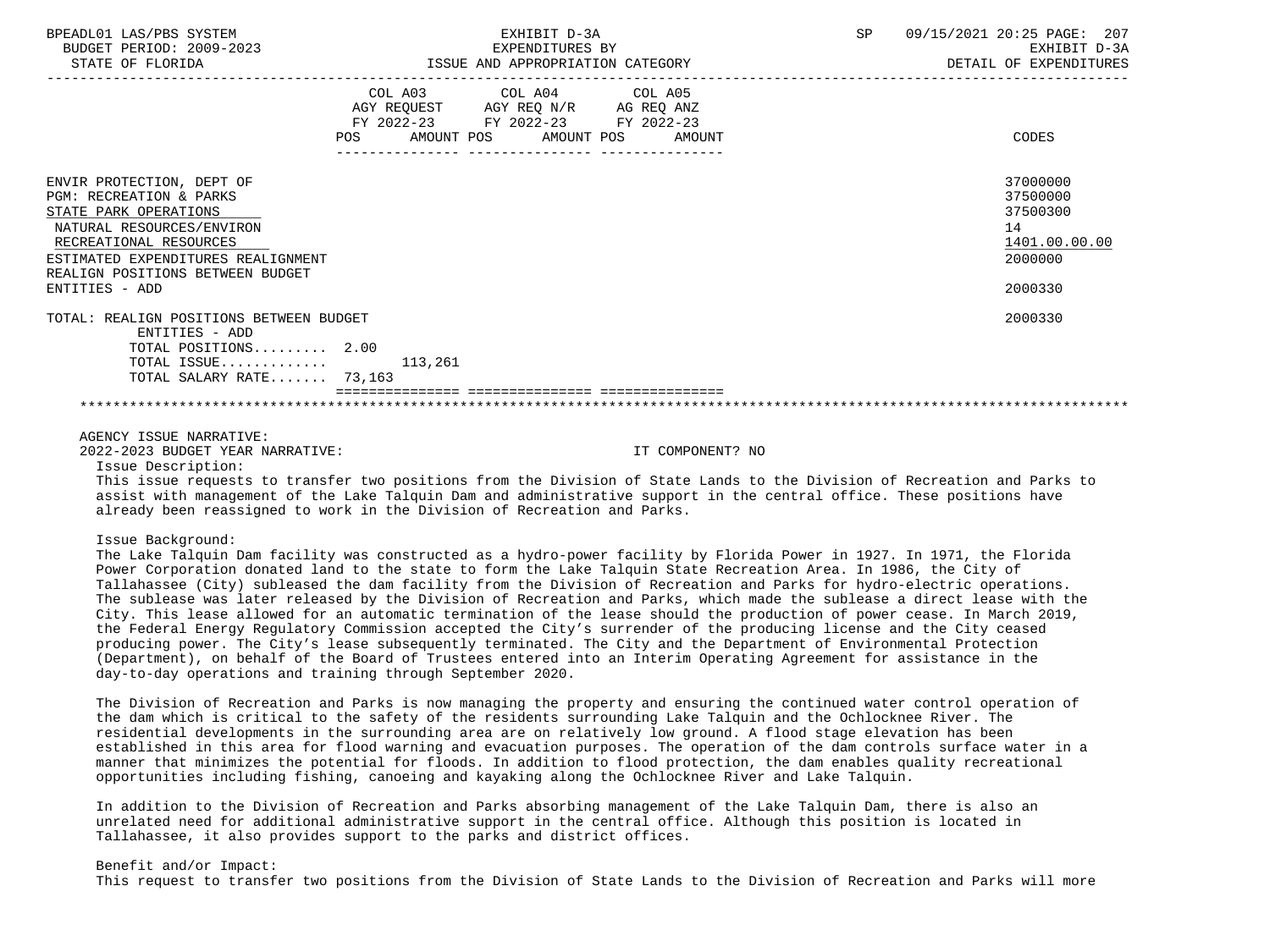| BPEADL01 LAS/PBS SYSTEM<br>BUDGET PERIOD: 2009-2023<br>STATE OF FLORIDA                                                                                                                                                                                                                                                                                  |      | EXHIBIT D-3A<br>EXPENDITURES BY<br>ISSUE AND APPROPRIATION CATEGORY                                                                                                                                                                                                            |        |        | SP                 |      | 09/15/2021 20:25 PAGE: 208<br>EXHIBIT D-3A<br>DETAIL OF EXPENDITURES          |
|----------------------------------------------------------------------------------------------------------------------------------------------------------------------------------------------------------------------------------------------------------------------------------------------------------------------------------------------------------|------|--------------------------------------------------------------------------------------------------------------------------------------------------------------------------------------------------------------------------------------------------------------------------------|--------|--------|--------------------|------|-------------------------------------------------------------------------------|
|                                                                                                                                                                                                                                                                                                                                                          |      | $\begin{tabular}{lllllllllll} COL & A03 & \multicolumn{2}{l}COL & A04 & \multicolumn{2}{l}COL & A05 \\ AGY & REQUEST & \multicolumn{2}{l}AGY & REQ & N/R & \multicolumn{2}{l}AG & REQ & ANZ \\ \end{tabular}$<br>FY 2022-23 FY 2022-23 FY 2022-23<br>POS AMOUNT POS AMOUNT POS | AMOUNT |        |                    |      | CODES                                                                         |
| ENVIR PROTECTION, DEPT OF<br>PGM: RECREATION & PARKS<br>STATE PARK OPERATIONS<br>NATURAL RESOURCES/ENVIRON<br>RECREATIONAL RESOURCES<br>ESTIMATED EXPENDITURES REALIGNMENT<br>REALIGN POSITIONS BETWEEN BUDGET<br>ENTITIES - ADD<br>appropriately align the Department's resources with the demands and responsibilities required of the positions. This |      |                                                                                                                                                                                                                                                                                |        |        |                    |      | 37000000<br>37500000<br>37500300<br>14<br>1401.00.00.00<br>2000000<br>2000330 |
| issue has a net zero impact.<br>Cost Summary:                                                                                                                                                                                                                                                                                                            |      |                                                                                                                                                                                                                                                                                |        |        |                    |      |                                                                               |
| Budget Entity                                                                                                                                                                                                                                                                                                                                            |      | Amount                                                                                                                                                                                                                                                                         |        |        |                    |      |                                                                               |
| Land Administration and Management<br>State Park Operations                                                                                                                                                                                                                                                                                              |      | ( \$113, 261)<br>\$113,261                                                                                                                                                                                                                                                     |        |        |                    |      |                                                                               |
| Total:                                                                                                                                                                                                                                                                                                                                                   |      | _____________<br>\$0                                                                                                                                                                                                                                                           |        |        |                    |      |                                                                               |
| Also, see issue code 2000320.<br>POSITION DETAIL OF SALARIES AND BENEFITS:                                                                                                                                                                                                                                                                               | FTE  | BASE RATE ADDITIVES BENEFITS                                                                                                                                                                                                                                                   |        |        |                    |      | LAPSE LAPSED SALARIES<br>SUBTOTAL % AND BENEFITS                              |
|                                                                                                                                                                                                                                                                                                                                                          |      |                                                                                                                                                                                                                                                                                |        |        |                    |      |                                                                               |
| A03 - AGY REQUEST FY 2022-23                                                                                                                                                                                                                                                                                                                             |      |                                                                                                                                                                                                                                                                                |        |        |                    |      |                                                                               |
| CHANGES TO CURRENTLY AUTHORIZED POSITIONS<br>2234 GOVERNMENT OPERATIONS CONSULTANT I<br>00933 001<br>2236 GOVERNMENT OPERATIONS CONSULTANT II                                                                                                                                                                                                            | 1.00 | 34,502                                                                                                                                                                                                                                                                         |        |        | 20,902 55,404 0.00 |      | 55,404                                                                        |
| 02002 001                                                                                                                                                                                                                                                                                                                                                | 1.00 | 38,661                                                                                                                                                                                                                                                                         |        | 21,671 | 60,332             | 0.00 | 60,332                                                                        |
| TOTALS FOR ISSUE BY FUND<br>2423 LAND ACQUISITION TF                                                                                                                                                                                                                                                                                                     |      |                                                                                                                                                                                                                                                                                |        |        |                    |      | 115,736                                                                       |
|                                                                                                                                                                                                                                                                                                                                                          | 2.00 | 73,163                                                                                                                                                                                                                                                                         |        | 42,573 | 115,736            |      | ------------<br>115,736                                                       |
|                                                                                                                                                                                                                                                                                                                                                          |      |                                                                                                                                                                                                                                                                                |        |        |                    |      | ==============                                                                |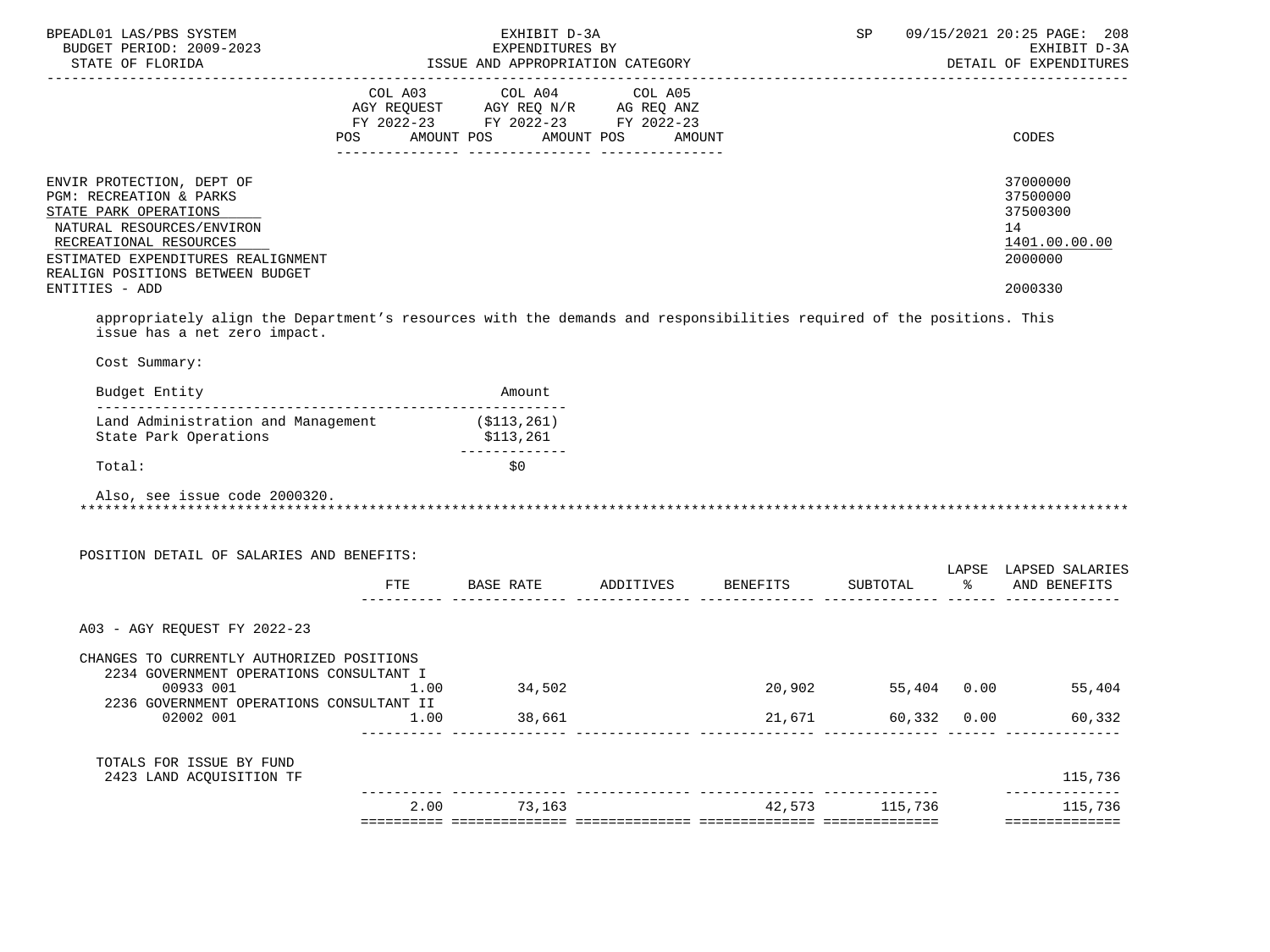| BPEADL01 LAS/PBS SYSTEM<br>BUDGET PERIOD: 2009-2023<br>STATE OF FLORIDA                                                                                                                                                                                                                                                               | ISSUE AND APPROPRIATION CATEGORY | SP                                                                                                              | 09/15/2021 20:25 PAGE: 209<br>EXHIBIT D-3A<br>DETAIL OF EXPENDITURES |  |          |      |                                                                    |
|---------------------------------------------------------------------------------------------------------------------------------------------------------------------------------------------------------------------------------------------------------------------------------------------------------------------------------------|----------------------------------|-----------------------------------------------------------------------------------------------------------------|----------------------------------------------------------------------|--|----------|------|--------------------------------------------------------------------|
|                                                                                                                                                                                                                                                                                                                                       | <b>POS</b>                       | COL A03 COL A04 COL A05<br>AGY REQUEST AGY REQ N/R AG REQ ANZ<br>FY 2022-23 FY 2022-23 FY 2022-23<br>AMOUNT POS | AMOUNT POS<br>AMOUNT                                                 |  |          |      | CODES                                                              |
| ENVIR PROTECTION, DEPT OF<br>PGM: RECREATION & PARKS<br>STATE PARK OPERATIONS<br>NATURAL RESOURCES/ENVIRON<br>RECREATIONAL RESOURCES<br>ESTIMATED EXPENDITURES REALIGNMENT<br>REALIGN POSITIONS BETWEEN BUDGET                                                                                                                        |                                  |                                                                                                                 |                                                                      |  |          |      | 37000000<br>37500000<br>37500300<br>14<br>1401.00.00.00<br>2000000 |
| ENTITIES - ADD                                                                                                                                                                                                                                                                                                                        |                                  |                                                                                                                 |                                                                      |  |          |      | 2000330                                                            |
| POSITION DETAIL OF SALARIES AND BENEFITS:                                                                                                                                                                                                                                                                                             |                                  |                                                                                                                 |                                                                      |  | SUBTOTAL | - ခု | LAPSE LAPSED SALARIES<br>AND BENEFITS                              |
| A03 - AGY REQUEST FY 2022-23<br>CHANGES TO CURRENTLY AUTHORIZED POSITIONS<br>OTHER SALARY AMOUNT<br>2423 LAND ACQUISITION TF                                                                                                                                                                                                          |                                  |                                                                                                                 |                                                                      |  |          |      | 3,086-<br>_____________                                            |
|                                                                                                                                                                                                                                                                                                                                       |                                  |                                                                                                                 |                                                                      |  |          |      | 112,650<br>==============                                          |
|                                                                                                                                                                                                                                                                                                                                       |                                  |                                                                                                                 |                                                                      |  |          |      |                                                                    |
| EQUIPMENT NEEDS<br>REPLACEMENT OF MOTOR VEHICLES<br>SPECIAL CATEGORIES<br>ACQUISITION/MOTOR VEHICLES                                                                                                                                                                                                                                  |                                  |                                                                                                                 |                                                                      |  |          |      | 2400000<br>2401500<br>100000<br>100021                             |
| LAND ACQUISITION TF                                                                                                                                                                                                                                                                                                                   |                                  | $-STATE$ 1,431,000 1,431,000                                                                                    |                                                                      |  |          |      | 2423 1                                                             |
|                                                                                                                                                                                                                                                                                                                                       |                                  |                                                                                                                 |                                                                      |  |          |      |                                                                    |
| AGENCY ISSUE NARRATIVE:<br>2022-2023 BUDGET YEAR NARRATIVE:<br>Issue Description:<br>This issue requests \$1,431,000 to replace 54 vehicles in the Division of Recreation and Parks (Division). The Division<br>estimates an average cost of \$26,500 per vehicle. The Department of Management Services' minimum vehicle replacement |                                  |                                                                                                                 | IT COMPONENT? NO                                                     |  |          |      |                                                                    |
| criteria is 120,000 miles or 12 years in age for standard vehicles and 150,000 miles for heavy duty (3/4 & 1 ton) trucks.<br>The Division completed a safety examination of its fleet and currently have over 589 vehicles that exceed 150,000 miles,                                                                                 |                                  |                                                                                                                 |                                                                      |  |          |      |                                                                    |
| are 15 years in age, or are inoperable and cost prohibitive to repair. Of the 589 vehicles that exceed the vehicle                                                                                                                                                                                                                    |                                  |                                                                                                                 |                                                                      |  |          |      |                                                                    |

 replacement criteria, the Division has targeted 54 vehicles that are inoperable and cost prohibitive to repair, have had costly repairs or are showing signs of no longer being reliable. These vehicles severely impact the Division's ability to patrol the parks for visitor safety, maintain facilities and provide resource management such as prescribed fire. Vehicles that are unreliable result in lost work and safety concerns for staff to maintain park operations. Many of these vehicles are also rusting and battered, which creates a negative image for park visitors, the Department of Environmental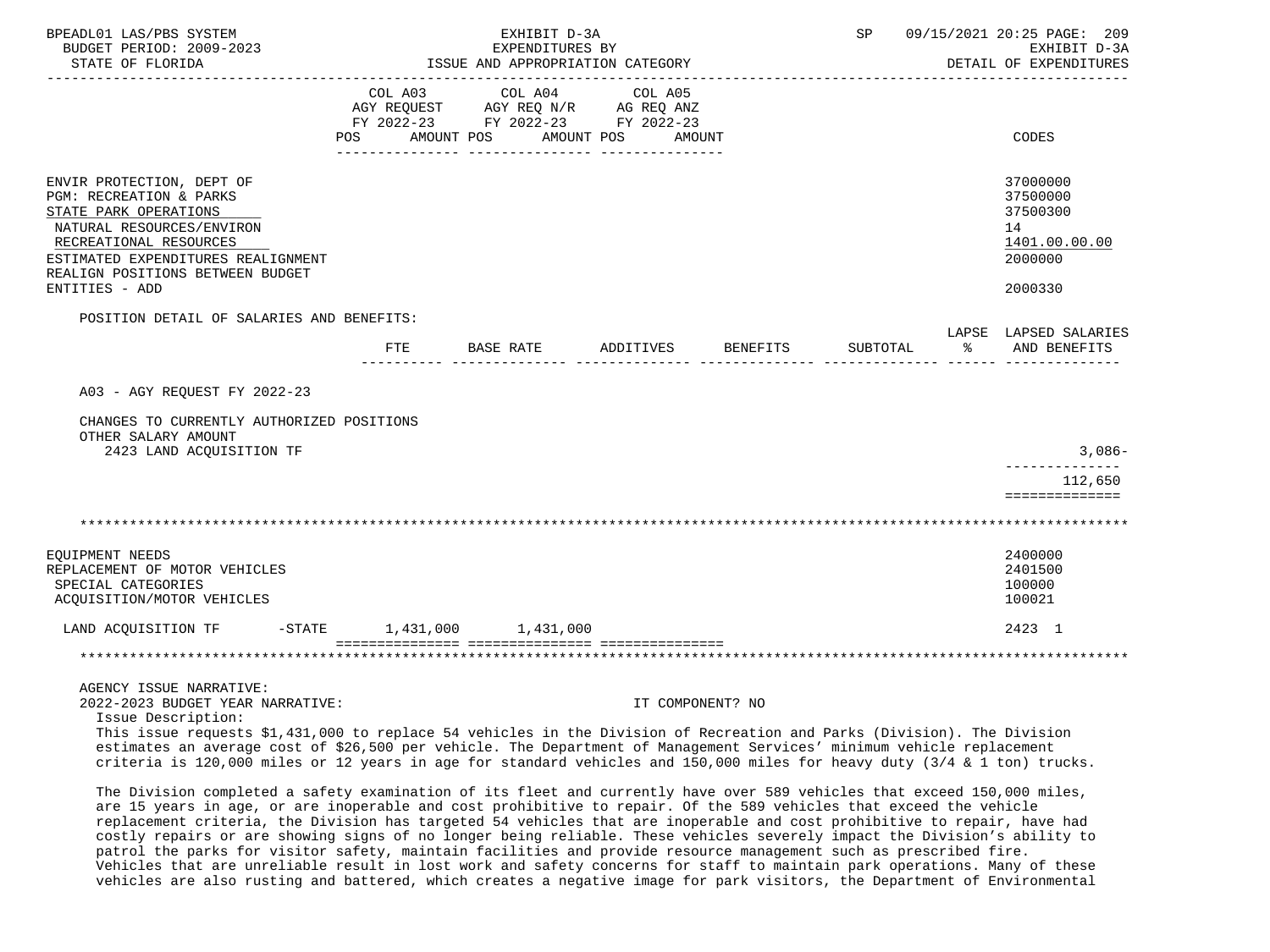| BPEADL01 LAS/PBS SYSTEM       | EXHIBIT D-3A                              | SP<br>09/15/2021 20:25 PAGE: 210 |
|-------------------------------|-------------------------------------------|----------------------------------|
| BUDGET PERIOD: 2009-2023      | EXPENDITURES BY                           | EXHIBIT D-3A                     |
| STATE OF FLORIDA              | ISSUE AND APPROPRIATION CATEGORY          | DETAIL OF EXPENDITURES           |
|                               | COL A03 COL A04 COL A05                   |                                  |
|                               | AGY REOUEST<br>AGY REO N/R<br>AG REO ANZ  |                                  |
|                               | FY 2022-23 FY 2022-23 FY 2022-23          |                                  |
|                               | AMOUNT POS<br>AMOUNT POS<br>AMOUNT<br>POS | CODES                            |
|                               |                                           |                                  |
|                               |                                           |                                  |
| ENVIR PROTECTION, DEPT OF     |                                           | 37000000                         |
| PGM: RECREATION & PARKS       |                                           | 37500000                         |
| STATE PARK OPERATIONS         |                                           | 37500300                         |
| NATURAL RESOURCES/ENVIRON     |                                           | 14                               |
| RECREATIONAL RESOURCES        |                                           | 1401.00.00.00                    |
| EOUIPMENT NEEDS               |                                           | 2400000                          |
| REPLACEMENT OF MOTOR VEHICLES |                                           | 2401500                          |

Protection and the State.

 The targeted 54 vehicles in need of replacement are listed below. However, it is possible that unforeseen circumstances could result in minor modifications to the list.

| Tag #           | Year | Make             | Model           | Mileage (As of $6/30/2021$ ) |
|-----------------|------|------------------|-----------------|------------------------------|
| DEP05513        | 2003 | FORD             | <b>EXPLORER</b> | 160,039                      |
| DEP05617        | 2002 | FORD             | <b>TAURUS</b>   | 106,462                      |
| DEP05878        | 2003 | FORD             | <b>EXPLORER</b> | 270,563                      |
| DEP05649        | 2003 | FORD             | <b>TAURUS</b>   | 182,580                      |
| DEP06054        | 2005 | FORD             | <b>ESCAPE</b>   | 261,949                      |
| DEP06719        | 2008 | FORD             | <b>ESCAPE</b>   | 173,617                      |
| DEP04563        | 1999 | FORD             | $F-150$         | 129,038                      |
| DEP04646        | 2001 | DODGE            | RAM 1500        | 217,066                      |
| DEP05487        | 2002 | FORD             | EXPLORER        | 184,159                      |
| DEP05687        | 2003 | FORD             | <b>EXPLORER</b> | 199,188                      |
| DEP05688        | 2003 | FORD             | EXPLORER        | 149,626                      |
| DEP04859        | 2001 | <b>DODGE</b>     | <b>RAM 1500</b> | 157,386                      |
| DEP06410        | 2006 | <b>DODGE</b>     | DAKOTA          | 100,453                      |
| DEP05255        | 2001 | CHEVROLET        | <b>BLAZER</b>   | 159,501                      |
| DEP05165        | 2001 | <b>GMC</b>       | SONOMA          | 201,125                      |
| DEP03577        | 1995 | FORD             | $F-150$         | 242,592                      |
| DEP07152        | 2008 | FORD             | RANGER          | 233,918                      |
| DEP05645        | 2003 | <b>CHEVROLET</b> | SILVERADO K1500 | 142,306                      |
| DEP05831        | 1998 | FORD             | $F - 250$       | 139,440                      |
| DEP03751        | 1996 | OLDSMOBILE       | CIERA           | 94,420                       |
| DEP03924        | 1997 | <b>CHEVROLET</b> | S10             | 204,751                      |
| DEP06770        | 1984 | CHEVROLET        | K30             | 32,807                       |
| DEP05142        | 2001 | FORD             | TAURUS          | 180,348                      |
| DEP04164        | 1998 | <b>CHEVROLET</b> | SILVERADO C1500 | 152,470                      |
| DEP05780        | 2004 | FORD             | <b>TAURUS</b>   | 115,604                      |
| DEP05627        | 2002 | CHEVROLET        | IMPALA          | 141,918                      |
| DEP05663        | 2003 | FORD             | RANGER          | 165,478                      |
| <b>DEP05202</b> | 2001 | <b>DODGE</b>     | RAM 3500        | 75,349                       |
| DEP04465        | 1999 | <b>DODGE</b>     | RAM 1500        | 133,498                      |
| DEP07436        | 2008 | FORD             | <b>RANGER</b>   | 108,055                      |
| DEP21428        | 2008 | FORD             | $F-150$         | 179,583                      |
| <b>DEP04220</b> | 1998 | FORD             | $F-150$         | 88,836                       |
| DEP03494        | 1995 | FORD             | <b>BRONCO</b>   | 185,545                      |
|                 |      | $- - - -$        | ------          |                              |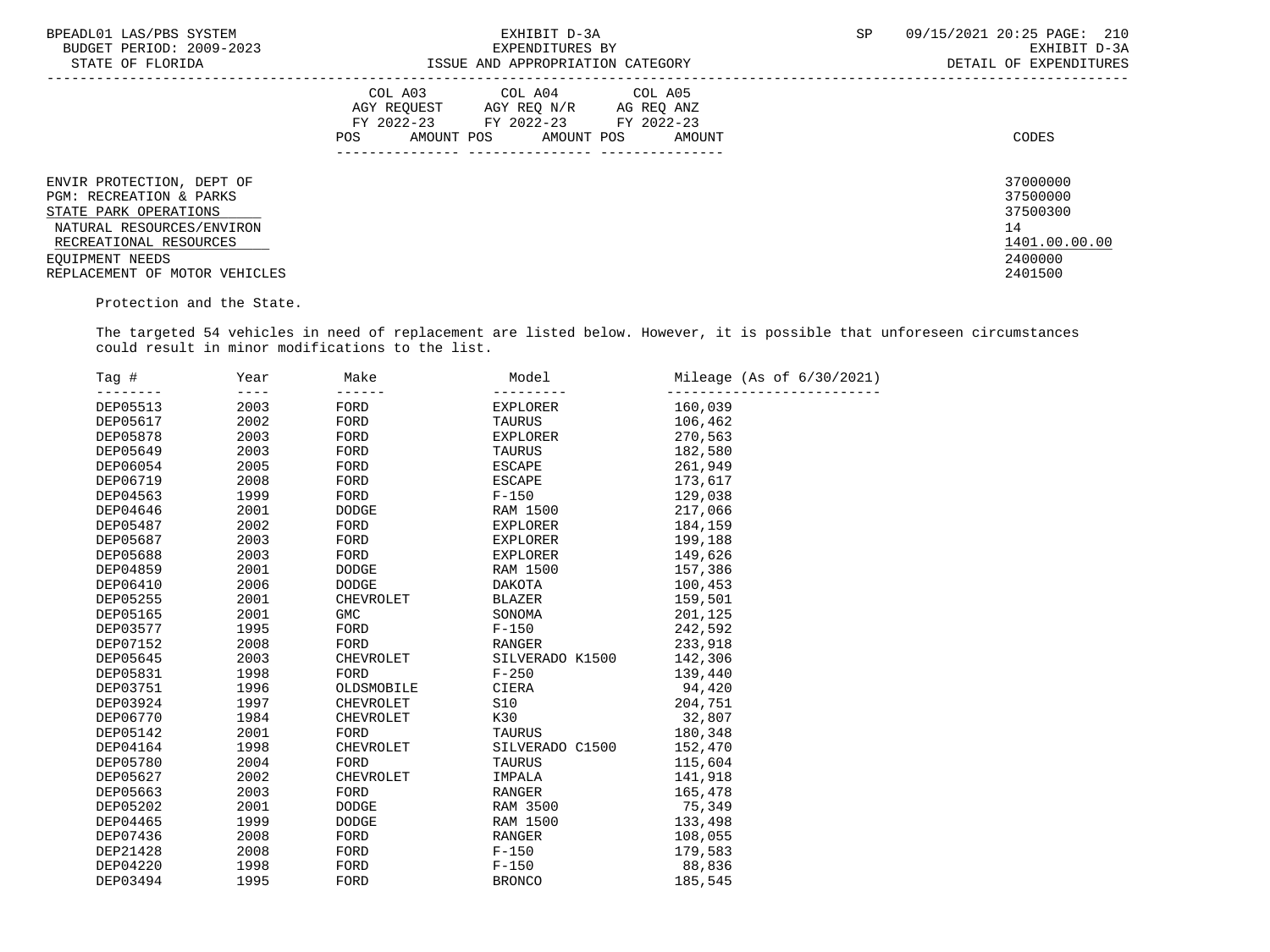| BPEADL01<br>T.A C / DR C<br>/PBS SYSTEM<br>⊥AS7' | EXHIBIT D-3A    | en<br>ء ت | 09/<br>\/15/2021<br>20:25 PAGE: | -999<br>∠⊥⊥           |
|--------------------------------------------------|-----------------|-----------|---------------------------------|-----------------------|
| 2009-2023<br>BUDGET PERIOD:                      | EXPENDITURES BY |           | ---------<br>ы.<br>. ⊥ط⊥⊥⊥∆∟    | $\sim$ $\sim$<br>בת כ |

|                                                                                                                                                                                          |      | POS FOR      | COL A03 COL A04 COL A05<br>AGY REQUEST AGY REQ N/R AG REQ ANZ<br>FY 2022-23 FY 2022-23 FY 2022-23<br>AMOUNT POS AMOUNT POS | AMOUNT  | CODES                                                                         |
|------------------------------------------------------------------------------------------------------------------------------------------------------------------------------------------|------|--------------|----------------------------------------------------------------------------------------------------------------------------|---------|-------------------------------------------------------------------------------|
|                                                                                                                                                                                          |      |              |                                                                                                                            |         |                                                                               |
| ENVIR PROTECTION, DEPT OF<br>PGM: RECREATION & PARKS<br>STATE PARK OPERATIONS<br>NATURAL RESOURCES/ENVIRON<br>RECREATIONAL RESOURCES<br>EQUIPMENT NEEDS<br>REPLACEMENT OF MOTOR VEHICLES |      |              |                                                                                                                            |         | 37000000<br>37500000<br>37500300<br>14<br>1401.00.00.00<br>2400000<br>2401500 |
| DEP05656                                                                                                                                                                                 | 2003 | FORD         | EXPLORER                                                                                                                   | 240,273 |                                                                               |
|                                                                                                                                                                                          |      |              |                                                                                                                            |         |                                                                               |
| DEP03632                                                                                                                                                                                 | 1995 | FORD         | $F - 450$                                                                                                                  | 41,441  |                                                                               |
| DEP05105                                                                                                                                                                                 | 2001 | DODGE        | RAM 2500                                                                                                                   | 61,944  |                                                                               |
| DEP03926                                                                                                                                                                                 | 1996 | FORD         | $F - 350$                                                                                                                  | 48,613  |                                                                               |
| DEP06156                                                                                                                                                                                 | 2005 | FORD         | EXPEDITION                                                                                                                 | 161,775 |                                                                               |
| DEP21156                                                                                                                                                                                 | 1996 | FORD         | $F - 700$                                                                                                                  | 92,531  |                                                                               |
| DEP21423                                                                                                                                                                                 | 2004 | FORD         | $F - 250$                                                                                                                  | 190,203 |                                                                               |
| DEP21544                                                                                                                                                                                 | 2004 | FORD         | $F - 250$                                                                                                                  | 192,620 |                                                                               |
| DEP04820                                                                                                                                                                                 | 2001 | <b>DODGE</b> | RAM 1500                                                                                                                   | 159,897 |                                                                               |
| DEP22102                                                                                                                                                                                 | 1995 | FORD         | $F - 150$                                                                                                                  | 165,450 |                                                                               |
| DEP05100                                                                                                                                                                                 | 2001 | <b>DODGE</b> | RAM 3500                                                                                                                   | 47,828  |                                                                               |
| DEP06150                                                                                                                                                                                 | 2008 | FORD         | $F - 450$                                                                                                                  | 24,221  |                                                                               |
| DEP21493                                                                                                                                                                                 | 1995 | FORD         | $F - 150$                                                                                                                  | 147,458 |                                                                               |
| DEP06163                                                                                                                                                                                 | 2005 | FORD         | RANGER                                                                                                                     | 102,049 |                                                                               |
| DEP05081                                                                                                                                                                                 | 2001 | DODGE        | RAM 1500                                                                                                                   | 82,675  |                                                                               |
| DEP06389                                                                                                                                                                                 | 2006 | CHEVROLET    | SILVERADO K1500                                                                                                            | 122,048 |                                                                               |
| DEP05374                                                                                                                                                                                 | 2002 | TOYOTA       | PRIUS                                                                                                                      | 134,555 |                                                                               |
| DEP03953                                                                                                                                                                                 | 1997 | JEEP         | CHEROKEE                                                                                                                   | 130,821 |                                                                               |
| DEP04896                                                                                                                                                                                 | 2000 | FORD         | FOCUS                                                                                                                      | 120,888 |                                                                               |
| DEP03495                                                                                                                                                                                 | 1994 | FORD         | $F-150$                                                                                                                    | 105,603 |                                                                               |

### Issue Background:

 The Division's field personnel rely upon state vehicles to operate the 175 state parks and trails. The number of vehicles to replace represents the Division's plan of replacing the vehicles that are most critical to ensure visitor safety, maintain park operations and provide resource management. Park vehicles are the primary tool for park rangers and expensive repairs and high maintenance costs (over 1 million in Fiscal Year 2020-21) results in a growing concern for safety/liability issues.

# Benefit and/or Impact:

 Reliable vehicles are essential to managing millions of visitors and conducting daily park operations, including resource management and completing required maintenance and repairs. Sending an employee to a remote part of a park in an unsafe or unreliable vehicle to fight fire or conduct storm recovery is dangerous. In Fiscal Year 2020-21, there were over 29 million visitors to the state parks and trails. The Division's mission of managing state parks and trails can only be accomplished by providing the resources necessary to carry out the required park operations. New vehicles would help alleviate the need to spend more on repairs than the vehicles are worth. Vehicles that become unsafe and unreliable hinder the Department's ability to provide services to the state.

Florida Strategic Plan for Economic Development:

#2.4 - Brand and consistently market Florida as the best state for business.

DEP03937 1997 CHEVROLET S10 41,777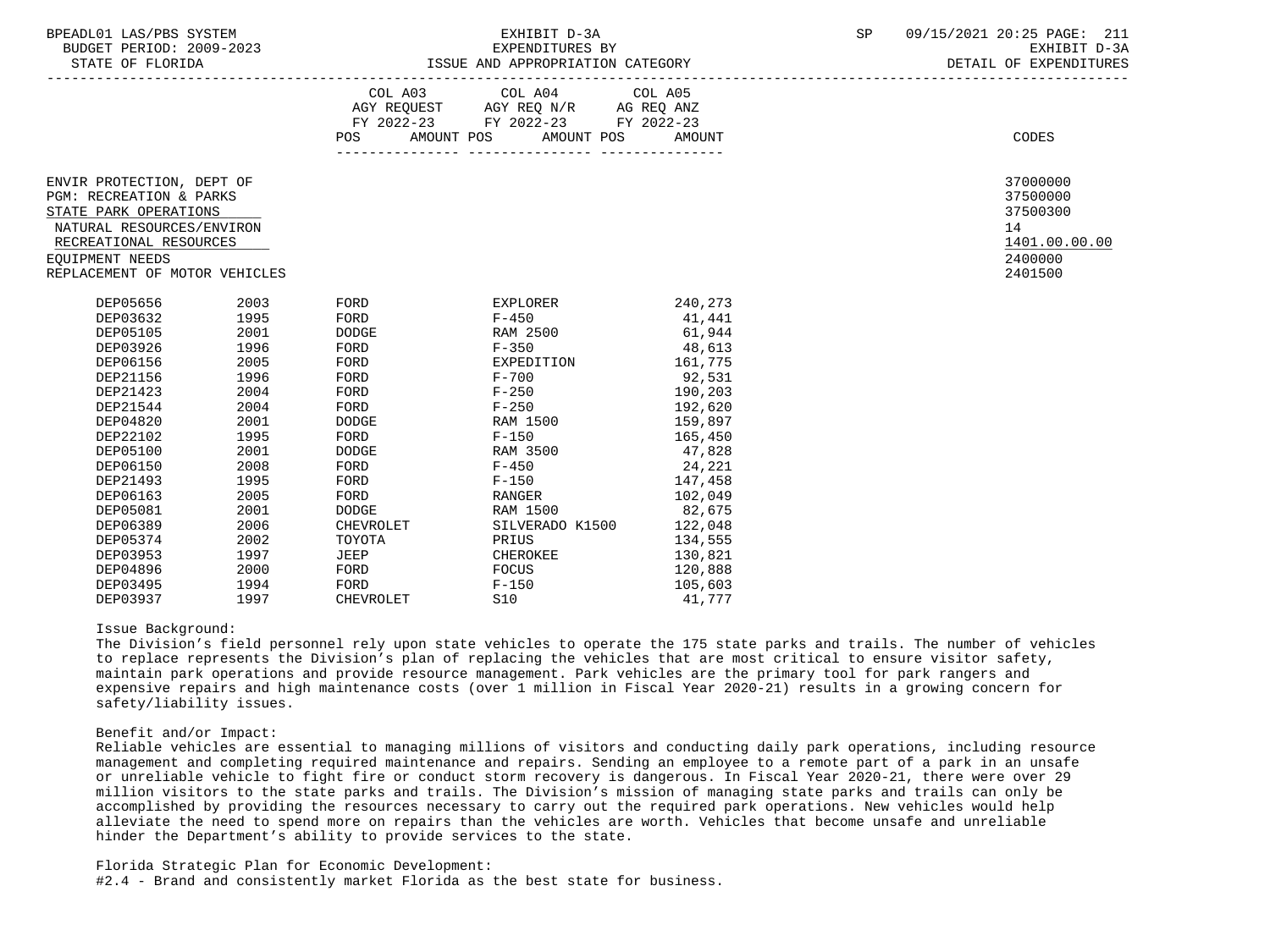| BPEADL01 LAS/PBS SYSTEM                    |                                                | EXHIBIT D-3A                                                                                                | 09/15/2021 20:25 PAGE: 212<br>SP                                                                                       |
|--------------------------------------------|------------------------------------------------|-------------------------------------------------------------------------------------------------------------|------------------------------------------------------------------------------------------------------------------------|
| BUDGET PERIOD: 2009-2023                   |                                                | EXPENDITURES BY                                                                                             | EXHIBIT D-3A                                                                                                           |
| STATE OF FLORIDA                           |                                                | ISSUE AND APPROPRIATION CATEGORY                                                                            | DETAIL OF EXPENDITURES                                                                                                 |
|                                            | COL A03                                        | COL A04<br>COL A05                                                                                          |                                                                                                                        |
|                                            |                                                | AGY REQUEST AGY REQ N/R AG REQ ANZ                                                                          |                                                                                                                        |
|                                            |                                                | FY 2022-23 FY 2022-23 FY 2022-23                                                                            |                                                                                                                        |
|                                            | POS                                            | AMOUNT POS AMOUNT POS<br>AMOUNT                                                                             | CODES                                                                                                                  |
|                                            |                                                |                                                                                                             |                                                                                                                        |
|                                            |                                                |                                                                                                             |                                                                                                                        |
| ENVIR PROTECTION, DEPT OF                  |                                                |                                                                                                             | 37000000                                                                                                               |
| PGM: RECREATION & PARKS                    |                                                |                                                                                                             | 37500000                                                                                                               |
| STATE PARK OPERATIONS                      |                                                |                                                                                                             | 37500300                                                                                                               |
| NATURAL RESOURCES/ENVIRON                  |                                                |                                                                                                             | 14                                                                                                                     |
| RECREATIONAL RESOURCES                     |                                                |                                                                                                             | 1401.00.00.00                                                                                                          |
| EQUIPMENT NEEDS                            |                                                |                                                                                                             | 2400000                                                                                                                |
| REPLACEMENT OF MOTOR VEHICLES              |                                                |                                                                                                             | 2401500                                                                                                                |
|                                            |                                                | #5.2 - Improve the efficiency and effectiveness of government agencies at all levels.                       |                                                                                                                        |
|                                            |                                                |                                                                                                             | #5.3 - Strengthen local, regional and statewide partnerships to accomplish Florida's economic and quality of life and  |
| quality places goals.                      |                                                |                                                                                                             |                                                                                                                        |
|                                            |                                                | #6.1 - Create and sustain vibrant, safe, healthy and resilient communities that attract workers, residents, |                                                                                                                        |
| businesses, and visitors.                  |                                                |                                                                                                             |                                                                                                                        |
|                                            |                                                |                                                                                                             | #6.2 - Ensure Floridians in all communities and life stages have opportunities to achieve healthier outcomes and       |
| societal contributions.                    |                                                |                                                                                                             |                                                                                                                        |
|                                            | future growth plans and development decisions. |                                                                                                             | #6.3 - Ensure Florida's fish, wildlife, natural resources and environment are sustained and enhanced as a component of |
|                                            |                                                | #6.4 - Promote, protect and preserve Florida's rich historical and cultural heritage.                       |                                                                                                                        |
|                                            |                                                |                                                                                                             |                                                                                                                        |
|                                            |                                                |                                                                                                             |                                                                                                                        |
|                                            |                                                |                                                                                                             |                                                                                                                        |
| RECREATION AND PARKS                       |                                                |                                                                                                             | 6500000                                                                                                                |
| INCREASE FUNDING FOR PARK OPERATING        |                                                |                                                                                                             |                                                                                                                        |
| COSTS                                      |                                                |                                                                                                             | 6500500                                                                                                                |
| SALARY RATE                                |                                                |                                                                                                             | 000000                                                                                                                 |
| SALARY RATE 74,480                         |                                                |                                                                                                             |                                                                                                                        |
|                                            |                                                |                                                                                                             |                                                                                                                        |
| SALARIES AND BENEFITS                      |                                                |                                                                                                             | 010000                                                                                                                 |
|                                            | 2.00                                           |                                                                                                             |                                                                                                                        |
| STATE PARK TRUST FUND                      | $-STATE$<br>131,579                            |                                                                                                             | 2675 1                                                                                                                 |
|                                            |                                                |                                                                                                             |                                                                                                                        |
|                                            |                                                |                                                                                                             |                                                                                                                        |
| <b>EXPENSES</b>                            |                                                |                                                                                                             | 040000                                                                                                                 |
|                                            |                                                |                                                                                                             |                                                                                                                        |
| STATE PARK TRUST FUND                      | -STATE 224,445                                 | 8,984                                                                                                       | 2675 1                                                                                                                 |
|                                            |                                                |                                                                                                             |                                                                                                                        |
| SPECIAL CATEGORIES                         |                                                |                                                                                                             | 100000                                                                                                                 |
| TR/DMS/HR SVCS/STW CONTRCT                 |                                                |                                                                                                             | 107040                                                                                                                 |
|                                            |                                                |                                                                                                             |                                                                                                                        |
| STATE PARK TRUST FUND                      | 611<br>$-STATE$                                |                                                                                                             | 2675 1                                                                                                                 |
|                                            |                                                |                                                                                                             |                                                                                                                        |
| TOTAL: INCREASE FUNDING FOR PARK OPERATING |                                                |                                                                                                             | 6500500                                                                                                                |
| COSTS                                      |                                                |                                                                                                             |                                                                                                                        |
| TOTAL POSITIONS                            | 2.00                                           |                                                                                                             |                                                                                                                        |
| TOTAL ISSUE                                | 356,635                                        | 8,984                                                                                                       |                                                                                                                        |
| TOTAL SALARY RATE 74,480                   |                                                |                                                                                                             |                                                                                                                        |
|                                            |                                                |                                                                                                             |                                                                                                                        |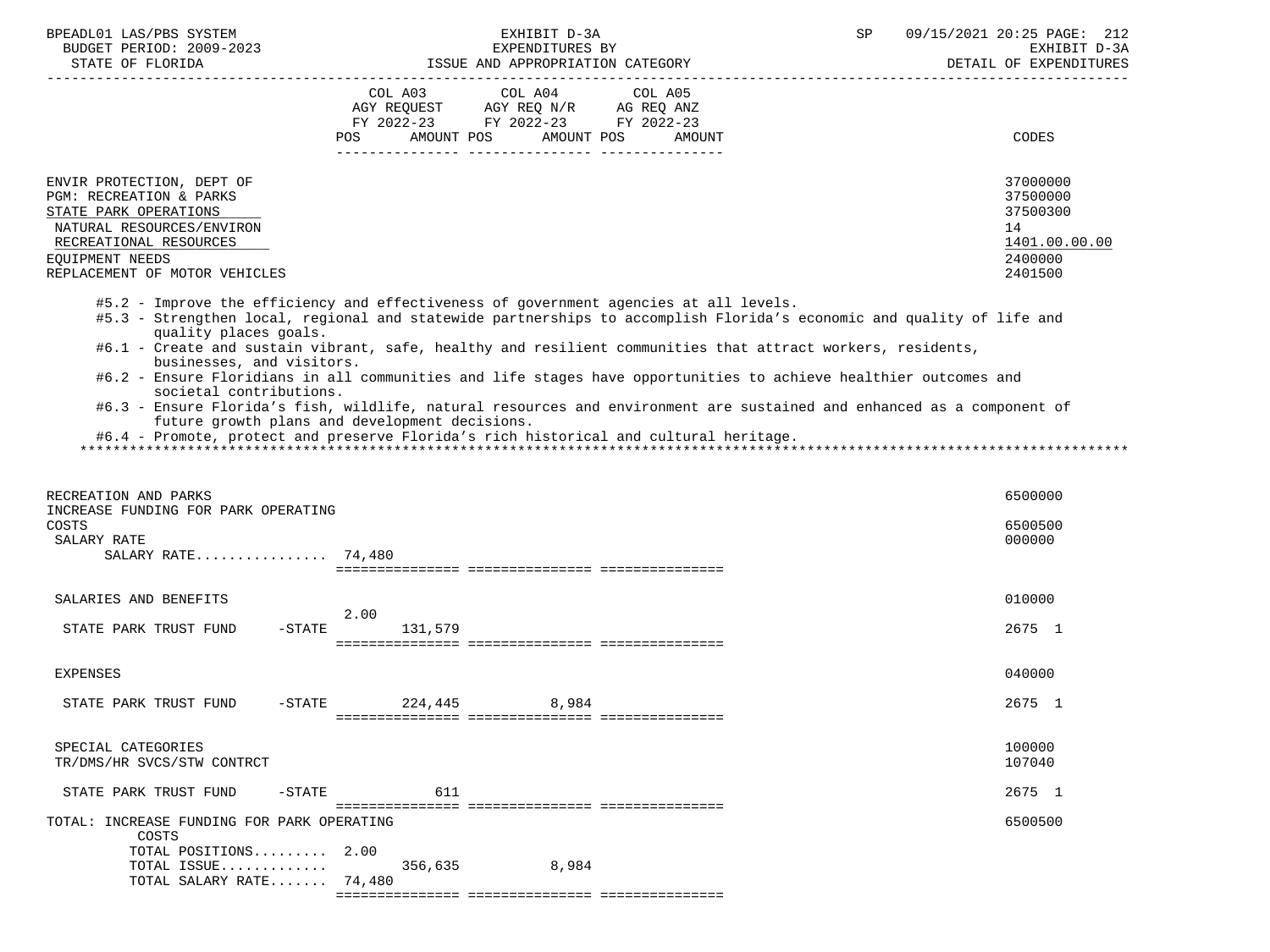| BPEADL01 LAS/PBS SYSTEM<br>BUDGET PERIOD: 2009-2023<br>STATE OF FLORIDA |                                                           | EXHIBIT D-3A<br>EXPENDITURES BY<br>ISSUE AND APPROPRIATION CATEGORY |                                               | <b>SP</b> | 09/15/2021 20:25 PAGE:<br>213<br>EXHIBIT D-3A<br>DETAIL OF EXPENDITURES |
|-------------------------------------------------------------------------|-----------------------------------------------------------|---------------------------------------------------------------------|-----------------------------------------------|-----------|-------------------------------------------------------------------------|
|                                                                         | COL A03<br>AGY REOUEST<br>FY 2022-23<br>POS<br>AMOUNT POS | COL A04<br>AGY REO N/R<br>FY 2022-23<br>AMOUNT POS                  | COL A05<br>AG REO ANZ<br>FY 2022-23<br>AMOUNT |           | CODES                                                                   |
| ENVIR PROTECTION, DEPT OF                                               |                                                           |                                                                     |                                               |           | 37000000                                                                |
| PGM: RECREATION & PARKS<br>STATE PARK OPERATIONS                        |                                                           |                                                                     |                                               |           | 37500000<br>37500300                                                    |
| NATURAL RESOURCES/ENVIRON                                               |                                                           |                                                                     |                                               |           | 14                                                                      |
| RECREATIONAL RESOURCES                                                  |                                                           |                                                                     |                                               |           | 1401.00.00.00                                                           |
| RECREATION AND PARKS                                                    |                                                           |                                                                     |                                               |           | 6500000                                                                 |
| INCREASE FUNDING FOR PARK OPERATING                                     |                                                           |                                                                     |                                               |           |                                                                         |
| COSTS                                                                   |                                                           |                                                                     |                                               |           | 6500500                                                                 |
|                                                                         |                                                           |                                                                     |                                               |           |                                                                         |

AGENCY ISSUE NARRATIVE:

2022-2023 BUDGET YEAR NARRATIVE: IT COMPONENT? NO

Issue Description:

 This issue requests positions and funding to cover the rising costs of utilities and the management of new acreage in the Division of Recreation and Parks (Division).

 Costs to operate the state parks have risen during the past few years due to the increased costs of electricity, propane, gasoline, water/sewer, garbage collection, materials, routine maintenance, supplies and repairs. On average these costs increase by approximately \$213,059 each year.

 This issue also requests funding for two new positions due to significant expansions to state parks as a result of Florida Forever land acquisition purchases. An additional 7,000 acres at St. Teresa Bluffs were added to Bald Point State Park and 15,000+ acres are anticipated to be added to Kissimmee Prairie Preserve State Park during FY 2021-22. This new acreage will require additional staff for resource and visitor management and safety. Two Assistant Park Managers are needed.

 The additional budget and staff will allow the Division to more successfully handle the ever-increasing costs of managing 175 parks and trails as well as the expansion of existing state parks.

## Issue Background:

 The Florida State Parks System promotes resource-based recreation while conserving natural values of the land and preserving its cultural resources. These funds have been used to ensure park operational needs are met and to improve the quality of natural resources through planning, restoration and maintenance, which will help sustain Florida State Parks for future generations and create strong community partnerships.

Benefit and/or Impact:

 The additional budget will allow the Division to support the increasing needs of current park operations as well as the management of newly acquired acres without having to reduce services in other areas of state parks.

Florida Strategic Plan for Economic Development:

- #2.4 Brand and consistently market Florida as the best state for business.
- #5.2 Improve the efficiency and effectiveness of government agencies at all levels.
- #5.3 Strengthen local, regional and statewide partnerships to accomplish Florida's economic and quality of life and quality places goals.
- #6.1 Create and sustain vibrant, safe, healthy and resilient communities that attract workers, residents, businesses, and visitors.
- #6.2 Ensure Floridians in all communities and life stages have opportunities to achieve healthier outcomes and societal contributions.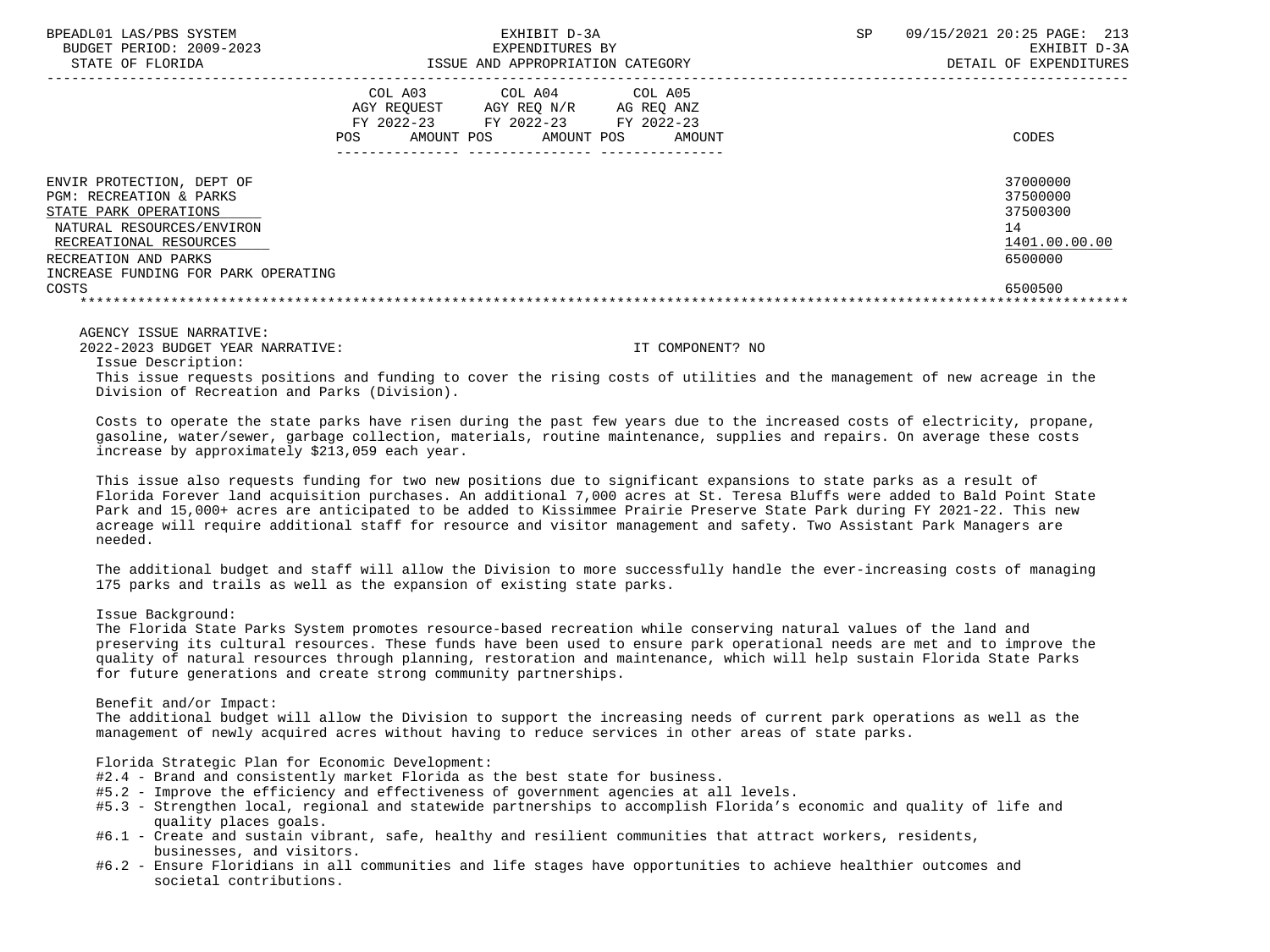| BPEADL01 LAS/PBS SYSTEM                                                                                                   |           | EXHIBIT D-3A                                        |                  |                             | SP             |               | 09/15/2021 20:25 PAGE: 214             |
|---------------------------------------------------------------------------------------------------------------------------|-----------|-----------------------------------------------------|------------------|-----------------------------|----------------|---------------|----------------------------------------|
| BUDGET PERIOD: 2009-2023<br>STATE OF FLORIDA                                                                              |           | EXPENDITURES BY<br>ISSUE AND APPROPRIATION CATEGORY |                  |                             |                |               | EXHIBIT D-3A<br>DETAIL OF EXPENDITURES |
|                                                                                                                           |           |                                                     |                  |                             |                |               |                                        |
|                                                                                                                           | COL A03   | COL A04                                             | COL A05          |                             |                |               |                                        |
|                                                                                                                           |           | AGY REQUEST AGY REQ N/R AG REQ ANZ                  |                  |                             |                |               |                                        |
|                                                                                                                           |           | FY 2022-23 FY 2022-23 FY 2022-23                    |                  |                             |                |               |                                        |
|                                                                                                                           |           | POS AMOUNT POS AMOUNT POS AMOUNT                    |                  |                             |                |               | CODES                                  |
|                                                                                                                           |           |                                                     |                  |                             |                |               |                                        |
| ENVIR PROTECTION, DEPT OF                                                                                                 |           |                                                     |                  |                             |                |               | 37000000                               |
| PGM: RECREATION & PARKS                                                                                                   |           |                                                     |                  |                             |                |               | 37500000                               |
| STATE PARK OPERATIONS                                                                                                     |           |                                                     |                  |                             |                |               | 37500300                               |
| NATURAL RESOURCES/ENVIRON                                                                                                 |           |                                                     |                  |                             |                |               | 14                                     |
| RECREATIONAL RESOURCES                                                                                                    |           |                                                     |                  |                             |                |               | 1401.00.00.00                          |
| RECREATION AND PARKS                                                                                                      |           |                                                     |                  |                             |                |               | 6500000                                |
| INCREASE FUNDING FOR PARK OPERATING<br>COSTS                                                                              |           |                                                     |                  |                             |                |               | 6500500                                |
|                                                                                                                           |           |                                                     |                  |                             |                |               |                                        |
| #6.3 - Ensure Florida's fish, wildlife, natural resources and environment are sustained and enhanced as a component of    |           |                                                     |                  |                             |                |               |                                        |
| future growth plans and development decisions.                                                                            |           |                                                     |                  |                             |                |               |                                        |
| #6.4 - Promote, protect and preserve Florida's rich historical and cultural heritage.                                     |           |                                                     |                  |                             |                |               |                                        |
|                                                                                                                           |           |                                                     |                  |                             |                |               |                                        |
|                                                                                                                           |           |                                                     |                  |                             |                |               |                                        |
| POSITION DETAIL OF SALARIES AND BENEFITS:                                                                                 |           |                                                     |                  |                             |                |               |                                        |
|                                                                                                                           |           |                                                     |                  |                             |                |               | LAPSE LAPSED SALARIES                  |
|                                                                                                                           |           | FTE BASE RATE ADDITIVES BENEFITS                    |                  |                             | SUBTOTAL       | $\frac{1}{2}$ | AND BENEFITS                           |
|                                                                                                                           |           |                                                     |                  |                             |                |               |                                        |
| A03 - AGY REQUEST FY 2022-23                                                                                              |           |                                                     |                  |                             |                |               |                                        |
|                                                                                                                           |           |                                                     |                  |                             |                |               |                                        |
| NEW POSITIONS                                                                                                             |           |                                                     |                  |                             |                |               |                                        |
| 6618 RESIDENT ASSISTANT PARK MANAGER - SES                                                                                |           |                                                     |                  |                             |                |               |                                        |
| N1001 001                                                                                                                 |           | 2.00 74,480                                         |                  | 57,099 131,579 0.00 131,579 |                |               |                                        |
|                                                                                                                           |           |                                                     |                  |                             |                |               |                                        |
| TOTALS FOR ISSUE BY FUND                                                                                                  |           |                                                     |                  |                             |                |               |                                        |
| 2675 STATE PARK TRUST FUND                                                                                                |           |                                                     |                  |                             |                |               | 131,579                                |
|                                                                                                                           |           |                                                     |                  |                             |                |               | --------------                         |
|                                                                                                                           |           | 2.00 74,480                                         |                  |                             | 57,099 131,579 |               | 131,579                                |
|                                                                                                                           |           |                                                     |                  |                             |                |               | ==============                         |
|                                                                                                                           |           |                                                     |                  |                             |                |               |                                        |
|                                                                                                                           |           |                                                     |                  |                             |                |               |                                        |
|                                                                                                                           |           |                                                     |                  |                             |                |               |                                        |
| PARK BUSINESS SYSTEM                                                                                                      |           |                                                     |                  |                             |                |               | 6500900                                |
| SPECIAL CATEGORIES                                                                                                        |           |                                                     |                  |                             |                |               | 100000                                 |
| POINT OF SALE - PARKS                                                                                                     |           |                                                     |                  |                             |                |               | 100589                                 |
| STATE PARK TRUST FUND<br>$-$ STATE                                                                                        | 3,500,000 |                                                     |                  |                             |                |               | 2675 1                                 |
|                                                                                                                           |           |                                                     |                  |                             |                |               |                                        |
|                                                                                                                           |           |                                                     |                  |                             |                |               |                                        |
|                                                                                                                           |           |                                                     |                  |                             |                |               |                                        |
| AGENCY ISSUE NARRATIVE:<br>2022-2023 BUDGET YEAR NARRATIVE:                                                               |           |                                                     | IT COMPONENT? NO |                             |                |               |                                        |
| Issue Description:                                                                                                        |           |                                                     |                  |                             |                |               |                                        |
| This issue requests \$3.5 million to allow the Division of Recreation and Parks to submit monthly payments to US eDirect. |           |                                                     |                  |                             |                |               |                                        |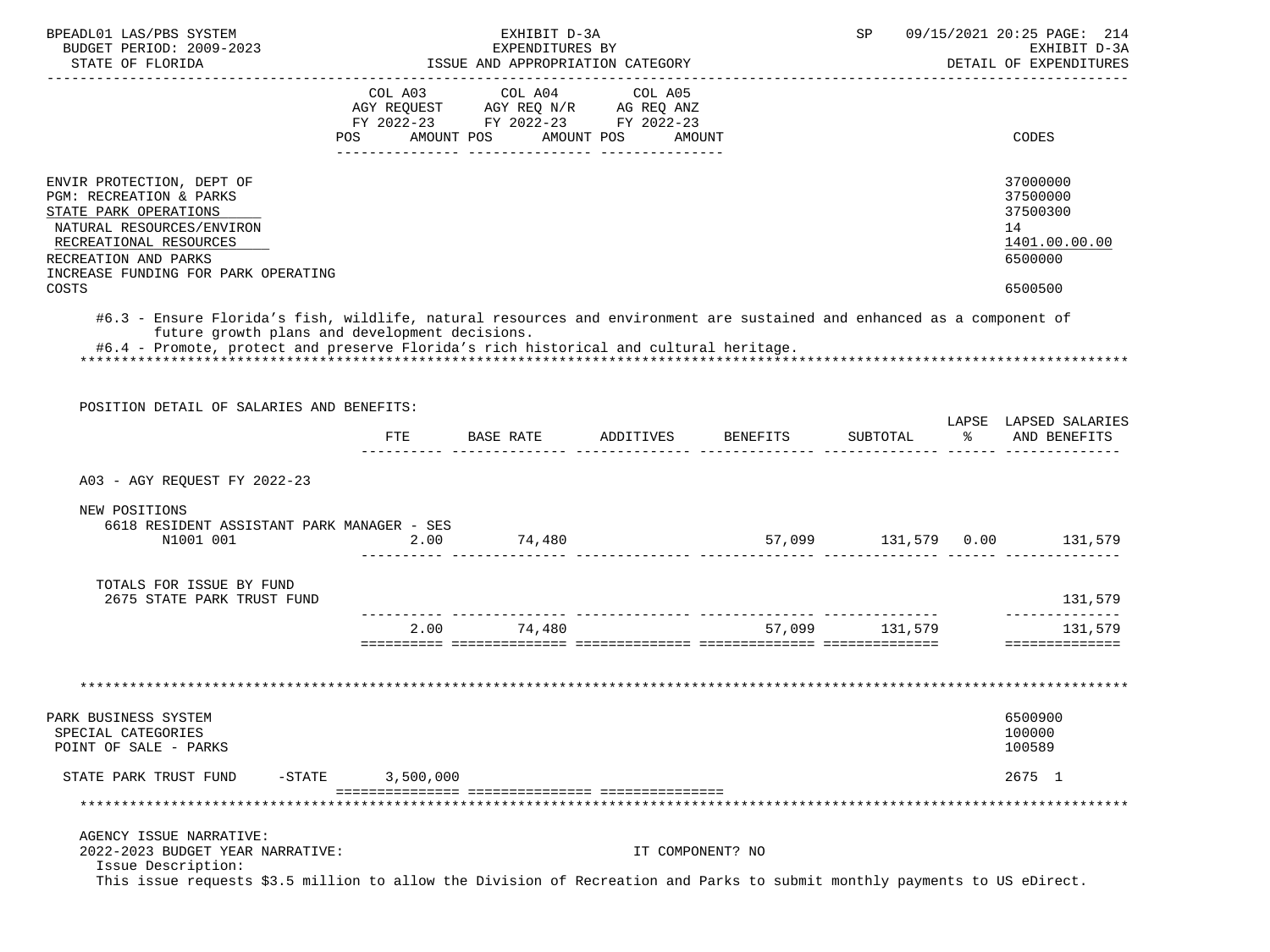| BPEADL01 LAS/PBS SYSTEM<br>BUDGET PERIOD: 2009-2023<br>STATE OF FLORIDA                                                              | EXHIBIT D-3A<br>EXPENDITURES BY<br>ISSUE AND APPROPRIATION CATEGORY                                                                            | 09/15/2021 20:25 PAGE: 215<br><b>SP</b><br>EXHIBIT D-3A<br>DETAIL OF EXPENDITURES |
|--------------------------------------------------------------------------------------------------------------------------------------|------------------------------------------------------------------------------------------------------------------------------------------------|-----------------------------------------------------------------------------------|
|                                                                                                                                      | COL A03 COL A04 COL A05<br>AGY REOUEST AGY REO N/R<br>AG REO ANZ<br>FY 2022-23 FY 2022-23 FY 2022-23<br>AMOUNT POS AMOUNT POS<br>AMOUNT<br>POS | CODES                                                                             |
| ENVIR PROTECTION, DEPT OF<br>PGM: RECREATION & PARKS<br>STATE PARK OPERATIONS<br>NATURAL RESOURCES/ENVIRON<br>RECREATIONAL RESOURCES |                                                                                                                                                | 37000000<br>37500000<br>37500300<br>14<br>1401.00.00.00                           |
| RECREATION AND PARKS<br>PARK BUSINESS SYSTEM                                                                                         |                                                                                                                                                | 6500000<br>6500900                                                                |

 US eDirect provides the Park Business System software as a service and supports the revenue generating point of sale and reservation services for Florida State Park camping, cabins and related rental facilities.

# Issue Background:

 US eDirect was competitively procured in 2020 and the fees for their services are based on a percentage of revenue for day-use (admissions), overnight and miscellaneous visitor revenue. The total fees owed to US eDirect will fluctuate from year-to-year because the fees are based on a percentage applied to visitor revenue which also fluctuates each year. The annual cost for this service is estimated to be between \$2.6 million and \$3.2 million, depending upon the amount of revenue received.

## Benefit and/or Impact:

 Services provided under the agreement with US eDirect include point of sale and reservation software as a service, point of sale and related hardware, operation, maintenance and replacement costs for hardware, system support, live reservation services and report generation. Providing payments to US eDirect through an appropriation will provide a more transparent accounting of these costs.

Florida Strategic Plan for Economic Development:

- #2.4 Brand and consistently market Florida as the best state for business.
- #5.2 Improve the efficiency and effectiveness of government agencies at all levels.
- #5.3 Strengthen local, regional and statewide partnerships to accomplish Florida's economic and quality of life and quality places goals.
- #6.1 Create and sustain vibrant, safe, healthy and resilient communities that attract workers, residents, businesses, and visitors.
- #6.2 Ensure Floridians in all communities and life stages have opportunities to achieve healthier outcomes and societal contributions.
- #6.3 Ensure Florida's fish, wildlife, natural resources and environment are sustained and enhanced as a component of future growth plans and development decisions.

#6.4 - Promote, protect and preserve Florida's rich historical and cultural heritage.

\*\*\*\*\*\*\*\*\*\*\*\*\*\*\*\*\*\*\*\*\*\*\*\*\*\*\*\*\*\*\*\*\*\*\*\*\*\*\*\*\*\*\*\*\*\*\*\*\*\*\*\*\*\*\*\*\*\*\*\*\*\*\*\*\*\*\*\*\*\*\*\*\*\*\*\*\*\*\*\*\*\*\*\*\*\*\*\*\*\*\*\*\*\*\*\*\*\*\*\*\*\*\*\*\*\*\*\*\*\*\*\*\*\*\*\*\*\*\*\*\*\*\*\*\*\*\*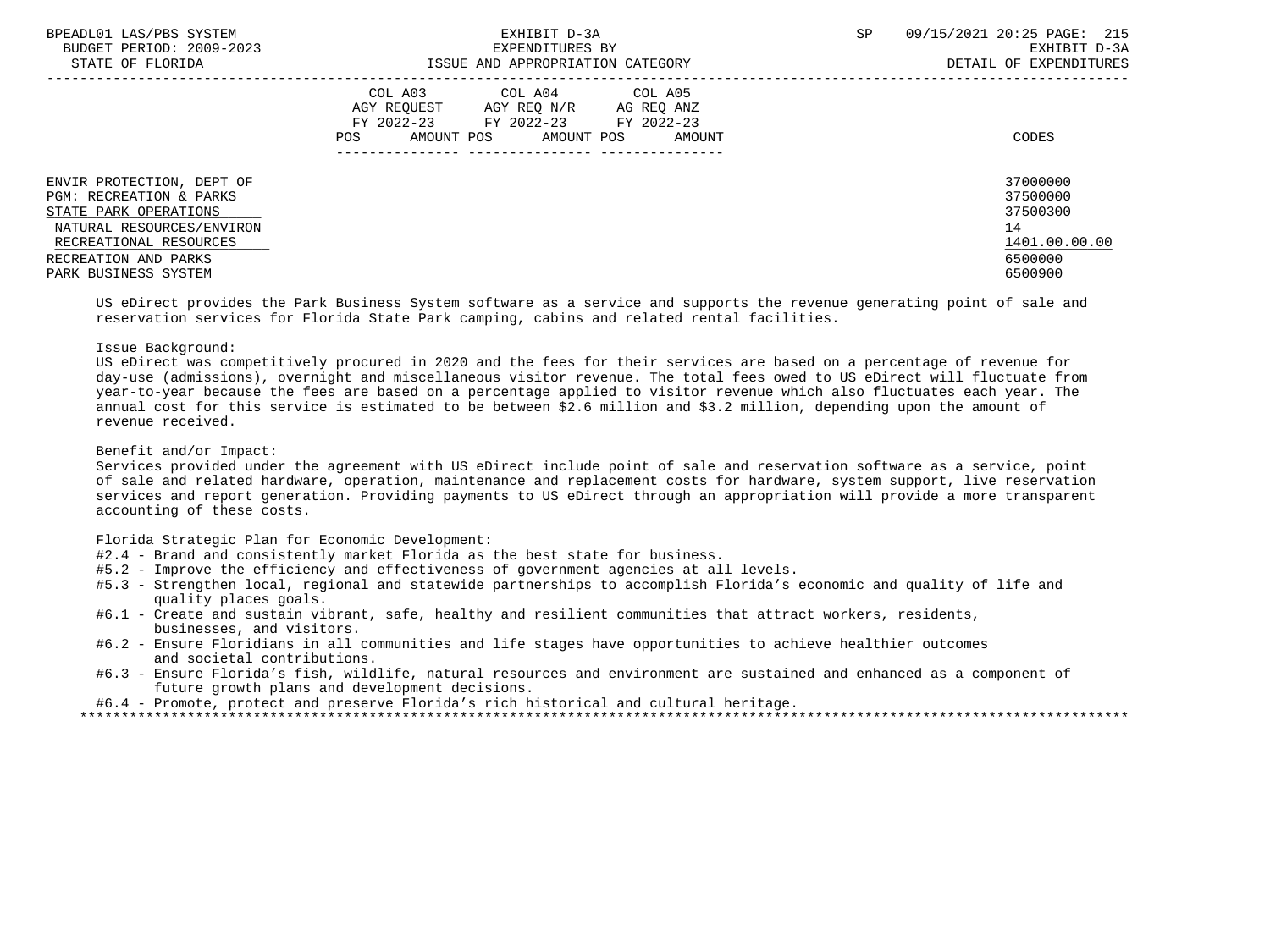| BPEADL01 LAS/PBS SYSTEM<br>BUDGET PERIOD: 2009-2023<br>STATE OF FLORIDA                                                                                                                                                   | EXHIBIT D-3A<br>EXPENDITURES BY<br>ISSUE AND APPROPRIATION CATEGORY                                                                         | 09/15/2021 20:25 PAGE: 216<br>SP<br>EXHIBIT D-3A<br>DETAIL OF EXPENDITURES |
|---------------------------------------------------------------------------------------------------------------------------------------------------------------------------------------------------------------------------|---------------------------------------------------------------------------------------------------------------------------------------------|----------------------------------------------------------------------------|
|                                                                                                                                                                                                                           | COL A03 COL A04<br>COL A05<br>AGY REQUEST AGY REQ N/R AG REQ ANZ<br>FY 2022-23 FY 2022-23 FY 2022-23<br>POS AMOUNT POS<br>AMOUNT POS AMOUNT | CODES                                                                      |
| ENVIR PROTECTION, DEPT OF<br>PGM: RECREATION & PARKS<br>STATE PARK OPERATIONS<br>NATURAL RESOURCES/ENVIRON<br>RECREATIONAL RESOURCES<br>RECREATION AND PARKS<br>ADDITIONAL OPERATING COSTS FOR<br>AGENCY FOR PERSONS WITH |                                                                                                                                             | 37000000<br>37500000<br>37500300<br>14<br>1401.00.00.00<br>6500000         |
| DISABILITIES PARK<br>SALARY RATE<br>SALARY RATE $64,120$                                                                                                                                                                  |                                                                                                                                             | 6500910<br>000000                                                          |
| SALARIES AND BENEFITS                                                                                                                                                                                                     |                                                                                                                                             | 010000                                                                     |
| STATE PARK TRUST FUND                                                                                                                                                                                                     | 2.00<br>$-$ STATE<br>115,676                                                                                                                | 2675 1                                                                     |
| <b>EXPENSES</b>                                                                                                                                                                                                           |                                                                                                                                             | 040000                                                                     |
| STATE PARK TRUST FUND                                                                                                                                                                                                     | $-$ STATE 210,000 8,635                                                                                                                     | 2675 1                                                                     |
| SPECIAL CATEGORIES<br>LAND MANAGEMENT                                                                                                                                                                                     |                                                                                                                                             | 100000<br>100718                                                           |
| STATE PARK TRUST FUND                                                                                                                                                                                                     | $-STATE$ 190,000                                                                                                                            | 2675 1                                                                     |
| OUTSOURCING                                                                                                                                                                                                               |                                                                                                                                             | 101198                                                                     |
| STATE PARK TRUST FUND                                                                                                                                                                                                     | $-$ STATE 100,000                                                                                                                           | 2675 1                                                                     |
| TR/DMS/HR SVCS/STW CONTRCT                                                                                                                                                                                                |                                                                                                                                             | 107040                                                                     |
| STATE PARK TRUST FUND - STATE                                                                                                                                                                                             | 611                                                                                                                                         | 2675 1                                                                     |
| TOTAL: ADDITIONAL OPERATING COSTS FOR<br>AGENCY FOR PERSONS WITH<br>DISABILITIES PARK<br>TOTAL POSITIONS $2.00$                                                                                                           |                                                                                                                                             | 6500910                                                                    |
| TOTAL ISSUE<br>TOTAL SALARY RATE 64,120                                                                                                                                                                                   | 616,287<br>8,635                                                                                                                            |                                                                            |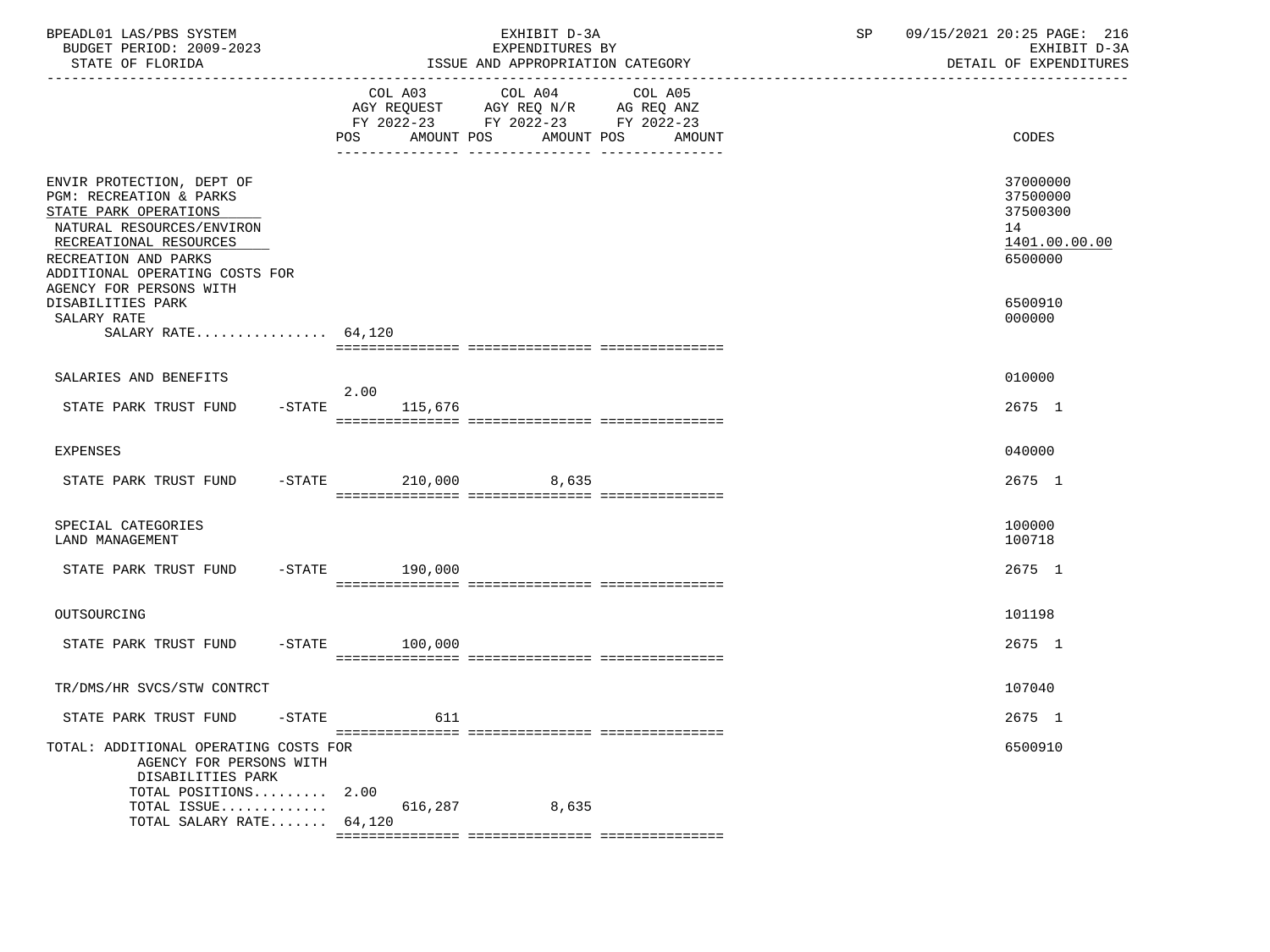| BPEADL01 LAS/PBS SYSTEM<br>BUDGET PERIOD: 2009-2023<br>STATE OF FLORIDA                                                                                                                        | EXHIBIT D-3A<br>EXPENDITURES BY<br>ISSUE AND APPROPRIATION CATEGORY                                                                               | SP | 09/15/2021 20:25 PAGE: 217<br>EXHIBIT D-3A<br>DETAIL OF EXPENDITURES |
|------------------------------------------------------------------------------------------------------------------------------------------------------------------------------------------------|---------------------------------------------------------------------------------------------------------------------------------------------------|----|----------------------------------------------------------------------|
|                                                                                                                                                                                                | COL A03 COL A04 COL A05<br>AGY REOUEST<br>AGY REQ N/R AG REQ ANZ<br>FY 2022-23 FY 2022-23 FY 2022-23<br>AMOUNT POS<br>AMOUNT POS<br>POS<br>AMOUNT |    | CODES                                                                |
| ENVIR PROTECTION, DEPT OF<br>PGM: RECREATION & PARKS<br>STATE PARK OPERATIONS<br>NATURAL RESOURCES/ENVIRON<br>RECREATIONAL RESOURCES<br>RECREATION AND PARKS<br>ADDITIONAL OPERATING COSTS FOR |                                                                                                                                                   |    | 37000000<br>37500000<br>37500300<br>14<br>1401.00.00.00<br>6500000   |

AGENCY FOR PERSONS WITH

 DISABILITIES PARK 6500910 \*\*\*\*\*\*\*\*\*\*\*\*\*\*\*\*\*\*\*\*\*\*\*\*\*\*\*\*\*\*\*\*\*\*\*\*\*\*\*\*\*\*\*\*\*\*\*\*\*\*\*\*\*\*\*\*\*\*\*\*\*\*\*\*\*\*\*\*\*\*\*\*\*\*\*\*\*\*\*\*\*\*\*\*\*\*\*\*\*\*\*\*\*\*\*\*\*\*\*\*\*\*\*\*\*\*\*\*\*\*\*\*\*\*\*\*\*\*\*\*\*\*\*\*\*\*\*

AGENCY ISSUE NARRATIVE:

2022-2023 BUDGET YEAR NARRATIVE: IT COMPONENT? NO

Issue Description:

 William J. Rish Recreational Park located on the St. Joseph Peninsula is for persons with disabilities and their family members, guardians, and caregivers. The park is operated by the Agency for Persons with Disabilities (APD) but will be transferred to the Department of Environmental Protection (Department), Division of Recreation and Parks (Division). Two positions and operating budget totaling \$188,943 will be transferred from APD to the Division of Recreation and Parks within the Department for the operation and management of the park. In addition to the two positions and operating budget that will transfer from APD to the Department, the balance of the two million Fixed Capital Outlay appropriation from Fiscal Year 2021-22 (line item 268) will need to be reverted and re-appropriated to the Department since the proviso language states the two million is for renovations and repairs at the Billy Joe Rish Park for disabled individuals.

 In addition to the staff and budget being transferred from APD, the Division requests an additional \$616,287 which includes two new positions and operating budget to manage and maintain this unique park at the standard of the Florida Park Service. Although the park has been closed since Hurricane Michael, the Division plans to reopen the park which will require additional staff and funding to operate and manage it.

## Issue Background:

 Billy Joe Rish Park, which opened in 1975, is the state's only park specifically for individuals with disabilities. The Agency for Persons with Disabilities (APD) subleases the land used for the park but does not intend to renew the lease which expires in November 2021. Instead, the park will be transferred from APD to the Department. Although APD has made repairs at Rish Park, the park has been closed since Hurricane Michael. During FY 2021-22 the Division and APD will work together to continue making improvements at the park. The goal is to reopen the park in phases with an estimated full reopening in September of 2022.

## Benefit and/or Impact:

 The Division manages 175 state parks and trails and has been recognized with the national Gold Medal four times. This success with providing resource-based recreation while protecting and interpreting natural and cultural resources makes the Division capable of managing this unique park which will operate for the benefit of individuals with disabilities by providing appropriate recreational opportunities.

Florida Strategic Plan for Economic Development:

- #2.4 Brand and consistently market Florida as the best state for business.
- #5.2 Improve the efficiency and effectiveness of government agencies at all levels.
- #5.3 Strengthen local, regional and statewide partnerships to accomplish Florida's economic and quality of life and quality places goals.
- #5.4 Provide local, regional and statewide assistance for the protection, provision and resiliency of resources and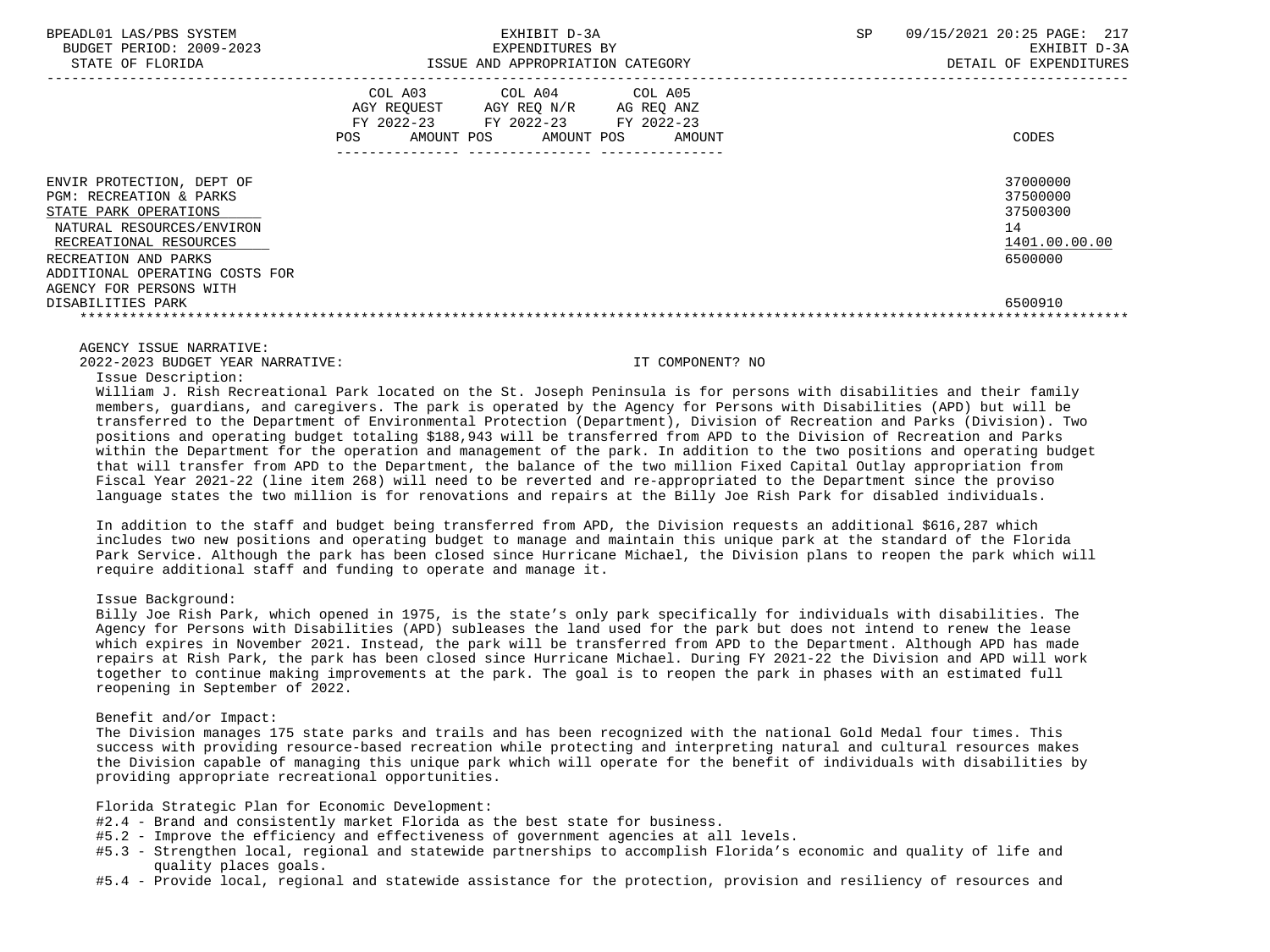| BUDGET PERIOD: 2009-2023<br>STATE OF FLORIDA                                                                                                                                                                                                                                                                                                                                                                                                                                                                                                                                                              |     | EXHIBIT D-3A<br>EXPENDITURES BY<br>ISSUE AND APPROPRIATION CATEGORY                                             |                      |        | SP          | 09/15/2021 20:25 PAGE: 218<br>EXHIBIT D-3A<br>DETAIL OF EXPENDITURES          |
|-----------------------------------------------------------------------------------------------------------------------------------------------------------------------------------------------------------------------------------------------------------------------------------------------------------------------------------------------------------------------------------------------------------------------------------------------------------------------------------------------------------------------------------------------------------------------------------------------------------|-----|-----------------------------------------------------------------------------------------------------------------|----------------------|--------|-------------|-------------------------------------------------------------------------------|
|                                                                                                                                                                                                                                                                                                                                                                                                                                                                                                                                                                                                           | POS | COL A03 COL A04 COL A05<br>AGY REQUEST AGY REQ N/R AG REQ ANZ<br>FY 2022-23 FY 2022-23 FY 2022-23<br>AMOUNT POS | AMOUNT POS<br>AMOUNT |        |             | CODES                                                                         |
| ENVIR PROTECTION, DEPT OF<br>PGM: RECREATION & PARKS<br>STATE PARK OPERATIONS<br>NATURAL RESOURCES/ENVIRON<br>RECREATIONAL RESOURCES<br>RECREATION AND PARKS<br>ADDITIONAL OPERATING COSTS FOR<br>AGENCY FOR PERSONS WITH<br>DISABILITIES PARK                                                                                                                                                                                                                                                                                                                                                            |     |                                                                                                                 |                      |        |             | 37000000<br>37500000<br>37500300<br>14<br>1401.00.00.00<br>6500000<br>6500910 |
| infrastructure.                                                                                                                                                                                                                                                                                                                                                                                                                                                                                                                                                                                           |     |                                                                                                                 |                      |        |             |                                                                               |
| #6.1 - Create and sustain vibrant, safe, healthy and resilient communities that attract workers, residents,<br>businesses, and visitors.<br>#6.2 - Ensure Floridians in all communities and life stages have opportunities to achieve healthier outcomes and<br>societal contributions.<br>#6.3 - Ensure Florida's fish, wildlife, natural resources and environment are sustained and enhanced as a component of<br>future growth plans and development decisions.<br>#6.4 - Promote, protect and preserve Florida's rich historical and cultural heritage.<br>POSITION DETAIL OF SALARIES AND BENEFITS: |     |                                                                                                                 |                      |        |             |                                                                               |
|                                                                                                                                                                                                                                                                                                                                                                                                                                                                                                                                                                                                           | ETE |                                                                                                                 |                      |        | SUBTOTAL    | % AND BENEFITS                                                                |
| A03 - AGY REQUEST FY 2022-23                                                                                                                                                                                                                                                                                                                                                                                                                                                                                                                                                                              |     |                                                                                                                 |                      |        |             | LAPSE LAPSED SALARIES                                                         |
| NEW POSITIONS<br>6612 PARK RANGER<br>N1002 001                                                                                                                                                                                                                                                                                                                                                                                                                                                                                                                                                            |     | $1.00$ 29,120                                                                                                   |                      |        |             | 25,235 54,355 0.00 54,355                                                     |
| 6620 PARK SERVICES SPECIALIST<br>N1001 001                                                                                                                                                                                                                                                                                                                                                                                                                                                                                                                                                                |     | $1.00$ 35,000                                                                                                   |                      | 26,321 | 61,321 0.00 |                                                                               |
| TOTALS FOR ISSUE BY FUND<br>2675 STATE PARK TRUST FUND                                                                                                                                                                                                                                                                                                                                                                                                                                                                                                                                                    |     |                                                                                                                 |                      |        |             | 61,321<br>115,676<br>______________                                           |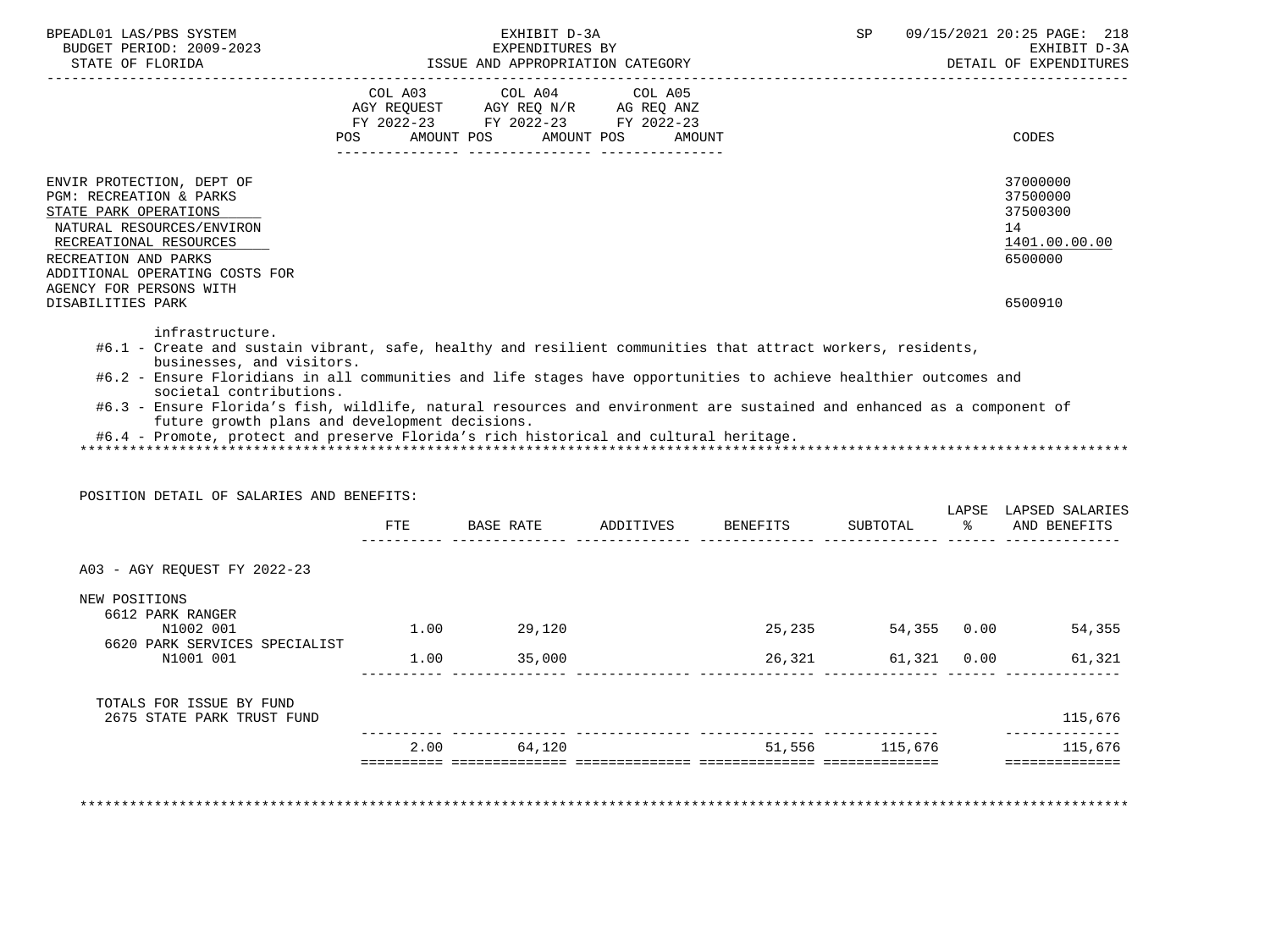| BPEADL01 LAS/PBS SYSTEM                                 |                                                                                                                | EXHIBIT D-3A                                        | 09/15/2021 20:25 PAGE: 219<br>SP       |
|---------------------------------------------------------|----------------------------------------------------------------------------------------------------------------|-----------------------------------------------------|----------------------------------------|
| BUDGET PERIOD: 2009-2023<br>STATE OF FLORIDA            |                                                                                                                | EXPENDITURES BY<br>ISSUE AND APPROPRIATION CATEGORY | EXHIBIT D-3A<br>DETAIL OF EXPENDITURES |
|                                                         |                                                                                                                |                                                     |                                        |
|                                                         |                                                                                                                | COL A03 COL A04 COL A05                             |                                        |
|                                                         |                                                                                                                | AGY REQUEST AGY REO N/R AG REO ANZ                  |                                        |
|                                                         |                                                                                                                | FY 2022-23 FY 2022-23 FY 2022-23                    |                                        |
|                                                         | POS FOR THE POST OF THE STATE STATE STATE STATE STATE STATE STATE STATE STATE STATE STATE STATE STATE STATE ST | AMOUNT POS AMOUNT POS AMOUNT                        | CODES                                  |
|                                                         |                                                                                                                |                                                     |                                        |
| ENVIR PROTECTION, DEPT OF                               |                                                                                                                |                                                     | 37000000                               |
| <b>PGM: RECREATION &amp; PARKS</b>                      |                                                                                                                |                                                     | 37500000                               |
| STATE PARK OPERATIONS                                   |                                                                                                                |                                                     | 37500300                               |
| NATURAL RESOURCES/ENVIRON                               |                                                                                                                |                                                     | 14                                     |
| RECREATIONAL RESOURCES                                  |                                                                                                                |                                                     | 1401.00.00.00                          |
| CAPITAL IMPROVEMENT PLAN                                |                                                                                                                |                                                     | 9900000                                |
| GRANTS AND AIDS - FIXED CAPITAL                         |                                                                                                                |                                                     |                                        |
| OUTLAY                                                  |                                                                                                                |                                                     | 990G000                                |
| G/A-LOC GOV/NONST ENT-FCO                               |                                                                                                                |                                                     | 140000                                 |
| FED LAND/WATER CONSV/GRNTS                              |                                                                                                                |                                                     | 140001                                 |
| FEDERAL GRANTS TRUST FUND -FEDERL 13,500,000 13,500,000 |                                                                                                                |                                                     | 2261 3                                 |
|                                                         |                                                                                                                |                                                     |                                        |

AGENCY NARRATIVE:

2022-2023 BUDGET YEAR NARRATIVE: FED LAND/WATER CONSV/GRNTS IT COMPONENT? NO

Issue Description:

 This issue requests \$13.5 million in spending authority for the Land and Water Conservation Fund (LWCF) Program. The LWCF is a competitive program that provides grants to local governments for public outdoor recreational opportunities through land acquisition and the construction of facilities such as playgrounds, picnic areas and ball fields.

### Issue Background:

 The Department of Environmental Protection (Department) administers the LWCF Program on behalf of the U.S. Department of the Interior, National Park Service. All local governmental entities with the legal responsibility for providing public outdoor recreational sites and facilities may apply for these funds during a submission period. The eligible applicants are evaluated according to Florida Administrative Code and the LWCF Manual and scores are assigned to each project. A priority list is submitted and approved by the Secretary of the Department and then submitted to the National Park Service for final review and award. A small percentage of funds may be used for administrative and educational needs such as grant materials, conducting workshops, technical assistance materials and travel. Funds may also be used to hire temporary employees to administer the program.

### Benefit and/or Impact:

 Most of the work created by this funding will be contracted to private vendors, creating an undetermined number of private sector jobs and an indeterminate amount of economic impact. This budget will allow the Division of Recreation and Parks to receive funds and award grants to local governments which will increase recreational opportunities throughout the state.

Florida Strategic Plan for Economic Development:

- #2.4 Brand and consistently market Florida as the best state for business.
- #5.3 Strengthen local, regional and statewide partnerships to accomplish Florida's economic and quality of life and quality places goals.
- #5.4 Provide local, regional and statewide assistance for the protection, provision and resiliency of resources and infrastructure.
- #6.1 Create and sustain vibrant, safe, healthy and resilient communities that attract workers, residents, businesses, and visitors.
- #6.2 Ensure Floridians in all communities and life stages have opportunities to achieve healthier outcomes and societal contributions.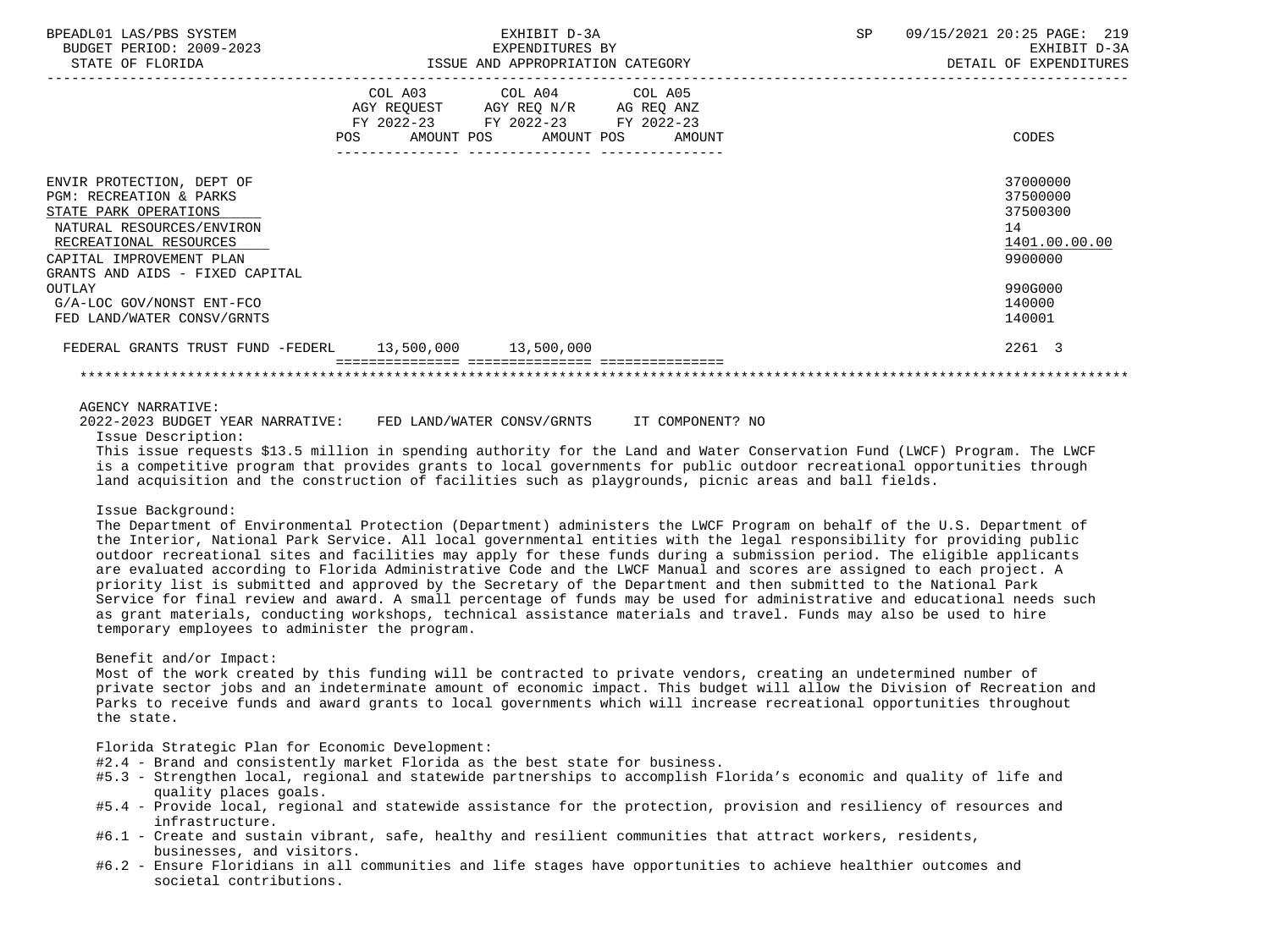| BPEADL01 LAS/PBS SYSTEM<br>BUDGET PERIOD: 2009-2023<br>STATE OF FLORIDA                                                                                                                                                                                                                                                                                                                                                                                                                                                                                                                                                                                                                                                                                                                           |                                                |                                                                                                                                                                                                                             | EXHIBIT D-3A<br>EXPENDITURES BY | ISSUE AND APPROPRIATION CATEGORY | SP | 09/15/2021 20:25 PAGE: 220<br>EXHIBIT D-3A<br>DETAIL OF EXPENDITURES          |
|---------------------------------------------------------------------------------------------------------------------------------------------------------------------------------------------------------------------------------------------------------------------------------------------------------------------------------------------------------------------------------------------------------------------------------------------------------------------------------------------------------------------------------------------------------------------------------------------------------------------------------------------------------------------------------------------------------------------------------------------------------------------------------------------------|------------------------------------------------|-----------------------------------------------------------------------------------------------------------------------------------------------------------------------------------------------------------------------------|---------------------------------|----------------------------------|----|-------------------------------------------------------------------------------|
|                                                                                                                                                                                                                                                                                                                                                                                                                                                                                                                                                                                                                                                                                                                                                                                                   | <b>POS</b>                                     | COL A03<br>$\begin{tabular}{lllllll} \bf AGY & \bf REQUEST & \bf AGY & \bf REQ & \tt N/R & \bf AG & \bf REQ & \tt ANZ \\ \bf FY & \tt 2022-23 & \tt FY & \tt 2022-23 & \tt FY & \tt 2022-23 \\ \end{tabular}$<br>AMOUNT POS | COL A04<br>AMOUNT POS           | COL A05<br>AMOUNT                |    | CODES                                                                         |
| ENVIR PROTECTION, DEPT OF<br>PGM: RECREATION & PARKS<br>STATE PARK OPERATIONS<br>NATURAL RESOURCES/ENVIRON<br>RECREATIONAL RESOURCES<br>CAPITAL IMPROVEMENT PLAN<br>GRANTS AND AIDS - FIXED CAPITAL<br><b>OUTLAY</b>                                                                                                                                                                                                                                                                                                                                                                                                                                                                                                                                                                              |                                                |                                                                                                                                                                                                                             |                                 |                                  |    | 37000000<br>37500000<br>37500300<br>14<br>1401.00.00.00<br>9900000<br>990G000 |
| #6.3 - Ensure Florida's fish, wildlife, natural resources and environment are sustained and enhanced as a component of<br>#6.4 - Promote, protect and preserve Florida's rich historical and cultural heritage.                                                                                                                                                                                                                                                                                                                                                                                                                                                                                                                                                                                   | future growth plans and development decisions. |                                                                                                                                                                                                                             |                                 |                                  |    |                                                                               |
| FL RECR DEV ASST GRANTS                                                                                                                                                                                                                                                                                                                                                                                                                                                                                                                                                                                                                                                                                                                                                                           |                                                |                                                                                                                                                                                                                             |                                 |                                  |    | 140002                                                                        |
| LAND ACQUISITION TF                                                                                                                                                                                                                                                                                                                                                                                                                                                                                                                                                                                                                                                                                                                                                                               | $-STATE$ 10,000,000 10,000,000                 |                                                                                                                                                                                                                             |                                 |                                  |    | 2423 1                                                                        |
|                                                                                                                                                                                                                                                                                                                                                                                                                                                                                                                                                                                                                                                                                                                                                                                                   |                                                |                                                                                                                                                                                                                             |                                 |                                  |    |                                                                               |
| <b>AGENCY NARRATIVE:</b><br>2022-2023 BUDGET YEAR NARRATIVE:<br>Issue Description:<br>This issue requests \$10 million in Florida Forever funding for the Florida Recreation Development Assistance Program<br>(FRDAP). FRDAP provides competitive recreational grants to local governments. This competitive, reimbursement grant<br>program provides financial assistance for the acquisition and/or development of land for public outdoor recreation.<br>Eligible participants include all county governments, municipalities, and other legally constituted local governmental<br>entities in Florida with the responsibility for providing outdoor recreational sites and facilities for the general<br>public.                                                                             |                                                | FL RECR DEV ASST GRANTS                                                                                                                                                                                                     |                                 | IT COMPONENT? NO                 |    |                                                                               |
| The requested resources will allow achievement of the Statewide Comprehensive Outdoor Recreation Plan goals and<br>priorities. These goals and priorities include:<br>- increasing the promotion of active and healthy lifestyles in the outdoors;<br>- expanding the number of recreation facilities, programs and opportunities in urban and rural communities;<br>- enhancing the diversity of recreation participants through the development of inclusive and welcoming programs and<br>facilities;<br>- improving universal accessibility on all public lands;<br>- augmenting coordination among agencies and providers to better connect communities to local and regional parks and<br>trails; and<br>- promoting the economic benefits of outdoor recreation and ecotourism in Florida. |                                                |                                                                                                                                                                                                                             |                                 |                                  |    |                                                                               |
| Issue Background:                                                                                                                                                                                                                                                                                                                                                                                                                                                                                                                                                                                                                                                                                                                                                                                 |                                                |                                                                                                                                                                                                                             |                                 |                                  |    |                                                                               |

 FRDAP is part of Florida Forever which is Florida's premier conservation and recreation land acquisition program, a blueprint for conserving natural resources and renewing Florida's commitment to conserve the state's natural and cultural heritage. During the last funding cycle, October of 2020, the Department of Environmental Protection received 107 applications demonstrating the popularity of the program.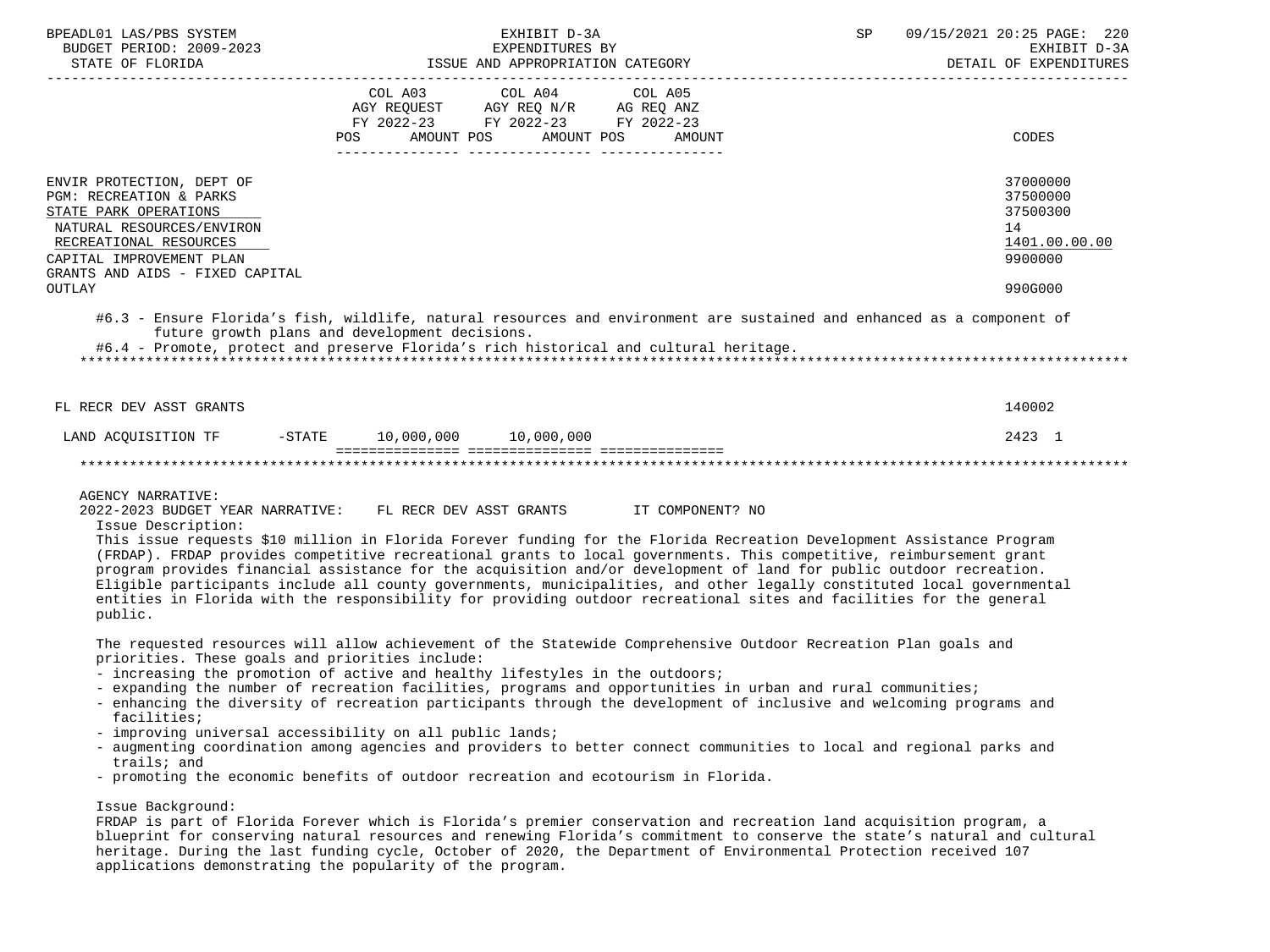| BPEADL01 LAS/PBS SYSTEM<br>BUDGET PERIOD: 2009-2023<br>STATE OF FLORIDA                                                                                                                             | EXHIBIT D-3A<br>EXPENDITURES BY<br>ISSUE AND APPROPRIATION CATEGORY                                                                         | 09/15/2021 20:25 PAGE: 221<br>SP<br>EXHIBIT D-3A<br>DETAIL OF EXPENDITURES |
|-----------------------------------------------------------------------------------------------------------------------------------------------------------------------------------------------------|---------------------------------------------------------------------------------------------------------------------------------------------|----------------------------------------------------------------------------|
|                                                                                                                                                                                                     | COL A03 COL A04 COL A05<br>AGY REQUEST AGY REQ N/R AG REQ ANZ<br>FY 2022-23 FY 2022-23 FY 2022-23<br>AMOUNT POS AMOUNT POS<br>POS<br>AMOUNT | CODES                                                                      |
| ENVIR PROTECTION, DEPT OF<br>PGM: RECREATION & PARKS<br>STATE PARK OPERATIONS<br>NATURAL RESOURCES/ENVIRON<br>RECREATIONAL RESOURCES<br>CAPITAL IMPROVEMENT PLAN<br>GRANTS AND AIDS - FIXED CAPITAL |                                                                                                                                             | 37000000<br>37500000<br>37500300<br>14<br>1401.00.00.00<br>9900000         |
| OUTLAY                                                                                                                                                                                              |                                                                                                                                             | 990G000                                                                    |

Benefit and/or Impact:

 The needs of urban, suburban and small communities in the state for high-quality outdoor recreational opportunities are in great demand. The funding of Florida Forever through the FRDAP program places an emphasis on acquiring, protecting, preserving open space and providing recreation properties within local communities that are in many cases limited by developed property. FRDAP also enables the state to develop a diverse, connected and balanced system of outdoor recreational resources, facilities and programs that help meet the resident and tourist demand for outdoor recreation and conservation of natural and cultural resources that help ensure high-quality recreation experiences. Most of the work created by this funding will be contracted to private vendors, creating an undetermined number of private sector jobs and an indeterminate amount of economic impact.

Florida Strategic Plan for Economic Development:

#2.4 - Brand and consistently market Florida as the best state for business.

- #5.3 Strengthen local, regional and statewide partnerships to accomplish Florida's economic and quality of life and quality places goals.
- #6.1 Create and sustain vibrant, safe, healthy and resilient communities that attract workers, residents, businesses, and visitors.
- #6.2 Ensure Floridians in all communities and life stages have opportunities to achieve healthier outcomes and societal contributions.
- #6.3 Ensure Florida's fish, wildlife, natural resources and environment are sustained and enhanced as a component of future growth plans and development decisions.

#6.4 - Promote, protect and preserve Florida's rich historical and cultural heritage.

\*\*\*\*\*\*\*\*\*\*\*\*\*\*\*\*\*\*\*\*\*\*\*\*\*\*\*\*\*\*\*\*\*\*\*\*\*\*\*\*\*\*\*\*\*\*\*\*\*\*\*\*\*\*\*\*\*\*\*\*\*\*\*\*\*\*\*\*\*\*\*\*\*\*\*\*\*\*\*\*\*\*\*\*\*\*\*\*\*\*\*\*\*\*\*\*\*\*\*\*\*\*\*\*\*\*\*\*\*\*\*\*\*\*\*\*\*\*\*\*\*\*\*\*\*\*\*

| NAT'L REC TRAIL GRANTS                                                                                                   |                        |           |                  | 140185 |  |
|--------------------------------------------------------------------------------------------------------------------------|------------------------|-----------|------------------|--------|--|
| FEDERAL GRANTS TRUST FUND -FEDERL                                                                                        | 2,600,000              | 2,600,000 |                  | 2261 3 |  |
|                                                                                                                          |                        |           |                  |        |  |
| AGENCY NARRATIVE:                                                                                                        |                        |           |                  |        |  |
| 2022-2023 BUDGET YEAR NARRATIVE:                                                                                         | NAT'L REC TRAIL GRANTS |           | IT COMPONENT? NO |        |  |
| Issue Description:                                                                                                       |                        |           |                  |        |  |
| This issue requests \$2.6 million in spending authority for pass through grants to local governments. Funds are received |                        |           |                  |        |  |
| from the Federal Department of Transportation for the Recreational Trails Program (RTP).                                 |                        |           |                  |        |  |

 The RTP provides grant funds to local governments to develop and maintain recreational trails and trail-related facilities for both non-motorized and motorized recreational trail uses. Examples of trail uses include: hiking, bicycling, in-line skating, equestrian use, off-road motorcycling, all-terrain vehicle riding, four-wheel driving or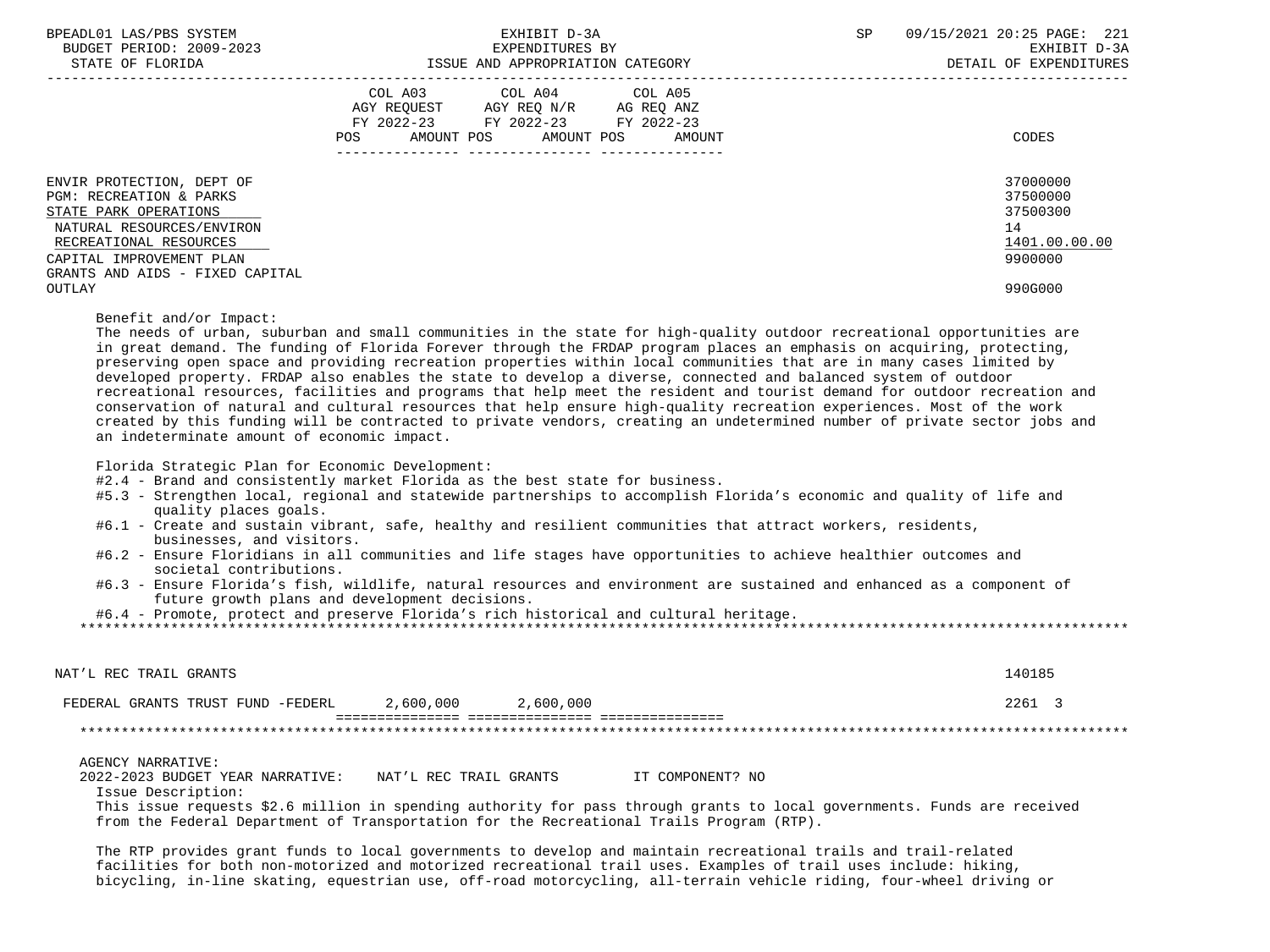| BPEADL01 LAS/PBS SYSTEM<br>BUDGET PERIOD: 2009-2023<br>STATE OF FLORIDA       | EXHIBIT D-3A<br>EXPENDITURES BY<br>ISSUE AND APPROPRIATION CATEGORY                                                                         | 09/15/2021 20:25 PAGE: 222<br>SP<br>EXHIBIT D-3A<br>DETAIL OF EXPENDITURES |
|-------------------------------------------------------------------------------|---------------------------------------------------------------------------------------------------------------------------------------------|----------------------------------------------------------------------------|
|                                                                               | COL A03 COL A04 COL A05<br>AGY REQUEST AGY REQ N/R AG REQ ANZ<br>FY 2022-23 FY 2022-23 FY 2022-23<br>AMOUNT POS AMOUNT POS<br>POS<br>AMOUNT | CODES                                                                      |
| ENVIR PROTECTION, DEPT OF<br>PGM: RECREATION & PARKS<br>STATE PARK OPERATIONS |                                                                                                                                             | 37000000<br>37500000<br>37500300                                           |
| NATURAL RESOURCES/ENVIRON                                                     |                                                                                                                                             | 14                                                                         |
| RECREATIONAL RESOURCES                                                        |                                                                                                                                             | 1401.00.00.00                                                              |
| CAPITAL IMPROVEMENT PLAN                                                      |                                                                                                                                             | 9900000                                                                    |
| GRANTS AND AIDS - FIXED CAPITAL                                               |                                                                                                                                             |                                                                            |
| OUTLAY                                                                        |                                                                                                                                             | 990G000                                                                    |

 using other off-road motorized vehicles. The following may apply for these grant funds: municipal or county governments, state or federal governmental agencies, recognized state and federal Indian tribal governments and organizations approved by the state. These funds can be used for administrative and educational needs such as grant materials, conducting workshops, technical assistance materials, travel, and development and implementation of a statewide trails education master plan. They may also be used to hire temporary employees to administer the program.

## Issue Background:

 This appropriation has previously been used to provide grant funds from the RTP to municipal or county governments, state or federal governmental agencies, recognized state and federal Indian tribal governments and organizations approved by the state.

Benefit and/or Impact:

 Most of the work created by this funding will be contracted to private vendors, creating an undetermined number of private sector jobs and an indeterminate amount of economic impact. This budget will allow the Division of Recreation and Parks to receive funds and award grants to local governments which will increase recreational opportunities throughout the state.

Florida Strategic Plan for Economic Development:

- #2.4 Brand and consistently market Florida as the best state for business.
- #5.3 Strengthen local, regional and statewide partnerships to accomplish Florida's economic and quality of life and quality places goals.
- #5.4 Provide local, regional and statewide assistance for the protection, provision and resiliency of resources and infrastructure.
- #6.1 Create and sustain vibrant, safe, healthy and resilient communities that attract workers, residents, businesses, and visitors.
- #6.2 Ensure Floridians in all communities and life stages have opportunities to achieve healthier outcomes and societal contributions.
- #6.3 Ensure Florida's fish, wildlife, natural resources and environment are sustained and enhanced as a component of future growth plans and development decisions.

#6.4 - Promote, protect and preserve Florida's rich historical and cultural heritage.

 TOTAL: GRANTS AND AIDS - FIXED CAPITAL 990G000 OUTLAY TOTAL ISSUE............. 26,100,000 26,100,000

=============== =============== ===============

 <sup>\*\*\*\*\*\*\*\*\*\*\*\*\*\*\*\*\*\*\*\*\*\*\*\*\*\*\*\*\*\*\*\*\*\*\*\*\*\*\*\*\*\*\*\*\*\*\*\*\*\*\*\*\*\*\*\*\*\*\*\*\*\*\*\*\*\*\*\*\*\*\*\*\*\*\*\*\*\*\*\*\*\*\*\*\*\*\*\*\*\*\*\*\*\*\*\*\*\*\*\*\*\*\*\*\*\*\*\*\*\*\*\*\*\*\*\*\*\*\*\*\*\*\*\*\*\*\*</sup>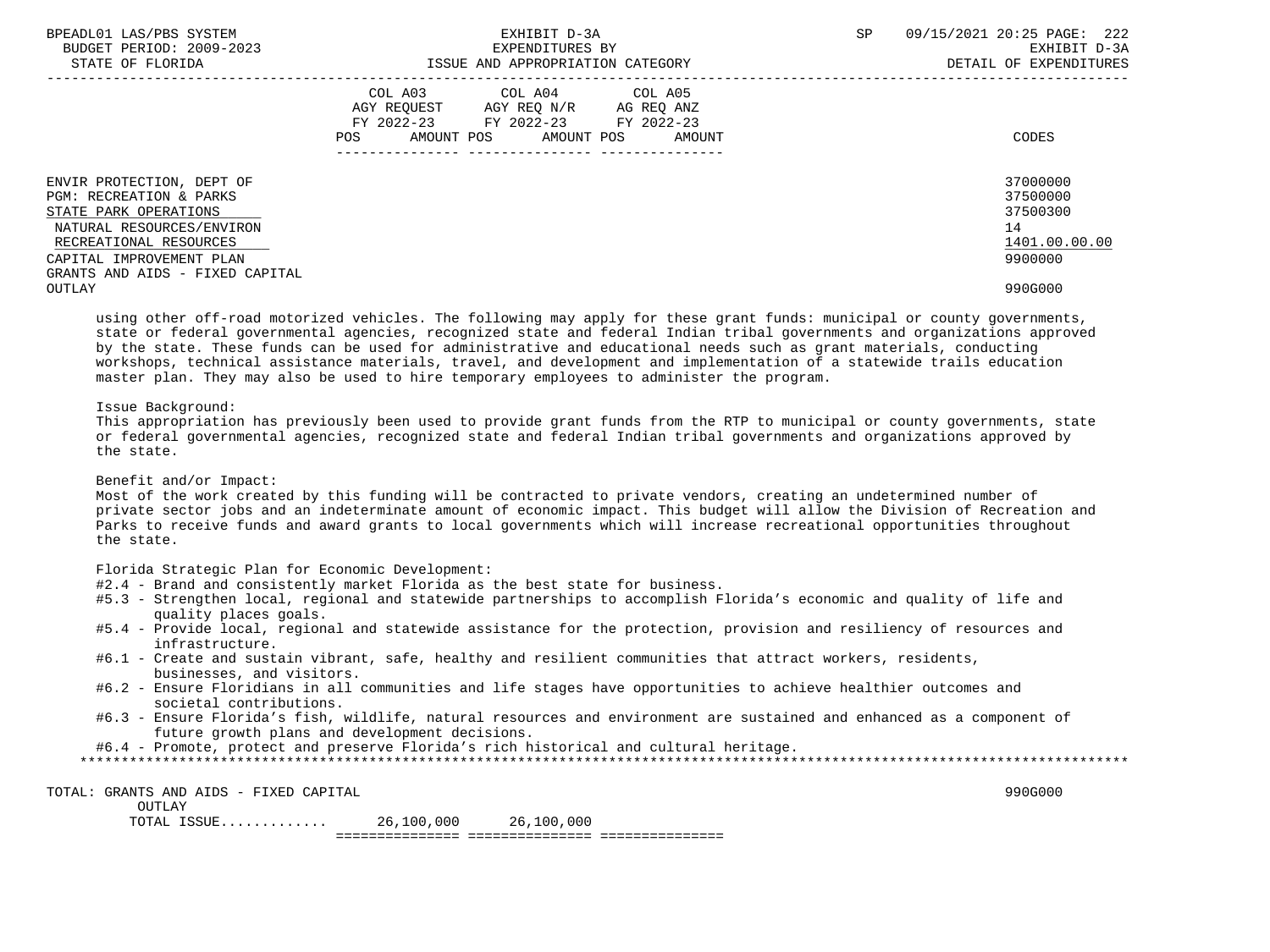| BPEADL01 LAS/PBS SYSTEM<br>BUDGET PERIOD: 2009-2023<br>STATE OF FLORIDA                                                                                                                                                                                     |                              | EXHIBIT D-3A<br>EXPENDITURES BY<br>ISSUE AND APPROPRIATION CATEGORY                                                                 | SP | 09/15/2021 20:25 PAGE: 223<br>EXHIBIT D-3A<br>DETAIL OF EXPENDITURES                              |
|-------------------------------------------------------------------------------------------------------------------------------------------------------------------------------------------------------------------------------------------------------------|------------------------------|-------------------------------------------------------------------------------------------------------------------------------------|----|---------------------------------------------------------------------------------------------------|
|                                                                                                                                                                                                                                                             | COL A03<br>AMOUNT POS<br>POS | COL A04 COL A05<br>AGY REQUEST AGY REQ N/R AG REQ ANZ<br>FY 2022-23 FY 2022-23 FY 2022-23<br>AMOUNT POS<br>AMOUNT<br>-------------- |    | CODES                                                                                             |
| ENVIR PROTECTION, DEPT OF<br><b>PGM: RECREATION &amp; PARKS</b><br>STATE PARK OPERATIONS<br>NATURAL RESOURCES/ENVIRON<br>RECREATIONAL RESOURCES<br>CAPITAL IMPROVEMENT PLAN<br>MAINTENANCE AND REPAIR<br>FIXED CAPITAL OUTLAY<br>STATE PARK FACILITY IMPROV |                              |                                                                                                                                     |    | 37000000<br>37500000<br>37500300<br>14<br>1401.00.00.00<br>9900000<br>990M000<br>080000<br>080039 |
| -STATE<br>LAND ACOUISITION TF                                                                                                                                                                                                                               | 45,000,000 45,000,000        |                                                                                                                                     |    | 2423 1                                                                                            |
|                                                                                                                                                                                                                                                             |                              |                                                                                                                                     |    |                                                                                                   |

### AGENCY NARRATIVE:

 2022-2023 BUDGET YEAR NARRATIVE: STATE PARK FACILITY IMPROV IT COMPONENT? NO Issue Description:

 This issue requests \$45 million in funding to support Florida State Parks' diverse land and infrastructure needs that exist across the state. These needs include critical repairs and renovation of existing facilities to enhance visitor experiences, resource management needs, and strategic acquisition of land inholdings and additions to parks. Repairs needed include deferred maintenance for over 4,200 buildings. This includes over 1,100 roofs and 1,036 structural systems that are rated as fair, poor or non-functional.

 Examples of how these funds will be used include: making repairs and updates to visitor centers and cabins; restoration of natural resources such as biological community restoration; hydrological restoration; upland and aquatic plant removal; prescribed burning; springs monitoring and restoration and shoreline stabilization; construction of new facilities such as kiosks, campgrounds, and maintenance and renovations of trails as needed. Funds may also be used to purchase the necessary equipment needed in these efforts, hire temporary employees to carry out these activities and provide oversight and management of the state parks and trails.

 These funds will also be used for repair and renovation projects in Florida State Parks to remove access barriers for persons with disabilities. In compliance with the intent and spirit of the Federal Americans with Disabilities Act and the Florida Americans with Disabilities Accessibility Implementation Act, Sections 553.501-553.514, F.S., Florida State Parks are committed to providing equal access in a respectful and dignified manner to all visitors.

## Issue Background:

 The Division of Recreation and Parks (Division) manages over 175 properties throughout the state, which consists of more than 4,200 buildings, totaling over 4.5 million square feet and nearly 800,000 acres of land. The Division also manages upwards of 300 miles of paved roads. These funds will contribute to providing park visitors, which exceeded 29 million in Fiscal Year 2020-21, with an award-winning park experience.

## Benefit and/or Impact:

 In summary, this funding will assist the parks with their facility and infrastructure needs by providing for park repairs, enhancements and protection of unique, fragile and incredibly valuable natural resources, which will ultimately lead to an improvement in the park visitor's experience and therefore an increase in park visitation and revenue. Most of the work created from this funding will be contracted using private vendors, creating an undetermined number of private sector jobs and an indeterminate amount of economic impact. During Fiscal Year 2020-21, visitors to parks and trails generated more than \$68.7 million in revenue.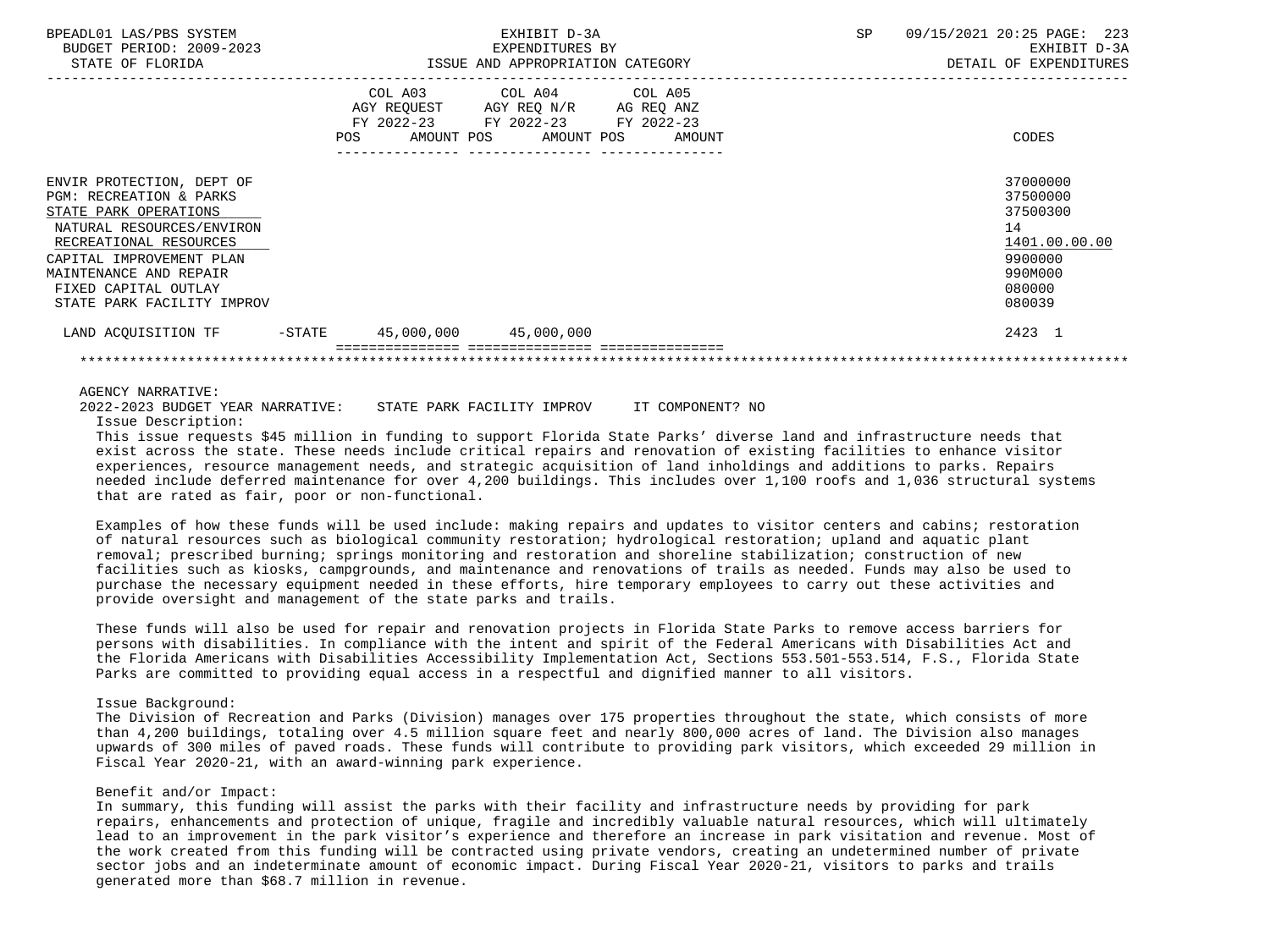| BPEADL01 LAS/PBS SYSTEM<br>BUDGET PERIOD: 2009-2023<br>STATE OF FLORIDA                                                                                                                               | EXHIBIT D-3A<br>EXPENDITURES BY<br>ISSUE AND APPROPRIATION CATEGORY                                                                                                    | 09/15/2021 20:25 PAGE: 224<br>SP<br>EXHIBIT D-3A<br>DETAIL OF EXPENDITURES    |
|-------------------------------------------------------------------------------------------------------------------------------------------------------------------------------------------------------|------------------------------------------------------------------------------------------------------------------------------------------------------------------------|-------------------------------------------------------------------------------|
|                                                                                                                                                                                                       | COL A03 COL A04 COL A05<br>AGY REQUEST AGY REQ N/R AG REQ ANZ<br>FY 2022-23 FY 2022-23 FY 2022-23<br>AMOUNT POS AMOUNT POS<br>AMOUNT<br>POS FOR THE POST OF THE STREET | CODES                                                                         |
| ENVIR PROTECTION, DEPT OF<br><b>PGM: RECREATION &amp; PARKS</b><br>STATE PARK OPERATIONS<br>NATURAL RESOURCES/ENVIRON<br>RECREATIONAL RESOURCES<br>CAPITAL IMPROVEMENT PLAN<br>MAINTENANCE AND REPAIR |                                                                                                                                                                        | 37000000<br>37500000<br>37500300<br>14<br>1401.00.00.00<br>9900000<br>990M000 |

- #2.4 Brand and consistently market Florida as the best state for business.
- #5.3 Strengthen local, regional and statewide partnerships to accomplish Florida's economic and quality of life & quality places goals.
- #5.4 Provide local, regional and statewide assistance for the protection, provision and resiliency of resources and infrastructure.
- #6.1 Create and sustain vibrant, safe, healthy and resilient communities that attract workers, residents, businesses, and visitors.
- #6.2 Ensure Floridians in all communities and life stages have opportunities to achieve healthier outcomes and societal contributions.
- #6.3 Ensure Florida's fish, wildlife, natural resources and environment are sustained and enhanced as a component of future growth plans and development decisions.

#6.4 - Promote, protect and preserve Florida's rich historical and cultural heritage.

\*\*\*\*\*\*\*\*\*\*\*\*\*\*\*\*\*\*\*\*\*\*\*\*\*\*\*\*\*\*\*\*\*\*\*\*\*\*\*\*\*\*\*\*\*\*\*\*\*\*\*\*\*\*\*\*\*\*\*\*\*\*\*\*\*\*\*\*\*\*\*\*\*\*\*\*\*\*\*\*\*\*\*\*\*\*\*\*\*\*\*\*\*\*\*\*\*\*\*\*\*\*\*\*\*\*\*\*\*\*\*\*\*\*\*\*\*\*\*\*\*\*\*\*\*\*\*

| GRANTS & DONAT SPDG AUTH |           |           |           | 088137 |
|--------------------------|-----------|-----------|-----------|--------|
| GRANTS AND DONATIONS TF  | $-$ STATE | 8,000,000 | 8,000,000 | 2339   |
|                          |           |           |           |        |
|                          |           |           |           |        |

AGENCY NARRATIVE:

2022-2023 BUDGET YEAR NARRATIVE: GRANTS & DONAT SPDG AUTH IT COMPONENT? NO

Issue Description:

 This issue requests \$8 million in spending authority which will allow the Division of Recreation and Parks (Division) to expend grant funds received from state agencies, local governments and non-profit organizations. The Division anticipates receiving an \$8 million Shared-Use Nonmotorized (SUN) Trail grant from the Department of Transportation for Monroe County/Sugarloaf Key in Fiscal Year 2022-23.

 The primary purposes for the Division's grants are resource management, historic structure repairs, land management, trail development and park maintenance, etc. The Division receives multiple grants from various sources (Division of Historical Resources, Florida Department of Transportation, etc.) each year for state park projects. These grant funds may also be used to purchase the necessary equipment to meet these needs and to hire temporary employees to carry out these activities.

### Issue Background:

 These funds have previously been used for resource management, historic structure repairs, land management, trail development and park maintenance.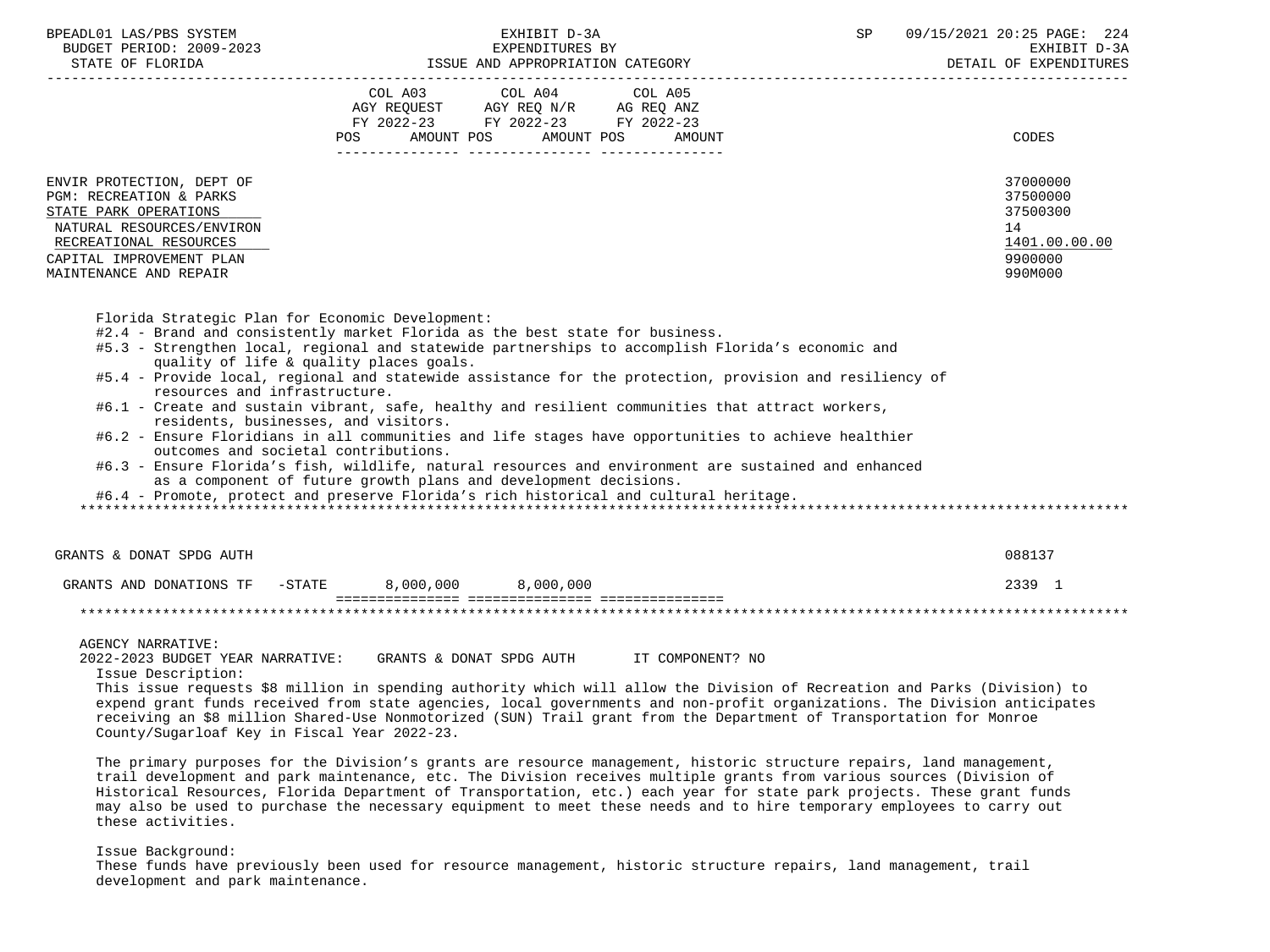| BPEADL01 LAS/PBS SYSTEM<br>BUDGET PERIOD: 2009-2023<br>STATE OF FLORIDA                                                                                                                    | EXHIBIT D-3A<br>EXPENDITURES BY<br>ISSUE AND APPROPRIATION CATEGORY                                                                                                                                                                                                                                                                                                                                                                                                                             | SP<br>09/15/2021 20:25 PAGE: 225<br>EXHIBIT D-3A<br>DETAIL OF EXPENDITURES    |
|--------------------------------------------------------------------------------------------------------------------------------------------------------------------------------------------|-------------------------------------------------------------------------------------------------------------------------------------------------------------------------------------------------------------------------------------------------------------------------------------------------------------------------------------------------------------------------------------------------------------------------------------------------------------------------------------------------|-------------------------------------------------------------------------------|
|                                                                                                                                                                                            | COL A03 COL A04<br>COL A05<br>AGY REQUEST AGY REQ N/R AG REQ ANZ<br>FY 2022-23 FY 2022-23 FY 2022-23<br>AMOUNT POS<br><b>POS</b><br>AMOUNT POS<br>AMOUNT                                                                                                                                                                                                                                                                                                                                        | CODES                                                                         |
| ENVIR PROTECTION, DEPT OF<br>PGM: RECREATION & PARKS<br>STATE PARK OPERATIONS<br>NATURAL RESOURCES/ENVIRON<br>RECREATIONAL RESOURCES<br>CAPITAL IMPROVEMENT PLAN<br>MAINTENANCE AND REPAIR |                                                                                                                                                                                                                                                                                                                                                                                                                                                                                                 | 37000000<br>37500000<br>37500300<br>14<br>1401.00.00.00<br>9900000<br>990M000 |
| Benefit and/or Impact:<br>million in park revenue.                                                                                                                                         | The majority of the work created from this funding will be contracted using private vendors, creating an undetermined<br>number of private sector jobs and an indeterminate amount of economic impact. In summary, this funding will allow for<br>park repairs, trail improvements, and development which will ultimately lead to an increase in park revenue. During<br>Fiscal Year 2020-21, there were over 29 million visitors to the parks and trails which brought in approximately \$68.7 |                                                                               |
| Florida Strategic Plan for Economic Development:<br>quality places goals.<br>infrastructure.                                                                                               | #2.4 - Brand and consistently market Florida as the best state for business.<br>#5.3 - Strengthen local, regional and statewide partnerships to accomplish Florida's economic and quality of life<br>#5.4 - Provide local, regional and statewide assistance for the protection, provision and resiliency of resources and<br>#6.1 - Create and sustain vibrant, safe, healthy and resilient communities that attract workers, residents,                                                       |                                                                               |
| businesses, and visitors.<br>societal contributions.                                                                                                                                       | #6.2 - Ensure Floridians in all communities and life stages have opportunities to achieve healthier outcomes and<br>#6.3 - Ensure Florida's fish, wildlife, natural resources and environment are sustained and enhanced as a component of<br>future growth plans and development decisions.<br>#6.4 - Promote, protect and preserve Florida's rich historical and cultural heritage.                                                                                                           |                                                                               |
| TOTAL: MAINTENANCE AND REPAIR<br>TOTAL ISSUE                                                                                                                                               | 53,000,000<br>53,000,000                                                                                                                                                                                                                                                                                                                                                                                                                                                                        | 990M000                                                                       |
| DEFERRED BUILDING MAINTENANCE<br>FIXED CAPITAL OUTLAY                                                                                                                                      |                                                                                                                                                                                                                                                                                                                                                                                                                                                                                                 | 990Z000<br>080000                                                             |

STATE PARK FACILITY IMPROV 800039

GENERAL REVENUE FUND -STATE 9,160,000 9,160,000 1000 1000 1000 1

 =============== =============== =============== \*\*\*\*\*\*\*\*\*\*\*\*\*\*\*\*\*\*\*\*\*\*\*\*\*\*\*\*\*\*\*\*\*\*\*\*\*\*\*\*\*\*\*\*\*\*\*\*\*\*\*\*\*\*\*\*\*\*\*\*\*\*\*\*\*\*\*\*\*\*\*\*\*\*\*\*\*\*\*\*\*\*\*\*\*\*\*\*\*\*\*\*\*\*\*\*\*\*\*\*\*\*\*\*\*\*\*\*\*\*\*\*\*\*\*\*\*\*\*\*\*\*\*\*\*\*\*

AGENCY NARRATIVE:<br>2022-2023 BUDGET YEAR NARRATIVE: STATE PARK FACILITY IMPROV IT COMPONENT? NO

Issue Description:

 This issue requests \$9,160,000 for deferred building maintenance funding to support Florida State Parks' diverse infrastructure needs across the state. These include critical repairs and renovation of existing facilities to enhance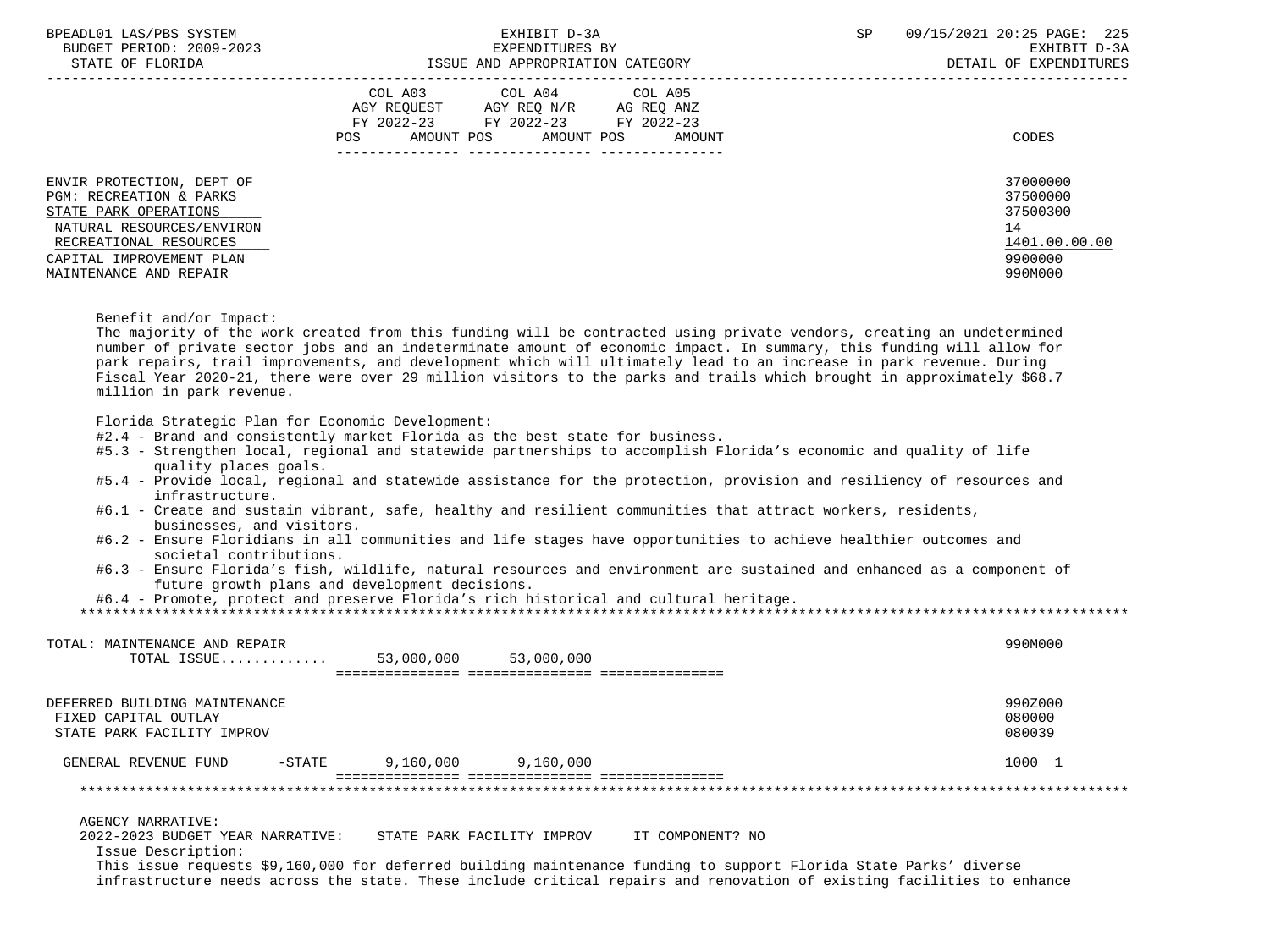| BPEADL01 LAS/PBS SYSTEM<br>BUDGET PERIOD: 2009-2023<br>STATE OF FLORIDA                                                                                                                                      | EXHIBIT D-3A<br>EXPENDITURES BY<br>ISSUE AND APPROPRIATION CATEGORY                                                                               | <b>SP</b><br>09/15/2021 20:25 PAGE: 226<br>EXHIBIT D-3A<br>DETAIL OF EXPENDITURES |
|--------------------------------------------------------------------------------------------------------------------------------------------------------------------------------------------------------------|---------------------------------------------------------------------------------------------------------------------------------------------------|-----------------------------------------------------------------------------------|
|                                                                                                                                                                                                              | COL A03<br>COL A04 COL A05<br>AGY REOUEST<br>AGY REQ N/R AG REQ ANZ<br>FY 2022-23 FY 2022-23 FY 2022-23<br>AMOUNT POS AMOUNT POS<br>POS<br>AMOUNT | CODES                                                                             |
| ENVIR PROTECTION, DEPT OF<br><b>PGM: RECREATION &amp; PARKS</b><br>STATE PARK OPERATIONS<br>NATURAL RESOURCES/ENVIRON<br>RECREATIONAL RESOURCES<br>CAPITAL IMPROVEMENT PLAN<br>DEFERRED BUILDING MAINTENANCE |                                                                                                                                                   | 37000000<br>37500000<br>37500300<br>14<br>1401.00.00.00<br>9900000<br>990Z000     |

 visitor experiences, ensure compliance with building codes, ensure compliance with the Americans with Disabilities Act, improve water and sewer infrastructure, and improve air quality. The Division of Recreation and Parks (Division) currently manages thousands of buildings and structures which constantly need maintenance, repair and/or renovation to keep the facilities safe for staff and visitors.

The Division has identified the following priority projects:

| Project Title            | Brief Description                                       | Amount      |
|--------------------------|---------------------------------------------------------|-------------|
| Silver Springs           | Asbestos removal at the Lundy Visitors Center           | \$1,200,000 |
| Savannas Preserve        | Elevate the Education and Visitors Center buildings     | \$1,800,000 |
| Jonathan Dickinson       | Design and upgrade the office HVAC and electrical       | 780,000     |
| Wakulla Springs          | Upgrade historic lodge elevator                         | 360,000     |
| Ft. George Island        | Replace HVAC chiller system at historic Ribault House   | 600,000     |
| O'Leno                   | Upgrades and improvements to dining hall                | 300,000     |
| Bahia Honda              | Repairs to Park residences                              | 480,000     |
| Anclote Key              | Repairs to light house                                  | 720,000     |
| Ybor City Museum         | Update electrical plumbing                              | 540,000     |
| Koreshan                 | Interior renovation of existing bathhouse at campground | 130,000     |
| Bahia Honda              | Repairs to Park residences                              | 500,000     |
| Bahia Honda              | Repairs to duplexes/cabins                              | 600,000     |
| Ravine Gardens           | Repair/replace Civic Center HVAC                        | 350,000     |
| Little Talbot Island     | Upgrade campground bathhouses                           | 300,000     |
| Water Control Structures | Maintenance and repair of historic structures           | 500,000     |
| Total:                   |                                                         | \$9,160,000 |

 In the event project bids come in lower or higher than the amounts specified above, funds can be shifted between projects.

### Issue Background:

 The Division manages over 175 properties throughout the state, which consists of more than 4,200 buildings, totaling over 4.5 million square feet and nearly 800,000 acres of land. The Division also manages upwards of 300 miles of paved roads. These funds will contribute to providing park visitors, which exceeded 29 million in Fiscal Year 2020-21, with an award-winning park experience.

## Benefit and/or Impact:

 This funding will assist the parks with their facility and infrastructure needs by providing money for park repairs, renovations, and upgrades. These improvements will ultimately lead to enhanced visitor experiences and potentially increase park attendance and revenue. Most of the work created from this funding will be contracted using private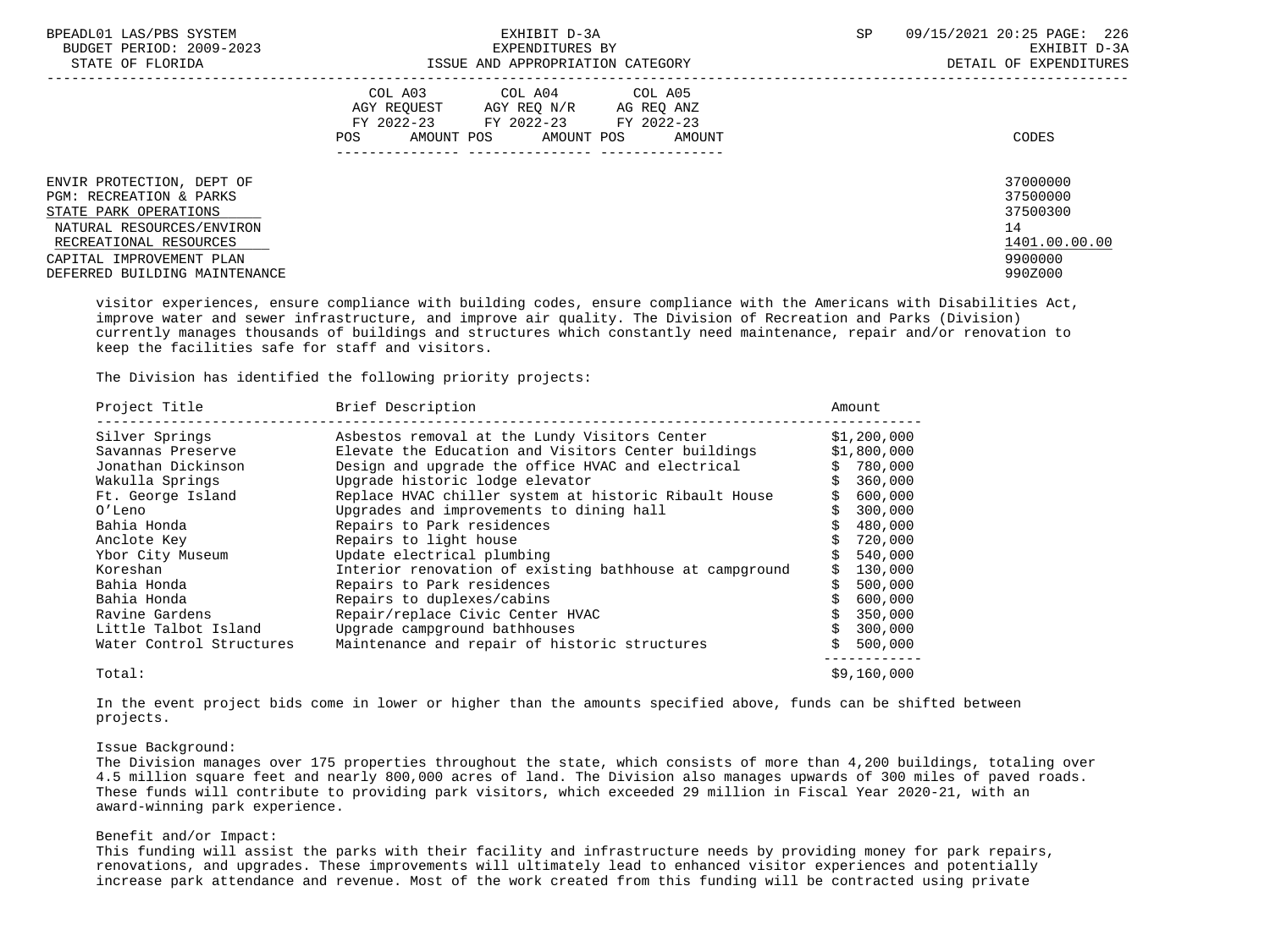| BPEADL01 LAS/PBS SYSTEM<br>BUDGET PERIOD: 2009-2023<br>STATE OF FLORIDA                                                                                                                           | EXHIBIT D-3A<br>EXPENDITURES BY<br>ISSUE AND APPROPRIATION CATEGORY                                                                      | SP | 09/15/2021 20:25 PAGE: 227<br>EXHIBIT D-3A<br>DETAIL OF EXPENDITURES          |
|---------------------------------------------------------------------------------------------------------------------------------------------------------------------------------------------------|------------------------------------------------------------------------------------------------------------------------------------------|----|-------------------------------------------------------------------------------|
|                                                                                                                                                                                                   | COL A03 COL A04 COL A05<br>AGY REQUEST AGY REQ N/R AG REQ ANZ<br>FY 2022-23 FY 2022-23 FY 2022-23<br>AMOUNT POS AMOUNT POS AMOUNT<br>POS |    | CODES                                                                         |
| ENVIR PROTECTION, DEPT OF<br>PGM: RECREATION & PARKS<br>STATE PARK OPERATIONS<br>NATURAL RESOURCES/ENVIRON<br>RECREATIONAL RESOURCES<br>CAPITAL IMPROVEMENT PLAN<br>DEFERRED BUILDING MAINTENANCE |                                                                                                                                          |    | 37000000<br>37500000<br>37500300<br>14<br>1401.00.00.00<br>9900000<br>990Z000 |

 vendors, creating an undetermined number of private sector jobs and an indeterminate amount of economic impact. During Fiscal Year 2020-21, visitors to parks and trails generated more than \$68.7 million in revenue.

Florida Strategic Plan for Economic Development:

- #2.4 Brand and consistently market Florida as the best state for business.
- #5.3 Strengthen local, regional, and statewide partnerships to accomplish Florida's economic and quality of life and quality places goals.
- #5.4 Provide local, regional, and statewide assistance for the protection, provision, and resiliency of resources and infrastructure.
- #6.1 Create and sustain vibrant, safe, healthy and resilient communities that attract workers, residents, businesses, and visitors.
- #6.2 Ensure Floridians in all communities and life stages have opportunities to achieve healthier outcomes and societal contributions.

#6.4 - Promote, protect, and preserve Florida's rich historical and cultural heritage.

\*\*\*\*\*\*\*\*\*\*\*\*\*\*\*\*\*\*\*\*\*\*\*\*\*\*\*\*\*\*\*\*\*\*\*\*\*\*\*\*\*\*\*\*\*\*\*\*\*\*\*\*\*\*\*\*\*\*\*\*\*\*\*\*\*\*\*\*\*\*\*\*\*\*\*\*\*\*\*\*\*\*\*\*\*\*\*\*\*\*\*\*\*\*\*\*\*\*\*\*\*\*\*\*\*\*\*\*\*\*\*\*\*\*\*\*\*\*\*\*\*\*\*\*\*\*\*

| TOTAL: RECREATIONAL RESOURCES |             |            | 1401.00.00.00 |
|-------------------------------|-------------|------------|---------------|
| BY FUND TYPE                  |             |            |               |
| GENERAL REVENUE FUND          | 9,500,000   | 9,160,000  | 1000          |
| TRUST FUNDS                   | 183,626,742 | 80,548,619 | 2000          |
| TOTAL POSITIONS $1,041.50$    |             |            |               |
| TOTAL PROG COMP $193,126,742$ |             | 89,708,619 |               |
| TOTAL SALARY RATE 38,815,068  |             |            |               |

=============== =============== ===============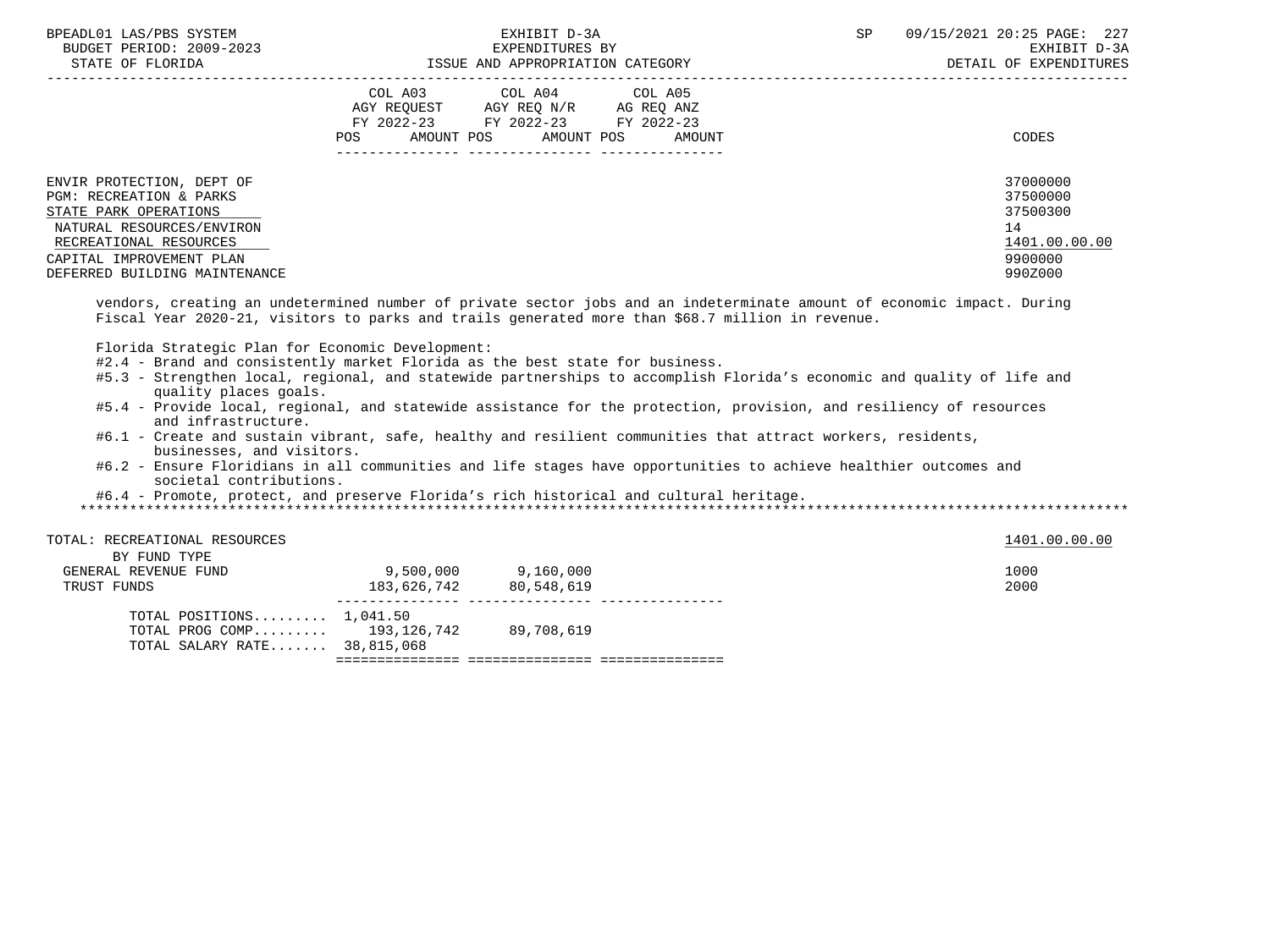| BPEADL01 LAS/PBS SYSTEM<br>BUDGET PERIOD: 2009-2023<br>STATE OF FLORIDA                                                                                                                                                                   | EXHIBIT D-3A<br>EXPENDITURES BY<br>ISSUE AND APPROPRIATION CATEGORY                                                                               | 09/15/2021 20:25 PAGE: 228<br>SP<br>EXHIBIT D-3A<br>DETAIL OF EXPENDITURES              |
|-------------------------------------------------------------------------------------------------------------------------------------------------------------------------------------------------------------------------------------------|---------------------------------------------------------------------------------------------------------------------------------------------------|-----------------------------------------------------------------------------------------|
|                                                                                                                                                                                                                                           | COL A03<br>COL A04<br>COL A05<br>AGY REQUEST AGY REQ N/R AG REQ ANZ<br>FY 2022-23 FY 2022-23 FY 2022-23<br>AMOUNT POS AMOUNT POS<br>POS<br>AMOUNT | CODES                                                                                   |
| ENVIR PROTECTION, DEPT OF<br>PGM: RECREATION & PARKS<br>COASTAL/AQUATIC MGD AREAS<br>NATURAL RESOURCES/ENVIRON<br>LAND RESOURCES<br>ESTIMATED EXPENDITURES<br>ESTIMATED EXPENDITURES - OPERATIONS<br>SALARY RATE<br>SALARY RATE 6,447,639 |                                                                                                                                                   | 37000000<br>37500000<br>37500400<br>14<br>1402.00.00.00<br>1000000<br>1001000<br>000000 |
| SALARIES AND BENEFITS                                                                                                                                                                                                                     |                                                                                                                                                   | 010000                                                                                  |
| $-STATE$<br>LAND ACQUISITION TF                                                                                                                                                                                                           | 4,070,967                                                                                                                                         | 2055 1<br>2261 3<br>2423 1                                                              |
| TOTAL POSITIONS 124.00<br>TOTAL APPRO 9, 184, 619                                                                                                                                                                                         |                                                                                                                                                   |                                                                                         |
| OTHER PERSONAL SERVICES                                                                                                                                                                                                                   |                                                                                                                                                   | 030000                                                                                  |
| FEDERAL GRANTS TRUST FUND -FEDERL 110,075                                                                                                                                                                                                 |                                                                                                                                                   | 2261 3                                                                                  |
| LAND ACQUISITION TF -STATE 556,589<br>-MATCH                                                                                                                                                                                              | 48,078                                                                                                                                            | 2423 1<br>2423 2                                                                        |
| TOTAL LAND ACQUISITION TF                                                                                                                                                                                                                 | 604,667                                                                                                                                           | 2423                                                                                    |
| TOTAL APPRO $714,742$                                                                                                                                                                                                                     |                                                                                                                                                   |                                                                                         |
| <b>EXPENSES</b>                                                                                                                                                                                                                           |                                                                                                                                                   | 040000                                                                                  |
| RESILIENT FLORIDA TF -STATE 307,737                                                                                                                                                                                                       |                                                                                                                                                   | 2055 1                                                                                  |
| FEDERAL GRANTS TRUST FUND -FEDERL                                                                                                                                                                                                         | 144,600                                                                                                                                           | 2261 3                                                                                  |
| LAND ACOUISITION TF<br>$-STATE$<br>$-MATCH$                                                                                                                                                                                               | 783,152<br>256,556                                                                                                                                | 2423 1<br>2423 2                                                                        |
| TOTAL LAND ACQUISITION TF                                                                                                                                                                                                                 | ------------- ---------------<br>1,039,708                                                                                                        | 2423                                                                                    |
| TOTAL APPRO                                                                                                                                                                                                                               | 1,492,045                                                                                                                                         |                                                                                         |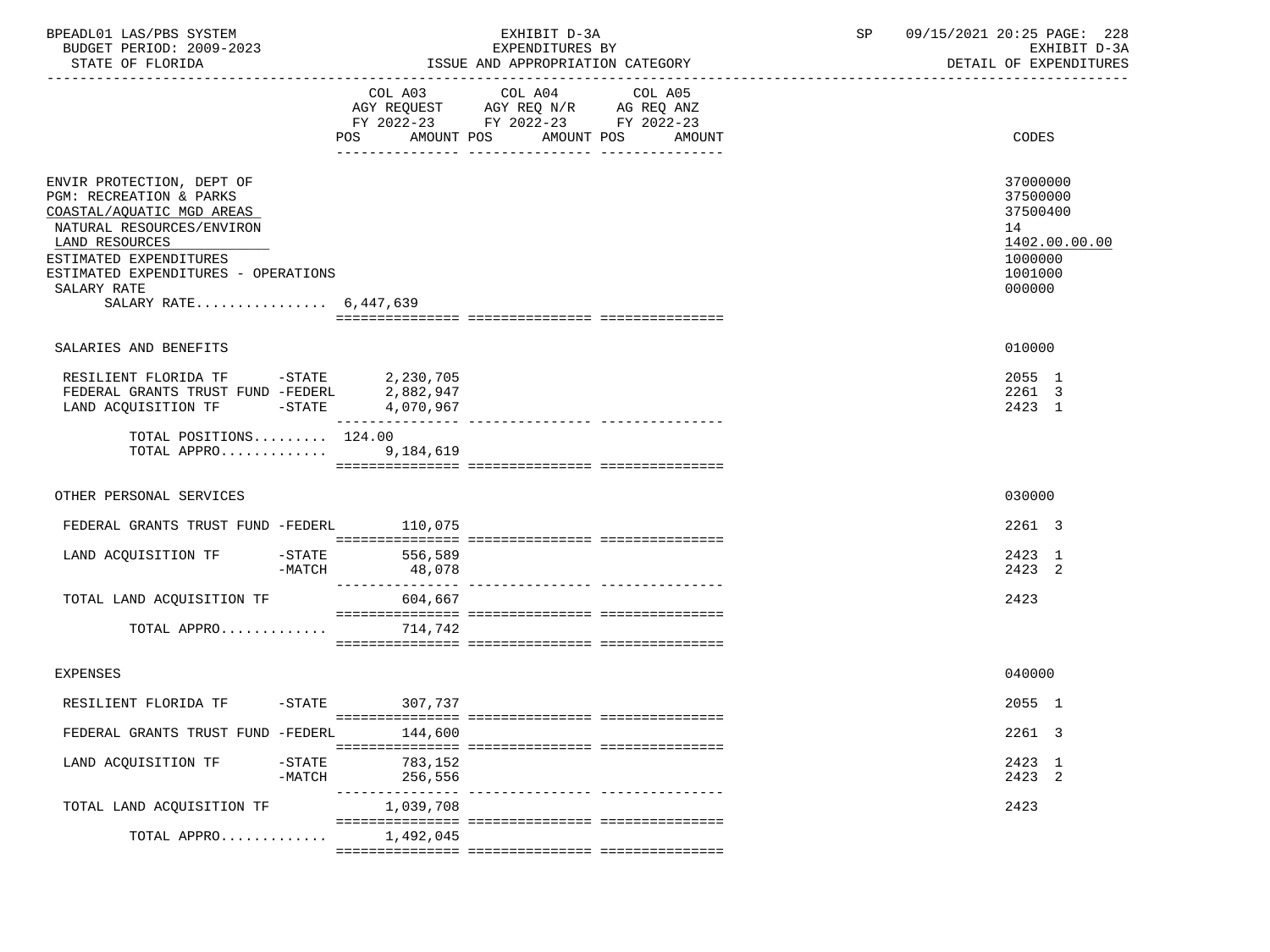| BPEADL01 LAS/PBS SYSTEM<br>BUDGET PERIOD: 2009-2023<br>STATE OF FLORIDA                                                                                                                                                                                    |                        |                      | EXHIBIT D-3A<br>EXPENDITURES BY<br>ISSUE AND APPROPRIATION CATEGORY                                                                      | 09/15/2021 20:25 PAGE: 229<br>SP<br>EXHIBIT D-3A<br>DETAIL OF EXPENDITURES                        |  |  |
|------------------------------------------------------------------------------------------------------------------------------------------------------------------------------------------------------------------------------------------------------------|------------------------|----------------------|------------------------------------------------------------------------------------------------------------------------------------------|---------------------------------------------------------------------------------------------------|--|--|
|                                                                                                                                                                                                                                                            |                        |                      | COL A03 COL A04<br>COL A05<br>AGY REQUEST AGY REQ N/R AG REQ ANZ<br>FY 2022-23 FY 2022-23 FY 2022-23<br>POS AMOUNT POS AMOUNT POS AMOUNT | CODES                                                                                             |  |  |
| ENVIR PROTECTION, DEPT OF<br>PGM: RECREATION & PARKS<br>COASTAL/AQUATIC MGD AREAS<br>NATURAL RESOURCES/ENVIRON<br>LAND RESOURCES<br>ESTIMATED EXPENDITURES<br>ESTIMATED EXPENDITURES - OPERATIONS<br>AID TO LOCAL GOVERNMENTS<br>RGN RESILIENCE COALITIONS |                        |                      |                                                                                                                                          | 37000000<br>37500000<br>37500400<br>14<br>1402.00.00.00<br>1000000<br>1001000<br>050000<br>050594 |  |  |
| RESILIENT FLORIDA TF -STATE 2,000,000                                                                                                                                                                                                                      |                        |                      |                                                                                                                                          | 2055 1                                                                                            |  |  |
| OPERATING CAPITAL OUTLAY                                                                                                                                                                                                                                   |                        |                      |                                                                                                                                          | 060000                                                                                            |  |  |
| LAND ACQUISITION TF  -STATE  16,000                                                                                                                                                                                                                        |                        |                      |                                                                                                                                          | 2423 1                                                                                            |  |  |
| SPECIAL CATEGORIES<br>ACQUISITION/MOTOR VEHICLES                                                                                                                                                                                                           |                        |                      |                                                                                                                                          | 100000<br>100021                                                                                  |  |  |
| RESILIENT FLORIDA TF -STATE 280,000                                                                                                                                                                                                                        |                        |                      |                                                                                                                                          | 2055 1                                                                                            |  |  |
| SUBMERGED RES DAMAGED REST                                                                                                                                                                                                                                 |                        |                      |                                                                                                                                          | 100591                                                                                            |  |  |
| WATER QUALITY ASSURANCE TF-STATE 258,429                                                                                                                                                                                                                   |                        |                      |                                                                                                                                          | 2780 1                                                                                            |  |  |
| FL RESILIENT COASTLINE                                                                                                                                                                                                                                     |                        |                      |                                                                                                                                          | 100593                                                                                            |  |  |
| GENERAL REVENUE FUND -STATE 10,001,563                                                                                                                                                                                                                     |                        |                      |                                                                                                                                          | 1000 1                                                                                            |  |  |
| RESILIENT FL                                                                                                                                                                                                                                               |                        |                      |                                                                                                                                          | 100595                                                                                            |  |  |
| RESILIENT FLORIDA TF                                                                                                                                                                                                                                       | $-$ STATE              | 200,000              |                                                                                                                                          | 2055 1                                                                                            |  |  |
| CONTRACTED SERVICES                                                                                                                                                                                                                                        |                        |                      |                                                                                                                                          | 100777                                                                                            |  |  |
| RESILIENT FLORIDA TF<br>LAND ACQUISITION TF                                                                                                                                                                                                                | $-$ STATE<br>$-$ STATE | 4,000,000<br>174,443 |                                                                                                                                          | 2055 1<br>2423 1                                                                                  |  |  |
| TOTAL APPRO                                                                                                                                                                                                                                                |                        | 4,174,443            |                                                                                                                                          |                                                                                                   |  |  |
|                                                                                                                                                                                                                                                            |                        |                      |                                                                                                                                          |                                                                                                   |  |  |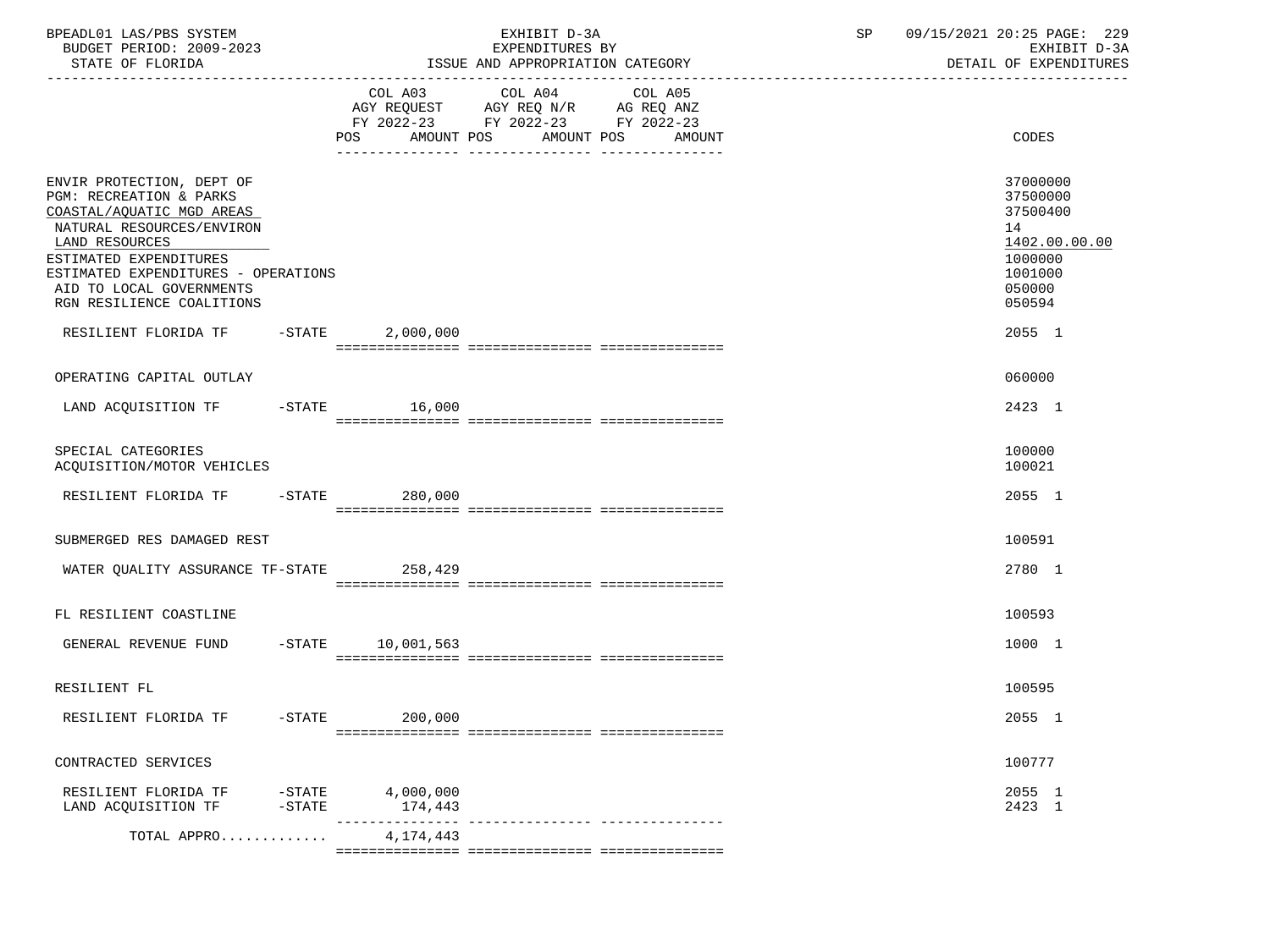| BPEADL01 LAS/PBS SYSTEM<br>BUDGET PERIOD: 2009-2023<br>STATE OF FLORIDA                                                                                                                                                                           |                           | EXHIBIT D-3A<br>EXPENDITURES BY<br>ISSUE AND APPROPRIATION CATEGORY                                                                         | SP | 09/15/2021 20:25 PAGE: 230<br>EXHIBIT D-3A<br>DETAIL OF EXPENDITURES                              |  |
|---------------------------------------------------------------------------------------------------------------------------------------------------------------------------------------------------------------------------------------------------|---------------------------|---------------------------------------------------------------------------------------------------------------------------------------------|----|---------------------------------------------------------------------------------------------------|--|
|                                                                                                                                                                                                                                                   |                           | COL A03 COL A04<br>COL A05<br>AGY REQUEST AGY REQ N/R AG REQ ANZ<br>FY 2022-23 FY 2022-23 FY 2022-23<br>POS AMOUNT POS AMOUNT POS<br>AMOUNT |    | <b>CODES</b>                                                                                      |  |
| ENVIR PROTECTION, DEPT OF<br>PGM: RECREATION & PARKS<br>COASTAL/AQUATIC MGD AREAS<br>NATURAL RESOURCES/ENVIRON<br>LAND RESOURCES<br>ESTIMATED EXPENDITURES<br>ESTIMATED EXPENDITURES - OPERATIONS<br>SPECIAL CATEGORIES<br>MARINE RESEARCH GRANTS |                           |                                                                                                                                             |    | 37000000<br>37500000<br>37500400<br>14<br>1402.00.00.00<br>1000000<br>1001000<br>100000<br>102080 |  |
| FEDERAL GRANTS TRUST FUND -FEDERL 3,163,150<br>GRANTS AND DONATIONS TF -STATE                                                                                                                                                                     | 341,758                   |                                                                                                                                             |    | 2261 3<br>2339 1                                                                                  |  |
| TOTAL APPRO                                                                                                                                                                                                                                       | 3,504,908                 |                                                                                                                                             |    |                                                                                                   |  |
| RISK MANAGEMENT INSURANCE                                                                                                                                                                                                                         |                           |                                                                                                                                             |    | 103241                                                                                            |  |
| FEDERAL GRANTS TRUST FUND -FEDERL 46,565<br>LAND ACQUISITION TF -STATE 65,755                                                                                                                                                                     |                           |                                                                                                                                             |    | 2261 3<br>2423 1                                                                                  |  |
| TOTAL APPRO                                                                                                                                                                                                                                       | 112,320                   |                                                                                                                                             |    |                                                                                                   |  |
| ECOTOURISM                                                                                                                                                                                                                                        |                           |                                                                                                                                             |    | 103880                                                                                            |  |
| LAND ACQUISITION TF -STATE 250,000                                                                                                                                                                                                                |                           |                                                                                                                                             |    | 2423 1                                                                                            |  |
| CAMA/CARL MANAGEMENT FUNDS                                                                                                                                                                                                                        |                           |                                                                                                                                             |    | 103882                                                                                            |  |
| LAND ACQUISITION TF -STATE 890,129                                                                                                                                                                                                                |                           |                                                                                                                                             |    | 2423 1                                                                                            |  |
| TR/DMS/HR SVCS/STW CONTRCT                                                                                                                                                                                                                        |                           |                                                                                                                                             |    | 107040                                                                                            |  |
| RESILIENT FLORIDA TF<br>$-STATE$                                                                                                                                                                                                                  | 8,256                     |                                                                                                                                             |    | 2055 1                                                                                            |  |
| FEDERAL GRANTS TRUST FUND -FEDERL                                                                                                                                                                                                                 | 10,478                    |                                                                                                                                             |    | 2261 3                                                                                            |  |
| LAND ACQUISITION TF<br>$-$ STATE                                                                                                                                                                                                                  | 24,025<br>--------------- |                                                                                                                                             |    | 2423 1                                                                                            |  |
| TOTAL APPRO                                                                                                                                                                                                                                       | 42,759                    |                                                                                                                                             |    |                                                                                                   |  |
| TOTAL: ESTIMATED EXPENDITURES - OPERATIONS<br>TOTAL POSITIONS 124.00<br>TOTAL ISSUE<br>TOTAL SALARY RATE 6,447,639                                                                                                                                | 33, 121, 957              |                                                                                                                                             |    | 1001000                                                                                           |  |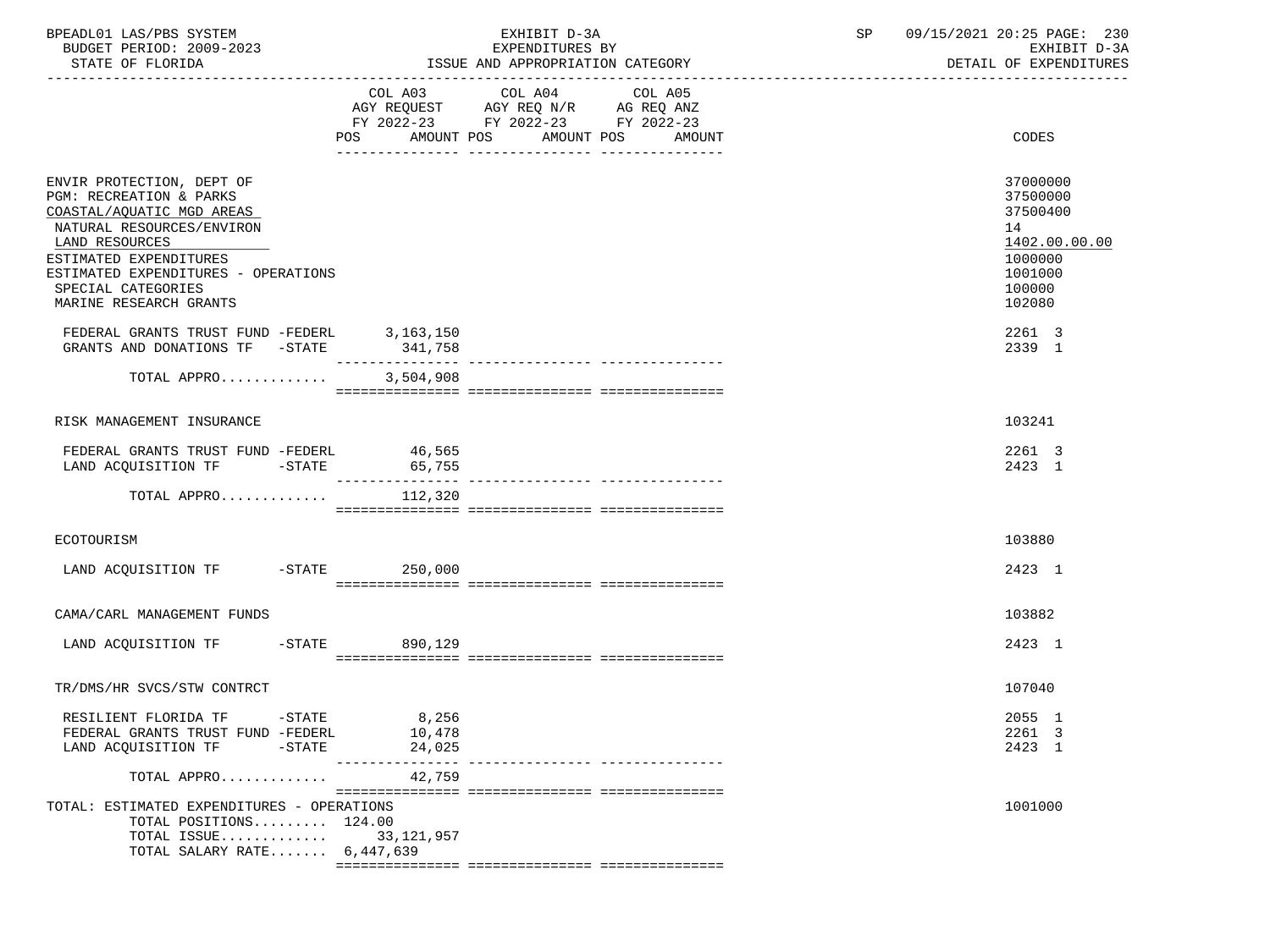ISSUE AND APPROPRIATION CATEGORY

BPEADL01 LAS/PBS SYSTEM SALL SALL STATES TO A SP 09/15/2021 20:25 PAGE: 231 BUDGET PERIOD: 2009-2023 EXPENDITURES BY EXHIBIT D-3A

|                                                                                                                                                                                                   | COL A03<br>AGY REOUEST<br>FY 2022-23<br>AMOUNT POS<br>POS | COL A04<br>AGY REO N/R<br>FY 2022-23<br>AMOUNT POS | COL A05<br>AG REO ANZ<br>FY 2022-23<br>AMOUNT | CODES                                                                         |
|---------------------------------------------------------------------------------------------------------------------------------------------------------------------------------------------------|-----------------------------------------------------------|----------------------------------------------------|-----------------------------------------------|-------------------------------------------------------------------------------|
| ENVIR PROTECTION, DEPT OF<br>PGM: RECREATION & PARKS<br>COASTAL/AOUATIC MGD AREAS<br>NATURAL RESOURCES/ENVIRON<br>LAND RESOURCES<br>ESTIMATED EXPENDITURES<br>ESTIMATED EXPENDITURES - OPERATIONS |                                                           |                                                    |                                               | 37000000<br>37500000<br>37500400<br>14<br>1402.00.00.00<br>1000000<br>1001000 |

AGENCY ISSUE NARRATIVE:

2022-2023 BUDGET YEAR NARRATIVE: IT COMPONENT? NO

 The Office of Resilience and Coastal Protection (RCP) uses the Marine Research Grants special category (102080) for a variety of expenditures relating to performance of federal and other grants. These grants include coastal research and monitoring, upland and submerged land management and restoration, and education and outreach projects. Expenditures include expense items, contracts for services, temporary Other Personal Services (OPS), teacher stipends, and equipment.

 RCP also receives Land Management funds (Category 103882) for state owned properties. Funding is used to pay contracts for services, OPS, operational expenses, maintenance, repairs, access improvements, and equipment. These funds also support management activities on public lands, which include: resource assessments, surveys, control of invasive and exotic species, habitat restoration, fencing, law enforcement, prescribed fire management and public access. RCP lands generate revenue through visitation, facility rent and other land uses. Funds from the Submerged Resource Damaged Restorations (Category 100591 and 100593) will be used to restore submerged resources like coral reefs damaged by vessel groundings, to support the Coral Reef Disease Water Quality Monitoring Program and the Florida Resilience Coastlines Program. Funds are also used for damage assessment, restoration, pursuing legal action to recover damages, field sampling, lab analysis, OPS and contractual services. RCP also receives Resilient Florida (Category 100595) for a variety of expenditures related to the operation of the Resilient Florida Program. Funding is used to pay contracts for services, OPS, operational expenses, repairs, supplies and equipment. \*\*\*\*\*\*\*\*\*\*\*\*\*\*\*\*\*\*\*\*\*\*\*\*\*\*\*\*\*\*\*\*\*\*\*\*\*\*\*\*\*\*\*\*\*\*\*\*\*\*\*\*\*\*\*\*\*\*\*\*\*\*\*\*\*\*\*\*\*\*\*\*\*\*\*\*\*\*\*\*\*\*\*\*\*\*\*\*\*\*\*\*\*\*\*\*\*\*\*\*\*\*\*\*\*\*\*\*\*\*\*\*\*\*\*\*\*\*\*\*\*\*\*\*\*\*\*

| SALARY INCREASES FOR FY 2021-22 -<br>STATE EMPLOYEE MINIMUM WAGE |           |        |                   |
|------------------------------------------------------------------|-----------|--------|-------------------|
| INCREASE - EFFECTIVE 7/1/2021<br>OTHER PERSONAL SERVICES         |           |        | 1001030<br>030000 |
| FEDERAL GRANTS TRUST FUND -FEDERL                                |           | 10,142 | 2261 3            |
|                                                                  |           |        |                   |
| LAND ACOUISITION TF                                              | $-$ STATE | 51,282 | 2423 1            |
|                                                                  | -MATCH    | 4,429  | 2423 2            |
| TOTAL LAND ACQUISITION TF                                        |           | 55,711 | 2423              |
|                                                                  |           |        |                   |
| TOTAL APPRO                                                      |           | 65,853 |                   |
|                                                                  |           |        |                   |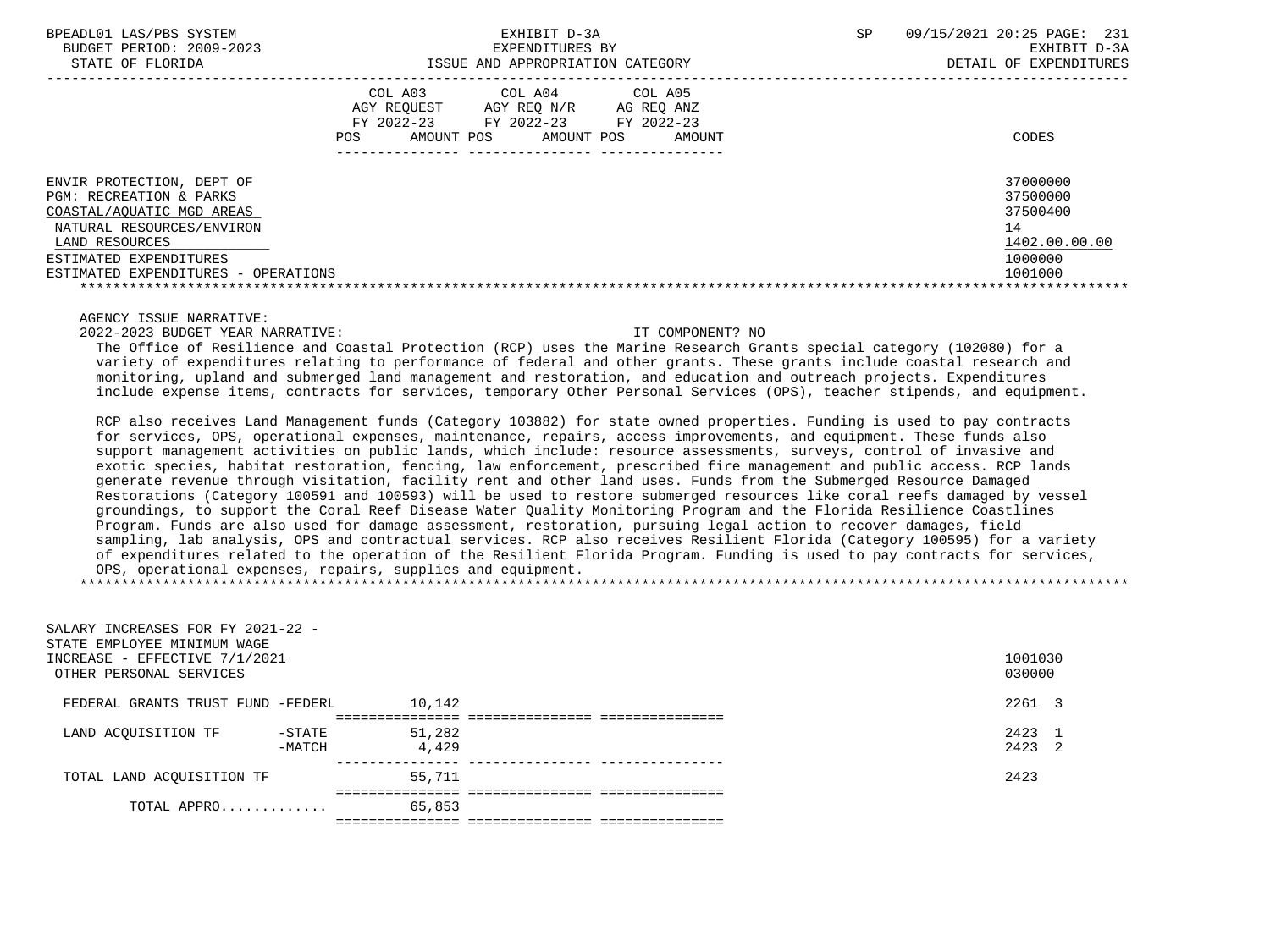| BPEADL01 LAS/PBS SYSTEM<br>BUDGET PERIOD: 2009-2023<br>STATE OF FLORIDA                                                                                                                                                     | EXHIBIT D-3A<br>EXPENDITURES BY<br>ISSUE AND APPROPRIATION CATEGORY                                                                                                                                                                                                               | 09/15/2021 20:25 PAGE: 232<br>SP<br>EXHIBIT D-3A<br>DETAIL OF EXPENDITURES |
|-----------------------------------------------------------------------------------------------------------------------------------------------------------------------------------------------------------------------------|-----------------------------------------------------------------------------------------------------------------------------------------------------------------------------------------------------------------------------------------------------------------------------------|----------------------------------------------------------------------------|
|                                                                                                                                                                                                                             | COL A03 COL A04 COL A05<br>$\begin{tabular}{lllllll} \bf AGY \,\, REQUEST \,\, & \,\, AGY \,\, REQ \,\, N/R \,\, & \,\, AG \,\, REQ \,\, ANZ \\ \bf FY \,\, 2022-23 \,\, & \,\, FY \,\, 2022-23 \,\, & \,\, FY \,\, 2022-23 \end{tabular}$<br>POS AMOUNT POS AMOUNT POS<br>AMOUNT | CODES                                                                      |
| ENVIR PROTECTION, DEPT OF<br>PGM: RECREATION & PARKS<br>COASTAL/AQUATIC MGD AREAS<br>NATURAL RESOURCES/ENVIRON<br>LAND RESOURCES<br>ESTIMATED EXPENDITURES<br>FLORIDA RETIREMENT SYSTEM<br>ADJUSTMENT - FY 2021-22 - NORMAL |                                                                                                                                                                                                                                                                                   | 37000000<br>37500000<br>37500400<br>14<br>1402.00.00.00<br>1000000         |
| COST AND UNFUNDED ACTUARIAL<br>LIABILITY<br>SALARIES AND BENEFITS                                                                                                                                                           |                                                                                                                                                                                                                                                                                   | 1001070<br>010000                                                          |
| LAND ACQUISITION TF -STATE                                                                                                                                                                                                  | 22,868                                                                                                                                                                                                                                                                            | 2055 1<br>2261 3<br>2423 1                                                 |
| TOTAL APPRO                                                                                                                                                                                                                 | 51,597                                                                                                                                                                                                                                                                            |                                                                            |
| CASUALTY INSURANCE PREMIUM<br>ADJUSTMENT<br>SPECIAL CATEGORIES<br>RISK MANAGEMENT INSURANCE                                                                                                                                 |                                                                                                                                                                                                                                                                                   | 1001090<br>100000<br>103241                                                |
| FEDERAL GRANTS TRUST FUND -FEDERL<br>LAND ACQUISITION TF -STATE                                                                                                                                                             | $1,432-$<br>$2,024-$                                                                                                                                                                                                                                                              | 2261 3<br>2423 1                                                           |
| TOTAL APPRO                                                                                                                                                                                                                 | 3,456-                                                                                                                                                                                                                                                                            |                                                                            |
| REALLOCATION OF HUMAN RESOURCES<br>OUTSOURCING<br>SPECIAL CATEGORIES<br>TR/DMS/HR SVCS/STW CONTRCT                                                                                                                          |                                                                                                                                                                                                                                                                                   | 1005900<br>100000<br>107040                                                |
| RESILIENT FLORIDA TF -STATE<br>FEDERAL GRANTS TRUST FUND -FEDERL<br>LAND ACQUISITION TF -STATE                                                                                                                              | $671-$<br>$852-$<br>$1,954-$                                                                                                                                                                                                                                                      | 2055 1<br>2261 3<br>2423 1                                                 |
| TOTAL APPRO                                                                                                                                                                                                                 | 3,477-                                                                                                                                                                                                                                                                            |                                                                            |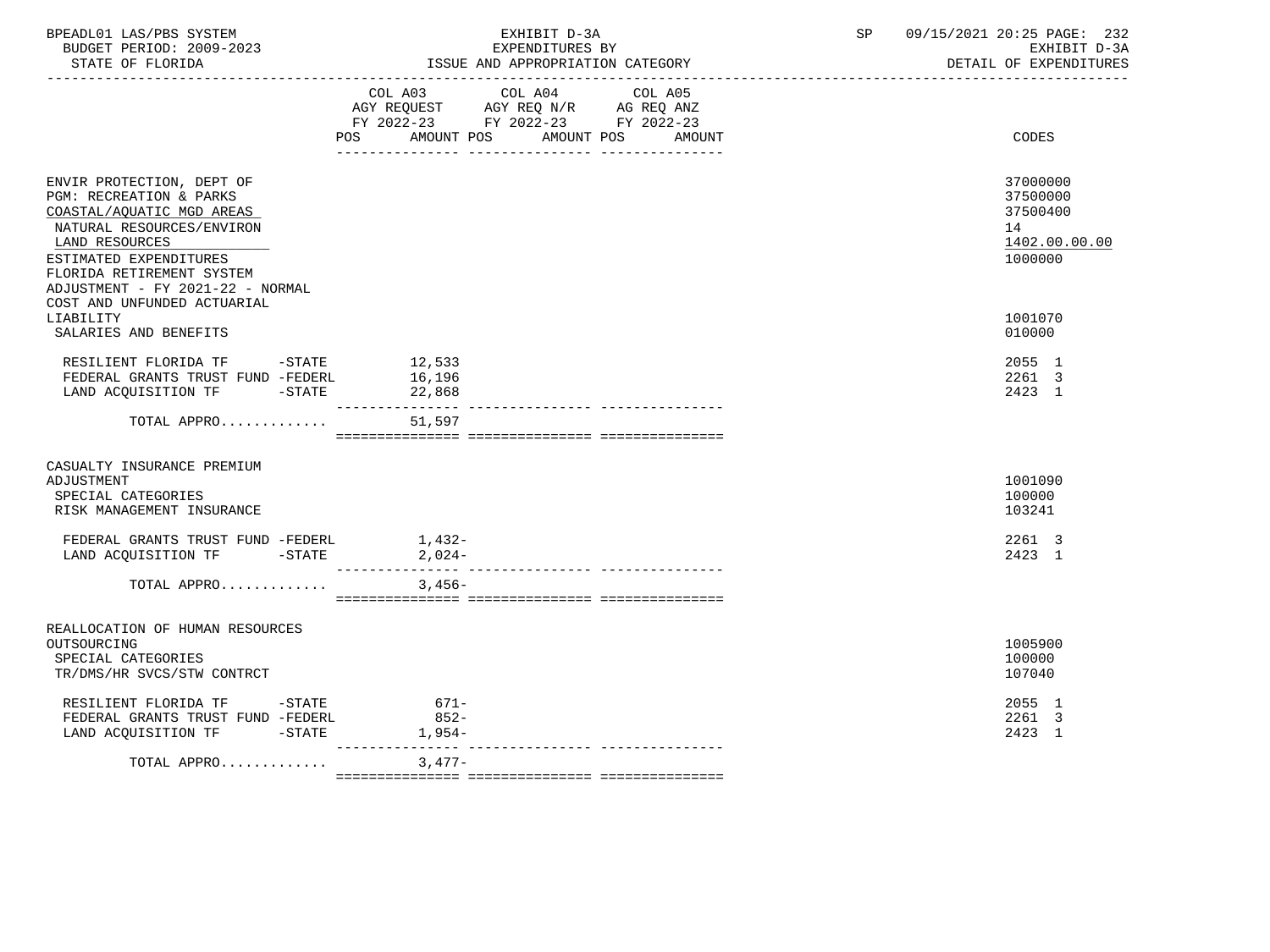| BPEADL01 LAS/PBS SYSTEM<br>BUDGET PERIOD: 2009-2023<br>STATE OF FLORIDA                                                                                                                                                   | EXHIBIT D-3A<br>EXPENDITURES BY<br>ISSUE AND APPROPRIATION CATEGORY                                                                            | SP<br>09/15/2021 20:25 PAGE: 233<br>EXHIBIT D-3A<br>DETAIL OF EXPENDITURES    |
|---------------------------------------------------------------------------------------------------------------------------------------------------------------------------------------------------------------------------|------------------------------------------------------------------------------------------------------------------------------------------------|-------------------------------------------------------------------------------|
|                                                                                                                                                                                                                           | COL A05<br>COL A03 COL A04<br>AGY REQUEST AGY REQ N/R AG REQ ANZ<br>FY 2022-23 FY 2022-23 FY 2022-23<br>AMOUNT POS AMOUNT POS<br>POS<br>AMOUNT | CODES                                                                         |
| ENVIR PROTECTION, DEPT OF<br>PGM: RECREATION & PARKS<br>COASTAL/AQUATIC MGD AREAS<br>NATURAL RESOURCES/ENVIRON<br>LAND RESOURCES<br>INTRA-AGENCY REORGANIZATIONS<br>TRANSFER POSITIONS AND FUNDING<br>BEACH PROGRAM - ADD |                                                                                                                                                | 37000000<br>37500000<br>37500400<br>14<br>1402.00.00.00<br>1800000<br>1800410 |
| SALARY RATE<br>SALARY RATE 3,179,268                                                                                                                                                                                      |                                                                                                                                                | 000000                                                                        |
| SALARIES AND BENEFITS                                                                                                                                                                                                     |                                                                                                                                                | 010000                                                                        |
| LAND ACQUISITION TF -STATE 3,783,137<br>PERMIT FEE TRUST FUND -STATE 1,271,861                                                                                                                                            |                                                                                                                                                | 2423 1<br>2526 1                                                              |
| TOTAL POSITIONS 66.00<br>TOTAL APPRO                                                                                                                                                                                      | ---------------<br>5,054,998                                                                                                                   |                                                                               |
| OTHER PERSONAL SERVICES                                                                                                                                                                                                   |                                                                                                                                                | 030000                                                                        |
| LAND ACQUISITION TF -STATE                                                                                                                                                                                                | 130,000                                                                                                                                        | 2423 1                                                                        |
| <b>EXPENSES</b>                                                                                                                                                                                                           |                                                                                                                                                | 040000                                                                        |
| LAND ACQUISITION TF -STATE 231,077<br>PERMIT FEE TRUST FUND<br>$-$ STATE                                                                                                                                                  | 23,000                                                                                                                                         | 2423 1<br>2526 1                                                              |
| TOTAL APPRO                                                                                                                                                                                                               | 254,077                                                                                                                                        |                                                                               |
| SPECIAL CATEGORIES<br>TR/DMS/HR SVCS/STW CONTRCT                                                                                                                                                                          |                                                                                                                                                | 100000<br>107040                                                              |
| LAND ACQUISITION TF -STATE 14,949<br>PERMIT FEE TRUST FUND -STATE                                                                                                                                                         | 5,189                                                                                                                                          | 2423 1<br>2526 1                                                              |
| TOTAL APPRO                                                                                                                                                                                                               | 20,138                                                                                                                                         |                                                                               |
| TOTAL: TRANSFER POSITIONS AND FUNDING<br>BEACH PROGRAM - ADD<br>TOTAL POSITIONS 66.00<br>TOTAL ISSUE<br>TOTAL SALARY RATE 3,179,268                                                                                       | 5,459,213                                                                                                                                      | 1800410                                                                       |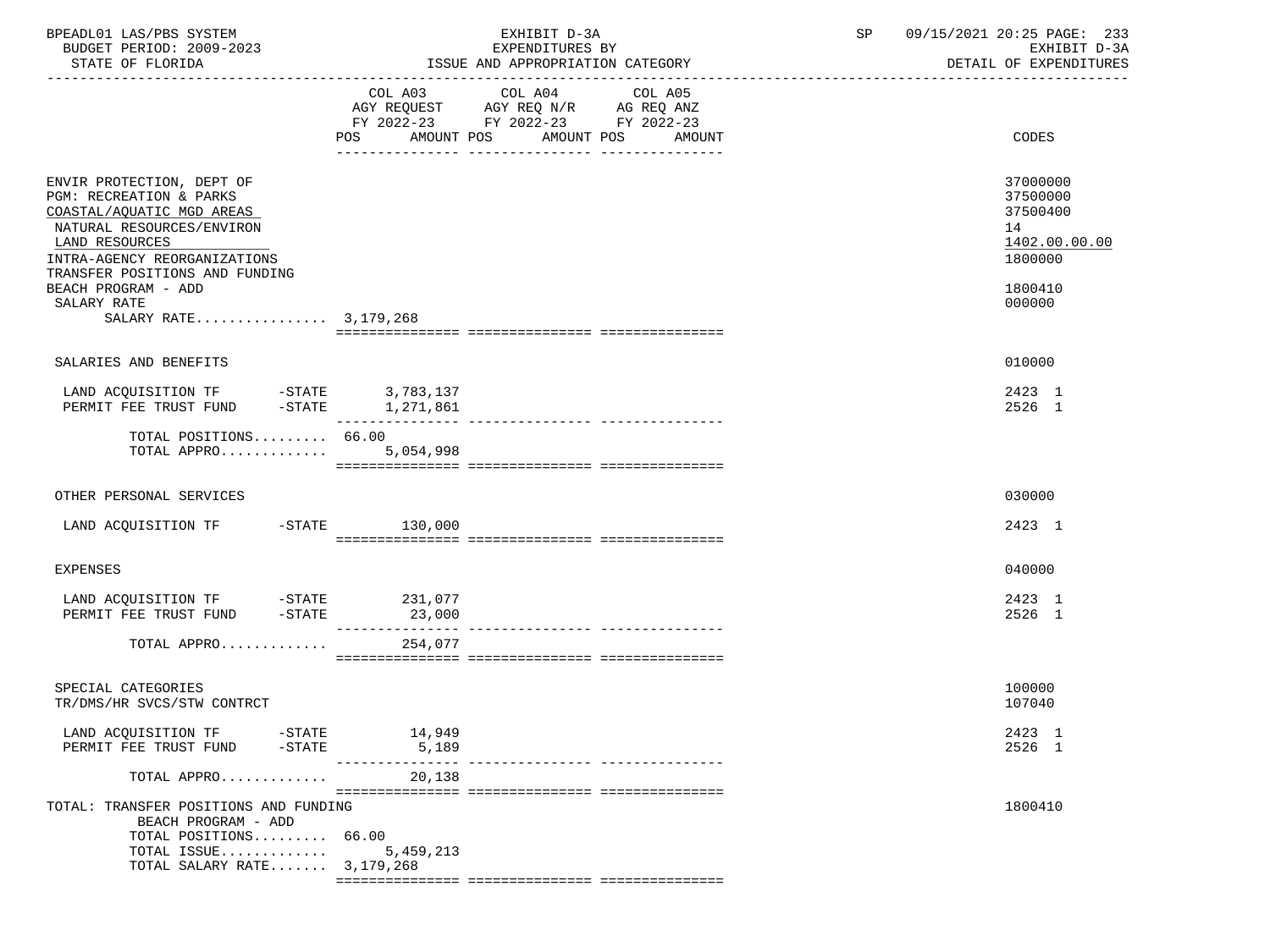| BPEADL01 LAS/PBS SYSTEM<br>BUDGET PERIOD: 2009-2023<br>STATE OF FLORIDA |                                                           | EXHIBIT D-3A<br>EXPENDITURES BY<br>ISSUE AND APPROPRIATION CATEGORY                       |        | SP. | 09/15/2021 20:25 PAGE:<br>- 234<br>EXHIBIT D-3A<br>DETAIL OF EXPENDITURES |
|-------------------------------------------------------------------------|-----------------------------------------------------------|-------------------------------------------------------------------------------------------|--------|-----|---------------------------------------------------------------------------|
|                                                                         | COL A03<br>AGY REOUEST<br>FY 2022-23<br>POS<br>AMOUNT POS | COL A04<br>COL A05<br>AGY REO N/R<br>AG REO ANZ<br>FY 2022-23<br>FY 2022-23<br>AMOUNT POS | AMOUNT |     | CODES                                                                     |
| ENVIR PROTECTION, DEPT OF<br>PGM: RECREATION & PARKS                    |                                                           |                                                                                           |        |     | 37000000<br>37500000                                                      |
| COASTAL/AQUATIC MGD AREAS                                               |                                                           |                                                                                           |        |     | 37500400                                                                  |
| NATURAL RESOURCES/ENVIRON                                               |                                                           |                                                                                           |        |     | 14                                                                        |
| LAND RESOURCES                                                          |                                                           |                                                                                           |        |     | 1402.00.00.00                                                             |
| INTRA-AGENCY REORGANIZATIONS                                            |                                                           |                                                                                           |        |     | 1800000                                                                   |
| TRANSFER POSITIONS AND FUNDING                                          |                                                           |                                                                                           |        |     |                                                                           |
| BEACH PROGRAM - ADD                                                     |                                                           |                                                                                           |        |     | 1800410                                                                   |
|                                                                         |                                                           |                                                                                           |        |     |                                                                           |

2022-2023 BUDGET YEAR NARRATIVE: IT COMPONENT? NO

Issue Description:

 This issue requests to transfer 66 positions and funding in the Beach and Inlet Management Programs from the Division of Water Resource Management and the Regulatory District Offices to the Office of Resilience and Coastal Protection (RCP).

 Beaches programs fit into the "Office of Resilience and Coastal Protection" because it better aligns the goals of the beach programs with the coastal resilience aspects of RCP. The RCP office has a multi-faceted approach to resilience, including coral reef protection; preservation of coastal and aquatic management areas; and the implementation of ecosystem restoration projects to prepare Florida's coastal communities and state-managed lands for the effects of sea level rise, coastal flooding, erosion and storms. Beach and Inlet Management and the regulation of beach coastal construction falls within this purview better than the goals and objectives of Water Resource Management.

 In November 2019, the DEP Secretary announced the merger of RCP with the Beaches programs previously housed in the Division of Water Resource Management. The merger focused on aligning critical personnel, programs and resources to address resiliency. To foster continuity in reaching resiliency goals, this transfer enables a larger array of researchers, field staff, technical experts and policymakers to collaborate more effectively.

 This issue also requests to transfer \$50 million in recurring Fixed Capital Outlay appropriation for the Beach Management Funding Assistance Program from the Division of Water Resource Management to the Office of Resilience and Coastal Protection (RCP).

### Issue Background:

 Approximately half of the state's 825 miles of sandy beaches are designated as critically eroded, threatening upland development or other resources. Over 227.4 miles of beaches, or 55% of the 411.2 miles of beaches designated as critically eroded, are currently restored and maintained. The requested funding will assist with the continued implementation of the Statewide Strategic Beach Management Plan (SBMP) and the Long-Range Budget Plan. All projects receiving funding must be located within an area designated as critically eroded and must be consistent with the SBMP.

 FY 2018-19, funding requests from local governments and special taxing authorities for 59 individual beach and inlet management projects were received by the Department in August 2017. The amount of state funding requested by project sponsors exceeded \$90 million. (Specific candidate projects and appropriate funding amounts cannot be identified until completion of the local government application and review process and finalization of the FY 2018-19 Local Government Funding Request which will be available prior to the legislative session.)

 The Legislature appropriates funds to be applied to the Department's prioritized list of projects, ranked in accordance with statutory guidelines. The Florida Legislature has appropriated more than \$320 million over the last 10 years for beach and inlet management projects. Total costs have been shared approximately equally between federal, state and local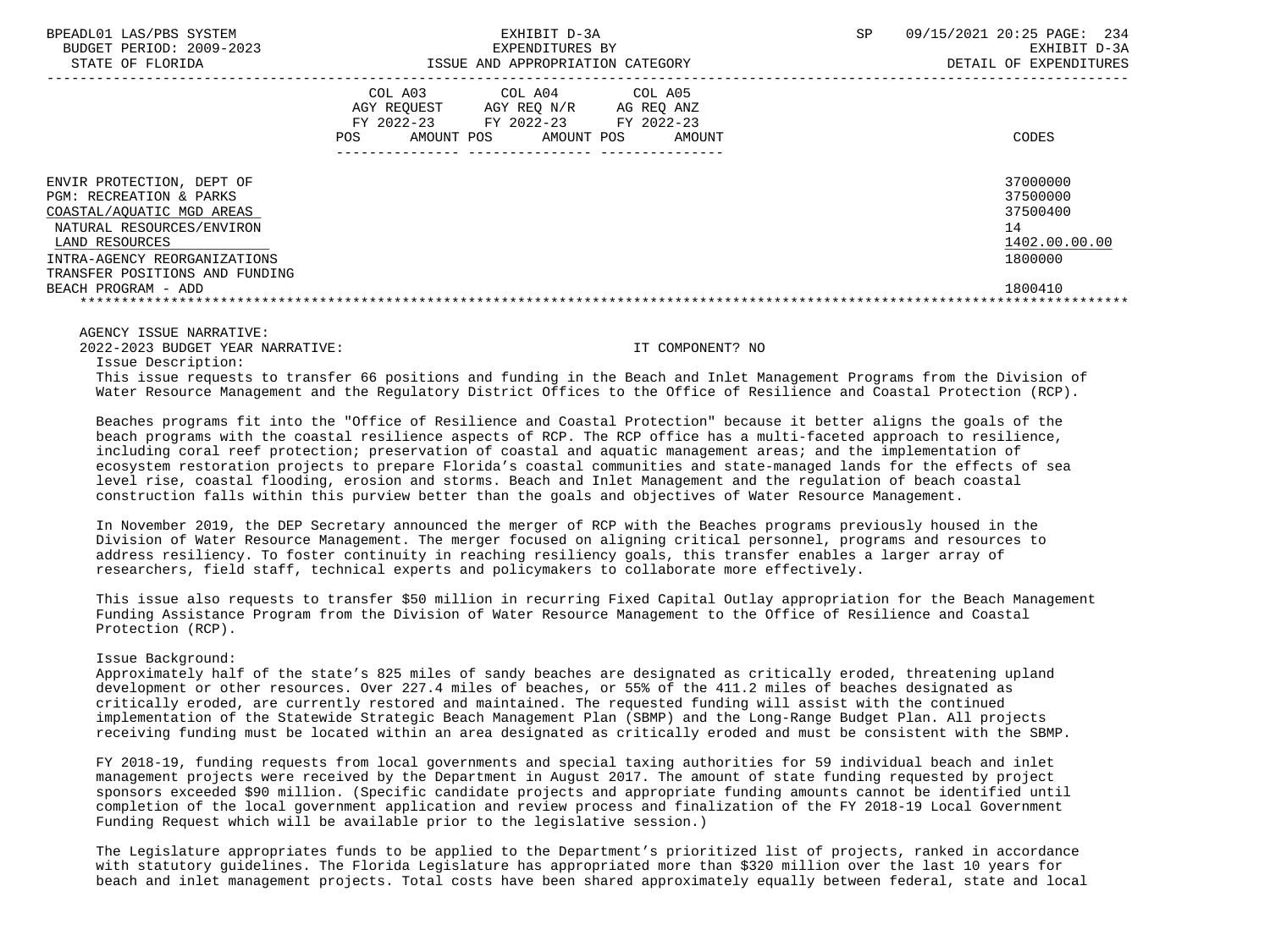| BPEADL01 LAS/PBS SYSTEM<br>BUDGET PERIOD: 2009-2023<br>STATE OF FLORIDA                                                                                                                                       | EXHIBIT D-3A<br>EXPENDITURES BY<br>ISSUE AND APPROPRIATION CATEGORY                                                                         | 09/15/2021 20:25 PAGE: 235<br>SP<br>EXHIBIT D-3A<br>DETAIL OF EXPENDITURES |
|---------------------------------------------------------------------------------------------------------------------------------------------------------------------------------------------------------------|---------------------------------------------------------------------------------------------------------------------------------------------|----------------------------------------------------------------------------|
|                                                                                                                                                                                                               | COL A03 COL A04 COL A05<br>AGY REOUEST AGY REO N/R AG REO ANZ<br>FY 2022-23 FY 2022-23 FY 2022-23<br>AMOUNT POS AMOUNT POS<br>POS<br>AMOUNT | CODES                                                                      |
| ENVIR PROTECTION, DEPT OF<br><b>PGM: RECREATION &amp; PARKS</b><br>COASTAL/AOUATIC MGD AREAS<br>NATURAL RESOURCES/ENVIRON<br>LAND RESOURCES<br>INTRA-AGENCY REORGANIZATIONS<br>TRANSFER POSITIONS AND FUNDING |                                                                                                                                             | 37000000<br>37500000<br>37500400<br>14<br>1402.00.00.00<br>1800000         |
| BEACH PROGRAM - ADD                                                                                                                                                                                           |                                                                                                                                             | 1800410                                                                    |
|                                                                                                                                                                                                               |                                                                                                                                             |                                                                            |

governments.

### Benefit and/or Impact:

 Since the 1960's, Florida in collaboration with local and federal partners have invested significant resources, technical support and funding into the Beach and Inlet Management programs to support the resilience benefit provided by beach nourishment and proactive sand management at the state's inlets. Efforts have preserved critical habitats, protected upland development and critical infrastructure, and ensured economic stability for the state's tourism industry. This organizational move will better align the beach programs with other Coastal focused programs in the Office of Resilience and Coastal Protection to ensure consistency, streamlining of processes, and comprehensive management of the state's shorelines. This issue has a net zero budget impact to the Department.

| Cost Summary:<br>Budget Entity                                                                | FTE.                       | Amount                                     |
|-----------------------------------------------------------------------------------------------|----------------------------|--------------------------------------------|
| Regulatory District Offices<br>Water Resource Management<br>Coastal and Aquatic Managed Areas | (6.00)<br>(60.00)<br>66.00 | (S434, 307)<br>(S5.024.906)<br>\$5,459,213 |
| Totals:                                                                                       | 0.00                       |                                            |

 Also, see issue code 1800400. \*\*\*\*\*\*\*\*\*\*\*\*\*\*\*\*\*\*\*\*\*\*\*\*\*\*\*\*\*\*\*\*\*\*\*\*\*\*\*\*\*\*\*\*\*\*\*\*\*\*\*\*\*\*\*\*\*\*\*\*\*\*\*\*\*\*\*\*\*\*\*\*\*\*\*\*\*\*\*\*\*\*\*\*\*\*\*\*\*\*\*\*\*\*\*\*\*\*\*\*\*\*\*\*\*\*\*\*\*\*\*\*\*\*\*\*\*\*\*\*\*\*\*\*\*\*\*

| POSITION DETAIL OF SALARIES AND BENEFITS: |            |           |           |          |          |             |                                 |
|-------------------------------------------|------------|-----------|-----------|----------|----------|-------------|---------------------------------|
|                                           | <b>FTE</b> | BASE RATE | ADDITIVES | BENEFITS | SUBTOTAL | LAPSE<br>ႜႜ | LAPSED SALARIES<br>AND BENEFITS |
| A03 - AGY REOUEST FY 2022-23              |            |           |           |          |          |             |                                 |
| CHANGES TO CURRENTLY AUTHORIZED POSITIONS |            |           |           |          |          |             |                                 |
| 0709 ADMINISTRATIVE ASSISTANT I           |            |           |           |          |          |             |                                 |
| 10540 001                                 | 1.00       | 27,040    |           | 19,525   | 46,565   | 0.00        | 46,565                          |
| 10636 001                                 | 1.00       | 30,879    |           | 14,908   | 45,787   | 0.00        | 45,787                          |
| 2107 SYSTEMS PROJECT ANALYST              |            |           |           |          |          |             |                                 |
| 10360 001                                 | 1.00       | 46,297    |           | 17,756   | 64,053   | 0.00        | 64,053                          |
| 2209 OPERATIONS ANALYST I                 |            |           |           |          |          |             |                                 |
| 20484 001                                 | 1.00       | 29,000    |           | 5,400    | 34,400   | 0.00        | 34,400                          |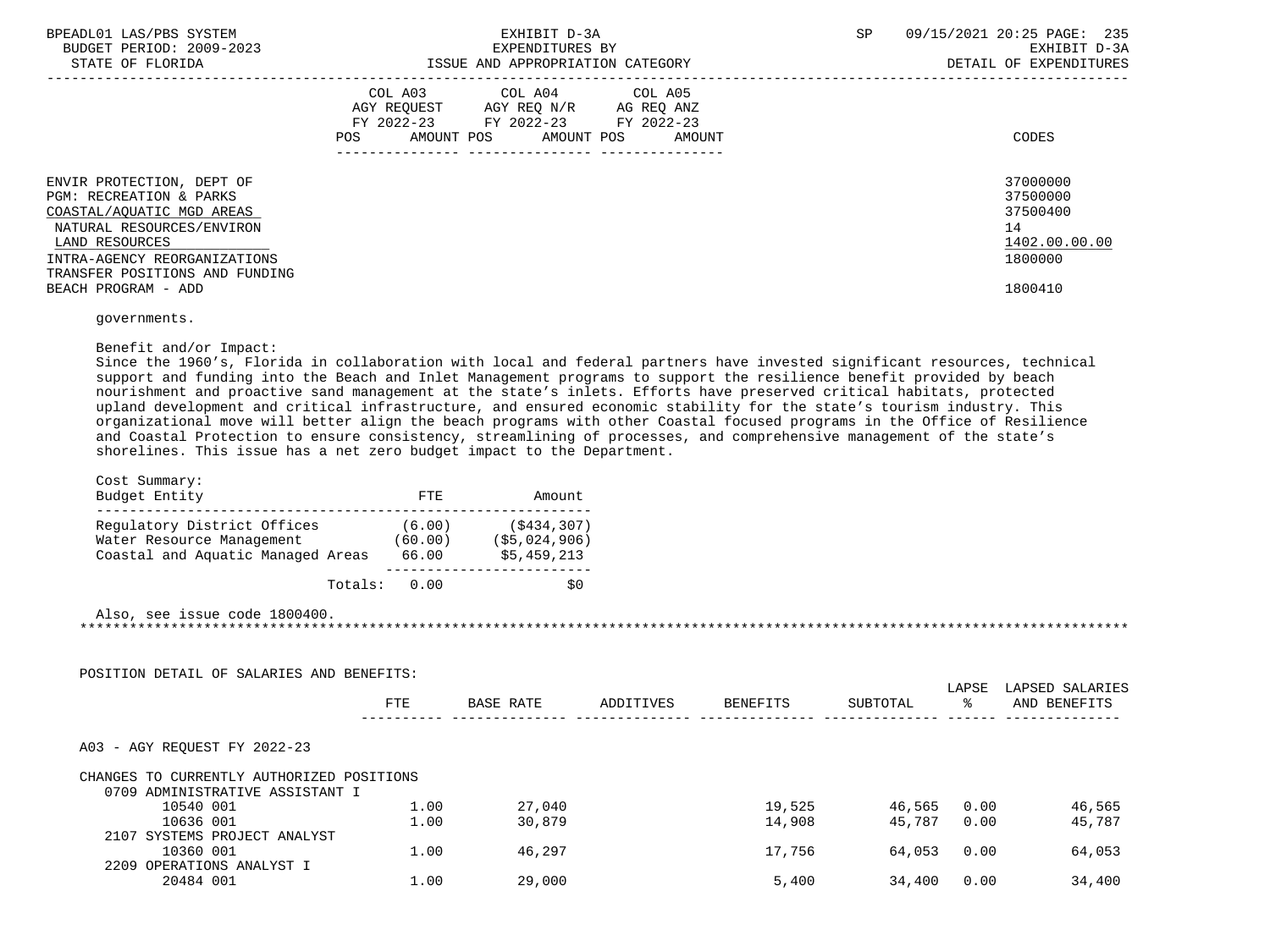| BPEADL01 LAS/PBS SYSTEM<br>BUDGET PERIOD: 2009-2023                                                                                                                                                |                                             | EXHIBIT D-3A<br>EXPENDITURES BY                                                           |                                  |                            | SP and the set of the set of the set of the set of the set of the set of the set of the set of the set of the s |               | 09/15/2021 20:25 PAGE: 236<br>EXHIBIT D-3A                         |
|----------------------------------------------------------------------------------------------------------------------------------------------------------------------------------------------------|---------------------------------------------|-------------------------------------------------------------------------------------------|----------------------------------|----------------------------|-----------------------------------------------------------------------------------------------------------------|---------------|--------------------------------------------------------------------|
| STATE OF FLORIDA<br>__________________________                                                                                                                                                     |                                             | ISSUE AND APPROPRIATION CATEGORY                                                          |                                  |                            |                                                                                                                 |               | DETAIL OF EXPENDITURES                                             |
|                                                                                                                                                                                                    |                                             | COL A03 COL A04<br>AGY REQUEST AGY REQ N/R AG REQ ANZ<br>FY 2022-23 FY 2022-23 FY 2022-23 | COL A05                          |                            |                                                                                                                 |               |                                                                    |
|                                                                                                                                                                                                    |                                             |                                                                                           | POS AMOUNT POS AMOUNT POS AMOUNT |                            |                                                                                                                 |               | CODES                                                              |
| ENVIR PROTECTION, DEPT OF<br>PGM: RECREATION & PARKS<br>COASTAL/AQUATIC MGD AREAS<br>NATURAL RESOURCES/ENVIRON<br>LAND RESOURCES<br>INTRA-AGENCY REORGANIZATIONS<br>TRANSFER POSITIONS AND FUNDING |                                             |                                                                                           |                                  |                            |                                                                                                                 |               | 37000000<br>37500000<br>37500400<br>14<br>1402.00.00.00<br>1800000 |
| BEACH PROGRAM - ADD                                                                                                                                                                                |                                             |                                                                                           |                                  |                            |                                                                                                                 |               | 1800410                                                            |
| POSITION DETAIL OF SALARIES AND BENEFITS:                                                                                                                                                          |                                             |                                                                                           |                                  |                            |                                                                                                                 |               | LAPSE LAPSED SALARIES                                              |
|                                                                                                                                                                                                    | FTE                                         |                                                                                           | BASE RATE ADDITIVES BENEFITS     |                            | SUBTOTAL                                                                                                        | $\frac{8}{6}$ | AND BENEFITS                                                       |
| A03 - AGY REQUEST FY 2022-23                                                                                                                                                                       |                                             |                                                                                           |                                  |                            |                                                                                                                 |               |                                                                    |
| CHANGES TO CURRENTLY AUTHORIZED POSITIONS                                                                                                                                                          |                                             |                                                                                           |                                  |                            |                                                                                                                 |               |                                                                    |
| 2234 GOVERNMENT OPERATIONS CONSULTANT I                                                                                                                                                            |                                             |                                                                                           |                                  |                            |                                                                                                                 |               |                                                                    |
| 20025 001                                                                                                                                                                                          | $\begin{array}{c} 1.00 \\ 1.00 \end{array}$ | 35,536<br>41,200                                                                          |                                  |                            |                                                                                                                 |               | 26,420 61,956 0.00 61,956<br>7,653 48,853 0.00 48,853              |
| 20288 001                                                                                                                                                                                          | 1.00                                        |                                                                                           |                                  |                            |                                                                                                                 |               | 48,853                                                             |
| 2236 GOVERNMENT OPERATIONS CONSULTANT II                                                                                                                                                           |                                             |                                                                                           |                                  |                            |                                                                                                                 |               |                                                                    |
| 00424 001                                                                                                                                                                                          | 1.00                                        | 44,970                                                                                    |                                  | 28,162                     |                                                                                                                 |               | 73,132 0.00<br>73,132                                              |
| 20429 001                                                                                                                                                                                          | 1.00                                        | 44,352                                                                                    |                                  | 28,048                     | 72,400 0.00                                                                                                     |               | 72,400                                                             |
| 2336 PLANNING CONSULTANT                                                                                                                                                                           |                                             |                                                                                           |                                  |                            |                                                                                                                 |               |                                                                    |
| 00440 001                                                                                                                                                                                          |                                             | $1.00$ 49,284                                                                             |                                  | 18,308                     | 67,592                                                                                                          |               | 0.00<br>67,592                                                     |
| 02141 001                                                                                                                                                                                          |                                             | 1.00 45,267                                                                               |                                  | 28,217                     | 73,484                                                                                                          | 0.00          | 73,484                                                             |
| 4612 ENGINEERING TECHNICIAN IV                                                                                                                                                                     |                                             |                                                                                           |                                  |                            |                                                                                                                 |               |                                                                    |
| 01273 001<br>4627 ENGINEERING SPECIALIST I                                                                                                                                                         |                                             | 1.00 36,500                                                                               |                                  | 15,946                     | 52,446                                                                                                          | 0.00          | 52,446                                                             |
| 01264 001                                                                                                                                                                                          |                                             | $1.00$ $41,392$                                                                           |                                  | 27,501                     | 68,893                                                                                                          | 0.00          | 68,893                                                             |
| 01267 001                                                                                                                                                                                          | 1.00                                        | 40,481                                                                                    |                                  | 16,682                     | 57,163                                                                                                          | 0.00          | 57,163                                                             |
| 01796 001                                                                                                                                                                                          | 1.00                                        | 40,481                                                                                    |                                  | 16,682                     | 57,163                                                                                                          | 0.00          | 57,163                                                             |
| 4630 ENGINEERING SPECIALIST II                                                                                                                                                                     |                                             |                                                                                           |                                  |                            |                                                                                                                 |               |                                                                    |
| 01268 001                                                                                                                                                                                          |                                             |                                                                                           |                                  |                            | 60,330                                                                                                          |               | $0.00$ 60,330                                                      |
| 01599 001                                                                                                                                                                                          |                                             | $1.00$ $38,660$<br>$1.00$ $40,000$                                                        |                                  | 21,670<br>16.593<br>16,593 | 56,593 0.00                                                                                                     |               | 56,593                                                             |
| 01931 001                                                                                                                                                                                          | 1.00                                        | 39,820                                                                                    |                                  | 16,560                     | 56,380 0.00                                                                                                     |               | 56,380                                                             |
| 10469 001                                                                                                                                                                                          | 1.00                                        | 39,820                                                                                    |                                  | 16,560                     | 56,380 0.00                                                                                                     |               | 56,380                                                             |
| 4633 ENGINEERING SPECIALIST III                                                                                                                                                                    |                                             |                                                                                           |                                  |                            |                                                                                                                 |               |                                                                    |
| 01266 001                                                                                                                                                                                          | 1.00                                        | 54,000                                                                                    |                                  | 10,017                     | 64,017                                                                                                          | 0.00          | 64,017                                                             |
| 01439 001                                                                                                                                                                                          | 1.00                                        | 40,948                                                                                    |                                  | 16,769                     | 57,717                                                                                                          | 0.00          | 57,717                                                             |
| 01695 001                                                                                                                                                                                          | 1.00                                        | 47,000                                                                                    |                                  | 17,886                     | 64,886                                                                                                          | 0.00          | 64,886                                                             |
| 4635 ENGINEERING SPECIALIST IV                                                                                                                                                                     |                                             |                                                                                           |                                  |                            |                                                                                                                 |               |                                                                    |
| 01258 001                                                                                                                                                                                          | 1.00                                        | 51,500                                                                                    |                                  | 29,368                     | 80,868                                                                                                          | 0.00          | 80,868                                                             |
| 01932 001                                                                                                                                                                                          | 1.00                                        | 46,381                                                                                    |                                  | 23,096                     | 69,477                                                                                                          | 0.00          | 69,477                                                             |
| 20488 001                                                                                                                                                                                          | 1.00                                        | 53,953                                                                                    |                                  | 23,227                     | 77,180                                                                                                          | 0.00          | 77,180                                                             |
| 20805 001                                                                                                                                                                                          | 1.00                                        | 50,863                                                                                    |                                  | 29,250                     | 80,113                                                                                                          | 0.00          | 80,113                                                             |
| 4657 PROFESSIONAL ENGINEER I                                                                                                                                                                       |                                             |                                                                                           |                                  |                            |                                                                                                                 |               |                                                                    |
| 02142 001                                                                                                                                                                                          | 1.00                                        | 56,012                                                                                    |                                  | 16,767                     | 72,779                                                                                                          | 0.00          | 72,779                                                             |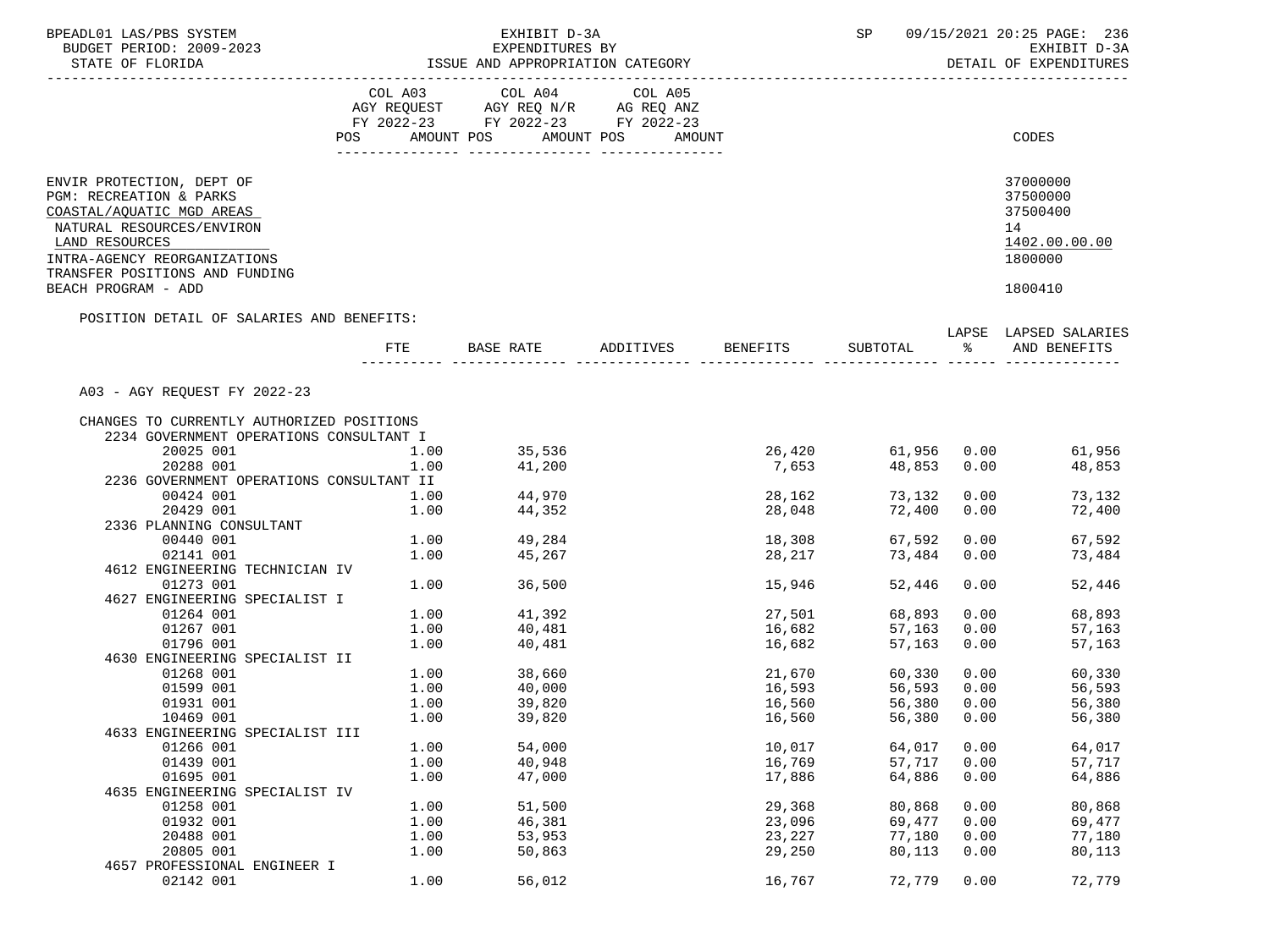| BPEADL01 LAS/PBS SYSTEM                                        |      | EXHIBIT D-3A                                          |                    |                  | SP and the set of the set of the set of the set of the set of the set of the set of the set of the set of the s |               | 09/15/2021 20:25 PAGE: 237 |
|----------------------------------------------------------------|------|-------------------------------------------------------|--------------------|------------------|-----------------------------------------------------------------------------------------------------------------|---------------|----------------------------|
| BUDGET PERIOD: 2009-2023                                       |      | EXPENDITURES BY                                       |                    |                  |                                                                                                                 |               | EXHIBIT D-3A               |
| STATE OF FLORIDA                                               |      | ISSUE AND APPROPRIATION CATEGORY                      |                    |                  |                                                                                                                 |               | DETAIL OF EXPENDITURES     |
| -----------------------                                        |      |                                                       |                    |                  |                                                                                                                 |               |                            |
|                                                                |      | COL A03 COL A04<br>AGY REQUEST AGY REQ N/R AG REQ ANZ | COL A05            |                  |                                                                                                                 |               |                            |
|                                                                |      | FY 2022-23 FY 2022-23 FY 2022-23                      |                    |                  |                                                                                                                 |               |                            |
|                                                                |      | POS AMOUNT POS AMOUNT POS                             | AMOUNT             |                  |                                                                                                                 |               | CODES                      |
|                                                                |      |                                                       |                    |                  |                                                                                                                 |               |                            |
|                                                                |      |                                                       |                    |                  |                                                                                                                 |               |                            |
| ENVIR PROTECTION, DEPT OF<br>PGM: RECREATION & PARKS           |      |                                                       |                    |                  |                                                                                                                 |               | 37000000<br>37500000       |
|                                                                |      |                                                       |                    |                  |                                                                                                                 |               | 37500400                   |
| COASTAL/AQUATIC MGD AREAS                                      |      |                                                       |                    |                  |                                                                                                                 |               |                            |
| NATURAL RESOURCES/ENVIRON                                      |      |                                                       |                    |                  |                                                                                                                 |               | 14                         |
| LAND RESOURCES                                                 |      |                                                       |                    |                  |                                                                                                                 |               | 1402.00.00.00<br>1800000   |
| INTRA-AGENCY REORGANIZATIONS<br>TRANSFER POSITIONS AND FUNDING |      |                                                       |                    |                  |                                                                                                                 |               |                            |
| BEACH PROGRAM - ADD                                            |      |                                                       |                    |                  |                                                                                                                 |               | 1800410                    |
| POSITION DETAIL OF SALARIES AND BENEFITS:                      |      |                                                       |                    |                  |                                                                                                                 |               |                            |
|                                                                |      |                                                       |                    |                  |                                                                                                                 |               | LAPSE LAPSED SALARIES      |
|                                                                |      | FTE BASE RATE                                         | ADDITIVES BENEFITS |                  | SUBTOTAL                                                                                                        | $\frac{1}{6}$ | AND BENEFITS               |
|                                                                |      |                                                       |                    |                  |                                                                                                                 |               |                            |
| A03 - AGY REQUEST FY 2022-23                                   |      |                                                       |                    |                  |                                                                                                                 |               |                            |
| CHANGES TO CURRENTLY AUTHORIZED POSITIONS                      |      |                                                       |                    |                  |                                                                                                                 |               |                            |
| 4715 PROFESSIONAL LAND SURVEYOR I                              |      |                                                       |                    |                  |                                                                                                                 |               |                            |
| 01270 001                                                      | 1.00 | 43,507                                                |                    | 22,565           | 66,072   0.00                                                                                                   |               | 66,072                     |
| 4806 ENVIRONMENTAL SPECIALIST I                                |      |                                                       |                    |                  |                                                                                                                 |               |                            |
| 01038 001                                                      | 1.00 | 30,989<br>37,492                                      |                    | 20,254<br>16,130 | 51,243 0.00                                                                                                     |               | 51,243                     |
| 01409 001                                                      | 1.00 | 37,868                                                |                    |                  | 53,622 0.00                                                                                                     |               | 53,622                     |
| 20487 001                                                      | 1.00 |                                                       |                    | 26,850           | 64,718 0.00                                                                                                     |               | 64,718                     |
| 4809 ENVIRONMENTAL SPECIALIST II                               |      | 1.00 37,595                                           |                    | 16,149           |                                                                                                                 |               |                            |
| 01263 001<br>01265 001                                         | 1.00 |                                                       |                    |                  | 53,744<br>70,213                                                                                                | 0.00<br>0.00  | 53,744<br>70,213           |
| 01271 001                                                      | 1.00 | 42,506<br>36,468                                      |                    | 27,707<br>21,266 | 57,734                                                                                                          | 0.00          | 57,734                     |
| 01536 001                                                      | 1.00 | 38,110                                                |                    | 21,266<br>7,082  | 45,192                                                                                                          | 0.00          | 45,192                     |
| 01696 001                                                      | 1.00 |                                                       |                    |                  | 71,337                                                                                                          | 0.00          | 71,337                     |
| 01935 001                                                      | 1.00 | 43, 455<br>41,064                                     |                    | 27,882<br>27,440 | 68,504                                                                                                          | 0.00          | 68,504                     |
| 10049 001                                                      | 1.00 | 40,033                                                |                    | 27,251           | 67,284                                                                                                          | 0.00          | 67,284                     |
| 10259 001                                                      | 1.00 |                                                       |                    |                  | 74,332                                                                                                          | 0.00          | 74,332                     |
| 10515 001                                                      | 1.00 | 45,983<br>44,290                                      |                    | 28,349<br>28,036 | 72,326                                                                                                          |               | $0.00$ $72,326$            |
| 11332 001                                                      | 1.00 | 39,346                                                |                    | 16,472           | 55,818                                                                                                          | 0.00          | 55,818                     |
| 4812 ENVIRONMENTAL SPECIALIST III                              |      |                                                       |                    |                  |                                                                                                                 |               |                            |
| 00303 001                                                      | 1.00 | 40,948                                                |                    | 22,094           | 63,042 0.00                                                                                                     |               | 63,042                     |
| 00323 001                                                      | 1.00 | 43,500                                                |                    | 27,891           | 71,391  0.00                                                                                                    |               | 71,391                     |
| 01060 001                                                      | 1.00 | 45,318                                                |                    | 17,575           | 62,893                                                                                                          | 0.00          | 62,893                     |
| 01534 001                                                      | 1.00 | 43,207                                                |                    | 17,185           | 60,392                                                                                                          | 0.00          | 60,392                     |
| 01537 001                                                      | 1.00 | 43,207                                                |                    | 17,185           | 60,392                                                                                                          | 0.00          | 60,392                     |
| 01799 001                                                      | 1.00 | 46,297                                                |                    | 28,407           | 74,704                                                                                                          | 0.00          | 74,704                     |
| 01939 001                                                      | 1.00 | 44,805                                                |                    | 28,132           | 72,937                                                                                                          | 0.00          | 72,937                     |
| 02525 001                                                      | 1.00 | 47,378                                                |                    | 28,606           | 75,984                                                                                                          | 0.00          | 75,984                     |
| 10173 001                                                      | 1.00 | 66,419                                                |                    | 21,473           | 87,892                                                                                                          | 0.00          | 87,892                     |
| 10794 001                                                      | 1.00 | 46,297                                                |                    | 17,756           | 64,053                                                                                                          | 0.00          | 64,053                     |
| 10971 001                                                      | 1.00 | 44,186                                                |                    | 28,017           | 72,203                                                                                                          | 0.00          | 72,203                     |
| 20713 001                                                      | 1.00 | 43,260                                                |                    | 17,195           | 60,455                                                                                                          | 0.00          | 60,455                     |
| 4823 ENVIRONMENTAL CONSULTANT                                  |      |                                                       |                    |                  |                                                                                                                 |               |                            |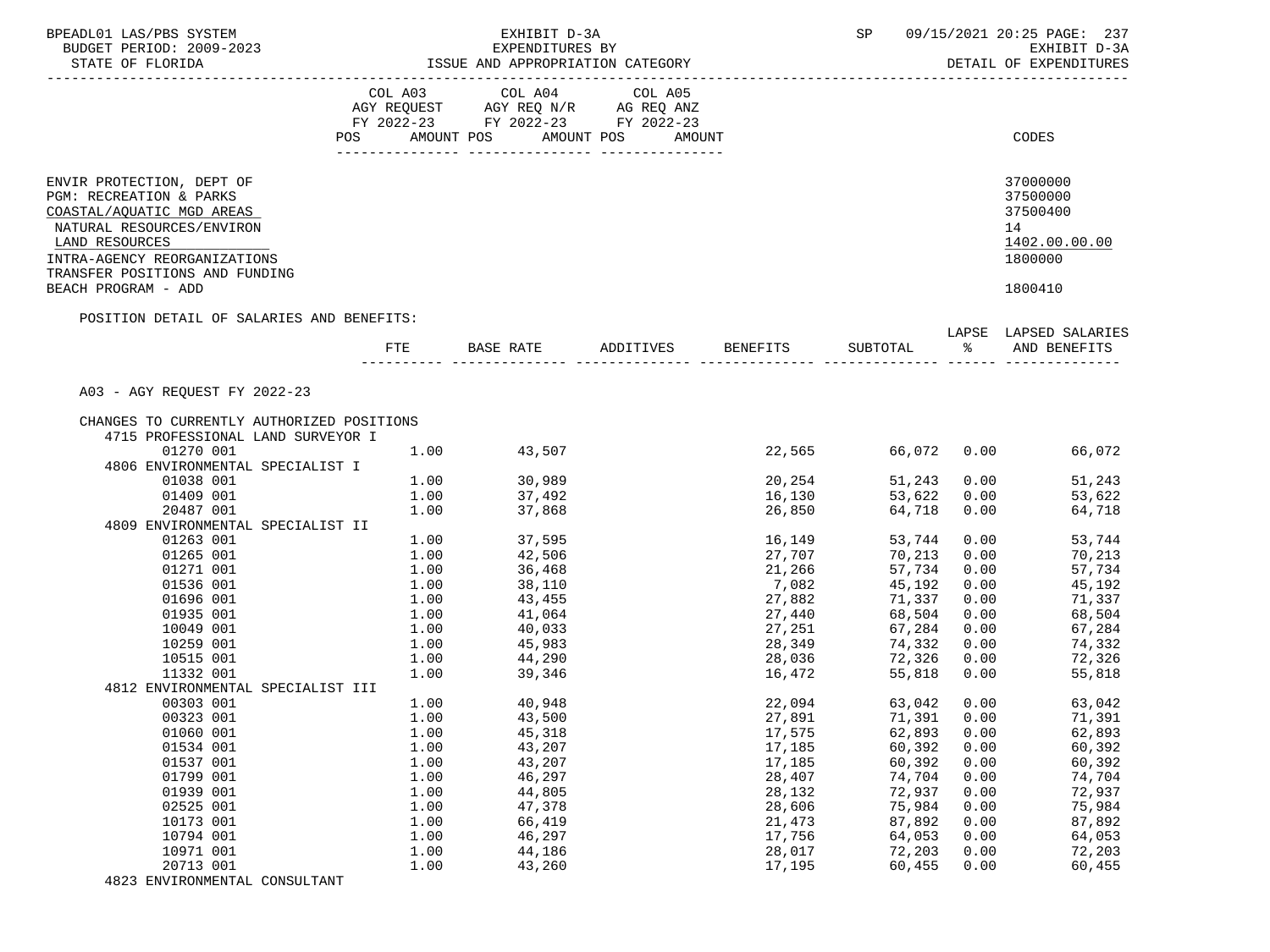| BPEADL01 LAS/PBS SYSTEM<br>BUDGET PERIOD: 2009-2023                                                                                                                                                                       |               | EXHIBIT D-3A<br>EXPENDITURES BY                                                                                                                                                                                                                                                                                                                   |                                           |                  |                                            |               | SP 09/15/2021 20:25 PAGE: 238<br>EXHIBIT D-3A                                 |
|---------------------------------------------------------------------------------------------------------------------------------------------------------------------------------------------------------------------------|---------------|---------------------------------------------------------------------------------------------------------------------------------------------------------------------------------------------------------------------------------------------------------------------------------------------------------------------------------------------------|-------------------------------------------|------------------|--------------------------------------------|---------------|-------------------------------------------------------------------------------|
| STATE OF FLORIDA                                                                                                                                                                                                          |               |                                                                                                                                                                                                                                                                                                                                                   | ISSUE AND APPROPRIATION CATEGORY          |                  |                                            |               | DETAIL OF EXPENDITURES                                                        |
|                                                                                                                                                                                                                           |               | $\begin{tabular}{lllllllllll} &\multicolumn{4}{c}{\text{COL A03}} &\multicolumn{4}{c}{\text{COL A04}} &\multicolumn{4}{c}{\text{COL A05}} \\ \multicolumn{4}{c}{\text{AGY REQUEST}} &\multicolumn{4}{c}{\text{AGY REQ}} &\multicolumn{4}{c}{\text{N/C}} &\multicolumn{4}{c}{\text{AG REQ ANZ}} \end{tabular}$<br>FY 2022-23 FY 2022-23 FY 2022-23 |                                           |                  |                                            |               |                                                                               |
|                                                                                                                                                                                                                           |               | POS AMOUNT POS AMOUNT POS                                                                                                                                                                                                                                                                                                                         | AMOUNT                                    |                  |                                            |               | CODES                                                                         |
| ENVIR PROTECTION, DEPT OF<br>PGM: RECREATION & PARKS<br>COASTAL/AQUATIC MGD AREAS<br>NATURAL RESOURCES/ENVIRON<br>LAND RESOURCES<br>INTRA-AGENCY REORGANIZATIONS<br>TRANSFER POSITIONS AND FUNDING<br>BEACH PROGRAM - ADD |               |                                                                                                                                                                                                                                                                                                                                                   |                                           |                  |                                            |               | 37000000<br>37500000<br>37500400<br>14<br>1402.00.00.00<br>1800000<br>1800410 |
| POSITION DETAIL OF SALARIES AND BENEFITS:                                                                                                                                                                                 |               |                                                                                                                                                                                                                                                                                                                                                   |                                           |                  |                                            |               | LAPSE LAPSED SALARIES                                                         |
|                                                                                                                                                                                                                           |               |                                                                                                                                                                                                                                                                                                                                                   | FTE BASE RATE ADDITIVES BENEFITS SUBTOTAL |                  |                                            | $\frac{1}{6}$ | AND BENEFITS                                                                  |
| A03 - AGY REOUEST FY 2022-23                                                                                                                                                                                              |               |                                                                                                                                                                                                                                                                                                                                                   |                                           |                  |                                            |               |                                                                               |
| CHANGES TO CURRENTLY AUTHORIZED POSITIONS                                                                                                                                                                                 |               |                                                                                                                                                                                                                                                                                                                                                   |                                           |                  |                                            |               |                                                                               |
| 01037 001                                                                                                                                                                                                                 | $1.00$ 63,667 |                                                                                                                                                                                                                                                                                                                                                   |                                           |                  |                                            |               | 22,609 86,276 0.00 86,276                                                     |
| 10477 001                                                                                                                                                                                                                 |               | 1.00 57,971<br>1.00 47,773                                                                                                                                                                                                                                                                                                                        |                                           | 30,563<br>28,680 |                                            |               | 88,534 0.00 88,534                                                            |
| 20709 001                                                                                                                                                                                                                 |               |                                                                                                                                                                                                                                                                                                                                                   |                                           |                  | 76,453 0.00                                |               | 76,453                                                                        |
| 6843 SENIOR PROGRAM ANALYST                                                                                                                                                                                               |               |                                                                                                                                                                                                                                                                                                                                                   |                                           |                  |                                            |               |                                                                               |
| 01677 001                                                                                                                                                                                                                 |               | $1.00$ 59,225<br>1 00 60,647                                                                                                                                                                                                                                                                                                                      |                                           | 35,249           |                                            |               | 94,474 0.00 94,474                                                            |
| 20710 001                                                                                                                                                                                                                 |               |                                                                                                                                                                                                                                                                                                                                                   |                                           | 31,057           | 91,704 0.00                                |               | 91,704                                                                        |
| 4821 ENVIRONMENTAL ADMINISTRATOR - SES                                                                                                                                                                                    |               |                                                                                                                                                                                                                                                                                                                                                   |                                           |                  |                                            |               |                                                                               |
| 01257 001                                                                                                                                                                                                                 | 1.00          | 66,950                                                                                                                                                                                                                                                                                                                                            |                                           |                  | 34,049 100,999                             |               | 0.00<br>100,999                                                               |
| 01758 001                                                                                                                                                                                                                 | 1.00          | 66,000                                                                                                                                                                                                                                                                                                                                            |                                           |                  | 33,873 99,873                              | 0.00          | 99,873                                                                        |
| 20486 001                                                                                                                                                                                                                 | 1.00          | 63,860                                                                                                                                                                                                                                                                                                                                            |                                           | 33,477           | 97,337                                     | 0.00          | 97,337                                                                        |
| 4823 ENVIRONMENTAL MANAGER - SES                                                                                                                                                                                          |               |                                                                                                                                                                                                                                                                                                                                                   |                                           |                  |                                            |               |                                                                               |
| 02523 001<br>8841 PROGRAM ADMINISTRATOR                                                                                                                                                                                   |               | $1.00$ 48,410                                                                                                                                                                                                                                                                                                                                     |                                           | 30,617           | 79,027                                     | 0.00          | 79,027                                                                        |
| 00329 001                                                                                                                                                                                                                 |               | 1.00 76,220                                                                                                                                                                                                                                                                                                                                       |                                           | 35,765           | 111,985                                    | 0.00          | 111,985                                                                       |
| 01059 001                                                                                                                                                                                                                 | 1.00          |                                                                                                                                                                                                                                                                                                                                                   |                                           |                  |                                            | 0.00          | 113,205                                                                       |
| 11048 001                                                                                                                                                                                                                 | 1.00          | 77,250<br>80,340                                                                                                                                                                                                                                                                                                                                  |                                           |                  | 35,955<br>35,955 113,205<br>36 528 116,868 | 0.00          | 116,868                                                                       |
| 20483 001                                                                                                                                                                                                                 | 1.00          | 81,761                                                                                                                                                                                                                                                                                                                                            |                                           | 36,791           | 118,552 0.00                               |               | 118,552                                                                       |
| 8862 DEPUTY DIR OF WATER RESOURCE MGMT - DEP                                                                                                                                                                              |               |                                                                                                                                                                                                                                                                                                                                                   |                                           |                  |                                            |               |                                                                               |
| 10766 001                                                                                                                                                                                                                 | 1.00          | 104,030                                                                                                                                                                                                                                                                                                                                           |                                           |                  | 40,912   144,942   0.00                    |               | 144,942                                                                       |
| TOTALS FOR ISSUE BY FUND<br>2526 PERMIT FEE TRUST FUND<br>2423 LAND ACQUISITION TF                                                                                                                                        |               |                                                                                                                                                                                                                                                                                                                                                   |                                           |                  |                                            |               | 1,251,974<br>3,487,339                                                        |
|                                                                                                                                                                                                                           |               | 66.00 3,179,268                                                                                                                                                                                                                                                                                                                                   |                                           |                  | 1,560,045 4,739,313                        |               | 4,739,313<br>==============                                                   |
|                                                                                                                                                                                                                           |               |                                                                                                                                                                                                                                                                                                                                                   |                                           |                  |                                            |               |                                                                               |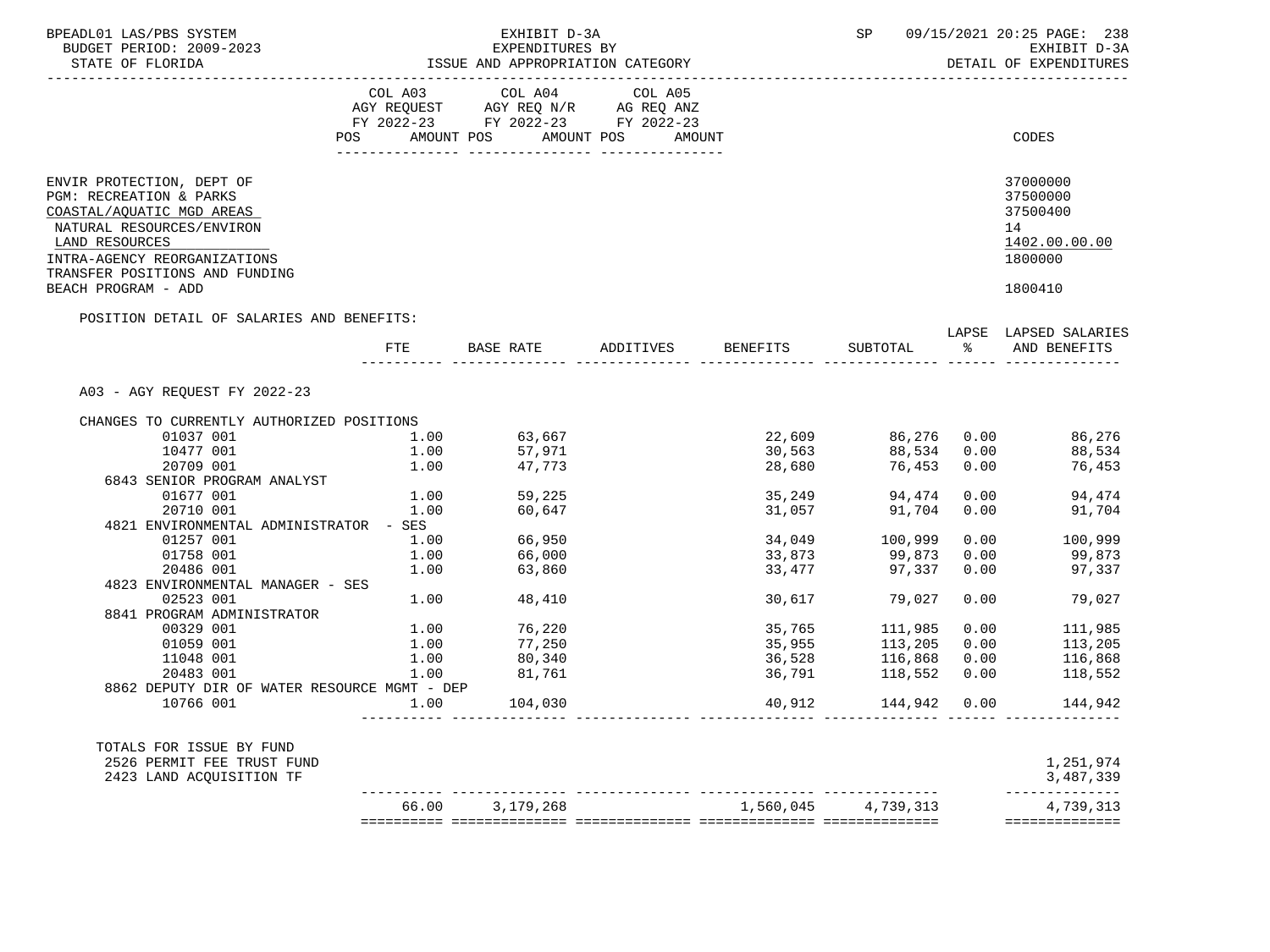| BPEADL01 LAS/PBS SYSTEM<br>BUDGET PERIOD: 2009-2023<br>STATE OF FLORIDA                                                                                                                                                                                                                                                        |                      | EXHIBIT D-3A<br>EXPENDITURES BY<br>ISSUE AND APPROPRIATION CATEGORY                                           |                   |          | SP       |    | 09/15/2021 20:25 PAGE: 239<br>EXHIBIT D-3A<br>DETAIL OF EXPENDITURES          |
|--------------------------------------------------------------------------------------------------------------------------------------------------------------------------------------------------------------------------------------------------------------------------------------------------------------------------------|----------------------|---------------------------------------------------------------------------------------------------------------|-------------------|----------|----------|----|-------------------------------------------------------------------------------|
|                                                                                                                                                                                                                                                                                                                                | COL A03<br>POS       | COL A04<br>AGY REQUEST AGY REQ N/R AG REQ ANZ<br>FY 2022-23 FY 2022-23 FY 2022-23<br>AMOUNT POS<br>AMOUNT POS | COL A05<br>AMOUNT |          |          |    | CODES                                                                         |
| ENVIR PROTECTION, DEPT OF<br>PGM: RECREATION & PARKS<br>COASTAL/AQUATIC MGD AREAS<br>NATURAL RESOURCES/ENVIRON<br>LAND RESOURCES<br>INTRA-AGENCY REORGANIZATIONS<br>TRANSFER POSITIONS AND FUNDING<br>BEACH PROGRAM - ADD                                                                                                      |                      |                                                                                                               |                   |          |          |    | 37000000<br>37500000<br>37500400<br>14<br>1402.00.00.00<br>1800000<br>1800410 |
| POSITION DETAIL OF SALARIES AND BENEFITS:                                                                                                                                                                                                                                                                                      | FTE                  | BASE RATE                                                                                                     | ADDITIVES         | BENEFITS | SUBTOTAL | ిన | LAPSE LAPSED SALARIES<br>AND BENEFITS                                         |
| A03 - AGY REOUEST FY 2022-23<br>CHANGES TO CURRENTLY AUTHORIZED POSITIONS<br>OTHER SALARY AMOUNT<br>2423 LAND ACQUISITION TF<br>2526 PERMIT FEE TRUST FUND                                                                                                                                                                     |                      |                                                                                                               |                   |          |          |    | 295,798<br>19,887                                                             |
|                                                                                                                                                                                                                                                                                                                                |                      |                                                                                                               |                   |          |          |    | 5,054,998<br>==============                                                   |
| ESTIMATED EXPENDITURES REALIGNMENT<br>REALIGN RENT - ADD<br>EXPENSES                                                                                                                                                                                                                                                           |                      |                                                                                                               |                   |          |          |    | 2000000<br>2000720<br>040000                                                  |
| LAND ACQUISITION TF                                                                                                                                                                                                                                                                                                            | 287,318<br>$-$ STATE |                                                                                                               |                   |          |          |    | 2423 1                                                                        |
|                                                                                                                                                                                                                                                                                                                                |                      |                                                                                                               |                   |          |          |    |                                                                               |
| AGENCY ISSUE NARRATIVE:<br>2022-2023 BUDGET YEAR NARRATIVE:<br>Issue Description:                                                                                                                                                                                                                                              |                      |                                                                                                               | IT COMPONENT? NO  |          |          |    |                                                                               |
| This issue requests to realign budget in the Expenses category within certain areas of the Department to ensure the cost<br>of rent is allocated to the appropriate Divisions.                                                                                                                                                 |                      |                                                                                                               |                   |          |          |    |                                                                               |
| Issue Background:<br>The Division of Administrative Services conducts an annual comprehensive evaluation of leased space to determine the<br>ideal layout and use of office space. The goal of this study is to identify optimum space efficiency and to<br>systematically update space and cost information as changes occur. |                      |                                                                                                               |                   |          |          |    |                                                                               |
| Benefit and/or Impact:<br>The annual evaluation of leased space provided the updated square footage utilized by each Division. Realignment of the<br>Expenses budget reflected below will better align the Department's resources with the actual allocation of space for the                                                  |                      |                                                                                                               |                   |          |          |    |                                                                               |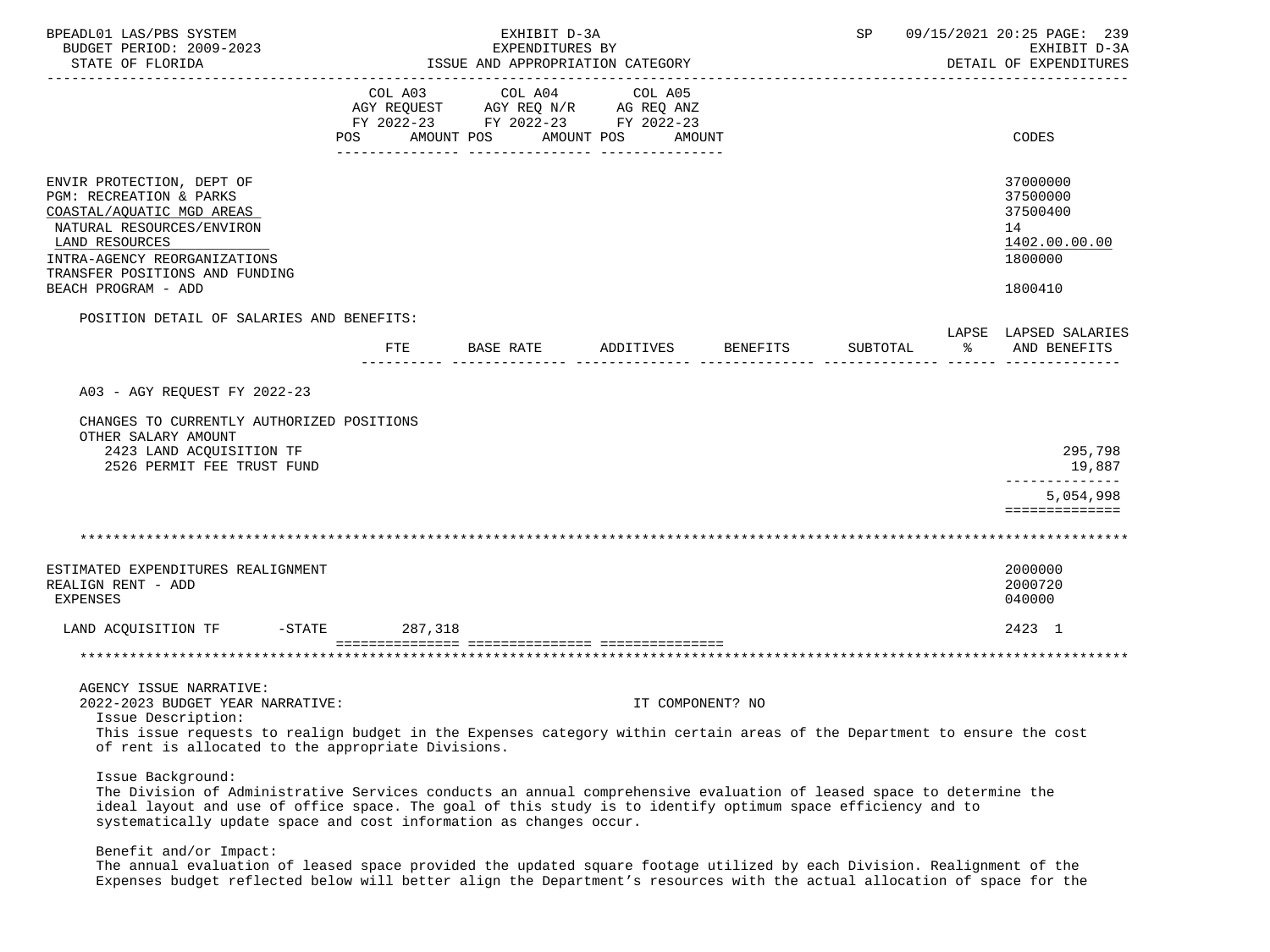| BPEADL01 LAS/PBS SYSTEM |                          |
|-------------------------|--------------------------|
|                         | BUDGET PERIOD: 2009-2023 |
|                         |                          |

-----------------------------------------------------------------------------------------------------------------------------------

| ISSUE AND APPROPRIATION CATEGORY<br>STATE OF FLORIDA |  | DETAIL OF EXPENDITURES |
|------------------------------------------------------|--|------------------------|
|------------------------------------------------------|--|------------------------|

| AGY REOUEST<br>AGY REO N/R<br>AG REO ANZ<br>FY 2022-23<br>FY 2022-23<br>FY 2022-23<br>POS.<br>AMOUNT<br>AMOUNT POS<br>AMOUNT POS | COL A03 |  | COL A04 |  | COL A05 |  |
|----------------------------------------------------------------------------------------------------------------------------------|---------|--|---------|--|---------|--|
|                                                                                                                                  |         |  |         |  |         |  |
|                                                                                                                                  |         |  |         |  |         |  |
|                                                                                                                                  |         |  |         |  |         |  |

ENVIR PROTECTION, DEPT OF 37000000 ENVIR PROTECTION, DEPT OF A SAMPLE OF A STOOD OF A STOOD OF A STOOD OF A STOOD OF A STOOD OF A STOOD OF A STOOD OF A STOOD OF A STOOD OF A STOOD OF A STOOD OF A STOOD OF A STOOD OF A STOO PGM: RECREATION & PARKS 37500000 COASTAL/AQUATIC MGD AREAS NATURAL RESOURCES/ENVIRON 14<br>1402.00.00.00 1600 1600 171 1720 1720 1730 17402.00.00

# ESTIMATED EXPENDITURES REALIGNMENT 2000000 PENDENT AND SOLUTION OF THE SETIMATED EXPENDITURES REALIGNMENT 2000000<br>REALIGN RENT - ADD 2000720 REALIGN RENT - ADD

specified areas.

Cost Summary:

| Budget Entity                            | Amount.       |
|------------------------------------------|---------------|
| Executive Direction and Support Services | \$81,038      |
| Water Policy and Ecosystems Restoration  | \$9.827       |
| Water Restoration Assistance             | \$12,901      |
| Coastal and Aquatic Managed Areas        | \$287,318     |
| Technology and Information Services      | ( \$38, 981)  |
| Water Resource Management                | (\$245,198)   |
| Waste Management                         | ( \$100, 904) |
| Air Resource Management                  | \$6,001)      |
| Total:                                   |               |
|                                          |               |

 Also see issue code 2000710. \*\*\*\*\*\*\*\*\*\*\*\*\*\*\*\*\*\*\*\*\*\*\*\*\*\*\*\*\*\*\*\*\*\*\*\*\*\*\*\*\*\*\*\*\*\*\*\*\*\*\*\*\*\*\*\*\*\*\*\*\*\*\*\*\*\*\*\*\*\*\*\*\*\*\*\*\*\*\*\*\*\*\*\*\*\*\*\*\*\*\*\*\*\*\*\*\*\*\*\*\*\*\*\*\*\*\*\*\*\*\*\*\*\*\*\*\*\*\*\*\*\*\*\*\*\*\*

| REALIGN FEDERAL GRANT AUTHORITY<br>FROM ENVIRONMENTAL ASSESSMENT AND<br>RESTORATION TO COASTAL AND AOUATIC<br>MANAGED AREAS - ADD<br>SPECIAL CATEGORIES<br>WATER OUALITY MGMT/PLAN |         | 2001080<br>100000<br>100628 |  |
|------------------------------------------------------------------------------------------------------------------------------------------------------------------------------------|---------|-----------------------------|--|
| FEDERAL GRANTS TRUST FUND -STATE                                                                                                                                                   | 700,000 | 2261 1                      |  |
|                                                                                                                                                                                    |         |                             |  |

 AGENCY ISSUE NARRATIVE: 2022-2023 BUDGET YEAR NARRATIVE: IT COMPONENT? NO

Issue Description:

 This issue requests to re-align \$700,000 of the Division of Environmental Assessment and Restoration's (DEAR) water quality management/planning grants funding to the Office of Resilience and Coastal Protection (RCP). This funding is for the continuation of Water Quality Improvement projects to improve water quality for the State of Florida. It supports federal funding of Section 205(j)(1)/604(b) Water Quality Management Planning grants and operational activities

 $\underline{\text{LAND RESOUTCES}} \underbrace{\text{1402.00.00}}$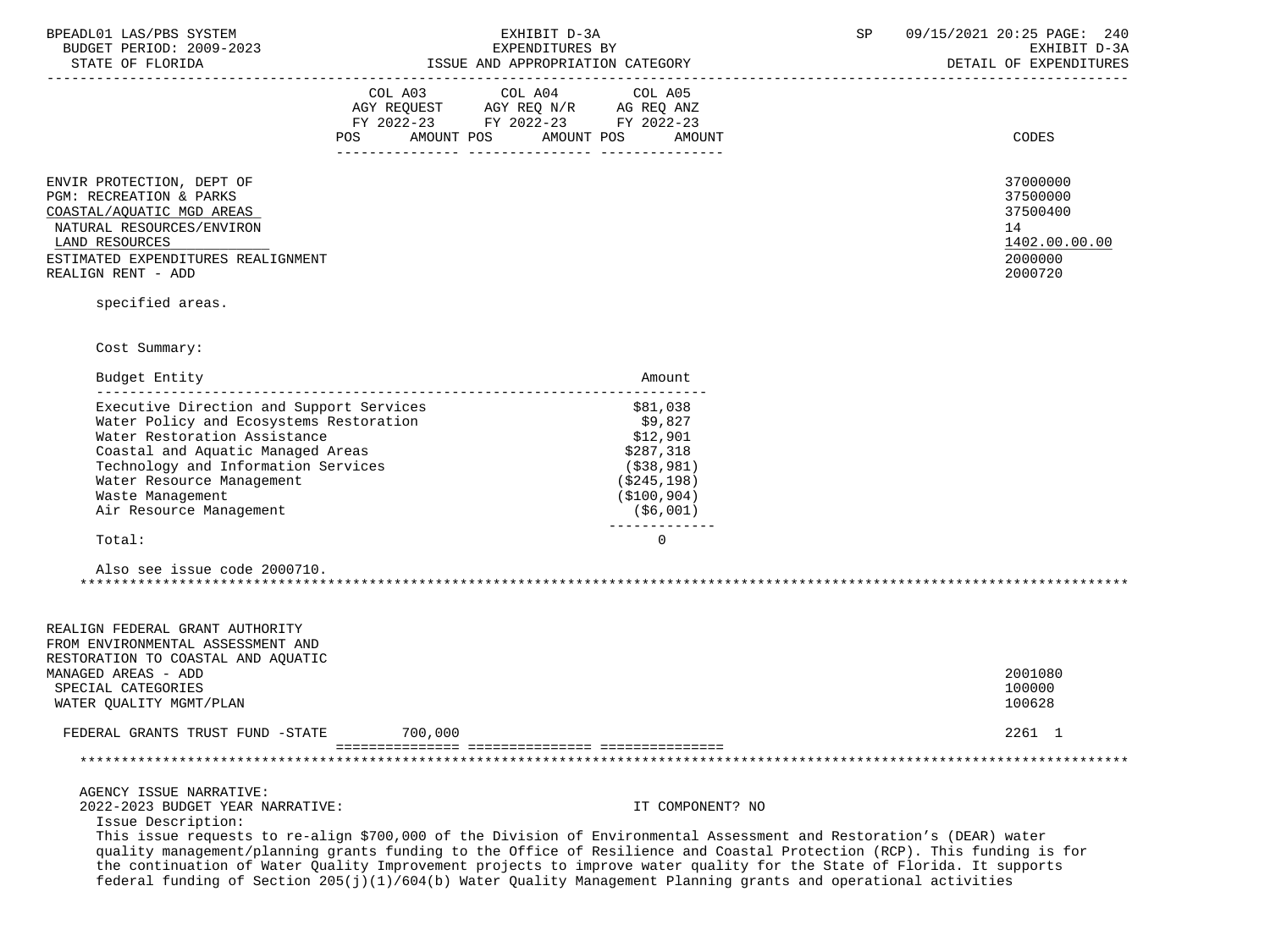| BPEADL01 LAS/PBS SYSTEM<br>BUDGET PERIOD: 2009-2023<br>STATE OF FLORIDA                                                                                                           | EXHIBIT D-3A<br>EXPENDITURES BY<br>ISSUE AND APPROPRIATION CATEGORY                                                                            | 09/15/2021 20:25 PAGE: 241<br><b>SP</b><br>EXHIBIT D-3A<br>DETAIL OF EXPENDITURES |
|-----------------------------------------------------------------------------------------------------------------------------------------------------------------------------------|------------------------------------------------------------------------------------------------------------------------------------------------|-----------------------------------------------------------------------------------|
|                                                                                                                                                                                   | COL A04 COL A05<br>COL A03<br>AGY REQUEST AGY REQ N/R AG REQ ANZ<br>FY 2022-23 FY 2022-23 FY 2022-23<br>AMOUNT POS AMOUNT POS<br>POS<br>AMOUNT | CODES                                                                             |
| ENVIR PROTECTION, DEPT OF<br><b>PGM: RECREATION &amp; PARKS</b><br>COASTAL/AQUATIC MGD AREAS<br>NATURAL RESOURCES/ENVIRON<br>LAND RESOURCES<br>ESTIMATED EXPENDITURES REALIGNMENT |                                                                                                                                                | 37000000<br>37500000<br>37500400<br>14<br>1402.00.00.00<br>2000000                |
| REALIGN FEDERAL GRANT AUTHORITY<br>FROM ENVIRONMENTAL ASSESSMENT AND<br>RESTORATION TO COASTAL AND AQUATIC<br>MANAGED AREAS - ADD                                                 |                                                                                                                                                | 2001080                                                                           |

 associated with the management of the federal funds. The requested funds may be used for monitoring project implementation and administrative purposes including but not limited to Other Personal Services (OPS) wages, administrative expenses, operating expenses, information technology services and expenses, field and laboratory supplies, field equipment repair and replacement, and contracted services for training, data management and research studies.

 This funding will support and expand existing capabilities for continuous water quality monitoring for RCP. This monitoring effort is conducted with Quality Assurance/Quality Control oversight from DEAR following the recently approved aquatic Preserve Continuous Water Quality Assurance Plan to ensure consistency and the highest standards of data collection. This funding will support efforts to revise water quality (WQ) standards, support offshore WQ projects, manage and maintain datasonde sites, support water quality staff, supplies and equipment statewide.

### Issue Background:

 DEAR previously utilized this funding for OPS wages, administrative expenses, operating expenses, information technology services and expenses, field and laboratory supplies, field equipment repair and replacement, and contracted services for research studies. The OPS employees assisted with 160,000 to 170,000 laboratory analyses performed each year. They also provide critical technical support, including data gathering and interpretation, for many high priority activities, including the Total Maximum Daily Load Program, numeric nutrient criteria and other water quality standards development and implementation, assessment of Florida's surface and ground waters, and a wide range of special projects. OPS employees conduct sampling and other field work, assess environmental data, write technical reports, and support agency rule development for Florida's watershed management program.

 For the past four year's DEAR has used alternate funding sources for these efforts and no longer has a need for a portion of this funding.

 As RCP continues to expand with programs and staffing, there is a strong need for additional funding to support its water quality efforts. The state system of 42 aquatic preserves, housed in RCP, conducts extensive monitoring, in accordance with the adopted Management Plans or consistent with other state-wide priorities. This realignment will help to continue and expand those efforts. DEAR recently approved RCP's Continuous Water Quality Assurance Plan and operations manual to ensure integrity of the program. DEAR and RCP staff have benefited from continuous water quality equipment training, data management and data visualization tools contracted through RCP. RCP staff are integrated into DEAR's statewide continuous water quality workgroups and DEAR staff are providing technical assistance on RCP initiatives to plan research and monitoring for the recently designated Nature Coast Aquatic Preserve.

## Benefit and/or Impact:

 RCP oversees the Florida Coastal Management Program, Clean Boating Program, 42 Aquatic Preserves, three National Estuarine Research Reserves, Florida Resilient Coastlines Program, Florida Coral Reef Conservation Program, Florida Keys National Marine Sanctuary, and activities on the Outer Continental Shelf.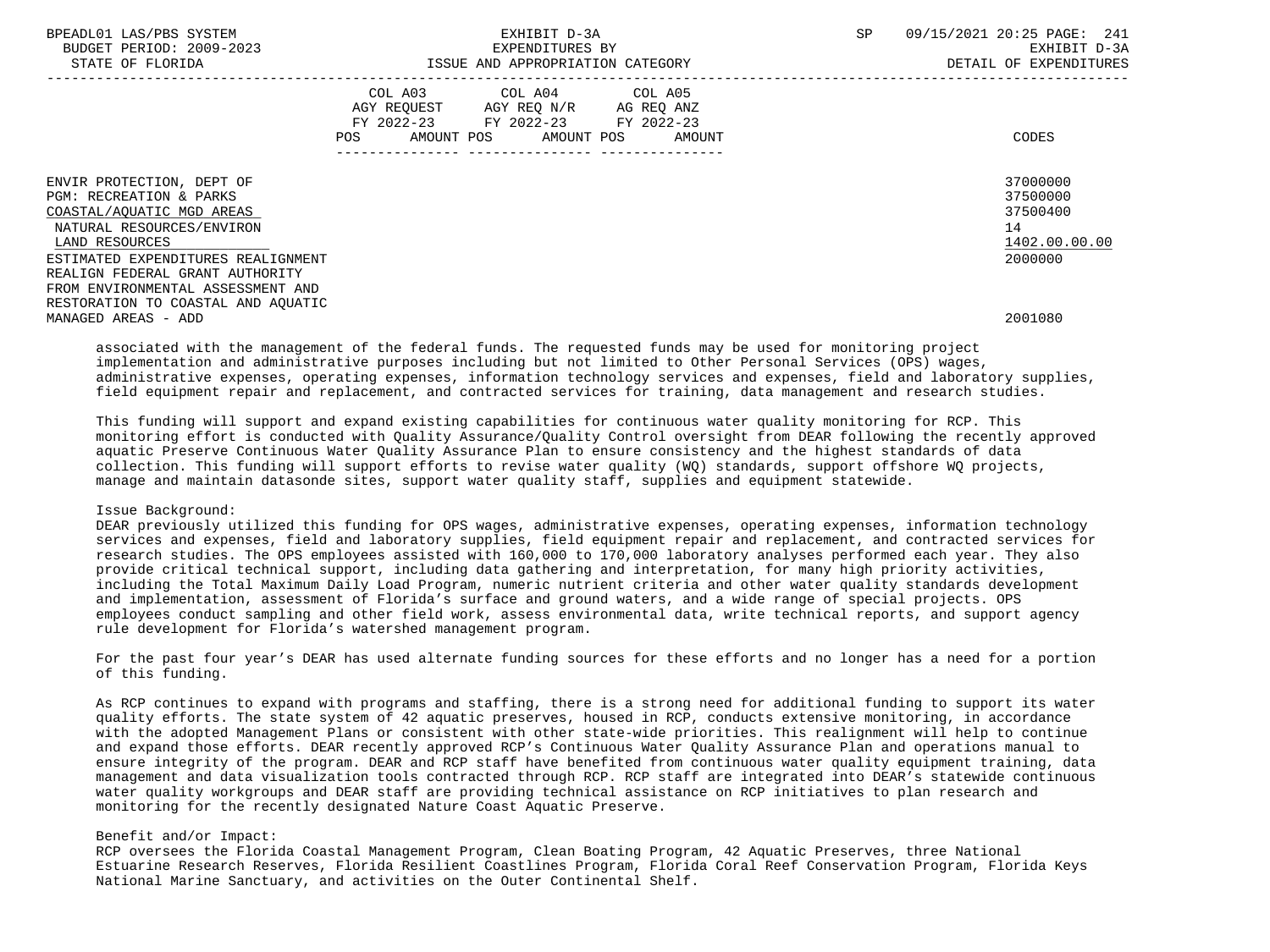| BPEADL01 LAS/PBS SYSTEM<br>BUDGET PERIOD: 2009-2023 | EXHIBIT D-3A<br>EXPENDITURES BY        | 09/15/2021 20:25 PAGE: 242<br><b>SP</b><br>EXHIBIT D-3A |
|-----------------------------------------------------|----------------------------------------|---------------------------------------------------------|
| STATE OF FLORIDA                                    | ISSUE AND APPROPRIATION CATEGORY       | DETAIL OF EXPENDITURES                                  |
|                                                     | COL A03 COL A04 COL A05                |                                                         |
|                                                     | AGY REQUEST AGY REQ N/R AG REQ ANZ     |                                                         |
|                                                     | FY 2022-23 FY 2022-23 FY 2022-23       |                                                         |
|                                                     | AMOUNT POS AMOUNT POS<br>POS<br>AMOUNT | CODES                                                   |
|                                                     | ------------                           |                                                         |
| ENVIR PROTECTION, DEPT OF                           |                                        | 37000000                                                |
| PGM: RECREATION & PARKS                             |                                        | 37500000                                                |
| COASTAL/AQUATIC MGD AREAS                           |                                        | 37500400                                                |
| NATURAL RESOURCES/ENVIRON                           |                                        | 14                                                      |
| LAND RESOURCES                                      |                                        | 1402.00.00.00                                           |
| ESTIMATED EXPENDITURES REALIGNMENT                  |                                        | 2000000                                                 |
| REALIGN FEDERAL GRANT AUTHORITY                     |                                        |                                                         |
| FROM ENVIRONMENTAL ASSESSMENT AND                   |                                        |                                                         |
| RESTORATION TO COASTAL AND AQUATIC                  |                                        |                                                         |
| MANAGED AREAS - ADD                                 |                                        | 2001080                                                 |

 RCP manages 3 National Estuarine Research Reserves, 42 aquatic preserves (AP), encompassing about 2.6 million acres. All but four of these submerged lands of exceptional beauty are located along Florida's 8,400 miles of coastline, in the shallow waters of marshes and estuaries. The other four are located inland, near springs and rivers. DEP is responsible for managing and maintaining all these waters and habitats.

 Aquatic preserves protect Florida's living waters to ensure they will always be home for bird rookeries, fish nurseries, freshwater springs, salt marshes, seagrass meadows and mangrove forests. These aquatic preserves, along Florida's coastline, offer a window into the state's natural and cultural heritage. RCP captures changing conditions with its estuarine environments through continuous water quality (WQ) Monitoring to inform management actions.

 These funds would aid RCP in implementing the approved DEP Continuous Quality Assurance Plan protocol to monitor key indicators for water quality to aid in coastal resilience, throughout their managed areas. This would include scheduled maintenance of water quality equipment, technical staff training, and database management. In addition, the funds will support data analyses, the development of data analyses and visualization tools and modeling necessary to determine the most cost-effective locations for future continuous monitoring stations as early warning indicators of eutrophication.

 Water quality stations monitor total algae, FDOM, hypoxia, salinity change, turbidity and other parameters of emerging and/or local concern and coordinate with partners (both inter and intra agency) to share data resources, expand monitoring networks, and avoid duplication.

 A continuous monitoring network will promote and facilitate visiting scientist research for identifying and quantifying causes of habitat loss, harmful algal blooms and fish kills as well as assessing the success of restoration activities. The stations also serve as a nexus to support valuable scientific investigations by University scholars to support Florida's natural biodiversity, a cornerstone for recreational and commercial fisheries and tourism.

Florida Strategic Plan for Economic Development:

- #5.3 Strengthen local, regional and statewide partnerships to accomplish Florida's economic and quality of life and quality places goals.
- #6.2 Ensure Floridians in all communities and life stages have opportunities to achieve healthier outcomes and societal contributions.

Cost Summary:

Budget Entity/Title **Amount** 

 $\frac{1}{\sqrt{2}}$  ,  $\frac{1}{\sqrt{2}}$  ,  $\frac{1}{\sqrt{2}}$  ,  $\frac{1}{\sqrt{2}}$  ,  $\frac{1}{\sqrt{2}}$  ,  $\frac{1}{\sqrt{2}}$  ,  $\frac{1}{\sqrt{2}}$  ,  $\frac{1}{\sqrt{2}}$  ,  $\frac{1}{\sqrt{2}}$  ,  $\frac{1}{\sqrt{2}}$  ,  $\frac{1}{\sqrt{2}}$  ,  $\frac{1}{\sqrt{2}}$  ,  $\frac{1}{\sqrt{2}}$  ,  $\frac{1}{\sqrt{2}}$  ,  $\frac{1}{\sqrt{2}}$ 

Water Science and Laboratory Services (\$700,000)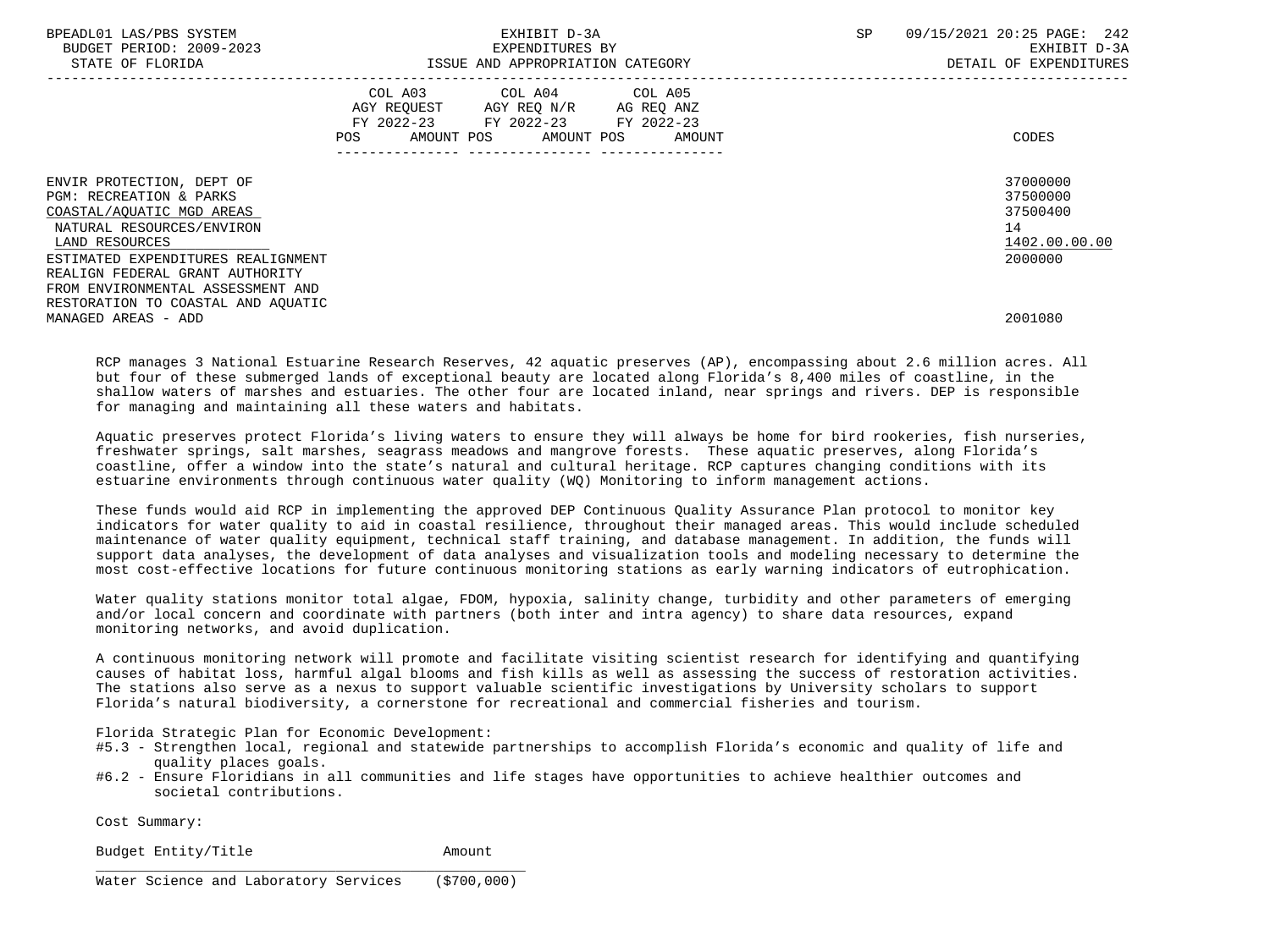| BPEADL01 LAS/PBS SYSTEM<br>BUDGET PERIOD: 2009-2023<br>STATE OF FLORIDA                                                                                                                                                                                                                                     | EXHIBIT D-3A<br>EXPENDITURES BY<br>ISSUE AND APPROPRIATION CATEGORY                                                                                                                                                                                                                          | 09/15/2021 20:25 PAGE: 243<br>SP<br>EXHIBIT D-3A<br>DETAIL OF EXPENDITURES    |
|-------------------------------------------------------------------------------------------------------------------------------------------------------------------------------------------------------------------------------------------------------------------------------------------------------------|----------------------------------------------------------------------------------------------------------------------------------------------------------------------------------------------------------------------------------------------------------------------------------------------|-------------------------------------------------------------------------------|
|                                                                                                                                                                                                                                                                                                             | $\begin{tabular}{lllllllll} COL & A03 & \multicolumn{2}{l}COL & A04 & \multicolumn{2}{l}COL & A05 \\ AGY & REQUEST & \multicolumn{2}{l}AGY & REQ & N/R & \multicolumn{2}{l}AG & REQ & ANZ \\ \end{tabular}$<br>FY 2022-23 FY 2022-23 FY 2022-23<br>POS<br>AMOUNT POS<br>AMOUNT POS<br>AMOUNT | CODES                                                                         |
| ENVIR PROTECTION, DEPT OF<br>PGM: RECREATION & PARKS<br>COASTAL/AQUATIC MGD AREAS<br>NATURAL RESOURCES/ENVIRON<br>LAND RESOURCES<br>ESTIMATED EXPENDITURES REALIGNMENT<br>REALIGN FEDERAL GRANT AUTHORITY<br>FROM ENVIRONMENTAL ASSESSMENT AND<br>RESTORATION TO COASTAL AND AQUATIC<br>MANAGED AREAS - ADD |                                                                                                                                                                                                                                                                                              | 37000000<br>37500000<br>37500400<br>14<br>1402.00.00.00<br>2000000<br>2001080 |
| Coastal and Aquatic Managed Are                                                                                                                                                                                                                                                                             | \$700,000                                                                                                                                                                                                                                                                                    |                                                                               |
| Total:                                                                                                                                                                                                                                                                                                      | \$0                                                                                                                                                                                                                                                                                          |                                                                               |
| Also, see issue code 2001070.<br>This issue has a net zero impact.                                                                                                                                                                                                                                          |                                                                                                                                                                                                                                                                                              |                                                                               |
| NONRECURRING EXPENDITURES<br>RESTORE RESILIENT PLANNING GRANTS<br>AS NONRECURRING<br>SPECIAL CATEGORIES<br>FL RESILIENT COASTLINE                                                                                                                                                                           |                                                                                                                                                                                                                                                                                              | 2100000<br>2103081<br>100000<br>100593                                        |
| $-$ STATE<br>GENERAL REVENUE FUND                                                                                                                                                                                                                                                                           | $2,001,563-$                                                                                                                                                                                                                                                                                 | 1000 1                                                                        |
| RESILIENT FLORIDA PROGRAM<br><b>EXPENSES</b>                                                                                                                                                                                                                                                                |                                                                                                                                                                                                                                                                                              | 2103083<br>040000                                                             |
| RESILIENT FLORIDA TF                                                                                                                                                                                                                                                                                        | $-$ STATE 111,047-                                                                                                                                                                                                                                                                           | 2055 1                                                                        |
| SPECIAL CATEGORIES<br>ACQUISITION/MOTOR VEHICLES                                                                                                                                                                                                                                                            |                                                                                                                                                                                                                                                                                              | 100000<br>100021                                                              |
| RESILIENT FLORIDA TF                                                                                                                                                                                                                                                                                        | $-STATE$ 280,000-                                                                                                                                                                                                                                                                            | 2055 1                                                                        |
| TOTAL: RESILIENT FLORIDA PROGRAM<br>TOTAL ISSUE                                                                                                                                                                                                                                                             |                                                                                                                                                                                                                                                                                              | 2103083                                                                       |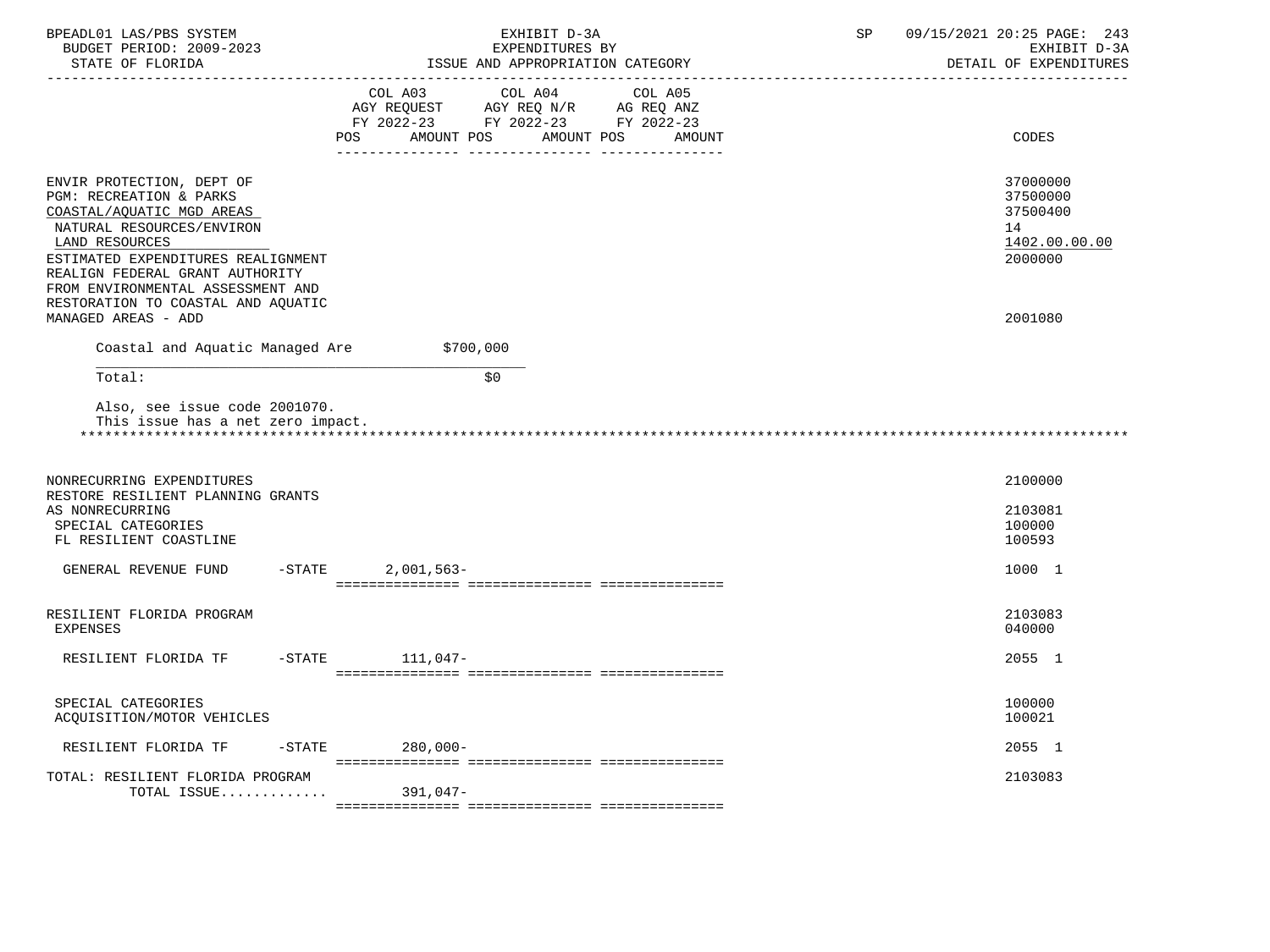| BPEADL01 LAS/PBS SYSTEM<br>BUDGET PERIOD: 2009-2023<br>STATE OF FLORIDA                                                                                                                                                                |                | EXHIBIT D-3A<br>EXPENDITURES BY<br>ISSUE AND APPROPRIATION CATEGORY                                                                                                                                                                                                 | 09/15/2021 20:25 PAGE: 244<br>SP | EXHIBIT D-3A<br>DETAIL OF EXPENDITURES                       |
|----------------------------------------------------------------------------------------------------------------------------------------------------------------------------------------------------------------------------------------|----------------|---------------------------------------------------------------------------------------------------------------------------------------------------------------------------------------------------------------------------------------------------------------------|----------------------------------|--------------------------------------------------------------|
|                                                                                                                                                                                                                                        |                | COL A03 COL A04 COL A05<br>AGY REQUEST AGY REQ N/R AG REQ ANZ<br>FY 2022-23 FY 2022-23 FY 2022-23<br>POS AMOUNT POS AMOUNT POS AMOUNT                                                                                                                               |                                  | CODES                                                        |
|                                                                                                                                                                                                                                        |                |                                                                                                                                                                                                                                                                     |                                  |                                                              |
| ENVIR PROTECTION, DEPT OF<br>PGM: RECREATION & PARKS<br>COASTAL/AQUATIC MGD AREAS<br>NATURAL RESOURCES/ENVIRON<br>LAND RESOURCES<br>NONRECURRING EXPENDITURES<br>VETO LONGBOAT KEY ASSESSMENT OF SEA<br>LEVEL RISE AND RECURRING STORM |                |                                                                                                                                                                                                                                                                     | 14                               | 37000000<br>37500000<br>37500400<br>1402.00.00.00<br>2100000 |
| FLOODING (SENATE FORM 1376) (HB                                                                                                                                                                                                        |                |                                                                                                                                                                                                                                                                     |                                  |                                                              |
| 3283)<br>SPECIAL CATEGORIES<br>CONTRACTED SERVICES                                                                                                                                                                                     |                |                                                                                                                                                                                                                                                                     |                                  | 2103089<br>100000<br>100777                                  |
| GENERAL REVENUE FUND -STATE 61,913                                                                                                                                                                                                     |                |                                                                                                                                                                                                                                                                     |                                  | 1000 1                                                       |
| LONGBOAT KEY ASSESSMENT OF SEA<br>LEVEL RISE AND RECURRING STORM<br>FLOODING<br>SPECIAL CATEGORIES<br>CONTRACTED SERVICES<br>GENERAL REVENUE FUND -STATE 61,913-                                                                       |                |                                                                                                                                                                                                                                                                     |                                  | 2103104<br>100000<br>100777<br>1000 1                        |
|                                                                                                                                                                                                                                        |                |                                                                                                                                                                                                                                                                     |                                  |                                                              |
| EQUIPMENT NEEDS<br>REPLACEMENT OF VESSELS<br>SPECIAL CATEGORIES<br>ACQ & REPL BOAT/MOT/TRAIL                                                                                                                                           |                |                                                                                                                                                                                                                                                                     |                                  | 2400000<br>2400450<br>100000<br>100052                       |
| FEDERAL GRANTS TRUST FUND -FEDERL 250,600 250,600                                                                                                                                                                                      |                |                                                                                                                                                                                                                                                                     |                                  | 2261 3                                                       |
|                                                                                                                                                                                                                                        |                |                                                                                                                                                                                                                                                                     |                                  |                                                              |
| AGENCY ISSUE NARRATIVE:<br>2022-2023 BUDGET YEAR NARRATIVE:<br>Issue Description:<br>submerged land management needs.                                                                                                                  |                | IT COMPONENT? NO<br>This issue requests \$250,600 to purchase four vessels for the Office of Resilience and Coastal Protection (RCP). Vessels<br>are used to conduct field work and sampling, to monitor, assess and report on the Aquatic Preserves and to support |                                  |                                                              |
|                                                                                                                                                                                                                                        |                | With the requested funding of \$250,600, the Department plans to purchase the following vessels:                                                                                                                                                                    |                                  |                                                              |
| Model/Make                                                                                                                                                                                                                             | Estimated Cost |                                                                                                                                                                                                                                                                     |                                  |                                                              |

 ------------------------------------------------------ One C-Hawk (off shore dive vessel) \$110,000<br>One Gulfstream (marine debris clean up) \$35,000 One Gulfstream (marine debris clean up) \$ 35,000<br>One Caroline Skiff (water quality work) \$ 52,800 One Caroline Skiff (water quality work)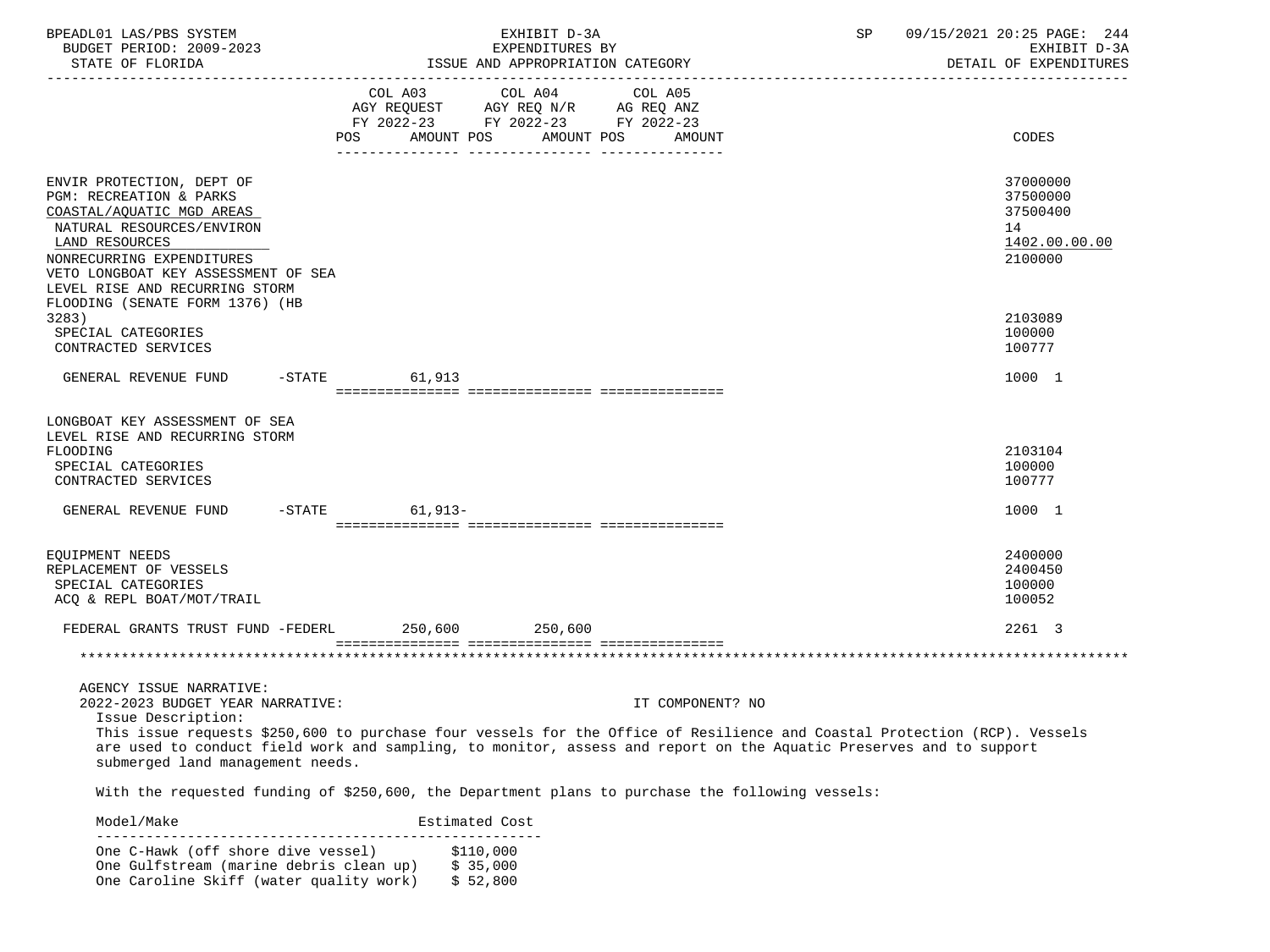| BPEADL01 LAS/PBS SYSTEM<br>BUDGET PERIOD: 2009-2023<br>STATE OF FLORIDA                                                                                                                                                                                                                                                                                                                                                               |                          | EXHIBIT D-3A<br>EXPENDITURES BY<br>13<br>ISSUE AND APPROPRIATION CATEGORY | SP | 09/15/2021 20:25 PAGE: 245<br>EXHIBIT D-3A<br>DETAIL OF EXPENDITURES |
|---------------------------------------------------------------------------------------------------------------------------------------------------------------------------------------------------------------------------------------------------------------------------------------------------------------------------------------------------------------------------------------------------------------------------------------|--------------------------|---------------------------------------------------------------------------|----|----------------------------------------------------------------------|
|                                                                                                                                                                                                                                                                                                                                                                                                                                       |                          | COL A03 COL A04 COL A05                                                   |    |                                                                      |
|                                                                                                                                                                                                                                                                                                                                                                                                                                       |                          |                                                                           |    |                                                                      |
|                                                                                                                                                                                                                                                                                                                                                                                                                                       |                          | AGY REQUEST AGY REQ N/R AG REQ ANZ<br>FY 2022-23 FY 2022-23 FY 2022-23    |    |                                                                      |
|                                                                                                                                                                                                                                                                                                                                                                                                                                       | AMOUNT POS<br><b>POS</b> | AMOUNT POS<br>AMOUNT                                                      |    | CODES                                                                |
| ENVIR PROTECTION, DEPT OF                                                                                                                                                                                                                                                                                                                                                                                                             |                          |                                                                           |    | 37000000                                                             |
| PGM: RECREATION & PARKS                                                                                                                                                                                                                                                                                                                                                                                                               |                          |                                                                           |    | 37500000                                                             |
| COASTAL/AQUATIC MGD AREAS                                                                                                                                                                                                                                                                                                                                                                                                             |                          |                                                                           |    | 37500400                                                             |
| NATURAL RESOURCES/ENVIRON                                                                                                                                                                                                                                                                                                                                                                                                             |                          |                                                                           |    | 14                                                                   |
| LAND RESOURCES                                                                                                                                                                                                                                                                                                                                                                                                                        |                          |                                                                           |    | 1402.00.00.00                                                        |
| EQUIPMENT NEEDS<br>REPLACEMENT OF VESSELS                                                                                                                                                                                                                                                                                                                                                                                             |                          |                                                                           |    | 2400000<br>2400450                                                   |
|                                                                                                                                                                                                                                                                                                                                                                                                                                       |                          |                                                                           |    |                                                                      |
| One Bellcraft (biological monitoring) \$52,800                                                                                                                                                                                                                                                                                                                                                                                        |                          |                                                                           |    |                                                                      |
| Issue Background:<br>This appropriation has been used previously to replace RCP's vessels meeting the DMS' surplus criteria. RCP has selected<br>four vessels which are older than 23 years old. These vessels no longer meet the land management needs of RCP's field<br>offices.<br>Benefit and/or Impact:<br>Replacing vessels in poor condition and/or with high mileage/hours reduces maintenance costs, minimizes down time and |                          |                                                                           |    |                                                                      |
| allows field work and sampling to be completed more efficiently.                                                                                                                                                                                                                                                                                                                                                                      |                          |                                                                           |    |                                                                      |
| Florida Strategic Plan for Economic Development:<br>#6.1 - Create and sustain vibrant, safe, healthy and resilient communities that attract workers, residents, businesses<br>and visitors.                                                                                                                                                                                                                                           |                          |                                                                           |    |                                                                      |
| #6.4 - Promote, protect and preserve Florida's rich historical and cultural heritage.                                                                                                                                                                                                                                                                                                                                                 |                          |                                                                           |    |                                                                      |
|                                                                                                                                                                                                                                                                                                                                                                                                                                       |                          |                                                                           |    |                                                                      |
| REPLACEMENT OF MOTOR VEHICLES                                                                                                                                                                                                                                                                                                                                                                                                         |                          |                                                                           |    | 2401500                                                              |
| SPECIAL CATEGORIES                                                                                                                                                                                                                                                                                                                                                                                                                    |                          |                                                                           |    | 100000                                                               |
| ACQUISITION/MOTOR VEHICLES                                                                                                                                                                                                                                                                                                                                                                                                            |                          |                                                                           |    | 100021                                                               |
|                                                                                                                                                                                                                                                                                                                                                                                                                                       |                          |                                                                           |    |                                                                      |
| FEDERAL GRANTS TRUST FUND -FEDERL 35,000 35,000                                                                                                                                                                                                                                                                                                                                                                                       |                          |                                                                           |    | 2261 3                                                               |
| LAND ACQUISITION TF -STATE 412,000 412,000                                                                                                                                                                                                                                                                                                                                                                                            |                          |                                                                           |    | 2423 1                                                               |
| TOTAL APPRO 447,000 447,000                                                                                                                                                                                                                                                                                                                                                                                                           |                          |                                                                           |    |                                                                      |
|                                                                                                                                                                                                                                                                                                                                                                                                                                       |                          |                                                                           |    |                                                                      |
| AGENCY ISSUE NARRATIVE:                                                                                                                                                                                                                                                                                                                                                                                                               |                          |                                                                           |    |                                                                      |
| 2022-2023 BUDGET YEAR NARRATIVE:<br>Issue Description:                                                                                                                                                                                                                                                                                                                                                                                |                          | IT COMPONENT? NO                                                          |    |                                                                      |
| This issue requests \$447,000 to replace 12 vehicles in the Office of Pesiliance and Coastal Protection (PCP), Two of                                                                                                                                                                                                                                                                                                                 |                          |                                                                           |    |                                                                      |

 This issue requests \$447,000 to replace 12 vehicles in the Office of Resilience and Coastal Protection (RCP). Two of these vehicles will be for the newly transferred Beaches Program. The vehicles identified either exceed the Department of Management Services' minimum replacement criteria of 120,000 miles or 12 years in age or are inoperable and cost prohibitive to repair. The Office completed a safety examination of its fleet and the following vehicles have been identified because of their unreliability and frequent mechanical issues causing work disruptions and delays.

The targeted 12 vehicles in need of replacement are listed below. However, it is possible that unforeseen circumstances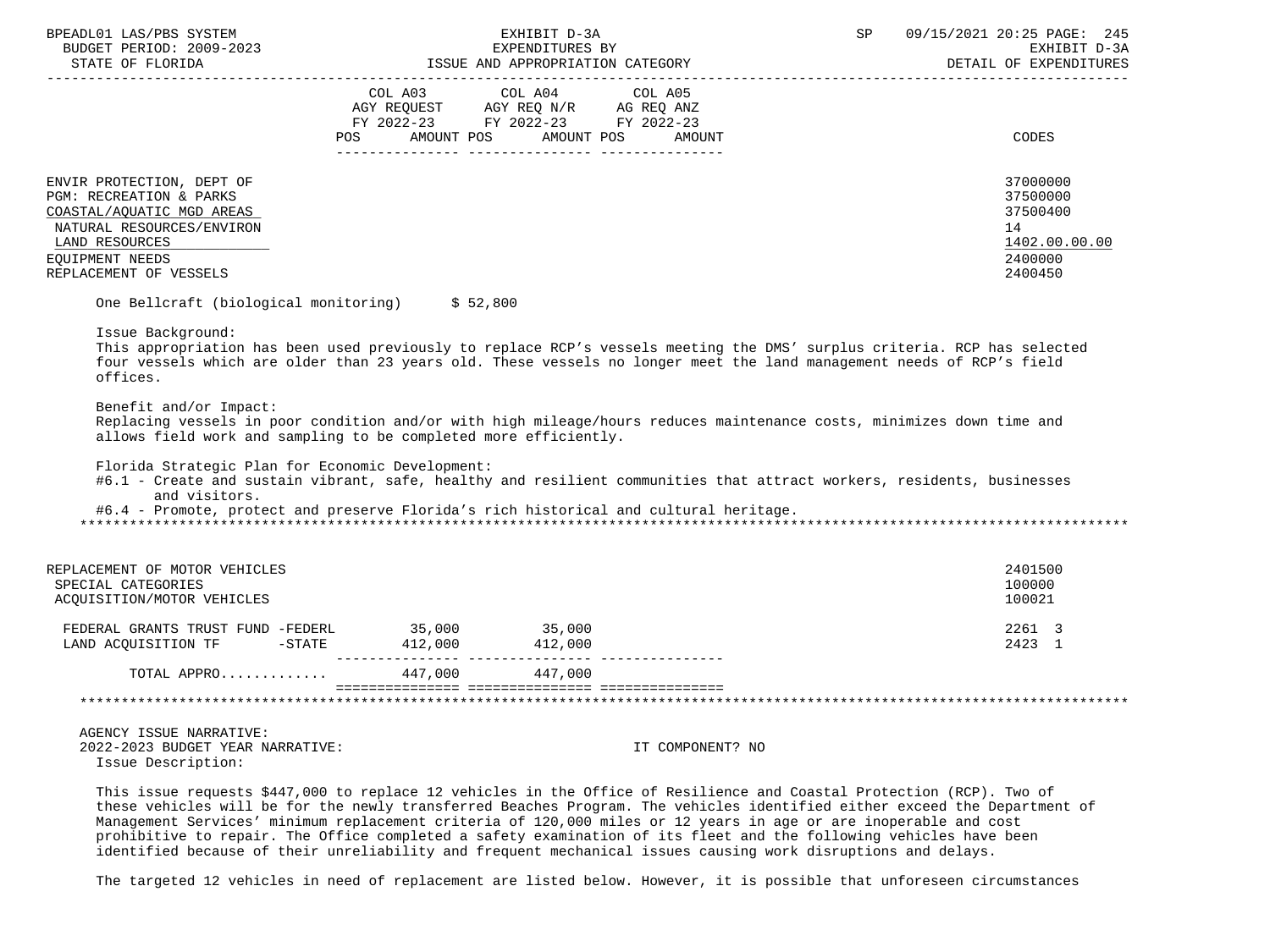| BPEADL01 LAS/PBS SYSTEM<br>BUDGET PERIOD: 2009-2023<br>STATE OF FLORIDA                                                                                                                         | EXHIBIT D-3A<br>EXPENDITURES BY<br>ISSUE AND APPROPRIATION CATEGORY                                                                         | <b>SP</b> | 09/15/2021 20:25 PAGE: 246<br>EXHIBIT D-3A<br>DETAIL OF EXPENDITURES          |
|-------------------------------------------------------------------------------------------------------------------------------------------------------------------------------------------------|---------------------------------------------------------------------------------------------------------------------------------------------|-----------|-------------------------------------------------------------------------------|
|                                                                                                                                                                                                 | COL A03 COL A04 COL A05<br>AGY REQUEST AGY REQ N/R AG REQ ANZ<br>FY 2022-23 FY 2022-23 FY 2022-23<br>AMOUNT POS AMOUNT POS<br>POS<br>AMOUNT |           | CODES                                                                         |
| ENVIR PROTECTION, DEPT OF<br><b>PGM: RECREATION &amp; PARKS</b><br>COASTAL/AOUATIC MGD AREAS<br>NATURAL RESOURCES/ENVIRON<br>LAND RESOURCES<br>EOUIPMENT NEEDS<br>REPLACEMENT OF MOTOR VEHICLES |                                                                                                                                             |           | 37000000<br>37500000<br>37500400<br>14<br>1402.00.00.00<br>2400000<br>2401500 |

could result in minor modifications to the list.

| Taq#     | Year | Make  | Model     | Mileage (July 2021) | Reason                           |
|----------|------|-------|-----------|---------------------|----------------------------------|
|          |      |       |           |                     |                                  |
| DEP06465 | 2006 | Ford  | Escape    | 109,947             | Repair costs exceed value        |
| DEP06113 | 2005 | Chevy | Silverado | 182,978             | Poor Condition                   |
| DEP06474 | 2006 | Chevy | Silverado | 124,410             | Poor Condition                   |
| DEP21676 | 2008 | Ford  | F150      | 109,900             | Excessive wear due to towing use |
| DEP06141 | 2005 | Ford  | F150      | 162,017             | Fire Vehicle/Poor Condition      |
| DEP06083 | 2005 | Chevy | Silverado | 71,902              | Repairs exceed value/Poor        |
| DEP05472 | 2002 | Ford  | Explorer  | 112,266             | Poor condition                   |
| DEP05446 | 2002 | Ford  | Explorer  | 140,734             | Poor condition                   |
| DEP05977 | 2005 | Ford  | F450      | 42,914              | Fire vehicle/Poor condition      |
| DEP06390 | 2006 | Chevy | Silverado | 90,310              | Poor condition                   |
|          |      |       |           |                     |                                  |

Beaches Program Vehicles:

| Taq#     | Year | Make | Model  | Mileage (July 2021) | Reason                    |
|----------|------|------|--------|---------------------|---------------------------|
|          |      |      |        |                     |                           |
| DEP06516 | 2007 | Ford | Escape | 192,797             | High miles/excess repairs |
| DEP06164 | 2005 | GMC  | Yukon  | 230,230             | High miles/excess repairs |

### Issue Background:

RCP's field personnel rely upon state vehicles to conduct field work and attend meetings relating to the management and restoration of submerged and upland resources. RCP manages and restores these resources through adaptive, science-based resource management programs such as prescribed burning, removal of invasive species, re-vegetation, and restoration of degraded habitats and water regimes.

### Benefit and/or Impact:

 Reliable vehicles are essential to support coastal upland and submerged land management, restoration, research, monitoring and education. Vehicles that become unsafe and unreliable hinder the Department's ability to provide services to the state.

 Florida Strategic Plan for Economic Development: #5.2 - Improve the efficiency and effectiveness of government agencies at all levels. #6.1 - Create and sustain vibrant, safe, healthy and resilient communities that attract workers, residents, businesses and visitors. \*\*\*\*\*\*\*\*\*\*\*\*\*\*\*\*\*\*\*\*\*\*\*\*\*\*\*\*\*\*\*\*\*\*\*\*\*\*\*\*\*\*\*\*\*\*\*\*\*\*\*\*\*\*\*\*\*\*\*\*\*\*\*\*\*\*\*\*\*\*\*\*\*\*\*\*\*\*\*\*\*\*\*\*\*\*\*\*\*\*\*\*\*\*\*\*\*\*\*\*\*\*\*\*\*\*\*\*\*\*\*\*\*\*\*\*\*\*\*\*\*\*\*\*\*\*\*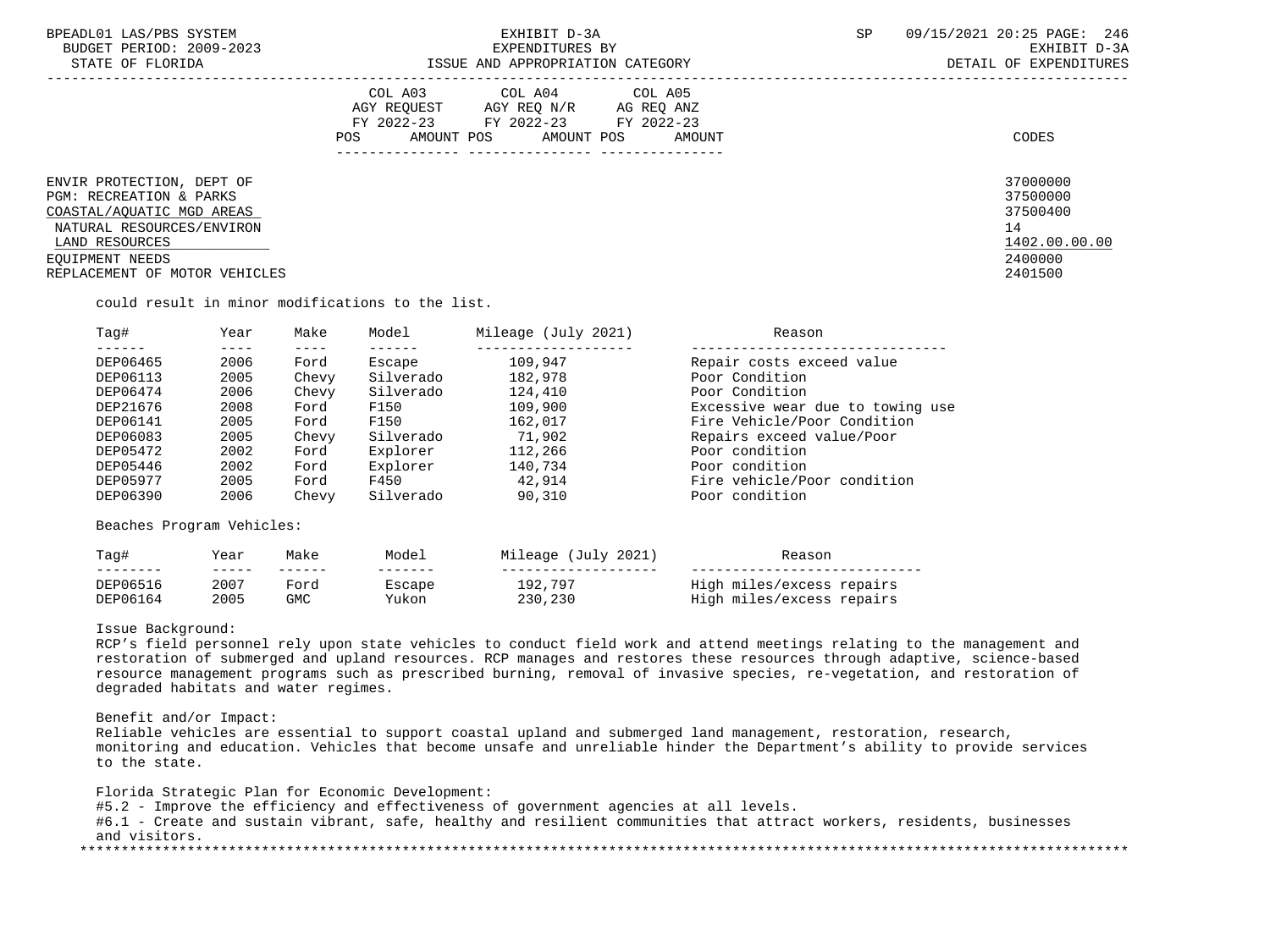| BPEADL01 LAS/PBS SYSTEM<br>BUDGET PERIOD: 2009-2023<br>STATE OF FLORIDA                                                                                                                                                                                           |         | EXHIBIT D-3A<br>EXPENDITURES BY<br>ISSUE AND APPROPRIATION CATEGORY                                                                   | SP<br>_______________________________ | 09/15/2021 20:25 PAGE: 247<br>EXHIBIT D-3A<br>DETAIL OF EXPENDITURES                    |
|-------------------------------------------------------------------------------------------------------------------------------------------------------------------------------------------------------------------------------------------------------------------|---------|---------------------------------------------------------------------------------------------------------------------------------------|---------------------------------------|-----------------------------------------------------------------------------------------|
|                                                                                                                                                                                                                                                                   |         | COL A03 COL A04 COL A05<br>AGY REQUEST AGY REQ N/R AG REQ ANZ<br>FY 2022-23 FY 2022-23 FY 2022-23<br>POS AMOUNT POS AMOUNT POS AMOUNT |                                       | CODES                                                                                   |
| ENVIR PROTECTION, DEPT OF<br><b>PGM: RECREATION &amp; PARKS</b><br>COASTAL/AQUATIC MGD AREAS<br>NATURAL RESOURCES/ENVIRON<br>LAND RESOURCES<br><b>WORKLOAD</b><br>NATURE COAST AOUATIC PRESERVE -<br>COASTAL AND AQUATIC MANAGED AREAS<br>OTHER PERSONAL SERVICES |         |                                                                                                                                       |                                       | 37000000<br>37500000<br>37500400<br>14<br>1402.00.00.00<br>3000000<br>3000170<br>030000 |
| LAND ACOUISITION TF -STATE 250,000                                                                                                                                                                                                                                |         |                                                                                                                                       |                                       | 2423 1                                                                                  |
| SPECIAL CATEGORIES<br>TR/DMS/HR SVCS/STW CONTRCT                                                                                                                                                                                                                  |         |                                                                                                                                       |                                       | 100000<br>107040                                                                        |
| LAND ACQUISITION TF -STATE 288                                                                                                                                                                                                                                    |         |                                                                                                                                       |                                       | 2423 1                                                                                  |
| TOTAL: NATURE COAST AOUATIC PRESERVE -<br>COASTAL AND AQUATIC MANAGED AREAS<br>TOTAL ISSUE                                                                                                                                                                        | 250,288 |                                                                                                                                       |                                       | 3000170                                                                                 |
|                                                                                                                                                                                                                                                                   |         |                                                                                                                                       |                                       |                                                                                         |

2022-2023 BUDGET YEAR NARRATIVE: IT COMPONENT? NO

Issue Description:

 This issue requests funding to support three Other Personal Services positions for the management and monitoring of the new Nature Coast Aquatic Preserve (NCAP) in the Office of Resilience and Coastal Protection (RCP). The proposed request will be used to develop and implement approved Nature Coast Aquatic Preserve Management Plan goals, objectives, and strategies with an emphasis on water quality and seagrass and land management monitoring.

### Issue Background:

 In June 2020, the Florida legislature and Governor designated Florida's 42nd aquatic preserve by naming the Nature Coast Aquatic Preserve off the coast of Hernando, Citrus and Pasco Counties. This designation preserves 450,000 acres of submerged resources to ensure that "the aesthetic, biological and scientific values may endure for the enjoyment of future generations." The Nature Coast Aquatic Preserve designation conserves a unique state, national and international treasure, as it encompasses a significant component of the largest spring-fed seagrass habitat in the world.

### Benefit and/or Impact:

 The requested funds will allow NCAP to hire an aquatic preserve manager and two support staff, open an office in the region and complete the tasks necessary to meet the management plan and address the goals outlined in statute. This funding will allow RCP to initiate or complete at least 10 percent of the highest priority management plan action items during the first year after the Board of Trustees approves a 10-year Nature Coast Aquatic Preserve Management Plan. This funding will support the current efforts of the agency and help determine the current water quality status of the preserve.

Florida Strategic Plan for Economic Development: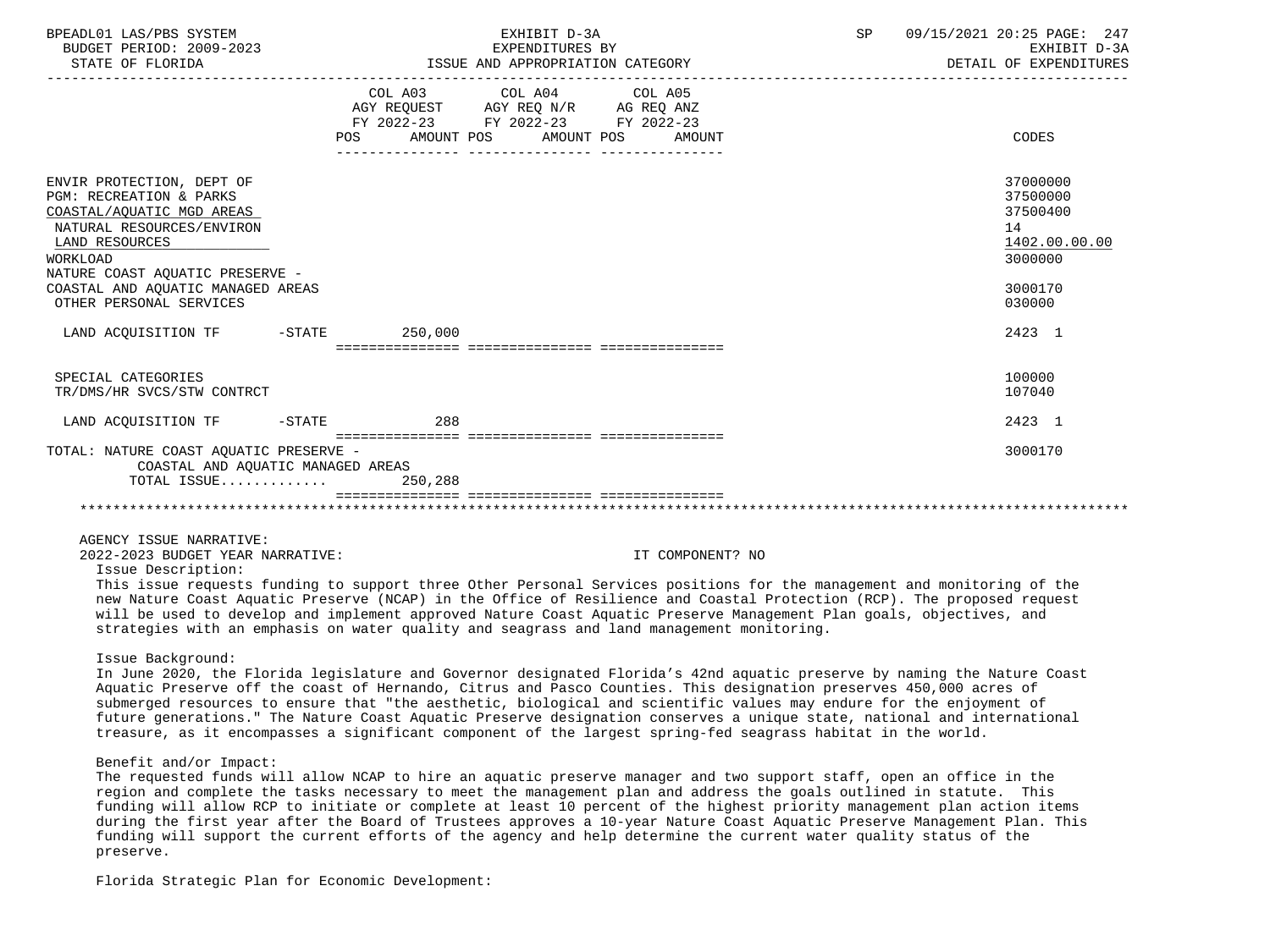| BPEADL01 LAS/PBS SYSTEM<br>BUDGET PERIOD: 2009-2023                                                                                                                                                                                                                                                             |           |                                           | EXHIBIT D-3A<br>EXPENDITURES BY                                                                         |                   | SP                                                                                                                                                                                                                     | 09/15/2021 20:25 PAGE: 248<br>EXHIBIT D-3A<br>DETAIL OF EXPENDITURES |
|-----------------------------------------------------------------------------------------------------------------------------------------------------------------------------------------------------------------------------------------------------------------------------------------------------------------|-----------|-------------------------------------------|---------------------------------------------------------------------------------------------------------|-------------------|------------------------------------------------------------------------------------------------------------------------------------------------------------------------------------------------------------------------|----------------------------------------------------------------------|
|                                                                                                                                                                                                                                                                                                                 |           | POS<br>AMOUNT POS                         | COL A03 COL A04<br>AGY REQUEST AGY REQ N/R AG REQ ANZ<br>FY 2022-23 FY 2022-23 FY 2022-23<br>AMOUNT POS | COL A05<br>AMOUNT |                                                                                                                                                                                                                        | CODES                                                                |
| ENVIR PROTECTION, DEPT OF<br>PGM: RECREATION & PARKS<br>COASTAL/AQUATIC MGD AREAS<br>NATURAL RESOURCES/ENVIRON<br>LAND RESOURCES<br>WORKLOAD<br>NATURE COAST AQUATIC PRESERVE -                                                                                                                                 |           |                                           |                                                                                                         |                   |                                                                                                                                                                                                                        | 37000000<br>37500000<br>37500400<br>14<br>1402.00.00.00<br>3000000   |
| COASTAL AND AQUATIC MANAGED AREAS                                                                                                                                                                                                                                                                               |           |                                           |                                                                                                         |                   |                                                                                                                                                                                                                        | 3000170                                                              |
| #5.2 - Improve the efficiency and effectiveness of government agencies at all levels.<br>#5.3 - Strengthen local, regional and statewide partnerships to accomplish Florida's economic and<br>businesses and visitors.<br>#6.4 - Promote, protect and preserve Florida's rich historical and cultural heritage. |           | quality of life and quality places goals. | a component of future growth plans and development decisions.                                           |                   | #6.1 - Create and sustain vibrant, safe, healthy and resilient communities that attract workers, residents,<br>#6.3 - Ensure Florida's fish, wildlife, natural resources and environment are sustained and enhanced as |                                                                      |
| NATURAL AND ENVIRONMENTAL RESOURCE<br>PROTECTION AND ENFORCEMENT<br>RESILIENT FLORIDA PROGRAM<br>SALARY RATE<br>SALARY RATE 1,199,257                                                                                                                                                                           |           |                                           |                                                                                                         |                   |                                                                                                                                                                                                                        | 4300000<br>4302250<br>000000                                         |
| SALARIES AND BENEFITS                                                                                                                                                                                                                                                                                           |           | 25.00                                     |                                                                                                         |                   |                                                                                                                                                                                                                        | 010000                                                               |
| RESILIENT FLORIDA TF                                                                                                                                                                                                                                                                                            |           | -STATE 1,917,976                          |                                                                                                         |                   |                                                                                                                                                                                                                        | 2055 1                                                               |
| <b>EXPENSES</b>                                                                                                                                                                                                                                                                                                 |           |                                           |                                                                                                         |                   |                                                                                                                                                                                                                        | 040000                                                               |
| RESILIENT FLORIDA TF                                                                                                                                                                                                                                                                                            |           | -STATE 440,089 111,951                    |                                                                                                         |                   |                                                                                                                                                                                                                        | 2055 1                                                               |
| SPECIAL CATEGORIES<br>RESILIENT FL                                                                                                                                                                                                                                                                              |           |                                           |                                                                                                         |                   |                                                                                                                                                                                                                        | 100000<br>100595                                                     |
| RESILIENT FLORIDA TF                                                                                                                                                                                                                                                                                            | $-$ STATE | 75,000                                    |                                                                                                         |                   |                                                                                                                                                                                                                        | 2055 1                                                               |
| TR/DMS/HR SVCS/STW CONTRCT                                                                                                                                                                                                                                                                                      |           |                                           |                                                                                                         |                   |                                                                                                                                                                                                                        | 107040                                                               |
| RESILIENT FLORIDA TF                                                                                                                                                                                                                                                                                            | $-$ STATE | 7,626                                     |                                                                                                         |                   |                                                                                                                                                                                                                        | 2055 1                                                               |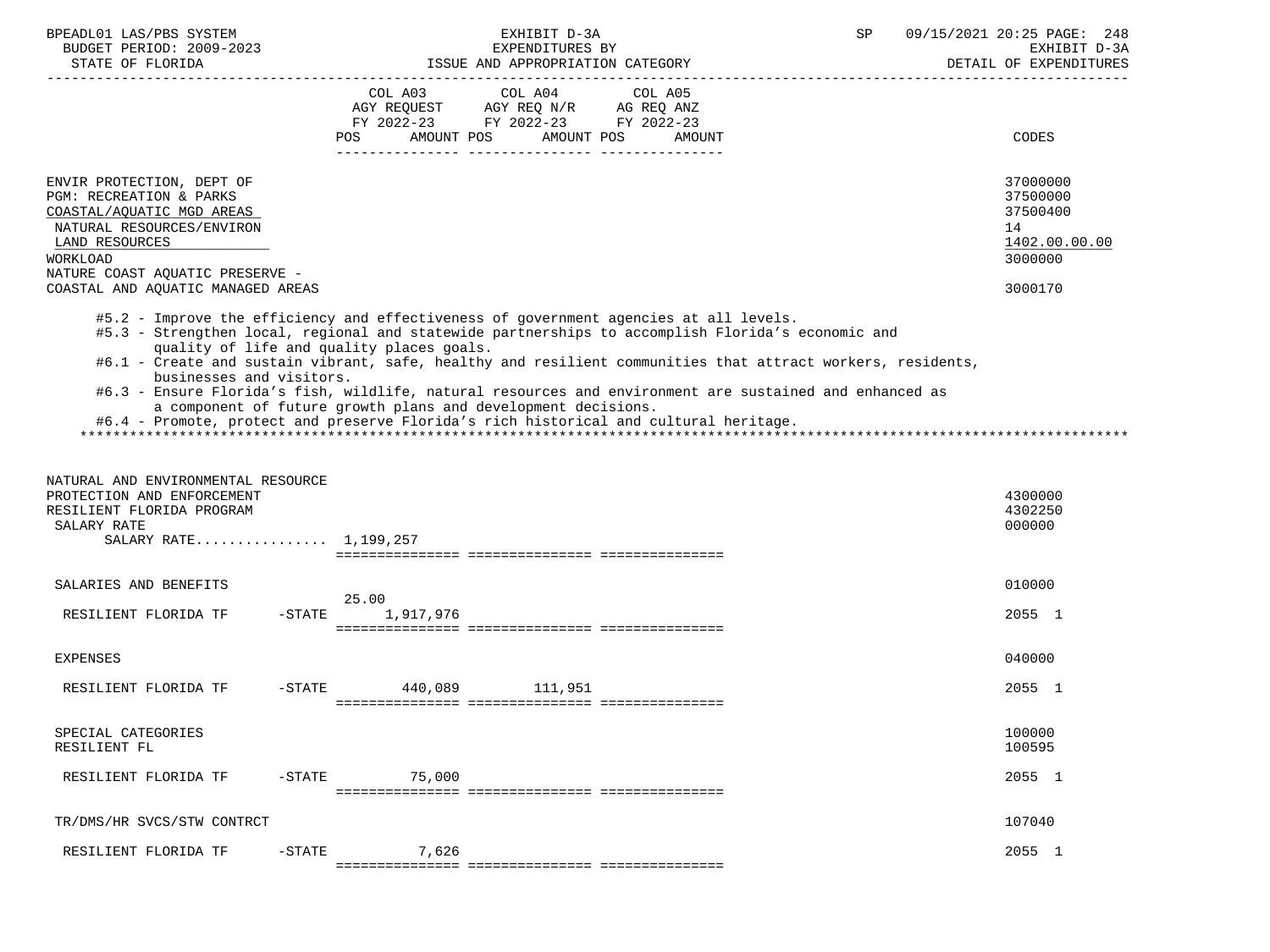| BPEADL01 LAS/PBS SYSTEM<br>BUDGET PERIOD: 2009-2023<br>STATE OF FLORIDA                                                                                                                                         |            | EXHIBIT D-3A<br>EXPENDITURES BY<br>ISSUE AND APPROPRIATION CATEGORY                                                                  | SP | 09/15/2021 20:25 PAGE: 249<br>EXHIBIT D-3A<br>DETAIL OF EXPENDITURES |
|-----------------------------------------------------------------------------------------------------------------------------------------------------------------------------------------------------------------|------------|--------------------------------------------------------------------------------------------------------------------------------------|----|----------------------------------------------------------------------|
|                                                                                                                                                                                                                 | <b>POS</b> | COL A03 COL A04 COL A05<br>AGY REQUEST AGY REQ N/R AG REQ ANZ<br>FY 2022-23 FY 2022-23 FY 2022-23<br>AMOUNT POS AMOUNT POS<br>AMOUNT |    | CODES                                                                |
| ENVIR PROTECTION, DEPT OF<br><b>PGM: RECREATION &amp; PARKS</b><br>COASTAL/AQUATIC MGD AREAS<br>NATURAL RESOURCES/ENVIRON<br>LAND RESOURCES<br>NATURAL AND ENVIRONMENTAL RESOURCE<br>PROTECTION AND ENFORCEMENT |            |                                                                                                                                      |    | 37000000<br>37500000<br>37500400<br>14<br>1402.00.00.00<br>4300000   |
| RESILIENT FLORIDA PROGRAM<br>TOTAL: RESILIENT FLORIDA PROGRAM<br>TOTAL POSITIONS 25.00<br>TOTAL ISSUE 2,440,691 111,951<br>TOTAL SALARY RATE $1,199,257$                                                        |            |                                                                                                                                      |    | 4302250<br>4302250                                                   |
|                                                                                                                                                                                                                 |            |                                                                                                                                      |    |                                                                      |

2022-2023 BUDGET YEAR NARRATIVE: IT COMPONENT? NO

Issue Description:

 This issue requests 25 additional positions and funding to support the new Resilient Florida Program, located within the Office of Resilience and Coastal Protection (RCP). This funding will be used for full time employee (FTE) salaries and benefits, expense and travel costs, contracted services and other personal services (OPS). As an area of high impact for the effects of climate change, Florida needs to be prepared for sea level rise, flooding and increasingly severe storm events. To fully implement the program and be prepared to administer the funds appropriated in the Resilient Florida Trust Fund, additional support is needed.

### Issue Background:

 With the adoption of Senate Bill 1954 (Laws of Florida, Chapter 2021-28), the state created the Resilient Florida Program to assist local communities with planning and implementation projects focused on adaptation to sea level rise, flooding and increasingly extreme weather events. The Department will be implementing the program and has been provided with 25 positions for year one of the program. Initial staffing support focused on planning efforts to create a statewide data set and vulnerability assessment for the state's critical and regionally significant assets, administration of planning grants, development of technical support guidance for statewide communities, and development of the annual Resilience Plan, which includes prioritized implementation projects for funding consideration during the 2022 Legislative session.

 Given the level of funding provided through the American Rescue Plan Act and anticipated annual appropriations of \$100 million funding for implementation projects, full implementation of the program anticipates the need of an additional 25 positions. Additional staff support would focus on providing technical support to communities, grant management for implementation grants, funding disbursement and budget support, data management and executive support for the agency.

### Benefit and/or Impact:

 Full implementation of the Resilient Florida Program will help statewide communities to understand, plan for and adapt to changing sea levels and weather events. The positions provided in FY 2021-22 will be adequate for year one of the program. Additional staff in FY 2022-23 will ensure the Department can provide support for communities as they move forward with adaptation measures.

 Florida Strategic Plan for Economic Development: #5.2 - Improve the efficiency and effectiveness of government agencies at all levels.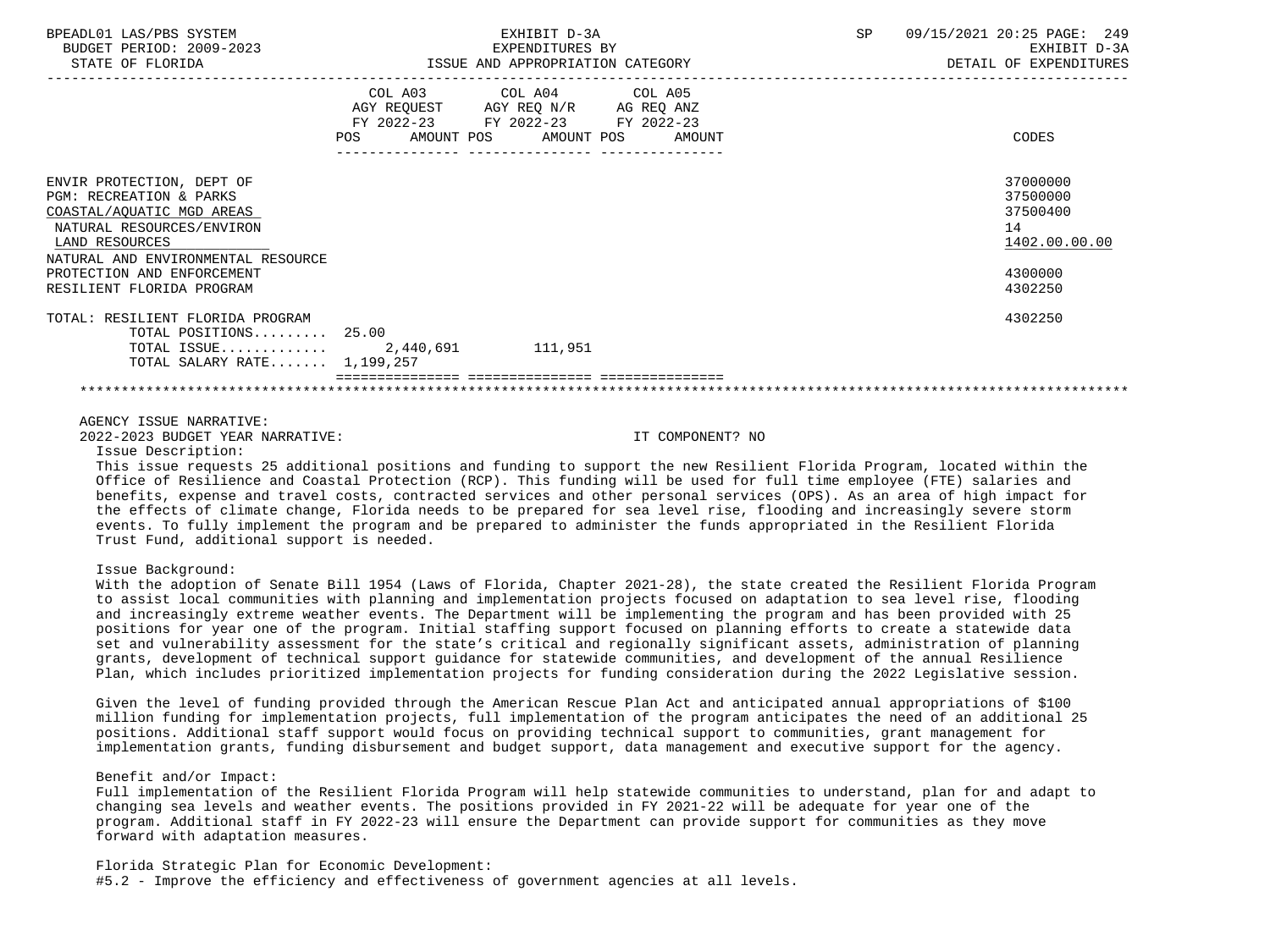| BUDGET PERIOD: 2009-2023                                                                                                                                                                                                                                                                                                                      |                             | EXHIBIT D-3A<br>EXPENDITURES BY                                                                                 |                   | SP                | 09/15/2021 20:25 PAGE: 250<br>EXHIBIT D-3A                                    |
|-----------------------------------------------------------------------------------------------------------------------------------------------------------------------------------------------------------------------------------------------------------------------------------------------------------------------------------------------|-----------------------------|-----------------------------------------------------------------------------------------------------------------|-------------------|-------------------|-------------------------------------------------------------------------------|
| STATE OF FLORIDA                                                                                                                                                                                                                                                                                                                              | --------------------------- | ISSUE AND APPROPRIATION CATEGORY                                                                                |                   |                   | DETAIL OF EXPENDITURES                                                        |
|                                                                                                                                                                                                                                                                                                                                               | POS                         | COL A03 COL A04 COL A05<br>AGY REQUEST AGY REQ N/R AG REQ ANZ<br>FY 2022-23 FY 2022-23 FY 2022-23<br>AMOUNT POS | AMOUNT POS AMOUNT |                   | CODES                                                                         |
| ENVIR PROTECTION, DEPT OF<br>PGM: RECREATION & PARKS<br>COASTAL/AQUATIC MGD AREAS<br>NATURAL RESOURCES/ENVIRON<br>LAND RESOURCES<br>NATURAL AND ENVIRONMENTAL RESOURCE<br>PROTECTION AND ENFORCEMENT<br>RESILIENT FLORIDA PROGRAM                                                                                                             |                             |                                                                                                                 |                   |                   | 37000000<br>37500000<br>37500400<br>14<br>1402.00.00.00<br>4300000<br>4302250 |
| #6.1 - Create and sustain vibrant, safe, healthy and resilient communities that attract workers, residents,<br>businesses and visitors.<br>#6.2 - Ensure Floridians in all communities and life stages have opportunities to achieve healthier outcomes                                                                                       |                             |                                                                                                                 |                   |                   |                                                                               |
| and societal contributions.<br>#6.3 - Ensure Florida's fish, wildlife, natural resources and environment are sustained and enhanced as a<br>component of future growth plans and development decisions.<br>#6.4 - Promote, protect and preserve Florida's rich historical and cultural heritage.<br>POSITION DETAIL OF SALARIES AND BENEFITS: |                             |                                                                                                                 |                   |                   |                                                                               |
|                                                                                                                                                                                                                                                                                                                                               | ETE                         |                                                                                                                 |                   | SUBTOTAL          | % AND BENEFITS                                                                |
| A03 - AGY REQUEST FY 2022-23                                                                                                                                                                                                                                                                                                                  |                             |                                                                                                                 |                   |                   |                                                                               |
| NEW POSITIONS<br>P101 PROPOSED CLASS CODE<br>N1001 001                                                                                                                                                                                                                                                                                        |                             | 25.00 1,199,257                                                                                                 |                   |                   |                                                                               |
| TOTALS FOR ISSUE BY FUND<br>2055 RESILIENT FLORIDA TF                                                                                                                                                                                                                                                                                         |                             |                                                                                                                 |                   |                   | 1,917,160                                                                     |
|                                                                                                                                                                                                                                                                                                                                               |                             | 25.00 1,199,257                                                                                                 |                   | 717,903 1,917,160 | --------------<br>1,917,160                                                   |
| OTHER SALARY AMOUNT<br>2055 RESILIENT FLORIDA TF                                                                                                                                                                                                                                                                                              |                             |                                                                                                                 |                   |                   | LAPSE LAPSED SALARIES<br>==============<br>816<br>--------------              |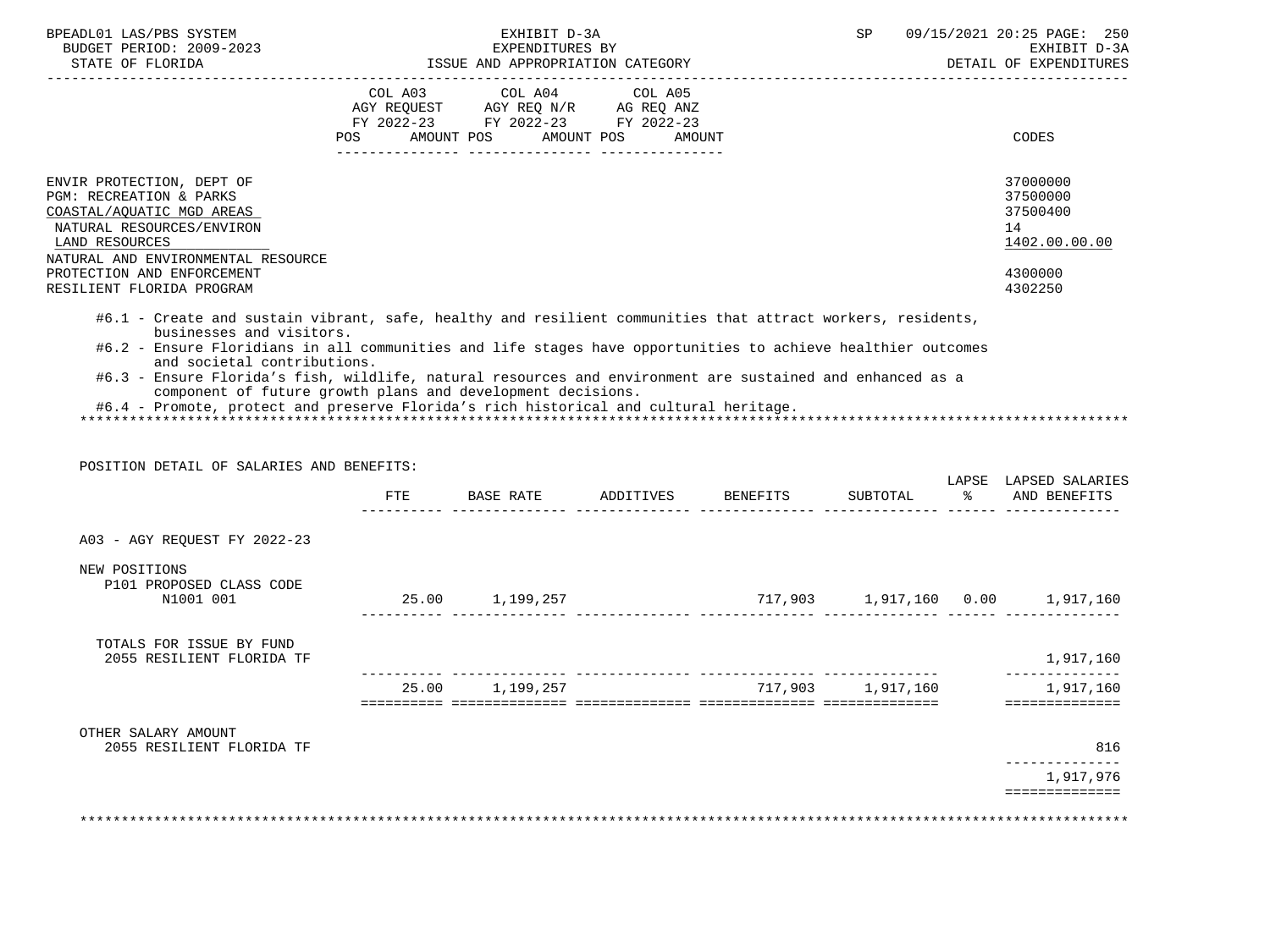| BPEADL01 LAS/PBS SYSTEM<br>BUDGET PERIOD: 2009-2023<br>STATE OF FLORIDA                                                                     | EXHIBIT D-3A<br>EXPENDITURES BY<br>ISSUE AND APPROPRIATION CATEGORY<br>---------------- |                                                                                                                                |        | SP | 09/15/2021 20:25 PAGE: 251<br>EXHIBIT D-3A<br>DETAIL OF EXPENDITURES |
|---------------------------------------------------------------------------------------------------------------------------------------------|-----------------------------------------------------------------------------------------|--------------------------------------------------------------------------------------------------------------------------------|--------|----|----------------------------------------------------------------------|
|                                                                                                                                             |                                                                                         | COL A03 COL A04 COL A05<br>AGY REQUEST AGY REQ N/R AG REQ ANZ<br>FY 2022-23 FY 2022-23 FY 2022-23<br>POS AMOUNT POS AMOUNT POS | AMOUNT |    | CODES                                                                |
| ENVIR PROTECTION, DEPT OF<br><b>PGM: RECREATION &amp; PARKS</b><br>COASTAL/AQUATIC MGD AREAS<br>NATURAL RESOURCES/ENVIRON<br>LAND RESOURCES |                                                                                         |                                                                                                                                |        |    | 37000000<br>37500000<br>37500400<br>14<br>1402.00.00.00              |
| HABITAT RESEARCH, MONITORING,<br>AND RESTORATION<br>OPERATING COST - AQUATIC PRESERVE                                                       |                                                                                         |                                                                                                                                |        |    | 7300000                                                              |
| CONTINUOUS WATER OUALITY MONITORING<br>SPECIAL CATEGORIES<br>CONTRACTED SERVICES                                                            |                                                                                         |                                                                                                                                |        |    | 7300140<br>100000<br>100777                                          |
| LAND ACQUISITION TF -STATE 695,355                                                                                                          |                                                                                         |                                                                                                                                |        |    | 2423 1                                                               |
|                                                                                                                                             |                                                                                         |                                                                                                                                |        |    |                                                                      |
|                                                                                                                                             |                                                                                         |                                                                                                                                |        |    |                                                                      |

2022-2023 BUDGET YEAR NARRATIVE: IT COMPONENT? NO

Issue Description:

 This issue requests funding to implement approved Management Plan goals, objectives, and strategies pertaining to continuous water quality monitoring for the 42 Aquatic Preserves (AP) within the Office of Resilience and Coastal Protection (RCP). This funding will ensure continued operations of 11 of the 21 existing water quality stations throughout the state and re-establish monitoring for an additional 4 of the 21 historic stations statewide. Data obtained from this water quality initiative will guide restoration efforts for improving water quality, assist management of wildlife and fish habitat, and support recreational and commercial use in Florida's aquatic preserves.

## Issue Background:

 The Florida legislature enacted the Aquatic Preserve Act to ensure the continuation of aquatic preserves' natural conditions and so that "their aesthetic, biological and scientific values may endure for the enjoyment of future generations." Florida's natural beauty is a major attraction for both tourists and residents and the best of Florida's coastal landscapes have been set aside for protection as aquatic preserves. Aquatic preserves protect Florida's living waters to ensure they will always be home for bird rookeries, fish nurseries, freshwater springs, salt marshes, seagrass meadows, and mangrove forests. Without monitoring water quality in the aquatic preserves, impacts from land based activities and commercial/recreation may go unnoticed and lead to degradation of these precious state resources.

### Benefit and/or Impact:

 RCP will implement approved DEP protocols to monitor key indicators for water quality to aid in coastal resilience, throughout its aquatic managed areas. These stations will monitor total algae, fluorescent dissolved organic matter, hypoxia, salinity change, turbidity, and other parameters of emerging and/or local concern at 15-minute intervals. Staff will coordinate with internal and external partners to share data resources, expand monitoring networks, and avoid duplication. This continuous monitoring network will promote and facilitate research for identifying and quantifying causes of habitat loss, harmful algal blooms and fish kills and will assess the success of restoration activities.

Florida Strategic Plan for Economic Development:

- 6.1 Create and sustain vibrant, safe and resilient communities that attract workers, residents, businesses and visitors.
- 6.3 Ensure Florida's fish, wildlife, and environment are sustained and enhanced as a component of future growth plans and development decisions. \*\*\*\*\*\*\*\*\*\*\*\*\*\*\*\*\*\*\*\*\*\*\*\*\*\*\*\*\*\*\*\*\*\*\*\*\*\*\*\*\*\*\*\*\*\*\*\*\*\*\*\*\*\*\*\*\*\*\*\*\*\*\*\*\*\*\*\*\*\*\*\*\*\*\*\*\*\*\*\*\*\*\*\*\*\*\*\*\*\*\*\*\*\*\*\*\*\*\*\*\*\*\*\*\*\*\*\*\*\*\*\*\*\*\*\*\*\*\*\*\*\*\*\*\*\*\*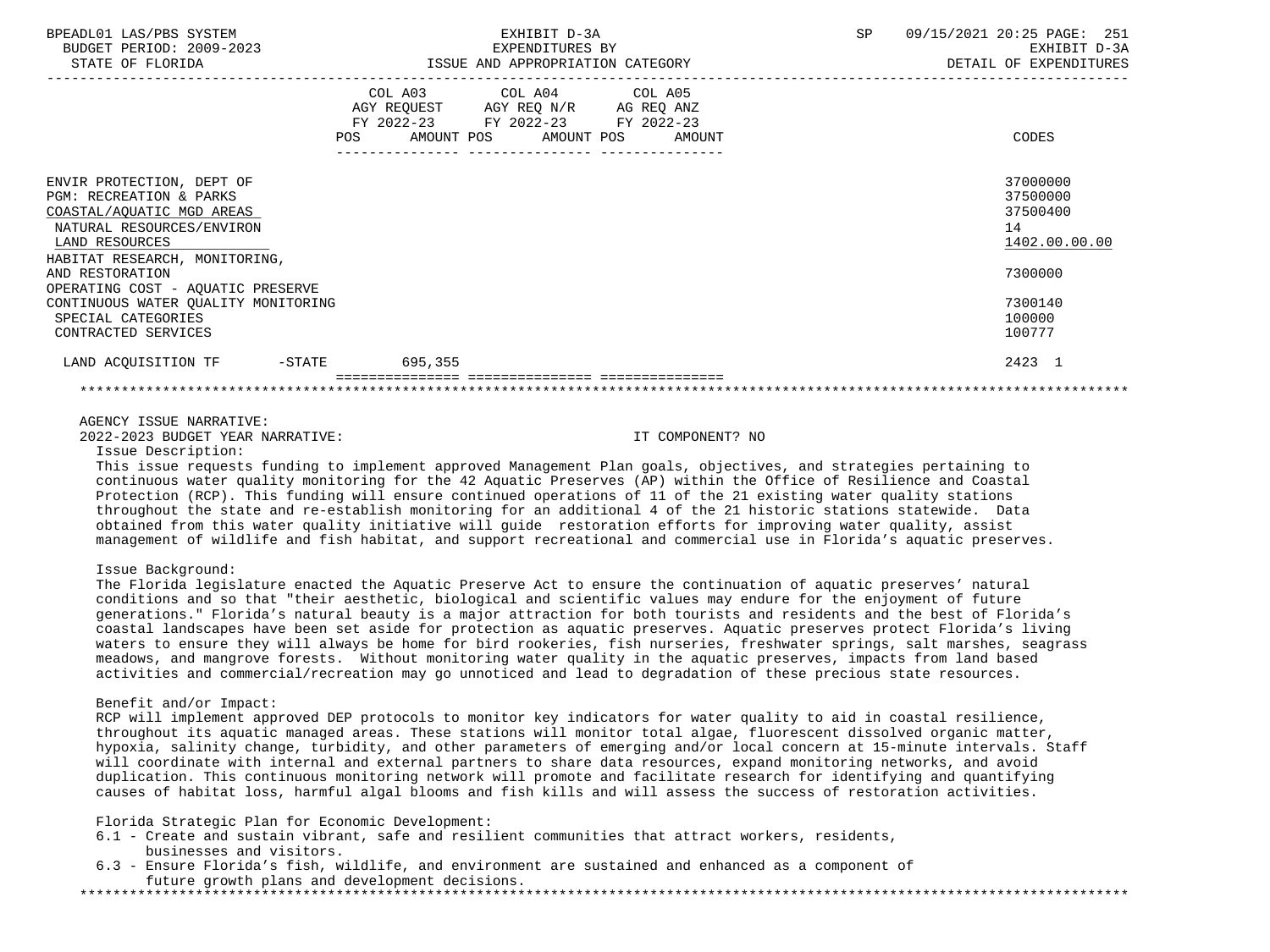| BPEADL01 LAS/PBS SYSTEM<br>BUDGET PERIOD: 2009-2023<br>STATE OF FLORIDA                                                                                           |                | EXHIBIT D-3A<br>EXPENDITURES BY<br>ISSUE AND APPROPRIATION CATEGORY                               |                      | SP 09/15/2021 20:25 PAGE: 252<br>EXHIBIT D-3A<br>DETAIL OF EXPENDITURES |
|-------------------------------------------------------------------------------------------------------------------------------------------------------------------|----------------|---------------------------------------------------------------------------------------------------|----------------------|-------------------------------------------------------------------------|
|                                                                                                                                                                   | POS AMOUNT POS | COL A03 COL A04 COL A05<br>AGY REQUEST AGY REQ N/R AG REQ ANZ<br>FY 2022-23 FY 2022-23 FY 2022-23 | AMOUNT POS<br>AMOUNT | CODES                                                                   |
| ENVIR PROTECTION, DEPT OF<br>PGM: RECREATION & PARKS<br>COASTAL/AQUATIC MGD AREAS<br>NATURAL RESOURCES/ENVIRON<br>LAND RESOURCES<br>HABITAT RESEARCH, MONITORING, |                |                                                                                                   |                      | 37000000<br>37500000<br>37500400<br>14<br>1402.00.00.00                 |
| AND RESTORATION<br>INCREASE IN BUDGET AUTHORITY FOR<br>FEDERAL GRANTS - COASTAL AND<br>AOUATIC MANAGED AREAS<br>SALARIES AND BENEFITS                             |                |                                                                                                   |                      | 7300000<br>7300240<br>010000                                            |
| FEDERAL GRANTS TRUST FUND -FEDERL 220,446                                                                                                                         |                |                                                                                                   |                      | 2261 3                                                                  |
| OTHER PERSONAL SERVICES                                                                                                                                           |                |                                                                                                   |                      | 030000                                                                  |
| FEDERAL GRANTS TRUST FUND -FEDERL 1,209,000                                                                                                                       |                |                                                                                                   |                      | 2261 3                                                                  |
| EXPENSES                                                                                                                                                          |                |                                                                                                   |                      | 040000                                                                  |
| FEDERAL GRANTS TRUST FUND -FEDERL 32,000                                                                                                                          |                |                                                                                                   |                      | 2261 3                                                                  |
| TOTAL: INCREASE IN BUDGET AUTHORITY FOR<br>FEDERAL GRANTS - COASTAL AND<br>AOUATIC MANAGED AREAS                                                                  |                |                                                                                                   |                      | 7300240                                                                 |
| TOTAL ISSUE 1,461,446                                                                                                                                             |                |                                                                                                   |                      |                                                                         |
|                                                                                                                                                                   |                |                                                                                                   |                      |                                                                         |
| AGENCY ISSUE NARRATIVE:<br>2022-2023 BUDGET YEAR NARRATIVE:<br>Issue Description:                                                                                 |                |                                                                                                   | IT COMPONENT? NO     |                                                                         |

 This issue requests an increase of \$1,461,446 in federal grant spending authority for the Office of Resilience Coastal and Protection (RCP). This funding will be used for salaries and benefits to support the new Coral Restoration and Protection Program (CRP) and allow RCP to hire competitively and retain valuable staff. The funding will also provide for Other Personal Services (OPS) staff and contracted staff who were previously funded from Fixed Capital Outlay grant spending authority. In addition, it will support expense items, such as lab supplies, field supplies, water quality monitoring supplies, and other such needs within the RCP statewide operational grants.

## Issue Background:

 Florida has 42 aquatic preserves, encompassing 2.6 million acres of submerged resources. Thirty-eight of these submerged lands of exceptional beauty are located along Florida's 8,400 miles of coastline, in the shallow waters of marshes and estuaries. The other four are located inland, near springs and rivers. DEP is responsible for managing and maintaining these waters and habitats on behalf of the state. Also, under RCP management is Florida's Coral Reef, spanning 450 miles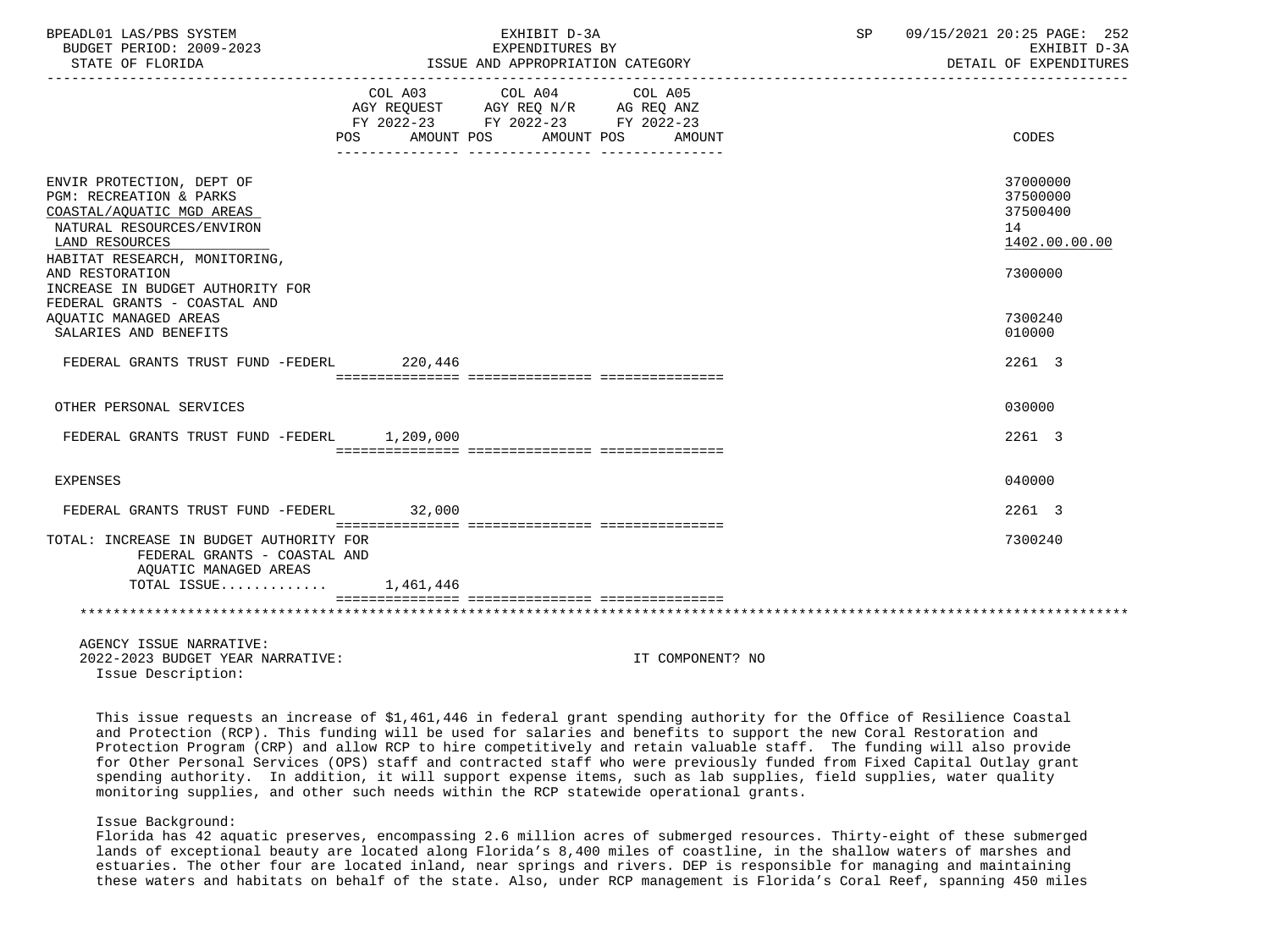| BPEADL01 LAS/PBS SYSTEM<br>BUDGET PERIOD: 2009-2023<br>STATE OF FLORIDA                                                                                                      | EXHIBIT D-3A<br>EXPENDITURES BY<br>ISSUE AND APPROPRIATION CATEGORY                                                                                | SP<br>253<br>09/15/2021 20:25 PAGE:<br>EXHIBIT D-3A<br>DETAIL OF EXPENDITURES |
|------------------------------------------------------------------------------------------------------------------------------------------------------------------------------|----------------------------------------------------------------------------------------------------------------------------------------------------|-------------------------------------------------------------------------------|
|                                                                                                                                                                              | COL A03 COL A04 COL A05<br>AGY REQUEST AGY REQ N/R AG REQ ANZ<br>FY 2022-23 FY 2022-23 FY 2022-23<br><b>POS</b><br>AMOUNT POS AMOUNT POS<br>AMOUNT | CODES                                                                         |
| ENVIR PROTECTION, DEPT OF<br><b>PGM: RECREATION &amp; PARKS</b><br>COASTAL/AQUATIC MGD AREAS<br>NATURAL RESOURCES/ENVIRON<br>LAND RESOURCES<br>HABITAT RESEARCH, MONITORING, |                                                                                                                                                    | 37000000<br>37500000<br>37500400<br>14<br>1402.00.00.00                       |
| AND RESTORATION<br>INCREASE IN BUDGET AUTHORITY FOR<br>FEDERAL GRANTS - COASTAL AND                                                                                          |                                                                                                                                                    | 7300000                                                                       |
| AOUATIC MANAGED AREAS                                                                                                                                                        |                                                                                                                                                    | 7300240                                                                       |

 along the southeast coast and encompassing 2.4 million acres of resources in the Ecosystem Conservation Area and the Florida Keys National Marine Sanctuary.

 Many of the activities conducted in managed areas is supported by federal funding sources. RCP is requesting additional federal spending authority in operating Salaries and Benefits category to support its current recurring federal grant awards, supporting six program areas and 44 positions. Currently RCP is unable to utilize all available grant awards for salaries and benefits due to a shortfall in federal spending authority to support the grant award.

 In 2018 the Clean Boating Program (CBP) transferred to RCP. CBP's budget included operating salaries and benefits funding (supporting the program's two positions) and fixed capital outlay funding (supporting its FIND grants, USFW grants and OPS support staff). In 2020 CBP reduced their annual fixed capital outlay request by \$500,000 to better utilize their existing funding and recurring ask. As a second phase to aligning funding for CBP's needs, this request is for operating OPS funding to support the program's 10 OPS positions currently funded under fixed capital outlay funds. Fixed capital outlay funding allows for a small percentage to support administrative costs, including OPS. However, as the CBP continues to grow and reach its goals and mission, its staffing exceeds the small percentage.

Benefit and/or Impact:

 This funding supports RCP's mission to conserve and restore Florida's coastal and aquatic resources for the benefit of people and the environment and to support the management and restoration of submerged and upland resources.

Florida Strategic Plan for Economic Development:

#5.2 - Improve the efficiency and effectiveness of government agencies at all levels.

 #5.3 - Strengthen local, regional and statewide partnerships to accomplish Florida's economic and quality of life and quality places goals.

 #6.1 - Create and sustain vibrant, safe, healthy and resilient communities that attract workers, residents, businesses and visitors.

 #6.3 - Ensure Florida's fish, wildlife, natural resources and environment are sustained and enhanced as a component of future growth plans and development decisions.

#6.4 - Promote, protect and preserve Florida's rich historical and cultural heritage.

\*\*\*\*\*\*\*\*\*\*\*\*\*\*\*\*\*\*\*\*\*\*\*\*\*\*\*\*\*\*\*\*\*\*\*\*\*\*\*\*\*\*\*\*\*\*\*\*\*\*\*\*\*\*\*\*\*\*\*\*\*\*\*\*\*\*\*\*\*\*\*\*\*\*\*\*\*\*\*\*\*\*\*\*\*\*\*\*\*\*\*\*\*\*\*\*\*\*\*\*\*\*\*\*\*\*\*\*\*\*\*\*\*\*\*\*\*\*\*\*\*\*\*\*\*\*\*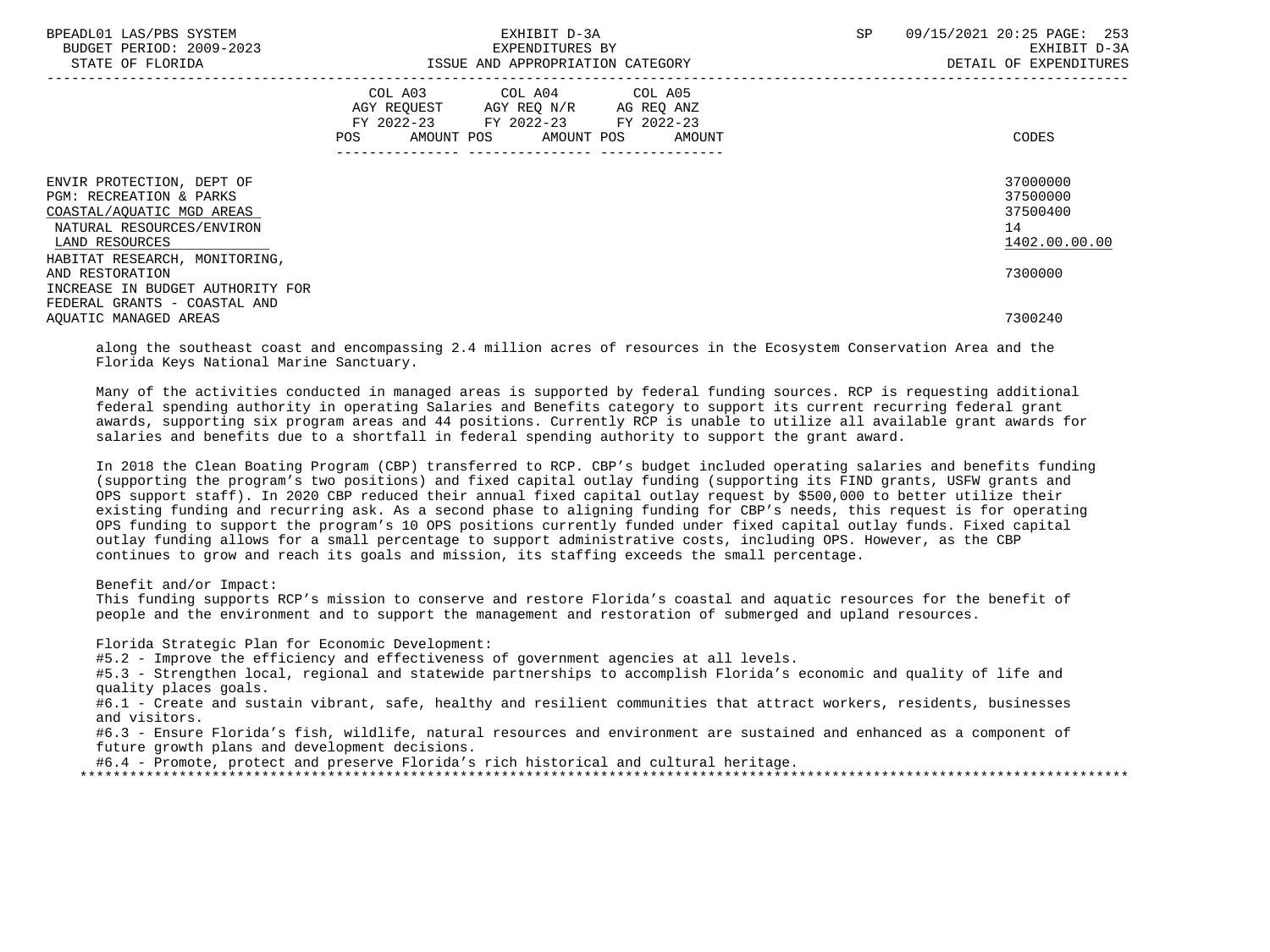| BPEADL01 LAS/PBS SYSTEM<br>BUDGET PERIOD: 2009-2023<br>STATE OF FLORIDA<br>---------------------                                                                                                                                                                                                                                                                                                                                                                                                                                                                                                                                                                                                                |                                                                                                                           | EXHIBIT D-3A<br>EXPENDITURES BY<br>ISSUE AND APPROPRIATION CATEGORY                             |                       |                   | SP       |    | 09/15/2021 20:25 PAGE: 254<br>EXHIBIT D-3A<br>DETAIL OF EXPENDITURES |
|-----------------------------------------------------------------------------------------------------------------------------------------------------------------------------------------------------------------------------------------------------------------------------------------------------------------------------------------------------------------------------------------------------------------------------------------------------------------------------------------------------------------------------------------------------------------------------------------------------------------------------------------------------------------------------------------------------------------|---------------------------------------------------------------------------------------------------------------------------|-------------------------------------------------------------------------------------------------|-----------------------|-------------------|----------|----|----------------------------------------------------------------------|
|                                                                                                                                                                                                                                                                                                                                                                                                                                                                                                                                                                                                                                                                                                                 | COL A03<br>POS FOR THE POST OF THE POST OF THE POST OF THE POST OF THE POST OF THE POST OF THE POST OF THE POST OF THE PO | COL A04<br>AGY REQUEST AGY REQ N/R AG REQ ANZ<br>FY 2022-23 FY 2022-23 FY 2022-23<br>AMOUNT POS | COL A05<br>AMOUNT POS | AMOUNT            |          |    | CODES                                                                |
| ENVIR PROTECTION, DEPT OF<br>PGM: RECREATION & PARKS<br>COASTAL/AQUATIC MGD AREAS<br>NATURAL RESOURCES/ENVIRON<br>LAND RESOURCES<br>HABITAT RESEARCH, MONITORING,<br>AND RESTORATION<br>INCREASE IN BUDGET AUTHORITY FOR<br>FEDERAL GRANTS - COASTAL AND                                                                                                                                                                                                                                                                                                                                                                                                                                                        |                                                                                                                           |                                                                                                 |                       |                   |          |    | 37000000<br>37500000<br>37500400<br>14<br>1402.00.00.00<br>7300000   |
| AQUATIC MANAGED AREAS                                                                                                                                                                                                                                                                                                                                                                                                                                                                                                                                                                                                                                                                                           |                                                                                                                           |                                                                                                 |                       |                   |          |    | 7300240                                                              |
| POSITION DETAIL OF SALARIES AND BENEFITS:                                                                                                                                                                                                                                                                                                                                                                                                                                                                                                                                                                                                                                                                       | FTE                                                                                                                       | BASE RATE                                                                                       | ADDITIVES BENEFITS    |                   | SUBTOTAL | ႜႂ | LAPSE LAPSED SALARIES<br>AND BENEFITS                                |
| A03 - AGY REQUEST FY 2022-23<br>CHANGES TO CURRENTLY AUTHORIZED POSITIONS<br>OTHER SALARY AMOUNT<br>2261 FEDERAL GRANTS TRUST FUND                                                                                                                                                                                                                                                                                                                                                                                                                                                                                                                                                                              |                                                                                                                           |                                                                                                 |                       |                   |          |    | 220,446<br>220,446                                                   |
|                                                                                                                                                                                                                                                                                                                                                                                                                                                                                                                                                                                                                                                                                                                 |                                                                                                                           |                                                                                                 |                       |                   |          |    | ==============                                                       |
| CAPITAL IMPROVEMENT PLAN<br>ENVIRONMENTAL PROJECTS<br>G/A-LOC GOV/NONST ENT-FCO<br>G/A - FL RESILIENT COAST<br>RESILIENT FLORIDA TF                                                                                                                                                                                                                                                                                                                                                                                                                                                                                                                                                                             |                                                                                                                           | $-STATE$ 10,000,000 10,000,000                                                                  |                       |                   |          |    | 9900000<br>990E000<br>140000<br>140063<br>2055 1                     |
|                                                                                                                                                                                                                                                                                                                                                                                                                                                                                                                                                                                                                                                                                                                 |                                                                                                                           |                                                                                                 |                       |                   |          |    |                                                                      |
| AGENCY NARRATIVE:<br>2022-2023 BUDGET YEAR NARRATIVE:<br>Issue Description:<br>This issue requests \$10 million to advance statutorily required components of the Resilient Florida Program and continue<br>efforts initiated in the Florida Resilient Coastlines Program. Funds will be used to complete the Comprehensive Statewide<br>Flood Vulnerability and Sea Level Rise Data Set and Assessment to be consistent with s. 380.093 Florida Statute, enhance<br>the Sea-Level Impact Projection (SLIP) tool, for modeling habitat suitability for natural and nature-based solutions to<br>sea level rise, and modeling to refine the regional effects of sea level rise throughout Florida's communities. |                                                                                                                           | G/A - FL RESILIENT COAST                                                                        |                       | IT COMPONENT? YES |          |    |                                                                      |
| Issue Background:                                                                                                                                                                                                                                                                                                                                                                                                                                                                                                                                                                                                                                                                                               |                                                                                                                           |                                                                                                 |                       |                   |          |    |                                                                      |

 The Legislature recognized that the state is particularly vulnerable to adverse impacts from flooding resulting from increases in frequency and duration of rainfall events, storm surge from more frequent and severe weather systems, and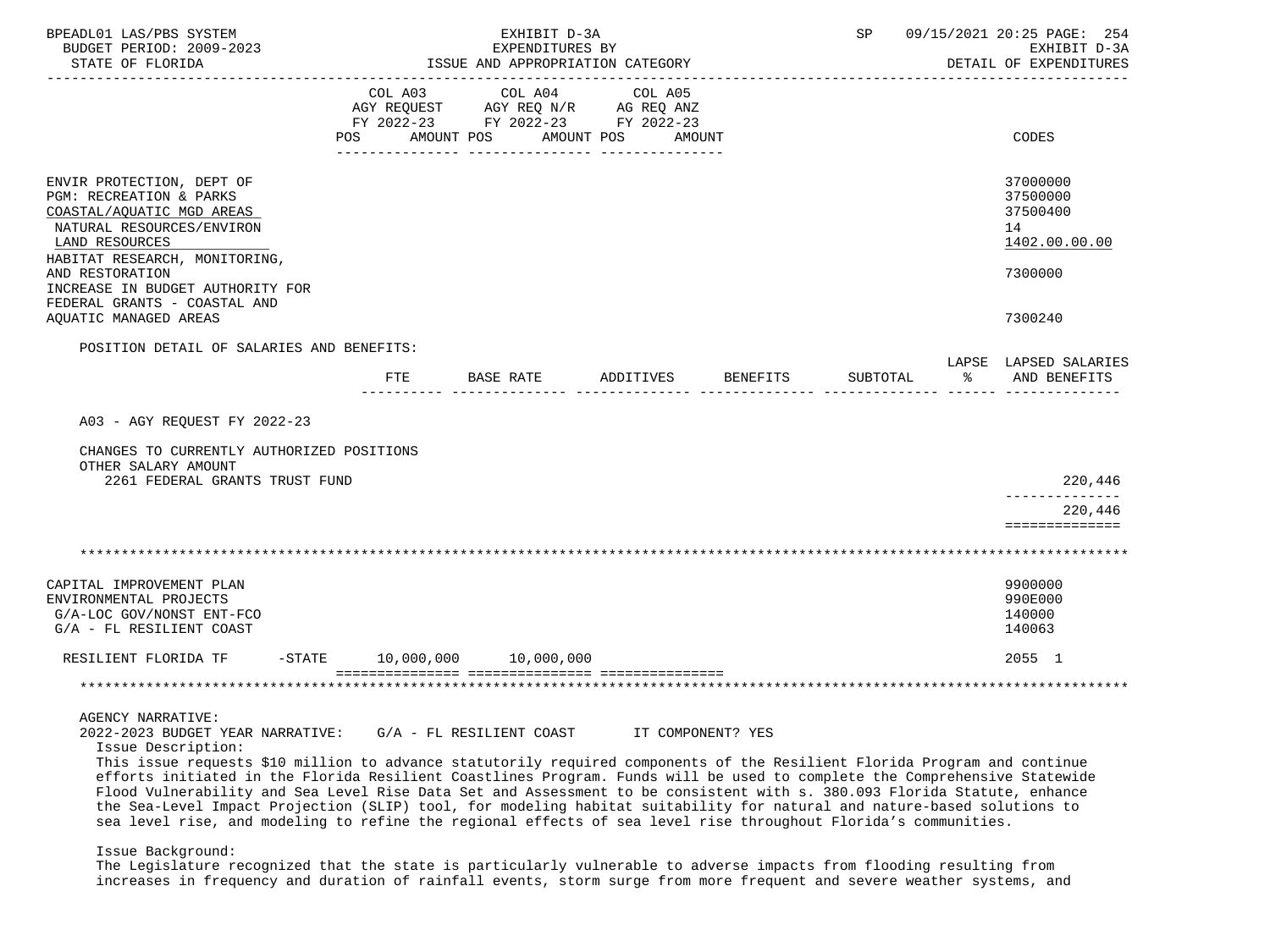| BPEADL01 LAS/PBS SYSTEM<br>BUDGET PERIOD: 2009-2023<br>STATE OF FLORIDA                                                                                                                | EXHIBIT D-3A<br>EXPENDITURES BY<br>ISSUE AND APPROPRIATION CATEGORY                                                                                  | SP<br>09/15/2021 20:25 PAGE: 255<br>EXHIBIT D-3A<br>DETAIL OF EXPENDITURES    |  |
|----------------------------------------------------------------------------------------------------------------------------------------------------------------------------------------|------------------------------------------------------------------------------------------------------------------------------------------------------|-------------------------------------------------------------------------------|--|
|                                                                                                                                                                                        | COL A03 COL A04 COL A05<br>AGY REOUEST<br>AGY REO N/R AG REO ANZ<br>FY 2022-23 FY 2022-23<br>FY 2022-23<br>AMOUNT POS<br>AMOUNT POS<br>POS<br>AMOUNT | CODES                                                                         |  |
| ENVIR PROTECTION, DEPT OF<br>PGM: RECREATION & PARKS<br>COASTAL/AOUATIC MGD AREAS<br>NATURAL RESOURCES/ENVIRON<br>LAND RESOURCES<br>CAPITAL IMPROVEMENT PLAN<br>ENVIRONMENTAL PROJECTS |                                                                                                                                                      | 37000000<br>37500000<br>37500400<br>14<br>1402.00.00.00<br>9900000<br>990E000 |  |

 sea level rise. In response, the 2021 Legislature passed Chapter 2021-36 Laws of Florida which created Section 380.093, Florida Statutes - Statewide Flooding and Sea Level Rise Resilience Plan. This statute directs the department to complete the development of a comprehensive statewide flood vulnerability and sea level rise data set, sufficient to conduct a comprehensive statewide flood vulnerability and sea level rise assessment. The assessment must identify inland and coastal infrastructure, geographic areas, and communities in the state that are vulnerable to flooding and sea level rise and the associated risks.

 Continued support of the program is needed to sustain the efforts initiated in Fiscal Year 2021-22. The Department of Environmental Protection (Department) is working with contractors and the Florida Flood Hub for Applied Research and Innovation within the University of South Florida's College of Marine Science to ensure that the necessary data collection and analysis is completed as the basis for developing the Comprehensive Statewide Flood Vulnerability and Sea Level Rise Assessment. The Assessment will be used as the framework for prioritizing adaptation projects moving forward, so the state investment can address the most significant risks to critical assets within Florida communities. Data collection and analysis will need to be coupled with the development of statewide sea level projections, including spatial and temporal variability, and risks based on elevation, tidal levels and precipitation, under the guidance of the Chief Science Officer. Based on the anticipated efforts and previous appropriations, this project is estimated to cost \$7,100,000.

 The Sea-Level Impact Projection (SLIP) tool, created to support the adoption of Section 161.551, F.S., will be migrated from the developing contractor into the Department's technology infrastructure and upgrades will be completed to improve and expand functionality as the primary resource for information about how sea level rise and flooding are affecting Florida. Tasks required include:

 Completing the scheduled migration of the SLIP tool from where it is currently hosted to the appropriate Department's technology platform.

Integrating findings from the development of the Statewide Sea Level Rise and Flooding Data Set.

- Integrating any refinements as determined after the first year of usage of the tool by the public.
- Integrating any advanced modeling for sea level rise that may have been developed by FY 2022-23.
- Integrating additional adaptation choices or educational information for the public that would help maintain the tool as the primary resource for information about how sea level rise and flooding are affecting Florida.

Based on the cost of developing the original tool, this project is estimated to cost \$500,000.

 A regional living shoreline restoration suitability model will be down-scaled to the local level to identify areas where nature-based shoreline techniques would be appropriate and successful, and to confidently promote the efficient use of restoration resources. The model will help managers and anyone interested in nature-based infrastructure projects understand where shorelines are vulnerable and which stabilization techniques are likely to be successful in regions of Florida's coastline. Understanding habitat suitability will improve efficiency when applying stabilization resources along Florida's coast, and may help streamline permitting. The project tasks will include: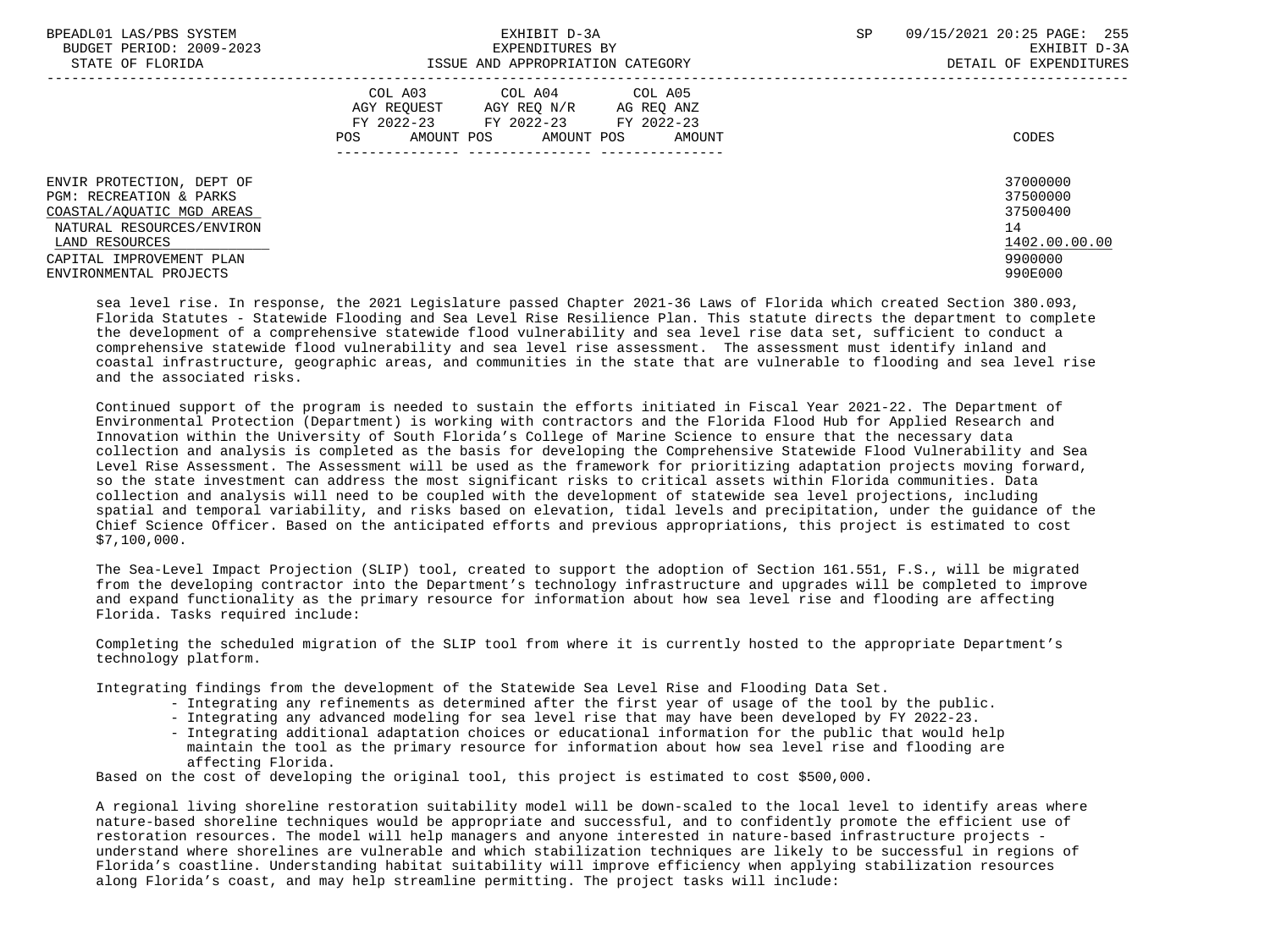| BPEADL01 LAS/PBS SYSTEM |                          |
|-------------------------|--------------------------|
|                         | BUDGET PERIOD: 2009-2023 |
|                         |                          |

|                                                                                                                                                                                        | COL A03<br>COL A04<br>AGY REOUEST<br>AGY REQ N/R<br>FY 2022-23<br>FY 2022-23<br>AMOUNT POS<br>AMOUNT POS<br>POS | COL A05<br>AG REQ ANZ<br>FY 2022-23<br>AMOUNT | CODES                                                                         |
|----------------------------------------------------------------------------------------------------------------------------------------------------------------------------------------|-----------------------------------------------------------------------------------------------------------------|-----------------------------------------------|-------------------------------------------------------------------------------|
| ENVIR PROTECTION, DEPT OF<br>PGM: RECREATION & PARKS<br>COASTAL/AQUATIC MGD AREAS<br>NATURAL RESOURCES/ENVIRON<br>LAND RESOURCES<br>CAPITAL IMPROVEMENT PLAN<br>ENVIRONMENTAL PROJECTS |                                                                                                                 |                                               | 37000000<br>37500000<br>37500400<br>14<br>1402.00.00.00<br>9900000<br>990E000 |

- Evaluating current shoreline conditions
- Characterizing wave height and frequency of occurrence along every 100 m of shoreline in the study area
- Developing a matrix of living shoreline designs appropriate for various shoreline conditions
- Combining shoreline conditions with wave/wake model and design matrix to determine appropriate living shoreline techniques throughout the project area
- Identifying high-priority locations for nature-based shoreline stabilization techniques

 Based on the projected cost of similar modeling for a representative reach of shoreline at \$40,000, the project to model at least 10 similar reaches around the state is estimated to cost approximately \$400,000.

 A regional down-scaled sea level rise model is proposed that will use dynamic modeling techniques that consider detailed bathymetry, storm-driven water levels, currents, and sediment transport. The main project goal is to develop better, more granular sea level rise projections for Florida's coasts. Sea level rise (combined with storms), has commonly been evaluated by an "approach that simply increases the water surface elevation and compares that to topographic elevations of the land (i.e. fills the land up like a bathtub). When incorporating the effects of storms, the bathtub model approach assumes the ocean stays perfectly flat, rather than accounting for critical physical processes during a storm, including waves, winds, overtopping, and the dynamic nature of flooding. Inaccuracies, low resolution and a lack of detail are common problems with the bathtub approach. Areas with critical infrastructure and/or complex landscapes require dynamic modeling of the changing climate and storms in order to ensure proper siting, design, and construction of significant investments. This dynamic modeling would ultimately help Florida be more prepared for a changing coastal environment.

 Similar modeling efforts in the northern Gulf of Mexico under the Ecological Effects of Sea Level Rise (EESLR) program funded by National Oceanic Atmosphere Administration's National Centers for Coastal Ocean Science examined barrier islands specifically, but the methodology could be applied to other coastlines. Based on a coastal flooding project recently completed for the state of Massachusetts using dynamic modeling techniques, this project is estimated to cost \$2 million.

# Benefit and/or Impact:

 The state is making historic investments to Florida's communities for resilience planning addressing sea level rise, flooding and extreme weather events. These projects will further those efforts to ensure that communities have the planning tools necessary to make valuable, proactive and informed choices for their adaptation measures. Funding these efforts is necessary to minimize the economic, social, environmental, and public health and safety challenges that impact the state as a result of flooding and sea level rise.

Florida Strategic Plan for Economic Development:

- #5.2 Improve the efficiency and effectiveness of government agencies at all levels.
- #6.1 Create and sustain vibrant, safe, healthy and resilient communities that attract workers, residents, businesses and visitors.
- #6.2 Ensure Floridians in all communities and life stages have opportunities to achieve healthier outcomes and societal contributions.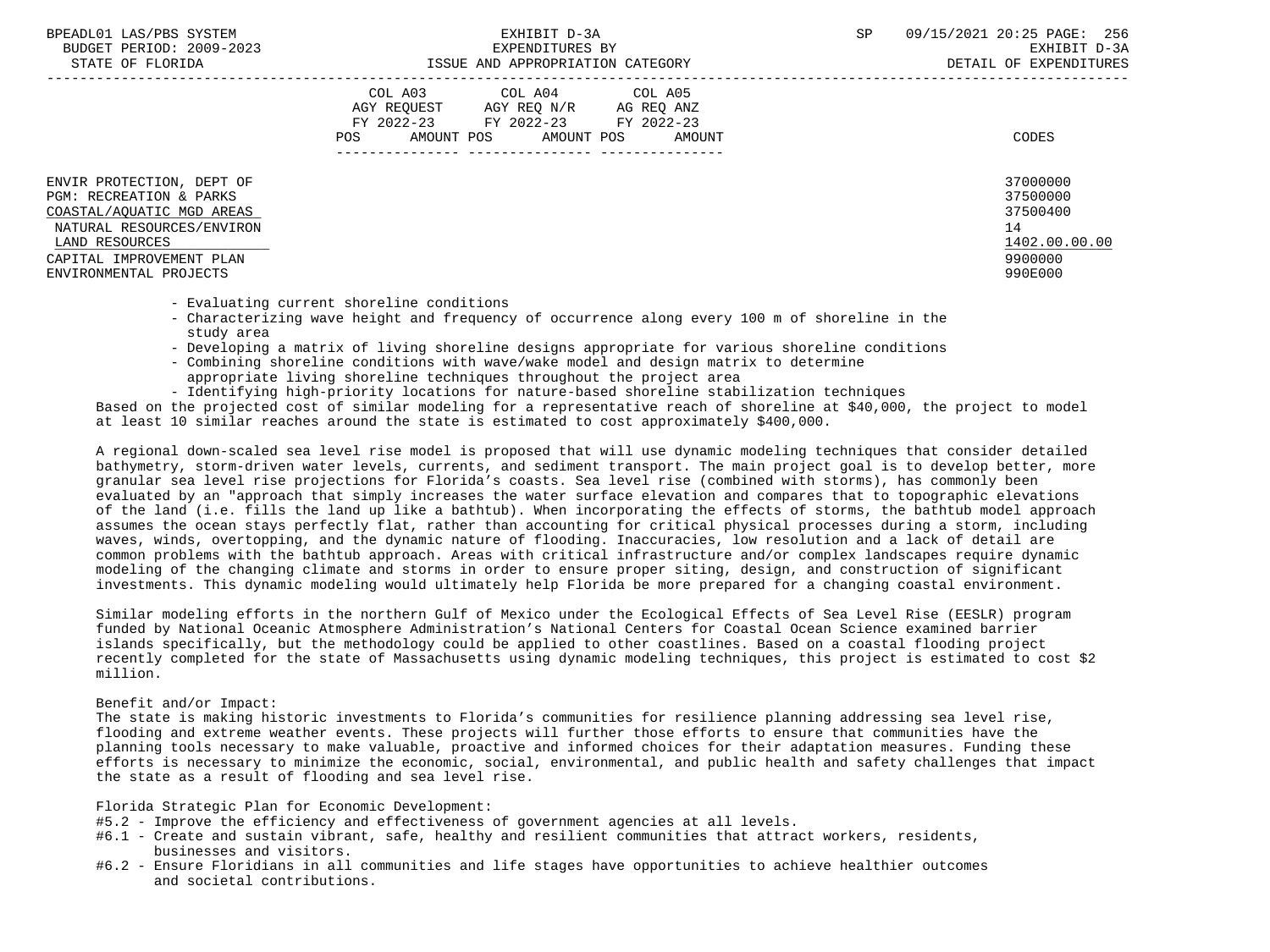| BPEADL01 LAS/PBS SYSTEM<br>BUDGET PERIOD: 2009-2023<br>STATE OF FLORIDA                                                                                                                | EXHIBIT D-3A<br>EXPENDITURES BY<br>ISSUE AND APPROPRIATION CATEGORY                                                                                                                                                                                                                                                                                                                                                                                                                                                                                                                                                                                                                                                                                                                                                                                                                                                                                                                                                                                                                                                                                                        | SP<br>09/15/2021 20:25 PAGE: 257<br>EXHIBIT D-3A<br>DETAIL OF EXPENDITURES    |
|----------------------------------------------------------------------------------------------------------------------------------------------------------------------------------------|----------------------------------------------------------------------------------------------------------------------------------------------------------------------------------------------------------------------------------------------------------------------------------------------------------------------------------------------------------------------------------------------------------------------------------------------------------------------------------------------------------------------------------------------------------------------------------------------------------------------------------------------------------------------------------------------------------------------------------------------------------------------------------------------------------------------------------------------------------------------------------------------------------------------------------------------------------------------------------------------------------------------------------------------------------------------------------------------------------------------------------------------------------------------------|-------------------------------------------------------------------------------|
|                                                                                                                                                                                        | COL A03 COL A04<br>COL A05<br>AGY REQUEST AGY REQ N/R AG REQ ANZ<br>FY 2022-23 FY 2022-23 FY 2022-23<br>AMOUNT POS<br>AMOUNT POS<br><b>AMOUNT</b><br>POS                                                                                                                                                                                                                                                                                                                                                                                                                                                                                                                                                                                                                                                                                                                                                                                                                                                                                                                                                                                                                   | CODES                                                                         |
| ENVIR PROTECTION, DEPT OF<br>PGM: RECREATION & PARKS<br>COASTAL/AQUATIC MGD AREAS<br>NATURAL RESOURCES/ENVIRON<br>LAND RESOURCES<br>CAPITAL IMPROVEMENT PLAN<br>ENVIRONMENTAL PROJECTS |                                                                                                                                                                                                                                                                                                                                                                                                                                                                                                                                                                                                                                                                                                                                                                                                                                                                                                                                                                                                                                                                                                                                                                            | 37000000<br>37500000<br>37500400<br>14<br>1402.00.00.00<br>9900000<br>990E000 |
|                                                                                                                                                                                        | #6.3 - Ensure Florida's fish, wildlife, natural resources and environment are sustained and enhanced as a<br>component of future growth plans and development decisions.<br>#6.4 - Promote, protect and preserve Florida's rich historical and cultural heritage.                                                                                                                                                                                                                                                                                                                                                                                                                                                                                                                                                                                                                                                                                                                                                                                                                                                                                                          |                                                                               |
| FLOOD/SEA LEVEL RISE - STW                                                                                                                                                             |                                                                                                                                                                                                                                                                                                                                                                                                                                                                                                                                                                                                                                                                                                                                                                                                                                                                                                                                                                                                                                                                                                                                                                            | 140065                                                                        |
| RESILIENT FLORIDA TF                                                                                                                                                                   | $-STATE$ 100,000,000 100,000,000                                                                                                                                                                                                                                                                                                                                                                                                                                                                                                                                                                                                                                                                                                                                                                                                                                                                                                                                                                                                                                                                                                                                           | 2055 1                                                                        |
|                                                                                                                                                                                        |                                                                                                                                                                                                                                                                                                                                                                                                                                                                                                                                                                                                                                                                                                                                                                                                                                                                                                                                                                                                                                                                                                                                                                            |                                                                               |
| <b>AGENCY NARRATIVE:</b><br>2022-2023 BUDGET YEAR NARRATIVE:<br>Issue Description:<br>plan pursuant to this subsection.                                                                | FLOOD/SEA LEVEL RISE - STW IT COMPONENT? NO<br>This issue requests \$100 million to support the Statewide Flooding and Sea Level Rise Resilience Plan which is one<br>component of the Resilient Florida Program. This Program is located within the Office of Resilience and Coastal<br>Protection (RCP). As ground zero for the effects of climate change, Florida needs to be prepared for sea level rise,<br>flooding and increasingly severe storm events. Funding for the Statewide Flooding and Sea Level Rise Resilient Plan (the<br>plan) will be awarded to ranked adaptation projects that address risks of flooding and sea level rise to coastal and<br>inland communities in the state. To be eligible for inclusion in the plan, a project must be submitted by a county,<br>municipality, regional resilience entity, water management district, or flood control district. Each project included in<br>the plan must have a minimum 50 percent cost-share unless the project assists or is within a financially disadvantaged<br>small community. The Department will implement a scoring system for assessing each project eligible for inclusion in the |                                                                               |
|                                                                                                                                                                                        | A small percentage of these funds may be used for oversight and administration of the program including contractual or<br>Other Personal Services positions, standard expenses and travel.                                                                                                                                                                                                                                                                                                                                                                                                                                                                                                                                                                                                                                                                                                                                                                                                                                                                                                                                                                                 |                                                                               |

## Issue Background:

 The Legislature recognized that the state is particularly vulnerable to adverse impacts from flooding resulting from increases in frequency and duration of rainfall events, storm surge from more frequent and severe weather systems, and sea level rise. In response, the 2021 Legislature passed Chapter 2021-36 Laws of Florida which created Section 380.093, Florida Statutes - Statewide Flooding and Sea Level Rise Resilience Plan. This new legislation allows for \$100 million for each year of the plan.

## Benefit and/or Impact:

 Funding will be awarded to projects that address risks of flooding or sea level rise identified in vulnerability assessments and projects that mitigate the risks of flooding or sea level rise on water supplies or water resources of the state. Funding these projects is necessary to minimize the economic, social, environmental, and public health and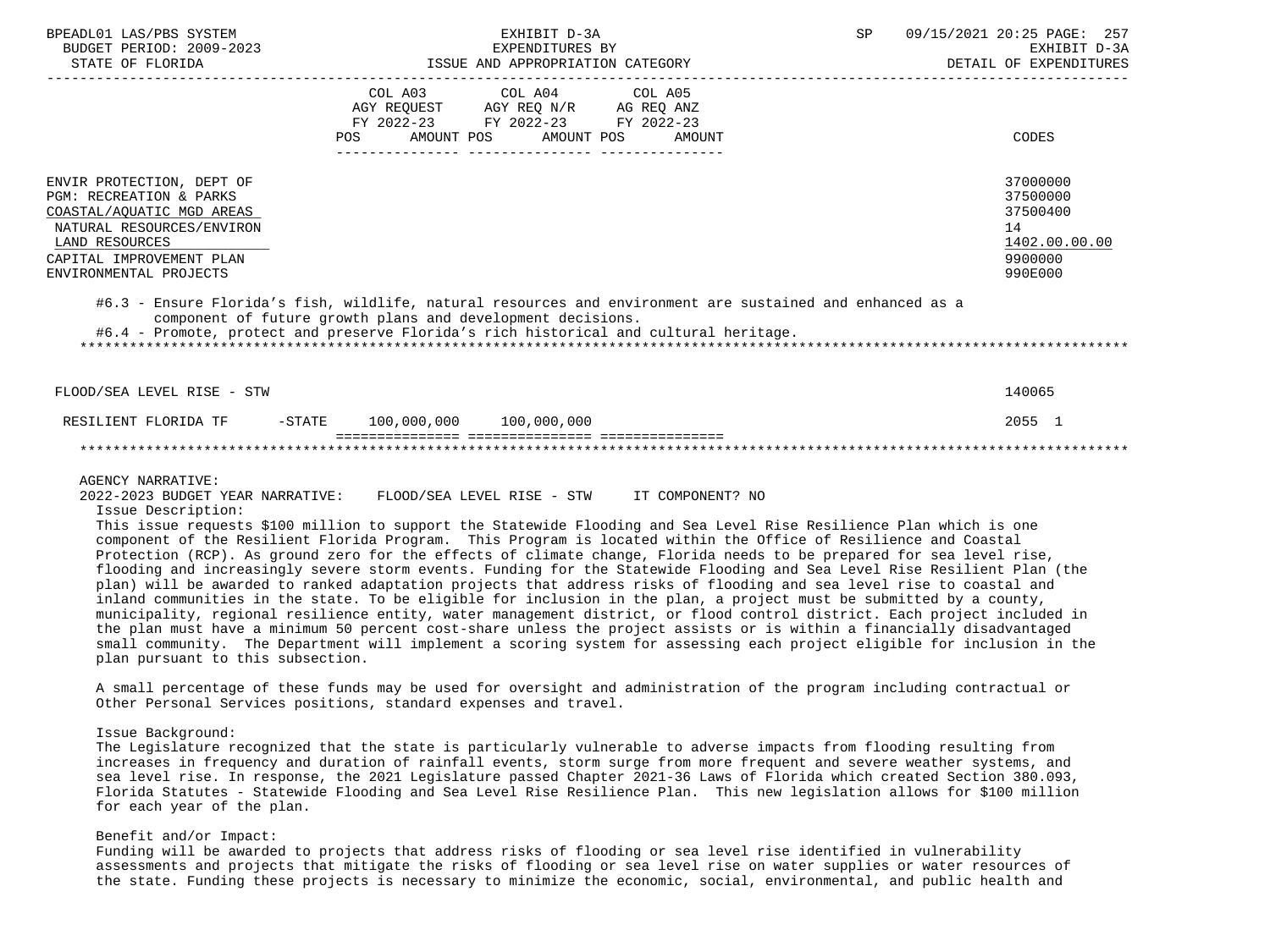| BPEADL01 LAS/PBS SYSTEM<br>BUDGET PERIOD: 2009-2023<br>STATE OF FLORIDA                                                                                                                                                                                                                                                                                                                                                                                                                                                                                                                                                                                                                                                                                                                                                                                                                                                                                                                                                                                                                                                                             |           | EXHIBIT D-3A<br>EXPENDITURES BY<br>EAPENDITURES BI<br>ISSUE AND APPROPRIATION CATEGORY                                                                                                                         |         |        | SP |                                | 09/15/2021 20:25 PAGE: 258<br>EXHIBIT D-3A<br>DETAIL OF EXPENDITURES          |
|-----------------------------------------------------------------------------------------------------------------------------------------------------------------------------------------------------------------------------------------------------------------------------------------------------------------------------------------------------------------------------------------------------------------------------------------------------------------------------------------------------------------------------------------------------------------------------------------------------------------------------------------------------------------------------------------------------------------------------------------------------------------------------------------------------------------------------------------------------------------------------------------------------------------------------------------------------------------------------------------------------------------------------------------------------------------------------------------------------------------------------------------------------|-----------|----------------------------------------------------------------------------------------------------------------------------------------------------------------------------------------------------------------|---------|--------|----|--------------------------------|-------------------------------------------------------------------------------|
|                                                                                                                                                                                                                                                                                                                                                                                                                                                                                                                                                                                                                                                                                                                                                                                                                                                                                                                                                                                                                                                                                                                                                     | COL A03   | COL A04<br>$\begin{tabular}{lllllll} AGY & \texttt{REQUEST} & \texttt{AGY REQ} & \texttt{N/R} & \texttt{AG REQ} & \texttt{ANZ} \end{tabular}$<br>FY 2022-23 FY 2022-23 FY 2022-23<br>POS AMOUNT POS AMOUNT POS | COL A05 | AMOUNT |    | ______________________________ | CODES                                                                         |
| ENVIR PROTECTION, DEPT OF<br>PGM: RECREATION & PARKS<br>COASTAL/AQUATIC MGD AREAS<br>NATURAL RESOURCES/ENVIRON<br>LAND RESOURCES<br>CAPITAL IMPROVEMENT PLAN<br>ENVIRONMENTAL PROJECTS                                                                                                                                                                                                                                                                                                                                                                                                                                                                                                                                                                                                                                                                                                                                                                                                                                                                                                                                                              |           |                                                                                                                                                                                                                |         |        |    |                                | 37000000<br>37500000<br>37500400<br>14<br>1402.00.00.00<br>9900000<br>990E000 |
| Florida Strategic Plan for Economic Development:<br>#5.2 - Improve the efficiency and effectiveness of government agencies at all levels.<br>#6.1 - Create and sustain vibrant, safe, healthy and resilient communities that attract workers, residents,<br>businesses and visitors.<br>#6.2 - Ensure Floridians in all communities and life stages have opportunities to achieve healthier outcomes<br>and societal contributions.<br>#6.4 - Promote, protect and preserve Florida's rich historical and cultural heritage.<br>#6.3 - Ensure Florida's fish, wildlife, natural resources and environment are sustained and enhanced as a<br>component of future growth plans and development decisions.                                                                                                                                                                                                                                                                                                                                                                                                                                            |           |                                                                                                                                                                                                                |         |        |    |                                |                                                                               |
| RESILIENT FL PLN GRTS                                                                                                                                                                                                                                                                                                                                                                                                                                                                                                                                                                                                                                                                                                                                                                                                                                                                                                                                                                                                                                                                                                                               |           |                                                                                                                                                                                                                |         |        |    |                                | 140078                                                                        |
| RESILIENT FLORIDA TF                                                                                                                                                                                                                                                                                                                                                                                                                                                                                                                                                                                                                                                                                                                                                                                                                                                                                                                                                                                                                                                                                                                                | $-$ STATE | 20,000,000 20,000,000                                                                                                                                                                                          |         |        |    |                                | 2055 1                                                                        |
|                                                                                                                                                                                                                                                                                                                                                                                                                                                                                                                                                                                                                                                                                                                                                                                                                                                                                                                                                                                                                                                                                                                                                     |           |                                                                                                                                                                                                                |         |        |    |                                |                                                                               |
| AGENCY NARRATIVE:<br>2022-2023 BUDGET YEAR NARRATIVE: RESILIENT FL PLN GRTS TT COMPONENT? NO<br>Issue Description:<br>This issue requests \$20 million to support the Resilient Florida Grant Program, which is one component of the Resilient<br>Florida Program. This Program is located within the Office of Resilience and Coastal Protection (RCP). As ground zero<br>for the effects of climate change, Florida needs to be prepared for sea level rise, flooding and increasingly severe<br>storm events. These grant funds will be provided to counties or municipalities to fund the costs of community resilience<br>planning and necessary data collection for such planning including comprehensive plan amendments and necessary<br>corresponding analyses that address the requirements of s. 163.3178(2)(f); vulnerability assessments that identify or<br>address risks of flooding and sea level rise; the development of projects, plans, and policies that allow communities to<br>prepare for threats from flooding and sea level rise; and projects to adapt critical assets to the effects of flooding<br>and sea level rise. |           |                                                                                                                                                                                                                |         |        |    |                                |                                                                               |

Issue Background:

 The Legislature recognized that the adverse impacts of flooding and sea level rise affect coastal and inland communities across the state. In response, the 2021 Legislature passed Chapter 2021-36 Laws of Florida which created Section 380.093, Florida Statutes - Statewide Flooding and Sea Level Rise Resilience Plan. As a result, \$20 million was appropriated in FY 2021-22 for the Resilient Florida Grant Program. Continued funding of this grant program is needed to further these statewide efforts.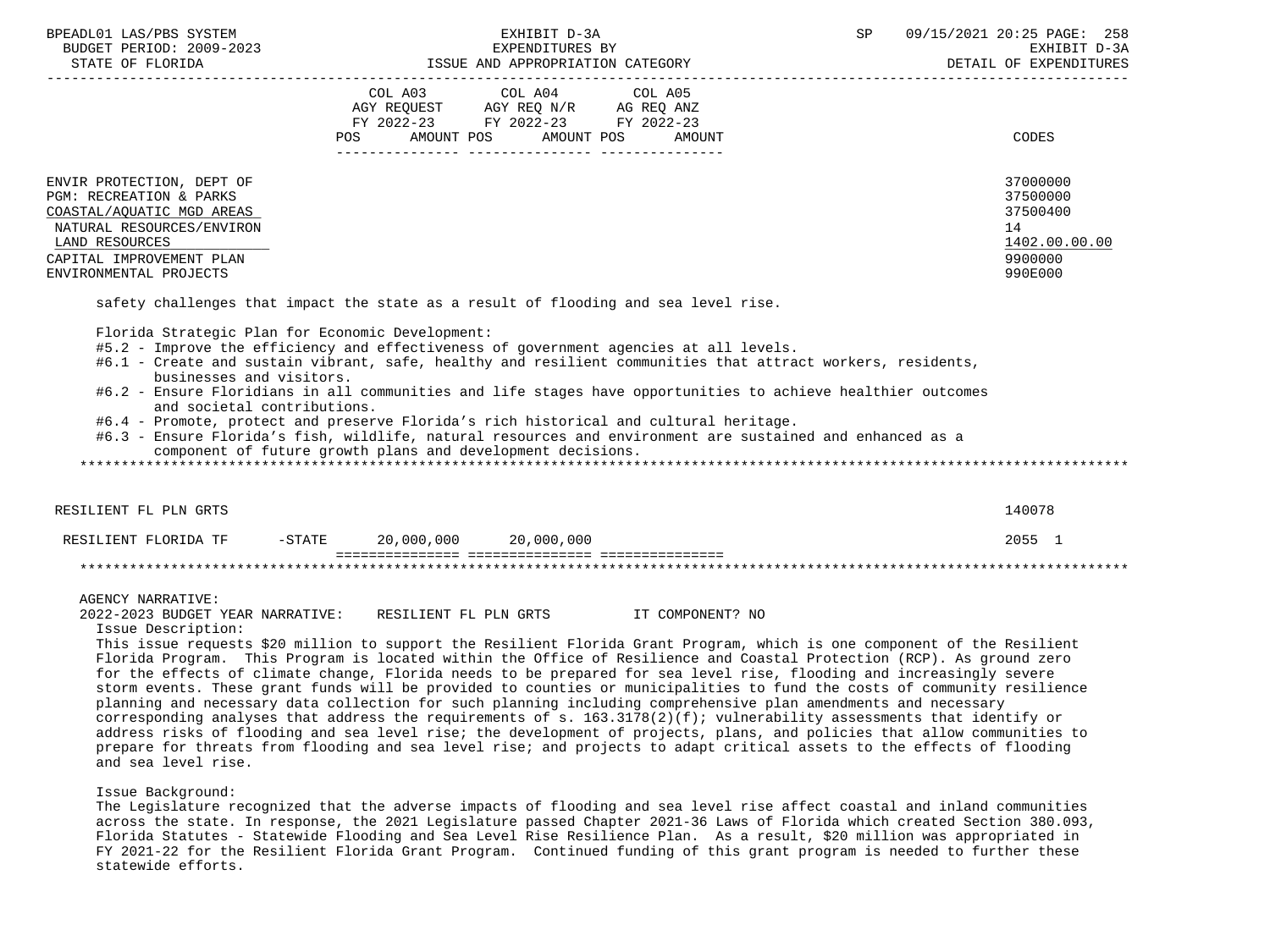BPEADL01 LAS/PBS SYSTEM EXHIBIT D-3A SP 09/15/2021 20:25 PAGE: 259 BUDGET PERIOD: 2009-2023 EXPENDITURES BY EXHIBIT D-3A STATE OF FLORIDA GALL SOLUTION ISSUE AND APPROPRIATION CATEGORY STATE OF SAMPLE OF EXPENDITURES ----------------------------------------------------------------------------------------------------------------------------------- COL A03 COL A04 AGY REQUEST AGY REQ N/R AG REQ ANZ FY 2022-23 FY 2022-23 FY 2022-23 POS AMOUNT POS AMOUNT POS AMOUNT CODES --------------- --------------- --------------- ENVIR PROTECTION, DEPT OF 37000000 PGM: RECREATION & PARKS 37500000<br>COASTAL/AOUATIC MGD AREAS 37500000 COASTAL/AQUATIC MGD AREAS NATURAL RESOURCES/ENVIRON 14  $\underline{\text{LAND RESOUTCES}} \underbrace{\text{1402.00.00}}$  CAPITAL IMPROVEMENT PLAN 9900000 ENVIRONMENTAL PROJECTS 990E000 Benefit and/or Impact: Continued support for the Resilient Florida Grant Program will help statewide communities to understand, plan for and adapt to changing sea levels and extreme weather events. These planning efforts are necessary to minimize the economic, social, environmental, and public health and safety challenges that impact the state. Florida Strategic Plan for Economic Development: #5.2 - Improve the efficiency and effectiveness of government agencies at all levels. #6.1 - Create and sustain vibrant, safe, healthy and resilient communities that attract workers, residents, businesses and visitors. #6.2 - Ensure Floridians in all communities and life stages have opportunities to achieve healthier outcomes and societal contributions.?? #6.3 - Ensure Florida's fish, wildlife, natural resources and environment are sustained and enhanced as a component of future growth plans and development decisions. #6.4 - Promote, protect and preserve Florida's rich historical and cultural heritage. \*\*\*\*\*\*\*\*\*\*\*\*\*\*\*\*\*\*\*\*\*\*\*\*\*\*\*\*\*\*\*\*\*\*\*\*\*\*\*\*\*\*\*\*\*\*\*\*\*\*\*\*\*\*\*\*\*\*\*\*\*\*\*\*\*\*\*\*\*\*\*\*\*\*\*\*\*\*\*\*\*\*\*\*\*\*\*\*\*\*\*\*\*\*\*\*\*\*\*\*\*\*\*\*\*\*\*\*\*\*\*\*\*\*\*\*\*\*\*\*\*\*\*\*\*\*\* CLEAN MARINA 140122 FEDERAL GRANTS TRUST FUND -FEDERL 500,000 500,000 2261 3 =============== =============== =============== \*\*\*\*\*\*\*\*\*\*\*\*\*\*\*\*\*\*\*\*\*\*\*\*\*\*\*\*\*\*\*\*\*\*\*\*\*\*\*\*\*\*\*\*\*\*\*\*\*\*\*\*\*\*\*\*\*\*\*\*\*\*\*\*\*\*\*\*\*\*\*\*\*\*\*\*\*\*\*\*\*\*\*\*\*\*\*\*\*\*\*\*\*\*\*\*\*\*\*\*\*\*\*\*\*\*\*\*\*\*\*\*\*\*\*\*\*\*\*\*\*\*\*\*\*\*\* AGENCY NARRATIVE: 2022-2023 BUDGET YEAR NARRATIVE: CLEAN MARINA IT COMPONENT? NO Issue Description: This issue requests continued funding of \$500,000 for the Clean Boating Program in the Office of Resilience and Coastal

 Protection (RCP). These funds will support Clean Vessel grant programs and will be distributed as pass-through (reimbursement) grants for the purchase, installation, operation, maintenance, and repair of sewage pump-out equipment at marine and freshwater facilities. Funds will also be used for educational presentations and workshops to boater groups and organizations, boat show representations, publications, public service announcements and website maintenance. In addition, a small percentage of the funds may be used to support administrative costs including support and contract personnel.

Issue Background:

 The Clean Vessel Act (CVA) provides funding for the construction, purchase, installation and operation of pump-out facilities. CVA costs include: pumpout projects and education/outreach.

 Pump-out projects for coastal and inland navigable waterways result in safe and proper disposal of approximately 8,000,000 gallons of sewage annually.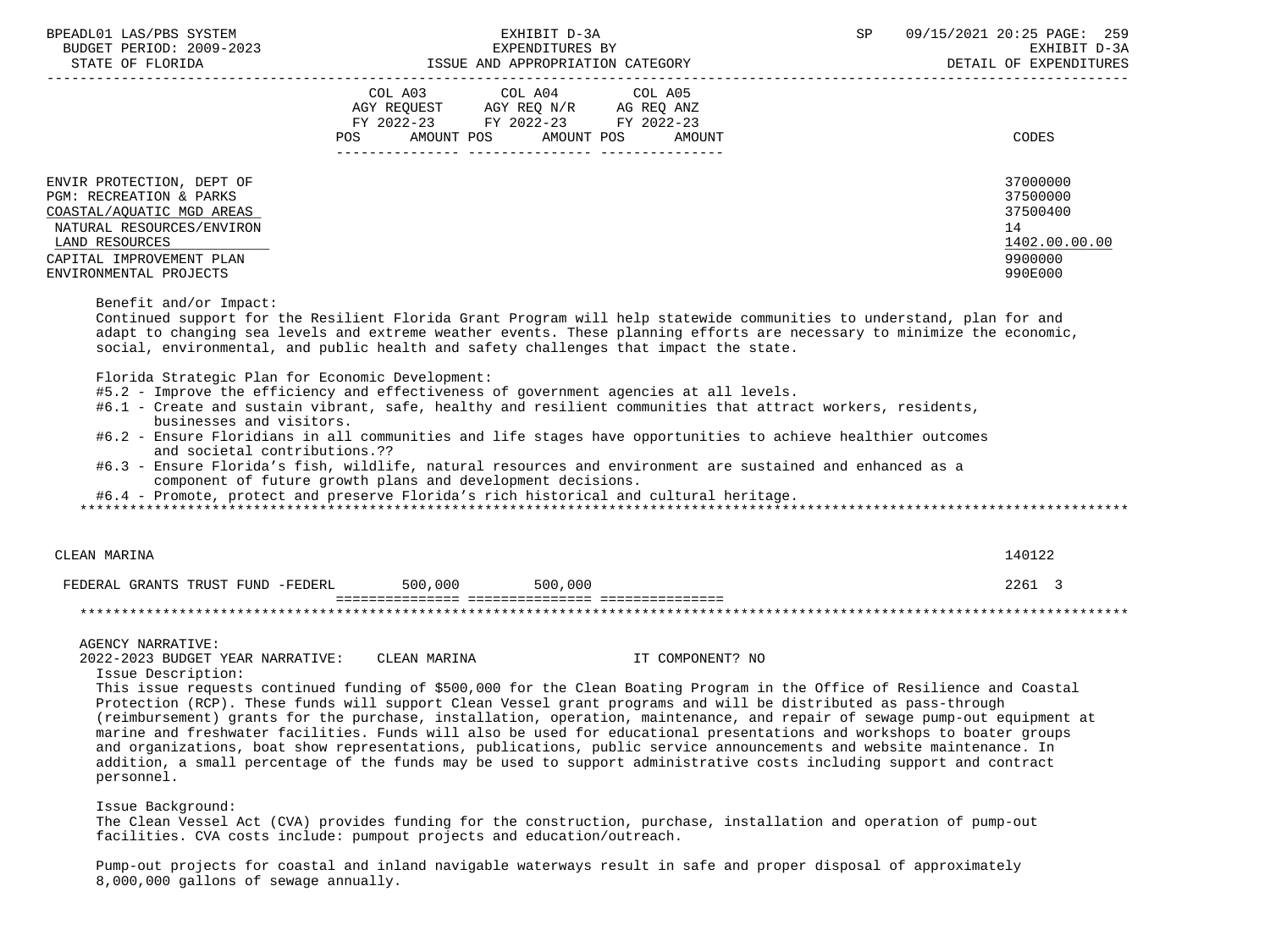| BPEADL01 LAS/PBS SYSTEM<br>BUDGET PERIOD: 2009-2023<br>STATE OF FLORIDA                                                                                                                | EXHIBIT D-3A<br>EXPENDITURES BY<br>ISSUE AND APPROPRIATION CATEGORY                                                                                  | <b>SP</b><br>09/15/2021 20:25 PAGE: 260<br>EXHIBIT D-3A<br>DETAIL OF EXPENDITURES |
|----------------------------------------------------------------------------------------------------------------------------------------------------------------------------------------|------------------------------------------------------------------------------------------------------------------------------------------------------|-----------------------------------------------------------------------------------|
|                                                                                                                                                                                        | COL A03 COL A04 COL A05<br>AGY REOUEST<br>AGY REO N/R<br>AG REO ANZ<br>FY 2022-23 FY 2022-23 FY 2022-23<br>AMOUNT POS<br>AMOUNT POS<br>POS<br>AMOUNT | CODES                                                                             |
| ENVIR PROTECTION, DEPT OF<br>PGM: RECREATION & PARKS<br>COASTAL/AOUATIC MGD AREAS<br>NATURAL RESOURCES/ENVIRON<br>LAND RESOURCES<br>CAPITAL IMPROVEMENT PLAN<br>ENVIRONMENTAL PROJECTS |                                                                                                                                                      | 37000000<br>37500000<br>37500400<br>14<br>1402.00.00.00<br>9900000<br>990E000     |

 The majority of the grant funds, approximately 80 percent of the request, are distributed as pass-through grants (reimbursement) to public and private marinas for the purchase, installation, operation, maintenance and repair of boater sewage pump-out equipment. Additionally, approximately 20 percent of the funds are used for education, outreach, database development and technical assistance to boater groups and organizations.

 The CVA grants reimburse participating marinas up to 75 percent of the total project cost for the purchase, installation, operation, maintenance and repair of boater sewage pump-out equipment and boater educational materials on pump-out locations and the effects of sewage in our waterways.

 The Florida Clean Marina Program is a voluntary designation program that provides a proactive, non-regulatory approach to environmental stewardship. Participants receive assistance to implement Best Management Practices through on-site and direct technical assistance, mentoring by other Clean Marinas and continuing education activities. To be designated a Clean Marina, facilities must implement a set of environmental and operational measures designed to protect Florida's waterways, marine habitats and to increase operational efficiencies. These measures are designed to address critical environmental issues such as sensitive habitats, waste management, boater sewage management, storm water control, spill prevention, pollution prevention techniques and emergency preparedness. Designated facilities, and those facilities seeking designation, receive ongoing technical support from the Florida Clean Marina Program and their peers in the Clean Boating Partnership.

 The Clean Marina Program works with marine facilities to encourage the implementation of Best Management Practices that surpass regulatory requirements. Program costs include supplies, environmental cleanup materials and outreach.

#### Benefit and/or Impact:

 Successful projects represent a 3:1 return on investment for the grant recipient and directly lead to increased protection of the state's waters. For marinas, this is a 3:1 ratio returns of their investment that helps bring additional boaters to their marinas to receive pump-outs and other services they provide. The CVA grants help fund the operating costs of pump-out equipment which creates jobs at marinas. This increased marina activity increases the state's economy. For Florida, the return on investment equates to increased boater activity at the marinas as well as learning about the environment while adding to the state economy. Since the program began, the CVA grant funding to public and private marinas has resulted in a total of over 665 pump-out projects throughout all areas of the state and has prevented more than 40 million gallons of untreated boater sewage from being disposed of into the state's waters. Boater sewage not entering Florida's waterways is a direct benefit of the CVA grant program.

 By drawing on the resources of its industry partners, the Clean Vessel Act and Clean Marina Programs have been able to leverage the use of grant funding to increase participation in the programs and to further protect Florida's waters.

Florida Strategic Plan for Economic Development:

#5.2 - Improve the efficiency and effectiveness of government agencies at all levels.

#5.3 - Strengthen local, regional and statewide partnerships to accomplish Florida's economic and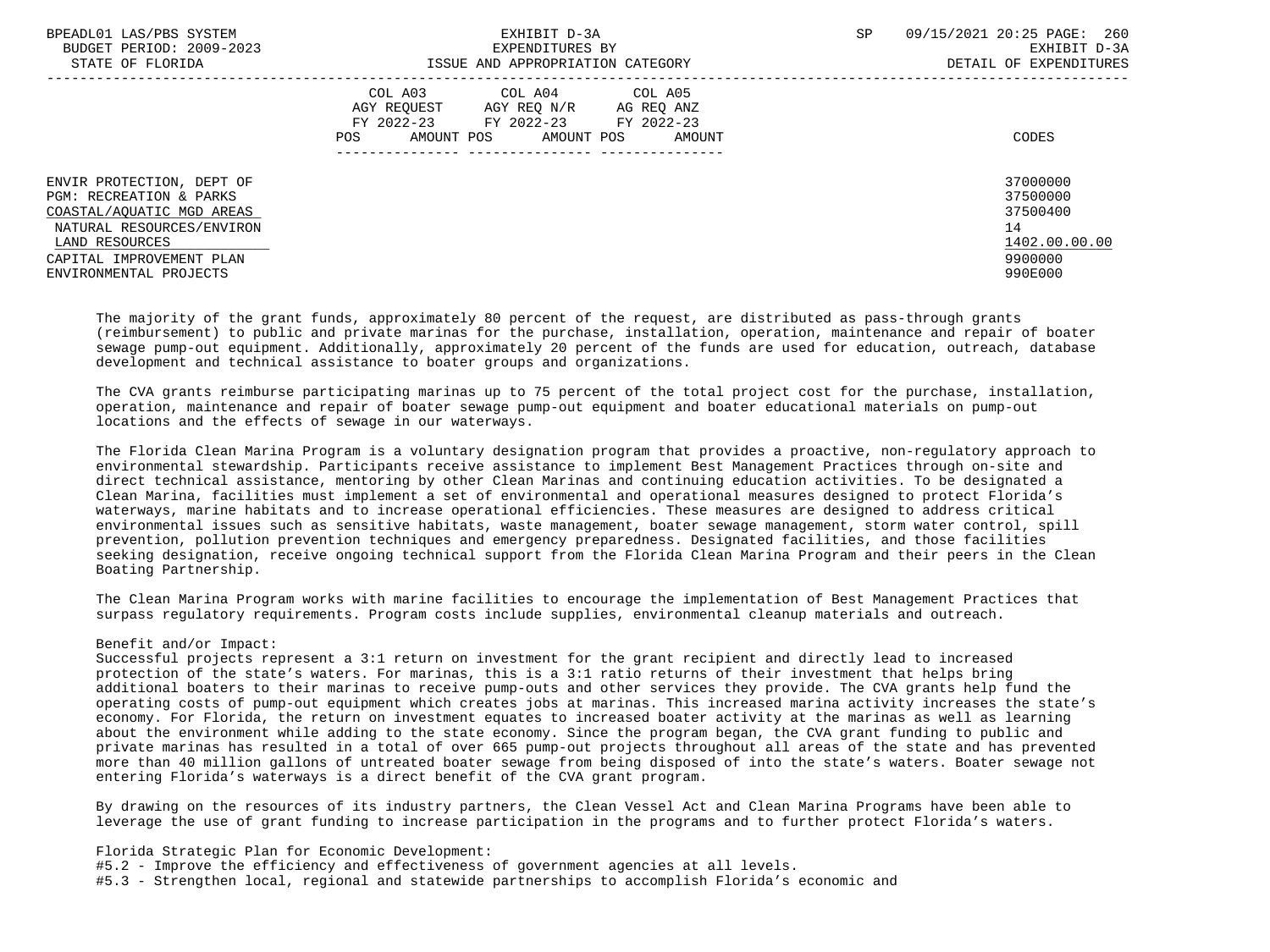| BPEADL01 LAS/PBS SYSTEM<br>BUDGET PERIOD: 2009-2023<br>STATE OF FLORIDA                                                                                                                | EXHIBIT D-3A<br>EXPENDITURES BY<br>ISSUE AND APPROPRIATION CATEGORY                                                                                                                                                                                                                                                                                                                                                                                                                                                                                                       | SP<br>09/15/2021 20:25 PAGE: 261<br>EXHIBIT D-3A<br>DETAIL OF EXPENDITURES    |
|----------------------------------------------------------------------------------------------------------------------------------------------------------------------------------------|---------------------------------------------------------------------------------------------------------------------------------------------------------------------------------------------------------------------------------------------------------------------------------------------------------------------------------------------------------------------------------------------------------------------------------------------------------------------------------------------------------------------------------------------------------------------------|-------------------------------------------------------------------------------|
|                                                                                                                                                                                        | COL A03<br>COL A04<br>COL A05<br>AGY REQUEST AGY REQ N/R AG REQ ANZ<br>FY 2022-23 FY 2022-23 FY 2022-23<br>POS<br>AMOUNT POS<br>AMOUNT POS<br>AMOUNT                                                                                                                                                                                                                                                                                                                                                                                                                      | CODES                                                                         |
| ENVIR PROTECTION, DEPT OF<br>PGM: RECREATION & PARKS<br>COASTAL/AQUATIC MGD AREAS<br>NATURAL RESOURCES/ENVIRON<br>LAND RESOURCES<br>CAPITAL IMPROVEMENT PLAN<br>ENVIRONMENTAL PROJECTS |                                                                                                                                                                                                                                                                                                                                                                                                                                                                                                                                                                           | 37000000<br>37500000<br>37500400<br>14<br>1402.00.00.00<br>9900000<br>990E000 |
| and visitors.                                                                                                                                                                          | quality of life and quality places goals.<br>#6.1 - Create and sustain vibrant, safe, healthy and resilient communities that attract workers, resident businesses                                                                                                                                                                                                                                                                                                                                                                                                         |                                                                               |
| BEACH PROJECTS - STW                                                                                                                                                                   |                                                                                                                                                                                                                                                                                                                                                                                                                                                                                                                                                                           | 140126                                                                        |
| LAND ACOUISITION TF -STATE                                                                                                                                                             | 50,000,000                                                                                                                                                                                                                                                                                                                                                                                                                                                                                                                                                                | 2423 1                                                                        |
|                                                                                                                                                                                        | ===============================                                                                                                                                                                                                                                                                                                                                                                                                                                                                                                                                           |                                                                               |
| <b>AGENCY NARRATIVE:</b><br>Issue Description:                                                                                                                                         | 2022-2023 BUDGET YEAR NARRATIVE: BEACH PROJECTS - STW<br>IT COMPONENT? NO<br>This issue requests to transfer \$50 million in recurring Fixed Capital Outlay appropriation for the Beach Management<br>Funding Assistance Program from the Division of Water Resource Management to the Office of Resilience and Coastal<br>Protection (RCP). This issue coincides with an operating issue that transfers 66 positions and funding in the Beach and<br>Inlet Management Programs from the Division of Water Resource Management and the Regulatory District Offices to the |                                                                               |

Issue Background:

Office of Resilience and Coastal Protection (RCP).

 Beaches programs fit into the "Office of Resilience and Coastal Protection" because it better aligns the goals of the beach programs with the coastal resilience aspects of RCP. The RCP office has a multi-faceted approach to resilience, including coral reef protection; preservation of coastal and aquatic management areas; and the implementation of ecosystem restoration projects to prepare Florida's coastal communities and state-managed lands for the effects of sea level rise, coastal flooding, erosion and storms. Beach and Inlet Management and the regulation of beach coastal construction falls within this purview better than the goals and objectives of Water Resource Management.

 In November 2019, the DEP Secretary announced the merger of RCP with the Beaches programs previously housed in the Division of Water Resource Management. The merger focused on aligning critical personnel, programs and resources to address resiliency. To foster continuity in reaching resiliency goals, this transfer enables a larger array of researchers, field staff, technical experts and policymakers to collaborate more effectively.

## Benefit and/or Impact:

 Since the 1960's, Florida in collaboration with local and federal partners have invested significant resources, technical support and funding into the Beach and Inlet Management programs to support the resilience benefit provided by beach nourishment and proactive sand management at the state's inlets. Efforts have preserved critical habitats, protected upland development and critical infrastructure, and ensured economic stability for the state's tourism industry. This organizational move will better align the beach programs with other Coastal focused programs in the Office of Resilience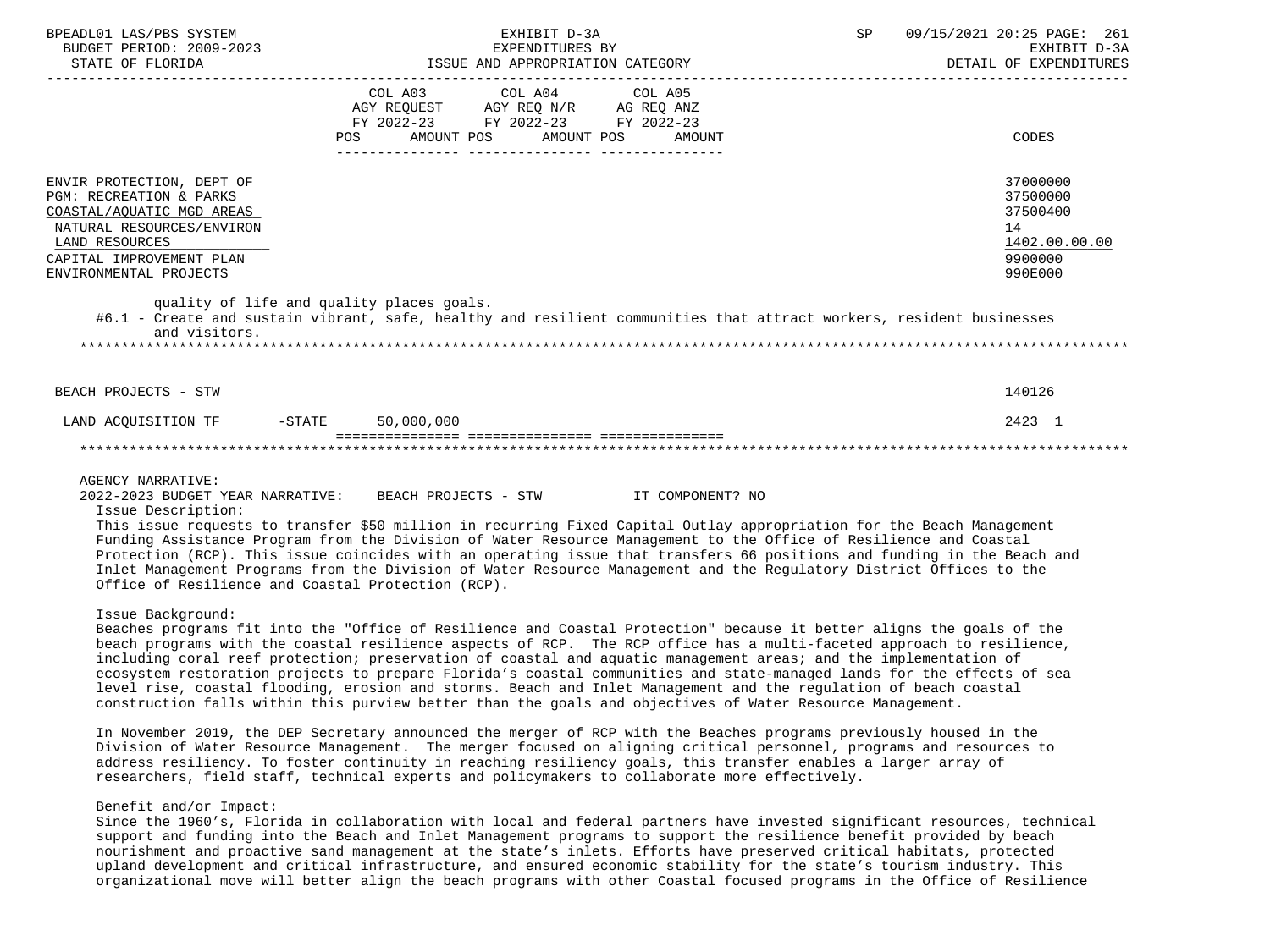| BPEADL01 LAS/PBS SYSTEM<br>BUDGET PERIOD: 2009-2023                                                                                                                                                                                                                                                                                                                                                                                                                                              |                     | EXHIBIT D-3A<br>EXPENDITURES BY                                                                                                                                                                                                                               |                                  | 09/15/2021 20:25 PAGE: 262<br>SP<br>EXHIBIT D-3A<br>DETAIL OF EXPENDITURES |                                                                               |  |
|--------------------------------------------------------------------------------------------------------------------------------------------------------------------------------------------------------------------------------------------------------------------------------------------------------------------------------------------------------------------------------------------------------------------------------------------------------------------------------------------------|---------------------|---------------------------------------------------------------------------------------------------------------------------------------------------------------------------------------------------------------------------------------------------------------|----------------------------------|----------------------------------------------------------------------------|-------------------------------------------------------------------------------|--|
|                                                                                                                                                                                                                                                                                                                                                                                                                                                                                                  |                     | $\begin{tabular}{lllllllll} COL & A03 & \multicolumn{2}{l}COL & A04 & \multicolumn{2}{l}COL & A05 \\ AGY & REQUEST & \multicolumn{2}{l}AGY REQ & N/R & \multicolumn{2}{l}AG REQ & \multicolumn{2}{l}AMZ \\ \end{tabular}$<br>FY 2022-23 FY 2022-23 FY 2022-23 | POS AMOUNT POS AMOUNT POS AMOUNT |                                                                            | CODES                                                                         |  |
| ENVIR PROTECTION, DEPT OF<br><b>PGM: RECREATION &amp; PARKS</b><br>COASTAL/AQUATIC MGD AREAS<br>NATURAL RESOURCES/ENVIRON<br>LAND RESOURCES<br>CAPITAL IMPROVEMENT PLAN<br>ENVIRONMENTAL PROJECTS                                                                                                                                                                                                                                                                                                |                     |                                                                                                                                                                                                                                                               |                                  |                                                                            | 37000000<br>37500000<br>37500400<br>14<br>1402.00.00.00<br>9900000<br>990E000 |  |
| and Coastal Protection to ensure consistency, streamlining of processes, and comprehensive management of the state's<br>shorelines. This issue has a net zero budget impact to the Department.<br>Cost Summary:                                                                                                                                                                                                                                                                                  |                     |                                                                                                                                                                                                                                                               |                                  |                                                                            |                                                                               |  |
| Budget Entity<br>Water Resource Management (\$50,000,000)<br>Coastal and Aquatic Managed Areas \$50,000,000                                                                                                                                                                                                                                                                                                                                                                                      |                     | Amount<br>________________                                                                                                                                                                                                                                    |                                  |                                                                            |                                                                               |  |
| This issue is dependent on issue codes 1800400/1800410 being approved.<br>TOTAL: ENVIRONMENTAL PROJECTS<br>TOTAL ISSUE 180,500,000 130,500,000                                                                                                                                                                                                                                                                                                                                                   | Total: \$0          |                                                                                                                                                                                                                                                               |                                  |                                                                            | 990E000                                                                       |  |
| GRANTS AND AIDS - FIXED CAPITAL<br>OUTLAY<br>G/A-LOC GOV/NONST ENT-FCO<br>FLORIDA CZM PROGRAM                                                                                                                                                                                                                                                                                                                                                                                                    |                     |                                                                                                                                                                                                                                                               |                                  |                                                                            | 990G000<br>140000<br>140061                                                   |  |
| FEDERAL GRANTS TRUST FUND -FEDERL 1,285,161 1,285,161                                                                                                                                                                                                                                                                                                                                                                                                                                            |                     |                                                                                                                                                                                                                                                               |                                  |                                                                            | 2261 3                                                                        |  |
| <b>AGENCY NARRATIVE:</b><br>2022-2023 BUDGET YEAR NARRATIVE:<br>Issue Description:<br>This issue requests funding of \$1,285,161 to implement the cooperative grant agreement between the Office of Resilience<br>and Coastal Protection (RCP) and the National Oceanic Atmosphere Administration (NOAA). This is to continue the<br>administration and implementation of the Florida Coastal Management Program (FCMP) which provides coastal resource<br>protection and management activities. | FLORIDA CZM PROGRAM |                                                                                                                                                                                                                                                               | IT COMPONENT? NO                 |                                                                            |                                                                               |  |
| A small percentage of these funds may be used for oversight and administration of the program including contractual or<br>Other Personal Services positions, standard expenses and travel.                                                                                                                                                                                                                                                                                                       |                     |                                                                                                                                                                                                                                                               |                                  |                                                                            |                                                                               |  |

 Issue Background: FCMP has three components: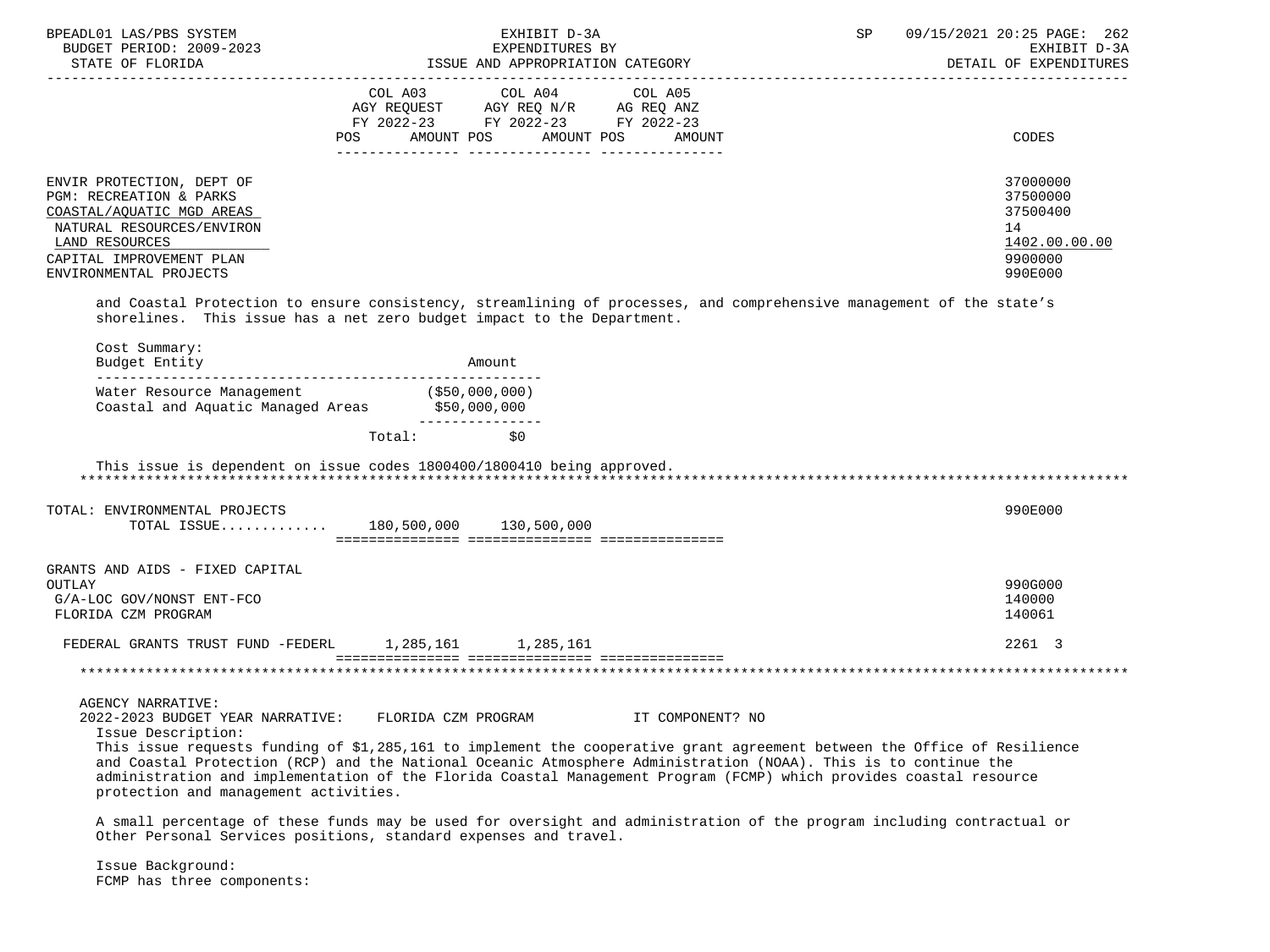|                                                                                                                                                                                                           | COL A03<br>COL A04<br>COL A05<br>AGY REOUEST<br>AGY REO N/R<br>AG REQ ANZ<br>FY 2022-23<br>FY 2022-23<br>FY 2022-23<br>POS.<br>AMOUNT POS<br>AMOUNT POS<br>AMOUNT | CODES                                                                         |
|-----------------------------------------------------------------------------------------------------------------------------------------------------------------------------------------------------------|-------------------------------------------------------------------------------------------------------------------------------------------------------------------|-------------------------------------------------------------------------------|
| ENVIR PROTECTION, DEPT OF<br>PGM: RECREATION & PARKS<br>COASTAL/AOUATIC MGD AREAS<br>NATURAL RESOURCES/ENVIRON<br>LAND RESOURCES<br>CAPITAL IMPROVEMENT PLAN<br>GRANTS AND AIDS - FIXED CAPITAL<br>OUTLAY |                                                                                                                                                                   | 37000000<br>37500000<br>37500400<br>14<br>1402.00.00.00<br>9900000<br>990G000 |

### 1. Coastal Partnership Initiative (CPI) (Section 306)

 The CPI provides grant funds to coastal local governments, National Estuary Programs, Florida public colleges and universities, regional planning councils and not-for-profit organizations. These funds support activities that protect and enhance natural, cultural and human resources. These funds also improve access to coastal resources, improve community preparedness and resiliency, and address the special needs of waterfront communities. Proposed projects are evaluated and ranked by an interagency committee. The committee makes their selection based on what will best meet local and state goals for coastal protection and management, as well as economic development. These subawards are a portion of the Section 306 funding in the cooperative agreement.

2. State Agency Projects (Section 306 and 309)

 The Section 306 funding provides grant funds to state agencies and universities to complement FCMP resource management programs and initiatives. Funds support research and management programs that enhance or protect coastal resources.

 The FCMP receives congressionally approved Section 309 funds from NOAA. The funds are used to develop program changes that achieve one or more of nine enhancement area objectives (e.g., wetlands, coastal hazards, public access, marine debris and others). The FCMP completed its five-year Section 309 Assessment and Strategies document during Fiscal Year 2020-21, that lists projects to be completed in Fiscal Year's 2022-26. The assessment has been approved by NOAA.

#### 3. Competitive Projects of Special Merit (Section 309)

 The FCMP submits proposals to NOAA for competitive funds under Section 309 for Coastal Zone Management Program Enhancement Projects of Special Merit. The objective of the 309 assistance is for federally approved coastal management programs to continually improve their programs in specified areas of national importance that further approved Section 309 strategies. NOAA approved funding for three of FCMP's submitted competitive proposals for the previous five years and were awarded a Project of Special Merit in 2017 and 2019.

 Benefit and/or Impact: The annual cooperative grant agreement between RCP and NOAA provides federal funding for local coastal resource protection and management activities in the following five categories:

- 1. Protecting and enhancing natural, cultural and human resources;
- 2. Improving access to coastal resources;
- 3. Improving community preparedness and resiliency;
- 4. Addressing the special needs of waterfront communities; and
- 5. Initiatives to enhance coastal management (e.g., ocean resources, coastal hazards and special area management).

Florida Strategic Plan for Economic Development:

 #6.1 - Create and sustain vibrant, safe, healthy and resilient communities that attract workers, residents, businesses and visitors.

\*\*\*\*\*\*\*\*\*\*\*\*\*\*\*\*\*\*\*\*\*\*\*\*\*\*\*\*\*\*\*\*\*\*\*\*\*\*\*\*\*\*\*\*\*\*\*\*\*\*\*\*\*\*\*\*\*\*\*\*\*\*\*\*\*\*\*\*\*\*\*\*\*\*\*\*\*\*\*\*\*\*\*\*\*\*\*\*\*\*\*\*\*\*\*\*\*\*\*\*\*\*\*\*\*\*\*\*\*\*\*\*\*\*\*\*\*\*\*\*\*\*\*\*\*\*\*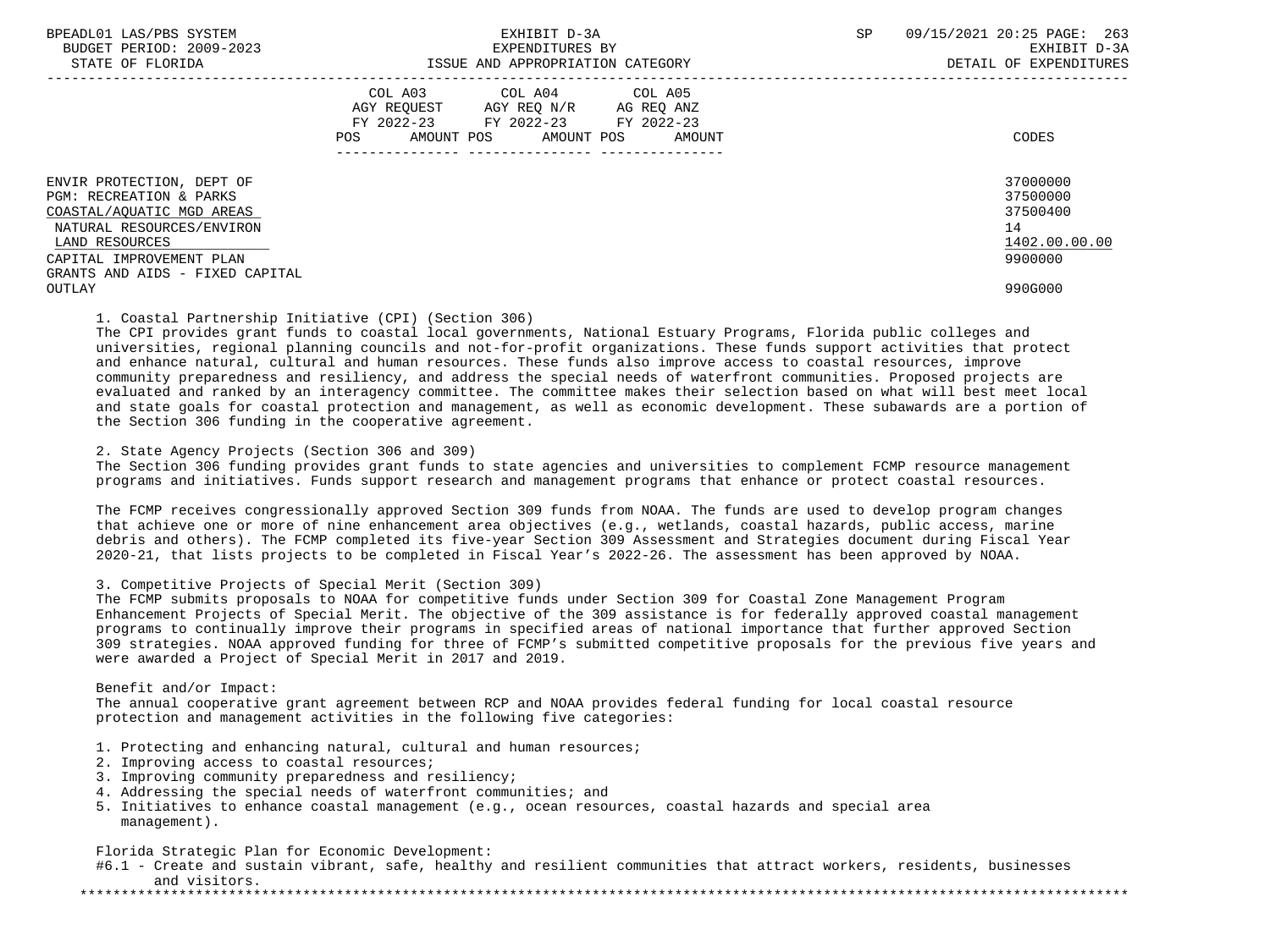| BPEADL01 LAS/PBS SYSTEM<br>BUDGET PERIOD: 2009-2023<br>STATE OF FLORIDA                                                                                                                                                                               |           |                       | EXHIBIT D-3A<br>EXPENDITURES BY<br>ISSUE AND APPROPRIATION CATEGORY |                                                                                                     | <b>SP</b> | 09/15/2021 20:25 PAGE: 264<br>EXHIBIT D-3A<br>DETAIL OF EXPENDITURES                              |
|-------------------------------------------------------------------------------------------------------------------------------------------------------------------------------------------------------------------------------------------------------|-----------|-----------------------|---------------------------------------------------------------------|-----------------------------------------------------------------------------------------------------|-----------|---------------------------------------------------------------------------------------------------|
|                                                                                                                                                                                                                                                       | POS       | COL A03<br>AMOUNT POS | AMOUNT POS<br>-----------------------                               | COL A04 COL A05<br>AGY REQUEST AGY REQ N/R AG REQ ANZ<br>FY 2022-23 FY 2022-23 FY 2022-23<br>AMOUNT |           | CODES                                                                                             |
| ENVIR PROTECTION, DEPT OF<br><b>PGM: RECREATION &amp; PARKS</b><br>COASTAL/AOUATIC MGD AREAS<br>NATURAL RESOURCES/ENVIRON<br>LAND RESOURCES<br>CAPITAL IMPROVEMENT PLAN<br>MAINTENANCE AND REPAIR<br>FIXED CAPITAL OUTLAY<br>MAIN/REP/CONST-STATEWIDE |           |                       |                                                                     |                                                                                                     |           | 37000000<br>37500000<br>37500400<br>14<br>1402.00.00.00<br>9900000<br>990M000<br>080000<br>083643 |
| LAND ACOUISITION TF                                                                                                                                                                                                                                   | $-$ STATE | 2,000,000             | 2,000,000                                                           |                                                                                                     |           | 2423 1                                                                                            |
|                                                                                                                                                                                                                                                       |           |                       |                                                                     |                                                                                                     |           |                                                                                                   |

AGENCY NARRATIVE:

2022-2023 BUDGET YEAR NARRATIVE: MAIN/REP/CONST-STATEWIDE IT COMPONENT? NO

Issue Description:

 This issue requests \$2 million for maintenance and repairs of existing environmental learning centers and research and monitoring facilities in the Office of Resilience and Coastal Protection (RCP). RCP has four regions throughout the state with 18 research and monitoring facilities, which support recreation, science-based management, education, and research programs on public environmental lands. Maintenance of these facilities is critical to ensure that all are maintained and in compliance.

# Issue Background:

 These facilities focus on educating patrons on the importance of preservation, restoration and management of Florida's natural areas. This issue requests funding to maintain all RCP facilities for public use and to support recreation, science-based management, education and research programs on high quality public environmental lands.

## Benefit and/or Impact:

 The benefits of the services provided through the facilities are available to a variety of audiences, which includes students (elementary, high and college), teachers, educators, resource users, environmental professionals and the public. The objective is to maintain the facilities in a condition such that visitation continues to increase. These facilities average over one million visitors annually.

Florida Strategic Plan for Economic Development:

 #6.1 - Create and sustain vibrant, safe, healthy and resilient communities that attract workers, residents, businesses and visitors.

\*\*\*\*\*\*\*\*\*\*\*\*\*\*\*\*\*\*\*\*\*\*\*\*\*\*\*\*\*\*\*\*\*\*\*\*\*\*\*\*\*\*\*\*\*\*\*\*\*\*\*\*\*\*\*\*\*\*\*\*\*\*\*\*\*\*\*\*\*\*\*\*\*\*\*\*\*\*\*\*\*\*\*\*\*\*\*\*\*\*\*\*\*\*\*\*\*\*\*\*\*\*\*\*\*\*\*\*\*\*\*\*\*\*\*\*\*\*\*\*\*\*\*\*\*\*\*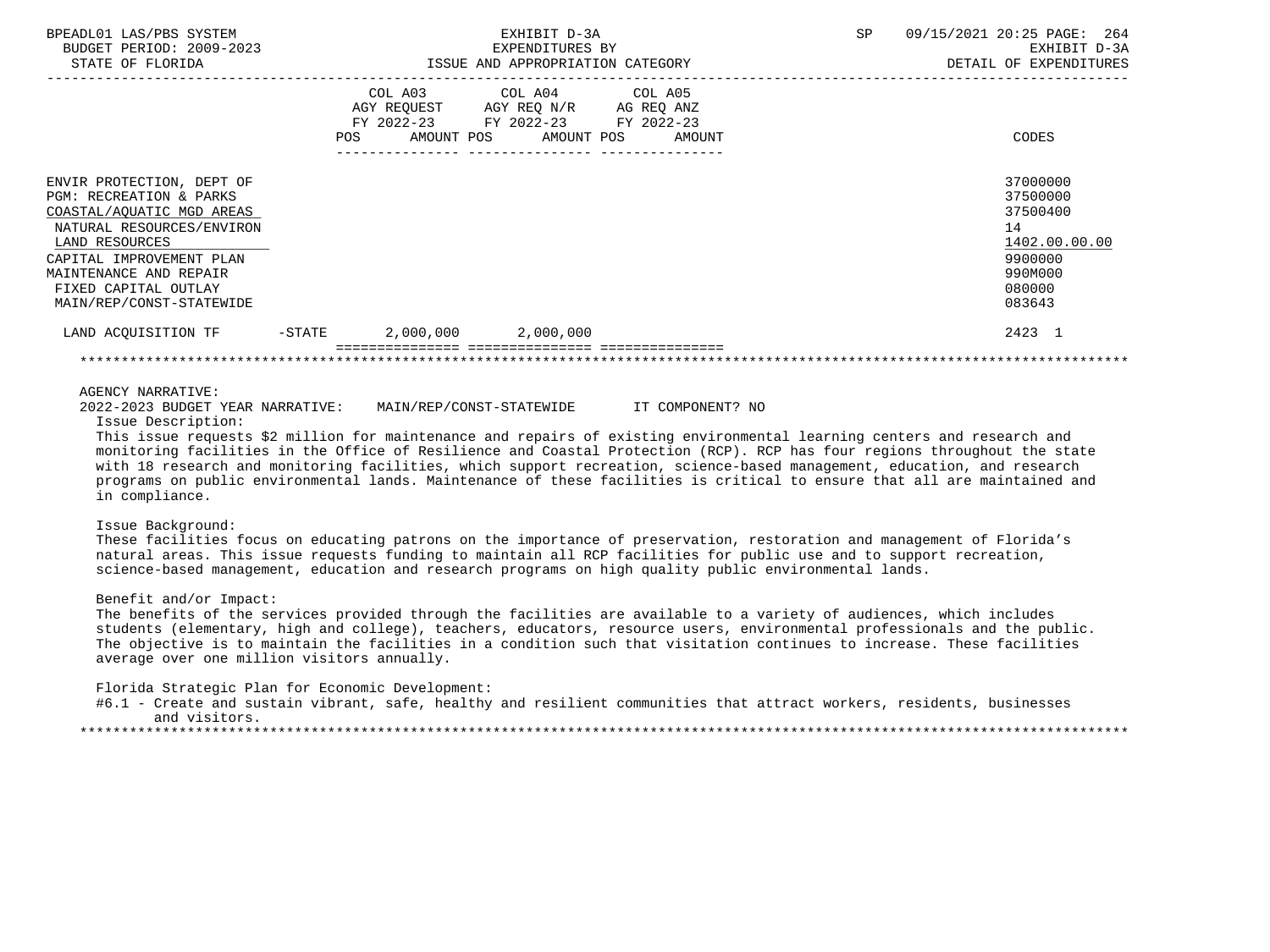| BPEADL01 LAS/PBS SYSTEM<br>BUDGET PERIOD: 2009-2023<br>STATE OF FLORIDA                                                                                                                                                                                                                                                                                                                                                                                                                                                                                                                                                                                                |                                  | EXHIBIT D-3A<br>EXPENDITURES BY                                                                   | ISSUE AND APPROPRIATION CATEGORY | SP | 09/15/2021 20:25 PAGE: 265<br>EXHIBIT D-3A<br>DETAIL OF EXPENDITURES                              |
|------------------------------------------------------------------------------------------------------------------------------------------------------------------------------------------------------------------------------------------------------------------------------------------------------------------------------------------------------------------------------------------------------------------------------------------------------------------------------------------------------------------------------------------------------------------------------------------------------------------------------------------------------------------------|----------------------------------|---------------------------------------------------------------------------------------------------|----------------------------------|----|---------------------------------------------------------------------------------------------------|
|                                                                                                                                                                                                                                                                                                                                                                                                                                                                                                                                                                                                                                                                        | POS AMOUNT POS AMOUNT POS AMOUNT | COL A03 COL A04 COL A05<br>AGY REQUEST AGY REQ N/R AG REQ ANZ<br>FY 2022-23 FY 2022-23 FY 2022-23 |                                  |    | CODES                                                                                             |
| ENVIR PROTECTION, DEPT OF<br><b>PGM: RECREATION &amp; PARKS</b><br>COASTAL/AQUATIC MGD AREAS<br>NATURAL RESOURCES/ENVIRON<br>LAND RESOURCES<br>CAPITAL IMPROVEMENT PLAN<br>DEFERRED BUILDING MAINTENANCE<br>FIXED CAPITAL OUTLAY<br>MAIN/REP/CONST-STATEWIDE                                                                                                                                                                                                                                                                                                                                                                                                           |                                  |                                                                                                   |                                  |    | 37000000<br>37500000<br>37500400<br>14<br>1402.00.00.00<br>9900000<br>990Z000<br>080000<br>083643 |
| GENERAL REVENUE FUND -STATE 1,556,000 1,556,000                                                                                                                                                                                                                                                                                                                                                                                                                                                                                                                                                                                                                        |                                  |                                                                                                   |                                  |    | 1000 1                                                                                            |
|                                                                                                                                                                                                                                                                                                                                                                                                                                                                                                                                                                                                                                                                        |                                  |                                                                                                   |                                  |    |                                                                                                   |
| <b>AGENCY NARRATIVE:</b><br>2022-2023 BUDGET YEAR NARRATIVE: MAIN/REP/CONST-STATEWIDE TT COMPONENT? NO<br>Issue Description:<br>This issue requests \$1,556,000 for deferred building maintenance needs for existing environmental learning centers and<br>research and monitoring facilities in the Office of Resilience and Coastal Protection (RCP). RCP has four regions<br>throughout the state with 18 research and monitoring facilities, which support recreation, science-based management,<br>education, and research programs on public environmental lands. Maintenance of these facilities is critical to ensure<br>they are safe for staff and visitors. |                                  |                                                                                                   |                                  |    |                                                                                                   |

RCP has identified the following priority projects:

| Project Title                                                                                                                                                                                                                                                                                    | Amount                                                                   |
|--------------------------------------------------------------------------------------------------------------------------------------------------------------------------------------------------------------------------------------------------------------------------------------------------|--------------------------------------------------------------------------|
| Guana Tolomoto Montanzas NERR HVAC replacement<br>Guana Tolomoto Montanzas NERR water heater replacement<br>Rookery Bay NERR Keewaydin Island dock repair<br>Rookery Bay NERR Office and Educational Center repairs<br>Southeast Region dock repair<br>St. Joe Buffer Preserve dock construction | \$600,000<br>\$75,000<br>\$125,000<br>\$356,000<br>\$20.000<br>\$380,000 |
| TOTAL                                                                                                                                                                                                                                                                                            | \$1,556,000                                                              |

 In the event project bids come in lower or higher than the estimated amounts specified above, funds can be shifted between projects.

#### Issue Background:

 These facilities focus on educating patrons on the importance of conservation, restoration and management of Florida's natural areas. This issue requests funding to maintain facilities for public use and to support recreation, science-based management, education and research programs on high quality public environmental lands.

## Benefit and/or Impact:

 The benefits of the services provided through the facilities are available to a variety of audiences, which includes students (elementary, high and college), teachers, educators, resource users, environmental professionals and the public. The objective is to maintain the facilities in a condition such that visitation continues to increase. These facilities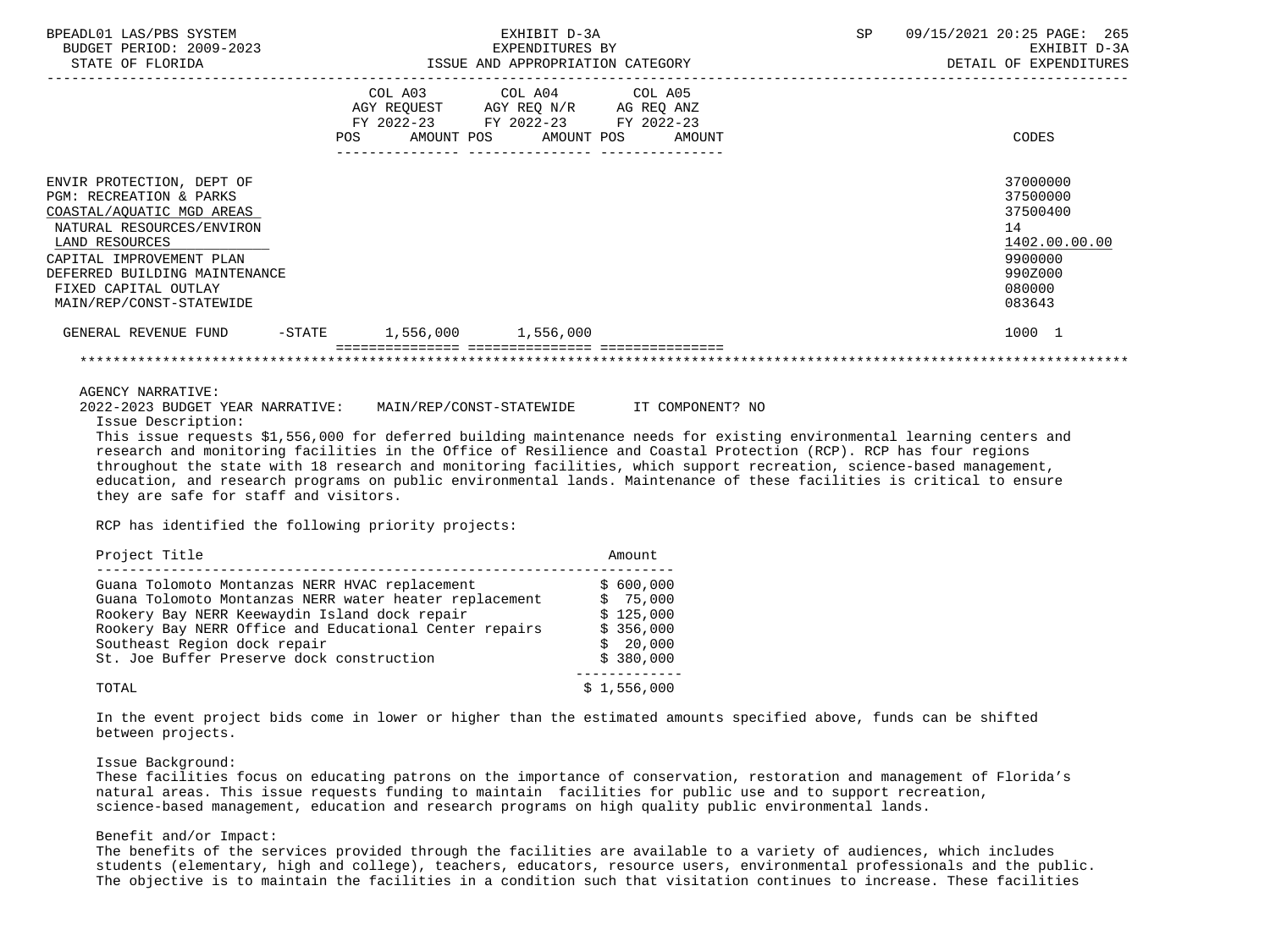| BPEADL01 LAS/PBS SYSTEM<br>BUDGET PERIOD: 2009-2023<br>STATE OF FLORIDA                                                                                                                                                                |                                                                                                    | EXHIBIT D-3A<br>EXPENDITURES BY<br>ISSUE AND APPROPRIATION CATEGORY |        | SP | 09/15/2021 20:25 PAGE: 266<br>EXHIBIT D-3A<br>DETAIL OF EXPENDITURES          |
|----------------------------------------------------------------------------------------------------------------------------------------------------------------------------------------------------------------------------------------|----------------------------------------------------------------------------------------------------|---------------------------------------------------------------------|--------|----|-------------------------------------------------------------------------------|
|                                                                                                                                                                                                                                        | AGY REQUEST AGY REQ N/R AG REQ ANZ<br>FY 2022-23 FY 2022-23 FY 2022-23<br>AMOUNT POS<br><b>POS</b> | COL A03 COL A04 COL A05<br>AMOUNT POS                               | AMOUNT |    | CODES                                                                         |
| ENVIR PROTECTION, DEPT OF<br><b>PGM: RECREATION &amp; PARKS</b><br>COASTAL/AQUATIC MGD AREAS<br>NATURAL RESOURCES/ENVIRON<br>LAND RESOURCES<br>CAPITAL IMPROVEMENT PLAN<br>DEFERRED BUILDING MAINTENANCE                               |                                                                                                    |                                                                     |        |    | 37000000<br>37500000<br>37500400<br>14<br>1402.00.00.00<br>9900000<br>990Z000 |
| average over one million visitors annually. Investing in facilities when necessary extends the life/use of those<br>facilities and can also prevent increased costs in the future.<br>Florida Strategic Plan for Economic Development: |                                                                                                    |                                                                     |        |    |                                                                               |
| #6.1 - Create and sustain vibrant, safe, healthy and resilient communities that attract workers, residents,<br>businesses and visitors.                                                                                                |                                                                                                    |                                                                     |        |    |                                                                               |
| TOTAL: LAND RESOURCES<br>BY FUND TYPE                                                                                                                                                                                                  |                                                                                                    |                                                                     |        |    | 1402.00.00.00                                                                 |
| GENERAL REVENUE FUND<br>TRUST FUNDS                                                                                                                                                                                                    | $9,556,000$ 1,556,000<br>218,616,936 134,594,712                                                   |                                                                     |        |    | 1000<br>2000                                                                  |
| TOTAL POSITIONS 215.00<br>TOTAL PROG COMP 228, 172, 936 136, 150, 712<br>TOTAL SALARY RATE 10,826,164                                                                                                                                  |                                                                                                    |                                                                     |        |    |                                                                               |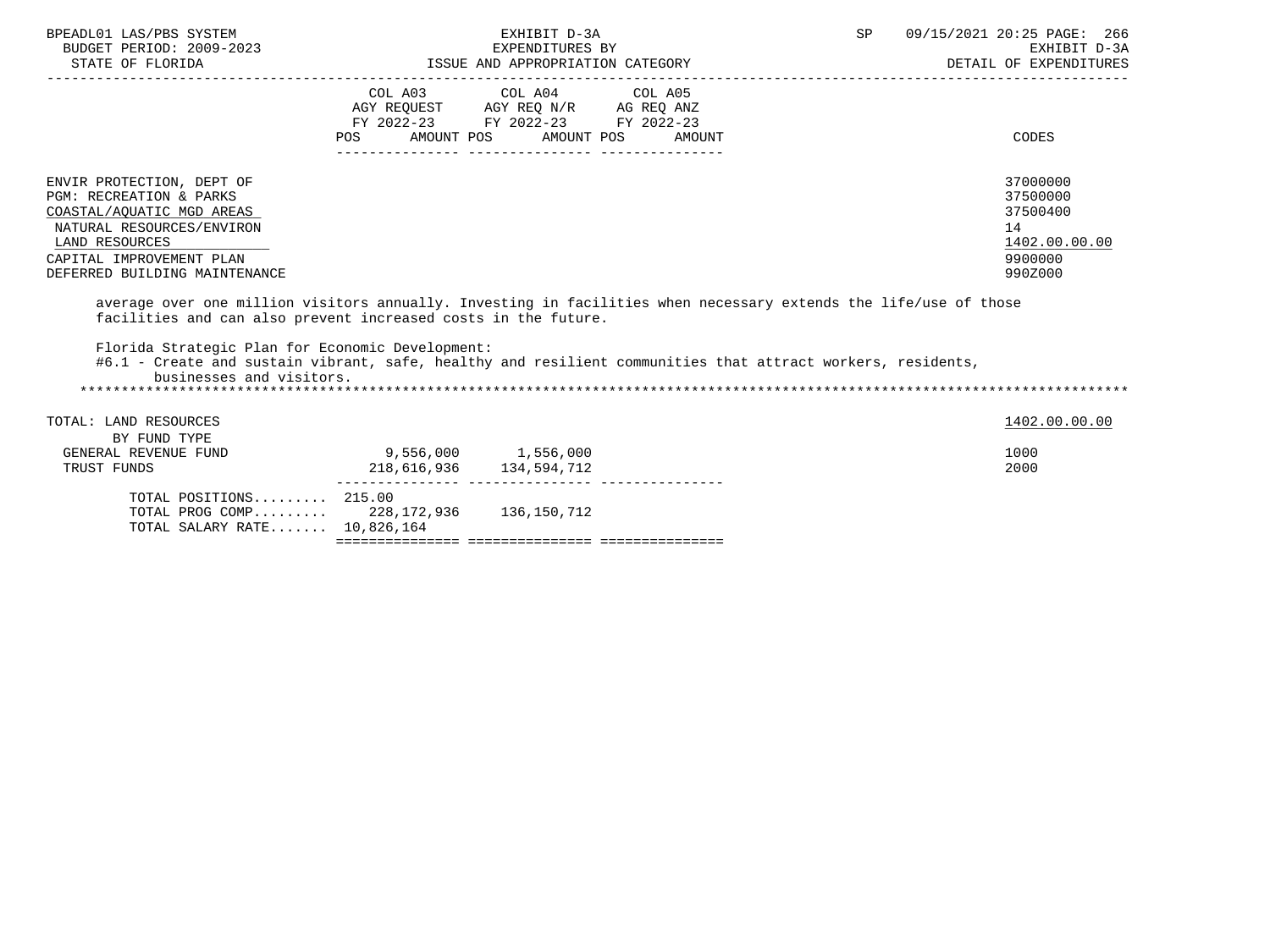| BPEADL01 LAS/PBS SYSTEM<br>BUDGET PERIOD: 2009-2023<br>STATE OF FLORIDA                                                                                                                                                                |                        | EXHIBIT D-3A<br>EXPENDITURES BY<br>ISSUE AND APPROPRIATION CATEGORY                                                                      | SP | 09/15/2021 20:25 PAGE: 267<br>EXHIBIT D-3A<br>DETAIL OF EXPENDITURES                    |  |
|----------------------------------------------------------------------------------------------------------------------------------------------------------------------------------------------------------------------------------------|------------------------|------------------------------------------------------------------------------------------------------------------------------------------|----|-----------------------------------------------------------------------------------------|--|
|                                                                                                                                                                                                                                        |                        | COL A03 COL A04 COL A05<br>AGY REQUEST AGY REQ N/R AG REQ ANZ<br>FY 2022-23 FY 2022-23 FY 2022-23<br>POS AMOUNT POS AMOUNT POS<br>AMOUNT |    | CODES                                                                                   |  |
| ENVIR PROTECTION, DEPT OF<br>PGM: AIR RESOURCES MGMT<br>UTILITY SITING/COORDINATN<br>NATURAL RESOURCES/ENVIRON<br>AIR RESOURCES<br>ESTIMATED EXPENDITURES<br>ESTIMATED EXPENDITURES - OPERATIONS<br>SALARY RATE<br>SALARY RATE 253,262 |                        |                                                                                                                                          |    | 37000000<br>37550000<br>37550300<br>14<br>1404.00.00.00<br>1000000<br>1001000<br>000000 |  |
| SALARIES AND BENEFITS<br>PERMIT FEE TRUST FUND                                                                                                                                                                                         | 3.00<br>-STATE 312,722 |                                                                                                                                          |    | 010000<br>2526 1                                                                        |  |
| EXPENSES<br>PERMIT FEE TRUST FUND -STATE 18,055                                                                                                                                                                                        |                        |                                                                                                                                          |    | 040000<br>2526 1                                                                        |  |
| SPECIAL CATEGORIES<br>CONTRACTED SERVICES                                                                                                                                                                                              |                        |                                                                                                                                          |    | 100000<br>100777                                                                        |  |
| PERMIT FEE TRUST FUND -STATE 6,136                                                                                                                                                                                                     |                        |                                                                                                                                          |    | 2526 1                                                                                  |  |
| TR/DMS/HR SVCS/STW CONTRCT                                                                                                                                                                                                             |                        |                                                                                                                                          |    | 107040                                                                                  |  |
| PERMIT FEE TRUST FUND -STATE 1,867                                                                                                                                                                                                     |                        |                                                                                                                                          |    | 2526 1                                                                                  |  |
| TOTAL: ESTIMATED EXPENDITURES - OPERATIONS<br>TOTAL POSITIONS 3.00<br>TOTAL SALARY RATE 253,262                                                                                                                                        |                        |                                                                                                                                          |    | 1001000                                                                                 |  |
| FLORIDA RETIREMENT SYSTEM<br>ADJUSTMENT - FY 2021-22 - NORMAL<br>COST AND UNFUNDED ACTUARIAL<br>LIABILITY<br>SALARIES AND BENEFITS                                                                                                     |                        |                                                                                                                                          |    | 1001070<br>010000                                                                       |  |
| $-$ STATE<br>PERMIT FEE TRUST FUND                                                                                                                                                                                                     | 1,604                  |                                                                                                                                          |    | 2526 1                                                                                  |  |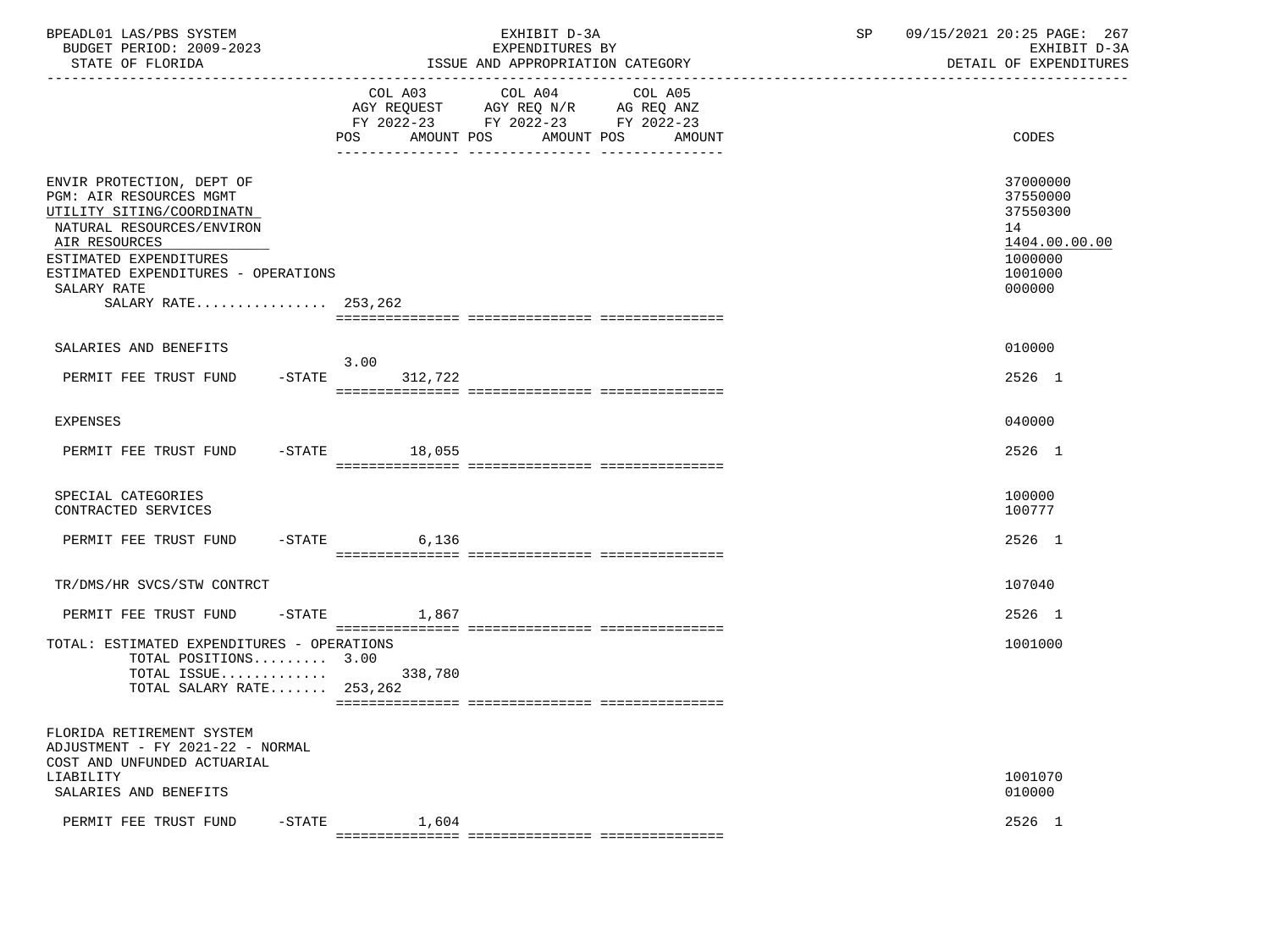| BPEADL01 LAS/PBS SYSTEM<br>BUDGET PERIOD: 2009-2023<br>STATE OF FLORIDA                                                                                                                                                      |           | EXHIBIT D-3A<br>EXPENDITURES BY<br>ISSUE AND APPROPRIATION CATEGORY                                                                         | SP<br>09/15/2021 20:25 PAGE: 268<br>EXHIBIT D-3A<br>DETAIL OF EXPENDITURES |
|------------------------------------------------------------------------------------------------------------------------------------------------------------------------------------------------------------------------------|-----------|---------------------------------------------------------------------------------------------------------------------------------------------|----------------------------------------------------------------------------|
|                                                                                                                                                                                                                              |           | COL A03 COL A04 COL A05<br>AGY REQUEST AGY REQ N/R AG REQ ANZ<br>FY 2022-23 FY 2022-23 FY 2022-23<br>POS AMOUNT POS<br>AMOUNT POS<br>AMOUNT | CODES                                                                      |
| ENVIR PROTECTION, DEPT OF<br><b>PGM: AIR RESOURCES MGMT</b><br>UTILITY SITING/COORDINATN<br>NATURAL RESOURCES/ENVIRON<br>AIR RESOURCES<br>ESTIMATED EXPENDITURES<br>REALLOCATION OF HUMAN RESOURCES                          |           |                                                                                                                                             | 37000000<br>37550000<br>37550300<br>14<br>1404.00.00.00<br>1000000         |
| OUTSOURCING<br>SPECIAL CATEGORIES<br>TR/DMS/HR SVCS/STW CONTRCT                                                                                                                                                              |           |                                                                                                                                             | 1005900<br>100000<br>107040                                                |
| PERMIT FEE TRUST FUND                                                                                                                                                                                                        | -STATE    | $152-$                                                                                                                                      | 2526 1                                                                     |
| INTRA-AGENCY REORGANIZATIONS<br>TRANSFER UTILITIES SITING AND<br>COORDINATION FROM DIVISION OF AIR<br>RESOURCES MANAGEMENT TO DIVISION OF<br>WATER RESOURCE MANAGEMENT - DEDUCT<br>SALARY RATE                               |           |                                                                                                                                             | 1800000<br>1804460<br>000000                                               |
| SALARY RATE 195,560-                                                                                                                                                                                                         |           |                                                                                                                                             |                                                                            |
| SALARIES AND BENEFITS                                                                                                                                                                                                        |           | $3.00 -$                                                                                                                                    | 010000                                                                     |
| PERMIT FEE TRUST FUND                                                                                                                                                                                                        | $-$ STATE | 312,722-                                                                                                                                    | 2526 1                                                                     |
| EXPENSES                                                                                                                                                                                                                     |           |                                                                                                                                             | 040000                                                                     |
| PERMIT FEE TRUST FUND                                                                                                                                                                                                        |           | -STATE 18,055-                                                                                                                              | 2526 1                                                                     |
| SPECIAL CATEGORIES<br>CONTRACTED SERVICES                                                                                                                                                                                    |           |                                                                                                                                             | 100000<br>100777                                                           |
| PERMIT FEE TRUST FUND                                                                                                                                                                                                        | $-$ STATE | $6,136-$                                                                                                                                    | 2526 1                                                                     |
| TR/DMS/HR SVCS/STW CONTRCT                                                                                                                                                                                                   |           |                                                                                                                                             | 107040                                                                     |
| PERMIT FEE TRUST FUND                                                                                                                                                                                                        | $-$ STATE | $916 -$                                                                                                                                     | 2526 1                                                                     |
| TOTAL: TRANSFER UTILITIES SITING AND<br>COORDINATION FROM DIVISION OF AIR<br>RESOURCES MANAGEMENT TO DIVISION OF<br>WATER RESOURCE MANAGEMENT - DEDUCT<br>TOTAL POSITIONS 3.00-<br>TOTAL ISSUE<br>TOTAL SALARY RATE 195,560- |           | $337,829-$                                                                                                                                  | 1804460                                                                    |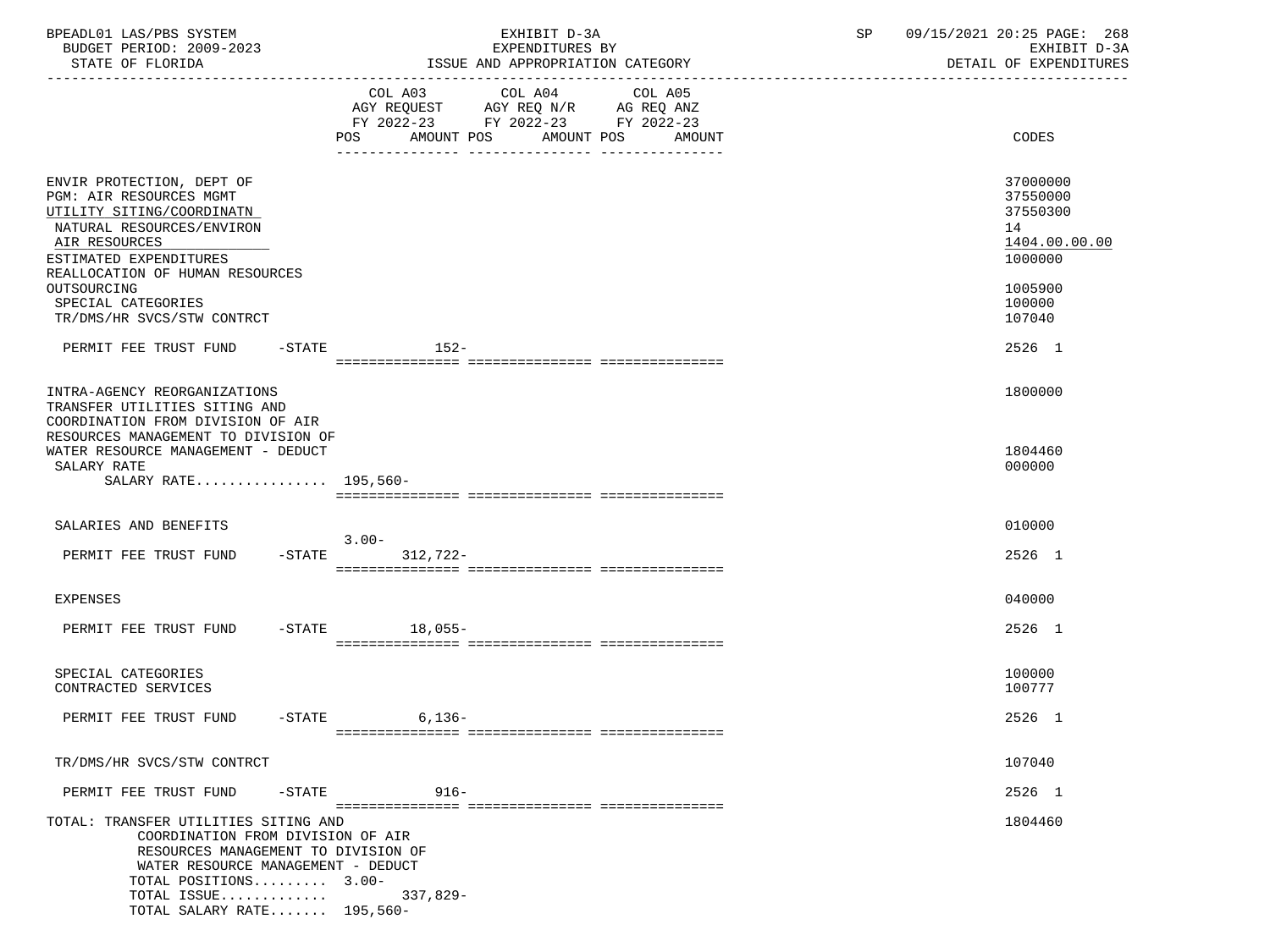| BPEADL01 LAS/PBS SYSTEM<br>BUDGET PERIOD: 2009-2023<br>STATE OF FLORIDA                                                                                                                                                                                                      | EXHIBIT D-3A<br>EXPENDITURES BY<br>ISSUE AND APPROPRIATION CATEGORY                                                                                                                                                                                                                                                                                                                                                                                                                                                                                                                                                                                                                                                                                  | SP<br>09/15/2021 20:25 PAGE: 269<br>EXHIBIT D-3A<br>DETAIL OF EXPENDITURES |
|------------------------------------------------------------------------------------------------------------------------------------------------------------------------------------------------------------------------------------------------------------------------------|------------------------------------------------------------------------------------------------------------------------------------------------------------------------------------------------------------------------------------------------------------------------------------------------------------------------------------------------------------------------------------------------------------------------------------------------------------------------------------------------------------------------------------------------------------------------------------------------------------------------------------------------------------------------------------------------------------------------------------------------------|----------------------------------------------------------------------------|
|                                                                                                                                                                                                                                                                              | COL A03 COL A04 COL A05<br>AGY REQUEST AGY REQ N/R AG REQ ANZ<br>FY 2022-23 FY 2022-23 FY 2022-23<br>AMOUNT POS<br>AMOUNT POS<br>POS<br>AMOUNT                                                                                                                                                                                                                                                                                                                                                                                                                                                                                                                                                                                                       | CODES                                                                      |
| ENVIR PROTECTION, DEPT OF<br>PGM: AIR RESOURCES MGMT<br>UTILITY SITING/COORDINATN<br>NATURAL RESOURCES/ENVIRON<br>AIR RESOURCES<br>INTRA-AGENCY REORGANIZATIONS<br>TRANSFER UTILITIES SITING AND<br>COORDINATION FROM DIVISION OF AIR<br>RESOURCES MANAGEMENT TO DIVISION OF |                                                                                                                                                                                                                                                                                                                                                                                                                                                                                                                                                                                                                                                                                                                                                      | 37000000<br>37550000<br>37550300<br>14<br>1404.00.00.00<br>1800000         |
| WATER RESOURCE MANAGEMENT - DEDUCT                                                                                                                                                                                                                                           |                                                                                                                                                                                                                                                                                                                                                                                                                                                                                                                                                                                                                                                                                                                                                      | 1804460                                                                    |
|                                                                                                                                                                                                                                                                              |                                                                                                                                                                                                                                                                                                                                                                                                                                                                                                                                                                                                                                                                                                                                                      |                                                                            |
|                                                                                                                                                                                                                                                                              |                                                                                                                                                                                                                                                                                                                                                                                                                                                                                                                                                                                                                                                                                                                                                      |                                                                            |
| AGENCY ISSUE NARRATIVE:<br>2022-2023 BUDGET YEAR NARRATIVE:                                                                                                                                                                                                                  | IT COMPONENT? NO                                                                                                                                                                                                                                                                                                                                                                                                                                                                                                                                                                                                                                                                                                                                     |                                                                            |
| Issue Description:<br>from the Utilities Siting and Coordination budget entity.                                                                                                                                                                                              | This issue transfers three positions and funding in the Utilities Siting and Coordination Program in the Division of Air<br>Resources Management (Air) to the Division of Water Resource Management (Water). This transfer will remove all funding                                                                                                                                                                                                                                                                                                                                                                                                                                                                                                   |                                                                            |
| Issue Background:<br>require separate reviews for Air federal regulations.                                                                                                                                                                                                   | The Siting Coordination Office (Siting) oversees certifications for regulatory and other programs under site licenses for<br>state/local regulations affecting large power plants, transmission lines, and natural gas pipelines. Certifications do<br>not include federal regulations which are covered separately. While Siting covers many Department of Environmental<br>Protection programs, the majority of activities involve the state Environmental Resource Permitting Program and<br>groundwater monitoring experts in Water. Air interactions are less frequent since most Siting facilities typically only                                                                                                                              |                                                                            |
| Benefit and/or Impact:<br>have a net zero impact.                                                                                                                                                                                                                            | Placing Siting within Water would consolidate the roles of the Siting Coordination Office's Program Administrator who<br>also manages Water's Oil and Gas Program (currently, the Program Administrator reports to management in both Air and<br>Water). Siting coordinates all applicable regulatory requirements (air, water, and waste) under one siting permit.<br>However, because Air's permits are under the federal Clean Air Act, the air portion of the siting license (if applicable)<br>must be issued by DARM. All other regulatory requirements (which are mostly water-related issues) in the siting license<br>are managed by Siting, which makes the Water Program the appropriate division to oversee the program. This issue will |                                                                            |
| Cost Summary:<br>Budget Entity                                                                                                                                                                                                                                               | Amount                                                                                                                                                                                                                                                                                                                                                                                                                                                                                                                                                                                                                                                                                                                                               |                                                                            |
| Utilities Siting and Coordination<br>Water Resource Management                                                                                                                                                                                                               | ( \$337, 829)<br>\$337,829                                                                                                                                                                                                                                                                                                                                                                                                                                                                                                                                                                                                                                                                                                                           |                                                                            |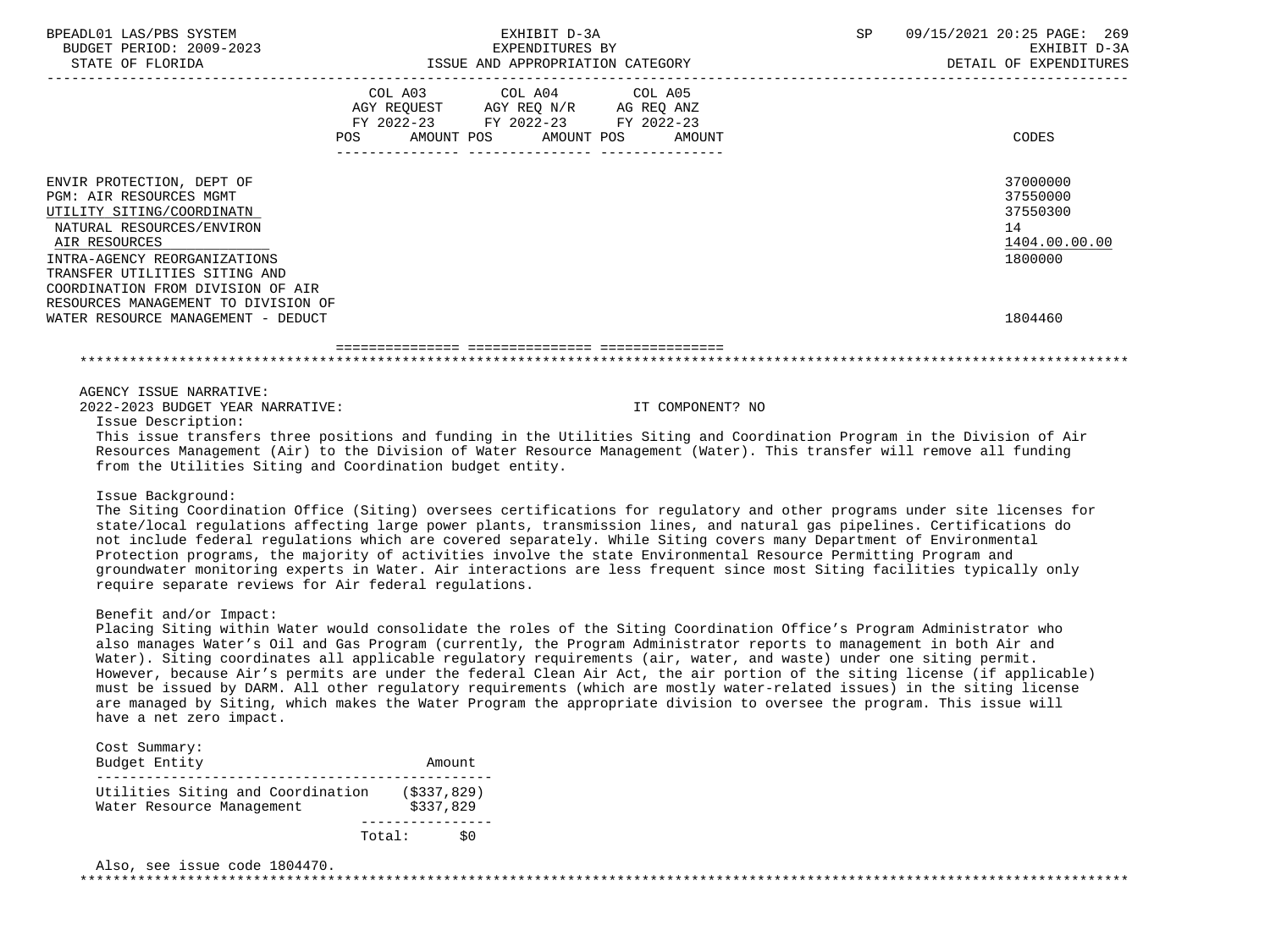| BPEADL01 LAS/PBS SYSTEM<br>BUDGET PERIOD: 2009-2023<br>STATE OF FLORIDA<br>------------------------                                                                                                                                                                          |                |           | EXHIBIT D-3A<br>EXPENDITURES BY<br>ISSUE AND APPROPRIATION CATEGORY                       |                              |                 |                           |               | SP 09/15/2021 20:25 PAGE: 270<br>EXHIBIT D-3A<br>DETAIL OF EXPENDITURES |
|------------------------------------------------------------------------------------------------------------------------------------------------------------------------------------------------------------------------------------------------------------------------------|----------------|-----------|-------------------------------------------------------------------------------------------|------------------------------|-----------------|---------------------------|---------------|-------------------------------------------------------------------------|
|                                                                                                                                                                                                                                                                              | POS AMOUNT POS |           | COL A03 COL A04<br>AGY REQUEST AGY REQ N/R AG REQ ANZ<br>FY 2022-23 FY 2022-23 FY 2022-23 | COL A05<br>AMOUNT POS AMOUNT |                 |                           |               | CODES                                                                   |
| ENVIR PROTECTION, DEPT OF<br>PGM: AIR RESOURCES MGMT<br>UTILITY SITING/COORDINATN<br>NATURAL RESOURCES/ENVIRON<br>AIR RESOURCES<br>INTRA-AGENCY REORGANIZATIONS<br>TRANSFER UTILITIES SITING AND<br>COORDINATION FROM DIVISION OF AIR<br>RESOURCES MANAGEMENT TO DIVISION OF |                |           |                                                                                           |                              |                 |                           |               | 37000000<br>37550000<br>37550300<br>14<br>1404.00.00.00<br>1800000      |
| WATER RESOURCE MANAGEMENT - DEDUCT                                                                                                                                                                                                                                           |                |           |                                                                                           |                              |                 |                           |               | 1804460                                                                 |
| POSITION DETAIL OF SALARIES AND BENEFITS:                                                                                                                                                                                                                                    | FTE            | BASE RATE |                                                                                           | ADDITIVES                    | <b>BENEFITS</b> | SUBTOTAL                  | $\frac{1}{2}$ | LAPSE LAPSED SALARIES<br>AND BENEFITS                                   |
| A03 - AGY REQUEST FY 2022-23                                                                                                                                                                                                                                                 |                |           |                                                                                           |                              |                 |                           |               |                                                                         |
| CHANGES TO CURRENTLY AUTHORIZED POSITIONS<br>4806 ENVIRONMENTAL SPECIALIST I<br>10705 001                                                                                                                                                                                    |                |           | $1.00 - 39,000 -$                                                                         |                              |                 | $7,247-$<br>46,247- 0.00  |               | 46,247-                                                                 |
| 4823 ENVIRONMENTAL CONSULTANT<br>20084 001                                                                                                                                                                                                                                   |                |           | $1.00 - 61,800 -$                                                                         |                              |                 | 93,071- 0.00<br>$31,271-$ |               | 93,071-                                                                 |
| 8841 PROGRAM ADMINISTRATOR<br>10443 001                                                                                                                                                                                                                                      |                |           | $1.00 - 94,760 -$                                                                         |                              |                 | $39,196 - 133,956 - 0.00$ |               | $133,956-$                                                              |
| TOTALS FOR ISSUE BY FUND<br>2526 PERMIT FEE TRUST FUND                                                                                                                                                                                                                       |                |           |                                                                                           |                              |                 |                           |               | $273, 274-$                                                             |
|                                                                                                                                                                                                                                                                              |                |           | $3.00 - 195.560 -$                                                                        |                              |                 | 77,714- 273,274-          |               | --------------<br>$273, 274-$<br>==============                         |
| OTHER SALARY AMOUNT                                                                                                                                                                                                                                                          |                |           |                                                                                           |                              |                 |                           |               |                                                                         |
| 2526 PERMIT FEE TRUST FUND                                                                                                                                                                                                                                                   |                |           |                                                                                           |                              |                 |                           |               | $39,448-$                                                               |
|                                                                                                                                                                                                                                                                              |                |           |                                                                                           |                              |                 |                           |               | 312,722-<br>==============                                              |
| *******<br>TOTAL: AIR RESOURCES                                                                                                                                                                                                                                              |                |           |                                                                                           |                              |                 |                           |               | *********************************<br>1404.00.00.00                      |
| BY FUND TYPE<br>TRUST FUNDS<br>SALARY RATE $57.702$                                                                                                                                                                                                                          |                | 2,403     |                                                                                           |                              |                 |                           |               | 2000                                                                    |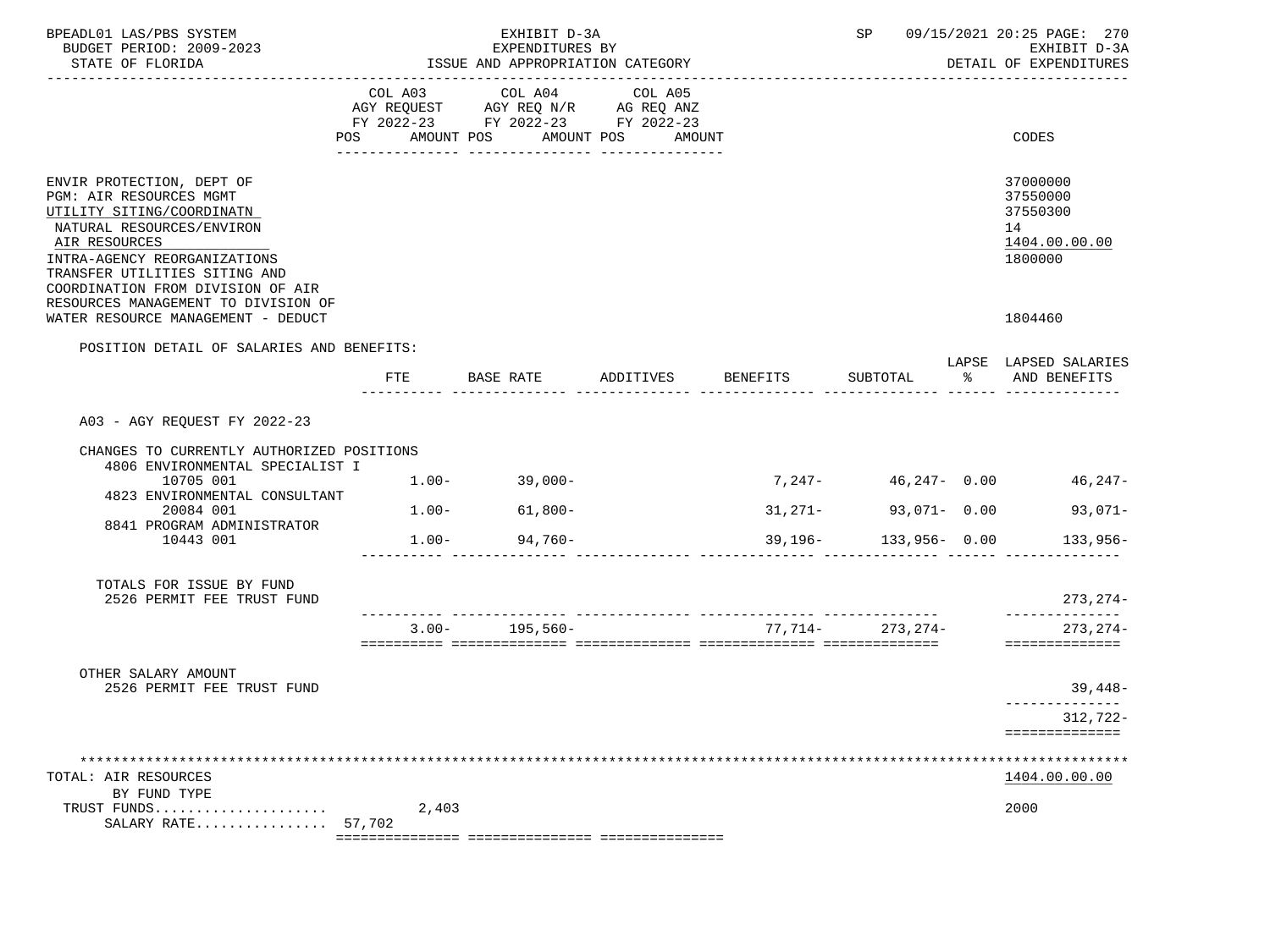| BPEADL01 LAS/PBS SYSTEM<br>BUDGET PERIOD: 2009-2023<br>STATE OF FLORIDA                                                                                                                                                                 |                                      | EXHIBIT D-3A<br>EXPENDITURES BY<br>ISSUE AND APPROPRIATION CATEGORY                                                | SP                | 09/15/2021 20:25 PAGE: 271<br>EXHIBIT D-3A<br>DETAIL OF EXPENDITURES |                                                                                         |
|-----------------------------------------------------------------------------------------------------------------------------------------------------------------------------------------------------------------------------------------|--------------------------------------|--------------------------------------------------------------------------------------------------------------------|-------------------|----------------------------------------------------------------------|-----------------------------------------------------------------------------------------|
|                                                                                                                                                                                                                                         | POS                                  | COL A03 COL A04<br>AGY REQUEST AGY REQ N/R AG REQ ANZ<br>FY 2022-23 FY 2022-23 FY 2022-23<br>AMOUNT POS AMOUNT POS | COL A05<br>AMOUNT |                                                                      | CODES                                                                                   |
| ENVIR PROTECTION, DEPT OF<br>PGM: AIR RESOURCES MGMT<br>AIR RESOURCES MANAGEMENT<br>NATURAL RESOURCES/ENVIRON<br>AIR RESOURCES<br>ESTIMATED EXPENDITURES<br>ESTIMATED EXPENDITURES - OPERATIONS<br>SALARY RATE<br>SALARY RATE 3,903,735 |                                      |                                                                                                                    |                   |                                                                      | 37000000<br>37550000<br>37550500<br>14<br>1404.00.00.00<br>1000000<br>1001000<br>000000 |
| SALARIES AND BENEFITS                                                                                                                                                                                                                   |                                      |                                                                                                                    |                   |                                                                      | 010000                                                                                  |
| AIR POLLUTION CONTROL TF -STATE 3,653,084<br>-MATCH 1,988,198                                                                                                                                                                           |                                      |                                                                                                                    |                   |                                                                      | 2035 1<br>2035 2                                                                        |
| TOTAL AIR POLLUTION CONTROL TF                                                                                                                                                                                                          | 5,641,282                            |                                                                                                                    |                   |                                                                      | 2035                                                                                    |
| TOTAL POSITIONS $67.00$<br>TOTAL APPRO                                                                                                                                                                                                  | 5,641,282                            |                                                                                                                    |                   |                                                                      |                                                                                         |
| OTHER PERSONAL SERVICES                                                                                                                                                                                                                 |                                      |                                                                                                                    |                   |                                                                      | 030000                                                                                  |
| AIR POLLUTION CONTROL TF -STATE 2,144,864<br>-FEDERL                                                                                                                                                                                    | 983,891                              |                                                                                                                    |                   |                                                                      | 2035 1<br>2035 3                                                                        |
| TOTAL AIR POLLUTION CONTROL TF<br>TOTAL APPRO                                                                                                                                                                                           | $--------$<br>3,128,755<br>3,128,755 |                                                                                                                    |                   |                                                                      | 2035                                                                                    |
|                                                                                                                                                                                                                                         |                                      |                                                                                                                    |                   |                                                                      |                                                                                         |
| <b>EXPENSES</b>                                                                                                                                                                                                                         |                                      |                                                                                                                    |                   |                                                                      | 040000                                                                                  |
| AIR POLLUTION CONTROL TF -MATCH 114,516<br>$-FEDERL$                                                                                                                                                                                    | 665,118                              |                                                                                                                    |                   |                                                                      | 2035 2<br>2035 3                                                                        |
| TOTAL AIR POLLUTION CONTROL TF                                                                                                                                                                                                          | 779,634                              |                                                                                                                    |                   |                                                                      | 2035                                                                                    |
| TOTAL APPRO                                                                                                                                                                                                                             | 779,634                              |                                                                                                                    |                   |                                                                      |                                                                                         |
| OPERATING CAPITAL OUTLAY                                                                                                                                                                                                                |                                      |                                                                                                                    |                   |                                                                      | 060000                                                                                  |
| AIR POLLUTION CONTROL TF -MATCH<br>$-FEDERL$                                                                                                                                                                                            | 137,680<br>250,000                   |                                                                                                                    |                   |                                                                      | 2035 2<br>2035 3                                                                        |
| TOTAL AIR POLLUTION CONTROL TF                                                                                                                                                                                                          | 387,680                              | ---------------- ----------------                                                                                  |                   |                                                                      | 2035                                                                                    |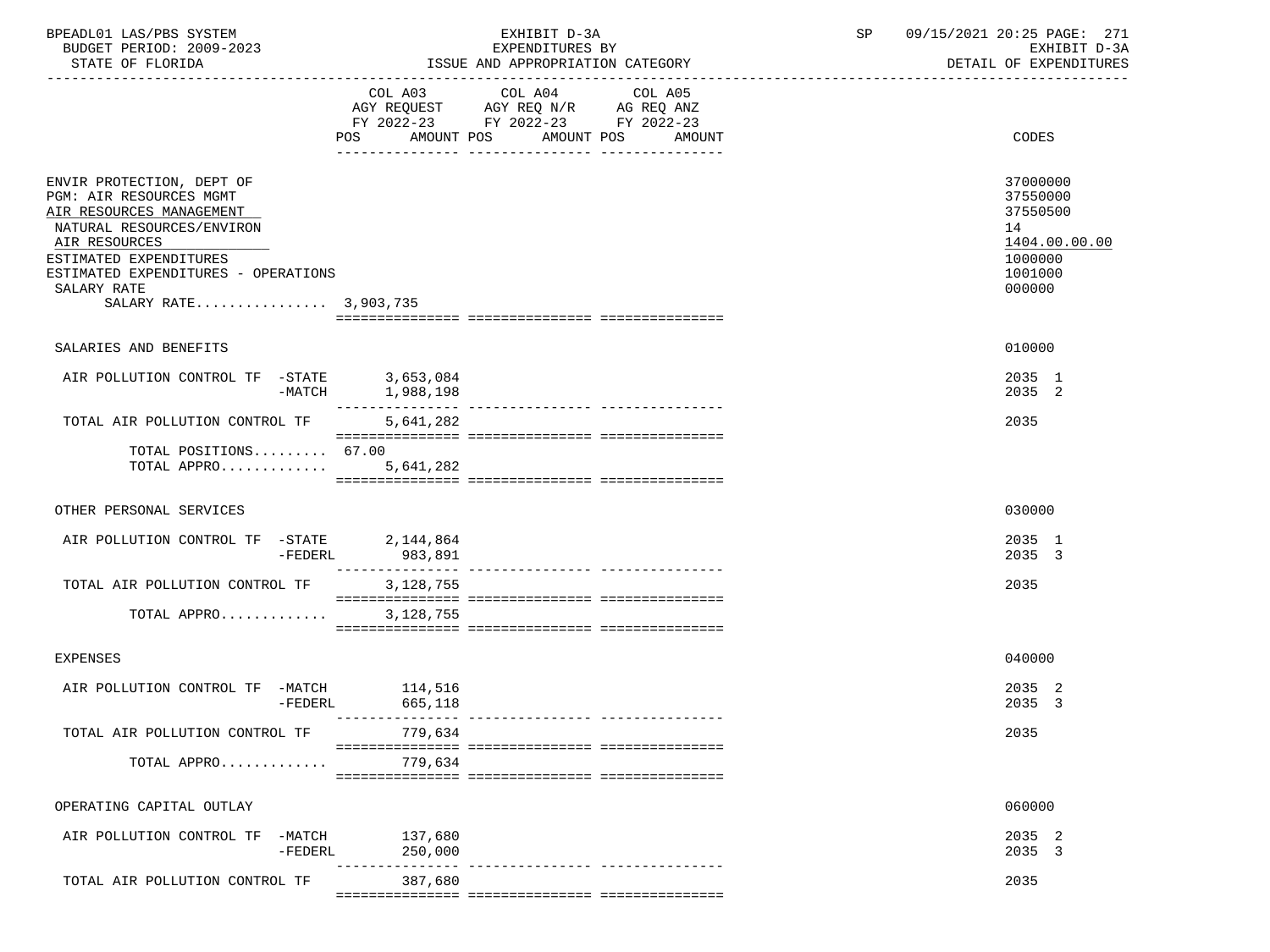| BPEADL01 LAS/PBS SYSTEM<br>BUDGET PERIOD: 2009-2023<br>STATE OF FLORIDA                                                                                                                                                                            | ISSUE AND APPROPRIATION CATEGORY | 09/15/2021 20:25 PAGE: 272<br>SP<br>EXHIBIT D-3A<br>DETAIL OF EXPENDITURES                                 |                                                                                         |
|----------------------------------------------------------------------------------------------------------------------------------------------------------------------------------------------------------------------------------------------------|----------------------------------|------------------------------------------------------------------------------------------------------------|-----------------------------------------------------------------------------------------|
|                                                                                                                                                                                                                                                    |                                  | COL A03 COL A04<br>COL A05                                                                                 |                                                                                         |
|                                                                                                                                                                                                                                                    |                                  | AGY REQUEST AGY REQ N/R AG REQ ANZ<br>FY 2022-23 FY 2022-23 FY 2022-23<br>POS AMOUNT POS AMOUNT POS AMOUNT | CODES                                                                                   |
| ENVIR PROTECTION, DEPT OF<br>PGM: AIR RESOURCES MGMT<br>AIR RESOURCES MANAGEMENT<br>NATURAL RESOURCES/ENVIRON<br>AIR RESOURCES<br>ESTIMATED EXPENDITURES<br>ESTIMATED EXPENDITURES - OPERATIONS<br>OPERATING CAPITAL OUTLAY<br>TOTAL APPRO 387,680 |                                  |                                                                                                            | 37000000<br>37550000<br>37550500<br>14<br>1404.00.00.00<br>1000000<br>1001000<br>060000 |
| SPECIAL CATEGORIES<br>DIST CO-MTR V REG PROCEEDS                                                                                                                                                                                                   |                                  |                                                                                                            | 100000<br>100180                                                                        |
| AIR POLLUTION CONTROL TF -STATE 8,705,936                                                                                                                                                                                                          |                                  |                                                                                                            | 2035 1                                                                                  |
| ASBESTOS REMOVAL PROG FEE                                                                                                                                                                                                                          |                                  |                                                                                                            | 100195                                                                                  |
| AIR POLLUTION CONTROL TF -STATE 20,000                                                                                                                                                                                                             |                                  |                                                                                                            | 2035 1                                                                                  |
| CONTRACTED SERVICES                                                                                                                                                                                                                                |                                  |                                                                                                            | 100777                                                                                  |
| AIR POLLUTION CONTROL TF -STATE 395,599<br>-MATCH                                                                                                                                                                                                  | 11,000<br>$-FEDERL$ 215,401      |                                                                                                            | 2035 1<br>2035 2<br>2035 3                                                              |
| TOTAL AIR POLLUTION CONTROL TF 622,000                                                                                                                                                                                                             |                                  |                                                                                                            | 2035                                                                                    |
| TOTAL APPRO                                                                                                                                                                                                                                        | 622,000                          |                                                                                                            |                                                                                         |
| RISK MANAGEMENT INSURANCE                                                                                                                                                                                                                          |                                  |                                                                                                            | 103241                                                                                  |
| AIR POLLUTION CONTROL TF -STATE 41,112                                                                                                                                                                                                             |                                  |                                                                                                            | 2035 1                                                                                  |
| TR/DMS/HR SVCS/STW CONTRCT                                                                                                                                                                                                                         |                                  |                                                                                                            | 107040                                                                                  |
| AIR POLLUTION CONTROL TF -STATE                                                                                                                                                                                                                    | 25,564                           |                                                                                                            | 2035 1                                                                                  |
| TOTAL: ESTIMATED EXPENDITURES - OPERATIONS<br>TOTAL POSITIONS 67.00<br>TOTAL ISSUE<br>TOTAL SALARY RATE 3,903,735                                                                                                                                  | 19,351,963                       |                                                                                                            | 1001000                                                                                 |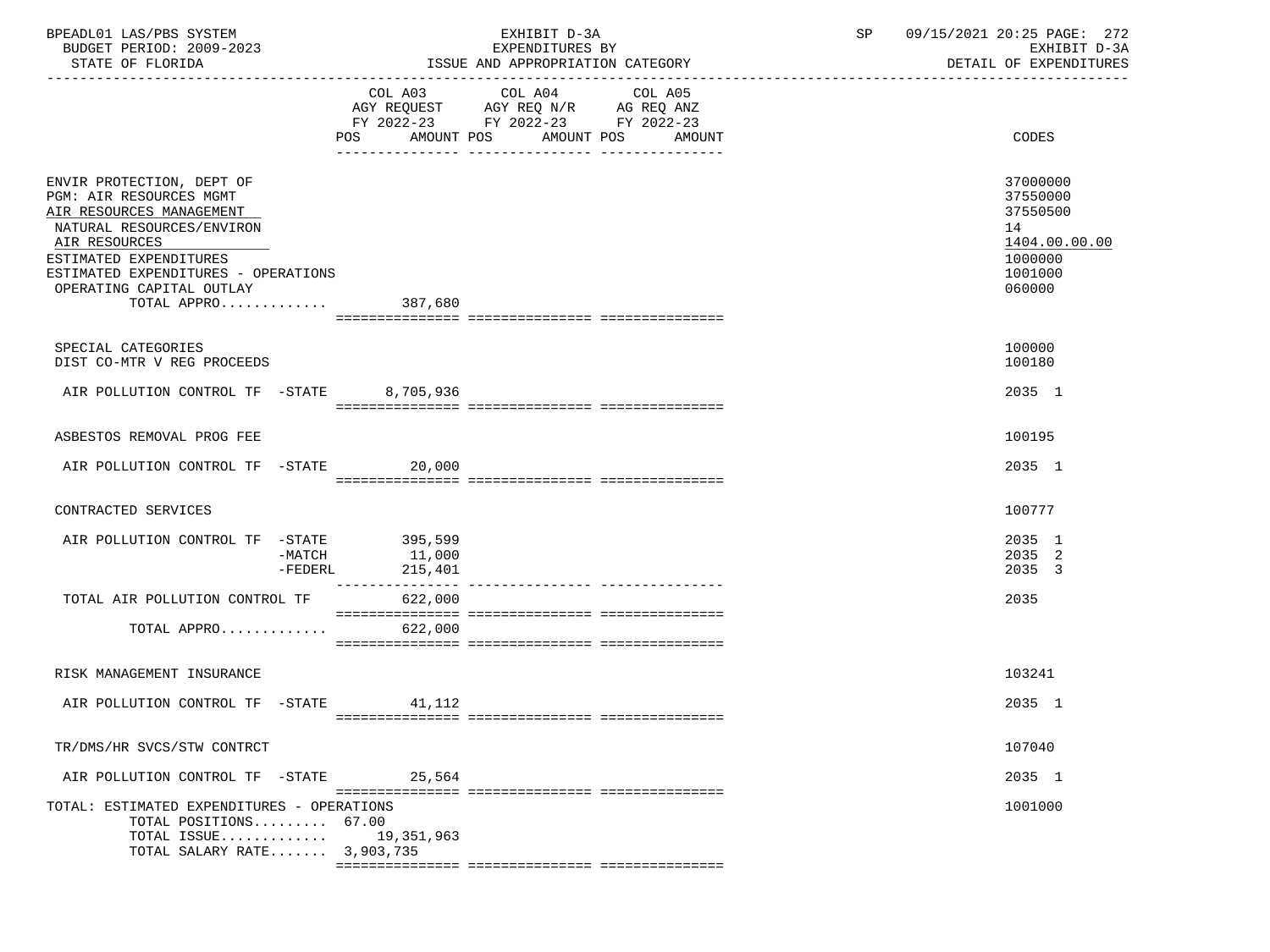| BPEADL01 LAS/PBS SYSTEM<br>BUDGET PERIOD: 2009-2023<br>STATE OF FLORIDA                                                                                                                                                                                       |                 | EXHIBIT D-3A<br>EXPENDITURES BY<br>ISSUE AND APPROPRIATION CATEGORY                                                          | SP | 09/15/2021 20:25 PAGE: 273<br>EXHIBIT D-3A<br>DETAIL OF EXPENDITURES          |
|---------------------------------------------------------------------------------------------------------------------------------------------------------------------------------------------------------------------------------------------------------------|-----------------|------------------------------------------------------------------------------------------------------------------------------|----|-------------------------------------------------------------------------------|
|                                                                                                                                                                                                                                                               | POS AMOUNT POS  | COL A03 COL A04<br>COL A05<br>AGY REQUEST AGY REQ N/R AG REQ ANZ<br>FY 2022-23 FY 2022-23 FY 2022-23<br>AMOUNT POS<br>AMOUNT |    | CODES                                                                         |
| ENVIR PROTECTION, DEPT OF<br>PGM: AIR RESOURCES MGMT<br>AIR RESOURCES MANAGEMENT<br>NATURAL RESOURCES/ENVIRON<br>AIR RESOURCES<br>ESTIMATED EXPENDITURES<br>SALARY INCREASES FOR FY 2021-22 -<br>STATE EMPLOYEE MINIMUM WAGE<br>INCREASE - EFFECTIVE 7/1/2021 |                 |                                                                                                                              |    | 37000000<br>37550000<br>37550500<br>14<br>1404.00.00.00<br>1000000<br>1001030 |
| SALARY RATE<br>SALARY RATE 5,507                                                                                                                                                                                                                              |                 |                                                                                                                              |    | 000000                                                                        |
| SALARIES AND BENEFITS                                                                                                                                                                                                                                         |                 |                                                                                                                              |    | 010000                                                                        |
| AIR POLLUTION CONTROL TF -STATE<br>-MATCH                                                                                                                                                                                                                     | 4,226<br>2, 299 |                                                                                                                              |    | 2035 1<br>2035 2                                                              |
| TOTAL AIR POLLUTION CONTROL TF 6,525                                                                                                                                                                                                                          |                 |                                                                                                                              |    | 2035                                                                          |
| TOTAL APPRO                                                                                                                                                                                                                                                   | 6,525           |                                                                                                                              |    |                                                                               |
| OTHER PERSONAL SERVICES                                                                                                                                                                                                                                       |                 |                                                                                                                              |    | 030000                                                                        |
| AIR POLLUTION CONTROL TF -STATE 197,622<br>$-FEDERL$                                                                                                                                                                                                          | 90,653          |                                                                                                                              |    | 2035 1<br>2035 3                                                              |
| TOTAL AIR POLLUTION CONTROL TF                                                                                                                                                                                                                                | 288,275         |                                                                                                                              |    | 2035                                                                          |
| TOTAL APPRO                                                                                                                                                                                                                                                   | 288,275         |                                                                                                                              |    |                                                                               |
| TOTAL: SALARY INCREASES FOR FY 2021-22 -<br>STATE EMPLOYEE MINIMUM WAGE<br>INCREASE - EFFECTIVE $7/1/2021$<br>TOTAL ISSUE $294,800$<br>TOTAL SALARY RATE 5,507                                                                                                |                 |                                                                                                                              |    | 1001030                                                                       |
|                                                                                                                                                                                                                                                               |                 |                                                                                                                              |    |                                                                               |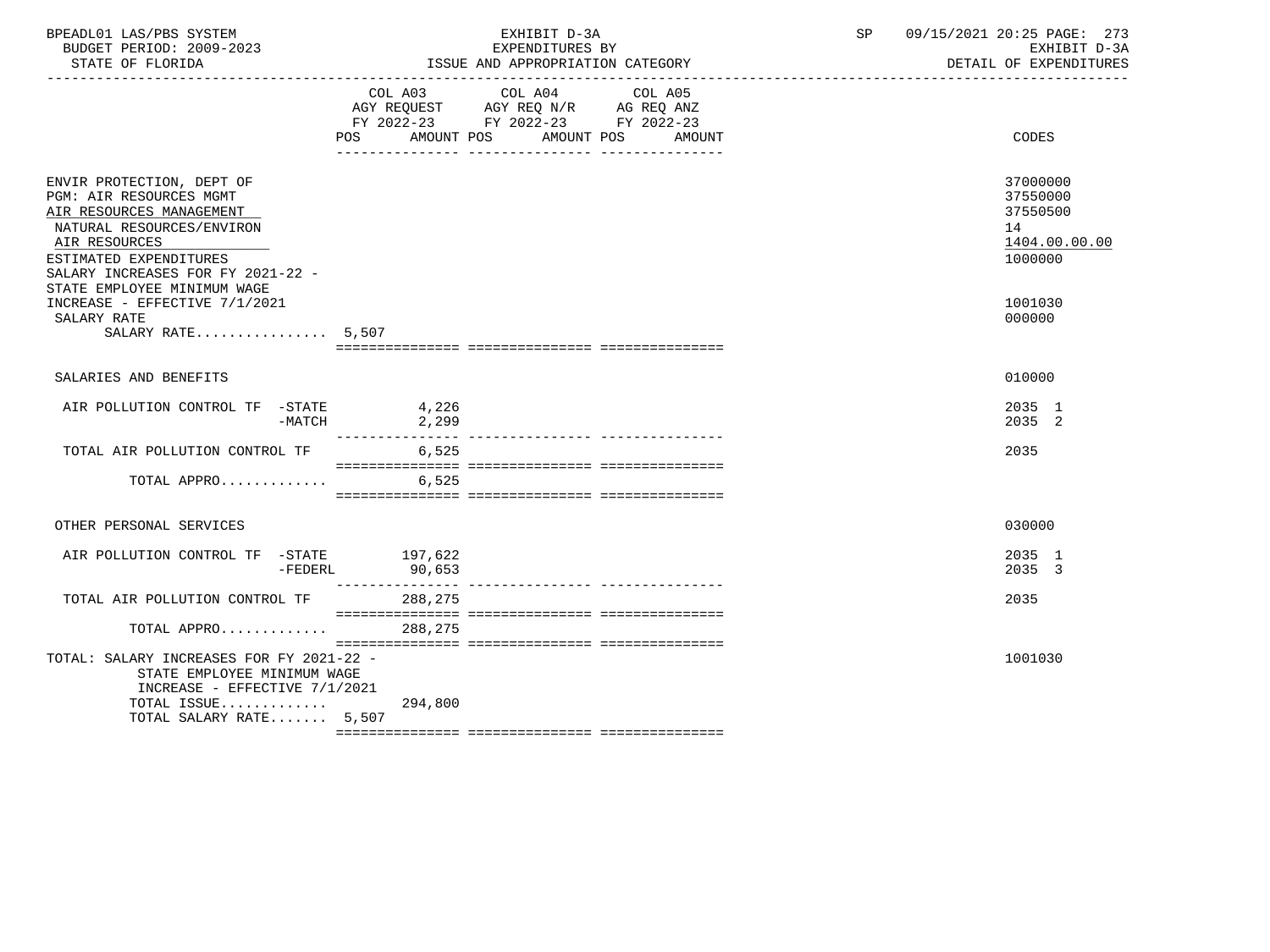| BPEADL01 LAS/PBS SYSTEM<br>BUDGET PERIOD: 2009-2023<br>STATE OF FLORIDA                                                                                                                                                   | EXHIBIT D-3A<br>EXPENDITURES BY<br>ISSUE AND APPROPRIATION CATEGORY                                                                                  | 09/15/2021 20:25 PAGE: 274<br>SP<br>EXHIBIT D-3A<br>DETAIL OF EXPENDITURES |
|---------------------------------------------------------------------------------------------------------------------------------------------------------------------------------------------------------------------------|------------------------------------------------------------------------------------------------------------------------------------------------------|----------------------------------------------------------------------------|
|                                                                                                                                                                                                                           | COL A03<br>COL A04<br>COL A05<br>AGY REQUEST AGY REQ N/R AG REQ ANZ<br>FY 2022-23 FY 2022-23 FY 2022-23<br>POS<br>AMOUNT POS<br>AMOUNT POS<br>AMOUNT | CODES                                                                      |
| ENVIR PROTECTION, DEPT OF<br>PGM: AIR RESOURCES MGMT<br>AIR RESOURCES MANAGEMENT<br>NATURAL RESOURCES/ENVIRON<br>AIR RESOURCES<br>ESTIMATED EXPENDITURES<br>FLORIDA RETIREMENT SYSTEM<br>ADJUSTMENT - FY 2021-22 - NORMAL |                                                                                                                                                      | 37000000<br>37550000<br>37550500<br>14<br>1404.00.00.00<br>1000000         |
| COST AND UNFUNDED ACTUARIAL<br>LIABILITY<br>SALARIES AND BENEFITS                                                                                                                                                         |                                                                                                                                                      | 1001070<br>010000                                                          |
| AIR POLLUTION CONTROL TF -STATE 20,910<br>$-MATCH$                                                                                                                                                                        | 11,379<br>---------------                                                                                                                            | 2035 1<br>2035 2                                                           |
| TOTAL AIR POLLUTION CONTROL TF                                                                                                                                                                                            | 32,289                                                                                                                                               | 2035                                                                       |
| TOTAL APPRO                                                                                                                                                                                                               | 32,289                                                                                                                                               |                                                                            |
| CASUALTY INSURANCE PREMIUM<br>ADJUSTMENT<br>SPECIAL CATEGORIES<br>RISK MANAGEMENT INSURANCE                                                                                                                               |                                                                                                                                                      | 1001090<br>100000<br>103241                                                |
| AIR POLLUTION CONTROL TF -STATE 11,490-                                                                                                                                                                                   |                                                                                                                                                      | 2035 1                                                                     |
| REALLOCATION OF HUMAN RESOURCES<br>OUTSOURCING<br>SPECIAL CATEGORIES<br>TR/DMS/HR SVCS/STW CONTRCT                                                                                                                        |                                                                                                                                                      | 1005900<br>100000<br>107040                                                |
| AIR POLLUTION CONTROL TF -STATE 2,079-                                                                                                                                                                                    |                                                                                                                                                      | 2035 1                                                                     |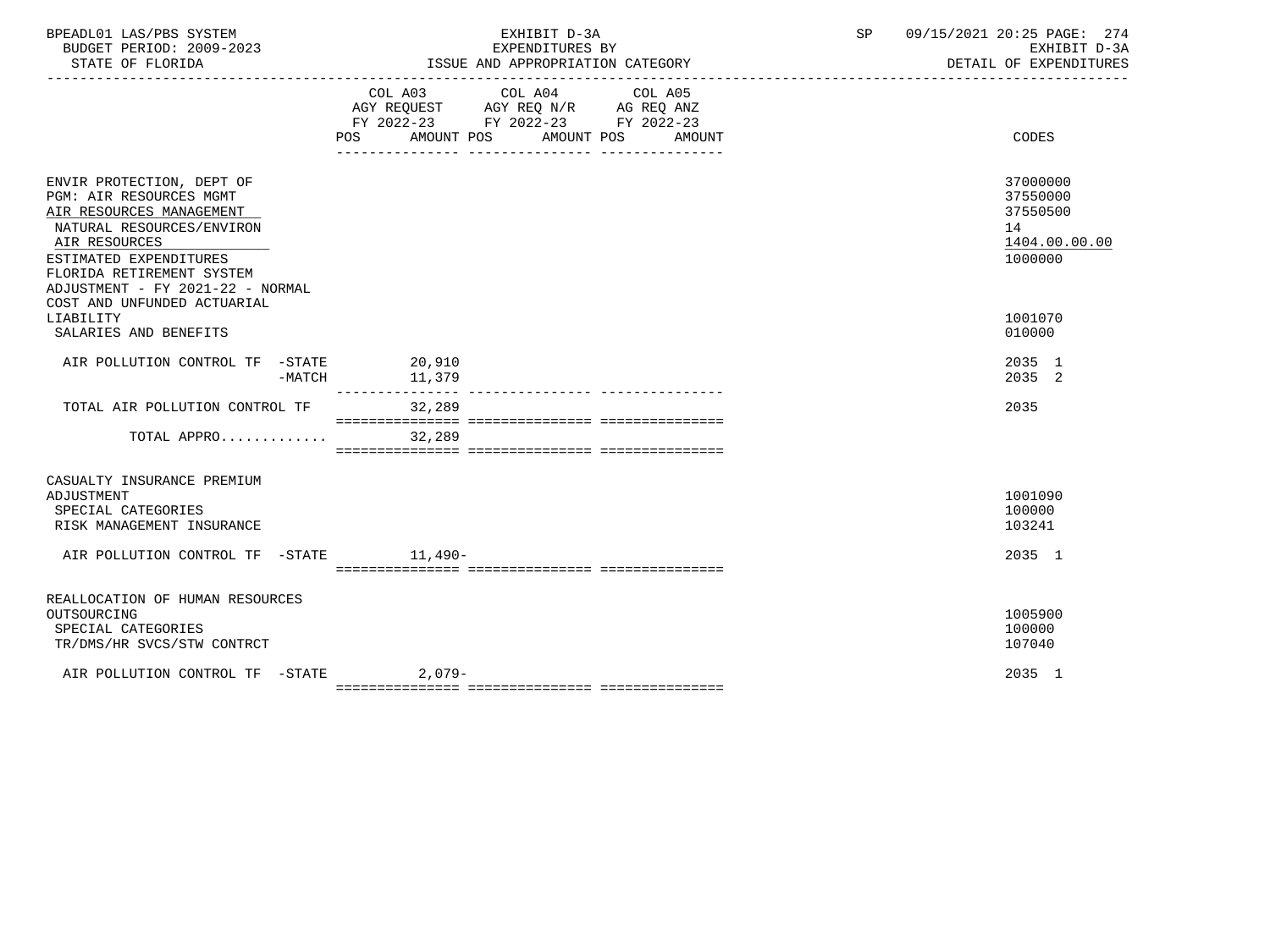| BPEADL01 LAS/PBS SYSTEM<br>BUDGET PERIOD: 2009-2023<br>STATE OF FLORIDA                                                                                                                                   | EXHIBIT D-3A<br>EXPENDITURES BY<br>ISSUE AND APPROPRIATION CATEGORY                                                                   |                  | SP | 09/15/2021 20:25 PAGE: 275<br>EXHIBIT D-3A<br>DETAIL OF EXPENDITURES                    |
|-----------------------------------------------------------------------------------------------------------------------------------------------------------------------------------------------------------|---------------------------------------------------------------------------------------------------------------------------------------|------------------|----|-----------------------------------------------------------------------------------------|
|                                                                                                                                                                                                           | COL A03 COL A04 COL A05<br>AGY REQUEST AGY REQ N/R AG REQ ANZ<br>FY 2022-23 FY 2022-23 FY 2022-23<br>POS AMOUNT POS AMOUNT POS AMOUNT |                  |    | CODES                                                                                   |
| ENVIR PROTECTION, DEPT OF<br>PGM: AIR RESOURCES MGMT<br>AIR RESOURCES MANAGEMENT<br>NATURAL RESOURCES/ENVIRON<br>AIR RESOURCES<br>ESTIMATED EXPENDITURES REALIGNMENT<br>REALIGN RENT - DEDUCT<br>EXPENSES |                                                                                                                                       |                  |    | 37000000<br>37550000<br>37550500<br>14<br>1404.00.00.00<br>2000000<br>2000710<br>040000 |
| AIR POLLUTION CONTROL TF -MATCH 6,001-                                                                                                                                                                    |                                                                                                                                       |                  |    | 2035 2                                                                                  |
|                                                                                                                                                                                                           |                                                                                                                                       |                  |    |                                                                                         |
| AGENCY ISSUE NARRATIVE:<br>2022-2023 BUDGET YEAR NARRATIVE:<br>Issue Description:                                                                                                                         | Mbia iaani niamisaka ka niilimu budaak in kba Muningara askininginithin annkilu iniin af kba Muninguk ka ininning kba asak            | IT COMPONENT? NO |    |                                                                                         |

 This issue requests to realign budget in the Expenses category within certain areas of the Department to ensure the cost of rent is allocated to the appropriate Divisions.

Issue Background:

 The Division of Administrative Services conducts an annual comprehensive evaluation of leased space to determine the ideal layout and use of office space. The goal of this study is to identify optimum space efficiency and to systematically update space and cost information as changes occur.

Benefit and/or Impact:

 The annual evaluation of leased space provided the updated square footage utilized by each Division. Realignment of the Expenses budget reflected below will better align the Department's resources with the actual allocation of space for the specified areas.

Cost Summary:

| Budget Entity                            | Amount.       |
|------------------------------------------|---------------|
| Executive Direction and Support Services | \$81,038      |
| Water Policy and Ecosystems Restoration  | \$9,827       |
| Water Restoration Assistance             | \$12.901      |
| Coastal and Aquatic Managed Areas        | \$287,318     |
| Technology and Information Services      | (538, 981)    |
| Water Resource Management                | (\$245,198)   |
| Waste Management                         | ( \$100, 904) |
| Air Resource Management                  | (\$6,001)     |
|                                          |               |

Total: 0

 Also see issue code 2000720. \*\*\*\*\*\*\*\*\*\*\*\*\*\*\*\*\*\*\*\*\*\*\*\*\*\*\*\*\*\*\*\*\*\*\*\*\*\*\*\*\*\*\*\*\*\*\*\*\*\*\*\*\*\*\*\*\*\*\*\*\*\*\*\*\*\*\*\*\*\*\*\*\*\*\*\*\*\*\*\*\*\*\*\*\*\*\*\*\*\*\*\*\*\*\*\*\*\*\*\*\*\*\*\*\*\*\*\*\*\*\*\*\*\*\*\*\*\*\*\*\*\*\*\*\*\*\*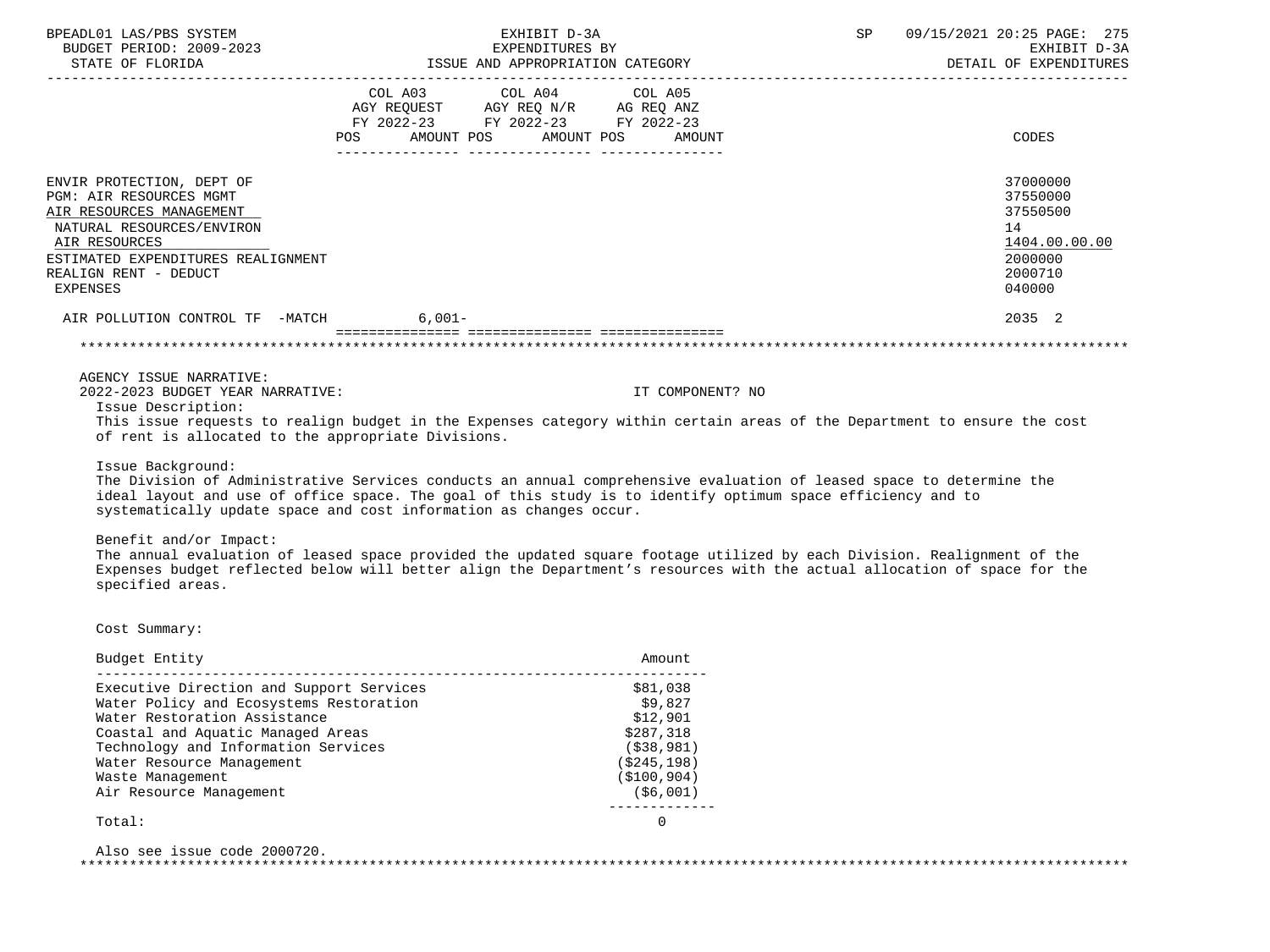| BPEADL01 LAS/PBS SYSTEM<br>BUDGET PERIOD: 2009-2023<br>STATE OF FLORIDA                                                                                                                                                                       | EXHIBIT D-3A<br>EXPENDITURES BY<br>EXPENDITURES BY<br>ISSUE AND APPROPRIATION CATEGORY |  |                                                                                                                                | SP               | 09/15/2021 20:25 PAGE: 276<br>EXHIBIT D-3A<br>DETAIL OF EXPENDITURES |                                                                                                   |
|-----------------------------------------------------------------------------------------------------------------------------------------------------------------------------------------------------------------------------------------------|----------------------------------------------------------------------------------------|--|--------------------------------------------------------------------------------------------------------------------------------|------------------|----------------------------------------------------------------------|---------------------------------------------------------------------------------------------------|
|                                                                                                                                                                                                                                               |                                                                                        |  | COL A03 COL A04 COL A05<br>AGY REQUEST AGY REQ N/R AG REQ ANZ<br>FY 2022-23 FY 2022-23 FY 2022-23<br>POS AMOUNT POS AMOUNT POS | AMOUNT           |                                                                      | CODES                                                                                             |
| ENVIR PROTECTION, DEPT OF<br><b>PGM: AIR RESOURCES MGMT</b><br>AIR RESOURCES MANAGEMENT<br>NATURAL RESOURCES/ENVIRON<br>AIR RESOURCES<br>EOUIPMENT NEEDS<br>REPLACEMENT OF MOTOR VEHICLES<br>SPECIAL CATEGORIES<br>ACQUISITION/MOTOR VEHICLES |                                                                                        |  |                                                                                                                                |                  |                                                                      | 37000000<br>37550000<br>37550500<br>14<br>1404.00.00.00<br>2400000<br>2401500<br>100000<br>100021 |
| AIR POLLUTION CONTROL TF -STATE 343,000 343,000                                                                                                                                                                                               |                                                                                        |  |                                                                                                                                |                  |                                                                      | 2035 1                                                                                            |
|                                                                                                                                                                                                                                               |                                                                                        |  |                                                                                                                                |                  |                                                                      |                                                                                                   |
| AGENCY ISSUE NARRATIVE:                                                                                                                                                                                                                       |                                                                                        |  |                                                                                                                                |                  |                                                                      |                                                                                                   |
| 2022-2023 BUDGET YEAR NARRATIVE:<br>Issue Description:                                                                                                                                                                                        |                                                                                        |  |                                                                                                                                | IT COMPONENT? NO |                                                                      |                                                                                                   |
| This issue requests \$343,000 to replace 13 vehicles in the Requlatory programs, including six Requlatory District                                                                                                                            |                                                                                        |  |                                                                                                                                |                  |                                                                      |                                                                                                   |

 Office's, Division of Air Resources Management, Division of Water Resource Management, Division of Waste Management, Florida Geological Survey and the Bob Martinez motor pool. The Regulatory Programs estimated an average cost of \$26,365 per vehicle. The Department of Management Services' minimum replacement criteria is 120,000 miles or 12 years in age. The vehicles identified either exceed the replacement criteria or are inoperable and cost prohibitive to repair. The Regulatory Programs completed a safety examination of its fleet and currently have 23 vehicles that exceed 12 years in age and 12 vehicles that exceed 120,000 miles and show signs of needing costly repairs.

 The targeted 13 vehicles in need of replacement are listed below. However, it is possible that unforeseen circumstances could result in minor modifications to the list.

| Tag#     | Year | Make       | Model     | Mileage<br>(As of 6/30/2021) |
|----------|------|------------|-----------|------------------------------|
| DEP05768 | 2004 | Ford       | Explorer  | 144,344                      |
| DEP06466 | 2006 | Ford       | Escape    | 125,756                      |
| DEP06152 | 2007 | Chevy      | Tahoe     | 161,216                      |
| DEP06516 | 2007 | Ford       | Escape    | 192,601                      |
| DEP04573 | 2007 | Chevy      | Silverado | 116,660                      |
| DEP06707 | 2007 | Dodge      | Dakota    | 106,318                      |
| DEP06893 | 2007 | Toyota     | Prius     | 104,949                      |
| DEP07207 | 2008 | Toyota     | Prius     | 192,891                      |
| DEP21974 | 2008 | <b>GMC</b> | Sierra    | 143,579                      |
| DEP18077 | 2009 | Ford       | $F - 150$ | 134,734                      |
| DEP18075 | 2009 | Ford       | $F - 150$ | 134,863                      |
| DEP06994 | 2010 | Ford       | $F - 150$ | 132,011                      |
| DEP21778 | 2013 | Toyota     | Camry     | 175,091                      |

Issue Background:

Regulatory field personnel rely upon state vehicles to perform permitting and compliance inspections, beach survey, air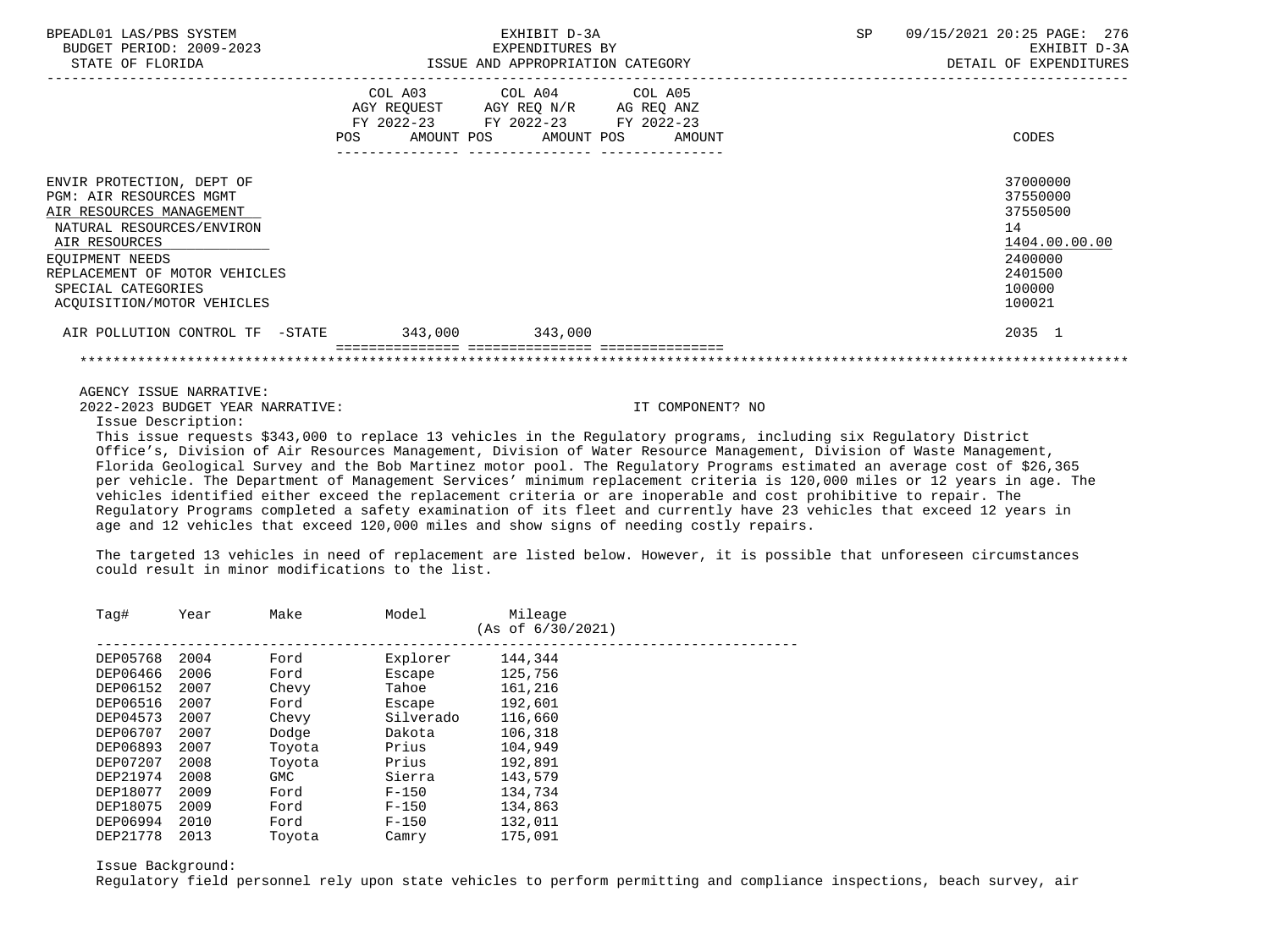| BPEADL01 LAS/PBS SYSTEM<br>BUDGET PERIOD: 2009-2023                                                                                   | EXHIBIT D-3A<br>EXPENDITURES BY                                                                                                                | 09/15/2021 20:25 PAGE: 277<br>SP<br>EXHIBIT D-3A                   |
|---------------------------------------------------------------------------------------------------------------------------------------|------------------------------------------------------------------------------------------------------------------------------------------------|--------------------------------------------------------------------|
| STATE OF FLORIDA                                                                                                                      | ISSUE AND APPROPRIATION CATEGORY                                                                                                               | DETAIL OF EXPENDITURES                                             |
|                                                                                                                                       | COL A03 COL A04 COL A05<br>AGY REQUEST AGY REQ N/R AG REQ ANZ<br>FY 2022-23 FY 2022-23<br>FY 2022-23<br>AMOUNT POS AMOUNT POS<br>POS<br>AMOUNT | CODES                                                              |
| ENVIR PROTECTION, DEPT OF<br><b>PGM: AIR RESOURCES MGMT</b><br>AIR RESOURCES MANAGEMENT<br>NATURAL RESOURCES/ENVIRON<br>AIR RESOURCES |                                                                                                                                                | 37000000<br>37550000<br>37550500<br>14<br>1404.00.00.00<br>2400000 |
| EOUIPMENT NEEDS<br>REPLACEMENT OF MOTOR VEHICLES                                                                                      |                                                                                                                                                | 2401500                                                            |

 monitoring, sampling and for motor pool use (shared across the divisions). In FY 2017-18, the Florida Department of Environmental Protection (Department) realigned \$580,029 from Other Personal Services to the Acquisition and Replacement Motor Vehicles category to sustain the vehicle replacement schedule for Regulatory Programs. The annual replacement amount was based on the size and type of fleet.

Benefit and/or Impact:

 Reliable vehicles are essential to conduct and process inspections, which in turn directly impacts Florida's economy and local engagement. Vehicles that become unsafe and unreliable hinder the Department's ability to provide services to the state.

Florida Strategic Plan for Economic Development:

#5.2 - Improve the efficiency and effectiveness of government agencies at all levels.

- #5.3 Strengthen local, regional and statewide partnerships to accomplish Florida's economic and quality of life and quality places goals.
- #5.4 Provide local, regional and statewide assistance for the protection, provision and resiliency of resources and infrastructure.
- #6.1 Create and sustain vibrant, safe, healthy and resilient communities that attract workers, residents, businesses and visitors.
- #6.2 Ensure Floridians in all communities and life stages have opportunities to achieve healthier outcomes and societal contributions.
- #6.3 Ensure Florida's fish, wildlife, natural resources and environment are sustained and enhanced as a component of future growth plans and development decisions.

\*\*\*\*\*\*\*\*\*\*\*\*\*\*\*\*\*\*\*\*\*\*\*\*\*\*\*\*\*\*\*\*\*\*\*\*\*\*\*\*\*\*\*\*\*\*\*\*\*\*\*\*\*\*\*\*\*\*\*\*\*\*\*\*\*\*\*\*\*\*\*\*\*\*\*\*\*\*\*\*\*\*\*\*\*\*\*\*\*\*\*\*\*\*\*\*\*\*\*\*\*\*\*\*\*\*\*\*\*\*\*\*\*\*\*\*\*\*\*\*\*\*\*\*\*\*\*

| AIR OUALITY<br>INCREASE IN REOUIRED PASS-THROUGH<br>OF MOTOR VEHICLE REGISTRATION | 4400000                     |
|-----------------------------------------------------------------------------------|-----------------------------|
| PROCEEDS TO COUNTIES<br>SPECIAL CATEGORIES<br>DIST CO-MTR V REG PROCEEDS          | 4400150<br>100000<br>100180 |
| 2,000,000<br>AIR POLLUTION CONTROL TF -STATE                                      | 2035 1                      |
|                                                                                   |                             |

 AGENCY ISSUE NARRATIVE: 2022-2023 BUDGET YEAR NARRATIVE: IT COMPONENT? NO

Issue Description:

This issue requests a \$2 million increase to the Tag Fee Distribution category in the Division of Air Resources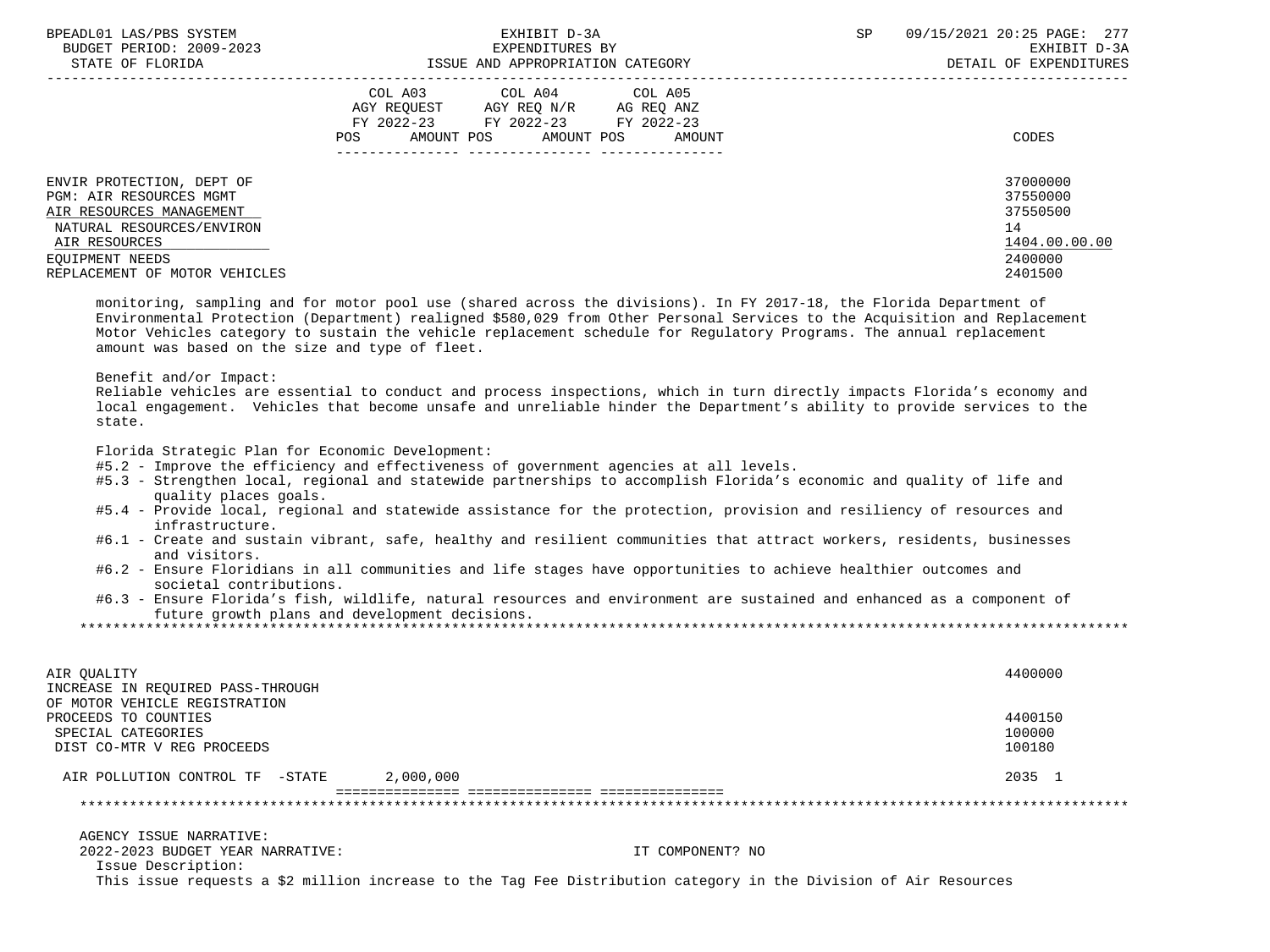| BPEADL01 LAS/PBS SYSTEM<br>BUDGET PERIOD: 2009-2023 |                                                                                                                | EXHIBIT D-3A<br>EXPENDITURES BY    | SP | 09/15/2021 20:25 PAGE: 278<br>EXHIBIT D-3A |
|-----------------------------------------------------|----------------------------------------------------------------------------------------------------------------|------------------------------------|----|--------------------------------------------|
| STATE OF FLORIDA                                    |                                                                                                                | ISSUE AND APPROPRIATION CATEGORY   |    | DETAIL OF EXPENDITURES                     |
|                                                     |                                                                                                                | COL A03 COL A04 COL A05            |    |                                            |
|                                                     |                                                                                                                | AGY REQUEST AGY REQ N/R AG REQ ANZ |    |                                            |
|                                                     |                                                                                                                | FY 2022-23 FY 2022-23 FY 2022-23   |    |                                            |
|                                                     | POS FOR THE POST OF THE POST OF THE POST OF THE POST OF THE POST OF THE POST OF THE POST OF THE POST OF THE PO | AMOUNT POS AMOUNT POS AMOUNT       |    | CODES                                      |
|                                                     |                                                                                                                |                                    |    |                                            |
| ENVIR PROTECTION, DEPT OF                           |                                                                                                                |                                    |    | 37000000                                   |
| PGM: AIR RESOURCES MGMT                             |                                                                                                                |                                    |    | 37550000                                   |
| AIR RESOURCES MANAGEMENT                            |                                                                                                                |                                    |    | 37550500                                   |
| NATURAL RESOURCES/ENVIRON                           |                                                                                                                |                                    |    | 14                                         |
| AIR RESOURCES                                       |                                                                                                                |                                    |    | 1404.00.00.00                              |
| AIR OUALITY                                         |                                                                                                                |                                    |    | 4400000                                    |
| INCREASE IN REQUIRED PASS-THROUGH                   |                                                                                                                |                                    |    |                                            |
| OF MOTOR VEHICLE REGISTRATION                       |                                                                                                                |                                    |    |                                            |
| PROCEEDS TO COUNTIES                                |                                                                                                                |                                    |    | 4400150                                    |

 Management (Division). The Division is required by Section 320.03(6), (F.S.) to pass through a portion of the \$1.00 motor vehicle registration fee (Tag Fee) collected by the Department of Highway Safety and Motor Vehicles (DHSMV) to any county that has a Department approved local air pollution control program. Due to a significant increase in tag registrations, the Division lacks sufficient budget authority to pass through motor vehicle registration revenue to the counties.

## Issue Background:

 Currently, there are eight approved local air pollution control programs (Broward, Miami-Dade, Duval, Hillsborough, Orange, Palm Beach, Pinellas and Sarasota). The amount passed through per vehicle registration collected is \$.50, or \$.75 if the county qualifies based on statutory criteria. The Division currently has budget authority to pass through \$8,705,936 of motor vehicle registration revenue to the local air pollution control programs listed above.

 Due to increased fee collections, the Division has been required to submit budget amendments during three of the past four years to cover projected deficits. For FY 2021-22, a significant shortfall in pass through budget authority is projected, with a continued upward trend of 2% yearly through FY 2022-23. The requested increase will avoid the need for subsequent budget amendments.

#### Benefit and/or Impact:

 The increase in pass through budget authority will allow the Division to meet the requirements of Section 320.03 (6), F.S. This increase is strictly for additional pass through to the approved local programs and does not provide the Division with additional discretionary spending authority.

Florida Strategic Plan for Economic Development:

 #5.3 - Strengthen local, regional and statewide partnerships to accomplish Florida's economic and quality of life and quality places goals. \*\*\*\*\*\*\*\*\*\*\*\*\*\*\*\*\*\*\*\*\*\*\*\*\*\*\*\*\*\*\*\*\*\*\*\*\*\*\*\*\*\*\*\*\*\*\*\*\*\*\*\*\*\*\*\*\*\*\*\*\*\*\*\*\*\*\*\*\*\*\*\*\*\*\*\*\*\*\*\*\*\*\*\*\*\*\*\*\*\*\*\*\*\*\*\*\*\*\*\*\*\*\*\*\*\*\*\*\*\*\*\*\*\*\*\*\*\*\*\*\*\*\*\*\*\*\*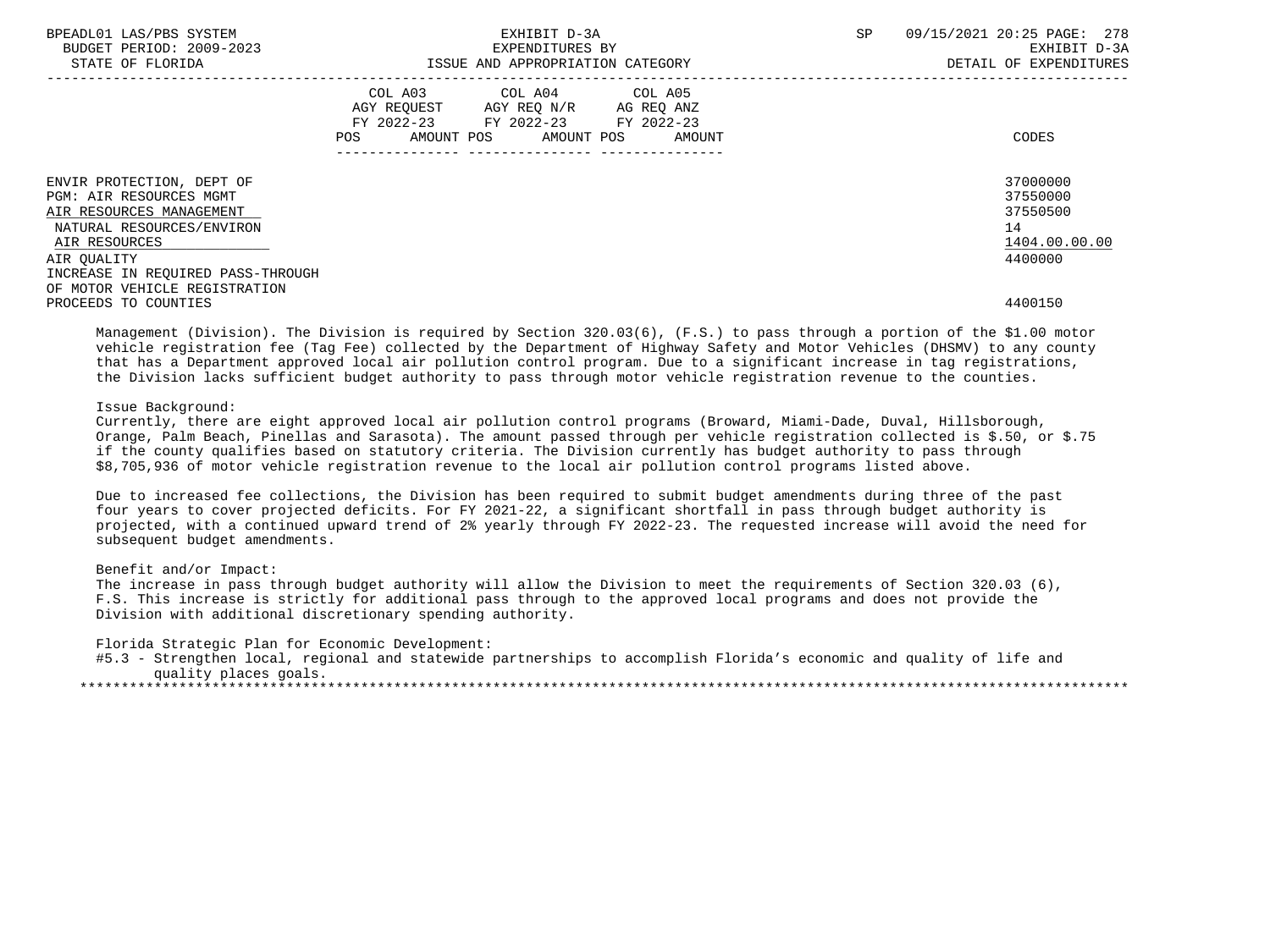| BPEADL01 LAS/PBS SYSTEM<br>BUDGET PERIOD: 2009-2023<br>STATE OF FLORIDA                                                                                                                                                                    | EXHIBIT D-3A<br>EXPENDITURES BY<br>ISSUE AND APPROPRIATION CATEGORY                                                                                | 09/15/2021 20:25 PAGE: 279<br>SP<br>EXHIBIT D-3A<br>DETAIL OF EXPENDITURES |
|--------------------------------------------------------------------------------------------------------------------------------------------------------------------------------------------------------------------------------------------|----------------------------------------------------------------------------------------------------------------------------------------------------|----------------------------------------------------------------------------|
|                                                                                                                                                                                                                                            | COL A03 COL A04 COL A05<br>AGY REQUEST AGY REQ N/R AG REQ ANZ<br>FY 2022-23 FY 2022-23 FY 2022-23<br><b>POS</b><br>AMOUNT POS AMOUNT POS<br>AMOUNT | CODES                                                                      |
| ENVIR PROTECTION, DEPT OF<br><b>PGM: AIR RESOURCES MGMT</b><br>AIR RESOURCES MANAGEMENT<br>NATURAL RESOURCES/ENVIRON<br>AIR RESOURCES<br>FEDERAL GRANT FUNDING INCREASES<br>DIESEL EMISSIONS REDUCTION ACT<br>(DERA) GRANT - AIR RESOURCES |                                                                                                                                                    | 37000000<br>37550000<br>37550500<br>14<br>1404.00.00.00<br>4700000         |
| MANAGEMENT<br>SPECIAL CATEGORIES<br>CONTRACTED SERVICES                                                                                                                                                                                    |                                                                                                                                                    | 4700390<br>100000<br>100777                                                |
| AIR POLLUTION CONTROL TF -FEDERL 150,000                                                                                                                                                                                                   |                                                                                                                                                    | 2035 3                                                                     |
|                                                                                                                                                                                                                                            |                                                                                                                                                    |                                                                            |

## AGENCY ISSUE NARRATIVE:

2022-2023 BUDGET YEAR NARRATIVE: IT COMPONENT? NO

Issue Description:

 This issue requests recurring funding in the amount of \$150,000 in Contracted Services in the Division of Air Resources Management (Division). This request is for the federal portion of the FY 2022-23 Diesel Emissions Reduction Act (DERA) grant. This grant is to be used as a component of the state's implementation of diesel emissions reduction projects under the Volkswagen (VW) Environmental Mitigation Trust for State Beneficiaries. The U.S. Environmental Protection Agency (EPA) has been increasing the funding for this grant over the last several years. The federal portion of the total project funding amount will be returned to the Air Pollution Control Trust Fund upon drawdown of the grant.

# Issue Background:

 DERA is a federal program established by the Energy Policy Act of 2005. The purpose of the program is to provide funding to states to reduce diesel emissions. The EPA has been funding DERA grants for relatively small projects since 2008. The Division is currently participating in the DERA State Grant program and plans to pursue DERA funding every year to supplement VW Mitigation Trust funding. The Division has applied for a DERA grant due to its association with the VW Mitigation Trust. Under the VW Mitigation Trust, there are ten types of approvable projects and DERA projects are one of the approved types.

#### Benefit and/or Impact:

 The DERA option gives the Division additional flexibility to identify eligible diesel emission mitigation projects. The Division will be able to request VW Mitigation Trust funds as the state match for funds made available through DERA. These projects are expected to reduce NOx emissions, diesel particulate matter and hazardous air pollutants. These projects will improve air quality in densely populated areas of the state where there is a concentration of diesel-powered vehicles.

Florida Strategic Plan for Economic Development:

| #5.3 - Strengthen local, regional and statewide partnerships to accomplish Florida's economic and quality of life and |  |  |  |
|-----------------------------------------------------------------------------------------------------------------------|--|--|--|
| quality places goals.                                                                                                 |  |  |  |
|                                                                                                                       |  |  |  |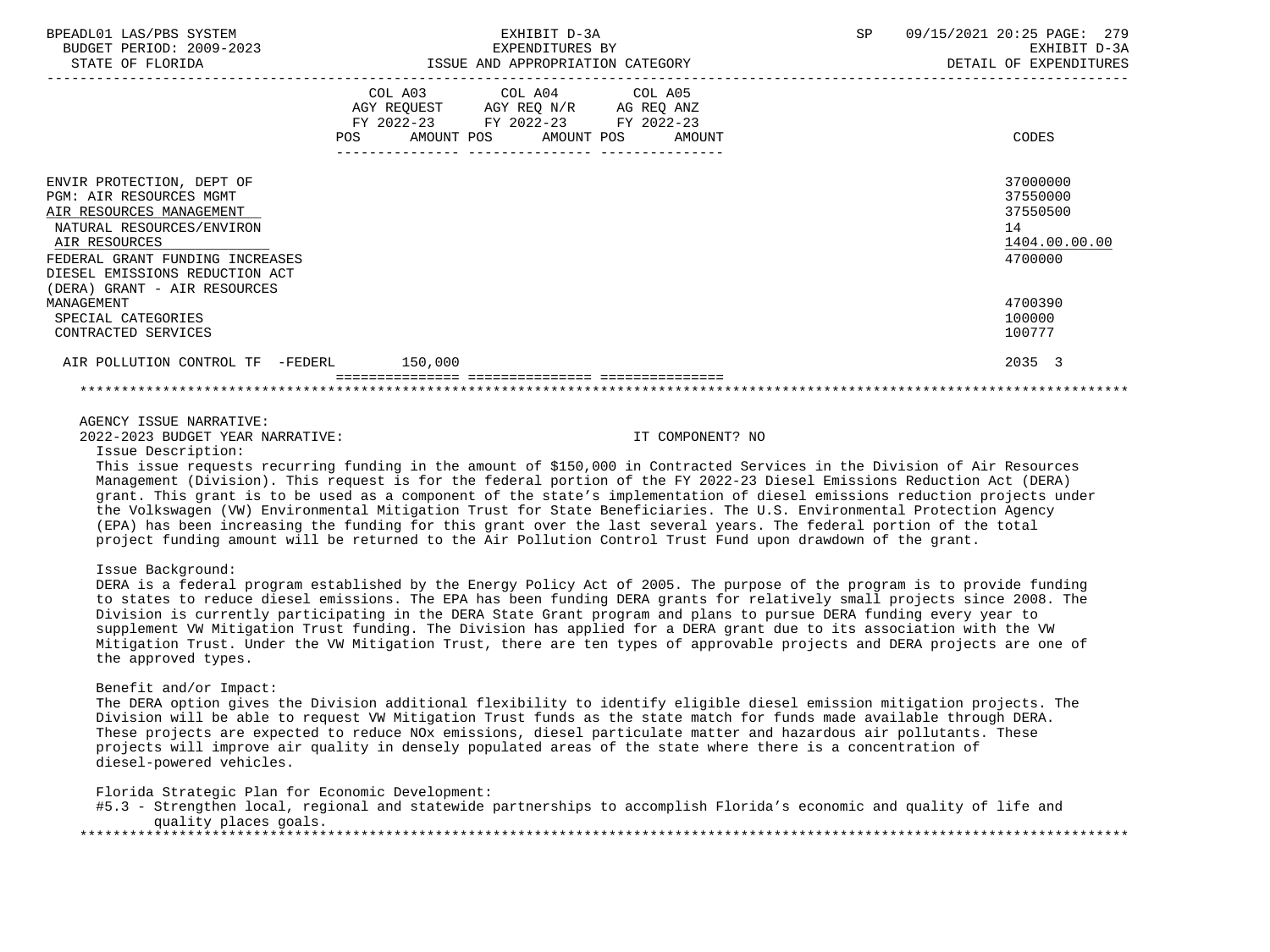| BPEADL01 LAS/PBS SYSTEM<br>BUDGET PERIOD: 2009-2023<br>STATE OF FLORIDA                                                                                                                                                               | EXHIBIT D-3A<br>EXPENDITURES BY<br>ISSUE AND APPROPRIATION CATEGORY                                             |                 |                              | SP | 09/15/2021 20:25 PAGE: 280<br>EXHIBIT D-3A<br>DETAIL OF EXPENDITURES                              |
|---------------------------------------------------------------------------------------------------------------------------------------------------------------------------------------------------------------------------------------|-----------------------------------------------------------------------------------------------------------------|-----------------|------------------------------|----|---------------------------------------------------------------------------------------------------|
|                                                                                                                                                                                                                                       | COL A03 COL A04 COL A05<br>AGY REQUEST AGY REQ N/R AG REQ ANZ<br>FY 2022-23 FY 2022-23 FY 2022-23<br><b>POS</b> | --------------- | AMOUNT POS AMOUNT POS AMOUNT |    | CODES                                                                                             |
| ENVIR PROTECTION, DEPT OF<br>PGM: AIR RESOURCES MGMT<br>AIR RESOURCES MANAGEMENT<br>NATURAL RESOURCES/ENVIRON<br>AIR RESOURCES<br>CAPITAL IMPROVEMENT PLAN<br>ENVIRONMENTAL PROJECTS<br>FIXED CAPITAL OUTLAY<br>VOLKSWAGEN SETTLEMENT |                                                                                                                 |                 |                              |    | 37000000<br>37550000<br>37550500<br>14<br>1404.00.00.00<br>9900000<br>990E000<br>080000<br>080083 |
| GRANTS AND DONATIONS TF - STATE                                                                                                                                                                                                       | 53,000,000 53,000,000                                                                                           |                 |                              |    | 2339 1                                                                                            |
|                                                                                                                                                                                                                                       |                                                                                                                 |                 |                              |    |                                                                                                   |

#### AGENCY NARRATIVE:

2022-2023 BUDGET YEAR NARRATIVE: VOLKSWAGEN SETTLEMENT IT COMPONENT? NO

Issue Description:

 This issue requests \$53 million in fixed capital outlay funding to support projects funded through the Volkswagen (VW) Environmental Mitigation Trust for State Beneficiaries (Mitigation Trust) in the Division of Air Resources Management (Division). This is a sixth-year request for a potential ten-year project development and implementation period. The Department of Environmental Protection (Department) is designated as the lead agency, and funds awarded to the State of Florida will be used to mitigate environmental and air quality impacts from Volkswagen vehicles sold in the state that caused excess nitrogen oxides (NOx) emissions. This funding may also be used to hire temporary employees to implement diesel emission reduction projects.

#### Issue Background:

 In October 2016, VW entered into a Partial Consent Decree with the U.S. Government settling claims that it violated the Clean Air Act by selling diesel vehicles that violated the U.S. Environmental Protection Agency's (EPA) mobile source emission standards. The violation involved installation and use of emission testing defeat devices in approximately 500,000 turbocharged direct injection (TDI) 2.0-liter diesel engine vehicles sold and operated in the U.S. from model year 2009 through 2015. In May 2017, VW entered into a second Partial Consent Decree with the U.S. Government settling additional claims that it violated the Clean Air Act by selling approximately 80,000 TDI 3.0-liter diesel engines also equipped with defeat devices.

 The defeat devices allowed the diesel vehicles to meet the applicable NOx emission limits during emission tests while not meeting these limits during normal vehicle operation. To resolve the diesel engine Clean Air Act violations, VW has agreed to provide approximately \$2.925 billion to remediate the damage caused by these vehicles. Florida's share of VW's funds held in trust is more than \$166 million. Florida's funding must be spent on NOx emissions mitigation projects specified in the Final Trust Agreement over a ten-year period which started October 2, 2017.

 The purpose of the Mitigation Trust is to provide funding for specified diesel emissions reduction projects. These projects are intended to offset excess emissions of NOx caused by the subject 2.0-liter and 3.0-liter VW vehicles. The Department submitted the required Beneficiary Mitigation Plan to the Trustee in October 2019, which allowed the Department to begin funding projects. The Department began funding diesel emissions mitigation projects in March 2020 and will continue to fund project types identified in the Beneficiary Mitigation Plan. To date the Department has received \$113 million in appropriation, which is broken down as follows:

Fiscal Year Appropriation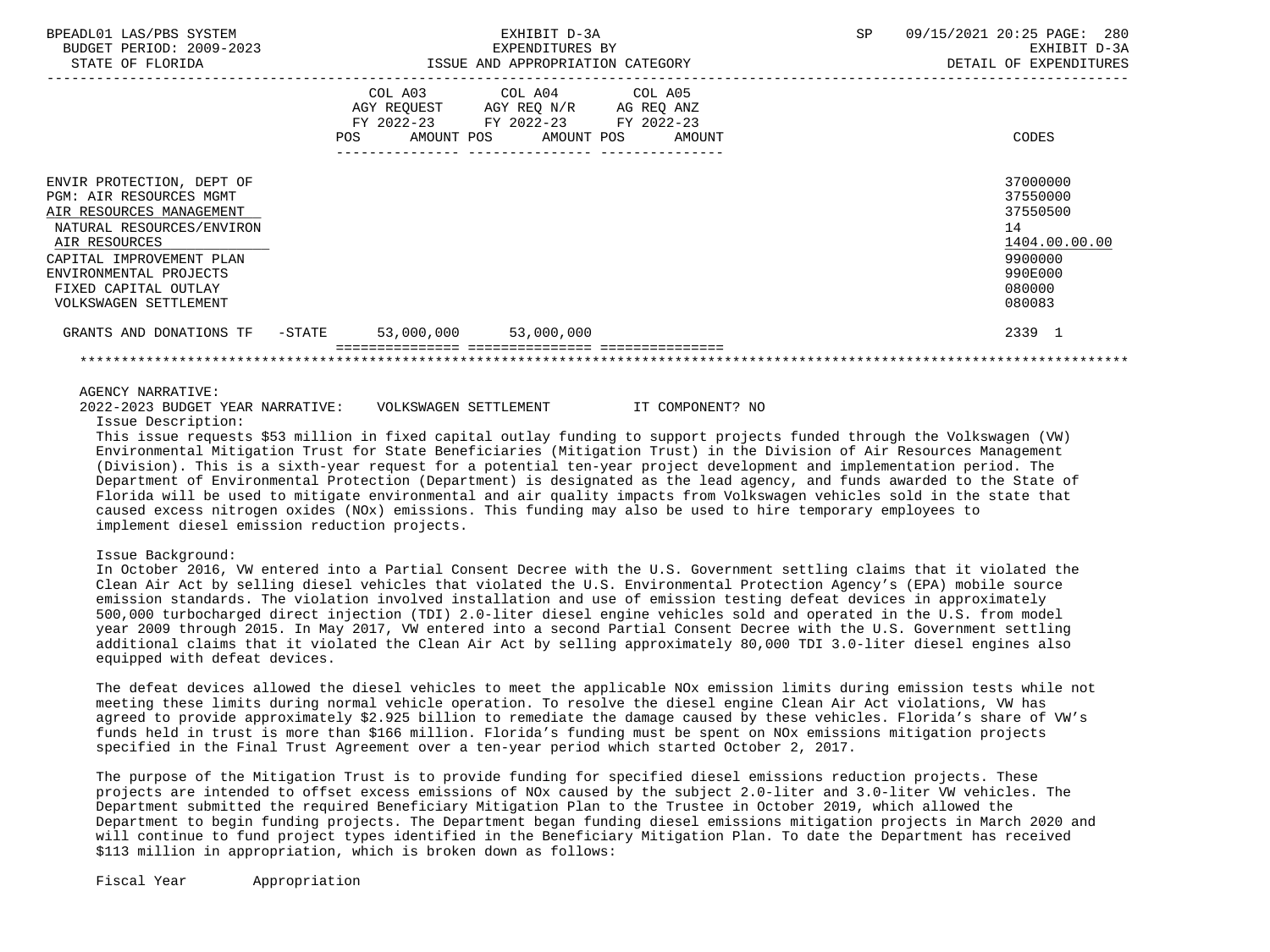| BPEADL01 LAS/PBS SYSTEM |                          |
|-------------------------|--------------------------|
|                         | BUDGET PERIOD: 2009-2023 |

| DINIB OI IBORIDNI                                                                                                                                                                           |                                                                          | TOOOD IND INTINGINIIIION CHILDOONI                               | DDININ OI DAIBHDIUDD                          |                                                                               |
|---------------------------------------------------------------------------------------------------------------------------------------------------------------------------------------------|--------------------------------------------------------------------------|------------------------------------------------------------------|-----------------------------------------------|-------------------------------------------------------------------------------|
|                                                                                                                                                                                             | COL A03<br>AGY REQUEST<br>FY 2022-23<br>POS                              | COL A04<br>AGY REQ N/R<br>FY 2022-23<br>AMOUNT POS<br>AMOUNT POS | COL A05<br>AG REQ ANZ<br>FY 2022-23<br>AMOUNT | CODES                                                                         |
| ENVIR PROTECTION, DEPT OF<br><b>PGM: AIR RESOURCES MGMT</b><br>AIR RESOURCES MANAGEMENT<br>NATURAL RESOURCES/ENVIRON<br>AIR RESOURCES<br>CAPITAL IMPROVEMENT PLAN<br>ENVIRONMENTAL PROJECTS |                                                                          |                                                                  |                                               | 37000000<br>37550000<br>37550500<br>14<br>1404.00.00.00<br>9900000<br>990E000 |
| FY 2017-18<br>FY 2018-19<br>FY 2019-20<br>FY 2020-21<br>FY 2021-22                                                                                                                          | \$500,000<br>\$5,000,000<br>\$10,000,000<br>\$67,500,000<br>\$30.000.000 |                                                                  |                                               |                                                                               |

 $$30,000,000$ TOTALS \$113,000,000

# Benefit and/or Impact:

 These projects will have a positive impact on the State of Florida in both increased economic activity and decreased transportation sector emissions. The State of Florida will consider all air quality impacts of diesel emissions (including both NOx and other air pollutants) that result from the projects on the Eligible Mitigation Actions list. The Division will consider which areas of the state are priority areas for projects on the Eligible Mitigation Actions list. This will allow the state to identify which mitigation actions will have the largest impact on improving Florida's air quality, including the nitrogen dioxide (NO2), ozone (03), and particulate matter National Ambient Air Quality Standards (NAAQS).

Florida Strategic Plan for Economic Development:

| #5.3 - Strengthen local, regional and statewide partnerships to accomplish Florida's economic and quality of life and |  |  |
|-----------------------------------------------------------------------------------------------------------------------|--|--|
| quality places goals.                                                                                                 |  |  |
|                                                                                                                       |  |  |

TOTAL: AIR RESOURCES 1404.00.00 **1404.00.00** 

BY FUND TYPE

| .<br>SALARY RATE 3,909,242 |                   |            |      |  |
|----------------------------|-------------------|------------|------|--|
| FIMDS<br>TRIJST            | .00<br>75,152,482 | 53,343,000 | 200C |  |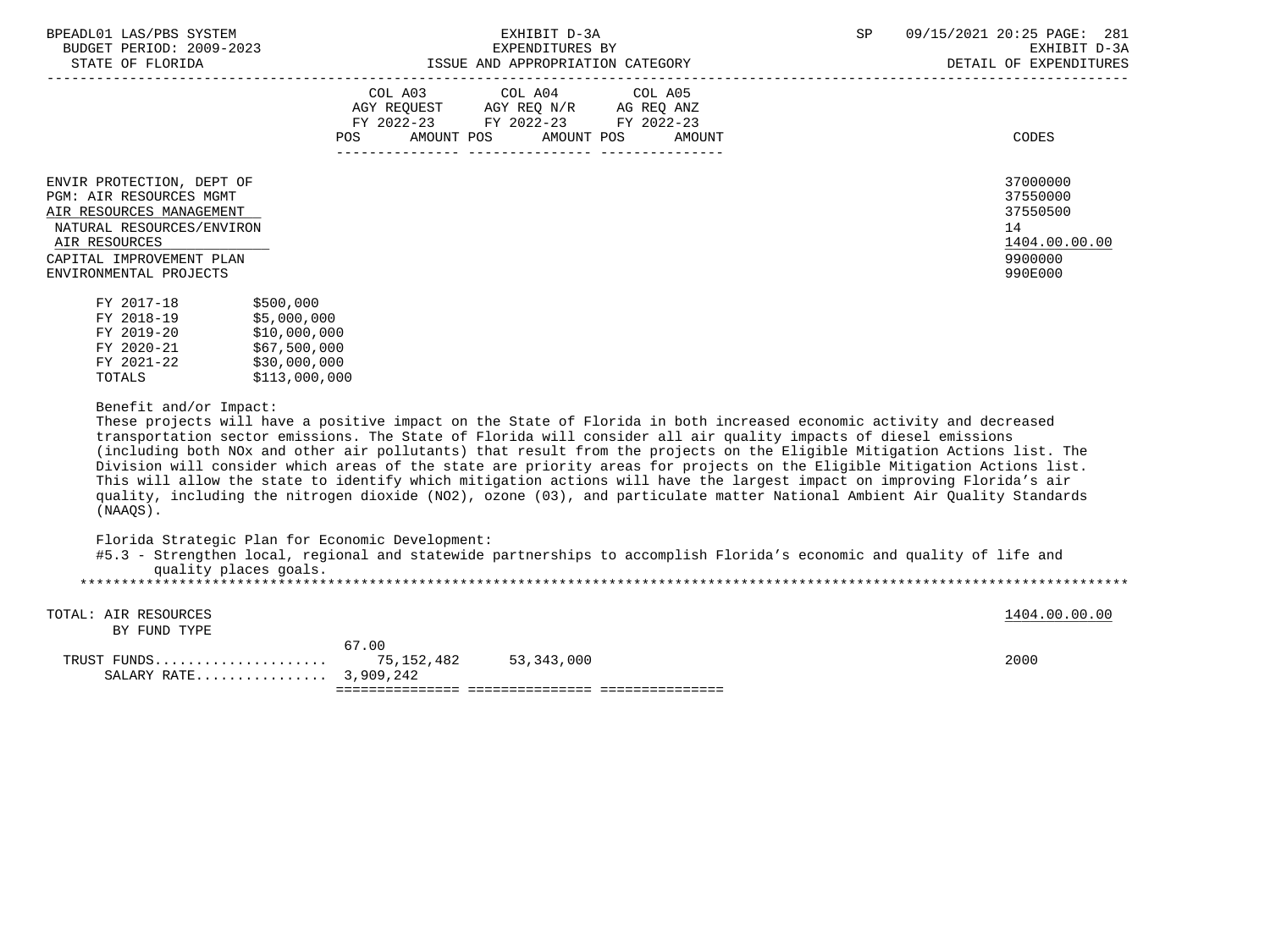| BPEADL01 LAS/PBS SYSTEM<br>BUDGET PERIOD: 2009-2023<br>STATE OF FLORIDA                                                                                                                                                                |           |                 | EXHIBIT D-3A<br>EXPENDITURES BY<br>ISSUE AND APPROPRIATION CATEGORY                                                                      | 09/15/2021 20:25 PAGE: 282<br>SP<br>EXHIBIT D-3A<br>DETAIL OF EXPENDITURES |                                                                                                      |
|----------------------------------------------------------------------------------------------------------------------------------------------------------------------------------------------------------------------------------------|-----------|-----------------|------------------------------------------------------------------------------------------------------------------------------------------|----------------------------------------------------------------------------|------------------------------------------------------------------------------------------------------|
|                                                                                                                                                                                                                                        |           |                 | COL A03 COL A04 COL A05<br>AGY REQUEST AGY REQ N/R AG REQ ANZ<br>FY 2022-23 FY 2022-23 FY 2022-23<br>POS AMOUNT POS AMOUNT POS<br>AMOUNT |                                                                            | CODES                                                                                                |
| ENVIR PROTECTION, DEPT OF<br>PGM: ENVIR LAW ENFORCEMENT<br>ENVIRONMENTAL LAW ENFORCEM<br>PUBLIC PROTECTION<br>LAW ENFORCEMENT<br>ESTIMATED EXPENDITURES<br>ESTIMATED EXPENDITURES - OPERATIONS<br>SALARY RATE<br>SALARY RATE 1,210,968 |           |                 |                                                                                                                                          |                                                                            | 37000000<br>37700000<br>37700100<br>12 <sup>°</sup><br>1202.00.00.00<br>1000000<br>1001000<br>000000 |
| SALARIES AND BENEFITS                                                                                                                                                                                                                  |           |                 |                                                                                                                                          |                                                                            | 010000                                                                                               |
| INLAND PROTECTION TF -STATE 1,957,985                                                                                                                                                                                                  |           | 20.00           |                                                                                                                                          |                                                                            | 2212 1                                                                                               |
| <b>EXPENSES</b>                                                                                                                                                                                                                        |           |                 |                                                                                                                                          |                                                                            | 040000                                                                                               |
| INLAND PROTECTION TF -STATE 160,772                                                                                                                                                                                                    |           |                 |                                                                                                                                          |                                                                            | 2212 1                                                                                               |
| SPECIAL CATEGORIES<br>HAZARDOUS WASTE CLEANUP                                                                                                                                                                                          |           |                 |                                                                                                                                          |                                                                            | 100000<br>101492                                                                                     |
| INLAND PROTECTION TF -STATE                                                                                                                                                                                                            |           | 57,000          |                                                                                                                                          |                                                                            | 2212 1                                                                                               |
| ON-CALL FEES                                                                                                                                                                                                                           |           |                 |                                                                                                                                          |                                                                            | 102261                                                                                               |
| INLAND PROTECTION TF -STATE 25,902                                                                                                                                                                                                     |           |                 |                                                                                                                                          |                                                                            | 2212 1                                                                                               |
| OVERTIME                                                                                                                                                                                                                               |           |                 |                                                                                                                                          |                                                                            | 102331                                                                                               |
| INLAND PROTECTION TF                                                                                                                                                                                                                   |           | $-STATE$ 11,200 |                                                                                                                                          |                                                                            | 2212 1                                                                                               |
| RISK MANAGEMENT INSURANCE                                                                                                                                                                                                              |           |                 |                                                                                                                                          |                                                                            | 103241                                                                                               |
| INLAND PROTECTION TF                                                                                                                                                                                                                   | $-$ STATE | 3,801           |                                                                                                                                          |                                                                            | 2212 1                                                                                               |
| SALARY INCENTIVE PAYMENTS                                                                                                                                                                                                              |           |                 |                                                                                                                                          |                                                                            | 103290                                                                                               |
| INLAND PROTECTION TF                                                                                                                                                                                                                   | $-$ STATE | 24,719          |                                                                                                                                          |                                                                            | 2212 1                                                                                               |
|                                                                                                                                                                                                                                        |           |                 |                                                                                                                                          |                                                                            |                                                                                                      |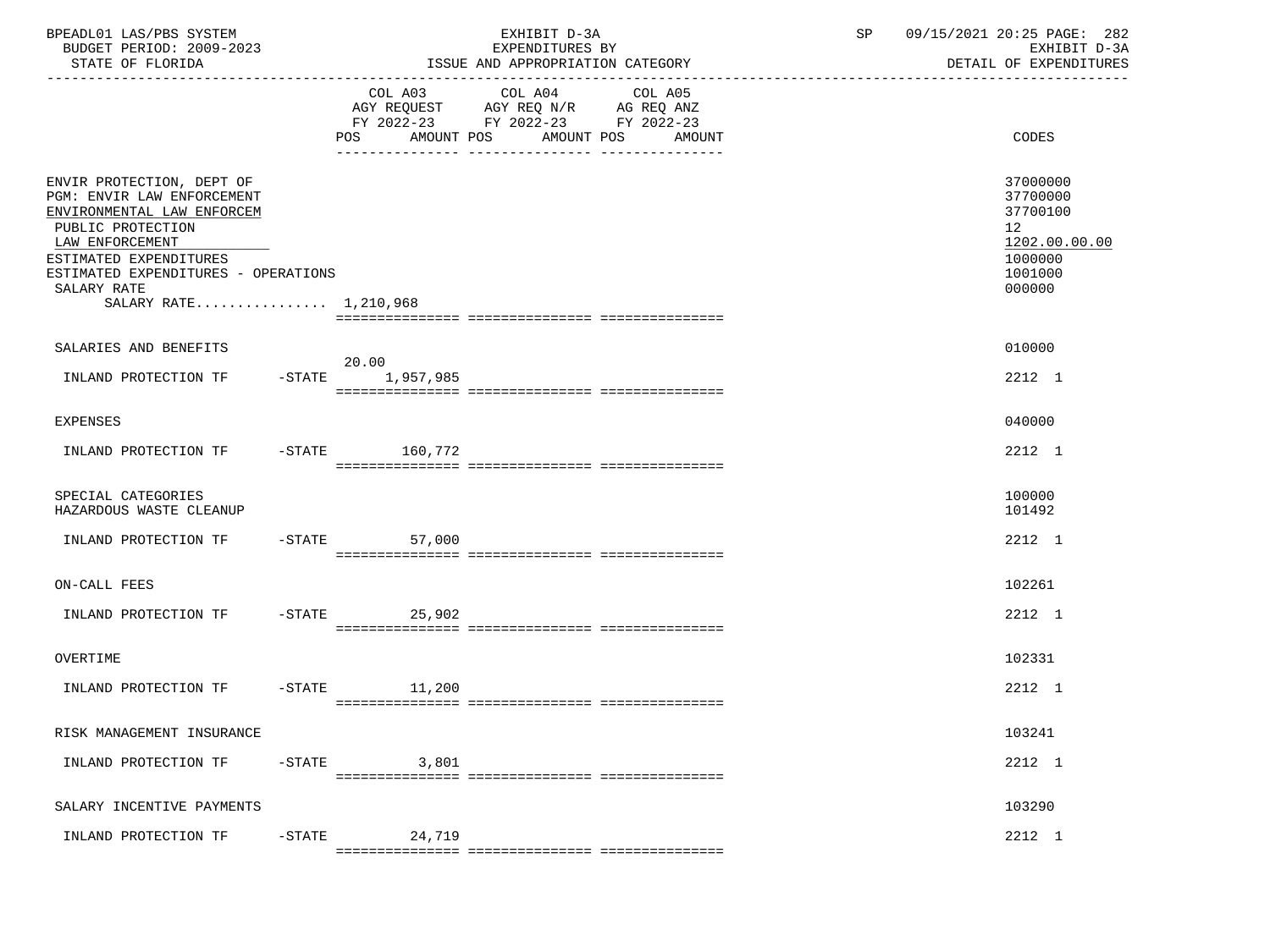| BPEADL01 LAS/PBS SYSTEM<br>BUDGET PERIOD: 2009-2023<br>STATE OF FLORIDA<br><u>. Le de de de de de de de de</u>                                                                                                                                     | EXHIBIT D-3A<br>EXPENDITURES BY<br>ISSUE AND APPROPRIATION CATEGORY |                       |                                                                                                 |                   | SP | 09/15/2021 20:25 PAGE: 283<br>EXHIBIT D-3A<br>DETAIL OF EXPENDITURES                                           |
|----------------------------------------------------------------------------------------------------------------------------------------------------------------------------------------------------------------------------------------------------|---------------------------------------------------------------------|-----------------------|-------------------------------------------------------------------------------------------------|-------------------|----|----------------------------------------------------------------------------------------------------------------|
|                                                                                                                                                                                                                                                    | POS.                                                                | COL A03<br>AMOUNT POS | COL A04<br>AGY REQUEST AGY REQ N/R AG REQ ANZ<br>FY 2022-23 FY 2022-23 FY 2022-23<br>AMOUNT POS | COL A05<br>AMOUNT |    | CODES                                                                                                          |
| ENVIR PROTECTION, DEPT OF<br>PGM: ENVIR LAW ENFORCEMENT<br>ENVIRONMENTAL LAW ENFORCEM<br>PUBLIC PROTECTION<br>LAW ENFORCEMENT<br>ESTIMATED EXPENDITURES<br>ESTIMATED EXPENDITURES - OPERATIONS<br>SPECIAL CATEGORIES<br>TR/DMS/HR SVCS/STW CONTRCT |                                                                     |                       |                                                                                                 |                   |    | 37000000<br>37700000<br>37700100<br>12 <sup>°</sup><br>1202.00.00.00<br>1000000<br>1001000<br>100000<br>107040 |
| INLAND PROTECTION TF<br>TOTAL: ESTIMATED EXPENDITURES - OPERATIONS<br>TOTAL POSITIONS 20.00<br>TOTAL ISSUE $2,248,042$<br>TOTAL SALARY RATE 1,210,968                                                                                              | $-$ STATE                                                           | 6,663                 |                                                                                                 |                   |    | 2212 1<br>1001000                                                                                              |
| FLORIDA RETIREMENT SYSTEM<br>ADJUSTMENT - FY 2021-22 - NORMAL<br>COST AND UNFUNDED ACTUARIAL<br>LIABILITY<br>SALARIES AND BENEFITS                                                                                                                 |                                                                     |                       |                                                                                                 |                   |    | 1001070<br>010000                                                                                              |
| INLAND PROTECTION TF                                                                                                                                                                                                                               | $-STATE$                                                            | 15,843                |                                                                                                 |                   |    | 2212 1                                                                                                         |
| CASUALTY INSURANCE PREMIUM<br>ADJUSTMENT<br>SPECIAL CATEGORIES<br>RISK MANAGEMENT INSURANCE                                                                                                                                                        |                                                                     |                       |                                                                                                 |                   |    | 1001090<br>100000<br>103241                                                                                    |
| INLAND PROTECTION TF                                                                                                                                                                                                                               | $-$ STATE                                                           | 23,614                |                                                                                                 |                   |    | 2212 1                                                                                                         |
| REALLOCATION OF HUMAN RESOURCES<br>OUTSOURCING<br>SPECIAL CATEGORIES<br>TR/DMS/HR SVCS/STW CONTRCT                                                                                                                                                 |                                                                     |                       |                                                                                                 |                   |    | 1005900<br>100000<br>107040                                                                                    |
| INLAND PROTECTION TF                                                                                                                                                                                                                               | -STATE                                                              | $542 -$               |                                                                                                 |                   |    | 2212 1                                                                                                         |

=============== =============== ===============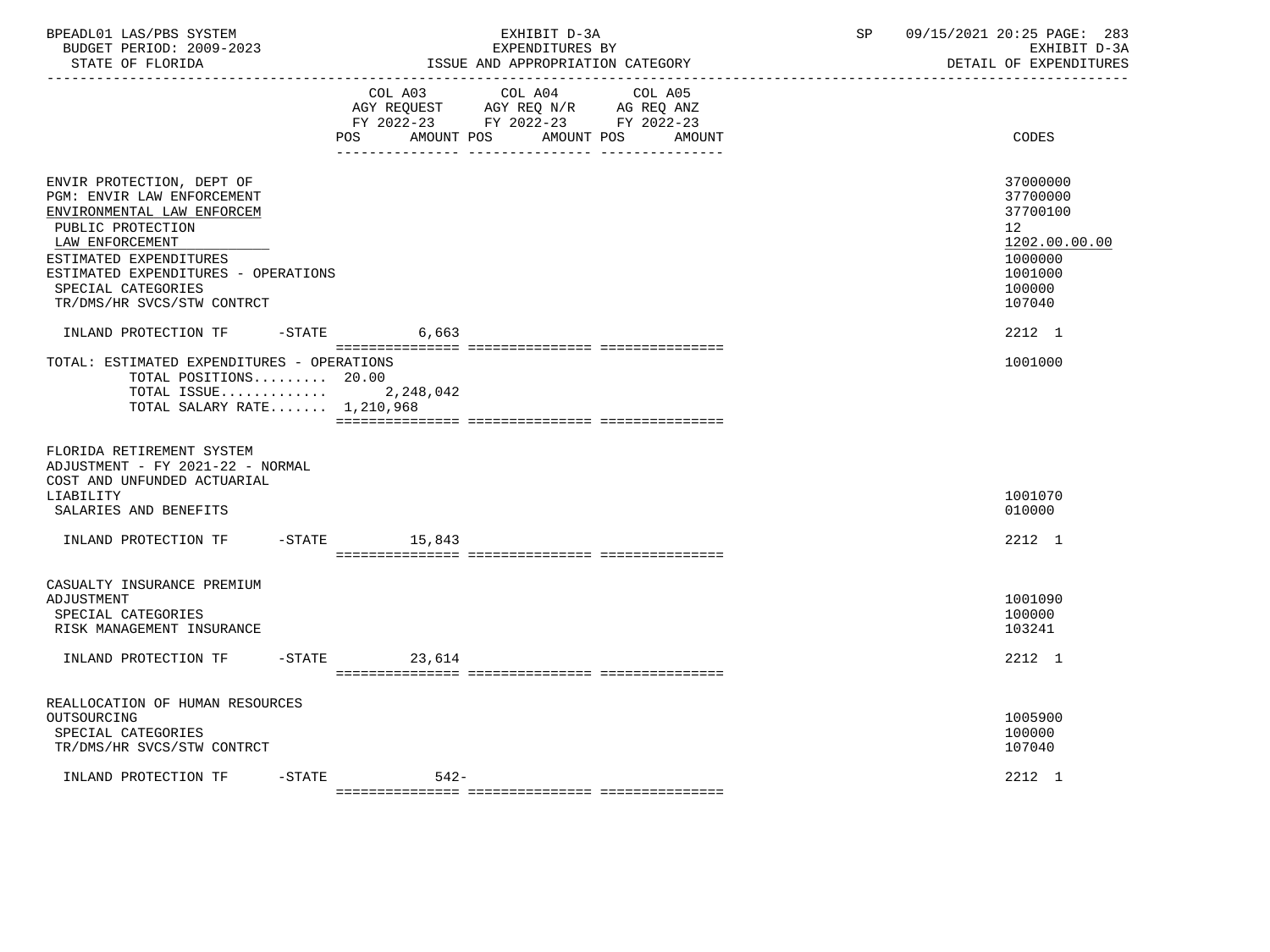| SP<br>09/15/2021 20:25 PAGE: 284<br>EXHIBIT D-3A<br>ISSUE AND APPROPRIATION CATEGORY<br>DETAIL OF EXPENDITURES                                                                                                                                                   |  |
|------------------------------------------------------------------------------------------------------------------------------------------------------------------------------------------------------------------------------------------------------------------|--|
| CODES                                                                                                                                                                                                                                                            |  |
| 37000000<br>37700000<br>37700100<br>12<br>1202.00.00.00<br>2400000<br>2401500<br>100000<br>100014                                                                                                                                                                |  |
| 2212 1                                                                                                                                                                                                                                                           |  |
|                                                                                                                                                                                                                                                                  |  |
| IT COMPONENT? NO<br>This issue requests \$270,000 to replace six vehicles in the Division of Law Enforcement (Division). The Division has<br>estimated an average cost of \$45,000 per vehicle. The Department of Management Services' (DMS) minimum replacement |  |
|                                                                                                                                                                                                                                                                  |  |

 criteria is 80,000 miles or eight years in age for law enforcement vehicles. The Division completed a safety examination of its fleet and the vehicles identified below either exceed replacement criteria or are inoperable and cost prohibitive to repair.

The following vehicles are in critical need of replacement in Fiscal Year 2022-23:

| Taq#          | Year | Make  | Model     | Mileage (As of June 2021) | Projected Mileage (End of FY 21-22) |
|---------------|------|-------|-----------|---------------------------|-------------------------------------|
| DEP21890 2014 |      | Ford  | $F - 150$ | 98,248                    | 119,864                             |
| DEP21895 2017 |      | Chevy | Tahoe     | 99,542                    | 123,222                             |
| DEP21897 2017 |      | Chevy | Tahoe     | 88,074                    | 105,922                             |
| DEP21898 2018 |      | Chevy | Tahoe     | 82,196                    | 103,588                             |
| DEP21899 2015 |      | Ford  | $F-150$   | 105,001                   | 124,997                             |
| DEP21901 2016 |      | Ford  | $F-150$   | 90,980                    | 104,276                             |

Issue Background:

 The Division's field personnel rely upon state vehicles to efficiently respond to the scene of environmental crimes to ensure the health and safety of Florida's citizens and visitors as required by law and expected by the citizens of the state. The Division's vehicles regularly tow trailers and operate in rough terrain and saltwater environments which shortens the vehicles' normal lifespan. The vehicles requested for replacement have an annual operating cost that outweighs its annual capital costs. DMS recommends that Law Enforcement replace at least ten percent of its highest replacement eligibility vehicles that meet the criteria.

#### Benefit and/or Impact:

 Reliable vehicles are essential to conduct criminal investigations that affect the environment and natural resources, which are the foundation of Florida's economic and social well-being and the basis of the quality of life for the citizens of Florida. Law Enforcement Officers are also subject to high pursuit traffic incidents at any moment and need reliable and safe vehicles to perform safe traffic-related incidents. Vehicles that become unsafe and unreliable hinder the Department's ability to provide services to the state and are a safety issue.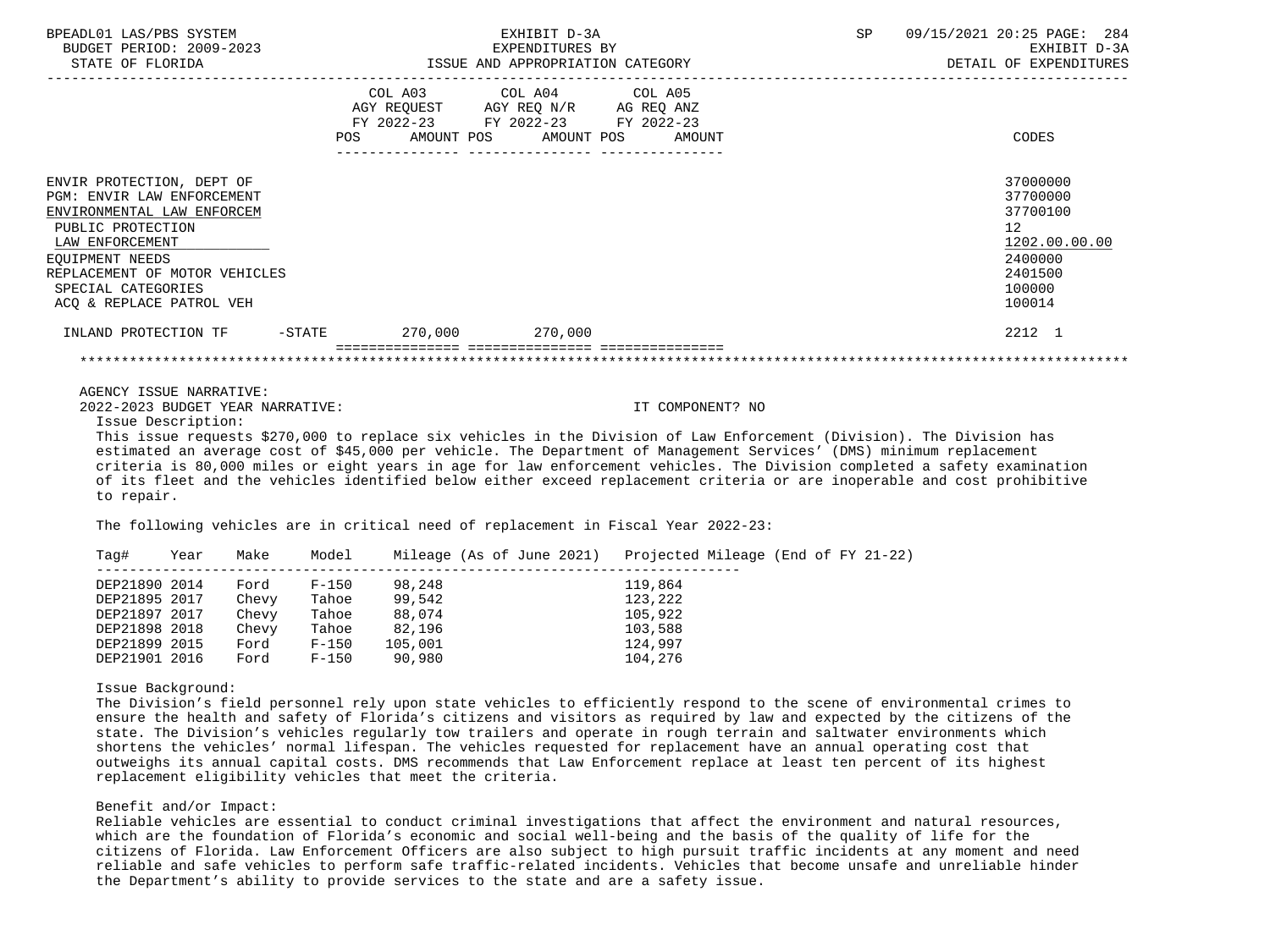| BPEADL01 LAS/PBS SYSTEM<br>BUDGET PERIOD: 2009-2023<br>STATE OF FLORIDA                                                                                                           |                    | EXHIBIT D-3A<br>EXPENDITURES BY<br>ISSUE AND APPROPRIATION CATEGORY                                                                                                                                                                                                                  | SP. | 09/15/2021 20:25 PAGE: 285<br>EXHIBIT D-3A<br>DETAIL OF EXPENDITURES          |
|-----------------------------------------------------------------------------------------------------------------------------------------------------------------------------------|--------------------|--------------------------------------------------------------------------------------------------------------------------------------------------------------------------------------------------------------------------------------------------------------------------------------|-----|-------------------------------------------------------------------------------|
|                                                                                                                                                                                   | POS                | COL A03 COL A04 COL A05<br>AGY REQUEST AGY REQ N/R AG REQ ANZ<br>FY 2022-23 FY 2022-23 FY 2022-23<br>AMOUNT POS AMOUNT POS<br>AMOUNT                                                                                                                                                 |     | CODES                                                                         |
| ENVIR PROTECTION, DEPT OF<br>PGM: ENVIR LAW ENFORCEMENT<br>ENVIRONMENTAL LAW ENFORCEM<br>PUBLIC PROTECTION<br>LAW ENFORCEMENT<br>EOUIPMENT NEEDS<br>REPLACEMENT OF MOTOR VEHICLES |                    |                                                                                                                                                                                                                                                                                      |     | 37000000<br>37700000<br>37700100<br>12<br>1202.00.00.00<br>2400000<br>2401500 |
| Florida Strategic Plan for Economic Development):<br>#5.2<br>#6.1<br>and visitors.<br>#6.4                                                                                        |                    | Improve the efficiency and effectiveness of government agencies at all levels.<br>Create and sustain vibrant, safe, healthy and resilient communities that attract workers, residents, businesses,<br>Promote, protect and preserve Florida's rich historical and cultural heritage. |     |                                                                               |
| TOTAL: LAW ENFORCEMENT<br>BY FUND TYPE                                                                                                                                            |                    |                                                                                                                                                                                                                                                                                      |     | 1202.00.00.00                                                                 |
| TRUST FUNDS<br>SALARY RATE 1,210,968                                                                                                                                              | 20.00<br>2,556,957 | 270,000                                                                                                                                                                                                                                                                              |     | 2000                                                                          |

=============== =============== ===============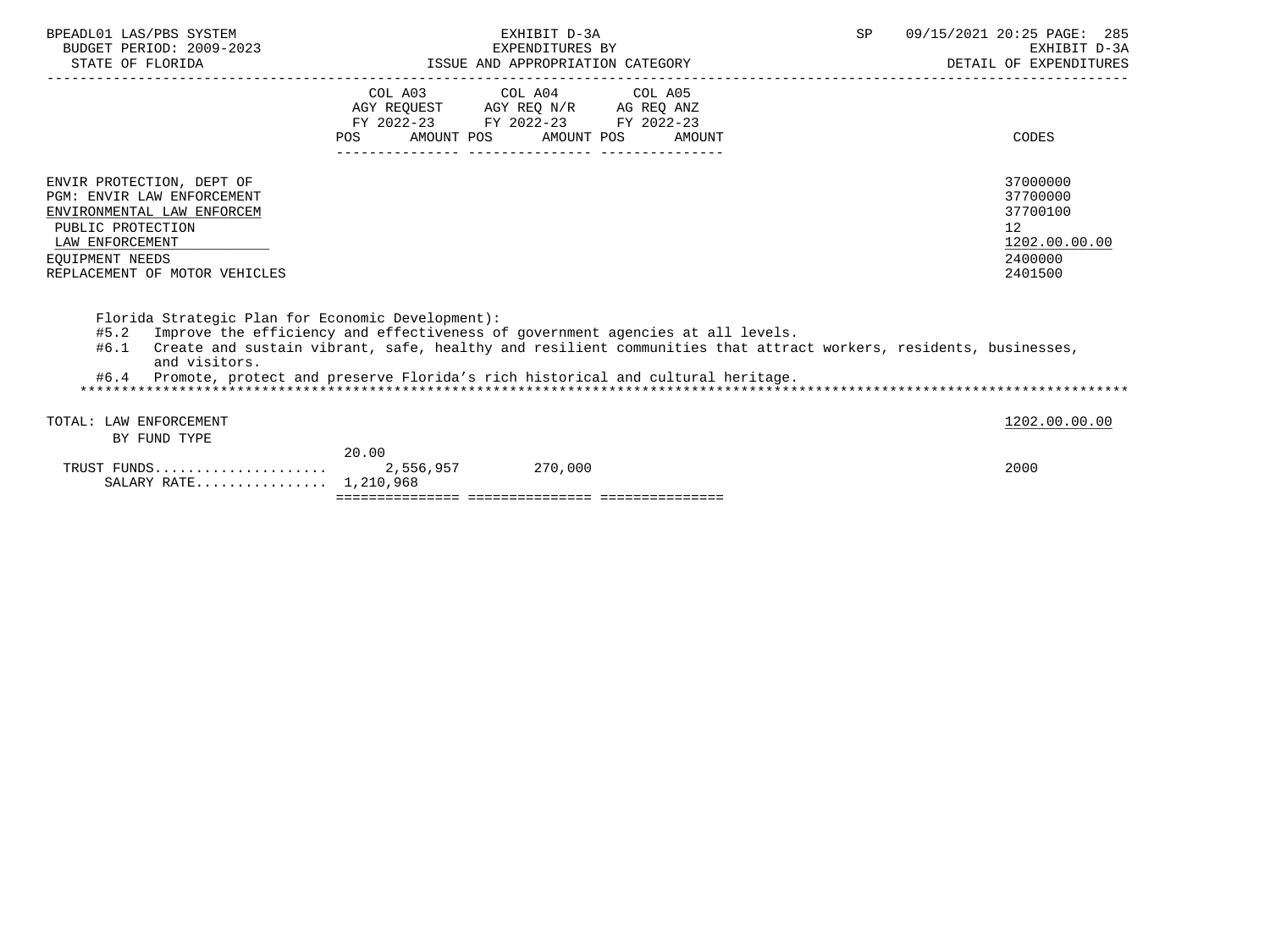\*\*\*\*\*\*\*\*\*\*\*\*\*\*\*\*\*\*\*\*\*\*\*\*\*\*\*\*\*\*\*\*\*\*\*\*\*\*\*\*\*\*\*\*\*\*\*\*\*\*\*\*\*\*\*\*\*\*\*\*\*\*\*\*\*\*\*\*\*\*\*\*\*\*\*\*\*\*\*\*\*\*\*\*\*\*\*\*\*\*\*\*\*\*\*\*\*\*\*\*\*\*\*\*\*\*\*\*\*\*\*\*\*\*\*\*\*\*\*\*\*\*\*\*\*\*\*\*\*\*\* \* BPEADL01 STATISTICAL INFORMATION 09/15/2021 20:25:10 \* \* BUDGET PERIOD: 2009-2023 EXHIBIT A, D AND D-3A LIST REQUEST SRM 37 SP \* \* COMPILE DATE: 09/16/2015 2010 2020 COMPILE TIME: 09:40:41 \*\*\*\*\*\*\*\*\*\*\*\*\*\*\*\*\*\*\*\*\*\*\*\*\*\*\*\*\*\*\*\*\*\*\*\*\*\*\*\*\*\*\*\*\*\*\*\*\*\*\*\*\*\*\*\*\*\*\*\*\*\*\*\*\*\*\*\*\*\*\*\*\*\*\*\*\*\*\*\*\*\*\*\*\*\*\*\*\*\*\*\*\*\*\*\*\*\*\*\*\*\*\*\*\*\*\*\*\*\*\*\*\*\*\*\*\*\*\*\*\*\*\*\*\*\*\*\*\*\*\* SAVE INITIALS: SAVE DEPARTMENT: 07 SAVE ID: ED3A \* ------------------------------------------------------------------------------------------------------------------------------- \* SELECT CODES AND ACCUMULATION LEVELS WHERE ALLOWED. WHEN NO CODE IS SELECTED, ALL CODES WILL BE REPORTED. ITEMIZATION OF EXPENDITURE:  $\overline{10E}$  accumulation level: 0 (1=OPER/FCO, 2=IOE, 0=MERGED) MERGE GROUPS (Y/N): Y BUDGET ENTITY OR GROUP/ACCUMULATION LEVEL (DEP, DIV, BUR, SUB, LBE, MRG):  $*$  1-7: 37 LBE  $*$  $*$  8-14:  $*$  $*$  15-21:  $*$  $*$  22-27: \* \* EXCLUDE: \*  $\star$   $\star$  \* PROGRAM COMPONENT/ACCUMULATION LEVEL (1, 2, 3, 4 OR 5 FOR 2, 4, 6, 8 OR 10 DIGITS, 6=MERGE POLICY, 0=MERGED): \*  $\star$  5  $\star$  $\star$   $\star$ APPROPRIATION CATEGORY OR GROUP/ACCUMULATION LEVEL (1=MAJOR, 2=MINOR, 0=MERGED):  $\star$  2  $\star$  $\star$   $\star$ FUND GROUPS SET: OR FUND: THE SOURCE IDENTIFIER: MERGE FSI (Y/N): N  $FCO (Y/N): Y$  FTE  $(Y/N): Y$  SALARY RATE  $(Y/N): Y$  \* ------------------------------------------------------------------------------------------------------------------------------- \* ISSUE CODE OR GROUP/ACCUMULATION LEVEL (1, 2 OR 3 FOR 1, 3 OR 7 CHARACTERS, 0=MERGED):  $\star$  3  $\star$  $\star$   $\star$  \* REPORT OPTION: 1 COLUMN SELECTION: A03 A04 A05 CODES \* \* 1=EAD REPORT \* 2=SCHEDULE IV/IT ISSUES REPORT COLUMNS WITH CALCULATION DIFFERENCE ONLY (Y/N): N THAT EXCEED: 3=STATEWIDE ISSUES 4=SCHEDULE VIIIA ISSUES SCHEDULE VIIIA ISSUES SPREADSHEET (Y/N): N \* \* \* LEVELS OF TOTALS: (N=NO TOTAL, L=LINE TOTAL, T=BY FUND TYPE, D=BY DETAIL FUND, B=BY DETAIL FUND AND FUND TYPE, \* G=FUND GROUP LINE TOTALS, E=BY DETAIL FUND AND FUND GROUP) \* RUN: N ITEM OF EXP: N GROUP: N DEPARTMENT: N DIVISION: N BUREAU: N \* \* SUB-BUREAU: N LBE: T POLICY AREA: N PROG COMP: T D3A SUM ISSUE: N D3A DETAIL ISSUE: L \* MAJOR APP CAT: N MINOR APP CAT: D \* \* APPROPRIATION CATEGORY TITLES: S (S=SHORT, L=LONG) REPORT SEQUENCE: DEPT/BUDGET ENTITY: N A=ALPHABETICAL PROGRAM COMPONENT: N N=NUMERICAL \* ------------------------------------------------------------------------------------------------------------------------------- \* DEPARTMENT NARRATIVE SET:<br>BUDGET ENTITY NARRATIVE SET: PROGRAM COMPONENT NARRATIVE (Y/N): N \* \* \* ISSUE/ACTIVITY NARRATIVE SET: A1 PRIORITY ISSUE NARRATIVE SET (1-9): \*  $\star$   $\star$  \* INCLUDE POSITION DATA (Y/N): Y \* \* \* INCLUDE COLUMN CODES  $(Y/N): Y$  \* \* \* OUTPUT FORMAT: L PAGE BREAKS: LBE PRC \* \* L=LANDSCAPE (IOE, GRP, DEP, DIV, REPORT HEADING: EXHIBIT D-3A \* \* P=PORTRAIT BUR, SUB, LBE, PRC, EXPENDITURES BY \* \* SIS, ISC) ISSUE AND APPROPRIATION CATEGORY \* \* ------------------------------------------------------------------------------------------------------------------------------- \*